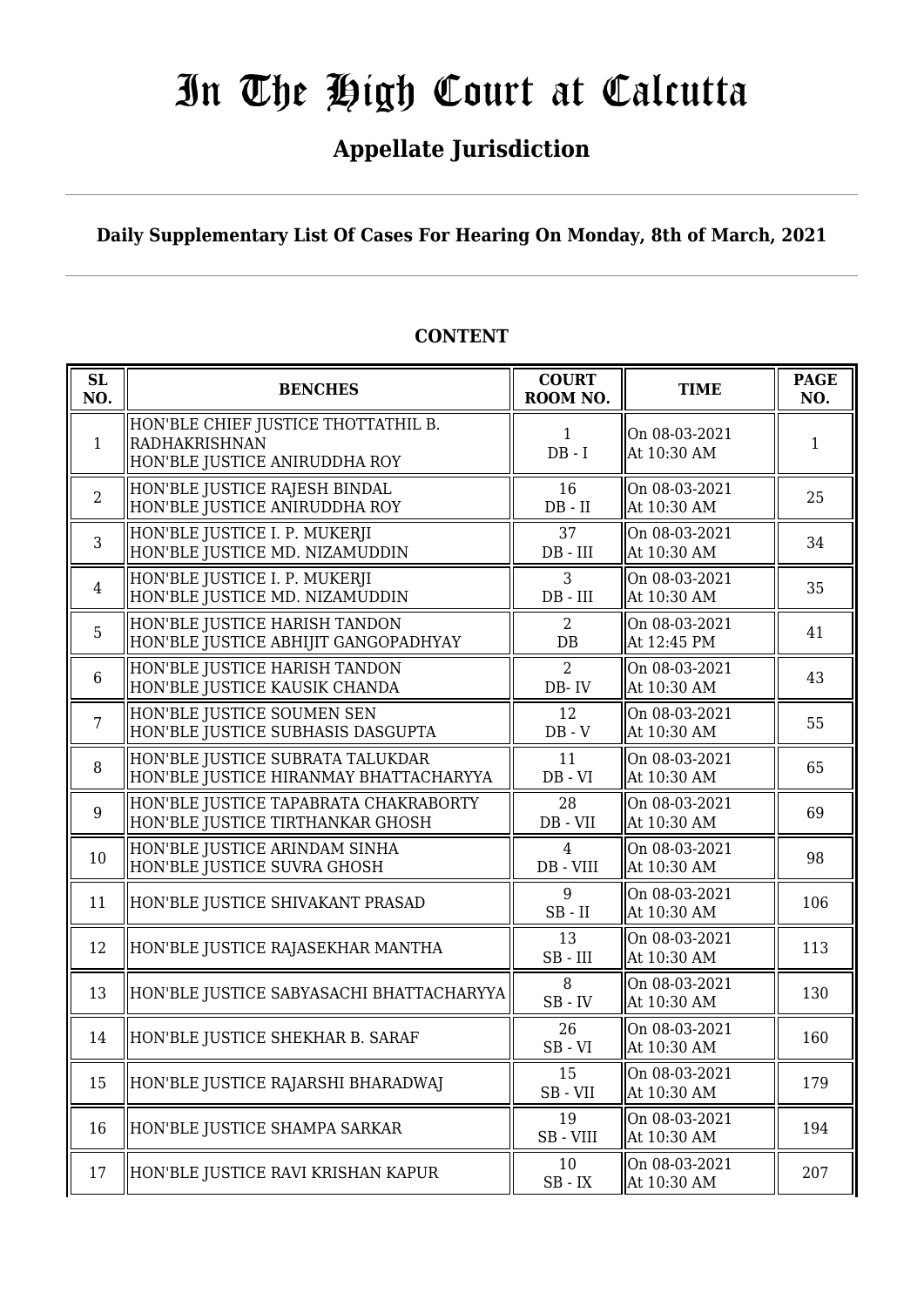| SL <sub>NO</sub> . | <b>BENCHES</b>                       | <b>COURT</b><br>ROOM NO. | <b>TIME</b>                    | <b>PAGE</b><br>NO. |
|--------------------|--------------------------------------|--------------------------|--------------------------------|--------------------|
| 18                 | HON'BLE JUSTICE ARINDAM MUKHERJEE    | 23<br>$SB - X$           | On 08-03-2021<br>At 10:30 AM   | 216                |
| 19                 | HON'BLE JUSTICE BISWAJIT BASU        | 18<br>$SB - XI$          | On 08-03-2021<br>At 10:30 AM   | 221                |
| 20                 | HON'BLE JUSTICE AMRITA SINHA         | 24<br>SB-XII             | On 08-03-2021<br>At 10:30 AM   | 228                |
| 21                 | HON'BLE JUSTICE ABHIJIT GANGOPADHYAY | 22<br>SB-XIII            | On 08-03-2021<br>  At 10:30 AM | 240                |
| 22                 | HON'BLE JUSTICE JAY SENGUPTA         | 32<br>SB - XIV           | On 08-03-2021<br>At 10:30 AM   | 245                |
| 23                 | HON'BLE JUSTICE BIBEK CHAUDHURI      | 30<br>$SB$ - $XV$        | On 08-03-2021<br>At 10:30 AM   | 262                |
| 24                 | HON'BLE JUSTICE SUBHASIS DASGUPTA    | 42<br>SB-XVI             | On 08-03-2021<br>At 10:30 AM   | 266                |
| 25                 | HON'BLE JUSTICE MD. NIZAMUDDIN       | 3<br><b>SB</b>           | On 08-03-2021<br>At 10:30 AM   | 267                |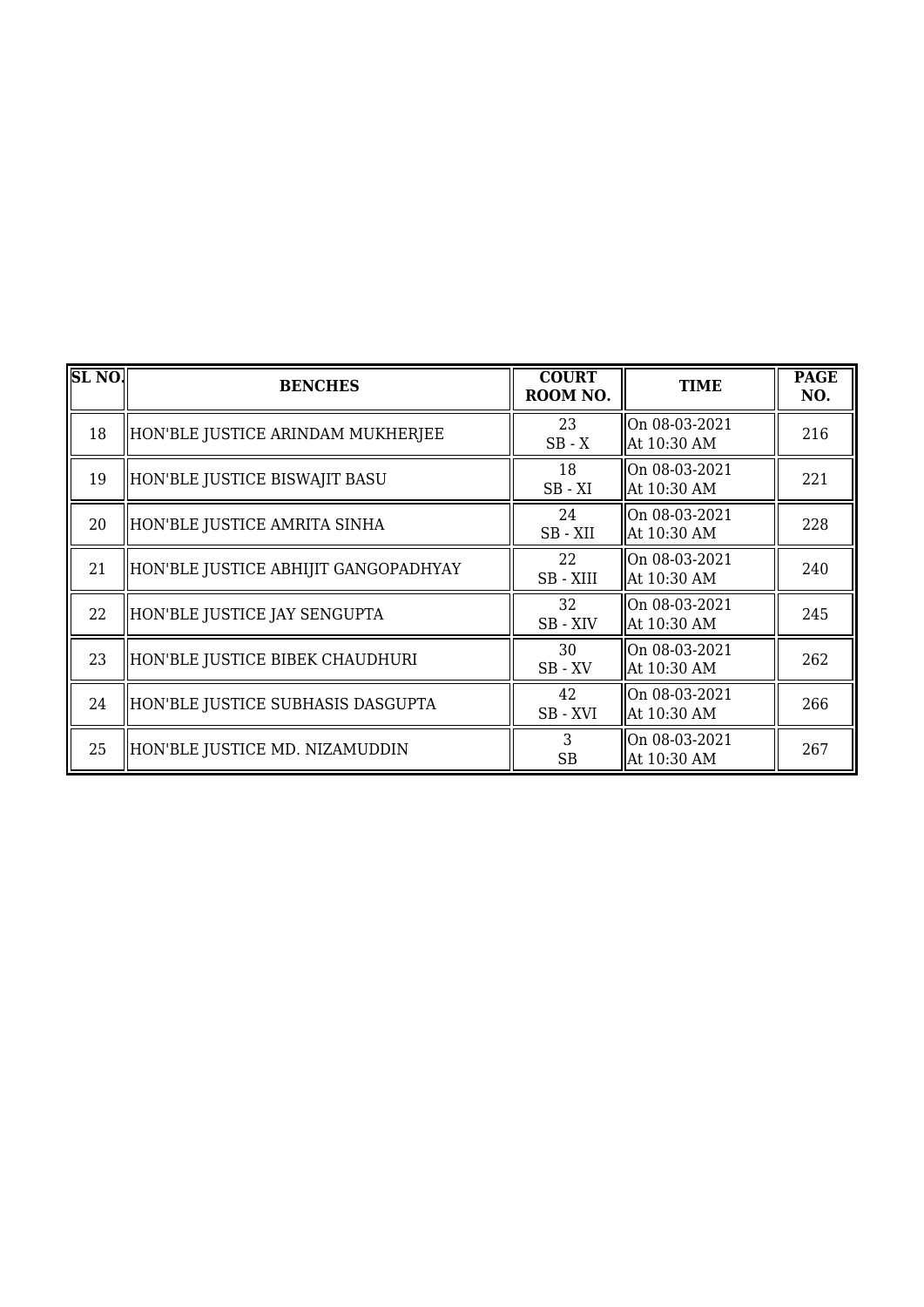

#### **Appellate Side**

**DAILY CAUSELIST For Monday The 8th March 2021**

**COURT NO. 1**

**DIVISION BENCH (DB - I) AT 10:30 AM HON'BLE CHIEF JUSTICE THOTTATHIL B. RADHAKRISHNAN HON'BLE JUSTICE ANIRUDDHA ROY (VIA VIDEO CONFERENCE)**

**ON AND FROM 08-03-2021 TO 22-03-2021**

**ON AND FROM WEDNESDAY, THE 13TH JANUARY, 2021 - APPEALS FROM ORDERS RELATING TO RESIDUARY UNDER GROUP IX INCLUDING APPLICATIONS CONNECTED THERETO;PUBLIC INTEREST LITIGATION;CRIMINAL CONTEMPT MATTERS; APPEALS UNDER SECTION 19(1)(a) OF THE**

 **CONTEMPT OF COURT'S ACT; APPLICATIONS UNDER SECTION 27 OF THE ELECTRICITY REGULATORY COMMISSION ACT, 1998, INCLUDING APPLICATIONS CONNECTED THERETO; HABEAS CORPUS; DEATH REFERENCE CASES ( INCLUDING ADMISSION OF CRIMINAL APPEALS RELATING TO SUCH REFERENCE AGAINST THE SAME CONVICTION ORDER);ADMISSION OF CRIMINAL APPEALS; HEARING OF CRIMINAL APPEALS & APPLICATIONS CONNECTED THERETO INCLUDING APPLICATION FOR SUSPENSION OF SENTENCE IN PENDING APPEALS;**

 **CRIMINAL APPEALS RELATING TO CRIMES AGAINST WOMEN. ANY OTHER MATTER, IRRESPECTIVE OF CLASSIFICATION, AS DIRECTED BY THE HON'BLE CHIEF JUSTICE.**

**ON AND FROM MONDAY, 8TH MARCH, 2021 TO MONDAY, 22ND MARCH, 2021 - WILL SIT TOGETHER AND TAKE UP THE LIST AND DETERMINATION OF HON'BLE CHIEF JUSTICE THOTTATHIL B. RADHAKRISHNAN AND HON'BLE JUSTICE ARIJIT BANERJEE.**

**SPL. NOTE :**

**MONDAY : ADMISSION OF CRIMINAL APPEALS, HABEAS CORPUS, CRIMINAL CONTEMPT MATTERS,APPEALS UNDER SECTION 19(1)(a) OF THE CONTEMPT OF COURT'S ACT.APPLICATIONS UNDER SECTION 27 OF THE ELECTRICITY REGULATORY COMMISSION ACT 1998 INCLUDING APPLICATIONS CONNECTED THERETO. BAIL IN CONNECTION WITH APPEAL.**

#### **TUESDAY : BAIL IN CONNECTION WITH APPEAL.**

**WEDNESDAY : HABEAS CORPUS, HEARING OF CRIMINAL APPEALS, ASSIGNED MATTERS,& FIXED MATTERS.**

**THURSDAY : HABEAS CORPUS APPEALS FROM ORDERS RELATING TO RESIDUARY UNDER GROUP - IX INCLUDING APPLICATIONS CONNECTED THERETO. THEREAFTER PIL MATTERS WILL BE TAKEN UP IF TIME PERMITS.**

**FRIDAY : PUBLIC INTEREST LITIGATION.**

**NOTE: MATTERS WILL BE TAKEN UP THROUGH PHYSICAL HEARING ONLY WHEN BOTH THE PARTIES ARE AGREED.**

**NO MENTIONING IN COURT**

|   |                                           |                                                           | <b>ADMISSION OF APPEAL</b> |  |  |
|---|-------------------------------------------|-----------------------------------------------------------|----------------------------|--|--|
| 1 | CRA/566/2019                              | <b>MANORANJAN DAS</b><br>VS<br>STATE OF WEST BENGAL & ORS | <b>INDRAJEET DEY</b>       |  |  |
| 2 | CRA/698/2019                              | <b>BAPI @ BATUL DAS</b><br>VS<br>STATE OF WEST BENGAL     | <b>SAMIRAN MANDAL</b>      |  |  |
|   | IA NO: CRAN/1/2019(Old No:CRAN/4612/2019) |                                                           |                            |  |  |
| 3 | CRA/706/2019                              | <b>SK RAMJAN</b><br>VS<br>STATE OF WEST BENGAL            | ARUP KUMAR BHOWMICK        |  |  |
|   | IA NO: CRAN/1/2020(Old No:CRAN/1256/2020) |                                                           |                            |  |  |
| 4 | CRA/751/2019                              | <b>IYOTSNA GHOSH</b><br>VS<br>STATE OF WEST BENGAL & ANR  | <b>INDRAJEET DEY</b>       |  |  |
|   | IA NO: CRAN/1/2019(Old No:CRAN/5037/2019) |                                                           |                            |  |  |
| 5 | CRA/108/2020                              | SWAPAN BISWAS<br>VS<br>STATE OF WEST BENGAL               | MEENAL SINGH               |  |  |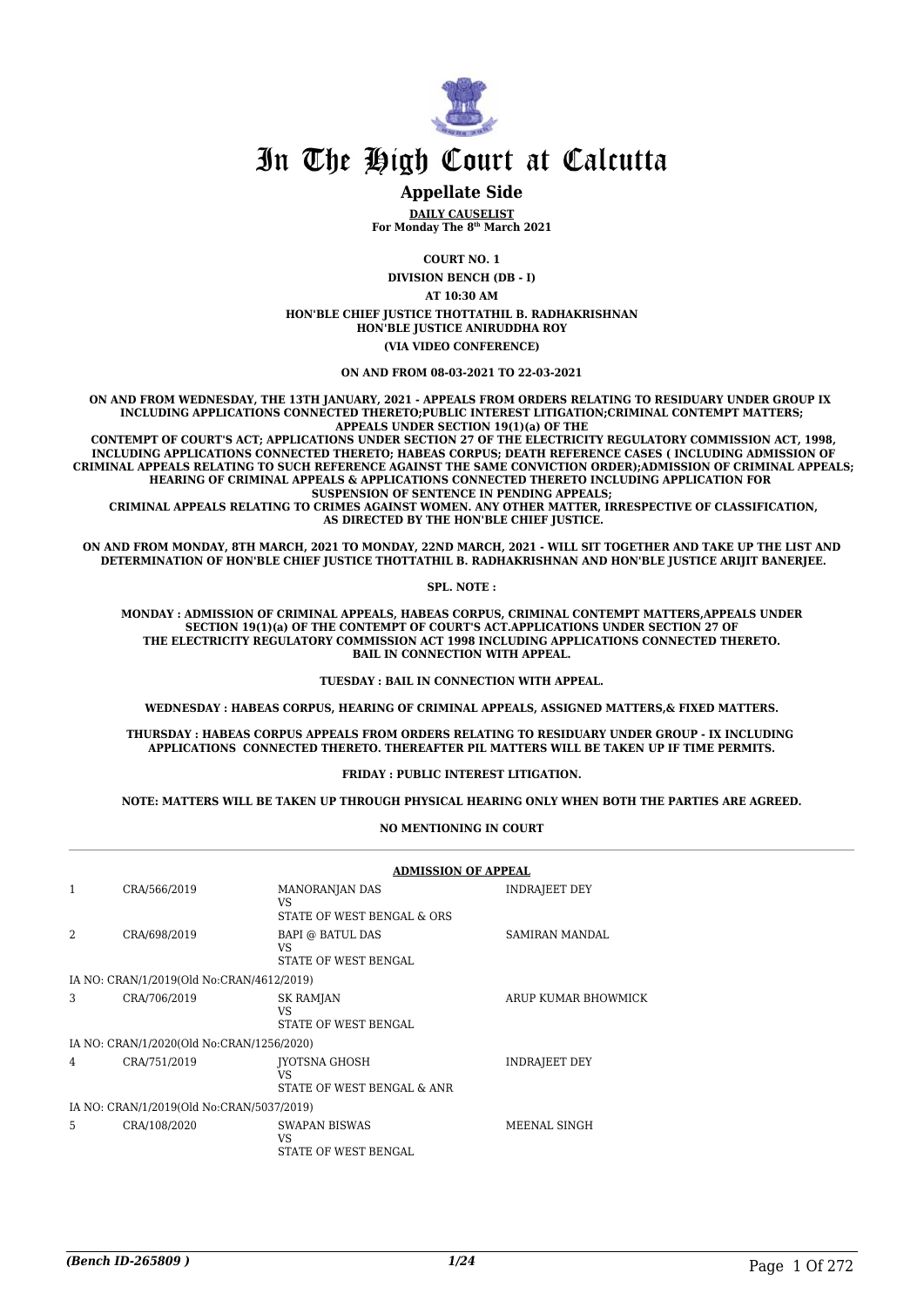| 6  | CRA/109/2020                              | NUR AKBAR SK<br>VS                                                            | PRASENJIT MUKHERJEE                                                                                                            |
|----|-------------------------------------------|-------------------------------------------------------------------------------|--------------------------------------------------------------------------------------------------------------------------------|
|    |                                           | STATE OF WEST BENGAL & ORS                                                    |                                                                                                                                |
|    | IA NO: CRAN/1/2020(Old No:CRAN/1046/2020) |                                                                               |                                                                                                                                |
| 7  | CRA/114/2020                              | CHIMU SARDER @ CHIMU SARDAR<br>VS                                             | SUMANTA CHAKRABORTY                                                                                                            |
|    | IA NO: CRAN/1/2020(Old No:CRAN/935/2020)  | STATE OF WEST BENGAL                                                          |                                                                                                                                |
| 8  | CRA/115/2020                              | <b>CHAND DAS</b>                                                              | <b>MAZAHAR HOSSAIN</b>                                                                                                         |
|    |                                           | VS                                                                            | CHOWDHURY                                                                                                                      |
|    |                                           | STATE OF WEST BENGAL                                                          |                                                                                                                                |
|    | IA NO: CRAN/1/2020(Old No:CRAN/944/2020)  |                                                                               |                                                                                                                                |
| 9  | CRA/116/2020                              | ABHOY MANDAL @ ABHA<br>VS<br>STATE OF WEST BENGAL & ANR                       | PARVEJ ANAM                                                                                                                    |
|    | IA NO: CRAN/1/2020(Old No:CRAN/953/2020)  |                                                                               |                                                                                                                                |
| 10 | CRA/121/2020                              | AMAR ROY                                                                      | PRONOJIT ROY                                                                                                                   |
|    |                                           | VS                                                                            |                                                                                                                                |
|    |                                           | STATE OF WEST BENGAL                                                          |                                                                                                                                |
| 11 | CRA/123/2020                              | ALAM ALI<br>VS                                                                | MUSHARRAF ALAM SK                                                                                                              |
|    |                                           | STATE OF WEST BENGAL                                                          |                                                                                                                                |
|    | IA NO: CRAN/1/2020(Old No:CRAN/1019/2020) |                                                                               |                                                                                                                                |
| 12 | CRA/125/2020                              | ASTAMI GHOSH @ LAXMI<br>VS                                                    | <b>AMANUL ISLAM</b>                                                                                                            |
|    |                                           | STATE OF WEST BENGAL                                                          |                                                                                                                                |
|    | IA NO: CRAN/1/2020(Old No:CRAN/1041/2020) |                                                                               |                                                                                                                                |
| 13 | CRA/135/2020                              | ALLAUDDIN SK. @ HELAI @ HELU<br>VS                                            | SHAHAN SHAH                                                                                                                    |
|    |                                           | ENFORCEMENT DIRECTORATE                                                       |                                                                                                                                |
|    | IA NO: CRAN/1/2020(Old No:CRAN/1166/2020) |                                                                               |                                                                                                                                |
| 14 | CRA/136/2020                              | PARIMAL GUHA                                                                  | AINDRILA DE                                                                                                                    |
|    |                                           | VS<br>STATE OF WEST BENGAL & ANR                                              |                                                                                                                                |
|    | IA NO: CRAN/1/2020(Old No:CRAN/1185/2020) |                                                                               |                                                                                                                                |
| 15 | CRA/157/2020                              | <b>SOMA NATH</b>                                                              | AMITABHA NAYAK                                                                                                                 |
|    |                                           | VS                                                                            |                                                                                                                                |
|    |                                           | NIRMAL SARDAR & ORS                                                           |                                                                                                                                |
| 16 | CRA/184/2020                              | SAMAR KR. MOOKERJEE<br>VS                                                     | JAGANNATH GANGULY                                                                                                              |
|    |                                           | STATE OF WEST BENGAL & ORS.                                                   |                                                                                                                                |
|    |                                           | IA NO: CRAN/1/2020(Old No:CRAN/3796/2020), CRAN/2/2020(Old No:CRAN/3797/2020) |                                                                                                                                |
| 17 | CRA/188/2020                              | <b>AVIJIT ROY</b><br>VS                                                       | <b>HAMALAYA DAS</b>                                                                                                            |
|    |                                           | STATE OF WEST BENGAL                                                          |                                                                                                                                |
|    |                                           |                                                                               | IA NO: CRAN/1/2020(Old No:CRAN/4061/2020), CRAN/2/2020(Old No:CRAN/4173/2020), CRAN/3/2020(Old No:CRAN/4174/2020), CRAN/4/2020 |
| 18 | CRA/220/2020                              | <b>BISWAJIT MUDI</b>                                                          | MRITYUNJOY CHATTERJEE                                                                                                          |
|    |                                           | VS<br>State of West Bengal                                                    |                                                                                                                                |
| 19 | CRA/243/2020                              | RAJ NEOGI AND ORS                                                             | KAMLESH JHA                                                                                                                    |
|    |                                           | VS                                                                            |                                                                                                                                |
|    |                                           | STATE OF WEST BENGAL AND ORS.                                                 |                                                                                                                                |
| 20 | CRA/244/2020                              | LAKSHMI MALIK<br>VS                                                           | MRITYUNJOY CHATTERJEE                                                                                                          |
|    |                                           | STATE OF WEST BENGAL AND ORS.                                                 |                                                                                                                                |
| 21 | CRA/247/2020                              | MILI PAL                                                                      | DEEPAK PRAHIADKA                                                                                                               |
|    |                                           | VS<br>THE STATE OF WEST BENGAL                                                |                                                                                                                                |
| 22 | CRA/251/2020                              | SADHAN SARDAR                                                                 | SUDIP GHOSH CHOWDHURY                                                                                                          |
|    |                                           | VS                                                                            |                                                                                                                                |
|    |                                           | State of West Bengal                                                          |                                                                                                                                |
| 23 | IA NO: CRAN/1/2020<br>CRA/264/2020        | SUMAN MAITY AND ANR                                                           | ARUN KUMAR DAS                                                                                                                 |
|    |                                           | VS                                                                            |                                                                                                                                |
|    |                                           | State of West Bengal                                                          |                                                                                                                                |
| 24 | CRA/266/2020                              | SABITRI BHUNYA<br>VS                                                          | MD SABIR AHMED                                                                                                                 |
|    |                                           | STATE OF WEST BENGAL AND ORS.                                                 |                                                                                                                                |
|    | IA NO: CRAN/1/2020                        |                                                                               |                                                                                                                                |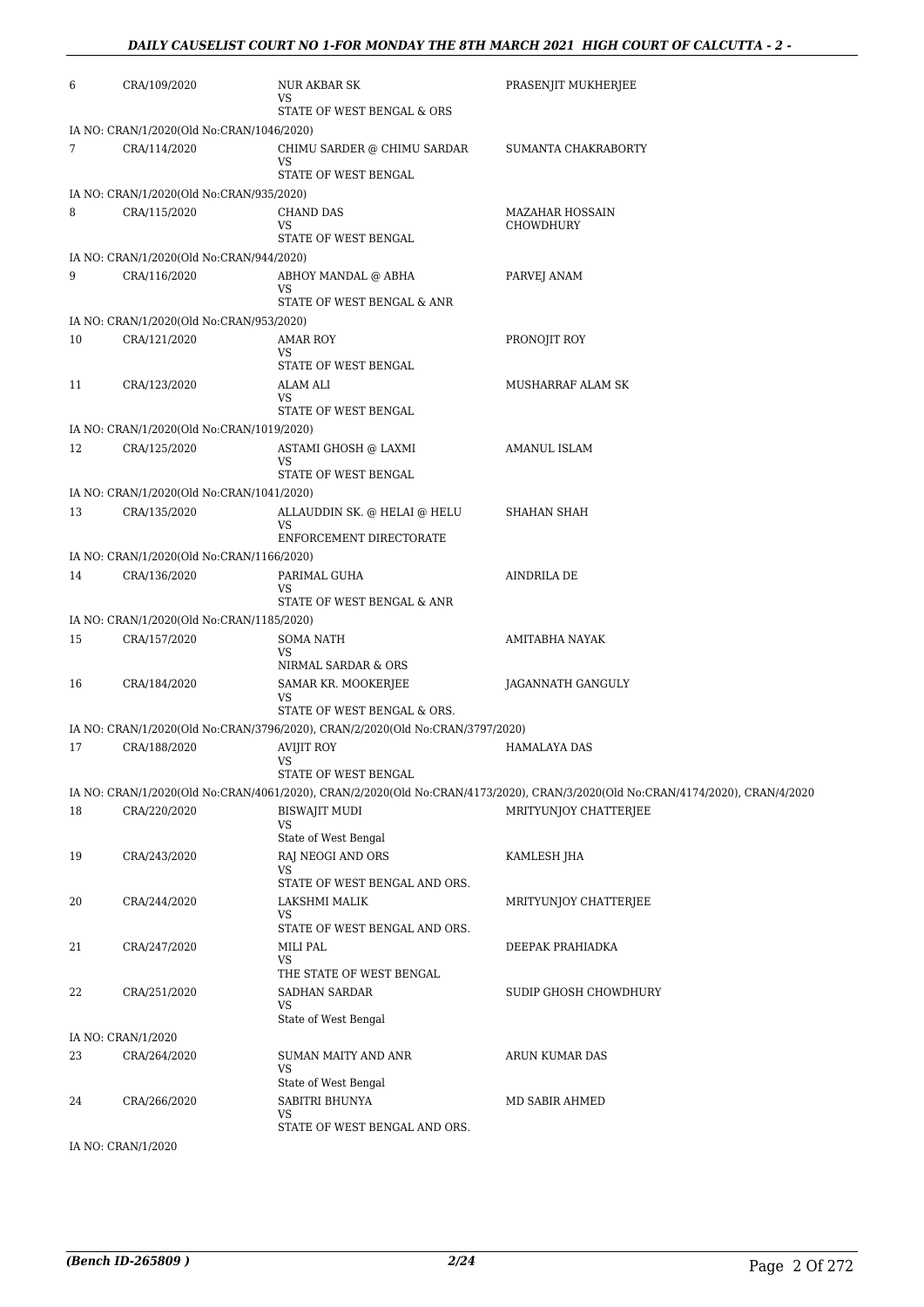#### *DAILY CAUSELIST COURT NO 1-FOR MONDAY THE 8TH MARCH 2021 HIGH COURT OF CALCUTTA - 3 -*

| 25 | CRA/267/2020                              | NASIM SK AND ANOTHER<br>VS<br>State of West Bengal                           | MONIRUZZAMAN          |
|----|-------------------------------------------|------------------------------------------------------------------------------|-----------------------|
| 26 | CRA/272/2020<br>[DEFECTIVE ]              | SANDHYA BAG<br>VS<br>State of West Bengal                                    | <b>AMRITA CHEL</b>    |
|    | IA NO: CRAN/1/2020, CRAN/2/2020           |                                                                              |                       |
| 27 | CRA/273/2020                              | TAPAN BAG<br><b>VS</b>                                                       | AMRITA CHEL           |
|    |                                           | State of West Bengal                                                         |                       |
|    | IA NO: CRAN/1/2020, CRAN/2/2020           |                                                                              |                       |
| 28 | CRA/276/2020                              | DIPALI NASKAR AND ANR<br>VS                                                  | PARVEZ HOSSAIN        |
|    |                                           | State of West Bengal                                                         |                       |
| 29 | CRA/283/2020                              | KAILASH UPADHYA                                                              | KALYAN KUMAR          |
|    |                                           | VS<br>STATE OF WEST BENGAL AND ORS.                                          | <b>BHATTACHARJEE</b>  |
|    | IA NO: CRAN/1/2020                        |                                                                              |                       |
| 30 | CRA/287/2020                              | TAPAS MUDI                                                                   | SHARMAN SARKAR        |
|    |                                           | VS.                                                                          |                       |
|    |                                           | State of West Bengal                                                         |                       |
|    | IA NO: CRAN/1/2021                        |                                                                              |                       |
| 31 | CRA/299/2020                              | SK NASIM AND ANR<br>VS<br>State of West Bengal                               | MRITYUNJOY CHATTERJEE |
| 32 | CRA/65/2020                               | SHATADIPA CHOUDHURY@<br>SHATADIPA CHOWDHURY                                  | ADITYA TIWARI         |
|    |                                           | VS<br>STATE OF WEST BENGAL& ANR                                              |                       |
| 33 | CRA/88/2020                               | TUSHAR BERA                                                                  | MADHAB KR. ROY        |
|    |                                           | VS.                                                                          | CHOWDHURY             |
|    |                                           | STATE OF WEST BENGAL & ORS.                                                  |                       |
|    | IA NO: CRAN/1/2020(Old No:CRAN/791/2020)  |                                                                              |                       |
| 34 | CRA/89/2020                               | MURALIDHAR MAHATO<br>VS<br>STATE OF WEST BENGAL & ANR                        | SOURADEEP DATTA       |
| 35 | CRA/92/2020                               | ANIL MANDAL<br>VS                                                            | NEPESH MAJHI          |
|    |                                           | STATE OF WEST BENGAL & ORS                                                   |                       |
| 36 | CRA/94/2020                               | NARESH MURMU @ NAREN MUMU @<br>NARESH @ NAREN & ANR<br>VS                    | <b>SOUMYA NAG</b>     |
|    |                                           | STATE OF WEST BENGAL & ORS                                                   |                       |
| 37 | CRA/96/2020                               | ANUP NANDI @ ANUP KUMAR NANDI<br>VS<br>STATE OF WEST BENGAL & ANR            | SHIBAJI KUMAR DAS     |
|    | IA NO: CRAN/1/2020(Old No:CRAN/826/2020)  |                                                                              |                       |
| 38 | CRA/98/2020                               | <b>SOURAV KHAN</b><br>VS                                                     | PINTU KARAR           |
|    |                                           | STATE OF WEST BENGAL                                                         |                       |
|    |                                           | IA NO: CRAN/1/2020(Old No:CRAN/849/2020), CRAN/2/2020(Old No:CRAN/4120/2020) |                       |
| 39 | CRA/13/2021                               | BAPI ROY<br><b>VS</b><br>State of West Bengal                                | RAJNANDINI ROY        |
| 40 | CRA/2/2021                                | MAYA SOREN                                                                   | MS ALOTRIYA MUKHERJEE |
|    | [DEFECTIVE ]                              | VS<br>State of West Bengal                                                   |                       |
| 41 | CRA/196/2020                              | RUPALIBABI @ BURI & ORS<br>VS                                                | SUJOY SARKAR          |
|    |                                           | STATE OF WEST BENGAL                                                         |                       |
|    | IA NO: CRAN/1/2020(Old No:CRAN/4684/2020) |                                                                              |                       |
| 42 | CRA/296/2020<br>[Defective ]              | <b>SUBHAS RUIDAS</b><br>VS                                                   | RAJ KUMAR GUPTA       |
|    |                                           | State of West Bengal                                                         |                       |
| 43 | CRA/29/2021                               | KAZI JAMLUDDIN                                                               | MKUKUT BISWAS         |
|    |                                           | VS<br>STATE OF WEST BENGAL                                                   |                       |
| 44 | CRA/289/2020                              | JAFARUL SK                                                                   | ANIRBAN TARAFDAR      |
|    |                                           | VS                                                                           |                       |
|    |                                           | State of West Bengal                                                         |                       |
|    | IA NO: CRAN/1/2020                        |                                                                              |                       |

*(Bench ID-265809 ) 3/24* Page 3 Of 272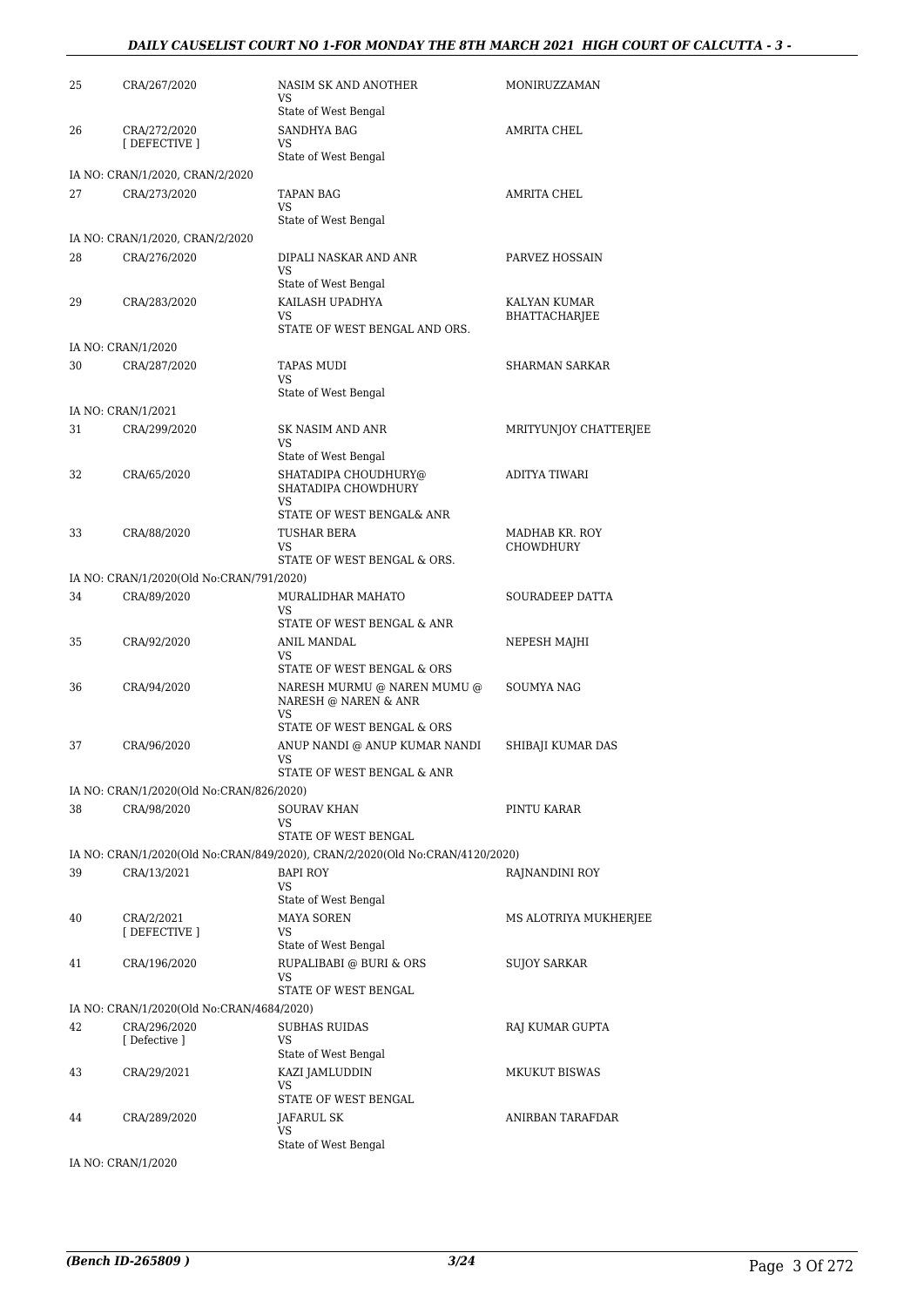#### *DAILY CAUSELIST COURT NO 1-FOR MONDAY THE 8TH MARCH 2021 HIGH COURT OF CALCUTTA - 4 -*

| 45 | CRA/209/2020                              | ASHIM @ ASIM KR HARANATH<br>BHATTACHARYA @ ASIM HARINATH<br><b>BHATTACHARYA @ASEEM KR</b><br><b>BHATTACHARYA</b><br>VS | SANTANU MAJI          |
|----|-------------------------------------------|------------------------------------------------------------------------------------------------------------------------|-----------------------|
|    |                                           | NATIONAL INVESTIGATION AGENCY                                                                                          |                       |
|    | IA NO: CRAN/1/2020, CRAN/2/2020           |                                                                                                                        |                       |
| 46 | CRA/24/2021                               | LAB SARKAR ALIAS JAGAT SARKAR<br>AND ORS<br>VS<br>State of West Bengal                                                 | KOUSTAV BACHI         |
| 47 | CRA/26/2021                               | RABIUL SK                                                                                                              | KUSAL KUMAR MUKHERJEE |
|    |                                           | VS<br>STATE OF WEST BENGAL AND ORS.                                                                                    |                       |
| 48 | CRA/253/2020                              | <b>ABHISHEK ROY</b><br>VS                                                                                              | DIPAYAN DAN           |
|    |                                           | STATE OF WEST BENGAL AND ORS.                                                                                          |                       |
| 49 | CRA/41/2021                               | SHARMISTHA NATH<br>VS<br>STATE OF WEST BENGAL                                                                          | Deepak Prahladka      |
| 50 | CRA/280/2020                              | BABLU ALI                                                                                                              | UDAY SANKAR           |
|    |                                           | VS<br>Union of India                                                                                                   | <b>CHATTOPADHYAY</b>  |
| 51 | CRA/200/2020                              | JAKIR HOSSAIN<br>VS                                                                                                    | <b>SAGAR SAHA</b>     |
|    |                                           | State of West Bengal                                                                                                   |                       |
|    | IA NO: CRAN/1/2020, CRAN/2/2020           |                                                                                                                        |                       |
| 52 | CRA/295/2020                              | JOY PRAKASH SINGH<br>VS<br>State of West Bengal                                                                        | RISHAV SINGH          |
| 53 | CRA/47/2021                               | RAJESH HAZRA ALIAS BAPI                                                                                                | <b>S G CHOWDHURY</b>  |
|    |                                           | VS<br>STATE OF WEST BENGAL                                                                                             |                       |
|    | IA NO: CRAN/1/2021                        |                                                                                                                        |                       |
| 54 | CRA/35/2021                               | JARA RAM ALIAS JORA RAM<br>VS<br>STATE OF WEST BENGAL                                                                  | <b>SOUVIK DERE</b>    |
| 55 | CRA/738/2017                              | SUSHIL SARDAR                                                                                                          | S SAHA                |
|    |                                           | VS.<br>STATE OF WEST BENGAL                                                                                            |                       |
|    | IA NO: CRAN/1/2017(Old No:CRAN/5567/2017) |                                                                                                                        |                       |
| 56 | CRA/557/2019                              | BALRAM PRASAD @ BALARAM<br><b>BURNWAL</b><br>VS.                                                                       | <b>ARINDAM SEN</b>    |
|    |                                           | STATE OF WEST BENGAL& ORS                                                                                              |                       |
|    | IA NO: CRAN/1/2019(Old No:CRAN/3726/2019) |                                                                                                                        |                       |
| 57 | CRA/214/2020                              | DAVINDER SINGH@DAVINDER<br>VS<br>Union of India                                                                        | ALI AHSAN ALAMGIR     |
|    | IA NO: CRAN/1/2020                        |                                                                                                                        |                       |
| 58 | CRA/254/2020                              | <b>ARUP THAKUR</b>                                                                                                     | Saurav Basu           |
|    |                                           | VS<br>State of West Bengal                                                                                             |                       |
| 59 | CRA/10/2021                               | <b>BIPLAB BISWAS</b><br>VS                                                                                             | Shahan Shah           |
|    |                                           | State of West Bengal AND ANR                                                                                           |                       |
|    | IA NO: CRAN/1/2021                        |                                                                                                                        |                       |
| 60 | CRA/12/2021                               | SUROJIT MISTRY @ PAPAI<br>VS<br>State of West Bengal                                                                   | Md. Habibur Rahaman   |
| 61 | CRA/51/2021                               | LALU SARKAR ALIAS ARDHENDU                                                                                             | ROMA ROY              |
|    |                                           | VS<br>STATE OF WEST BENGAL AND ANR                                                                                     |                       |
| 62 | CRA/62/2021                               | MUNSHI MATIAR RAHAMAN                                                                                                  | ARUNIMA MUKHOPADHYAY  |
|    |                                           | VS<br>STATE OF WEST BENGAL                                                                                             |                       |
| 63 | CRA/68/2021                               | SRIKANTA DHARA                                                                                                         | SUDIP GHOSH CHOWDHURY |
|    |                                           | VS<br>STATE OF WEST BENGAL AND ANR                                                                                     |                       |
|    | IA NO: CRAN/1/2021                        |                                                                                                                        |                       |
|    |                                           |                                                                                                                        |                       |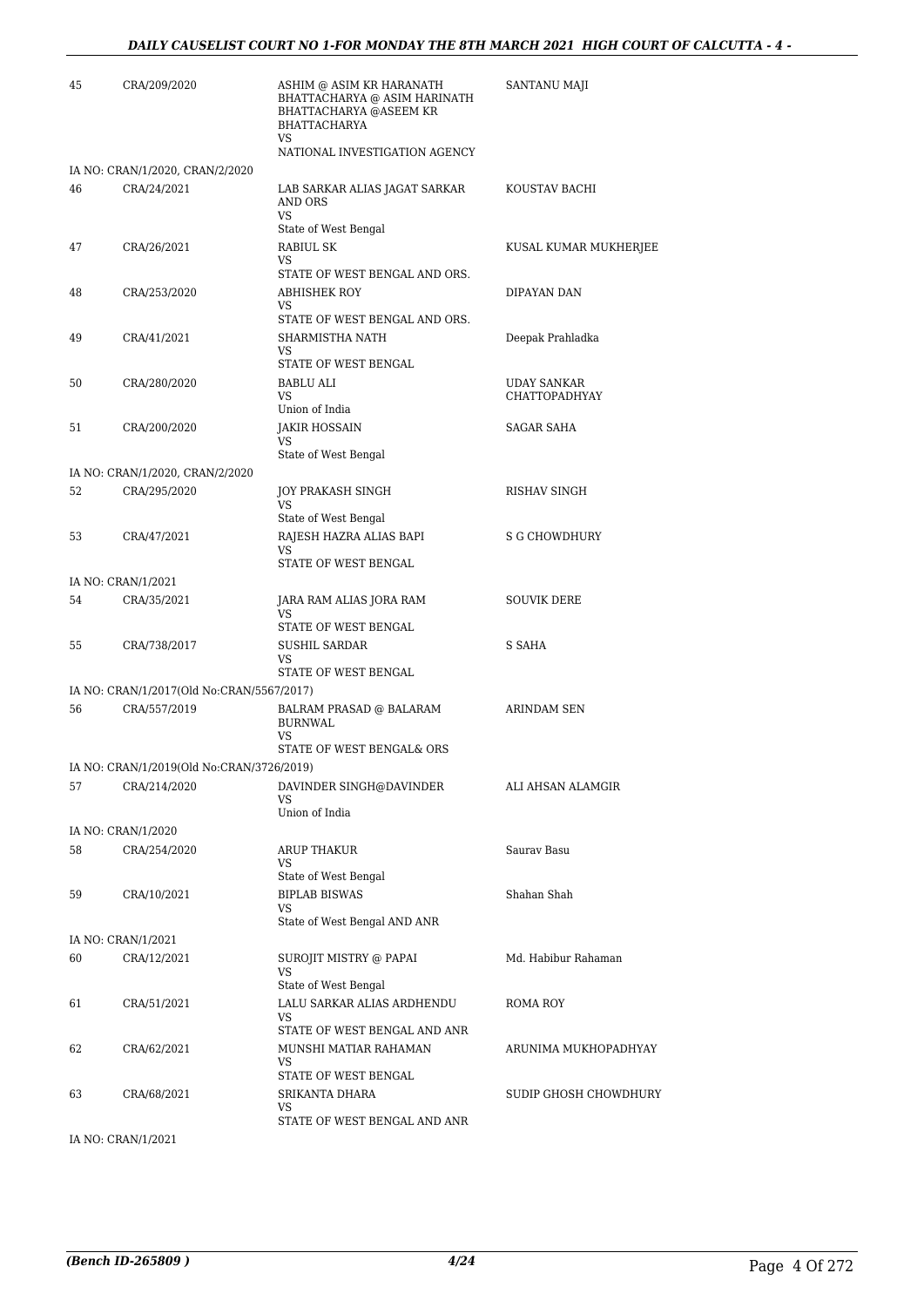| 64 | CRA/74/2021        | AKBAR ALI<br>VS                              | AMANUL ISLAM          |
|----|--------------------|----------------------------------------------|-----------------------|
|    | IA NO: CRAN/1/2021 | STATE OF WEST BENGAL AND ANR                 |                       |
|    |                    | <b>HABEAS CORPUS</b>                         |                       |
| 65 | WPA(H)/17/2021     | SWARASWATI PANJA                             | SABYASACHI CHATTERJEE |
|    |                    | VS<br>STATE OF WEST BENGAL AND ORS.          |                       |
| 66 | WPA/20407/2019     | <b>BASUDEV MONDAL</b>                        | RAVI RANJAN KUMAR     |
|    |                    | VS<br>STATE OF WEST BENGAL & ORS             |                       |
| 67 | WPA/26005/2014     | RITA SAHA                                    | AMAJIT DE             |
|    |                    | VS                                           |                       |
|    |                    | STATE OF WEST BENGAL & ORS                   |                       |
| 68 | WPA/11504/2016     | <b>SANKAR SINGH</b><br>VS                    | MOHINOOR RAHAMAN      |
|    |                    | THE STATE OF WEST BENGAL & ORS               |                       |
| 69 | WPA/18264/2017     | <b>SUSANTA DAS</b>                           | SRUTI LAHIRI          |
|    |                    | VS<br>STATE OF WEST BENGAL & ORS             |                       |
| 70 | WPA/12361/2018     | ASHIM BARAN SARKAR                           | TANUSREE GHOSH        |
|    |                    | VS<br>STATE OF WEST BENGAL &ORS              |                       |
| 71 | WPA/20478/2018     | PARI BIBI                                    | AMANUL ISLAM          |
|    |                    | VS                                           |                       |
|    |                    | STATE OF WEST BENGAL & ORS                   |                       |
| 72 | WPA/24216/2018     | CHANDAN MUKHERJEE<br>VS                      | PRONAY BASAK          |
|    |                    | STATE OF WEST BENGAL & ORS.                  |                       |
| 73 | WPA/4250/2018      | PRASENJIT MANDAL<br>VS                       | GOPAL CHANDRA RAY     |
|    |                    | STATE OF WEST BENGAL & ORS                   |                       |
| 74 | WPA/5349/2018      | PRIYANKA SUR                                 | ANINDYA SUNDAR        |
|    |                    | VS<br>STATE OF WEST BENGAL & ORS.            | <b>CHATTERJEE</b>     |
| 75 | WPA/9539/2018      | SAGAR MAJHI                                  | TAPAS MANNA           |
|    |                    | VS<br>STATE OF WEST BENGAL & ORS.            |                       |
| 76 | WPA/3626/2019      | CHANDESWAR THAKUR                            | SOMESH KUMAR GHOSH    |
|    |                    | VS                                           |                       |
| 77 | WPA/6049/2019      | STATE OF WEST BENGAL& ORS<br>HASIBUL RAHAMAN | APURBA GHOSH          |
|    |                    | VS                                           |                       |
|    |                    | STATE OF WEST BENGAL & ORS                   |                       |
| 78 | WPA/6926/2019      | RAM PROSAD GHOSH<br>VS                       | ASIF DEWAN            |
|    |                    | STATE OF WEST BENGAL &ORS                    |                       |
| 79 | WPA/7615/2019      | TUMPA PANDIT                                 | ASRAF MANDAL          |
|    |                    | VS<br>STATE OF WEST BENGAL & ORS             |                       |
| 80 | WPA/8150/2019      | <b>MON SARKAR</b>                            | KOUSTAV BAGCHI        |
|    |                    | VS<br>STATE OF WEST BENGAL & ORS             |                       |
| 81 | WPA/8939/2019      | SK USUF ALI                                  | SUBHAS JANA           |
|    |                    | VS                                           |                       |
|    |                    | STATE OF WEST BENGAL & ORS                   |                       |
| 82 | WPA/7309/2020      | ISMAIL SEKH<br>VS                            | DEEPAK PRAHLADKA      |
|    |                    | SILASH TOPPO                                 |                       |
|    | IA NO: CAN/1/2020  |                                              |                       |
| 83 | WPA/7389/2020      | CHANDRA SEKHAR JAISWAL<br>VS                 | DEEPAK PRAHLADKA      |
|    |                    | SILASH TOPPO                                 |                       |
|    | IA NO: CAN/1/2020  |                                              |                       |
| 84 | WPA/7692/2020      | SUBHAJIT MISTRY<br>VS                        | PRONAY BASAK          |
|    |                    | State of West Bengal                         |                       |
|    | IA NO: CAN/1/2020  |                                              |                       |
| 85 | WPA/8832/2020      | <b>SOMDEB KAR</b>                            | SOHAM DE DHARA        |
|    |                    | VS<br>RISTA FOUNDATION AND ORS               |                       |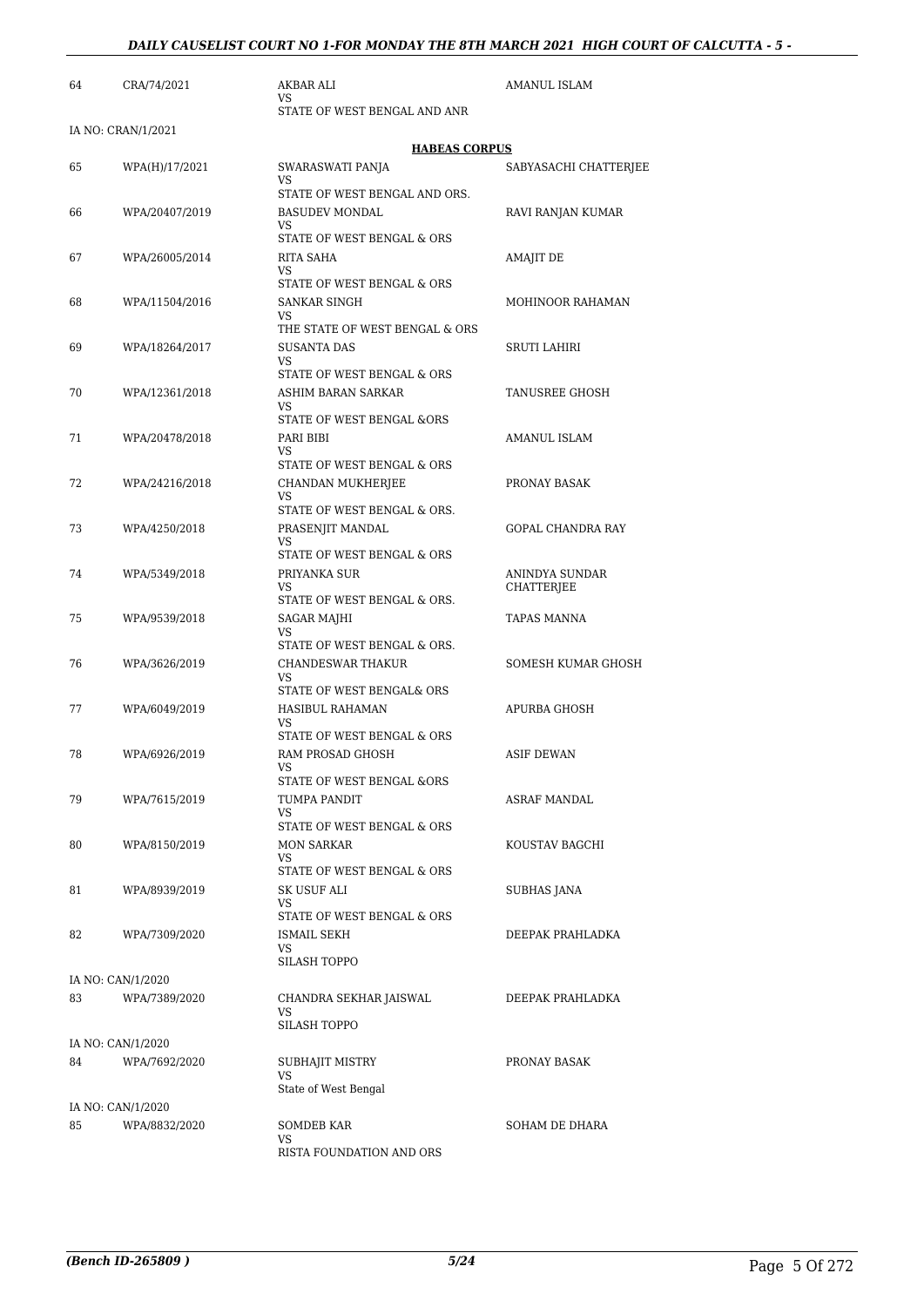#### DAILY CAUSELIST COURT NO 1-FOR MONDAY THE 8TH MARCH 2021 HIGH COURT OF CALCUTTA - 6 -

| THE STATE OF WEST BENGAL AND<br><b>ORS</b><br>87<br>WPA/9661/2020<br>SHIKHA DAS<br>TANMOY SANFUI<br>VS.<br>STATE OF WEST BENGAL AND ORS.<br>88<br>RANNO DEVI ISAI ALIAS RANNO DEVI<br>KAUSHIK CHOUDHURY<br>WPA(H)/3/2021<br>ESAI<br><b>VS</b><br>STATE OF WEST BENGAL AND ORS.<br>89<br>WPA(H)/4/2021<br>PARAMITA DAS<br>SUBRATA BHATTACHARJYA<br>VS<br>STATE OF WEST BENGAL AND ORS.<br>90<br>WPA(H)/5/2021<br>MADHAI NASKAR AND ORS<br><b>MASUD MALLIK</b><br>VS.<br>STATE OF WEST BENGAL AND ORS.<br>91<br><b>GANGA SAGAR RAM</b><br>WPA(H)/6/2021<br>SHAREQ SIDDIQUE<br>VS<br>STATE OF WEST BENGAL AND ORS.<br>92<br><b>MADHAB DAS</b><br>WPA(H)/7/2021<br>SNIGDHA SAHA<br>VS<br>STATE OF WEST BENGAL AND ORS.<br>93<br>ANARUL SK. 2ANNA<br><b>TAPODIP GUPTA</b><br>WPA(H)/8/2021<br>VS.<br>STATE OF WEST BENGAL AND<br><b>ANOTHER</b><br>94<br>MANJU SHARMA<br><b>PUNAM BASU</b><br>WPA(H)/9/2021<br>VS<br>STATE OF WEST BENGAL AND ORS.<br>MD. LUTFUL MOLLA<br>Atis Kumar Biswas<br>95<br>WPA(H)/10/2021<br>VS<br>STATE OF WEST BENGAL AND ORS.<br>96<br>WPA(H)/11/2021<br><b>SWAPAN BANIK</b><br>NILADRI SAHA<br>VS.<br>UNION OF INDIA AND ORS.<br>97<br>MALINI GHOSH AND ANR<br>ARKA CHAKRABORTY<br>WPA(H)/12/2021<br>VS<br>STATE OF WEST BENGAL AND ORS.<br>98<br>WPA(H)/13/2021<br>TAPAN HALDAR @TAPAN HALDER<br>TAPODIP GUPTA<br>VS<br>STATE OF WEST BENGAL AND ANR<br>99<br><b>MANOWAR MONDAL</b><br><b>TAPODIP GUPTA</b><br>WPA(H)/14/2021<br>VS<br>STATE OF WEST BENGAL AND ORS.<br>100<br>WPA(H)/15/2021<br>ANIL KUMAR SAHA<br>SINTHIA BALA<br>VS.<br>STATE OF WEST BENGAL AND ORS.<br>101<br>DEBLU DUTTA<br>WPA(H)/16/2021<br><b>BALARAM PANDIT</b><br>VS<br>STATE OF WEST BENGAL AND ORS.<br>MD YUNUSH MANSURI@ MD YUNUS<br>SOFIA NESAR<br>102<br>WPA(H)/18/2021<br>OJIR ALI<br><b>VS</b><br>STATE OF WEST BENGAL AND ORS.<br>103<br>PRONOJIT ROY<br>WPA(H)/20/2021<br><b>BISWANATH GUIN</b><br>VS<br>STATE OF WEST BENGAL AND ORS.<br>104<br>WPA/7269/2019<br>GAURAV JOHARI<br>SANTOSH KUMAR RAY<br>VS<br>UNION OF INDIA & ORS<br><b>TO BE MENTIONED</b><br><b>ANISUR RAHAMAN</b><br>105<br>MAT/317/2021<br>AYAN PODDAR<br>VS<br>JAHAR SHA AND ORS<br>IA NO: CAN/1/2021<br>106<br>ARJUN RAJBHAR<br>CRA/258/2011<br>SUKLA DAS CHANDRA<br>VS.<br>STATE OF WEST BENGAL | 86 | WPA/9091/2020 | DINESH KUMAR GUPTA | MANISHA DEBDAS |
|---------------------------------------------------------------------------------------------------------------------------------------------------------------------------------------------------------------------------------------------------------------------------------------------------------------------------------------------------------------------------------------------------------------------------------------------------------------------------------------------------------------------------------------------------------------------------------------------------------------------------------------------------------------------------------------------------------------------------------------------------------------------------------------------------------------------------------------------------------------------------------------------------------------------------------------------------------------------------------------------------------------------------------------------------------------------------------------------------------------------------------------------------------------------------------------------------------------------------------------------------------------------------------------------------------------------------------------------------------------------------------------------------------------------------------------------------------------------------------------------------------------------------------------------------------------------------------------------------------------------------------------------------------------------------------------------------------------------------------------------------------------------------------------------------------------------------------------------------------------------------------------------------------------------------------------------------------------------------------------------------------------------------------------------------------------------------------------------------------------------------------------------------------------------------------------------------------------------------------------------------------------------------------------|----|---------------|--------------------|----------------|
|                                                                                                                                                                                                                                                                                                                                                                                                                                                                                                                                                                                                                                                                                                                                                                                                                                                                                                                                                                                                                                                                                                                                                                                                                                                                                                                                                                                                                                                                                                                                                                                                                                                                                                                                                                                                                                                                                                                                                                                                                                                                                                                                                                                                                                                                                       |    |               | VS.                |                |
|                                                                                                                                                                                                                                                                                                                                                                                                                                                                                                                                                                                                                                                                                                                                                                                                                                                                                                                                                                                                                                                                                                                                                                                                                                                                                                                                                                                                                                                                                                                                                                                                                                                                                                                                                                                                                                                                                                                                                                                                                                                                                                                                                                                                                                                                                       |    |               |                    |                |
|                                                                                                                                                                                                                                                                                                                                                                                                                                                                                                                                                                                                                                                                                                                                                                                                                                                                                                                                                                                                                                                                                                                                                                                                                                                                                                                                                                                                                                                                                                                                                                                                                                                                                                                                                                                                                                                                                                                                                                                                                                                                                                                                                                                                                                                                                       |    |               |                    |                |
|                                                                                                                                                                                                                                                                                                                                                                                                                                                                                                                                                                                                                                                                                                                                                                                                                                                                                                                                                                                                                                                                                                                                                                                                                                                                                                                                                                                                                                                                                                                                                                                                                                                                                                                                                                                                                                                                                                                                                                                                                                                                                                                                                                                                                                                                                       |    |               |                    |                |
|                                                                                                                                                                                                                                                                                                                                                                                                                                                                                                                                                                                                                                                                                                                                                                                                                                                                                                                                                                                                                                                                                                                                                                                                                                                                                                                                                                                                                                                                                                                                                                                                                                                                                                                                                                                                                                                                                                                                                                                                                                                                                                                                                                                                                                                                                       |    |               |                    |                |
|                                                                                                                                                                                                                                                                                                                                                                                                                                                                                                                                                                                                                                                                                                                                                                                                                                                                                                                                                                                                                                                                                                                                                                                                                                                                                                                                                                                                                                                                                                                                                                                                                                                                                                                                                                                                                                                                                                                                                                                                                                                                                                                                                                                                                                                                                       |    |               |                    |                |
|                                                                                                                                                                                                                                                                                                                                                                                                                                                                                                                                                                                                                                                                                                                                                                                                                                                                                                                                                                                                                                                                                                                                                                                                                                                                                                                                                                                                                                                                                                                                                                                                                                                                                                                                                                                                                                                                                                                                                                                                                                                                                                                                                                                                                                                                                       |    |               |                    |                |
|                                                                                                                                                                                                                                                                                                                                                                                                                                                                                                                                                                                                                                                                                                                                                                                                                                                                                                                                                                                                                                                                                                                                                                                                                                                                                                                                                                                                                                                                                                                                                                                                                                                                                                                                                                                                                                                                                                                                                                                                                                                                                                                                                                                                                                                                                       |    |               |                    |                |
|                                                                                                                                                                                                                                                                                                                                                                                                                                                                                                                                                                                                                                                                                                                                                                                                                                                                                                                                                                                                                                                                                                                                                                                                                                                                                                                                                                                                                                                                                                                                                                                                                                                                                                                                                                                                                                                                                                                                                                                                                                                                                                                                                                                                                                                                                       |    |               |                    |                |
|                                                                                                                                                                                                                                                                                                                                                                                                                                                                                                                                                                                                                                                                                                                                                                                                                                                                                                                                                                                                                                                                                                                                                                                                                                                                                                                                                                                                                                                                                                                                                                                                                                                                                                                                                                                                                                                                                                                                                                                                                                                                                                                                                                                                                                                                                       |    |               |                    |                |
|                                                                                                                                                                                                                                                                                                                                                                                                                                                                                                                                                                                                                                                                                                                                                                                                                                                                                                                                                                                                                                                                                                                                                                                                                                                                                                                                                                                                                                                                                                                                                                                                                                                                                                                                                                                                                                                                                                                                                                                                                                                                                                                                                                                                                                                                                       |    |               |                    |                |
|                                                                                                                                                                                                                                                                                                                                                                                                                                                                                                                                                                                                                                                                                                                                                                                                                                                                                                                                                                                                                                                                                                                                                                                                                                                                                                                                                                                                                                                                                                                                                                                                                                                                                                                                                                                                                                                                                                                                                                                                                                                                                                                                                                                                                                                                                       |    |               |                    |                |
|                                                                                                                                                                                                                                                                                                                                                                                                                                                                                                                                                                                                                                                                                                                                                                                                                                                                                                                                                                                                                                                                                                                                                                                                                                                                                                                                                                                                                                                                                                                                                                                                                                                                                                                                                                                                                                                                                                                                                                                                                                                                                                                                                                                                                                                                                       |    |               |                    |                |
|                                                                                                                                                                                                                                                                                                                                                                                                                                                                                                                                                                                                                                                                                                                                                                                                                                                                                                                                                                                                                                                                                                                                                                                                                                                                                                                                                                                                                                                                                                                                                                                                                                                                                                                                                                                                                                                                                                                                                                                                                                                                                                                                                                                                                                                                                       |    |               |                    |                |
|                                                                                                                                                                                                                                                                                                                                                                                                                                                                                                                                                                                                                                                                                                                                                                                                                                                                                                                                                                                                                                                                                                                                                                                                                                                                                                                                                                                                                                                                                                                                                                                                                                                                                                                                                                                                                                                                                                                                                                                                                                                                                                                                                                                                                                                                                       |    |               |                    |                |
|                                                                                                                                                                                                                                                                                                                                                                                                                                                                                                                                                                                                                                                                                                                                                                                                                                                                                                                                                                                                                                                                                                                                                                                                                                                                                                                                                                                                                                                                                                                                                                                                                                                                                                                                                                                                                                                                                                                                                                                                                                                                                                                                                                                                                                                                                       |    |               |                    |                |
|                                                                                                                                                                                                                                                                                                                                                                                                                                                                                                                                                                                                                                                                                                                                                                                                                                                                                                                                                                                                                                                                                                                                                                                                                                                                                                                                                                                                                                                                                                                                                                                                                                                                                                                                                                                                                                                                                                                                                                                                                                                                                                                                                                                                                                                                                       |    |               |                    |                |
|                                                                                                                                                                                                                                                                                                                                                                                                                                                                                                                                                                                                                                                                                                                                                                                                                                                                                                                                                                                                                                                                                                                                                                                                                                                                                                                                                                                                                                                                                                                                                                                                                                                                                                                                                                                                                                                                                                                                                                                                                                                                                                                                                                                                                                                                                       |    |               |                    |                |
|                                                                                                                                                                                                                                                                                                                                                                                                                                                                                                                                                                                                                                                                                                                                                                                                                                                                                                                                                                                                                                                                                                                                                                                                                                                                                                                                                                                                                                                                                                                                                                                                                                                                                                                                                                                                                                                                                                                                                                                                                                                                                                                                                                                                                                                                                       |    |               |                    |                |
|                                                                                                                                                                                                                                                                                                                                                                                                                                                                                                                                                                                                                                                                                                                                                                                                                                                                                                                                                                                                                                                                                                                                                                                                                                                                                                                                                                                                                                                                                                                                                                                                                                                                                                                                                                                                                                                                                                                                                                                                                                                                                                                                                                                                                                                                                       |    |               |                    |                |
|                                                                                                                                                                                                                                                                                                                                                                                                                                                                                                                                                                                                                                                                                                                                                                                                                                                                                                                                                                                                                                                                                                                                                                                                                                                                                                                                                                                                                                                                                                                                                                                                                                                                                                                                                                                                                                                                                                                                                                                                                                                                                                                                                                                                                                                                                       |    |               |                    |                |
|                                                                                                                                                                                                                                                                                                                                                                                                                                                                                                                                                                                                                                                                                                                                                                                                                                                                                                                                                                                                                                                                                                                                                                                                                                                                                                                                                                                                                                                                                                                                                                                                                                                                                                                                                                                                                                                                                                                                                                                                                                                                                                                                                                                                                                                                                       |    |               |                    |                |
|                                                                                                                                                                                                                                                                                                                                                                                                                                                                                                                                                                                                                                                                                                                                                                                                                                                                                                                                                                                                                                                                                                                                                                                                                                                                                                                                                                                                                                                                                                                                                                                                                                                                                                                                                                                                                                                                                                                                                                                                                                                                                                                                                                                                                                                                                       |    |               |                    |                |
|                                                                                                                                                                                                                                                                                                                                                                                                                                                                                                                                                                                                                                                                                                                                                                                                                                                                                                                                                                                                                                                                                                                                                                                                                                                                                                                                                                                                                                                                                                                                                                                                                                                                                                                                                                                                                                                                                                                                                                                                                                                                                                                                                                                                                                                                                       |    |               |                    |                |
|                                                                                                                                                                                                                                                                                                                                                                                                                                                                                                                                                                                                                                                                                                                                                                                                                                                                                                                                                                                                                                                                                                                                                                                                                                                                                                                                                                                                                                                                                                                                                                                                                                                                                                                                                                                                                                                                                                                                                                                                                                                                                                                                                                                                                                                                                       |    |               |                    |                |
|                                                                                                                                                                                                                                                                                                                                                                                                                                                                                                                                                                                                                                                                                                                                                                                                                                                                                                                                                                                                                                                                                                                                                                                                                                                                                                                                                                                                                                                                                                                                                                                                                                                                                                                                                                                                                                                                                                                                                                                                                                                                                                                                                                                                                                                                                       |    |               |                    |                |
|                                                                                                                                                                                                                                                                                                                                                                                                                                                                                                                                                                                                                                                                                                                                                                                                                                                                                                                                                                                                                                                                                                                                                                                                                                                                                                                                                                                                                                                                                                                                                                                                                                                                                                                                                                                                                                                                                                                                                                                                                                                                                                                                                                                                                                                                                       |    |               |                    |                |
|                                                                                                                                                                                                                                                                                                                                                                                                                                                                                                                                                                                                                                                                                                                                                                                                                                                                                                                                                                                                                                                                                                                                                                                                                                                                                                                                                                                                                                                                                                                                                                                                                                                                                                                                                                                                                                                                                                                                                                                                                                                                                                                                                                                                                                                                                       |    |               |                    |                |
|                                                                                                                                                                                                                                                                                                                                                                                                                                                                                                                                                                                                                                                                                                                                                                                                                                                                                                                                                                                                                                                                                                                                                                                                                                                                                                                                                                                                                                                                                                                                                                                                                                                                                                                                                                                                                                                                                                                                                                                                                                                                                                                                                                                                                                                                                       |    |               |                    |                |
|                                                                                                                                                                                                                                                                                                                                                                                                                                                                                                                                                                                                                                                                                                                                                                                                                                                                                                                                                                                                                                                                                                                                                                                                                                                                                                                                                                                                                                                                                                                                                                                                                                                                                                                                                                                                                                                                                                                                                                                                                                                                                                                                                                                                                                                                                       |    |               |                    |                |
|                                                                                                                                                                                                                                                                                                                                                                                                                                                                                                                                                                                                                                                                                                                                                                                                                                                                                                                                                                                                                                                                                                                                                                                                                                                                                                                                                                                                                                                                                                                                                                                                                                                                                                                                                                                                                                                                                                                                                                                                                                                                                                                                                                                                                                                                                       |    |               |                    |                |
|                                                                                                                                                                                                                                                                                                                                                                                                                                                                                                                                                                                                                                                                                                                                                                                                                                                                                                                                                                                                                                                                                                                                                                                                                                                                                                                                                                                                                                                                                                                                                                                                                                                                                                                                                                                                                                                                                                                                                                                                                                                                                                                                                                                                                                                                                       |    |               |                    |                |
|                                                                                                                                                                                                                                                                                                                                                                                                                                                                                                                                                                                                                                                                                                                                                                                                                                                                                                                                                                                                                                                                                                                                                                                                                                                                                                                                                                                                                                                                                                                                                                                                                                                                                                                                                                                                                                                                                                                                                                                                                                                                                                                                                                                                                                                                                       |    |               |                    |                |
|                                                                                                                                                                                                                                                                                                                                                                                                                                                                                                                                                                                                                                                                                                                                                                                                                                                                                                                                                                                                                                                                                                                                                                                                                                                                                                                                                                                                                                                                                                                                                                                                                                                                                                                                                                                                                                                                                                                                                                                                                                                                                                                                                                                                                                                                                       |    |               |                    |                |
|                                                                                                                                                                                                                                                                                                                                                                                                                                                                                                                                                                                                                                                                                                                                                                                                                                                                                                                                                                                                                                                                                                                                                                                                                                                                                                                                                                                                                                                                                                                                                                                                                                                                                                                                                                                                                                                                                                                                                                                                                                                                                                                                                                                                                                                                                       |    |               |                    |                |
|                                                                                                                                                                                                                                                                                                                                                                                                                                                                                                                                                                                                                                                                                                                                                                                                                                                                                                                                                                                                                                                                                                                                                                                                                                                                                                                                                                                                                                                                                                                                                                                                                                                                                                                                                                                                                                                                                                                                                                                                                                                                                                                                                                                                                                                                                       |    |               |                    |                |
|                                                                                                                                                                                                                                                                                                                                                                                                                                                                                                                                                                                                                                                                                                                                                                                                                                                                                                                                                                                                                                                                                                                                                                                                                                                                                                                                                                                                                                                                                                                                                                                                                                                                                                                                                                                                                                                                                                                                                                                                                                                                                                                                                                                                                                                                                       |    |               |                    |                |
|                                                                                                                                                                                                                                                                                                                                                                                                                                                                                                                                                                                                                                                                                                                                                                                                                                                                                                                                                                                                                                                                                                                                                                                                                                                                                                                                                                                                                                                                                                                                                                                                                                                                                                                                                                                                                                                                                                                                                                                                                                                                                                                                                                                                                                                                                       |    |               |                    |                |
|                                                                                                                                                                                                                                                                                                                                                                                                                                                                                                                                                                                                                                                                                                                                                                                                                                                                                                                                                                                                                                                                                                                                                                                                                                                                                                                                                                                                                                                                                                                                                                                                                                                                                                                                                                                                                                                                                                                                                                                                                                                                                                                                                                                                                                                                                       |    |               |                    |                |
|                                                                                                                                                                                                                                                                                                                                                                                                                                                                                                                                                                                                                                                                                                                                                                                                                                                                                                                                                                                                                                                                                                                                                                                                                                                                                                                                                                                                                                                                                                                                                                                                                                                                                                                                                                                                                                                                                                                                                                                                                                                                                                                                                                                                                                                                                       |    |               |                    |                |
|                                                                                                                                                                                                                                                                                                                                                                                                                                                                                                                                                                                                                                                                                                                                                                                                                                                                                                                                                                                                                                                                                                                                                                                                                                                                                                                                                                                                                                                                                                                                                                                                                                                                                                                                                                                                                                                                                                                                                                                                                                                                                                                                                                                                                                                                                       |    |               |                    |                |
|                                                                                                                                                                                                                                                                                                                                                                                                                                                                                                                                                                                                                                                                                                                                                                                                                                                                                                                                                                                                                                                                                                                                                                                                                                                                                                                                                                                                                                                                                                                                                                                                                                                                                                                                                                                                                                                                                                                                                                                                                                                                                                                                                                                                                                                                                       |    |               |                    |                |
|                                                                                                                                                                                                                                                                                                                                                                                                                                                                                                                                                                                                                                                                                                                                                                                                                                                                                                                                                                                                                                                                                                                                                                                                                                                                                                                                                                                                                                                                                                                                                                                                                                                                                                                                                                                                                                                                                                                                                                                                                                                                                                                                                                                                                                                                                       |    |               |                    |                |
|                                                                                                                                                                                                                                                                                                                                                                                                                                                                                                                                                                                                                                                                                                                                                                                                                                                                                                                                                                                                                                                                                                                                                                                                                                                                                                                                                                                                                                                                                                                                                                                                                                                                                                                                                                                                                                                                                                                                                                                                                                                                                                                                                                                                                                                                                       |    |               |                    |                |
|                                                                                                                                                                                                                                                                                                                                                                                                                                                                                                                                                                                                                                                                                                                                                                                                                                                                                                                                                                                                                                                                                                                                                                                                                                                                                                                                                                                                                                                                                                                                                                                                                                                                                                                                                                                                                                                                                                                                                                                                                                                                                                                                                                                                                                                                                       |    |               |                    |                |

IA NO: CRAN/1/2011(Old No:CRAN/942/2011)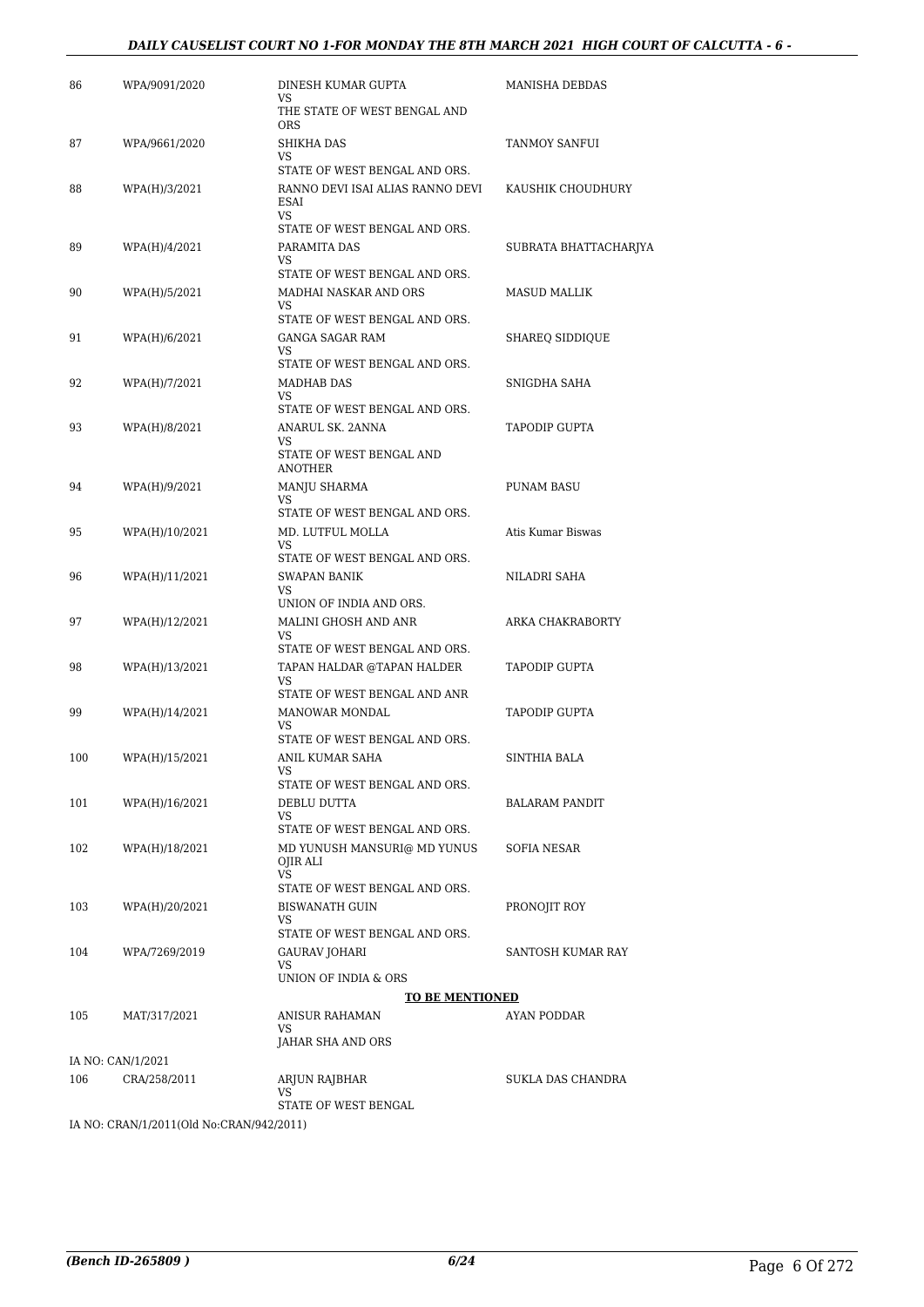| 107   | CRA/96/2019<br>[ CRAN 1167/2019 ]                         | RAJU HALDER @ HALDAR<br>VS                                                                            | <b>SUBIR DEBNATH</b>                                                                                              |
|-------|-----------------------------------------------------------|-------------------------------------------------------------------------------------------------------|-------------------------------------------------------------------------------------------------------------------|
|       |                                                           | STATE OF WEST BENGAL & ANR                                                                            |                                                                                                                   |
|       |                                                           |                                                                                                       | IA NO: CRAN/4/2020(Old No:CRAN/741/2020), CRAN/5/2020(Old No:CRAN/1804/2020), CRAN/6/2020(Old No:CRAN/4113/2020)  |
| 108   | CRA/228/2020<br>$[09-03-2021]$                            | <b>GANESH DAS</b><br>VS<br>State of West Bengal                                                       | SAIBAL KRISHNA DASGUPTA                                                                                           |
| 109   | CRA/262/2018                                              | RASUL SK.                                                                                             | BENAJIR HASNA                                                                                                     |
|       | $[09-03-2021]$                                            | VS                                                                                                    |                                                                                                                   |
|       |                                                           | STATE OF WEST BENGAL                                                                                  |                                                                                                                   |
| 110   | IA NO: CRAN/1/2019(Old No:CRAN/2302/2019)<br>CRA/318/2019 | MADHABENDU GANGULY                                                                                    | <b>BISWAJIT MANNA</b>                                                                                             |
|       |                                                           | VS<br>STATE OF WEST BENGAL                                                                            |                                                                                                                   |
|       |                                                           |                                                                                                       | IA NO: CRAN/1/2019(Old No:CRAN/2469/2019), CRAN/2/2019(Old No:CRAN/2537/2019), CRAN/3/2020(Old No:CRAN/4541/2020) |
| 111   | CRA/322/2019                                              | MAHABIR LAYEK                                                                                         | SAIBAL KRISHNA DASGUPTA                                                                                           |
|       |                                                           | VS<br>STATE OF WEST BENGAL                                                                            |                                                                                                                   |
|       | IA NO: CRAN/2/2019(Old No:CRAN/4059/2019)                 |                                                                                                       |                                                                                                                   |
| 112   | CRA/730/2019                                              | MD ASHIKUR REJA & ANR                                                                                 | <b>BENAJIR HASNA</b>                                                                                              |
|       |                                                           | VS                                                                                                    |                                                                                                                   |
|       |                                                           | STATE OF WEST BENGAL                                                                                  |                                                                                                                   |
| 113   | IA NO: CRAN/1/2020(Old No:CRAN/347/2020)                  | MD ANIKUL ISLAM                                                                                       |                                                                                                                   |
|       | CRA/731/2019                                              | VS                                                                                                    | <b>BENAJIR HASNA</b>                                                                                              |
|       |                                                           | STATE OF WEST BENGAL                                                                                  |                                                                                                                   |
|       | IA NO: CRAN/1/2020(Old No:CRAN/416/2020)                  |                                                                                                       |                                                                                                                   |
| 114   | MAT/306/2018                                              | RUPA ROY<br>VS                                                                                        | MRS C ROY                                                                                                         |
|       |                                                           | SK NAZRUL HAQUE & ORS                                                                                 |                                                                                                                   |
|       | IA NO: CAN/1/2018(Old No:CAN/2010/2018), CAN/2/2021       |                                                                                                       |                                                                                                                   |
| 115   | CRA/268/1995                                              | <b>GHAT ROY &amp; ORS</b>                                                                             | N.Y.A.<br>MR. ISLAM MOSTAFA                                                                                       |
|       |                                                           | VS<br>THE STATE OF WEST BENGAL                                                                        |                                                                                                                   |
|       | IA NO: CRAN/1/2000(Old No:CRAN/642/2000), CRAN/3/2020     |                                                                                                       |                                                                                                                   |
| 116   | CRA/320/2013                                              | <b>SAHEB DAS</b>                                                                                      | B BHATTACHARYYA                                                                                                   |
|       |                                                           | VS                                                                                                    |                                                                                                                   |
|       |                                                           | STATE OF WEST BENGAL<br>IA NO: CRAN/3/2017(Old No:CRAN/1334/2017), CRAN/4/2020(Old No:CRAN/3439/2020) |                                                                                                                   |
| wt117 | CRA/219/2013                                              | SANDIP GHOSH                                                                                          | ANTARIKHYA BASU                                                                                                   |
|       |                                                           | VS<br>STATE OF WEST BENGAL                                                                            |                                                                                                                   |
| wt118 | CRA/338/2013                                              | <b>SUKUMAR KARMAKAR</b>                                                                               | <b>V VERMA</b>                                                                                                    |
|       |                                                           | VS<br>STATE OF WEST BENGAL                                                                            |                                                                                                                   |
|       | IA NO: CRAN/3/2021                                        |                                                                                                       |                                                                                                                   |
| 119   | CRA/456/2014                                              | PINTU DAS                                                                                             | SANJIB KUMAR DAN                                                                                                  |
|       |                                                           | VS                                                                                                    |                                                                                                                   |
|       |                                                           | STATE OF WEST BENGAL                                                                                  |                                                                                                                   |
| wt120 | CRA/459/2014                                              | UIJWAL TAPADAR<br>VS                                                                                  | ZEESHAN UDDIN                                                                                                     |
|       |                                                           | STATE OF WEST BENGAL                                                                                  |                                                                                                                   |
| wt121 | CRA/524/2014                                              | MONGAL SAHANI @ MANGALA                                                                               | S K DAN                                                                                                           |
|       |                                                           | VS<br>STATE OF WEST BENGAL                                                                            |                                                                                                                   |
|       | IA NO: CRAN/4/2019(Old No:CRAN/3268/2019)                 |                                                                                                       |                                                                                                                   |
| 122   | CRA/538/2015                                              | ASAN ALI SK.                                                                                          | KUSAL KUMAR MUKHERJEE                                                                                             |
|       |                                                           | VS<br>STATE OF WEST BENGAL                                                                            |                                                                                                                   |
|       | IA NO: CRAN/3/2020(Old No:CRAN/4122/2020)                 |                                                                                                       |                                                                                                                   |
| wt123 | CRA/551/2015                                              | KALU SK. @ ARMAN SK.                                                                                  | PRABIR MAJUMDER                                                                                                   |
|       |                                                           | VS                                                                                                    |                                                                                                                   |
|       |                                                           | STATE OF WEST BENGAL                                                                                  |                                                                                                                   |
| wt124 | CRA/673/2015                                              | SAHJAMAL SHEIKH & ANR.<br>VS                                                                          | KARABI ROY                                                                                                        |
|       |                                                           | STATE OF WEST BENGAL                                                                                  |                                                                                                                   |
|       |                                                           |                                                                                                       |                                                                                                                   |

IA NO: CRAN/4/2020(Old No:CRAN/2698/2020), CRAN/5/2020(Old No:CRAN/3592/2020)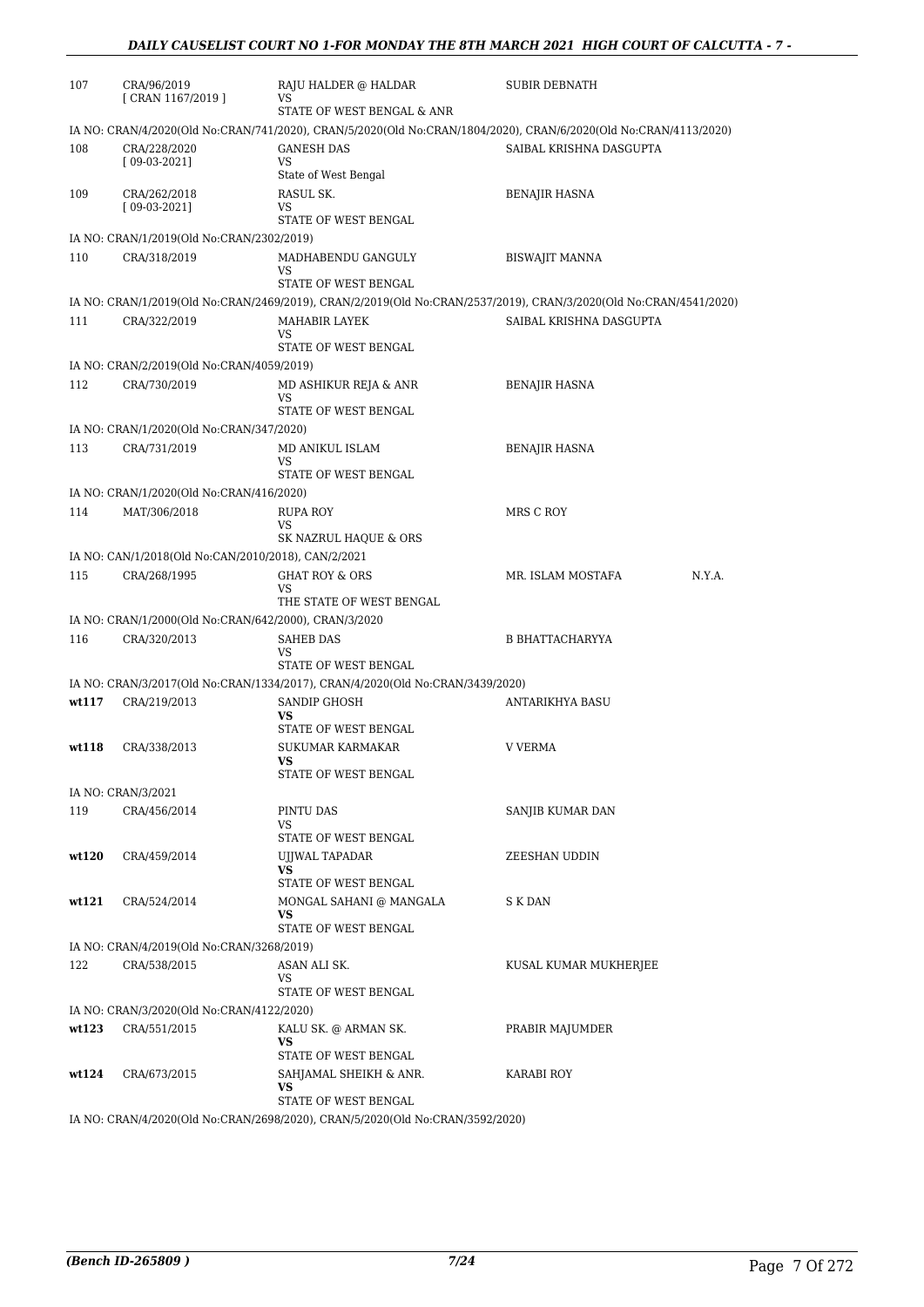| wt125 | CRA/779/2015                                 | KAJAL SEIKH<br>VS<br>STATE OF WEST BENGAL                                    | S SARKAR                                                                                                         |
|-------|----------------------------------------------|------------------------------------------------------------------------------|------------------------------------------------------------------------------------------------------------------|
|       | IA NO: CRAN/2/2017(Old No:CRAN/1320/2017)    |                                                                              |                                                                                                                  |
| wt126 | CRM/10425/2016                               | AZAD SK @ AZATALI SEKH & ANR.<br>VS                                          | SUBIR DEBNATH                                                                                                    |
|       |                                              | STATE OF WEST BENGAL                                                         |                                                                                                                  |
| 127   | CRA/715/2015                                 | NIL KAMAL GON<br>VS<br>STATE OF WEST BENGAL                                  | D MAJUMDAR                                                                                                       |
|       | IA NO: CRAN/3/2019(Old No:CRAN/2303/2019)    |                                                                              |                                                                                                                  |
| wt128 | CRA/559/2015                                 | ABHIJIT DAS                                                                  | A MITRA                                                                                                          |
|       |                                              | VS<br>STATE OF WEST BENGAL                                                   |                                                                                                                  |
| 129   | CRA/336/2017                                 | GOBINDA SAHA & ANR<br>VS<br>STATE OF WEST BENGAL                             | SHASANKA SEKHAR SAHA                                                                                             |
|       |                                              |                                                                              | IA NO: CRAN/1/2017(Old No:CRAN/2382/2017), CRAN/2/2017(Old No:CRAN/4987/2017), CRAN/3/2020(Old No:CRAN/277/2020) |
| wt130 | CRA/382/2017                                 | SUPRIYA MALLICK                                                              | PUJA GOSWAMI                                                                                                     |
|       |                                              | <b>VS</b><br>STATE OF WEST BENGAL                                            |                                                                                                                  |
| 131   | CRA/55/2018                                  | SAHAJADI BIBI @ BEWA & ORS                                                   | K RAY                                                                                                            |
|       |                                              | VS<br>STATE OF WEST BENGAL                                                   |                                                                                                                  |
|       | IA NO: CRAN/1/2019(Old No:CRAN/3324/2019)    |                                                                              |                                                                                                                  |
| 132   | CRA/527/2018                                 | ARNAB BISWAS<br>VS                                                           | <b>SOUBHIK MITTER</b>                                                                                            |
|       |                                              | STATE OF WEST BENGAL                                                         |                                                                                                                  |
|       | IA NO: CRAN/2/2020(Old No:CRAN/396/2020)     |                                                                              |                                                                                                                  |
| wt133 | CRA/525/2018                                 | JAYANTI BISWAS<br>VS                                                         | M MUKHERJEE                                                                                                      |
|       |                                              | STATE OF WEST BENGAL                                                         |                                                                                                                  |
| 134   | CRA/576/2018                                 | SAHABUDDIN SHEIKH @<br>SAHABUDDIN SK & ANR<br>VS<br>STATE OF WEST BENGAL     | P ROY                                                                                                            |
|       |                                              | IA NO: CRAN/1/2019(Old No:CRAN/541/2019), CRAN/2/2020(Old No:CRAN/2388/2020) |                                                                                                                  |
| 135   | CRA/380/2019                                 | TANIA MONDAL @ TANIA KHATOON @                                               | AMIT ROY                                                                                                         |
|       |                                              | TANIA BEGUM @ HAZRA<br>VS                                                    |                                                                                                                  |
|       |                                              | STATE OF WEST BENGAL & ANR                                                   |                                                                                                                  |
|       | IA NO: CRAN/1/2019(Old No:CRAN/2928/2019)    |                                                                              |                                                                                                                  |
| 136   | CRA/531/2019                                 | MAHIMUDDIN<br>VS<br>STATE OF WEST BENGAL & ANR                               | <b>AMIT RAY</b>                                                                                                  |
|       | IA NO: CRAN/2/2019(Old No:CRAN/4659/2019)    |                                                                              |                                                                                                                  |
| 137   | CRA/217/2020                                 | SANOWARA BIBI AND ANR<br>VS                                                  | AMRITA CHEL                                                                                                      |
|       |                                              | State of West Bengal                                                         |                                                                                                                  |
|       | IA NO: CRAN/1/2020, CRAN/2/2020              |                                                                              |                                                                                                                  |
| 138   | CRA/238/2020                                 | <b>HOSSAIN SK</b><br>VS.                                                     | RAHUL GABGULY                                                                                                    |
|       |                                              | THE STATE OF WEST BENGAL                                                     |                                                                                                                  |
|       | IA NO: CRAN/1/2021                           |                                                                              |                                                                                                                  |
| 139   | CRA/692/2019<br>[PT I+OS+2ND COPY+PT II) ORS | MINARUL ISLAM @ MINARUL SHA &<br>VS.<br>STATE OF WEST BENGAL                 | ARUSHI RATHORE                                                                                                   |
|       | IA NO: CRAN/1/2020(Old No:CRAN/190/2020)     |                                                                              |                                                                                                                  |
| 140   | CRA/640/2018                                 | <b>GOURAB MONDAL</b><br>VS                                                   | SONALI DAS                                                                                                       |
|       |                                              | STATE OF WEST BENGAL & ANR                                                   |                                                                                                                  |
|       | IA NO: CRAN/1/2018(Old No:CRAN/3682/2018)    |                                                                              |                                                                                                                  |
| 141   | CRA/668/2018                                 | KHUSHI MOHAN MONDAL<br>VS<br>STATE OF WEST BENGAL                            | SACHIT TALUKDAR                                                                                                  |
|       | IA NO: CRAN/1/2019(Old No:CRAN/235/2019)     |                                                                              |                                                                                                                  |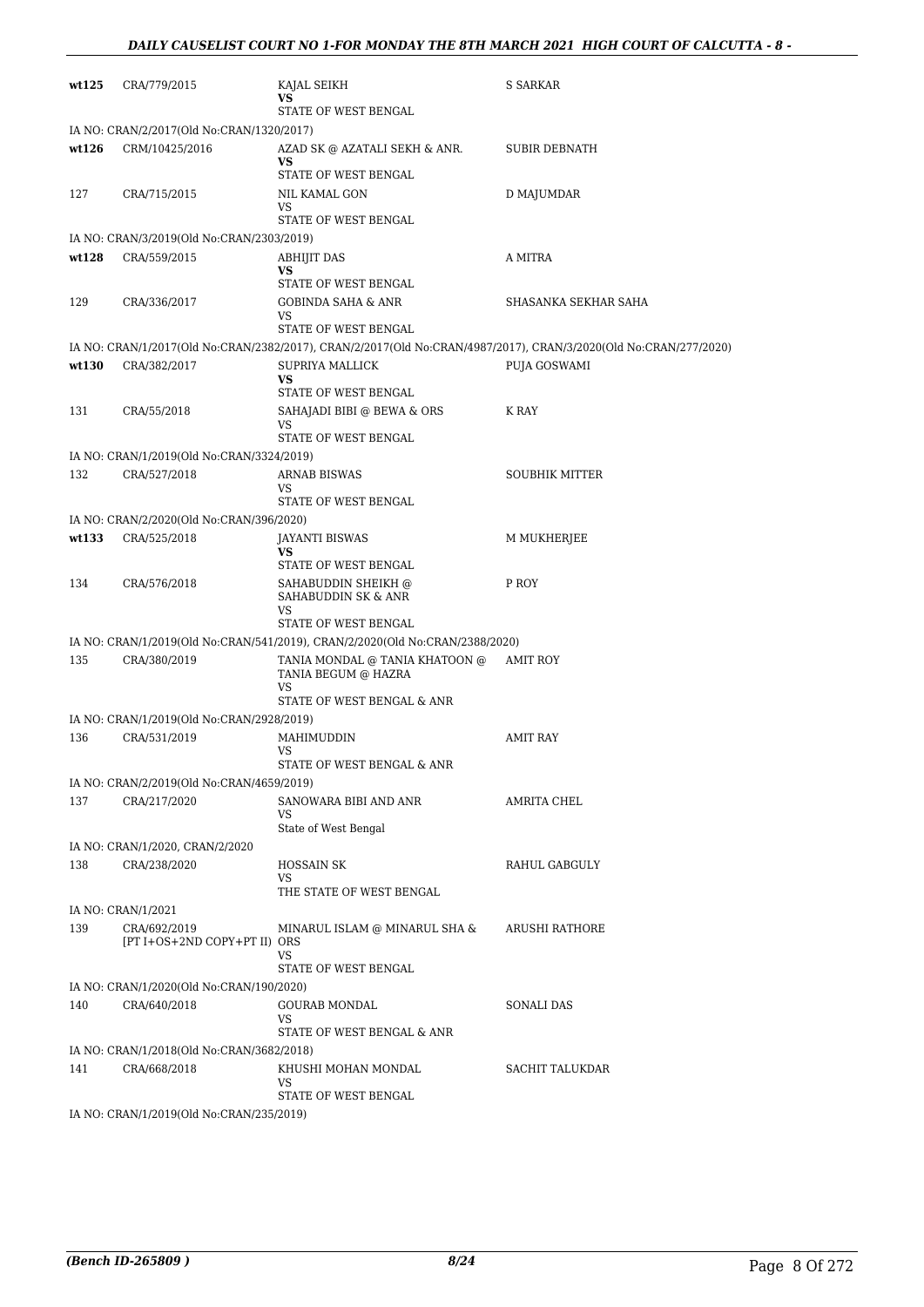| 142   | CRA/183/2019                              | MD ALIB @ ALIB MOHAMMAD<br>VS<br>STATE OF WEST BENGAL                                   | SUMAN SANKAR CHATTERJEE |           |
|-------|-------------------------------------------|-----------------------------------------------------------------------------------------|-------------------------|-----------|
|       | IA NO: CRAN/2/2020(Old No:CRAN/247/2020)  |                                                                                         |                         |           |
| 143   | CRA/281/2020                              | <b>HARI SINGH</b><br>VS                                                                 | NEIL BASU               |           |
|       |                                           | State of West Bengal                                                                    |                         |           |
|       | IA NO: CRAN/1/2021                        |                                                                                         |                         |           |
| 144   | CRA/312/2004                              | KHOKAN SARDAR & ANR.<br>VS<br>THE STATE                                                 | RANJIT KUMAR GHOSAL     |           |
|       |                                           | IA NO: CRAN/2/2005(Old No:CRAN/01/2005), CRAN/6/2020(Old No:CRAN/499/2020), CRAN/7/2020 |                         |           |
| 145   | CRA/425/1990                              | GOPAL DAS @ CHAPAL & ORS.                                                               | MR. R.K.ROY             | N.Y.A.    |
|       |                                           | VS<br>THE STATE                                                                         |                         |           |
|       | IA NO: CRAN/2/2021                        |                                                                                         |                         |           |
| 146   | CRA/939/2013                              | MUKESH BAGHALA<br>VS<br>STATE OF WEST BENGAL                                            | N.Y.KNOWN               | N.Y.KNOWN |
|       | IA NO: CRAN/1/2021                        |                                                                                         |                         |           |
| wt147 | CRA/1006/2013                             | SK BABAN<br>VS                                                                          | M BAKSHI                |           |
|       |                                           | STATE OF WEST BENGAL                                                                    |                         |           |
| wt148 | CRA/1014/2013                             | DROPADI BEN @ DRAUPADI<br><b>BALCHAND TEJANI</b><br>VS                                  | R. GINODIA              |           |
|       |                                           | STATE OF WEST BENGAL                                                                    |                         |           |
| wt149 | CRA/937/2013                              | SK ASLAM @ LALA                                                                         | M BAKSHI                |           |
|       |                                           | VS<br>STATE OF WEST BENGAL                                                              |                         |           |
| 150   | CRA/95/2020                               | CHAND SAUDAGAR @ CHAND<br><b>SWADAGAR &amp; ANR</b>                                     | NAVANIL DE              |           |
|       |                                           | <b>VS</b><br>STATE OF WEST BENGAL                                                       |                         |           |
|       | IA NO: CRAN/1/2020(Old No:CRAN/1016/2020) |                                                                                         |                         |           |
| 151   | CRA/388/2017                              | SANJIB CHOWDHURY & ANR                                                                  | SOUMAJIT CHATTERJEE     |           |
|       |                                           | VS<br>STATE OF WEST BENGAL & ANR                                                        |                         |           |
|       | IA NO: CRAN/3/2019(Old No:CRAN/2669/2019) |                                                                                         |                         |           |
| 152   | CRA/660/2017                              | ANOWAR MOLLA @ ANUAR<br>VS<br>STATE OF WEST BENGAL                                      | <b>MANAS KUMAR DAS</b>  |           |
|       | IA NO: CRAN/1/2019(Old No:CRAN/2533/2019) |                                                                                         |                         |           |
| 153   | CRA/248/2019                              | <b>GANESH ORANG</b>                                                                     | MALAY BHATTACHARYYA     |           |
|       |                                           | vs                                                                                      |                         |           |
|       |                                           | STATE OF WEST BENGAL                                                                    |                         |           |
|       | IA NO: CRAN/1/2019(Old No:CRAN/2848/2019) |                                                                                         |                         |           |
| 154   | CRA/40/2019                               | MD IMTIAZ @ IMTIAZ ALAM<br>VS<br>STATE OF WEST BENGAL                                   | MD KHAIRUL              |           |
|       | IA NO: CRAN/2/2019(Old No:CRAN/4144/2019) |                                                                                         |                         |           |
| wt155 | CRA/350/2019                              | SAMIR JANA                                                                              | JOYDEEP BHATTACHRJEE    |           |
|       |                                           | VS<br>STATE OF WEST BENGAL                                                              |                         |           |
|       | IA NO: CRAN/2/2020                        |                                                                                         |                         |           |
| wt156 | CRA/55/2019                               | <b>BHOLA SARDAR</b><br>VS<br>STATE OF WEST BENGAL                                       | SK SAMIUL HAQUE         |           |
|       | IA NO: CRAN/2/2019(Old No:CRAN/2279/2019) |                                                                                         |                         |           |
| wt157 | CRA/652/2018                              | PAWAN KR TIWARI                                                                         | DEEPAK KR PRAHLADKA     |           |
|       |                                           | VS<br>STATE OF WEST BENGAL, ACP, ANTI<br>ROWDY SEC, DD                                  |                         |           |
|       | IA NO: CRAN/1/2019(Old No:CRAN/2618/2019) |                                                                                         |                         |           |
| wt158 | CRA/653/2018                              | PAWAN KR TIWARI                                                                         | DEEPAK KR PRAHLADKA     |           |
|       |                                           | VS<br>PANKAJ SINGH @ CHOTON SINGH                                                       |                         |           |
| wt159 | CRA/654/2018                              | PAWAN KR TIWARI                                                                         | DEEPAK KR PRAHLADKA     |           |
|       |                                           | VS<br>SAMAR BARAN CHAKRABORTY & ORS                                                     |                         |           |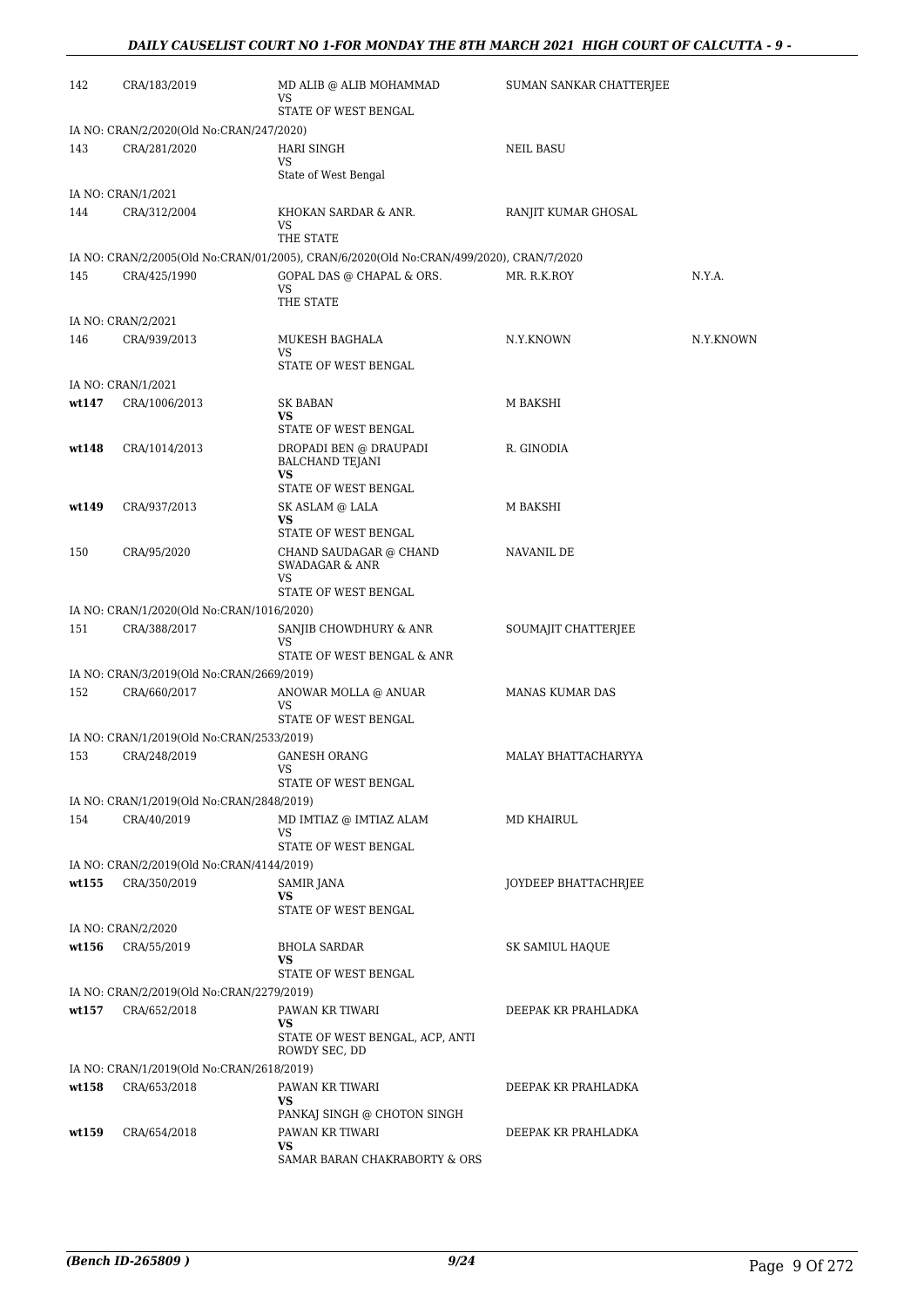#### *DAILY CAUSELIST COURT NO 1-FOR MONDAY THE 8TH MARCH 2021 HIGH COURT OF CALCUTTA - 10 -*

| wt160 | CRA/655/2018                                           | PAWAN KR TIWARI<br>VS.                                                        | DEEPAK KR PRAHLADKA    |
|-------|--------------------------------------------------------|-------------------------------------------------------------------------------|------------------------|
| wt161 | CRA/656/2018                                           | SAMAR BARAN CHARKRABORTY<br>PAWAN KR TIWARI<br>VS                             | DEEPAK KR PRAHLADKA    |
| wt162 | CRA/657/2018                                           | SHYAM SUNDAR SINGH<br>PAWAN KR TIWARI<br><b>VS</b>                            | DEEPAK KR PRAHLADKA    |
| wt163 | CRR/1295/2018                                          | SAMAR BARAN CHAKRABORTY<br>PAWAN KUMAR TIWARI<br>VS                           | DEEPAK KUMAR PRAHLADKA |
| wt164 | WPA/4008/2016                                          | STATE OF WEST BENGAL<br>PAWAN KR TIWARI                                       | D K PRAHLADKA          |
| 165   | CRA/284/2018                                           | VS<br>RAJIV DE & ANR<br>NOOR MOHAMMAD MOLLA@KOCHI<br>VS                       | DATTATREYA DUTTA       |
|       |                                                        | STATE OF WEST BENGAL                                                          |                        |
|       |                                                        | IA NO: CRAN/1/2019(Old No:CRAN/2846/2019), CRAN/2/2020(Old No:CRAN/4539/2020) |                        |
| 166   | CRA/538/2018                                           | SABITRI CHAKRABORTY<br>VS<br>STATE OF WEST BENGAL & ORS                       | RAHUL GANGULY          |
|       |                                                        | IA NO: CRAN/2/2019(Old No:CRAN/2685/2019), CRAN/3/2020(Old No:CRAN/4533/2020) |                        |
| 167   | CRA/163/2016                                           | PARIKSHIT KANDER @ KANDAR &<br>ORS.<br>VS.<br>STATE OF WEST BENGAL            | AMIT BARAN DASH        |
|       | IA NO: CRAN/2/2021                                     |                                                                               |                        |
| 168   | CRA/5/2020                                             | SK. PACHA @ DUKHA<br>VS                                                       | NAVANIL DE             |
|       |                                                        | STATE OF WEST BENGAL                                                          |                        |
|       | IA NO: CRAN/1/2020(Old No:CRAN/422/2020)               |                                                                               |                        |
| 169   | CRA/310/2019                                           | <b>SURESH GUPTA</b><br>VS<br>STATE OF WEST BENGAL                             | ESHITA DUTTA           |
|       | IA NO: CRAN/1/2020                                     |                                                                               |                        |
| 170   | CRA/498/2017                                           | ALOKE GHOSH<br>VS<br>STATE OF WEST BENGAL                                     | ESHITA DUTTA           |
|       | IA NO: CRAN/2/2019(Old No:CRAN/3105/2019)              |                                                                               |                        |
| 171   | CRA/102/2020                                           | PRITAM KARMAKAR @ DONKA<br>VS<br>STATE OF WEST BENGAL                         | JONAKI SAHA            |
|       | IA NO: CRAN/2/2020                                     |                                                                               |                        |
| 172   | CRA/366/2019                                           | <b>BIJOY BARMAN</b><br>VS<br>STATE OF WEST BENGAL                             | APURBA K CHAKRABARTTY  |
|       | IA NO: CRAN/1/2019(Old No:CRAN/3125/2019)              |                                                                               |                        |
| 173   | CRA/654/2017                                           | <b>BABULAL GHOSH</b><br>VS                                                    | SUDIP GUHA             |
|       | IA NO: CRAN/2/2019(Old No:CRAN/2878/2019)              | STATE OF WEST BENGAL                                                          |                        |
| 174   | CRA/472/2015<br>[ INCOMPLETE PB + 4 LCR VS             | DHARMENDAR SINGH                                                              | SUMAN DE               |
|       | 1<br>IA NO: CRAN/2/2020                                | STATE OF WEST BENGAL                                                          |                        |
| wt175 | CRA/503/2015                                           | <b>KARTIK SARKAR</b><br>VS<br>STATE OF WEST BENGAL                            | ARIJIT GHOSH           |
|       | IA NO: CRAN/1/2015(Old No:CRAN/2612/2015), CRAN/3/2021 |                                                                               |                        |
| wt176 | CRA/510/2015                                           | RABINDAR SHOW @ RABINDAR SAH<br>VS.<br>STATE OF WEST BENGAL                   | ROUSHAN KUMAR ROY      |
|       |                                                        | IA NO: CRAN/1/2016(Old No:CRAN/970/2016), CRAN/2/2019(Old No:CRAN/2744/2019)  |                        |
| wt177 | CRA/608/2015                                           | SANJOY SHAW @ KALU<br>VS<br>STATE OF WEST BENGAL                              | PRASENJIT SARKAR       |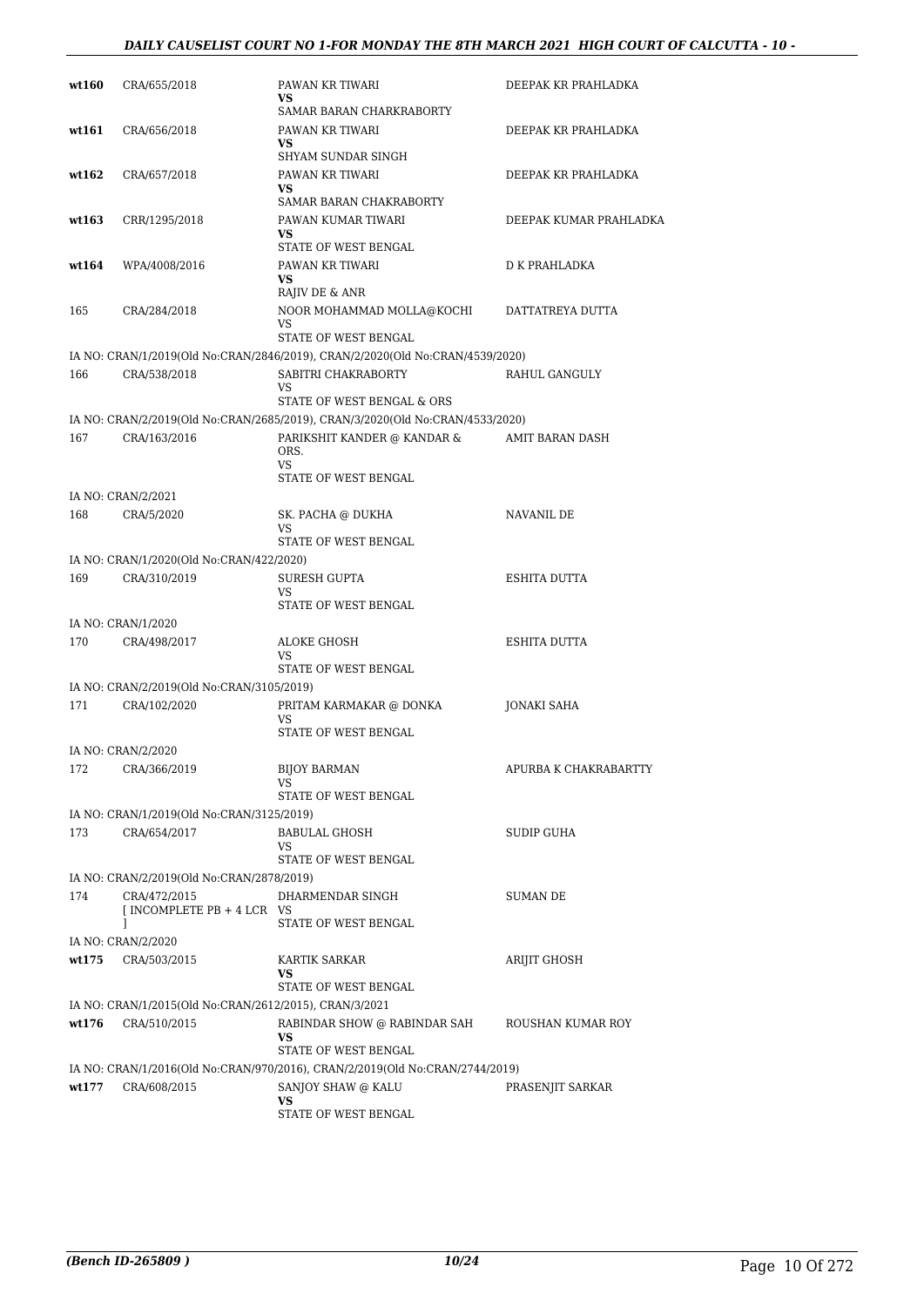| 178 | CRA/243/2012                     | SARBAR HOSSAIN @ SHERU ALI &<br>ORS<br>VS                                                                                      | RAMASHIS MUKHERJEE       |                                                                         |
|-----|----------------------------------|--------------------------------------------------------------------------------------------------------------------------------|--------------------------|-------------------------------------------------------------------------|
|     |                                  | STATE OF WEST BENGAL                                                                                                           |                          |                                                                         |
|     |                                  | IA NO: CRAN/2/2014(Old No:CRAN/1582/2014), CRAN/3/2014(Old No:CRAN/2832/2014), CRAN/5/2015(Old No:CRAN/2082/2015), CRAN/7/2021 |                          |                                                                         |
| 179 | CRA/240/2020                     | <b>BINAY SINGH</b><br>VS<br>State of West Bengal                                                                               | LOKESH SHARMA            |                                                                         |
|     | IA NO: CRAN/1/2021               |                                                                                                                                |                          |                                                                         |
|     |                                  | <b>ASSIGNED MATTERS</b>                                                                                                        |                          |                                                                         |
| 180 | CRM/9431/2019                    | DAYAMOY MAHATO                                                                                                                 | <b>AVISHEK BHANDARI</b>  |                                                                         |
|     |                                  | VS<br>C.B.I.                                                                                                                   |                          |                                                                         |
| 181 | CRM/1903/2020                    | DEBJANI MUKHERJEE<br>VS                                                                                                        | HARERAM SINGH            |                                                                         |
|     |                                  | CENTRAL BUREAU OF INVESTIGATION                                                                                                |                          |                                                                         |
| 182 | CRM/2776/2020                    | TARUN BANERJEE @ TARUN KUMAR<br><b>BANERJEE</b><br>VS                                                                          | VIJAY VERMA              |                                                                         |
|     |                                  | STATE OF WEST BENGAL                                                                                                           |                          |                                                                         |
| 183 | CRM/10153/2020                   | RAVINDRA BIYANI                                                                                                                | ASHOK KUMAR SINGH        |                                                                         |
|     |                                  | VS<br>State of West Bengal                                                                                                     |                          |                                                                         |
| 184 | CRM/10155/2020                   | RAVINDRA BIYANI                                                                                                                | <b>ASHOK KUMAR SINGH</b> |                                                                         |
|     |                                  | VS<br>State of West Bengal                                                                                                     |                          |                                                                         |
| 185 | CRM/10665/2020                   | BUDDADEV MAHATA@BUDDADEV<br>@BUDHESWAR MAHATO<br>VS                                                                            | ARIJIT BHUSAN BAGCHI     |                                                                         |
|     |                                  | State of West Bengal                                                                                                           |                          |                                                                         |
| 186 | CRM/10936/2020                   | RHYTHM DAS RAY @RHYTHM DAS ROY<br>VS                                                                                           | SEKHAR MUKHERJEE         |                                                                         |
| 187 | CRM/133/2021                     | INTELLIGENCE OFFICER NCB<br>SANJIT SHARMA AND ANR                                                                              | <b>SOUMEN GHOSH</b>      |                                                                         |
|     |                                  | VS                                                                                                                             |                          |                                                                         |
|     |                                  | State of West Bengal                                                                                                           |                          |                                                                         |
| 188 | CRM/135/2021                     | SANJIT SHARMA AND ANR<br>VS                                                                                                    | <b>SOUMEN GHOSH</b>      |                                                                         |
|     |                                  | State of West Bengal                                                                                                           |                          |                                                                         |
| 189 | CRM/371/2021                     | SEIKH SADDIQUE AND ANR<br>VS                                                                                                   | DIPTANGSHU BASU          |                                                                         |
|     |                                  | State of West Bengal                                                                                                           |                          |                                                                         |
| 190 | CRM/407/2021                     | <b>MANTU MAHATO</b><br>VS                                                                                                      | MUNMUN GANGOPADHYAY      |                                                                         |
|     |                                  | THE CENTRAL BUREAU<br><b>OFINVESIGATION</b>                                                                                    |                          |                                                                         |
| 191 | CRM/476/2021                     | KAJAL MAHATO                                                                                                                   | <b>RATAN DAS</b>         |                                                                         |
|     |                                  | VS<br>State of West Bengal                                                                                                     |                          |                                                                         |
|     |                                  | <b>SPECIALLY FIXED MATTERS</b>                                                                                                 |                          |                                                                         |
|     |                                  | (AT 2 P.M.)                                                                                                                    |                          |                                                                         |
| 192 | WPA(P)/27/2021<br>[10.03.2021]   | THE COURT ON ITS OWN MOTION, IN<br>RE UTP DIPAK JOSHI, LODGED IN DUM<br>DUM CENTRAL CORRECTIONAL HOME<br>VS<br>NA              | NA                       | SAIKAT BANERJEE                                                         |
| 193 | WPA(P)/9/2020                    | ARIJIT ADHIKARY                                                                                                                | DEBASHIS BANERJEE        |                                                                         |
|     | $[09-03-2021]$                   | VS                                                                                                                             |                          |                                                                         |
| 194 | WPA(P)/13/2020                   | STATE OF WEST BENGAL AND ORS.<br>THE COURT ON ITS OWN MOTION IN                                                                | NA                       | SAIKAT BANERJEE                                                         |
|     | $[09-03-2021]$                   | RE UNNATURAL DEATH OF A<br>TEENAGED BOY IN MALLARPUR P.S.,<br><b>BIRBHUM</b><br>VS                                             |                          |                                                                         |
|     |                                  | NA.                                                                                                                            |                          |                                                                         |
| 195 | WPA/14656/2019<br>$[23-03-2021]$ | ATASI GHOSH & ORS<br>VS<br>STATE OF WEST BENGAL & ORS                                                                          | MD ZOHAB ROUF            | MR. SAIKAT BANERJEE FOF<br>CALCUTTA HIGH COURT<br><b>ADMINISTRATION</b> |
|     |                                  |                                                                                                                                |                          |                                                                         |

IA NO: CAN/1/2021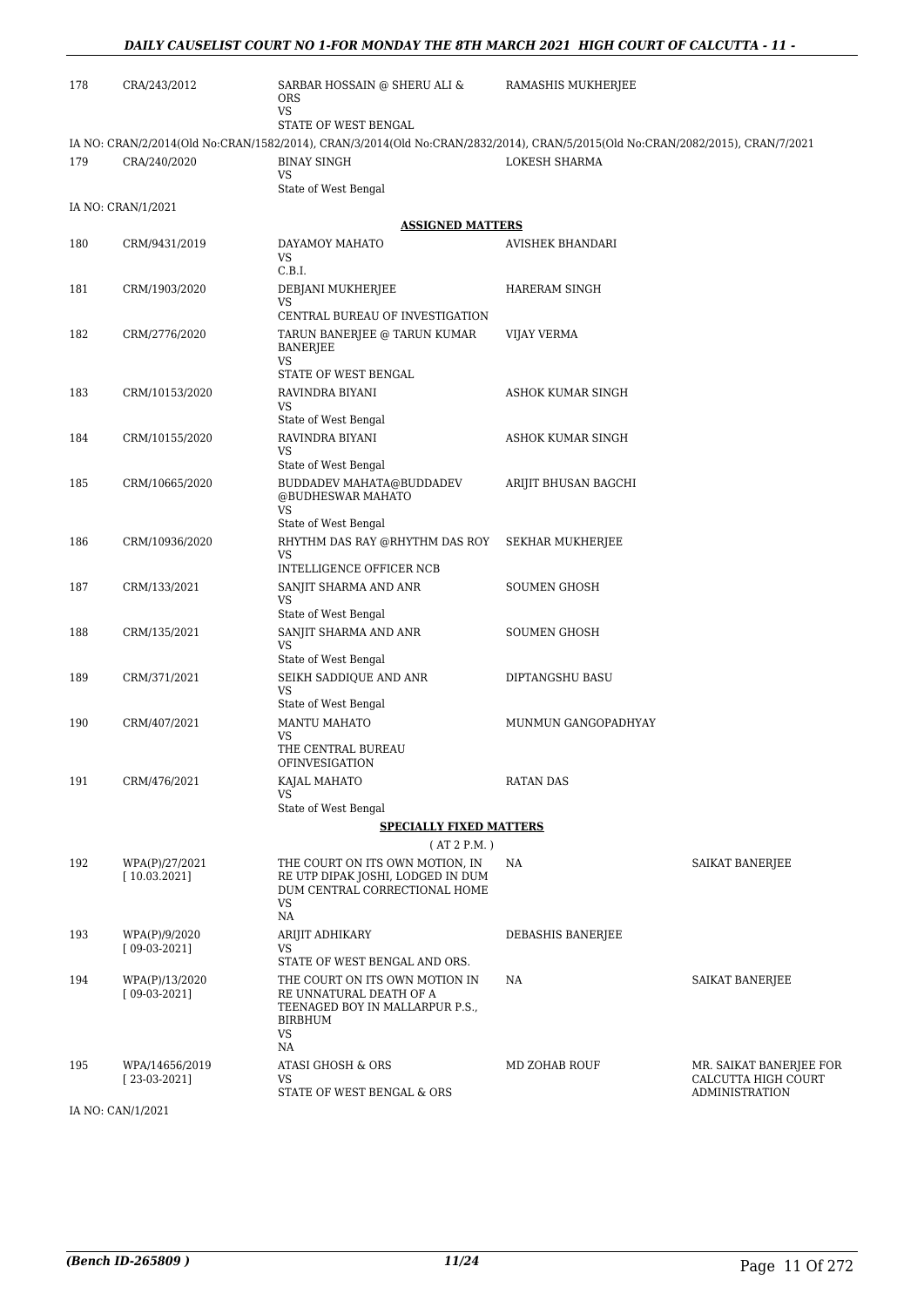| 196   | WPA/7807/2020<br>TO THE DIRECTION OF<br>THE HON'BLE APEX COURT VS<br>IN WRIT PETITION (CIVIL)<br>699/2016]                                           | THE COURT ON ITS OWN MOTION IN<br>[23-03-2021 ] [ PURSUANT RE MONITORING OF PENDING<br>CRIMINAL TRIALS AGAINST MPS MLAS<br>State of West Bengal | SAIKAT BANERJEE                                                                                                                    |
|-------|------------------------------------------------------------------------------------------------------------------------------------------------------|-------------------------------------------------------------------------------------------------------------------------------------------------|------------------------------------------------------------------------------------------------------------------------------------|
|       |                                                                                                                                                      | <b>BAIL IN CONNECTION WITH APPEAL</b>                                                                                                           |                                                                                                                                    |
| 197   | CRA/137/2005<br>$[Pt1+OS + 2nd]$ . Copy +<br>Pt II + 5 LCR + Trans +<br>Brief 1                                                                      | <b>AFROZ KHAN</b><br>VS<br><b>STATE</b>                                                                                                         | TAPAS KR. GHOSH                                                                                                                    |
|       | IA NO: CRAN/2/2021                                                                                                                                   |                                                                                                                                                 |                                                                                                                                    |
| 198   | CRA/231/2009<br>$[Pt.-i + O.S. + 2ND J. COPY VS]$<br>$+$ PT II $+$ 4 PB $+$ 5 LCR $+$ 1<br>PEON BOOK + 2 G.D. BOOK<br>+ 2 CASH MEMO BOOK +<br>TRANS] | <b>BABLU PAL &amp; ORS</b><br>STATE OF WEST BENGAL                                                                                              | SUKLA DAS CHANDRA                                                                                                                  |
|       |                                                                                                                                                      | IA NO: CRAN/2/2015(Old No:CRAN/1198/2015), CRAN/3/2019(Old No:CRAN/3948/2019)                                                                   |                                                                                                                                    |
| 199   | CRA/616/2010<br>$(PT - I + OS + 2ND J/C + PT II$ VS<br>$+2$ PB)                                                                                      | SFIK SK. @ SAFIQUE SK. & ORS.<br><b>STATE OF WEST BENGAL</b>                                                                                    | RUPA BANDYOPADHYAY                                                                                                                 |
|       | No:CRAN/3722/2015), CRAN/8/2021                                                                                                                      |                                                                                                                                                 | IA NO: CRAN/3/2013(Old No:CRAN/2090/2013), CRAN/5/2014(Old No:CRAN/3688/2014), CRAN/6/2015(Old No:CRAN/1876/2015), CRAN/7/2015(Old |
| 200   | CRA/630/2010<br>$(PT - I + OS + 2ND J/C + PT II$ VS<br>$+ 2$ PB $+ 5$ LCR $+$ TRANS)                                                                 | SANYASHI SARDAR & ORS<br>STATE OF WEST BENGAL                                                                                                   | TIRTHANKAR DHALI                                                                                                                   |
|       | IA NO: CRAN/4/2021                                                                                                                                   |                                                                                                                                                 |                                                                                                                                    |
| 201   | CRA/230/2011                                                                                                                                         | BISWAJIT SINHA@KARPUR & ANR<br>VS<br>STATE OF WEST BENGAL                                                                                       | TITHANKAR DHALI                                                                                                                    |
|       |                                                                                                                                                      |                                                                                                                                                 | IA NO: CRAN/1/2011(Old No:CRAN/2581/2011), CRAN/2/2014(Old No:CRAN/892/2014), CRAN/3/2020(Old No:CRAN/3005/2020)                   |
| wt202 | CRA/329/2011                                                                                                                                         | JOYDEV MONDAL @ MAHKAN & ORS.<br>VS<br>STATE OF WEST BENGAL                                                                                     | DIPANKAR PARAMANICK                                                                                                                |
|       |                                                                                                                                                      | IA NO: CRAN/3/2020, CRAN/4/2020, CRAN/5/2020, CRAN/6/2020, CRAN/7/2020, CRAN/8/2020                                                             |                                                                                                                                    |
| wt203 | CRA/345/2011                                                                                                                                         | <b>UDAY BANERJEE</b><br>VS<br>STATE OF WEST BENGAL & ORS.                                                                                       | ABHRA MUKHERJEE                                                                                                                    |
| 204   | CRA/45/2012                                                                                                                                          | <b>ANUP ROY</b>                                                                                                                                 | KUSAL KUMAR MUKHERJEE                                                                                                              |
|       | $[2PB+4LCR]$                                                                                                                                         | VS<br>STATE OF WEST BENGAL                                                                                                                      |                                                                                                                                    |
|       |                                                                                                                                                      | IA NO: CRAN/5/2020(Old No:CRAN/1265/2020), CRAN/6/2020(Old No:CRAN/4774/2020)                                                                   |                                                                                                                                    |
| 205   | CRA/78/2012<br>$[2PB + 4 LCR + Trans]$                                                                                                               | KHOKAN MIA & ORS.<br>VS<br>STATE OF WEST BENGAL                                                                                                 | ASRAF MANDAL                                                                                                                       |
|       |                                                                                                                                                      | IA NO: CRAN/6/2019(Old No:CRAN/4772/2019), CRAN/7/2019(Old No:CRAN/4775/2019)                                                                   |                                                                                                                                    |
| 206   | CRA/175/2012<br>$(PT - I + OS + 2ND J/C + PT II$ VS<br>$\lambda$                                                                                     | NARAYAN BARMAN<br>STATE OF WEST BENGAL                                                                                                          | N.A.                                                                                                                               |
|       | IA NO: CRAN/1/2019(Old No:CRAN/3555/2019)                                                                                                            |                                                                                                                                                 |                                                                                                                                    |
| 207   | CRA/413/2012<br>$[2PB + 4LCR + TRANS]$                                                                                                               | BIDHAN SARDAR & ORS<br>VS                                                                                                                       | AHINDRA KUMAR ADHYA                                                                                                                |
|       |                                                                                                                                                      | STATE OF WEST BENGAL<br>IA NO: CRAN/2/2019(Old No:CRAN/3141/2019), CRAN/3/2020(Old No:CRAN/4123/2020), CRAN/4/2021                              |                                                                                                                                    |
| 208   | CRA/596/2012<br>$(PT - I + OS + 2ND J/C + PT II$ VS                                                                                                  | SANJIB BOSE @ POPPY                                                                                                                             | DEBAPRATIM GUHA                                                                                                                    |
|       | $+ 2$ PB+4 LCR)                                                                                                                                      | STATE OF WEST BENGAL                                                                                                                            |                                                                                                                                    |
| 209   | IA NO: CRAN/3/2021<br>CRA/812/2013                                                                                                                   | KADAM MALLICK & ORS                                                                                                                             | S. BANERJEE                                                                                                                        |
|       | $(PT - I + OS + 2ND J/C + PT II$ VS<br>$+ 2$ PB $+ 5$ LCR $+$ TRANS)                                                                                 | STATE OF WEST BENGAL                                                                                                                            |                                                                                                                                    |
|       | IA NO: CRAN/8/2020                                                                                                                                   |                                                                                                                                                 |                                                                                                                                    |
| 210   | CRA/632/2014<br>$(PT - I + OS + 2ND J/C + PT II$ VS<br>$+ 2$ PB $+ 5$ LCR $+$ TRANS)                                                                 | KALI CHARAN BISWAS<br>STATE OF WEST BENGAL                                                                                                      | <b>SUMANTA DAS</b>                                                                                                                 |
|       | IA NO: CRAN/2/2021                                                                                                                                   |                                                                                                                                                 |                                                                                                                                    |
| 211   | CRA/120/2015<br>$[2PB + 5LCR + TRANS]$                                                                                                               | SUDAN DEOGHARIA & ORSS<br>VS<br>STATE OF WEST BENGAL                                                                                            | K SHARMA                                                                                                                           |
|       |                                                                                                                                                      | IA NO: CRAN/3/2020, CRAN/4/2020, CRAN/5/2020, CRAN/6/2020, CRAN/7/2020                                                                          |                                                                                                                                    |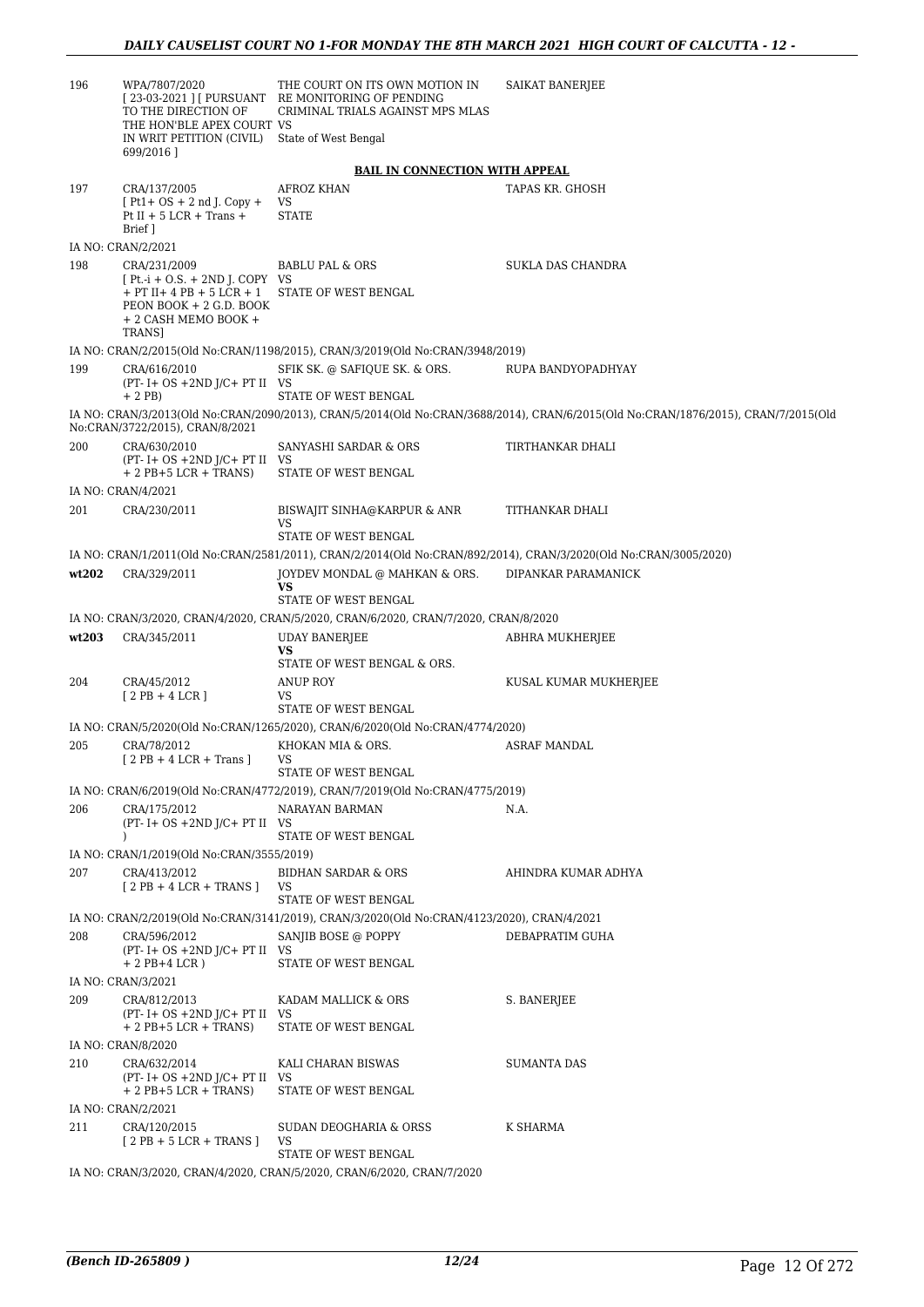| 212   | CRA/147/2015<br>$(PT - I + OS + 2ND J/C + PT II$ VS<br>$+ 2$ PB $+ 4$ LCR]                   | KRISHNA KR GURUNG<br>STATE OF WEST BENGAL                                                           | A PAL                                                                                                             |
|-------|----------------------------------------------------------------------------------------------|-----------------------------------------------------------------------------------------------------|-------------------------------------------------------------------------------------------------------------------|
| 213   | CRA/422/2015<br>$[4PB + 4LCR + TRANS]$                                                       | ABDUL MONAF MIAN & ORS<br>VS                                                                        | D ACHARYYA                                                                                                        |
|       |                                                                                              | STATE OF WEST BENGAL                                                                                | IA NO: CRAN/4/2019(Old No:CRAN/2643/2019), CRAN/5/2020(Old No:CRAN/699/2020), CRAN/6/2020(Old No:CRAN/4115/2020)  |
| 214   | CRA/436/2015<br>(PT- I+ OS +2ND J/C+ PT II ANSARI<br>IN EACH $+ 2$ PB $+ 4$ LCR)             | MD. SONU @ SANDREY ALAM @ SONU KAUSIK BISWAS<br>VS                                                  |                                                                                                                   |
|       |                                                                                              | STATE OF WEST BENGAL<br>IA NO: CRAN/2/2016(Old No:CRAN/195/2016), CRAN/3/2018(Old No:CRAN/203/2018) |                                                                                                                   |
| wt215 | CRA/443/2015                                                                                 | ALI ASGAR @ LASGARI                                                                                 | UJJAL RAY                                                                                                         |
|       |                                                                                              | VS<br>STATE OF WEST BENGAL                                                                          |                                                                                                                   |
|       | IA NO: CRAN/1/2015(Old No:CRAN/2957/2015)                                                    |                                                                                                     |                                                                                                                   |
| 216   | CRA/437/2015<br>$[4PB + 4LCR + BRIEF]$                                                       | SANJAY KR SINGH @ PANDIT & ANR<br>VS<br>STATE OF WEST BENGAL                                        | A CHATTERJEE                                                                                                      |
|       | IA NO: CRAN/3/2021                                                                           |                                                                                                     |                                                                                                                   |
| wt217 | CRA/435/2015                                                                                 | TINKU NASKAR @ POKA & ORS<br>VS                                                                     | A CHATTERJEE                                                                                                      |
|       |                                                                                              | STATE OF WEST BENGAL                                                                                |                                                                                                                   |
| wt218 | IA NO: CRAN/2/2021<br>CRA/438/2015                                                           | PINTU PATRA & ORS.                                                                                  | ARNAB CHATTERJEE                                                                                                  |
|       |                                                                                              | VS                                                                                                  |                                                                                                                   |
|       |                                                                                              | STATE OF WEST BENGAL                                                                                |                                                                                                                   |
|       | IA NO: CRAN/1/2017(Old No:CRAN/4563/2017), CRAN/2/2021                                       |                                                                                                     |                                                                                                                   |
| wt219 | CRA/462/2015                                                                                 | RATAN HALDER<br>VS                                                                                  | SOUGATA MITRA                                                                                                     |
|       |                                                                                              | STATE OF WEST BENGAL                                                                                |                                                                                                                   |
| 220   | CRA/34/2016<br>$[PT - 1 + OS + 2ND]$ . COPY VS<br>$+$ PT II $+$ 2 PB $+$ 4 LCR $+$<br>TRANS] | LAKSHMI MISHRA<br>STATE OF WEST BENGAL                                                              | R DAS                                                                                                             |
|       |                                                                                              |                                                                                                     |                                                                                                                   |
|       |                                                                                              |                                                                                                     |                                                                                                                   |
| 221   | IA NO: CRAN/3/2020<br>CRA/63/2016<br>$[2PB + 4LCR + 3BRIEF]$                                 | MD. SULTAN<br>VS                                                                                    |                                                                                                                   |
|       |                                                                                              | STATE OF WEST BENGAL                                                                                |                                                                                                                   |
|       |                                                                                              |                                                                                                     | IA NO: CRAN/2/2016(Old No:CRAN/2033/2016), CRAN/3/2020(Old No:CRAN/4728/2020), CRAN/4/2020(Old No:CRAN/4729/2020) |
| 222   | CRA/157/2016<br>[5 LCR]                                                                      | SUBIR DAKSHI<br>VS                                                                                  | U ROY                                                                                                             |
|       | IA NO: CRAN/1/2018(Old No:CRAN/3147/2018)                                                    | STATE OF WEST BENGAL                                                                                |                                                                                                                   |
| 223   | CRA/173/2016<br>$[2PB + 5 LCR + TRANS]$                                                      | JAHANGIR MONDAL<br>VS                                                                               | S A JOYNAL                                                                                                        |
|       |                                                                                              | STATE OF WEST BENGAL                                                                                |                                                                                                                   |
|       | IA NO: CRAN/2/2020                                                                           |                                                                                                     |                                                                                                                   |
| 224   | CRA/352/2016<br>$+ 2$ PB+4 LCR)                                                              | SONUKA KHATUN@SANAKA<br>(PT- I+ OS +2ND J/C+ PT II KHATOON@SANOKA KHATOON @BIBI<br>VS               | SUMAN DE                                                                                                          |
|       |                                                                                              | STATE OF WEST BENGAL                                                                                |                                                                                                                   |
|       | IA NO: CRAN/2/2018(Old No:CRAN/3161/2018), CRAN/3/2020                                       |                                                                                                     |                                                                                                                   |
| 225   | CRA/415/2016<br>$(PT - I + OS + 2ND J/C + PT II$ VS<br>$+ 2$ PB+4 LCR + TRANS)               | DUBU MOMIN @ DUGU MOMIN & ORS<br>STATE OF WEST BENGAL                                               | S BISWAS                                                                                                          |
|       | IA NO: CRAN/2/2017(Old No:CRAN/2797/2017)                                                    |                                                                                                     |                                                                                                                   |
| 226   | CRA/420/2016<br>$[2PB + LCR]$                                                                | SUNIL GHOSH @ SUNILA<br>VS.<br>STATE OF WEST BENGAL                                                 | SHEKHAR BARMAN                                                                                                    |
|       | IA NO: CRAN/3/2018(Old No:CRAN/2979/2018)                                                    |                                                                                                     |                                                                                                                   |
| 227   | CRA/635/2016                                                                                 | DIPAK BARMAN                                                                                        | SUBIR DEBNATH                                                                                                     |
|       | $(PT - I + OS + 2ND J/C + PT II$ VS<br>$+ 2$ PB+4 LCR + TRANS)                               | STATE OF WEST BENGAL                                                                                |                                                                                                                   |
|       | IA NO: CRAN/2/2021                                                                           |                                                                                                     |                                                                                                                   |
| 228   | CRA/130/2016                                                                                 | SK. MORSED ALI & ORS.<br>VS                                                                         | MOYUKH MUKHERJEE                                                                                                  |
|       | IA NO: CRAN/5/2020(Old No:CRAN/687/2020)                                                     | STATE OF WEST BENGAL                                                                                |                                                                                                                   |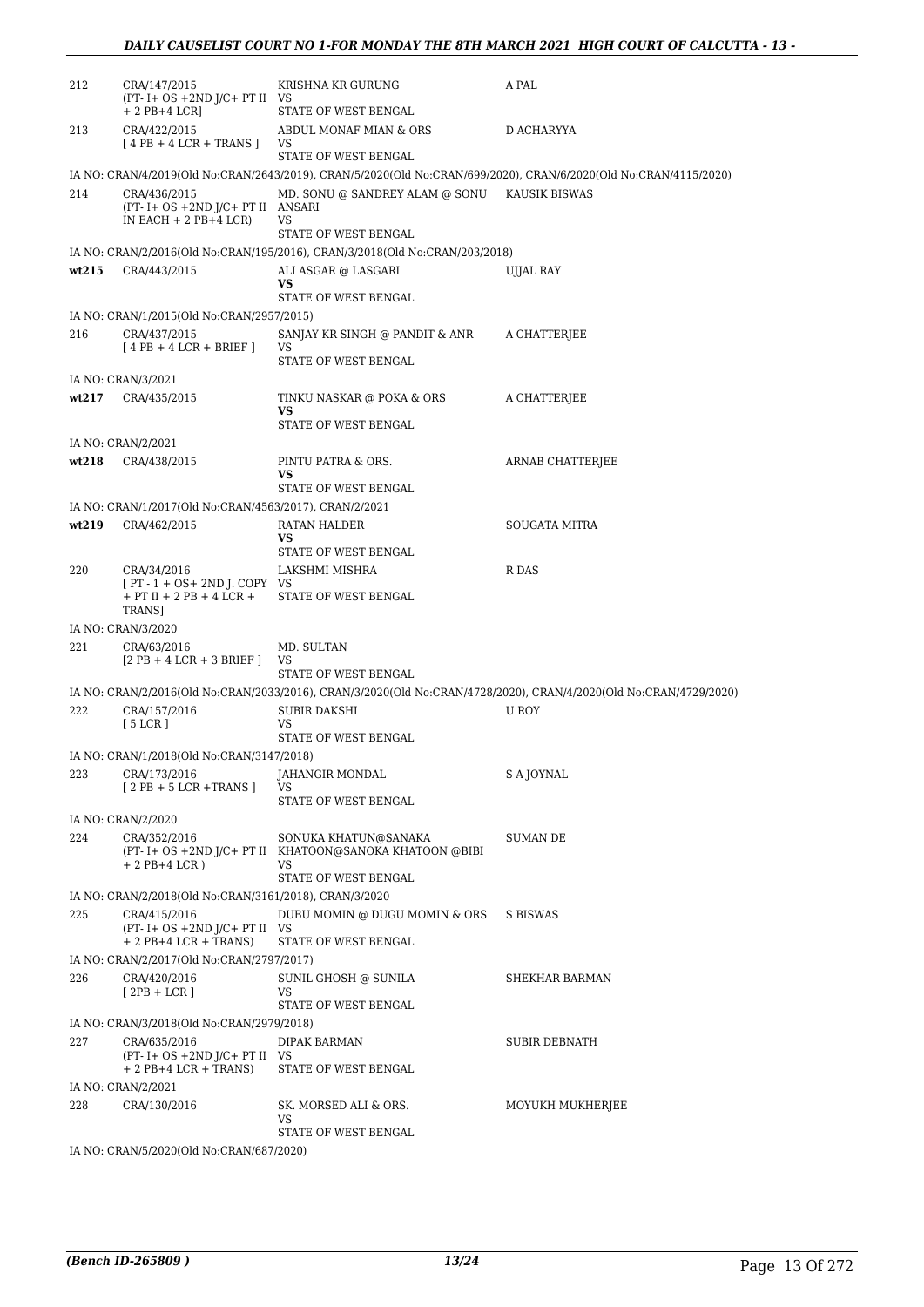| 229   | CRA/734/2016                                              | PINTU SAHA<br>VS                                                              | M BAKSHI                                                                                                          |  |
|-------|-----------------------------------------------------------|-------------------------------------------------------------------------------|-------------------------------------------------------------------------------------------------------------------|--|
|       |                                                           | STATE OF WEST BENGAL                                                          |                                                                                                                   |  |
|       | IA NO: CRAN/3/2019(Old No:CRAN/3647/2019)                 |                                                                               |                                                                                                                   |  |
| 230   | CRA/98/2017                                               | SAHIDUL RAHAMAN @ SADUL ISLAM<br>@ SAHIDUL<br>VS                              | AMIT ROY                                                                                                          |  |
|       | IA NO: CRAN/2/2018(Old No:CRAN/261/2018)                  | STATE OF WEST BENGAL                                                          |                                                                                                                   |  |
| 231   | CRA/103/2017                                              | DILIP GHOSH & ORS                                                             | S PODDER                                                                                                          |  |
|       |                                                           | VS<br>STATE OF WEST BENGAL & ANR                                              |                                                                                                                   |  |
|       | IA NO: CRAN/2/2018(Old No:CRAN/414/2018)                  |                                                                               |                                                                                                                   |  |
| 232   | CRA/260/2017                                              | REKHA SANYAL & ANR<br>VS                                                      | B MANNA                                                                                                           |  |
|       |                                                           | STATE OF WEST BENGAL                                                          |                                                                                                                   |  |
|       | IA NO: CRAN/4/2021                                        |                                                                               |                                                                                                                   |  |
| 233   | CRA/378/2017<br>$[2PB + 4 LCR + TRANS]$                   | NITAI DAS<br>VS                                                               | D BASU                                                                                                            |  |
|       |                                                           | STATE OF WEST BENGAL                                                          |                                                                                                                   |  |
|       | IA NO: CRAN/3/2021                                        |                                                                               |                                                                                                                   |  |
| wt234 | CRA/354/2017                                              | MITHUN CHAKRABORTY & ANR<br>VS<br>STATE OF WEST BENGAL                        | S MAJUMDER                                                                                                        |  |
|       | IA NO: CRAN/2/2021                                        |                                                                               |                                                                                                                   |  |
| wt235 | CRA/431/2017                                              | KAUSHIK SAHA @ HUKO                                                           | D MUKHERJEE                                                                                                       |  |
|       |                                                           | VS                                                                            |                                                                                                                   |  |
|       |                                                           | STATE OF WEST BENGAL                                                          |                                                                                                                   |  |
| wt236 | IA NO: CRAN/2/2017(Old No:CRAN/3583/2017)<br>CRA/505/2017 | SHANKAR SAHANI                                                                | A.K. BISWAS                                                                                                       |  |
|       |                                                           | VS<br>STATE OF WEST BENGAL                                                    |                                                                                                                   |  |
| 237   | CRA/500/2017                                              | SANAT GHOSH & ANR                                                             | A SHAKTAWAT                                                                                                       |  |
|       |                                                           | VS<br>STATE OF WEST BENGAL                                                    |                                                                                                                   |  |
|       |                                                           |                                                                               | IA NO: CRAN/1/2017(Old No:CRAN/4261/2017), CRAN/2/2020(Old No:CRAN/3879/2020), CRAN/3/2020(Old No:CRAN/3881/2020) |  |
| wt238 | CRA/543/2017                                              | LANKESHWAR GHOSH @ NANDAN &<br>ORS                                            | D BASU                                                                                                            |  |
|       |                                                           | <b>VS</b><br>STATE OF WEST BENGAL                                             |                                                                                                                   |  |
|       |                                                           | IA NO: CRAN/1/2017(Old No:CRAN/4603/2017), CRAN/2/2018(Old No:CRAN/1060/2018) |                                                                                                                   |  |
| wt239 | CRA/603/2017                                              | <b>BASUDEB GHOSH &amp; ANR</b>                                                | PRABIR MAJUMDER                                                                                                   |  |
|       |                                                           | VS<br>STATE OF WEST BENGAL                                                    |                                                                                                                   |  |
|       | IA NO: CRAN/1/2018(Old No:CRAN/1453/2018)                 |                                                                               |                                                                                                                   |  |
| wt240 | CRA/643/2017                                              | <b>JOYDEB GHOSH &amp; ORS</b>                                                 | A ISLAM                                                                                                           |  |
|       |                                                           | VS                                                                            |                                                                                                                   |  |
|       |                                                           | STATE OF WEST BENGAL                                                          |                                                                                                                   |  |
| 241   | CRA/525/2017                                              | MD. ISMAIL @ ISMAIL @ ISMAILE<br><b>MIYAN</b><br>VS                           | RAJDEEP BHATTACHARYA                                                                                              |  |
|       |                                                           | STATE OF WEST BENGAL                                                          |                                                                                                                   |  |
|       | IA NO: CRAN/1/2019(Old No:CRAN/3717/2019)                 |                                                                               |                                                                                                                   |  |
| 242   | CRA/568/2017<br>$[2PB + 5 LCR + TRANS +$                  | BISWAJIT GHOSH & ANR.<br>VS                                                   | KAZI M RAHAMAN                                                                                                    |  |
|       | BRIEF ]                                                   | STATE OF WEST BENGAL                                                          |                                                                                                                   |  |
|       | IA NO: CRAN/1/2017(Old No:CRAN/5472/2017)                 |                                                                               |                                                                                                                   |  |
| 243   | CRA/590/2017<br>$[2PB + 5LCR + TRANS]$                    | SHIBNARAYAN MONDAL @ RAM<br>MONDAL<br>VS                                      | A RAHMAN                                                                                                          |  |
|       |                                                           | STATE OF WEST BENGAL                                                          |                                                                                                                   |  |
|       |                                                           | IA NO: CRAN/1/2017(Old No:CRAN/5047/2017), CRAN/2/2018(Old No:CRAN/2973/2018) |                                                                                                                   |  |
| 244   | CRA/617/2017<br>$(PT - I + OS + 2ND J/C + PT II$ VS       | ANATH BANDHU MONDAL                                                           | S DE                                                                                                              |  |
|       | $\lambda$                                                 | STATE OF WEST BENGAL                                                          |                                                                                                                   |  |
|       | IA NO: CRAN/2/2019(Old No:CRAN/2767/2019)                 |                                                                               |                                                                                                                   |  |
| wt245 | CRM/2195/2018                                             | KINKAR MONDAL<br>VS                                                           | A KARMAKAR                                                                                                        |  |
|       |                                                           | STATE OF WEST BENGAL                                                          |                                                                                                                   |  |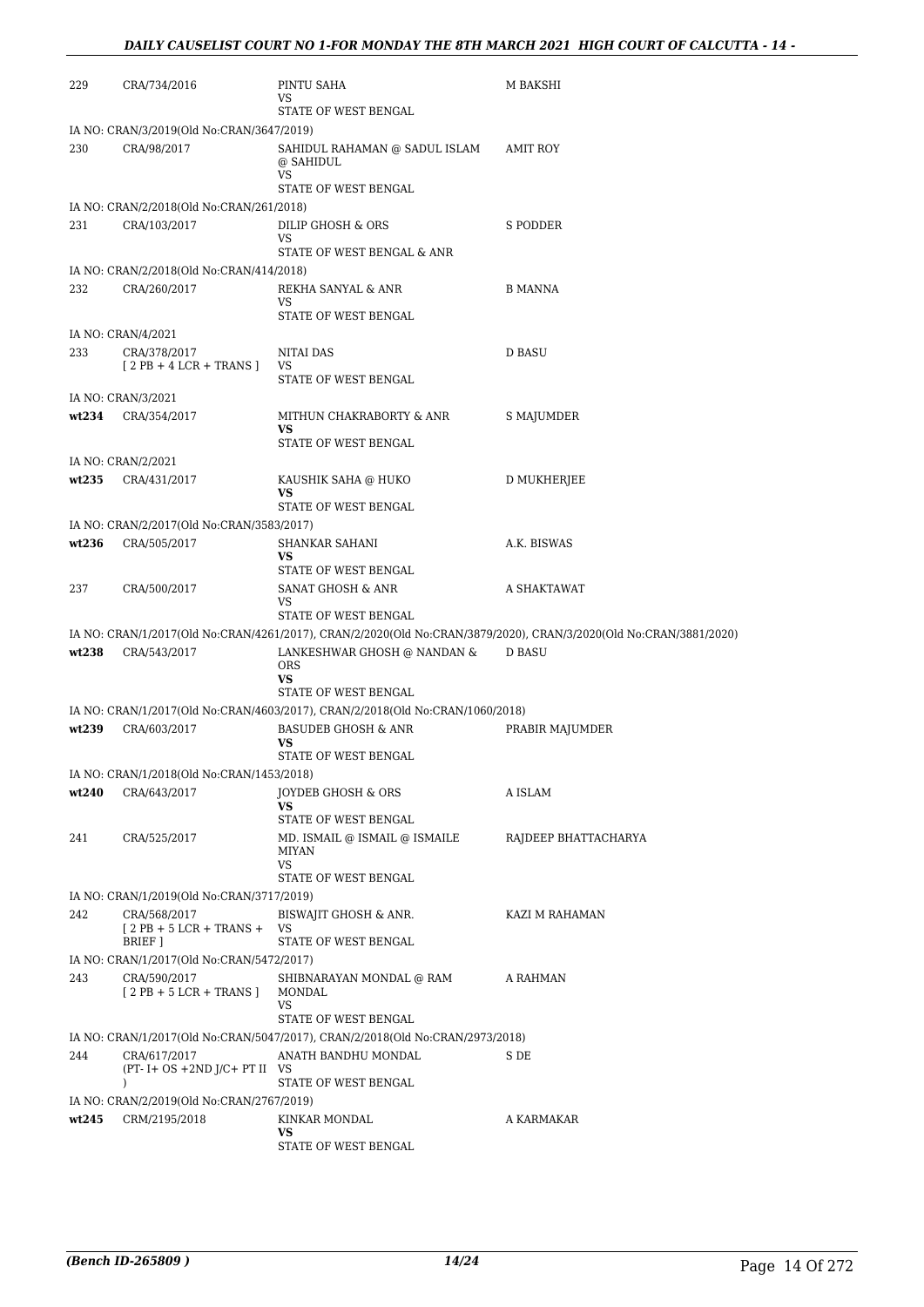| 246   | CRA/708/2017<br>$[2PB + 3LCR + TRANS]$                             | AJIT SK.<br>VS                                                                             | SNEHANSU MAJUMDER     |
|-------|--------------------------------------------------------------------|--------------------------------------------------------------------------------------------|-----------------------|
|       |                                                                    | STATE OF WEST BENGAL                                                                       |                       |
|       | IA NO: CRAN/1/2018(Old No:CRAN/3098/2018)                          |                                                                                            |                       |
| 247   | CRA/50/2018<br>$Pt1 + OS + 2nd J$ . Copy + Pt VS                   | ANUPAM GHOSH                                                                               | AMAL KRISHNA SAMANTA  |
|       | $II + 2 PB + 5 LCR + 2 Brief$ STATE OF WEST BENGAL<br>+ Citationsl |                                                                                            |                       |
|       | IA NO: CRAN/2/2018(Old No:CRAN/3523/2018), CRAN/3/2020             |                                                                                            |                       |
| 248   | CRA/93/2018<br>$(PT - I + OS + 2ND J/C + 2)$<br>$PB+4 LCR + TRANS$ | RAKESH MALO<br>VS<br>STATE OF WEST BENGAL                                                  | SUDIP GHOSH CHOWDHURY |
|       | IA NO: CRAN/1/2019(Old No:CRAN/4785/2019)                          |                                                                                            |                       |
| 249   | CRA/129/2018<br>(Pt-1+OS+2nd J.Copy+Pt-                            | KUSH BISWAS & ANR<br>VS                                                                    | MOYUKH MUKHERJEE      |
|       | $II+4 LCR+Trans$                                                   | STATE OF WEST BENGAL                                                                       |                       |
|       |                                                                    | IA NO: CRAN/2/2019(Old No:CRAN/2410/2019), CRAN/3/2019(Old No:CRAN/3337/2019), CRAN/4/2021 |                       |
| wt250 | CRA/137/2018                                                       | MONGOL JOARDAR & ORS<br>VS                                                                 | PRABIR MAJUMDAR       |
|       |                                                                    | STATE OF WEST BENGAL                                                                       |                       |
|       | IA NO: CRAN/2/2021                                                 |                                                                                            |                       |
| wt251 | CRA/192/2018                                                       | <b>DURIOY BISWAS</b>                                                                       | ATIS KUMAR BISWAS     |
|       |                                                                    | VS<br>STATE OF WEST BENGAL                                                                 |                       |
|       | IA NO: CRAN/2/2020(Old No:CRAN/529/2020)                           |                                                                                            |                       |
| 252   | CRA/202/2018                                                       | ARJUN DEY SARKAR                                                                           | D NAG                 |
|       |                                                                    | VS                                                                                         |                       |
|       |                                                                    | STATE OF WEST BENGAL                                                                       |                       |
|       | IA NO: CRAN/2/2019(Old No:CRAN/2555/2019)                          |                                                                                            |                       |
| 253   | CRA/249/2018                                                       | AZIZ KHAN @ AZIZULLAH KHAN<br>VS<br>STATE OF WEST BENGAL                                   | SUPREEN NASKAR        |
|       |                                                                    | IA NO: CRAN/1/2019(Old No:CRAN/3395/2019), CRAN/2/2020(Old No:CRAN/4505/2020)              |                       |
| 254   | CRA/271/2018                                                       | RAFIKUL SK.                                                                                | SNEHANSU MAJUMDER     |
|       |                                                                    | VS                                                                                         |                       |
|       |                                                                    | STATE OF WEST BENGAL                                                                       |                       |
|       | IA NO: CRAN/1/2019(Old No:CRAN/2858/2019)                          |                                                                                            |                       |
| 255   | CRA/275/2018<br>$(PT - I + OS + 2ND J/C + PT II$ VS<br>$\lambda$   | <b>GAUTAM SARKAR</b><br>UNION OF INDIA                                                     | ABHIJIT PAL           |
|       | IA NO: CRAN/2/2018(Old No:CRAN/3114/2018)                          |                                                                                            |                       |
| 256   | CRA/381/2018                                                       | FAJAR ALI                                                                                  | KAUSHIK GUPTA         |
|       | $(PT - I + OS + 2ND J/C + PT II$ VS<br>$\mathcal{L}$               | STATE OF WEST BENGAL                                                                       |                       |
|       | IA NO: CRAN/2/2019(Old No:CRAN/1160/2019)                          |                                                                                            |                       |
| 257   | CRA/393/2018                                                       | <b>SUJIT BISWAS</b>                                                                        | N DE                  |
|       | $(PT - I + OS + 2ND J/C + PT II$ VS<br>$+3$ LCR + TRANS)           | STATE OF WEST BENGAL                                                                       |                       |
|       | IA NO: CRAN/2/2019(Old No:CRAN/4235/2019)                          |                                                                                            |                       |
| 258   | CRA/427/2018                                                       | LALTU GHOSH                                                                                | P ANAM                |
|       | $[PT 1+PT II + 2PB + 3LCR]$ VS                                     |                                                                                            |                       |
|       |                                                                    | STATE OF WEST BENGAL & ANR                                                                 |                       |
|       | IA NO: CRAN/2/2019(Old No:CRAN/1205/2019)                          |                                                                                            |                       |
| 259   | CRA/435/2018<br>$(PT - I + OS + 2ND J/C + PT II$ VS<br>$\lambda$   | KAMAL MANDAL & ANR<br>STATE OF WEST BENGAL                                                 | S. HASSAN             |
|       | IA NO: CRAN/1/2018(Old No:CRAN/3022/2018)                          |                                                                                            |                       |
| 260   | CRA/468/2018                                                       | AFTAUDDIN SK @ RAHAMAT SK                                                                  | S PAL                 |
|       |                                                                    | VS<br>STATE OF WEST BENGAL                                                                 |                       |
|       |                                                                    |                                                                                            |                       |
|       |                                                                    | IA NO: CRAN/2/2019(Old No:CRAN/747/2019), CRAN/3/2020(Old No:CRAN/3081/2020)               |                       |
| 261   | CRA/491/2018                                                       | SWAPAN MONDAL<br>VS                                                                        | K DAGA                |
|       |                                                                    | STATE OF WEST BENGAL                                                                       |                       |
|       | IA NO: CRAN/2/2020                                                 |                                                                                            |                       |
| 262   | CRA/504/2018                                                       | RANJIT ROY @ RANJIT KUMAR ROY<br>VS                                                        | SUBIR DEBNATH         |
|       |                                                                    | STATE OF WEST BENGAL                                                                       |                       |
|       | IA NO: CRAN/1/2018(Old No:CRAN/3344/2018)                          |                                                                                            |                       |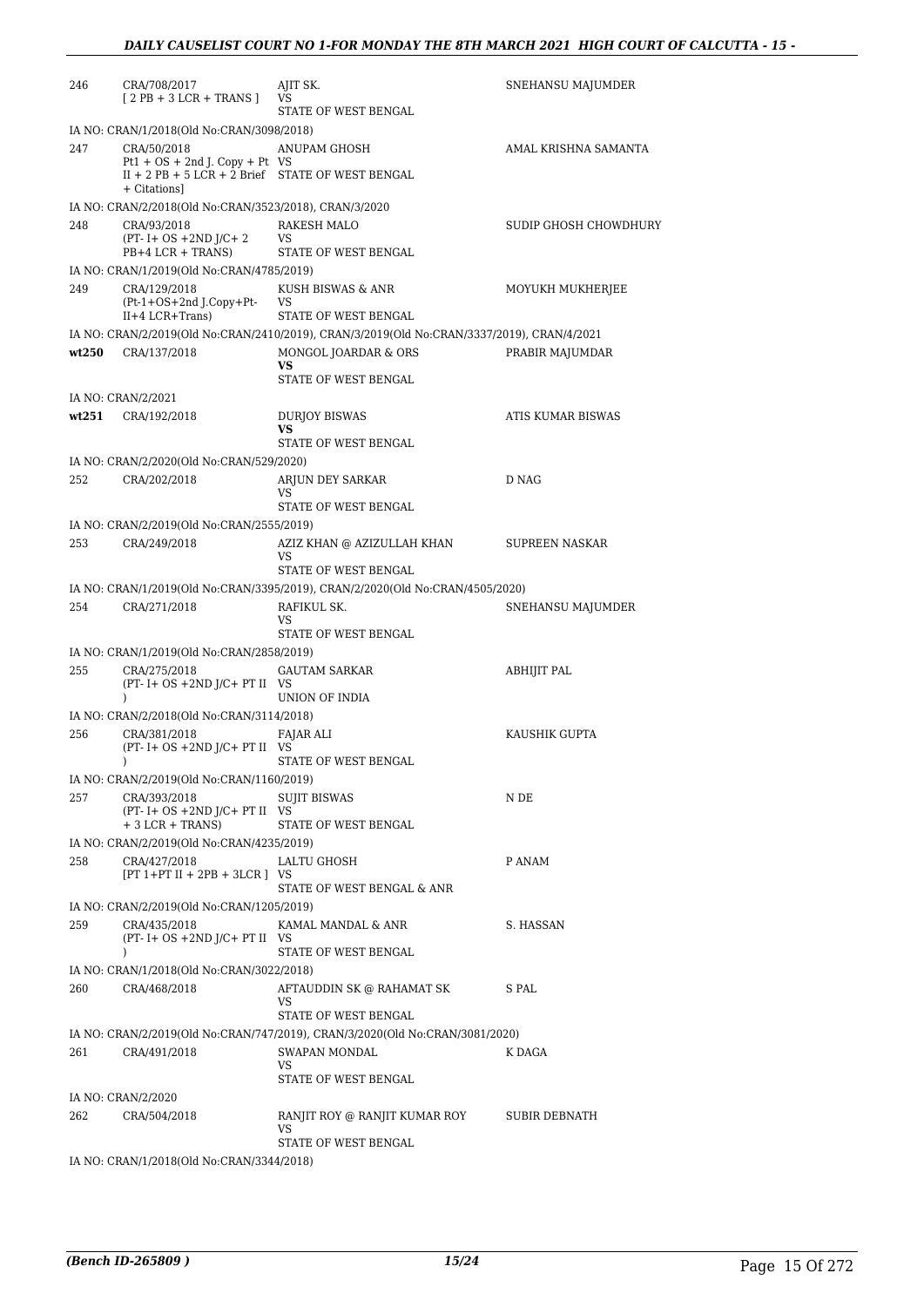| 263   | CRA/534/2018                                          | HARI MONDAL<br>VS                                                             | J CHAKRABORTY      |
|-------|-------------------------------------------------------|-------------------------------------------------------------------------------|--------------------|
|       |                                                       | STATE OF WEST BENGAL                                                          |                    |
|       |                                                       | IA NO: CRAN/1/2018(Old No:CRAN/2914/2018), CRAN/2/2019(Old No:CRAN/2502/2019) |                    |
| 264   | CRA/536/2018<br>$[PT 1 + PT II + 2 PB + 4]$           | SAPU SK.<br>VS                                                                | TAHUL GANGULLY     |
|       | $LCR + TRNS + VISITORS$                               | STATE OF WEST BENGAL & ORS                                                    |                    |
|       | <b>REGISTER</b> 1                                     |                                                                               |                    |
|       |                                                       | IA NO: CRAN/1/2019(Old No:CRAN/3180/2019), CRAN/2/2020(Old No:CRAN/4547/2020) |                    |
| 265   | CRA/589/2018                                          | DILIP BARMAN & ORS.                                                           | HILLOL SAHA PODDER |
|       |                                                       | VS<br>STATE OF WEST BENGAL & ORS.                                             |                    |
|       | IA NO: CRAN/1/2019(Old No:CRAN/86/2019)               |                                                                               |                    |
| 266   | CRA/597/2018                                          | SUSANTA GHOSH & ANR                                                           | <b>B MANNA</b>     |
|       |                                                       | VS.                                                                           |                    |
|       |                                                       | STATE OF WEST BENGAL                                                          |                    |
|       | IA NO: CRAN/1/2019(Old No:CRAN/413/2019)              |                                                                               |                    |
| wt267 | CRA/516/2018                                          | SUSANTA GHOSH & ORS                                                           | MD H ALI           |
|       |                                                       | VS<br>STATE OF WEST BENGAL                                                    |                    |
| 268   | CRA/612/2018                                          | KHAIRUL HARUN LASKAR @ KHAIRUL                                                | S BASU             |
|       |                                                       | HASSAN LASKAR @ KHAIRUL LASKA                                                 |                    |
|       |                                                       | VS                                                                            |                    |
|       |                                                       | STATE OF WEST BENGAL                                                          |                    |
|       | IA NO: CRAN/1/2018(Old No:CRAN/3456/2018)             |                                                                               |                    |
| wt269 | CRA/582/2018                                          | DUKHE LASKAR @ DUKHA LASKAR @<br>SAFIKUL LASKAR                               | S MONDAL           |
|       |                                                       | VS                                                                            |                    |
|       |                                                       | STATE OF WEST BENGAL                                                          |                    |
|       | IA NO: CRAN/1/2019(Old No:CRAN/2453/2019)             |                                                                               |                    |
| wt270 | CRA/632/2018                                          | NOOR ISLAM FAKIR @ KHORA                                                      | ANINDITA DE        |
|       |                                                       | BADSHAH<br>VS                                                                 |                    |
|       |                                                       | STATE OF WEST BENGAL                                                          |                    |
|       | IA NO: CRAN/1/2019(Old No:CRAN/343/2019)              |                                                                               |                    |
| 271   | CRA/626/2018                                          | NIMAI CHOWDHURY                                                               | S NAG              |
|       |                                                       | VS<br>STATE OF WEST BENGAL                                                    |                    |
|       | IA NO: CRAN/1/2019(Old No:CRAN/2875/2019)             |                                                                               |                    |
| 272   | CRA/658/2018                                          | DHANANJOY MAHATO @ DHANA &                                                    | ABHRA MUKHERJEE    |
|       |                                                       | ORS.                                                                          |                    |
|       |                                                       | VS                                                                            |                    |
|       |                                                       | STATE OF WEST BENGAL                                                          |                    |
| wt273 | CRA/629/2018                                          | AMULYA MAHATO & ANR<br>VS                                                     | R DAS              |
|       |                                                       | STATE OF WEST BENGAL                                                          |                    |
|       | IA NO: CRAN/2/2019(Old No:CRAN/4447/2019)             |                                                                               |                    |
| 274   | CRA/659/2018                                          | JATIN KUMAR SINGH                                                             | AMRITA CHEL        |
|       |                                                       | VS<br>STATE OF WEST BENGAL & ANR                                              |                    |
|       | IA NO: CRAN/2/2020, CRAN/3/2020                       |                                                                               |                    |
| 275   | CRA/669/2018                                          | PALASH DAS & ANR                                                              | <b>SONALI DAS</b>  |
|       |                                                       | VS                                                                            |                    |
|       |                                                       | STATE OF WEST BENGAL                                                          |                    |
|       | IA NO: CRAN/2/2019(Old No:CRAN/2847/2019)             |                                                                               |                    |
| 276   | CRA/690/2018                                          | <b>AVIJIT GHOSH &amp; ORS</b>                                                 | BISWAJIT MANNA     |
|       |                                                       | VS<br>STATE OF WEST BENGAL                                                    |                    |
|       | IA NO: CRAN/2/2020(Old No:CRAN/296/2020), CRAN/3/2021 |                                                                               |                    |
| 277   | CRA/53/2019                                           | PANCHU BHWAL                                                                  | SNEHANSU MAJUMDER  |
|       |                                                       | VS                                                                            |                    |
|       |                                                       | STATE OF WEST BENGAL & ANR                                                    |                    |
|       | IA NO: CRAN/1/2019(Old No:CRAN/1431/2019)             |                                                                               |                    |
| 278   | CRA/54/2019                                           | LALTU SK & ANR<br>VS                                                          | TAPAN DUTTA GUPTA  |
|       |                                                       | STATE OF WEST BENGAL                                                          |                    |
|       | IA NO: CRAN/2/2019(Old No:CRAN/2812/2019)             |                                                                               |                    |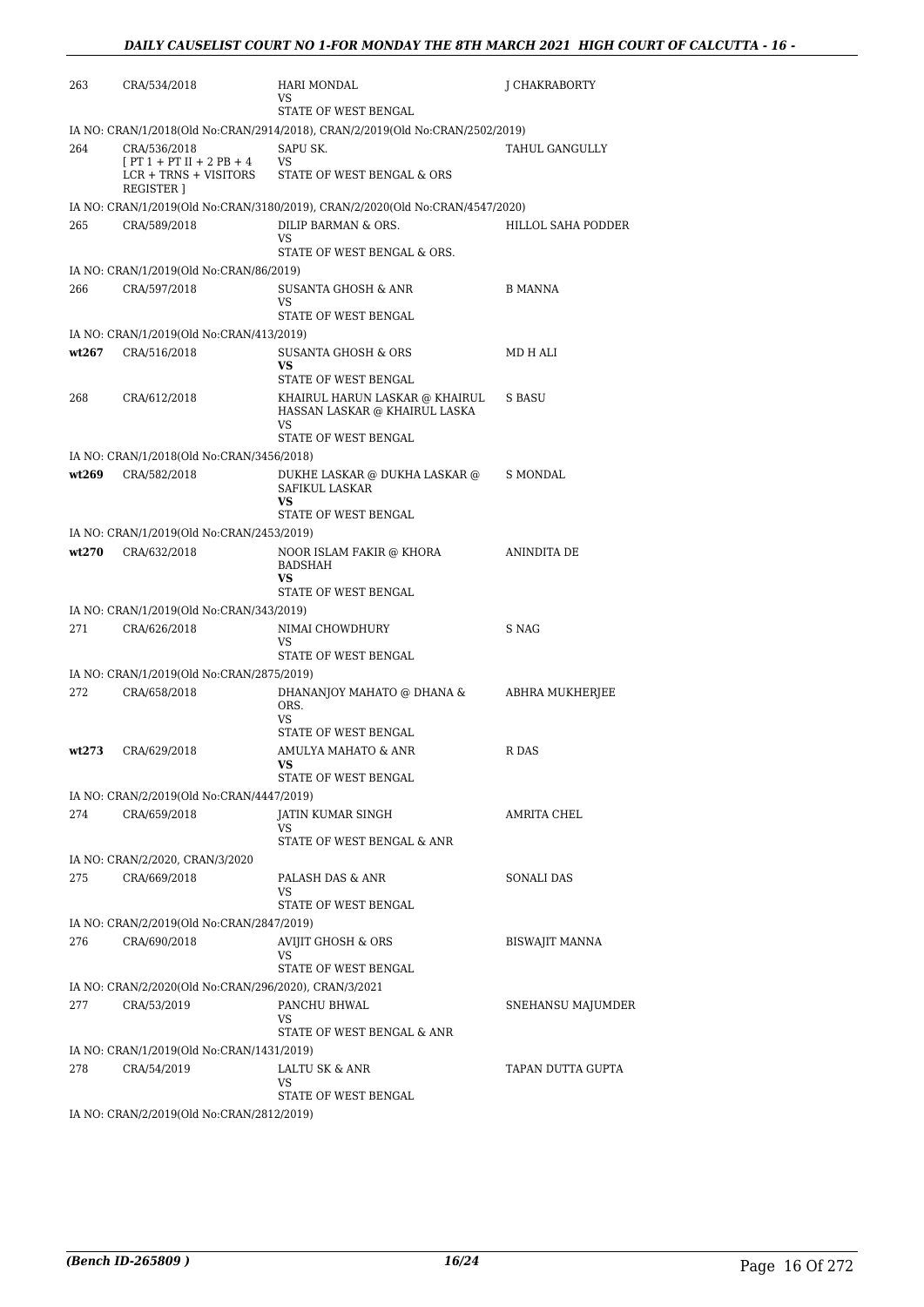| 279   | CRA/68/2019                                               | BHUBAN GHOSH & ANR<br>VS                                                                                                                                                   | ARITRA BHATTACHARYA    |
|-------|-----------------------------------------------------------|----------------------------------------------------------------------------------------------------------------------------------------------------------------------------|------------------------|
|       |                                                           | STATE OF WEST BENGAL                                                                                                                                                       |                        |
| 280   | CRA/79/2019                                               | IA NO: CRAN/1/2019(Old No:CRAN/726/2019), CRAN/2/2020(Old No:CRAN/4551/2020), CRAN/3/2020(Old No:CRAN/4552/2020)<br>SK. ALLAUDDIN @ ALAUDDIN SK @<br>SK. TARA<br><b>VS</b> | SANJIB KUMAR DAN       |
|       |                                                           | STATE OF WEST BENGAL                                                                                                                                                       |                        |
| 281   | IA NO: CRAN/2/2019(Old No:CRAN/2952/2019)<br>CRA/90/2019  | DHANANJAY @ DHANAN SARKAR                                                                                                                                                  |                        |
|       |                                                           | VS<br>STATE OF WEST BENGAL                                                                                                                                                 | DEBAJIT KUNDU          |
|       | IA NO: CRAN/1/2019(Old No:CRAN/2516/2019)                 |                                                                                                                                                                            |                        |
| 282   | CRA/104/2019                                              | NAZRUL ISLAM @ LUCKY<br>VS                                                                                                                                                 | ARUP KUMAR BHOWMICK    |
|       | IA NO: CRAN/1/2019(Old No:CRAN/1443/2019)                 | STATE OF WEST BENGAL                                                                                                                                                       |                        |
| wt283 | CRA/60/2019                                               | SANDIPAN MAHARA @ MINTU                                                                                                                                                    | RAHUL GANGULY          |
|       |                                                           | VS<br>STATE OF WEST BENGAL                                                                                                                                                 |                        |
|       |                                                           | IA NO: CRAN/1/2019(Old No:CRAN/768/2019), CRAN/2/2020(Old No:CRAN/4536/2020)                                                                                               |                        |
| 284   | CRA/132/2019                                              | <b>BIMAL MURMU &amp; ORS</b><br>VS<br>STATE OF WEST BENGAL                                                                                                                 | PARVEJ ANAM            |
|       | IA NO: CRAN/2/2019(Old No:CRAN/2983/2019)                 |                                                                                                                                                                            |                        |
| 285   | CRA/174/2019                                              | SK MUSTAKIN RAHMAN @ BABLU                                                                                                                                                 | PINAKI BHATTACHARYYA   |
|       |                                                           | VS<br>STATE OF WEST BENGAL                                                                                                                                                 |                        |
|       | IA NO: CRAN/1/2019(Old No:CRAN/3941/2019)                 |                                                                                                                                                                            |                        |
| 286   | CRA/236/2019                                              | AMERUL HAQUE<br>VS<br>STATE OF WEST BENGAL & ANR                                                                                                                           | UJJAL RAY              |
|       | IA NO: CRAN/1/2019(Old No:CRAN/1685/2019)                 |                                                                                                                                                                            |                        |
| 287   | CRA/281/2019                                              | MAHARAJ HALDER<br>VS                                                                                                                                                       | MD ASLAM KHAN          |
|       |                                                           | STATE OF WEST BENGAL                                                                                                                                                       |                        |
| 288   | IA NO: CRAN/1/2019(Old No:CRAN/3438/2019)<br>CRA/282/2019 | MD SOFIQUL ISLAM @ MD SHOFIQUL                                                                                                                                             | <b>KRISHNAN RAY</b>    |
|       |                                                           | ISLAM @ SHAFIQUL @ SAFIKAL IS<br>VS                                                                                                                                        |                        |
|       | IA NO: CRAN/2/2019(Old No:CRAN/4819/2019)                 | STATE OF WEST BENGAL                                                                                                                                                       |                        |
| 289   | CRA/283/2019                                              | SOURAV DEY & ORS.<br>VS                                                                                                                                                    | SUMANTA GANGULY        |
|       |                                                           | STATE OF WEST BENGAL                                                                                                                                                       |                        |
|       | IA NO: CRAN/1/2019(Old No:CRAN/2718/2019)                 |                                                                                                                                                                            |                        |
| 290   | CRA/314/2019                                              | NURUL ISLAM & ANR<br>VS<br>STATE OF WEST BENGAL                                                                                                                            | MOHAN KUMAR SANYAL     |
|       | IA NO: CRAN/2/2019(Old No:CRAN/3885/2019)                 |                                                                                                                                                                            |                        |
| 291   | CRA/316/2019                                              | <b>JAHID HUSSAIN &amp; ANR</b><br>VS                                                                                                                                       | RAHUL GANGULY          |
|       |                                                           | STATE OF WEST BENGAL                                                                                                                                                       |                        |
|       | IA NO: CRAN/1/2019(Old No:CRAN/2470/2019)                 |                                                                                                                                                                            |                        |
| 292   | CRA/319/2019                                              | BHUNA KHAN @ SAMSUR KHAN<br>VS<br>STATE OF WEST BENGAL                                                                                                                     | SANTANU TALUKDAR       |
|       |                                                           | IA NO: CRAN/1/2019(Old No:CRAN/2475/2019), CRAN/2/2020(Old No:CRAN/4538/2020)                                                                                              |                        |
| 293   | CRA/334/2019                                              | SAHAB DHARA @ NABAB DHARA<br>VS                                                                                                                                            | SONALI DAS             |
|       | IA NO: CRAN/2/2019(Old No:CRAN/3636/2019)                 | STATE OF WEST BENGAL                                                                                                                                                       |                        |
| 294   | CRA/342/2019                                              | CHANDAN DUBEY<br>VS                                                                                                                                                        | SHASHANKA SHEKHAR SAHA |
|       |                                                           | STATE OF WEST BENGAL                                                                                                                                                       |                        |
|       | IA NO: CRAN/1/2019(Old No:CRAN/2566/2019)                 |                                                                                                                                                                            |                        |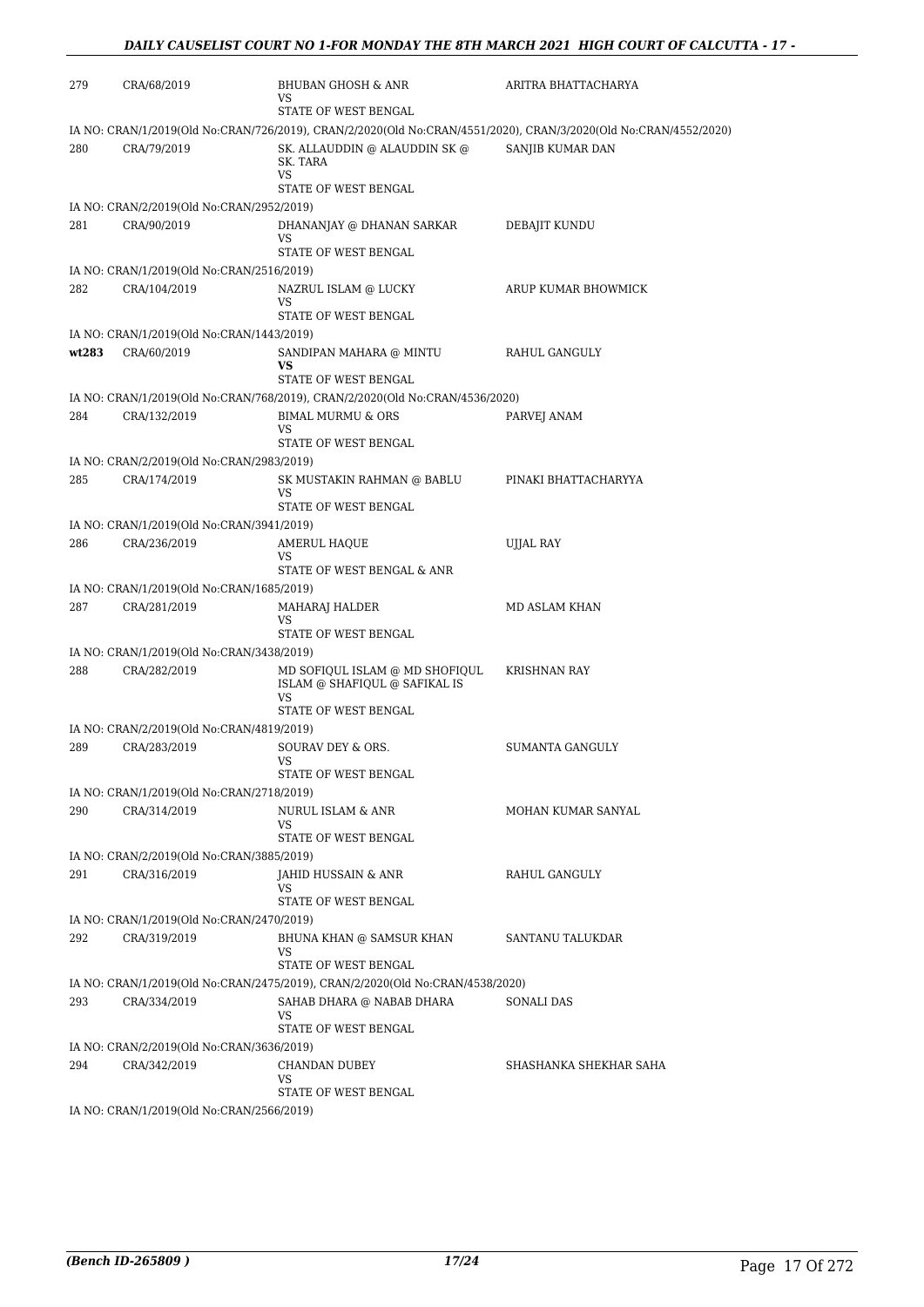| 295 | CRA/360/2019                                           | RAJIKUL SK & ANR<br>VS                                                      | PARVEJ ANAM             |
|-----|--------------------------------------------------------|-----------------------------------------------------------------------------|-------------------------|
|     |                                                        | STATE OF WEST BENGAL                                                        |                         |
|     | IA NO: CRAN/2/2020(Old No:CRAN/301/2020)               |                                                                             |                         |
| 296 | CRA/361/2019                                           | SK. MAJAHAR @ SK KALU<br>VS                                                 | SAMIRAN MANDAL          |
|     |                                                        | STATE OF WEST BENGAL                                                        |                         |
|     | IA NO: CRAN/2/2019(Old No:CRAN/3890/2019)              |                                                                             |                         |
| 297 | CRA/388/2019<br>[PT1+OS+2ND J. COPY+PT ORS.<br>II)     | JAHANI MONDAL @ JANI MONDAL &<br>VS                                         | SNEHANSU MAJUMDER       |
|     |                                                        | STATE OF WEST BENGAL                                                        |                         |
|     | IA NO: CRAN/2/2019(Old No:CRAN/3544/2019)              |                                                                             |                         |
| 298 | CRA/397/2019                                           | MD MOJAMMEL HAQUE @ SITU & ANR                                              | SHAMIM UL BARI          |
|     |                                                        | VS<br>STATE OF WEST BENGAL                                                  |                         |
|     | IA NO: CRAN/1/2019(Old No:CRAN/3515/2019)              |                                                                             |                         |
| 299 | CRA/438/2019                                           | SK. AZHARUDDIN @ SONU                                                       | <b>SAMIP RAY</b>        |
|     |                                                        | VS                                                                          |                         |
|     |                                                        | STATE OF WEST BENGAL                                                        |                         |
|     | IA NO: CRAN/1/2019(Old No:CRAN/4774/2019), CRAN/2/2020 |                                                                             |                         |
| 300 | CRA/452/2019                                           | BAPAN NANDI @ AMAR                                                          | AINDRILA DE             |
|     |                                                        | VS<br>STATE OF WEST BENGAL                                                  |                         |
|     | IA NO: CRAN/1/2019(Old No:CRAN/3272/2019)              |                                                                             |                         |
| 301 | CRA/462/2019                                           | PRADIP MURMU & ORS                                                          | SOMA CHOWDHURY BANDHU   |
|     |                                                        | VS<br>STATE OF WEST BENGAL                                                  |                         |
|     | IA NO: CRAN/1/2019(Old No:CRAN/4760/2019)              |                                                                             |                         |
| 302 | CRA/465/2019                                           | SUSANTA DAS                                                                 | ARNAB SAHA              |
|     |                                                        | VS                                                                          |                         |
|     |                                                        | STATE OF WEST BENGAL                                                        |                         |
|     | IA NO: CRAN/1/2019(Old No:CRAN/3843/2019)              |                                                                             |                         |
| 303 | CRA/503/2019                                           | MD IMTIAYAZ @ IMTIAZ @ MD. IMTIAZ                                           | DEBASHIS BANERJEE       |
|     |                                                        | VS<br>STATE OF WEST BENGAL & ANR                                            |                         |
|     | IA NO: CRAN/1/2019(Old No:CRAN/4798/2019)              |                                                                             |                         |
| 304 |                                                        |                                                                             |                         |
|     | CRA/520/2019                                           | <b>BADSA@CHHATU SK</b><br>VS                                                | SNEHANSHU MAJUMDER      |
|     |                                                        | STATE OF WEST BENGAL                                                        |                         |
|     | IA NO: CRAN/2/2020(Old No:CRAN/135/2020)               |                                                                             |                         |
| 305 | CRA/538/2019                                           | MD. YUSUF                                                                   | <b>UDAY SANKAR</b>      |
|     |                                                        | VS                                                                          | <b>CHATTOPADHYAY</b>    |
|     |                                                        | STATE OF WEST BENGAL                                                        |                         |
|     | IA NO: CRAN/1/2019(Old No:CRAN/4618/2019)              |                                                                             |                         |
| 306 | CRA/555/2019                                           | MD. SONA & ORS<br>VS                                                        | RAHULGANGULY            |
|     |                                                        | STATE OF WEST BENGAL                                                        |                         |
|     | IA NO: CRAN/1/2019(Old No:CRAN/4972/2019)              |                                                                             |                         |
| 307 | CRA/561/2019                                           | JOYDEV CHAKRABORTY & ORS                                                    | SOUMYAJIT DAS MAHAPATRA |
|     | (APPROPRIATE ORDER)                                    | VS                                                                          |                         |
|     |                                                        | STATE OF WEST BENGAL                                                        |                         |
|     |                                                        | IA NO: CRAN/1/2020(Old No:CRAN/454/2020), CRAN/2/2020(Old No:CRAN/460/2020) |                         |
| 308 | CRA/571/2019                                           | SK KETABUL & ORS<br>VS                                                      | DILIP KR SADHU          |
|     |                                                        | STATE OF WEST BENGAL                                                        |                         |
|     | IA NO: CRAN/1/2019(Old No:CRAN/4333/2019), CRAN/2/2020 |                                                                             |                         |
| 309 | CRA/574/2019                                           | PRITAM SINHA ROY & ANR                                                      | SOUMYA MAZUMDER         |
|     |                                                        | VS                                                                          |                         |
|     |                                                        | STATE OF WEST BENGAL                                                        |                         |
|     | IA NO: CRAN/1/2020(Old No:CRAN/539/2020)               |                                                                             |                         |
| 310 | CRA/588/2019                                           | MUKUL SETH                                                                  | ANIRUDDHA BHATTACHARYYA |
|     |                                                        | VS<br>STATE OF WEST BENGAL                                                  |                         |
|     | IA NO: CRAN/1/2020(Old No:CRAN/197/2020)               |                                                                             |                         |
| 311 | CRA/590/2019                                           | <b>SWAPAN BAYEN</b>                                                         | DEBANGAN BHATTACHARJEE  |
|     |                                                        | VS                                                                          |                         |
|     |                                                        | STATE OF WEST BENGAL                                                        |                         |
|     | IA NO: CRAN/2/2019(Old No:CRAN/4642/2019)              |                                                                             |                         |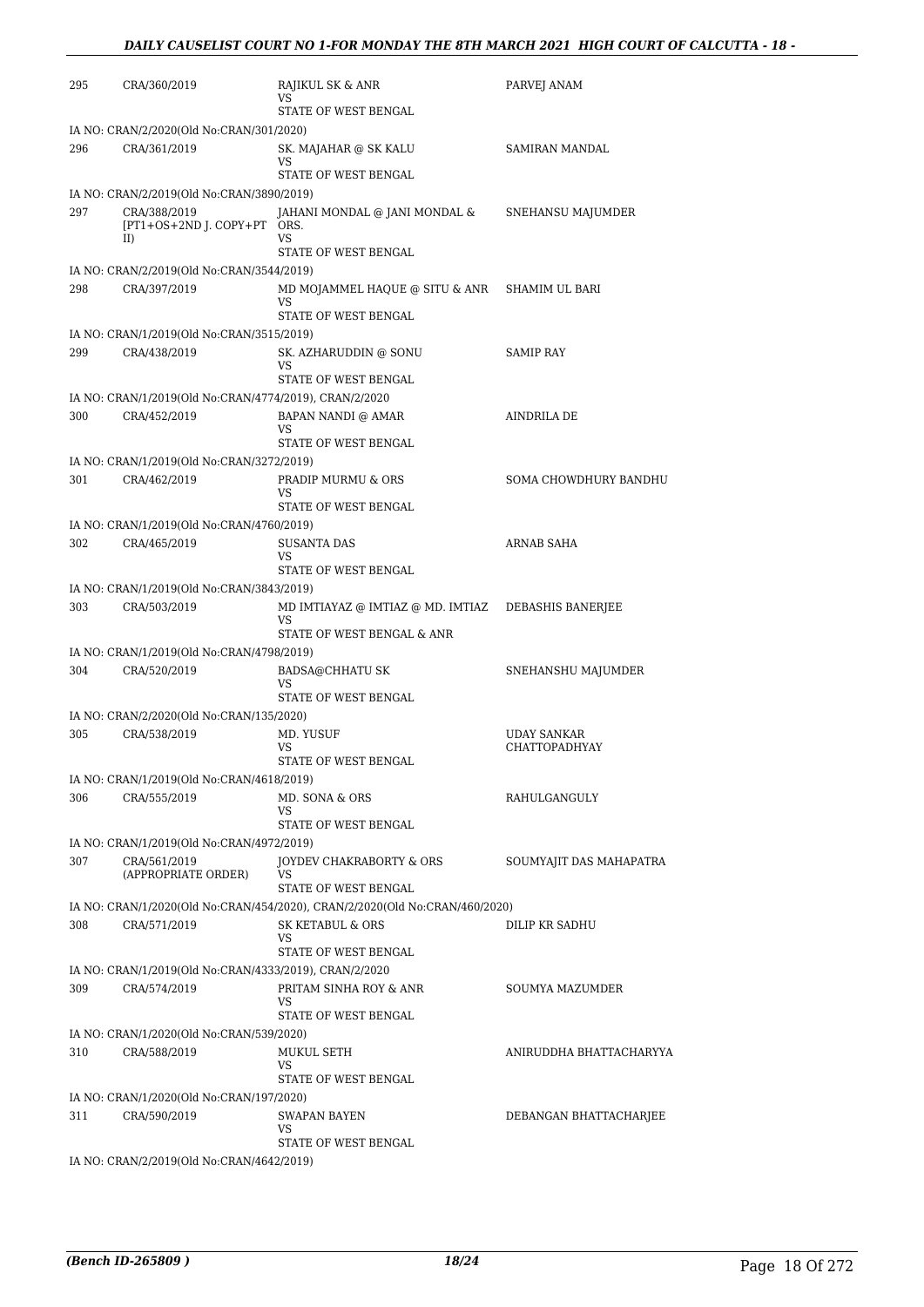| 312 | CRA/596/2019                                              | <b>BIKASH GHOSH</b><br>VS                                                                  | UDAY SANKAR<br><b>CHATTOPADHYAY</b> |
|-----|-----------------------------------------------------------|--------------------------------------------------------------------------------------------|-------------------------------------|
|     |                                                           | SUPERINTENDENT, NCB(K.Z.U)                                                                 |                                     |
| 313 | IA NO: CRAN/1/2020(Old No:CRAN/1020/2020)<br>CRA/622/2019 | SACHINDRANATH DAS<br>VS                                                                    | SOUMYAJIT DAS MAHAPATRA             |
|     |                                                           | STATE OF WEST BENGAL                                                                       |                                     |
|     | IA NO: CRAN/1/2020(Old No:CRAN/89/2020)                   |                                                                                            |                                     |
| 314 | CRA/638/2019                                              | SK. CHAND @ CHANU<br>VS                                                                    | <b>SREYASHEE BISWAS</b>             |
|     |                                                           | STATE OF WEST BENGAL                                                                       |                                     |
|     | IA NO: CRAN/1/2020(Old No:CRAN/1074/2020)                 |                                                                                            |                                     |
| 315 | CRA/650/2019                                              | SAHEB JAN ALI @SAHEB JAN @ SIAB<br>JAN & ANR<br>VS                                         | RAHUL GANGULY                       |
|     |                                                           | STATE OF WEST BENGAL                                                                       |                                     |
|     |                                                           | IA NO: CRAN/1/2020(Old No:CRAN/69/2020), CRAN/2/2020(Old No:CRAN/4532/2020)                |                                     |
| 316 | CRA/666/2019                                              | PABAN RAI @ PAWAN RAI<br>VS<br>STATE OF WEST BENGAL                                        | ASHOK HALDER                        |
|     | IA NO: CRAN/1/2019(Old No:CRAN/4879/2019)                 |                                                                                            |                                     |
| 317 | CRA/669/2019                                              | DILIP PAL                                                                                  | NAYNA CHAKRABORTY                   |
|     |                                                           | VS                                                                                         |                                     |
|     |                                                           | STATE OF WEST BENGAL                                                                       |                                     |
|     |                                                           | IA NO: CRAN/1/2020(Old No:CRAN/4606/2020), CRAN/2/2020(Old No:CRAN/4607/2020)              |                                     |
| 318 | CRA/674/2019                                              | MANIK KOLEY<br>VS                                                                          | SANJIB MITRA                        |
|     |                                                           | STATE OF WEST BENGAL                                                                       |                                     |
|     |                                                           | IA NO: CRAN/1/2020(Old No:CRAN/19/2020), CRAN/2/2020(Old No:CRAN/4402/2020)                |                                     |
| 319 | CRA/676/2019                                              | AJIT ROY @ BUBAI                                                                           | SHEKHAR BARMAN                      |
|     |                                                           | VS<br>STATE OF WEST BENGAL                                                                 |                                     |
|     |                                                           | IA NO: CRAN/1/2020(Old No:CRAN/1230/2020), CRAN/2/2020(Old No:CRAN/4682/2020), CRAN/3/2021 |                                     |
| 320 | CRA/688/2019                                              | NISHIKANTA MISHRA @ NISIKANTA<br>MISHRA<br>VS<br>STATE OF WEST BENGAL                      | NAVANIL DE                          |
|     | IA NO: CRAN/2/2020(Old No:CRAN/848/2020), CRAN/3/2020     |                                                                                            |                                     |
| 321 | CRA/689/2019                                              | BIMAL DOME & ANR.                                                                          | <b>UDAY SANKAR</b>                  |
|     |                                                           | VS<br>THE SUPDT. NARCOTICS CONTROL<br><b>BUREAU (K.Z.U</b>                                 | <b>CHATTOPADHYAY</b>                |
|     |                                                           | IA NO: CRAN/1/2019(Old No:CRAN/4547/2019), CRAN/2/2020(Old No:CRAN/996/2020)               |                                     |
| 322 | CRA/702/2019                                              | MAJEDA BIBI & ORS<br>VS                                                                    | SAHANA MUKHERJEE                    |
|     |                                                           | STATE OF WEST BENGAL & ANR                                                                 |                                     |
| 323 | IA NO: CRAN/1/2020(Old No:CRAN/691/2020)<br>CRA/716/2019  | DILIP ROY                                                                                  | SUMANTA DAS                         |
|     |                                                           | VS<br>STATE OF WEST BENGAL                                                                 |                                     |
|     | IA NO: CRAN/2/2021                                        |                                                                                            |                                     |
| 324 | CRA/747/2019                                              | <b>GOUTAM BARUI</b><br>VS.                                                                 | APAN SAHA                           |
|     |                                                           | STATE OF WEST BENGAL                                                                       |                                     |
|     | IA NO: CRAN/1/2020(Old No:CRAN/253/2020)                  |                                                                                            |                                     |
| 325 | CRA/749/2019                                              | AMIT DUTTA & ORS<br>VS<br>STATE OF WEST BENGAL                                             | HILLOL SAHA PODDER                  |
|     | IA NO: CRAN/1/2020(Old No:CRAN/249/2020)                  |                                                                                            |                                     |
| 326 | CRA/295/2019                                              | <b>SANAUL HAQUE</b>                                                                        | <b>INDRANI BISWAS</b>               |
|     |                                                           | VS<br>STATE OF WEST BENGAL                                                                 |                                     |
|     | IA NO: CRAN/2/2021                                        |                                                                                            |                                     |
| 327 | CRA/347/2019                                              | JAHANARA @ JAHANUR BIBI<br>VS.                                                             | MONIKA SINHA                        |
|     | IA NO: CRAN/2/2020(Old No:CRAN/388/2020)                  | STATE OF WEST BENGAL                                                                       |                                     |
|     |                                                           |                                                                                            |                                     |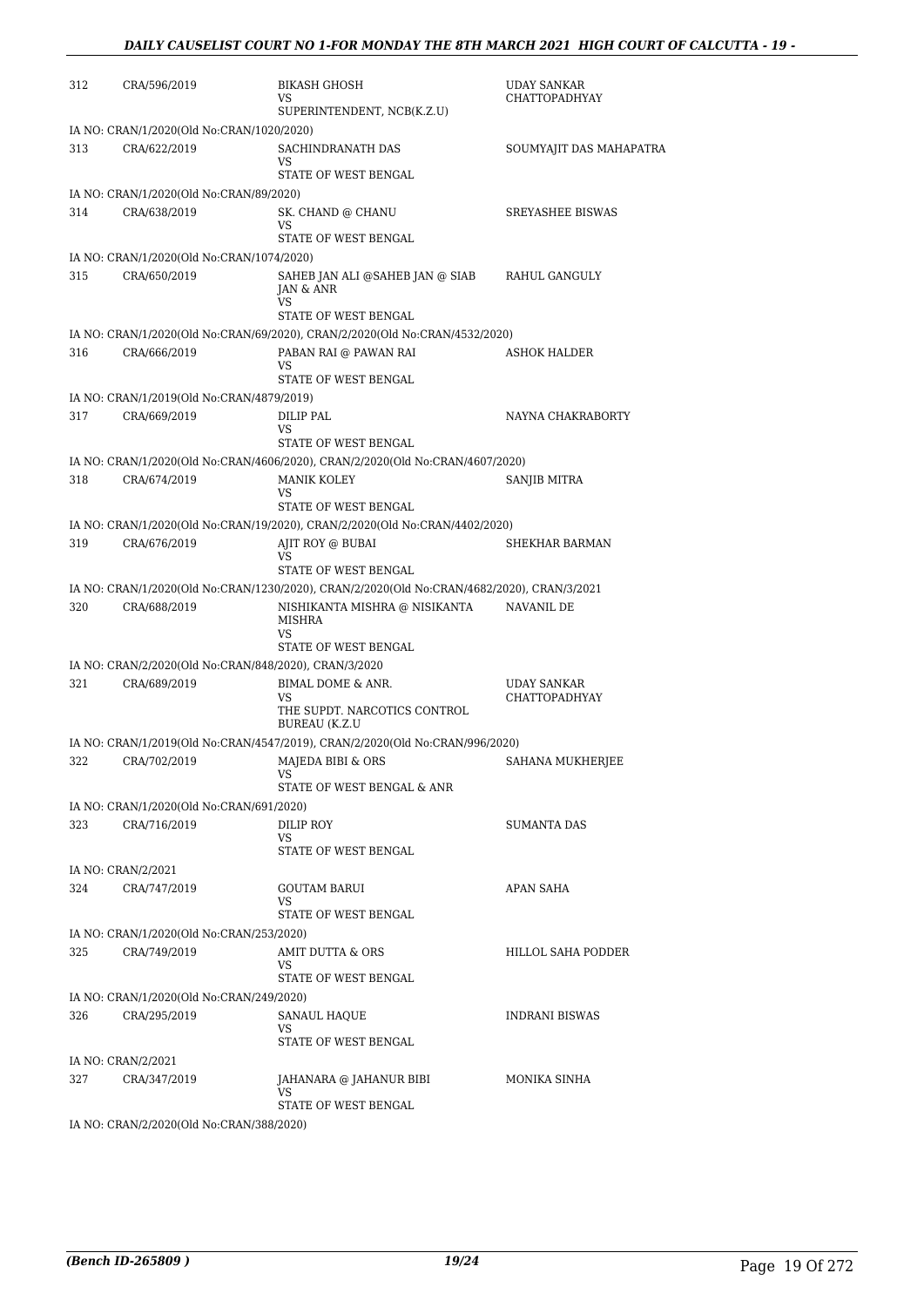| 328 | CRA/472/2019                                 | GITA MIDDAY & ANR<br>VS<br>STATE OF WEST BENGAL                                            | SHASHANKA SHEKHAR SAHA                                                                                                             |
|-----|----------------------------------------------|--------------------------------------------------------------------------------------------|------------------------------------------------------------------------------------------------------------------------------------|
|     | No:CRAN/1950/2020)                           |                                                                                            | IA NO: CRAN/1/2019(Old No:CRAN/3703/2019), CRAN/2/2020(Old No:CRAN/1943/2020), CRAN/3/2020(Old No:CRAN/1944/2020), CRAN/4/2020(Old |
| 329 | CRA/9/2020                                   | MINATI HALDER & ORS<br>VS                                                                  | AMRITA MAJI                                                                                                                        |
|     |                                              | STATE OF WEST BENGAL                                                                       |                                                                                                                                    |
|     |                                              | IA NO: CRAN/1/2020(Old No:CRAN/508/2020), CRAN/2/2020(Old No:CRAN/3107/2020)               |                                                                                                                                    |
| 330 | CRA/29/2020<br>(Dept.)                       | <b>GANESH GURIA &amp; ANR</b><br>VS<br>STATE OF WEST BENGAL                                | SOUMAJIT CHATTERJEE                                                                                                                |
|     |                                              | IA NO: CRAN/1/2020(Old No:CRAN/1061/2020), CRAN/2/2020(Old No:CRAN/3407/2020), CRAN/3/2021 |                                                                                                                                    |
| 331 | CRA/69/2020                                  | DIGAN MANDAL                                                                               | PARVEJ ANAM                                                                                                                        |
|     |                                              | VS<br>STATE OF WEST BENGAL                                                                 |                                                                                                                                    |
|     | IA NO: CRAN/1/2020                           |                                                                                            |                                                                                                                                    |
| 332 | CRA/110/2020                                 | ABU JAFAR LASKAR & ANR<br>VS                                                               | DEBAJYOTI DEB                                                                                                                      |
|     |                                              | STATE OF WEST BENGAL                                                                       |                                                                                                                                    |
|     | IA NO: CRAN/1/2021                           |                                                                                            |                                                                                                                                    |
| 333 | CRA/127/2020                                 | ASHOK ROY @ ASHOKE ROY<br>VS<br>STATE OF WEST BENGAL                                       | ADITYA RATAN TIWARY                                                                                                                |
|     | IA NO: CRAN/1/2021                           |                                                                                            |                                                                                                                                    |
| 334 | CRA/202/2020                                 | <b>JASIMUDDIN SK</b>                                                                       | SUBRATA KARMAKAR                                                                                                                   |
|     |                                              | VS<br>State of West Bengal                                                                 |                                                                                                                                    |
|     | IA NO: CRAN/1/2020                           |                                                                                            |                                                                                                                                    |
| 335 | CRA/208/2020                                 | RAJIB KUMAR ROY<br>VS                                                                      | HABIBUR RAHAMAN                                                                                                                    |
|     |                                              | STATE OF WEST BENGAL AND ORS.                                                              |                                                                                                                                    |
|     | IA NO: CRAN/1/2020, CRAN/2/2020, CRAN/3/2020 |                                                                                            |                                                                                                                                    |
| 336 | CRA/224/2020                                 | ANANDITA PAL (DEY)<br>VS<br>THE STATE OF WEST BENGAL                                       | DR. JYOTIRMOY ADHIKARY                                                                                                             |
|     | IA NO: CRAN/1/2020                           |                                                                                            |                                                                                                                                    |
| 337 | CRA/241/2020                                 | <b>AWADHESH SINGH</b>                                                                      | BIKRAM BANERJEE                                                                                                                    |
|     |                                              | VS                                                                                         |                                                                                                                                    |
|     |                                              | STATE OF WEST BENGAL AND ORS.                                                              |                                                                                                                                    |
|     | IA NO: CRAN/1/2020                           |                                                                                            |                                                                                                                                    |
| 338 | CRA/262/2020                                 | RAJU JAISWAL<br>VS                                                                         | DIPANJAN CHATTERJEE                                                                                                                |
|     |                                              | State of West Bengal                                                                       |                                                                                                                                    |
|     | IA NO: CRAN/1/2020, CRAN/2/2020              |                                                                                            |                                                                                                                                    |
| 339 | CRA/189/2020                                 | GOBINDA BAYEN<br>VS<br>STATE OF WEST BENGAL                                                | AMRITA CHEL                                                                                                                        |
|     |                                              | IA NO: CRAN/1/2020(Old No:CRAN/4191/2020), CRAN/2/2020, CRAN/3/2020                        |                                                                                                                                    |
| 340 | CRA/199/2020                                 | SAMARESH BISWAS                                                                            | <b>ARNAB CHATTERJEE</b>                                                                                                            |
|     | (Out of time)                                | VS<br>State of West Bengal                                                                 |                                                                                                                                    |
|     | IA NO: CRAN/1/2020, CRAN/2/2020              |                                                                                            |                                                                                                                                    |
| 341 | CRA/205/2020                                 | <b>ABANI KUMAR</b><br>VS                                                                   | SAIBAL KRISHNA DASGUPTA                                                                                                            |
|     |                                              | THE STATE OOF WEST BENGAL                                                                  |                                                                                                                                    |
|     | IA NO: CRAN/1/2020, CRAN/2/2020              |                                                                                            |                                                                                                                                    |
| 342 | CRA/215/2020                                 | AVIJIT BAIDYA<br>VS<br>State of West Bengal                                                | JOY CHAKRABORTY                                                                                                                    |
|     | IA NO: CRAN/1/2020, CRAN/2/2020, CRAN/3/2020 |                                                                                            |                                                                                                                                    |
| 343 | CRA/223/2020                                 | SUJATA @SANKARI SANTRA PRADHAN<br>VS                                                       | SATYAJIT MAHATO                                                                                                                    |
|     |                                              | State of West Bengal                                                                       |                                                                                                                                    |
|     | IA NO: CRAN/1/2020                           |                                                                                            |                                                                                                                                    |
| 344 | CRA/61/2020                                  | JALALUDDIN<br>VS                                                                           | DEBANGAN BHATTERJEE                                                                                                                |
|     |                                              | STATE OF WEST BENGAL                                                                       |                                                                                                                                    |
|     | IA NO: CRAN/1/2020                           |                                                                                            |                                                                                                                                    |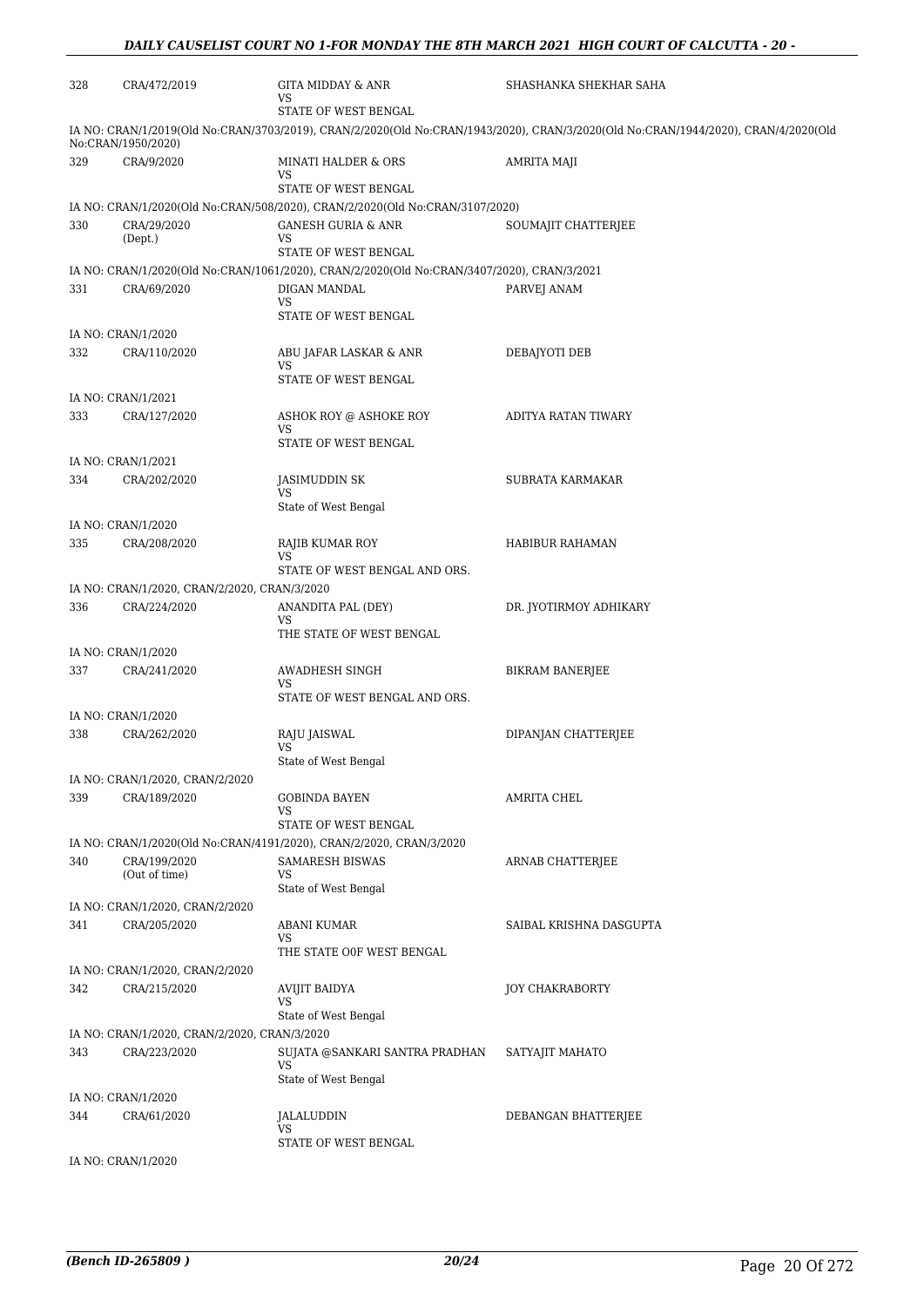| 345   | CRA/168/2020                                                               | MD PEYARA@RAJKUMAR<br>VS<br>STATE OF WEST BENGAL                              | KAUSHIK GHOSH                                                                                                     |
|-------|----------------------------------------------------------------------------|-------------------------------------------------------------------------------|-------------------------------------------------------------------------------------------------------------------|
|       |                                                                            | IA NO: CRAN/1/2020(Old No:CRAN/2769/2020), CRAN/2/2020, CRAN/3/2020           |                                                                                                                   |
| 346   | CRA/179/2020                                                               | SK. MD. SELIM                                                                 | SUCHISMITA DATTA                                                                                                  |
|       |                                                                            | VS.<br>STATE OF WEST BENGAL                                                   |                                                                                                                   |
|       | IA NO: CRAN/3/2020                                                         |                                                                               |                                                                                                                   |
|       |                                                                            |                                                                               |                                                                                                                   |
| 347   | CRA/314/2006<br>$[PT-1 + OS + PT-II + 2 PB + VS$<br>4 LCR + BRIEF + TRANS] | RATAN ROY & ORS.<br><b>STATE</b>                                              | SANAT KUMAR DAS                                                                                                   |
|       |                                                                            | IA NO: CRAN/3/2020(Old No:CRAN/3077/2020), CRAN/4/2020(Old No:CRAN/3078/2020) |                                                                                                                   |
|       |                                                                            |                                                                               |                                                                                                                   |
| 348   | CRA/765/2012<br>$[PT-1 + OS + 2ND J. COPY + VS$                            | KANTI ROY @ KANU @ KENA                                                       | U S CHATTOPADHYAY                                                                                                 |
|       | $PT-II + 2 PB + 5 LCR +$<br>TRANS 1                                        | STATE OF WEST BENGAL & ANR                                                    |                                                                                                                   |
|       | IA NO: CRAN/3/2020(Old No:CRAN/1093/2020)                                  |                                                                               |                                                                                                                   |
| 349   | CRA/106/2015<br>$[PT-1 + OS + 2ND J.COPY + VS$                             | BISWAJIT SENGUPTA @ BAPI                                                      | M BAKSHI                                                                                                          |
|       | $PT-II + 2 PB + 5 LCR +$<br>BRIEF + TRANS ]                                | STATE OF WEST BENGAL                                                          |                                                                                                                   |
|       | IA NO: CRAN/2/2021                                                         |                                                                               |                                                                                                                   |
|       |                                                                            |                                                                               |                                                                                                                   |
| 350   | CRA/250/2016<br>$[PT-1 + OS + PT-II + 2 PB + VS]$                          | DHANANJOY @ CHAMTU MACHUAR                                                    |                                                                                                                   |
|       | 5 LCR + TRANS +2 BRIEF ] STATE OF WEST BENGAL                              |                                                                               |                                                                                                                   |
|       |                                                                            |                                                                               | IA NO: CRAN/1/2016(Old No:CRAN/2015/2016), CRAN/2/2016(Old No:CRAN/2781/2016), CRAN/3/2019(Old No:CRAN/4453/2019) |
| 351   | CRA/223/2017                                                               | BASUDEB ROY @ BASU ROY & ANR                                                  | S DEBNATH                                                                                                         |
|       |                                                                            | VS<br>STATE OF WEST BENGAL                                                    |                                                                                                                   |
|       | IA NO: CRAN/2/2021                                                         |                                                                               |                                                                                                                   |
| wt352 | CRA/259/2016                                                               | PALANU ROY & ANR.                                                             | <b>SUBIR DEBNATH</b>                                                                                              |
|       |                                                                            | VS                                                                            |                                                                                                                   |
|       |                                                                            | STATE OF WEST BENGAL                                                          |                                                                                                                   |
|       | IA NO: CRAN/3/2021                                                         |                                                                               |                                                                                                                   |
| wt353 | CRA/499/2015                                                               | BASU ROY@ BASUDEV ROY & ORS<br>VS                                             | S DAS                                                                                                             |
|       |                                                                            | STATE OF WEST BENGAL                                                          |                                                                                                                   |
| 354   | CRA/266/2017                                                               | MONGAL MONDAL & ORS                                                           | RATAN DAS                                                                                                         |
|       | $[PT-1 + OS + 2ND J.COPY + VS$<br>$PT-II + 2 PB + 4 LCR +$                 | STATE OF WEST BENGAL                                                          |                                                                                                                   |
|       | BRIEF 1                                                                    |                                                                               |                                                                                                                   |
|       |                                                                            | IA NO: CRAN/4/2019(Old No:CRAN/3223/2019), CRAN/5/2020(Old No:CRAN/65/2020)   |                                                                                                                   |
| 355   | CRA/680/2017                                                               | BAPAN DAS & ANR.                                                              | SOUMENDRA KR. GHOSH                                                                                               |
|       | $[PT-1 + OS + 2ND J.COPY + VS$<br>$PT-II + 2 PB + 4 LCR$ ]                 | STATE OF WEST BENGAL                                                          |                                                                                                                   |
|       |                                                                            |                                                                               |                                                                                                                   |
|       | IA NO: CRAN/3/2021                                                         |                                                                               |                                                                                                                   |
| 356   | CRA/660/2019<br>$[PT-1 + OS + 2ND J. COPY + VS$                            | SUKUMAR MANDI @ PANTHA                                                        | MOINAK BAKSHI                                                                                                     |
|       | $PT-II$ 1                                                                  | STATE OF WEST BENGAL & ANR.                                                   |                                                                                                                   |
|       | IA NO: CRAN/2/2021                                                         |                                                                               |                                                                                                                   |
| 357   | CRA/448/2017                                                               | RAJIB CHATTERJEE                                                              | <b>ATANU BISWAS</b>                                                                                               |
|       |                                                                            | VS                                                                            |                                                                                                                   |
|       |                                                                            | STATE OF WEST BENGAL & ANR                                                    |                                                                                                                   |
|       | IA NO: CRAN/1/2017(Old No:CRAN/3341/2017)                                  |                                                                               |                                                                                                                   |
| 358   | CRA/91/2019                                                                | SHYAMDHAN MAHATO @                                                            | UDAY SANKAR                                                                                                       |
|       |                                                                            | SHYAMDHARI MAHATO @ SHYAM<br>MAHATO@ BABU&A<br>VS                             | CHATTOPADHYAY                                                                                                     |
|       |                                                                            | STATE OF WEST BENGAL                                                          |                                                                                                                   |
|       | IA NO: CRAN/1/2019(Old No:CRAN/1173/2019)                                  |                                                                               |                                                                                                                   |
| 359   | CRA/349/2019                                                               | PARIMAL SARKAR<br>VS                                                          | ATANU BISWAS                                                                                                      |
|       |                                                                            | STATE OF WEST BENGAL                                                          |                                                                                                                   |
|       | IA NO: CRAN/1/2019(Old No:CRAN/3473/2019)                                  |                                                                               |                                                                                                                   |
| 360   | CRA/420/2019                                                               | CHINIBAS KARMAKAR                                                             | SOUMIK GANGULI                                                                                                    |
|       |                                                                            | VS                                                                            |                                                                                                                   |
|       |                                                                            | STATE OF WEST BENGAL & ORS                                                    |                                                                                                                   |
|       | IA NO: CRAN/1/2021                                                         |                                                                               |                                                                                                                   |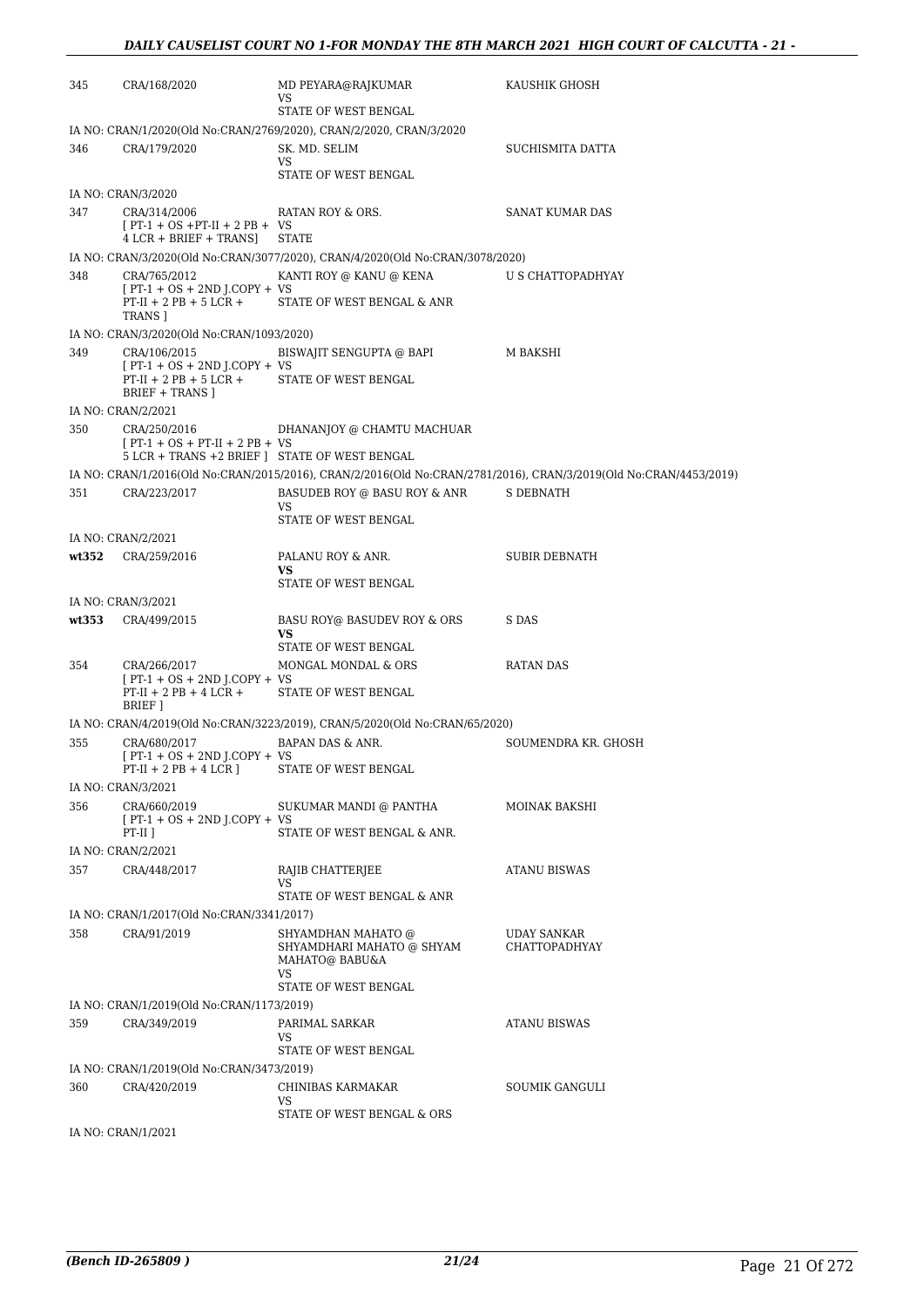| 361   | CRA/442/2019                              | JAYANTA MAITY @ JOYANTA MAITY<br>VS<br>STATE OF WEST BENGAL                  | PINAK KUMAR MITRA                          |
|-------|-------------------------------------------|------------------------------------------------------------------------------|--------------------------------------------|
|       | IA NO: CRAN/1/2019(Old No:CRAN/3543/2019) |                                                                              |                                            |
| 362   | CRA/463/2019                              | PAPPU SAH<br>VS                                                              | SWAPAN KUMAR MALLICK                       |
|       |                                           | STATE OF WEST BENGAL                                                         |                                            |
|       | IA NO: CRAN/2/2019(Old No:CRAN/3832/2019) |                                                                              |                                            |
| 363   | CRA/620/2019                              | HARIHAR MALIK @ HARI & ORS.<br>VS<br>STATE OF WEST BENGAL                    | <b>ATANU BISWAS</b>                        |
|       | IA NO: CRAN/1/2020(Old No:CRAN/15/2020)   |                                                                              |                                            |
| 364   | CRA/531/2015                              | MOTIYAR RAHAMAN & ANR<br>VS                                                  | D BANERJEE                                 |
|       |                                           | STATE OF WEST BENGAL                                                         |                                            |
|       | IA NO: CRAN/3/2020(Old No:CRAN/223/2020)  |                                                                              |                                            |
| 365   | CRA/566/2015                              | GUDDU MONDAL @ GUDDU ALI<br>MONDAL & NAR<br>VS                               | R DE GHOSE                                 |
|       |                                           | STATE OF WEST BENGAL                                                         |                                            |
|       |                                           | IA NO: CRAN/1/2015(Old No:CRAN/4281/2015), CRAN/4/2021                       |                                            |
| 366   | CRA/146/2018                              | SUJIT NASKAR@SUJIT KUMAR NASKAR<br>VS<br>STATE OF WEST BENGAL                | <b>UDAY SANKAR</b><br><b>CHATTOPADHYAY</b> |
|       | IA NO: CRAN/2/2021                        |                                                                              |                                            |
| 367   | CRA/36/2016                               | TARAK NATH DAS @ TARAK DAS<br>VS                                             | SUMAN DE                                   |
|       |                                           | STATE OF WEST BENGAL                                                         |                                            |
|       | IA NO: CRAN/3/2021                        |                                                                              |                                            |
| 368   | CRA/190/2017                              | KACHI HANSDA<br>VS.<br>STATE OF WEST BENGAL & ORS                            | S S CHATTERJEE                             |
|       | IA NO: CRAN/3/2021                        |                                                                              |                                            |
| 369   | CRA/542/2019                              | <b>MANIK MONDAL</b>                                                          | KUNAL GANGULY                              |
|       |                                           | VS                                                                           |                                            |
|       |                                           | STATE OF WEST BENGAL& ANR                                                    |                                            |
|       | IA NO: CRAN/1/2020(Old No:CRAN/161/2020)  |                                                                              |                                            |
| 370   | CRA/164/2020                              | GANGADHAR RAJOWAR @ RAJWAR &<br><b>ANR</b><br>VS<br>STATE OF WEST BENGAL     | SAURADEEP DUTTA                            |
|       | IA NO: CRAN/1/2021                        |                                                                              |                                            |
| 371   | CRA/551/2019                              | SANJIT GUPTA                                                                 | SATADRU LAHIRI                             |
|       |                                           | VS                                                                           |                                            |
|       |                                           | STATE OF WEST BENGAL                                                         |                                            |
|       | IA NO: CRAN/2/2019(Old No:CRAN/4356/2019) |                                                                              |                                            |
| 372   | CRA/76/2018                               | UJJAL SARKAR<br>VS                                                           | SHYANTI PODDAR                             |
|       |                                           | STATE OF WEST BENGAL                                                         |                                            |
| wt373 | CRA/29/2018                               | <b>LANKESWAR SARKAR</b><br>VS<br>STATE OF WEST BENGAL                        | TAPAN KUMAR SINHA                          |
|       | IA NO: CRAN/2/2020(Old No:CRAN/91/2020)   |                                                                              |                                            |
| wt374 | CRA/30/2018                               | NIRMAL SARKAR                                                                | T K SINHA                                  |
|       |                                           | VS<br>STATE OF WEST BENGAL                                                   |                                            |
|       | IA NO: CRAN/2/2020                        |                                                                              |                                            |
| 375   | CRA/649/2019                              | RAHUL MARJIT @ DEBKANTA                                                      | ANISUR RAHMAN                              |
|       |                                           | VS<br>STATE OF WEST BENGAL                                                   |                                            |
|       |                                           | IA NO: CRAN/1/2020(Old No:CRAN/392/2020), CRAN/2/2020(Old No:CRAN/2892/2020) |                                            |
| 376   | CRA/721/2019                              | SHEWLI HALDER<br>VS<br>STATE OF WEST BENGAL                                  | <b>ASOK BANERJEE</b>                       |
|       | IA NO: CRAN/2/2020(Old No:CRAN/1021/2020) |                                                                              |                                            |
| 377   | CRA/353/2019                              | DEEPAK CHAUDHURY @ DIPAK<br><b>CHOWDHURY &amp; ANR</b><br>VS                 | ANISUR RAHMAN                              |
|       | IA NO: CRAN/2/2020(Old No:CRAN/870/2020)  | STATE OF WEST BENGAL                                                         |                                            |
|       |                                           |                                                                              |                                            |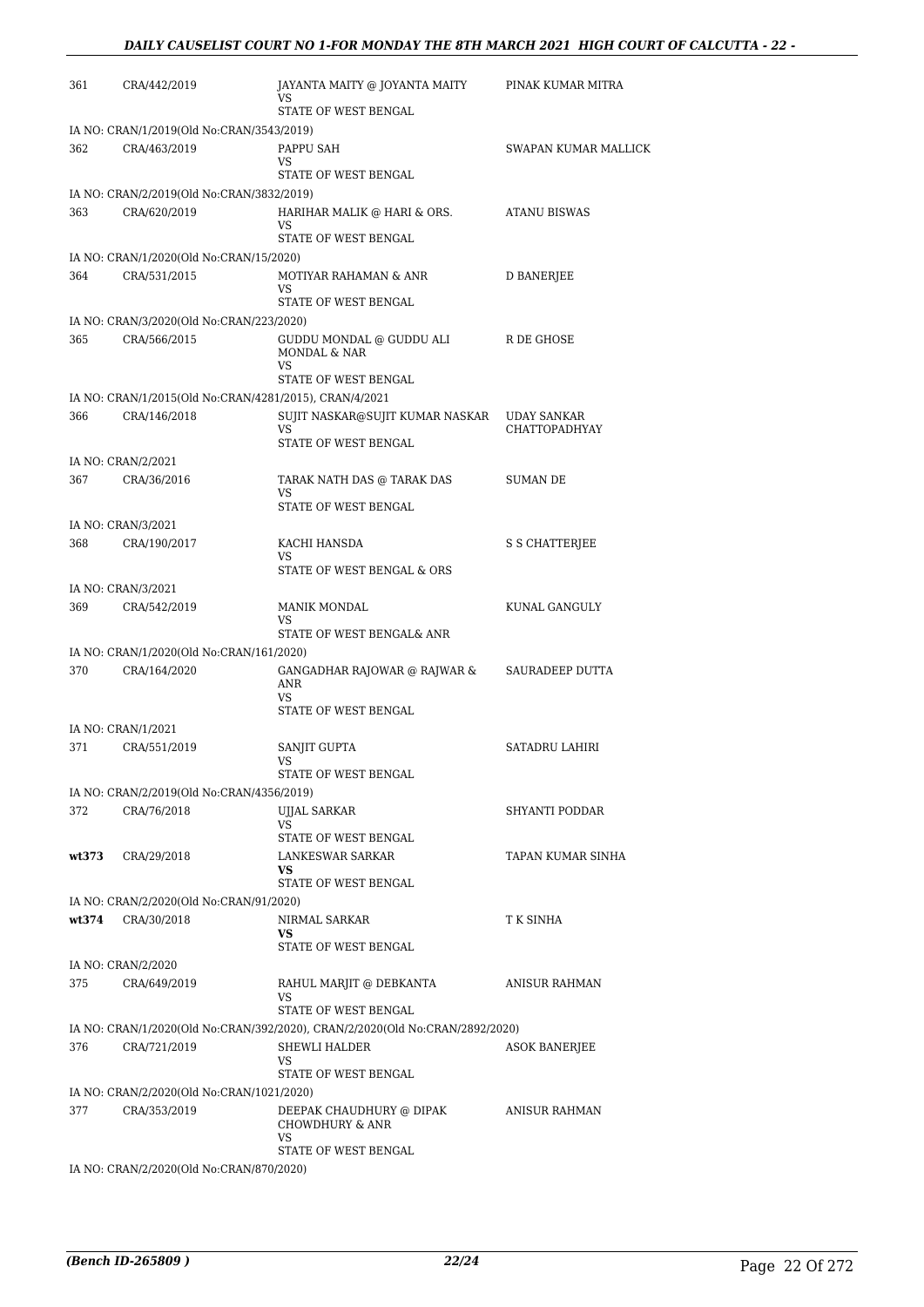| 378   | CRA/439/2008                                           | RAFIQUL SK.<br>VS                                                   | AMANUL ISLAM                                                                                                      |
|-------|--------------------------------------------------------|---------------------------------------------------------------------|-------------------------------------------------------------------------------------------------------------------|
|       |                                                        | STATE OF WEST BENGAL                                                |                                                                                                                   |
|       |                                                        |                                                                     | IA NO: CRAN/3/2014(Old No:CRAN/4108/2014), CRAN/5/2019(Old No:CRAN/744/2019), CRAN/6/2019(Old No:CRAN/3044/2019)  |
| wt379 | CRA/2/2008                                             | ISRAFIL HAURE SARKAR @ SK.<br>VS                                    | PARTHA SARATHI<br>BHATTACHARYYA                                                                                   |
|       |                                                        | STATE OF WEST BENGAL                                                |                                                                                                                   |
|       | IA NO: CRAN/1/2008(Old No:CRAN/1330/2008)              |                                                                     |                                                                                                                   |
| 380   | CRA/32/2013                                            | PABAN KUMAR GUPTA<br>VS                                             | ARINDAM JANA                                                                                                      |
|       |                                                        | STATE OF WEST BENGAL                                                |                                                                                                                   |
|       | IA NO: CRAN/2/2014(Old No:CRAN/2308/2014), CRAN/3/2021 |                                                                     |                                                                                                                   |
| 381   | CRA/732/2015                                           | FARING MONDAL & ORS<br>VS                                           | S DAS                                                                                                             |
|       |                                                        | STATE OF WEST BENGAL                                                |                                                                                                                   |
|       | IA NO: CRAN/5/2021                                     |                                                                     |                                                                                                                   |
| 382   | CRA/30/2020                                            | <b>GOPAL SARKAR</b>                                                 | DEBASIS KAR                                                                                                       |
|       |                                                        | VS<br>STATE OF WEST BENGAL                                          |                                                                                                                   |
|       | IA NO: CRAN/2/2020, CRAN/3/2020                        |                                                                     |                                                                                                                   |
| 383   | CRA/158/2020                                           | MITHUN KUNDU & ANR<br>VS                                            | SOUMIK GANGULI                                                                                                    |
|       |                                                        | STATE OF WEST BENGAL                                                |                                                                                                                   |
|       | IA NO: CRAN/1/2021                                     |                                                                     |                                                                                                                   |
| 384   | CRA/502/2017                                           | <b>CHAITAN RANA &amp; ORS</b><br>VS                                 | <b>S MANDAL</b>                                                                                                   |
|       |                                                        | STATE OF WEST BENGAL                                                |                                                                                                                   |
|       |                                                        |                                                                     | IA NO: CRAN/2/2019(Old No:CRAN/3219/2019), CRAN/3/2019(Old No:CRAN/3508/2019), CRAN/4/2019(Old No:CRAN/3509/2019) |
| 385   | CRA/361/2017                                           | ARDHENDU ROY<br>VS                                                  | <b>ARINDAM SEN</b>                                                                                                |
|       |                                                        | STATE OF WEST BENGAL                                                |                                                                                                                   |
|       |                                                        | IA NO: CRAN/4/2019(Old No:CRAN/4767/2019), CRAN/6/2020, CRAN/7/2021 |                                                                                                                   |
| 386   | CRA/283/2015                                           | MAYNUL BERA @ SK MAYNUL & ORS                                       | R BISWAS                                                                                                          |
|       |                                                        | VS<br>STATE OF WEST BENGAL                                          |                                                                                                                   |
|       | IA NO: CRAN/3/2021                                     |                                                                     |                                                                                                                   |
| wt387 | CRA/266/2015                                           | AFTAB SK @ ATAB SK & ORS                                            | R BISWAS                                                                                                          |
|       |                                                        | VS<br>STATE OF WEST BENGAL                                          |                                                                                                                   |
| 388   | CRA/90/2020                                            | ISHDAN SEIKH                                                        | SHASHANKA SHEKHAR SAHA                                                                                            |
|       |                                                        | VS                                                                  |                                                                                                                   |
|       | IA NO: CRAN/1/2020                                     | UNION OF INDIA                                                      |                                                                                                                   |
| 389   | CRA/413/2018                                           | SUBRATA MAJUMDER @ VIKY                                             | SHASHANKA SHEKHAR SAHA                                                                                            |
|       |                                                        | VS                                                                  |                                                                                                                   |
|       |                                                        | STATE OF WEST BENGAL                                                |                                                                                                                   |
|       | IA NO: CRAN/2/2021<br>CRA/517/2019                     |                                                                     | SUBRATA KARMAKAR                                                                                                  |
| 390   |                                                        | SAINIK SK.<br>VS                                                    |                                                                                                                   |
|       |                                                        | STATE OF WEST BENGAL                                                |                                                                                                                   |
|       | IA NO: CRAN/2/2020(Old No:CRAN/283/2020), CRAN/3/2020  |                                                                     |                                                                                                                   |
| 391   | CRA/641/2018                                           | KUSH DAS<br>VS                                                      | <b>SONALI DAS</b>                                                                                                 |
|       |                                                        | STATE OF WEST BENGAL                                                |                                                                                                                   |
|       | IA NO: CRAN/2/2019(Old No:CRAN/3637/2019)              |                                                                     |                                                                                                                   |
| 392   | CRA/490/2019                                           | RANJIT MONDAL & ANR<br>VS                                           | ALI AHSAN ALAMGIR                                                                                                 |
|       |                                                        | STATE OF WEST BENGAL                                                |                                                                                                                   |
|       | IA NO: CRAN/1/2020(Old No:CRAN/419/2020)               |                                                                     |                                                                                                                   |
| 393   | CRA/395/2017                                           | NOOR MAHAMMAD MOLLA<br>VS                                           | SHASHANKA SHEKHAR SAHA                                                                                            |
|       |                                                        | STATE OF WEST BENGAL                                                |                                                                                                                   |
|       | IA NO: CRAN/3/2018(Old No:CRAN/2257/2018)              |                                                                     |                                                                                                                   |
| 394   | CRA/133/2020                                           | EDEL KHAN @ EDEL SK & ORS<br>VS                                     | ALI AHSAN ALAMGIR                                                                                                 |
|       |                                                        | STATE OF WEST BENGAL                                                |                                                                                                                   |
|       | IA NO: CRAN/1/2021                                     |                                                                     |                                                                                                                   |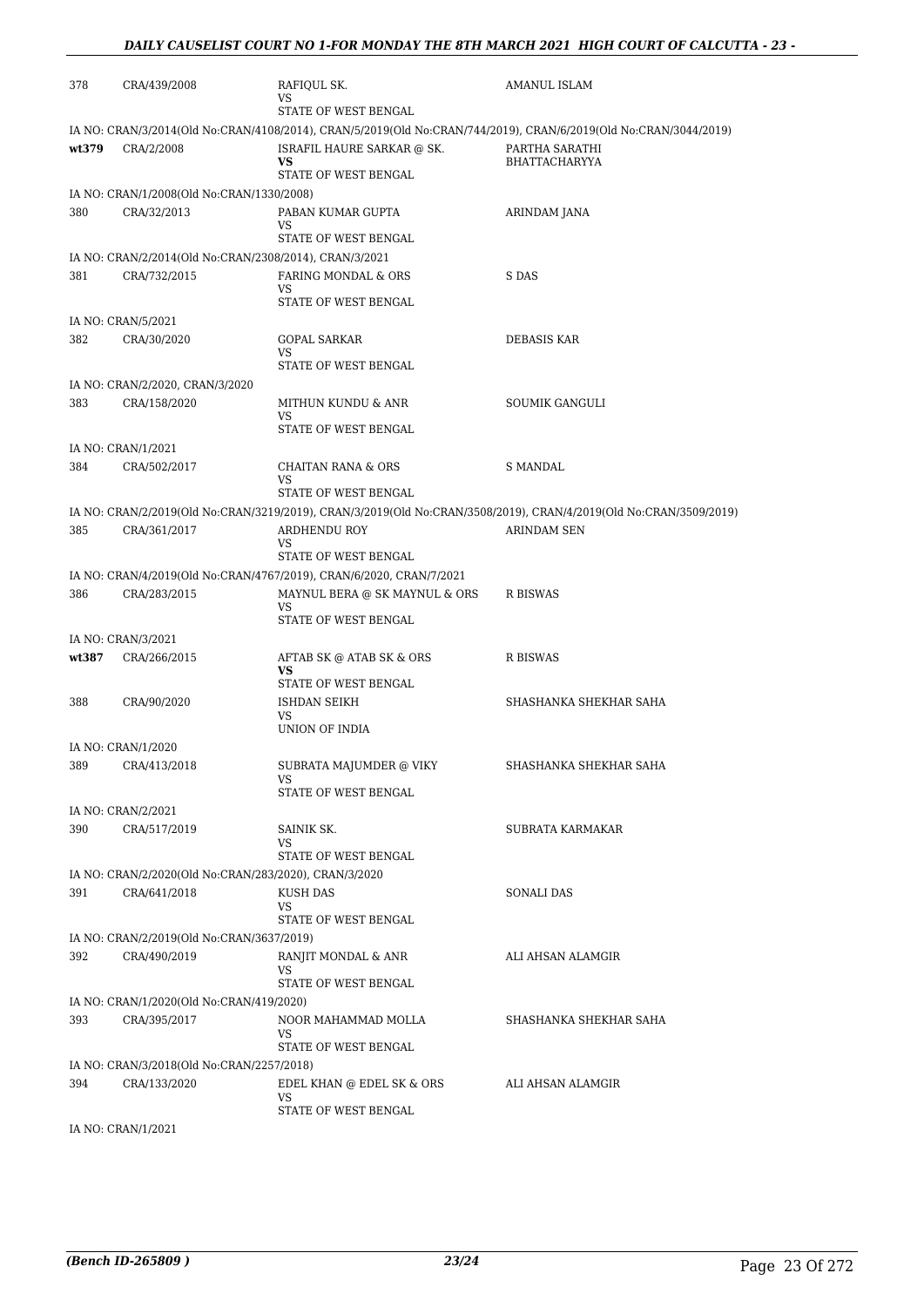#### *DAILY CAUSELIST COURT NO 1-FOR MONDAY THE 8TH MARCH 2021 HIGH COURT OF CALCUTTA - 24 -*

| 395 | CRA/440/2019                              | SK IMARAN ALI@IMRAN ALI<br>VS<br>STATE OF WEST BENGAL & ANR                   | SATADRU LAHIRI     |
|-----|-------------------------------------------|-------------------------------------------------------------------------------|--------------------|
|     |                                           | IA NO: CRAN/1/2019(Old No:CRAN/3546/2019), CRAN/2/2020(Old No:CRAN/4387/2020) |                    |
| 396 | CRA/210/2020                              | DIPTI DAS<br>VS<br>State of West Bengal                                       | SOUMYA NAG         |
|     | IA NO: CRAN/1/2020. CRAN/2/2021           |                                                                               |                    |
| 397 | CRA/594/2019                              | <b>MRINMOY HALDER</b><br>VS<br>STATE OF WEST BENGAL                           | MUNSHI ASHIQ ELAHI |
|     | IA NO: CRAN/2/2019(Old No:CRAN/3992/2019) |                                                                               |                    |
|     |                                           | <b>APPLICATION</b>                                                            |                    |
| 398 | CRA/301/2000                              | BINOY ROY & ANR<br>VS<br>STATE                                                | RITA DUTTA         |

IA NO: CRAN/2/2009(Old No:CRAN/1620/2009), CRAN/6/2019(Old No:CRAN/4288/2019)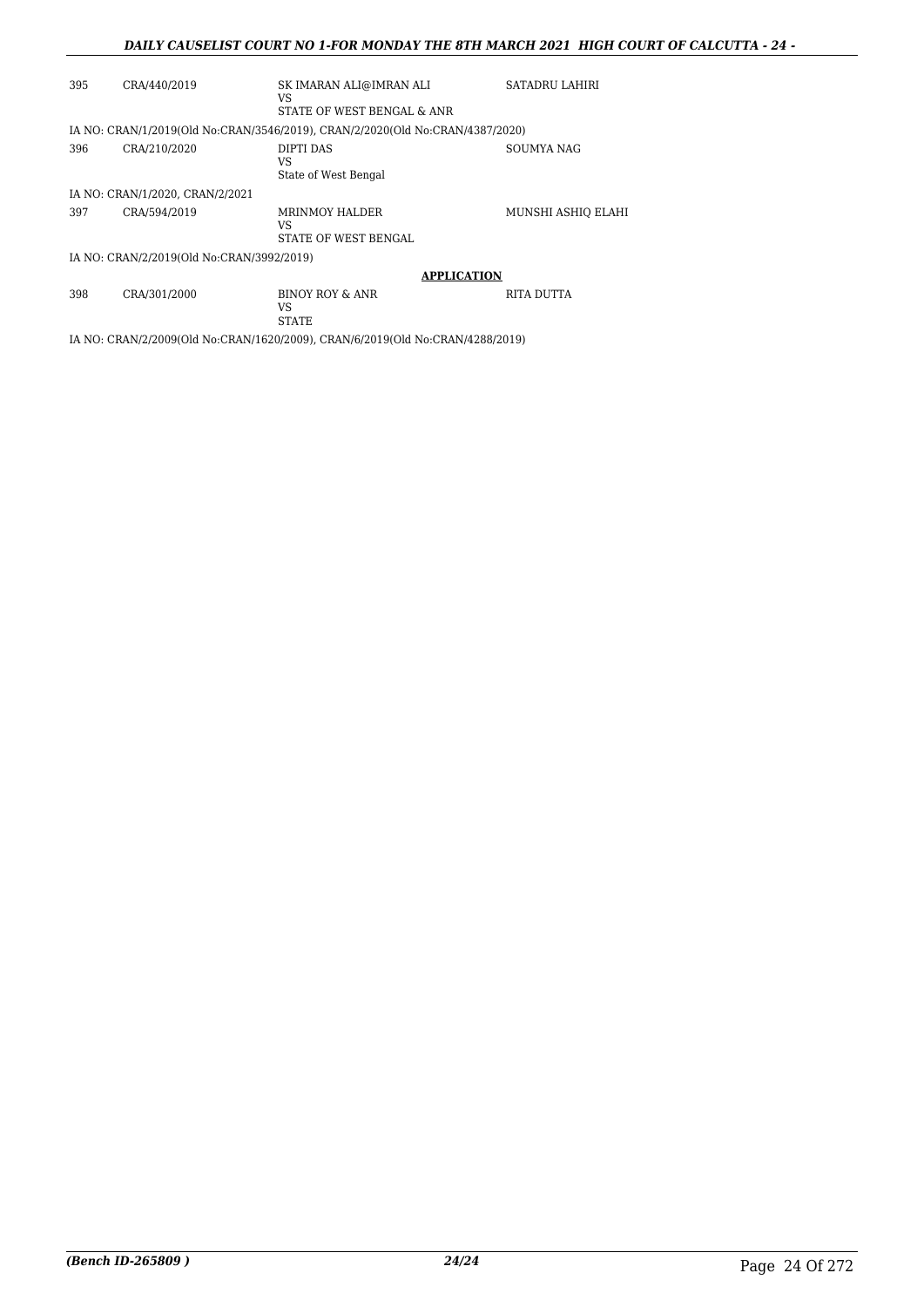

## **Appellate Side**

**DAILY CAUSELIST For Monday The 8th March 2021**

#### **COURT NO. 16**

#### **DIVISION BENCH (DB - II)**

#### **AT 10:30 AM**

### **HON'BLE JUSTICE RAJESH BINDAL HON'BLE JUSTICE ANIRUDDHA ROY**

#### **(VIA VIDEO CONFERENCE)**

#### **NOT SITTING ON AND FROM 8TH MARCH, 2021 TO 22ND MARCH, 2021**

**ON AND FROM MONDAY, THE 1st MARCH,, 2021 – APPEALS RELATING TO LABOUR UNDER GROUP III AND APPLICATION CONNECTED THERETO;**

**APPEALS FROM ORDERS RELATING TO REVENUE UNDER GROUP – IV & ORHER STATUTORY REVENUE APPEALS EXCEPT LAND REVENUE TO BE HEARD BY DIVISION BENCH;**

**APPEALS RELATING TO CHARTERED ACCOUNTANTS ACT, COMPANY SECRETARIES ACT AND TAX TRIBUNAL MATTERS; INCOME TAX REFERENCE UNDER SECTION 256 OF THE INCOME TAX ACT;**

**MATTERS RELATING TO TRIBUNALS UNDER ARTICLE 323A & 323B OF THE CONSTITUTION OF INDIA INCLUDING APPLICATION CONNECTED THERETO;**

**NOTE:**

**E-MENTIONING WILL BE TAKEN UP AT THE FIRST SITTING OF THE COURT. OUT OF WHICH ORIGINAL SIDE MATTERS WILL BE TAKEN UP FIRST AND THEN APPELLATE SIDE MATTERS WILL BE TAKEN UP.**

**ON AND FROM FRIDAY i.e., 19-02-2021, AFTER COMPLETION OF ORIGINAL SIDE MATTERS, APPELLATE SIDE MATTERS WILL BE TAKEN UP SERIALLY.**

**NOTE: MATTERS WILL BE TAKEN UP THROUGH PHYSICAL HEARING ONLY WHEN BOTH THE PARTIES ARE AGREED.**

#### **MANDAMUS APPEAL**

| MAT/281/2021                                                                                           | M/S DELTA LIMITED<br>VS<br>ABDUL KHALIL KHAN @AB | AMRITA PANDEY |
|--------------------------------------------------------------------------------------------------------|--------------------------------------------------|---------------|
|                                                                                                        | KHALIL KHAN AND ORS                              |               |
| $T_A$ $\overline{M}$ $\cap$ $\overline{M}$ $\overline{M}$ $\overline{M}$ $\overline{M}$ $\overline{M}$ |                                                  |               |

#### IA NO: CAN/1/2021

#### **WEST BENGAL STATE ADMINISTRATIVE TRIBUNAL**

2 WP.ST/459/2012 CHANCHAL BISWAS VS STATE & ORS AMBU BINDU CHAKRABARTY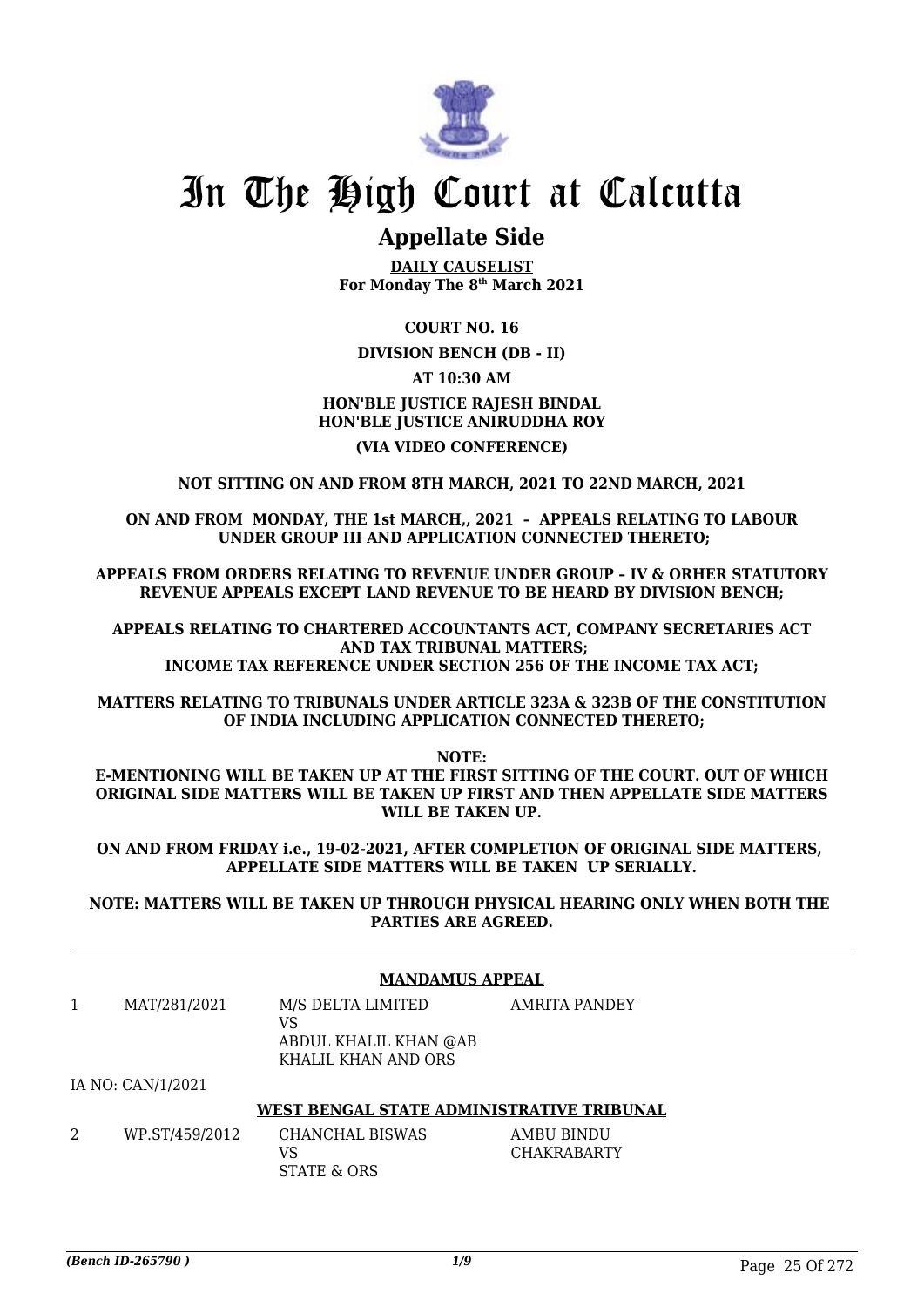| 3  | WP.ST/113/2017                          | ANANDA GHOSH<br><b>VS</b>                                                | N PAL                                                                                     |
|----|-----------------------------------------|--------------------------------------------------------------------------|-------------------------------------------------------------------------------------------|
|    |                                         | STATE OF WEST BENGAL &<br><b>ORS</b>                                     |                                                                                           |
|    | IA NO: CAN/1/2018(Old No:CAN/9615/2018) |                                                                          |                                                                                           |
| 4  | WP.ST/96/2018                           | MANTU LAL SASMAL<br><b>VS</b><br>STATE OF WEST BENGAL &                  | <b>GOUTAM DINDA</b>                                                                       |
|    |                                         | <b>ORS</b>                                                               |                                                                                           |
| 5  | WP.ST/35/2019                           | HARI MADHAB<br><b>CHAKRABORTY</b><br><b>VS</b>                           | PRIYANKA SAHA                                                                             |
|    |                                         | STATE OF WEST BENGAL &<br><b>ORS</b>                                     |                                                                                           |
| 6  | WP.ST/91/2019                           | SUDHANSU KARMAKAR &<br><b>ORS</b><br><b>VS</b><br>STATE OF WEST BENGAL & | <b>ASIT BARAN</b><br>MUKHERJEE                                                            |
|    |                                         | <b>ORS</b>                                                               |                                                                                           |
|    | IA NO: CAN/1/2019(Old No:CAN/8407/2019) |                                                                          |                                                                                           |
| 7  | WP.ST/11/2020                           | SMRITIKANA DEY                                                           | <b>INDRAJIT BISWAS</b>                                                                    |
|    |                                         | <b>VS</b><br>STATE OF WEST BENGAL &<br><b>ORS</b>                        |                                                                                           |
| 8  | WP.ST/15/2020                           | <b>BISWANATH GAYEN</b>                                                   | <b>ANINDA</b>                                                                             |
|    |                                         | <b>VS</b><br>STATE OF WEST BENGAL &<br><b>ORS</b>                        | <b>BHATTACHARYA</b>                                                                       |
| 9  | WP.ST/21/2020                           | SUBHAS CH. KONAR<br><b>VS</b>                                            | <b>SUMITRA</b>                                                                            |
|    |                                         | STATE OF WEST BENGAL &<br>ORS.                                           |                                                                                           |
|    | IA NO: CAN/1/2021, CAN/2/2021           |                                                                          |                                                                                           |
| 10 | WP.ST/39/2020                           | <b>BISWANATH GOPE</b><br>VS                                              | KASHISWAR GHOSAL                                                                          |
|    |                                         | STATE OF WEST BENGAL &<br><b>ORS</b>                                     |                                                                                           |
| 11 | WP.ST/52/2020                           | SADHAN SINGH & ORS                                                       | <b>SIMANTIKA</b>                                                                          |
|    |                                         | <b>VS</b><br>STATE OF WEST BENGAL &<br><b>ORS</b>                        | <b>DASGUPTA</b>                                                                           |
|    | IA NO: CAN/1/2020                       |                                                                          |                                                                                           |
| 12 | WP.ST/53/2020                           | KAMAL KANT JHA                                                           | <b>AMAL KR ROY</b>                                                                        |
|    |                                         | <b>VS</b><br>STATE OF WEST BENGAL &<br><b>ORS</b>                        |                                                                                           |
|    | No:CAN/4776/2020)                       |                                                                          | IA NO: CAN/1/2020(Old No:CAN/3219/2020), CAN/2/2020(Old No:CAN/3220/2020), CAN/3/2020(Old |
| 13 | WP.ST/88/2020                           | STATE OF WEST BENGAL<br>AND ORS.<br><b>VS</b>                            | <b>NILOTPAL</b><br><b>CHATTERJEE</b>                                                      |

ANKUR GHOSH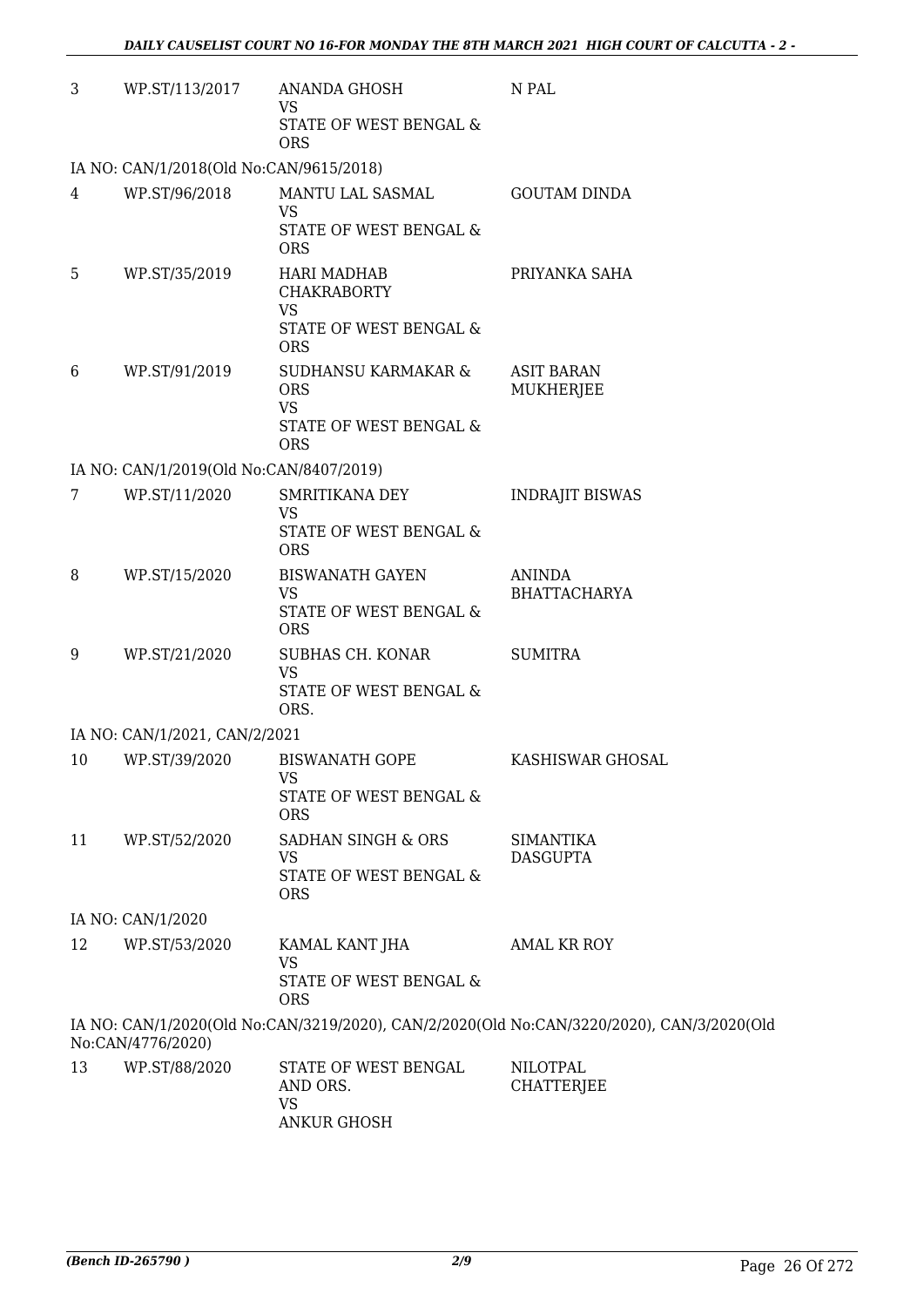| 14 | WP.ST/97/2020  | PRADIP KR. CHATTERJEE<br><b>VS</b><br>STATE OF WEST BENGAL<br>AND ORS.            | <b>MANOJIT PAL</b>                       |
|----|----------------|-----------------------------------------------------------------------------------|------------------------------------------|
| 15 | WP.ST/3/2021   | <b>SUNITA GURUNG</b><br><b>VS</b><br>STATE OF WEST BENGAL<br>AND ORS.             | <b>RTASAMOY MONDAL</b>                   |
| 16 | WP.ST/15/2021  | <b>BACHCHU DAS</b><br><b>VS</b><br>STATE OF WEST BENGAL<br>AND ORS.               | <b>MANAS KUMAR DAS</b>                   |
| 17 | WP.ST/21/2021  | SUBAL CHANDRA SINGHA<br>AND ORS.<br><b>VS</b><br>STATE OF WEST BENGAL<br>AND ORS. | <b>SAMIRAN MANDAL</b>                    |
| 18 | WP.ST/24/2021  | <b>ASHOK DHARA</b><br><b>VS</b><br>STATE OF WEST BENGAL<br>AND ORS.               | <b>NAMITA BASU</b>                       |
|    |                | <b>CENTRAL ADMN. TRIBUNAL</b>                                                     |                                          |
| 19 | WP.CT/195/2013 | DILIP KUMAR NANDI<br><b>VS</b><br>UNION OF INDIA & ORS                            | ARPA CHAKRABORTY                         |
| 20 | WP.CT/507/2013 | <b>JITLAL SAROJ</b><br><b>VS</b><br>UNION OF INDIA & ORS                          | ARPA CHAKRABORTY                         |
| 21 | WP.CT/182/2016 | KAUSIK KR. PAL<br><b>VS</b><br>UNION OF INDIA & ORS.                              | <b>AMBU BINDU</b><br><b>CHAKRABORTY</b>  |
| 22 | WP.CT/205/2016 | AMAR KRISHNA<br><b>CHAKRABORTY</b><br>VS<br>UNION OF INDIA & ORS                  | D.SINHA                                  |
| 23 | WP.CT/54/2018  | UNION OF INDIA & ORS.<br>VS.<br>SAILA NATH CHOUDHARY                              | MAHENDRA PRASAD<br><b>GUPTA</b>          |
| 24 | WP.CT/18/2020  | UNION OF INDIA<br>VS<br><b>SUBHAS HANSDA</b>                                      | <b>KUSHI PRASUN</b><br><b>CHATTERJEE</b> |
| 25 | WP.CT/6/2021   | RAJESH KUMAR<br><b>VS</b><br>UNION OF INDIA AND ORS.                              | PHATICK CHANDRA<br><b>DAS</b>            |
| 26 | WP.CT/7/2021   | UNION OF INDIA AND ORS.<br><b>VS</b><br>MD IMRAN RAJA                             | <b>SOMA RAY</b>                          |
| 27 | WP.CT/10/2021  | <b>BAPPA MONDAL</b><br><b>VS</b><br>UNION OF INDIA AND ORS.                       | <b>GORA CHAND</b><br><b>SAMANTA</b>      |
| 28 | WP.CT/11/2021  | PROSENJIT MONDAL<br>VS<br>UNION OF INDIA AND ORS.                                 | <b>GORA CHAND</b><br>SAMANTA             |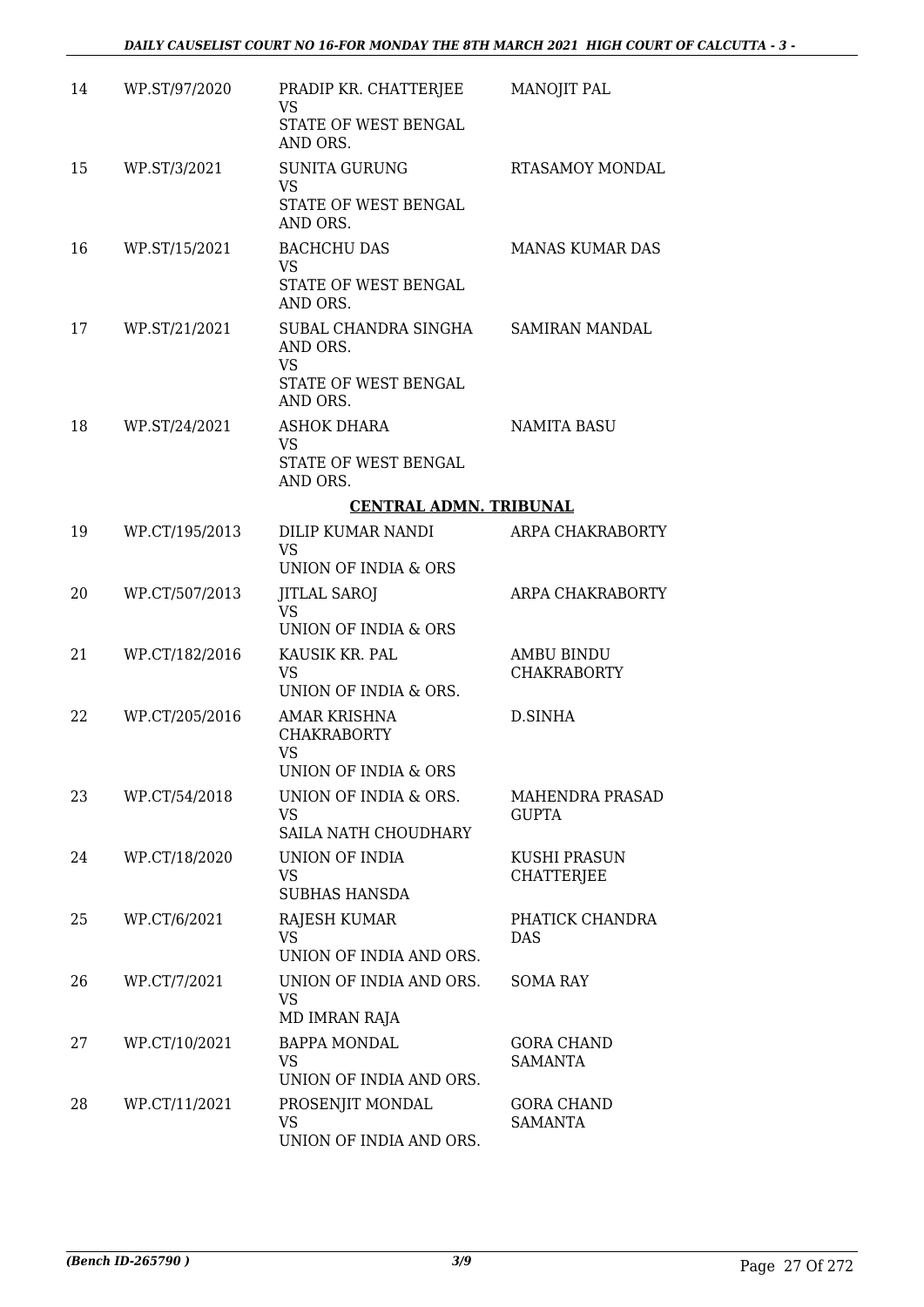| 29 | WP.CT/12/2021     | <b>CHIRANMAY DAS</b><br>VS.<br>UNION OF INDIA AND ORS                                                                            | <b>GORA CHAND</b><br><b>SAMANTA</b> |
|----|-------------------|----------------------------------------------------------------------------------------------------------------------------------|-------------------------------------|
| 30 | WP.CT/13/2021     | <b>GAUTAM SARDAR AND</b><br><b>ANOTHER</b><br><b>VS</b><br>UNION OF INDIA AND ORS.                                               | <b>BHARAT BHUSAN</b>                |
| 31 | WP.CT/14/2021     | Union of India<br><b>VS</b><br><b>DINANATH THAKUR</b>                                                                            | <b>SHANKAR RANJAN</b><br>SEN        |
| 32 | WP.CT/15/2021     | Union of India<br><b>VS</b><br>MAIMUL BEGUM AND ANR                                                                              | SHANKAR RANJAN<br><b>SEN</b>        |
| 33 | WP.CT/16/2021     | <b>SMEETA PAUL</b><br><b>VS</b><br>UNION OF INDIA AND ORS.                                                                       | <b>JOYJIT DUTTA</b>                 |
| 34 | WP.CT/17/2021     | UNIION OF INDIA AND<br><b>OTHERS</b><br><b>VS</b><br>TREASURY OFFICER,<br><b>TREASURY I PURBA</b><br><b>BARDHAMAN AND OTHERS</b> | ANURAN SAMANTA                      |
| 35 | WP.CT/19/2021     | SANDHYA DUTTA AND ANR<br>VS<br>UNION OF INDIA AND ORS.                                                                           | SK SAYEDUL HAQUE<br>MOLLA           |
|    | IA NO: CAN/1/2021 |                                                                                                                                  |                                     |
| 36 | WP.CT/20/2021     | UNION OF INDIA AND ORS.<br><b>VS</b><br><b>SURAJ BANSFORE</b>                                                                    | A.K. GAYEN                          |
| 37 | WP.CT/21/2021     | PROGYADYUTI DUTTA<br><b>VS</b><br>UNION OF INDIA AND ORS.                                                                        | <b>BARUN CHATTERJEE</b>             |
| 38 | WP.CT/22/2021     | <b>BHANU CHARAN SINGH</b><br>SINCE DECEASED REP BY<br><b>LEGAL HEIRS</b><br>VS<br>UNION OF INDIA AND ORS.                        | <b>MUKUNDA LAL</b><br><b>SARKAR</b> |
| 39 | WP.CT/23/2021     | AMARJEET ARORA AND<br><b>ANOTHER</b><br><b>VS</b><br>UNION OF INDIA AND ORS.                                                     | <b>ATANU BASU</b>                   |
| 40 | WP.CT/24/2021     | <b>SUBIT KUMAR DAS</b><br><b>VS</b><br>UNION OF INDIA AND ORS.                                                                   | SABYASACHI ROY                      |
| 41 | WP.CT/25/2021     | UNION OF INDIA AND ORS.<br>VS<br>DIPALI MAITY                                                                                    | debasish<br>chattopadhyay           |
| 42 | WP.CT/29/2021     | SANDIPA ARORA<br>VS<br>UNION OF INDIA AND ORS.                                                                                   | ATANU BASU                          |
|    |                   | <b>LAND REFORMS TENANCY TRIBUNAL</b>                                                                                             |                                     |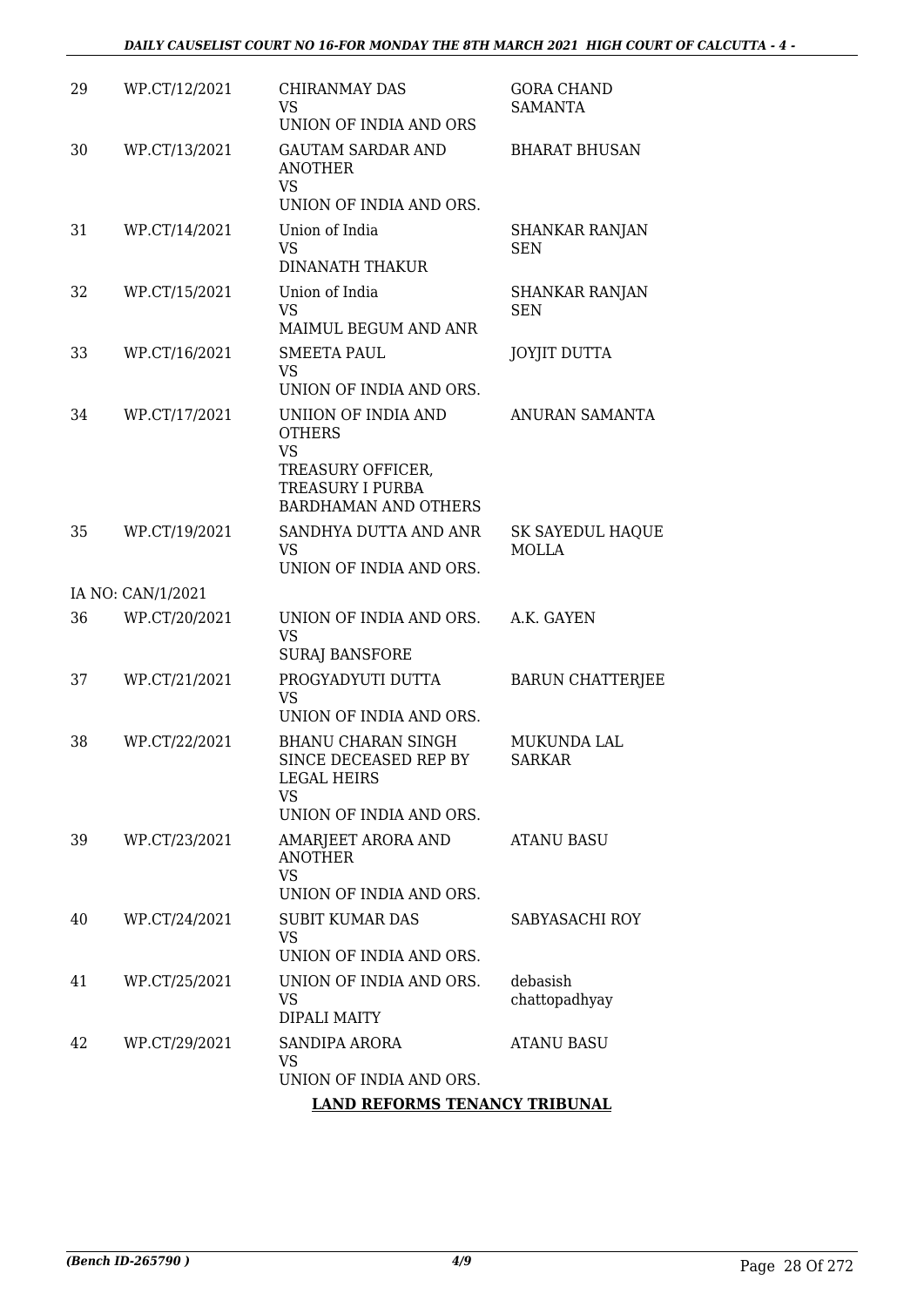| 43 | WPLRT/124/2015                          | SWAPAN KUMAR GHOSH<br>VS.<br>STATE OF WEST BENGAL &<br><b>ORS</b>                                        | SIDDHARTHA<br>SANKAR MANDAL       |
|----|-----------------------------------------|----------------------------------------------------------------------------------------------------------|-----------------------------------|
|    | IA NO: CAN/1/2020                       |                                                                                                          |                                   |
| 44 | WPLRT/15/2018                           | UMA GANGULY & ORS<br><b>VS</b><br>STATE OF WEST BENGAL<br>&ORS                                           | KOUSHIK ROY                       |
|    | IA NO: CAN/1/2018(Old No:CAN/7934/2018) |                                                                                                          |                                   |
| 45 | WPLRT/36/2018                           | JAY SHREE TEA &<br><b>INDUSTRIES LTD. &amp; ANR</b><br><b>VS</b><br>STATE OF WEST BENGAL &<br><b>ORS</b> | PRASENJIT BARMAN                  |
| 46 | WPLRT/70/2018                           | NASIRAM NANDI<br>VS<br>STATE OF WEST BENGAL &<br><b>ORS</b>                                              | MD SHAHID                         |
|    | IA NO: CAN/1/2019(Old No:CAN/2460/2019) |                                                                                                          |                                   |
| 47 | WPLRT/82/2018                           | KALPANA RANI DUTTA<br>VS<br>STATE OF WEST BENGAL &<br>ORS.                                               | ASHOK KR. JHA                     |
| 48 | WPLRT/87/2018                           | JAY SHREE TEA &<br><b>INDUSTRIES LTD. &amp; ANR</b><br><b>VS</b><br>STATE OF WEST BENGAL &<br><b>ORS</b> | P. BURMAN                         |
| 49 | WPLRT/102/2018                          | M/S. CHANDMANI TEA<br>COMPANY LTD. & ANR<br><b>VS</b><br>STATE OF WEST BENGAL &<br><b>ORS</b>            | T. CHAKRAVARTY                    |
|    | IA NO: CAN/1/2020(Old No:CAN/2387/2020) |                                                                                                          |                                   |
| 50 | WPLRT/102/2019                          | <b>MAMATA DAS</b><br><b>VS</b><br>STATE OF WEST BENGAL &<br><b>ORS</b>                                   | TANMOY KR DEY                     |
| 51 | WPLRT/119/2019                          | ARJU BEGAM<br>VS<br>STATE OF WEST BENGAL &<br><b>ORS</b>                                                 | NEMAI CHANDRA<br><b>BETAL</b>     |
| 52 | WPLRT/139/2019                          | KAJAL DUTTA PRAMANIK<br><b>VS</b><br>STATE OF WEST BENGAL &<br><b>ORS</b>                                | MD YOUNUSH<br><b>MONDAL</b>       |
| 53 | WPLRT/16/2020                           | SANKAR MAHAPATRA<br>VS.<br>STATE OF WEST BENGAL &<br>ORS.                                                | SAILENDRA SEKHAR<br><b>BAYERD</b> |

IA NO: CAN/1/2020, CAN/2/2020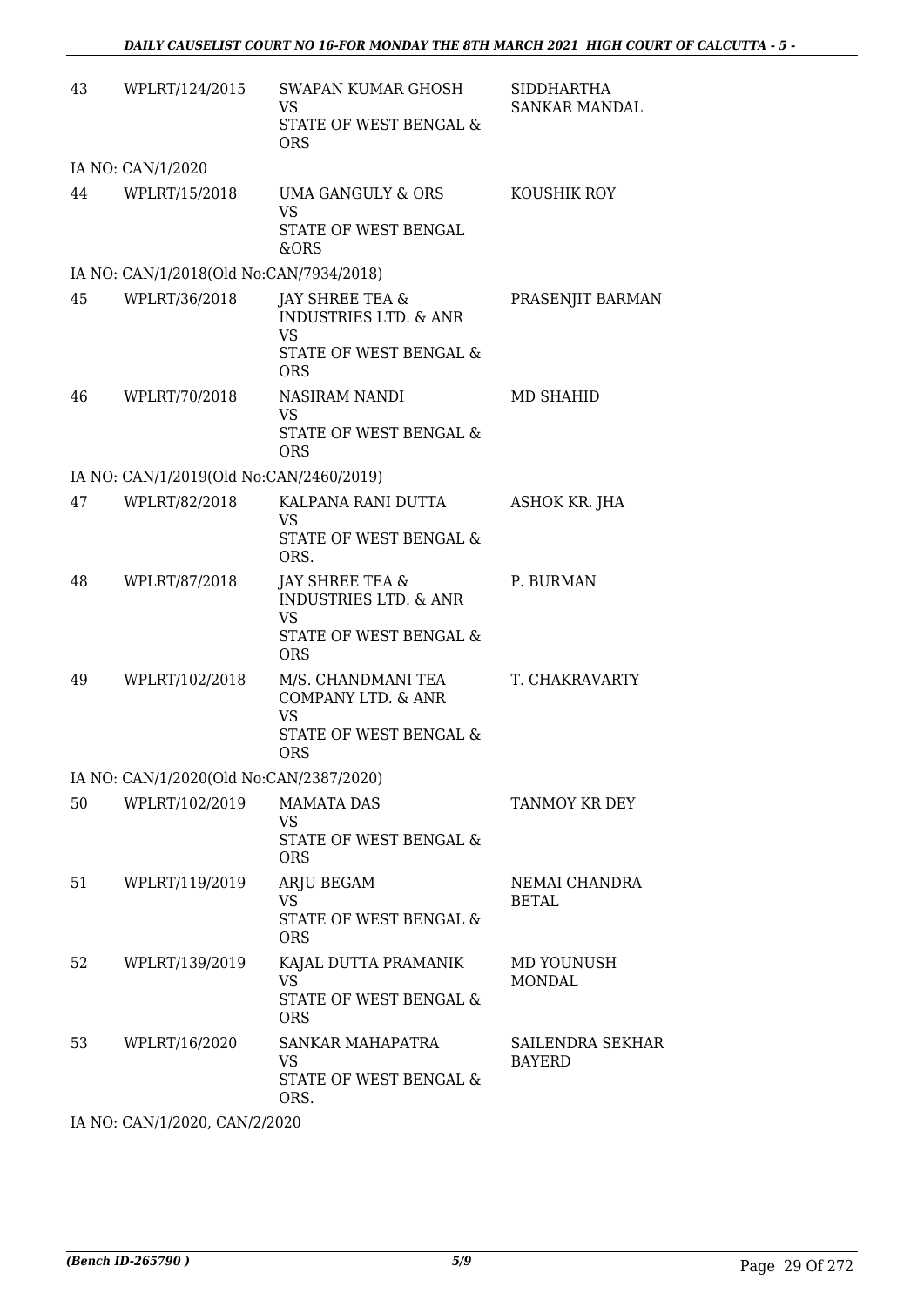| 54 | WPLRT/20/2020     | HARI PADA JANA & ORS<br>VS<br>STATE OF WEST BENGAL &                                                  | RAJ DIP RAY                        |
|----|-------------------|-------------------------------------------------------------------------------------------------------|------------------------------------|
| 55 | WPLRT/22/2020     | <b>ORS</b><br>HAREKRISHNA MONDAL &<br><b>ORS</b><br><b>VS</b><br>STATE OF WEST BENGAL &<br><b>ORS</b> | LAKSHMINATH<br><b>VHATTACHARYA</b> |
| 56 | WPLRT/23/2020     | SMT BHABANI MAITI<br><b>VS</b><br>STATE OF WEST BENGAL &<br><b>ORS</b>                                | <b>BISWAJIT SAU</b>                |
| 57 | WPLRT/24/2020     | SK BARSHED ALI<br><b>VS</b><br>STATE OF WEST BENGAL &<br><b>ORS</b>                                   | SK. BARSHED ALI                    |
| 58 | WPLRT/25/2020     | JOYDEB CHAKRABORTY<br><b>VS</b><br>STATE OF WEST BENGAL &<br><b>ORS</b>                               | HIMADRI KUMAR<br>MAHATA            |
| 59 | WPLRT/27/2020     | PHATICK CHANDRA KHAN<br><b>VS</b><br>STATE OF WEST BENGAL &<br><b>ORS</b>                             | MD HOSSAIN                         |
| 60 | WPLRT/28/2020     | NAMITA GHOSH<br><b>VS</b><br>STATE OF WEST BENGAL &<br><b>ORS</b>                                     | <b>DEBASIS SUR</b>                 |
| 61 | WPLRT/32/2020     | AMARNATH DATTA<br>VS<br>STATE OF WEST BENGAL<br>AND ORS.                                              | P K BHATTACHARYA                   |
| 62 | WPLRT/33/2020     | TARAPADA GHOSH<br><b>VS</b><br>STATE OF WEST BENGAL<br>AND ORS.                                       | DEBASHISH SARKAR                   |
|    | IA NO: CAN/1/2021 |                                                                                                       |                                    |
| 63 | WPLRT/37/2020     | SIDDESWAR DE<br>VS<br>STATE OF WEST BENGAL<br>AND ORS.                                                | UTTIYA RAY                         |
| 64 | WPLRT/38/2020     | SOMA AICH<br>VS.<br>STATE OF WEST BENGAL<br>AND ORS.                                                  | <b>ABDUS SALAM</b>                 |
| 65 | WPLRT/39/2020     | RANAJIT KUMAR BERA AND<br><b>OTHERS</b><br><b>VS</b><br>STATE OF WEST BENGAL<br>AND ORS.              | <b>SAKYA MAITY</b>                 |
| 66 | WPLRT/40/2020     | <b>ASIT GAYEN</b><br>VS.<br>STATE OF WEST BENGAL<br>AND ORS.                                          | KAPIL CHANDRA<br><b>SAHOO</b>      |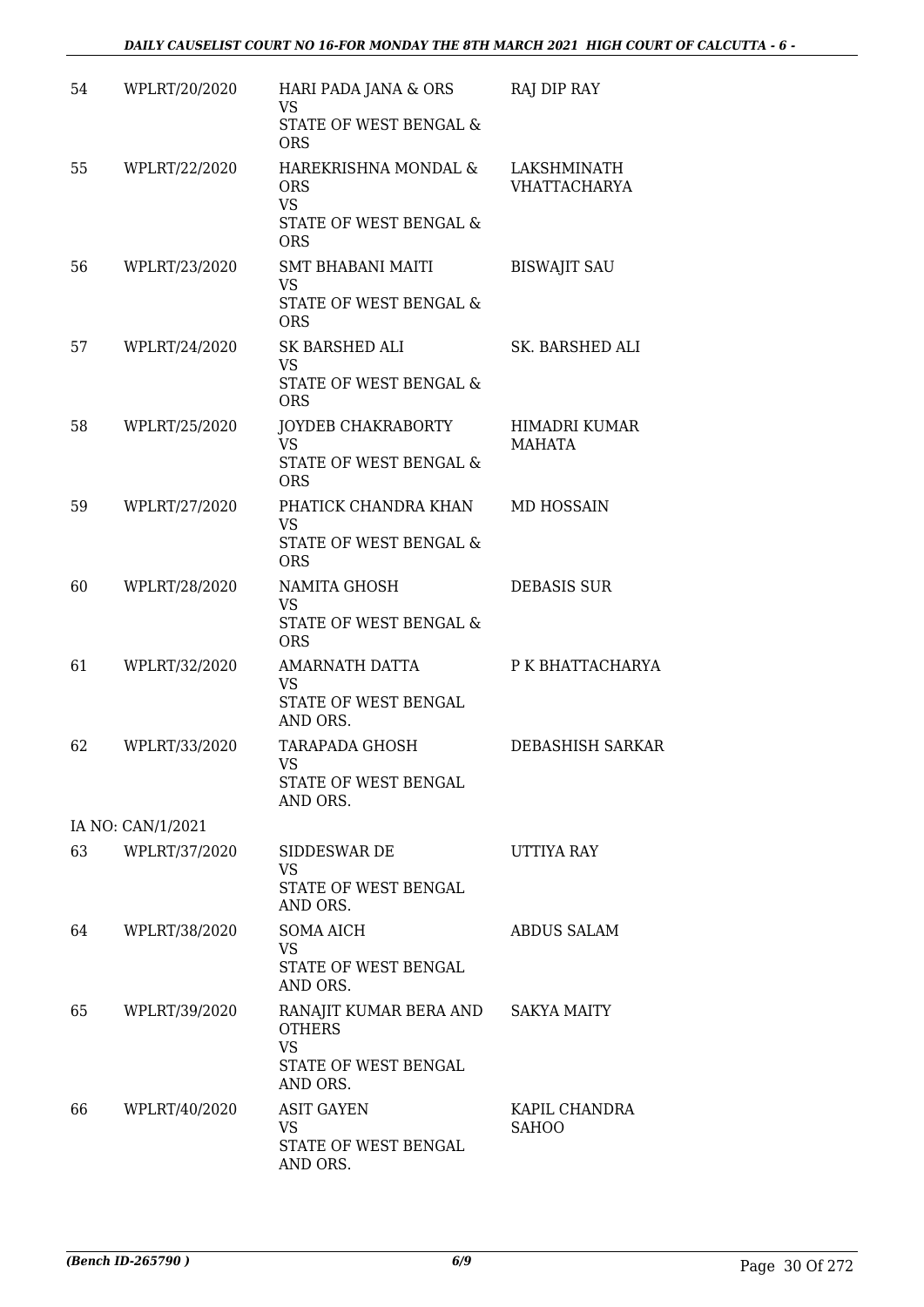| 67 | WPLRT/41/2020 | <b>BISWANTH MAJHI</b><br><b>VS</b><br>STATE OF WEST BENGAL                                          | DIPANKAR PAL                         |
|----|---------------|-----------------------------------------------------------------------------------------------------|--------------------------------------|
| 68 | WPLRT/42/2020 | AND ORS.<br>STATE OF WEST BENGAL<br>AND ORS.<br><b>VS</b><br>NARAYAN CHANDRA SAHA<br><b>AND ORS</b> | <b>NILOTPAL</b><br><b>CHATTERJEE</b> |
| 69 | WPLRT/43/2020 | <b>JADAV DAS AND OTHERS</b><br><b>VS</b><br>STATE OF WEST BENGAL<br>AND ORS.                        | KAPIL CHANDRA<br><b>SAHOO</b>        |
| 70 | WPLRT/44/2020 | <b>JADAV DAS AND OTHERS</b><br><b>VS</b><br>STATE OF WEST BENGAL<br>AND ORS.                        | KAPIL CHANDRA<br><b>SAHOO</b>        |
| 71 | WPLRT/45/2020 | <b>JADAV DAS AND OTHERS</b><br><b>VS</b><br>STATE OF WEST BENGAL<br>AND ORS.                        | KAPIL CHANDRA<br><b>SAHOO</b>        |
| 72 | WPLRT/46/2020 | <b>JADAV DAS AND OTHERS</b><br><b>VS</b><br>STATE OF WEST BENGAL<br>AND ORS.                        | KAPIL CHANDRA<br><b>SAHOO</b>        |
| 73 | WPLRT/47/2020 | <b>JADAV DAS AND OTHERS</b><br><b>VS</b><br>STATE OF WEST BENGAL<br>AND ORS.                        | KAPIL CHGANDRA<br><b>SAHOO</b>       |
| 74 | WPLRT/48/2020 | <b>JADAV DAS AND OTHERS</b><br><b>VS</b><br>STATE OF WEST BENGAL<br>AND ORS.                        | KAPIL CHANDRA<br><b>SAHOO</b>        |
| 75 | WPLRT/49/2020 | <b>JADAV DAS AND OTHERS</b><br>VS<br><b>STATE OF WEST BENGAL</b><br>AND ORS.                        | KAPIL CHANDRA<br><b>SAHOO</b>        |
| 76 | WPLRT/50/2020 | JADAV DAS AND OTHERS<br>VS.<br>STATE OF WEST BENGAL<br>AND ORS.                                     | KAPIL CHANDRA<br><b>SAHOO</b>        |
| 77 | WPLRT/51/2020 | LATIKA GHOSH AND ORS<br><b>VS</b><br>STATE OF WEST BENGAL<br>AND ANR                                | J.L. ROY                             |
| 78 | WPLRT/1/2021  | <b>SRIDAM BASAK</b><br><b>VS</b><br>STATE OF WEST BENGAL<br>AND ORS.                                | DEBDEEP SINHA                        |
| 79 | WPLRT/2/2021  | GIYASUDDIN ZAMADAR<br>VS<br><b>BLOCK LAND AND LAND</b><br>REFORM OFFICER AND ORS                    | <b>SANDIP DAS</b>                    |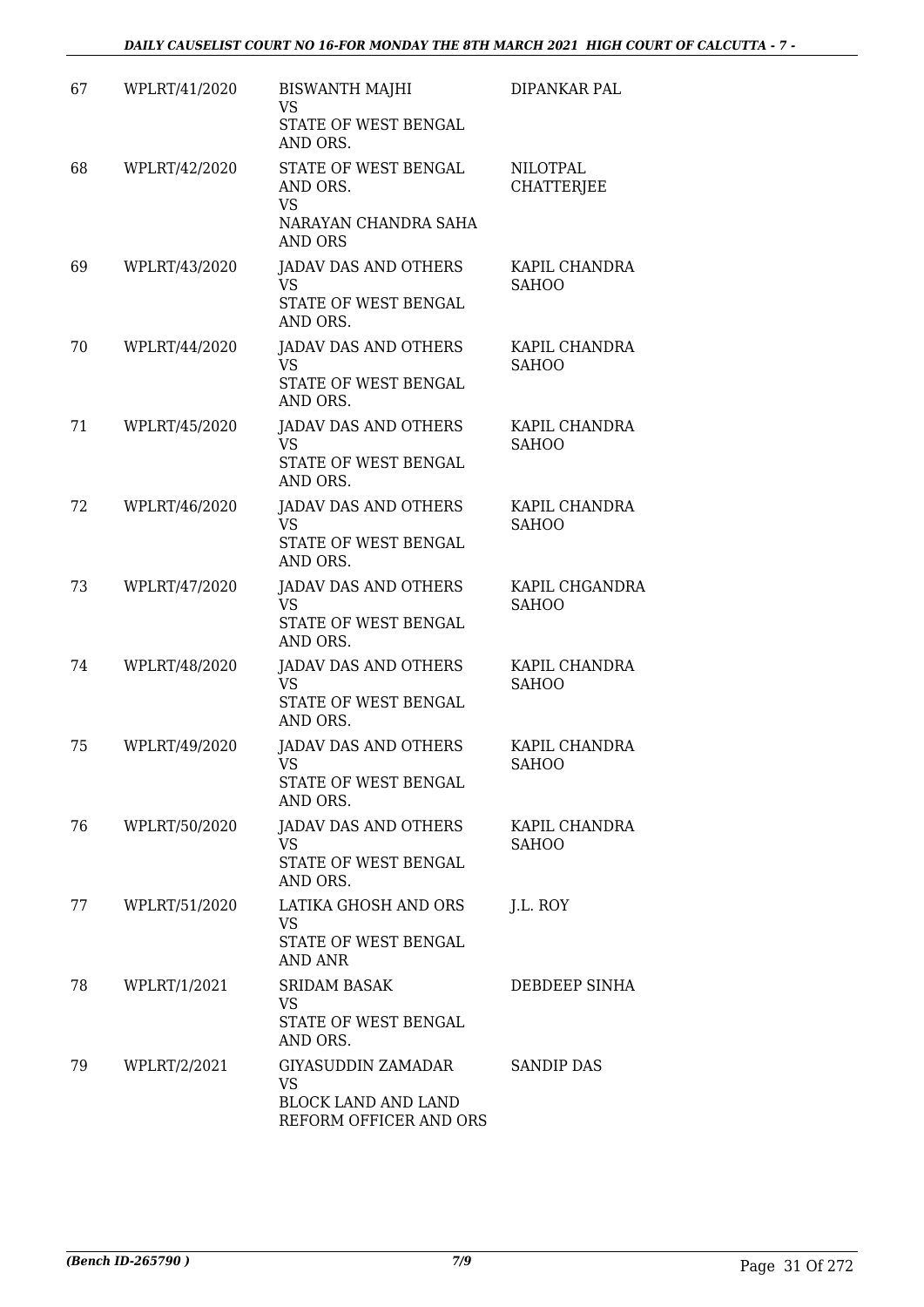| 80 | WPLRT/3/2021                            | NIRMAL KUMAR<br><b>CHATTERJEE</b><br><b>VS</b><br>STATE OF WEST BENGAL         | <b>D BANERJEE</b>                         |
|----|-----------------------------------------|--------------------------------------------------------------------------------|-------------------------------------------|
|    |                                         | AND ORS.                                                                       |                                           |
| 81 | WPLRT/4/2021                            | SUBODH JANA<br><b>VS</b>                                                       | AMITAVA DASGUPTA                          |
|    |                                         | STATE OF WEST BENGAL<br>AND ORS.                                               |                                           |
| 82 | WPLRT/5/2021                            | <b>ASRAFUL HAQUE</b><br><b>VS</b><br>STATE OF WEST BENGAL                      | <b>ARPITA BASU</b>                        |
| 83 | WPLRT/6/2021                            | AND ORS.<br><b>BIVAS DE</b>                                                    | PRANTICK GHOSH                            |
|    |                                         | <b>VS</b><br>STATE OF WEST BENGAL<br>AND ORS.                                  |                                           |
| 84 | WPLRT/7/2021                            | GANESH CHANDRA PALAND HIMADRI KR MAHATA<br><b>ORS</b>                          |                                           |
|    |                                         | <b>VS</b><br>STATE OF WEST BENGAL<br>AND ORS.                                  |                                           |
| 85 | WPLRT/8/2021                            | NAND KUMAR SOMANI<br><b>VS</b><br>STATE OF WEST BENGAL                         | <b>SYED NURUL AREFIN</b>                  |
|    |                                         | AND ORS.                                                                       |                                           |
| 86 | WPLRT/9/2021                            | SAFIUDDIN MONDAL<br>VS<br>STATE OF WEST BENGAL<br>AND ORS.                     | <b>SUBIR KUMAR</b><br><b>BHATTACHRYYA</b> |
|    |                                         | <b>APPLICATION</b>                                                             |                                           |
| 87 | WPLRT/572/2001                          | MONORAMA LAHA & ANR.<br><b>VS</b><br>STATE OF W.B.                             | DEVENDRA KUMAR<br><b>GUPTA</b>            |
|    |                                         | IA NO: CAN/1/2016(Old No:CAN/2612/2016), CAN/2/2016(Old No:CAN/2676/2016)      |                                           |
| 88 | WP.ST/1607/2008                         | SRI NIRMAL KUMAR<br><b>CHOWDHURY</b>                                           | MONIKA GHOSH                              |
|    |                                         | <b>VS</b><br>STATE OF WEST BENGAL &<br><b>ORS</b>                              |                                           |
|    |                                         | IA NO: CAN/1/2015(Old No:CAN/9835/2015), CAN/2/2015(Old No:CAN/9841/2015)      |                                           |
| 89 | WP.ST/347/2009                          | TAMASA MONDAL (PALAK)<br>& ANR.<br><b>VS</b><br>STATE OF WEST BENGAL &<br>ORS. | MD. ABDUL MABUD                           |
|    | IA NO: CAN/1/2019(Old No:CAN/9831/2019) |                                                                                |                                           |
| 90 | RVW/181/2015                            | <b>BOSE INSTITUTE &amp; ORS</b><br>VS                                          | AMIT KR. MUHURI                           |
|    |                                         | RAMPADA MANNA & ORS                                                            |                                           |
|    |                                         | IA NO: CAN/1/2015(Old No:CAN/8391/2015), CAN/2/2019(Old No:CAN/3948/2019)      |                                           |
|    | wt91 FMA/541/2009                       | RAMAPADA MANNA & ANR.<br>VS<br>UNION OF INDIA & ORS.                           | <b>SHOVENDU</b><br><b>BANERJEE</b>        |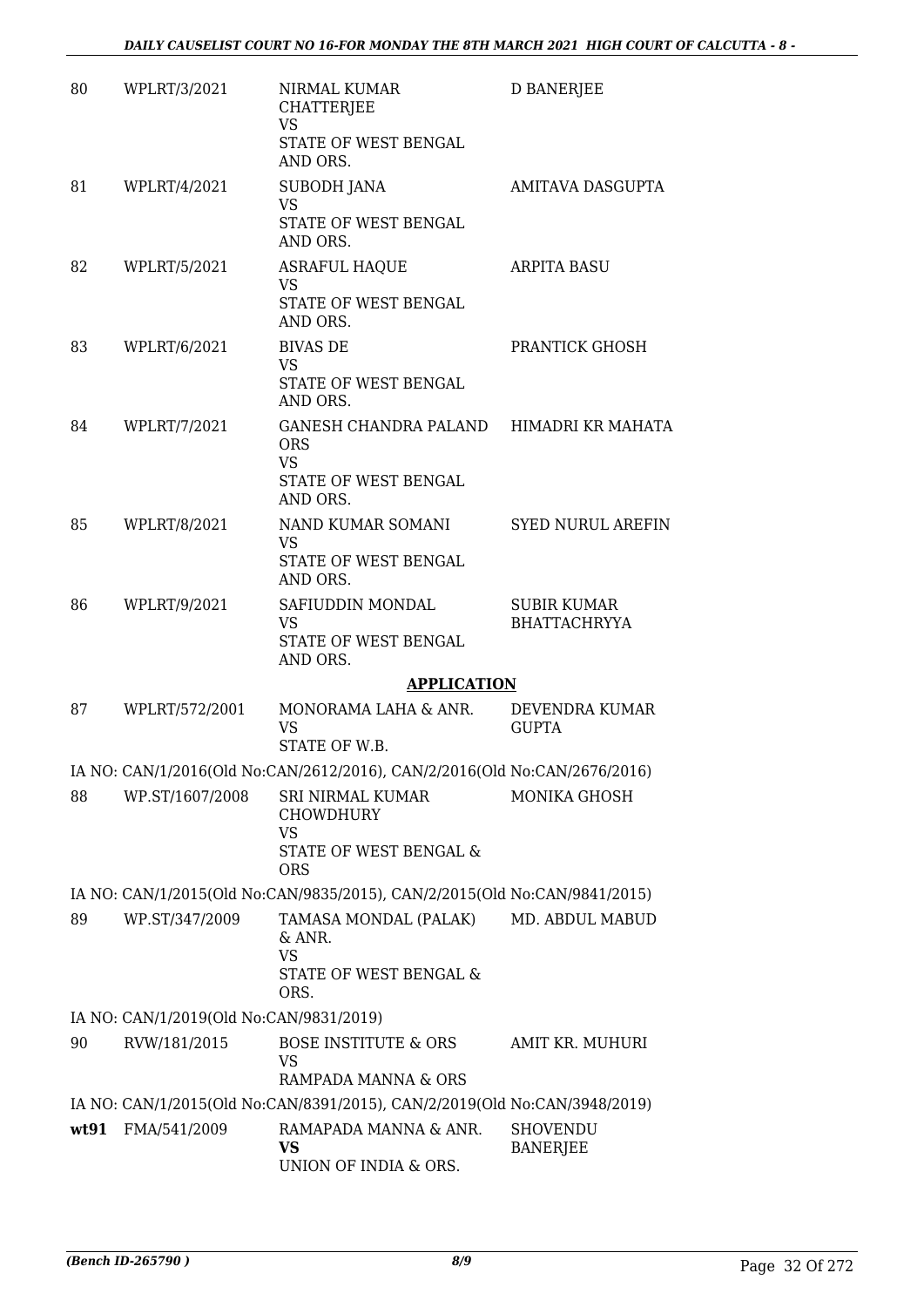| 92   | CPAN/2008/2015                             | RAM CHANDRA BERA<br><b>VS</b><br>A.K. DAS & ORS                                                     | A. CHAKRABORTY                                                                            |
|------|--------------------------------------------|-----------------------------------------------------------------------------------------------------|-------------------------------------------------------------------------------------------|
| wt93 | WP.CT/291/2012                             | RAM CHANDRA BERA<br><b>VS</b><br>UNION OF INDIA & ORS                                               | ARPA CHAKRABORTY                                                                          |
| 94   | MAT/840/2017                               | M/S SPICE RETAILS LTD.<br><b>VS</b><br>SALES TAX OFFICER, POSTA<br><b>BAZAR CHARGE &amp; ORS.</b>   | <b>SUVAM SINHA</b>                                                                        |
|      | No:CAN/5116/2020)                          |                                                                                                     | IA NO: CAN/2/2020(Old No:CAN/5114/2020), CAN/3/2020(Old No:CAN/5115/2020), CAN/4/2020(Old |
|      | wt95 MAT/844/2017                          | M/S. SPICE RETAILS LTD<br><b>VS</b><br>THE SALES TAX OFFICER,<br>POSTA BAZAR CHARGE &<br><b>ORS</b> | <b>SUVAM SINHA</b>                                                                        |
|      | No:CAN/5113/2020)                          |                                                                                                     | IA NO: CAN/2/2020(Old No:CAN/5110/2020), CAN/3/2020(Old No:CAN/5112/2020), CAN/4/2020(Old |
| 96   | WPLRT/61/2018                              | MARZINA BIBI & ORS<br><b>VS</b><br>STATE OF WEST BENGAL &<br><b>ORS</b>                             | <b>SAURADIPTA</b><br><b>BANERJEE</b>                                                      |
|      | IA NO: CAN/1/2021                          |                                                                                                     |                                                                                           |
| 97   | WPLRT/86/2018<br>(Restoration) (Sec.<br>5) | <b>MAMONI DAS &amp; ORS</b><br><b>VS</b><br>STATE OF WEST BENGAL &<br><b>ORS</b>                    | SK. TOSLIM ALI                                                                            |
|      |                                            | IA NO: CAN/1/2019(Old No:CAN/7394/2019), CAN/2/2019(Old No:CAN/7395/2019)                           |                                                                                           |
| 98   | WP.ST/144/2018<br>(Restoration)            | TAPAS KUMAR HAZRA<br>VS<br>STATE OF WEST BENGAL &<br><b>ORS</b>                                     | NIBEDITA BARUI                                                                            |
|      | IA NO: CAN/1/2019(Old No:CAN/2872/2019)    |                                                                                                     |                                                                                           |
| 99   | WP.ST/114/2019<br>(Restoration)            | EJAJ AHMED<br><b>VS</b><br><b>CONSUMER AFFAIRS</b><br>DEPARTMENT & ORS                              | MADHUPARNA<br><b>KANRAR</b>                                                               |
|      | IA NO: CAN/1/2019(Old No:CAN/10144/2019)   |                                                                                                     |                                                                                           |
| 100  | WP.CT/149/2019                             | UNION OF INDIA & ORS<br>VS<br><b>AJOY KUMAR</b><br>MUKHOPADHYAY & ORS                               | SHAILENDRA KUMAR<br><b>MISHRA</b>                                                         |
|      | IA NO: CAN/3/2021                          |                                                                                                     |                                                                                           |
| 101  | WP.CT/12/2020                              | SOUMYADIP DUTTA<br><b>VS</b>                                                                        | UTTIYA RAY                                                                                |
|      |                                            | UNION OF INDIA & ORS                                                                                |                                                                                           |
|      | wt102 CPAN/32/2021                         | SAUMYADIP DUTTA<br>VS<br><b>S MERVIN ALEXANDER</b>                                                  | UTTIYA RAY                                                                                |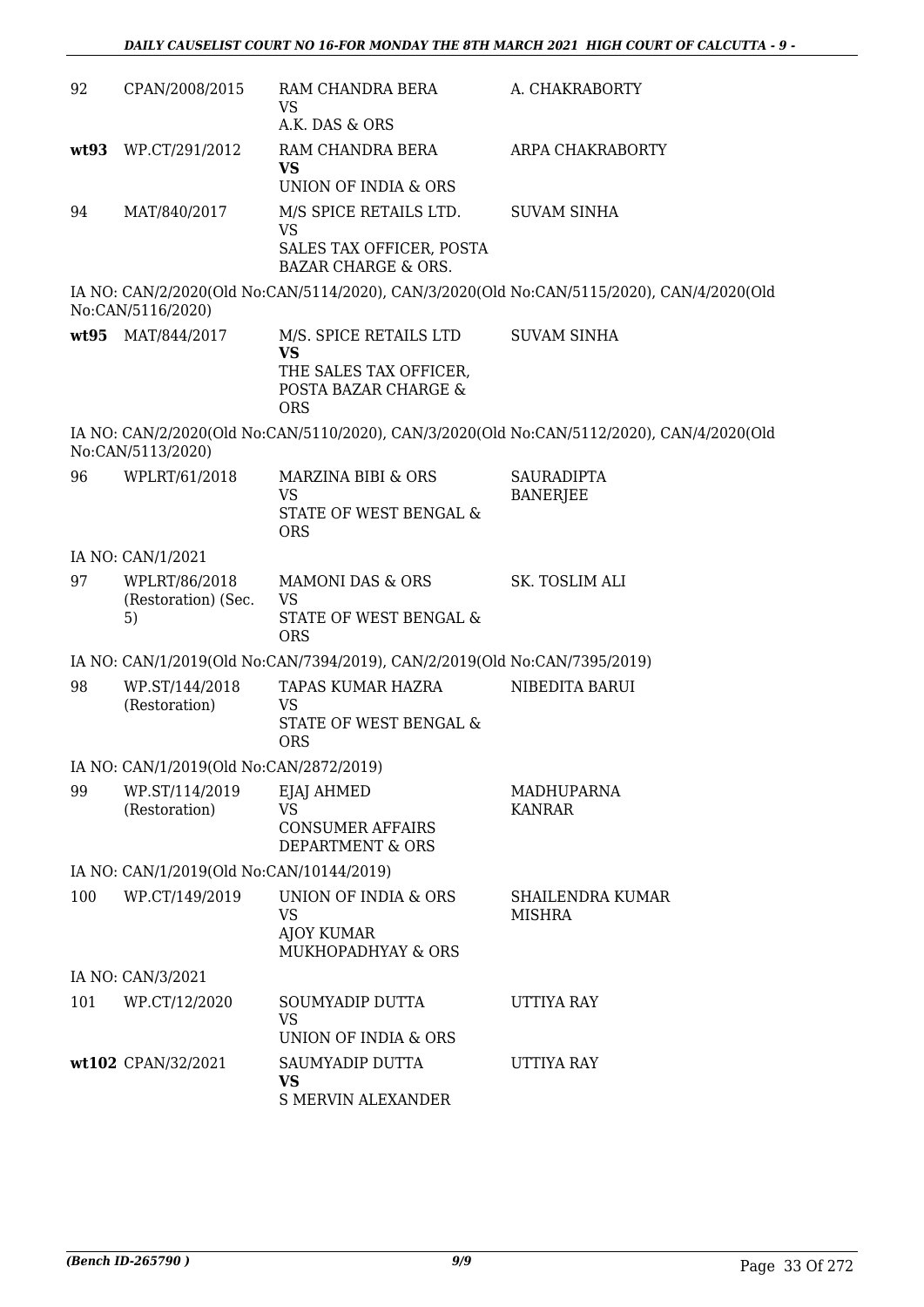

## **Appellate Side**

**DAILY CAUSELIST For Monday The 8th March 2021**

**COURT NO. 37 DIVISION BENCH (DB - III) AT 10:30 AM HON'BLE JUSTICE I. P. MUKERJI HON'BLE JUSTICE MD. NIZAMUDDIN**

#### **(VIA VIDEO CONFERENCE)**

#### **[ NOT SITTING ON 05.03.2021 AND ON 08.03.2021 ]**

**ON AND FROM TUESDAY, THE 23RD FEBRUARY, 2021 – ROSTER NOTIFIED ON 8TH JANUARY, 2021 IS MODIFIED TO THE FOLLOWING EXTENT :- WILL SIT TOGETHER TO TAKE UP ALL APPEALS UNDER COMMERCIAL COURTS, COMMERCIAL DIVISION AND COMMERCIAL APPELLATE DIVISION OF THE HIGH COURT'S ACT, 2015**

**SPECIAL NOTE: (1) IF THERE IS NO COMMERCIAL COURT MATTER THEN MENTIONING OF COMMERCIAL COURT MATTERS WILL BE ENTERTAINED AT COURT NO. 3 ON REGULAR BASIS.**

**(2) COMMERCIAL COURT SHALL NOT SIT AT COURT NO. 37 IF THERE IS NO COMMERCIAL COURT MATTER IN THE LIST.**

**NOTE: MATTERS WILL BE TAKEN UP THROUGH PHYSICAL HEARING ONLY WHEN BOTH THE PARTIES ARE AGREED.**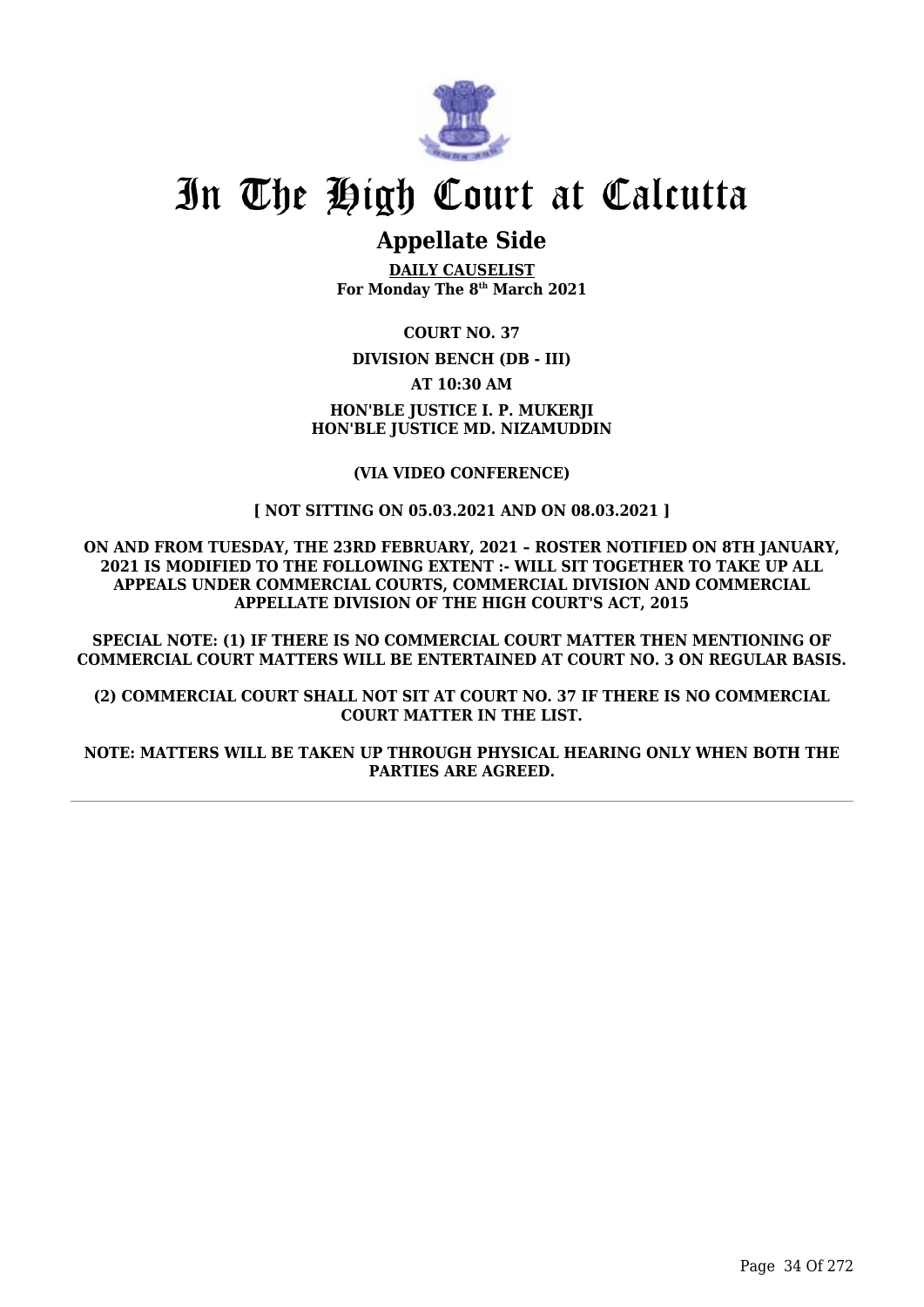

## **Appellate Side**

**DAILY CAUSELIST For Monday The 8th March 2021**

**COURT NO. 3**

**DIVISION BENCH (DB - III) AT 10:30 AM**

**HON'BLE JUSTICE I. P. MUKERJI HON'BLE JUSTICE MD. NIZAMUDDIN**

**(VIA VIDEO CONFERENCE)**

#### **[ NOT SITTING ON 05.03.2021 AND 08.03.2021 ]**

**ON AND FROM MONDAY, THE 11TH JANUARY 2021 - AFTER COMPLETION OF COMMERCIAL APPELLATE DIVISION BENCH – WILL TAKE UP APPEALS UNDER ARBITRATION ACT, 1940 AND ARBITRATION & CONCILIATION ACT, 1996, INCLUDING APPLICATIONS CONNECTED THERETO;**

**HEARING OF WRIT APPEALS IRRESPECTIVE OF CLASSIFICATION INCLUDING APPLICATIONS CONNECTED THERETO.**

**AND**

**ON AND FROM MONDAY, 8TH MARCH, 2021 TO MONDAY, 22ND MARCH, 2021 – IN ADDITION TO THEIR OWN LIST AND DETERMINATION, WILL TAKE UP THE LIST AND DETERMINATION OF HON'BLE JUSTICE RAJESH BINDAL AND HON'BLE JUSTICE ANIRUDDHA ROY.**

**ON AND FROM 01.02.2021 APPELLATE SIDE MATTERS WILL BE TAKEN UP FROM 3:00 P.M. OR IMMEDIATELY AFTER EXHAUSTION OF ORIGINAL SIDE LIST.** 

**SPECIAL NOTE: (1) IF THERE IS NO COMMERCIAL COURT MATTER THEN MENTIONING OF COMMERCIAL COURT MATTERS WILL BE ENTERTAINED AT COURT NO. 3 ON REGULAR BASIS.**

**(2) COMMERCIAL COURT SHALL NOT SIT AT COURT NO. 37 IF THERE IS NO COMMERCIAL COURT MATTER IN THE LIST.** 

#### **(3) MENTIONING WILL BE ENTERTAINED ONLY ON MONDAYS.**

**NOTE: MATTERS WILL BE TAKEN UP THROUGH PHYSICAL HEARING ONLY WHEN BOTH THE PARTIES ARE AGREED.**

|                 |                                                     | <b>FOR HEARING</b>                                                             |                       |
|-----------------|-----------------------------------------------------|--------------------------------------------------------------------------------|-----------------------|
| 1               | FMAT/376/2019<br>TOP                                | PAM DEVELOMENTS PVT. LTD.<br>VS<br>STATE OF WEST BENGAL & ANR                  | AMRITAM MANDAL        |
| wt <sub>2</sub> | COT/54/2019                                         | STATE OF W B & ANR<br>VS.<br>PAM DEVELOPMENTS PVT LTD                          | <b>MANALI ALI</b>     |
| 3               | FMA/1201/2009                                       | SWAPNA ATTA & ORS.<br>VS<br>STATE OF WB & ORS.                                 | PRASUN GHOSH          |
| 4               | MAT/759/2020                                        | RASHMI METALIKS LIMITED AND<br><b>ANOTHER</b><br>VS<br>UNION OF INDIA AND ORS. | <b>SHIVANGI THARD</b> |
| 5               | WPLRT/26/2020                                       | DINESH AGARWAL<br>VS<br>STATE OF WEST BENGAL & ORS                             | DINESH AGARWAL        |
| 6               | FMA/3534/2014<br>$(P-I+OB+2nd I.$<br>$Copy+2PBs.$ ) | CHITTARANJAN BAIDYA<br>VS<br>DIPANKAR MANDAL & ORS                             | <b>SOURAV MITRA</b>   |
|                 |                                                     | IA NO: CAN/1/2014(Old No:CAN/2703/2014), CAN/3/2014(Old No:CAN/2711/2014)      |                       |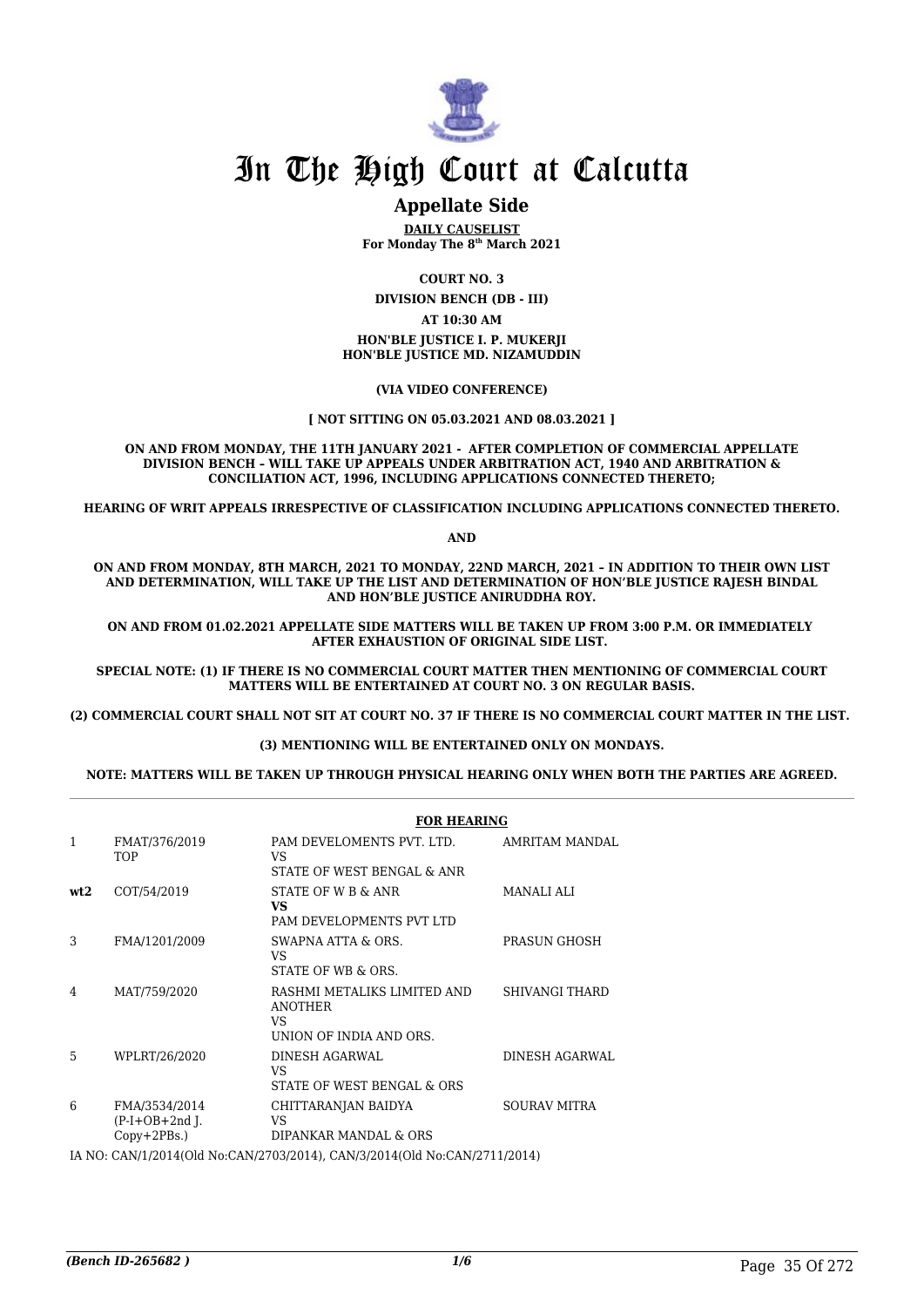| 7    | FMA/803/2019                                            | AJIJUL ISLAM & ANR<br>VS                                                                                            | ANINDA BHATTACHARYA  |
|------|---------------------------------------------------------|---------------------------------------------------------------------------------------------------------------------|----------------------|
|      |                                                         | STATE OF WEST BENGAL & ORS                                                                                          |                      |
|      | IA NO: CAN/1/2019(Old No:CAN/7589/2019), CAN/2/2020     |                                                                                                                     |                      |
| 8    | MAT/1918/2019                                           | <b>SUMON ROY</b><br><b>VS</b>                                                                                       | ANINDA BHATTACHARYA  |
|      |                                                         | STATE OF WEST BENGAL & ORS                                                                                          |                      |
| 9    | FMA/79/2020                                             | SREE SREE BANESWAR SHIB<br>THAKUR SHEBAIT ESTATE                                                                    | PARTHA CHAKRABORTY   |
|      |                                                         | VS.<br>KMC & ORS.                                                                                                   |                      |
| 10   | MAT/759/2014                                            | <b>MATIUR RAHAMAN</b>                                                                                               | <b>GOLAM MASTAFA</b> |
|      | $(P-I+OS+2PBs.)$                                        | VS.<br>MD. ABDUL KHAYAR & ORS                                                                                       |                      |
|      | IA NO: CAN/1/2014(Old No:CAN/5901/2014)                 |                                                                                                                     |                      |
| 11   | FMA/178/2019                                            | UNION OF INDIA & ORS                                                                                                | DEBJANI GHOSAL       |
|      |                                                         | VS<br><b>SMT PRAMILA DEVI</b>                                                                                       |                      |
|      | IA NO: CAN/2/2018(Old No:CAN/2088/2018), CAN/4/2020     |                                                                                                                     |                      |
| 12   | MAT/663/2018                                            | DR BASUDEB DASGUPTA & ORS                                                                                           | RANAJIT CHATTERJEE   |
|      |                                                         | VS<br>STATE OF WEST BENGAL & ORS                                                                                    |                      |
| wt13 | MAT/867/2018                                            | STATE OF W B & ANR                                                                                                  | LAL MOHAN BASU       |
|      |                                                         | VS                                                                                                                  |                      |
|      |                                                         | DR BASUDEB DASGUPTA & ORS                                                                                           | KANAILAL SAMANTA     |
| 14   | FMA/231/2012                                            | STATE & ORS<br><b>VS</b>                                                                                            |                      |
|      |                                                         | <b>ASGAR ALI &amp; ORS</b>                                                                                          |                      |
|      | IA NO: CAN/4/2020(Old No:CAN/967/2020)                  |                                                                                                                     |                      |
| wt15 | FMA/902/2007                                            | UTTAM KR. SAHA & ORS<br>VS<br>ASGAR ALI                                                                             | <b>ABHIJIT BASU</b>  |
|      | IA NO: CAN/4/2008(Old No:CAN/10346/2008)                |                                                                                                                     |                      |
| 16   | MAT/930/2018                                            | ALI MAHAMMAD                                                                                                        | ANUSUYA BANERJEE     |
|      |                                                         | VS                                                                                                                  |                      |
|      |                                                         | STATE OF WEST BENGAL & ORS<br>IA NO: CAN/6/2020(Old No:CAN/4829/2020), CAN/7/2020(Old No:CAN/4831/2020), CAN/8/2020 |                      |
| 17   | MAT/715/2019                                            | THE MANAGING COMMITTEE,                                                                                             | <b>SUBHAS JANA</b>   |
|      |                                                         | <b>BASUDEBPUR HIGH SCHOOL &amp;</b><br>ANR<br><b>VS</b>                                                             |                      |
|      |                                                         | STATE OF WEST BENGAL & ORS                                                                                          |                      |
| 18   | MAT/1355/2018                                           | ARINDAM SAHA                                                                                                        | MAHABOOB AHMED       |
|      | $(P-I+OS+2nd)$ .<br>Copy+2PBS)                          | VS<br>INDIAN OIL CORP LTD & ORS                                                                                     |                      |
| 19   | MAT/508/2019                                            | THE STATE OF WEST BENGAL &                                                                                          | TAPATI SAMANTA       |
|      |                                                         | <b>ORS</b><br>VS.                                                                                                   |                      |
|      |                                                         | SMT RAJ KISHORI RAO & ORS                                                                                           |                      |
| 20   | FA/171/2007                                             | INDRANI MUKHERJEE & ORS.<br>VS.                                                                                     | DEBDUTTA BASU        |
|      |                                                         | <b>SANTA DEVI SETHIA</b>                                                                                            |                      |
| 21   | IA NO: CAN/1/2007(Old No:CAN/3795/2007)<br>MAT/772/2012 | AIR INDIA LTD.                                                                                                      | SOURAV CHAKRABORTY   |
|      |                                                         | VS.                                                                                                                 |                      |
|      |                                                         | ALOK KUMAR KAR & ORS                                                                                                |                      |
|      |                                                         | IA NO: CAN/1/2012(Old No:CAN/8124/2012), CAN/2/2017(Old No:CAN/11958/2017)                                          |                      |
| 22   | MAT/1820/2013<br>(P-I+OB+2nd J. Copy)                   | ARUN KR. MANNA & ORS<br>VS                                                                                          | SYED ZULFIKAR ALI    |
|      |                                                         | STATE OF WEST BENGAL & ORS                                                                                          |                      |
|      | IA NO: CAN/1/2013(Old No:CAN/12485/2013)                |                                                                                                                     |                      |
| 23   | FMA/2147/2018                                           | NORTH BENGAL STATE<br>TRANSPORT CORPORATION & ORS<br>VS                                                             | S. NAYAK             |
|      |                                                         | SANJOY KUNDU & ORS                                                                                                  |                      |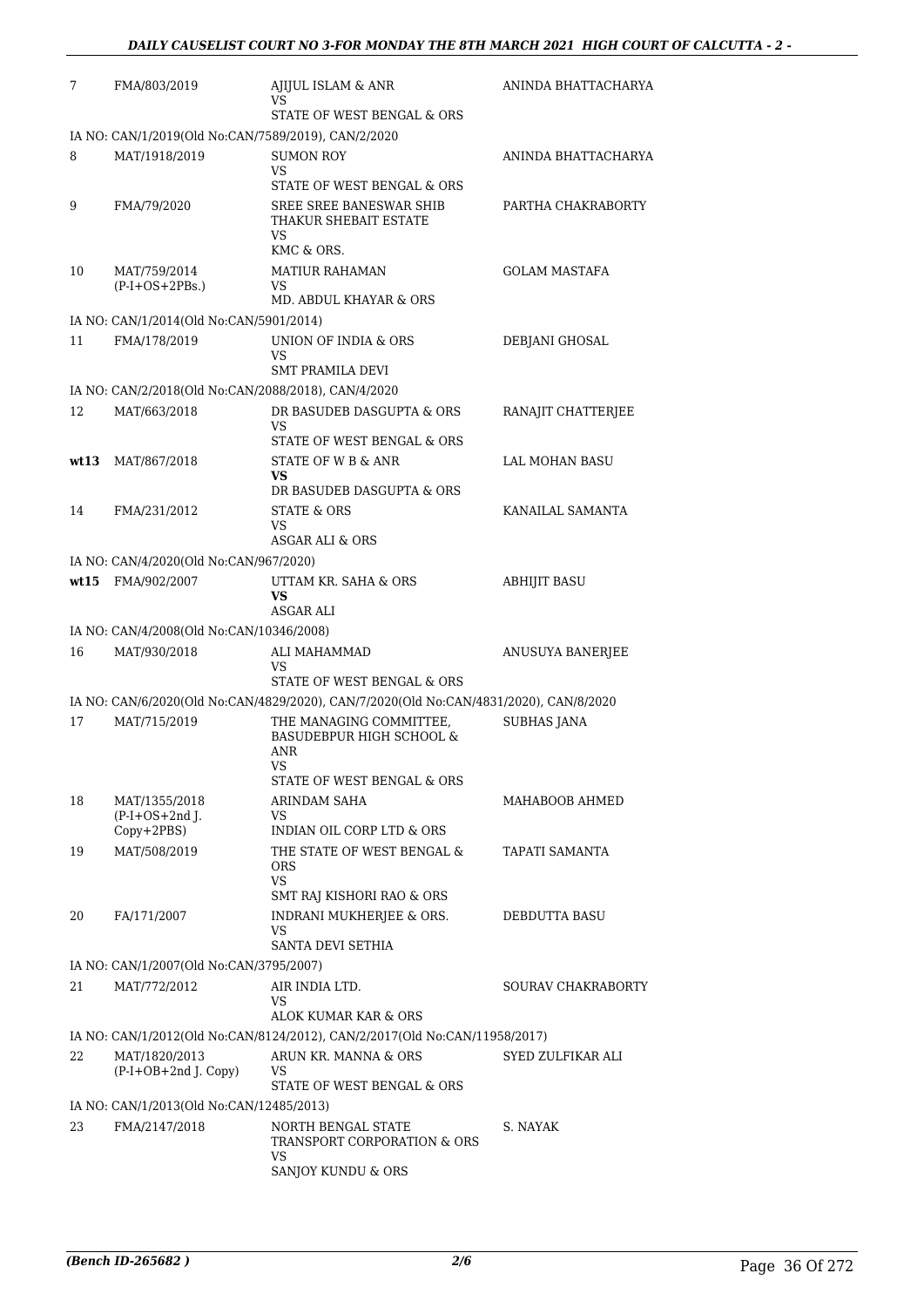| wt24 | FMA/2148/2018                                         | NBSTC & ORS<br>VS.<br>7TH INDUSTRIAL TRIBUNAL & ORS                       | S. NAYAK                     |
|------|-------------------------------------------------------|---------------------------------------------------------------------------|------------------------------|
| 25   | FMA/306/2019                                          | NTPC LTD<br>VS<br>DR TEJ NARAYAN SINGH TARUN &<br><b>ORS</b>              | UTAM KUMAR MONDAL            |
|      | IA NO: CAN/5/2021, CAN/6/2021, CAN/7/2021, CAN/8/2021 |                                                                           |                              |
| 26   | FA/146/2005                                           | SAMBHU NATH MITRA & ANR.<br>VS<br>KHAITAN CONSULTANTS LTD.                | PARTHA PRATIM ROY            |
| wt27 | FA/147/2005                                           | SULATA DE & ORS.<br>VS.<br>KHAITAN CONSULTANTS LTD.                       | <b>ARNAB ROY</b>             |
|      | IA NO: CAN/3/2019(Old No:CAN/11626/2019)              |                                                                           |                              |
| wt28 | FA/148/2005                                           | ANIL KANTI ROY CHOWDHURY<br>VS.<br>KHAITAN CONSULTANTS LTD.               | TIRTHANKARR DAS              |
| 29   | FMA/339/2020<br>$(P-I+OB+2nd J.$<br>$Copy+2PBs.$ )    | RAJU MISHRA & ORS.<br>VS<br>UNION OF INDIA & ORS.                         | DURGA SANKAR MULLICK         |
| 30   | WPA/7034/2020<br>(ASSIGNED)                           | <b>GOUTAM DUTTA</b><br>VS<br>Union of India                               | RAJIV KUMAR CHOWDHURY        |
|      | IA NO: CAN/1/2020                                     |                                                                           |                              |
| 31   | WPA/22790/2019<br>(ASSIGNED)                          | <b>GAUTAM MEHRA</b><br><b>VS</b><br>UNION OF INDIA & ORS                  | <b>RIMA DAS</b>              |
|      | IA NO: CAN/1/2020(Old No:CAN/4396/2020)               |                                                                           |                              |
| 32   | FAT/378/2018                                          | JHARNA ROY<br>VS<br>SUDIPTA ROY & ANR                                     | SONI OJHA                    |
|      | IA NO: CAN/5/2020(Old No:CAN/2853/2020)               |                                                                           |                              |
| 33   | MAT/1748/2019<br>(Assign Matter)                      | THE PRESIDENT, MANAGING,<br>CHANDPUR HIGH SCHOOL<br>VS                    | <b>GOURANGA KUMAR DAS</b>    |
|      |                                                       | PARTHA PATIM BISWAS & ORS                                                 |                              |
|      | IA NO: CAN/1/2020(Old No:CAN/414/2020)                |                                                                           |                              |
| 34   | FMA/2233/2014                                         | TAPAN KUAMR BANERJEE<br>VS<br>STATE OF WEST BENGAL & ORS                  | <b>TANUJA BASAK</b>          |
|      | IA NO: CAN/2/2014(Old No:CAN/6871/2014)               |                                                                           |                              |
| 35   | FMA/828/2015<br>$+2$ PBS                              | SUSHEN CHANDRA ROY<br>VS<br>STATE OF WEST BENGAL & ORS                    | TANUJA BASAK                 |
| 36   | FMA/834/2015                                          | SUBHRA KETAN HALDER<br><b>VS</b><br>STATE OF WEST BENGAL & ORS            | <b>GAZI FARUQUE HOSSSAIN</b> |
| 37   | FMA/1281/2016<br>$(P-I+OB+2nd J.$<br>Copy+2PBs.)      | ASHOK KR. MAHANTA<br>VS<br>THE CENTRAL BANK OF INDIA &                    | SUPRIYO CHATTOPADHYAY        |
| 38   | FMA/2274/2016<br>$(P-I+OB+2nd$ J.<br>Copy+2PBs.)      | ORS.<br>UNION OF INDIA & ORS<br>VS<br><b>GOUTAM RAM</b>                   | <b>APARNA BANERJEE</b>       |
|      | IA NO: CAN/2/2016(Old No:CAN/1905/2016)               |                                                                           |                              |
| 39   | FMA/4416/2016                                         | THE STATE OF W.B. & ORS<br>VS<br>KHABIRUDDIN AHMED & ORS                  | SOMNATH NASKAR               |
|      |                                                       | IA NO: CAN/2/2016(Old No:CAN/602/2016), CAN/3/2018(Old No:CAN/10249/2018) |                              |
| 40   | MAT/967/2018                                          | MIRA SARKAR<br>VS<br>STATE OF WEST BENGAL & ORS                           | <b>GOBINDA C BAIDYA</b>      |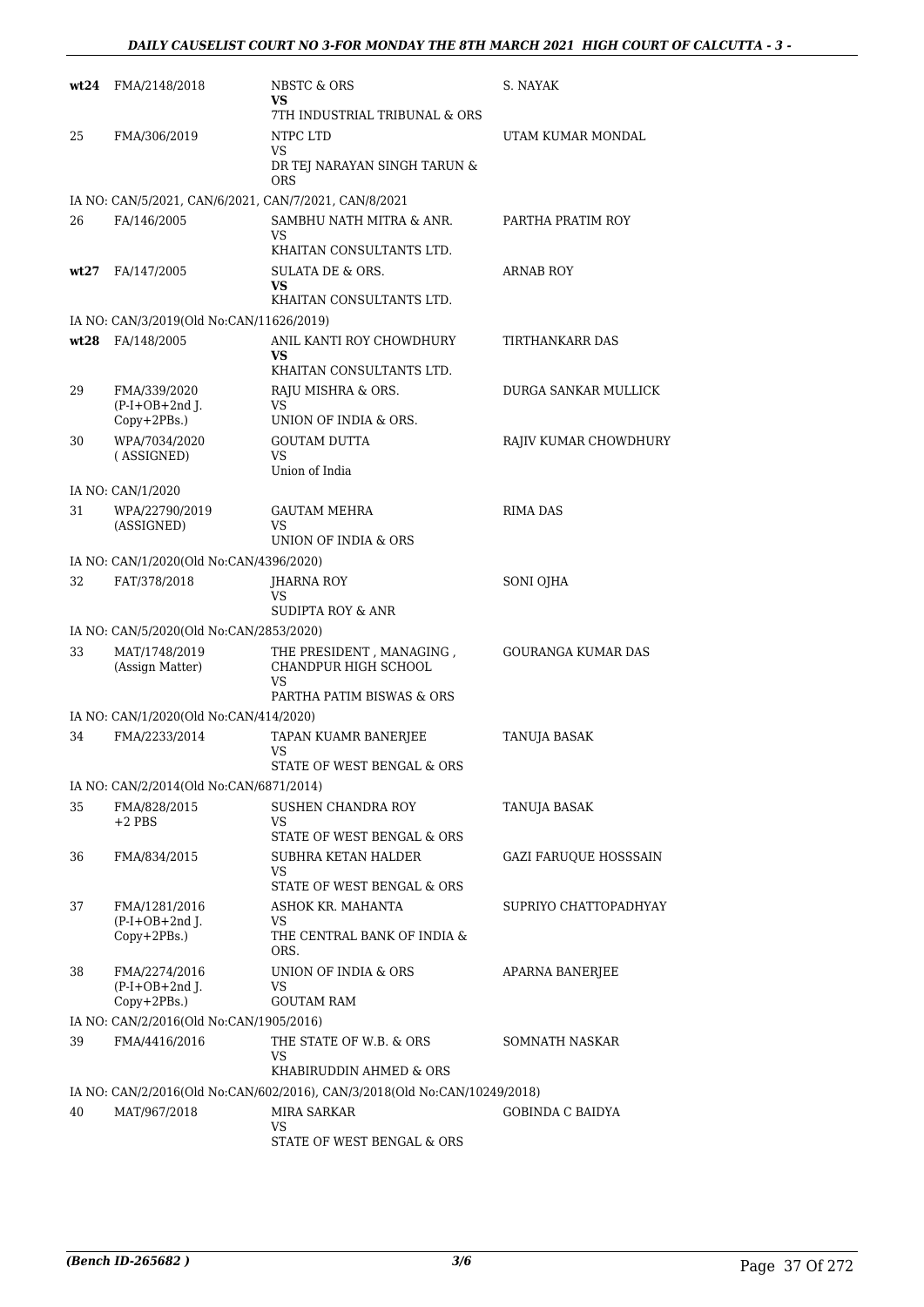| 41   | FMA/559/2018                                     | BONGAON CENTRAL COOPERATIVE<br>MARKETING SOCIETY LTD.<br>VS                      | RAMESH DHARA             |
|------|--------------------------------------------------|----------------------------------------------------------------------------------|--------------------------|
|      |                                                  | STATE OF WEST BENGAL & ORS.                                                      |                          |
|      | IA NO: CAN/1/2017(Old No:CAN/11180/2017)         |                                                                                  |                          |
| 42   | FMA/620/2018                                     | STATE OF WEST BENGAL & ORS<br>VS                                                 | PINAKI DHOLE             |
|      |                                                  | <b>SEFALI JANA &amp; ORS</b>                                                     |                          |
|      | IA NO: CAN/1/2017(Old No:CAN/7452/2017)          |                                                                                  |                          |
| 43   | MAT/1375/2018<br>$(P-I+OS+2nd J.Copy) + 2$       | EASTERN COALFIELDS LTD<br>VS.                                                    | SANCHITA BARMAN RAY      |
|      | PBs.                                             | <b>GOURINATH BANERJEE &amp; ORS</b>                                              |                          |
| 44   | FMA/2045/2018<br>$(P-I+OB+2nd$ ].<br>Copy+4PBs.) | PROVAT RANJAN BISWAS<br><b>VS</b><br>RANJIT KUMAR RISHI & ORS                    | R. DHARA                 |
| 45   | FA/154/2019                                      | RAM CHANDRA PRASAD<br>VS                                                         | S C PRASAD               |
|      |                                                  | STATE OF BIHAR & ORS                                                             |                          |
|      | IA NO: CAN/2/2019(Old No:CAN/4529/2019)          |                                                                                  |                          |
| 46   | FMA/686/2019                                     | <b>BINAY KUMAR</b>                                                               | ARUNAVA GANGULY          |
|      | $(P-I+OB+2nd I.$<br>Copy+2PBs.)                  | VS.<br>EASTERN COAL FIELDS LIMITED &<br><b>ORS</b>                               |                          |
| 47   | FMA/718/2019<br>$+2$ PBs.                        | KUMAR MUKHOPADHYAY<br>VS                                                         | K.P. MUHURI              |
|      |                                                  | STATE OF WEST BENGAL & ORS                                                       |                          |
|      | IA NO: CAN/1/2019(Old No:CAN/331/2019)           |                                                                                  |                          |
| wt48 | FMA/719/2019                                     | KUMAR MUKHOPADHYAY<br>VS<br>STATE OF WEST BENGAL & ORS                           | K.P. MUHURI              |
|      | IA NO: CAN/1/2019(Old No:CAN/332/2019)           |                                                                                  |                          |
| 49   | MAT/812/2019                                     | BHARAT COKING COAL LTD. &<br>ORS.<br>VS                                          | ARITRA GHOSH             |
|      |                                                  | RS FUEL P. LTD. & ORS.                                                           |                          |
| 50   | FMA/985/2019<br>$(P-I+OS+2nd$ J.                 | SIPRA KHAN<br><b>VS</b>                                                          | <b>GOUTAM DEY</b>        |
|      | Copy+2PBs.)                                      | HPCL & ORS.                                                                      |                          |
| 51   | FMA/1154/2019<br>(P-I+OB+2nd J. Copy)            | JATINDRA NATH DAS<br>VS                                                          | KRISHNENDU BERA          |
|      |                                                  | STATE OF WEST BENGAL & ORS                                                       |                          |
| 52   | MAT/1213/2019                                    | <b>AVIJIT DAS</b><br>VS                                                          | PAPPU ADHIKARI           |
|      |                                                  | <b>W.B. SURFACE TRANSPORT</b><br><b>CORPORATION LTD. &amp; ORS</b>               |                          |
| 53   | FMA/845/2019                                     | KARTICK CHANDRA GHOSH                                                            | ASOK KUMAR JANA          |
|      |                                                  | VS<br>UNION OF INDIA & ORS                                                       |                          |
| 54   | MAT/1427/2019                                    | KHIZIR HAYAT                                                                     | SK SAMIM AKHTER          |
|      | $(Pt-I+O.S.+2nd J.$<br>$Copy+4PBs.$ )            | VS.<br>STATE OF WEST BENGAL & ORS                                                |                          |
| 55   | FMA/1657/2019                                    | SRIJIB KUMAR PATRA                                                               | SUBHAS JANA              |
|      |                                                  | VS<br>UNION OF INDIA & ORS                                                       |                          |
| 56   | FMA/73/2020<br>$(P-I+OB+2nd$ J.<br>Copy+2PBs.)   | INDIAN OIL CORPORATIONN<br>LIMITED & ORS<br>VS.<br>M/S ROY & COMPANY & ORS       | MANWENDRA SINGH<br>YADAV |
| 57   | MAT/190/2020                                     | RAMANUJ MUKHOPADHYAY<br>VS                                                       | ANINDA BHATTACHARYA      |
| 58   | MAT/668/2020                                     | STATE OF WEST BENGAL<br>BHARAT COKING COAL LTD<br>VS.<br>DHANESWAR PANDEY ANDORS | PRODYOT KR DAS           |

IA NO: CAN/1/2020, CAN/2/2020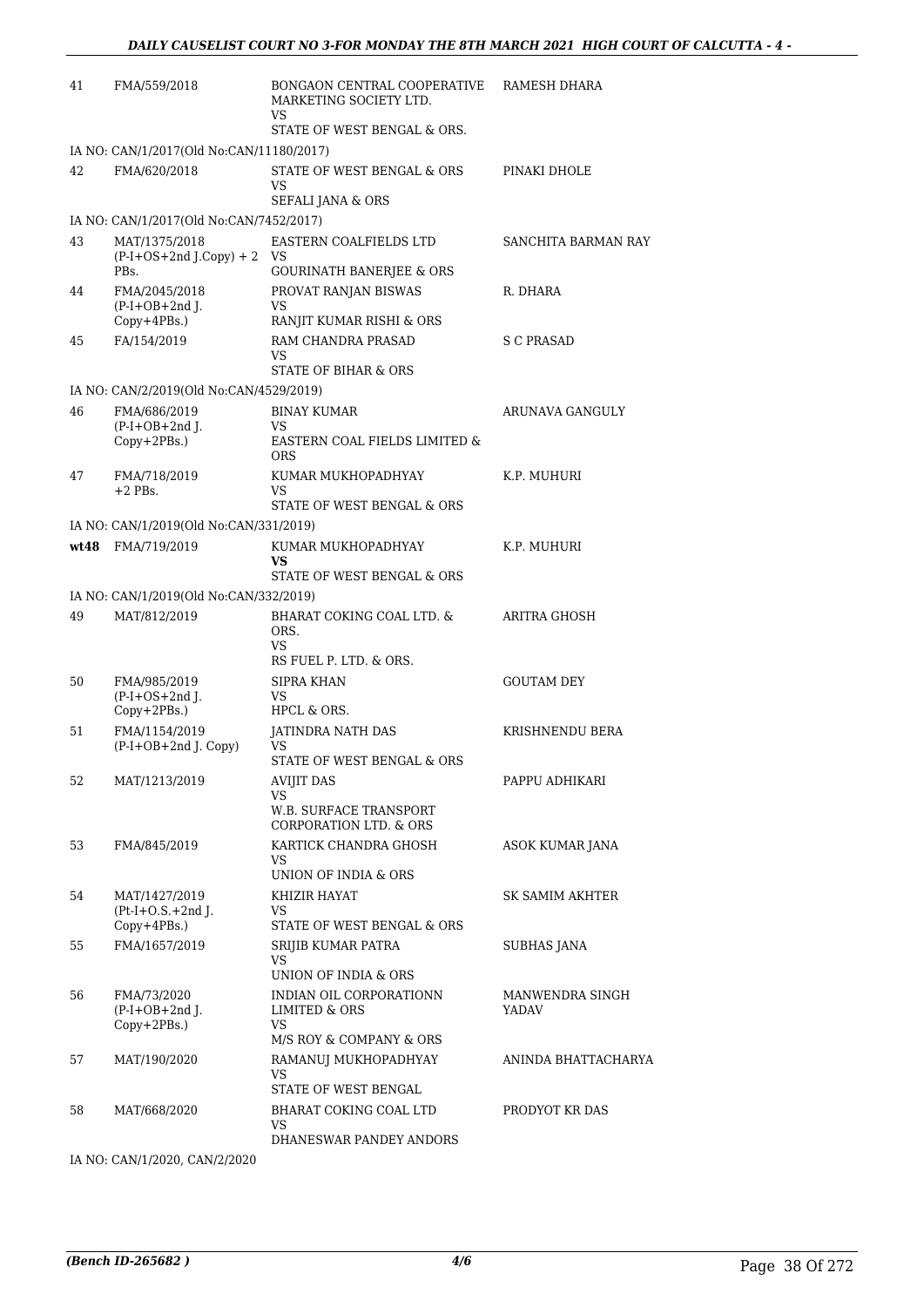| 59 | FMA/1301/2011                           | SATYENDRA TIWARY & ORS<br>VS                                                       | ABHA SINGH                                                                                                               |
|----|-----------------------------------------|------------------------------------------------------------------------------------|--------------------------------------------------------------------------------------------------------------------------|
|    |                                         | <b>SARVESHWAR TIWARY &amp; ORS</b>                                                 |                                                                                                                          |
|    |                                         |                                                                                    | IA NO: CAN/3/2019(Old No:CAN/8963/2019), CAN/4/2019(Old No:CAN/8965/2019), CAN/5/2019(Old No:CAN/12734/2019)             |
| 60 | FMA/1517/2011                           | NATIONAL INSTITE OF<br>TECHNOLOGY<br>VS<br><b>BIJOY KRISHNA DAS &amp; ORS</b>      | <b>ARUNAVA BANERJEE</b>                                                                                                  |
|    | CAN/7/2019(Old No:CAN/12320/2019)       |                                                                                    | IA NO: CAN/2/2011(Old No:CAN/5716/2011), CAN/3/2017(Old No:CAN/6825/2017), CAN/4/2017(Old No:CAN/6857/2017),             |
|    | wt61 FMA/1518/2011                      | NATIONAL INSTITUTE OF<br>TECHNOLOGY<br><b>VS</b>                                   | <b>ARUNAVA BANERJEE</b>                                                                                                  |
|    |                                         | ANANGA MOHAN MAJHI & ORS                                                           |                                                                                                                          |
|    |                                         |                                                                                    | IA NO: CAN/2/2011(Old No:CAN/5714/2011), CAN/3/2017(Old No:CAN/6826/2017), CAN/4/2017(Old No:CAN/6855/2017)              |
| 62 | MAT/1426/2018                           | SIDDHARTHA SAMANTA<br>VS                                                           | SOUMYAJYOTI NANDY                                                                                                        |
|    |                                         | STATE OF WEST BENGAL & ORS                                                         |                                                                                                                          |
|    | No:CAN/8942/2018)                       |                                                                                    | IA NO: CAN/1/2015(Old No:CAN/248/2015), CAN/2/2015(Old No:CAN/249/2015), CAN/3/2015(Old No:CAN/250/2015), CAN/4/2018(Old |
|    | wt63 MAT/1428/2018                      | BIDYUT KUMAR PANJA<br>VS                                                           | SOUMYAJYOTI NANDY                                                                                                        |
|    |                                         | STATE OF WEST BENGAL & ORS                                                         |                                                                                                                          |
|    | IA NO: CAN/1/2018(Old No:CAN/8934/2018) |                                                                                    |                                                                                                                          |
|    | wt64 MAT/1429/2018                      | MITHU SENGUPTA(HALDER)<br>VS<br>STATE OF WEST BENGAL & ORS                         | SOUMYAJYOTI NANDY                                                                                                        |
|    | IA NO: CAN/1/2018(Old No:CAN/8944/2018) |                                                                                    |                                                                                                                          |
|    | wt65 MAT/1430/2018                      | MOJAMMEL MOLLA                                                                     | SOUMYAJYOTI NANDY                                                                                                        |
|    |                                         | <b>VS</b><br>STATE OF WEST BENGAL & ORS                                            |                                                                                                                          |
|    | IA NO: CAN/1/2018(Old No:CAN/8945/2018) |                                                                                    |                                                                                                                          |
| 66 | MAT/378/2020                            | THE PEERLESS INN<br>VS                                                             | RANANJAY DE                                                                                                              |
|    |                                         | FIRST LABOUR COURT, GOVT OF<br><b>WEST BENGAL &amp; ORS</b>                        |                                                                                                                          |
|    | IA NO: CAN/1/2020(Old No:CAN/2615/2020) |                                                                                    |                                                                                                                          |
| 67 | FMA/2089/2015                           | NIRANJAN SAHOO @ NIRANJAN<br>SAHY & ANR.<br>VS<br>STATE OF WEST BENGAL & ORS       | KAKALI DATTA                                                                                                             |
|    | IA NO: CAN/1/2015(Old No:CAN/6625/2015) |                                                                                    |                                                                                                                          |
| 68 | FMA/761/2019                            | <b>AMIT PODDER</b><br>VS<br>THE STATE OF W.B. & ORS                                | <b>AMLAN KUMAR</b><br>MUKHERJEE                                                                                          |
|    | IA NO: CAN/1/2019(Old No:CAN/3720/2019) |                                                                                    |                                                                                                                          |
| 69 | MAT/1333/2013                           | STATE OF WEST BENGAL & ANR<br>VS                                                   | NILOTPAL CHATTERJEE                                                                                                      |
|    |                                         | NARAYAN CH. MONDAL & ORS                                                           |                                                                                                                          |
|    | IA NO: CAN/1/2013(Old No:CAN/8955/2013) |                                                                                    |                                                                                                                          |
|    | wt70 FMA/792/2015                       | STATE OF W.B. & ANR<br>VS                                                          | MD. HASANUZ ZAMAN                                                                                                        |
|    |                                         | NARAYAN CH. MONDAL & ORS                                                           |                                                                                                                          |
| 71 | FMA/1213/2010                           | <b>SANAT HALDER</b><br>VS                                                          | SHAMIM UL BARI                                                                                                           |
|    |                                         | STATE OF WEST BENGAL & ORS                                                         |                                                                                                                          |
| 72 | MAT/38/2019<br>(FILE NOT HERE)          | THE STATE OF WEST BENGAL &<br><b>ORS</b><br><b>VS</b><br>SUPHAL CHANDRA PRAMANIK & | AVISHEK PRASAD                                                                                                           |
|    |                                         | <b>ORS</b>                                                                         |                                                                                                                          |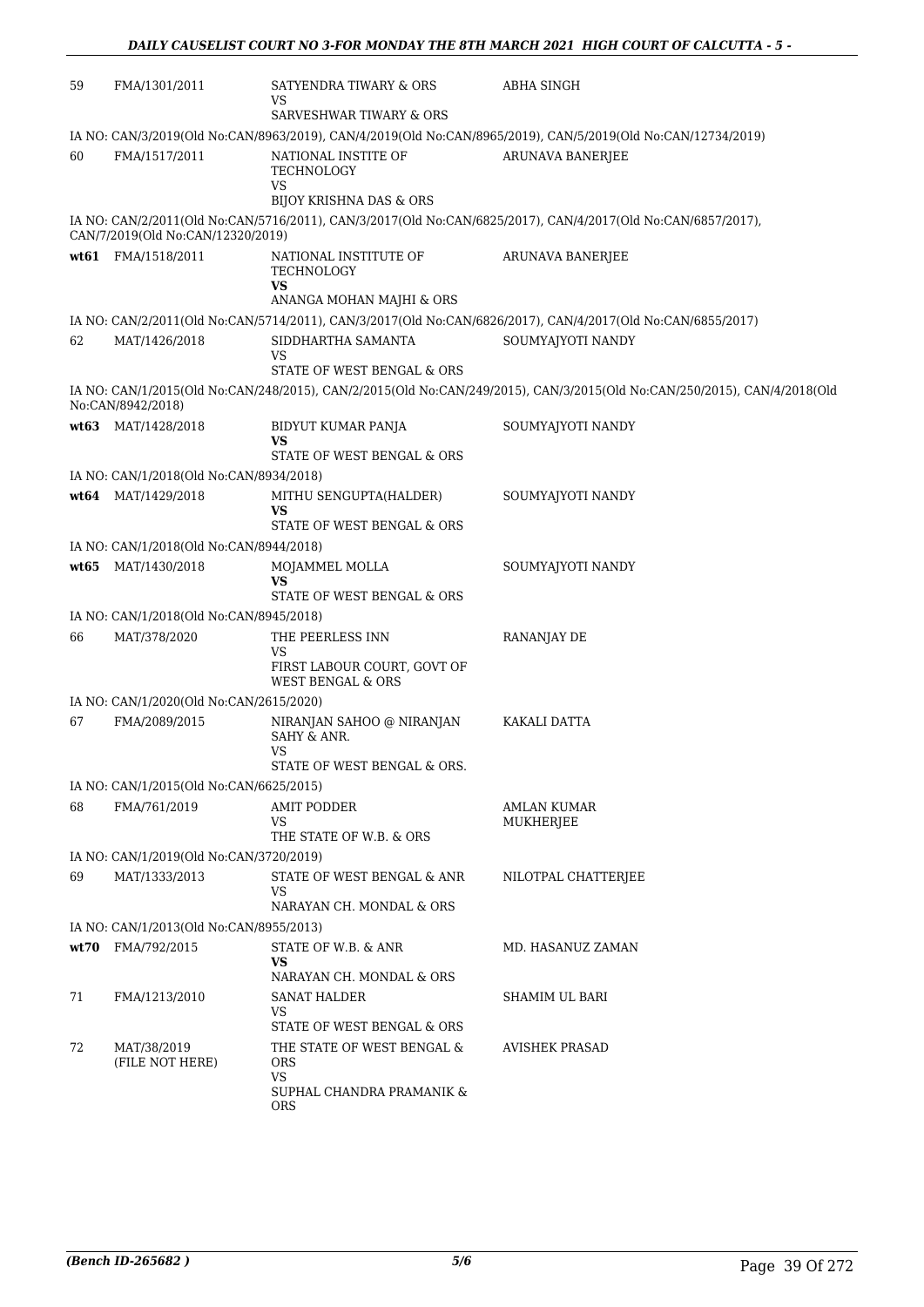| 73 | FMA/1187/2019<br>(Assigned Matter)                  | SHEKHAR PRAMANIK<br>VS<br>UNION OF INDIA & ORS                                         | SUJIT BHATTACHARYA   |
|----|-----------------------------------------------------|----------------------------------------------------------------------------------------|----------------------|
|    | IA NO: CAN/1/2019(Old No:CAN/5354/2019), CAN/4/2021 |                                                                                        |                      |
| 74 | MAT/48/2020                                         | THE STATE OF WEST BENGAL &<br><b>ORS</b><br>VS<br>MRS MAYA MISRA                       | NILOTPAL CHATTERJEE  |
|    | IA NO: CAN/1/2020                                   |                                                                                        |                      |
| 75 | FAT/473/2019                                        | THE STATE OF WEST BENGAL REP<br>BY L.A. COLLECTOR<br>VS<br>M/S. PNALUR PAPER MILLS LTD | <b>SUPRATIM DHAR</b> |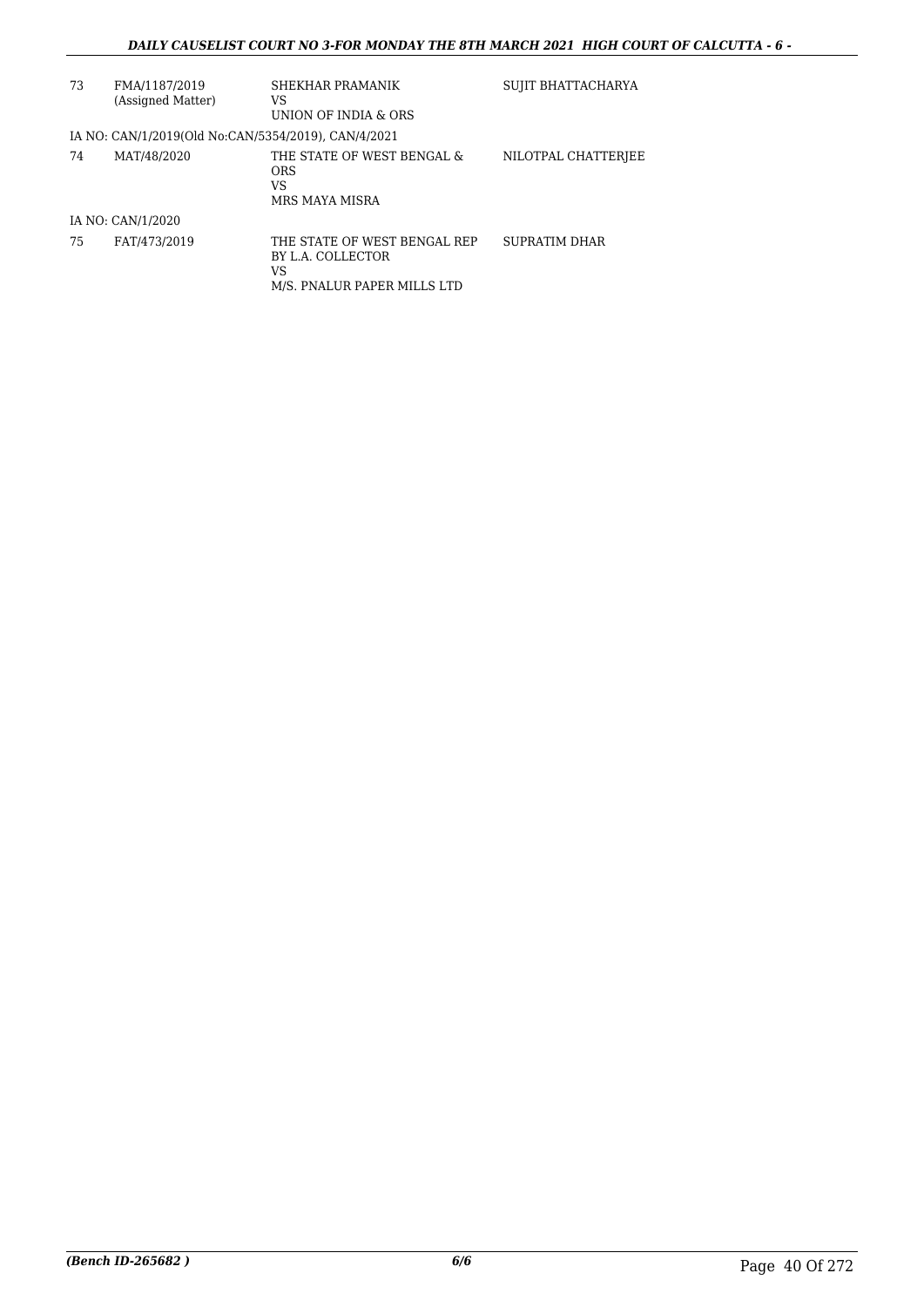

## **Appellate Side**

**DAILY CAUSELIST For Monday The 8th March 2021**

**COURT NO. 2**

## **DIVISION BENCH (DB)**

**AT 12:45 PM**

**HON'BLE JUSTICE HARISH TANDON HON'BLE JUSTICE ABHIJIT GANGOPADHYAY**

> **(VIA VIDEO CONFERENCE) ON 08.03.2021 AT 12.45 P.M.**

## **ON MONDAY, 8TH MARCH 2021 AT 12.45 P.M. - WILL SIT TOGETHER AND TAKE UP SOME CONTEMPT AND REVIEW MATTERS.**

## **NOTE: MATTERS WILL BE TAKEN UP THROUGH PHYSICAL HEARING ONLY WHEN BOTH THE PARTIES ARE AGREED**

## **REVIEW APPLICATION**

| RVW/13/2020<br>[Defective] [App.<br>Order] [injunction]<br>[19.03.2021] | GOPAL ROY CHOWDHURY &<br><b>ORS</b><br>VS<br><b>BISWANATH ROY</b><br>CHOWDHURY & ORS | DHANANJAY NAYAK |
|-------------------------------------------------------------------------|--------------------------------------------------------------------------------------|-----------------|
|-------------------------------------------------------------------------|--------------------------------------------------------------------------------------|-----------------|

IA NO: CAN/1/2020(Old No:CAN/2942/2020), CAN/2/2020(Old No:CAN/2943/2020)

## **CONTEMPT**

| 2 | CPAN/820/2019<br>$[4 P.B.]$ [Assigned]              | ANIMA BERA & ANR<br>VS<br>MANISH JAIN & ANR        | <b>SUBRATA</b><br><b>MUKHERJEE</b> |
|---|-----------------------------------------------------|----------------------------------------------------|------------------------------------|
|   | wt3 FMA/1899/2016                                   | THE STATE OF W B & & ORS<br>VS<br>ANIMA BERA & ORS | <b>S N BISWAS</b>                  |
| 4 | CPAN/558/2020<br>[On 08.03.2021] [At<br>12.45 P.M.] | jaba bhattacharya<br>VS<br>dipankar sen and ors    | shraboni sarkar                    |
|   | wt5 CPAN/603/2020                                   | DIPANKAR SEN<br>VS<br>JABA BHATTACHARYA            | TARAK NATH HALDER                  |
|   | $wt6$ SA/9/2020                                     | JABA BHATTACHARYA<br>VS<br>DIPANKAR SEN            | <b>SHRABONI SARKAR</b>             |

IA NO: CAN/5/2021, CAN/4/2020(Old No:CAN/4315/2020), CAN/3/2020(Old No:CAN/4314/2020)

## **ASSIGNED MATTERS**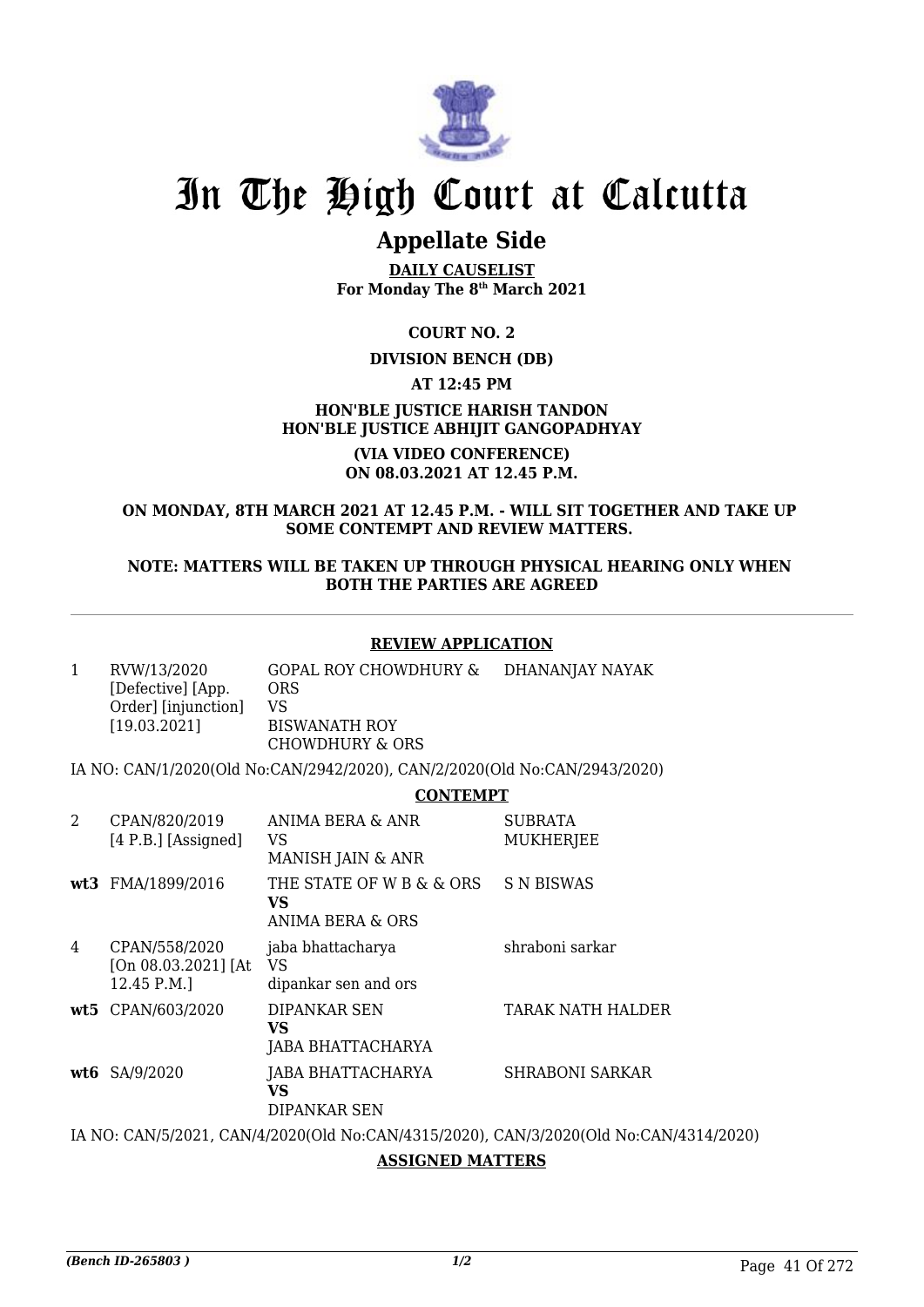7 FMAT/444/2018 [Stay] [Injunction] [Assigned] [19.03.2021] MARUTI NANDAN PANDEY & ANR. VS MSD ENCLAVE PROJECTS & ORS. ANAMIKA PANDEY

IA NO: CAN/1/2018(Old No:CAN/2912/2018), CAN/2/2019(Old No:CAN/11129/2019), CAN/3/2019(Old No:CAN/11910/2019)

## **APPLICATION**

8 MAT/907/2018 THE WEST BENGAL MADRASAH SERVICE COMMISSION & ANR VS SOUMEN MALAKAR & ANR MADHURIMA SARKAR

IA NO: CAN/2/2020(Old No:CAN/4431/2020), CAN/3/2020(Old No:CAN/4433/2020), CAN/4/2020, CAN/5/2021, CAN/6/2021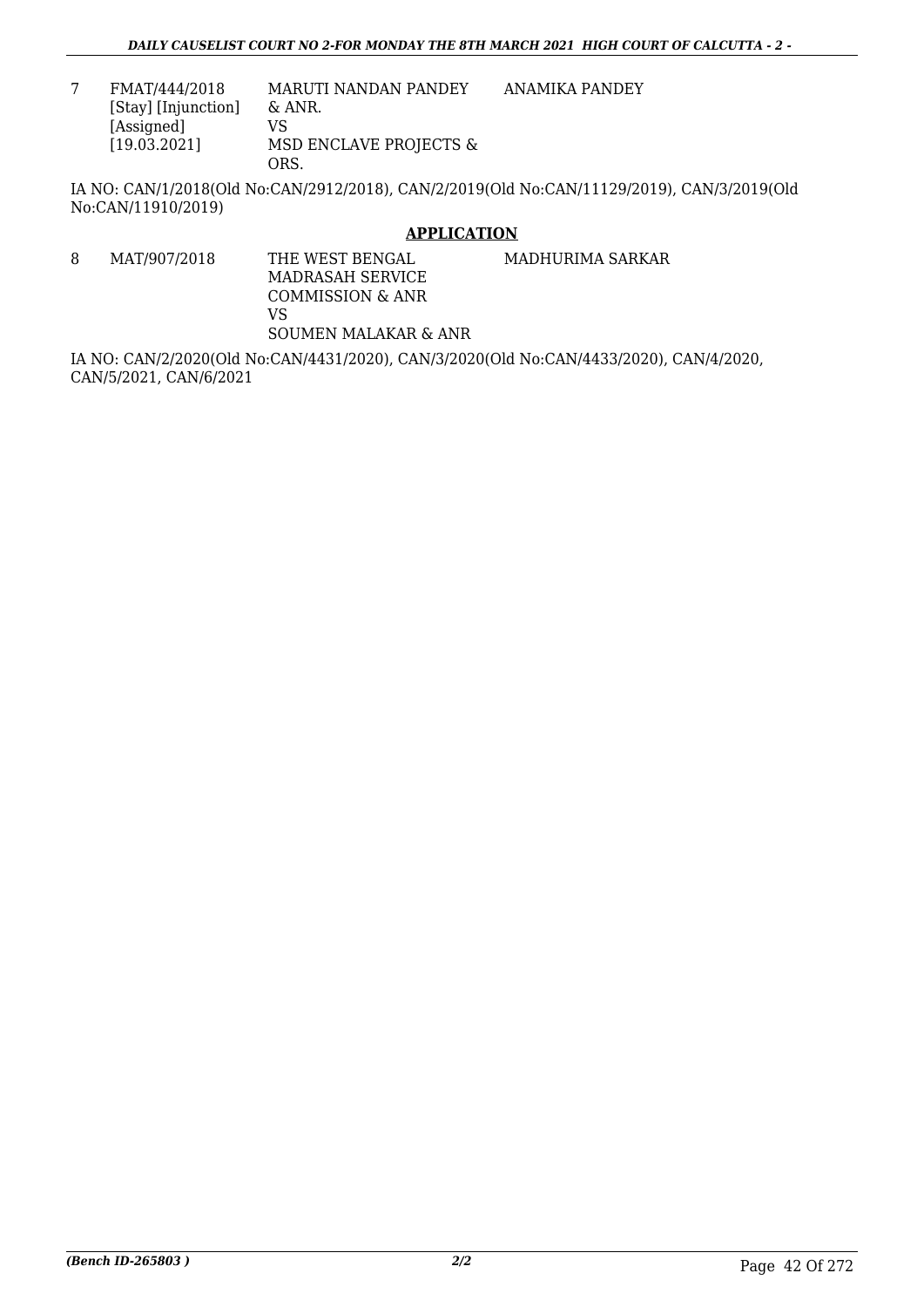

## **Appellate Side**

**DAILY CAUSELIST For Monday The 8th March 2021**

**COURT NO. 2**

**DIVISION BENCH (DB- IV)**

**AT 10:30 AM HON'BLE JUSTICE HARISH TANDON HON'BLE JUSTICE KAUSIK CHANDA**

## **(VIA VIDEO CONFERENCE)**

**ON AND FROM MONDAY, THE 11TH JANUARY, 2021 - ADMISSION OF APPEALS UNDER ORDER XLI OF THE CODE OF CIVIL PROCEDURE INCLUDING APPLICATIONS CONNECTED THERETO;**

**ANY OTHER FIRST APPEALS & FIRST MISCELLANEOUS APPEALS NOT ASSIGNED TO ANY OTHER BENCH & APPLICATIONS CONNECTED THERETO,**

**LAWAZIMA;**

**APPEALS RELATING TO LAND UNDER GROUP I AND APPLICATIONS CONNECTED THERETO;**

**APPEALS RELATING TO TRANSPORT & TELECOMMUNICATION UNDER GROUP VII AND REGULATION OF INDUSTRIES & ESSENTIAL COMMODITIES & VARIOUS CENTRAL ORDERS UNDER GROUP VIII AND APPLICATIONS CONNECTED THERETO;**

**AND**

**ON AND FROM FRIDAY, 5TH MARCH 2021 TO MONDAY, 8TH MARCH 2021 IN ADDITION TO THEIR OWN LIST AND DETERMINATION, WILL TAKE UP THE URGENT MATTERS RELATED TO THE LIST AND DETERMINATION OF HON'BLE JUSTICE I. P. MUKERJI AND HON'BLE JUSTICE MD. NIZAMUDDIN.**

**NOTE: ON WEDNESDAY: CONTEMPT, MANDAMUS APPEALS AND APPLICATIONS WILL BE TAKEN UP FROM 2 P.M. ONWARDS. IF TIME PERMITS, OTHER MATTERS WILL BE TAKEN UP SERIALLY.**

**ON THURSDAY: HEARING MATTERS WILL BE TAKEN UP FROM 2.00 ONWARDS.**

**NOTE: MATTERS WILL BE TAKEN UP THROUGH PHYSICAL HEARING ONLY WHEN BOTH THE PARTIES ARE AGREED**

## **FOR ORDERS**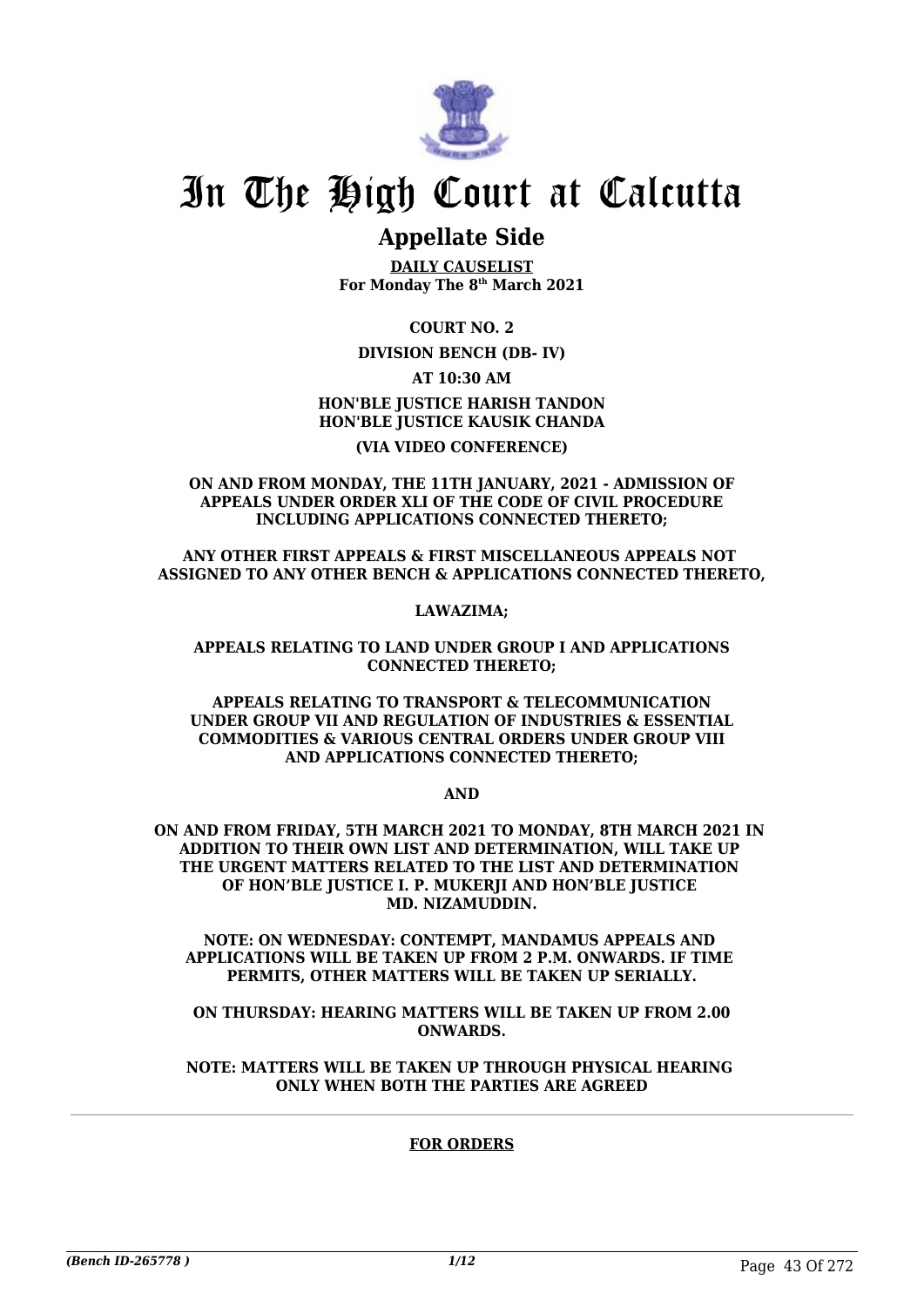| $\mathbf{1}$                                                                                                                                           | FMA/322/2009                            | BAIDYANATH MANDAL<br><b>VS</b><br>KAMINI MANDAL & ANR                                           | <b>AMIT BANERJEE</b>                                                                      |  |
|--------------------------------------------------------------------------------------------------------------------------------------------------------|-----------------------------------------|-------------------------------------------------------------------------------------------------|-------------------------------------------------------------------------------------------|--|
| IA NO: CAN/3/2020, CAN/4/2021                                                                                                                          |                                         |                                                                                                 |                                                                                           |  |
| 2                                                                                                                                                      | FA/281/2016                             | <b>BISWANATH PAUL</b>                                                                           | <b>HARE KRISHNA</b>                                                                       |  |
|                                                                                                                                                        |                                         | <b>VS</b><br>PARESH NATH PAUL & ORS                                                             | <b>HALDER</b>                                                                             |  |
|                                                                                                                                                        |                                         | No:CAN/4163/2019), CAN/9/2020(Old No:CAN/396/2020)                                              | IA NO: CAN/1/2011(Old No:CAN/8150/2011), CAN/7/2015(Old No:CAN/2345/2015), CAN/8/2019(Old |  |
| wt3                                                                                                                                                    | FAT/73/2021                             | <b>BELA PAUL AND OTHERS</b><br><b>VS</b><br>MILON PAUL AND OTHERS                               | <b>ABHIJIT RAY</b>                                                                        |  |
|                                                                                                                                                        | IA NO: CAN/1/2021                       |                                                                                                 |                                                                                           |  |
|                                                                                                                                                        |                                         | <b>ORDER XLI RULE II</b>                                                                        |                                                                                           |  |
| 4                                                                                                                                                      | FMA/3556/2013                           | NILANJANA SINHA                                                                                 | AYAN CHAKRABORTY                                                                          |  |
|                                                                                                                                                        |                                         | <b>VS</b>                                                                                       |                                                                                           |  |
|                                                                                                                                                        |                                         | RAJIB SINHA                                                                                     |                                                                                           |  |
| 5                                                                                                                                                      | FMA/2207/2015                           | <b>RAMA GHOSH</b><br><b>VS</b>                                                                  | <b>ANIT KUMAR</b><br><b>RAKSHIT</b>                                                       |  |
|                                                                                                                                                        |                                         | <b>MAYA GHOSH &amp; ORS</b>                                                                     |                                                                                           |  |
|                                                                                                                                                        | IA NO: CAN/2/2017(Old No:CAN/5937/2017) |                                                                                                 |                                                                                           |  |
| 6                                                                                                                                                      | FMAT/1319/2016                          | KALPANA DUBEY<br><b>VS</b><br>RADHYASHYAM GUREY                                                 | <b>GAUTAM DAS</b>                                                                         |  |
|                                                                                                                                                        |                                         | IA NO: CAN/3/2020(Old No:CAN/2165/2020), CAN/4/2020                                             |                                                                                           |  |
| 7                                                                                                                                                      | SA/3/2017                               | <b>SMT LATIKA SINHA &amp; ANR</b><br><b>VS</b><br><b>SMT KAKALI DAS &amp; ORS</b>               | <b>S CHAKRABORTY</b>                                                                      |  |
|                                                                                                                                                        | IA NO: CAN/1/2016(Old No:CAN/6405/2016) |                                                                                                 |                                                                                           |  |
| 8                                                                                                                                                      | SAT/291/2017<br>[Stay]                  | KARTIK PAL & ORS<br><b>VS</b><br><b>SUKUMAR</b><br><b>CHATTOPADHYAY &amp; ORS</b>               | KAMAN SAHOO                                                                               |  |
|                                                                                                                                                        | IA NO: CAN/1/2017(Old No:CAN/7044/2017) |                                                                                                 |                                                                                           |  |
| 9                                                                                                                                                      | SAT/372/2017                            | ARSAD ALI SAHAZI & ORS<br><b>VS</b><br>MD. HAMAD SAHAZI @<br>ABDUL HAMID SAHAZI &<br><b>ORS</b> | <b>ATULYA SINHA</b>                                                                       |  |
| IA NO: CAN/1/2017(Old No:CAN/11891/2017), CAN/2/2019(Old No:CAN/12786/2019), CAN/3/2021,<br>CAN/4/2021, CAN/5/2021, CAN/6/2021, CAN/7/2021, CAN/8/2021 |                                         |                                                                                                 |                                                                                           |  |
| 10                                                                                                                                                     | FMA/1122/2017<br>[Inj.]                 | PRADIP PAUL & ORS<br>VS<br><b>DIPAK PAUL &amp; ORS</b>                                          | ASIT KR<br><b>BHATTACHARYA</b>                                                            |  |
|                                                                                                                                                        | IA NO: CAN/1/2017(Old No:CAN/5522/2017) |                                                                                                 |                                                                                           |  |
| 11                                                                                                                                                     | SMAT/8/2018<br>[Stay]                   | ALKA DEVI KHAITAN<br>VS<br>HARIRAM JAGODIA & ORS                                                | <b>ABHA SINGH</b>                                                                         |  |
|                                                                                                                                                        |                                         | 0(011M <sub>0</sub> 0)                                                                          |                                                                                           |  |

IA NO: CAN/1/2018(Old No:CAN/5415/2018)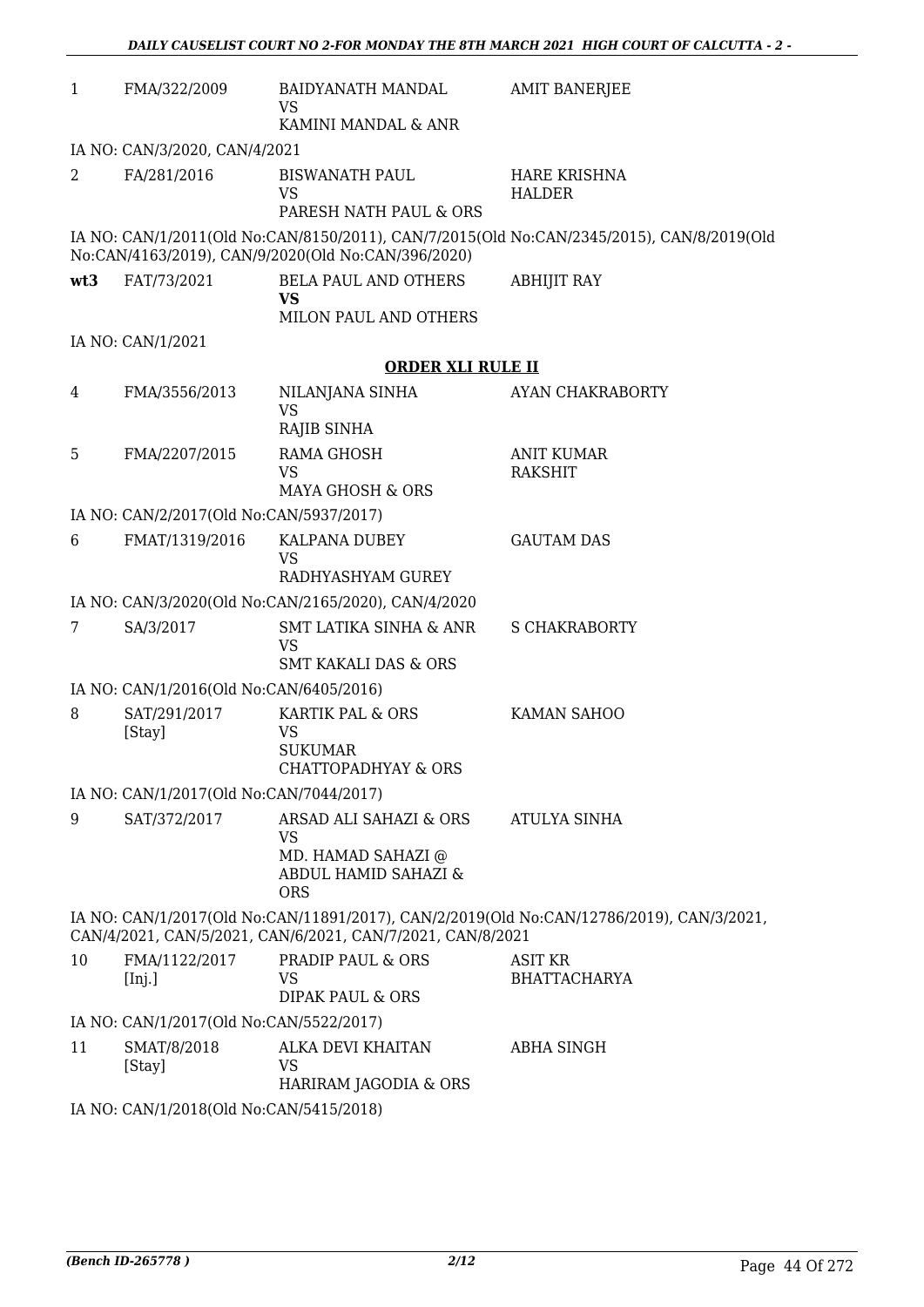| 12 | SAT/134/2018<br>(Defective)                                 | MAJEDUR RAHAMAN DEAD<br>R/P BY FARUK HOSSAIN &<br><b>ORS</b><br><b>VS</b><br><b>SUNIRMAL SOREN &amp; ORS</b> | <b>ASIF DEWAN</b>                    |
|----|-------------------------------------------------------------|--------------------------------------------------------------------------------------------------------------|--------------------------------------|
| 13 | SA/155/2018<br>[Defective]<br>[Restoration]<br>[12.03.2021] | <b>GOPAL NAIYA</b><br><b>VS</b><br>SANNYASI NASKAR                                                           | S.K.<br><b>BHATTACHAARJEE</b>        |
|    | IA NO: CAN/1/2018(Old No:CAN/7539/2018)                     |                                                                                                              |                                      |
| 14 | SAT/261/2018<br>(Defective)                                 | <b>GURUDAS</b><br><b>CHATTOPADHYAY</b><br><b>VS</b><br>JAGANNATH<br><b>CHATTOPADHYAY &amp; ORS</b>           | SHEBATEE DATTA                       |
|    | IA NO: CAN/1/2018(Old No:CAN/4635/2018)                     |                                                                                                              |                                      |
| 15 | SAT/319/2018                                                | NURABANU BIBI & ORS<br><b>VS</b><br>MD JABED                                                                 | <b>BARUN CHATTERJEE</b>              |
| 16 | SAT/501/2018                                                | ANIL KUMAR JANA<br><b>VS</b><br>ANIL KUMAR PATRA & ORS                                                       | PRIYABRATA GHOSH                     |
| 17 | SAT/98/2019                                                 | SK HASAN@SK HASSAN<br><b>VS</b><br>MD KAMAL                                                                  | <b>SK MOINUDDIN</b>                  |
|    | IA NO: CAN/1/2019(Old No:CAN/7915/2019)                     |                                                                                                              |                                      |
| 18 | SAT/102/2019                                                | MUNIRUL JABAN<br><b>VS</b><br>JABEDUR RAHAMAN & ORS                                                          | MD ABDUL ALIM                        |
| 19 | SAT/126/2019                                                | SRISTHIDHAR ADITYA &<br><b>ANR</b><br>VS<br>NILIMA DUTTA & ORS                                               | <b>UTTIYA ROY</b>                    |
| 20 | SAT/128/2019<br>[Defective]                                 | <b>GOPINATH ROY &amp; ORS</b><br>VS<br>SASTHI CHARAN GHOSH                                                   | <b>TANMOY MUKHERJEE</b>              |
|    |                                                             | IA NO: CAN/1/2019(Old No:CAN/3962/2019), CAN/2/2019(Old No:CAN/3963/2019)                                    |                                      |
| 21 | SAT/133/2019<br>[Defective]                                 | MRITYUNJOY BASU & ANR<br>VS<br><b>TAPAS DEY &amp; ORS</b>                                                    | <b>AMARNATH SUKUL</b>                |
| 22 | SAT/135/2019<br>[Defective]                                 | <b>JAYANTA DAS</b><br>VS<br>MINA RANISAMANTA                                                                 | DEBABRATA DAS<br><b>GUPTA</b>        |
|    | IA NO: CAN/1/2019(Old No:CAN/9763/2019)                     |                                                                                                              |                                      |
| 23 | FMAT/233/2019<br>[Defective]                                | NEELIMA DHAR<br>VS<br>RINA GHOSH & ANR                                                                       | <b>SHRABANI SARKAR</b>               |
|    | IA NO: CAN/1/2019(Old No:CAN/2798/2019)                     |                                                                                                              |                                      |
| 24 | SAT/270/2019<br>[10.03.2021]                                | AJOY MONDAL & ANR<br><b>VS</b><br>UTTAM MONDAL & ORS                                                         | <b>AMAL KUMAR</b><br><b>BANERJEE</b> |
|    | 1.37                                                        |                                                                                                              |                                      |

IA NO: CAN/1/2019(Old No:CAN/11380/2019), CAN/2/2019(Old No:CAN/12395/2019), CAN/3/2020(Old No:CAN/946/2020)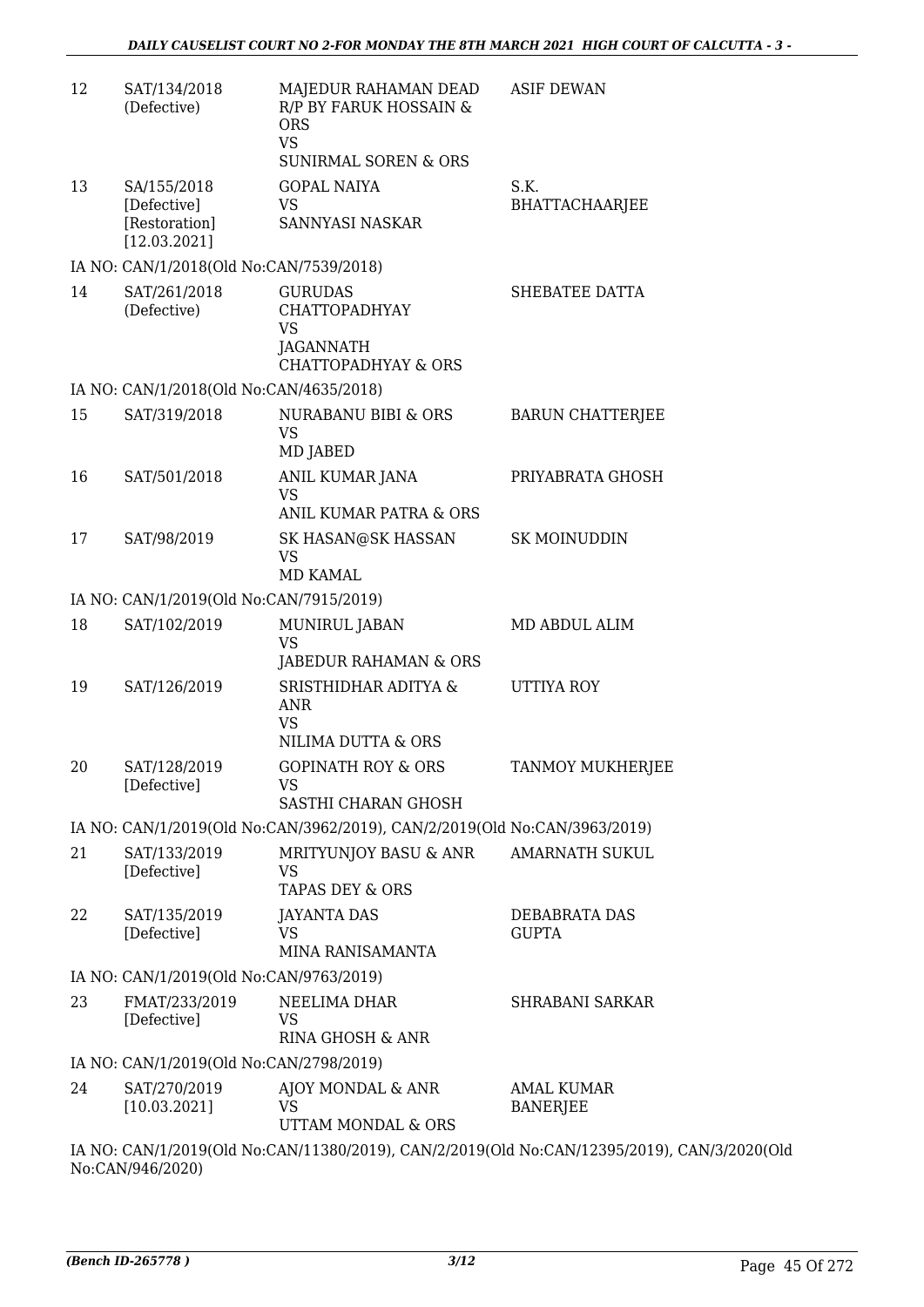| 25 | SAT/341/2019<br>(Defective)              | HRISHIKESH<br>CHATTOPADHYAY<br><b>VS</b><br>DHANANJOY BAUL DAS &<br>ANR.                 | HIMADRI KR.<br>MAHATA               |
|----|------------------------------------------|------------------------------------------------------------------------------------------|-------------------------------------|
|    | IA NO: CAN/1/2019(Old No:CAN/10316/2019) |                                                                                          |                                     |
| 26 | SAT/344/2019                             | MOULANA ABDUL KASHEM<br><b>CHOWDHURY</b><br><b>VS</b><br>FIROZ ALI KHAN @ BOBI &<br>ORS. | SANATAN MONDAL                      |
|    | IA NO: CAN/1/2020(Old No:CAN/497/2020)   |                                                                                          |                                     |
| 27 | FMAT/347/2019                            | UNION OF INDIA<br><b>VS</b><br>LILA DEVI TIWARI @<br><b>LILADABI TEWARI &amp; ORS</b>    | <b>KRISHNA DAS</b><br><b>PODDAR</b> |
| 28 | SAT/355/2019                             | <b>SUBIR KUMAR GHOSH</b><br><b>VS</b><br>SITANGSHU MALLICK &<br><b>ORS</b>               | SK ABU ABBASUDDIN                   |
|    | IA NO: CAN/1/2019(Old No:CAN/10954/2019) |                                                                                          |                                     |
| 29 | FMAT/375/2019                            | KAABIL DEVELOPERS (P)<br>LTD.<br><b>VS</b><br>NATHULAL GUPTA @ SHAW<br>& ANR.            | <b>ABHIJIT RAY</b>                  |
| 30 | FMAT/387/2019                            | <b>SUBRATA GHOSH &amp; ANR</b><br><b>VS</b><br><b>BHARATI MONDAL &amp; ORS</b>           | PARTHA PRATIM<br>MUKHOPADHYAY       |
| 31 | FMAT/404/2019<br>[Defective]             | RAFIK ALI KHAN & ORS<br>VS.<br><b>SURATAN BIBI &amp; ORS</b>                             | <b>MUSHARROF</b><br><b>HUSSAIN</b>  |
|    | IA NO: CAN/1/2020(Old No:CAN/2225/2020)  |                                                                                          |                                     |
| 32 | [On 08.03.2021] [AT VS<br>10.45 A.M.]    | SAT/410/2019 ASHA DEVI SHAW & ORS<br>SMT. KALPANA ROY                                    | <b>SUSMITA</b><br><b>CHATTERJEE</b> |
|    | IA NO: CAN/1/2021                        |                                                                                          |                                     |
| 33 | FMAT/1390/2019<br>(Inj.)                 | <b>SWETA SARKAR</b><br>VS<br><b>SWAPAN BASU &amp; ORS</b>                                | PRADIP KUMAR<br><b>KUNDU</b>        |
|    | IA NO: CAN/1/2020(Old No:CAN/6/2020)     |                                                                                          |                                     |
| 34 | SA/58/2020                               | JAMUNA MANDAL & ANR<br>VS<br>SAIBAL PRASAD GUPTA &<br><b>ORS</b>                         | ARITRA SHANKAR<br>RAY               |
| 35 | SAT/102/2020<br>[Appro. or]              | JAMAL MOLLA & ORS<br>VS.<br><b>LOKMAN SK &amp; ORS</b>                                   | DYUTIMAN BANERJEE                   |
|    |                                          | IA NO. CANII 12020(OIJ No. CANIE 02012020) CANI2 12020(OIJ No. CANIE 021 12020)          |                                     |

IA NO: CAN/1/2020(Old No:CAN/5830/2020), CAN/2/2020(Old No:CAN/5831/2020)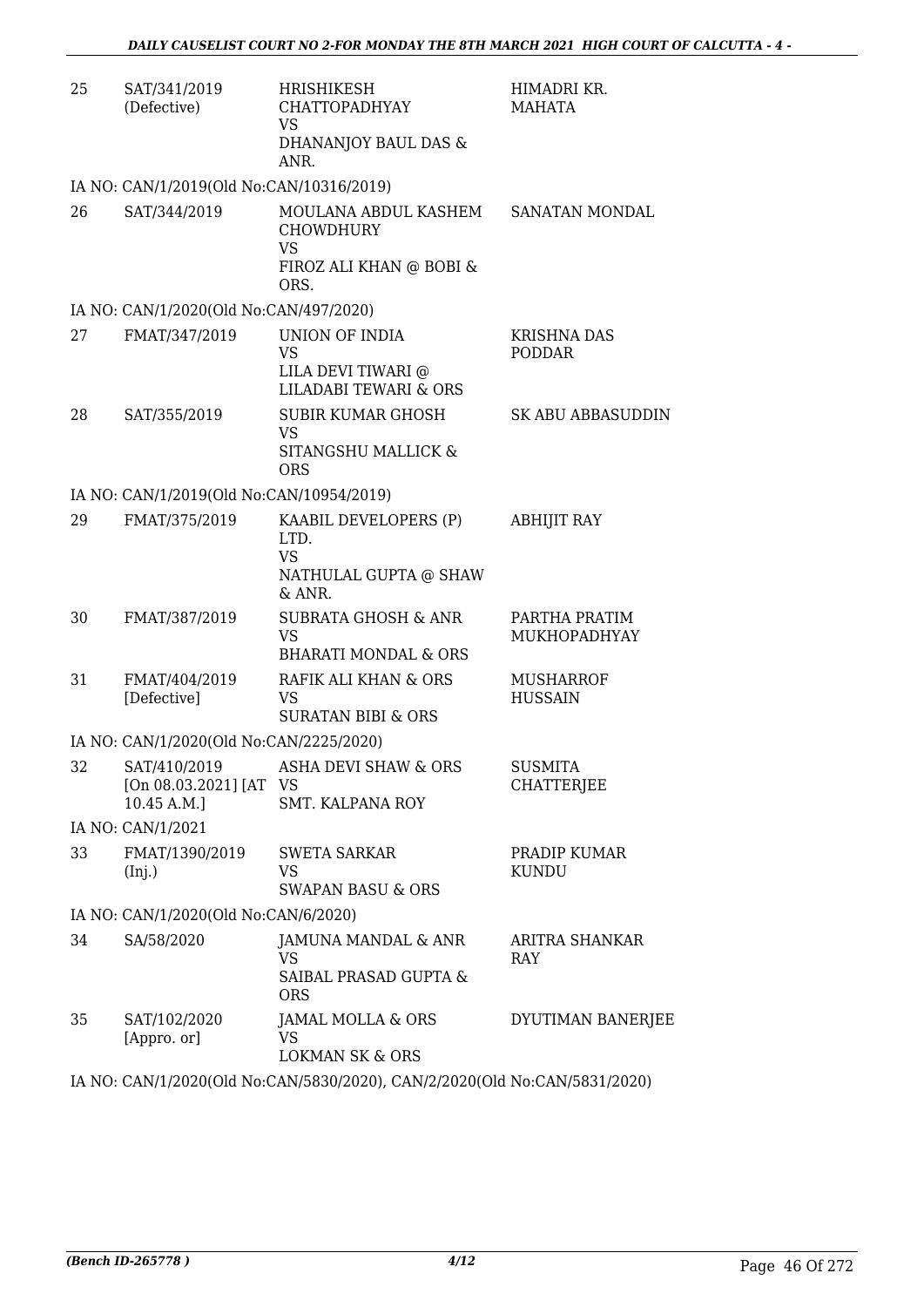| 36 | FMAT/78/2021                                      | <b>BISWAJIT DAS</b><br><b>VS</b>                                              | RAJEN DUTTA                                                                           |
|----|---------------------------------------------------|-------------------------------------------------------------------------------|---------------------------------------------------------------------------------------|
|    |                                                   | RATAN ROY NEE DAS                                                             |                                                                                       |
|    | IA NO: CAN/1/2021                                 |                                                                               |                                                                                       |
|    |                                                   | <b>GROUP I - APPLICATION</b>                                                  |                                                                                       |
| 37 | MAT/168/2016                                      | THE STATE OF W.B. & ORS<br><b>VS</b><br><b>AVIJIT SAHA</b>                    | <b>SIRSANYA</b><br><b>BANDOPADHYAY</b>                                                |
|    |                                                   | IA NO: CAN/1/2016(Old No:CAN/1298/2016), CAN/2/2016(Old No:CAN/1299/2016)     |                                                                                       |
| 38 | FMA/4676/2016                                     | BINAPANI CHOWDHURY<br><b>VS</b>                                               | SNIGDHA SAHA                                                                          |
|    |                                                   | UNION OF INDIA & ORS                                                          |                                                                                       |
|    | IA NO: CAN/1/2016(Old No:CAN/12140/2016)          |                                                                               |                                                                                       |
|    | wt39 FMA/89/2017                                  | <b>ALIK KHAMRUI</b><br>VS<br>UNION OF INDIA & ORS                             | SNIGDHA SAHA                                                                          |
|    | IA NO: CAN/1/2016(Old No:CAN/12133/2016)          |                                                                               |                                                                                       |
|    | wt40 FMA/99/2017                                  | SUDHARAM SINHA ROY<br><b>VS</b><br>UNION OF INDIA & ORS                       | SNIGDHA SAHA                                                                          |
|    | IA NO: CAN/1/2016(Old No:CAN/12132/2016)          |                                                                               |                                                                                       |
| 41 | MAT/380/2019                                      | UJJAL KUMAR MONDAL<br><b>VS</b><br>STATE OF WEST BENGAL&<br><b>ORS</b>        | <b>DEBAPRATIM</b><br><b>BANERJEE</b>                                                  |
|    |                                                   | IA NO: CAN/1/2019(Old No:CAN/4209/2019), CAN/2/2020(Old No:CAN/1978/2020)     |                                                                                       |
| 42 | MAT/1095/2019                                     | STATE OF WEST BENGAL &<br>ORS.<br><b>VS</b><br>RAMESWAR PRAMANIK &<br>ORS.    | <b>SUPRATIM DHAR</b>                                                                  |
|    | IA NO: CAN/1/2019(Old No:CAN/12494/2019)          |                                                                               |                                                                                       |
| 43 | FMA/1174/2019<br>$[10.03.2021]$ [At<br>2.00 P.M.] | THE STATE OF W.B. & ORS<br><b>VS</b><br><b>AMITAVA GHOSH &amp; ORS</b>        | <b>TARAK KARAN</b>                                                                    |
|    |                                                   | IA NO: CAN/2/2019(Old No:CAN/6246/2019), CAN/3/2019(Old No:CAN/6976/2019)     |                                                                                       |
| 44 | MAT/1269/2019                                     | <b>SUBRATA DAS</b><br>VS<br>SITANGSHU ADAK & ORS.                             | PARTHA SARATHI<br><b>MONDAL</b>                                                       |
|    |                                                   |                                                                               | IA NO: CAN/1/2019(Old No:CAN/8803/2019), CAN/2/2019(Old No:CAN/8804/2019), CAN/3/2020 |
| 45 | MAT/1363/2019                                     | MOTHABARI DHIBAR<br>SAMABAY SAMITY LTD<br><b>VS</b><br>UMA KANTI HALDER & ORS | <b>ASHOK KUMAR JHA</b>                                                                |
|    | IA NO: CAN/1/2019(Old No:CAN/9590/2019)           |                                                                               |                                                                                       |
| 46 | MAT/1520/2019                                     | GANESH CHANDRA GHOSH<br>& ORS<br><b>VS</b><br>STATE OF WEST BENGAL<br>&ORS    | SATYAM MUKHERJEE                                                                      |

IA NO: CAN/2/2021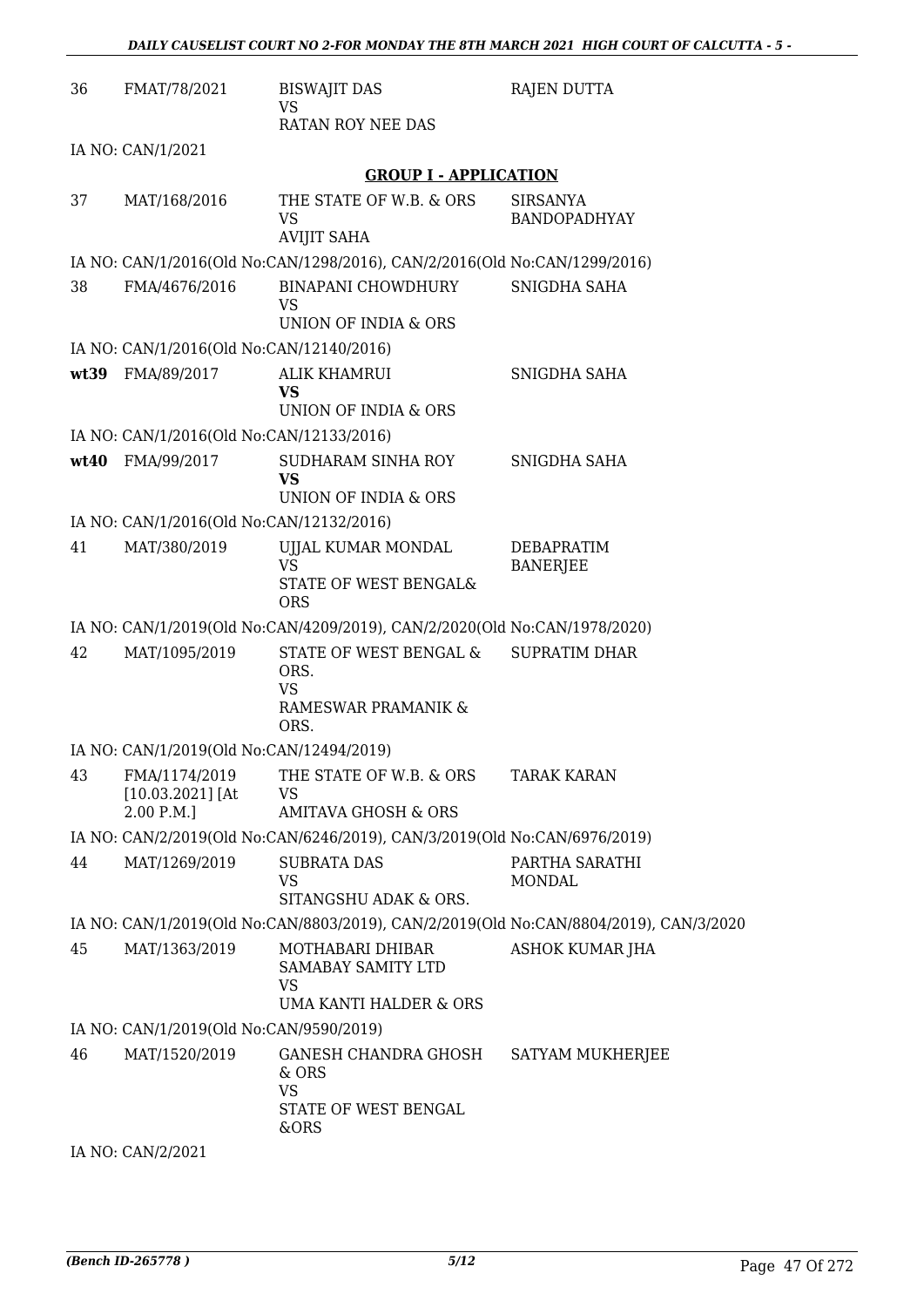| 47 | MAT/1664/2019                             | BANGUR LAND DEVP. CORP. PUJA BERIWAL<br>LTD. & ANR.<br><b>VS</b><br>STATE OF WEST BENGAL &<br>ORS. |                                |
|----|-------------------------------------------|----------------------------------------------------------------------------------------------------|--------------------------------|
|    |                                           | IA NO: CAN/1/2019(Old No:CAN/12086/2019), CAN/2/2019(Old No:CAN/12088/2019)                        |                                |
| 48 | MAT/1687/2019<br>[Defective]              | SHYAMLATA MUNDARI<br>VS<br>STATE OF WEST BENGAL &<br><b>ORS</b>                                    | DHANANJAY NAYAK                |
|    | IA NO: CAN/1/2019(Old No:CAN/11804/2019)  |                                                                                                    |                                |
| 49 | MAT/137/2020                              | ISLAM SHEIKH & ORS.<br><b>VS</b><br>STATE OF WEST BENGAL &<br>ORS.                                 | <b>AVIROOP</b><br>BHATTACHARYA |
|    | IA NO: CAN/1/2020(Old No:CAN/2058/2020)   |                                                                                                    |                                |
| 50 | MAT/784/2020                              | MINOTI BISWAS AND ORS<br><b>VS</b><br>STATE OF WEST BENGAL<br>AND ORS.                             | SARBANADA SANYAL               |
|    | IA NO: CAN/1/2020, CAN/2/2020             |                                                                                                    |                                |
| 51 | MAT/177/2021                              | MANAB PANDEY AND<br><b>OTHERS</b><br><b>VS</b><br>SHYAMALI BISWAS AND<br><b>OTHERS</b>             | ALI AHSAN ALAMGIR              |
|    | IA NO: CAN/1/2021                         |                                                                                                    |                                |
| 52 | MAT/194/2021                              | <b>TUSHAR KARFA</b><br><b>VS</b><br>STATE OF WEST BENGAL<br>AND ORS.                               | <b>ABHISHEK BANERJEE</b>       |
|    | IA NO: CAN/1/2021                         |                                                                                                    |                                |
| 53 | MAT/195/2021<br>[Gr. VIII]                | SANDHYA SINGHYA ROY<br>VS.<br>MADHUMITA SINGHA RAY<br>AND OTHERS                                   | <b>ANISUR RAHMAN</b>           |
|    | IA NO: CAN/1/2021                         |                                                                                                    |                                |
|    |                                           | <b>APPLICATION</b>                                                                                 |                                |
|    |                                           | (TOP)                                                                                              |                                |
| 54 | FAT/43/2021                               | PRADIP KR DAS ALIAS<br>PRODIP KR DAS AND ORS<br><b>VS</b>                                          | SAYANI<br><b>BHATTACHARYA</b>  |
|    |                                           | PURABI DAS AND ANR                                                                                 |                                |
|    | IA NO: CAN/1/2021, CAN/2/2021, CAN/3/2021 |                                                                                                    |                                |
|    |                                           | <b>APPLICATION (FA AND FMA)</b>                                                                    |                                |
| 55 | FA/160/1985                               | JAGABANDHU MAJHI<br><b>VS</b><br>ANU BALA DASI                                                     | AMIT PRAKASH<br>LAHIRI         |

IA NO: CAN/7/2017(Old No:CAN/3230/2017)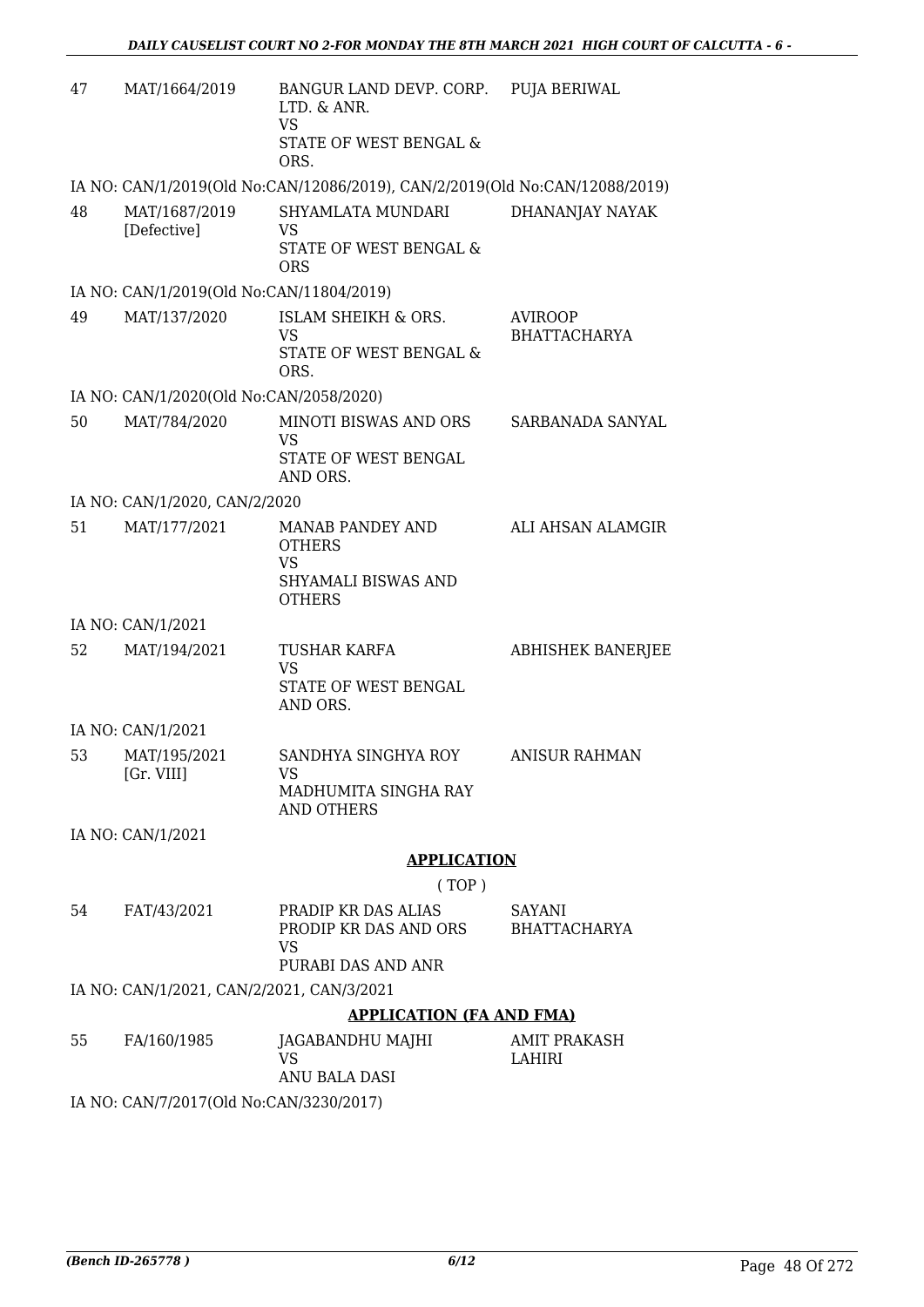| 56 | FAT/1016/2004                           | <b>METRO RAILWAY</b><br>VS<br>JOGENDRA SINGH ARORA                                  | RABINDRA NATH BAG                                                                          |
|----|-----------------------------------------|-------------------------------------------------------------------------------------|--------------------------------------------------------------------------------------------|
|    | IA NO: CAN/4/2020                       |                                                                                     |                                                                                            |
| 57 | FA/113/2009                             | <b>GAYATRI PAL</b><br><b>VS</b>                                                     | PARTHA PRATIM ROY                                                                          |
|    |                                         | NETAI NANDI @ NETISH<br>NANDI & ORS.                                                |                                                                                            |
|    | No:CAN/2202/2017)                       |                                                                                     | IA NO: CAN/2/2012(Old No:CAN/3351/2012), CAN/4/2016(Old No:CAN/1864/2016), CAN/5/2017(Old  |
| 58 | FA/228/2010                             | AMAL BHATTACHARJEE &<br>ANR.<br><b>VS</b><br><b>CHITRA GHOSH &amp; ORS.</b>         | NIMAI CH. DEBNATH                                                                          |
|    |                                         | IA NO: CAN/7/2011(Old No:CAN/10838/2011), CAN/10/2021                               |                                                                                            |
| 59 | FA/142/2011                             | MALATI JASHU AND ORS<br><b>VS</b><br><b>SIKHA DAS AND ORS</b>                       | SIVA PROSAD GHOSE                                                                          |
|    | No:CAN/48/2019), CAN/7/2020, CAN/8/2020 |                                                                                     | IA NO: CAN/1/2010(Old No:CAN/7129/2010), CAN/2/2010(Old No:CAN/10526/2010), CAN/6/2019(Old |
| 60 | FAT/487/2012<br>[2 P.B.]                | PRIYA RANJAN NAHA<br><b>VS</b><br><b>MAMATA NAHA &amp; ORS</b>                      | <b>AJOY SANKAR</b><br><b>SANYAL</b>                                                        |
|    |                                         |                                                                                     | IA NO: CAN/4/2017(Old No:CAN/10711/2017), CAN/5/2019(Old No:CAN/1523/2019), CAN/6/2021     |
| 61 | FA/337/2013                             | KUMUD RANJAN JOARDAR<br><b>VS</b><br>PRITHWISH RANJAN<br>JOARDAR                    | <b>SURYA PRASAD</b><br><b>CHATTOPADHYAY</b>                                                |
|    | IA NO: CAN/4/2018(Old No:CAN/7510/2018) |                                                                                     |                                                                                            |
| 62 | FA/11/2015                              | MANOJIT BHATTACHARJEE<br>& ORS<br><b>VS</b><br><b>SUMAN GANGULY &amp; ANR</b>       | <b>AJAY DEBNATH</b>                                                                        |
|    | IA NO: CAN/4/2021, CAN/5/2021           |                                                                                     |                                                                                            |
| 63 | FAT/258/2015                            | ABDUL RAUF & ORS<br>VS<br>MD. ILLIAS & ORS                                          | ANAJLI AGARWAL                                                                             |
|    |                                         | IA NO: CAN/1/2015(Old No:CAN/10357/2015), CAN/2/2016(Old No:CAN/2526/2016)          |                                                                                            |
| 64 | FAT/286/2015                            | <b>BIKASH CHANDRA BERA &amp;</b><br><b>ORS</b><br><b>VS</b><br>MADHUSUDAN DAS & ORS | <b>SOUNAK</b><br><b>BHATTACHARYYA</b>                                                      |
|    | No:CAN/7673/2017), CAN/4/2021           |                                                                                     | IA NO: CAN/1/2017(Old No:CAN/1280/2017), CAN/2/2017(Old No:CAN/7672/2017), CAN/3/2017(Old  |
| 65 | FA/62/2016                              | PIJUSH DEB<br>VS<br>PRANAB RANJAN DEB &<br><b>ORS</b>                               | SARMISTHA GHOSH<br><b>SARMA</b>                                                            |
|    |                                         |                                                                                     |                                                                                            |

IA NO: CAN/1/2019(Old No:CAN/6331/2019), CAN/2/2020(Old No:CAN/1234/2020)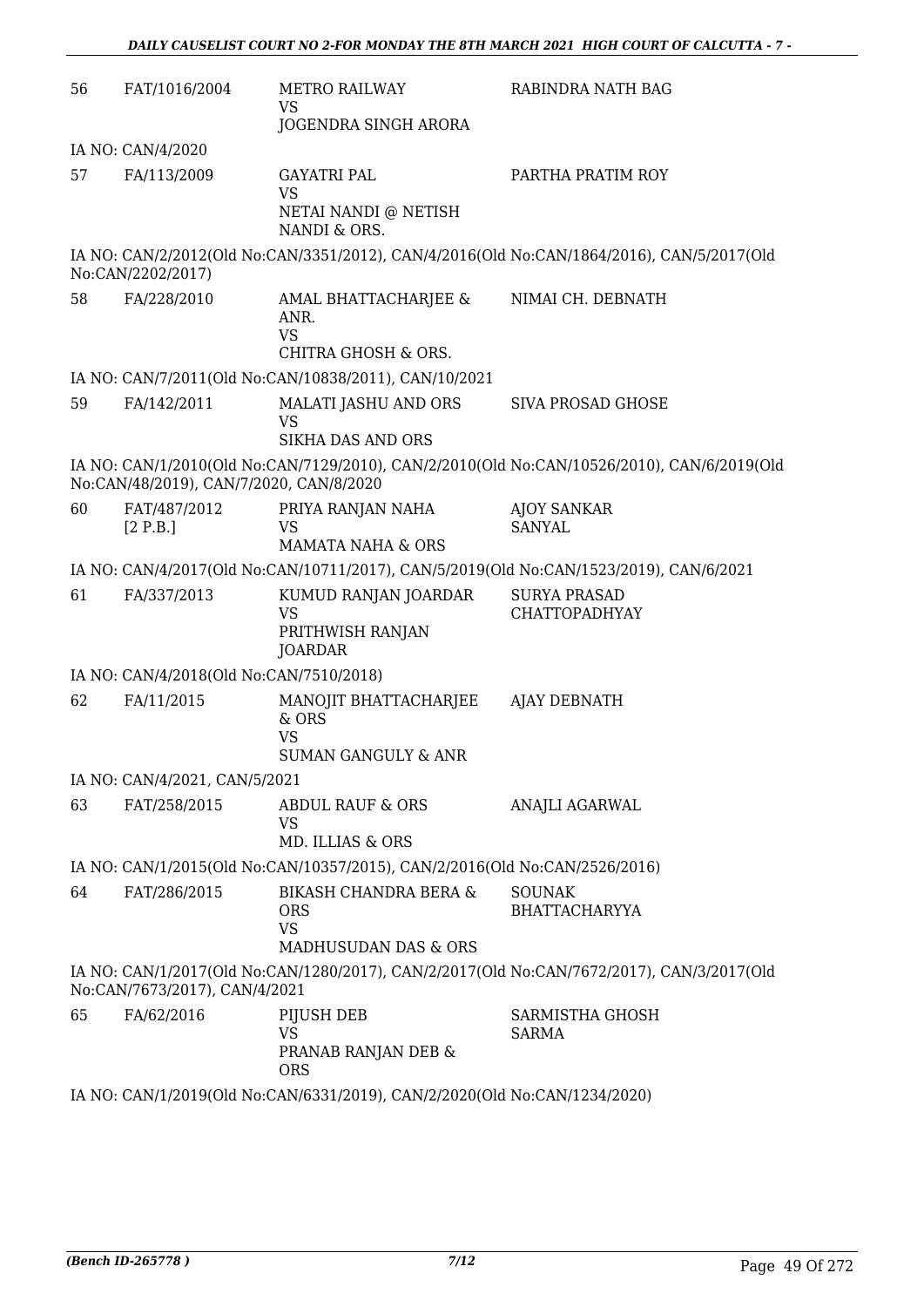| PVT. LTD. & ORS<br>IA NO: CAN/1/2016(Old No:CAN/8433/2016), CAN/2/2016(Old No:CAN/8584/2016), CAN/3/2017(Old<br>No:CAN/4917/2017), CAN/4/2018(Old No:CAN/2840/2018)<br>FA/64/2017<br>NEJAMUDDIN & ORS<br>DYUTIMAN BANERJEE<br><b>VS</b><br>MD AFYAD (MINOR) & ORS<br>68<br>FAT/445/2017<br><b>BRAJ DULAL BORAL</b><br>KARTIK KR. RAY<br><b>VS</b><br>MADHAB CH. BORAL & ORS.<br>IA NO: CAN/3/2019(Old No:CAN/9413/2019)<br>FAT/40/2018<br>ASHIM KUMAR HAZRA<br><b>SUHRID SUR</b><br>VS<br>NANDA KISHOR HAZRA &<br>ANR<br>IA NO: CAN/1/2018(Old No:CAN/1097/2018)<br>70<br>THE STATE OF WB<br>FAT/69/2018<br>RAM CH. GUCHAIIT<br>[15.03.2021]<br>VS<br>SUSAMA DAS & ORS.<br>IA NO: CAN/2/2018(Old No:CAN/2745/2018)<br>71<br>PETRA STARKE<br>FMAT/275/2018<br>V WADEHRA<br><b>VS</b><br>BIKRAM YOGA COLLEGE OF<br><b>INDIA LP &amp; ORS</b><br>IA NO: CAN/1/2018(Old No:CAN/3615/2018), CAN/3/2019(Old No:CAN/7223/2019)<br>FAT/316/2018<br>72<br>LEGAL HEIRS OF LATE<br><b>SUBRATA GHOSH</b><br>KANU SHARMA ,ASHA<br><b>SHARMA &amp; ANR</b><br><b>VS</b><br>NAKUL SHARMA<br>IA NO: CAN/1/2019(Old No:CAN/9789/2019)<br>FAT/523/2018<br>PINTU GIRI<br>73<br>UTTIYA RAY<br>VS<br><b>SUNIL ADAK &amp; ORS</b><br>IA NO: CAN/1/2018(Old No:CAN/7536/2018), CAN/2/2021, CAN/3/2021<br>74<br>FMAT/840/2018<br><b>JYOTIRINDRA</b><br><b>AVIROOP</b><br>[10.03.2021]<br><b>CHATTOPADHYAY</b><br><b>BHATTACHARYA</b><br><b>VS</b><br><b>GYANENDRA CHANDRA</b><br><b>CHATTOPADHYAY&amp; ORS</b><br>IA NO: CAN/1/2018(Old No:CAN/6829/2018)<br>75<br>FAT/65/2019<br>EXE OFFICER , BDA<br><b>SANCHARI</b><br><b>VS</b><br><b>CHAKRABORTY</b><br>KHANDEKAR AFZALUL<br><b>QUADER &amp; ANR</b><br>IA NO: CAN/1/2019(Old No:CAN/1639/2019), CAN/2/2019(Old No:CAN/1651/2019)<br>EXE OFFICER , BDA<br>76<br>FAT/66/2019<br><b>SANCHARI</b><br>VS<br><b>CHAKRABORTY</b><br><b>ABDUL ALIM &amp; ORS</b><br>IA NO: CAN/1/2019(Old No:CAN/1640/2019), CAN/2/2019(Old No:CAN/1641/2019) | 66 | FA/212/2016 | <b>MIRA ROY</b><br><b>VS</b><br>M/S TRIVENI HOLDINGS | R. BANERJEE |
|---------------------------------------------------------------------------------------------------------------------------------------------------------------------------------------------------------------------------------------------------------------------------------------------------------------------------------------------------------------------------------------------------------------------------------------------------------------------------------------------------------------------------------------------------------------------------------------------------------------------------------------------------------------------------------------------------------------------------------------------------------------------------------------------------------------------------------------------------------------------------------------------------------------------------------------------------------------------------------------------------------------------------------------------------------------------------------------------------------------------------------------------------------------------------------------------------------------------------------------------------------------------------------------------------------------------------------------------------------------------------------------------------------------------------------------------------------------------------------------------------------------------------------------------------------------------------------------------------------------------------------------------------------------------------------------------------------------------------------------------------------------------------------------------------------------------------------------------------------------------------------------------------------------------------------------------------------------------|----|-------------|------------------------------------------------------|-------------|
|                                                                                                                                                                                                                                                                                                                                                                                                                                                                                                                                                                                                                                                                                                                                                                                                                                                                                                                                                                                                                                                                                                                                                                                                                                                                                                                                                                                                                                                                                                                                                                                                                                                                                                                                                                                                                                                                                                                                                                     |    |             |                                                      |             |
|                                                                                                                                                                                                                                                                                                                                                                                                                                                                                                                                                                                                                                                                                                                                                                                                                                                                                                                                                                                                                                                                                                                                                                                                                                                                                                                                                                                                                                                                                                                                                                                                                                                                                                                                                                                                                                                                                                                                                                     |    |             |                                                      |             |
|                                                                                                                                                                                                                                                                                                                                                                                                                                                                                                                                                                                                                                                                                                                                                                                                                                                                                                                                                                                                                                                                                                                                                                                                                                                                                                                                                                                                                                                                                                                                                                                                                                                                                                                                                                                                                                                                                                                                                                     | 67 |             |                                                      |             |
|                                                                                                                                                                                                                                                                                                                                                                                                                                                                                                                                                                                                                                                                                                                                                                                                                                                                                                                                                                                                                                                                                                                                                                                                                                                                                                                                                                                                                                                                                                                                                                                                                                                                                                                                                                                                                                                                                                                                                                     |    |             |                                                      |             |
|                                                                                                                                                                                                                                                                                                                                                                                                                                                                                                                                                                                                                                                                                                                                                                                                                                                                                                                                                                                                                                                                                                                                                                                                                                                                                                                                                                                                                                                                                                                                                                                                                                                                                                                                                                                                                                                                                                                                                                     |    |             |                                                      |             |
|                                                                                                                                                                                                                                                                                                                                                                                                                                                                                                                                                                                                                                                                                                                                                                                                                                                                                                                                                                                                                                                                                                                                                                                                                                                                                                                                                                                                                                                                                                                                                                                                                                                                                                                                                                                                                                                                                                                                                                     |    |             |                                                      |             |
|                                                                                                                                                                                                                                                                                                                                                                                                                                                                                                                                                                                                                                                                                                                                                                                                                                                                                                                                                                                                                                                                                                                                                                                                                                                                                                                                                                                                                                                                                                                                                                                                                                                                                                                                                                                                                                                                                                                                                                     | 69 |             |                                                      |             |
|                                                                                                                                                                                                                                                                                                                                                                                                                                                                                                                                                                                                                                                                                                                                                                                                                                                                                                                                                                                                                                                                                                                                                                                                                                                                                                                                                                                                                                                                                                                                                                                                                                                                                                                                                                                                                                                                                                                                                                     |    |             |                                                      |             |
|                                                                                                                                                                                                                                                                                                                                                                                                                                                                                                                                                                                                                                                                                                                                                                                                                                                                                                                                                                                                                                                                                                                                                                                                                                                                                                                                                                                                                                                                                                                                                                                                                                                                                                                                                                                                                                                                                                                                                                     |    |             |                                                      |             |
|                                                                                                                                                                                                                                                                                                                                                                                                                                                                                                                                                                                                                                                                                                                                                                                                                                                                                                                                                                                                                                                                                                                                                                                                                                                                                                                                                                                                                                                                                                                                                                                                                                                                                                                                                                                                                                                                                                                                                                     |    |             |                                                      |             |
|                                                                                                                                                                                                                                                                                                                                                                                                                                                                                                                                                                                                                                                                                                                                                                                                                                                                                                                                                                                                                                                                                                                                                                                                                                                                                                                                                                                                                                                                                                                                                                                                                                                                                                                                                                                                                                                                                                                                                                     |    |             |                                                      |             |
|                                                                                                                                                                                                                                                                                                                                                                                                                                                                                                                                                                                                                                                                                                                                                                                                                                                                                                                                                                                                                                                                                                                                                                                                                                                                                                                                                                                                                                                                                                                                                                                                                                                                                                                                                                                                                                                                                                                                                                     |    |             |                                                      |             |
|                                                                                                                                                                                                                                                                                                                                                                                                                                                                                                                                                                                                                                                                                                                                                                                                                                                                                                                                                                                                                                                                                                                                                                                                                                                                                                                                                                                                                                                                                                                                                                                                                                                                                                                                                                                                                                                                                                                                                                     |    |             |                                                      |             |
|                                                                                                                                                                                                                                                                                                                                                                                                                                                                                                                                                                                                                                                                                                                                                                                                                                                                                                                                                                                                                                                                                                                                                                                                                                                                                                                                                                                                                                                                                                                                                                                                                                                                                                                                                                                                                                                                                                                                                                     |    |             |                                                      |             |
|                                                                                                                                                                                                                                                                                                                                                                                                                                                                                                                                                                                                                                                                                                                                                                                                                                                                                                                                                                                                                                                                                                                                                                                                                                                                                                                                                                                                                                                                                                                                                                                                                                                                                                                                                                                                                                                                                                                                                                     |    |             |                                                      |             |
|                                                                                                                                                                                                                                                                                                                                                                                                                                                                                                                                                                                                                                                                                                                                                                                                                                                                                                                                                                                                                                                                                                                                                                                                                                                                                                                                                                                                                                                                                                                                                                                                                                                                                                                                                                                                                                                                                                                                                                     |    |             |                                                      |             |
|                                                                                                                                                                                                                                                                                                                                                                                                                                                                                                                                                                                                                                                                                                                                                                                                                                                                                                                                                                                                                                                                                                                                                                                                                                                                                                                                                                                                                                                                                                                                                                                                                                                                                                                                                                                                                                                                                                                                                                     |    |             |                                                      |             |
|                                                                                                                                                                                                                                                                                                                                                                                                                                                                                                                                                                                                                                                                                                                                                                                                                                                                                                                                                                                                                                                                                                                                                                                                                                                                                                                                                                                                                                                                                                                                                                                                                                                                                                                                                                                                                                                                                                                                                                     |    |             |                                                      |             |
|                                                                                                                                                                                                                                                                                                                                                                                                                                                                                                                                                                                                                                                                                                                                                                                                                                                                                                                                                                                                                                                                                                                                                                                                                                                                                                                                                                                                                                                                                                                                                                                                                                                                                                                                                                                                                                                                                                                                                                     |    |             |                                                      |             |
|                                                                                                                                                                                                                                                                                                                                                                                                                                                                                                                                                                                                                                                                                                                                                                                                                                                                                                                                                                                                                                                                                                                                                                                                                                                                                                                                                                                                                                                                                                                                                                                                                                                                                                                                                                                                                                                                                                                                                                     |    |             |                                                      |             |
|                                                                                                                                                                                                                                                                                                                                                                                                                                                                                                                                                                                                                                                                                                                                                                                                                                                                                                                                                                                                                                                                                                                                                                                                                                                                                                                                                                                                                                                                                                                                                                                                                                                                                                                                                                                                                                                                                                                                                                     |    |             |                                                      |             |
|                                                                                                                                                                                                                                                                                                                                                                                                                                                                                                                                                                                                                                                                                                                                                                                                                                                                                                                                                                                                                                                                                                                                                                                                                                                                                                                                                                                                                                                                                                                                                                                                                                                                                                                                                                                                                                                                                                                                                                     |    |             |                                                      |             |
|                                                                                                                                                                                                                                                                                                                                                                                                                                                                                                                                                                                                                                                                                                                                                                                                                                                                                                                                                                                                                                                                                                                                                                                                                                                                                                                                                                                                                                                                                                                                                                                                                                                                                                                                                                                                                                                                                                                                                                     |    |             |                                                      |             |
|                                                                                                                                                                                                                                                                                                                                                                                                                                                                                                                                                                                                                                                                                                                                                                                                                                                                                                                                                                                                                                                                                                                                                                                                                                                                                                                                                                                                                                                                                                                                                                                                                                                                                                                                                                                                                                                                                                                                                                     |    |             |                                                      |             |
|                                                                                                                                                                                                                                                                                                                                                                                                                                                                                                                                                                                                                                                                                                                                                                                                                                                                                                                                                                                                                                                                                                                                                                                                                                                                                                                                                                                                                                                                                                                                                                                                                                                                                                                                                                                                                                                                                                                                                                     |    |             |                                                      |             |
|                                                                                                                                                                                                                                                                                                                                                                                                                                                                                                                                                                                                                                                                                                                                                                                                                                                                                                                                                                                                                                                                                                                                                                                                                                                                                                                                                                                                                                                                                                                                                                                                                                                                                                                                                                                                                                                                                                                                                                     |    |             |                                                      |             |
|                                                                                                                                                                                                                                                                                                                                                                                                                                                                                                                                                                                                                                                                                                                                                                                                                                                                                                                                                                                                                                                                                                                                                                                                                                                                                                                                                                                                                                                                                                                                                                                                                                                                                                                                                                                                                                                                                                                                                                     |    |             |                                                      |             |
|                                                                                                                                                                                                                                                                                                                                                                                                                                                                                                                                                                                                                                                                                                                                                                                                                                                                                                                                                                                                                                                                                                                                                                                                                                                                                                                                                                                                                                                                                                                                                                                                                                                                                                                                                                                                                                                                                                                                                                     |    |             |                                                      |             |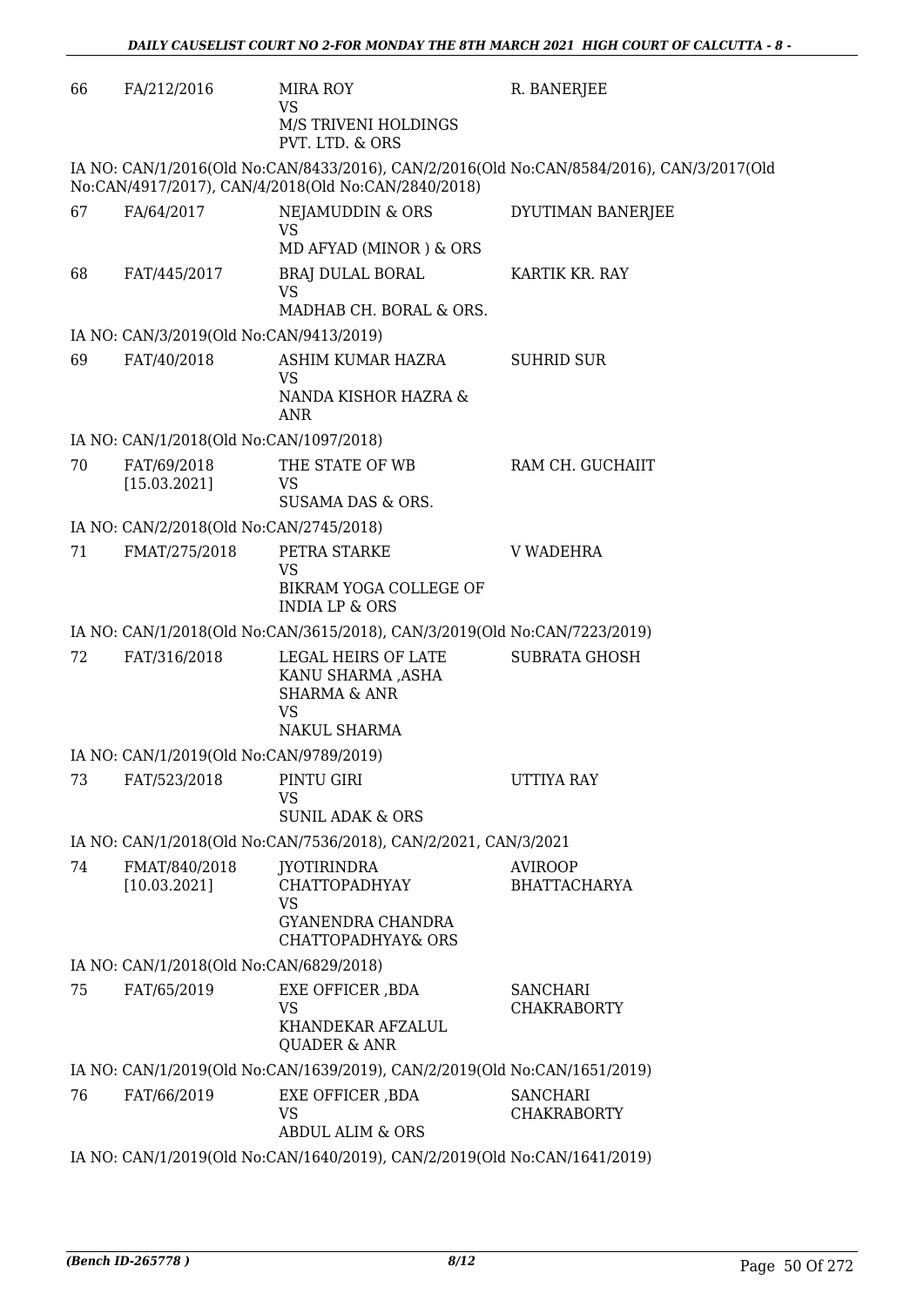| 77 | FAT/67/2019                              | EXE OFFICER, BDA<br>VS<br><b>SAKERA KHATUN &amp; ANR</b>                                                      | <b>SANCHARI</b><br><b>CHAKRABORTY</b>     |
|----|------------------------------------------|---------------------------------------------------------------------------------------------------------------|-------------------------------------------|
|    |                                          | IA NO: CAN/1/2019(Old No:CAN/1642/2019), CAN/2/2019(Old No:CAN/1643/2019)                                     |                                           |
| 78 | FA/133/2019                              | MITA RANI BASAK @ MITA<br>RANI BASAK & ORS<br><b>VS</b>                                                       | <b>BIBHASADITYA</b><br><b>CHAKRABARTY</b> |
|    |                                          | PRABHAT KUMAR BASAK                                                                                           |                                           |
|    | IA NO: CAN/1/2019(Old No:CAN/3961/2019)  |                                                                                                               |                                           |
| 79 | FA/134/2019                              | <b>TABU SEKH</b><br>VS<br>AMENA BIBI & ORS                                                                    | SARBENDU SINGH                            |
|    | IA NO: CAN/1/2019(Old No:CAN/6994/2019)  |                                                                                                               |                                           |
| 80 | FA/169/2019                              | <b>RAJESH KUMAR</b><br><b>CHOWDHURY</b><br>VS<br><b>BALKISHORI DEVI &amp; ORS</b>                             | DEBABRATIM<br><b>BANERJEE</b>             |
|    | IA NO: CAN/1/2019(Old No:CAN/11147/2019) |                                                                                                               |                                           |
| 81 | FAT/294/2019                             | <b>EXECUTIVE</b><br><b>OFFICERBURDWAN</b><br>DEVELOPMENT ATHORITY<br><b>VS</b><br><b>SK. KORBAN &amp; ORS</b> | <b>SANCHARI</b><br><b>CHAKRABORTY</b>     |
|    |                                          | IA NO: CAN/1/2019(Old No:CAN/5852/2019), CAN/2/2019(Old No:CAN/5854/2019)                                     |                                           |
| 82 | FAT/304/2019                             | <b>SUJATA DHAR</b><br><b>VS</b><br>RANJIT KR. DHAR                                                            | <b>SIDDHARTHA</b><br><b>GOSWAMI</b>       |
|    | IA NO: CAN/1/2019(Old No:CAN/11257/2019) |                                                                                                               |                                           |
| 83 | FAT/346/2019                             | <b>IBRAHIM &amp; ORS</b><br>VS<br><b>ABID &amp; ORS</b>                                                       | MD. M. NAZAR<br><b>CHOWDHURY</b>          |
|    |                                          | IA NO: CAN/1/2019(Old No:CAN/9707/2019), CAN/2/2019(Old No:CAN/9788/2019)                                     |                                           |
| 84 |                                          | FAT/412/2019 RAMESH KUMAR SINGH & SOURAV ROY<br><b>ORS</b><br><b>VS</b><br>KASHI NATH SINGH & ORS             |                                           |
|    |                                          | IA NO: CAN/1/2019(Old No:CAN/9236/2019), CAN/2/2021                                                           |                                           |
| 85 | FAT/476/2019                             | BAHUBALI ESTATES LTD<br>VS.<br>SEWNARAYAN KHUBCHAND<br>& ORS                                                  | <b>AVIRUP CHATTERJEE</b>                  |
|    |                                          | IA NO: CAN/1/2020(Old No:CAN/2974/2020), CAN/2/2020(Old No:CAN/2975/2020)                                     |                                           |
| 86 | FAT/543/2019                             | UNION OF INDIA & ORS<br>VS<br><b>SUCHITA CHAUDHURI &amp;</b><br><b>ORS</b>                                    | NABA KUMAR DAS                            |
|    | IA NO: CAN/1/2021, CAN/2/2021            |                                                                                                               |                                           |
| 87 | FAT/620/2019                             | DEB NARAYAN JANA<br><b>VS</b><br>LAKSHMI NARAYAN JANA &<br><b>ORS</b>                                         | SABYASACHI<br><b>BHATTACHARYYA</b>        |
|    | IA NO: CAN/1/2020(Old No:CAN/101/2020)   |                                                                                                               |                                           |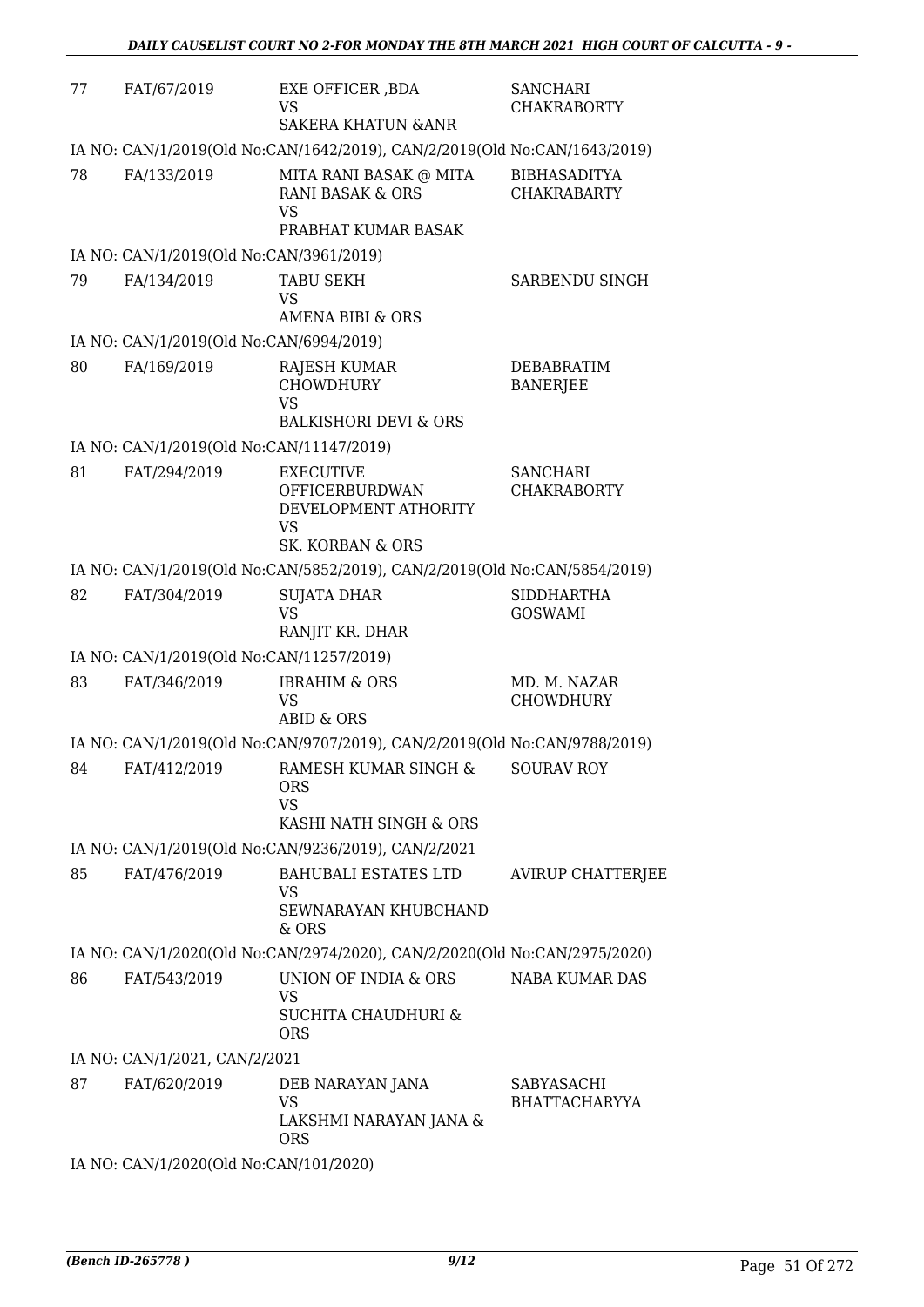| 88 | FAT/621/2019                              | BIDIT KUMAR CHATTERJEE<br>VS                                                      | <b>JAYANTA BANERJEE</b>                 |
|----|-------------------------------------------|-----------------------------------------------------------------------------------|-----------------------------------------|
|    |                                           | AMRIT MUKHOPADHYAY &<br><b>ANR</b>                                                |                                         |
|    | IA NO: CAN/1/2020, CAN/2/2020             |                                                                                   |                                         |
| 89 | FMAT/1139/2019                            | SHYAM SUNDAR KEDIA<br><b>VS</b>                                                   | <b>MUNMUN TEWARY</b>                    |
|    |                                           | <b>SANDIP KEDIA &amp; ORS</b>                                                     |                                         |
|    | IA NO: CAN/1/2019(Old No:CAN/11154/2019)  |                                                                                   |                                         |
| 90 | FA/7/2020                                 | LA COLLECTOR , HOOGHLY<br><b>VS</b><br><b>SUJIT KUMAR MANNA</b>                   | R.N. DUTTA                              |
|    |                                           | IA NO: CAN/1/2018(Old No:CAN/7607/2018), CAN/2/2018(Old No:CAN/7621/2018)         |                                         |
| 91 | FAT/62/2020                               | KANIZ FATIMA & ORS<br><b>VS</b><br>HAROON RASHID & ORS                            | ATREYEE DE<br><b>GANGULY</b>            |
|    |                                           | IA NO: CAN/1/2020(Old No:CAN/1438/2020), CAN/2/2021, CAN/3/2021                   |                                         |
| 92 | FMAT/113/2020                             | <b>GOPAL MUKHERJEE</b><br><b>VS</b><br>SITARAM MUKHERJEE &<br>ORS.                | <b>SANTIMAY</b><br><b>BHATTACHARYYA</b> |
|    | IA NO: CAN/1/2020(Old No:CAN/1091/2020)   |                                                                                   |                                         |
| 93 | FAT/132/2020<br>(Defective)               | MANJU BANDOPADHYAY &<br>ORS.<br><b>VS</b><br>PARUL CHAKRABORTY                    | SUPRATIK SYAMAL                         |
|    |                                           | IA NO: CAN/1/2020(Old No:CAN/2827/2020), CAN/2/2020(Old No:CAN/2828/2020)         |                                         |
| 94 | FAT/140/2020                              | THE STATE OF WEST                                                                 | <b>ANIRUDDHA SEN</b>                    |
|    | (Defective)                               | BENGAL REP BY LAND<br><b>ACQUISTION COLLECTOR</b><br>VS<br>ANIRUDDHA BANERJEE     |                                         |
|    |                                           | IA NO: CAN/1/2020(Old No:CAN/2944/2020), CAN/2/2020(Old No:CAN/2946/2020)         |                                         |
| 95 | FAT/262/2020                              | <b>BASUDEB DAS</b>                                                                | DEBABRATA DAS                           |
|    | [10.03.2021]                              | VS<br><b>JHARNA ROY</b>                                                           | <b>GUPTA</b>                            |
|    | IA NO: CAN/1/2020, CAN/2/2020, CAN/3/2020 |                                                                                   |                                         |
| 96 | FAT/325/2020<br>[Defective]               | AMAL CHANDRA SARKAR<br><b>VS</b><br>MIRA GOPE ALIAS MIRA<br><b>SARKAR AND ANR</b> | <b>BIRENDRA KUMAR</b><br>JHA            |
|    | IA NO: CAN/1/2020                         |                                                                                   |                                         |
| 97 | FAT/333/2020                              | NASIM MONDAL AND ORS<br>VS<br>SHIPRA CHOWDHURY AND<br>ANR                         | PRIYAKSHI BANERJEE                      |
|    | IA NO: CAN/1/2021, CAN/2/2021             |                                                                                   |                                         |
| 98 | FMAT/504/2020                             | M/S S.S. ENTERPRISES<br>VS<br><b>KRISHNA RANJAN</b><br><b>CHAKRABORTY</b>         | ARIF ALI                                |
|    | IA NO: CAN/1/2020                         |                                                                                   |                                         |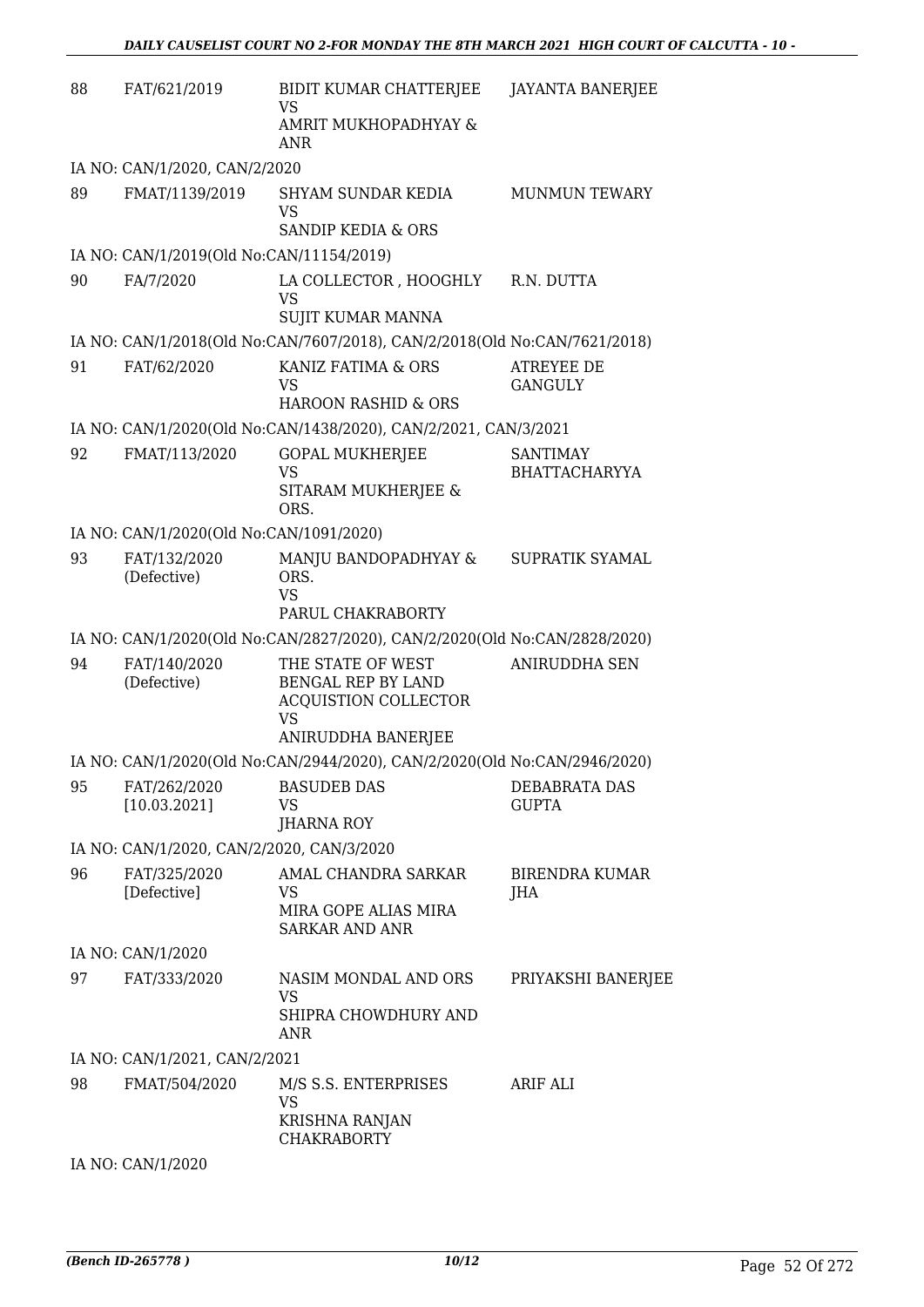| 99  | FMAT/575/2020                                | RAJANI PODADR AND ORS<br>VS                                                                                         | RITTICK CHOWDHURI                                                                                           |
|-----|----------------------------------------------|---------------------------------------------------------------------------------------------------------------------|-------------------------------------------------------------------------------------------------------------|
|     |                                              | VIVILINE ENGINEERING<br><b>PVT LTD AND ORS</b>                                                                      |                                                                                                             |
|     | IA NO: CAN/1/2020                            |                                                                                                                     |                                                                                                             |
| 100 | FAT/5/2021                                   | <b>GOUR MOHAN BOSE</b><br>VS.<br><b>TAPAN BOSE</b>                                                                  | DIPAK DEY                                                                                                   |
|     | IA NO: CAN/1/2021                            |                                                                                                                     |                                                                                                             |
| 101 | FMAT/199/2021<br>[Defective]                 | SOMNATH SANYAL<br><b>VS</b><br>MINATI MUKHERJEE<br>(BARTOLA)                                                        | <b>ASHIM KUMAR</b><br><b>CHATTERJEE</b>                                                                     |
|     | IA NO: CAN/1/2021, CAN/2/2021                |                                                                                                                     |                                                                                                             |
|     |                                              | <b>FOR HEARING</b>                                                                                                  |                                                                                                             |
| 102 | FA/180/2010<br>$[Pt I + II + 2 PB + 4 VS]$   | PRABIR DAS & ANR                                                                                                    | NITAI CH. SAHA                                                                                              |
|     | $LCR+one$ tin box]                           | KINU RAM MONDAL                                                                                                     |                                                                                                             |
| 103 | FAT/321/2011                                 | SANDHYA SARKAR                                                                                                      | IA NO: CAN/2/2016(Old No:CAN/3668/2016), CAN/3/2018(Old No:CAN/9485/2018), CAN/4/2020<br><b>JAYDIP BASU</b> |
|     | $[Pt I + II + 2 P.B.]$                       | VS<br>PRASANTA DAS & ORS                                                                                            |                                                                                                             |
|     | No:CAN/6463/2017)                            |                                                                                                                     | IA NO: CAN/1/2011(Old No:CAN/8352/2011), CAN/2/2012(Old No:CAN/511/2012), CAN/3/2017(Old                    |
| 104 | FA/344/2014<br>$[Pt I+II+4LCR+6]$<br>PB]     | SONA MAJUMDER<br><b>VS</b><br>KISHORI LAL AGARWAL &<br>ANR                                                          | ARNAB<br><b>CHAKRABORTY</b>                                                                                 |
|     | IA NO: CAN/5/2020                            |                                                                                                                     |                                                                                                             |
| 105 | FA/10/2015<br>$[Pt I+4+LCR+2 PB]$            | <b>SMT PRANATI GHOSH &amp;</b><br><b>ORS</b><br><b>VS</b>                                                           | ASHIS KUMAR DUTTA                                                                                           |
|     |                                              | ANIL KUMAR GHOSH                                                                                                    |                                                                                                             |
| 106 | FAT/287/2015<br>$(6$ PB + 2 files of<br>LCR) | THE EXECUTIVE OFFICER,<br>BURDWAN DEV.<br><b>AUTHORITY</b><br><b>VS</b><br>KHONDEKAR HEFAZUL<br>KARIM & ANR         | <b>SANCHARI</b><br><b>CHAKRABORTY</b>                                                                       |
|     |                                              | IA NO: CAN/2/2015(Old No:CAN/6062/2015), CAN/3/2019(Old No:CAN/5106/2019)                                           |                                                                                                             |
|     | wt107 FAT/190/2015                           | THE EXECUTIVE OFFICER,<br>BURDWAN DEVELOPMENT CHAKRABORTY<br><b>AUTHORITY</b><br><b>VS</b><br>UDAY KUMAR SAIN & ANR | <b>SANCHARI</b>                                                                                             |
|     |                                              |                                                                                                                     | IA NO: CAN/2/2015(Old No:CAN/4291/2015) CAN/6/2019(Old No:CAN/5110/2019) CAN/7/2019(Old                     |

IA NO: CAN/2/2015(Old No:CAN/4291/2015), CAN/6/2019(Old No:CAN/5110/2019), CAN/7/2019(Old No:CAN/8772/2019)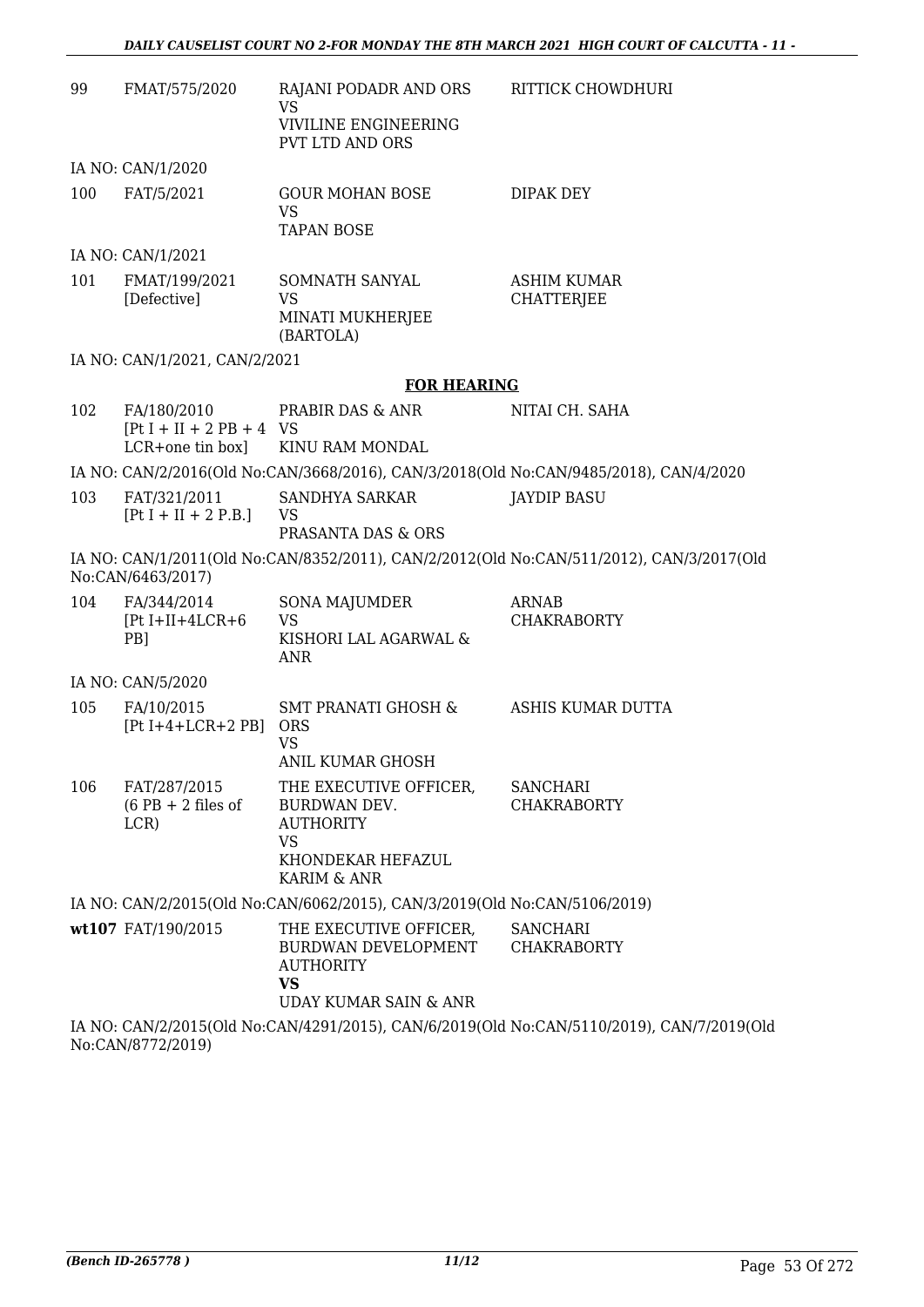|     | wt108 FAT/524/2012                                                         | THE EX. OFFICER,<br>BURDWAN DEVP.<br><b>AUTHORITY</b><br><b>VS</b><br><b>ABDUL ALIM</b>                                        | <b>KBS MAHAPATRA</b>                                                                                                                                                                 |
|-----|----------------------------------------------------------------------------|--------------------------------------------------------------------------------------------------------------------------------|--------------------------------------------------------------------------------------------------------------------------------------------------------------------------------------|
|     | No:CAN/8306/2019)                                                          |                                                                                                                                | IA NO: CAN/1/2017(Old No:CAN/3193/2017), CAN/2/2019(Old No:CAN/4725/2019), CAN/3/2019(Old                                                                                            |
|     | wt109 FAT/587/2014                                                         | BURDWAN DEVELOPMENT<br><b>AUTHORITY</b><br><b>VS</b><br><b>ANOWAR ALI &amp; ORS</b>                                            | <b>SANCHARI</b><br><b>CHAKRABORTY</b>                                                                                                                                                |
|     | CAN/8/2019(Old No:CAN/8307/2019)                                           |                                                                                                                                | IA NO: CAN/2/2014(Old No:CAN/12051/2014), CAN/3/2014(Old No:CAN/12476/2014), CAN/4/2015(Old<br>No:CAN/41/2015), CAN/5/2015(Old No:CAN/10469/2015), CAN/7/2019(Old No:CAN/4726/2019), |
| 110 | FA/144/2017<br>$(Pt I + II + 6 PB + LCR VS)$<br>+one yellow cover<br>file) | PUNJAB & SIND BANK<br>M/S. CHAINRUP<br><b>SAMPATRAM</b>                                                                        | RAMESH CH. PRUSTI                                                                                                                                                                    |
|     | IA NO: CAN/1/2016(Old No:CAN/1198/2016)                                    |                                                                                                                                |                                                                                                                                                                                      |
| 111 | FA/147/2017<br>$[Pt I + 3 LCR + 1 tin VS]$<br>$box + 4 P.B]$               | AJOY KUMAR SAHA<br>VISHNUPUR ELECTRI<br><b>SUPPLY &amp; INDUSTRIAL</b><br>DEV. CO. LTD&ORS                                     | <b>SAUNAK</b><br><b>BHATTACHARYYA</b>                                                                                                                                                |
|     |                                                                            | IA NO: CAN/1/2017(Old No:CAN/812/2017), CAN/2/2017(Old No:CAN/817/2017), CAN/3/2020                                            |                                                                                                                                                                                      |
| 112 | FAT/79/2019                                                                | KALABARAN SHIT & ORS<br><b>VS</b><br>NILANJAN KUNDU & ORS                                                                      | <b>SOUNAK</b><br><b>BHATTACHARYA</b>                                                                                                                                                 |
|     | IA NO: CAN/1/2019(Old No:CAN/1942/2019)                                    |                                                                                                                                |                                                                                                                                                                                      |
| 113 | FAT/170/2019<br>$(4$ PBs + 4LCR+ One ORS.<br>Blue Cover File)              | BIJOYA LAXMI PARUI &<br><b>VS</b><br>DR.RAJENDRANATH PARUI<br>& ORS.                                                           | <b>SUKANTA DAS</b>                                                                                                                                                                   |
|     |                                                                            | IA NO: CAN/3/2020(Old No:CAN/5267/2020), CAN/4/2020(Old No:CAN/5268/2020)                                                      |                                                                                                                                                                                      |
|     | wt114 FAT/44/2018                                                          | A. NATH PARUI SINCE<br>DECEASD REP. BY BIJOYA<br><b>LAXMI PARUI &amp; ORS</b><br><b>VS</b><br>DE. RAJENDRA NATH PARUI<br>& ORS | <b>ARUP KUMAR</b><br><b>CHATTERJEE</b>                                                                                                                                               |
|     | IA NO: CAN/1/2018(Old No:CAN/1227/2018)                                    |                                                                                                                                |                                                                                                                                                                                      |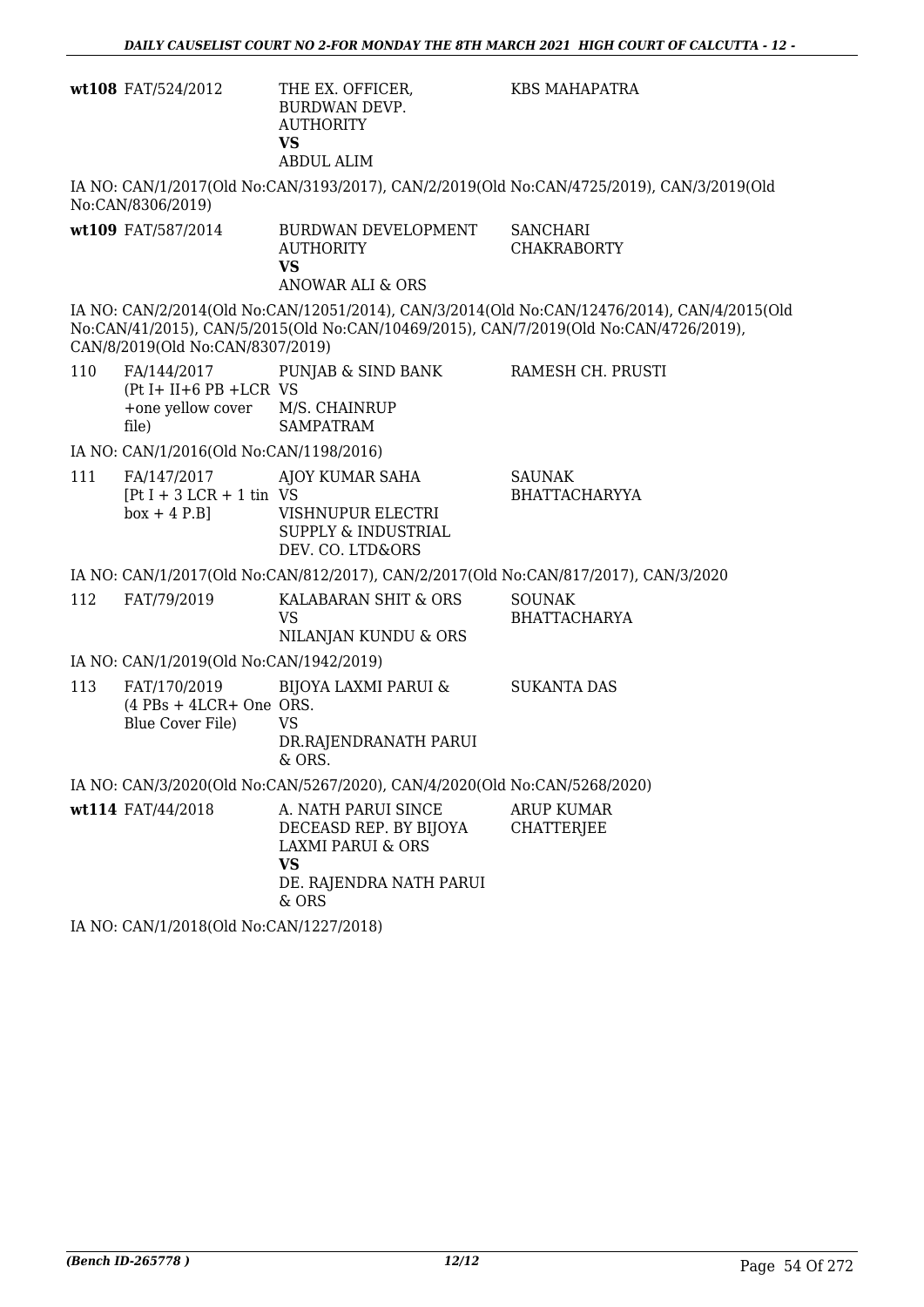

## **Appellate Side**

**DAILY CAUSELIST For Monday The 8th March 2021**

**COURT NO. 12**

**DIVISION BENCH (DB - V)**

**AT 10:30 AM**

**HON'BLE JUSTICE SOUMEN SEN**

## **HON'BLE JUSTICE SUBHASIS DASGUPTA ( VIA VIDEO CONFERENCE )**

## **ON AND FROM MONDAY, THE 11TH JANUARY, 2021 - APPEALS RELATING TO EDUCATION UNDER GROUP - II AND APPLICATIONS CONNECTED THERETO;**

**HEARING OF CIVIL APPEALS, IRRESPECTIVE OF CLASSIFICATION, FILED TILL 2018. ADMISSION OF APPEALS UNDER ORDER XLI RULE 11 OF CODE OF CIVIL PROCEDURE INCLUDING APPLICATIONS CONNECTED THERETO;**

**FIRST APPEALS RELATING TO EJECTMENT SUITS AND DECREES AND APPLICATIONS CONNECTED THERETO.**

## **LAWAZIMA;**

#### **HEARING OF WRIT APPEALS IRRESPECTIVE OF CLASSIFICATION INCLUDING APPLICATIONS CONNECTED THERETO.**

**ON AND FROM MONDAY, 8TH MARCH, 2021 TO FRIDAY, 12TH MARCH, 2021 WILL SIT TOGETHER AND TAKE UP THE LIST AND DETERMINATION OF HON'BLE JUSTICE SOUMEN SEN AND HON'BLE JUSTICE SAUGATA BHATTACHARYA.**

**NOTE : EXCEPT URGENT MATTERS WITH PRIOR NOTICE TO THE OTHER SIDE PRESENTLY,**

 **NO MENTIONING WILL BE ALLOWED UNTIL FURTHER ORDER.**

**NOTE: ORDER XLI RULE II MATTERS WILL BE TAKEN UP TILL 3. P.M. THEREAFTER, APPLICATION WILL BE TAKEN UP.**

**NOTE: MATTERS WILL BE TAKEN UP THROUGH PHYSICAL HEARING ONLY WHEN BOTH THE PARTIES ARE AGREED.**

## **TO BE MENTIONED**

1 FAT/285/2020 (ASSIGNED) HAFIZA BEGUM AND ANR VS supriya chowdhury sarcar alias supriya sarcar

SUDESHNA BASU THAKUR

IA NO: CAN/1/2020

## **ORDER XLI RULE II**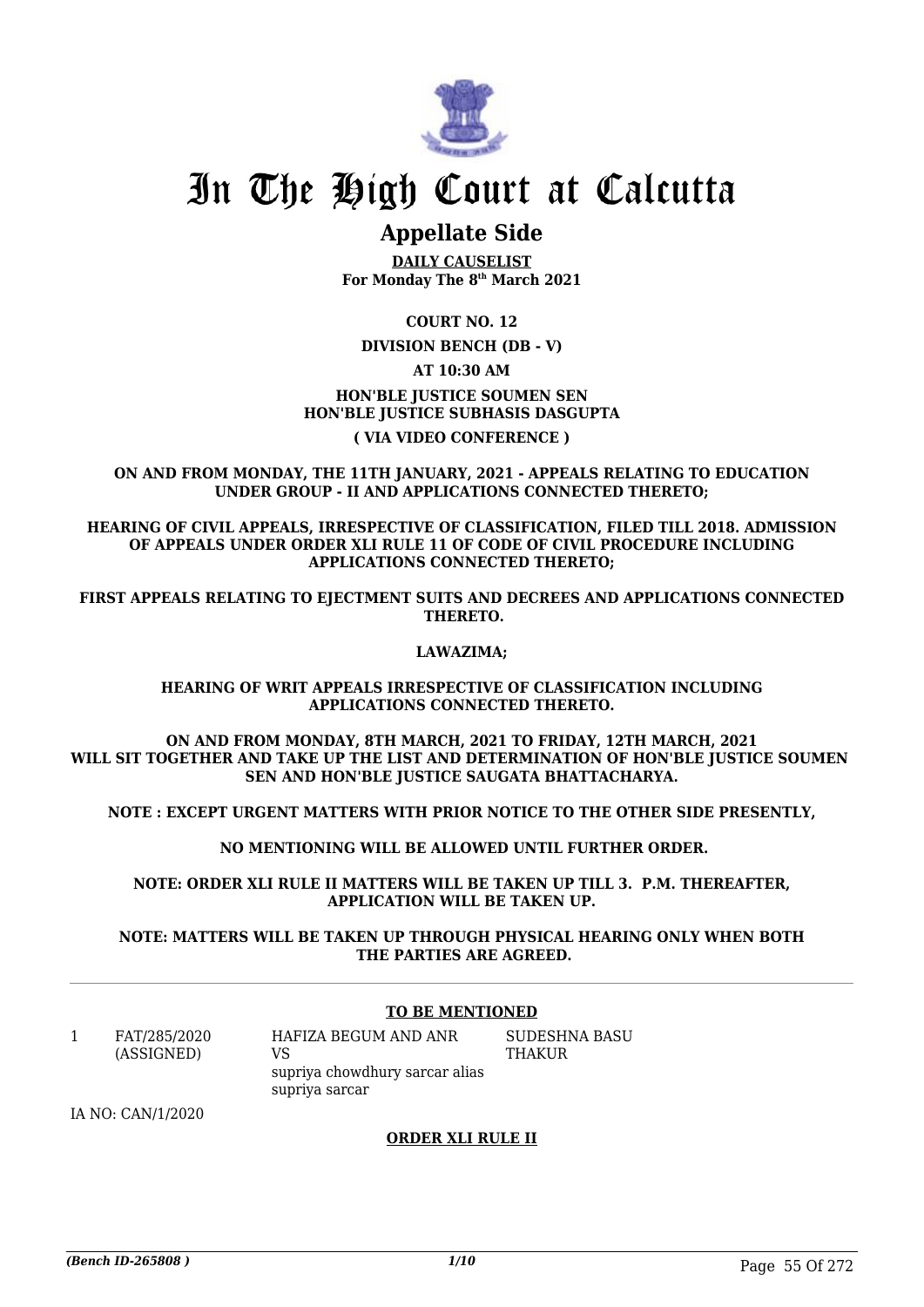| 2  | FMAT/66/2021                            | <b>SUJAYA JAISWAL AND</b><br><b>ANOTHER</b><br><b>VS</b>                                            | CHAITALI<br>MUKHOPADHYAY       |
|----|-----------------------------------------|-----------------------------------------------------------------------------------------------------|--------------------------------|
|    |                                         | <b>BIJOY KUMAR SINGH AND</b><br><b>OTHERS</b>                                                       |                                |
|    | IA NO: CAN/1/2021                       |                                                                                                     |                                |
| 3  | FMAT/77/2020                            | GUNDA BOUL DAS @<br><b>BASUDEB BOUL DAS &amp; ANR</b><br><b>VS</b>                                  | ARUNAVA GANGULY                |
|    |                                         | AMIT CHANDRA PAL & ORS                                                                              |                                |
|    | IA NO: CAN/1/2020(Old No:CAN/2673/2020) |                                                                                                     |                                |
| 4  | FMAT/584/2020                           | MANIMALA GHOSH AND<br>ANR.<br><b>VS</b>                                                             | LORD CHATTERJEE                |
|    |                                         | M/S. K.J BUILDCON P. LTD.<br>AND ORS.                                                               |                                |
| 5  | FMAT/582/2020                           | eureka forbes ltd<br><b>VS</b><br>Union of India                                                    | purnendu das                   |
|    | IA NO: CAN/1/2021                       |                                                                                                     |                                |
| 6  | FMAT/563/2020                           | LATIP ALI MOLLA                                                                                     | <b>ASIT KR</b>                 |
|    |                                         | <b>VS</b><br><b>HDB FIN SERVICES LTD</b>                                                            | <b>BHATTACHARYA</b>            |
|    | IA NO: CAN/1/2020                       |                                                                                                     |                                |
| 7  | FMAT/546/2020                           | <b>KALIMPONG</b><br>CONFECTIONARIES PRIVATE<br><b>LIMITED</b><br><b>VS</b><br>ADMINISTRATOR GENERAL | RITUPARNA<br><b>CHATTERJEE</b> |
|    |                                         | AND THE OFFICIAL TRUSTEE<br>OF WEST BENGAL AND<br><b>OTHERS</b>                                     |                                |
|    | IA NO: CAN/1/2021, CAN/2/2021           |                                                                                                     |                                |
| 8  | FMAT/498/2020                           | MOUSUMI KHAN ANDS ORS<br>VS.<br>AMARNATH KHAN AND ORS                                               | <b>SOUMIK GANGULI</b>          |
|    | IA NO: CAN/1/2021                       |                                                                                                     |                                |
| 9  | FMAT/466/2020                           | PAWAN KUMAR MISHRA AND                                                                              | PRABHAT KUMAR                  |
|    |                                         | <b>ANR</b><br><b>VS</b>                                                                             | <b>PANDEY</b>                  |
|    |                                         | M/S. SHREE DURGA<br><b>INDUSTRIES</b>                                                               |                                |
|    | IA NO: CAN/1/2021                       |                                                                                                     |                                |
| 10 | FMAT/433/2020                           | BASUDEV BHATTACHARYA<br><b>VS</b>                                                                   | ASIT KUMAR<br><b>CHOWDHURY</b> |
|    |                                         | AMAL KUMAR CHATTERJEE<br>@ AML CHATTERJEE AND<br><b>ORS</b>                                         |                                |
| 11 | FMAT/408/2020                           | <b>JANMENJAY HAZRA</b><br><b>VS</b><br>SRIMATYA PRAMILA HAZRA                                       | SUBHAS JANA                    |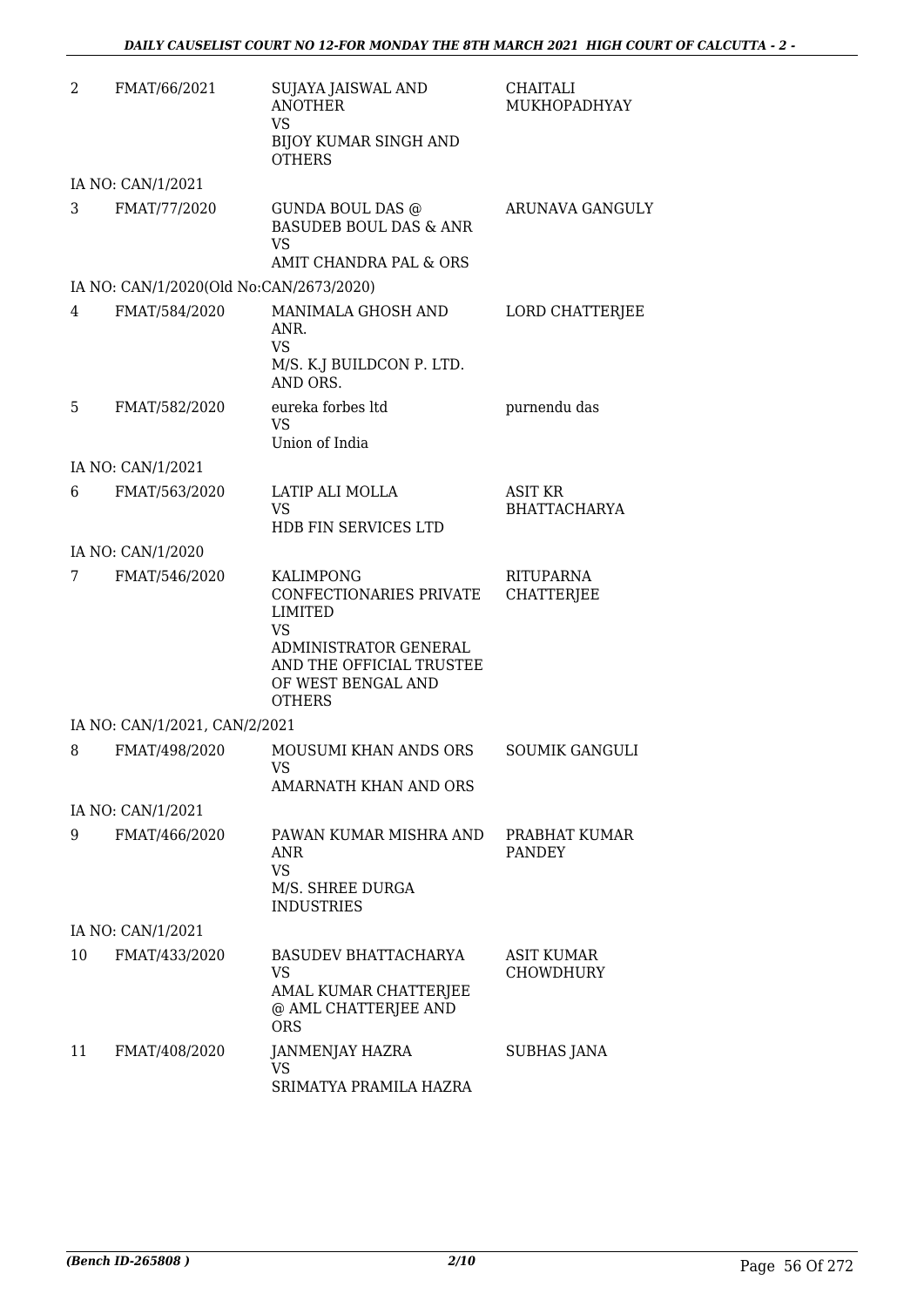| 12 | FMAT/402/2020                           | SANJOY SINHA<br>VS.<br>RAJENDRA KUMAR SURANA                                                                 | <b>SUDHIR KUMAR</b><br><b>SADHUKHAN</b>                                                   |
|----|-----------------------------------------|--------------------------------------------------------------------------------------------------------------|-------------------------------------------------------------------------------------------|
|    | IA NO: CAN/1/2020                       |                                                                                                              |                                                                                           |
| 13 | FMAT/357/2020                           | <b>SHANKAR SHAW &amp; ORS</b><br><b>VS</b><br>NAVIN SHAW & ORS                                               | <b>SARBAN</b><br><b>BHATTACHARYA</b>                                                      |
|    | No:CAN/5207/2020)                       |                                                                                                              | IA NO: CAN/1/2020(Old No:CAN/5190/2020), CAN/2/2020(Old No:CAN/5191/2020), CAN/3/2020(Old |
| 14 | FMAT/356/2020                           | SAJAL PAN & ORS<br>VS.                                                                                       | <b>MANAS KR DAS</b>                                                                       |
|    |                                         | <b>TARUN PAN &amp; ORS</b>                                                                                   |                                                                                           |
| 15 | FMAT/345/2020                           | IA NO: CAN/1/2020(Old No:CAN/4639/2020), CAN/2/2020(Old No:CAN/4641/2020), CAN/3/2020<br>TANOJIT KUMAR GAYNE | PRADEEP PANDEY                                                                            |
|    |                                         | <b>VS</b><br>PRASANTA KUMAR SADHU &                                                                          |                                                                                           |
|    |                                         | ANR                                                                                                          |                                                                                           |
|    | IA NO: CAN/1/2021                       |                                                                                                              |                                                                                           |
| 16 | FMAT/342/2020                           | TACHHLIMA BIBI & ORS<br><b>VS</b>                                                                            | <b>LABANYAMOY SARKAR</b>                                                                  |
|    |                                         | MST SABIYARA BIBI & ORS                                                                                      |                                                                                           |
| 17 | FMAT/341/2020                           | KYAL DEVELOPERS PRIVATE<br>LIMITED<br><b>VS</b>                                                              | LABANYASREE SINHA                                                                         |
|    |                                         | ARUN KUMAR DUTTA & ORS                                                                                       |                                                                                           |
|    | IA NO: CAN/1/2021                       |                                                                                                              |                                                                                           |
| 18 | FMAT/337/2020                           | NIHARENDU MANDAL<br><b>VS</b><br>SUMITA MANDAL @ SMITA                                                       | PRASANTA KR.<br><b>BAGCHI</b>                                                             |
|    |                                         | <b>BISWAS</b>                                                                                                |                                                                                           |
| 19 | FMAT/314/2020                           | <b>AMALESH MAITY &amp; ORS</b><br>VS.<br><b>HRISHIKESH MAITY &amp; ORS</b>                                   | TARASANKAR<br><b>SAMANTA</b>                                                              |
|    | IA NO: CAN/1/2021                       |                                                                                                              |                                                                                           |
| 20 | FMAT/292/2020                           | <b>BINOY DAS</b>                                                                                             | NONIGOPAL                                                                                 |
|    |                                         | <b>VS</b><br>CHAYYA RANI SARKAR &<br>ANR.                                                                    | <b>CHAKRABORTI</b>                                                                        |
| 21 | FMAT/291/2020                           | ANINDYA SUNDAR MAJI<br>VS<br><b>ASISH MONDAL &amp; ORS</b>                                                   | NEPESH MAJHI                                                                              |
|    |                                         | IA NO: CAN/1/2020(Old No:CAN/2555/2020), CAN/2/2021                                                          |                                                                                           |
| 22 | FMAT/284/2020                           | <b>SUMAN SARKAR</b>                                                                                          |                                                                                           |
|    |                                         | VS.<br>MANISHA DUTTA SARKAR                                                                                  | SUDIPTA KR. BOSE                                                                          |
|    | IA NO: CAN/1/2020(Old No:CAN/2616/2020) |                                                                                                              |                                                                                           |
| 23 | FMAT/262/2020                           | MADHUSUDAN<br>CHAKRABORTY & ANR.<br><b>VS</b><br>DEV SAHITYA KUTIR PVT.<br>LTD.                              | PURNENDU DAS                                                                              |
|    |                                         | $CANU10000001dN2 CANU2100000000010100001$                                                                    |                                                                                           |

IA NO: CAN/1/2020(Old No:CAN/2406/2020), CAN/2/2021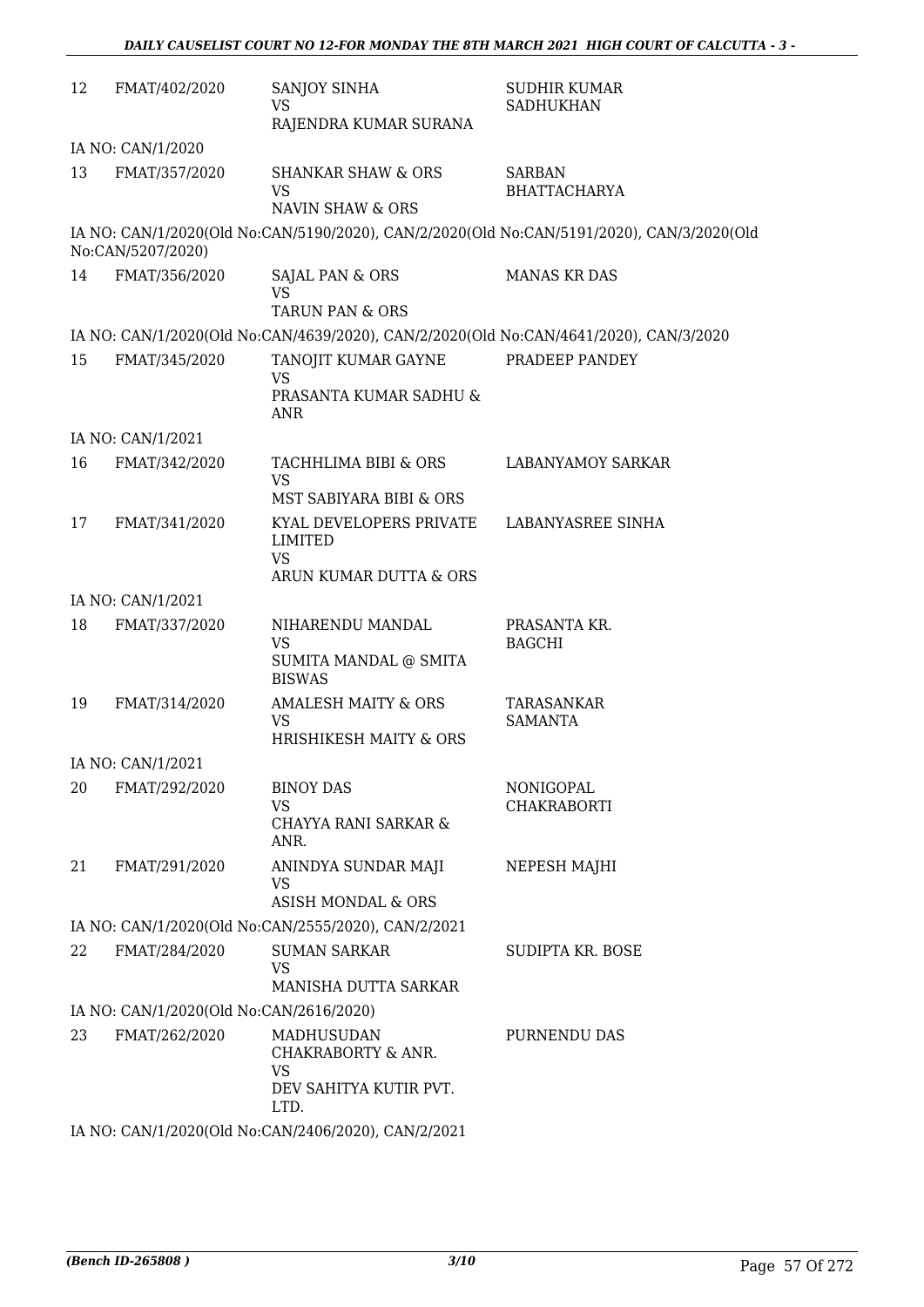| 24 | FMAT/200/2020                            | SUSILA PIPARA                                                         | <b>DULAL DEY</b>                                                                      |
|----|------------------------------------------|-----------------------------------------------------------------------|---------------------------------------------------------------------------------------|
|    |                                          | <b>VS</b><br>RAJ KUMAR PRAMANIK &<br><b>ORS</b>                       |                                                                                       |
|    | IA NO: CAN/1/2020(Old No:CAN/2418/2020)  |                                                                       |                                                                                       |
| 25 | FMAT/168/2020                            | ASHIM KUMAR RAKSHIT<br><b>VS</b><br>RAJU KUMAR YADAV                  | <b>GANESH MANNA</b>                                                                   |
|    |                                          | IA NO: CAN/1/2020(Old No:CAN/2421/2020), CAN/2/2021                   |                                                                                       |
| 26 | FMAT/167/2020                            | ARUP DOLUI                                                            | PRATIP KUMAR                                                                          |
|    |                                          | <b>VS</b>                                                             | <b>CHATTOPADHYAY</b>                                                                  |
|    |                                          | KANAI DOLUI & ORS                                                     |                                                                                       |
|    | IA NO: CAN/1/2020(Old No:CAN/1643/2020)  |                                                                       |                                                                                       |
| 27 | FMAT/156/2020                            | SUBRATA KHANRA<br><b>VS</b><br>UTTAM KHANARA                          | PRATIP KR.<br><b>CHATTERJEE</b>                                                       |
|    | IA NO: CAN/1/2020(Old No:CAN/1486/2020)  |                                                                       |                                                                                       |
| 28 | FMAT/133/2020                            | SUSHIM BARAN BANERJEE<br><b>VS</b><br><b>SUBRATA BANERJEE @</b>       | <b>MANIKA ROY</b>                                                                     |
|    |                                          | <b>BANDOPADHYAY &amp; ORS</b>                                         |                                                                                       |
|    | IA NO: CAN/1/2020(Old No:CAN/1511/2020)  |                                                                       |                                                                                       |
| 29 | FMAT/956/2019                            | <b>SMT DURGA MUDI &amp; NR</b><br>VS<br><b>SHYAMAL MUDI &amp; ANR</b> | <b>MAHAMAD MAHMUD</b>                                                                 |
|    | IA NO: CAN/1/2019(Old No:CAN/10908/2019) |                                                                       |                                                                                       |
| 30 | FMAT/949/2019                            | CALCUTTA CHAMBER OF                                                   | L.P. TIWARI                                                                           |
|    |                                          | COMMERCE<br><b>VS</b>                                                 |                                                                                       |
|    |                                          | M/S. KUNDAN RESTAURANT<br>PVT. LTD & ORS                              |                                                                                       |
|    | IA NO: CAN/1/2019(Old No:CAN/10516/2019) |                                                                       |                                                                                       |
| 31 | FMAT/946/2019                            | <b>SHYAMAL KUMAR</b><br>CHANDA@SHYAMAL<br><b>CHANDA</b><br><b>VS</b>  | PRANTIK GHOSH                                                                         |
|    |                                          | <b>SMT TAPATI GHOSH &amp; ORS</b>                                     |                                                                                       |
| 32 | FMAT/755/2019                            | MD. FERAJUL ISLAM<br><b>VS</b>                                        | <b>MANIKA SARKAR</b>                                                                  |
|    |                                          | <b>ELENUR BIBI</b>                                                    |                                                                                       |
|    | IA NO: CAN/1/2019(Old No:CAN/12749/2019) |                                                                       |                                                                                       |
| 33 | FMAT/705/2019                            | <b>SWARUP BISWAS</b><br><b>VS</b><br>KASHINATH PATRA & ORS            | KAMAL KANTA KAR                                                                       |
|    |                                          |                                                                       | IA NO: CAN/1/2019(Old No:CAN/7019/2019), CAN/2/2019(Old No:CAN/7499/2019), CAN/3/2021 |
| 34 | FMAT/697/2019                            | SANJOY MONDAL & ANR<br><b>VS</b><br><b>GANESH KAMILYA</b>             | <b>SAIRA BANU</b>                                                                     |
| 35 | FMAT/691/2019                            | TARUN MONDOL& ORS                                                     | <b>SANDIP KUNDU</b>                                                                   |
|    | (CAN 8287/2019)                          | <b>VS</b><br>ASIT KUMAR MONDOL &                                      |                                                                                       |
|    |                                          | <b>ORS</b>                                                            |                                                                                       |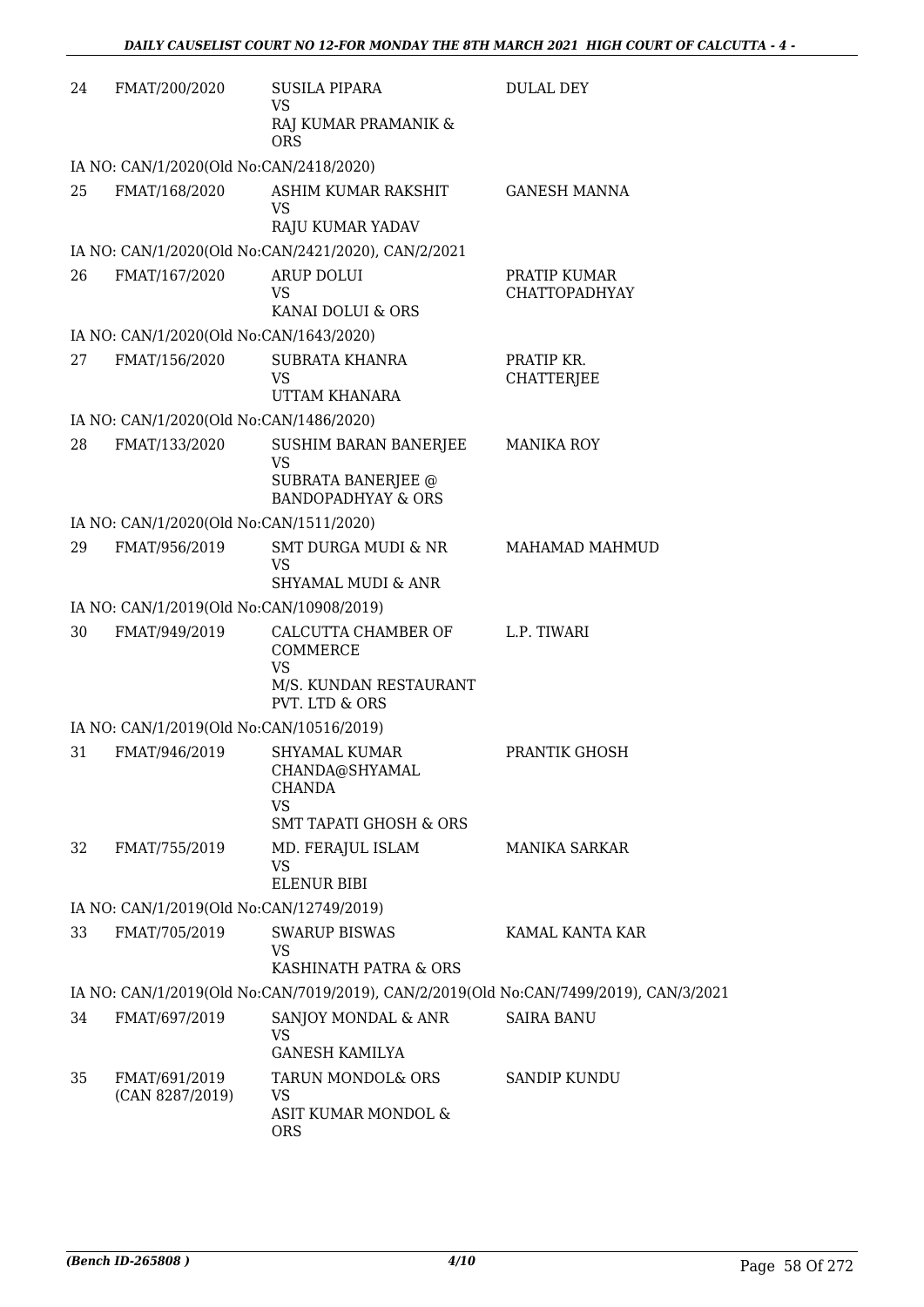| 36 | FMAT/253/2019                                       | MARIAMNESSA & ORS<br>VS.<br>SK MOHAMMED MOTIULLAH<br>$&$ ORS                                 | SAYANI<br><b>BHATTACHARYA</b>   |  |  |  |
|----|-----------------------------------------------------|----------------------------------------------------------------------------------------------|---------------------------------|--|--|--|
| 37 | FMAT/1374/2019                                      | <b>ANITA PAUL</b><br><b>VS</b><br>AMIT KUMAR DAS& ANR                                        | NEEL PAHARI                     |  |  |  |
| 38 | FMAT/1345/2019                                      | RAGHAVENDRA PRASAD<br><b>BHARADIA &amp; ORS</b><br><b>VS</b>                                 | ABHAY CHARAN JANA               |  |  |  |
|    |                                                     | RAMGOPAL JHAWAR                                                                              |                                 |  |  |  |
|    | IA NO: CAN/1/2020, CAN/2/2020                       |                                                                                              |                                 |  |  |  |
| 39 | FMAT/1230/2019                                      | MUSUDUR RAHAMAN<br>RAHAMAN MOLLA<br><b>VS</b><br>CHOLMANDALAM INV. &<br>FINANCE CO. LTD.     | ASIT KR.<br><b>BHATTACHARYA</b> |  |  |  |
|    | IA NO: CAN/1/2019(Old No:CAN/11658/2019)            |                                                                                              |                                 |  |  |  |
| 40 | FMAT/1165/2019                                      | PARAG ROY CHOWDHURY &<br><b>ANR</b><br><b>VS</b><br><b>JAYASHREE ROY</b><br><b>CHOWDHURY</b> | <b>MARISHA MULLICK</b>          |  |  |  |
| 41 | FMAT/1126/2019                                      | SOVA RANI CHANDRA<br><b>VS</b><br><b>MONICA GHOSH</b>                                        | DR. RAJIB KUMAR<br><b>KUNDU</b> |  |  |  |
|    |                                                     | IA NO: CAN/1/2019(Old No:CAN/10547/2019), CAN/2/2019(Old No:CAN/10548/2019)                  |                                 |  |  |  |
| 42 | FMAT/1071/2019                                      | MD. SALAHUDDIN<br>VS<br>MD. USMAN & ORS                                                      | <b>SAMPA BHADRA</b>             |  |  |  |
|    | IA NO: CAN/1/2020(Old No:CAN/1146/2020)             |                                                                                              |                                 |  |  |  |
| 43 | FMAT/1015/2019                                      | <b>SUDIP KUMAR MITRA</b><br>@SUDIP MITRA<br>VS<br><b>SUVAJIT DUTTA</b>                       | ARIJEET DAS MALLICK             |  |  |  |
|    | IA NO: CAN/1/2021                                   |                                                                                              |                                 |  |  |  |
| 44 | FMA/654/2019                                        | M/S ESTATE B. S. NAHAR<br><b>VS</b>                                                          | <b>AVIJIT DEY</b>               |  |  |  |
|    |                                                     | <b>GULMOHAR FLAT OWNERS</b><br>WELFARE ASSOCIATION<br>BLOCK NO.B,C,D & E                     |                                 |  |  |  |
|    | IA NO: CAN/1/2019(Old No:CAN/5861/2019), CAN/2/2020 |                                                                                              |                                 |  |  |  |
|    | wt45 FMA/655/2019                                   | M/S ESTATE B.S. NAHAR<br><b>VS</b><br><b>RINA SARKAR &amp; ORS</b>                           | <b>AVIJIT DEY</b>               |  |  |  |
|    |                                                     | IA NO: CAN/1/2019(Old No:CAN/5859/2019), CAN/2/2020                                          |                                 |  |  |  |
| 46 |                                                     |                                                                                              |                                 |  |  |  |
|    | FMA/1739/2019                                       | TULSIDAS ROY & ORS.<br>VS<br><b>BIMALA DEVI JAISWAL &amp;</b><br>ORS.                        | MARISHA MULLICK                 |  |  |  |

IA NO: CAN/1/2019(Old No:CAN/10577/2019)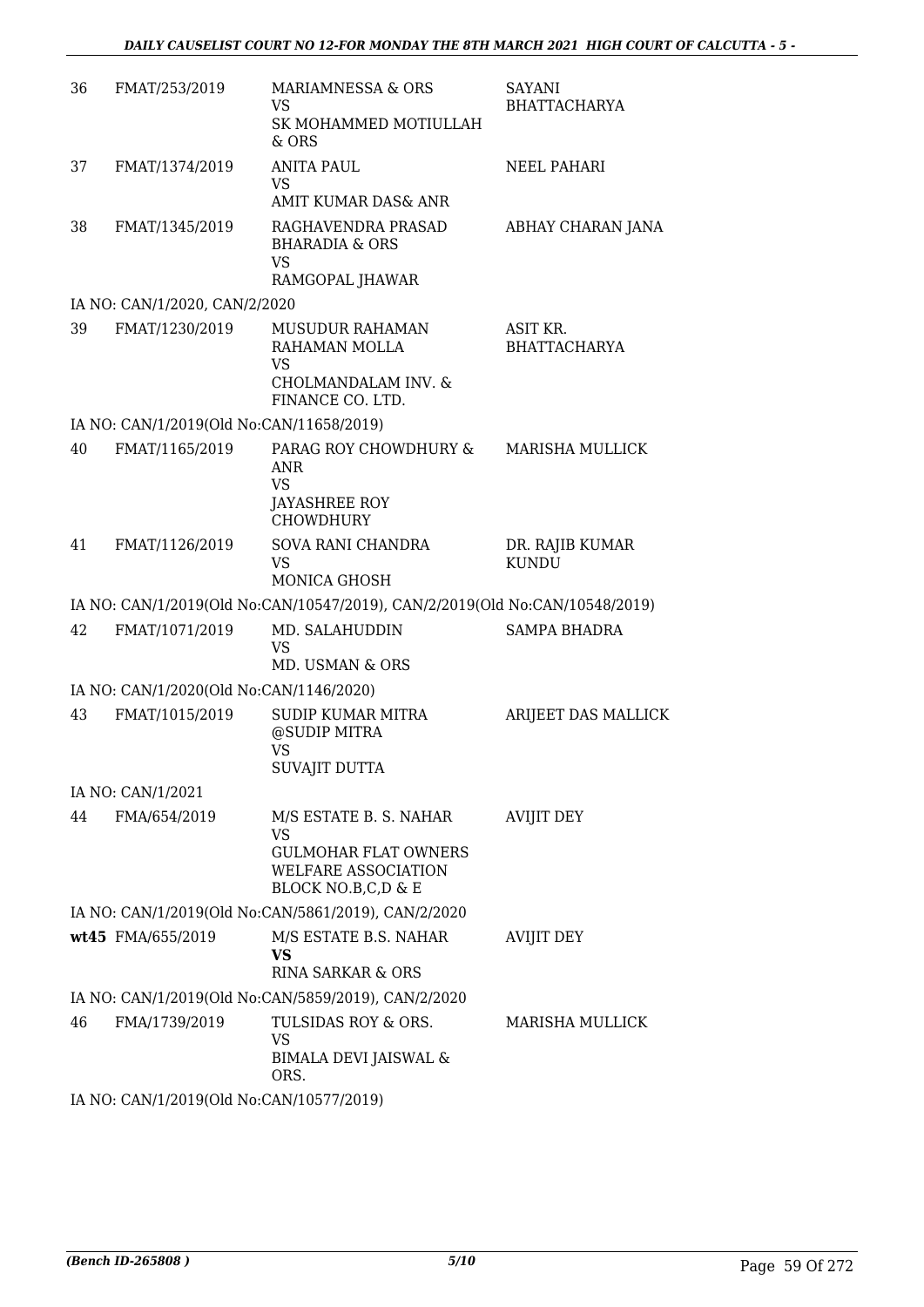| 47 | FMAT/695/2018                 | <b>GAUTAM CHATTERIEE</b><br><b>VS</b><br>SHYAMA PADA BISWAS DEAD<br>R/P BY SUBHENDU BISWAS &<br><b>ORS</b>                           | ABHIJIT<br><b>CHAKRABORTY</b>         |
|----|-------------------------------|--------------------------------------------------------------------------------------------------------------------------------------|---------------------------------------|
| 48 | FMAT/512/2018                 | MAHADEB SAMNANTA &<br>ORS.<br><b>VS</b><br>DUKHIRAM SAMANTA<br>(DECEASED SUBTD. BY)<br>KAMALA SAMANTA & ORS.                         | ARITRA SHANKAR RAY                    |
| 49 | FMAT/423/2018                 | RITUPARNA BASU MITRA<br><b>VS</b><br><b>ARIJIT MITRA</b>                                                                             | <b>SOUNAK</b><br><b>BHATTTACHARYA</b> |
| 50 | FMAT/603/2017                 | NIGAM BROTHERS<br><b>VS</b><br>M/S. CHANDI CHARAN DAS &<br><b>COMPANY LTD. &amp; ORS</b>                                             | S. DAS                                |
|    |                               | IA NO: CAN/1/2017(Old No:CAN/5728/2017), CAN/2/2018(Old No:CAN/3245/2018)                                                            |                                       |
|    |                               | <b>ORDER XLI RULE -- II</b>                                                                                                          |                                       |
| 51 | SMAT/3/2020                   | <b>TARANI DAS</b><br><b>VS</b><br>LAKSHMI PRASAD SAW &<br><b>ANR</b>                                                                 | <b>AMEENA KABIR</b>                   |
| 52 | SAT/94/2020                   | <b>SHYAM SUNDAR DHARA &amp;</b><br><b>ANR</b><br><b>VS</b><br><b>SUDARSHAN DHARA &amp; ORS</b>                                       | <b>SOVAN MUKHERJEE</b>                |
|    | IA NO: CAN/1/2021             |                                                                                                                                      |                                       |
| 53 | SAT/92/2020                   | BHULENDRA NATH MANDAL<br><b>VS</b><br><b>BHARATI ROY (PANDEY) &amp;</b><br>ANR.                                                      | <b>ASIF DEWAN</b>                     |
|    | IA NO: CAN/1/2021, CAN/2/2021 |                                                                                                                                      |                                       |
| 54 |                               | SAT/91/2020 PRASANTA CHATTOPADHYAY<br>AND ORS<br><b>VS</b><br>SREE SREE RADHA GOBINDA<br><b>JIU DAKSHINESWAR</b><br>KALIBARI AND ORS | RADHIKA SINGH                         |
| 55 | SAT/90/2020                   | KASEM ALI MONDAL & ORS<br>VS.<br>STATE OF WEST BENGAL                                                                                | YOUNUSH MONDAL                        |
|    | IA NO: CAN/1/2021             |                                                                                                                                      |                                       |
| 56 | SAT/86/2020                   | SWAPAN KUMAR TRIBEDI<br><b>VS</b><br>TULASI TRIBEDI & ORS                                                                            | <b>SARTHAK BARMAN</b>                 |
| 57 | SAT/84/2020                   | KALI KUMAR DAS<br>VS<br>PRADIP KUMAR MUKHERJEE                                                                                       | DEBASISH MITRA                        |
| 58 | SAT/83/2020                   | <b>AMRITA PRATIHAR</b><br><b>VS</b><br>CHAIRMAN, THAI<br>MOOGAMBIGAI DENTAL<br><b>COLLEGE&amp; HOSPITAL &amp; ORS</b>                | PATHIK BANDHU<br><b>BANERJEE</b>      |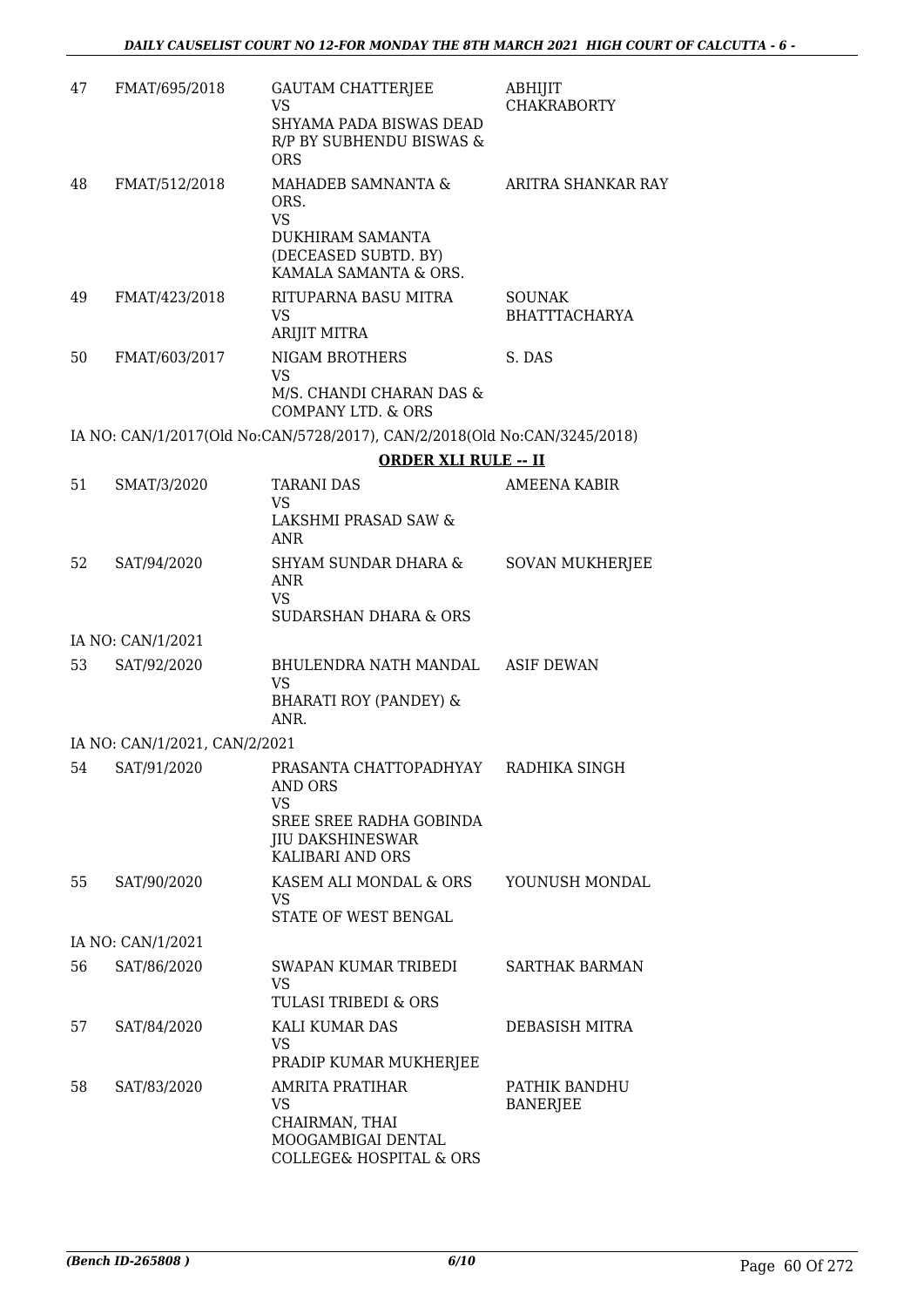| 59 | SAT/76/2020       | ASHUTOSH ROY @<br><b>ASHUTOSH ROY</b><br><b>VS</b>                                             | SAGNIK CHATTERJEE                                                                        |
|----|-------------------|------------------------------------------------------------------------------------------------|------------------------------------------------------------------------------------------|
|    |                   | SHANKAR HAI MAJUMDER &<br>ORS.                                                                 |                                                                                          |
| 60 | SAT/75/2020       | RABINDRANATH SHAW @<br><b>BABU</b><br><b>VS</b><br>TARAK DAS @ BHARAT DAS<br>$&$ ORS.          | <b>INDRANIL HALDER</b>                                                                   |
| 61 | SAT/64/2020       | KAMALJIT SINGH<br>VS.<br>RANBIR SINGH & ORS.                                                   | KOUSTAVA RATAN<br><b>CHATTERJEE</b>                                                      |
|    | IA NO: CAN/1/2021 |                                                                                                |                                                                                          |
| 62 | SAT/57/2020       | CHATURBHUJ KAR<br><b>VS</b><br><b>RAJU KUMAR SHOW</b>                                          | ANIRBAN GHOSH                                                                            |
| 63 | SAT/48/2020       | TARA SINHA & ORS<br>VS.<br>AVA RANI PAUL                                                       | DEBNATH NAHATA                                                                           |
| 64 | SAT/47/2020       | LAKSHMAN PRAMANIOK<br>VS<br>KHOKAN PRAMANIK                                                    | <b>KINKAR KUMAR</b><br><b>BHATTACHARYA</b>                                               |
| 65 | SAT/42/2020       | SANTI MANNA & ANR<br><b>VS</b><br><b>ANIL PAL &amp; ANR</b>                                    | <b>SUPRIYO KUMAR RAY</b>                                                                 |
| 66 | SAT/23/2020       | M/S BAIJNATH CHOUBEY &<br><b>COMPANY</b><br><b>VS</b><br>VINAY CHANDRA DEVIDAS &<br><b>ORS</b> | SOUMYA SUBHRA RAY                                                                        |
|    | No:CAN/2580/2020) |                                                                                                | IA NO: CAN/1/2020(Old No:CAN/705/2020), CAN/2/2020(Old No:CAN/1368/2020), CAN/3/2020(Old |
| 67 | SAT/163/2020      | RUKSANA BEGUM AND ORS<br><b>VS</b><br>NIZAMUDDIN                                               | DEBAYAN ROY                                                                              |
| 68 | SAT/159/2020      | NIRMALENDU<br><b>CHAKRABORTY</b><br>VS.                                                        | <b>SUBHAJIT</b><br><b>CHATTOPADHYAY</b>                                                  |
|    |                   | NATIONAL INSURANCE<br><b>EMPLOYEES COOPERATIVE</b><br>HOUSINH SOCIETY LIMITED                  |                                                                                          |
| 69 | SAT/157/2020      | NETAI CHANDRA<br><b>SADHUKHAN</b><br>VS.<br>RANJIT CHARIT AND ORS                              | <b>BHABANI PRASAD</b><br>MONDAL                                                          |
|    | IA NO: CAN/1/2021 |                                                                                                |                                                                                          |
| 70 | SAT/149/2020      | SANTIRAM BANDOPADHYAY<br>DECEASED, HIS LEGAL<br>HEIRS MANIKLAL BANERJEE<br>AND ORS<br>VS       | <b>MILAN MAITY</b>                                                                       |
|    |                   | SAILESWAR BANDOPADHYAY<br>@ BANERJEE                                                           |                                                                                          |
|    | IA NO: CAN/1/2021 |                                                                                                |                                                                                          |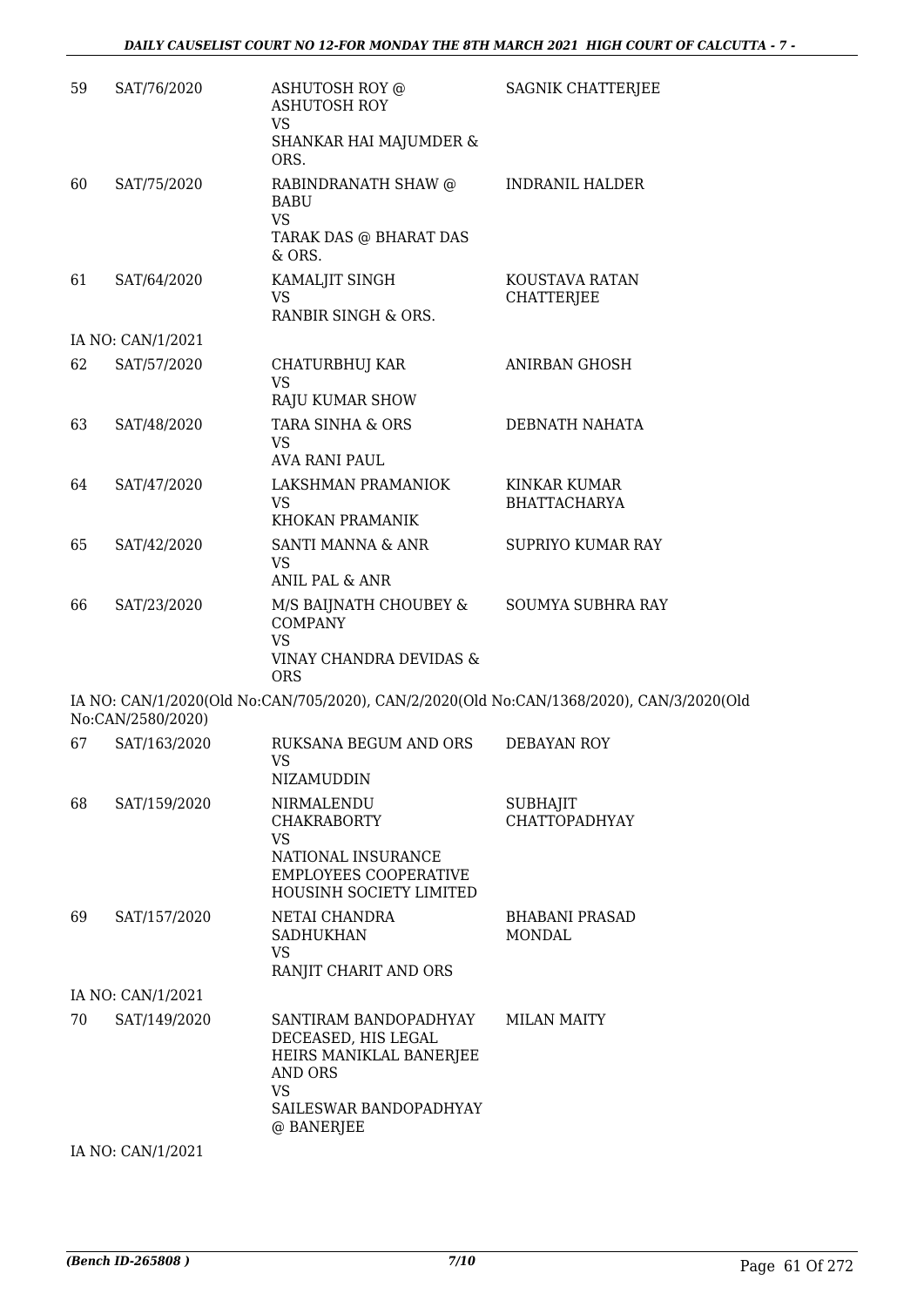| 71 | SAT/147/2020                           | SK MONIUR HOSSAIN AND<br><b>OTHERS</b><br><b>VS</b><br>ALAUDDIN GAJI AND                         | KUMARESH DALAL                       |
|----|----------------------------------------|--------------------------------------------------------------------------------------------------|--------------------------------------|
|    |                                        | <b>OTHERS</b>                                                                                    |                                      |
|    | IA NO: CAN/1/2020                      |                                                                                                  |                                      |
| 72 | SAT/14/2020                            | SALIL CHATTERJE<br><b>VS</b><br>UPALI MAJUMDER & ORS                                             | SAPTARSHI KUMAR<br>MAL               |
|    | IA NO: CAN/1/2020(Old No:CAN/515/2020) |                                                                                                  |                                      |
| 73 | SAT/134/2020                           | MONIRUDDIN<br>KHA@MANURUDDIN KHA<br><b>VS</b><br>PIYAR ALI KHA AND ORS                           | <b>SUKUMAR GHOSH</b>                 |
|    | IA NO: CAN/1/2020                      |                                                                                                  |                                      |
| 74 | SAT/131/2020                           | <b>SK ABDUL ALIM</b><br><b>VS</b><br><b>TARAK DAS AND ORS</b>                                    | MD YOUNUSH<br><b>MONDAL</b>          |
|    | IA NO: CAN/1/2021                      |                                                                                                  |                                      |
| 75 | SAT/130/2020                           | JUDHISTHIR GHOSH AND<br><b>ANR</b><br><b>VS</b><br>SANKAR PRASAD GHOSH<br><b>AND ANR</b>         | <b>ABHISHEK BANERJEE</b>             |
|    | IA NO: CAN/1/2021                      |                                                                                                  |                                      |
| 76 | SAT/112/2020                           | PANCHU SINGH<br><b>VS</b><br><b>SANDHYA PAL</b>                                                  | <b>AMIT SINGH</b>                    |
|    | IA NO: CAN/1/2020                      |                                                                                                  |                                      |
| 77 | SAT/111/2020                           | STATE OF WEST BENGAL<br>AND ORS.<br>VS<br>ACHINTA ROY @ ACHINTA<br>KUMAR ROY GHATAK<br>CHOUDHURY | PANNALAL<br>BANDYOPADHYAY            |
|    | IA NO: CAN/1/2021                      |                                                                                                  |                                      |
| 78 | SAT/11/2020                            | SALIL CHATTERJEE<br>VS<br><b>SUBRATA CHOWDHURY &amp;</b><br><b>ORS</b>                           | SAPTARSHI KUMAR<br>MAL               |
|    | IA NO: CAN/1/2020(Old No:CAN/516/2020) |                                                                                                  |                                      |
| 79 | SAT/71/2019                            | PALASH MONDAL<br>VS.<br><b>PRATAP DAS &amp; ORS</b>                                              | <b>SOUNAK</b><br><b>BHATTACHARYA</b> |
|    | IA NO: CAN/3/2020                      |                                                                                                  |                                      |
| 80 | SAT/360/2019                           | MIHIR MANDAL & ANR<br><b>VS</b><br>KAMALAKANTA MONDAL                                            | RAKESH ROY                           |
| 81 | SAT/354/2019                           | <b>SUJOY SAMADDAR &amp; ANR</b><br><b>VS</b><br><b>SMT RINA ROY</b>                              | TAPAS SAHA                           |
| 82 | SAT/353/2019                           | SURENDRA KUMAR SHARMA<br>VS.<br>LALCHAND BIHANI                                                  | <b>SUMAN SEAHNABIS (</b><br>MANDAL)  |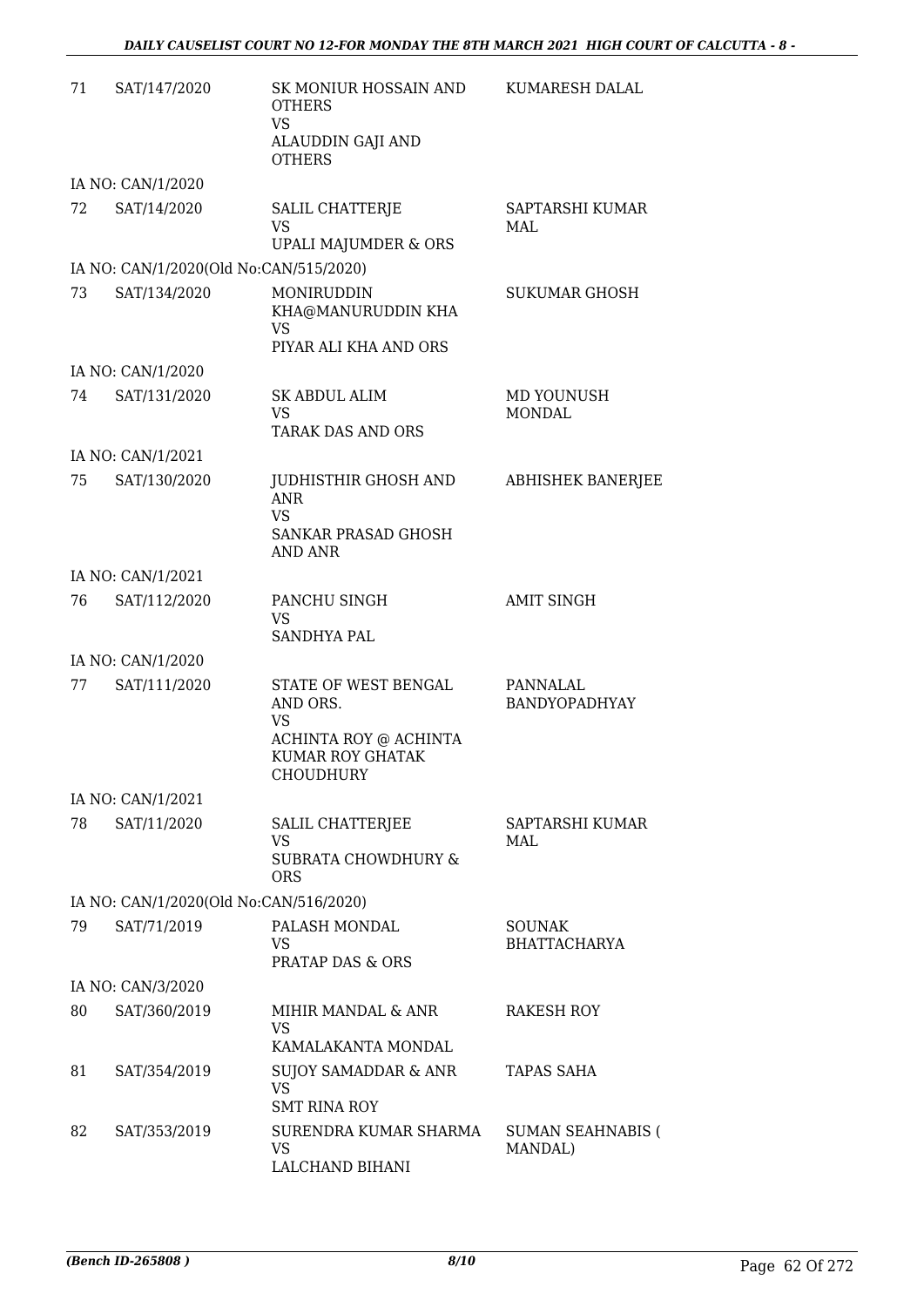| 83 | SAT/352/2019                             | <b>AMAL MONDAL</b><br><b>VS</b>                      | KAJAL ROY                            |
|----|------------------------------------------|------------------------------------------------------|--------------------------------------|
|    |                                          | PROTIMA MUKHERJEE                                    |                                      |
| 84 | SAT/347/2019                             | AJIT PRADHAN & ANR<br>VS.                            | RATUL GHOSH                          |
|    |                                          | THE GRAM SILPO "O"<br>PRAGATI & ROS                  |                                      |
| 85 | SAT/339/2019                             | <b>ABHIJIT KAR</b><br><b>VS</b>                      | <b>SANTU NANDY</b>                   |
|    |                                          | TAPAN KUMAR SINGHA                                   |                                      |
| 86 | SAT/336/2019                             | <b>SUNIL MONDAL</b><br>VS.                           | <b>MANALI BISWAS</b>                 |
|    |                                          | <b>BABLU MONDAL</b>                                  |                                      |
| 87 | SAT/335/2019                             | SWAPAN BAG & ORS.<br>VS<br>STATE OF WEST BENGAL &    | <b>HARE KRISHNA</b><br><b>HALDER</b> |
|    |                                          | ORS.                                                 |                                      |
|    | IA NO: CAN/1/2019(Old No:CAN/10844/2019) |                                                      |                                      |
| 88 | SAT/325/2019                             | <b>ILA PAUL</b><br><b>VS</b><br><b>TAPATI GHOSH</b>  | <b>BIDHAYK LAHIRI</b>                |
|    | IA NO: CAN/1/2021, CAN/2/2021            |                                                      |                                      |
| 89 | SA/235/2017                              | DEBASHIS CHATTOPADHYAY                               | <b>SYED NURUL AREFIN</b>             |
|    |                                          | <b>VS</b><br>DEBIYOTI CHATTOPADHYAY                  |                                      |
|    | IA NO: CAN/1/2016(Old No:CAN/10222/2016) |                                                      |                                      |
| 90 | SA/129/2010                              | HAZIBULLA FAROOQUE &<br>ORS.                         | <b>USOF ALI DEWAN</b>                |
|    |                                          | <b>VS</b><br>RADHARAMAN SANTRA                       |                                      |
|    | IA NO: CAN/3/2021                        |                                                      |                                      |
|    |                                          | <b>APPLICATION</b>                                   |                                      |
|    |                                          | ( (AT 3.00 P.M.) )                                   |                                      |
| 91 | MAT/1249/2019                            | TURYA DATTA                                          | MD. ALAUDDIN                         |
|    |                                          | VS.<br><b>UNION OF INDIA &amp; ORS</b>               | <b>MONDAL</b>                        |
|    |                                          | IA NO: CAN/2/2020(Old No:CAN/2965/2020), CAN/3/2020  |                                      |
| 92 | MAT/32/2020                              | THE STATE OF WEST<br><b>BENGAL &amp; ORS</b>         | SUMAN DEY                            |
|    |                                          | VS.<br><b>BASANT KUMAR SINGH &amp;</b><br><b>ORS</b> |                                      |
| 93 | MAT/396/2020                             | VIJAYA NAND SINGH                                    | TANUJA BASAK                         |
|    |                                          | VS                                                   |                                      |
|    |                                          | STATE OF WEST BENGAL &<br>ORS.                       |                                      |
|    |                                          | IA NO: CAN/1/2020(Old No:CAN/2736/2020), CAN/2/2021  |                                      |
| 94 | MAT/570/2020                             | state of west bengal<br>VS<br>arun kumar sen         | sucharita paul                       |
|    |                                          |                                                      |                                      |

IA NO: CAN/1/2020, CAN/2/2020, CAN/3/2020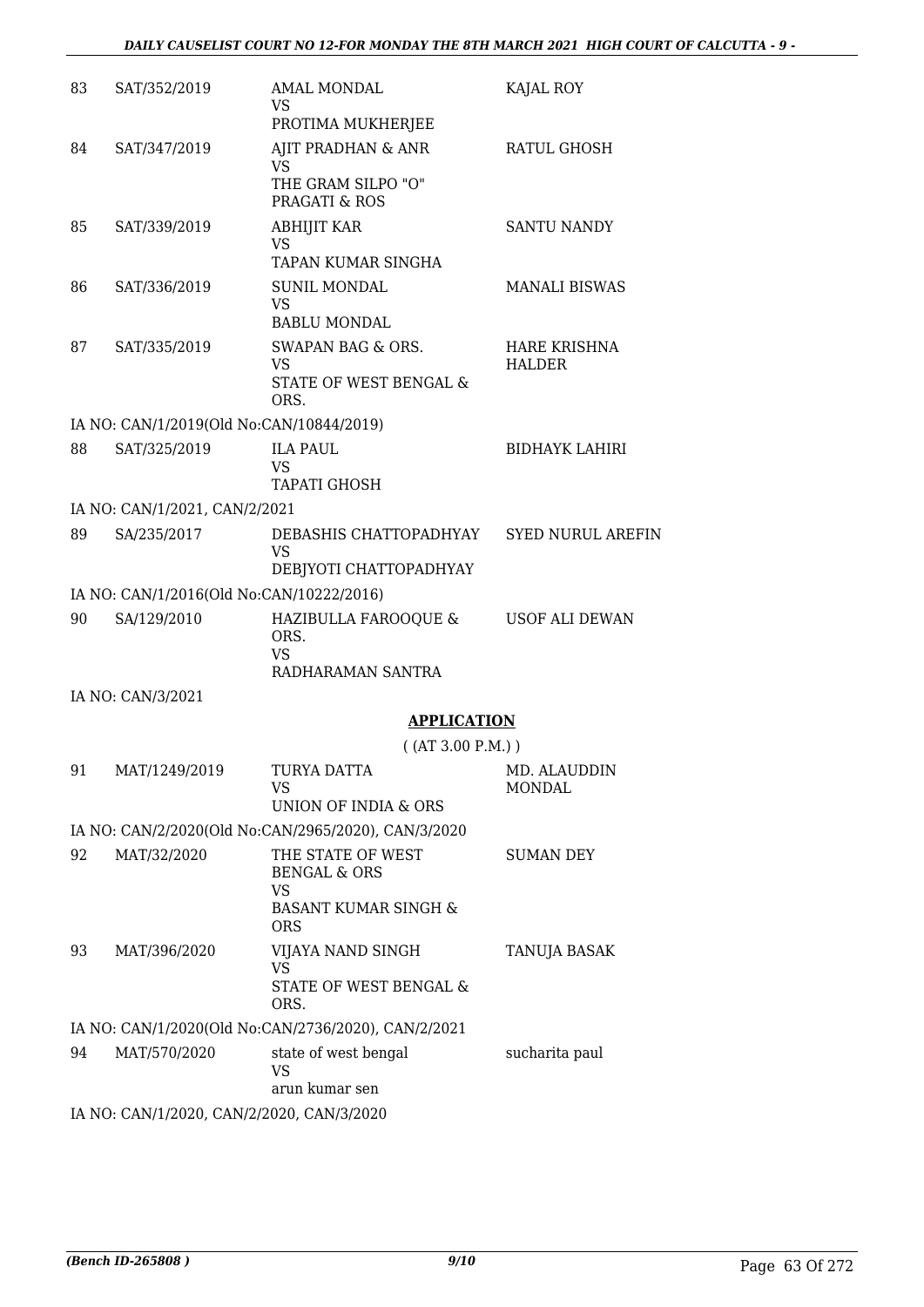| 95 | MAT/828/2020      | SAJAL KUMAR KHANRA<br>VS<br><b>STATE OF WEST BENGAL</b><br>AND ORS. | <b>SP PAHARI</b> |
|----|-------------------|---------------------------------------------------------------------|------------------|
|    | IA NO: CAN/1/2021 |                                                                     |                  |
| 96 | MAT/86/2021       | NASREEN SHAZDA<br>VS<br>STATE OF WEST BENGAL<br>AND ORS.            | TANUJA BASAK     |
|    | IA NO: CAN/1/2021 |                                                                     |                  |
|    | wt97 MAT/85/2021  | NASREEN SHAZDA<br>VS<br>STATE OF WEST BENGAL<br>AND ORS.            | TANUJA BASAK     |
|    | IA NO: CAN/1/2021 |                                                                     |                  |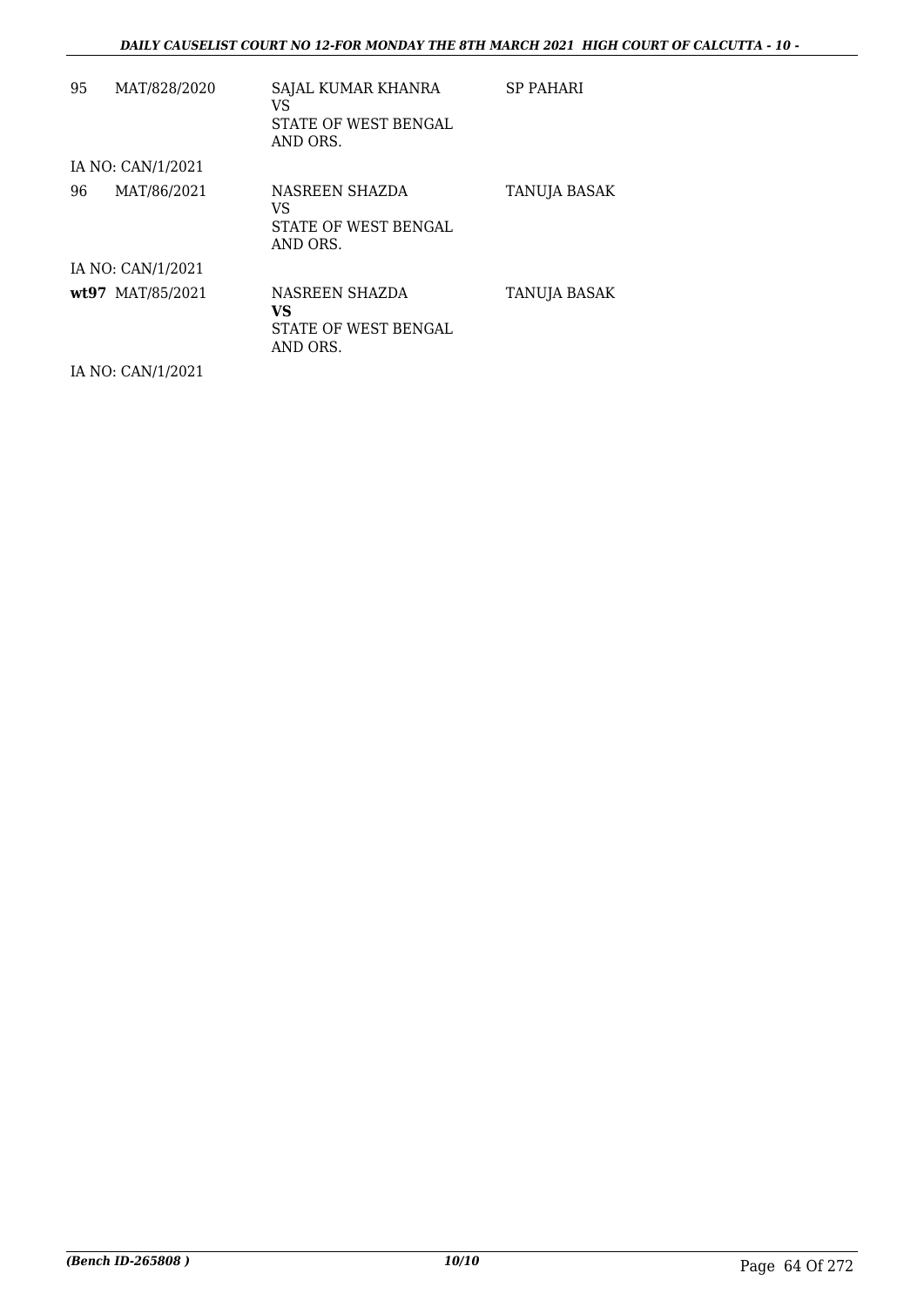

## **Appellate Side**

**DAILY CAUSELIST For Monday The 8th March 2021**

**COURT NO. 11**

## **DIVISION BENCH (DB - VI)**

**AT 10:30 AM**

**HON'BLE JUSTICE SUBRATA TALUKDAR HON'BLE JUSTICE HIRANMAY BHATTACHARYYA (VIA VIDEO CONFERENCE)**

### **ON AND FROM MONDAY, THE 11TH JANUARY 2021 - APPEALS FROM ORDERS RELATING TO MUNICIPALITIES, CO-OPERATIVES & PANCHAYATS UNDER GROUP-V INCLUDING APPLICATIONS CONNECTED THERETO;**

**HEARING OF WRIT APPEALS IRRESPECTIVE OF CLASSIFICATION INCLUDING APPLICATIONS CONNECTED THERETO;**

**SPECIAL NOTE: 1.(A) MENTIONING OF REALLY URGENT MATTERS WILL BE ALLOWED ON EVERY MONDAY AND WEDNESDAY AT THE FIRST SITTING OF THE COURT. (B) MENTIONING SLIPS MUST BE FILED STATING THE GROUNDS OF URGENCY WITH SERVICE OF NOTICE ON THE OPPOSITE SIDE(S). (C) FIXED MATTERS MARKED IN EACH GROUP WILL BE CALLED ON FIRST FROM THE GROUP. 2. APPELLATE SIDE MATTERS WILL BE TAKEN UP UPTO RECESS ON EVERY TUESDAY AND THURSDAY. 3. ON TUESDAYS AND THURSDAYS APPEALS FOR HEARING (SENT FROM DEPARTMENTS) WILL BE CALLED ON FIRST, THEREAFTER, MATTERS WILL BE CALLED ON AS PER LIST.**

**NOTE: MATTERS WILL BE TAKEN UP THROUGH PHYSICAL HEARING ONLY WHEN BOTH THE PARTIES ARE AGREED**

|   |                                         | <b>TO BE MENTIONED</b>                                       |           |
|---|-----------------------------------------|--------------------------------------------------------------|-----------|
| 1 | MAT/1089/2018<br>[Assigned]             | JYOTIRMOY ROY<br>VS<br>STATE OF WEST BENGAL &<br><b>ORS</b>  | K K KAR   |
|   | IA NO: CAN/1/2018(Old No:CAN/7801/2018) |                                                              |           |
|   | FMAT/435/2020<br>[Assigned]             | rais ahmed and ors<br>VS<br>STATE OF WEST BENGAL<br>AND ORS. | tanoy roy |

IA NO: CAN/1/2020, CAN/2/2020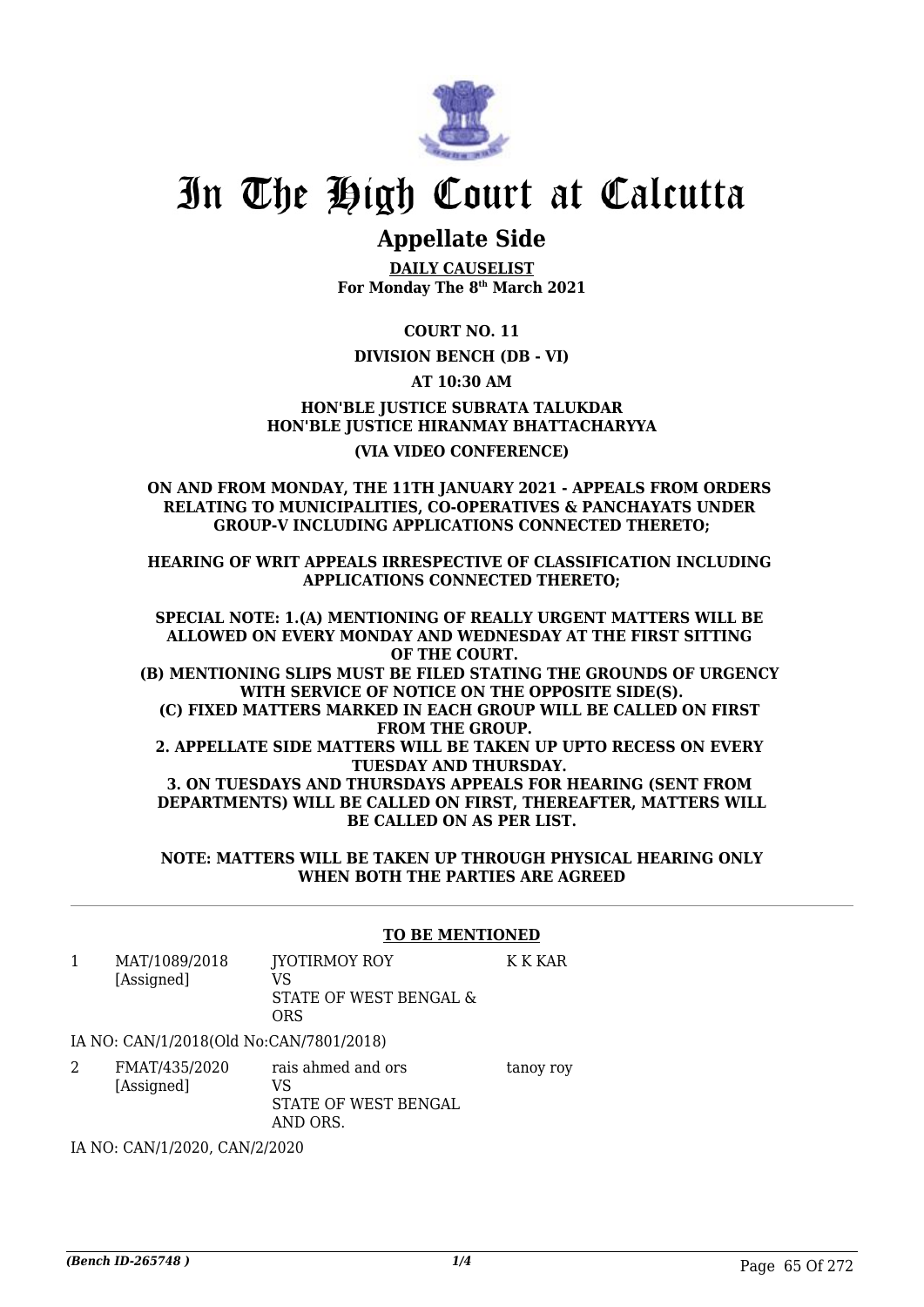3 WPA/29606/2014 [Assigned] JHUMJHUM HALDER & ORS VS STATE OF WEST BENGAL & ORS SUDIPTA DASGUPTA

IA NO: CAN/1/2014(Old No:CAN/11636/2014), CAN/2/2015(Old No:CAN/2842/2015), CAN/3/2015(Old No:CAN/9016/2015), CAN/4/2015(Old No:CAN/9701/2015), CAN/5/2015(Old No:CAN/9953/2015), CAN/6/2015(Old No:CAN/9954/2015), CAN/7/2016(Old No:CAN/2249/2016), CAN/8/2016(Old No:CAN/5827/2016), CAN/9/2017(Old No:CAN/2718/2017), CAN/10/2017(Old No:CAN/6271/2017), CAN/11/2017(Old No:CAN/6400/2017)

4 WPA/18325/2012 [Assigned] MOHITOSH JANA & ORS VS STATE & ORS MOJNU SK

IA NO: CAN/5/2014(Old No:CAN/722/2014), CAN/9/2014(Old No:CAN/7514/2014), CAN/10/2014(Old No:CAN/7966/2014), CAN/11/2014(Old No:CAN/8761/2014), CAN/12/2014(Old No:CAN/9323/2014)

5 WPA/19621/2019 [Assigned] ARINDAM MANDAL & ORS VS STATE OF WEST BENGAL & ORS ANINDA BHATTACHARYYA

IA NO: CAN/1/2020(Old No:CAN/2907/2020), CAN/2/2020(Old No:CAN/2982/2020), CAN/3/2020(Old No:CAN/5337/2020), CAN/4/2020(Old No:CAN/5338/2020), CAN/5/2020(Old No:CAN/5342/2020), CAN/6/2020, CAN/7/2020, CAN/8/2020, CAN/9/2020, CAN/10/2020, CAN/11/2021, CAN/12/2021, CAN/13/2021, CAN/14/2021, CAN/15/2021, CAN/16/2021, CAN/17/2021

| wt6 | WPA/20479/2019               | SAMIR PURKAIT & ORS<br>VS<br>STATE OF WEST BENGAL &<br><b>ORS</b>   | <b>ANINDA</b><br><b>BHATTACHARYA</b> |
|-----|------------------------------|---------------------------------------------------------------------|--------------------------------------|
| wt7 | WPA/20685/2019               | TARUN KUMAR DAS & ORS<br>VS<br>STATE OF WEST BENGAL &<br><b>ORS</b> | <b>ANINDA</b><br><b>BHATTACHARYA</b> |
| wt8 | WPA/22532/2019               | APARNA PURAKAIT<br>VS<br>STATE OF WEST BENGAL &<br><b>ORS</b>       | <b>ANINDA</b><br><b>BHATTAVHARYA</b> |
| 9   | WPA/29607/2014<br>[Assigned] | JAHAR MALLICK & ORS<br>VS<br>STATE OF WEST BENGAL &<br><b>ORS</b>   | SUDIPTA DASGUPTA                     |

IA NO: CAN/1/2015(Old No:CAN/9809/2015), CAN/2/2015(Old No:CAN/11724/2015), CAN/3/2016(Old No:CAN/3470/2016), CAN/4/2016(Old No:CAN/10417/2016), CAN/5/2016(Old No:CAN/10911/2016), CAN/6/2017(Old No:CAN/1412/2017), CAN/7/2017(Old No:CAN/2112/2017), CAN/8/2017(Old No:CAN/6401/2017), CAN/9/2020(Old No:CAN/367/2020), CAN/10/2020(Old No:CAN/649/2020), CAN/11/2020, CAN/12/2021, CAN/13/2021

10 WPA/31563/2014 [Assigned] HIMANSHU MONDAL & ORS VS STATE OF WEST BENGAL & ORS SUBHAS JANA

IA NO: CAN/1/2015(Old No:CAN/186/2015), CAN/2/2015(Old No:CAN/11311/2015)

**wt11** WPA/5244/2019 SWADESH MONDAL & ORS **VS** STATE OF WEST BENGAL& ORS ANIRBAN DAS

## **APPLICATION(S)**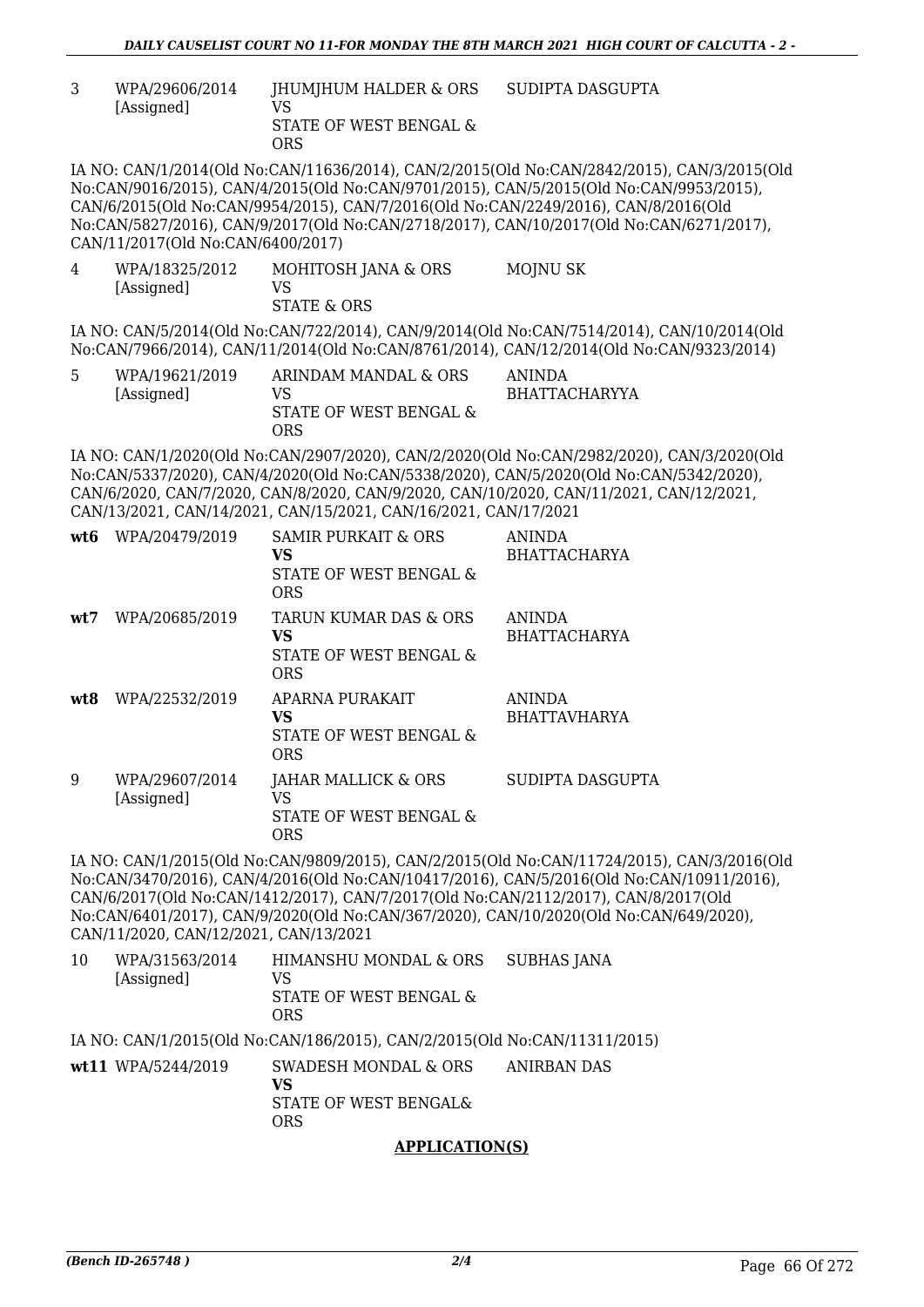| 12 | MAT/382/2020<br>[Personal                 | SUBHENDU DUTTA<br><b>VS</b>                                                                  | <b>BHARAT CHANDRA</b><br><b>SIMAI</b> |
|----|-------------------------------------------|----------------------------------------------------------------------------------------------|---------------------------------------|
|    |                                           | Appearance] [Fixed] STATE OF WEST BENGAL<br><b>&amp;ORS</b>                                  |                                       |
|    | IA NO: CAN/1/2020(Old No:CAN/2621/2020)   |                                                                                              |                                       |
|    | wt13 WPA/17421/2015                       | SUBHENDU DUTTA<br><b>VS</b><br><b>STATE OF WEST BENGAL &amp;</b><br><b>ORS</b>               | <b>BHARAT CH SIMAI</b>                |
| 14 | MAT/769/2020                              | STATE OF WEST BENGAL<br>AND ORS.<br><b>VS</b><br><b>RUMA BASU</b>                            | <b>BIPLOB DAS</b>                     |
|    | IA NO: CAN/1/2020, CAN/2/2021, CAN/3/2021 |                                                                                              |                                       |
|    |                                           | <b>APPEALS FOR HEARING (SENT FROM DEPARTMENTS)</b>                                           |                                       |
| 15 | MAT/407/2020                              | CHANDI CHARAN ROY &<br><b>ORS</b><br><b>VS</b><br><b>STATE OF WEST BENGAL &amp;</b>          | PARASH NATH YADAV                     |
|    |                                           | <b>ORS</b>                                                                                   |                                       |
|    | IA NO: CAN/1/2020                         |                                                                                              |                                       |
| 16 | MAT/785/2020                              | BIKASH JAISWAL AND ORS.<br><b>VS</b><br>ANKUR SHARMA AND ORS.                                | AMITABH RAY                           |
|    | IA NO: CAN/1/2020                         |                                                                                              |                                       |
| 17 | FMA/2276/2015                             | ABHIJIT SARKAR & ANR<br><b>VS</b><br>THE KALYANI                                             | <b>BISWAJIT SAMANTA</b>               |
|    |                                           | <b>MUNICIPALITY &amp; ORS</b>                                                                |                                       |
|    | IA NO: CAN/1/2014(Old No:CAN/5437/2014)   |                                                                                              |                                       |
| 18 | FMA/3013/2015                             | MAYAPUR BAMUNPUKUR I<br><b>GRAM PANCHAYAT</b><br>VS.<br>STATE OF WEST BENGAL &<br><b>ORS</b> | <b>SATTWIK MAJUMDER</b>               |
|    | IA NO: CAN/1/2015(Old No:CAN/7477/2015)   |                                                                                              |                                       |
| 19 | FMA/797/2019                              | SMT GOLAPI PAUL & ANR<br><b>VS</b><br>STATE OF WEST BENGAL &<br><b>ORS</b>                   | RASOMAY MONDAL                        |
|    | IA NO: CAN/1/2020                         |                                                                                              |                                       |
| 20 | FMA/1269/2015                             | SK. JAMALUDDIN                                                                               | DIPANKAR PAL                          |
|    |                                           | <b>VS</b><br>STATE OF WEST BENGAL &<br><b>ORS</b>                                            |                                       |
|    | IA NO: CAN/2/2015(Old No:CAN/1704/2015)   |                                                                                              |                                       |
| 21 | MAT/1788/2013                             | LUCY MONDAL & ANR<br><b>VS</b><br>STATE OF WEST BENGAL &<br><b>ORS</b>                       | PRANTICK GHOSH                        |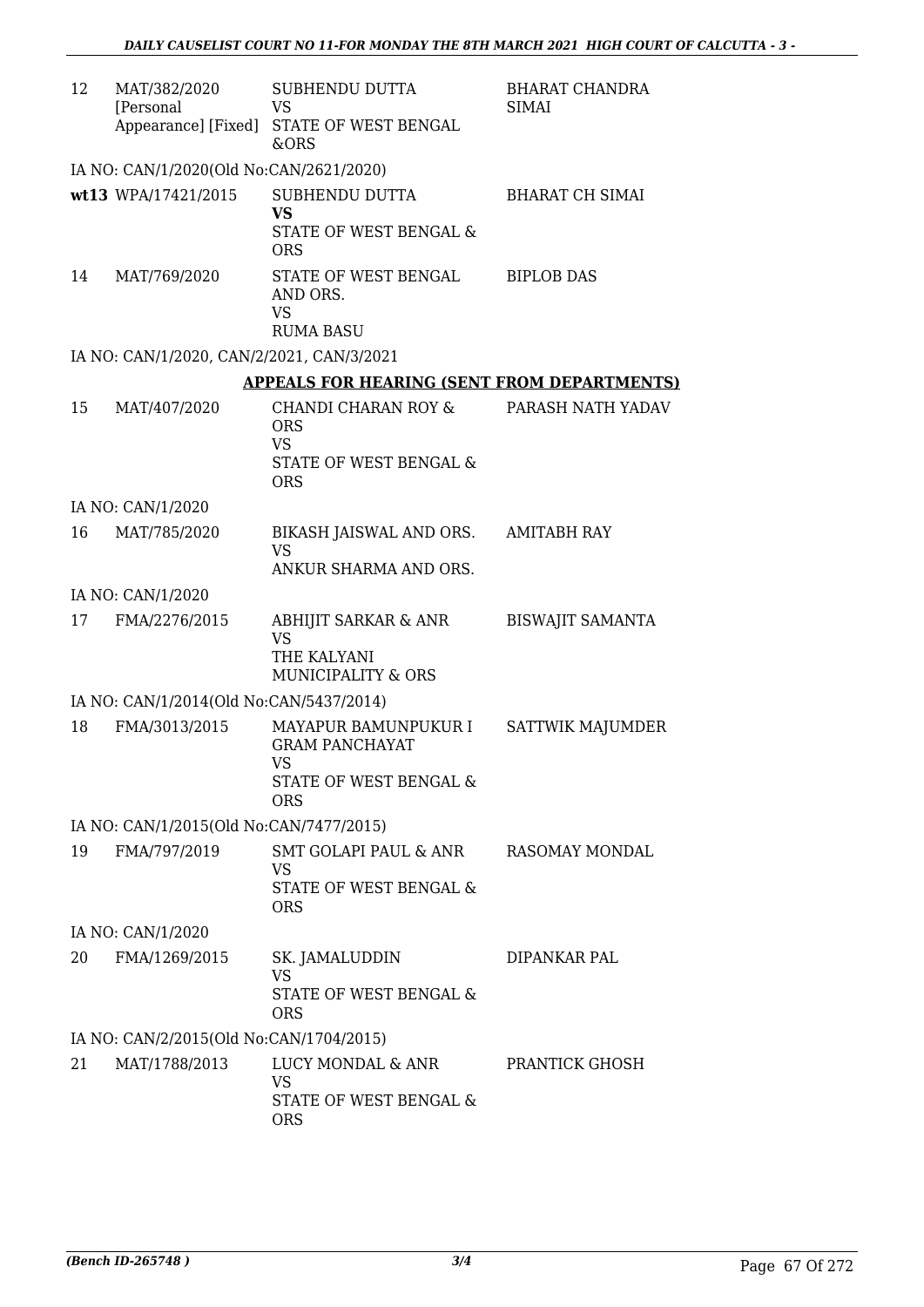| 22                                      | FMA/511/2020                             | CHHONI MOHAMMED<br><b>MONDAL</b><br><b>VS</b><br>STATE OF WEST BENGAL   | <b>ANIKET MITRA</b>                                                                     |  |
|-----------------------------------------|------------------------------------------|-------------------------------------------------------------------------|-----------------------------------------------------------------------------------------|--|
|                                         | IA NO: CAN/1/2019(Old No:CAN/12046/2019) |                                                                         |                                                                                         |  |
| 23                                      | FMA/1472/2015                            | <b>SUDEB KONAR</b><br><b>VS</b><br>STATE OF WEST BENGAL &<br><b>ORS</b> | DIPANKAR PAL                                                                            |  |
|                                         | IA NO: CAN/2/2015(Old No:CAN/1698/2015)  |                                                                         |                                                                                         |  |
| 24                                      | MAT/328/2020<br>[3rd Time]               | MAFIJUDDIN MIA<br><b>VS</b><br>STATE OF WEST BENGAL &<br>ORS.           | NILADRI SAHA                                                                            |  |
|                                         | IA NO: CAN/1/2020(Old No:CAN/2103/2020)  |                                                                         |                                                                                         |  |
|                                         | wt25 WPA/1748/2020                       | MAFIJUDDIN MIA<br><b>VS</b><br>STATE OF WEST BENGAL &<br><b>ORS</b>     | NILADRI SAHA                                                                            |  |
|                                         |                                          | <b>APPEALS FOR HEARING</b>                                              |                                                                                         |  |
| 26                                      | MAT/1423/2018<br>[4 P.B.]                | SK. GOLAM KIBRIA<br><b>VS</b><br>STATE OF WEST BENGAL &<br><b>ORS</b>   | JAHANGIR BADSHA                                                                         |  |
|                                         |                                          |                                                                         | IA NO: CAN/1/2019(Old No:CAN/10243/2019), CAN/2/2019(Old No:CAN/10244/2019), CAN/3/2021 |  |
| 27                                      | FMA/2223/2014<br>(2 P.B.)                | AHASANUL HOQUE<br><b>VS</b><br>STATE OF WEST BENGAL &<br><b>ORS</b>     | <b>ARNAB RAY</b>                                                                        |  |
| IA NO: CAN/1/2012(Old No:CAN/5558/2012) |                                          |                                                                         |                                                                                         |  |
| 28                                      | MAT/736/2020<br>(2 P.B.)                 | <b>GOBINDA MAITI</b><br><b>VS</b><br>MIDNAPORE MUNICIPALITY<br>AND ORS  | RAVI RANJAN KUMAR                                                                       |  |
| IA NO: CAN/1/2020                       |                                          |                                                                         |                                                                                         |  |
| 29                                      | FMA/3538/2013<br>(2 P.B.)                | RAJLAXMI PRADHAN(PAL)<br><b>VS</b><br><b>SUDESHNA</b><br>MAITY(SASHMAL) | <b>GOURAV DAS</b>                                                                       |  |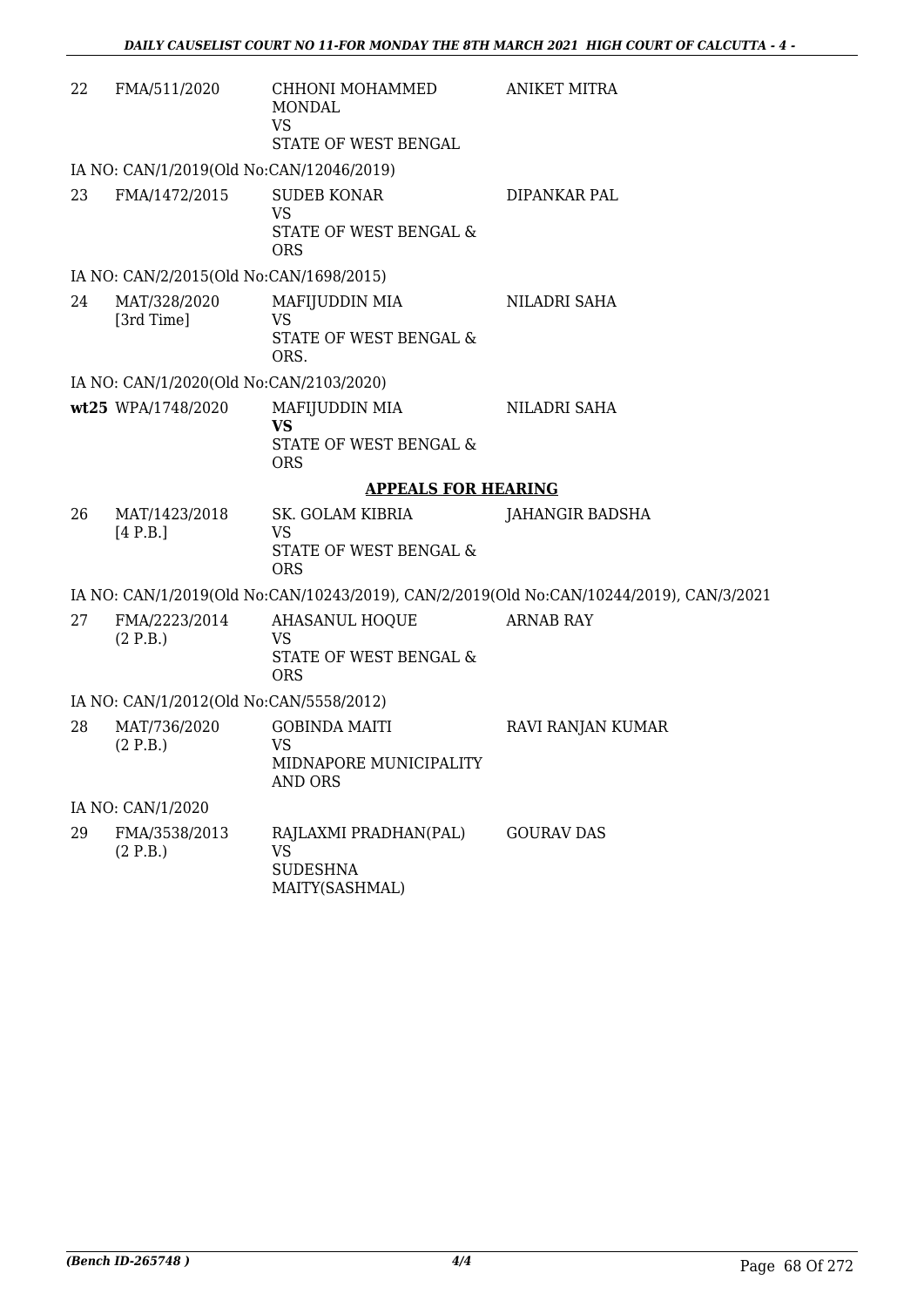

## **Appellate Side**

**DAILY CAUSELIST For Monday The 8th March 2021**

**COURT NO. 28**

**DIVISION BENCH (DB - VII)**

**AT 10:30 AM**

#### **HON'BLE JUSTICE TAPABRATA CHAKRABORTY HON'BLE JUSTICE TIRTHANKAR GHOSH**

**(VIA VIDEO CONFERENCE)**

**ON AND FROM WEDNESDAY, THE 13TH JANUARY, 2021 - ANTICIPATORY BAIL UNDER SECTION 438 OF THE CODE OF CRIMINAL PROCEDURE INCLUDING MODIFICATION/CANCELLATION AND RELAXATION OF THE SAME;**

**BAIL UNDER SECTION 439 OF THE CODE OF CRIMINAL PROCEDURE (PUNISHMENT ABOVE 7 YEARS) INCLUDING MODIFICATION/CANCELLATION AND RELAXATION OF THE SAME;**

> **SPECIAL NOTE: MENTIONING WILL BE ALLOWED AT THE FIRST SITTING OF THE COURT ON MONDAY.**

**MONDAY – AFTER "TO BE MENTIONED" MATTERS AND OTHER FIXED MATTERS, BAIL APPLICATIONS OF THE YEAR 2021 WILL BE TAKEN UP SERIALLY FOR THE WHOLE DAY.**

**TUESDAY – AFTER "TO BE MENTIONED" MATTERS AND OTHER FIXED MATTERS, BAIL APPLICATIONS OF THE YEAR 2020 WILL BE TAKEN UP SERIALLY UP TO RECESS AND FROM 2 P.M. "ANTICIPATORY BAIL" APPLICATIONS OF THE YEAR 2020 WILL BE TAKEN UP SERIALLY.**

**WEDNESDAY – AFTER "TO BE MENTIONED" MATTERS AND OTHER FIXED MATTERS, BAIL APPLICATIONS OF THE YEAR 2021 WILL BE TAKEN UP SERIALLY TILL 3.30 P.M. AND THEREAFTER APPLICATIONS/RELAXATION AND CANCELLATION WILL BE TAKEN UP SERIALLY.**

**THURSDAY – AFTER "TO BE MENTIONED" MATTERS AND OTHER FIXED MATTERS, ANTICIPATORY BAIL APPLICATIONS OF THE YEAR 2020 WILL BE TAKEN UP SERIALLY UP TO 3.30 P.M. AND THEREAFTER APPLICATIONS/RELAXATION AND CANCELLATION WILL BE TAKEN UP SERIALLY.**

**FRIDAY – AFTER "TO BE MENTIONED" MATTERS AND OTHER FIXED MATTERS, ANTICIPATORY BAIL APPLICATIONS OF THE YEAR 2021 WILL BE TAKEN UP TO 3 P.M.**

**NOTE: MATTERS WILL BE TAKEN UP THROUGH PHYSICAL HEARING ONLY WHEN BOTH THE PARTIES ARE AGREED**

|   |                                   | <b>TO BE MENTIONED</b>                                                                     |                         |
|---|-----------------------------------|--------------------------------------------------------------------------------------------|-------------------------|
| 1 | CRM/1732/2020                     | SMT SUKLA BHATTACHARJEE<br>VS<br>STATE OF WEST BENGAL                                      | <b>SANTANU SETH</b>     |
|   | IA NO: CRAN/1/2020                |                                                                                            |                         |
| 2 | CRM/8869/2020<br>(For Correction) | AKHIL CHANDRA GHOSH @<br>AKHIL GHOSH @ ANIL GHOSH<br>@AJOYDA<br>VS<br>State of West Bengal | ARIJIT BHUSAN BAGCHI    |
| 3 | CRM/10826/2020                    | <b>INDRAJIT BOSE</b><br>VS<br>State of West Bengal                                         | <b>RUXMINI BASU RAY</b> |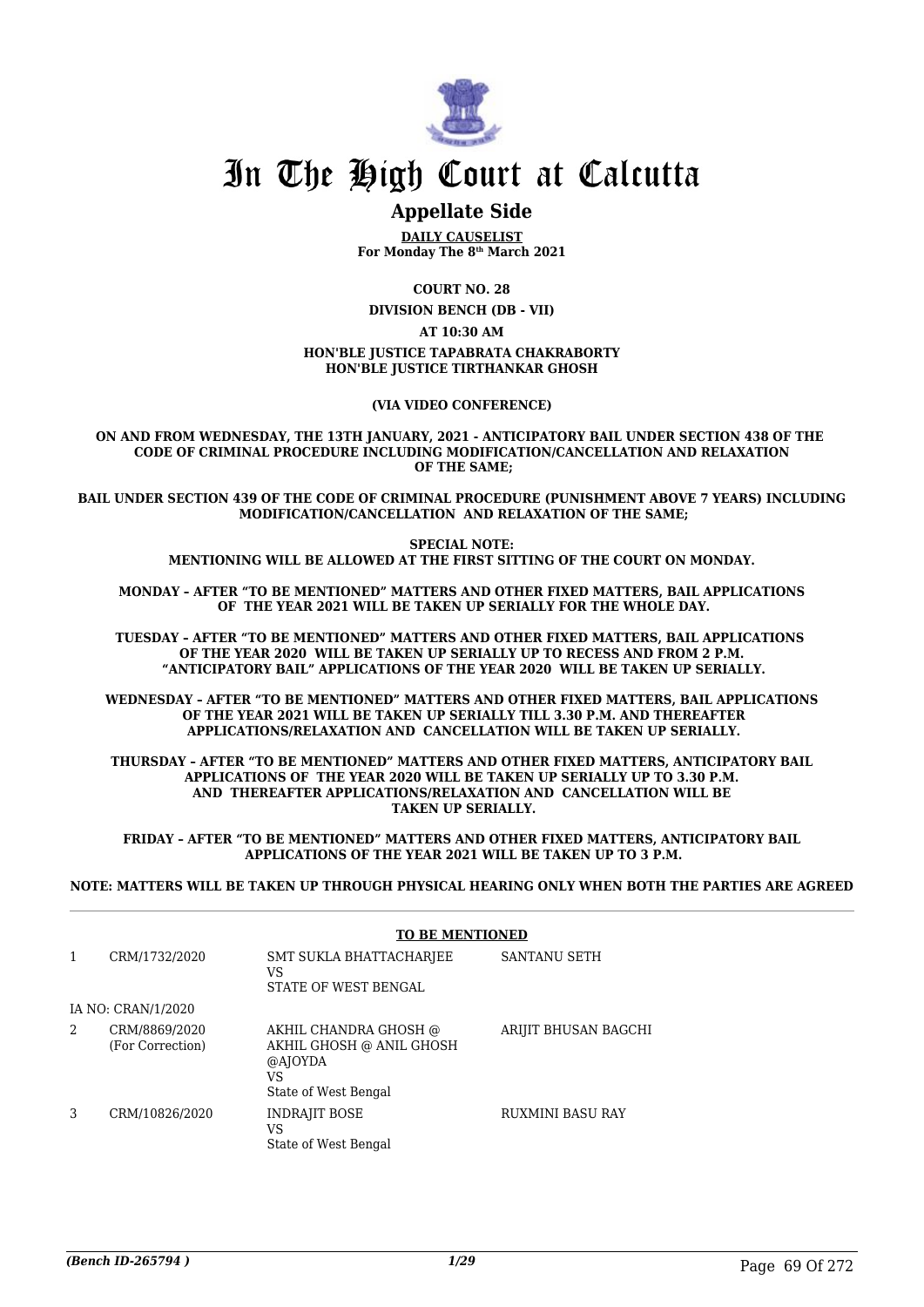| 4  | CRM/11108/2020                     | SANOJ SINGH AND ORS<br>VS                                 | KOMAL SINGH                      |
|----|------------------------------------|-----------------------------------------------------------|----------------------------------|
|    |                                    | State of West Bengal                                      |                                  |
| 5  | CRM/1140/2021<br>(Non-Prosecution) | SUSHIL ROY AND ANR<br>VS<br>STATE OF WEST BENGAL          | <b>SUKANTA GHOSH</b>             |
|    |                                    |                                                           |                                  |
| 6  | CRM/1624/2021<br>(Non-Prosecution) | PRADIP JANA@PRADIP KUMAR<br>JANA<br><b>VS</b>             | AMAL KRISHNA SAMANTA             |
|    |                                    | STATE OF WEST BENGAL                                      |                                  |
|    |                                    | <b>APPLICATION FOR BAIL</b>                               |                                  |
| 7  | CRM/47/2021                        | KARTICK DUTTA<br>VS                                       | NAVANIL DE                       |
|    |                                    | State of West Bengal                                      |                                  |
| 8  | CRM/535/2021                       | <b>BRAJAGOPAL SENI</b><br>VS                              | TRIPTI PANDEY                    |
|    |                                    | State of West Bengal                                      |                                  |
| 9  | CRM/556/2021                       | JAWAD ALAM@KAFAN<br>VS                                    | PINTU KARAR                      |
|    |                                    | State of West Bengal                                      |                                  |
| 10 | CRM/591/2021                       | MERAJUL HAQUE<br>VS<br>State of West Bengal               | <b>MOUNICK GHOSH</b>             |
| 11 | CRM/608/2021                       | <b>GANI BISWAS @ GONI BISWAS</b>                          |                                  |
|    |                                    | <b>VS</b><br>State of West Bengal                         | SOUMYAJIT BHATTA                 |
| 12 | CRM/633/2021                       | BAPI SAMANTA @ NILMONI                                    | RAMASHIS MUKHERJEE               |
|    |                                    | <b>SAMANTA</b><br>VS                                      |                                  |
|    |                                    | State of West Bengal                                      |                                  |
| 13 | CRM/641/2021                       | MASER ALI@MASER SEKH<br><b>VS</b><br>State of West Bengal | <b>ABDUS SALAM</b>               |
| 14 | CRM/645/2021                       | MUSTAKIN MOLLA@SK                                         | SOURAV MUKHERJEE                 |
|    |                                    | VS<br>State of West Bengal                                |                                  |
| 15 | CRM/646/2021                       | <b>IYAR MONDAL</b><br>VS                                  | SOURAV MUKHERJEE                 |
|    |                                    | State of West Bengal                                      |                                  |
| 16 | CRM/651/2021                       | GOLAM RABBANI @RABBANI<br>VS                              | MUSHARRAF ALAM SK.               |
|    |                                    | State of West Bengal                                      |                                  |
| 17 | CRM/658/2021                       | SADIQUL ISLAM<br>VS                                       | SAGAR SAHA                       |
|    |                                    | State of West Bengal                                      |                                  |
| 18 | CRM/665/2021                       | SAIFUDDIN SEKH<br>VS<br>State of West Bengal              | Md. Habibur Rahaman              |
| 19 | CRM/681/2021                       | TAPU GAIN ALIAS TOUFIK                                    | PRABIR MAJUMDER                  |
|    |                                    | HOSSAIN GAIN ALIAS TAUFIK<br>GAIN<br><b>VS</b>            |                                  |
|    |                                    | State of West Bengal                                      |                                  |
| 20 | CRM/688/2021                       | RAMJI MONDAL<br>VS.                                       | ABHIJIT KR. ADHYA                |
|    |                                    | State of West Bengal                                      |                                  |
| 21 | CRM/692/2021                       | PARTHA TALUKDAR<br><b>VS</b><br>State of West Bengal      | PATHIK BANDHU<br><b>BANERJEE</b> |
| 22 | CRM/695/2021                       | <b>BISWAJIT DAS</b>                                       | PARTHA SARATHI                   |
|    |                                    | <b>VS</b><br>State of West Bengal                         | MONDAL                           |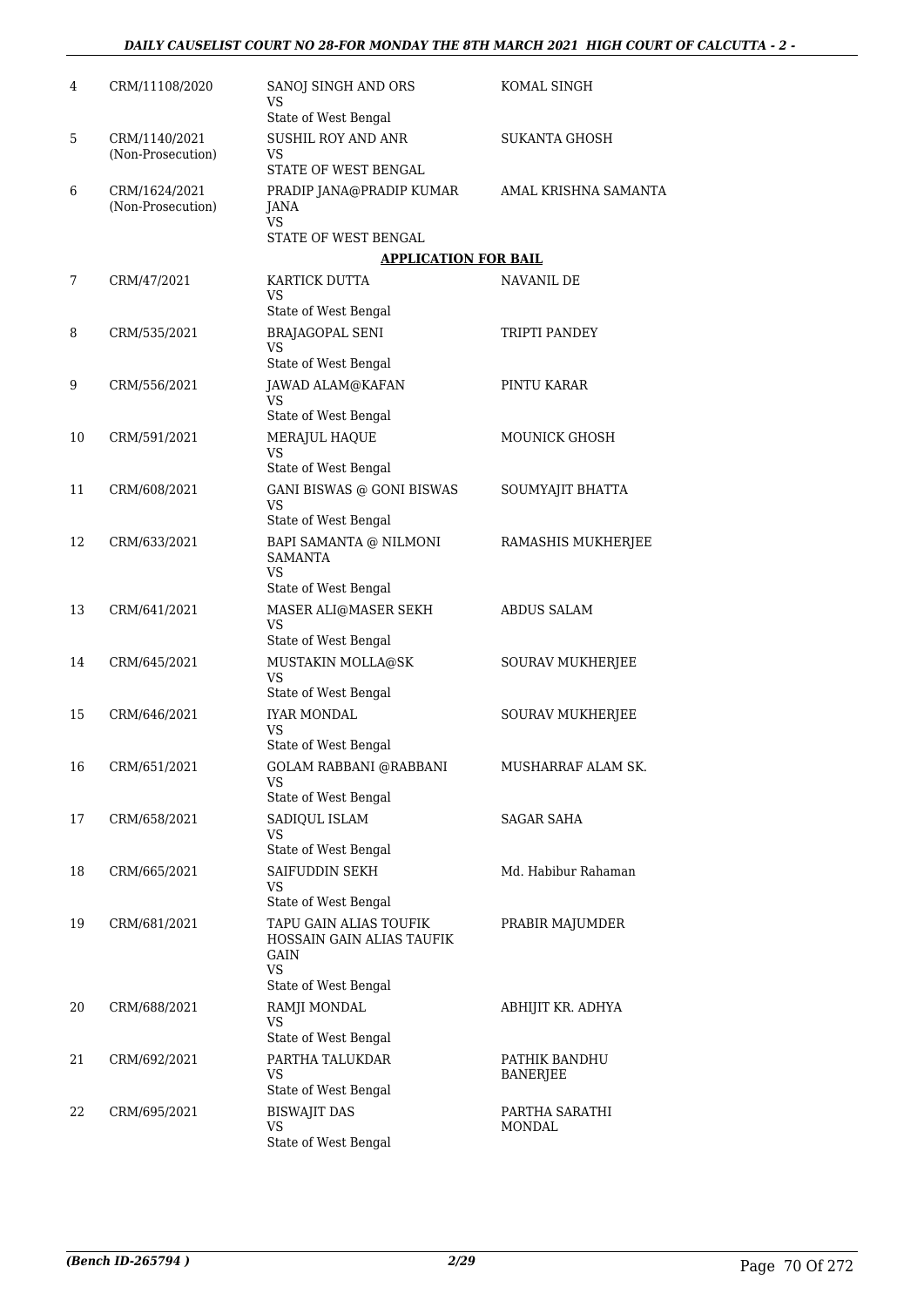| 23 | CRM/698/2021 | RABIUL MONDAL @ BABUSONA<br><b>AND ANR</b><br>VS                                     | Mrinal Kanti Mukherjee |
|----|--------------|--------------------------------------------------------------------------------------|------------------------|
| 24 | CRM/701/2021 | State of West Bengal<br>SHANKAR PROSAD SHARMA @<br><b>SHANKAR SHARMA</b>             | APURBA KUMAR DUTTA     |
|    |              | VS<br>State of West Bengal                                                           |                        |
| 25 | CRM/703/2021 | NIJAM PURKAIT<br>VS                                                                  | <b>UJJAL ROY</b>       |
| 26 | CRM/705/2021 | State of West Bengal<br><b>AJIBAR SARDAR</b>                                         | SWARNALI SAHA          |
|    |              | VS                                                                                   |                        |
| 27 | CRM/710/2021 | State of West Bengal<br>MOKKEL SK @ MAKKEL SK                                        | ABHIJIT SINGH          |
|    |              | VS                                                                                   |                        |
| 28 | CRM/712/2021 | State of West Bengal<br>BABOR ALI @ BABOR ALI SK                                     | SANANDA                |
|    |              | <b>VS</b><br>State of West Bengal                                                    | BHATTACHARYYA          |
| 29 | CRM/722/2021 | <b>SUDIP SAMANTA</b><br>VS                                                           | Srimoyee Mukherjee     |
| 30 | CRM/725/2021 | State of West Bengal<br>BIDHAN NATH AND ANR                                          | ANANYA CHAKRABORTY     |
|    |              | VS                                                                                   |                        |
| 31 | CRM/726/2021 | State of West Bengal<br>PRANAB GHOSH @BABU GHOSH                                     | RAJNANDINI DAS         |
|    |              | VS<br>State of West Bengal                                                           |                        |
| 32 | CRM/728/2021 | MUKUL BISWAS ALIAS MAKUL<br>BISWAS ALIAS GOLAM MURTUJA<br>VS<br>State of West Bengal | Shibasis Chatterjee    |
| 33 | CRM/733/2021 | JIARUL SARDAR AND ANR.                                                               | PRABIR KR. BANERJEE    |
|    |              | <b>VS</b>                                                                            |                        |
| 34 | CRM/738/2021 | State of West Bengal<br>KISHOR DEY                                                   | PRIYANJIT KUNDU        |
|    |              | VS                                                                                   |                        |
|    |              | STATE OF WEST BENGAL AND<br>ORS.                                                     |                        |
| 35 | CRM/741/2021 | <b>BIKY DAS</b>                                                                      | PRABIR MAJUMDER        |
|    |              | VS<br>State of West Bengal                                                           |                        |
| 36 | CRM/747/2021 | LAKHAN GHOSH                                                                         | SNEHASISH PAL          |
|    |              | VS<br>State of West Bengal AND ANR                                                   |                        |
| 37 | CRM/748/2021 | NUR ISLAM@NUR ISLAM SK                                                               | Anisur Rahaman         |
|    |              | VS                                                                                   |                        |
| 38 | CRM/750/2021 | State of West Bengal<br><b>BIREN MANDAL</b>                                          | PRITHVIRAJ SINHA ROY   |
|    |              | VS                                                                                   |                        |
|    |              | State of West Bengal                                                                 |                        |
|    |              | <b>BAIL APPLICATION [NEW]</b>                                                        |                        |
| 39 | CRM/752/2021 | UTPAL DAS AND ANR<br><b>VS</b><br>State of West Bengal                               | RAJ KUMAR GUPTA        |
| 40 | CRM/753/2021 | SK NASIM @PAPPU AND ANR                                                              | JYOTI PROKASH          |
|    |              | <b>VS</b><br>State of West Bengal                                                    | CHATTERJEE             |
| 41 | CRM/759/2021 | ELEEM BOX MOLLA                                                                      | MD JAMAT UL FIRDOUS    |
|    |              | VS<br>State of West Bengal                                                           |                        |
|    |              |                                                                                      |                        |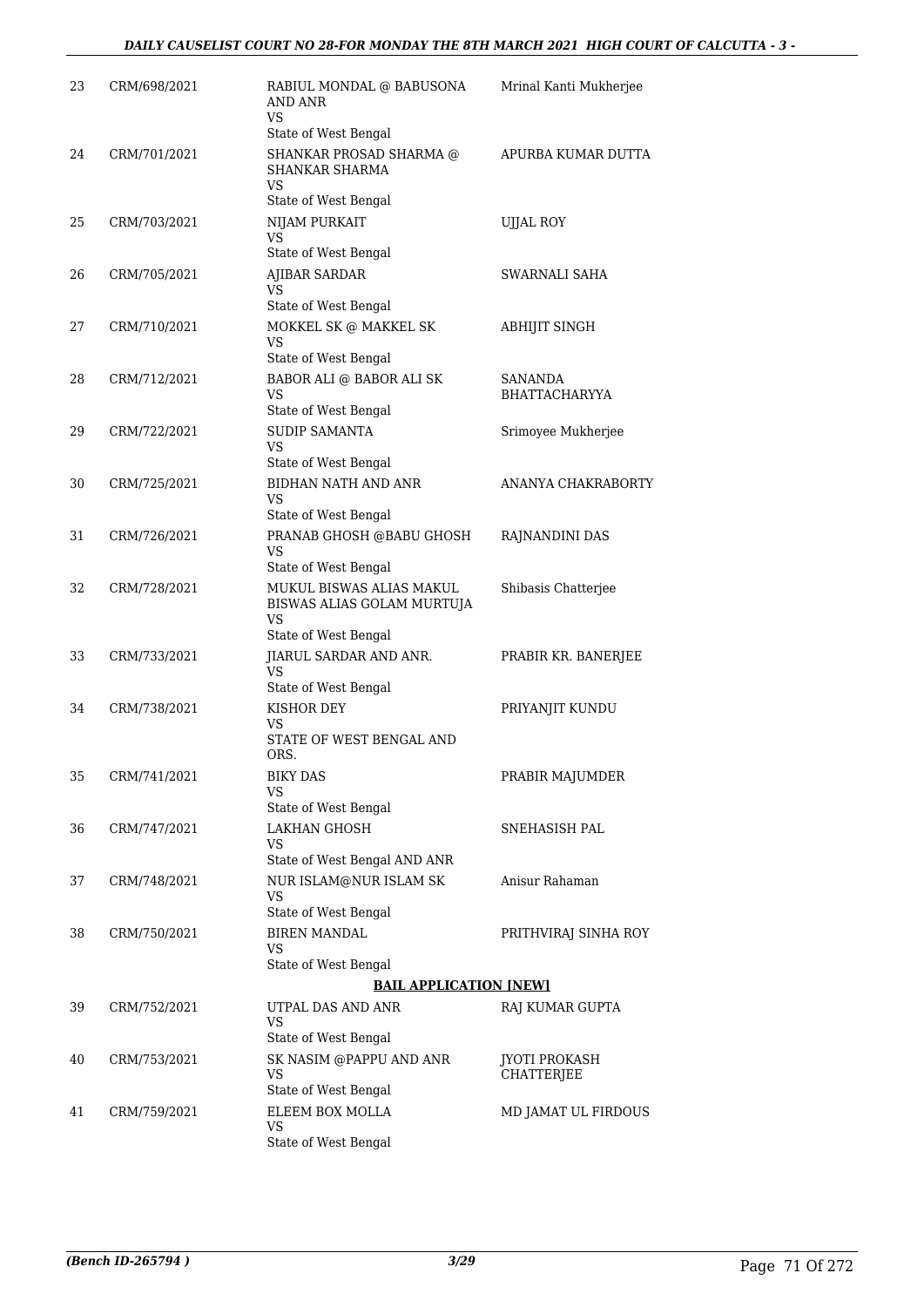| 42 | CRM/760/2021 | BAPPADITYA MONDAL<br>VS<br>State of West Bengal                                                          | RAJ KUMAR GUPTA                   |
|----|--------------|----------------------------------------------------------------------------------------------------------|-----------------------------------|
| 43 | CRM/762/2021 | NOORBOX SK @ BHOLA SK @<br><b>NURBAKS SEKH</b><br><b>VS</b>                                              | GOPAL DAS                         |
| 44 | CRM/766/2021 | State of West Bengal<br>HASAN IMAM @ HASNU @<br>ZUBAIR AHMED @ ASIF HOSSAIN<br>@ ARIF HASAN<br><b>VS</b> | PRATIK GHOSH                      |
| 45 | CRM/767/2021 | State of West Bengal<br>IDRISH KHAN@IDRISH ALI KHAN<br><b>VS</b><br>State of West Bengal                 | <b>SAMIRUL SARDAR</b>             |
| 46 | CRM/768/2021 | <b>ABDUL HOQUE</b><br><b>VS</b><br>State of West Bengal                                                  | <b>SUJATA DAS</b>                 |
| 47 | CRM/769/2021 | DIGANTA MONDAL AND ANR<br>VS<br>State of West Bengal                                                     | SUMANTA CHAKRABORTY               |
| 48 | CRM/770/2021 | <b>ABDUL LATIF</b><br><b>VS</b><br>State of West Bengal                                                  | <b>BUSRA KHATUN</b>               |
| 49 | CRM/771/2021 | TAPASH PAHAN@TAPAS<br><b>VS</b><br>State of West Bengal                                                  | <b>BUSRA KHATUN</b>               |
| 50 | CRM/772/2021 | PARITOSH MISTRY<br><b>VS</b><br>State of West Bengal                                                     | <b>FRANCIS SAMSON</b><br>CORREA   |
| 51 | CRM/773/2021 | <b>MUKUL SK</b><br>VS<br>State of West Bengal                                                            | DIPTENDU BANERJEE                 |
| 52 | CRM/778/2021 | <b>BISWAJIT GHOSH</b><br><b>VS</b><br>State of West Bengal                                               | KRISHNENDU BHADRA                 |
| 53 | CRM/779/2021 | MD ZAKIR @MD ZAKIR<br><b>VS</b><br>State of West Bengal                                                  | <b>SOUVIK DUTTA</b>               |
| 54 | CRM/780/2021 | MINATI SAREN @ SOREN AND<br><b>ANR</b><br>VS.<br>State of West Bengal                                    | PAMPA DEY(DHABAL)                 |
| 55 | CRM/782/2021 | AYUB ALI MOLLA<br>VS<br>State of West Bengal                                                             | SHASHANKA SHEKHAR<br>SAHA         |
| 56 | CRM/784/2021 | SATYAJIT DAS @ BABU<br>VS<br>State of West Bengal                                                        | SHASHANKA SHEKHAR<br>SAHA         |
| 57 | CRM/785/2021 | NARESH THAKUR @ NORESH<br>THAKUR<br>VS.<br>State of West Bengal                                          | RAINISH KUMAR<br><b>KALAWATIA</b> |
| 58 | CRM/786/2021 | SK RAMJAN @ FATE<br>VS<br>State of West Bengal                                                           | SHASHANKA SHEKHAR<br>SAHA         |
| 59 | CRM/793/2021 | HIMANSHU SINGH<br>VS<br>State of West Bengal                                                             | NILENDRA NARAYAN RAY              |
| 60 | CRM/794/2021 | AMIT SONKAR @ AMIT KR<br>SONKAR @ PARDOOM<br>VS<br>State of West Bengal                                  | TANMAY CHOWDHURY                  |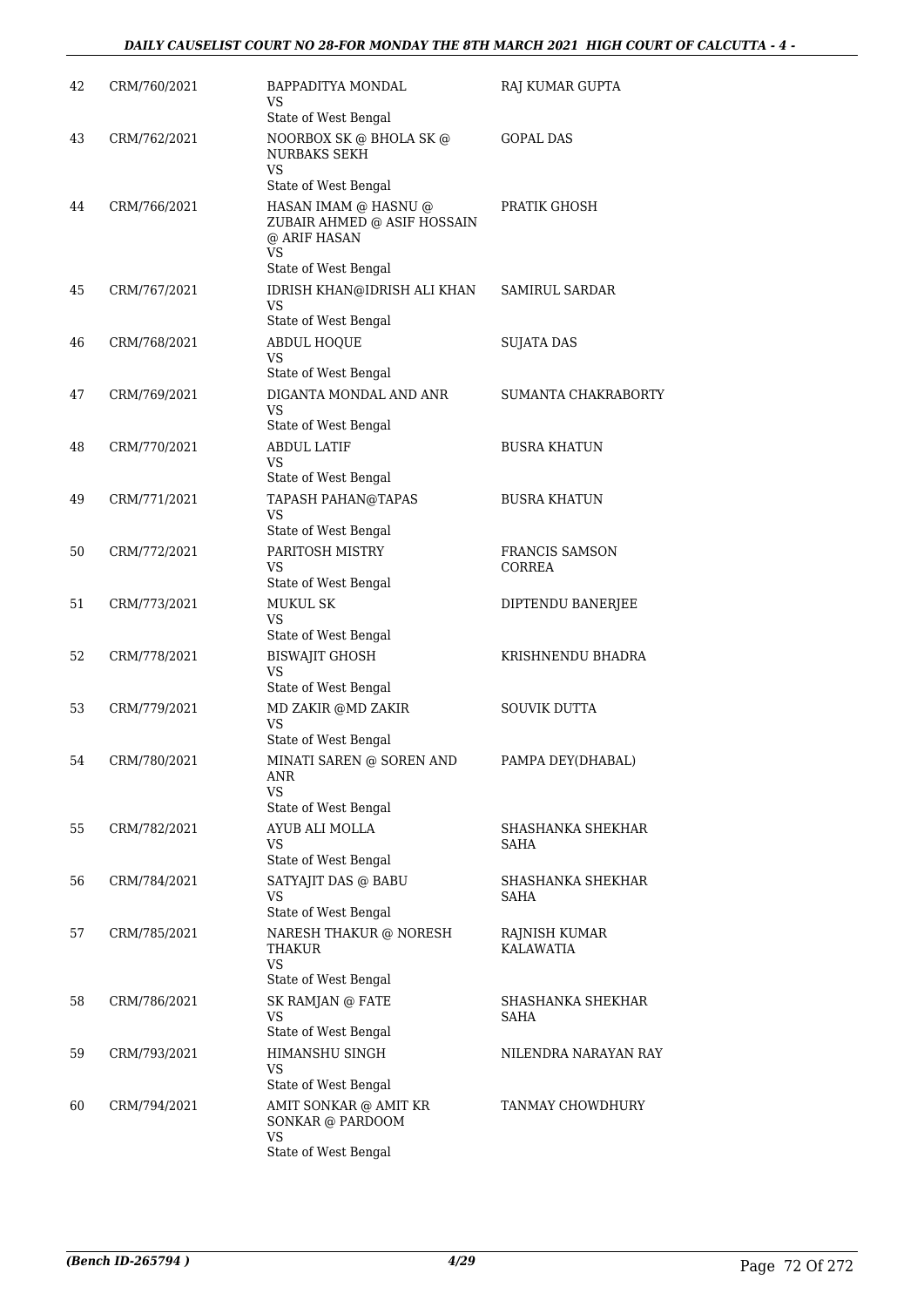### *DAILY CAUSELIST COURT NO 28-FOR MONDAY THE 8TH MARCH 2021 HIGH COURT OF CALCUTTA - 5 -*

| 61 | CRM/795/2021 | ASHIS @ ASHISH LAL<br>VS<br>State of West Bengal                                   | TANMOY CHOWDHURY                  |
|----|--------------|------------------------------------------------------------------------------------|-----------------------------------|
| 62 | CRM/797/2021 | <b>FALGUN ROY</b><br><b>VS</b><br>State of West Bengal                             | SUSNIGDHO<br><b>BHATTACHARYYA</b> |
| 63 | CRM/800/2021 | PRAN PRATIM BORA<br>VS<br>State of West Bengal                                     | SANJIDA SULTANA                   |
| 64 | CRM/801/2021 | NASIMA BIBI @ GURIYA AND ANR<br>VS<br>State of West Bengal                         | ARUN NASKAR                       |
| 65 | CRM/809/2021 | TINKU KUMAR SINGH<br>VS<br>State of West Bengal                                    | DEV KUMAR SHARMA                  |
| 66 | CRM/810/2021 | <b>TAPAS DAS</b><br><b>VS</b><br>State of West Bengal                              | AMAL KRISHNA SAMANTA              |
| 67 | CRM/811/2021 | <b>BASHEER AHMED S.M.S.</b><br>SICKANDER BATCH S.M<br>VS<br>Union of India AND ANR | NAVANIL DE                        |
| 68 | CRM/816/2021 | <b>SUMAN BARMAN</b><br>VS<br>State of West Bengal                                  | ROMA ROY                          |
| 69 | CRM/819/2021 | <b>HASIMUDDIN</b><br>VS<br>State of West Bengal                                    | <b>AMIT RAY</b>                   |
| 70 | CRM/820/2021 | <b>TARAK MISTRI</b><br>VS<br>State of West Bengal                                  | MD JANNAT UL FIRDOUS              |
| 71 | CRM/821/2021 | ANISUR RAHMAN @ ANISUR<br><b>RAHAMAN</b><br>VS<br>State of West Bengal             | Ali Ahsan Alamgir                 |
| 72 | CRM/825/2021 | INDRANATH MUKHERJEE@LATIM<br>VS<br>State of West Bengal                            | ROBIUL ISLAM                      |
| 73 | CRM/830/2021 | ASIFUL MONDAL AND ANR<br><b>VS</b><br>State of West Bengal                         | SANTANU MAJI                      |
| 74 | CRM/832/2021 | NISHANT KUMAR SHARMA @<br>ALOKE KUMAR<br>VS<br>State of West Bengal                | IMDADUL HOQUE                     |
| 75 | CRM/834/2021 | SOMNATH DUTTA<br>VS<br>State of West Bengal                                        | KAUSTAV SHOME                     |
| 76 | CRM/835/2021 | <b>SATTAR AHAMED</b><br>VS<br>State of West Bengal                                 | ASIF DEWAN                        |
| 77 | CRM/838/2021 | MONORANJAN DAS<br>@MONORANJAN DAS<br><b>VS</b><br>State of West Bengal             | NAZIR AHMED                       |
| 78 | CRM/844/2021 | ENDAN SK @ INSAN SK<br>VS<br>State of West Bengal                                  | ANISUR RAHMAN                     |
| 79 | CRM/846/2021 | NILAY SINGHA<br><b>VS</b><br>State of West Bengal                                  | JUIN DUTTA<br><b>CHAKRABORTY</b>  |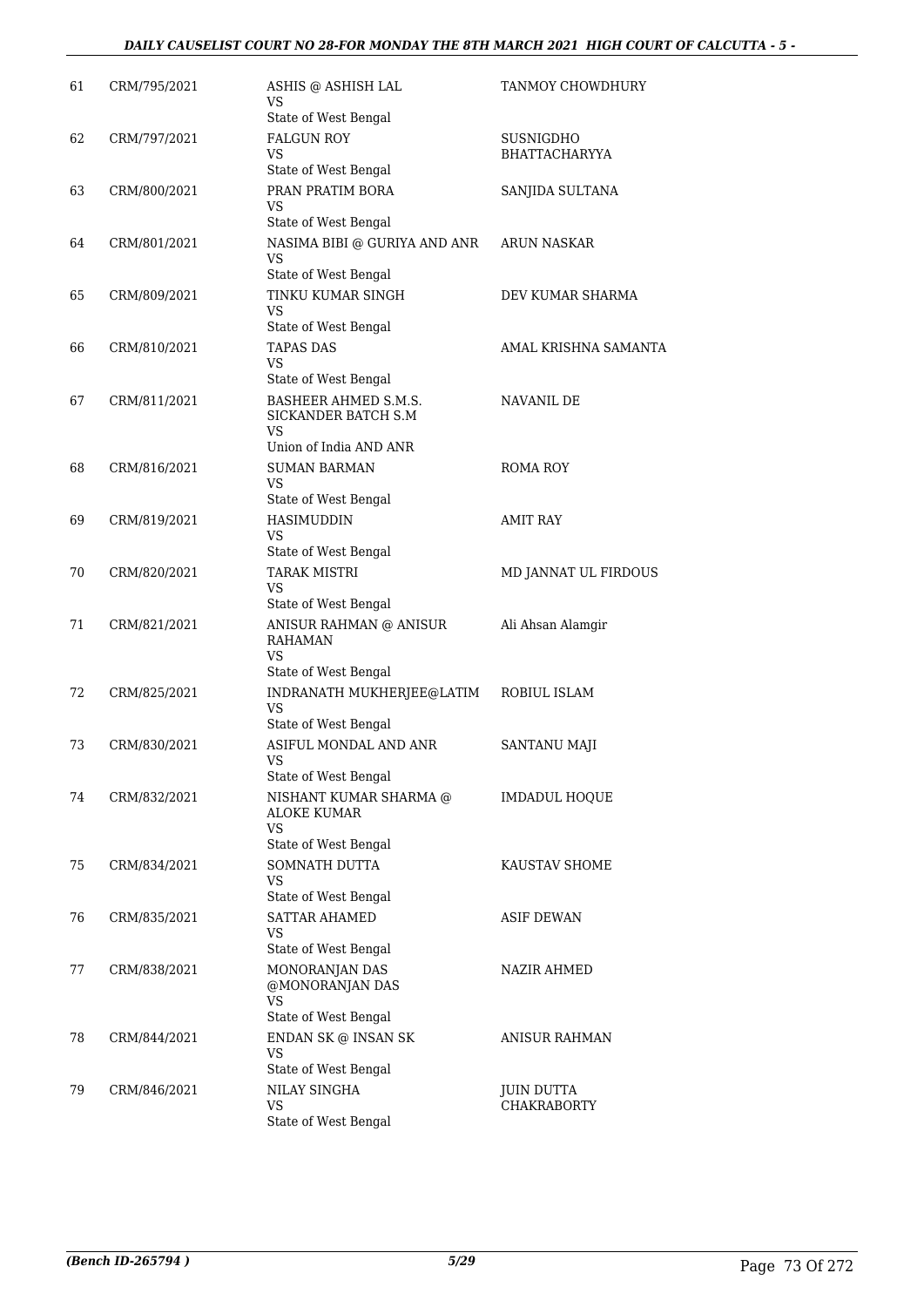| 80 | CRM/847/2021 | BISWANATH ROY@NANDA<br>VS<br>State of West Bengal                                     | <b>BHASKAR CHATTERJEE</b>       |
|----|--------------|---------------------------------------------------------------------------------------|---------------------------------|
| 81 | CRM/851/2021 | DEBASISH BAR<br>VS<br>State of West Bengal                                            | sk. sahjahan ali                |
| 82 | CRM/852/2021 | SK. JABER ALI<br>VS                                                                   | Srimoyee Mukherjee              |
| 83 | CRM/861/2021 | State of West Bengal<br>KOHINOOR BIBI<br>VS                                           | SOURAV MUKHERJEE                |
| 84 | CRM/864/2021 | State of West Bengal<br><b>SUBHASH GHOSH</b><br>VS                                    | SUBHRAJYOTI GHOSH               |
| 85 | CRM/865/2021 | State of West Bengal<br>PAPPU SINGH AND ANOTHER<br><b>VS</b>                          | SAGAR SAHA                      |
| 86 | CRM/870/2021 | State of West Bengal<br><b>SUJAN BISWAS</b><br><b>VS</b>                              | ARUP KUMAR BHOWMICK             |
| 87 | CRM/878/2021 | State of West Bengal<br><b>SHUBHANKAR HALDER</b><br><b>VS</b><br>State of West Bengal | <b>DONA AKTER</b>               |
| 88 | CRM/879/2021 | BACHAN MONDAL @ BACHHAN<br><b>MONDAL</b><br>VS                                        | <b>KUSAL KUMAR</b><br>MUKHERJEE |
| 89 | CRM/880/2021 | State of West Bengal<br><b>MOUSUMI GOMES</b><br>VS                                    | Deepak Prahladka                |
| 90 | CRM/881/2021 | State of West Bengal<br><b>BISWAJIT SHIL</b><br>VS                                    | Jeenia Rudra                    |
| 91 | CRM/886/2021 | State of West Bengal<br>BAPPADITYA PAN @ BAPPA<br><b>VS</b>                           | SIDHANT CHOWDHURY               |
| 92 | CRM/887/2021 | State of West Bengal<br>SURAJIT PRAMANIK @ SURAJIT<br>PRAMANICK @ NEPAL<br><b>VS</b>  | MINOTI GOMES                    |
| 93 | CRM/889/2021 | State of West Bengal<br>MANORANJAN MONDAL<br>VS                                       | MD. JANNAT UL FIRDOUS           |
| 94 | CRM/895/2021 | State of West Bengal<br>UTTAM DOLAI<br>VS                                             | ANUP DASGUPTA                   |
| 95 | CRM/897/2021 | State of West Bengal<br>KAMALA BERA<br>VS<br>State of West Bengal                     | SK SAHJAHAN ALI                 |
| 96 | CRM/910/2021 | NAYAN ADIKARY AND ANR<br>VS<br>State of West Bengal                                   | SAYANTAN HAZRA                  |
| 97 | CRM/916/2021 | <b>INDRAJIT RANA</b><br><b>VS</b><br>State of West Bengal                             | SUMAN DE                        |
| 98 | CRM/918/2021 | SADDAM SK.<br><b>VS</b><br>State of West Bengal                                       | <b>SAMIRUL SARDAR</b>           |
| 99 | CRM/919/2021 | DIP BHUNIYA<br><b>VS</b><br>THE STATE OF WEST BENGAL                                  | <b>GOPA BISWAS</b>              |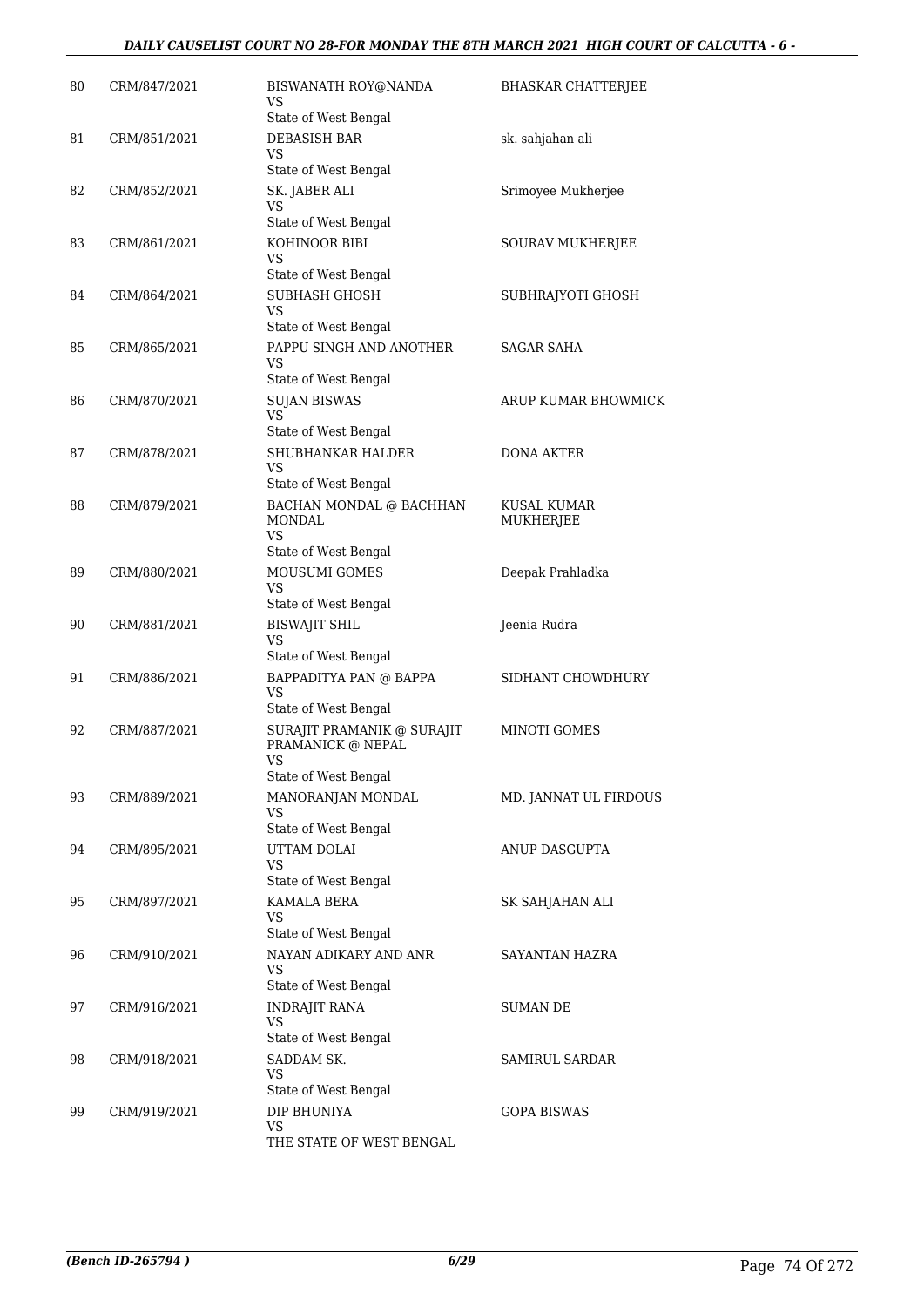### *DAILY CAUSELIST COURT NO 28-FOR MONDAY THE 8TH MARCH 2021 HIGH COURT OF CALCUTTA - 7 -*

| 100 | CRM/923/2021 | SADHAN HALDAR AND ANR<br>VS                                                         | PARTHA SARATHI DAS                 |
|-----|--------------|-------------------------------------------------------------------------------------|------------------------------------|
| 101 | CRM/927/2021 | State of West Bengal<br><b>CHANDAN GIRI</b><br><b>VS</b>                            | SK SAHJAHAN ALI                    |
|     |              | State of West Bengal                                                                |                                    |
| 102 | CRM/931/2021 | MAHASIN MALLICK @ AKALI @<br><b>MOHASIN MALLIK</b><br>VS.                           | <b>TAPODIP GUPTA</b>               |
|     |              | State of West Bengal                                                                |                                    |
| 103 | CRM/935/2021 | SAHABUDDIN SK @ SAFUDDI @<br>SABDDIN @ SOFIUDDIN SK @<br><b>SHAIKH</b><br><b>VS</b> | Sumanta Das                        |
|     |              | State of West Bengal                                                                |                                    |
| 104 | CRM/937/2021 | MANORAMA CHOWDHURY<br>VS                                                            | ARUP KUMAR BHOWMICK                |
|     |              | State of West Bengal                                                                |                                    |
| 105 | CRM/938/2021 | RAKIBUL MONDAL<br><b>VS</b>                                                         | Asraf Mandal                       |
| 106 | CRM/939/2021 | State of West Bengal                                                                | ARUP KUMAR BHOWMICK                |
|     |              | SK. MIRU @ MIRUL<br>VS<br>State of West Bengal                                      |                                    |
| 107 | CRM/940/2021 | TANMOY HOWLADAR                                                                     | <b>MAZHAR HOSSAIN</b>              |
|     |              | VS                                                                                  | CHOWDHURY                          |
|     |              | State of West Bengal                                                                |                                    |
| 108 | CRM/943/2021 | <b>SANTOSH ROUT</b><br>VS<br>State of West Bengal                                   | MAZHAR HOSSAIN<br><b>CHOWDHURY</b> |
| 109 | CRM/947/2021 | JAHANGIR MONDAL<br>VS                                                               | PRABIR MAJUMDER                    |
|     |              | State of West Bengal                                                                |                                    |
| 110 | CRM/949/2021 | AMINUL HOQUE @ AMINUL<br>HAQUE AND ANR<br><b>VS</b>                                 | KOUSTAV BAGCHI                     |
|     | CRM/953/2021 | State of West Bengal<br><b>SIPAN LOHAR</b>                                          |                                    |
| 111 |              | VS<br>State of West Bengal                                                          | SOUPAL CHATTERJEE                  |
| 112 | CRM/954/2021 | ASHFAQUE AHAMED                                                                     | SAYAN MUKHERJEE                    |
|     |              | VS<br>State of West Bengal                                                          |                                    |
| 113 | CRM/962/2021 | RABI DAS @ RABINDRA DAS<br>VS<br>State of West Bengal                               | SOUPAL CHATTERJEE                  |
| 114 | CRM/963/2021 | MOINUDDIN MONDAL @ KATU                                                             | PAMPA DEY(DHABAL)                  |
|     |              | VS<br>State of West Bengal                                                          |                                    |
| 115 | CRM/967/2021 | APEL MAHABUR MONDAL @<br>KAJAL AND ANR                                              | <b>BUSRA KHATUN</b>                |
|     |              | VS<br>State of West Bengal                                                          |                                    |
| 116 | CRM/968/2021 | <b>AINAL HAQUE</b><br>VS                                                            | ARNAB SAHA                         |
|     |              | State of West Bengal                                                                |                                    |
| 117 | CRM/969/2021 | azad ali @ khadimul<br><b>VS</b>                                                    | imdadul hoque                      |
|     |              | State of West Bengal                                                                |                                    |
| 118 | CRM/971/2021 | SHUBHANKAR ROY<br>VS<br>State of West Bengal                                        | SOUMYADEEP DAS                     |
|     |              |                                                                                     |                                    |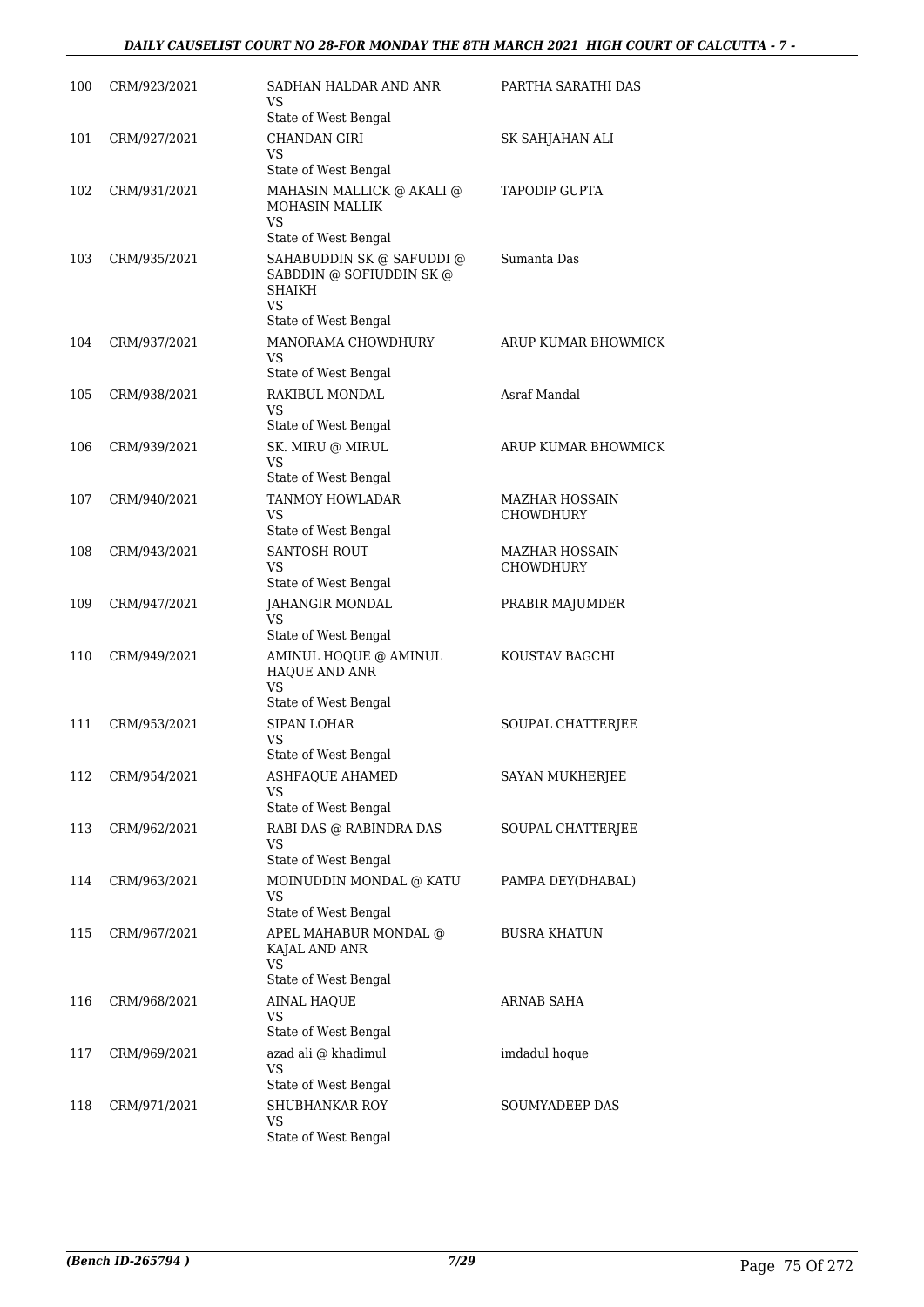| 119 | CRM/972/2021  | BAIJANTI SHINDHE @ VAIJAYANTI<br>RAKHMAJI SHINDHE<br><b>VS</b>                      | KAUSHIK GHOSH             |
|-----|---------------|-------------------------------------------------------------------------------------|---------------------------|
| 120 | CRM/973/2021  | State of West Bengal<br>DIDAL BISWAS AND ORS<br>VS                                  | MINOTI GOMES              |
| 121 | CRM/974/2021  | State of West Bengal<br>ASISH JOARDAR @ ASISH<br>JOYARDAR<br><b>VS</b>              | Sujoy Sarkar              |
| 122 | CRM/976/2021  | State of West Bengal<br><b>NASIR KAZI</b><br>VS                                     | <b>SUMAN CHAKRABORTY</b>  |
| 123 | CRM/980/2021  | State of West Bengal<br><b>SANJU NAG</b><br>VS                                      | SANJIB MITRA              |
| 124 | CRM/982/2021  | State of West Bengal<br>PRADIP RUIDAS<br><b>VS</b>                                  | PINTU KARAR               |
| 125 | CRM/985/2021  | State of West Bengal<br><b>AKASH DAS</b><br>VS                                      | SK. TOSLIM ALI            |
| 126 | CRM/986/2021  | State of West Bengal<br><b>TAPAS SARKAR</b><br>VS                                   | PINTU KARAR               |
| 127 | CRM/992/2021  | State of West Bengal<br>MONOJ MAJUMDER<br>VS                                        | SANJIB MITRA              |
| 128 | CRM/994/2021  | State of West Bengal<br>REJAUL SK@REJUL SK<br><b>VS</b>                             | Anisur Rahaman            |
| 129 | CRM/998/2021  | State of West Bengal<br>RABJEL MONDAL@KALU<br><b>VS</b><br>State of West Bengal     | Anisur Rahaman            |
| 130 | CRM/1002/2021 | SOUMEN MONDAL<br>VS<br>STATE OF WEST BENGAL                                         | RAJESWAR CHAKRABORTY      |
| 131 | CRM/1003/2021 | ARGHA SARKAR @ BUBAI<br><b>VS</b><br>STATE OF WEST BENGAL                           | RITAM GHOSH               |
| 132 | CRM/1004/2021 | ARATI GONRA AND ANR<br>VS<br>STATE OF WEST BENGAL                                   | DEVIPRIYA MITRA           |
| 133 | CRM/1010/2021 | <b>SAMIR SARKAR</b><br>VS<br>STATE OF WEST BENGAL                                   | Asraf Mandal              |
| 134 | CRM/1012/2021 | MAIDUL SK@MAHIDUL SK<br>VS.<br>STATE OF WEST BENGAL                                 | PRABIR MAJUMDER           |
| 135 | CRM/1016/2021 | SAHID HOSSAIN SARDER<br>VS<br>STATE OF WEST BENGAL                                  | SHASHANKA SHEKHAR<br>SAHA |
| 136 | CRM/1017/2021 | KASEM MONDAL<br>VS.<br>STATE OF WEST BENGAL                                         | SHASHANKA SHEKHAR<br>SAHA |
| 137 | CRM/1019/2021 | PALASH ROY<br>VS<br>STATE OF WEST BENGAL                                            | SHASHANKA SHEKHAR<br>SAHA |
| 138 | CRM/1023/2021 | DIPANKAR DAS @ DIPENKAR DAS<br>@ DIPA @ DINPANKAR DAS<br>VS<br>STATE OF WEST BENGAL | <b>BUSRA KHATUN</b>       |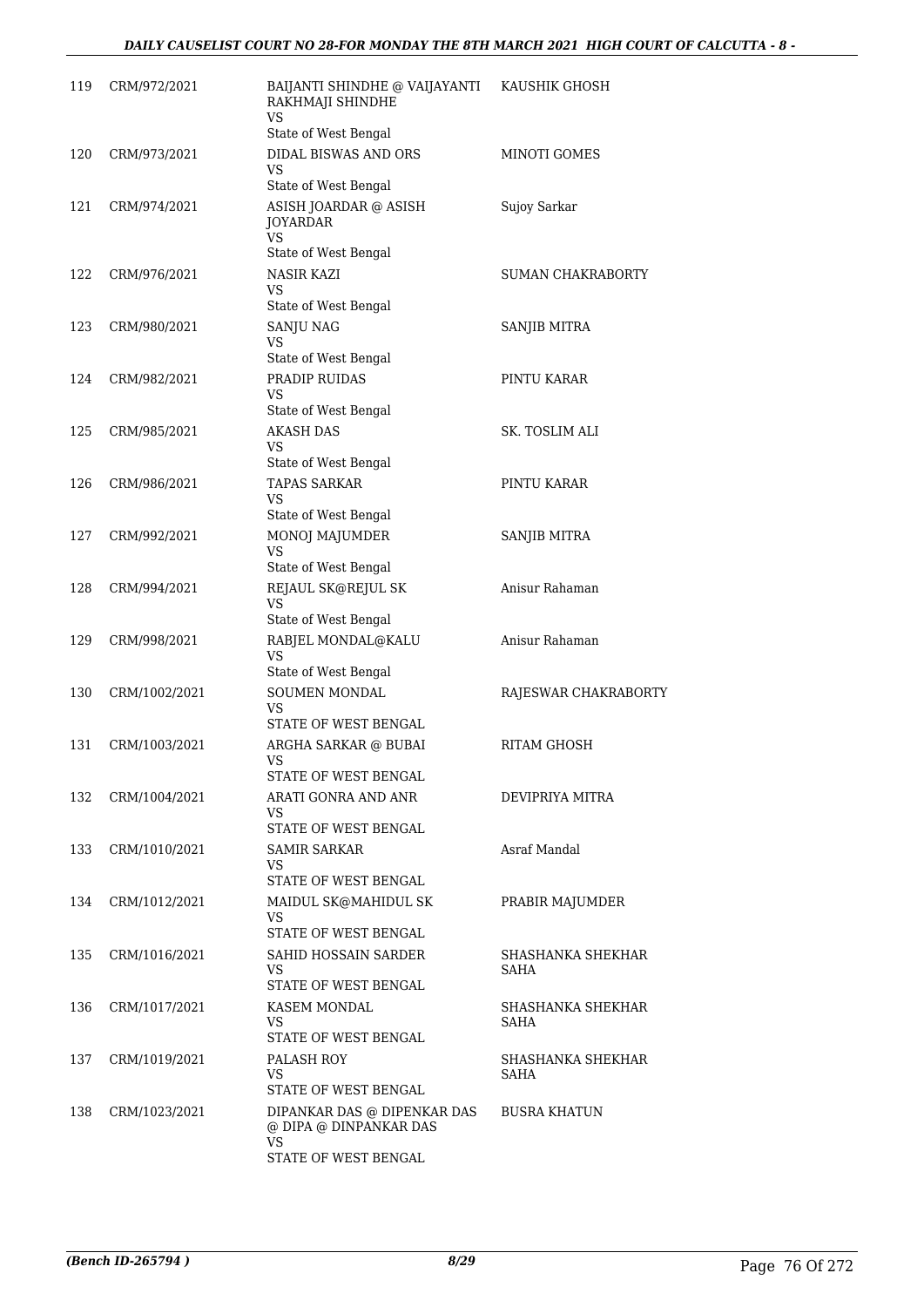| 139 | CRM/1024/2021     | SANAT MANDAL @ SANAT<br>MONDAL AND ANR<br><b>VS</b>                      | RAHUL DAS                       |
|-----|-------------------|--------------------------------------------------------------------------|---------------------------------|
| 140 | CRM/1026/2021     | STATE OF WEST BENGAL<br><b>SADDAM SARDAR</b><br>VS                       | Surajit Basu                    |
|     |                   | <b>STATE OF WEST BENGAL</b>                                              |                                 |
| 141 | CRM/1038/2021     | <b>BHAIRAB SARKAR AND ANR</b><br>VS.<br>STATE OF WEST BENGAL AND<br>ORS. | ANGSHUMAN<br><b>CHAKRABORTY</b> |
| 142 | CRM/1039/2021     | SAILEN GHARAI                                                            | SUMAN DE                        |
|     |                   | VS<br>STATE OF WEST BENGAL AND<br>ORS.                                   |                                 |
| 143 | CRM/1046/2021     | SAMAR BISWAS ALIAS GUYE                                                  | AMIT SINGH                      |
|     |                   | VS<br>STATE OF WEST BENGAL AND<br>ORS.                                   |                                 |
| 144 | CRM/1048/2021     | SUBRATA GHOSH                                                            | ARKA CHAKRABORTY                |
|     |                   | VS.<br>STATE OF WEST BENGAL                                              |                                 |
| 145 | CRM/1050/2021     | MONIKA DAS                                                               | NAVANIL DE                      |
|     |                   | <b>VS</b>                                                                |                                 |
|     |                   | STATE OF WEST BENGAL                                                     |                                 |
| 146 | CRM/1051/2021     | ALAHAMDU MAHALPDAR<br>VS                                                 | <b>SOURAV MUKHERJEE</b>         |
|     |                   | STATE OF WEST BENGAL AND<br>ORS.                                         |                                 |
| 147 | CRM/1052/2021     | NIDUL PAUL<br><b>VS</b>                                                  | SUMANTA CHAKRABORTY             |
|     |                   | STATE OF WEST BENGAL AND<br>ORS.                                         |                                 |
| 148 | CRM/1054/2021     | PARITOSH SARDAR<br>VS<br>STATE OF WEST BENGAL                            | PRABIR MAJUMDER                 |
| 149 | CRM/1055/2021     | NARENDRA KUMAR                                                           | <b>AKASH RAY</b>                |
|     |                   | VS<br>STATE OF WEST BENGAL AND<br>ORS.                                   |                                 |
|     | 150 CRM/1056/2021 | SADHAN MONDAL@ AJAN<br>VS                                                | PRABIR MAJUMDER                 |
|     |                   | STATE OF WEST BENGAL<br>RABI SHARMA @RABI KUMAR                          |                                 |
| 151 | CRM/1058/2021     | SHARMA<br>VS.                                                            | SOURADEEP DUTTA                 |
|     |                   | STATE OF WEST BENGAL                                                     |                                 |
| 152 | CRM/1062/2021     | KARTICK JAMADAR @ KARTICK<br><b>JAMADER</b> @ DOM<br>VS.                 | SANANDA<br><b>BHATTACHARYYA</b> |
|     |                   | STATE OF WEST BENGAL                                                     |                                 |
| 153 | CRM/1067/2021     | ASRAF @ ARSHAD @ ARSAD<br>VS<br>STATE OF WEST BENGAL                     | SEKHAR MUKHERJEE                |
| 154 | CRM/1069/2021     | ARIFUL MONDAL                                                            | MD. JAMAL UL FIRDOUS            |
|     |                   | VS.<br>STATE OF WEST BENGAL                                              |                                 |
| 155 | CRM/1073/2021     | <b>BOJLUR RAHAMAN MONDAL @</b><br>BAJLUR RAHAMAN MONDAL                  | KINGSUK MONDAL                  |
|     |                   | <b>VS</b><br>STATE OF WEST BENGAL                                        |                                 |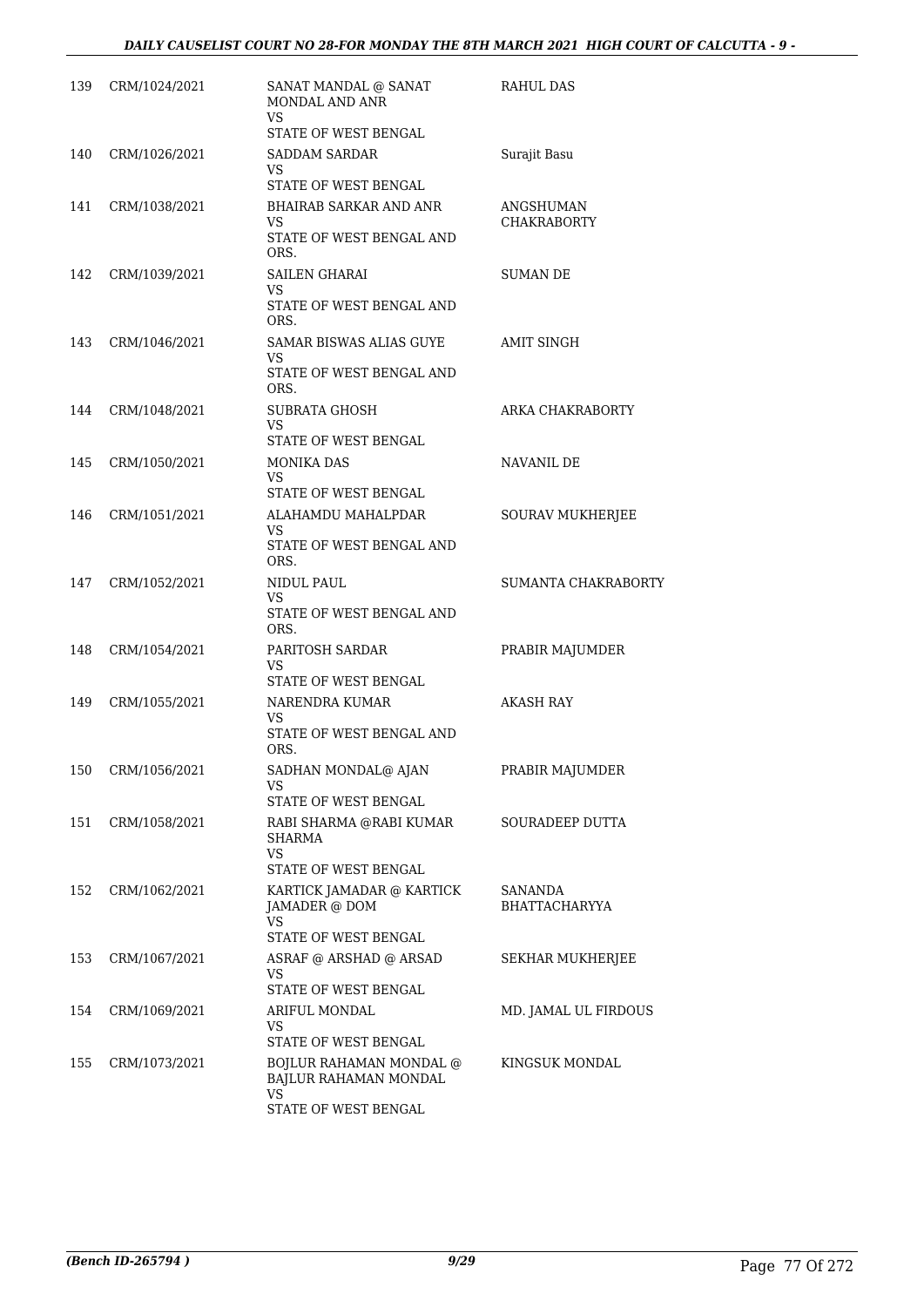| 156 | CRM/1074/2021 | ABDUL KAIOUM@ABDUL<br>KAIUM@ABDUL KAYUM<br>VS                                                 | SOURAV MUKHERJEE          |
|-----|---------------|-----------------------------------------------------------------------------------------------|---------------------------|
| 157 | CRM/1076/2021 | STATE OF WEST BENGAL<br><b>SUTAPA GHOSH</b><br>VS                                             | AMIT RANJAN PATI          |
| 158 | CRM/1080/2021 | STATE OF WEST BENGAL<br><b>ARUN BASAK</b><br>VS                                               | KOUSTUV SHOME             |
| 159 | CRM/1081/2021 | STATE OF WEST BENGAL<br>FIKA TARAFDAR<br>VS<br>STATE OF WEST BENGAL                           | PRABIR MAJUMDER           |
| 160 | CRM/1083/2021 | <b>AMIT CHOUDHURY</b><br>VS<br>STATE OF WEST BENGAL                                           | ABHISHEK BANERJEE         |
| 161 | CRM/1084/2021 | PARTHA TURI<br>VS<br>STATE OF WEST BENGAL                                                     | ABHISHEK BANERJEE         |
| 162 | CRM/1087/2021 | SANTA BISWAS<br>VS<br>STATE OF WEST BENGAL                                                    | ABHISHEK BANERJEE         |
| 163 | CRM/1088/2021 | <b>FARUK HOSSION SHEKH</b><br>VS<br>STATE OF WEST BENGAL                                      | PARTHA SARATHI<br>MONDAL  |
| 164 | CRM/1089/2021 | KANCHAN SONKAR<br>VS<br>THE STATE OF WEST BENGAL                                              | Subhabrata Chowdhury      |
| 165 | CRM/1097/2021 | SALIM SK.@ SK SALIM<br>VS<br>STATE OF WEST BENGAL AND<br>ORS.                                 | PRADEEP KUMAR<br>TARAFDAR |
| 166 | CRM/1101/2021 | MUSTAFA SK.<br>VS<br>STATE OF WEST BENGAL                                                     | Diptendu Bandyopadhyay    |
| 167 | CRM/1103/2021 | HANNAN ALI @ MEJUR<br>VS<br>STATE OF WEST BENGAL AND<br>ORS.                                  | DIPTENDU BANERJEE         |
| 168 | CRM/1104/2021 | ARNAB SINGH @ GUIA<br><b>VS</b><br>STATE OF WEST BENGAL                                       | <b>SUMAN CHAKRABORTY</b>  |
| 169 | CRM/1105/2021 | LAL MAHAMMAD DHUKRE @ LAL<br>MAHAMMAD DUKRE @LALTUU<br>VS<br>STATE OF WEST BENGAL AND<br>ORS. | <b>SUMIT ROUTH</b>        |
| 170 | CRM/1106/2021 | NURUL ISLAM SK. @ ISLAM<br>VS<br>STATE OF WEST BENGAL                                         | SANATAN MAJI              |
| 171 | CRM/1108/2021 | SAJIB BISWAS @ SANJIT<br>VS<br>STATE OF WEST BENGAL AND<br>ORS.                               | NARAYAN DEBNATH           |
| 172 | CRM/1110/2021 | SANJIB BISWAS @ SANJIT<br>VS<br>STATE OF WEST BENGAL                                          | NARAYAN DEBNATH           |
| 173 | CRM/1111/2021 | SAHARAB MONDAL<br>VS<br>STATE OF WEST BENGAL AND<br>ORS.                                      | ASHOK KUMAR<br>CHOWDHURY  |
| 174 | CRM/1112/2021 | RAJ CHAKRABORTY<br>VS<br>STATE OF WEST BENGAL                                                 | ASHOK KR. CHOWDHURY       |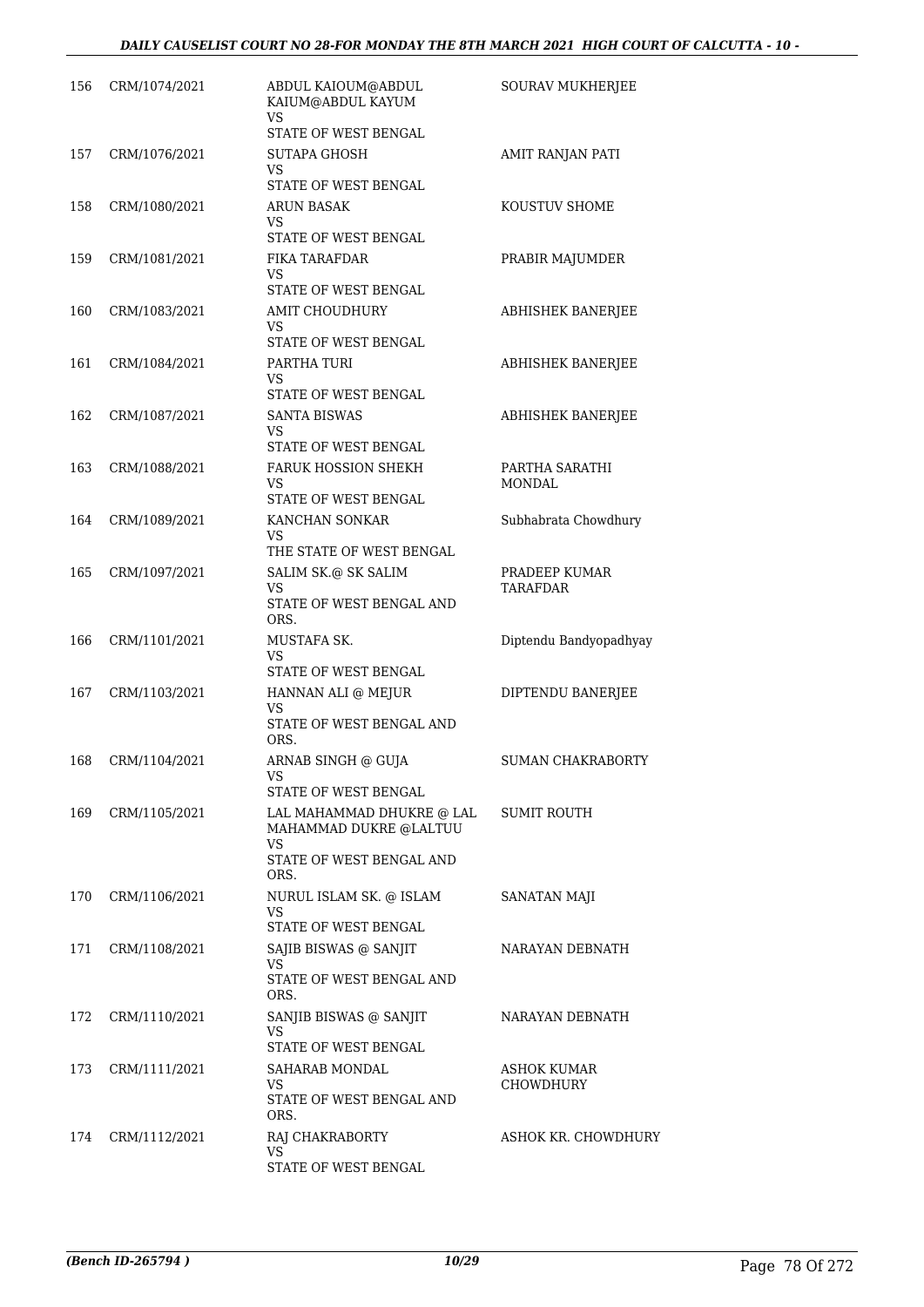| 175 | CRM/1119/2021 | AMARJIT SINGH<br>VS<br>STATE OF WEST BENGAL                                                     | PRABIR MAJUMDER              |
|-----|---------------|-------------------------------------------------------------------------------------------------|------------------------------|
| 176 | CRM/1125/2021 | NASIKUL SK<br>VS.<br>STATE OF WEST BENGAL                                                       | JISAN IQUBAL HOSSAIN         |
| 177 | CRM/1127/2021 | <b>MAHABUL SK</b><br><b>VS</b><br>STATE OF WEST BENGAL                                          | JISAN IQUBAL HOSSAIN         |
| 178 | CRM/1129/2021 | MAHATAB MONDAL<br>VS<br>STATE OF WEST BENGAL                                                    | <b>IISAN IOUBAL HOSSAIN</b>  |
| 179 | CRM/1130/2021 | NIYAJUL SK<br>VS.<br>STATE OF WEST BENGAL                                                       | Anisur Rahaman               |
| 180 | CRM/1132/2021 | RUBEL ALI @ ABDUL AZIZ<br>VS<br>STATE OF WEST BENGAL                                            | HABIBUR RAHAMAN              |
| 181 | CRM/1143/2021 | PRODIP CHOWDHURY@PRADIP<br>KR CHOWDHURY@PRDEEP<br>KUMAR CHOWDHURY<br>VS<br>STATE OF WEST BENGAL | PRONOJIT ROY                 |
| 182 | CRM/1146/2021 | CHAINA GHOSH<br>VS.<br>STATE OF WEST BENGAL                                                     | Srimoyee Mukherjee           |
| 183 | CRM/1149/2021 | <b>GORA CHAND</b><br>MUKHERJEE@HARU<br>VS<br>STATE OF WEST BENGAL                               | SUMITAVA CHAKRABORTY         |
| 184 | CRM/1155/2021 | TAHIRUL SK @ TASHIRUL SK<br>VS<br>STATE OF WEST BENGAL                                          | Kalidas Saha                 |
| 185 | CRM/1161/2021 | TITU HALDER<br><b>VS</b><br>STATE OF WEST BENGAL                                                | MD. JANNAT UL FIRDOUS        |
| 186 | CRM/1162/2021 | NOOR JAHAN BIBI@WARSI ANTY<br>AND ANR<br>VS<br>STATE OF WEST BENGAL                             | <b>ABHISEK GUPTA</b>         |
| 187 | CRM/1165/2021 | ATAUR RAHAMAN<br>VS<br>STATE OF WEST BENGAL                                                     | KAZI M RAHAMAN               |
| 188 | CRM/1167/2021 | ALKAS SK<br>VS<br>STATE OF WEST BENGAL                                                          | BAISALI GHOSHAL              |
| 189 | CRM/1173/2021 | PREM KUMAR MANDAL<br>VS.<br>STATE OF WEST BENGAL AND<br>ORS.                                    | MOUNICK GHOSH                |
| 190 | CRM/1176/2021 | JHANTU ARUI<br>VS.<br>STATE OF WEST BENGAL AND<br>ORS.                                          | ARUP KUMAR BHOWMICK          |
| 191 | CRM/1177/2021 | SK IMRAN<br>VS.<br>STATE OF WEST BENGAL                                                         | SANTANU MAJI                 |
| 192 | CRM/1178/2021 | SUKANTA KUMAR SAHOO<br>VS<br>STATE OF WEST BENGAL AND<br>ORS.                                   | SOUMYA BASU ROY<br>CHOWDHURY |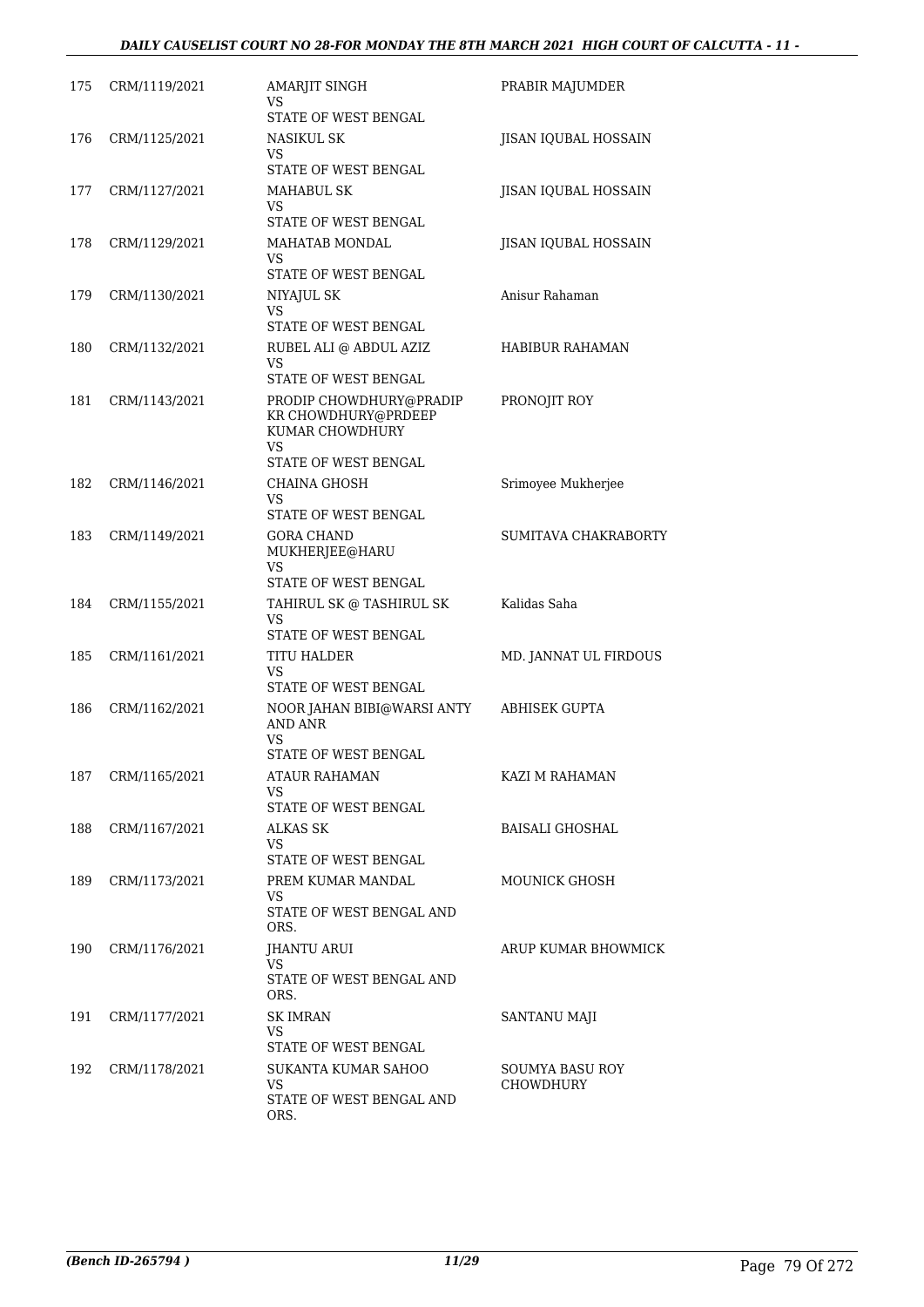| 193 | CRM/1186/2021 | AMIT DAS ALIAS ASHIS DAS<br>VS                                                     | SHASHANKA SHEKHAR<br>SAHA |
|-----|---------------|------------------------------------------------------------------------------------|---------------------------|
|     |               | STATE OF WEST BENGAL AND<br>ORS.                                                   |                           |
| 194 | CRM/1187/2021 | JHARU SK ALIAS ZARU SEIKH<br><b>VS</b><br>STATE OF WEST BENGAL                     | JISAN IQBAL HOSSAIN       |
| 195 | CRM/1191/2021 | ASANUDDIN SK                                                                       | JISAN IQUBAL HOSSAIN      |
|     |               | VS.<br>STATE OF WEST BENGAL                                                        |                           |
| 196 | CRM/1196/2021 | RANJIT SINGHA<br>VS                                                                | Jeenia Rudra              |
|     |               | STATE OF WEST BENGAL                                                               |                           |
| 197 | CRM/1197/2021 | RAJU SARDAR<br>VS.<br>STATE OF WEST BENGAL                                         | ABHIJIT KR. ADHYA         |
| 198 |               |                                                                                    |                           |
|     | CRM/1199/2021 | RAJU SARDAR<br>VS<br>STATE OF WEST BENGAL                                          | ABHIJIT KR. ADHYA         |
| 199 | CRM/1202/2021 | <b>NITIN JAISWAL</b>                                                               | Sujoy Sarkar              |
|     |               | <b>VS</b><br>STATE OF WEST BENGAL                                                  |                           |
| 200 | CRM/1205/2021 | ARSHAD ALI MONDAL                                                                  | SHASHANKA SHEKHAR         |
|     |               | VS<br>STATE OF WEST BENGAL                                                         | <b>SAHA</b>               |
| 201 | CRM/1206/2021 | SAMIR ADHIKARY                                                                     | SHASANKAR SEKHAR          |
|     |               | VS<br>STATE OF WEST BENGAL                                                         | SAHA                      |
| 202 | CRM/1208/2021 | PAN KISTO NUNIA @ PRAN<br>KRISHNA NONIA @ PRANKISTO<br>NONIYA AND ORS<br><b>VS</b> | PRATIK GHOSH              |
|     |               | STATE OF WEST BENGAL                                                               |                           |
| 203 | CRM/1209/2021 | NAJIR MOMIN@ NAZIR MOMIN<br><b>VS</b><br>STATE OF WEST BENGAL                      | DIPTANGSHU BASU           |
| 204 |               | KANAI SARKAR                                                                       | SHASANKA SEKHAR SAHA      |
|     | CRM/1210/2021 | VS<br>STATE OF WEST BENGAL                                                         |                           |
| 205 | CRM/1212/2021 | AMIYA GHOSH                                                                        | UJJAL ROY                 |
|     |               | VS                                                                                 |                           |
|     |               | STATE OF WEST BENGAL                                                               |                           |
| 206 | CRM/1213/2021 | <b>JIYARUL MONDAL</b><br>VS<br>STATE OF WEST BENGAL                                | ARUNIMA DAS SHARMA        |
| 207 | CRM/1221/2021 | FULLARA MONDAL                                                                     | SANTANU MAJI              |
|     |               | VS.<br>CENTRAL BUREAU OF<br><b>INVESTIGATION</b>                                   |                           |
| 208 | CRM/1224/2021 | raja @ rajarshi pradhan<br>VS                                                      | MUNSHI ASHIQ ELAHI        |
|     |               | STATE OF WEST BENGAL                                                               |                           |
| 209 | CRM/1228/2021 | <b>TAJMIN BIBI</b><br>VS                                                           | Sujoy Sarkar              |
|     |               | STATE OF WEST BENGAL                                                               |                           |
| 210 | CRM/1231/2021 | HASIBUL SEKH AND ANR                                                               | BISWAJIT HAZRA            |
|     |               | VS<br>STATE OF WEST BENGAL AND<br>ORS.                                             |                           |
| 211 | CRM/1235/2021 | KARTICK ROY<br>VS                                                                  | KUNTAL ROY                |
|     |               | STATE OF WEST BENGAL AND<br>ORS.                                                   |                           |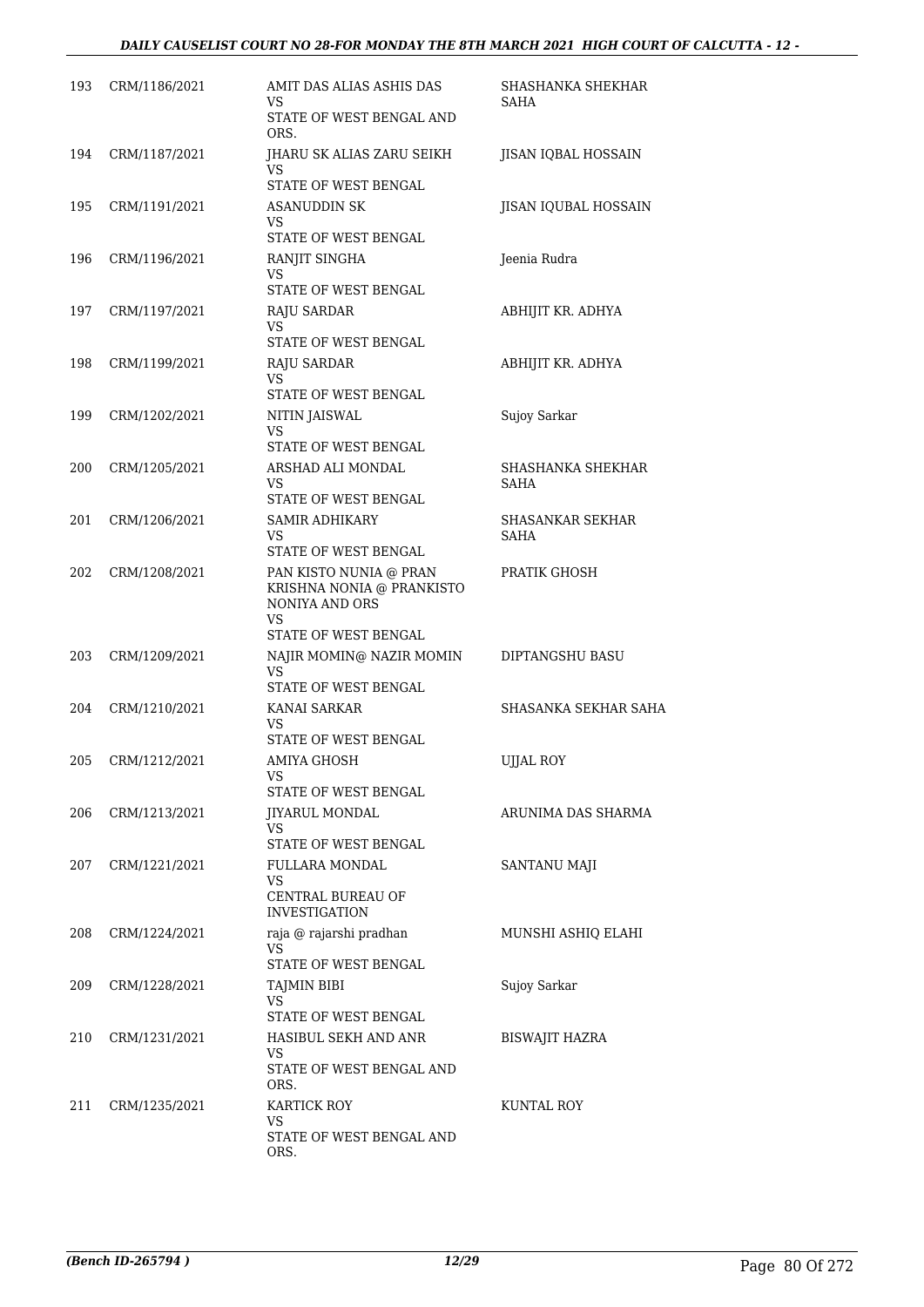| 212 | CRM/1250/2021 | BAPPADITWA BISWAS @<br><b>BAPPADITYA BISWAS</b><br><b>VS</b><br>STATE OF WEST BENGAL AND | KOUSTAV BAGCHI                   |
|-----|---------------|------------------------------------------------------------------------------------------|----------------------------------|
| 213 | CRM/1253/2021 | ORS.<br>S.K.CHAND @CHAND<br>VS                                                           | DEVRANJAN DAS                    |
| 214 | CRM/1255/2021 | STATE OF WEST BENGAL<br>TAHERUL HOSSAIN<br>VS.<br>STATE OF WEST BENGAL AND               | <b>ABDUS SALAM</b>               |
| 215 | CRM/1256/2021 | ORS.<br>APARNA BERA<br>VS.                                                               | NILADRI SEKHAR GHOSH             |
| 216 | CRM/1257/2021 | STATE OF WEST BENGAL<br>KARTICK SAMMADAR<br>VS<br>STATE OF WEST BENGAL AND<br>ORS.       | HUSEN MUSTAFI                    |
| 217 | CRM/1258/2021 | SUJOY CHANDRA @SUJOY<br><b>CHANDA</b><br>VS.                                             | <b>BITASOK BANERJEE</b>          |
| 218 | CRM/1262/2021 | STATE OF WEST BENGAL<br>GUDDU SHARMA@RAJU SHARMA<br><b>VS</b>                            | PRONAY BASAK                     |
| 219 | CRM/1269/2021 | STATE OF WEST BENGAL<br>SAFIKUL ISLAM<br><b>VS</b><br>STATE OF WEST BENGAL               | <b>ANISUR RAHMAN</b>             |
| 220 | CRM/1272/2021 | TOFIJUL SK @ HOSSAIN AND ANR<br><b>VS</b><br>STATE OF WEST BENGAL                        | Anisur Rahaman                   |
| 221 | CRM/1273/2021 | SARIFUL SK@PIU AND ANR<br>VS.<br>STATE OF WEST BENGAL                                    | TAPODIP GUPTA                    |
| 222 | CRM/1274/2021 | MD AMJAD KHAN<br>VS<br>STATE OF WEST BENGAL                                              | <b>TAPODIP GUPTA</b>             |
| 223 | CRM/1284/2021 | HAFIJUL MONDAL @ HAFIZUL<br><b>MONDAL</b><br>VS –<br>STATE OF WEST BENGAL                | SHASHANKA SHEKHAR<br><b>SAHA</b> |
| 224 | CRM/1290/2021 | <b>SANTOSH BASAK</b><br>VS<br>STATE OF WEST BENGAL                                       | SANANDA<br><b>BHATTACHARYYA</b>  |
| 225 | CRM/1291/2021 | BIKASH HARI<br>VS.<br>STATE OF WEST BENGAL                                               | <b>AMIT SINGH</b>                |
| 226 | CRM/1294/2021 | ASHADUL MONDAL<br>VS<br>STATE OF WEST BENGAL                                             | SHIBAJI KUMAR DAS                |
| 227 | CRM/1299/2021 | SAHABUDDIN @ SAHABUDDIN SK<br>VS<br>STATE OF WEST BENGAL                                 | <b>BUSRA KHATUN</b>              |
| 228 | CRM/1300/2021 | RAHUL MALLICK AND ANR<br>VS<br>STATE OF WEST BENGAL                                      | SOFIA NESAR                      |
| 229 | CRM/1302/2021 | JOYNAL MANDAL @ JAINAL<br>MANDAL<br>VS.<br>STATE OF WEST BENGAL                          | <b>BUSRA KHATUN</b>              |
| 230 | CRM/1306/2021 | KAIMUDDIN MIAH@MOSTAN<br>VS.<br>STATE OF WEST BENGAL                                     | <b>BUSRA KHATUN</b>              |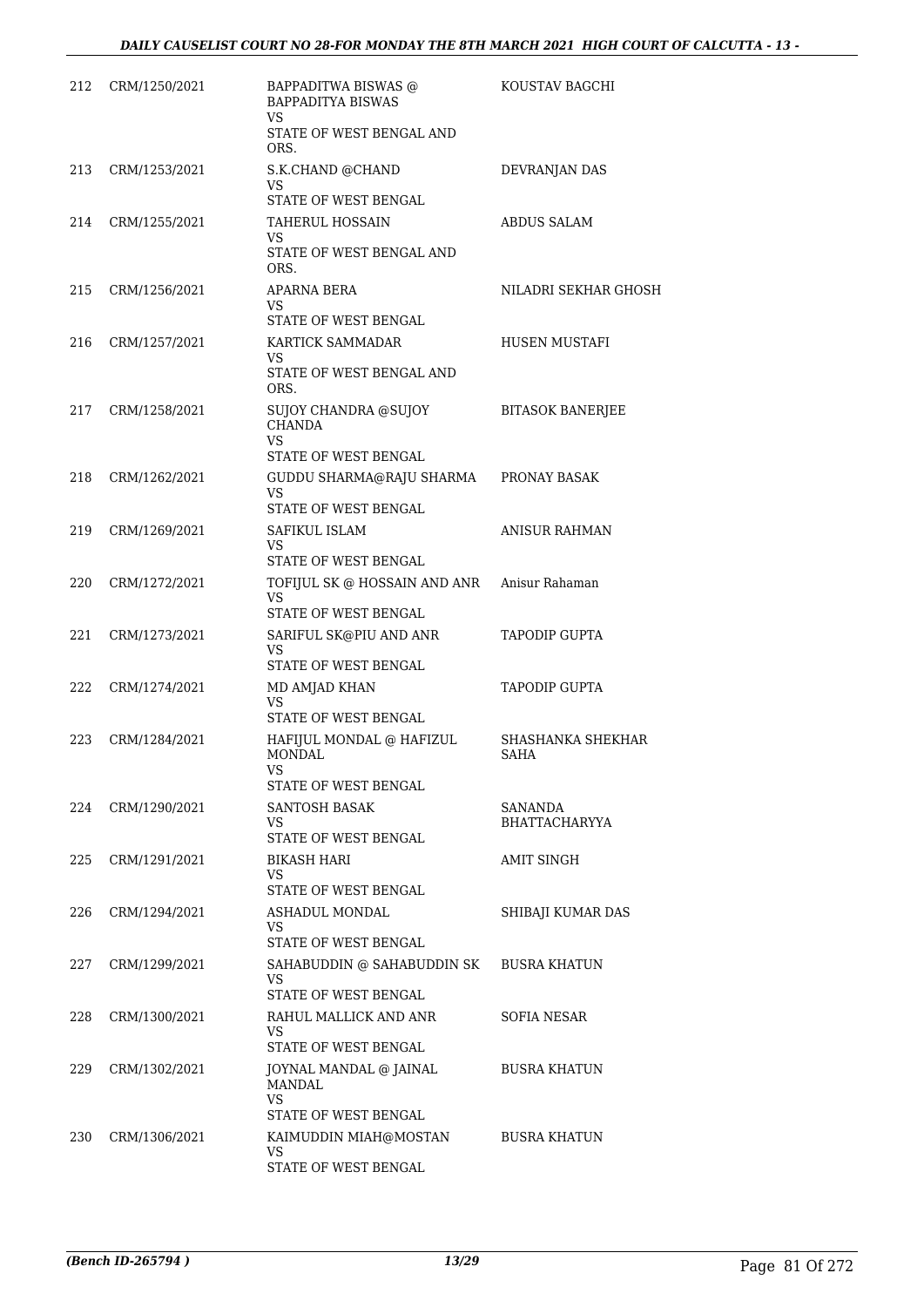| 231 | CRM/1311/2021     | OMAR FARUK<br>VS<br>STATE OF WEST BENGAL                                                                                                | Surajit Basu                            |
|-----|-------------------|-----------------------------------------------------------------------------------------------------------------------------------------|-----------------------------------------|
| 232 | CRM/1313/2021     | ARIF ALI MOLLA<br>VS<br>STATE OF WEST BENGAL AND<br>ORS.                                                                                | ARUPO KUMAR<br><b>BHOWMICK</b>          |
| 233 | CRM/1314/2021     | SK JAFAR ALIAS JAFAR ALI<br>VS<br>STATE OF WEST BENGAL                                                                                  | KAZI SAFIULLAH                          |
| 234 | CRM/1316/2021     | SK. SABIR ALI<br>VS.<br>STATE OF WEST BENGAL AND<br>ORS.                                                                                | ADITYA SEN                              |
| 235 | CRM/1321/2021     | <b>SUJON BARMAN ALIAS</b><br><b>HIMANSHU</b><br><b>VS</b><br>STATE OF WEST BENGAL                                                       | <b>JUIN DUTTA</b><br><b>CHAKRABORTY</b> |
| 236 | CRM/1323/2021     | SAKILA BIBI AND ANOTHER<br>VS<br>STATE OF WEST BENGAL                                                                                   | DIPAYAN KUNDU                           |
| 237 | CRM/1325/2021     | AMIN AKHTAR @AMIM AKTAR<br>VS.<br>STATE OF WEST BENGAL                                                                                  | SAGAR SAHA                              |
| 238 | CRM/1330/2021     | ADHIR BARMAN AND ANR<br>VS<br>STATE OF WEST BENGAL AND<br>ORS.                                                                          | SUBRATA SAHA                            |
| 239 | CRM/1332/2021     | MOMREJ KHAN<br>VS<br>STATE OF WEST BENGAL AND<br>ORS.                                                                                   | <b>SUBRATA SAHA</b>                     |
| 240 | CRM/1337/2021     | SUDHANGSHU MONDAL ALIAS<br>PUTU<br><b>VS</b><br>STATE OF WEST BENGAL                                                                    | PRONOJIT ROY                            |
| 241 | CRM/1339/2021     | <b>SWARUP GHOSH</b><br>VS<br>STATE OF WEST BENGAL AND<br>ORS.                                                                           | SK. TOSLIM ALI                          |
|     | 242 CRM/1341/2021 | SAURAV KUNDU @ AKAI<br>VS<br>STATE OF WEST BENGAL AND<br>ORS.                                                                           | SUSNIGDHO<br>BHATTACHARYYA              |
| 243 | CRM/1346/2021     | PRASEN KUNDU @BHABOL<br>@BHABOL KUNDU@ PROSEN<br>KUNDU<br>VS<br>STATE OF WEST BENGAL                                                    | TAPODIP GUPTA                           |
| 244 | CRM/1347/2021     | IMAJUDDDIN MONDAL<br>VS.<br>STATE OF WEST BENGAL AND<br>ORS.                                                                            | <b>SOURAV MUKHERJEE</b>                 |
| 245 | CRM/1348/2021     | MD DASTAGIR @DASTAGIR<br><b>ANSARI</b><br>VS.<br>STATE OF WEST BENGAL                                                                   | ANSUMAN BERA                            |
| 246 | CRM/1350/2021     | ASHOK KUMAR CHOUDHURY<br>@ASHOK CHOUDHURY @ASHOKE<br>CHOWDHURY@RAMESH<br>PRAJAPATI@CHOWDHURY<br>VS.<br>STATE OF WEST BENGAL AND<br>ORS. | SOUMYA NAG                              |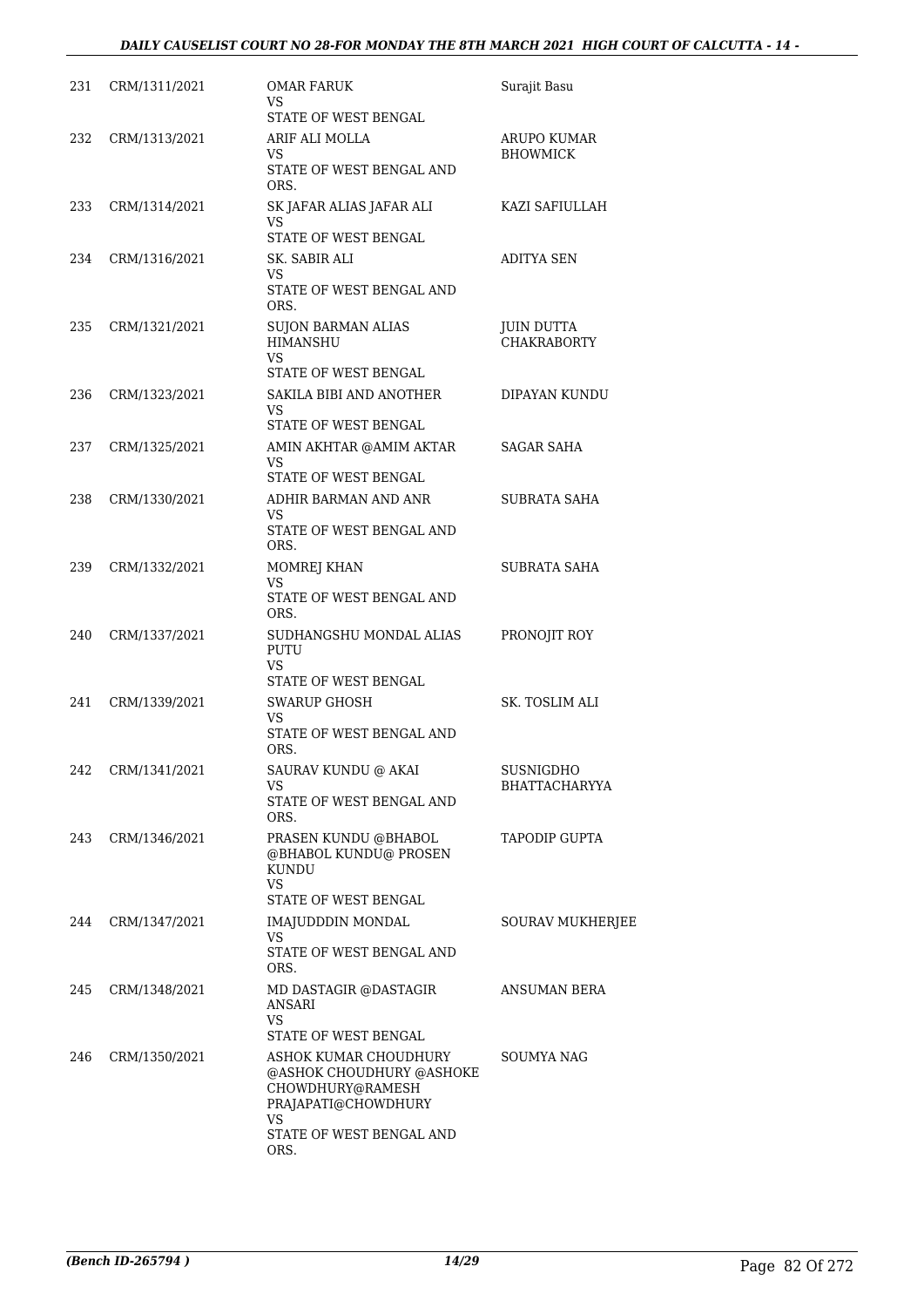| 247 | CRM/1352/2021 | MD. SAUKAT SEKH<br>VS<br>UNION OF INDIA, AIR<br>INTELLIGENCE UNIT,                     | <b>ARKACHAKRABORTY</b>                    |
|-----|---------------|----------------------------------------------------------------------------------------|-------------------------------------------|
| 248 | CRM/1353/2021 | NAGEN @ NAGENDRANATH<br><b>GHOSH</b><br>VS<br>STATE OF WEST BENGAL AND<br>ORS.         | <b>KARABI ROY</b>                         |
| 249 | CRM/1354/2021 | MEHER ALI SK AND OTHERS<br>VS<br>STATE OF WEST BENGAL                                  | KRISHNENDU DE                             |
| 250 | CRM/1356/2021 | RAJA GHOSHAL<br>VS<br>STATE OF WEST BENGAL                                             | <b>SOUVIK DAS</b>                         |
| 251 | CRM/1357/2021 | SK SAKIR ALI @SK JIKSARUL ALI<br>VS<br>STATE OF WEST BENGAL                            | ANINDYA GHOSH                             |
| 252 | CRM/1358/2021 | PH ESHA ALI @ AMBUBA<br>VS.<br>STATE OF WEST BENGAL                                    | DEBASIS KAR                               |
| 253 | CRM/1367/2021 | HASINA @ HASENA MOLLA @<br><b>HASINA BIBI</b><br>VS.<br>STATE OF WEST BENGAL           | SIDDHARTHA SARKAR                         |
| 254 | CRM/1370/2021 | <b>BIPLAB BISWAS</b><br>VS<br>STATE OF WEST BENGAL                                     | MRITYUNJAY SAHA                           |
| 255 | CRM/1372/2021 | SAMIR MANDAL<br>VS<br>STATE OF WEST BENGAL                                             | ARUP KUMAR BHOWMICK                       |
| 256 | CRM/1373/2021 | <b>SAMIRAN KR DAS</b><br>VS<br>STATE OF WEST BENGAL                                    | <b>MAZHAR HOSSAIN</b><br><b>CHOWDHURY</b> |
| 257 | CRM/1377/2021 | DHARMENDRA SINGH PATEL<br>VS.<br>STATE OF WEST BENGAL                                  | ASHOKE KUMAR NATH                         |
| 258 | CRM/1379/2021 | PRASENJIT BASU<br>VS<br>STATE OF WEST BENGAL                                           | <b>BUSRA KHATUN</b>                       |
| 259 | CRM/1380/2021 | ABARUN SHARMA@VARUN<br><b>KUMAR SHARMA</b><br>VS<br>STATE OF WEST BENGAL               | Kunal Ganguly                             |
| 260 | CRM/1383/2021 | <b>MATIN SK AND ORS</b><br>VS.<br>STATE OF WEST BENGAL                                 | MRITUNJAY SAHA                            |
| 261 | CRM/1384/2021 | DEB KUMAR BAG<br>VS<br>STATE OF WEST BENGAL                                            | KOEL SARKAR                               |
| 262 | CRM/1386/2021 | AJIJUL SK AND ANR<br>VS.<br>STATE OF WEST BENGAL                                       | SUBRATA KARMAKAR                          |
| 263 | CRM/1392/2021 | ANUP ROY @ ASHOK @ ASHOK DA<br>@ SUSANTA MAJUMDAR<br><b>VS</b><br>STATE OF WEST BENGAL | SABYASACHI CHATTERJEE                     |
| 264 | CRM/1399/2021 | RAHUL SK @ BABU SK<br>VS<br>STATE OF WEST BENGAL                                       | ABDUS SALAM                               |
| 265 | CRM/1404/2021 | SURENDRA RAI<br><b>VS</b><br>STATE OF WEST BENGAL                                      | ANAMITRA BANERJEE                         |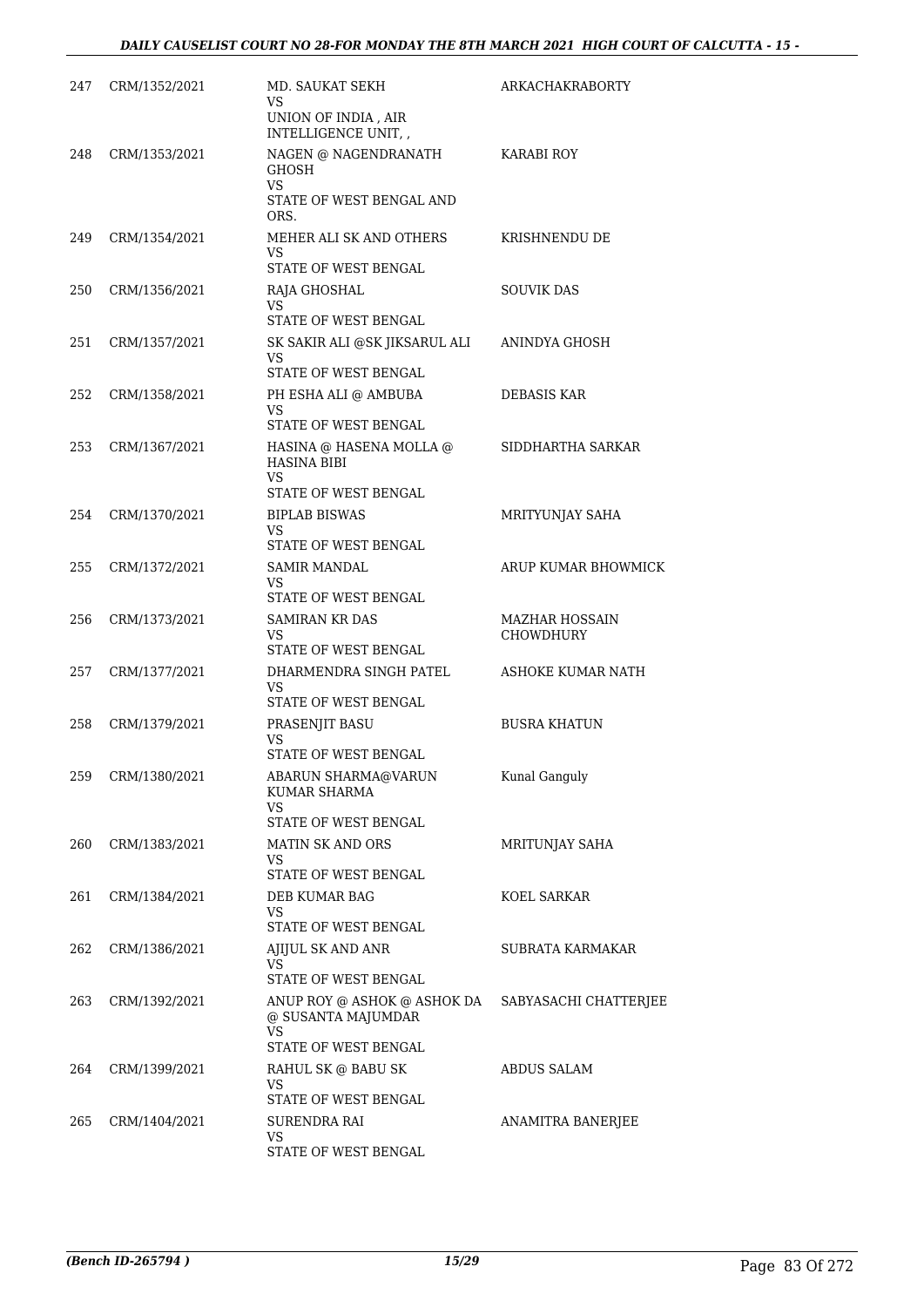| 266 | CRM/1405/2021 | ANSARUL ALAM<br>VS<br>STATE OF WEST BENGAL                                                  | PARVEJ ANAM            |
|-----|---------------|---------------------------------------------------------------------------------------------|------------------------|
| 267 | CRM/1411/2021 | SELIM SK.                                                                                   | PRABIR MAJUMDER        |
|     |               | VS<br>STATE OF WEST BENGAL AND<br>ORS.                                                      |                        |
| 268 | CRM/1417/2021 | MANODA BISWAS @ MANADA<br><b>BISWAS</b><br><b>VS</b><br>STATE OF WEST BENGAL AND<br>ORS.    | SAGAR SAHA             |
| 269 | CRM/1418/2021 | BABLU SARKAR @ SK.@ BABLU<br>SK. @ BABLU SARKAR AND ANR.<br>VS.<br>STATE OF WEST BENGAL     | DEBAPRIYA SAMANTA      |
| 270 | CRM/1422/2021 | <b>SHYAM SUNDAR BISWAS</b><br>VS.<br>STATE OF WEST BENGAL                                   | SUMITA SARKAR          |
| 271 | CRM/1424/2021 | MD. SADDYAM @SADDAM<br>VS<br>STATE OF WEST BENGAL                                           | SHAREQ SIDDIQUE        |
| 272 | CRM/1428/2021 | GANESH SARDAR<br>VS.                                                                        | MADHUMITA PATRA        |
|     |               | STATE OF WEST BENGAL                                                                        |                        |
| 273 | CRM/1429/2021 | ANIMESH ADAK AND ANR<br>VS.<br>STATE OF WEST BENGAL                                         | MAIDUL ISLAM KAYAL     |
| 274 | CRM/1431/2021 | SUJAL SK @ SUJOL SK @ ANARUL<br>VS.<br>STATE OF WEST BENGAL                                 | PRAMITA BANERJEE       |
| 275 | CRM/1437/2021 | ANIMESH MONDAL AND ANR<br>VS                                                                | SOURAV MUKHERJEE       |
|     |               | STATE OF WEST BENGAL                                                                        |                        |
| 276 | CRM/1438/2021 | SAHIN SK @SHINE SK<br>VS<br>STATE OF WEST BENGAL                                            | ARNAB SAHA             |
| 277 | CRM/1439/2021 | ANGGUR SK @ ANGUR SK<br>VS<br>STATE OF WEST BENGAL                                          | <b>JOY CHAKRABORTY</b> |
| 278 | CRM/1441/2021 | PANCHU DAS<br>VS                                                                            | Asraf Mandal           |
|     |               | STATE OF WEST BENGAL                                                                        |                        |
| 279 | CRM/1450/2021 | SAHANUR MOLLA @ FITTU<br>VS<br>STATE OF WEST BENGAL                                         | RESHMI REHMAN          |
| 280 | CRM/1452/2021 | KISHOR DAS<br>VS.<br>STATE OF WEST BENGAL                                                   | Asraf Mandal           |
| 281 | CRM/1455/2021 | <b>BABLU SEKH @ DAKRON</b><br>VS.<br>STATE OF WEST BENGAL                                   | <b>ABDUS SALAM</b>     |
| 282 | CRM/1457/2021 | AMRIT PATRA AND ANR<br>VS.                                                                  | NAVANIL DE             |
|     |               | STATE OF WEST BENGAL                                                                        |                        |
| 283 | CRM/1459/2021 | MONIRUL ISLAM MOLLA@MD<br>MONIRUL ISLAM<br>MOLLA@BABLU@BABLA<br>VS.<br>STATE OF WEST BENGAL | SAHIUDDIN AHMED        |
| 284 | CRM/1460/2021 | RAJIKUL MOMIN                                                                               | SAGAR SAHA             |
|     |               | VS.<br>STATE OF WEST BENGAL                                                                 |                        |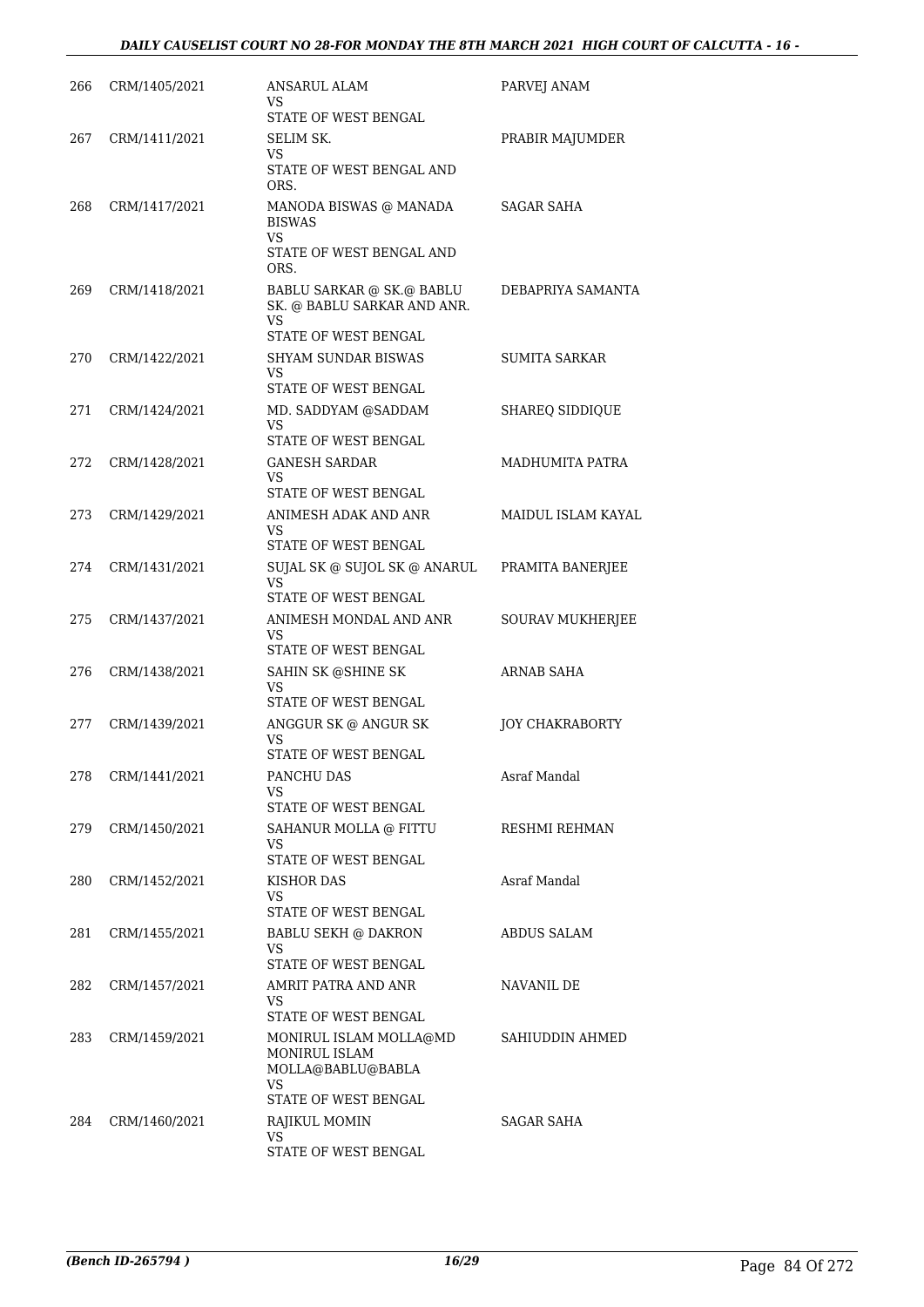| 285 | CRM/1461/2021 | <b>ABHIJIT DAS</b><br>VS                               | GAURAV KUMAR BASU         |
|-----|---------------|--------------------------------------------------------|---------------------------|
|     |               | STATE OF WEST BENGAL                                   |                           |
| 286 | CRM/1462/2021 | UTTAM MALO<br>VS.                                      | <b>SUJAN CHATTERJEE</b>   |
|     |               | STATE OF WEST BENGAL                                   |                           |
| 287 | CRM/1468/2021 | <b>GOURANGA ADHIKARI</b><br>VS<br>STATE OF WEST BENGAL | SANGHITA CHATTERJEE       |
|     |               | HUMAYUN SK. @ HUMAYN SK.                               | <b>TAPODIP GUPTA</b>      |
| 288 | CRM/1473/2021 | VS<br>STATE OF WEST BENGAL                             |                           |
| 289 | CRM/1476/2021 | MD. BAPI @ RAJ @ HERON                                 | Kalidas Saha              |
|     |               | VS<br>STATE OF WEST BENGAL                             |                           |
| 290 | CRM/1478/2021 | ZAKIR HOSSAIN                                          | <b>JYOTIRMOY ADHIKARY</b> |
|     |               | VS<br>STATE OF WEST BENGAL                             |                           |
| 291 | CRM/1480/2021 | BHIM BISWAS @ BHIM CHANDRA                             | <b>SURAJIT BASU</b>       |
|     |               | <b>BISWAS</b><br><b>VS</b><br>THE STATE OF WEST BENGAL |                           |
| 292 | CRM/1481/2021 |                                                        | SK. MOINUDDIN             |
|     |               | JUEL SEIKH ALIAS JUYEL SK.<br>VS                       |                           |
|     |               | STATE OF WEST BENGAL                                   |                           |
| 293 | CRM/1483/2021 | NIRMAL DAS                                             | KOUSTAV BAGCHI            |
|     |               | VS.<br>STATE OF WEST BENGAL                            |                           |
| 294 | CRM/1486/2021 | PIYARUL SK.                                            | <b>TAPODIP GUPTA</b>      |
|     |               | VS<br>STATE OF WEST BENGAL                             |                           |
| 295 | CRM/1493/2021 | PINTU DUTTA @ SAMRAT                                   | <b>MINOTI GOMES</b>       |
|     |               | VS<br>STATE OF WEST BENGAL                             |                           |
| 296 | CRM/1494/2021 | <b>RAM SARKAR</b>                                      | MUSHARRAF ALAM SK.        |
|     |               | VS                                                     |                           |
|     |               | STATE OF WEST BENGAL                                   |                           |
| 297 | CRM/1495/2021 | <b>RAM SARKAR</b><br>VS<br>STATE OF WEST BENGAL        | MUSHARRAF ALAM SK         |
| 298 | CRM/1496/2021 | SUJOY BISWAS @ SUJAY BISWAS                            | MENOTI GOMES              |
|     |               | <b>ALIAS SURYA</b><br><b>VS</b>                        |                           |
|     |               | STATE OF WEST BENGAL                                   |                           |
| 299 | CRM/1511/2021 | ANANDA PAUL ALIAS PAL AND<br><b>OTHERS</b>             | Sumanta Das               |
|     |               | <b>VS</b><br>STATE OF WEST BENGAL                      |                           |
| 300 | CRM/1520/2021 | RENUKA MONDAL @ RENU                                   | MD YOUNUSH MONDAL         |
|     |               | <b>MONDAL</b>                                          |                           |
|     |               | VS<br>STATE OF WEST BENGAL                             |                           |
| 301 | CRM/1525/2021 | <b>BHOLANATH DAS @ BHOLA</b>                           | SOUMYAJIT DAS             |
|     |               | VS.                                                    | <b>MAHAPATRA</b>          |
|     |               | STATE OF WEST BENGAL                                   |                           |
| 302 | CRM/1528/2021 | CHANDAN KUMAR MAHANTA<br>VS                            | <b>SUBRATA SAHA</b>       |
|     |               | STATE OF WEST BENGAL                                   |                           |
| 303 | CRM/1538/2021 | SK MAIDUL HOSSAIN                                      | MAZHAR HOSSAIN            |
|     |               | VS                                                     | <b>CHOWDHURY</b>          |
|     |               | STATE OF WEST BENGAL                                   |                           |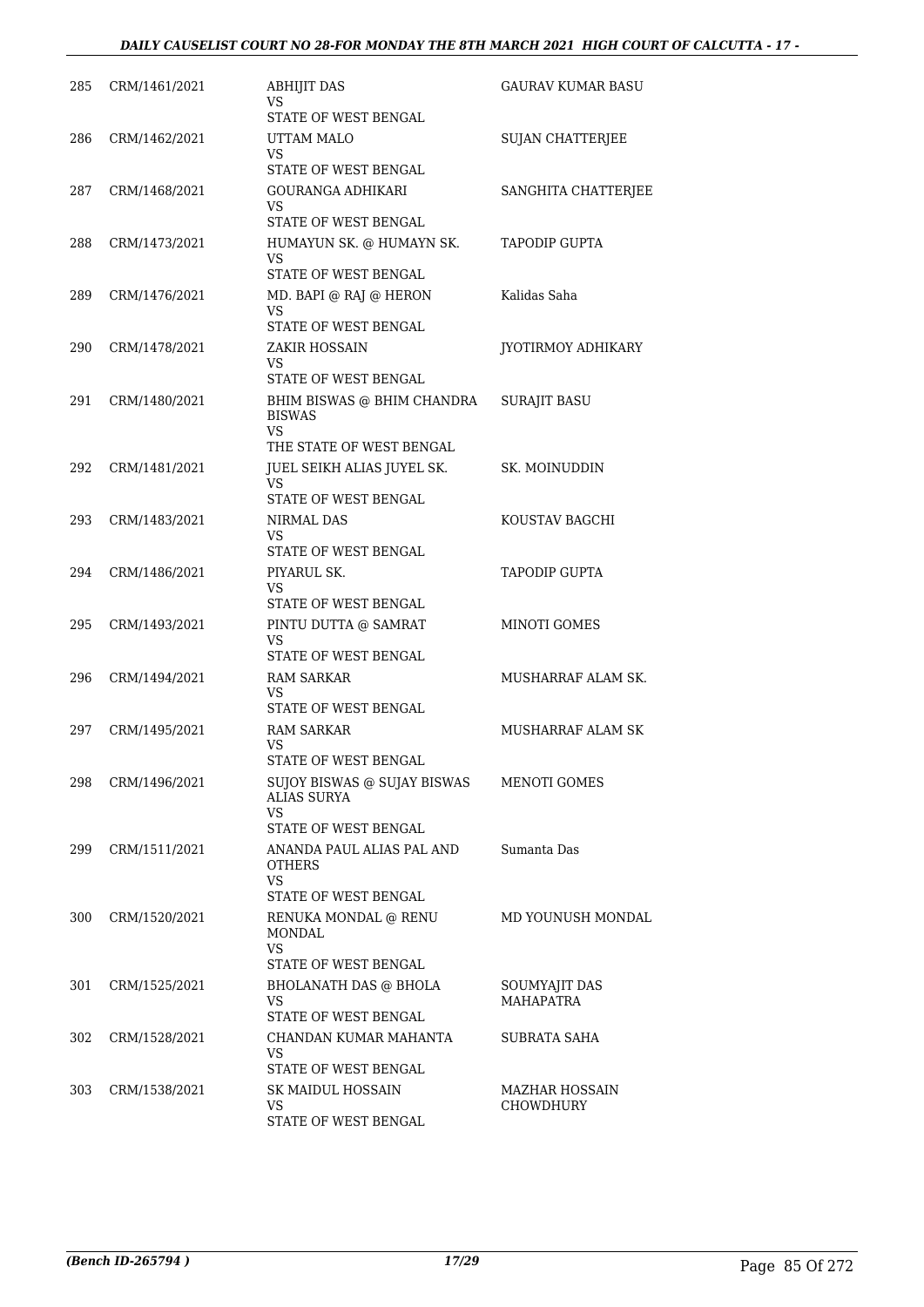| 304 | CRM/1544/2021 | <b>BAPAN MAJHI</b><br><b>VS</b><br>STATE OF WEST BENGAL                        | SIDDHARTHA GHOSH ROY            |
|-----|---------------|--------------------------------------------------------------------------------|---------------------------------|
| 305 | CRM/1545/2021 | <b>SUMON GHOSH</b><br>VS<br>STATE OF WEST BENGAL                               | DEBASIS BRAHMA                  |
| 306 | CRM/1546/2021 | SAMAIL SK. @SANIUL SK AND<br><b>ANOTHER</b><br>VS.                             | ROBIUL ISLAM                    |
| 307 | CRM/1548/2021 | STATE OF WEST BENGAL<br>SAYED SK                                               | MRITYUNJOY CHATTERJEE           |
|     |               | VS.<br>STATE OF WEST BENGAL AND<br>ORS.                                        |                                 |
| 308 | CRM/1549/2021 | ALAUDDIN<br>VS.<br>STATE OF WEST BENGAL AND<br>ORS.                            | MRITYUNJOY CHATTERJEE           |
| 309 | CRM/1550/2021 | HANIF MONDAL<br>VS<br>STATE OF WEST BENGAL AND                                 | MINOTI GOMES                    |
| 310 | CRM/1555/2021 | ORS.<br>ASGAR ALI @ SONU                                                       | SHASHANKA SHEKHAR               |
|     |               | VS<br>STATE OF WEST BENGAL                                                     | SAHA                            |
| 311 | CRM/1557/2021 | RAHIMA SEKH @ RAHILA<br>VS<br>STATE OF WEST BENGAL                             | <b>SOURAV MUKHERJEE</b>         |
| 312 | CRM/1559/2021 | ABBAS SK @ KALU SK @ KALU<br><b>VS</b>                                         | Anisur Rahaman                  |
|     |               | STATE OF WEST BENGAL                                                           |                                 |
| 313 | CRM/1561/2021 | NAJBAR SK. AND ANOTHER<br>VS.<br>STATE OF WEST BENGAL                          | NILENDRA NARAYAN RAY            |
| 314 | CRM/1562/2021 | ANARUL SK.<br>VS                                                               | Anisur Rahaman                  |
|     |               | STATE OF WEST BENGAL                                                           |                                 |
| 315 | CRM/1571/2021 | MUKHTAR SK@MUKHTER SK<br>VS<br>NARCOTICS CONTROL<br>BUREAU, KOL                | ARUSHI RATHORE                  |
| 316 | CRM/1573/2021 | SUKESH PATTANAYAK<br>VS.<br>STATE OF WEST BENGAL                               | ARUP KUMAR BHOWMICK             |
| 317 | CRM/1574/2021 | <b>SANJAY SARKAR</b><br>VS<br>STATE OF WEST BENGAL                             | ARUP KUMAR BHOWMICK             |
| 318 | CRM/1578/2021 | SABIR ALI GAZI<br>VS                                                           | ASHOK KUMAR<br><b>CHOWDHURY</b> |
|     |               | STATE OF WEST BENGAL                                                           |                                 |
| 319 | CRM/1580/2021 | <b>BIKASH HAIT</b><br>VS.<br>STATE OF WEST BENGAL                              | SUBHASISH PACHHAL               |
| 320 | CRM/1583/2021 | BASUDHARA GHOSH<br>VS.<br>STATE OF WEST BENGAL                                 | ASRAF MANDAL                    |
| 321 | CRM/1585/2021 | NAFISA KHATUN @ NAPISA<br>KHATUN @ ASHH AND ORS<br>VS.<br>STATE OF WEST BENGAL | RAFIKUL ISLAM SARDAR            |
| 322 | CRM/1586/2021 | MD ISPAK<br>VS<br>STATE OF WEST BENGAL                                         | FARNAZ NASIM                    |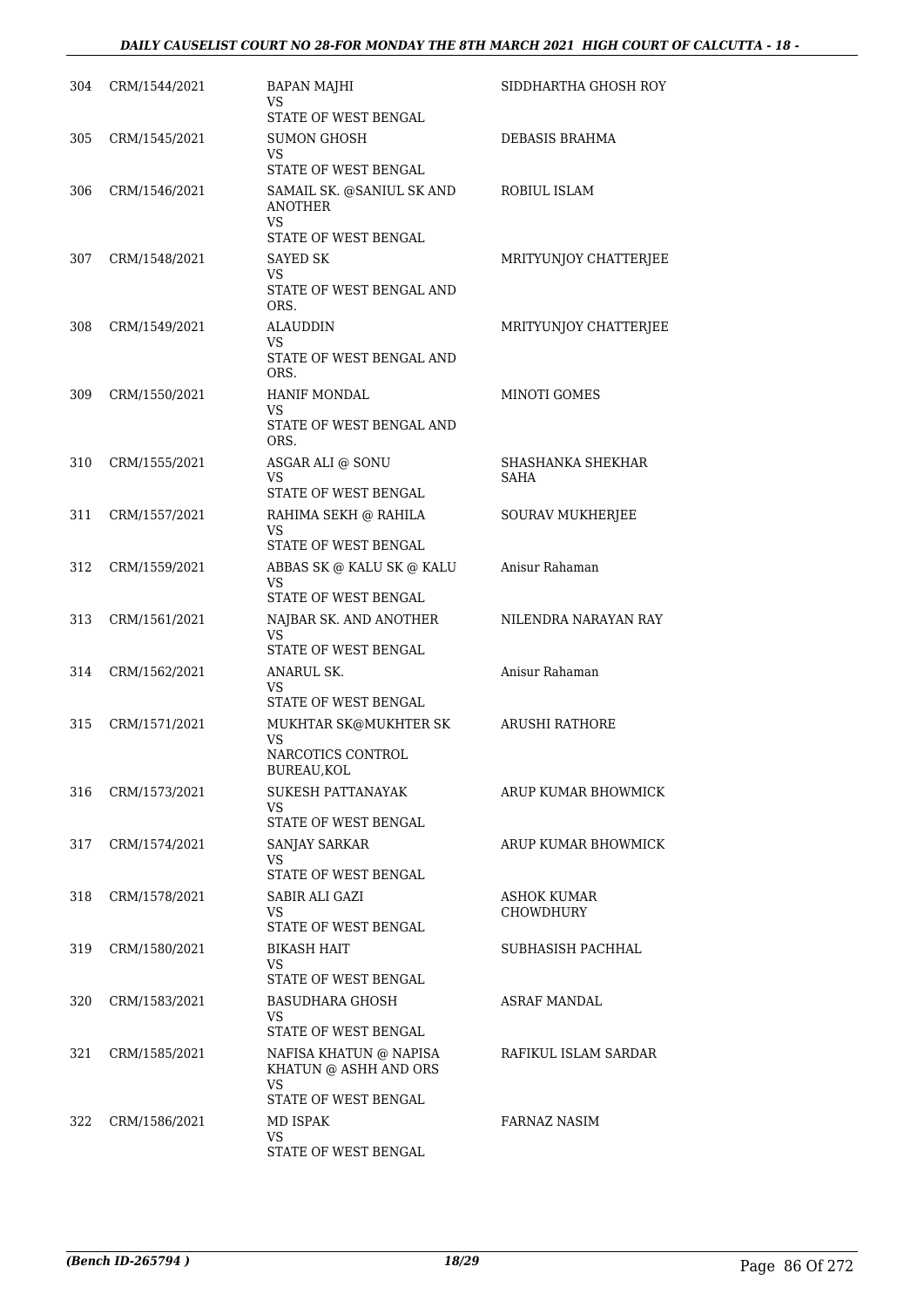| 323 | CRM/1587/2021 | HABIB SK<br>VS<br>STATE OF WEST BENGAL                               | SOMNATH MAJUMDER          |
|-----|---------------|----------------------------------------------------------------------|---------------------------|
| 324 | CRM/1590/2021 | SUBRATA PODDAR @ SUBRATA<br>PODDER @ SHUVO<br><b>VS</b>              | SOMNATH MAJUMDER          |
| 325 | CRM/1591/2021 | STATE OF WEST BENGAL<br>RAHIMA BIBI<br>VS                            | SOUMA SUBHRA ROY          |
|     |               | STATE OF WEST BENGAL                                                 |                           |
| 326 | CRM/1593/2021 | ANURA BEGUM @MONJU<br>VS                                             | SASHANKA SEKHAR SAHA      |
|     |               | STATE OF WEST BENGAL                                                 |                           |
| 327 | CRM/1594/2021 | KAMALESH MAHATO @ MAHATO<br>@ KAMLESH @ ROY<br>VS.                   | SHASHANKA SHEKHAR<br>SAHA |
|     |               | STATE OF WEST BENGAL                                                 |                           |
| 328 | CRM/1597/2021 | <b>SEKH MONIRUL</b><br>VS<br>STATE OF WEST BENGAL                    | SAFDAR AZAM               |
| 329 | CRM/1599/2021 | DILIP KIRTYANIA                                                      | GAGANJYOTI SINGH          |
|     |               | VS                                                                   |                           |
|     |               | STATE OF WEST BENGAL                                                 |                           |
| 330 | CRM/1606/2021 | SUSHIL MONDAL AND ORS<br><b>VS</b>                                   | <b>SANANDA</b>            |
|     |               | STATE OF WEST BENGAL                                                 | <b>BHATTACHARJEE</b>      |
| 331 | CRM/1607/2021 | MITHILESH RAM @ MITHLESH<br>RAM<br>VS                                | DEBAPRIYA SAMANTA         |
|     |               | STATE OF WEST BENGAL                                                 |                           |
| 332 | CRM/1608/2021 | <b>RATAN BISWAS</b>                                                  | DEBADRITA MONDAL          |
|     |               | VS<br>STATE OF WEST BENGAL                                           |                           |
| 333 | CRM/1609/2021 | JAYDEB MALLICK AND ORS.                                              | SOURAV MUKHERJEE          |
|     |               | VS<br>STATE OF WEST BENGAL                                           |                           |
| 334 | CRM/1610/2021 | BISWAJIT OJHA @ BISWA                                                | KOUSTAV BAGCHI            |
|     |               | <b>VS</b>                                                            |                           |
|     |               | STATE OF WEST BENGAL                                                 |                           |
| 335 | CRM/1611/2021 | DIPAK @ PUSPA ROY AND ANR.<br>VS                                     | <b>SOURAV MUKHERJEE</b>   |
|     |               | STATE OF WEST BENGAL                                                 |                           |
| 336 | CRM/1613/2021 | AJIT BAG AND ANR<br>VS                                               | Srimoyee Mukherjee        |
|     |               | STATE OF WEST BENGAL                                                 |                           |
| 337 | CRM/1615/2021 | DEBABRATA @ CHOTTU<br>PRAMANIK AND ANR<br>VS.                        | ABHIJIT KR. ADHYA         |
|     |               | STATE OF WEST BENGAL                                                 |                           |
| 338 | CRM/1617/2021 | SANDIP NANDI @ SANDEEP<br><b>NANDY</b><br>VS<br>STATE OF WEST BENGAL | ARUSHI RATTORE            |
| 339 | CRM/1619/2021 | RITIK RAM @ RITTIK                                                   | Ramashis Mukherjee        |
|     |               | VS<br>STATE OF WEST BENGAL                                           |                           |
| 340 | CRM/1620/2021 | MOSHARAF MOLLA                                                       | SAYAN MUKHERJEE           |
|     |               | VS                                                                   |                           |
|     |               | STATE OF WEST BENGAL                                                 |                           |
| 341 | CRM/1621/2021 | RASID LASKAR @ RASID LASKAR<br>@ BACHHU<br>VS                        | SUCHISMITA DUTTA          |
|     |               | STATE OF WEST BENGAL                                                 |                           |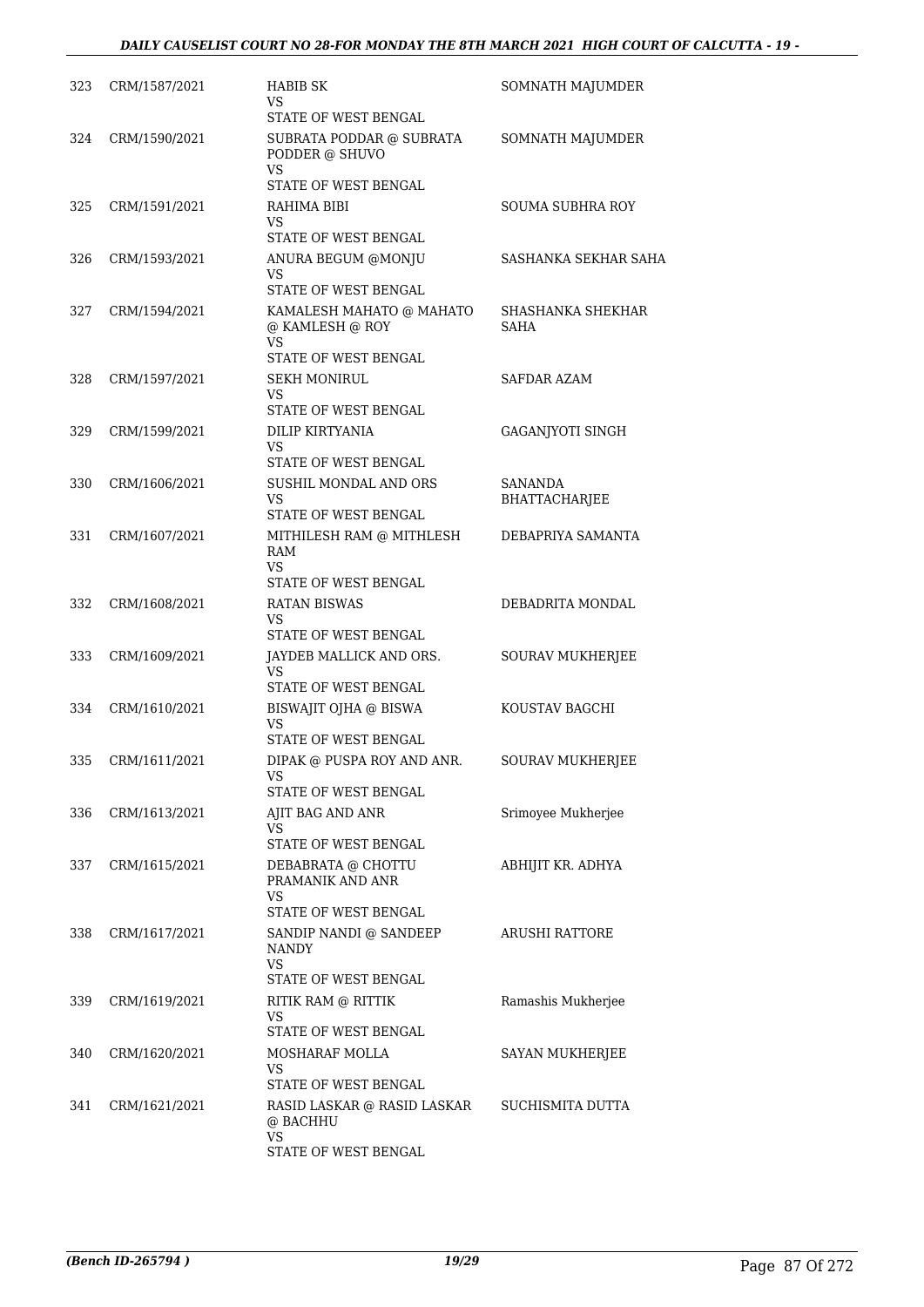| 342 | CRM/1623/2021 | <b>UTTAM DAS</b><br>VS.<br>STATE OF WEST BENGAL                                     | PRIYANKAR GANGULY               |
|-----|---------------|-------------------------------------------------------------------------------------|---------------------------------|
| 343 | CRM/1634/2021 | BABU ROY @ BAPI ROY<br><b>VS</b><br>STATE OF WEST BENGAL                            | SANJIB MITRA                    |
| 344 | CRM/1635/2021 | NAJIMA BIBI                                                                         | ARUP KUMAR BHOWMICK             |
|     |               | VS.<br>STATE OF WEST BENGAL                                                         |                                 |
| 345 | CRM/1637/2021 | SANJIT SAHA<br>VS<br>STATE OF WEST BENGAL                                           | <b>AVISHEK PRASAD</b>           |
| 346 | CRM/1640/2021 | RAFIKUL ISLAM<br>VS                                                                 | ANCHITA SARKAR                  |
|     |               | STATE OF WEST BENGAL                                                                |                                 |
| 347 | CRM/1641/2021 | <b>HARIHAR MAHATO</b><br><b>VS</b>                                                  | DIPAYAN DAN                     |
|     |               | STATE OF WEST BENGAL                                                                |                                 |
| 348 | CRM/1642/2021 | AMIRUL SK@RAMJAN SK<br><b>VS</b><br>STATE OF WEST BENGAL                            | SANDIP CHAKRABORTY              |
| 349 | CRM/1647/2021 | <b>SALAMAT SK</b>                                                                   | Ali Ahsan Alamgir               |
|     |               | VS<br>STATE OF WEST BENGAL                                                          |                                 |
| 350 | CRM/1657/2021 | <b>BARI SHAK AND ANR</b>                                                            | KAMAL CHANDRA SAHA              |
|     |               | VS.                                                                                 |                                 |
|     |               | STATE OF WEST BENGAL                                                                |                                 |
| 351 | CRM/1658/2021 | UJJAL MONDAL @ BABU<br><b>VS</b><br>STATE OF WEST BENGAL                            | KAMALESH CH SAHA                |
| 352 | CRM/1660/2021 | SHAHNAZ PERWEEN@ BICHHIA<br><b>VS</b><br>STATE OF WEST BENGAL                       | APURBA KR. DUTTA                |
| 353 | CRM/1666/2021 | ALI MOSTOFA MOLLA                                                                   | SHASHANKA SEKHAR                |
|     |               | <b>VS</b><br>STATE OF WEST BENGAL                                                   | <b>SAHA</b>                     |
| 354 | CRM/1667/2021 | <b>BABLU SK AND ANR</b>                                                             | SHASHANKA SEKHAR                |
|     |               | VS<br>STATE OF WEST BENGAL                                                          | <b>SAHA</b>                     |
| 355 | CRM/1669/2021 | RAJESH MONDAL @ RAJU @ KALU<br>AND ANR<br>VS                                        | KUNAL KUMAR<br><b>MUKHERJEE</b> |
| 356 | CRM/1671/2021 | STATE OF WEST BENGAL<br><b>BASU DEBNATH</b>                                         | DEEPAK KR. SHAW                 |
|     |               | VS<br>STATE OF WEST BENGAL                                                          |                                 |
| 357 | CRM/1672/2021 | DILIP MANDAL                                                                        | MOUNICK GHOSH                   |
|     |               | VS.<br>STATE OF WEST BENGAL                                                         |                                 |
| 358 | CRM/1675/2021 | DIN MOHAMMAD @ SANTU                                                                | PRABIR MAJUMDER                 |
|     |               | <b>BISWAS</b><br><b>VS</b>                                                          |                                 |
| 359 | CRM/1677/2021 | STATE OF WEST BENGAL<br>SANKAR @ SHANKAR MONDAL                                     |                                 |
|     |               | VS<br>STATE OF WEST BENGAL                                                          | SANTANU MAJI                    |
| 360 | CRM/1678/2021 | NANKI YADAV @ MAHANTH                                                               | SANAT KUMAR DAS                 |
|     |               | <b>YADAV</b><br><b>VS</b><br>THE COMMISSIONER OF<br><b>CUSTOMS (PREVENTIVE) AND</b> |                                 |
|     |               | <b>ANR</b>                                                                          |                                 |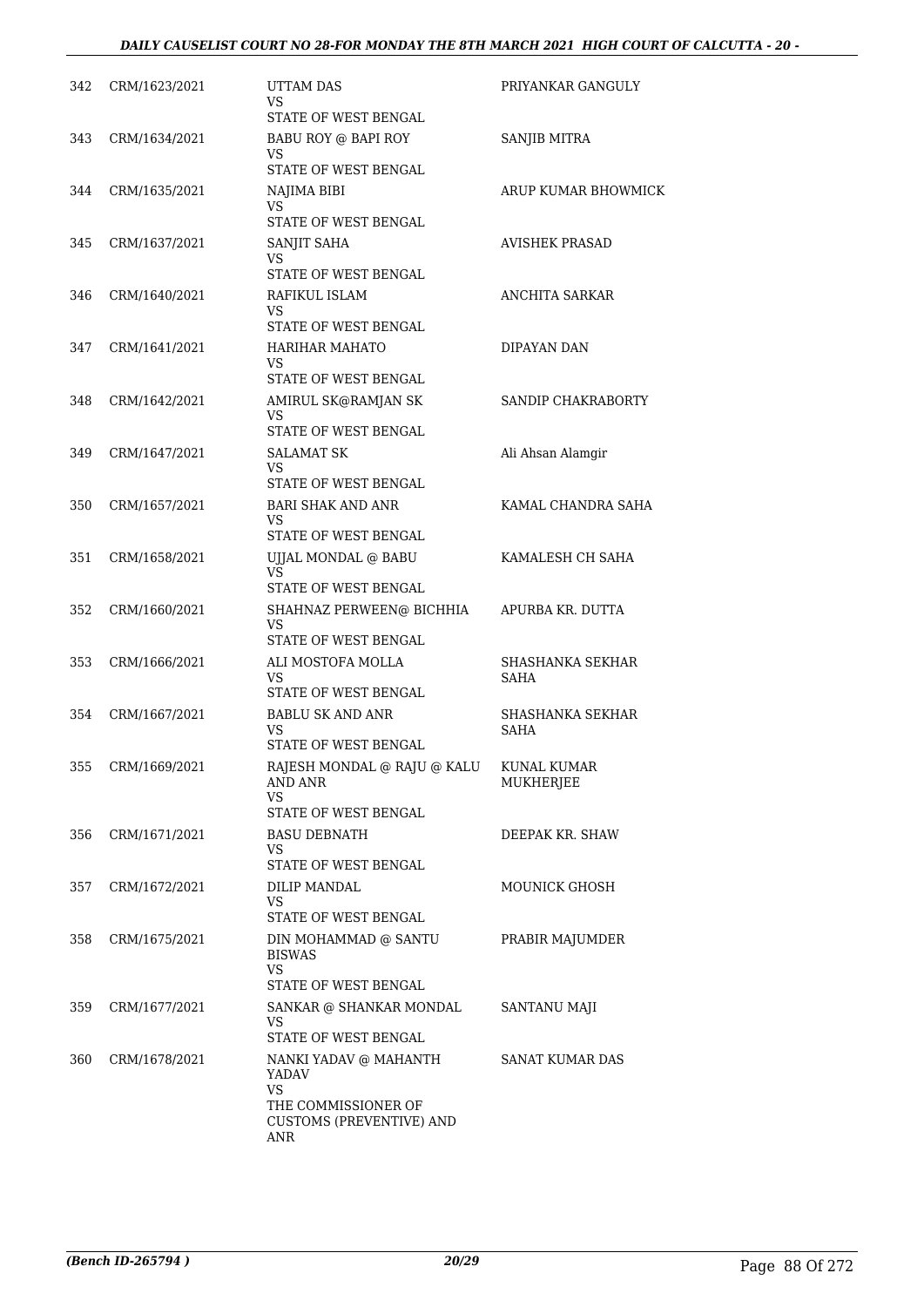### *DAILY CAUSELIST COURT NO 28-FOR MONDAY THE 8TH MARCH 2021 HIGH COURT OF CALCUTTA - 21 -*

| 361 | CRM/1680/2021 | UTTAM CHATTERJEE<br>VS<br>UNION OF INDIA                                                          | SHASHANKA SHEKHAR<br>SAHA        |
|-----|---------------|---------------------------------------------------------------------------------------------------|----------------------------------|
| 362 | CRM/1681/2021 | SK. SALAUDDIN<br>VS<br>STATE OF WEST BENGAL                                                       | TANMOY CHOWDHURY                 |
| 363 | CRM/1684/2021 | MD SOYEB @ SOHEB<br>VS<br>STATE OF WEST BENGAL                                                    | ARUNAVA GANGULY                  |
| 364 | CRM/1686/2021 | <b>RABI DAS</b><br>VS<br>STATE OF WEST BENGAL                                                     | ARUNAVA GANGULY                  |
| 365 | CRM/1691/2021 | BABUL AKTAR<br>VS<br>STATE OF WEST BENGAL                                                         | RAJENDRA BANERJEE                |
| 366 | CRM/1692/2021 | RAJU MUKHERJEE<br>VS                                                                              | DHANANJOY BANERJEE               |
| 367 | CRM/1697/2021 | STATE OF WEST BENGAL<br><b>TANMOY GHORUI</b><br>VS                                                | <b>GAUTAM BANERJEE</b>           |
| 368 | CRM/1701/2021 | STATE OF WEST BENGAL<br>ASIF HOSSAIN@BIKI@BIKI SK<br>VS                                           | PRIYANKAR GANGULY                |
| 369 | CRM/1702/2021 | STATE OF WEST BENGAL<br>MITUL SK @ MITHUN SEKH<br>VS                                              | <b>MANAS KUMAR DAS</b>           |
| 370 | CRM/1706/2021 | STATE OF WEST BENGAL<br>MD. TAHIRUL ISLAM<br><b>VS</b><br>NARCOTICS CONTROL BUREAU,               | Ali Ahsan Alamgir                |
| 371 | CRM/1708/2021 | KOLKATA ZONAL UNIT<br>INJAMMUL SK@SEKH<br>VS                                                      | <b>SUMANTA DAS</b>               |
| 372 | CRM/1709/2021 | STATE OF WEST BENGAL<br>RAHUL ADHIKARY @ ASHOK<br><b>ADHIKARY</b><br>VS                           | <b>ARINDAM SEN</b>               |
| 373 | CRM/1712/2021 | STATE OF WEST BENGAL<br><b>RANJIT DAS</b><br>VS<br>STATE OF WEST BENGAL                           | SUBHASISH PACHCHAL               |
| 374 | CRM/1713/2021 | TINKU SENAPATI @ MANTI<br>VS<br>STATE OF WEST BENGAL                                              | PRANTICK GHOSH                   |
| 375 | CRM/1715/2021 | SAMIRAN BISWAS<br>VS<br>STATE OF WEST BENGAL                                                      | <b>SAYAN DE</b>                  |
| 376 | CRM/1722/2021 | ALAM HOSSAIN<br>VS<br>N.C.B. AND ANR                                                              | <b>BENAJIR HASNA</b>             |
| 377 | CRM/1723/2021 | ARSAD GAZI<br>VS<br>STATE OF WEST BENGAL                                                          | KAMALESH CH. SAHA                |
| 378 | CRM/1724/2021 | <b>GOLAM RAHAMAN @ LALTU</b><br>VS<br>STATE OF WEST BENGAL                                        | KAMALESH CH SAHA                 |
| 379 | CRM/1728/2021 | MUSHIAR RAHAMAN MOLLA @<br>MASHIER RAHAMAN @ MOSIAR<br>MOLLA<br><b>VS</b><br>STATE OF WEST BENGAL | SHASHANKA SHEKHAR<br><b>SAHA</b> |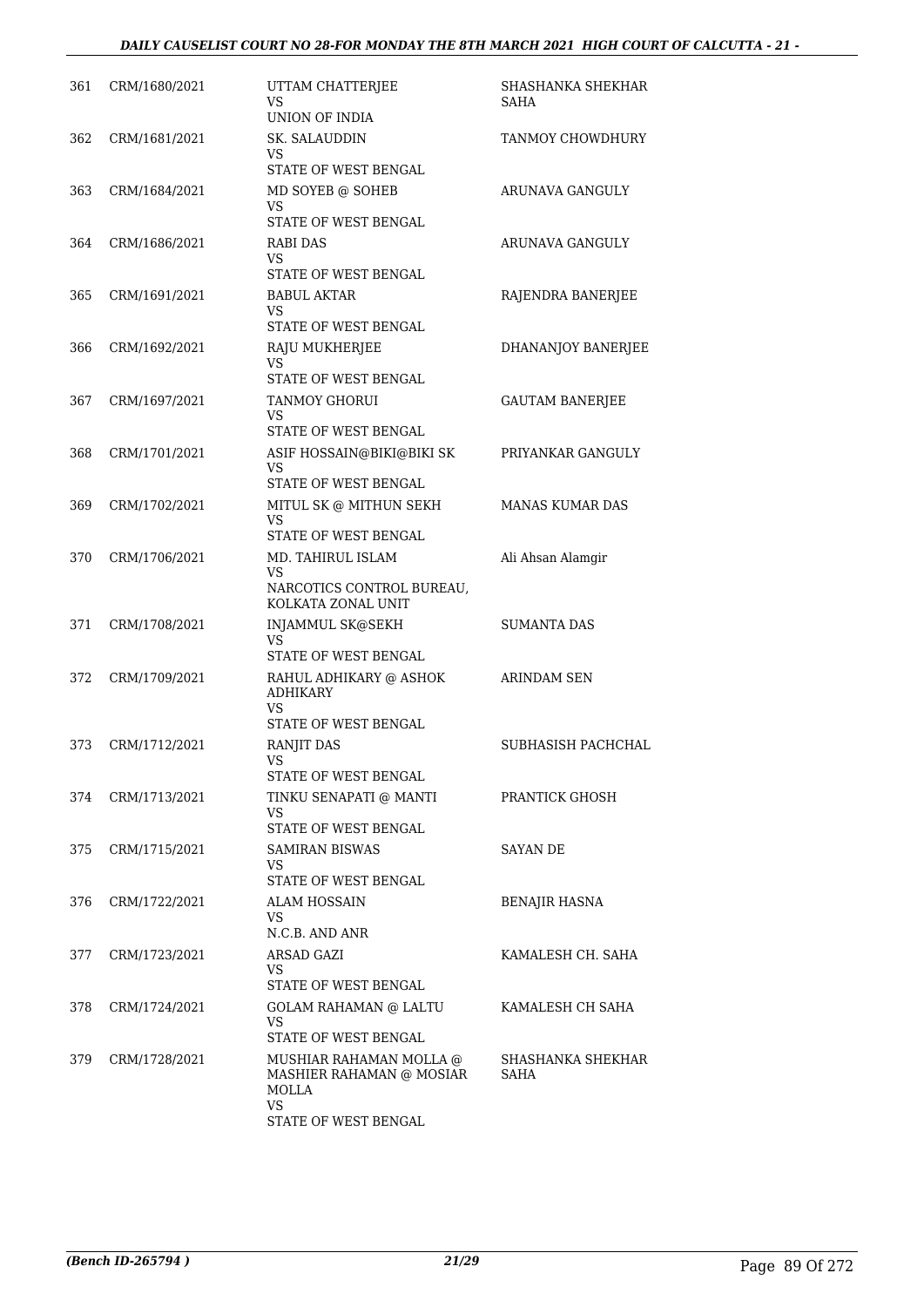| 380 | CRM/1730/2021 | <b>TAMAL SANTRA</b><br>VS<br>STATE OF WEST BENGAL                                    | BHASKAR HUTAIT                     |
|-----|---------------|--------------------------------------------------------------------------------------|------------------------------------|
| 381 | CRM/1733/2021 | ALAM SK<br>VS.<br>STATE OF WEST BENGAL                                               | SOURAV MUKHERJEE                   |
| 382 | CRM/1735/2021 | MANAB MUKHERJEE<br>VS<br>STATE OF WEST BENGAL                                        | HUSEN MUSTAFI                      |
| 383 | CRM/1736/2021 | YEASIN SK @YASIN SK<br>VS<br>STATE OF WEST BENGAL                                    | MD BANI ISRAIL                     |
| 384 | CRM/1738/2021 | TAPAN MANNA<br>VS.                                                                   | Srimoyee Mukherjee                 |
| 385 | CRM/1740/2021 | STATE OF WEST BENGAL<br>RAMESHWAR HEMBRAM AND<br>ANR.<br>VS.<br>STATE OF WEST BENGAL | RAJIT LAL MAIRA                    |
| 386 | CRM/1742/2021 | SK. AKBAR<br>VS<br>STATE OF WEST BENGAL                                              | SIDDHARTHA SARKAR                  |
| 387 | CRM/1747/2021 | DILSHAD ALI<br>VS<br>STATE OF WEST BENGAL                                            | SIDDHARTHA SARKAR                  |
| 388 | CRM/1755/2021 | SADHU SARAN PASWAN<br>VS<br>STATE OF WEST BENGAL                                     | DATTATREYA DUTTA                   |
| 389 | CRM/1756/2021 | SIRAJUL HAQUE @ ISLAM<br>VS.<br>STATE OF WEST BENGAL                                 | ASHOK KUMAR<br><b>CHOWDHURY</b>    |
| 390 | CRM/1758/2021 | RUHUL AMIN @ KALU<br>VS<br>STATE OF WEST BENGAL                                      | MD JANNAT FIRDOUS                  |
| 391 | CRM/1759/2021 | IJAZ UDDIN MONDAL @ FJAJUL<br>VS<br>STATE OF WEST BENGAL                             | MD JANNAT UL FIRDOUS               |
| 392 | CRM/1760/2021 | <b>AJMAIL SK</b><br>VS.<br>STATE OF WEST BENGAL                                      | Sumanta Das                        |
| 393 | CRM/1761/2021 | MANOTOSH GHOSH<br>VS.<br>STATE OF WEST BENGAL                                        | MOHAMMAD KHAIRUL                   |
| 394 | CRM/1763/2021 | KRISHNA PRAMANIK<br>VS<br>STATE OF WEST BENGAL                                       | SOHAM DE DHARA                     |
| 395 | CRM/1770/2021 | SUKANTA MONDAL<br>VS<br>STATE OF WEST BENGAL                                         | MRITYUNJOY CHATTERJEE              |
| 396 | CRM/1777/2021 | DHARMENDRA SINGH AND ORS<br>VS<br>STATE OF WEST BENGAL                               | SUBHAJIT CHOWDHURY                 |
| 397 | CRM/1779/2021 | ANARUL MONDAL<br>VS<br>STATE OF WEST BENGAL                                          | DEBARSHI BRAHMA                    |
| 398 | CRM/1780/2021 | REKHA BIBI<br>VS<br>STATE OF WEST BENGAL                                             | TAPODIP GUPTA                      |
| 399 | CRM/1781/2021 | <b>DILIP GORAI</b><br>VS<br>STATE OF WEST BENGAL                                     | LAKSHMINATH<br><b>BHATTACHARYA</b> |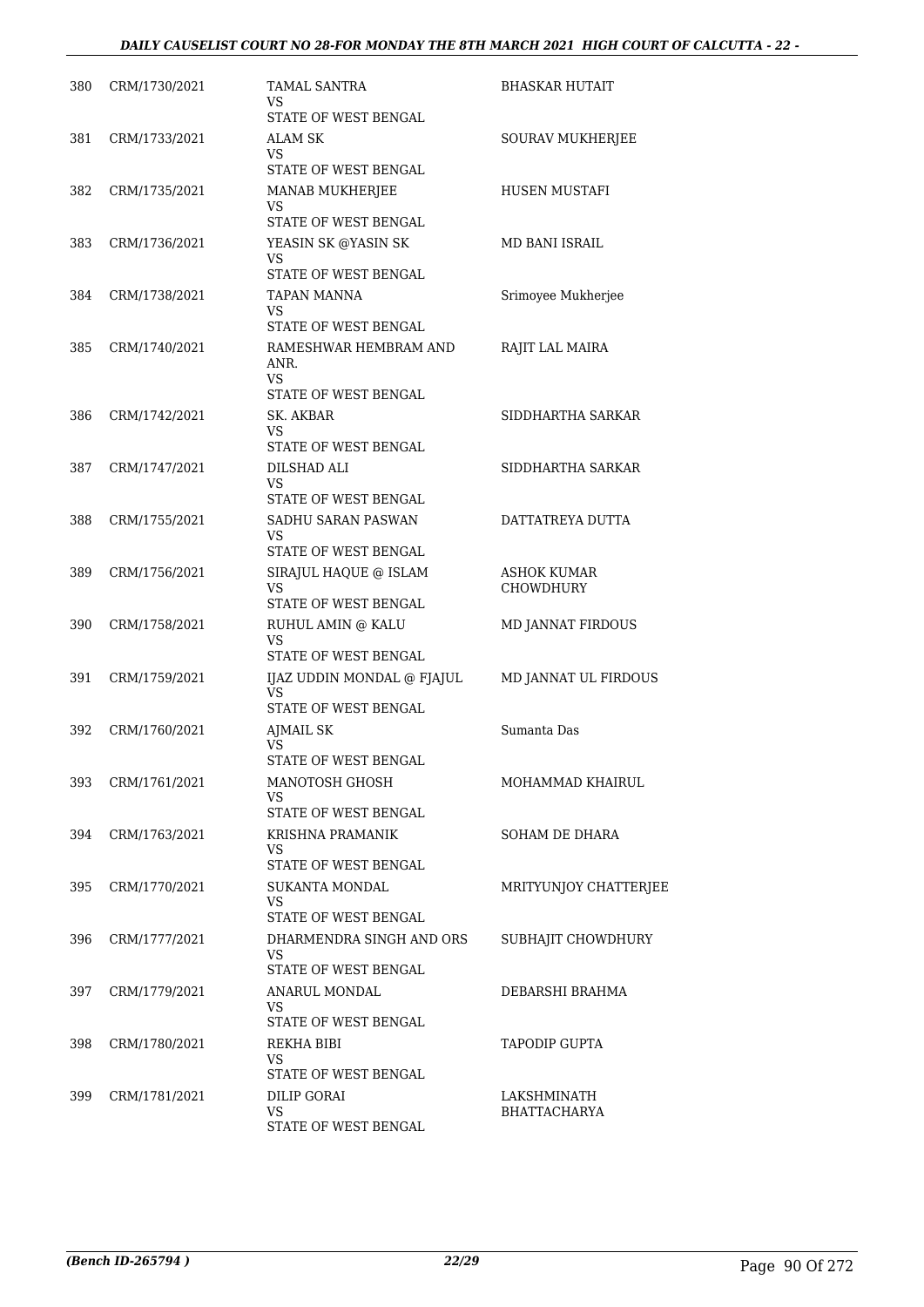| 400 | CRM/1787/2021 | MAKBUL AKTAR SK AND ANR<br>VS                                                                             | <b>BHQASKAR CHATTERJEE</b>      |
|-----|---------------|-----------------------------------------------------------------------------------------------------------|---------------------------------|
| 401 | CRM/1789/2021 | STATE OF WEST BENGAL<br>ISRAIL SK @ ESRAIL AND ANR<br>VS                                                  | PRATIMA BANERJEE                |
|     |               | STATE OF WEST BENGAL                                                                                      |                                 |
| 402 | CRM/1791/2021 | SHIBU MANDAL                                                                                              | MUSHARRAF ALAM SK.              |
|     |               | VS<br>STATE OF WEST BENGAL AND<br><b>ANOTHER</b>                                                          |                                 |
| 403 | CRM/1792/2021 | SAHAN SK@SAHAMUDDIN<br>@SAMARUDDIN<br>VS.                                                                 | Santanu Chatterjee              |
|     |               | STATE OF WEST BENGAL                                                                                      |                                 |
| 404 | CRM/1793/2021 | BHUPATI @ MOHAN ROY<br>VS                                                                                 | PAMPA DEY (DHABAL)              |
|     |               | STATE OF WEST BENGAL                                                                                      |                                 |
| 405 | CRM/1797/2021 | BINAY KUMAR SHAW @ BINOY<br>KUMJAR SHAW @ BIJOY KUMAR<br><b>SHAW</b><br><b>VS</b><br>STATE OF WEST BENGAL | <b>BHASKAR CHATTERJEE</b>       |
| 406 | CRM/1798/2021 | AMRUL SK@BABUA@AMIRUL<br>AND ANR                                                                          | MUSHARRAF ALAM SK               |
|     |               | <b>VS</b><br>STATE OF WEST BENGAL                                                                         |                                 |
| 407 | CRM/1800/2021 | MAJNU SK AND ANR                                                                                          | PRABIR MAJUMDER                 |
|     |               | VS.                                                                                                       |                                 |
|     |               | STATE OF WEST BENGAL                                                                                      |                                 |
| 408 | CRM/1801/2021 | HALIM KAZI ALIAS ABDUL HALIM<br>KAZI<br><b>VS</b>                                                         | SHASHANKA SHEKHAR<br>SAHA       |
|     |               | UNION OF INDIA                                                                                            |                                 |
| 409 | CRM/1803/2021 | MD. UMAR ALI @ UMAR ALI<br><b>VS</b><br>STATE OF WEST BENGAL                                              | Ali Ahsan Alamgir               |
| 410 | CRM/1804/2021 | SOMNATH GHOSH                                                                                             | PRABIR MAJUMDER                 |
|     |               | VS<br>STATE OF WEST BENGAL                                                                                |                                 |
| 411 | CRM/1805/2021 | BISWARUP GIRI ALIAS BISU                                                                                  | KESHAB CHANDRA DAS              |
|     |               | VS<br>STATE OF WEST BENGAL                                                                                |                                 |
| 412 | CRM/1808/2021 | JAGANNATH GHOSH                                                                                           | KRISHNENDU DE                   |
|     |               | VS.                                                                                                       |                                 |
| 413 | CRM/1814/2021 | STATE OF WEST BENGAL<br>JHANTU DOLUI                                                                      | Srimoyee Mukherjee              |
|     |               | VS<br>STATE OF WEST BENGAL                                                                                |                                 |
| 414 | CRM/1819/2021 | YASHWANT MISHRA                                                                                           | <b>SUJAN CHATTERJEE</b>         |
|     |               | VS<br>STATE OF WEST BENGAL                                                                                |                                 |
| 415 | CRM/1822/2021 | EZAZUL ISLAM                                                                                              | SHASANKA SEKHAR SAHA            |
|     |               | VS.                                                                                                       |                                 |
|     |               | STATE OF WEST BENGAL                                                                                      |                                 |
| 416 | CRM/1823/2021 | <b>ARBIND PRASAD</b><br>VS<br>STATE OF WEST BENGAL                                                        | <b>SHASANKA SEKHAR</b><br>GHOSH |
| 417 | CRM/1825/2021 | JAHAR ALI MONDAL@JHAR                                                                                     | SHIBAJI KUMAR DAS               |
|     |               | VS.<br>STATE OF WEST BENGAL                                                                               |                                 |
| 418 | CRM/1827/2021 | BAPI DAS                                                                                                  | HUSEN MUSTAFI                   |
|     |               | VS<br>STATE OF WEST BENGAL                                                                                |                                 |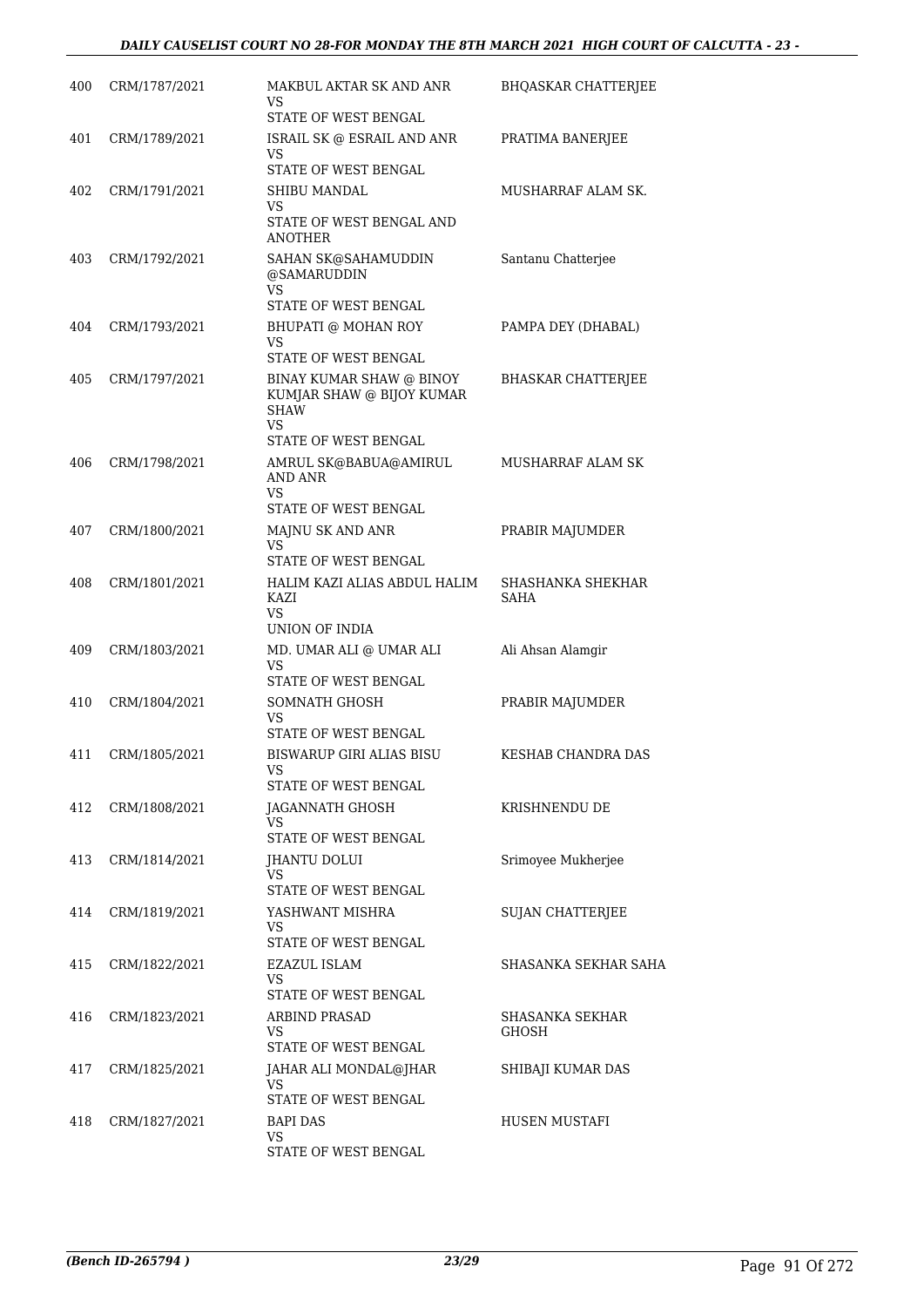| CRM/1829/2021 | SUNIL SINGH CHOWHAN @<br><b>SANJAY KUMAR</b><br><b>VS</b>                                          | <b>GAGANJYOT SINGH</b>                                                                                                                                                                                                                                                                          |
|---------------|----------------------------------------------------------------------------------------------------|-------------------------------------------------------------------------------------------------------------------------------------------------------------------------------------------------------------------------------------------------------------------------------------------------|
|               | STATE OF WEST BENGAL                                                                               |                                                                                                                                                                                                                                                                                                 |
| CRM/1830/2021 | RAJIB BERA<br>VS.<br>STATE OF WEST BENGAL                                                          | <b>SUGATA MAITI</b>                                                                                                                                                                                                                                                                             |
| CRM/1832/2021 | JALAL MONDAL                                                                                       | MINOTI GOMES                                                                                                                                                                                                                                                                                    |
|               | VS.<br>STATE OF WEST BENGAL                                                                        |                                                                                                                                                                                                                                                                                                 |
| CRM/1833/2021 | SUKUMONI SOREN @<br>SUKURMANI HEMRAM                                                               | <b>BUSRA KHATOON</b>                                                                                                                                                                                                                                                                            |
|               | STATE OF WEST BENGAL                                                                               |                                                                                                                                                                                                                                                                                                 |
| CRM/1836/2021 | LAXMAN ROY                                                                                         | SANANDA                                                                                                                                                                                                                                                                                         |
|               | VS.<br>STATE OF WEST BENGAL                                                                        | BHATTACHARYYA                                                                                                                                                                                                                                                                                   |
| CRM/1838/2021 | SK NADEEM AKHTER @ NADIM<br>AKHTAR AK @ NADEEM AKHTAR<br>AND ANR                                   | SHAREQUL HAQUE                                                                                                                                                                                                                                                                                  |
|               | STATE OF WEST BENGAL                                                                               |                                                                                                                                                                                                                                                                                                 |
| CRM/1845/2021 | <b>TAPAS BISWAS</b><br>VS.                                                                         | MINOTI GOMES                                                                                                                                                                                                                                                                                    |
|               |                                                                                                    |                                                                                                                                                                                                                                                                                                 |
|               | <b>HALDAR</b><br><b>VS</b>                                                                         | <b>BUSRA KHATUN</b>                                                                                                                                                                                                                                                                             |
|               |                                                                                                    | TAPAS KUMAR DEY                                                                                                                                                                                                                                                                                 |
|               | VS.<br>STATE OF WEST BENGAL                                                                        |                                                                                                                                                                                                                                                                                                 |
| CRM/1851/2021 | HASAN MONDAL AND ANR<br>VS.                                                                        | SUMANTA CHAKRABORTY                                                                                                                                                                                                                                                                             |
|               |                                                                                                    | <b>TAPODIP GUPTA</b>                                                                                                                                                                                                                                                                            |
|               | VS.<br>STATE OF WEST BENGAL                                                                        |                                                                                                                                                                                                                                                                                                 |
| CRM/1856/2021 | MIHID SK<br>VS                                                                                     | SIDDHARTHA SARKAR                                                                                                                                                                                                                                                                               |
|               |                                                                                                    |                                                                                                                                                                                                                                                                                                 |
| CRM/1857/2021 | ALAUDDIN KHAN<br>VS.<br>STATE OF WEST BENGAL                                                       | Ramashis Mukherjee                                                                                                                                                                                                                                                                              |
|               |                                                                                                    | SK. MUJIBAR RAHMAN                                                                                                                                                                                                                                                                              |
|               | VS<br>STATE OF WEST BENGAL                                                                         |                                                                                                                                                                                                                                                                                                 |
| CRM/1866/2021 | SUBALCHANDRA SARKAR @<br>BARMAN                                                                    | <b>BARNA KHATOON</b>                                                                                                                                                                                                                                                                            |
|               |                                                                                                    |                                                                                                                                                                                                                                                                                                 |
|               |                                                                                                    | Md. Safiur Rahaman                                                                                                                                                                                                                                                                              |
|               | VS.<br>STATE OF WEST BENGAL                                                                        |                                                                                                                                                                                                                                                                                                 |
| CRM/1871/2021 | JASHODA DEVI@JASODHA DEBI<br>VS.                                                                   | <b>S G GHOSHCHOUDHURY</b>                                                                                                                                                                                                                                                                       |
|               |                                                                                                    | RAJESHWAR                                                                                                                                                                                                                                                                                       |
|               | AND ANR                                                                                            | <b>CHAKRABORTY</b>                                                                                                                                                                                                                                                                              |
|               | CRM/1846/2021<br>CRM/1848/2021<br>CRM/1855/2021<br>CRM/1864/2021<br>CRM/1869/2021<br>CRM/1873/2021 | VS<br>VS.<br>STATE OF WEST BENGAL<br>SUKUMAR HALDAR@SUJIT<br>STATE OF WEST BENGAL<br><b>BAPPA SARDAR</b><br>STATE OF WEST BENGAL<br>DABLU SINGH<br>STATE OF WEST BENGAL<br>JOLLY BASU<br>VS<br>STATE OF WEST BENGAL<br>JAHIRUDDIN @BABUA<br>STATE OF WEST BENGAL<br>KABER @ KUBER SK @ KABIR SK |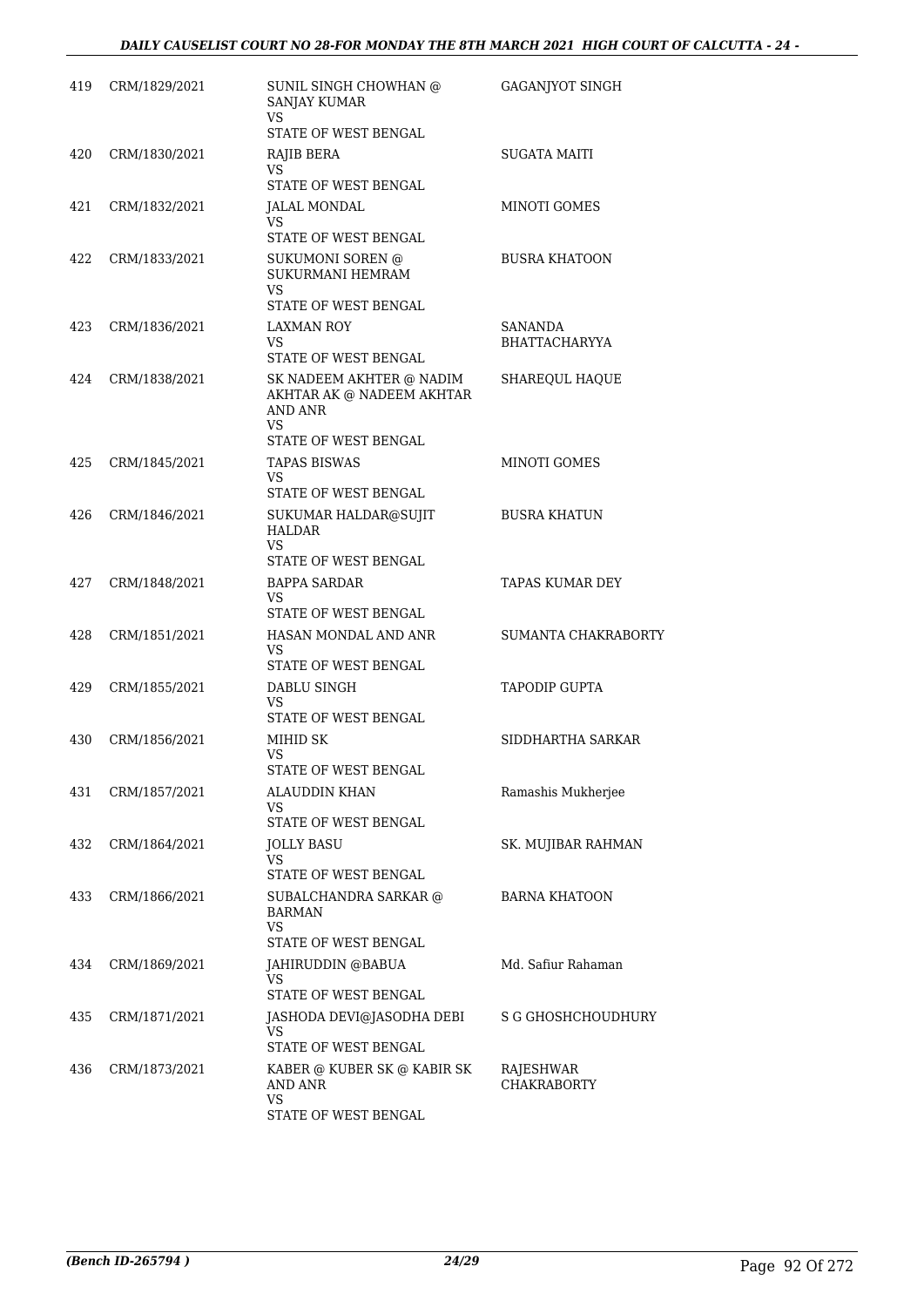| 437 | CRM/1874/2021 | ASRAFUL MULLICK@ABUBAKAR<br><b>MOLLICK</b><br>VS.                            | RAFIKUL ISLAM SARDAR            |
|-----|---------------|------------------------------------------------------------------------------|---------------------------------|
| 438 | CRM/1876/2021 | STATE OF WEST BENGAL<br>SARIF SK AND ANR<br>VS                               | MD GOLAM NURE IMROHI            |
| 439 | CRM/1878/2021 | STATE OF WEST BENGAL<br><b>SENTU SHAH</b><br>VS<br>STATE OF WEST BENGAL      | SNEHANSU MAJUMDER               |
| 440 | CRM/1879/2021 | ABDUL KAIYUM<br>VS<br>STATE OF WEST BENGAL                                   | MUSHARRAF ALAM SK               |
| 441 | CRM/1881/2021 | SUBHAJIT MAHATO@NIKI<br>VS<br>STATE OF WEST BENGAL                           | MOYUKH MUKHERJEE                |
| 442 | CRM/1883/2021 | HELAL SK @ LADEN @<br><b>HELALUDDIN SK</b><br>VS.                            | JAHANGIR HOSSAIN                |
| 443 | CRM/1887/2021 | STATE OF WEST BENGAL<br>AKHER SK @ MD AKHER SK<br>VS<br>STATE OF WEST BENGAL | <b>ARUP SARKAR</b>              |
| 444 | CRM/1890/2021 | AJIBAR MONDAL<br>VS<br>STATE OF WEST BENGAL                                  | Srimoyee Mukherjee              |
| 445 | CRM/1893/2021 | UTPAL MANDAL<br>VS.<br>STATE OF WEST BENGAL                                  | <b>BITASOK BANERJEE</b>         |
| 446 | CRM/1896/2021 | JAFIRUDDIN SEKH<br>VS<br>STATE OF WEST BENGAL                                | AMARENDRA<br><b>CHAKRABORTY</b> |
| 447 | CRM/1899/2021 | SHYAMAPADA BISWAS<br>VS<br>STATE OF WEST BENGAL                              | <b>MOUSUMI BISWAS</b>           |
| 448 | CRM/1900/2021 | IRSAD KHA @ IRSHAD KHA @<br>KATTU KHA<br>VS<br>STATE OF WEST BENGAL          | PROSENJIT MUKHERJEE             |
| 449 | CRM/1903/2021 | KARTICK SINGH@JAGA<br>VS<br>STATE OF WEST BENGAL                             | PRAVAS BHATTACHARYA             |
| 450 | CRM/1904/2021 | SUJAN GHOSH @ BABUSONA<br>GHOSH @ SUJOY GHOSH<br>VS.<br>STATE OF WEST BENGAL | PRABIR MAJUMDER                 |
| 451 | CRM/1911/2021 | PRABHAT MONDAL<br>VS.<br>STATE OF WEST BENGAL                                | PURNASIS BHUNIA                 |
| 452 | CRM/1915/2021 | <b>SUKDEV RAJBANSHI</b><br>VS<br>STATE OF WEST BENGAL                        | SHASHANKA SHEKHAR<br>SAHA       |
| 453 | CRM/1921/2021 | SAMIR BARMAN<br>VS.<br>STATE OF WEST BENGAL                                  | <b>ARUP SARKAR</b>              |
| 454 | CRM/1927/2021 | SUBIR SARKAR @ TAKLA @<br>CHATTU<br>VS<br>STATE OF WEST BENGAL               | KAMALESH CH. SAHA               |
| 455 | CRM/1928/2021 | HAFIJUL HAQUE @ ISLAM<br><b>VS</b><br>STATE OF WEST BENGAL                   | ASHOK KUMAR<br>CHOUDHURY        |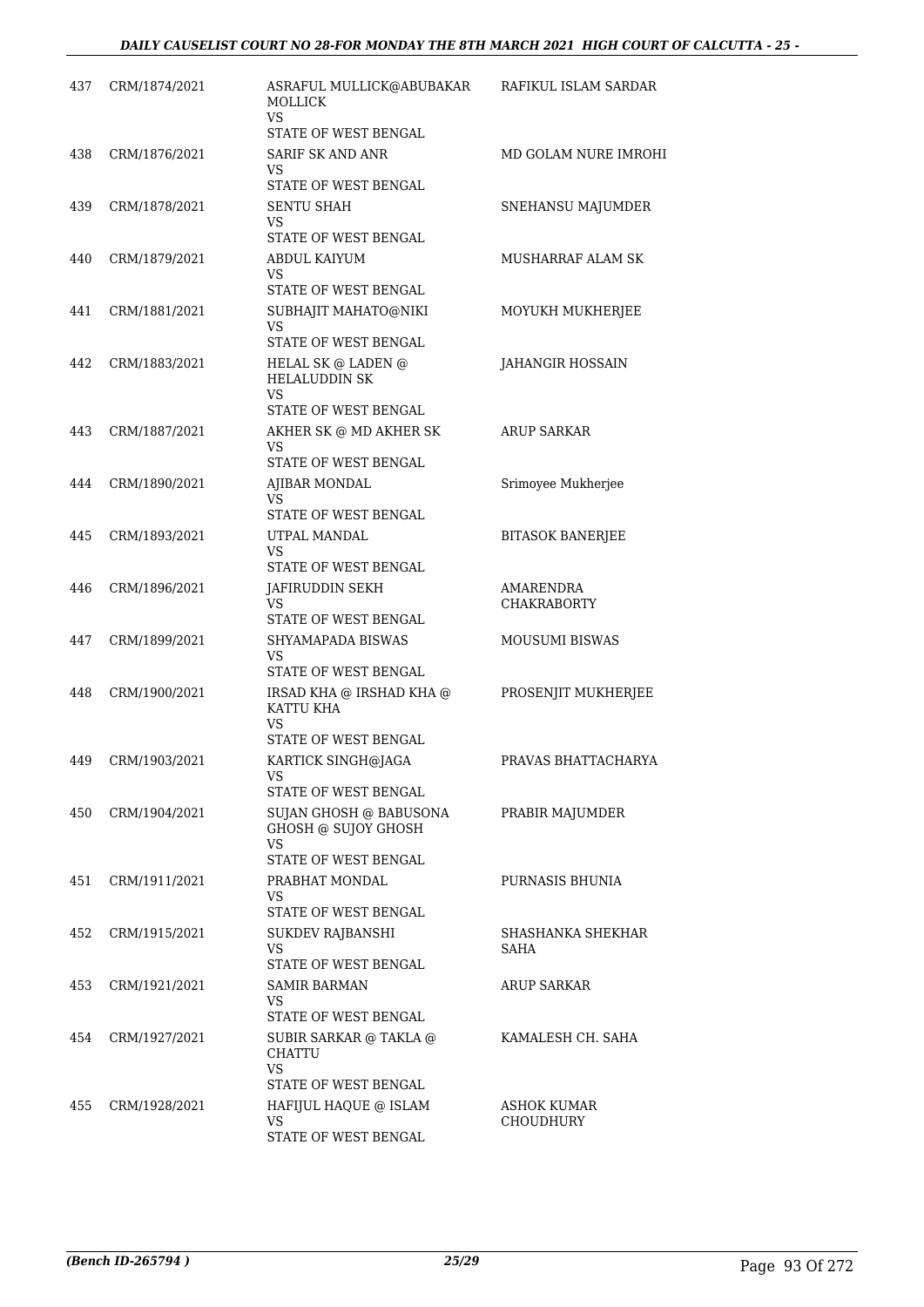| 456 | CRM/1931/2021 | ABUL HOSSAIN @ NUNUWA<br>VS                                           | <b>MD ABU SAFDER</b>             |
|-----|---------------|-----------------------------------------------------------------------|----------------------------------|
| 457 | CRM/1932/2021 | STATE OF WEST BENGAL<br>KABUL ALI                                     | <b>IMDADUL HOQUE</b>             |
|     |               | VS.<br>STATE OF WEST BENGAL                                           |                                  |
| 458 | CRM/1935/2021 | KALIPADA PRAMANIK AND ORS                                             | PRONAY BASAK                     |
|     |               | VS.<br>STATE OF WEST BENGAL                                           |                                  |
| 459 | CRM/1937/2021 | ASHISH CHANDA                                                         | <b>SANTANU KR ROY</b>            |
|     |               | VS<br>STATE OF WEST BENGAL                                            |                                  |
| 460 | CRM/1943/2021 | SADDAM MOLLA @ SADDAM @                                               | SUBRATA SAHA                     |
|     |               | AHEDUL SARKAR<br>VS.<br>STATE OF WEST BENGAL                          |                                  |
| 461 | CRM/1945/2021 | SAKIL@SAJIJUL TARAFDAR                                                | ARGHA CHOWDHURY                  |
|     |               | VS                                                                    |                                  |
|     |               | STATE OF WEST BENGAL                                                  |                                  |
| 462 | CRM/1946/2021 | MOJIBUR RAHAMAN @ RONGBIR<br>SEIKH @ MOHIBUR RAHAMAN @<br>BAPI<br>VS. | Anisur Rahaman                   |
|     |               | STATE OF WEST BENGAL                                                  |                                  |
| 463 | CRM/1949/2021 | REJAUL SK<br>VS.<br>STATE OF WEST BENGAL                              | Anisur Rahaman                   |
| 464 | CRM/1951/2021 | KAMAL ROY                                                             | SUBRATA SAHA                     |
|     |               | VS<br>STATE OF WEST BENGAL                                            |                                  |
| 465 | CRM/1954/2021 | ARCHANA ROY<br>VS                                                     | SALMAN HASAN                     |
|     |               | STATE OF WEST BENGAL                                                  |                                  |
| 466 | CRM/1955/2021 | AJOY SAROHA<br>VS.                                                    | NILADRI SEKHAR GHOSH             |
|     |               | STATE OF WEST BENGAL                                                  |                                  |
| 467 | CRM/1956/2021 | JEKER SK@JAKER SK@JEKER<br>ALI@JAKER ALI AND ANR<br>VS                | TAPODIPT GUPTA                   |
|     |               | STATE OF WEST BENGAL                                                  |                                  |
| 468 | CRM/1958/2021 | <b>BALARAM HALDAR @ HALDER</b><br>VS                                  | SHASHANKA SHEKHAR<br><b>SAHA</b> |
| 469 | CRM/1966/2021 | STATE OF WEST BENGAL                                                  | ARUP KUMAR BHOWMICK              |
|     |               | FERAJUL SK@FIRAJUL<br>VS.<br>STATE OF WEST BENGAL                     |                                  |
| 470 | CRM/1974/2021 | BAKKAR HALSANA                                                        | SUCHISMITA DUTTA                 |
|     |               | VS<br>STATE OF WEST BENGAL                                            |                                  |
| 471 | CRM/1975/2021 | MUJIBAR RAHAMAN@MOJIBAR SK                                            | JISAN IQUBAL HOSSAIN             |
|     |               | VS<br>STATE OF WEST BENGAL                                            |                                  |
| 472 | CRM/1979/2021 | AMAR BAG AND ANR                                                      | SANANDA BHATTACHARYA             |
|     |               | VS<br>STATE OF WEST BENGAL                                            |                                  |
| 473 | CRM/1981/2021 | SANJIB DOLUI@SANDIP<br>DOLUI@TOTON                                    | Srimoyee Mukherjee               |
|     |               | VS<br>STATE OF WEST BENGAL                                            |                                  |
| 474 | CRM/1982/2021 | SUVAN ALI AND ANR.                                                    | bhaskar chatterjee               |
|     |               | <b>VS</b><br>STATE OF WEST BENGAL                                     |                                  |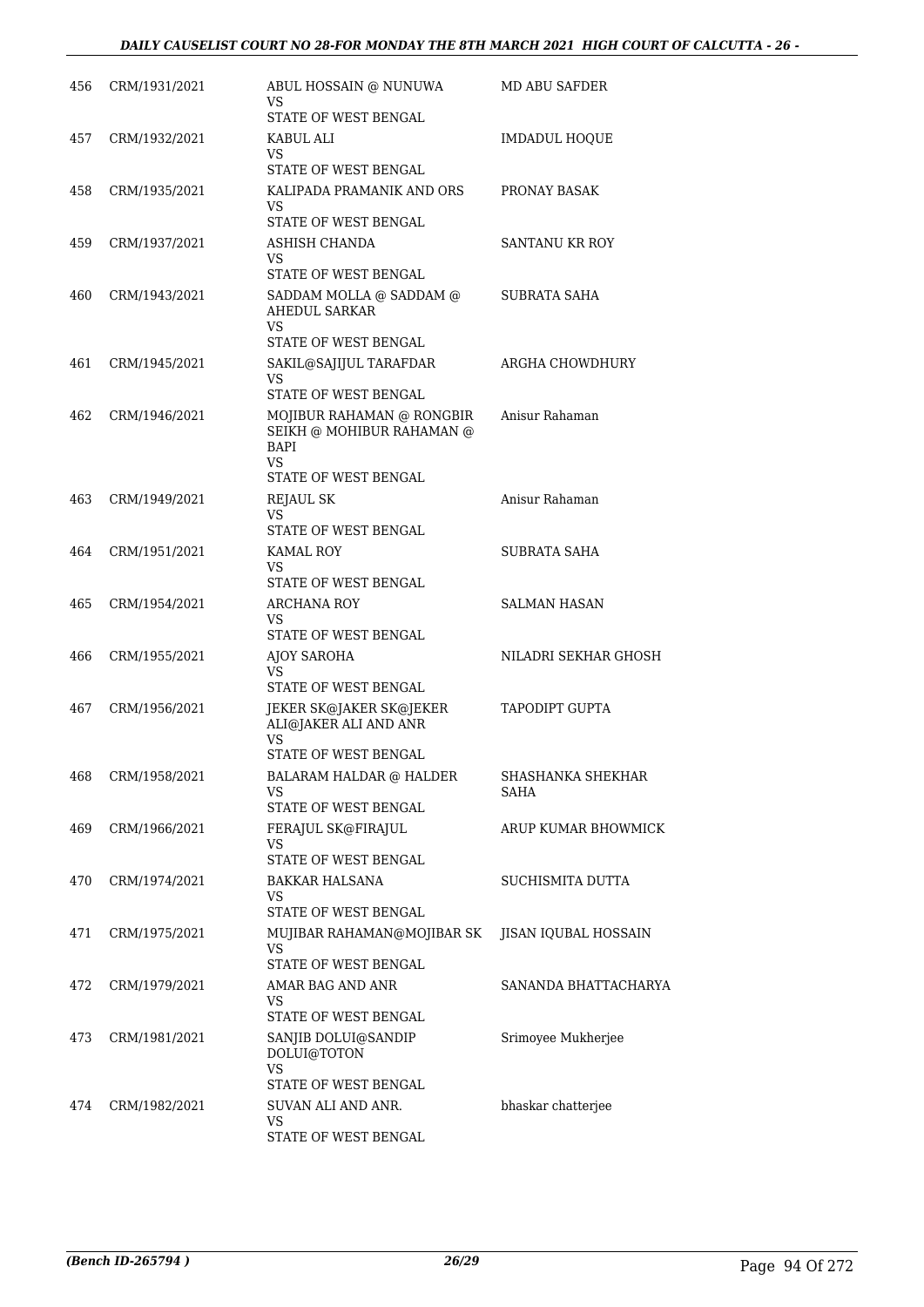| 475 | CRM/1983/2021 | YEASIN ALI<br>VS<br>STATE OF WEST BENGAL                                               | Kalidas Saha                              |
|-----|---------------|----------------------------------------------------------------------------------------|-------------------------------------------|
| 476 | CRM/1984/2021 | SOFIQUL SK. @ SAFILUL ISLAM @<br>SAFIKUL SK.<br>VS<br>STATE OF WEST BENGAL AND<br>ANR. | Kalidas Saha                              |
| 477 | CRM/1985/2021 | SK MOHAMMAD @RAJU<br>VS<br>STATE OF WEST BENGAL                                        | SUMAN CHAKRABORTY                         |
| 478 | CRM/1986/2021 | JANAK MALI<br>VS.<br>STATE OF WEST BENGAL                                              | sasnjit singh                             |
| 479 | CRM/1987/2021 | RANJAN NANDI ALIAS LUCHO<br><b>ORS</b><br><b>VS</b><br>STATE OF WEST BENGAL            | RAJNANDINI DAS                            |
| 480 | CRM/1988/2021 | <b>SOURAV MAITY</b><br>VS.<br>STATE OF WEST BENGAL                                     | <b>ANIL KUMAR</b><br><b>CHATTOPADHYAY</b> |
| 481 | CRM/1989/2021 | MIR JUMMAN ALI<br>VS.<br>STATE OF WEST BENGAL                                          | ARUP KUMAR BHOWMICK                       |
| 482 | CRM/1990/2021 | ARJUN BHUNIA @ KHAISHA<br>VS<br>STATE OF WEST BENGAL                                   | Malay Bhattacharyya                       |
| 483 | CRM/1996/2021 | ABHAY TIWARI @ ABHAY KUMAR<br>TIWARI<br><b>VS</b><br>STATE OF WEST BENGAL              | RATUL DAS                                 |
| 484 | CRM/1999/2021 | TATAN BASAK @ TOTON<br><b>VS</b><br>STATE OF WEST BENGAL                               | <b>BUSRA KHATOON</b>                      |
| 485 | CRM/2002/2021 | <b>BIPLAB BISWAS</b><br>VS.<br>STATE OF WEST BENGAL                                    | SANANDA<br><b>BHATTACHARYYA</b>           |
| 486 | CRM/2003/2021 | DIPANKAR MONDAL<br>VS<br>STATE OF WEST BENGAL                                          | SNEHANSU MAJUMDER                         |
| 487 | CRM/2007/2021 | KALIPADA SARDAR @ KALI<br>VS<br>STATE OF WEST BENGAL                                   | SOUMYA BASU ROY<br><b>CHOUDHURY</b>       |
| 488 | CRM/2010/2021 | RAJIB PRAMANIK<br>VS.<br>STATE OF WEST BENGAL                                          | PRABIR MAJUMDER                           |
| 489 | CRM/2016/2021 | MOHIT JATAB @ MOHIT<br>VS.<br>STATE OF WEST BENGAL                                     | SUMITA SARKAR                             |
| 490 | CRM/2019/2021 | USMAN SK @ OSMAN SK<br><b>VS</b><br>STATE OF WEST BENGAL                               | SANANDA<br><b>BHATTACHARYYA</b>           |
| 491 | CRM/2021/2021 | NAROTTAM MONDAL<br>VS.<br>STATE OF WEST BENGAL                                         | MINOTI GOMES                              |
| 492 | CRM/2023/2021 | JINNATUN KHATUN JAMADAR<br>VS.<br>STATE OF WEST BENGAL AND<br>ORS.                     | SOMNATH CHAKRABORTY                       |
| 493 | CRM/2024/2021 | JAHANGIR SK.<br>VS<br>STATE OF WEST BENGAL                                             | MONIRA BEGUM                              |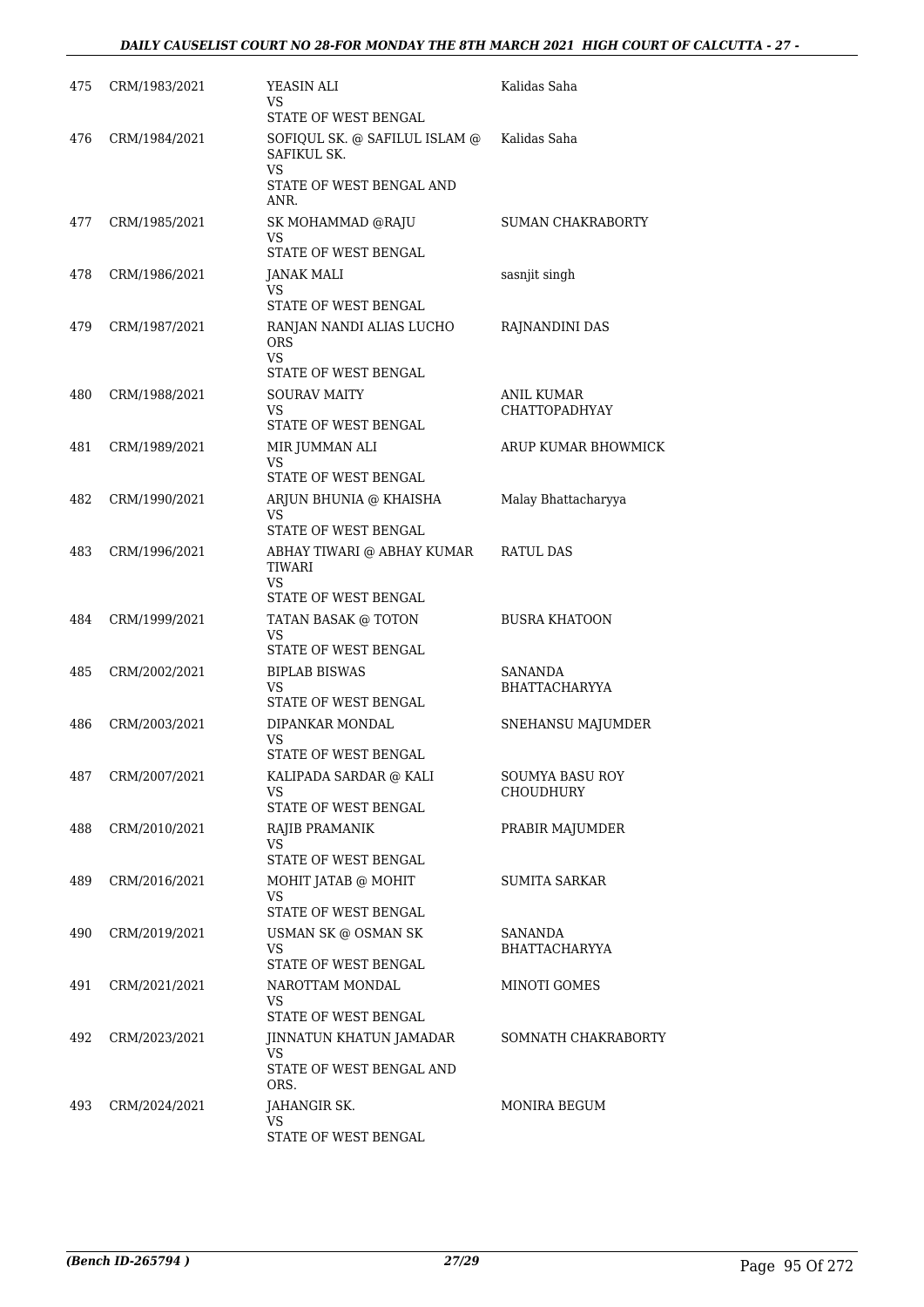| 494 | CRM/2026/2021 | PRADIP BALA @ AKASH<br>VS<br>STATE OF WEST BENGAL                                   | <b>MINOTI GOMES</b>                       |
|-----|---------------|-------------------------------------------------------------------------------------|-------------------------------------------|
| 495 | CRM/2029/2021 | ALAM SK<br>VS.                                                                      | ARUP KUMAR BHOWMICK                       |
| 496 | CRM/2031/2021 | STATE OF WEST BENGAL<br>BINOY SARDAR @BINAY SARDAR<br><b>VS</b>                     | PRABIR MAJUMKDER                          |
| 497 | CRM/2033/2021 | STATE OF WEST BENGAL<br>MD. SAIF<br>VS<br>STATE OF WEST BENGAL                      | MD. ZEESHAN UDDIN                         |
| 498 | CRM/2034/2021 | <b>SOUMEN DHARA</b><br><b>VS</b><br>STATE OF WEST BENGAL                            | AYAN MITRA                                |
| 499 | CRM/2038/2021 | RAKIB SK<br>VS<br>STATE OF WEST BENGAL                                              | PARVEJ ANAM                               |
| 500 | CRM/2039/2021 | SARIFUL ISLAM<br><b>VS</b><br>STATE OF WEST BENGAL                                  | <b>BHASKAR CHATTERJEE</b>                 |
| 501 | CRM/2042/2021 | HASANUR JAMAN SK @ HASAN<br><b>VS</b><br>STATE OF WEST BENGAL                       | Sumanta Das                               |
| 502 | CRM/2046/2021 | DEBASISH MANDAL<br><b>VS</b><br>STATE OF WEST BENGAL                                | SOVAN DAS GUPTA                           |
| 503 | CRM/2047/2021 | SAIFUL ALI MANDAL @ MADDU<br>VS<br>STATE OF WEST BENGAL                             | <b>SUMANTA DAS</b>                        |
| 504 | CRM/2048/2021 | SAMAR HALDER<br>VS<br>STATE OF WEST BENGAL                                          | SUMANTA DAS                               |
| 505 | CRM/2053/2021 | <b>RATAN BALA</b><br>VS<br>STATE OF WEST BENGAL                                     | KOUSTAV SHOME                             |
| 506 | CRM/2055/2021 | <b>DILIP SARKAR</b><br><b>VS</b><br>STATE OF WEST BENGAL                            | KAUSTAV SHOME                             |
| 507 | CRM/2057/2021 | SANDIP PRAMANIK<br>VS<br>STATE OF WEST BENGAL                                       | KAUSTAV SHOME                             |
| 508 | CRM/2059/2021 | SUMAN DAS @ CHHOLU<br><b>VS</b><br>STATE OF WEST BENGAL                             | ARUP KUMAR BHOWMICK                       |
| 509 | CRM/2060/2021 | SADIKUKL@SADIQUL SK<br><b>VS</b><br>STATE OF WEST BENGAL                            | ZIAUL HAQUE                               |
| 510 | CRM/2061/2021 | CHANO MONDAL<br>VS<br>STATE OF WEST BENGAL                                          | <b>SAYAN DE</b>                           |
| 511 | CRM/2062/2021 | RABINDRANATH DINDA<br>VS<br>STATE OF WEST BENGAL                                    | SHIBAJI KUMAR DAS                         |
| 512 | CRM/2064/2021 | MD. SHAHED @ MD. SAHID @<br>RAJU<br>VS                                              | SHEKHAR BARMAN                            |
| 513 | CRM/2066/2021 | STATE OF WEST BENGAL<br>SK. SAHABUDDIN @ HABLU<br><b>VS</b><br>STATE OF WEST BENGAL | <b>JYOTI PRAKASH</b><br><b>CHATTERJEE</b> |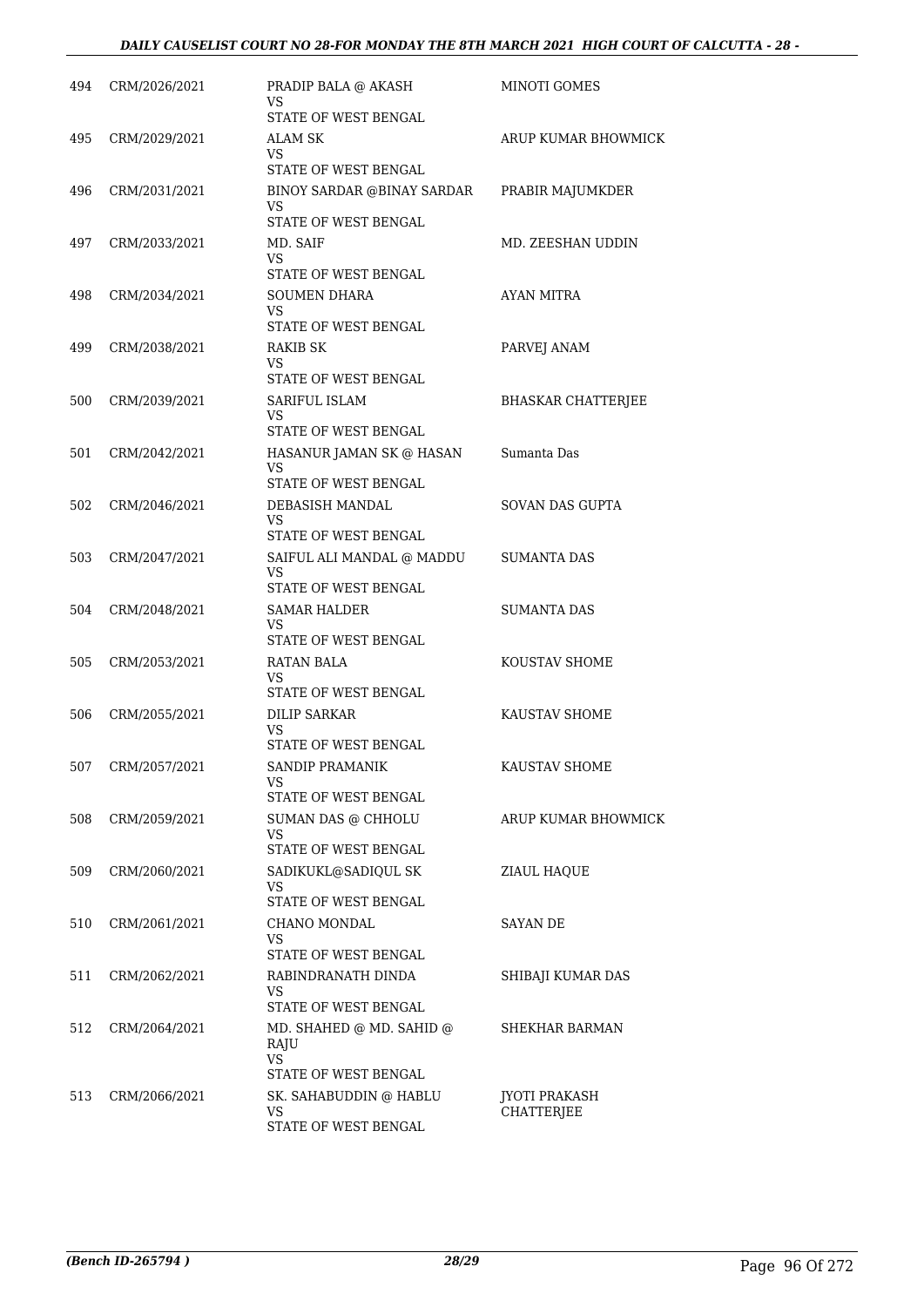### *DAILY CAUSELIST COURT NO 28-FOR MONDAY THE 8TH MARCH 2021 HIGH COURT OF CALCUTTA - 29 -*

| 514 | CRM/2069/2021 | NAJIMUL GAZI @ NAZMUL GAZI<br><b>VS</b><br>STATE OF WEST BENGAL                      | <b>SAFDAR AZAM</b>    |
|-----|---------------|--------------------------------------------------------------------------------------|-----------------------|
| 515 | CRM/2074/2021 | PRATIK DAS<br><b>VS</b><br>STATE OF WEST BENGAL                                      | <b>SAYAN DE</b>       |
| 516 | CRM/2075/2021 | <b>ANUP BHOWMIK</b><br><b>VS</b><br><b>STATE OF WEST BENGAL</b>                      | <b>SUMAN DE</b>       |
| 517 | CRM/2076/2021 | SK. REJAULHAQUE @ REJAUL<br><b>HAOUE</b><br><b>VS</b><br><b>STATE OF WEST BENGAL</b> | Srimoyee Mukherjee    |
| 518 | CRM/2085/2021 | ASISH TEWARI @ ASIS TEWARI<br><b>VS</b><br><b>STATE OF WEST BENGAL</b>               | SWARNALI SAHA         |
| 519 | CRM/2086/2021 | MITHU SIKARI AND ANR<br><b>VS</b><br><b>STATE OF WEST BENGAL</b>                     | <b>ASHOK DAS</b>      |
| 520 | CRM/2087/2021 | SK. REHANULLAH @ REHAN<br><b>VS</b><br><b>STATE OF WEST BENGAL</b>                   | ARUP KUMAR BHOWMICK   |
| 521 | CRM/2090/2021 | ANKIT TIWARI@TEWARY<br>VS<br><b>STATE OF WEST BENGAL</b>                             | <b>BISWAJIT MANNA</b> |
| 522 | CRM/2091/2021 | KRISHNA RANJAN MANDAL<br><b>VS</b><br><b>STATE OF WEST BENGAL</b>                    | ARUP KUMAR BHOWMICK   |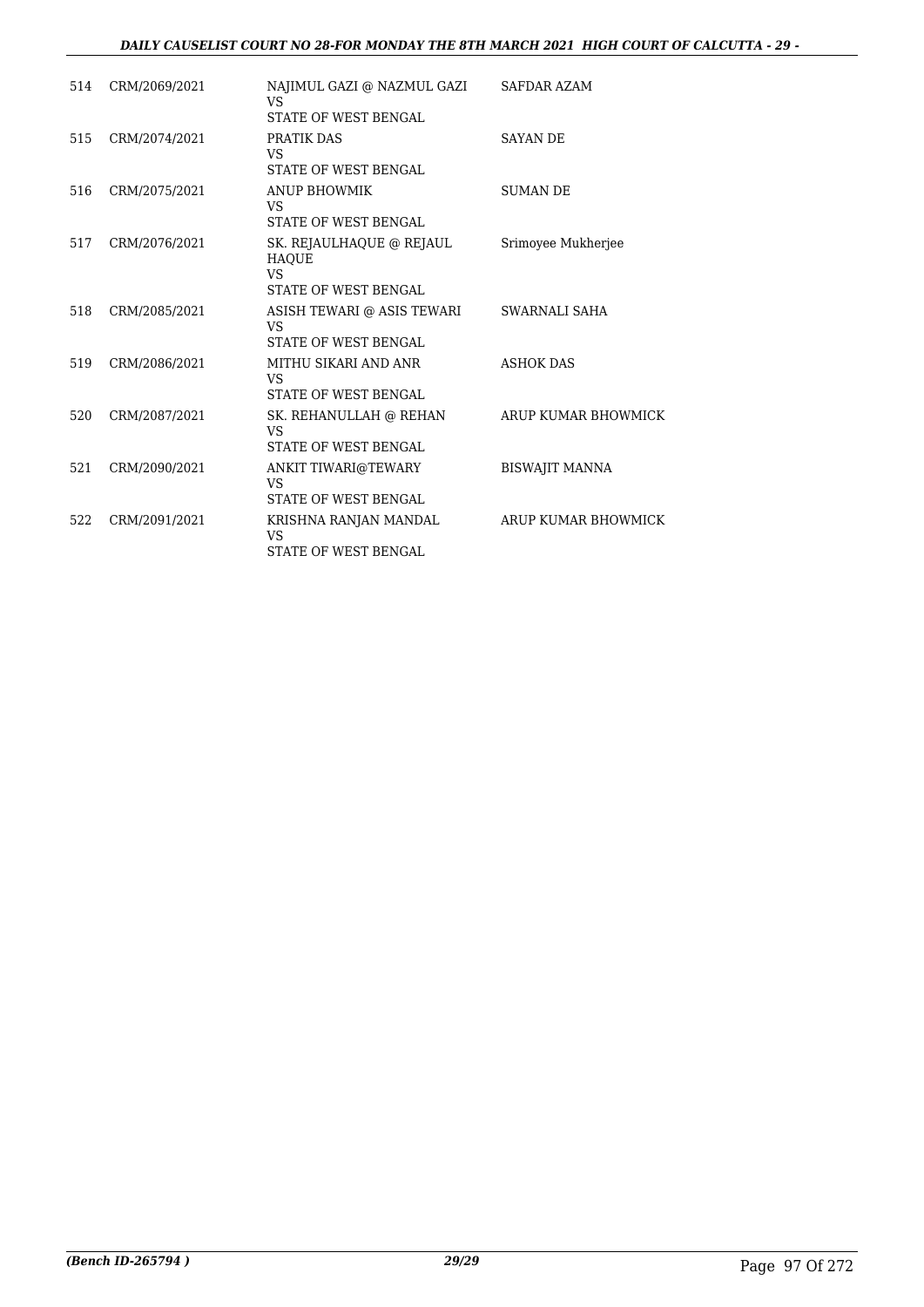

# In The High Court at Calcutta

# **Appellate Side**

**DAILY CAUSELIST For Monday The 8th March 2021**

### **COURT NO. 4**

#### **DIVISION BENCH (DB - VIII)**

### **AT 10:30 AM**

## **HON'BLE JUSTICE ARINDAM SINHA HON'BLE JUSTICE SUVRA GHOSH**

### **(VIA VIDEO CONFERENCE)**

### **ON AND FROM MONDAY, THE 11TH JANUARY , 2021 – APPEALS RELATING TO SERVICE UNDER GROUP VI AND APPLICATIONS CONNECTED THERETO;**

**MATRIMONIAL & FAMILY COURT APPEALS & MATTERS RELATING TO GUARDIANSHIP INCLUDING APPLICATIONS CONNECTED THERETO;**

**ADMISSION OF APPEALS UNDER SECTION 30 OF THE EMPLOYEES' COMPENSATION ACT, 1923;**

**HEARING OF WRIT APPEALS IRRESPECTIVE OF CLASSIFICATION INCLUDING APPLICATIONS CONNECTED THERETO.**

#### **SPL. NOTE: ON EVERY TUESDAY APPEALS WILL BE TAKEN UP FIRST.**

**NOTE: MATTERS WILL BE TAKEN UP THROUGH PHYSICAL HEARING ONLY WHEN BOTH THE PARTIES ARE AGREED.**

#### **SPECIALLY FIXED APPEAL**

( FOR HEARING )

1 MAT/773/2020 (09-03-2021) (AR) (2 CHATTOPADHYAY PBS) DR. SOURAV VS STATE OF WEST BENGAL AND ORS.

SWADESH PRIYA **GHOSH** 

IA NO: CAN/1/2020

2 MAT/774/2020 (09-03-2021) (AR) (2 CHOWDHURY AND ORS PBS) DR. MOITREYEE VS STATE OF WEST BENGAL AND ORS. SWADESH PRIYA GHOSH

IA NO: CAN/1/2020

## **APPLICATION**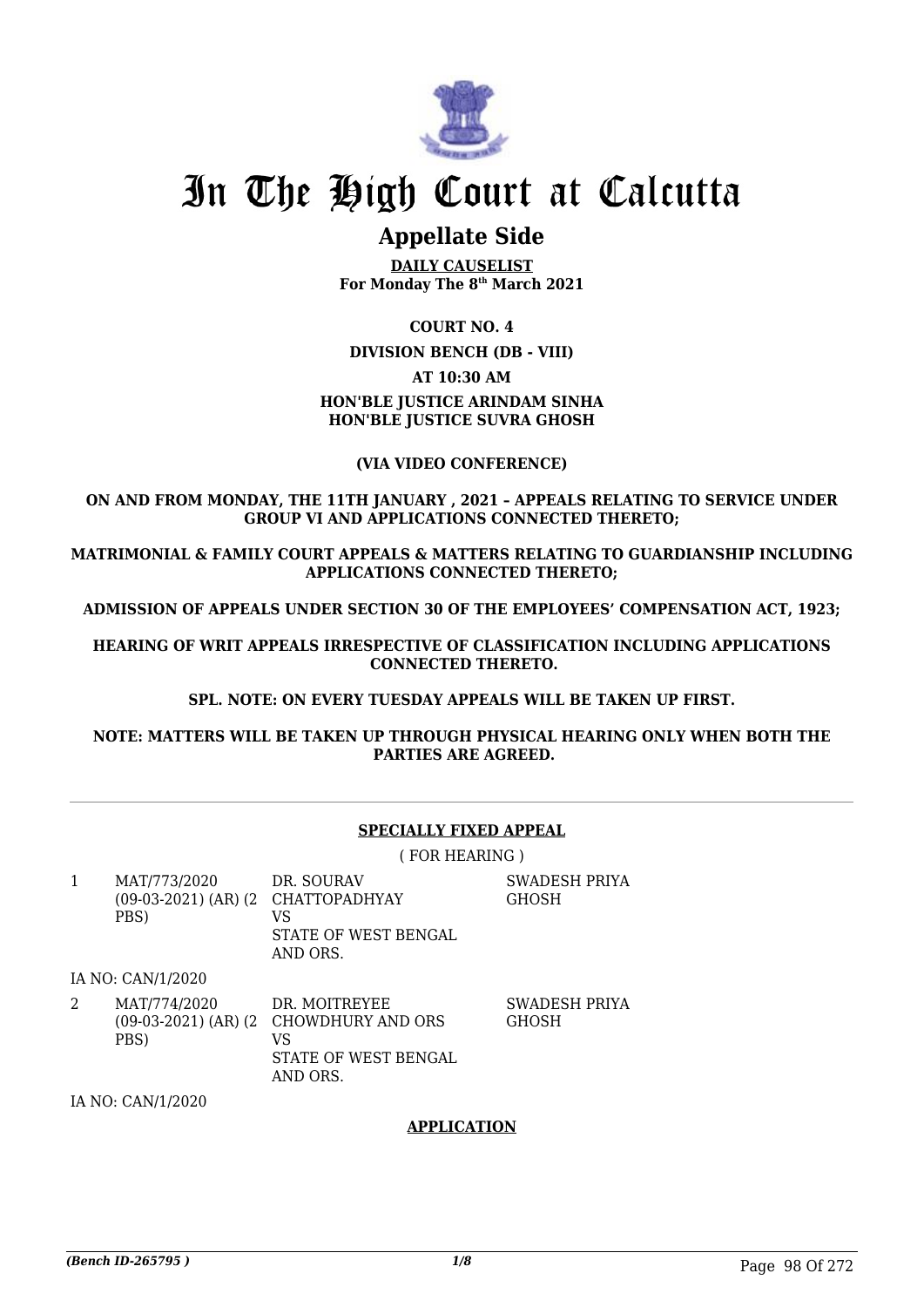| 3                                       | FA/186/2016                               | TANMOY CHOWDHURY<br>VS<br>CHANDRIKA DAWN                                                                   | <b>KRISHNA KESHAB</b><br>PAUL          |  |
|-----------------------------------------|-------------------------------------------|------------------------------------------------------------------------------------------------------------|----------------------------------------|--|
|                                         | IA NO: CAN/3/2020                         |                                                                                                            |                                        |  |
| 4                                       | FA/301/2016<br>$(10-03-2021)$             | <b>MALAY RANJAN</b><br><b>CHAKRABORTY</b><br>VS<br>RITA CHAKRABORTY                                        | <b>BRATIN KUMAR DEY</b>                |  |
|                                         |                                           | IA NO: CAN/1/2016(Old No:CAN/3568/2016), CAN/2/2019(Old No:CAN/8983/2019)                                  |                                        |  |
| 5.                                      | FAT/460/2017<br>$(08-03-2021)$            | PRATIBHA DUTTA<br>VS<br>AMITAVA DUTTA                                                                      | <b>SUKANTA DAS</b>                     |  |
|                                         |                                           | IA NO: CAN/3/2018(Old No:CAN/9092/2018), CAN/4/2019(Old No:CAN/5990/2019)                                  |                                        |  |
| 6                                       | FAT/711/2018                              | NITAI DAS SAHA<br><b>VS</b><br>APARNA SAHA                                                                 | <b>ALOTRIYA</b><br><b>MUKHERJEE</b>    |  |
|                                         | IA NO: CAN/1/2019(Old No:CAN/5958/2019)   |                                                                                                            |                                        |  |
| 7                                       | FMA/20/2019<br>$(12-03-2021)$             | CENTRAL BANK OF INDIA<br>VS<br><b>SIMA DUTTA&amp; ORS</b>                                                  | <b>BISHWAMBHAR JHA</b>                 |  |
|                                         | IA NO: CAN/1/2018(Old No:CAN/1077/2018)   |                                                                                                            |                                        |  |
| 8                                       | FAT/345/2019<br>$(Pt-I+II+4 LCRs)$        | <b>BAISAKHI DUTTA</b><br><b>VS</b><br>CHANDAN DUTTA                                                        | <b>SURANJIT GHOSH</b>                  |  |
|                                         | IA NO: CAN/1/2020(Old No:CAN/1966/2020)   |                                                                                                            |                                        |  |
| 9                                       | MAT/1339/2019                             | SAJAL KUMAR PAUL & ANR<br><b>VS</b><br>THE SECRETARY, MINISTRY<br>OF FOOD & AGRICULTURE<br>$\&$ ORS        | <b>AVIJIT SARKAR</b>                   |  |
|                                         | IA NO: CAN/1/2019(Old No:CAN/10830/2019)  |                                                                                                            |                                        |  |
| 10                                      | RVW/105/2020<br>(Defective)               | ALPANA GHOSH CHAKI<br>VS<br>STATE OF WEST BENGAL<br>AND ORS.                                               | PRATIP KUMAR<br><b>CHATTERJEE</b>      |  |
|                                         | IA NO: CAN/1/2021                         |                                                                                                            |                                        |  |
|                                         | wt11 MAT/1621/2018                        | THE STATE OF W B & ORS<br><b>VS</b><br>ALPANA GHOSH (CHAKI)                                                | <b>SRILEKHA</b><br><b>BHATTACAHRYA</b> |  |
| 12                                      | FAT/138/2020                              | JHUMPA BANERJEE<br><b>VS</b><br>SUDIPTA BANERJEE                                                           | PARTHA PRATIM<br>MUKHOPADHYAY          |  |
| IA NO: CAN/1/2020(Old No:CAN/2778/2020) |                                           |                                                                                                            |                                        |  |
| 13                                      | FAT/269/2020                              | TUSHAR KANTI DAS<br>VS<br>KAJAL SAHA                                                                       | KRISHNA KISHORE<br><b>GANGULY</b>      |  |
|                                         | IA NO: CAN/1/2020, CAN/2/2020, CAN/3/2021 |                                                                                                            |                                        |  |
| 14                                      | MAT/403/2020<br>$(08-03-2021)$            | <b>BANGIYA GRAMIN VIKASH</b><br><b>BANK (BGVB) &amp; ORS</b><br><b>VS</b><br><b>SUDIP MANDAL &amp; ANR</b> | <b>ANINDA</b><br><b>BHATTACHARYA</b>   |  |

IA NO: CAN/1/2021, CAN/2/2021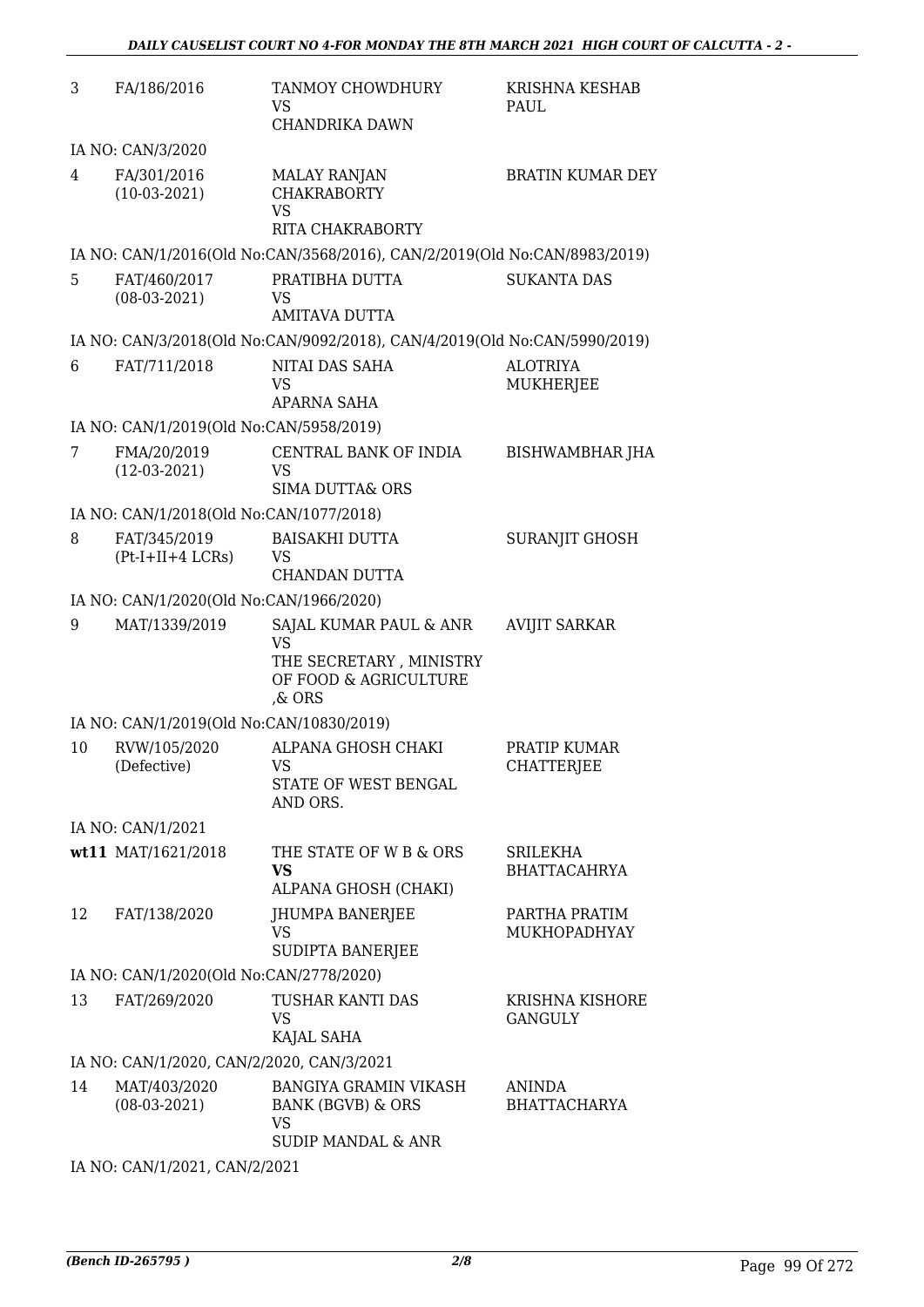| 15 | MAT/827/2020<br>$(08-03-2021)$                   | SWAPAN KUMAR SAHA<br>VS<br><b>BANGIYA GRAMIN BIKASH</b><br><b>BANK AND ORS</b>            | <b>NEIL BASU</b>                         |
|----|--------------------------------------------------|-------------------------------------------------------------------------------------------|------------------------------------------|
|    | IA NO: CAN/1/2020, CAN/2/2020                    |                                                                                           |                                          |
| 16 | FAT/17/2021                                      | KANCHAN GUPTA<br>VS<br><b>SACHIN GUPTA</b>                                                | <b>SUMAN SANKAR</b><br><b>CHATTERJEE</b> |
|    | IA NO: CAN/1/2021, CAN/2/2021                    |                                                                                           |                                          |
| 17 | FAT/29/2021<br>$(08-03-2021)$                    | <b>TAPAS BANDOPADHYAY</b><br>VS<br><b>INDRANI BANDOPADHYAY</b>                            | KALYAN CHATTERJEE                        |
|    | IA NO: CAN/1/2021, CAN/2/2021                    |                                                                                           |                                          |
| 18 | FMA/99/2021                                      | ASIT KUMAR NASKAR<br><b>VS</b><br>COAL INDIA LTD                                          | <b>ARIJIT BORAL</b>                      |
|    | IA NO: CAN/1/2020, CAN/2/2020, CAN/3/2020        |                                                                                           |                                          |
| 19 | MAT/114/2021                                     | <b>BANGIYA GRAMIN VIKASH</b><br><b>BANK AND OTHERS</b><br>VS<br><b>RAISUDDIN</b>          | ANINDA<br><b>BHATTACHARYA</b>            |
|    | IA NO: CAN/1/2021, CAN/2/2021                    |                                                                                           |                                          |
| 20 | MAT/163/2021<br>$(08-03-2021)$                   | KAUSIK GHOSH AND ORS<br>VS<br>STATE OF WEST BENGAL<br>AND ORS.                            | SALONI<br><b>BHATTACHARJEE</b>           |
|    | IA NO: CAN/1/2021                                |                                                                                           |                                          |
| 21 | MAT/251/2021                                     | PARDESHI JESWARA<br>VS<br>UNION OF INDIA AND ORS.                                         | <b>SURENDRA KUMAR</b><br><b>SHARMA</b>   |
|    | IA NO: CAN/1/2021                                |                                                                                           |                                          |
| 22 | MAT/283/2021                                     | PARITOSH SHARMA<br>VS<br>CENTRAL BANK OF INDIA<br>AND ORS                                 | <b>MALAY DHAR</b>                        |
|    | IA NO: CAN/1/2021                                |                                                                                           |                                          |
| 23 | FMA/306/2021                                     | NEKBAR HOSSAIN<br>VS<br>UNION OF INDIA AND ORS.                                           | SK. MUJIBAR<br><b>RAHMAN</b>             |
|    | IA NO: CAN/1/2021                                |                                                                                           |                                          |
|    |                                                  | <b>APPEAL HEARING</b>                                                                     |                                          |
| 24 | FMA/2011/2015<br>$(2$ PBS)                       | <b>BIJOY KUMAR DHARA</b><br>VS<br>UNION OF INDIA & ORS                                    | <b>SUBRATA</b><br><b>BHATTACHARYYA</b>   |
|    | IA NO: CAN/3/2021                                |                                                                                           |                                          |
| 25 | FA/9/2016<br>(09-03-2021) (2 PBS) BANDOPADHYAY ( | <b>GOPAL RANJAN</b><br><b>BANERJEE</b> )<br><b>VS</b><br>MANIDIPA BANERJEE (<br>TALUKDAR) | <b>BRATIN KR DEY</b>                     |

IA NO: CAN/2/2016(Old No:CAN/2511/2016), CAN/3/2016(Old No:CAN/4894/2016)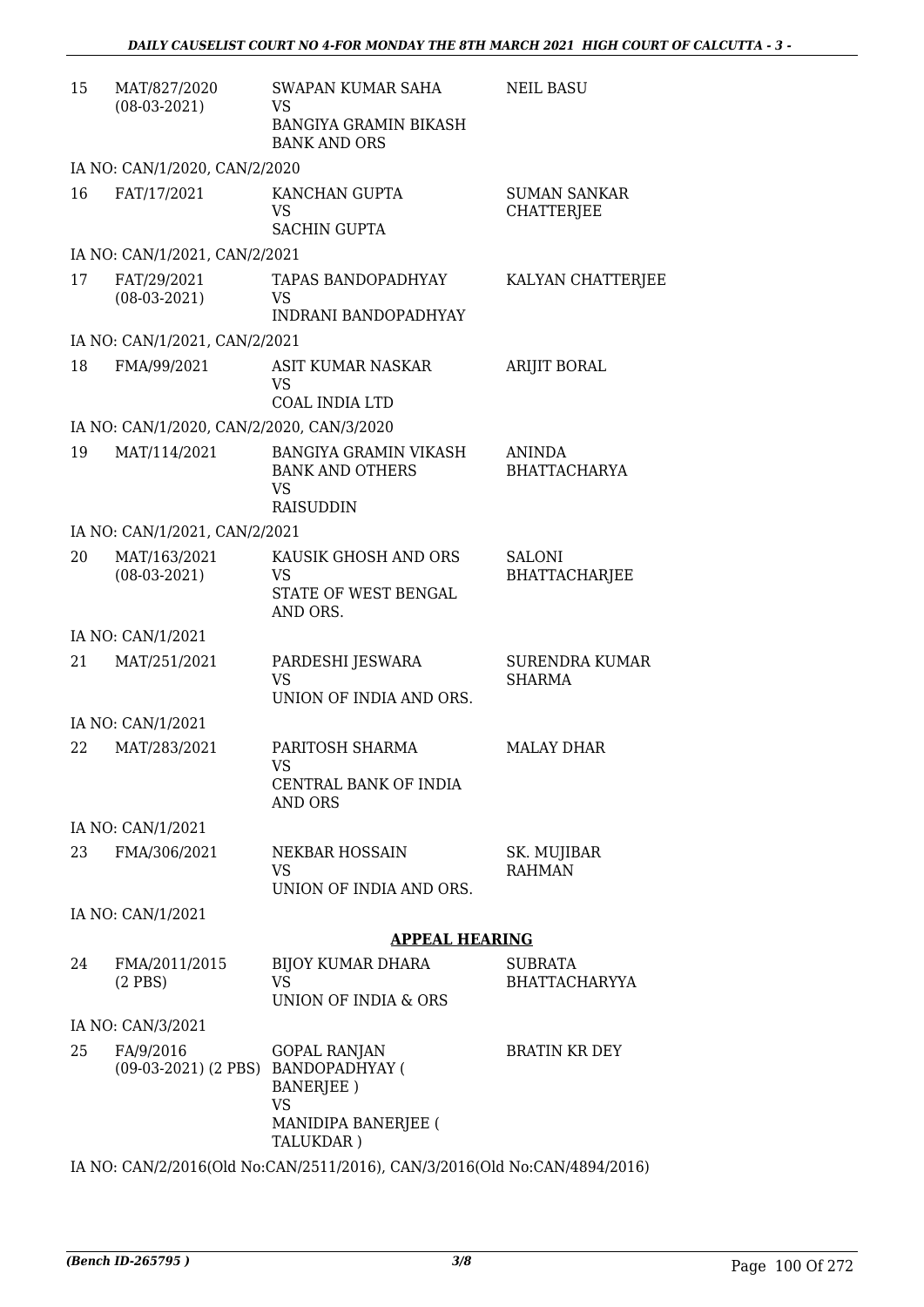| 26 | FAT/345/2016<br>$(Pt-I+II+6 PBS)$                    | VISHA; AGARWALLA<br>VS.<br>HARJYOTI AGARWALLA                                                                                                            | <b>SUBHRANSU</b><br><b>GANGULY</b>        |
|----|------------------------------------------------------|----------------------------------------------------------------------------------------------------------------------------------------------------------|-------------------------------------------|
|    |                                                      | IA NO: CAN/1/2016(Old No:CAN/7246/2016), CAN/2/2021                                                                                                      |                                           |
|    | wt27 FAT/289/2016                                    | SMT HARJYOTI AGARWALLA<br><b>VS</b><br>VISHAL AGARWALLA                                                                                                  | A CHKARABORTY                             |
|    | IA NO: CAN/1/2016(Old No:CAN/4881/2016)              |                                                                                                                                                          |                                           |
| 28 | FMA/1001/2016<br>(CAN not found)                     | KHAIRUL MONDAL<br>VS<br><b>COAL INDIA LIMITED &amp; ORS</b>                                                                                              | DURGADAS GANGULY                          |
|    | IA NO: CAN/1/2020(Old No:CAN/273/2020)               |                                                                                                                                                          |                                           |
| 29 | FMA/2034/2016<br>$(09-03-2021)$ (AR) $(2$ VS<br>PBS) | SANTOSH KUMAR SINGH<br>UNION OF INDIA & ORS                                                                                                              | ACHIN KR.<br><b>MAJUMDER</b>              |
|    | IA NO: CAN/1/2016(Old No:CAN/6706/2016)              |                                                                                                                                                          |                                           |
| 30 | FMAT/92/2018                                         | MADHUMALA SINGHA<br>VS<br><b>SWARUP CHAKRABORTY</b>                                                                                                      | PAMPA DEY (DHABAL)                        |
|    | IA NO: CAN/2/2019(Old No:CAN/4836/2019)              |                                                                                                                                                          |                                           |
| 31 | FA/41/2019<br>$(4$ PBS $)$                           | <b>RANJAN SINHA</b><br>VS<br>CHHANDA SINHA                                                                                                               | ARPITA SAHA                               |
|    | IA NO: CAN/3/2020(Old No:CAN/647/2020)               |                                                                                                                                                          |                                           |
| 32 | FAT/330/2020                                         | <b>AMIT MEHARIA</b><br>VS<br>ABHILASHA MALHOTRA                                                                                                          | PARAMITA BANERJEE                         |
|    |                                                      | AND ORS                                                                                                                                                  |                                           |
|    | IA NO: CAN/1/2020, CAN/2/2021, CAN/3/2021            |                                                                                                                                                          |                                           |
| 33 | MAT/147/2021                                         | <b>SMT RASHMONI HELA</b><br><b>VS</b><br><b>SBI AND ORS</b>                                                                                              | CHIRANJIB SINHA                           |
|    | IA NO: CAN/1/2021                                    |                                                                                                                                                          |                                           |
|    |                                                      | <b>APPEAL FOR HEARING</b>                                                                                                                                |                                           |
| 34 | FA/40/2005<br>$(PT-I+II+2 PBS) (09-VS)$<br>03-2021)  | <b>LALU ROY</b><br><b>KABITA ROY</b>                                                                                                                     | <b>SATYABROTO</b><br><b>CHAKRABORTI</b>   |
|    | IA NO: CAN/2/2017(Old No:CAN/2000/2017)              |                                                                                                                                                          |                                           |
| 35 | MAT/1174/2012<br>$(2$ PBS)                           | UNION OF INDIA & ORS<br><b>VS</b>                                                                                                                        | <b>JYOTI PRAKASH</b><br><b>CHATTERJEE</b> |
| 36 | FMA/2699/2015<br>$(2$ PBS)                           | UMESH PRASAD SINGH<br><b>GENERAL MANAGER</b><br>(PROJECT) EASTERN<br><b>COALFIELDS LTD &amp; ANR</b><br><b>VS</b><br>GOPAL CHANDRA<br>MUKHOPADHYAY & ORS | <b>BIJAY KUMAR</b>                        |
| 37 | FMA/3290/2015<br>$(05-03-2021)$ $(2$ PBS) VS         | ALOK KUMAR YADAV<br>UNION OF INDIA & ORS                                                                                                                 | PRATIK MAJUMDER                           |
|    | IA NO: CAN/1/2015(Old No:CAN/11163/2015)             |                                                                                                                                                          |                                           |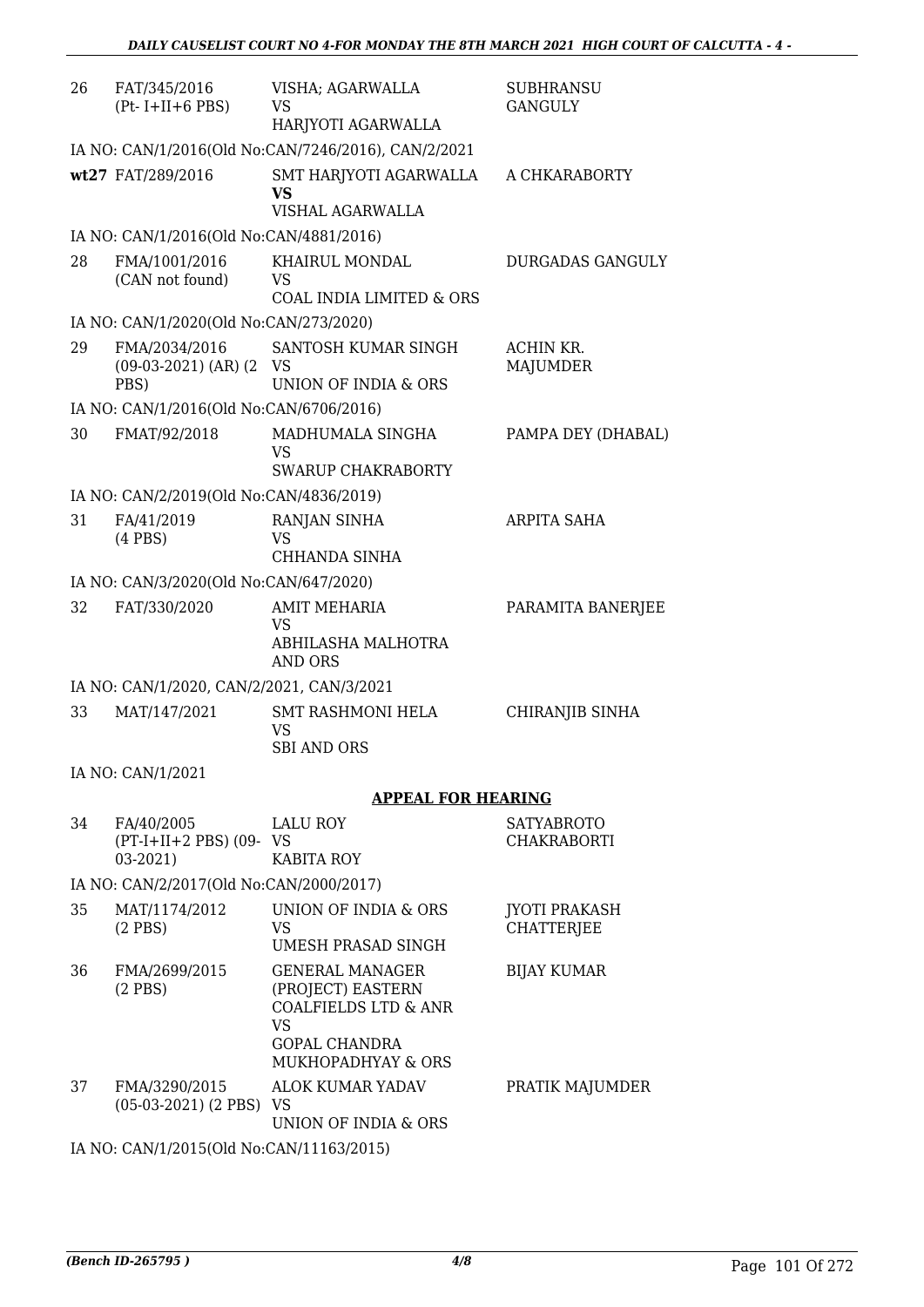| 38 | MAT/1742/2016<br>$(09-03-2021)$                        | UNION OF INDIA & ORS<br>VS<br>IRLA NO 19461373, DR RAM<br>KRISHNA PATHAK & ANR                                                                         | ARPA CHAKRABORTY                                                                          |
|----|--------------------------------------------------------|--------------------------------------------------------------------------------------------------------------------------------------------------------|-------------------------------------------------------------------------------------------|
|    |                                                        | IA NO: CAN/1/2016(Old No:CAN/10372/2016), CAN/2/2016(Old No:CAN/10375/2016)                                                                            |                                                                                           |
| 39 | FMA/3351/2016                                          | UJJWAL KANTI<br>(2 PBS) (09-03-2021) BANDYOPADHYAY & ORS<br><b>VS</b><br>STATE OF WEST BENGAL &<br><b>ORS</b>                                          | <b>TAPAS KUMAR</b><br><b>MONDAL</b>                                                       |
| 40 | FMA/3446/2016<br>(AR)                                  | THE CALCUTTA STOCK<br>(09-03-2021) (8 PBS) EXCHANGE LIMITED & ANR<br>VS<br><b>SECURITIES AND</b><br><b>EXCHANGE BOARD OF</b><br><b>INDIA &amp; ORS</b> | <b>ARUNABHA DEB</b>                                                                       |
|    | No:CAN/9027/2017), CAN/4/2020                          |                                                                                                                                                        | IA NO: CAN/1/2016(Old No:CAN/4747/2016), CAN/2/2016(Old No:CAN/5173/2016), CAN/3/2017(Old |
|    | wt41 FMA/4398/2016                                     | THE CALCUTTA STOCK<br><b>EXCHANGE LIMITED</b><br><b>VS</b><br><b>SECURITIES AND</b><br><b>EXCHANGE BOARD OF</b><br><b>INDIA &amp; ORS</b>              | <b>ARUNABHA DEB</b>                                                                       |
|    | No:CAN/9028/2017), CAN/4/2020                          |                                                                                                                                                        | IA NO: CAN/1/2016(Old No:CAN/4753/2016), CAN/2/2016(Old No:CAN/5172/2016), CAN/3/2017(Old |
| 42 | FA/62/2017<br>$(PT-I+II+2 LCRs+2$<br>PBS) (09-03-2021) | ARUP KUMAR PAL<br>VS<br><b>RITA PAL</b>                                                                                                                | SHEBATEE DATTA                                                                            |
| 43 | FAT/216/2017<br>$(2$ PBS)                              | <b>CHANDRANI BISWAS</b><br>VS<br><b>AMIT BISWAS</b>                                                                                                    | <b>BIKASH KUMAR</b><br><b>CHATTOPADHYAY</b>                                               |
|    |                                                        | IA NO: CAN/3/2019(Old No:CAN/1668/2019), CAN/4/2021                                                                                                    |                                                                                           |
| 44 | FMA/868/2017<br>$(4$ PBS)                              | JNAN RANAJAN DAS & ORS<br>VS<br><b>SBSTC &amp; ORS</b>                                                                                                 | <b>MRINAL RANJAN</b><br>PRAMANIK                                                          |
|    | IA NO: CAN/3/2019(Old No:CAN/6479/2019)                |                                                                                                                                                        |                                                                                           |
| 45 | MAT/1014/2017<br>$(2$ PBS)                             | <b>JITENDRA PRASAD</b><br>VS<br>UNION OF INDIA & ORS                                                                                                   | PRATIK MAJUMDER                                                                           |
| 46 | MAT/1016/2017                                          | THE EXECUTIVE DIRECTOR<br>& APPE. AUTHO., BANK OF<br><b>BARODA &amp; ORS</b><br><b>VS</b><br>CHANDRA SHEKHAR                                           | MOUMITA GHOSH                                                                             |
| 47 | FMA/1375/2017<br>$(6$ PBS $)$                          | ARUP BASU CHOWDHURY<br>VS<br><b>UCO BANK &amp; ORS</b>                                                                                                 | PRATIK MAJUMDER                                                                           |
| 48 | FMA/1402/2017                                          | MANUEL PURTI & & ANR<br>VS<br>STATE OF WEST BENGAL &<br><b>ORS</b>                                                                                     | <b>BIBHASADITYA</b><br><b>CHAKRABARTY</b>                                                 |

IA NO: CAN/1/2017(Old No:CAN/3302/2017)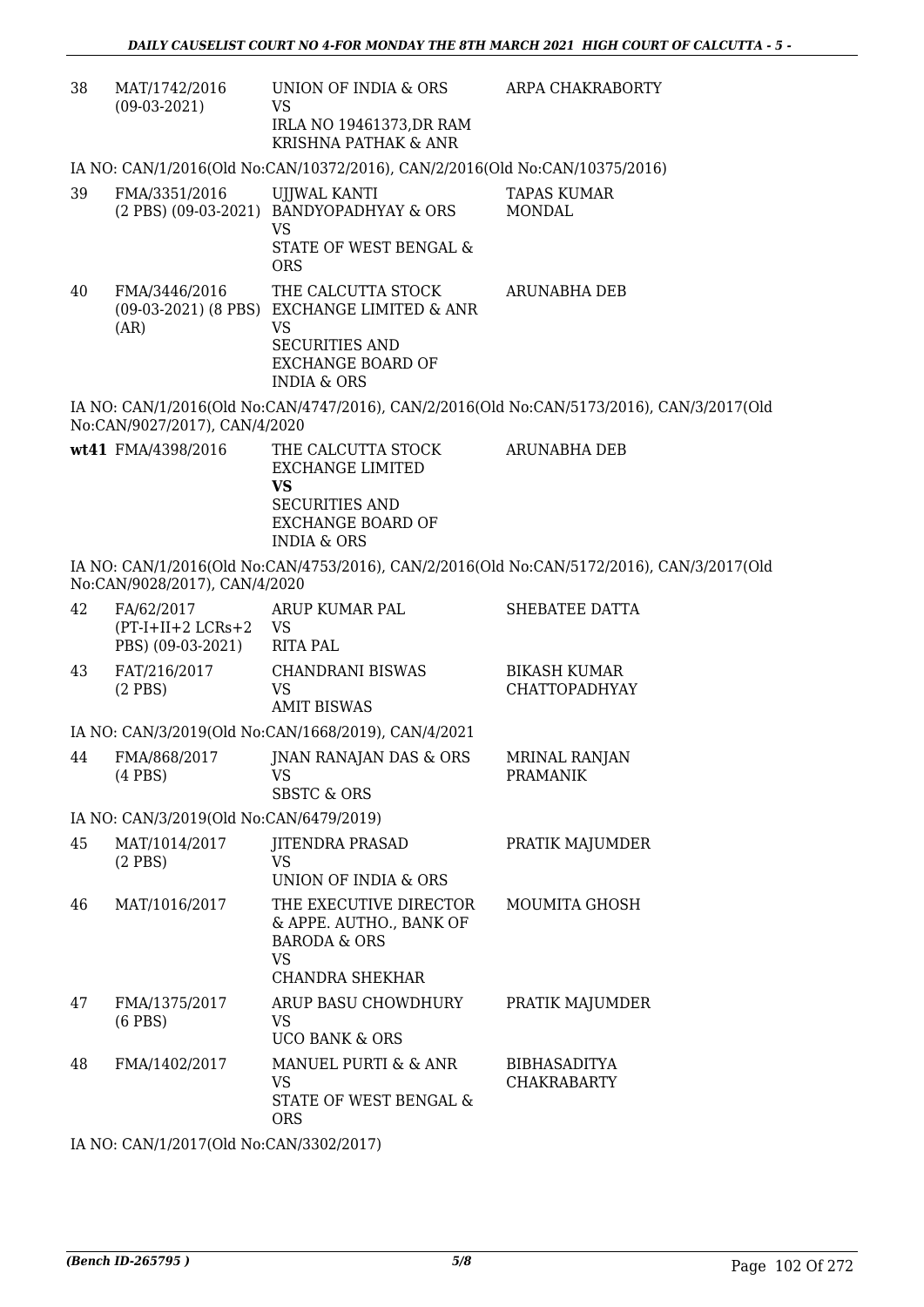| 49 | FAT/38/2018<br>$(PT I+II+2 LCR+2$<br>PBS+One Tin Box)       | JAYANTA CHOWDHURY<br><b>VS</b><br><b>SMT TUMPA</b><br>CHOWDHURY(SARKAR)                              | <b>SUSMITA MUKHERJEE</b>                                                              |
|----|-------------------------------------------------------------|------------------------------------------------------------------------------------------------------|---------------------------------------------------------------------------------------|
| 50 | FAT/181/2018<br>(PT-I+OS+4 LCRs+4 VS<br>PBS)                | DIPANWITA DAS(SARKAR)<br><b>MOLOY DAS</b>                                                            | <b>BHABANI PRASAD</b><br><b>MONDAL</b>                                                |
|    | IA NO: CAN/4/2018(Old No:CAN/7774/2018)                     |                                                                                                      |                                                                                       |
|    | wt51 FAT/182/2018                                           | DIPANWITA DAS (SARKAR)<br><b>VS</b><br>MOLOY DAS                                                     | <b>BHABANI PRASAD</b><br>MONDAL                                                       |
|    | IA NO: CAN/1/2018(Old No:CAN/7776/2018)                     |                                                                                                      |                                                                                       |
| 52 | MAT/367/2018<br>$(2$ PBS $)$                                | THE STATE OF WEST<br><b>BENGAL &amp; ORS</b><br><b>VS</b><br>DR. NAMITA DE & ANR                     | DILIP KUMAR<br>MONDAL IN PERSON                                                       |
|    |                                                             |                                                                                                      | IA NO: CAN/1/2018(Old No:CAN/2291/2018), CAN/2/2018(Old No:CAN/2293/2018), CAN/3/2020 |
| 53 | MAT/368/2018<br>$(2$ PBS)                                   | THE STATE OF WEST<br><b>BENGAL &amp; ORS</b><br>VS<br>ASHISH GANGOPADHYAY<br><b>GANGULY &amp;ANR</b> | <b>DILIP KUMAR</b><br>MONDAL IN PERSON                                                |
|    |                                                             |                                                                                                      | IA NO: CAN/1/2018(Old No:CAN/2285/2018), CAN/2/2018(Old No:CAN/2294/2018), CAN/3/2020 |
| 54 | FAT/558/2018<br>$(PT I+II+2 LCRs+2$<br>PBS)                 | LAKSHMAN SUTRADHAR<br>VS<br>JHUMA SUTRADHAR NEE<br><b>ROY SHARMA</b>                                 | <b>ARNAB SAHA</b>                                                                     |
| 55 | FMA/3/2019<br>$(4$ PBS $)$                                  | ANNAPURNA MAITY<br>VS<br>UNION OF INDIA & ORS                                                        | MD KUTUBUDDIN                                                                         |
| 56 | FAT/96/2019                                                 | <b>SWAPAN RANA</b><br><b>VS</b><br><b>SURAJIT RANA</b>                                               | DEBAPRATIM<br><b>BANERJEE</b>                                                         |
|    | IA NO: CAN/2/2019(Old No:CAN/2852/2019)                     |                                                                                                      |                                                                                       |
| 57 | FAT/196/2019                                                | SUTAPA MUKHERJEE<br><b>VS</b><br>DIPAK MUKHERJEE                                                     | ARPITA SAHA                                                                           |
|    | IA NO: CAN/2/2019(Old No:CAN/5770/2019)                     |                                                                                                      |                                                                                       |
| 58 | FA/228/2019<br>(Paper book not<br>here)                     | <b>SAMPA ROY</b><br>VS<br><b>AMIT KUMAR ROY</b>                                                      | D. MITRA                                                                              |
| 59 | FMA/700/2019<br>$(2$ PBS)                                   | <b>INDRANIL BOSE</b><br>VS<br>STATE OF WEST BENGAL &<br><b>ORS</b>                                   | ANINDITA PAL                                                                          |
|    |                                                             | IA NO: CAN/2/2017(Old No:CAN/12127/2017), CAN/3/2021                                                 |                                                                                       |
| 60 | FMA/762/2019<br>$[$ CAN 4488/2017 $]$ $[$<br>CAN 4487/2017] | CSTC RETIRES &<br>PENSIONERS ASSON. & ANR<br><b>VS</b><br>STATE OF WEST BENGAL &                     | TAPAN SARKAR                                                                          |
|    |                                                             | <b>ORS</b>                                                                                           |                                                                                       |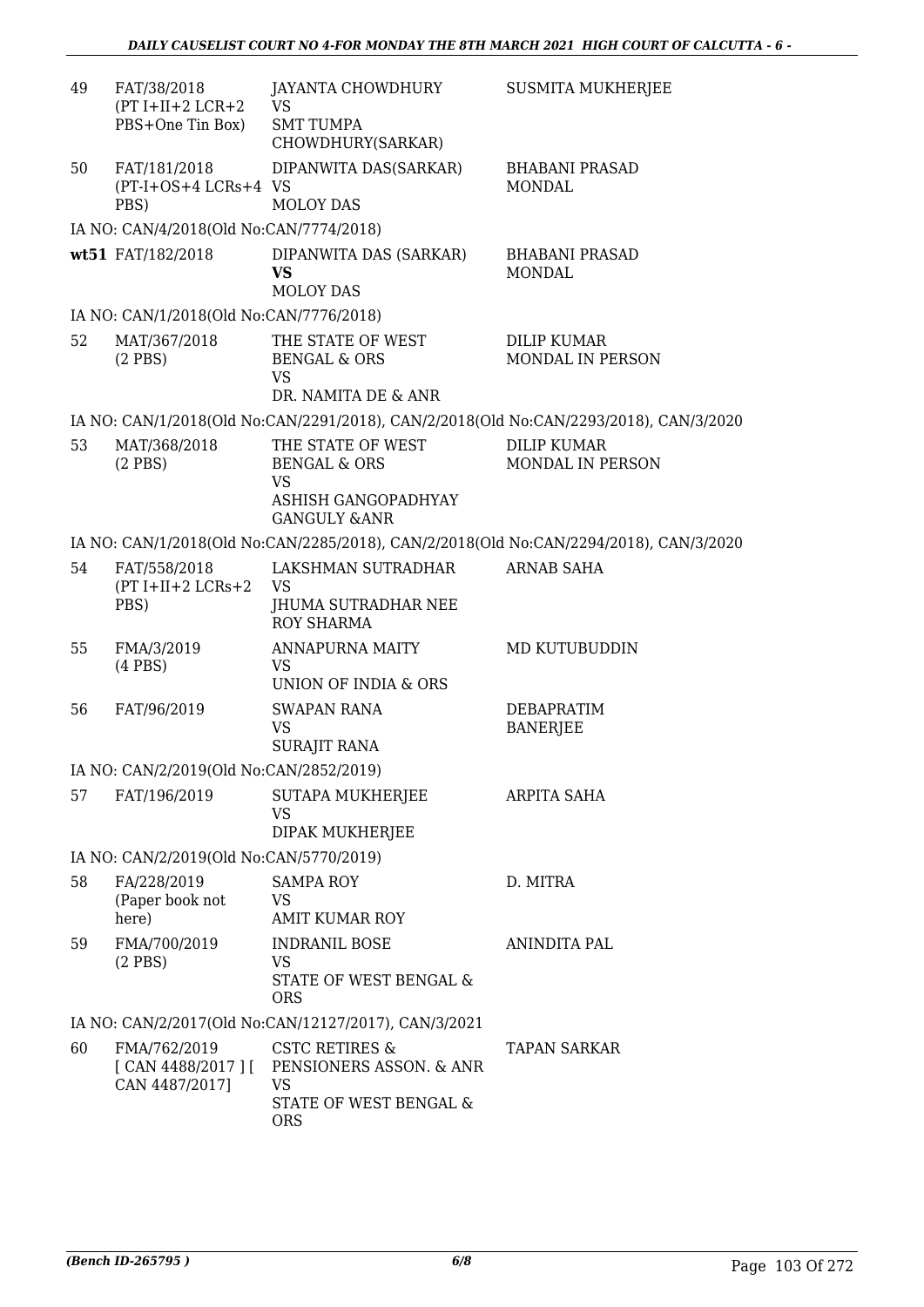| 61 | FMA/1175/2019<br>$(2$ PBS)               | <b>SHAHLA KHOKHAR</b><br><b>VS</b>                              | ZIAUL ISLAM                                                                                                                                                                        |
|----|------------------------------------------|-----------------------------------------------------------------|------------------------------------------------------------------------------------------------------------------------------------------------------------------------------------|
|    |                                          | THE STATE BANK OF<br><b>MYSORE &amp; ORS</b>                    |                                                                                                                                                                                    |
| 62 | MAT/1415/2019                            | <b>SANKAR KUMAR DAS</b><br>VS                                   | <b>ANIRBAN MITRA</b>                                                                                                                                                               |
|    |                                          | <b>ALLAHABAD BANK &amp; ORS</b>                                 |                                                                                                                                                                                    |
|    | IA NO: CAN/1/2019(Old No:CAN/10162/2019) |                                                                 |                                                                                                                                                                                    |
| 63 | FMA/1457/2019                            | LICI & ORS.<br>VS                                               | JAHADAR ALAM                                                                                                                                                                       |
|    |                                          | HIMACHAL CHAKRABORTY<br>& ORS.                                  |                                                                                                                                                                                    |
|    | IA NO: CAN/1/2020(Old No:CAN/862/2020)   |                                                                 |                                                                                                                                                                                    |
| 64 | FMA/64/2020<br>$(2$ PBS)                 | RAJENDRA PRASAD TIWARI<br><b>VS</b>                             | MIR ANOWAR                                                                                                                                                                         |
|    |                                          | UNION OF INDIA & ORS                                            |                                                                                                                                                                                    |
|    | IA NO: CAN/3/2020                        |                                                                 |                                                                                                                                                                                    |
| 65 | MAT/104/2020                             | DIPAK DASGUPTA<br><b>VS</b>                                     | <b>KRISHNADAS PODDAR</b>                                                                                                                                                           |
|    |                                          | STATE OF WEST BENGAL &<br><b>ORS</b>                            |                                                                                                                                                                                    |
|    | IA NO: CAN/1/2020(Old No:CAN/1722/2020)  |                                                                 |                                                                                                                                                                                    |
| 66 | FAT/146/2020<br>$(PT-I+II+2 LCRs+2)$     | SANJIB SARKAR<br>VS                                             | PRANTICK GHOSH                                                                                                                                                                     |
|    | PBS)                                     | <b>RAJASREE ROY</b>                                             |                                                                                                                                                                                    |
|    | IA NO: CAN/1/2020                        |                                                                 |                                                                                                                                                                                    |
| 67 | FMA/150/2020                             | COAL INDIA LIMITED<br><b>VS</b><br><b>GOURI SANKAR BANERJEE</b> | PARTHA BASU                                                                                                                                                                        |
|    |                                          | & ORS                                                           |                                                                                                                                                                                    |
|    | IA NO: CAN/1/2020(Old No:CAN/1650/2020)  |                                                                 |                                                                                                                                                                                    |
| 68 | FAT/160/2020<br>(Office report)          | <b>TAMOJIT BOSE</b><br>VS                                       | <b>ABHISHEK DUTT</b>                                                                                                                                                               |
|    |                                          | <b>MOUMITA ROY</b>                                              |                                                                                                                                                                                    |
| 69 | MAT/356/2020                             | RAM DAYAL RAI<br><b>VS</b>                                      | PAMPA DEY DHABAL                                                                                                                                                                   |
|    |                                          | UNION OF INDIA & ORS                                            |                                                                                                                                                                                    |
|    | IA NO: CAN/1/2020(Old No:CAN/2445/2020)  |                                                                 |                                                                                                                                                                                    |
| 70 | MAT/484/2020<br>$(2$ PBS)                | MD. JAHIDUL ISLAM & ORS<br><b>VS</b>                            | <b>SALONI</b><br><b>BHATTACHARJEE</b>                                                                                                                                              |
|    |                                          | STATE OF WEST BENGAL&<br><b>ORS</b>                             |                                                                                                                                                                                    |
|    |                                          |                                                                 | IA NO: CAN/1/2020(Old No:CAN/4135/2020), CAN/2/2020(Old No:CAN/4619/2020), CAN/3/2020(Old<br>No:CAN/4621/2020), CAN/4/2020(Old No:CAN/4623/2020), CAN/5/2020(Old No:CAN/4624/2020) |
| 71 | MAT/519/2020                             | <b>SAHAR ALI LASKAR</b>                                         | <b>SALONI</b>                                                                                                                                                                      |
|    | $(2$ PBS)                                | VS<br>STATE OF WEST BENGAL&                                     | <b>BHATTACHARAJEE</b>                                                                                                                                                              |
|    |                                          | <b>ORS</b>                                                      |                                                                                                                                                                                    |

IA NO: CAN/1/2020(Old No:CAN/5389/2020), CAN/2/2020(Old No:CAN/5390/2020), CAN/3/2020(Old No:CAN/5392/2020), CAN/4/2020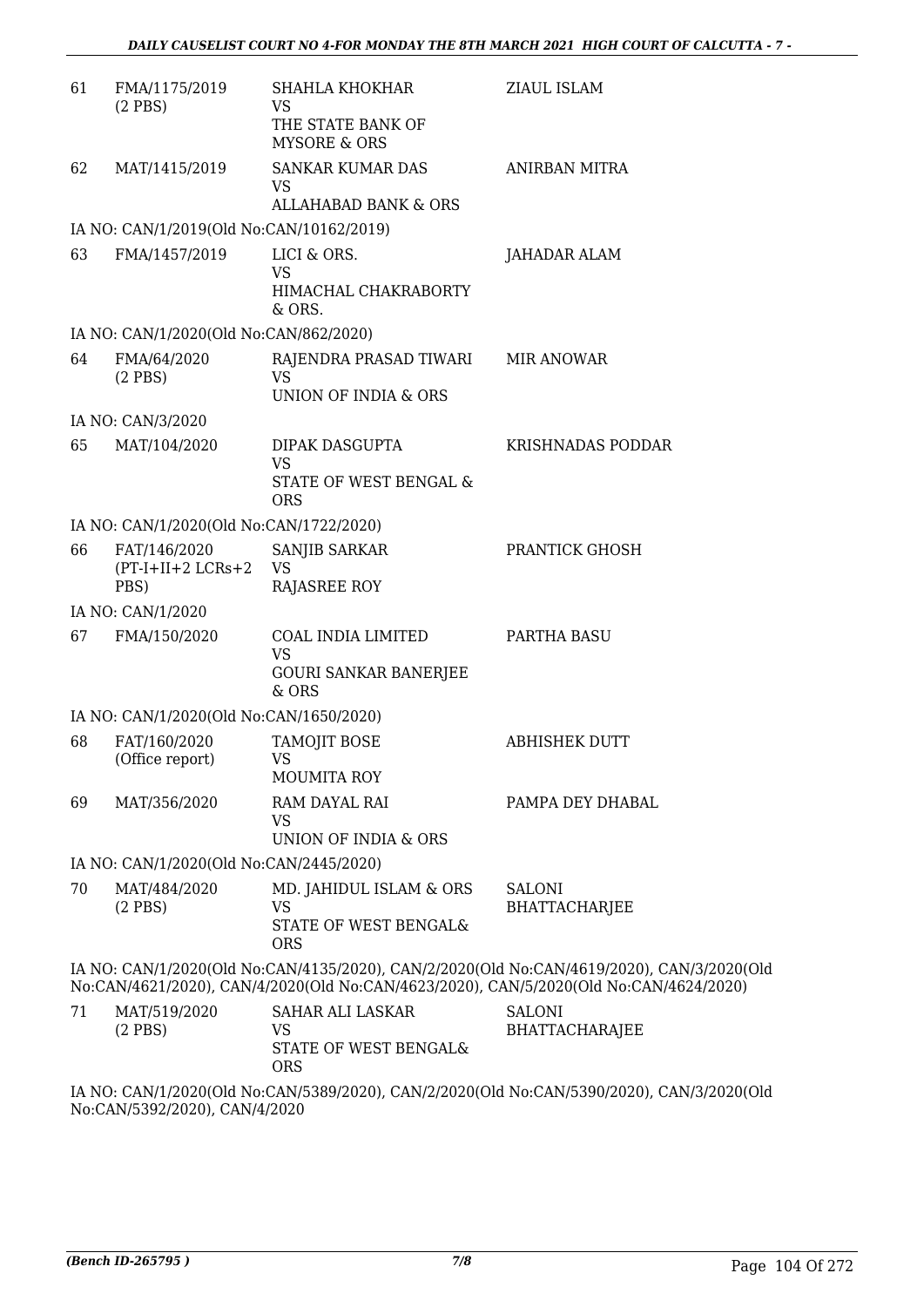| 72 | MAT/577/2020<br>$(4$ PBS $)$            | JAYANTA SARKAR<br>VS<br>NATIONAL JUTE BOARD                               | VICTOR CHATTERJEE                     |
|----|-----------------------------------------|---------------------------------------------------------------------------|---------------------------------------|
|    | IA NO: CAN/1/2020                       |                                                                           |                                       |
| 73 | FMA/605/2020<br>$(2$ PBS)               | KALIKA PATHAK<br>VS.<br>UNION OF INDIA & ORS                              | <b>ACHIN KUMAR</b><br><b>MAJUMDER</b> |
| 74 | FMA/920/2020<br>$(6$ PBS $)$            | SANTANA DAS<br>VS<br>UNION OF INDIA & ORS                                 | <b>ABHIJIT PAL</b>                    |
|    |                                         | IA NO: CAN/3/2020(Old No:CAN/3502/2020), CAN/4/2020(Old No:CAN/3503/2020) |                                       |
| 75 | FAT/47/2021                             | KRISHNA CHAKRABORTY<br>VS<br>SUBHANKAR CHAKRABORTY                        | ASOK KR.<br><b>BHATTACHARYYA</b>      |
|    | IA NO: CAN/1/2021, CAN/2/2021           |                                                                           |                                       |
| 76 | FMAT/86/2021                            | PINKI DEY (PODDER)<br>VS<br>MRINAL KANTI DEY                              | <b>MUNMUN DUBEY</b>                   |
|    | IA NO: CAN/1/2019(Old No:CAN/9893/2019) |                                                                           |                                       |
| 77 | MAT/98/2021                             | MD. MOHBASIR<br>VS<br>UNION OF INDIA AND ORS.                             | <b>SALONI</b><br><b>BHATTACHARYA</b>  |
|    | .                                       |                                                                           |                                       |

IA NO: CAN/1/2021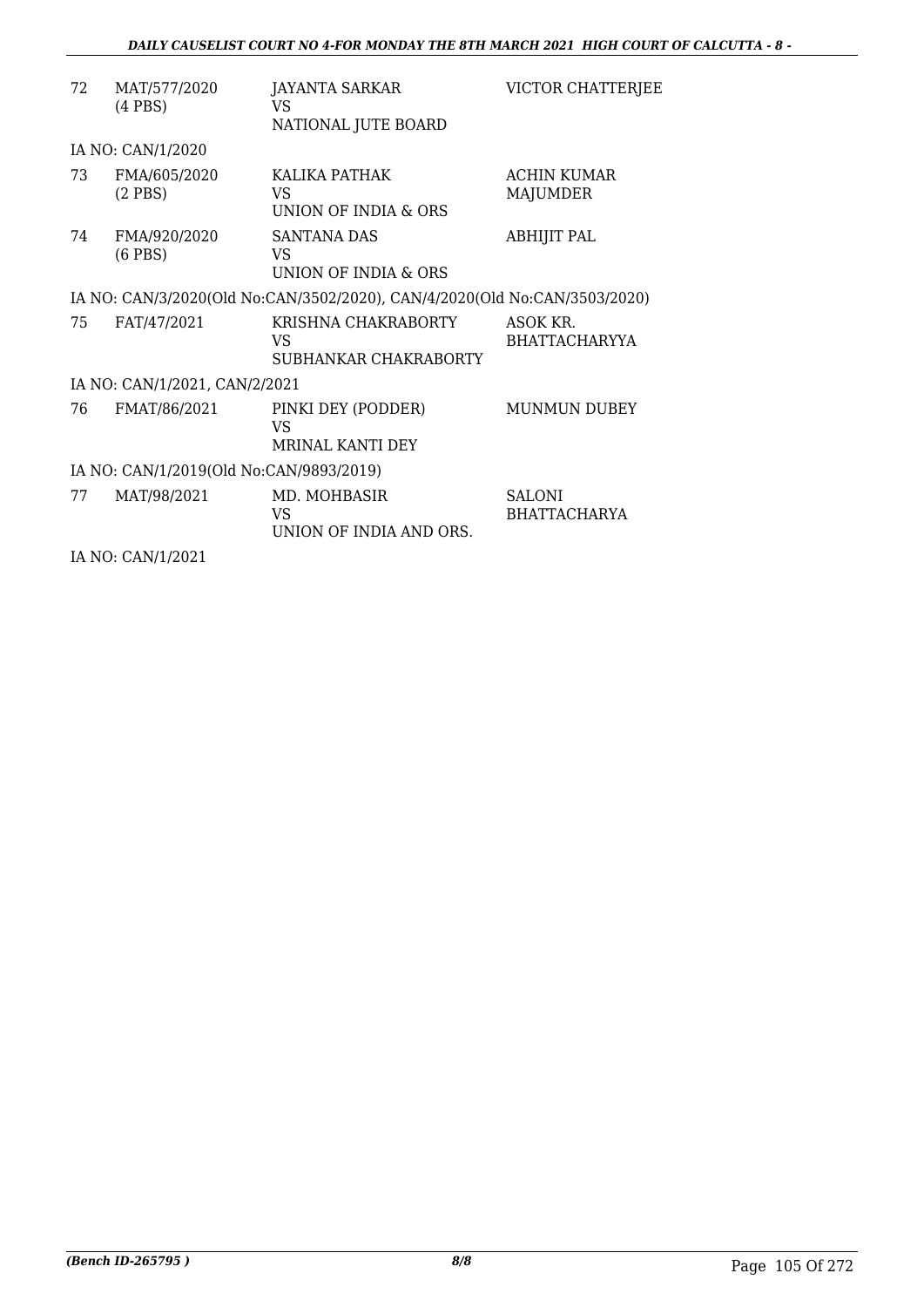

# In The High Court at Calcutta

# **Appellate Side**

**DAILY CAUSELIST For Monday The 8th March 2021**

**COURT NO. 9**

**SINGLE BENCH (SB - II)**

**AT 10:30 AM**

#### **HON'BLE JUSTICE SHIVAKANT PRASAD**

#### **(VIA VIDEO CONFERENCE)**

**ON AND FROM MONDAY, THE 11TH JANUARY, 2021 – APPLICATIONS UNDER SECTION 24 OF THE CODE OF CIVIL PROCEDURE, SECOND APPEAL, FIRST MISCELLANEOUS APPEAL, SECOND MISCELLANEOUS APPEAL IRRESPECTIVE OF YEARS INCLUDING APPLICATIONS CONNECT THERETO;**

**MATTERS RELATING TO CONTEMPT (CIVIL) OF SUB-ORDINATE COURTS TO BE HEARD BY A JUDGE SITTING SINGLY.**

#### **NOTE: TODAY LIST WILL BE CALLED ON SERIALLY.**

#### **NOTE: ASSIGNED MATTER & CONTEMPT APPLICATION SHALL BE TAKEN UP ON FRIDAY.**

**NOTE: MATTERS WILL BE TAKEN UP THROUGH PHYSICAL HEARING ONLY WHEN BOTH THE PARTIES ARE AGREED**

|              | <b>TO BE MENTIONED</b>                                                                                        |                                                              |                                                                                                                                                                                                                                   |  |
|--------------|---------------------------------------------------------------------------------------------------------------|--------------------------------------------------------------|-----------------------------------------------------------------------------------------------------------------------------------------------------------------------------------------------------------------------------------|--|
| $\mathbf{1}$ | SA/9/2011                                                                                                     | CHABI RANI SANTRA                                            | MOHIT CHATTERJEE                                                                                                                                                                                                                  |  |
|              | (NON-PROCECUTION)                                                                                             | <b>VS</b><br>RATAN CHANDRA SANTRA<br>$&$ ORS                 |                                                                                                                                                                                                                                   |  |
|              |                                                                                                               | <b>APPLICATION</b>                                           |                                                                                                                                                                                                                                   |  |
| 2            | SAT/191/2000                                                                                                  | PULIN BEHARI SHIT & ORS.<br><b>VS</b><br><b>CHANDAN SHIT</b> | MONIKA GHOSH                                                                                                                                                                                                                      |  |
|              | IA NO: CAN/1/2003(Old No:CAN/8246/2003), CAN/3/2007(Old No:CAN/7954/2007)                                     |                                                              |                                                                                                                                                                                                                                   |  |
|              | wt3 SAT/192/2000                                                                                              | PULIN BEHARI SHIT & ORS<br><b>VS</b><br><b>CHANDAN SHIT</b>  | <b>MONIKA GHOSH</b>                                                                                                                                                                                                               |  |
|              | IA NO: CAN/1/2003(Old No:CAN/8245/2003)                                                                       |                                                              |                                                                                                                                                                                                                                   |  |
| 4            | SA/201/2008<br>(PTI+II +OB+3LCR+RI CARDNOT<br>FOUND)                                                          | THE ALLAHABAD BANK<br>VS<br>SHANBHU NATH SHAW                | M.R.SARBADHIKARI                                                                                                                                                                                                                  |  |
|              | IA NO: CAN/3/2021                                                                                             |                                                              |                                                                                                                                                                                                                                   |  |
| 5.           | SA/267/2008                                                                                                   | MANNAN SK, & ORS<br><b>VS</b><br><b>RAHIT SEKH</b>           | MD. DOULET-E-KABIR                                                                                                                                                                                                                |  |
|              | IA NO: CAN/3/2019(Old No:CAN/6595/2019), CAN/4/2019(Old No:CAN/12520/2019), CAN/5/2019(Old No:CAN/12521/2019) |                                                              |                                                                                                                                                                                                                                   |  |
| 6            | SA/368/2009<br>(PTI+OB(BOTH)+PTII+2PBS+6LCR+RI ANR<br>CARD)                                                   | LAKSHMI RANI DUTTA &<br>VS<br>RAHILA BIBI & ORS              | SIVA PROSAD GHOSE                                                                                                                                                                                                                 |  |
|              |                                                                                                               |                                                              | IA NO: CAN/2/2008(Old No:CAN/10497/2008), CAN/3/2009(Old No:CAN/1436/2009), CAN/4/2014(Old No:CAN/447/2014),<br>CAN/6/2015(Old No:CAN/8883/2015), CAN/7/2015(Old No:CAN/11675/2015), CAN/8/2020(Old No:CAN/1778/2020), CAN/9/2021 |  |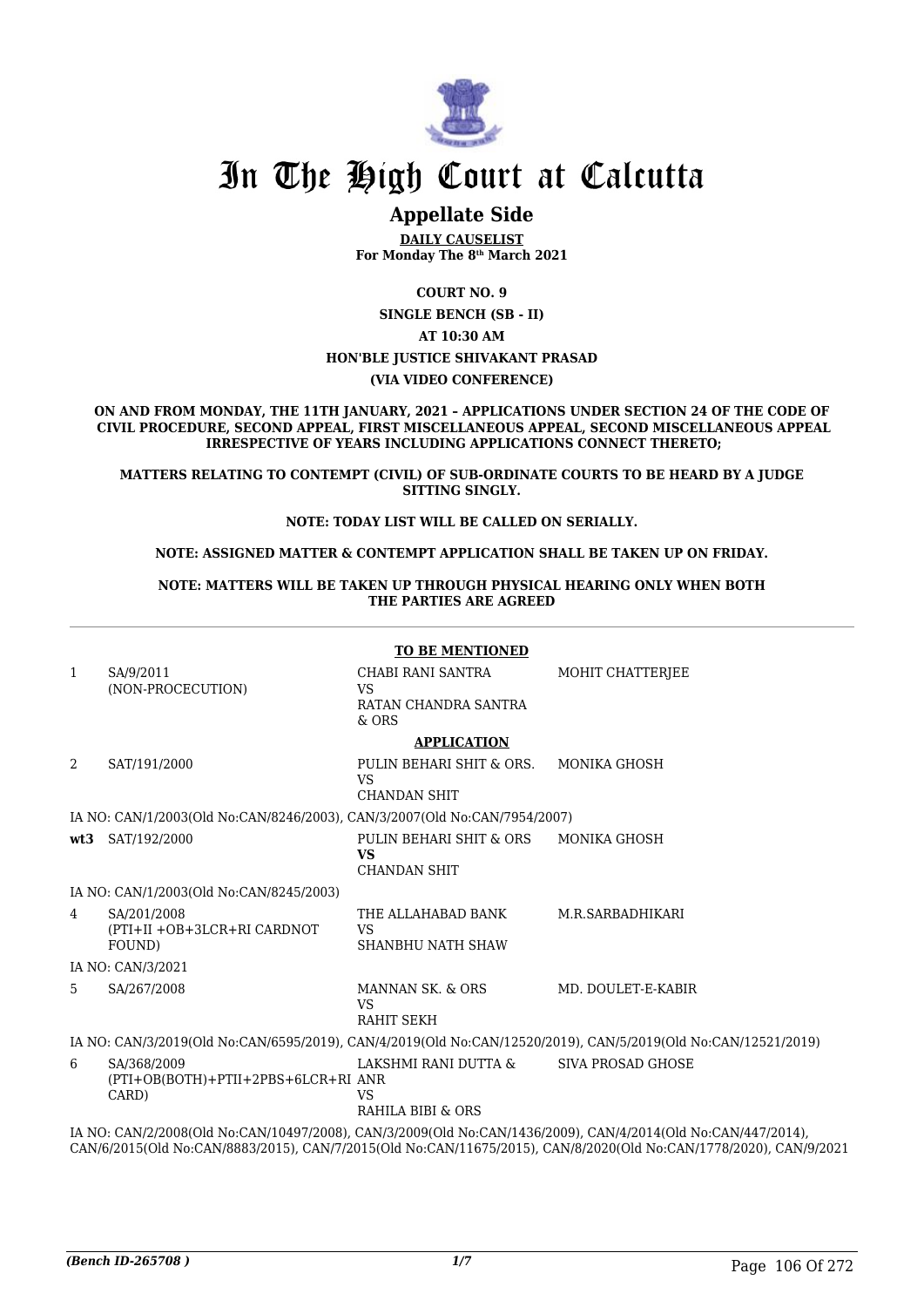| wt7 | SA/342/2009                                                                                                                                                                                                   | LAKSHMI RANI DUTTA &<br>ANR<br><b>VS</b><br>RAHILA BIBI & ORS                                                      | <b>SIVA PRASAD GHOSH</b>                                                                                        |
|-----|---------------------------------------------------------------------------------------------------------------------------------------------------------------------------------------------------------------|--------------------------------------------------------------------------------------------------------------------|-----------------------------------------------------------------------------------------------------------------|
|     | CAN/6/2015(Old No:CAN/11674/2015), CAN/7/2020(Old No:CAN/1779/2020), CAN/8/2021                                                                                                                               |                                                                                                                    | IA NO: CAN/2/2008(Old No:CAN/10496/2008), CAN/3/2009(Old No:CAN/1435/2009), CAN/5/2015(Old No:CAN/8884/2015),   |
| 8   | RVW/158/2014<br>$(PTI+II+OB+1PB)$                                                                                                                                                                             | PHANINDRA NATH<br>SARDAR(DEAD) REPTD BY<br><b>DEBASISH SARDAR &amp; ORS</b><br>VS<br><b>BUDHISWAR PODDAR &amp;</b> | JAHAR LAL ROY                                                                                                   |
|     | wt9 SA/112/2006                                                                                                                                                                                               | <b>ORS</b><br>PHANINDRA NATH SARDAR<br>$&$ ORS.<br><b>VS</b>                                                       | <b>SAMIM-UL BARI</b>                                                                                            |
|     |                                                                                                                                                                                                               | <b>BUDHISWAR PODDAR</b>                                                                                            |                                                                                                                 |
|     | CAN/3/2004(Old No:CAN/3278/2004), CAN/11/2009(Old No:CAN/2938/2009), CAN/6/2004(Old No:CAN/3304/2004),<br>CAN/9/2008(Old No:CAN/340/2008), CAN/1/2003(Old No:CAN/8322/2003), CAN/4/2004(Old No:CAN/3279/2004) |                                                                                                                    | IA NO: CAN/8/2005(Old No:CAN/15835/2005), CAN/14/2012(Old No:CAN/10398/2012), CAN/2/2003(Old No:CAN/8323/2003), |
| 10  | FMA/1218/2017                                                                                                                                                                                                 | <b>SANTANU KHARA</b><br><b>VS</b><br>SIBNATH KHARA & ORS                                                           | S P GHOSE                                                                                                       |
|     | IA NO: CAN/1/2018(Old No:CAN/8125/2018), CAN/2/2021                                                                                                                                                           |                                                                                                                    |                                                                                                                 |
| 11  | SA/110/2018                                                                                                                                                                                                   | HEMANTA KR. PRASAD                                                                                                 | MD. ABDUL ALIM                                                                                                  |
|     |                                                                                                                                                                                                               | <b>VS</b><br>LAKSHMI NARAYAN JEW<br>REPD. BY SEBAIT SWAPAN<br>KR. DAS & ANR.                                       |                                                                                                                 |
|     | IA NO: CAN/1/2018(Old No:CAN/2947/2018)                                                                                                                                                                       |                                                                                                                    |                                                                                                                 |
| 12  | SA/56/2019                                                                                                                                                                                                    | SHEIKH NURUL ISLAM<br>VS<br>MAHAMMAD HABIBUR                                                                       | <b>SANDIP KUNDU</b>                                                                                             |
|     |                                                                                                                                                                                                               | <b>RAHAMAN &amp; ORS</b>                                                                                           |                                                                                                                 |
|     | IA NO: CAN/1/2018(Old No:CAN/9501/2018)                                                                                                                                                                       |                                                                                                                    |                                                                                                                 |
| 13  | SAT/161/2019                                                                                                                                                                                                  | AMAR MONDAL & ORS<br>VS<br><b>SUSHANTA MONDAL &amp; ORS</b>                                                        | <b>SAUVIK NANDY</b>                                                                                             |
|     | CAN/4/2019(Old No:CAN/12146/2019)                                                                                                                                                                             |                                                                                                                    | IA NO: CAN/1/2019(Old No:CAN/6728/2019), CAN/2/2019(Old No:CAN/8415/2019), CAN/3/2019(Old No:CAN/8695/2019),    |
| 14  | SAT/409/2019                                                                                                                                                                                                  | SOMENATH MUKHERJEE<br>VS                                                                                           | SHEBATEE DUTTA                                                                                                  |
|     |                                                                                                                                                                                                               | <b>RABINDRANATH</b><br>MUKHERJEE                                                                                   |                                                                                                                 |
|     | IA NO: CAN/1/2019(Old No:CAN/11328/2019), CAN/2/2021                                                                                                                                                          |                                                                                                                    |                                                                                                                 |
| 15  | SA/36/2020                                                                                                                                                                                                    | <b>BHOLANATH KUNDU</b><br><b>VS</b>                                                                                | <b>ABHIJIT RAY</b>                                                                                              |
|     | IA NO: CAN/1/2019(Old No:CAN/8645/2019)                                                                                                                                                                       | RADHASHYAM GUPTA                                                                                                   |                                                                                                                 |
| 16  | SAT/97/2020                                                                                                                                                                                                   | LAKKHU SK @ HANIF SK                                                                                               | RAMDULAL MANNA                                                                                                  |
|     |                                                                                                                                                                                                               | REPTED BY CHANDAN<br>MAHATO & ANR<br>VS.<br><b>ABDUL GAFFAR &amp; ORS</b>                                          |                                                                                                                 |
|     | IA NO: CAN/2/2020                                                                                                                                                                                             |                                                                                                                    |                                                                                                                 |
| 17  | FMAT/209/2020                                                                                                                                                                                                 | HASIKANA POLLEY @<br><b>HASINA POLLEY</b><br>VS<br>KALU KOLEY & ORS                                                | <b>ANIMESH PAUL</b>                                                                                             |

IA NO: CAN/1/2020(Old No:CAN/1127/2020)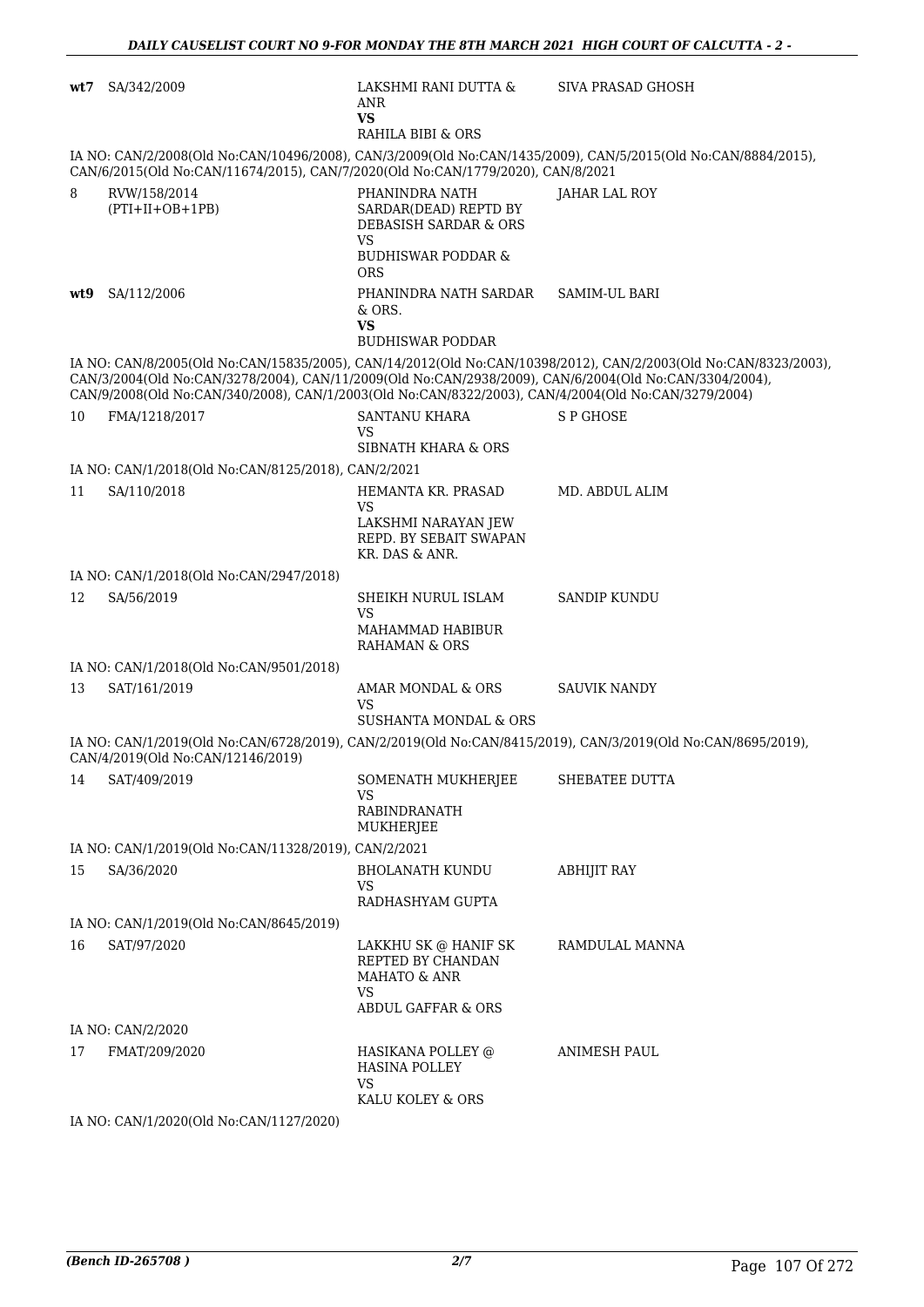| 18 | SAT/19/2021       | LATTU DAS<br><b>VS</b><br><b>SIBU DAS</b>                                                                                              | <b>GAUTAM DAS</b>             |
|----|-------------------|----------------------------------------------------------------------------------------------------------------------------------------|-------------------------------|
|    | IA NO: CAN/1/2021 |                                                                                                                                        |                               |
| 19 | SAT/28/2021       | RANJIT MULLICK AND<br><b>OTHERS</b><br><b>VS</b><br><b>GOURI STEEL PRODUCTS</b><br>REP BY ITS PROP. PRONAB<br><b>BASAK AND ANOTHER</b> | <b>GAUTAM DAS</b>             |
|    | IA NO: CAN/1/2021 |                                                                                                                                        |                               |
|    |                   | <b>MOTION</b>                                                                                                                          |                               |
| 20 | CO/593/2000       | BCL FINANCIAL SERVICES<br><b>LTD</b><br>VS.<br>MOLOY KUMAR BEHARA                                                                      | SADHANA ROY                   |
| 21 | CO/478/2019       | <b>SMT SUSAMA DAS</b><br>VS.<br>ARINDAM DAS                                                                                            | ARITRA SHANKAR<br>RAY         |
| 22 | CO/2033/2019      | RAJESWARI TAH @ MONDAL<br>VS.<br>KIRAN KUMAR TAH                                                                                       | PRIYANJIT KUNDU               |
| 23 | CO/2220/2019      | <b>SUJATA SADHAK</b><br>VS<br>SIDDHARTHA SADHAK                                                                                        | TAPAN KUMAR JANA              |
| 24 | CO/2438/2019      | SUKUMAR BANERJEE<br>VS.<br>STATE BANK OF INDIA &                                                                                       | <b>SUMAN SAHA</b>             |
|    |                   | <b>ORS</b>                                                                                                                             |                               |
| 25 | CO/3033/2019      | ANITA MURMU<br><b>VS</b><br>MUKUNDA MURMU                                                                                              | KUNAL GANGULY                 |
| 26 | CO/4218/2019      | TUMPA GORAI<br>VS.<br>SANDIP GORAI                                                                                                     | KUNAL GANGULY                 |
| 27 | CO/214/2020       | MITALI PATRA<br>VS.<br><b>SOUMAK PATRA</b>                                                                                             | APURBA KUMAR<br><b>DATTA</b>  |
| 28 | CO/385/2020       | SOMDATTA HALDER<br>VS.<br>NILOTPAL GHOSH                                                                                               | DEBASISH MITRA                |
| 29 | CO/399/2020       | SMT ANANYA DAS<br>VS<br><b>SUDIP DAS</b>                                                                                               | MADHUSHRI DUTTA<br>MAJUMDER   |
| 30 | CO/985/2020       | <b>KEKA PANDEY</b><br>VS.<br>ANINDYA BHATTACHARYYA                                                                                     | <b>SOMPURNA</b><br>CHATTERJEE |
| 31 | CO/1274/2020      | SIKHA KARJEE @ SHIKHA<br>KARKEE<br><b>VS</b><br>PROSENJIT MANDAL                                                                       | <b>KAUSIK BISWAS</b>          |
| 32 | CO/1296/2020      | RAWNAKI BANDYOPADHYAY<br><b>DUTTA</b><br><b>VS</b><br>ARGHYA BANDYOPADHYAY                                                             | RAJU MONDAL                   |
| 33 | CO/1420/2020      | ANTARA KARAR<br>CHOUDHURY<br>VS<br>CHIRANJIT KARAR                                                                                     | KARABI ROY                    |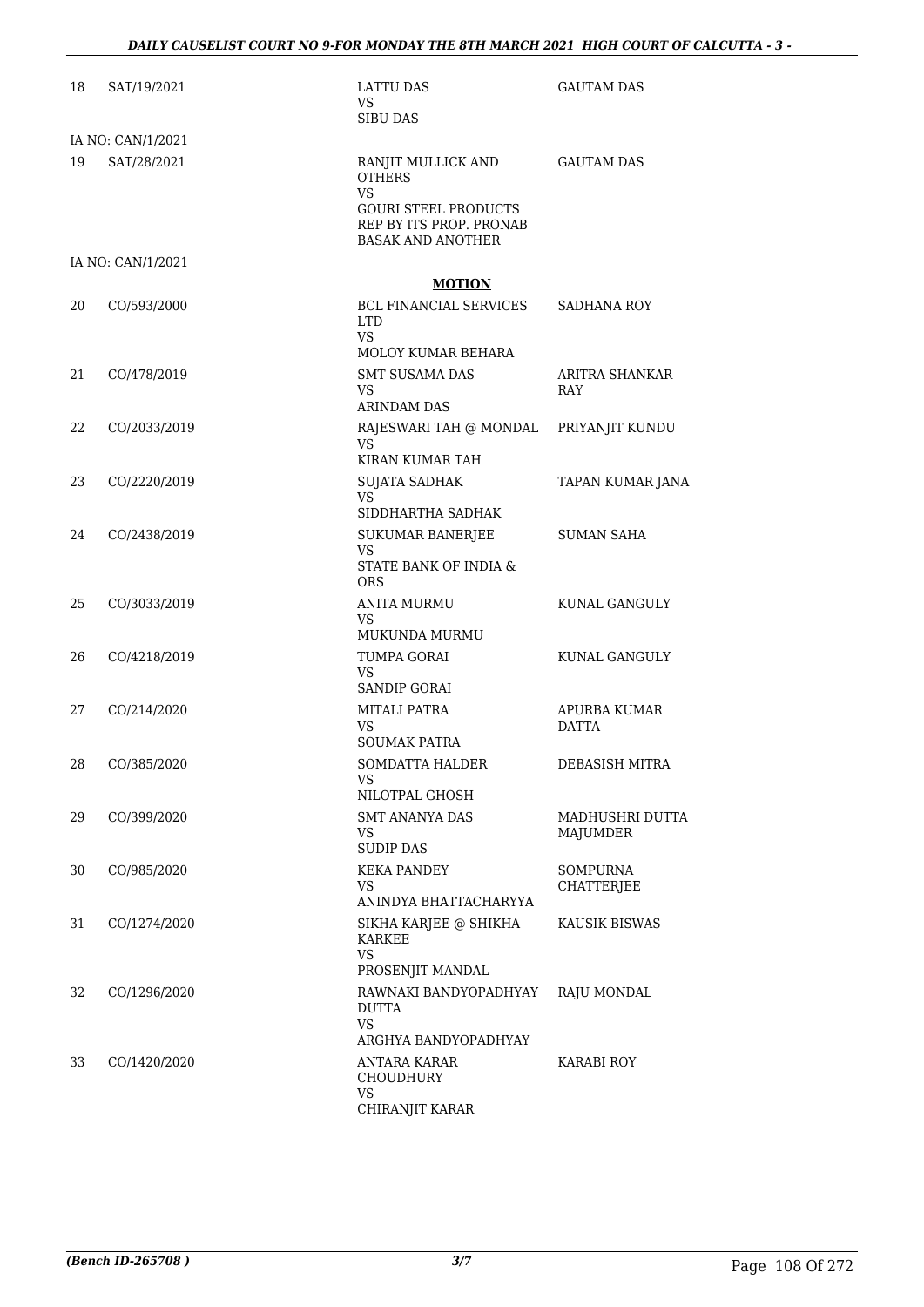| 34 | CO/1429/2020      | SHILI ADHIKARI NEE DAS<br><b>BAIRAGYA</b><br>VS                                                                              | <b>AMIT SINGH</b>                         |
|----|-------------------|------------------------------------------------------------------------------------------------------------------------------|-------------------------------------------|
|    |                   | RAHUL ADHIKARI                                                                                                               |                                           |
| 35 | CO/1459/2020      | <b>SARAMA BASAK</b><br>VS<br>RAJIB KUMAR BASAK                                                                               | <b>JYOTI PRAKASH</b><br><b>CHATTERJEE</b> |
| 36 | CO/12/2021        | SMT SAMPITA DAS NEE<br><b>SADHUKHAN</b><br>VS<br><b>SHRI SOUTIK DAS</b>                                                      | <b>AMIT PAN</b>                           |
| 37 | CO/34/2021        | ARIJIT BHATTACHARJEE<br><b>ALIAS CHAYAN</b><br><b>BHATTACHARJEE</b><br><b>VS</b><br><b>SMT SUSMITA</b><br><b>CHAKRABARTY</b> | RUPAYAN DEB                               |
| 38 | CO/37/2021        | OINDRILA GHOSH NEE DAS<br>VS<br><b>ARIJIT GHOSH</b>                                                                          | SUDIPTA GHOSH                             |
| 39 | CO/157/2021       | CHITRALEKHA DAS ALIAS<br><b>BAIRAGYA</b><br>VS<br>RAJIV DAS                                                                  | MIT GUHAROY                               |
| 40 | CO/165/2021       | CHANDANA @BANDANA<br>GORAI<br><b>VS</b><br><b>BISWAJIT MONDAL</b>                                                            | APURBA KUMAR<br><b>DUTTA</b>              |
| 41 | CO/175/2021       | <b>SOMA ROY BANERJEE</b><br>VS.<br><b>TAPAN ROY</b>                                                                          | SNEHANSHU<br>MAJUMDER                     |
|    | IA NO: CAN/1/2021 |                                                                                                                              |                                           |
| 42 | CO/188/2021       | TULIKA BANERJEE NEE<br><b>SAHA</b><br><b>VS</b><br>RANA BANERJEE                                                             | SOUMYAJIT DAS<br><b>MAHAPATRA</b>         |
| 43 | CO/206/2021       | <b>SIMA RUIDAS</b><br>VS<br>PANCHANAN RUIDAS                                                                                 | PRADIP KUMAR<br><b>PATRA</b>              |
| 44 | CO/232/2021       | CHIRANJIT CHOWDHURY<br>VS<br>RAKHI GHOSH ALIAS<br><b>CHOWDHURY</b>                                                           | SHIBAJI KUMAR DAS                         |
| 45 | CO/277/2021       | KUMKUM SINGHA<br>VS.                                                                                                         | PROSENJIT<br>MUKHERJEE                    |
|    |                   | RABINDRA NATH SEBAIT                                                                                                         |                                           |
| 46 | CO/279/2021       | KIRAN SUREKHA NEE<br>AGARWAL<br>VS                                                                                           | PALASH BAPARI                             |
|    |                   | PRATIK SUREKHA                                                                                                               |                                           |
|    | IA NO: CAN/1/2021 |                                                                                                                              |                                           |
| 47 | CO/290/2021       | SMT JOLY HALDER<br>VS.<br>DEBANJAN HALDER                                                                                    | NABANKUR PAUL                             |
| 48 | CO/310/2021       | NIRMALENDU ROY<br>VS<br>SUPRIYA MUKHERJEE (ROY)                                                                              | NABANKUR PAUL                             |
| 49 | CO/311/2021       | NIRMALENDU ROY<br><b>VS</b><br>MINOR SHINJINI ROY<br>MUKHERJEE                                                               | NABANKUR PAUL                             |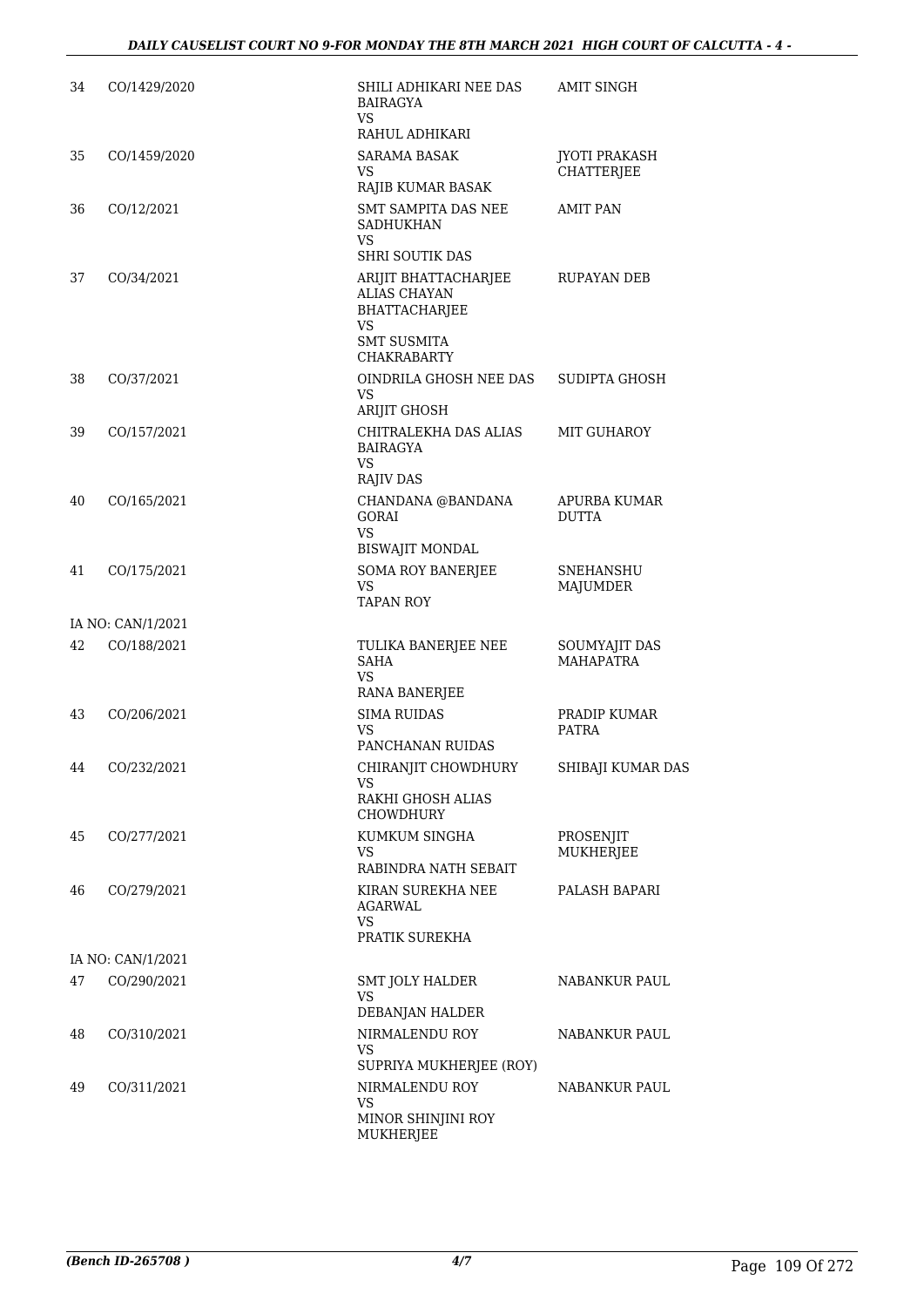| 50 | CO/450/2021                                                                                                                                                                 | SONALI BISWAS (SARKAR)<br><b>VS</b><br><b>RAJU BISWAS</b>                             | <b>ANIRBAN DAS</b>                                                                                            |
|----|-----------------------------------------------------------------------------------------------------------------------------------------------------------------------------|---------------------------------------------------------------------------------------|---------------------------------------------------------------------------------------------------------------|
| 51 | CO/518/2021                                                                                                                                                                 | PRATIVA BISWAS<br><b>VS</b><br>PRANAB KIRTANIA                                        | KALYAN CHATTERJEE                                                                                             |
| 52 | CO/542/2021                                                                                                                                                                 | <b>SUJATA ROY (PANDIT)</b><br><b>VS</b>                                               | KUSHAL PAUL                                                                                                   |
| 53 | CO/544/2021                                                                                                                                                                 | SUBRATA PANDIT<br>ALOLIKA SINGHA (GHOSH)<br>VS<br>DIPTAJIT GHOSH                      | KUSHAL PAUL                                                                                                   |
| 54 | SA/36/2008<br>(PTI+II+OB+2PB+6LCR+RI CARD)                                                                                                                                  | <b>PART HEARD MATTERS</b><br>KALYAN KUMAR DUTTA<br>VS<br><b>SANATAN SARKAR</b>        | <b>AMALENDU MITRA</b>                                                                                         |
|    | IA NO: CAN/5/2019(Old No:CAN/8384/2019)                                                                                                                                     |                                                                                       |                                                                                                               |
| 55 | CRA/12/2015                                                                                                                                                                 | SUJIT KUMAR PANDEY<br><b>VS</b><br>CBI                                                | D. DUTT                                                                                                       |
|    | wt56 CRA/14/2015                                                                                                                                                            | <b>SUNIL KUMAR SHAW</b><br><b>VS</b><br>CBI                                           | A. BHATTACHARYA                                                                                               |
|    | IA NO: CRAN/1/2015(Old No:CRAN/384/2015)                                                                                                                                    |                                                                                       |                                                                                                               |
| 57 | CRR/1040/2018<br>(12.03.2021)                                                                                                                                               | SHIRDI INDUSTRIES LTD<br><b>VS</b><br>STATE OF WEST BENGAL &<br>ANR                   | N SENGUPTA                                                                                                    |
|    |                                                                                                                                                                             | <b>FINAL HEARING</b>                                                                  |                                                                                                               |
| 58 | SA/389/2004                                                                                                                                                                 | SAKTI PADA RUDRA & ORS.<br><b>VS</b><br><b>BAIDYA NATH BASU</b>                       | PRADIP PAUL                                                                                                   |
| 59 | SA/79/2008<br>(PT I+II+OB+1 PB) (09.03.2021)                                                                                                                                | SANDHYA GHOSH<br><b>VS</b><br><b>SMT. SOVA RANI GHOSH &amp;</b><br>ORS.               | <b>KEYA</b><br><b>BHATTACHARYYA</b>                                                                           |
|    | CAN/4/2015(Old No:CAN/4768/2015)                                                                                                                                            |                                                                                       | IA NO: CAN/1/2007(Old No:CAN/8392/2007), CAN/2/2007(Old No:CAN/9178/2007), CAN/3/2014(Old No:CAN/4778/2014),  |
| 60 | SA/217/2008<br>(PT I+II+OB+1 PB+ 6 LCR+RI Card)<br>(11.03.2021)                                                                                                             | YUNUS MOLLA & ORS<br>VS<br>ABDUL HAQUE SK.                                            | APARNA SAMANTA                                                                                                |
|    | CAN/7/2014(Old No:CAN/5868/2014), CAN/9/2016(Old No:CAN/683/2016)                                                                                                           |                                                                                       | IA NO: CAN/1/2007(Old No:CAN/862/2007), CAN/3/2007(Old No:CAN/6772/2007), CAN/4/2009(Old No:CAN/3279/2009),   |
| 61 | SA/85/2010<br>$(PT - I + II + II + OS + 1PB + 6 FILES)$<br>$LCR + RI (CARD)$                                                                                                | <b>DHARMADAS ROY &amp; ORS</b><br>VS<br>SUDARSAN ROY                                  | SABYASACHI<br>MUKHOPADHYAY                                                                                    |
|    | CAN/5/2009(Old No:CAN/2267/2009), CAN/6/2009(Old No:CAN/8483/2009), CAN/7/2010(Old No:CAN/1453/2010),<br>CAN/8/2014(Old No:CAN/10832/2014), CAN/9/2015(Old No:CAN/216/2015) |                                                                                       | IA NO: CAN/1/2005(Old No:CAN/15707/2005), CAN/3/2006(Old No:CAN/6913/2006), CAN/4/2007(Old No:CAN/8179/2007), |
| 62 | FMA/478/2012<br>$(PT 1+II+2 PB)$                                                                                                                                            | HEMANTA KR. DAS & ORS.<br>VS                                                          | INDRANI NANDI                                                                                                 |
| 63 | SMA/34/2013<br>$(PT I+II+OB+1 PB+5 LCR+ RI CARD)$<br>(10.03.2021)                                                                                                           | ANJAN KR. KAR & ORS.<br>SOMA GHOSH & ANR<br><b>VS</b><br>JAGANNATH DEY & ORS          | <b>SUBHABRATA DAS</b>                                                                                         |
|    | IA NO: CAN/3/2014(Old No:CAN/323/2014), CAN/5/2018(Old No:CAN/3553/2018)                                                                                                    |                                                                                       |                                                                                                               |
| 64 | SA/161/2013<br>(PTI+II+OB+1PB+6LCR+RI CARD)<br>(12.03.2021)                                                                                                                 | USHA RANI CHAKRABORTY<br>& ORS.<br><b>VS</b><br>DAKSHINA RANJAN<br>CHAKRABORTY & ORS. | <b>HIRANMAY</b><br><b>BHATTACHARYYA</b>                                                                       |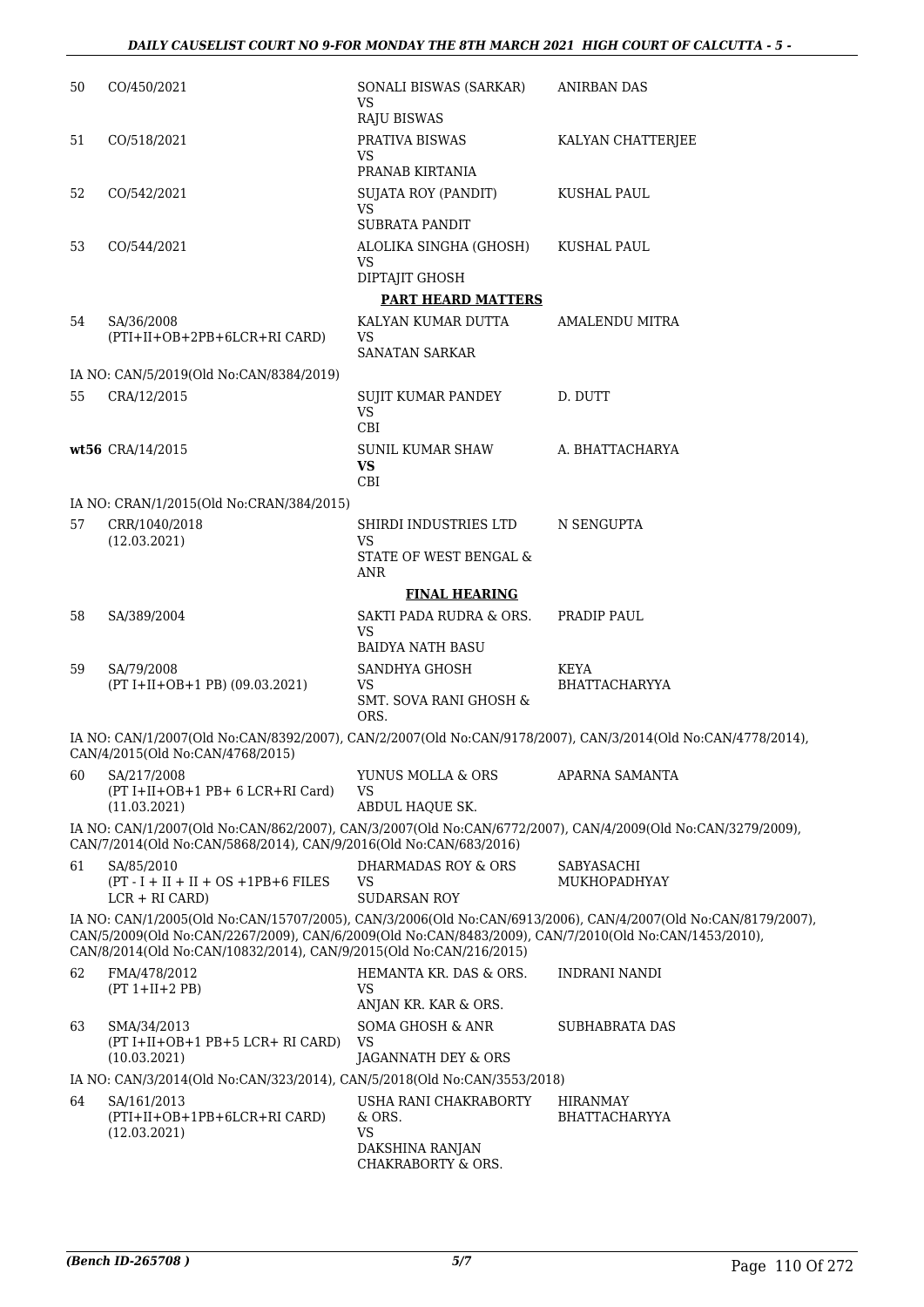| 65 | FMA/3453/2013<br>(PT I+OB+1 PB+ Photo copy of LCR)<br>(09.03.2021)                               | <b>KUMAR BOSE</b><br>VS<br>SWAPAN BAGCHI & ORS.                                     | <b>BHUSHAN JAIN</b>                                                                                           |
|----|--------------------------------------------------------------------------------------------------|-------------------------------------------------------------------------------------|---------------------------------------------------------------------------------------------------------------|
|    | IA NO: CAN/2/2015(Old No:CAN/2181/2015), CAN/3/2018(Old No:CAN/3103/2018)                        |                                                                                     |                                                                                                               |
| 66 | SA/201/2016<br>(PTI+II+OB+1PB+4LCR+2 COVER<br>FILES+RI CARD)                                     | SANTI MOYEE MANNA &<br><b>ORS</b><br><b>VS</b><br>SWAPAN CHATTERJEE &<br><b>ORS</b> | SARMISTHA GHOSH<br><b>SARMA</b>                                                                               |
|    | CAN/6/2020                                                                                       |                                                                                     | IA NO: CAN/2/2016(Old No:CAN/12259/2016), CAN/3/2017(Old No:CAN/4526/2017), CAN/4/2018(Old No:CAN/8637/2018), |
| 67 | SA/7/2017<br>$(PT.I+II+O.S.+1 P.B. 6 FILES OF$<br>L.C.R.+2 COVER FILES) (10.03.2021)             | SYED SHAMSUL AREFIN<br>VS<br><b>BIMAL CHANDRA SINHA &amp;</b><br>ANR                | <b>SYED NURUL AREFIN</b>                                                                                      |
|    |                                                                                                  |                                                                                     | IA NO: CAN/2/2018(Old No:CAN/944/2018), CAN/3/2018(Old No:CAN/1096/2018), CAN/4/2018(Old No:CAN/7718/2018)    |
| 68 | SA/35/2017<br>(11.03.2021)                                                                       | CHIRANJIB MITRA & ANR<br>VS                                                         | KAUSHIK DEY                                                                                                   |
|    |                                                                                                  | <b>KEYA ROY &amp; ORS</b>                                                           |                                                                                                               |
|    | IA NO: CAN/1/2017(Old No:CAN/2031/2017), CAN/2/2017(Old No:CAN/2033/2017)                        |                                                                                     |                                                                                                               |
| 69 | SA/145/2017<br>(PT+I+OB+P-II +1 PB+3 FILES LCR+<br>RI CARD+2 COVER FILES) (23.03.21)<br>(2 P.M.) | SHYAMALI DUTTA<br>VS<br>SATTYA SANDIP DUTTA                                         | S.S. BEYERD                                                                                                   |
|    | IA NO: CAN/4/2021                                                                                |                                                                                     |                                                                                                               |
| 70 | FMA/124/2018<br>$(3PB+LCR)$ $(09.03.2021)$                                                       | MD IKHTIARUDDIN @<br>IKHTIYARUDDIN ALI<br>VS                                        | <b>SANDIP DAS</b>                                                                                             |
|    |                                                                                                  | MD. ABDUL JALIL MOLLA                                                               |                                                                                                               |
|    | IA NO: CAN/2/2017(Old No:CAN/5389/2017)                                                          |                                                                                     |                                                                                                               |
| 71 | SA/176/2018<br>$(PT I+II +OB+ 1PB+ 6LCR+ 1 Tin$<br>Box+RI Card)                                  | RANJIT KUMAR JHA<br>VS<br>PRAFULLA KUMAR SAHA &                                     | PRIYANKA DAS                                                                                                  |
|    |                                                                                                  | ORS.                                                                                |                                                                                                               |
|    | IA NO: CAN/2/2019(Old No:CAN/3705/2019), CAN/3/2019(Old No:CAN/7134/2019)                        |                                                                                     |                                                                                                               |
| 72 | FMA/2121/2018<br>(09.03.2021)                                                                    | ABDUL SUKUR MOLLA &<br><b>ORS</b><br>VS.                                            | <b>SOUNAK</b><br><b>BHATTACHARYA</b>                                                                          |
|    |                                                                                                  | BIMAL CHANDRA PIYADA                                                                |                                                                                                               |
|    | IA NO: CAN/1/2018(Old No:CAN/1469/2018)                                                          |                                                                                     |                                                                                                               |
| 73 | FMA/2122/2018<br>(09.03.2021)                                                                    | TAPAN KUMAR GHOSH<br>VS.<br><b>SHANKAR ROY</b><br><b>CHOWDHURY</b>                  | <b>SOUNAK</b><br><b>BHATTACHARYA</b>                                                                          |
|    | IA NO: CAN/1/2018(Old No:CAN/1092/2018)                                                          |                                                                                     |                                                                                                               |
| 74 | SA/12/2019<br>(PT I+II+OS+1 PB+4 LCR+RI card+2<br>cover files) (15.03.21) (2 P.M.)               | ASHOK KUMAR SETT<br>VS<br>SMT GITA DAS MAHAPATRA                                    | <b>ATREYEE DE</b><br>GANGULY                                                                                  |
|    | wt75 CO/4114/2018                                                                                | ASHOK KUMAR SETT<br>VS.<br><b>GITA DAS MAHAPATRA</b>                                | <b>ATREYEE DE</b><br>(GANGULY)                                                                                |
| 76 | SA/199/2019<br>(PT I+II+OB+1 PB+7 LCR+RI Card)<br>(10.03.2021)                                   | BISHNU DAYAL AGARWALA<br>VS<br>DILIP KR AGARWALA                                    | <b>GP SHAW</b>                                                                                                |
|    | IA NO: CAN/2/2020                                                                                |                                                                                     |                                                                                                               |
| 77 | SA/209/2019<br>(PT-I+II+OB+2PB+8 LCR+4 Cover<br>files+RI Card) $(12.03.2021)$                    | <b>SUSHIL KUMAR</b><br>CHATTERJEE @ SUSHIL<br><b>CHATTERJEE</b><br><b>VS</b>        | <b>SHOHINI</b><br>CHAKRABARTY                                                                                 |
|    |                                                                                                  | PALASH KONAR                                                                        |                                                                                                               |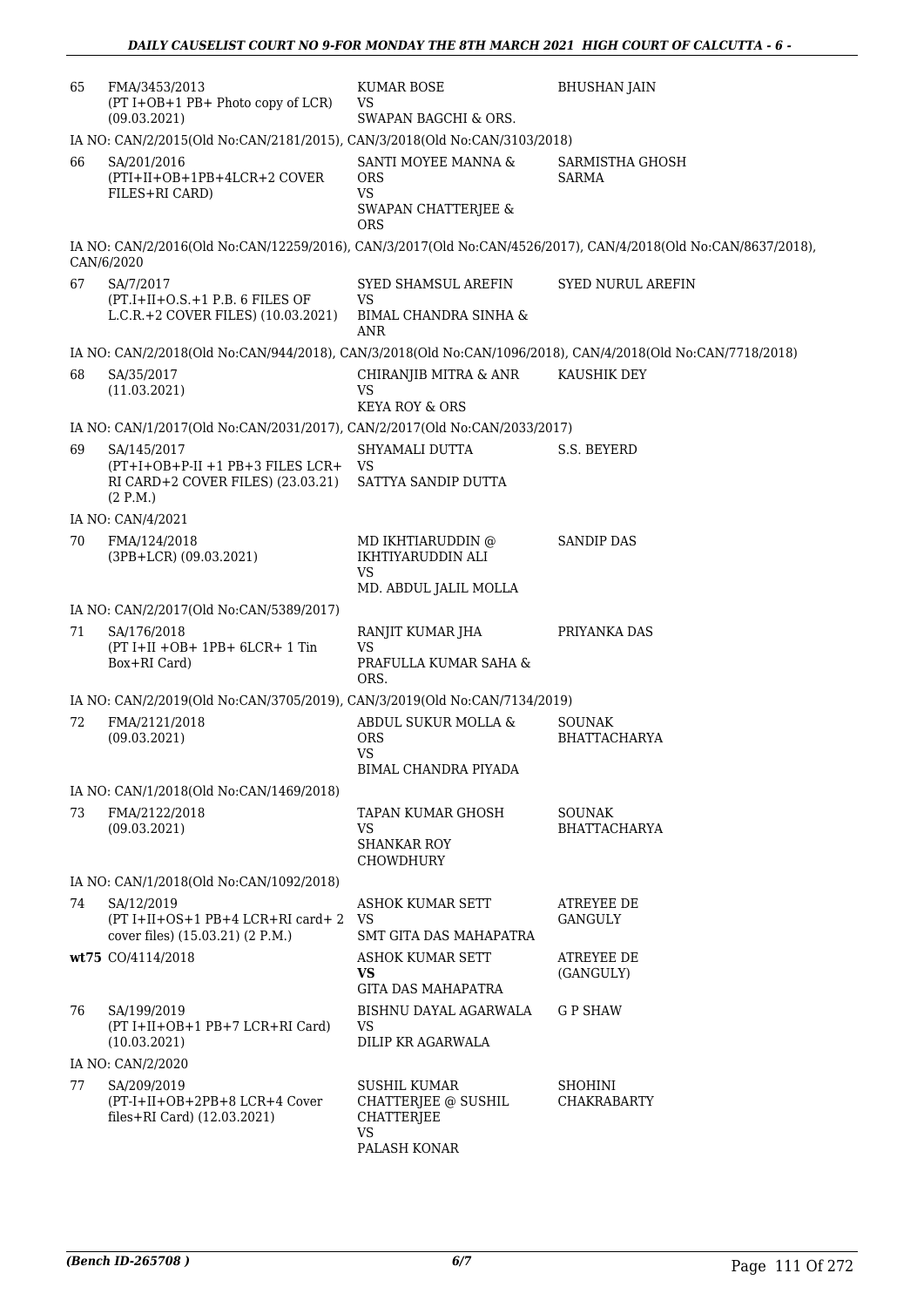|    | wt78 SA/210/2019                                                                            | <b>SUSHIL KUMAR</b><br>CHATTERJEE @ SUSHIL<br><b>CHATTERJEE</b><br><b>VS</b><br>PALASH KONAR | <b>SHOHINI</b><br><b>CHAKRABORTY</b>                                                                         |
|----|---------------------------------------------------------------------------------------------|----------------------------------------------------------------------------------------------|--------------------------------------------------------------------------------------------------------------|
|    |                                                                                             | <b>FOR HEARING</b>                                                                           |                                                                                                              |
| 79 | SA/395/2001<br>(PT-I+II+OB+1PB+ 4 FILES OF<br>LCR+RI CARD) (10.03.2021)                     | ANADI NATH MAHANTA<br>VS<br><b>NETAI CHARAN DAS</b>                                          | <b>ARUP BANERJEE</b>                                                                                         |
|    | IA NO: CAN/1/2009(Old No:CAN/11063/2009), CAN/2/2018(Old No:CAN/163/2018)                   |                                                                                              |                                                                                                              |
| 80 | SA/125/2010<br>(12.03.2021)                                                                 | LAKSHMI SHAW<br>VS<br>RANA PRATAP SINGH                                                      | RAJDEEP<br><b>BHATTACHARJEE</b>                                                                              |
|    | IA NO: CAN/3/2019(Old No:CAN/11489/2019), CAN/4/2019(Old No:CAN/11931/2019)                 |                                                                                              |                                                                                                              |
| 81 | SA/87/2011<br>(PT-I+II+OB+1 PB+7 LCR+RI Card)<br>(12.03.2021)                               | UDAY KUMAR PATRA @<br><b>UDAY PATRA</b><br><b>VS</b><br>SUBRATA PATRA & ANR.                 | <b>SUKANTA DAS</b>                                                                                           |
|    | IA NO: CAN/2/2020, CAN/3/2020                                                               |                                                                                              |                                                                                                              |
| 82 | SA/244/2012<br>(PI+II+OB+1PB+7 LCR+RI CARD)<br>(12.03.2021)                                 | BISWANATH GHOSH & ORS.<br><b>VS</b><br>MIRARANI GHOSH                                        | RABINDRA NATH<br><b>MAHATO</b>                                                                               |
|    | CAN/7/2010(Old No:CAN/6124/2010)                                                            |                                                                                              | IA NO: CAN/4/2008(Old No:CAN/2716/2008), CAN/5/2009(Old No:CAN/3593/2009), CAN/6/2009(Old No:CAN/3594/2009), |
| 83 | SAT/110/2014<br>(P-I+II+OB+1PB+5 FILES OF LCR+ RI VS<br>CARD+2 COVER FILES) (18.03.2021)    | AJIT KUMAR BISWAS<br>PRABHU NATH<br><b>SHREIVASTAVA &amp; ORS</b>                            | <b>SAUNAK</b><br><b>BHATTACHARYYA</b>                                                                        |
| 84 | SA/60/2015<br>CPT.I+OB+II+ONE P.B.+7 FILES OF<br>LCR+ONE COVER FILE+RI CARD<br>(12.03.2021) | AMIT SEN & ORS.<br><b>VS</b><br><b>SUKTI GUPTA &amp; ANR.</b>                                | SHEHNAZ TAREQ<br><b>MINA</b>                                                                                 |
|    | IA NO: CAN/1/2019(Old No:CAN/11756/2019)                                                    |                                                                                              |                                                                                                              |
| 85 | SA/147/2016<br>(12.03.2021)                                                                 | RATAN CH. MONDAL<br><b>VS</b><br>PARITOSH BHOWMICK &<br>ANR                                  | <b>SUHRID SUR</b>                                                                                            |

IA NO: CAN/1/2011(Old No:CAN/2682/2011)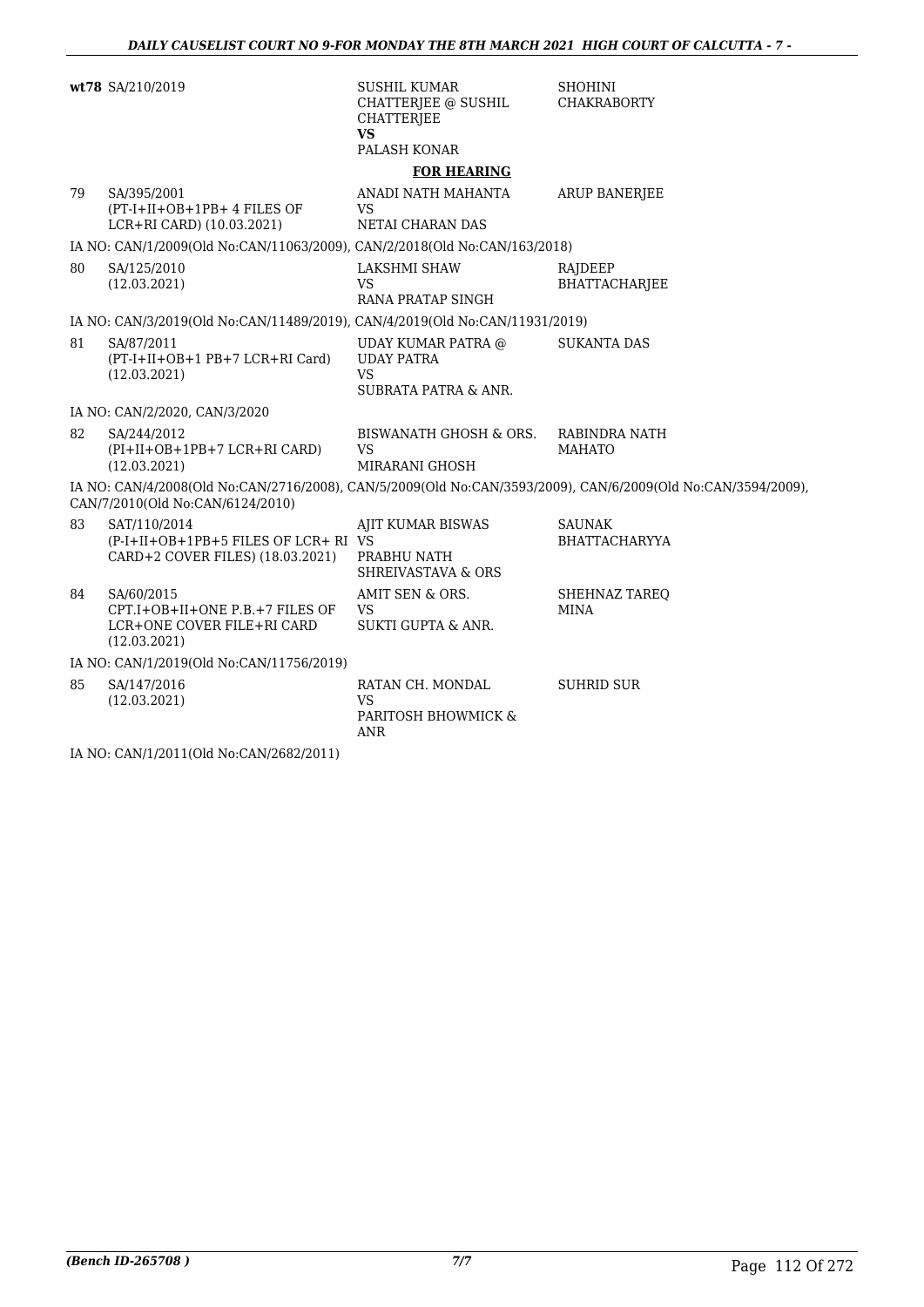

# In The High Court at Calcutta

## **Appellate Side**

**DAILY CAUSELIST For Monday The 8th March 2021**

### **COURT NO. 13**

**SINGLE BENCH (SB - III)**

**AT 10:30 AM**

**HON'BLE JUSTICE RAJASEKHAR MANTHA**

**(VIA VIDEO CONFERENCE)**

**ON AND FROM MONDAY, THE 11TH JANUARY, 2021- ROSTER NOTIFIED ON 8TH JANUARY, 2021 IS MODIFIED TO THE FOLLOWING EXTENT :- MATTERS (MOTIONS & HEARING) UNDER ARTICLE 226 OF THE CONSTITUTION RELATING TO SERVICE UNDER GROUP VI AND APPLICATIONS CONNECTED THERETO; MATTERS (MOTIONS & HEARING) UNDER ARTICLE 226 OF THE CONSTITUTION RELATING TO ALL SERVICE MATTERS RELATING TO PANCHAYATS AND CO-OPERATIVE SOCIETIES UNDER GROUP V AND APPLICATIONS CONNECTED THERETO; HEARING OF WRIT PETITIONS IRRESPECTIVE OF CLASSIFICATIONS AND APPLICATIONS CONNECTED THERETO NOTE :**

**1. MENTIONING WILL BE ALLOWED, AT THE FIRST SITTING OF THE COURT, UPON BEING LISTED AS "TO BE MENTIONED" IN THE VIRTUAL MODE AS PER NOTIFICATION NO. 4286-RG DATED 27.11.2020 AND IN PHYSICAL FORM.**

**2. ALL THE LISTED MATTERS WILL BE TAKEN UP SERIALLY, UNLESS OTHERWISE FIXED.**

**3. APPELLATE SIDE MATTERS WILL CONTINUE AFTER COMPLETION OF ORIGINAL SIDE.**

### **4. NO HEARING MATTERS SHALL BE INCLUDED UNTIL FURTHER ORDERS. 5. WITH EFFECT FROM MONDAY (15.02.2021) GROUP-V MOTIONS SHALL BE TAKEN UP FIRST ON TUESDAY AND THURSDAY.**

### **PERSONAL APPEARANCE**

| 1 | WPA/6933/2019<br>(09.03.2021) | AKBAR ALL & ORS<br>VS<br>STATE OF WEST BENGAL &<br>ORS          | <b>GOURAV DAS</b> |
|---|-------------------------------|-----------------------------------------------------------------|-------------------|
| 2 | WPA/6934/2019<br>(09.03.2021) | DASHO MURMU & ORS<br>VS<br>STATE OF WEST BENGAL &<br><b>ORS</b> | <b>GOURAV DAS</b> |
| 3 | WPA/6935/2019<br>(09.03.2021) | ANARUL SEKH & ORS<br>VS<br>STATE OF WEST BENGAL &<br>ORS        | GOURAV DAS        |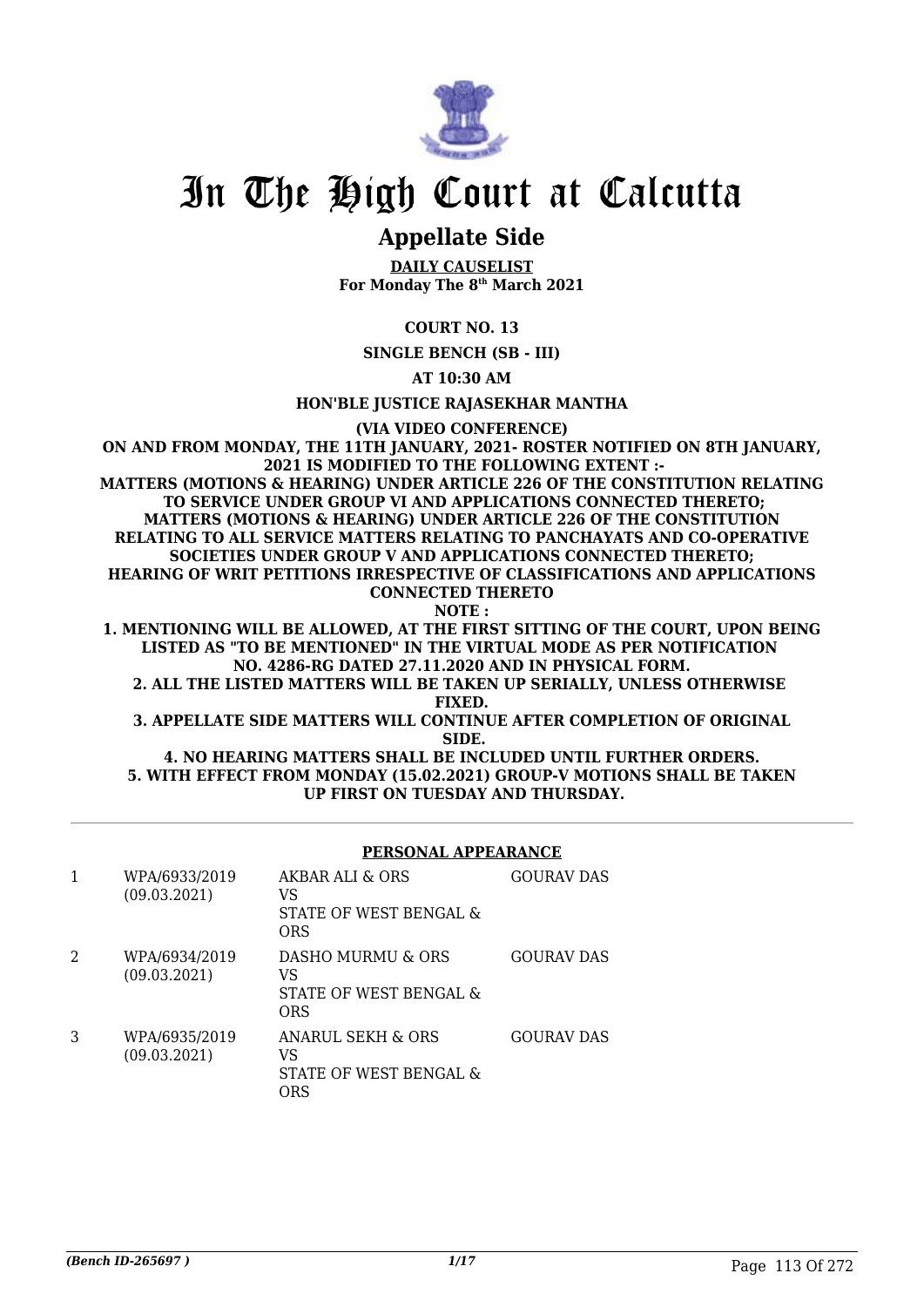| $\overline{4}$ | WPA/6936/2019<br>(09.03.2021)           | <b>FAZLUR RAHAMAN &amp; ORS</b><br>VS<br>STATE OF WEST BENGAL &       | <b>GOURAV DAS</b>                 |
|----------------|-----------------------------------------|-----------------------------------------------------------------------|-----------------------------------|
|                |                                         | <b>ORS</b><br><b>EXTENSION OF INTERIM ORDER</b>                       |                                   |
|                |                                         |                                                                       |                                   |
| 5              | WPA/5553/2020                           | KULJIT SINGH NANRAH<br><b>VS</b>                                      | PRATIK MAJUMDER                   |
|                |                                         | UNION OF INDIA & ORS                                                  |                                   |
|                | IA NO: CAN/1/2020                       |                                                                       |                                   |
|                |                                         | <b>SPECIALLY FIXED MATTERS</b>                                        |                                   |
| 6              | WPA/1395/2021                           | <b>ALOKE KUMAR</b><br><b>BHATTACHARYA</b><br><b>VS</b>                | $K$ $\cdot$ $P$ .<br>MUKHOPADHYAY |
|                |                                         | UNION OF INDIA AND ORS.                                               |                                   |
| 7              | WPA/4917/2021<br>(At 12.00 Noon)        | <b>ALLMAMUN HOQUE</b><br><b>VS</b>                                    | <b>SWARVANU SAHA</b>              |
|                |                                         | STATE OF WEST BENGAL<br>AND ORS.                                      |                                   |
|                |                                         | <b>CONTEMPT APPLICATION</b>                                           |                                   |
| 8              | WPA/11547/2006                          | SANKAR KUMAR TALUKDAR<br><b>VS</b>                                    | <b>SUJIT S.KOLEY</b>              |
|                |                                         | SAMSI CO-OP.MARKETING<br>SOC.LTD.                                     |                                   |
| wt9            | CPAN/119/2020                           | <b>SHANKAR KUMAR</b><br><b>TALUKDAR</b><br><b>VS</b>                  | RITIUARNA MAITRA                  |
|                |                                         | ABDUL KALAM AZAD                                                      |                                   |
| 10             | WPA/16608/2018<br>(11.03.2021)          | <b>JOHORA MOLLA</b><br><b>VS</b>                                      | MOUMITA MONDAL                    |
|                |                                         | STATE OF WEST BENGAL &<br><b>ORS</b>                                  |                                   |
| wt11           | CPAN/507/2019                           | <b>JOHORA MOLLA</b><br><b>VS</b>                                      | <b>MOUMITA MONDAL</b>             |
|                |                                         | PARUL MONDAL & ANR                                                    |                                   |
| 12             | WPA/5755/2020<br>(15.03.2021)           | <b>DOLLY SONKAR</b><br><b>VS</b>                                      | SHEBATEE DATTA                    |
|                |                                         | <b>HOWRAH MUNICIPAL</b><br><b>CORPORATION &amp; ORS</b>               |                                   |
|                | IA NO: CAN/1/2020(Old No:CAN/3727/2020) |                                                                       |                                   |
|                | wt13 CPAN/68/2021                       | <b>DOLLY SONKAR</b><br><b>VS</b>                                      | SHEBATEE DATTA                    |
|                |                                         | PRITHWISH ROY                                                         |                                   |
|                |                                         | <b>APPLICATION</b>                                                    |                                   |
| 14             | WPA/6696/2016<br>(09.03.2021)           | SK MD NURUZZAMAN<br><b>VS</b><br>STATE OF WEST BENGAL &<br><b>ORS</b> | PRITHWISH GURIA                   |
|                | IA NO: CAN/1/2021                       |                                                                       |                                   |
| 15             | WPA/4134/2018                           | NISHIT RAHA                                                           | <b>SANJOY KARAR</b>               |
|                | $(11.03.2021)$ $(1)$                    | <b>VS</b><br>STATE OF WEST BENGAL &<br><b>ORS</b>                     |                                   |
|                | IA NO: CAN/1/2018(Old No:CAN/5431/2018) |                                                                       |                                   |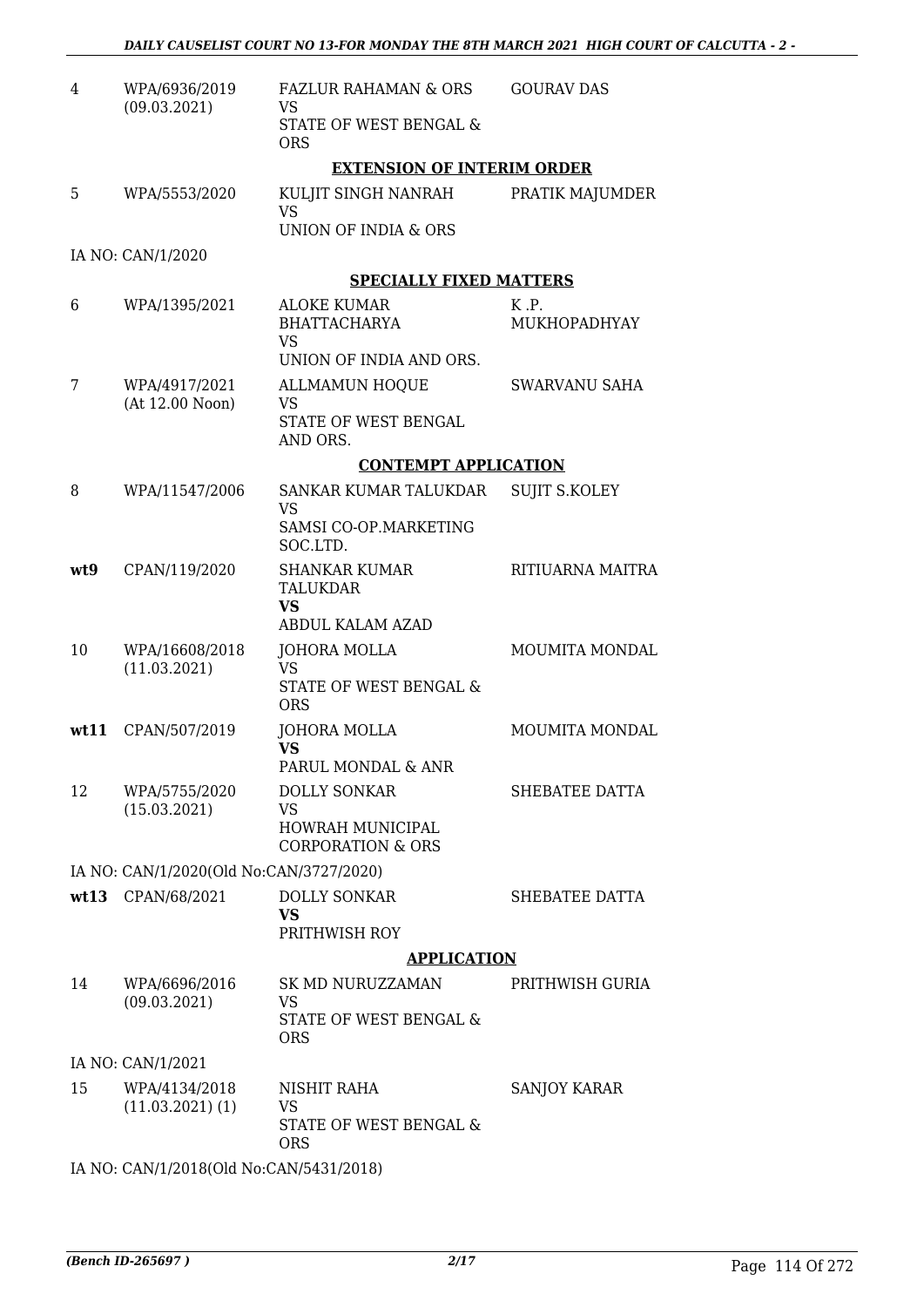| 16 | WPA/23331/2019                               | BAPPA CHAKRABORTY<br>VS<br>REGISTRAR GENERAL,<br>HIGH COURT CALCUTTA &<br><b>ORS</b> | <b>CHANDRA SEKHAR</b><br><b>BANERJEE</b>   |
|----|----------------------------------------------|--------------------------------------------------------------------------------------|--------------------------------------------|
|    | IA NO: CAN/1/2020, CAN/2/2020                |                                                                                      |                                            |
| 17 | WPA/5261/2020<br>(09.03.2021)                | HEMANTA PRASAD SAREN<br>VS<br>STATE OF WEST BENGAL &<br><b>ORS</b>                   | PAMPA DEY (DHABAL)                         |
|    | IA NO: CAN/1/2021                            |                                                                                      |                                            |
| 18 | WPA/10803/2020                               | RUPALI ISLAM (KARMAKAR)<br><b>VS</b><br>THE STATE OF WEST<br><b>BENGAL AND ORS</b>   | <b>GOPA BISWAS</b>                         |
|    | IA NO: CAN/1/2021, CAN/2/2021                |                                                                                      |                                            |
| 19 | WPA/11359/2020<br>(09.03.2021)               | <b>SASANKA SEKHAR</b><br><b>DEBNATH</b><br>VS<br>THE UNIVERSITY GRANTS<br>COMMISSION | DEBABRATA DAS<br><b>GUPTA</b>              |
|    | IA NO: CAN/1/2021                            |                                                                                      |                                            |
|    |                                              | <b>ASSIGN MOTION</b>                                                                 |                                            |
| 20 | WPA/4810/2020<br>$(15.03.2021)$ (Gr. - I) VS | <b>SUKLA BHOWMICK</b><br>STATE OF WEST BENGAL &<br><b>ORS</b>                        | <b>MARY DATTA</b>                          |
|    |                                              | <b>MOTION (GROUP VI)</b>                                                             |                                            |
| 21 | WPA/26228/2018<br>(18.03.2021)               | SK. SAHIBUL & ORS<br>VS<br>STATE OF WEST BENGAL &<br><b>ORS</b>                      | <b>GOURAV DAS</b>                          |
| 22 | WPA/1559/2019<br>$(10.03.2021)$ $(3)$        | <b>CHANDRA NATH</b><br>BANDYOPADHY<br>VS<br>STATE OF WEST BENGAL &<br>ORS.           | <b>SUSMITA DEY</b>                         |
| 23 | WPA/21446/2019<br>$(09.03.2021)$ $(2)$       | UJJAL KR CHAKRABORTY<br><b>VS</b><br>STATE OF WEST BENGAL &<br><b>ORS</b>            | <b>SUSMITA DEY BASU</b>                    |
|    | wt24 WPA/1306/2021                           | DURGAPADA SANYAL<br><b>VS</b><br>STATE OF WEST BENGAL<br>AND ORS.                    | <b>SUSMITA DEY(BASU)</b>                   |
| 25 | WPA/1910/2020<br>(2)                         | <b>ARINDAM SEN</b><br>VS.<br>UNION OF INDIA & ORS                                    | <b>SANDIPAN MAITY</b>                      |
| 26 | WPA/2111/2020<br>$(09.03.2021)$ (1)          | DEBASISH SAHA, HAV<br>VS<br>UNION OF INDIA & ORS                                     | <b>SANDIP KUMAR</b><br><b>BHATTACHARYA</b> |
|    | 0.000(01137)                                 | B000000                                                                              |                                            |

IA NO: CAN/1/2020(Old No:CAN/4760/2020)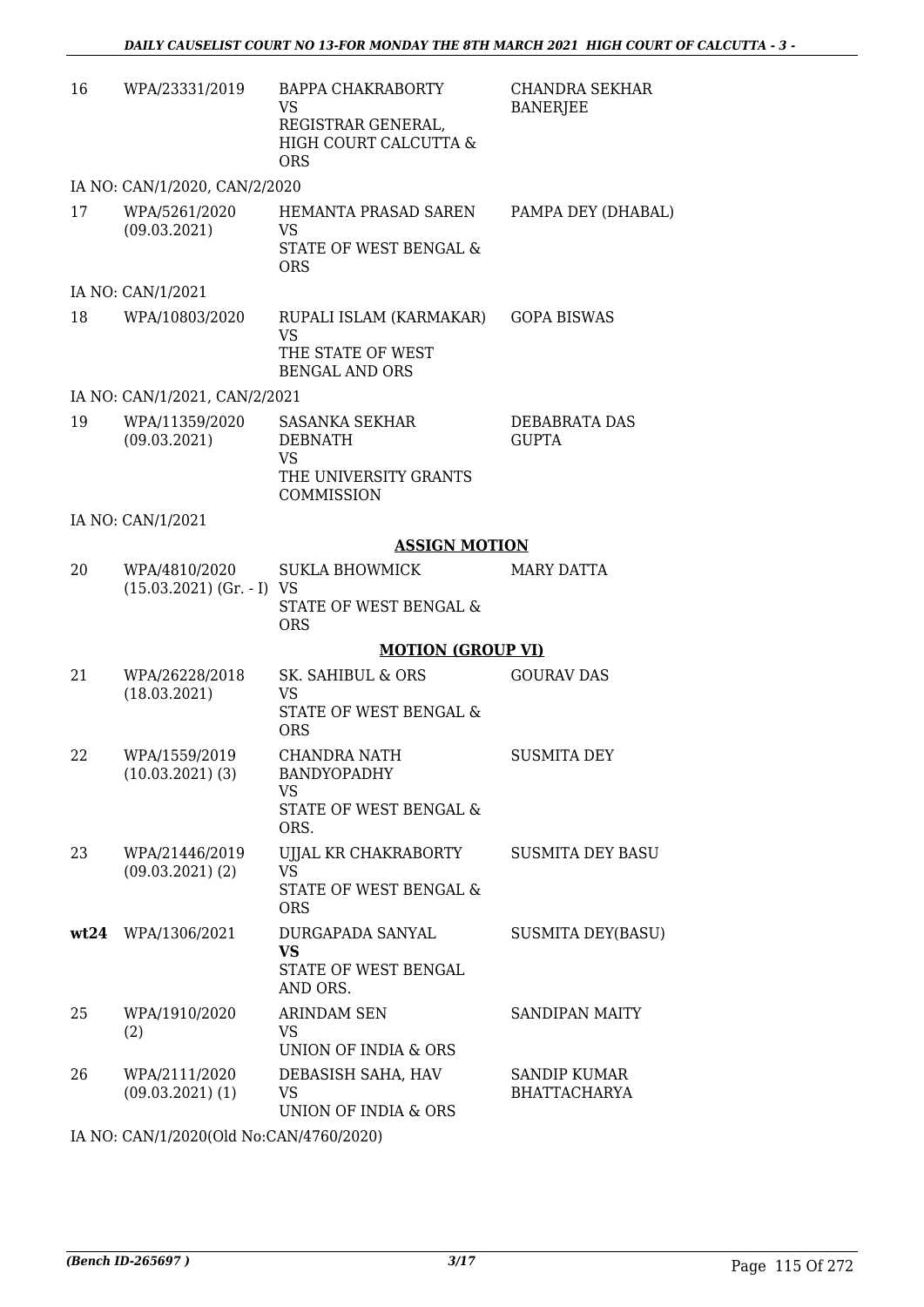| 27   | WPA/2360/2020<br>$(09.03.2021)$ $(1)$   | <b>UDAY SK &amp; ORS</b><br><b>VS</b><br>STATE OF WEST BENGAL &<br><b>ORS</b>             | <b>SANDIP KUMAR</b><br><b>BHATTACHARYYA</b> |
|------|-----------------------------------------|-------------------------------------------------------------------------------------------|---------------------------------------------|
| 28   | WPA/4287/2020<br>(2)                    | <b>ARCHANA CHATTERJEE</b><br><b>VS</b><br><b>STATE OF WEST BENGAL &amp;</b><br><b>ORS</b> | <b>BHABANI PRASAD</b><br><b>MONDAL</b>      |
| 29   | WPA/4685/2020<br>(1)                    | <b>BAPI DAS</b><br>VS<br>UNION OF INDIA & ORS                                             | <b>GUDDU SINGH</b>                          |
| 30   | WPA/5079/2020<br>(1)                    | KAMTA PRASAD NIGAM &<br><b>ORS</b><br><b>VS</b><br>UNION OF INDIA & ORS                   | SAMIT BHANJA                                |
| 31   | WPA/6579/2020<br>(10.03.2021)(2)        | <b>SALMA SULTANA MOLLA</b><br>VS<br>STATE OF WEST BENGAL &<br>ORS.                        | ARANYA SAHA                                 |
|      | IA NO: CAN/1/2020(Old No:CAN/5370/2020) |                                                                                           |                                             |
| 32   | WPA/8216/2020<br>$(09.03.2021)$ $(1)$   | <b>SMT SUMITRA HEMBRAM</b><br>AND ORS<br><b>VS</b><br>Union of India AND ORS              | <b>SAMIR KUMAR</b><br><b>ADHIKARI</b>       |
| 33   | WPA/8880/2020<br>$(15.03.2021)$ $(1)$   | <b>MANTU KR SINGH</b><br><b>VS</b><br>UNION OF INDIA AND<br><b>OTHERS</b>                 | KUNTAL BANERJEE                             |
| 34   | WPA/10297/2020<br>$(16.03.2021)$ $(2)$  | PRITAM SAHA AND ORS<br><b>VS</b><br>THE STATE OF WEST<br><b>BENGAL AND ORS</b>            | ANITA KAUNDA                                |
| 35   | WPA/10300/2020<br>(16.03.2021)(2)       | BISWAJIT BISWAS AND ORS<br>VS<br>THE STATE OF WEST<br><b>BENGAL AND ORS</b>               | ANITA KAUNDA                                |
| 36   | WPA/10339/2020<br>$(09.03.2021)$ (3)    | HARE KRISHNA GIRI<br>VS<br>STATE OF WEST BENGAL<br>AND ORS.                               | <b>SUSMITA DEY(BASU)</b>                    |
|      | wt37 WPA/10341/2020                     | SAKTI PRASAD BHAKTA<br><b>VS</b><br>STATE OF WEST BENGAL<br>AND ORS.                      | SUSMITA DEY(BASU)                           |
|      | wt38 WPA/10343/2020                     | MANORANJAN SHAMANTA<br><b>VS</b><br>STATE OF WEST BENGAL<br>AND ORS                       | <b>SUSMITA DEY(BASU)</b>                    |
| wt39 | WPA/10345/2020                          | <b>SUNIL KUMAR SAHOO</b><br><b>VS</b><br>STATE OF WEST BENGAL<br>AND ORS.                 | <b>SUSMITA DEY(BASU)</b>                    |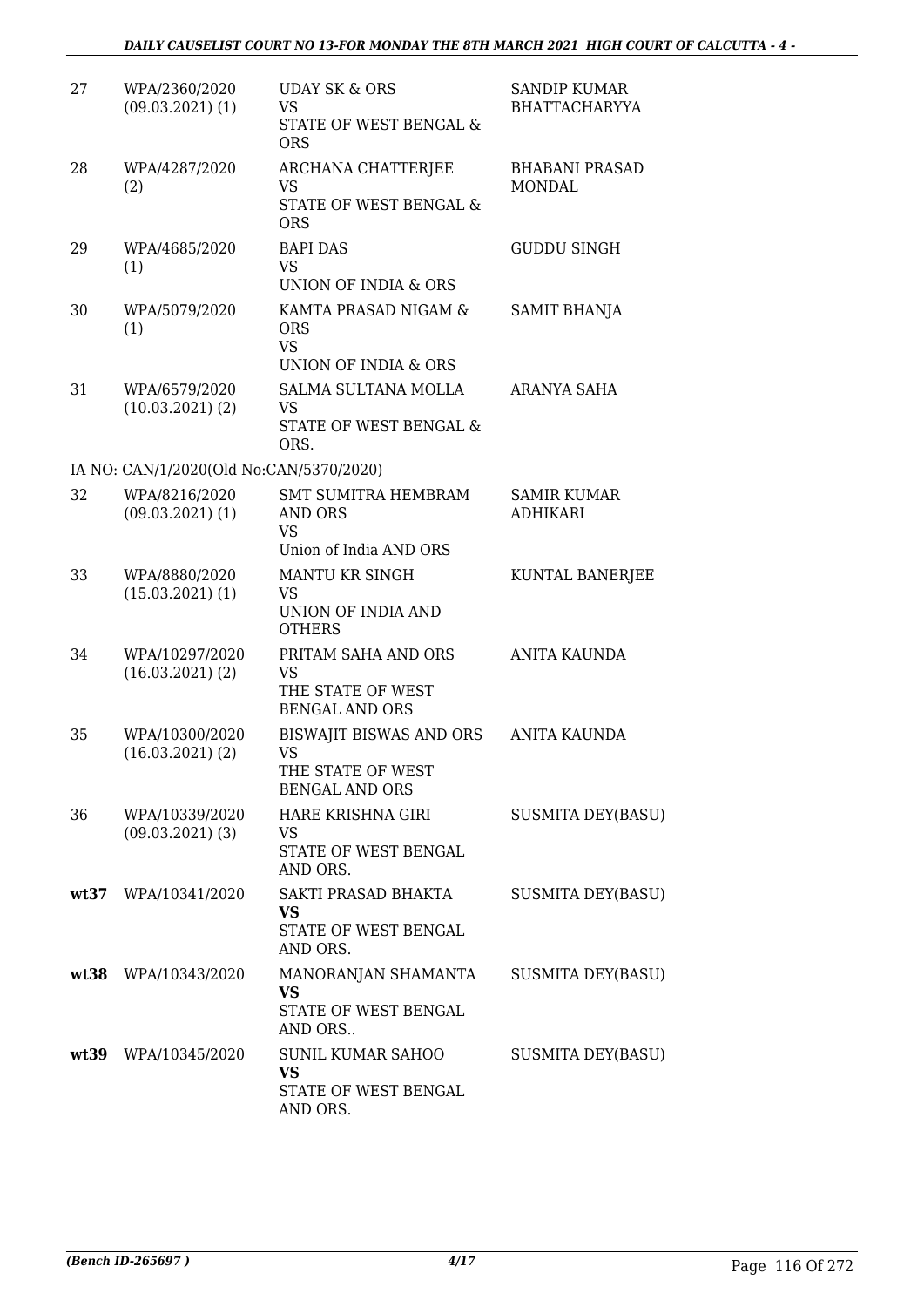|      | wt40 WPA/10347/2020                  | ASIT KUMAR MALLIK<br>VS<br>STATE OF WEST BENGAL<br>AND ORS.               | <b>SUSMITA DEY(BASU)</b> |
|------|--------------------------------------|---------------------------------------------------------------------------|--------------------------|
|      | wt41 WPA/10349/2020                  | KAZI AZIZUL HAQUE<br><b>VS</b><br>STATE OF WEST BENGAL<br>AND ORS.        | <b>SUSMITA DEY(BASU)</b> |
|      | wt42 WPA/10354/2020                  | <b>ASOKE KUMAR MANNA</b><br><b>VS</b><br>STATE OF WEST BENGAL<br>AND ORS. | <b>SUSMITA DEY</b>       |
|      | wt43 WPA/10356/2020                  | RANJAN KUMAR GHOSAL<br><b>VS</b><br>STATE OF WEST BENGAL<br>AND ORS.      | <b>SUSMITA DEY</b>       |
|      | wt44 WPA/10357/2020                  | RASH BEHARI BERA<br><b>VS</b><br>STATE OF WEST BENGAL<br>AND ORS.         | <b>SUSMITA DEY BASU</b>  |
| wt45 | WPA/10358/2020                       | KALLOL KUMAR MISHRA<br><b>VS</b><br>STATE OF WEST BENGAL<br>AND ORS.      | <b>SUSMITA DEY(BASU)</b> |
| wt46 | WPA/10359/2020                       | AJIT KUMAR MANDAL<br><b>VS</b><br>STATE OF WEST BENGAL<br>AND ORS.        | <b>SUSMITA DEY</b>       |
|      | wt47 WPA/10360/2020                  | SAKTI PADA MONDAL<br><b>VS</b><br>STATE OF WEST BENGAL<br>AND ORS.        | <b>SUSMITA DEY BASU</b>  |
| wt48 | WPA/10361/2020                       | SK. AKBAR ALI<br><b>VS</b><br>STATE OF WEST BENGAL<br>AND ORS.            | <b>SUSMITA DEY(BASU)</b> |
| 49   | WPA/10340/2020<br>$(09.03.2021)$ (3) | SAKTIPADA MAHATO<br>VS<br>STATE OF WEST BENGAL<br>AND ORS.                | <b>SUSMITA DEY</b>       |
|      | wt50 WPA/10342/2020                  | <b>JOYDEV MONDAL</b><br><b>VS</b><br>STATE OF WEST BENGAL<br>AND ORS.     | <b>SUSMITA DEY</b>       |
|      | wt51 WPA/10344/2020                  | SUBRATA MAHAPATRA<br><b>VS</b><br>STATE OF WEST BENGAL<br>AND ORS.        | SUSMITA DEY              |
|      | wt52 WPA/10346/2020                  | DIPAK KUMAR DEY SARKAR<br><b>VS</b><br>STATE OF WEST BENGAL<br>AND ORS.   | <b>SUSMITA DEY</b>       |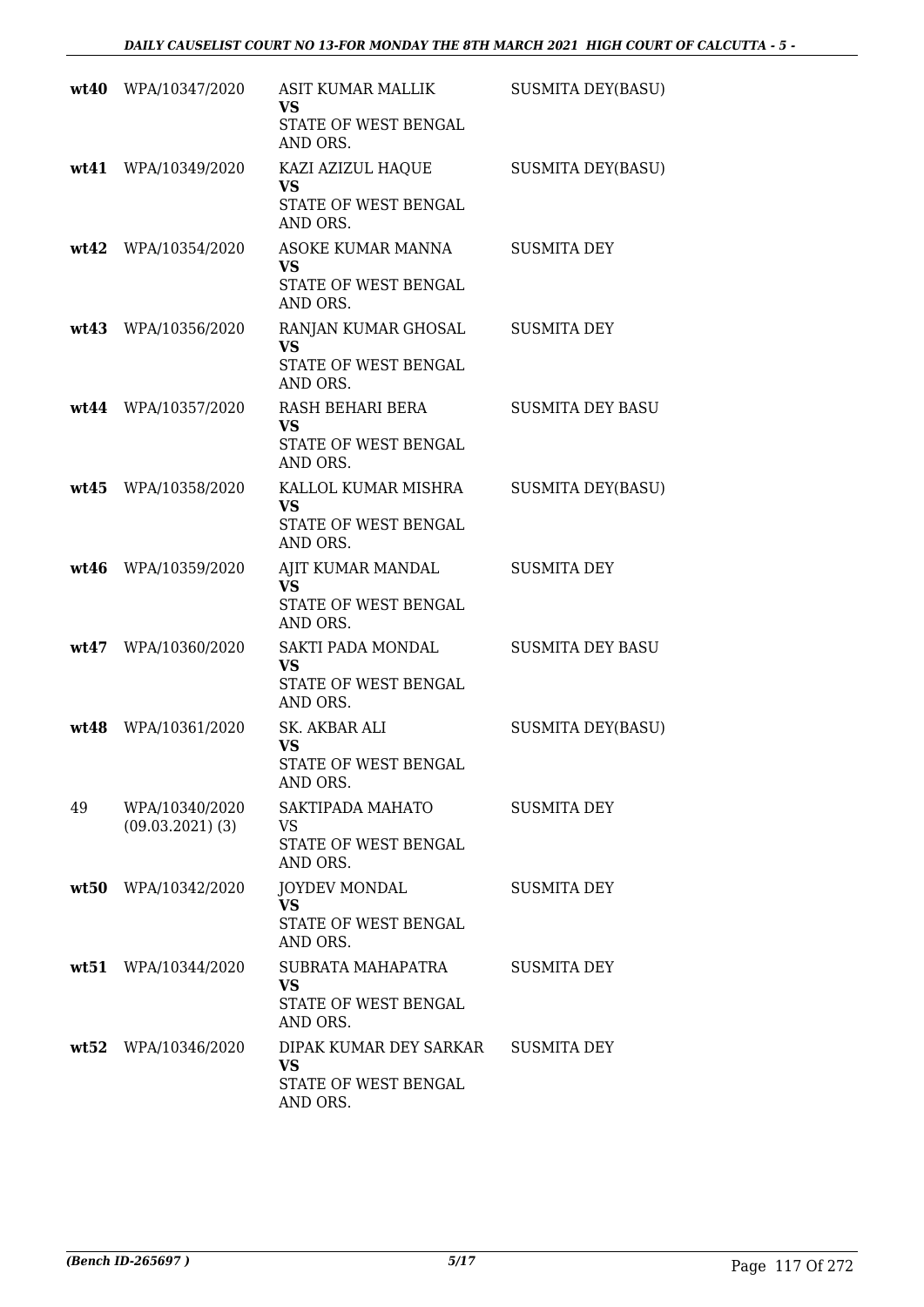|    | wt53 WPA/10348/2020                                    | PARBATI MAHATA<br><b>VS</b><br>STATE OF WEST BENGAL<br>AND ORS.                     | <b>SUSMITA DEY</b>                      |
|----|--------------------------------------------------------|-------------------------------------------------------------------------------------|-----------------------------------------|
|    | wt54 WPA/10350/2020                                    | MRINAL KANTI JANA<br><b>VS</b><br>STATE OF WEST BENGAL<br>AND ORS.                  | <b>SUSMITA DEY</b>                      |
|    | wt55 WPA/10351/2020                                    | <b>BHOLANATH BAG</b><br><b>VS</b><br>STATE OF WEST BENGAL<br>AND ORS.               | <b>SUSMITA DEY</b>                      |
| 56 | WPA/10940/2020<br>(1)                                  | ASIM KUMAR ACHARYA<br>VS<br>STATE OF WEST BENGAL<br>AND ORS.                        | AMRITA CHEL                             |
| 57 | WPA/11245/2020<br>(2) (Premptorily)                    | MUKUL CHANDRA BERA<br><b>VS</b><br>UNION OF INDIA AND ORS.                          | MISTHI SAHA                             |
| 58 | WPA/11372/2020<br>(2)                                  | FATIK CHANDRA MONDAL<br><b>VS</b><br>STATE OF WEST BENGAL<br>AND ORS.               | <b>SOUNAK</b><br><b>BHATTACHARYA</b>    |
| 59 | WPA/11551/2020                                         | <b>PULAK BARAN</b><br><b>CHAKRABORTY</b><br><b>VS</b><br>UNION OF INDIA AND ORS.    | <b>UTTIYA RAY</b>                       |
| 60 | WPA/11574/2020<br>(1)                                  | ANANDAMOY CHATTERJEE<br><b>VS</b><br>UNION OF INDIA AND ORS.                        | <b>ARUN KUMAR</b><br><b>CHAKRABORTY</b> |
| 61 | WPA/11725/2020<br>(3)                                  | <b>HARU DAS AND ORS</b><br>VS<br>STATE OF WEST BENGAL<br>AND ORS.                   | <b>SAGAR SINGH</b>                      |
| 62 | WPA/11776/2020<br>(2)                                  | <b>BANDANA PAN AND</b><br><b>OTHERS</b><br>VS<br>STATE OF WEST BENGAL<br>AND ORS.   | NITISH SMANTA                           |
| 63 | WPA/11811/2020<br>(1)                                  | SANCHITA DOLAI<br><b>VS</b><br>UNION OF INDIA AND ORS.                              | ARPA CHAKRABORTY                        |
| 64 | WPA/950/2021<br>(2)                                    | SOMANGSU BHUSAN<br><b>SARKAR</b><br>VS<br>PUNJAB NATIONAL BANK<br><b>AND OTHERS</b> | Sobhan Majumder                         |
| 65 | WPA/1331/2021<br>$(10.03.2021)$ $(1)$<br>(Premptorily) | RADHESHYAM PRASAD<br>VS.<br>UNION OF INDIA AND ORS.                                 | <b>TAPAN KUMAR</b><br>MAHAPATRA         |
| 66 | WPA/2069/2021<br>(2)                                   | AKASH KUMAR CHOURASIA<br><b>VS</b><br>UNION OF INDIA AND ORS.                       | NILANJAN PAL                            |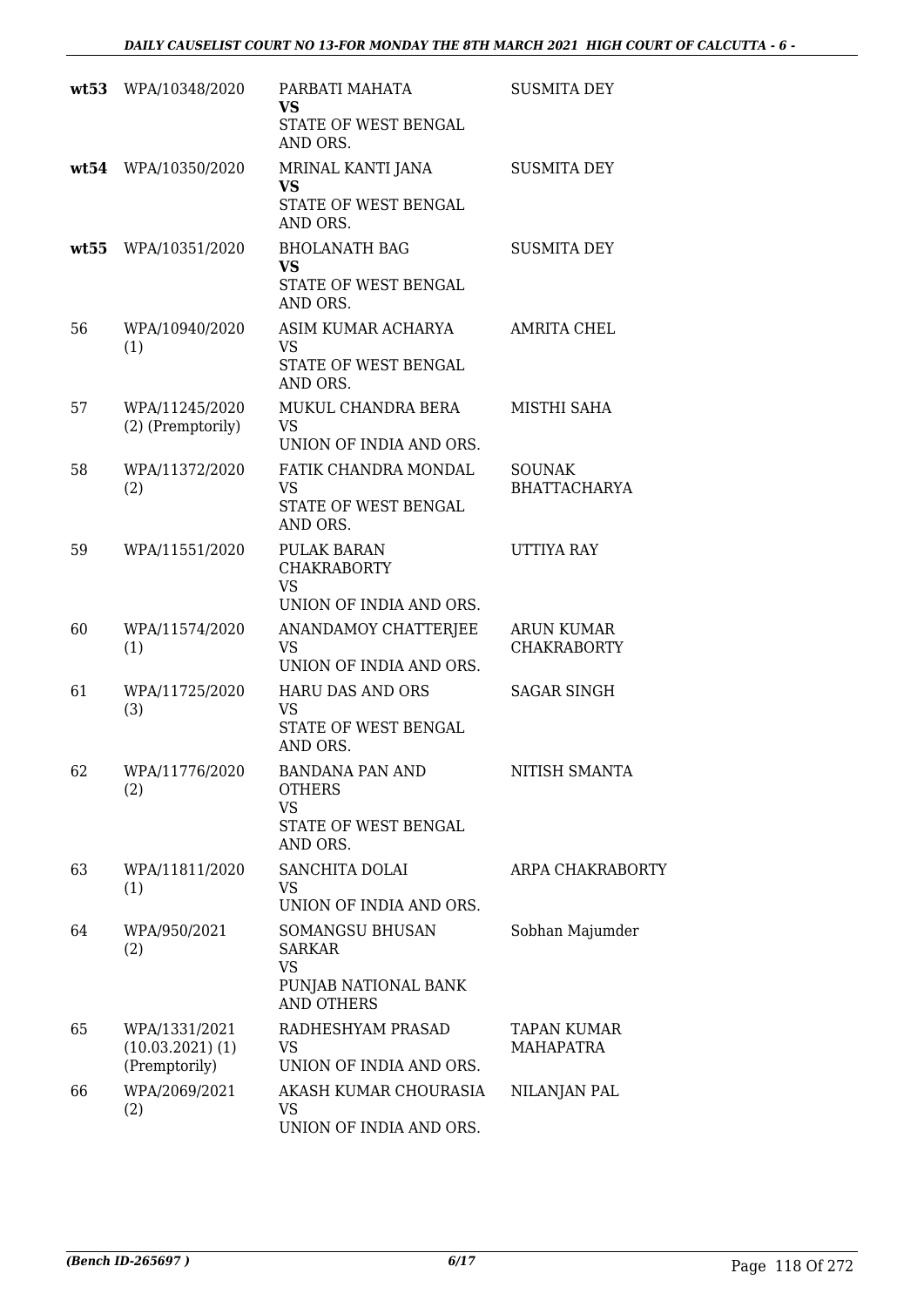| 67   | WPA/2118/2021<br>(1) | <b>INDRANIL GHOSH</b><br><b>VS</b>                                                                                                                                  | <b>MANIKA ROY</b>       |
|------|----------------------|---------------------------------------------------------------------------------------------------------------------------------------------------------------------|-------------------------|
|      |                      | STATE OF WEST BENGAL<br>AND ORS.                                                                                                                                    |                         |
| 68   | WPA/2287/2021<br>(2) | <b>MITHU DAI</b><br><b>VS</b><br>STATE OF WEST BENGAL<br>AND ORS.                                                                                                   | MD KUTUBUDDIN           |
| 69   | WPA/2302/2021<br>(1) | ALL INDIA GENERAL<br><b>INSURANCE SC/ST</b><br><b>EMPLOYEES</b><br>PARISHAT(JAYAMURTHY)<br><b>AND ANR</b><br><b>VS</b><br><b>GENERAL INSURANCE</b><br>PUBLIC SECTOR | BASABI<br>RAICHOUDHURY  |
| 70   | WPA/2306/2021<br>(2) | <b>ASSOCIATION AND OTHERS</b><br>TOTAN CHOWDHURY AND<br><b>OTHERS</b><br><b>VS</b><br>STATE OF WEST BENGAL                                                          | <b>ALOKESH DALAI</b>    |
|      |                      | AND ORS.                                                                                                                                                            |                         |
| 71   | WPA/2358/2021<br>(2) | PROSANTA MONDAL<br><b>VS</b><br>STATE OF WEST BENGAL<br>AND ORS.                                                                                                    | PRAMITA BANERJEE        |
| 72   | WPA/2679/2021<br>(1) | SHARBANI BANERJEE<br><b>VS</b><br>COAL INDIA LIMITED AND<br><b>ORS</b>                                                                                              | <b>OISANI MUKHERJEE</b> |
| 73   | WPA/3008/2021<br>(1) | TOTON GHOSH<br><b>VS</b><br>PUBLIC SERVICE<br><b>COMMISSION AND ORS</b>                                                                                             | ARPA CHAKRABORTY        |
| 74   | WPA/3043/2021<br>(2) | M/S P.C. DEY ENTERPRISE<br><b>AND ANR</b><br>VS<br>UNION OF INDIA AND ORS.                                                                                          | DEBABRATA ROY           |
|      | wt75 WPA/3048/2021   | M/S DEBASISH NAG AND<br><b>ANR</b><br><b>VS</b><br>UNION OF INDIA AND ORS.                                                                                          | DEBABRATA RAY           |
|      | wt76 WPA/3058/2021   | M/S KARMAKAR<br><b>ENTERPRISE AND</b><br><b>ANOTHER</b><br><b>VS</b><br>UNION OF INDIA AND ORS.                                                                     | DEBABRATA RAY           |
| wt77 | WPA/3073/2021        | M/S SHYAM SUNDAR<br><b>GHOSH</b><br><b>VS</b><br>UNION OF INDIA AND ORS.                                                                                            | DEBABRATA ROY           |
| wt78 | WPA/3085/2021        | M/S JAGADISH CHANDRA<br><b>ADHIKARY AND ANR</b><br><b>VS</b><br>UNION OF INDIA AND ORS.                                                                             | DEBABRATA RAY           |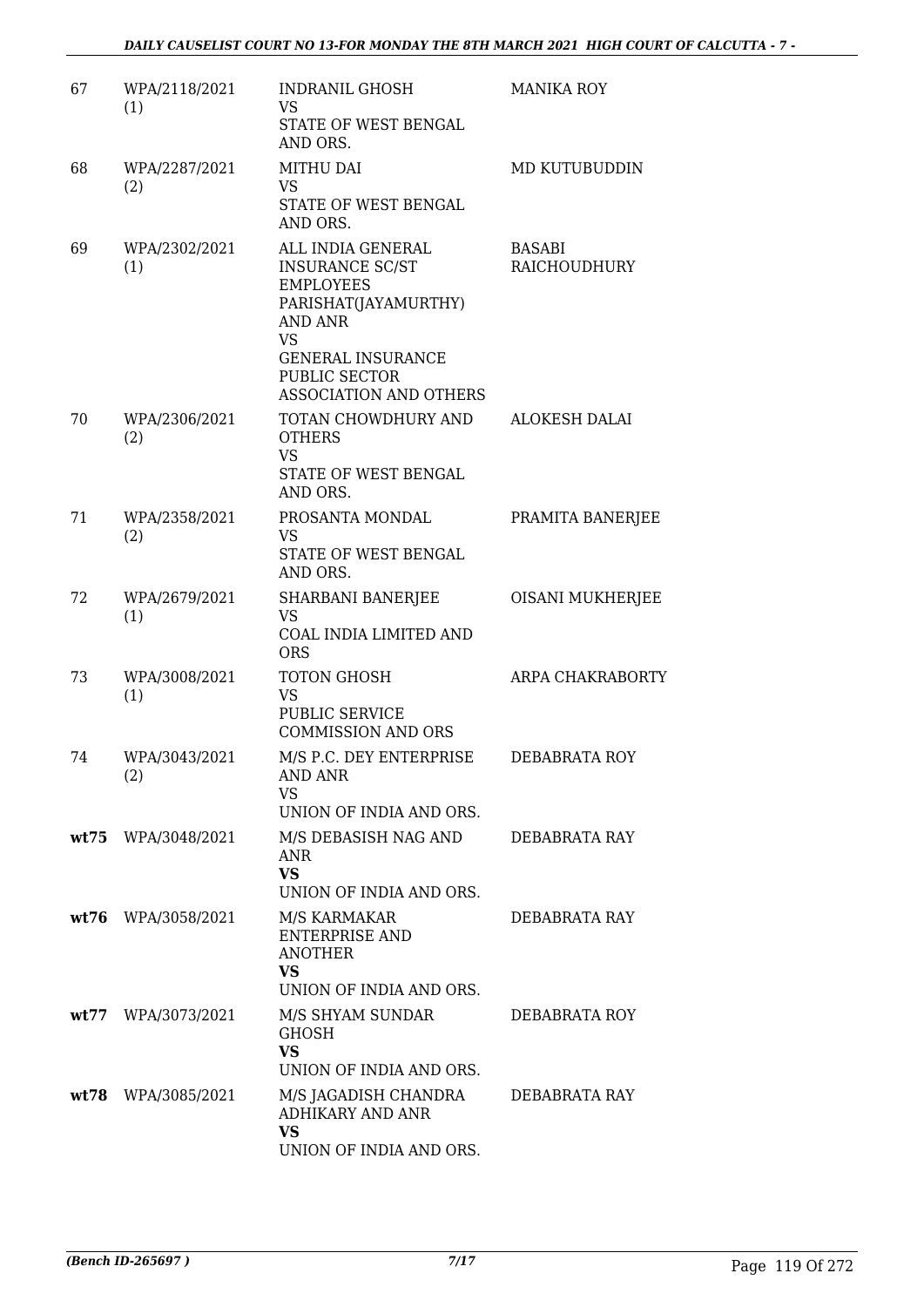| 79 | WPA/3116/2021<br>(2)             | SUBHAJIT BAYEN<br><b>VS</b><br>UNION OF INDIA AND ORS.                                                                       | MANISH KUMAR DAN                |
|----|----------------------------------|------------------------------------------------------------------------------------------------------------------------------|---------------------------------|
| 80 | WPA/3219/2021                    | <b>MANAS HALDER</b><br><b>VS</b><br>UNION OF INDIA AND ORS.                                                                  | ARPAN SINHA                     |
| 81 | WPA/3383/2021                    | NIRBHAY LODH<br><b>VS</b><br><b>UCO BANK</b>                                                                                 | MITUL<br><b>CHAKRABORTY</b>     |
| 82 | WPA/3551/2021<br>(09.03.2021)    | DHIRENDRA NATH<br><b>MONDAL</b><br><b>VS</b>                                                                                 | <b>SUSMITA DEY(BASU)</b>        |
|    |                                  | STATE OF WEST BENGAL<br>AND ORS.                                                                                             |                                 |
| 83 | WPA/3554/2021<br>(09.03.2021)    | NABA KUMAR GHOSH<br>VS<br>UNION OF INDIA AND ORS.                                                                            | <b>SUSMITA DEY (BASU)</b>       |
| 84 | WPA/3726/2021<br>(2)             | SOSTI JANA MANDAL<br>@SOSTI JANA<br><b>VS</b><br>STATE OF WEST BENGAL<br>AND ORS.                                            | PARTHA SARATHI<br><b>MONDAL</b> |
| 85 | WPA/3901/2021<br>(2)             | ASRAF ALI AND ORS<br><b>VS</b><br>STATE OF WEST BENGAL<br>AND ORS.                                                           | <b>BITASOK BANERJEE</b>         |
| 86 | WPA/4076/2021<br>(1)             | KOUSHIK MGHOSH AND<br><b>ORS</b><br><b>VS</b><br>THE STATE OF WEST<br><b>BENGAL AND ORS</b>                                  | MONIRUZZAMAN                    |
| 87 | WPA/4091/2021<br>(1)             | DILIP KUMAR GANGULY<br><b>VS</b><br><b>BANGIYA GRAMIN VIKASH</b><br>BANK                                                     | KMAKSHYA PRASAD<br>MUKHOPADHYAY |
| 88 | WPA/4326/2021<br>(10.03.2021)(2) | RAHUL SARKAR<br>VS<br>THE UNION OF INDIA AND<br><b>ORS</b>                                                                   | <b>SOMRAJ DHAR</b>              |
| 89 | WPA/4510/2021<br>(2)             | TAPAS KUMAR KUNDU AND<br><b>ORS</b><br><b>VS</b><br>STATE OF WEST BENGAL                                                     | RAJESH NASKAR                   |
| 90 | WPA/4587/2021<br>(2)             | AND ORS.<br><b>ARNAB SEN</b><br>VS.<br>UNION OF INDIA AND ORS.                                                               | DIPANKAR PAL                    |
| 91 | WPA/4614/2021<br>(2)             | MAINUDDIN SARDAR<br>VS<br><b>INSPECTOR GENERAL, FTR</b><br>HEADQUARTERS BORDER<br><b>SECURITY FORCE AND</b><br><b>OTHERS</b> | <b>SUBHAM GHOSH</b>             |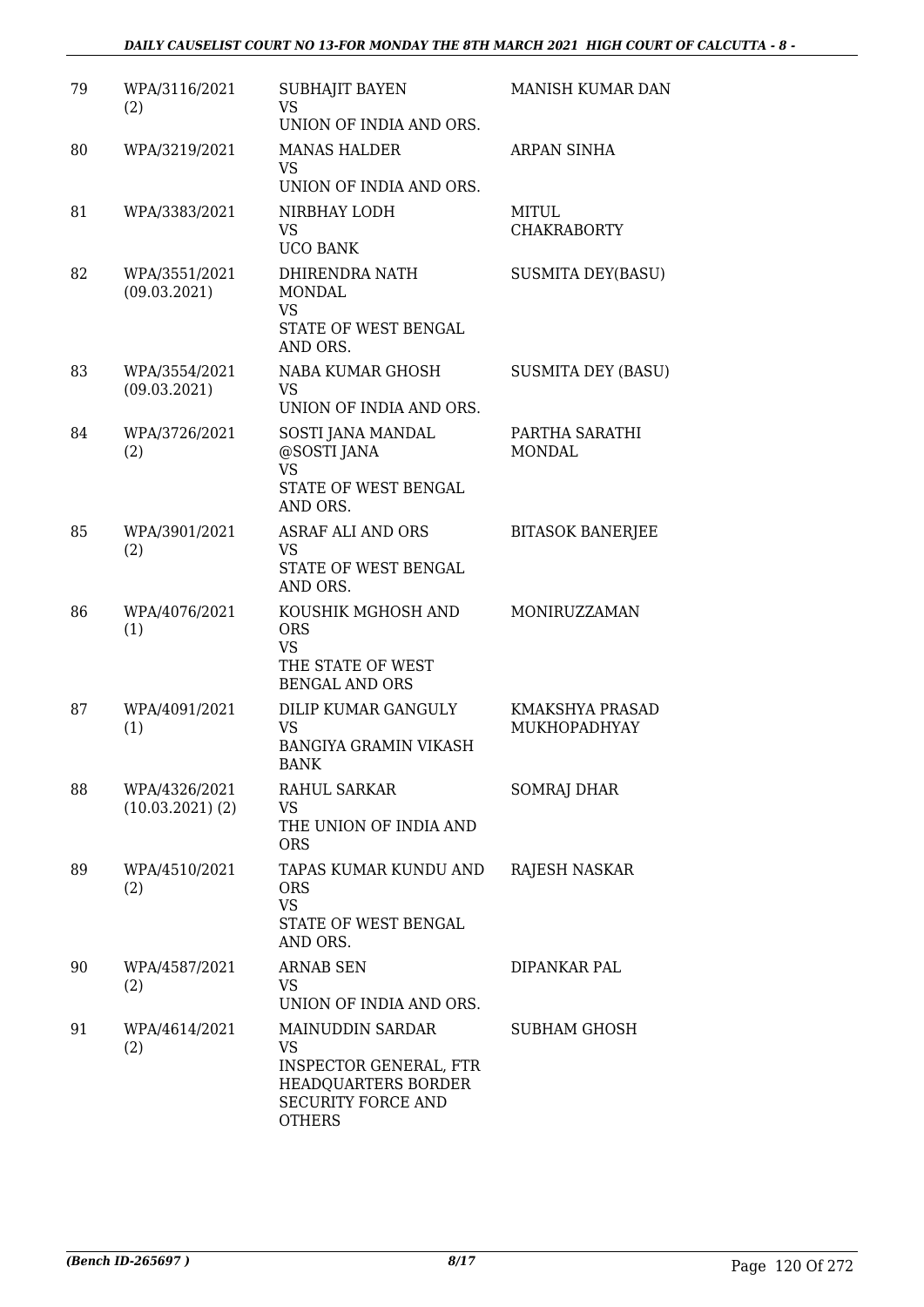| 92  | WPA/4683/2021<br>(2) | <b>BIBRATA BISWAS</b><br>VS.<br>UNION OF INDIA AND ORS.                                                            | PRATIK MAJUMDER                 |
|-----|----------------------|--------------------------------------------------------------------------------------------------------------------|---------------------------------|
| 93  | WPA/4935/2021<br>(1) | KOYALA MAZDOOR<br><b>CONGRESS</b><br><b>VS</b><br>UNION OF INDIA AND ORS.                                          | SABYASACHI<br><b>CHATTERJEE</b> |
| 94  | WPA/5036/2021        | DINESH MAHATO<br><b>VS</b><br>STATE OF WEST BENGAL<br>AND ORS.                                                     | ASHIS KUMAR PAUL                |
| 95  | WPA/5166/2021        | <b>ANIMESH SAHA</b><br><b>VS</b><br>STATE OF WEST BENGAL<br>AND ORS.                                               | KARUNAMOYEE<br>SAMANTA          |
| 96  | WPA/5206/2021        | <b>SUJOY LAI</b><br>VS.<br>UNION OF INDIA AND ORS.                                                                 | ARPA CHAKRABORTY                |
| 97  | WPA/5244/2021        | PINAKI DAS AND OTHERS<br><b>VS</b><br>STATE OF WEST BENGAL<br>AND ORS.                                             | SAKTIPADA JANA                  |
| 98  | WPA/5254/2021<br>(1) | <b>MAYARUN BIBI</b><br><b>VS</b><br>UNION OF INDIA AND ORS.                                                        | <b>BEANZIR SHAIKH</b>           |
| 99  | WPA/5329/2021<br>(1) | ANWESHA GANGULY<br>BANERJEE AND ORS<br><b>VS</b><br>STATE OF WEST BENGAL<br>AND ORS.                               | <b>SUMAN BANERJEE</b>           |
| 100 | WPA/5460/2021        | <b>BOSE INSTITUTE</b><br>PENSIONERS WELFARE<br>ASSOCIATION AND ANR.<br><b>VS</b><br>THE BOSE INSTITUTE AND<br>ORS. | <b>ASWINI BERA</b>              |
| 101 | WPA/5491/2021        | SAIKAT PAL @ SAIKAT<br><b>ADHIKARY</b><br><b>VS</b><br>STATE OF WEST BENGAL<br>AND ORS.                            | DEBANSHU GHORAI                 |
| 102 | WPA/5562/2021        | KRISHNA KANTA BAPARI<br><b>VS</b><br>THE BANK OF INDIA AND<br><b>ORS</b>                                           | PRITHVIRAJ SINHA<br><b>ROY</b>  |
| 103 | WPA/5564/2021        | SHIBNATH DAS<br><b>VS</b><br>STATE OF WEST BENGAL<br>AND ORS.                                                      | MD. AHSANUZZAMAN                |
| 104 | WPA/5622/2021        | RAKIB KHAN AND OTHERS<br>VS<br>STATE OF WEST BENGAL<br>AND ORS.                                                    | MD. KUTUBUDDIN                  |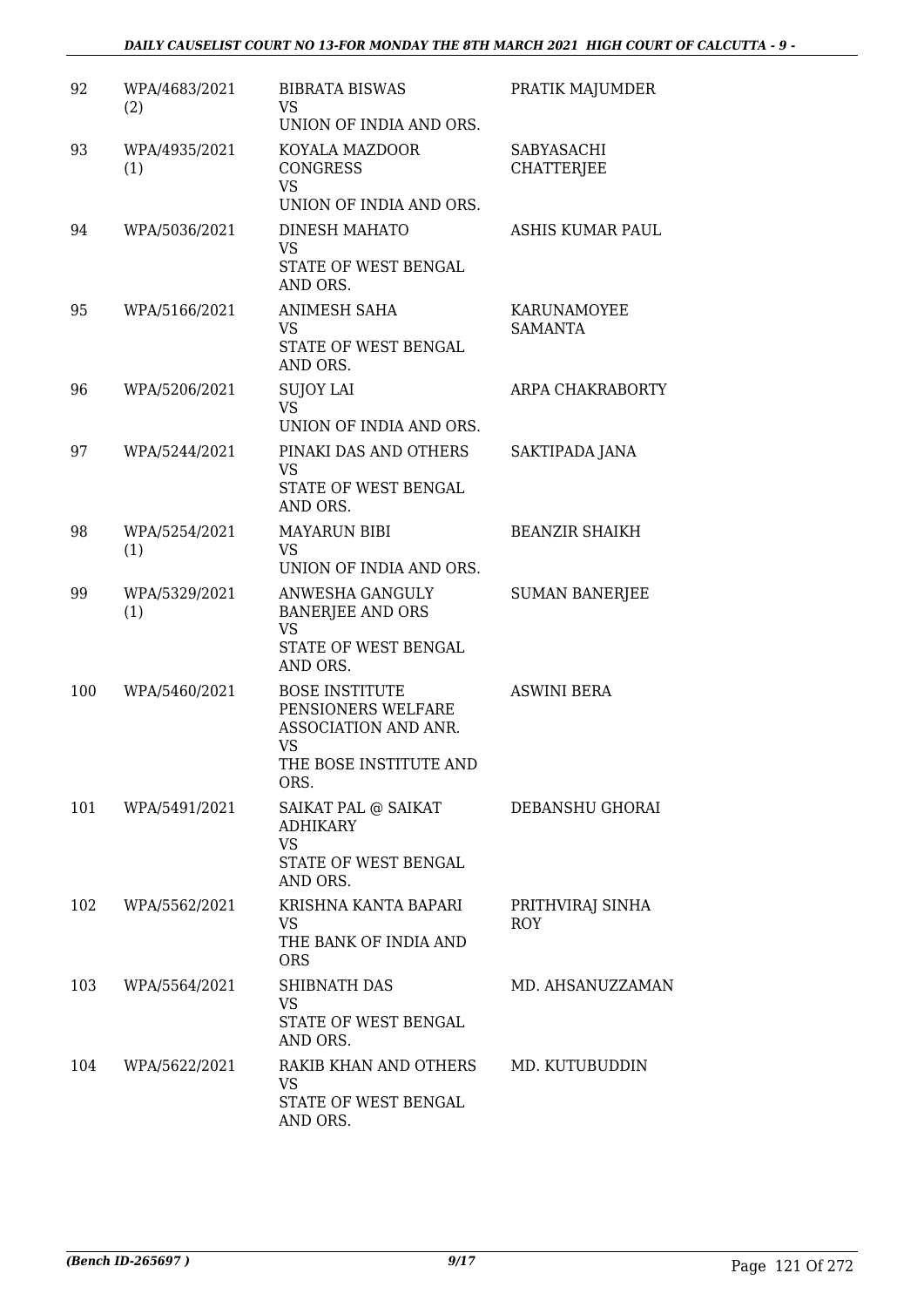| 105 | WPA/5727/2021     | SANJOY SEN<br>VS.<br>THE STATE OF WEST<br><b>BENGAL AND ORS</b>                     | <b>MANI SHANKAR</b><br><b>CHATTOPADHYAY</b> |
|-----|-------------------|-------------------------------------------------------------------------------------|---------------------------------------------|
| 106 | WPA/5744/2021     | <b>SABINA KHATUN</b><br><b>VS</b><br>STATE OF WEST BENGAL<br>AND ORS.               | MD MOSIAR<br><b>RAHAMAN</b>                 |
| 107 | WPA/5770/2021     | DULAL CHANDRA PAUL<br>VS.<br>STATE OF WEST BENGAL<br>AND ORS.                       | <b>SANKAR PAUL</b>                          |
| 108 | WPA/5778/2021     | SUDIPTA KARMAKAR AND<br><b>ORS</b><br><b>VS</b><br>STATE OF WEST BENGAL<br>AND ORS. | <b>DIBYENDU</b><br><b>CHATTERJEE</b>        |
| 109 | WPA/5886/2021     | MD NASIRUDDIN AND ORS<br><b>VS</b><br>STATE OF WEST BENGAL<br>AND ORS.              | HARADHAN MONDAL                             |
| 110 | WPA/5915/2021     | DHARAMDEO RAY<br><b>VS</b><br>UNION OF INDIA AND ORS.                               | DEBASISH KUNDU                              |
| 111 | WPA/6056/2021     | <b>CHINA DAS</b><br><b>VS</b><br>STATE OF WEST BENGAL<br>AND ORS.                   | SIDDHADEV ADAK                              |
| 112 | WPA/6071/2021     | DR. SANJIT BISWAS<br><b>VS</b><br>UNION OF INDIA AND<br><b>ANOTHER</b>              | RANANEESH GUPTA<br><b>THAKURTA</b>          |
| 113 | WPA/6074/2021     | DR.SANJIT BISWAS<br><b>VS</b><br>UNION OF INDIA AND ORS.                            | RANANEESH GUHA<br>THAKURTA                  |
|     | 114 WPA/6160/2021 | NAJIMUDDIN<br><b>VS</b><br>STATE OF WEST BENGAL<br>AND ORS.                         | Md. Habibur Rahaman                         |
|     | 115 WPA/6331/2021 | PARIMAL MANDAL<br><b>VS</b><br>STATE OF WEST BENGAL<br>AND ORS.                     | JOYDEEP ROY                                 |
| 116 | WPA/6511/2021     | SOMNATH NANDI<br>VS<br>STATE OF WEST BENGAL<br>AND ORS.                             | MONIRUZZAMAN                                |
|     | 117 WPA/6536/2021 | SMT KAJOL BADYAKAR<br>VS<br>M/S. EASTERN COAL<br>FIELDS LTD AND ORS                 | AMAL KUMAR DUTTA                            |
| 118 | WPA/6544/2021     | KRISHNA BHUIYA<br>VS<br>EASTERN COAL FIELDS LTD<br>AND ORS                          | AMAL KR DATTA                               |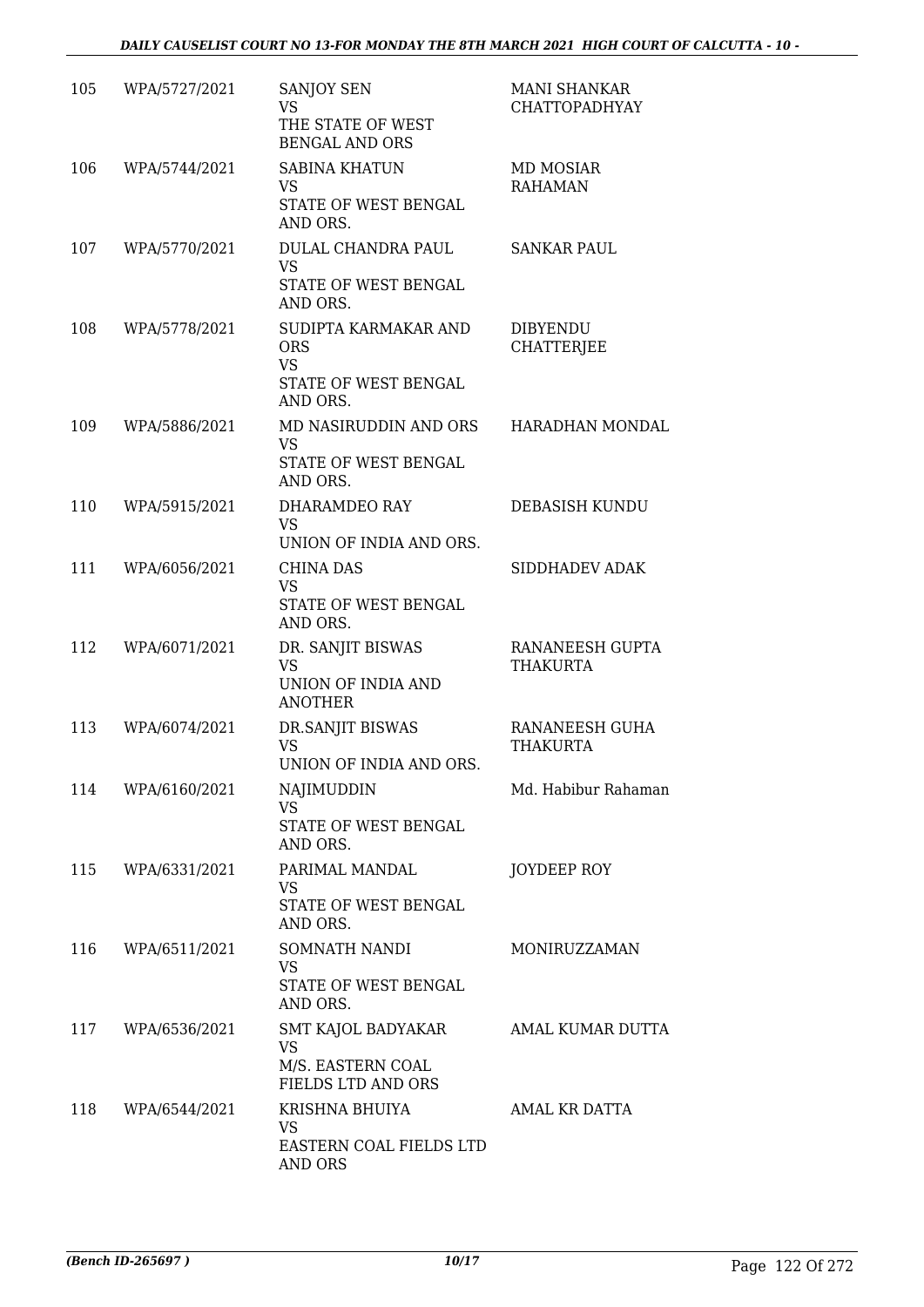| 119 | WPA/6551/2021                          | <b>MAHESH BAURI</b><br><b>VS</b>                                                                                    | AMAL KUMAR DATTA                   |
|-----|----------------------------------------|---------------------------------------------------------------------------------------------------------------------|------------------------------------|
|     |                                        | THE COAL INDIA LTD AND<br><b>ORS</b>                                                                                |                                    |
|     |                                        | <b>MOTION GROUP - V</b>                                                                                             |                                    |
| 120 | WPA/24902/2015<br>(4)                  | UMA SAHA (BANIK)<br><b>VS</b><br>STATE OF WEST BENGAL &                                                             | HUSN ARA BEGUM                     |
| 121 | WPA/14358/2016<br>(1)                  | <b>ORS</b><br>MOUMITA CHACKRABORTY A. BHATTACHARYYA<br>$&$ ANR<br><b>VS</b><br>STATE OF WEST BENGAL &<br><b>ORS</b> |                                    |
| 122 | WPA/23823/2016<br>(1)                  | CHANCHAL DAS & ANR<br><b>VS</b><br>STATE OF WEST BENGAL                                                             | ARIJIT BERA                        |
| 123 | WPA/14738/2018<br>(1)                  | KARTICK CHANDRA GAYEN<br><b>VS</b><br>STATE OF WEST BENGAL &<br><b>ORS</b>                                          | SUDARSHAN GHOSH                    |
| 124 | WPA/24119/2018<br>(2)                  | CHANDRA MAHATO<br><b>VS</b><br>STATE OF WEST BENGAL &<br><b>ORS</b>                                                 | VIVEKANANDA BAURI                  |
| 125 | WPA/6511/2019<br>$(09.03.2021)$ (1)    | <b>DILIP GHOSH</b><br><b>VS</b><br>STATE OF WEST BENGAL &<br><b>ORS</b>                                             | SOUMYADEEP<br><b>BISWAS</b>        |
| 126 | WPA/15214/2019<br>(1)                  | <b>BISWANATH MONDAL</b><br><b>VS</b><br>STATE OF WEST BENGAL &<br><b>ORS</b>                                        | <b>SARDA SHA</b>                   |
| 127 | WPA/19886/2019<br>$(09.03.2021)$ (1)   | PRATIMA RANI KHANRA<br>(MONDAL)<br>VS<br>STATE OF WEST BENGAL &<br><b>ORS</b>                                       | <b>SUBHRANGSU PANDA</b>            |
| 128 | WPA/19889/2019<br>$(09.03.2021)$ $(1)$ | <b>MIRA RANI MONDAL</b><br>VS<br>STATE OF WEST BENGAL &<br><b>ORS</b>                                               | <b>SUBHARANGSU</b><br><b>PANDA</b> |
| 129 | WPA/2443/2020<br>(1)                   | <b>BIJLI KHATUN &amp; ORS</b><br><b>VS</b><br>STATE OF WEST BENGAL &<br><b>ORS</b>                                  | <b>MASUD MALLIK</b>                |
| 130 | WPA/4088/2020<br>(1)                   | ANIMESH DAS & ANR<br>VS.<br>STATE OF WEST BENGAL &<br><b>ORS</b>                                                    | TANUJA BASAK                       |
| 131 | WPA/4095/2020<br>$(09.03.2021)$ (1)    | SMT GANGAMANI BAGDI<br><b>VS</b><br>STATE OF WEST BENGAL &<br><b>ORS</b>                                            | <b>SOUMI KUNDU</b>                 |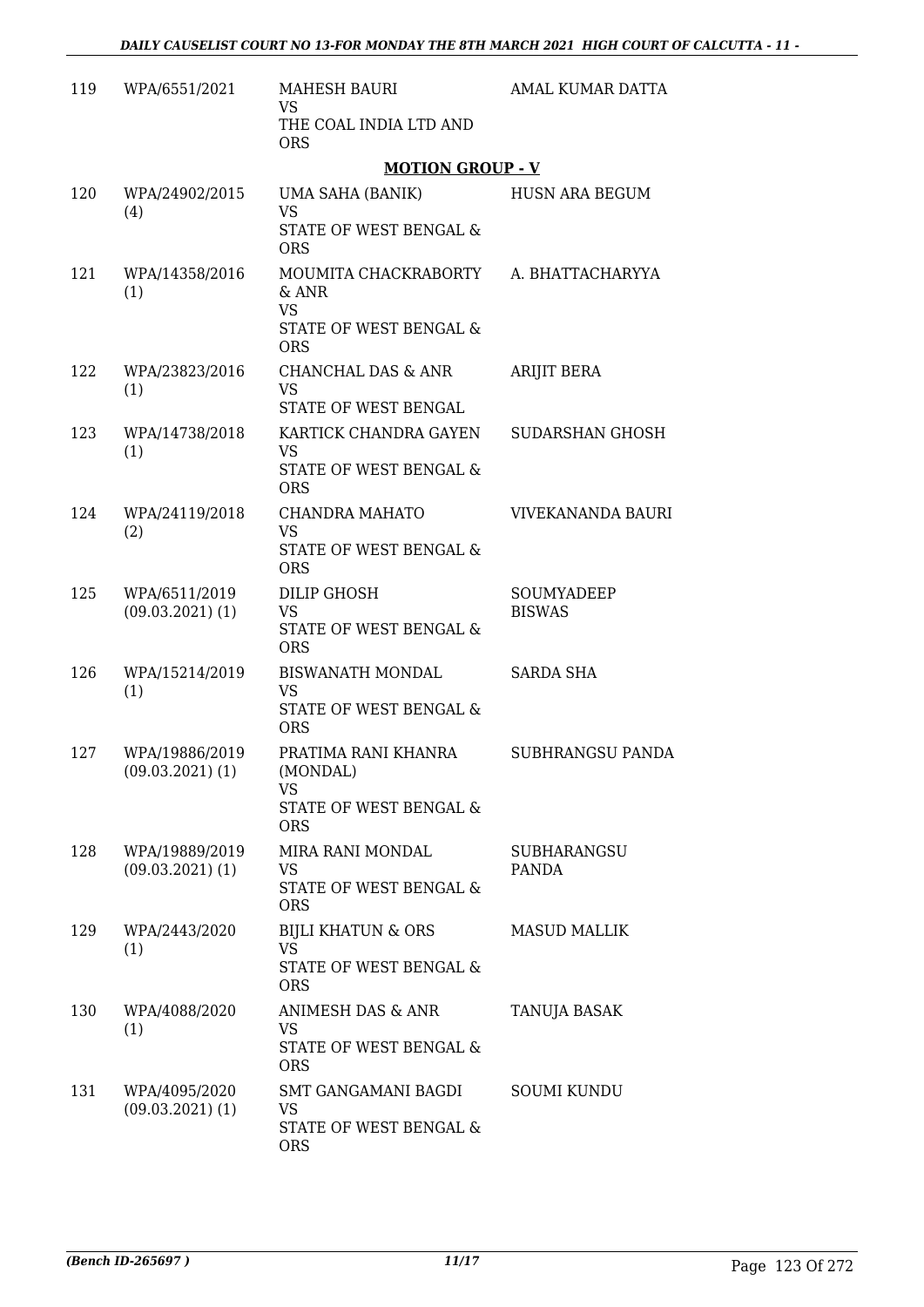| 132 | WPA/4359/2020                          | DIPTI BISWAS & ORS.<br>VS.<br>STATE OF WEST BENGAL &<br>ORS.                                    | <b>GOURAB DAS</b>                     |
|-----|----------------------------------------|-------------------------------------------------------------------------------------------------|---------------------------------------|
| 133 | WPA/5212/2020<br>(1)                   | <b>SUPARNA MAITY &amp; ORS</b><br><b>VS</b><br>STATE OF WEST BENGAL &<br><b>ORS</b>             | <b>JAYANTA KUMAR</b><br><b>DUTTA</b>  |
| 134 | WPA/5213/2020<br>(1)                   | SONALI MAITY MULA & ORS<br><b>VS</b><br>STATE OF WEST BENGAL &<br><b>ORS</b>                    | JAYANTA DUTTA                         |
| 135 | WPA/8872/2020                          | MANIJA KHATUN BIBI AND<br><b>ORS</b><br><b>VS</b><br>THE STATE OF WEST<br><b>BENGAL AND ORS</b> | PAPIYA<br><b>CHATTOPADHYAY</b>        |
| 136 | WPA/8879/2020<br>$(11.03.2021)$ $(1)$  | <b>LALITA ROY AND ANR</b><br><b>VS</b><br>THE STATE OF WEST<br><b>BENGAL AND ORS</b>            | <b>PAPIYA</b><br><b>CHATTOPADHYAY</b> |
|     | wt137 WPA/10399/2020                   | TULSI PAUL(BASAK)<br><b>VS</b><br>STATE OF WEST BENGAL<br>AND ORS.                              | PAPIYA<br><b>CHATTOPADHYAY</b>        |
| 138 | WPA/8924/2020                          | NAMITA SUTRADHAR AND<br>ANR<br><b>VS</b><br>THE STATE OF WEST<br><b>BENGAL AND ORS</b>          | PAPIYA<br><b>CHATTOPADHYAY</b>        |
| 139 | WPA/9698/2020<br>(11.03.2021)          | <b>SANGEETA</b><br><b>ROYCHOUDHURY</b><br><b>VS</b><br>STATE OF WEST BENGAL<br>AND ORS.         | DIP JYOTI<br><b>CHAKRABORTY</b>       |
| 140 | WPA/9704/2020<br>(11.03.2021)          | <b>SANGEETA ROY</b><br>CHOUDHURY(SARKAR)<br>VS<br>STATE OF WEST BENGAL<br>AND ORS.              | DIP JYOTI<br><b>CHAKRABORTY</b>       |
| 141 | WPA/10096/2020<br>$(09.03.2021)$ $(1)$ | R K M SAROWAR JAHAN<br>VS<br>STATE OF WEST BENGAL<br>AND ORS.                                   | TANUJA BASAK                          |
| 142 | WPA/10328/2020<br>(11.03.2021)         | CHITTARANJAN<br><b>PARAMANIK</b><br><b>VS</b><br>STATE OF WEST BENGAL<br>AND ORS.               | ANJAN<br><b>BHATTACHARYA</b>          |
| 143 | WPA/11092/2020<br>(1)                  | <b>FIROZ SARKAR</b><br><b>VS</b><br>State of West Bengal                                        | <b>GOLAM NURE</b><br><b>IMROHI</b>    |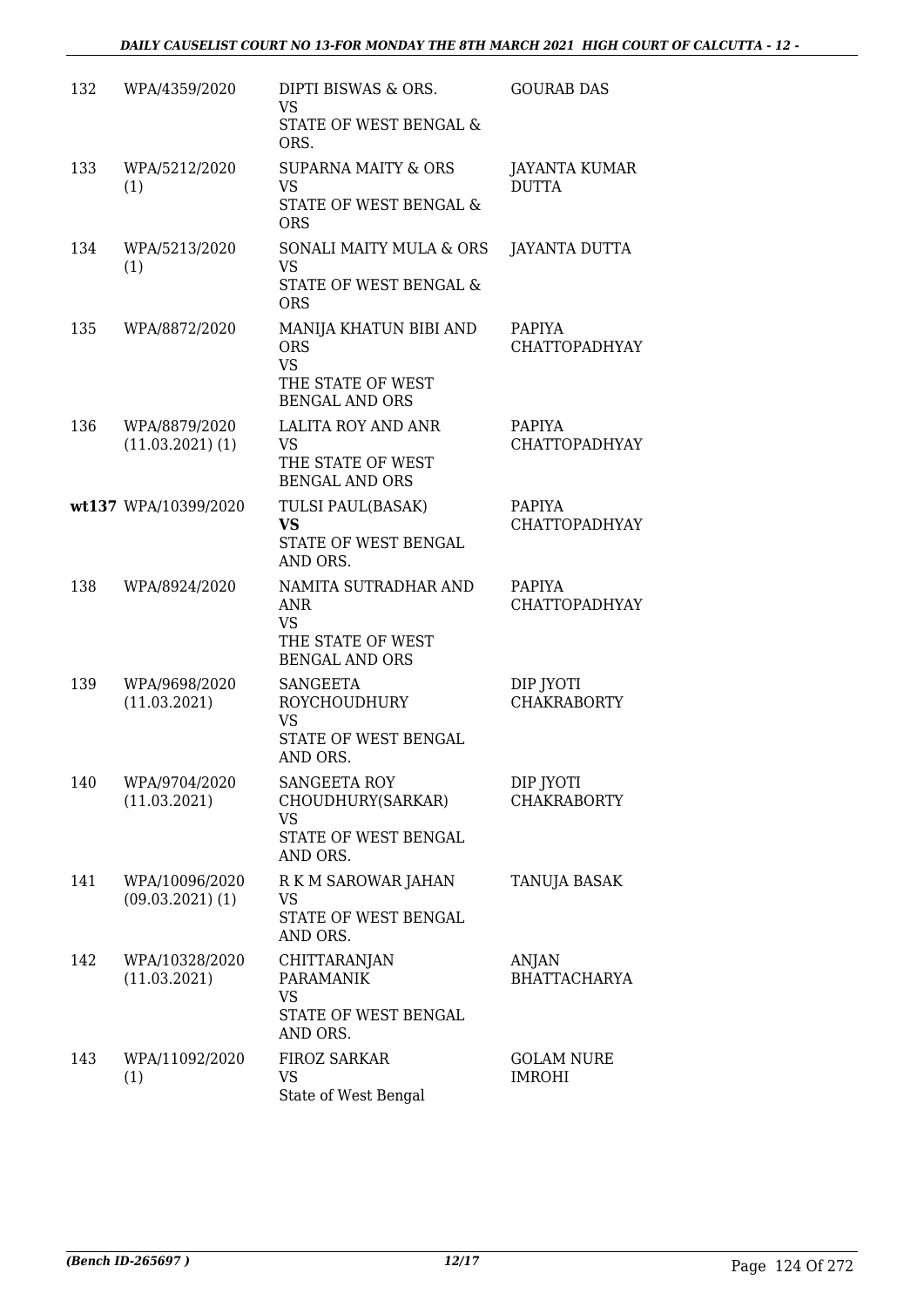| 144 | WPA/11805/2020<br>(1)         | <b>RATAN MAITY</b><br><b>VS</b><br>STATE OF WEST BENGAL<br>AND ORS.              | RAMA HALDAR                       |
|-----|-------------------------------|----------------------------------------------------------------------------------|-----------------------------------|
| 145 | WPA/482/2021<br>(1)           | <b>MAMTAJ BIBI</b><br>VS<br>STATE OF WEST BENGAL<br>AND ORS.                     | MD. GOLAM NURE<br><b>IMROHI</b>   |
| 146 | WPA/3602/2021                 | <b>ABHIJIT DAS</b><br><b>VS</b><br>STATE OF WEST BENGAL<br>AND ORS.              | SURYASARATHI BASU                 |
| 147 | WPA/4218/2021                 | ABDUL CHHAMAD MALITA<br>AND ORS<br><b>VS</b><br>STATE OF WEST BENGAL<br>AND ORS. | <b>TIRTHANKAR ROY</b>             |
| 148 | WPA/4658/2021<br>(1)          | MD. JANAB ALI<br><b>VS</b><br>THE STATE OF WEST<br><b>BENGAL AND ORS</b>         | ANJAN<br><b>BHATTACHARYA</b>      |
| 149 | WPA/5207/2021<br>(15.03.2021) | MITHU LET RAJBHAR @<br>MITHU LET<br>VS<br>STATE OF WEST BENGAL<br>AND ORS.10     | PROSENJIT<br>MUKHERJEE            |
| 150 | WPA/5651/2021                 | PRABIR DAS<br>VS.<br>STATE OF WEST BENGAL<br>AND ORS.                            | RUPENDRA NATH<br><b>CHAUDHURI</b> |
|     | IA NO: CAN/1/2021             |                                                                                  |                                   |
| 151 | WPA/5696/2021                 | MD. JAMALUDDIN<br><b>VS</b><br>STATE OF WEST BENGAL<br>AND ORS.                  | KAUSTUV MISHRA                    |
| 152 | WPA/5726/2021                 | BIJAY ROY AND OTHERS<br>VS<br>STATE OF WEST BENGAL<br>AND ORS.                   | <b>SUDIP SARKAR</b>               |
| 153 | WPA/5752/2021                 | AJOY BARUI<br><b>VS</b><br>STATE OF WEST BENGAL<br>AND ORS.                      | SUJIT KUMAR RATH                  |
| 154 | WPA/5769/2021                 | SADANANDA BHOWMICK<br><b>VS</b><br>STATE OF WEST BENGAL<br>AND ORS.              | PINTU KARAR                       |
| 155 | WPA/5870/2021                 | SOUGATA PATI AND ORS<br><b>VS</b><br>STATE OF WEST BENGAL<br>AND ORS.            | SOUMYAJIT MISHRA                  |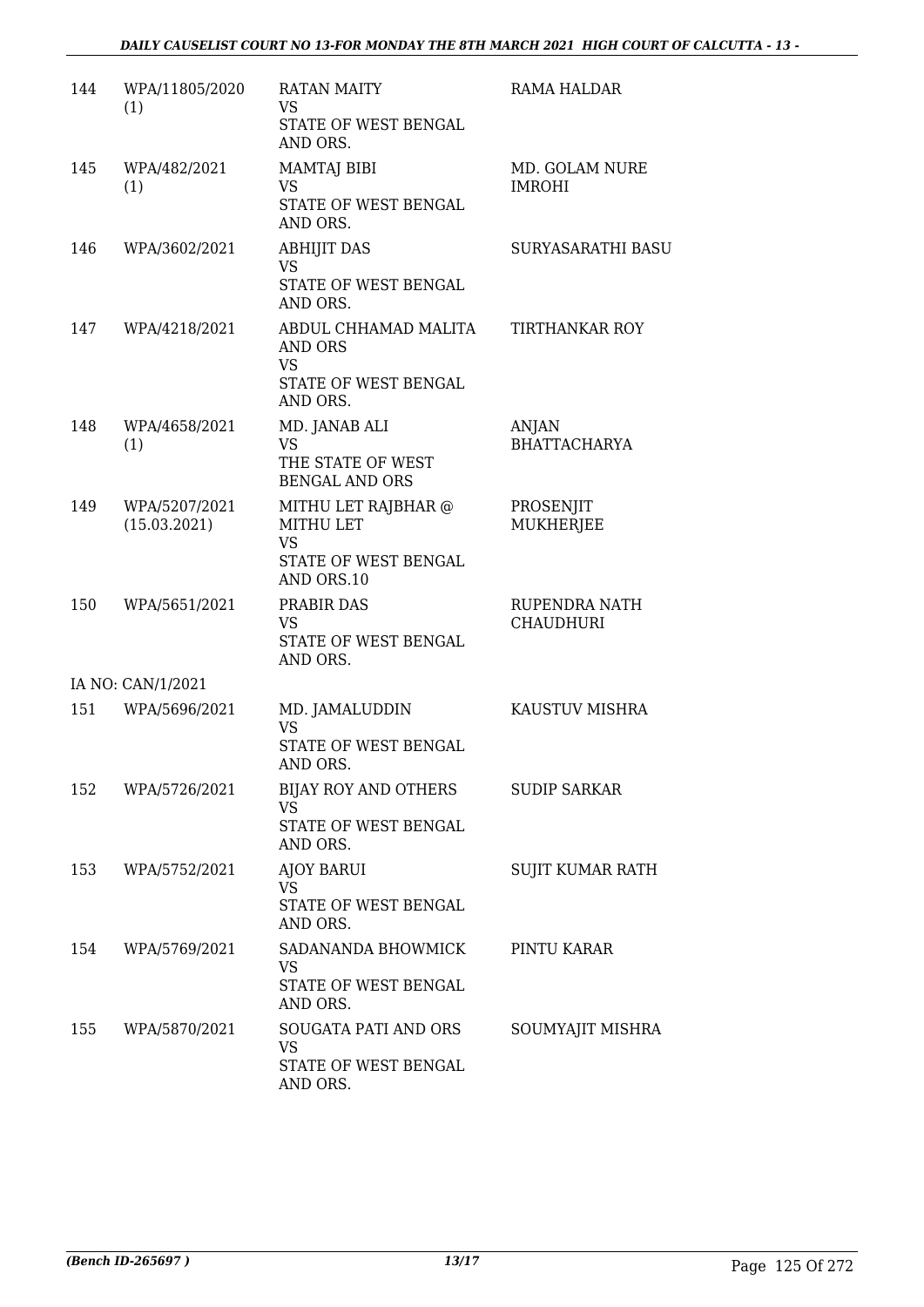| 156 | WPA/6338/2021                                     | HIMANSHU CHATTERJEE<br>AND ORS<br><b>VS</b><br>STATE OF WEST BENGAL<br>AND ORS.                                 | <b>TIRTHANKAR ROY</b>              |
|-----|---------------------------------------------------|-----------------------------------------------------------------------------------------------------------------|------------------------------------|
| 157 | WPA/6545/2021                                     | AJIT KUMAR SAHA AND<br><b>ANOTHER</b><br>VS<br>STATE OF WEST BENGAL<br>AND ORS.                                 | PANKAJ HALDER                      |
|     |                                                   | <b>HEARING ASSIGNED</b>                                                                                         |                                    |
| 158 | WPA/4744/2018                                     | NIRUPAM SAHA<br>VS<br>UNION OF INDIA & ORS                                                                      | SUDIPTA DASGUPTA                   |
|     | wt159 WPA/4745/2018                               | SANTOSH KUMAR ROY<br><b>VS</b><br>UNION OF INDIA & ORS                                                          | SUDIPTA DASGUPTA                   |
| 160 | WPA/13095/2018<br>$(Gr.-III)$ (3)<br>(17.03.2021) | C.D. EQUIFINANCE PRIVATE AJAY GAGGAR<br><b>LIMITED</b><br>VS<br><b>STATE OF WEST BENGAL &amp;</b><br><b>ORS</b> |                                    |
|     |                                                   | IA NO: CAN/1/2018(Old No:CAN/5793/2018), CAN/3/2020(Old No:CAN/708/2020)                                        |                                    |
| 161 | WPA/19173/2018<br>$(Gr. - III)$                   | BALLY JUTE COMPANY<br>LIMITED<br>VS<br>STATE OF WEST BENGAL &<br><b>ORS</b>                                     | A. K. SHAW                         |
| 162 | WPA/4427/2019<br>$(Gr.-III)$                      | BALLY JUTE COMPANY<br><b>LIMITED</b><br>VS<br>STATE OF WEST BENGAL &<br><b>ORS</b>                              | <b>ANANTA KUMAR</b><br><b>SHAW</b> |
| 163 | WPA/9758/2019<br>$(Gr. - IX)$                     | LOUDON PROPERTIES (P)<br><b>LIMITED &amp; ANR</b><br>VS<br><b>CESC LIMITED &amp; ORS</b>                        | <b>SWADIN PAN</b>                  |
|     | IA NO: CAN/1/2019(Old No:CAN/9474/2019)           |                                                                                                                 |                                    |
|     |                                                   | <b>HEARING</b>                                                                                                  |                                    |
| 164 | WPA/924/2009<br>(Gr.VI) (3)                       | <b>SUBIR BHATTACHARJEE</b><br>VS<br>STATE OF WEST BENGAL &<br><b>ORS</b>                                        | <b>JASOBANTA RAKSHIT</b>           |
|     |                                                   | IA NO: CAN/1/2010(Old No:CAN/2267/2010), CAN/2/2015(Old No:CAN/4526/2015)                                       |                                    |
| 165 | WPA/19270/2012<br>(Gr.VI) (2)                     | JYOTIRMOY MITRA<br>VS<br>DVC&ORS                                                                                | ANIMESH<br><b>BHATTACHARYA</b>     |
|     | IA NO: CAN/1/2020(Old No:CAN/1000/2020)           |                                                                                                                 |                                    |
| 166 | WPA/20544/2015                                    | PURNA CHANDRA SARKAR<br><b>VS</b><br><b>BANGIYA GRAMIN VIKASH</b><br><b>BANK &amp; ORS</b>                      | <b>SUMITA SHAW</b>                 |
|     |                                                   | IA NO: CAN/1/2019(Old No:CAN/12708/2019), CAN/2/2020, CAN/3/2020                                                |                                    |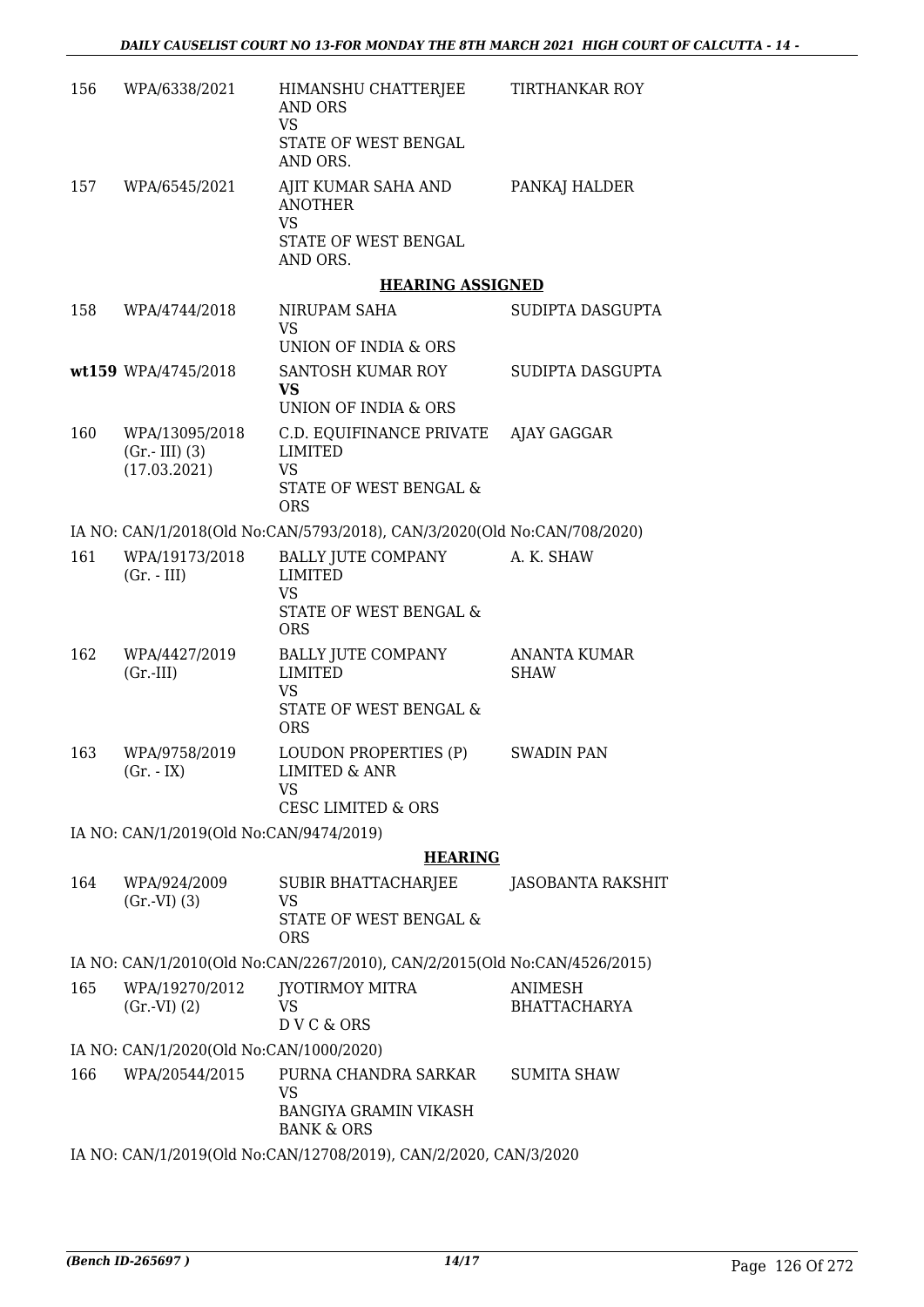| 167 | WPA/4702/2016<br>$(Gr. - V)$             | PASHUPATI MANDAL<br>VS<br>STATE OF WEST BENGAL                                                | CHITTARANJAN<br><b>BHUNIA</b>                 |                 |
|-----|------------------------------------------|-----------------------------------------------------------------------------------------------|-----------------------------------------------|-----------------|
| 168 | WPA/21557/2016<br>(2)                    | NAGENDRANATH MURMU<br>VS<br><b>INDIAN OVERSEAS BANK &amp;</b><br><b>ORS</b>                   | CHITTAPRIYA GHOSH                             |                 |
| 169 | WPA/21892/2016<br>$(Gr.-VI)$ $(2)$       | <b>JITENDRA PRASAD MALI</b><br><b>VS</b><br>UNION OF INDIA 7 ORS                              | PAMPA DEY (DHABAL)                            |                 |
|     | IA NO: CAN/1/2019(Old No:CAN/12261/2019) |                                                                                               |                                               |                 |
| 170 | WPA/21787/2018<br>(Gr.VI) (3)            | SK SAMUAL HOSSEN & ORS<br>VS<br>STATE OF WEST BENGAL &<br><b>ORS</b>                          | RAJU<br><b>BHATTACHARYYA</b>                  |                 |
|     |                                          | IA NO: CAN/1/2020(Old No:CAN/898/2020), CAN/2/2020(Old No:CAN/1329/2020)                      |                                               |                 |
| 171 | WPA/24525/2018<br>(Gr.VI) (2)            | RAMA PRASAD SARKAR<br>VS<br>STATE OF WEST BENGAL&<br><b>ORS</b>                               | <b>RAMA PRASAD</b><br><b>SARKAR IN PERSON</b> |                 |
| 172 | WPA/24642/2018<br>(Gr.VI) (2)            | <b>RAKESH KUMAR</b><br><b>SRIVASTAVA &amp; ANR</b><br><b>VS</b><br>W.B. S. E. D. CO-LTD & ORS | V. CHATTERJEE                                 |                 |
|     | IA NO: CAN/1/2019(Old No:CAN/8318/2019)  |                                                                                               |                                               |                 |
|     | wt173 WPA/25162/2018                     | ANIRUDDHA KAR & ORS<br><b>VS</b><br>W.B.S. E.D.CO. LTD & ORS                                  | VICTOR CHATTERJEE                             |                 |
|     | IA NO: CAN/1/2019(Old No:CAN/8317/2019)  |                                                                                               |                                               |                 |
| 174 | WPA/5214/2019<br>(2)                     | MD. RUKNUDDIN<br><b>VS</b><br>THE HON'BLE HIGH COURT<br>AT CALCUTTA & ORS                     | SHABAZ ALAM                                   | SAIKAT BANERJEE |
| 175 | WPA/7670/2019<br>(2)                     | ASIM SARKAR @ ASHIM<br><b>SARKAR</b><br>VS<br>CENTRAL BANK OF INDIA &                         | SAMKHA SUBHRA<br><b>ROY</b>                   |                 |
| 176 | WPA/7671/2019<br>(2)                     | <b>ORS</b><br>JUDHISTHIR MAHATO<br><b>VS</b><br>CENTRAL BANK OF INDIA &<br><b>ORS</b>         | <b>SANKHA SUBHRA</b><br><b>ROY</b>            |                 |
| 177 | WPA/7672/2019<br>(2)                     | <b>BIJOYLAL BEGI</b><br>VS.<br>CENTRAL BANK OF INDIA &<br><b>ORS</b>                          | SANKHA SUBHRA RAY                             |                 |
| 178 | WPA/7673/2019<br>(2)                     | JAMUNA RUI DAS<br>VS<br>CENTRAL BANK OF INDIA &<br><b>ORS</b>                                 | <b>SANKHA SUBHRA</b><br>ROY                   |                 |
| 179 | WPA/16750/2019<br>(2)                    | <b>BIMALA RANI SINGHA</b><br><b>VS</b><br>STATE OF WEST BENGAL<br>&ORS                        | MD HABIBUR<br><b>RAHAMAN</b>                  |                 |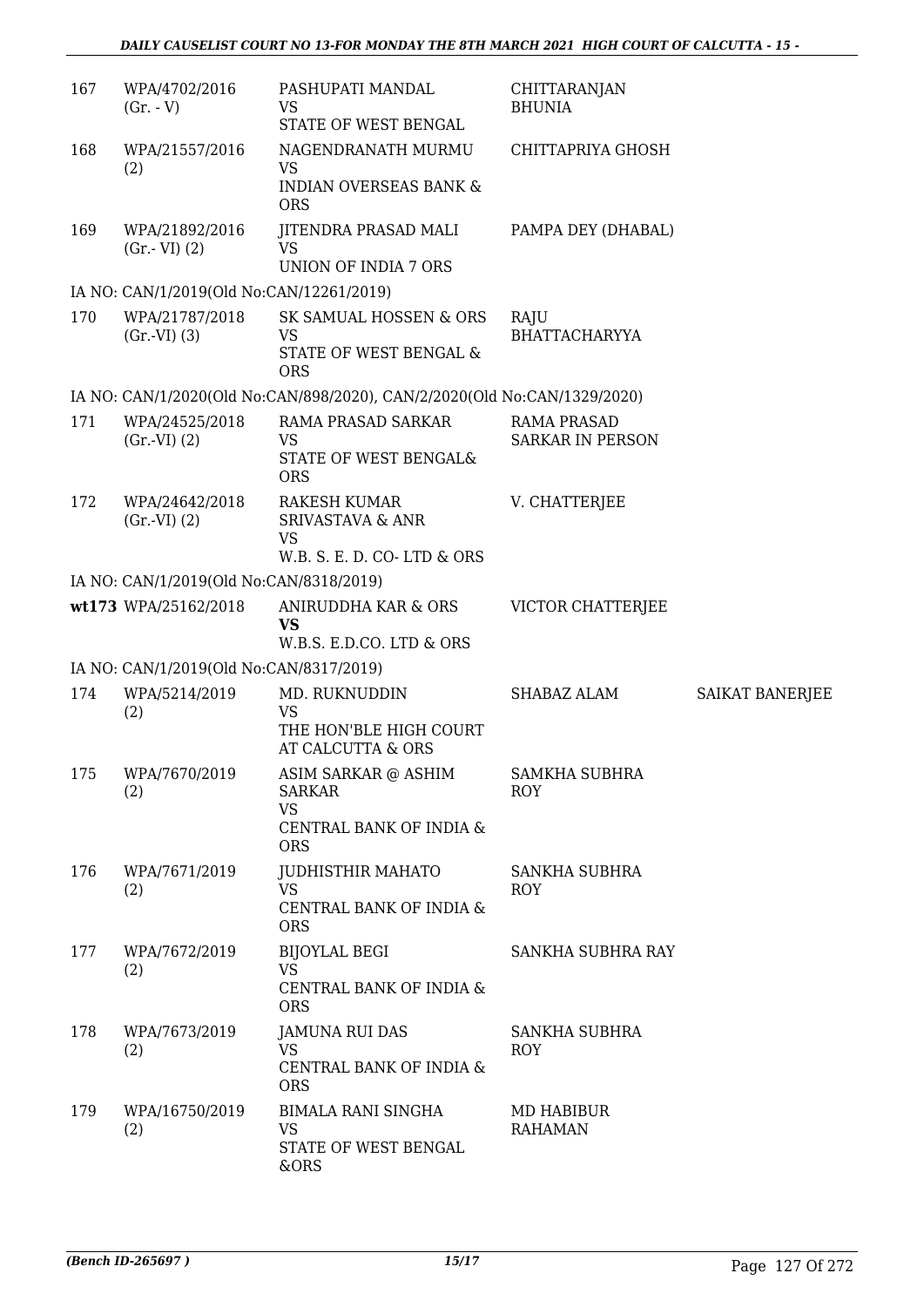| 180 | WPA/17074/2019<br>$(Gr.-VI)$              | <b>SURENDRA SINGH</b><br>VS<br>UNION OF INDIA & ORS                                     | <b>ANIMESH PAUL</b>                  |
|-----|-------------------------------------------|-----------------------------------------------------------------------------------------|--------------------------------------|
| 181 | WPA/17541/2019<br>(2)                     | RATNA KARANJAI<br>VS<br><b>UNION OF INDIA &amp; ORS</b>                                 | RATNA KARANJAI<br>(INPESON)          |
| 182 | WPA/21485/2019<br>(Gr.VI) (3)             | PARTHA SAKHA ROY<br><b>VS</b><br>STATE OF WEST BENGAL &<br><b>ORS</b>                   | <b>GOUTAM DINDA</b>                  |
| 183 | WPA/2728/2020<br>(Gr.VI) (3)              | PRATUL KUMAR NAYAK<br><b>VS</b><br>UNITED BANK OF INDIA &<br><b>ORS</b>                 | <b>GOUTAM ACHARYA</b>                |
| 184 | WPA/6374/2020<br>(2)                      | <b>SUDHANYA DAS&amp; ORS</b><br><b>VS</b><br>STATE OF WEST BENGAL&<br><b>ORS</b>        | <b>MAYUKH MAITRA</b>                 |
| 185 | WPA/7126/2020<br>(2)                      | PRATAP MANNA<br><b>VS</b><br>STATE OF WEST BENGAL<br>AND ORS.                           | <b>TIANA</b><br><b>BHATTACHARYA</b>  |
|     | IA NO: CAN/1/2020, CAN/2/2020, CAN/3/2020 |                                                                                         |                                      |
| 186 | WPA/7271/2020<br>$(Gr.-VI)$ $(2)$         | <b>SAMIR KUMAR HALDER</b><br>VS<br>State of West Bengal                                 | PAYEL SHOME                          |
|     | IA NO: CAN/1/2020                         |                                                                                         |                                      |
| 187 | WPA/11609/2020<br>(Gr.VI) (2)             | RATNA KARANJAI IN<br><b>PERSON</b><br><b>VS</b><br>UNION OF INDIA AND ORS.              | RATNA KARANJAI IN<br><b>PERSON</b>   |
|     |                                           | <b>HEARING (IRRESPECTIVE OF CLASSIFICATION)</b>                                         |                                      |
| 188 | WPA/7633/2018<br>$(Gr.-II) (2)$           | <b>SMT. GOURI SANTRA</b><br>VS.<br>STATE OF WEST BENGAL &<br><b>ORS</b>                 | <b>SHRABONI SARKAR</b>               |
| 189 | WPA/20342/2018<br>(Gr.V) (2)              | MADHUMITA BANERJEE<br>VS<br>THE KOLKATA MUNICIPAL<br><b>CORPORATION &amp; ORS</b>       | <b>BIDYUT KUMAR</b><br><b>HALDER</b> |
| 190 | WPA/12664/2019<br>(Gr.V) (2)              | DR. MANAS KUMAR<br><b>PRATIHAR</b><br><b>VS</b><br>STATE OF WEST BENGAL &<br><b>ORS</b> | <b>SAMIR KUMR</b><br><b>ADHIKARI</b> |
|     | wt191 WPA/9921/2018                       | DR.ARUN CHAKRABORTY<br><b>VS</b><br>STATE OF WEST BENGAL&<br><b>ORS</b>                 | D.K. SAHOO                           |
| 192 | WPA/21815/2019<br>(Gr.V) (2)              | <b>BADAL DAS</b><br>VS<br>STATE OF WEST BENGAL &<br><b>ORS</b>                          | LAKSHMIKANTA<br><b>BHATTACHARYA</b>  |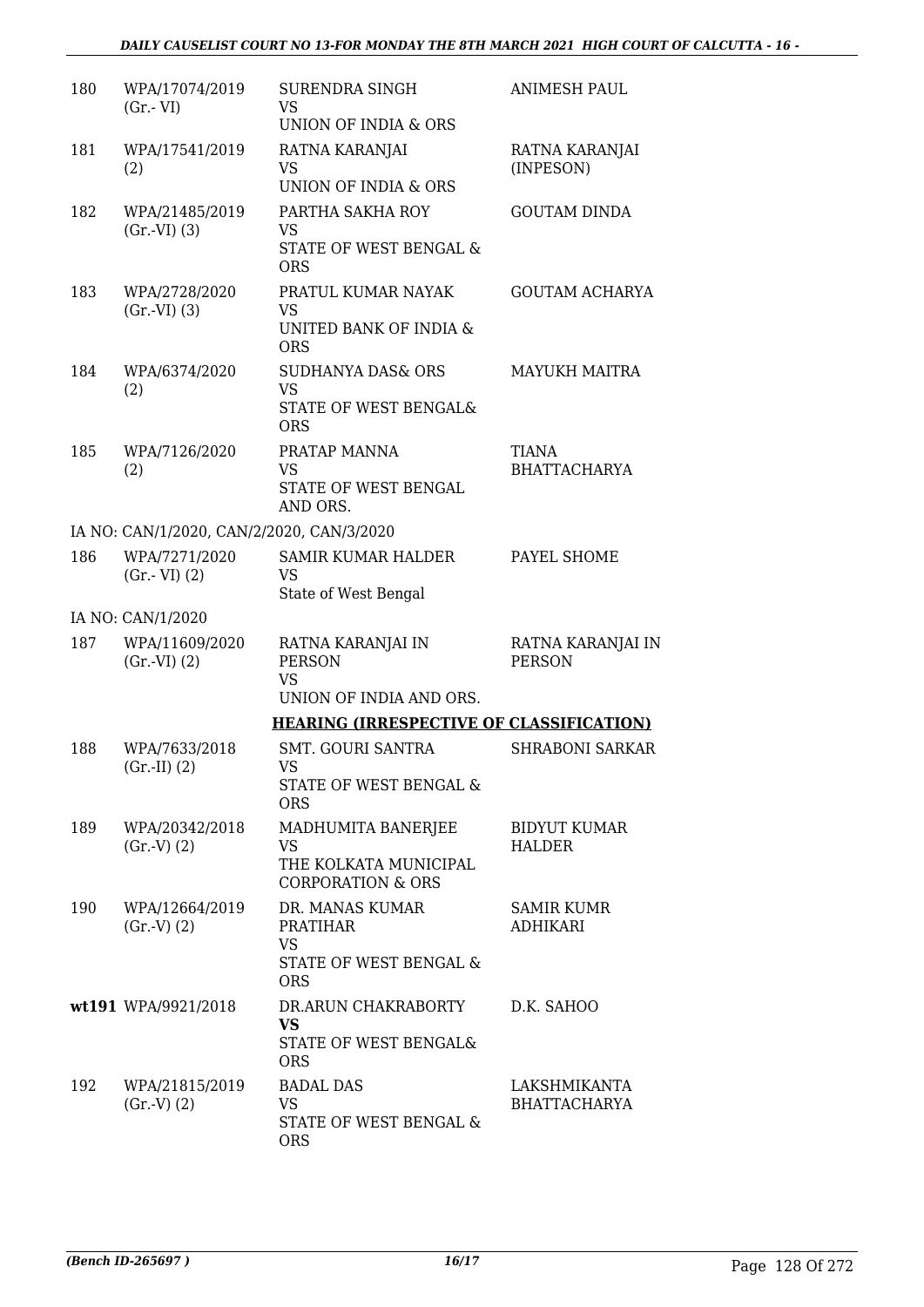| 193 | WPA/4598/2020<br>(Gr.V) (2) | ABINASH NATH & ORS<br>VS<br>STATE OF WEST BENGAL &<br>ORS   | PARTHA SARKAR                         |
|-----|-----------------------------|-------------------------------------------------------------|---------------------------------------|
| 194 | WPA/4888/2020<br>(Gr.V) (2) | <b>SOUMEN CHABRI</b><br>VS<br>STATE OF WEST BENGAL &<br>ORS | <b>SALONI</b><br><b>BHATTACHARJEE</b> |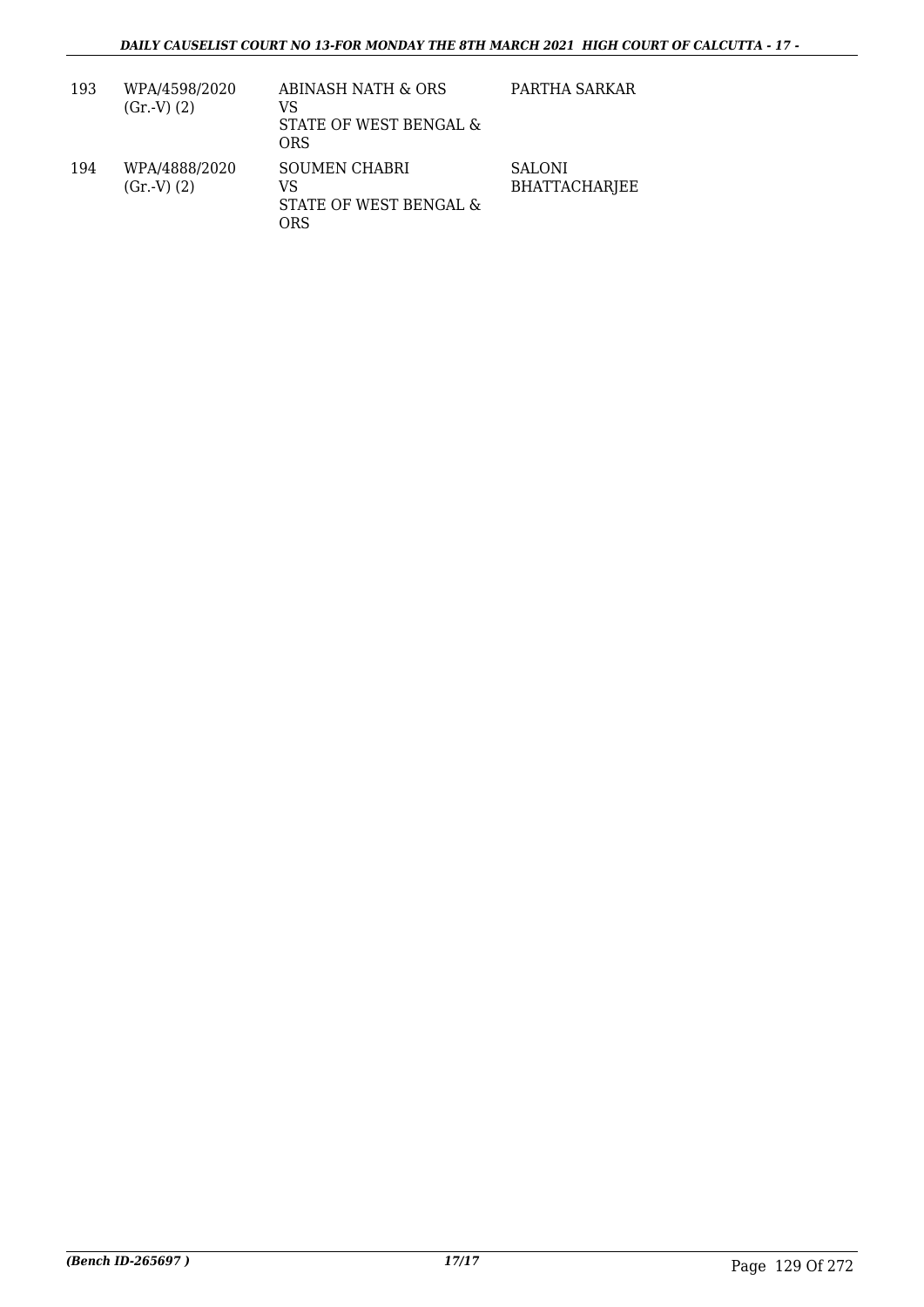

# In The High Court at Calcutta

## **Appellate Side**

**DAILY CAUSELIST For Monday The 8th March 2021**

### **COURT NO. 8**

**SINGLE BENCH (SB - IV)**

**AT 10:30 AM**

#### **HON'BLE JUSTICE SABYASACHI BHATTACHARYYA**

**(VIA VIDEO CONFERENCE)**

**ON AND FROM MONDAY, THE 11TH JANUARY, 2021 – MATTERS (MOTION & HEARING ) UNDER ARTICLE 226 OF THE CONSTITUTION RELATING TO RESIDUARY UNDER GROUP IX [EXCLUDING ELECTRICITY MATTERS AND MATTERS UNDER PUBLIC PREMISES (UNAUTHORISED OCCUPANTS) ACT, 1971] INCLUDING APPLICATIONS CONNECTED THERETO.**

**NOTE (1) : ORIGINAL SIDE MATTERS WILL BE TAKEN UP FROM 10:45 A.M. TILL RECESS, ONLY ON TUESDAYS AND THURSDAYS.**

**NOTE ( 2) : APPELLATE SIDE MATTERS WILL BE TAKEN UP FROM 2 P.M. ONWARDS OR IMMEDIATELY AFTER COMPLETION OF ORIGINAL SIDE MATTERS, WHICHEVER IS EARLIER, ON TUESDAY AND THURSDAYS.**

**NOTE (3) : ON MONDAYS, WEDNESDAYS AND FRIDAYS, APPELLATE SIDE MATTERS WILL BE TAKEN THROUGHOUT THE DAY.**

**NOTE (4) : LEARNED ADVOCATES APPEARING IN MATTERS PERTAINING**

**---------------------------------------------------------------------------------------------------------**

**TO DIN (COMPANIES ACT, 2013) ARE REQUESTED TO HAND OVER**

**------------------------------------------------------------------------------------------------- THE DETAILS (NUMBER/ITEM NO. .... ETC.) TO THE COURT OFFICER**

**---------------------------------------------------------------------------------------------------**

**FOR BEING CLUBBED TOGETHER FOR HEARING. -----------------------------------------------------------------------**

**NOTE (5) : MENTIONING WILL BE ALLOWED ONLY AT THE FIRST SITTING OF COURT ON THE FIRST WORKING DAY OF EVERY WEEK. MATTERS WILL BE TAKEN UP THROUGH PHYSICAL HEARING ONLY WHEN BOTH THE PARTIES ARE AGREED.**

### **EXTENSION OF INTERIM ORDER**

SURYA MAITY

1 WPA/3965/2021 RAJIB ROY VS

STATE OF WEST BENGAL AND ORS.

IA NO: CAN/1/2021

### **DIN MATTERS**

( TOP MATTERS )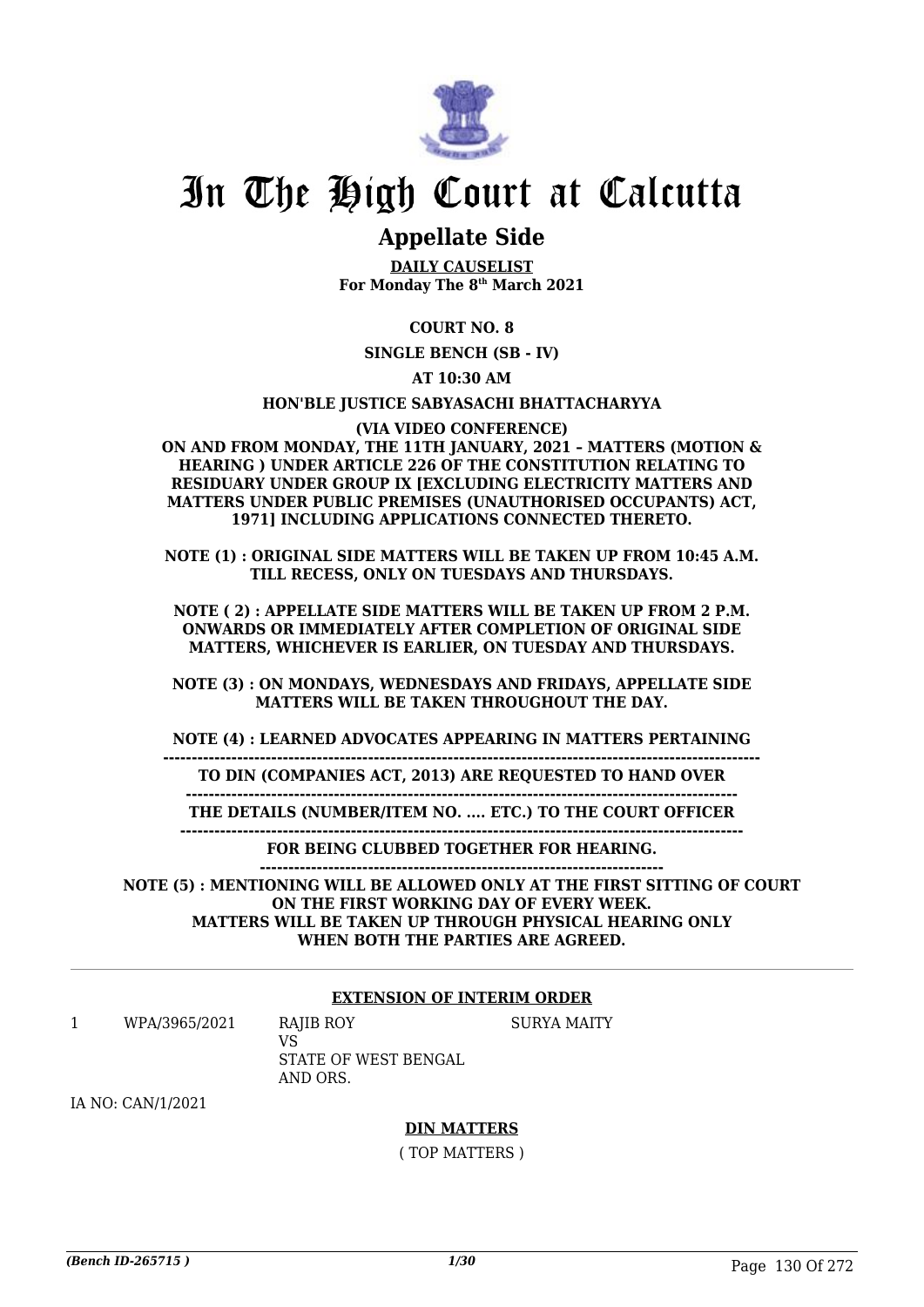| 2               | WPA/6172/2021                           | PRATIVA AGRO PRODUCT<br>PVT LTD AND ANR<br><b>VS</b><br>UNION OF INDIA AND ANR    | TANUSRI CHANDA                 |
|-----------------|-----------------------------------------|-----------------------------------------------------------------------------------|--------------------------------|
| wt <sub>3</sub> | WPA/11519/2020                          | ANISH CHAKRABORTY<br>VS<br>UNION OF INDIA AND ORS.                                | KARUNAMOYEE<br><b>SAMANTA</b>  |
| wt4             | WPA/1348/2020                           | PREM KUMAR AGARWAL<br><b>VS</b><br>UNION OF INDIA & ORS                           | A.K. UPADHYAY                  |
| wt5             | WPA/1571/2020                           | SAPTAPARNA ROY<br><b>VS</b><br>UNION OF INDIA & ORS                               | <b>SURYANEEL DAS</b>           |
|                 | IA NO: CAN/1/2020(Old No:CAN/3568/2020) |                                                                                   |                                |
| wt <sub>6</sub> | WPA/1627/2020                           | SANJAY PRAKASH BANSAL<br><b>VS</b><br>UNION OF INDIA & ORS                        | A K UPADHAYAY                  |
| wt7             | WPA/1802/2020                           | <b>RAMJIT RAY</b><br><b>VS</b><br>UNION OF INDIA & ORS                            | A.K. UPADHYAY                  |
| wt8             | WPA/1805/2020                           | <b>JUGNU RAY</b><br><b>VS</b>                                                     | A.K. UPADHYAY                  |
| wt9             | WPA/1819/2020                           | UNION OF INDIA & ORS<br><b>GAURAV GOENKA</b><br><b>VS</b><br>UNION OF INDIA & ORS | A K UPADHYAY                   |
| wt10            | WPA/2214/2020                           | SHYAMAL SAHA<br><b>VS</b><br>UNION OF INDIA & ORS                                 | <b>SYED NURUL AREFIN</b>       |
| wt11            | WPA/22536/2019                          | FALGUNI MAJMUDAR<br><b>VS</b><br>UNION OF INDIA & ANR                             | ABHISHEK SIKDAR                |
|                 | wt12 WPA/2517/2020                      | <b>SURAJ KHANDELWAL</b><br>VS —<br>UNION OF INDIA & ORS                           | A.K. UPADHYAY                  |
|                 | wt13 WPA/2524/2020                      | PAWAN KUMR PATODIA<br><b>VS</b><br>UNION OF INDIA & ORS                           | A.K. UPADHYAY                  |
|                 | wt14 WPA/3275/2020                      | TAPABRATA MUKHERJEE<br><b>VS</b><br>UNION OF INDIA & ANR                          | DYUTIMAN PAUL                  |
|                 | wt15 WPA/3276/2020                      | INDRANIL BHATTACHARYA<br><b>VS</b><br>UNION OF INDIA & ANR                        | DYUTIMOY PAUL                  |
| wt16            | WPA/4160/2021                           | <b>SUGRIV SINGH</b><br>VS<br>UNION OF INDIA AND ORS.                              | SOMNATH<br><b>GANGOPADHYAY</b> |
|                 | wt17 WPA/4347/2020                      | KRISHNA KUMAR RUNGTA<br>VS<br>UNION OF INDIA & ORS                                | <b>RITIKA SHROFF</b>           |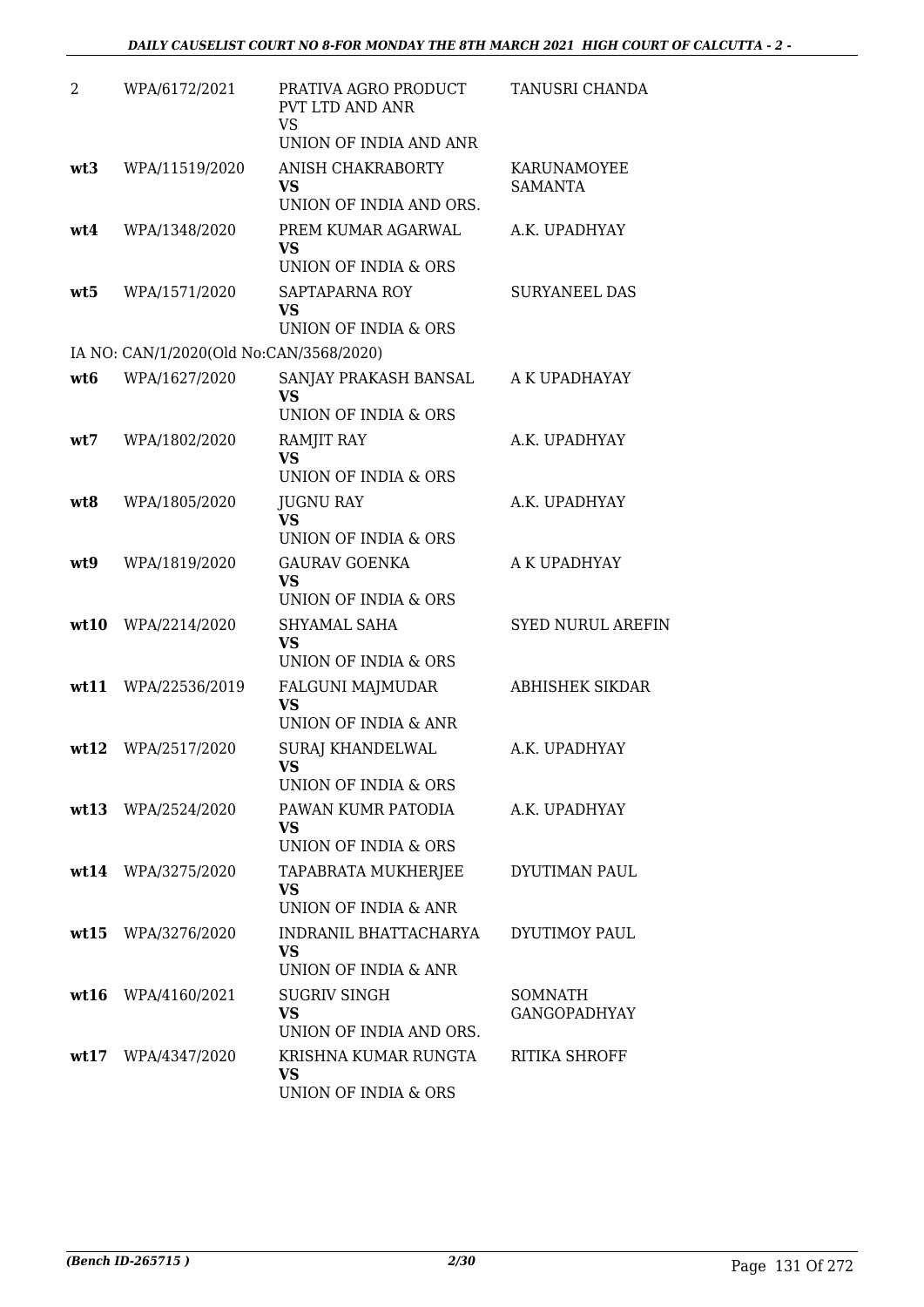| wt18 | WPA/4491/2021                           | ABHISHEK SINGH<br><b>VS</b>                                                       | SOMNATH<br><b>GANGOPADHYAY</b>     |
|------|-----------------------------------------|-----------------------------------------------------------------------------------|------------------------------------|
|      |                                         | UNION OF INDIA AND<br><b>ANOTHER</b>                                              |                                    |
| wt19 | WPA/4664/2020                           | MD. ZAKAUDDIN<br><b>VS</b>                                                        | A.K. UPADHYAY                      |
|      |                                         | UNION OF INDIA & ORS                                                              |                                    |
| wt20 | WPA/4668/2020                           | PARTHA PRATIM<br><b>DASMAHAPATRA</b><br><b>VS</b>                                 | A.K. UPADHAYA                      |
|      |                                         | <b>UNION OF INDIA &amp; ORS</b>                                                   |                                    |
| wt21 | WPA/4669/2020                           | <b>NAZRA BEGUM</b><br><b>VS</b><br>UNION OF INDIA & ORS                           | A.K. UPADHYAY                      |
| wt22 | WPA/5060/2020                           | RAJIB BANERJEE                                                                    | DYUTIMOY PAUL                      |
|      |                                         | <b>VS</b><br>UNION OF INDIA & ANR                                                 |                                    |
| wt23 | WPA/5061/2020                           | SHARMISTHA BANERJEE<br><b>VS</b><br>UNION OF INDIA & ANR                          | DYUTIMOY PAUL                      |
| wt24 | WPA/5731/2021                           | ASISH KUMAR AGARWAL                                                               | RAJASHREE                          |
|      |                                         | <b>VS</b><br>UNION OF INDIA AND ORS.                                              | <b>BHOWMICK</b>                    |
| wt25 | WPA/5736/2021                           | PRASHANT JAISWAL AND<br><b>ANR</b><br><b>VS</b>                                   | RAJASHREE<br><b>BHOWMICK</b>       |
|      |                                         | UNION OF INDIA AND ANR                                                            |                                    |
| wt26 | WPA/6171/2021                           | ESS LAHIRI AND CO. PVT<br>LTD AND ANR<br><b>VS</b>                                | <b>TANUSRI CHANDA</b>              |
|      |                                         | UNION OF INDIA AND ANR                                                            |                                    |
| wt27 | WPA/6697/2020                           | <b>GARIMA RUNGTA</b><br>VS<br>UNION OF INDIA                                      | <b>SIDDHARTHA</b><br><b>SHROFF</b> |
|      | IA NO: CAN/1/2020(Old No:CAN/5591/2020) |                                                                                   |                                    |
| 28   | WPA/5215/2020                           | NEELIMA KASERA<br>VS                                                              | AK UPADHYAY                        |
|      |                                         | UNION OF INDIA & ORS                                                              |                                    |
|      | wt29 WPA/17382/2019                     | DEBABRATA HALDER &<br>ANR.<br><b>VS</b><br>THE REGISTRAR OF<br>COMPANY, WB & ANR. | ARANI GUHA                         |
| wt30 | WPA/5216/2020                           | PANKAJ KUMAR KASERA<br><b>VS</b>                                                  | A K UPADHYAY                       |
|      |                                         | UNION OF INDIA & ORS                                                              |                                    |
|      | wt31 WPA/5777/2020                      | SOMENATH DASGUPTA<br><b>VS</b><br>UNION OF INDIA & ORS                            | POOJA SINGH                        |
|      | IA NO: CANILIZOZO(OR No:CANIZZEZIZOZO)  |                                                                                   |                                    |

IA NO: CAN/1/2020(Old No:CAN/3762/2020)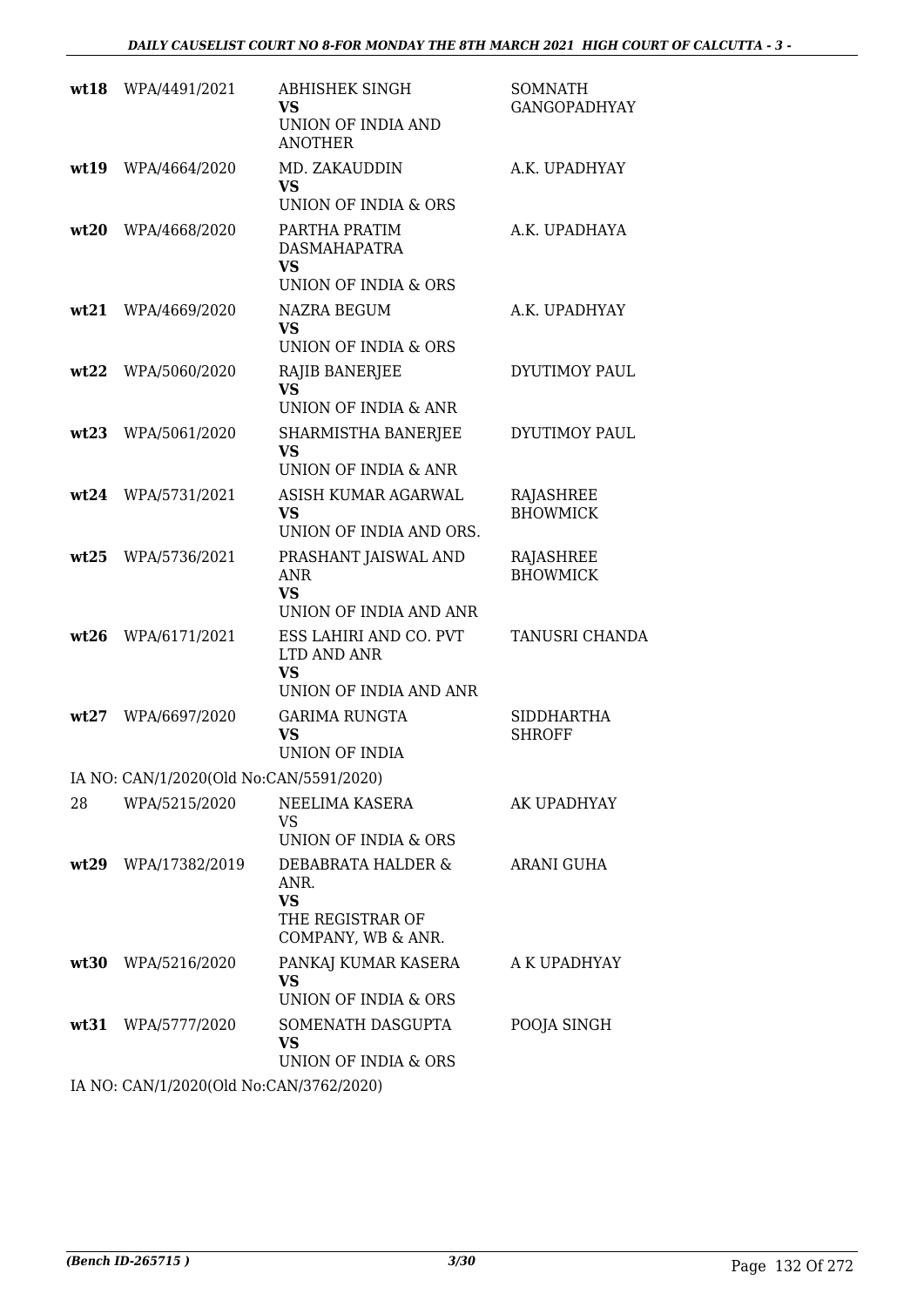| wt32 | WPA/7005/2020       | <b>DISHA DUBEY</b><br>VS                                                                  | <b>RAJIV KUMAR</b><br><b>CHOWDHURY</b> |
|------|---------------------|-------------------------------------------------------------------------------------------|----------------------------------------|
|      |                     | <b>UNION OF INDIA</b>                                                                     |                                        |
|      | IA NO: CAN/1/2020   |                                                                                           |                                        |
| wt33 | WPA/7020/2020       | <b>JEWEL DATTA</b><br><b>VS</b><br><b>UNION OF INDIA</b>                                  | <b>RAJIV KUMAR</b><br><b>CHOWDHURY</b> |
|      | IA NO: CAN/1/2020   |                                                                                           |                                        |
| wt34 | WPA/7014/2020       | <b>VINEET DUBEY</b><br>VS<br>UNION OF INDIA                                               | <b>RAJIV KUMAR</b><br><b>CHOWDHURY</b> |
|      | IA NO: CAN/1/2020   |                                                                                           |                                        |
| wt35 | WPA/11307/2020      | SANNU SINGH<br><b>VS</b>                                                                  | <b>ARUN KUMAR</b><br><b>UPADHYAY</b>   |
| wt36 | WPA/11309/2020      | UNION OF INDIA AND ORS.<br><b>JAGDISH PRASAD AGARWAL</b><br><b>VS</b>                     | <b>ARUN KUMAR</b><br><b>UPADHYAY</b>   |
|      |                     | UNION OF INDIA AND ORS.                                                                   |                                        |
| wt37 | WPA/11216/2020      | <b>AMIT KUMAR</b><br><b>VS</b>                                                            | A. K. UPADHYAY                         |
|      |                     | UNION OF INDIA AND ORS                                                                    |                                        |
| wt38 | WPA/11316/2020      | DARSHANA DEVI SINGHAL<br><b>VS</b><br>UNION OF INDIA AND ORS.                             | <b>ARUN KUMAR</b><br><b>UPADHYAY</b>   |
| wt39 | WPA/11319/2020      | AJAY KUMAR SINGHAL<br><b>VS</b>                                                           | <b>ARUN KUMAR</b><br><b>UPADHYAY</b>   |
| wt40 | WPA/11328/2020      | UNION OF INDIA AND ORS.<br>VEENA SINGHAL KUMARI<br><b>VS</b>                              | <b>ARUN KUMAR</b><br><b>UPADHYAY</b>   |
| wt41 | WPA/11330/2020      | UNION OF INDIA AND ORS.<br><b>SOUVIK BANERJEE</b><br><b>VS</b><br>UNION OF INDIA AND ORS. | <b>ARUN KUAMR</b><br><b>UPADHDYAY</b>  |
|      | wt42 WPA/11335/2020 | DEBASREE BANERJEE<br><b>VS</b><br>UNION OF INDIA AND ORS                                  | ARUN KUKMAR<br><b>UPADHYAY</b>         |
| wt43 | WPA/11339/2020      | PUJA ARJUN PRASAD<br><b>VS</b><br>UNION OF INDIA AND ORS.                                 | ARUN KUMAR<br><b>UPADHYAY</b>          |
|      | wt44 WPA/11343/2020 | <b>HIMANSHU JHAWAR</b><br><b>VS</b><br>UNION OF INDIA AND ORS.                            | <b>ARUN KUMAR</b><br><b>UPADHYAY</b>   |
| wt45 | WPA/8550/2020       | RAJESH CHAKRABORTY<br><b>VS</b><br>UNION OF INDIA AND ORS                                 | <b>ARUN KUMAR</b><br><b>UPADHYAY</b>   |
| wt46 | WPA/6049/2021       | PRIYADARSHINI<br><b>BHATTACHARYYA</b><br><b>VS</b>                                        | PRAGYA SARAF                           |
|      |                     | UNION OF INDIA AND ORS.                                                                   |                                        |
| wt47 | WPA/6053/2021       | SAHELI MITRA<br><b>VS</b><br>UNION OF INDIA AND ORS.                                      | PRAGYA SARAF                           |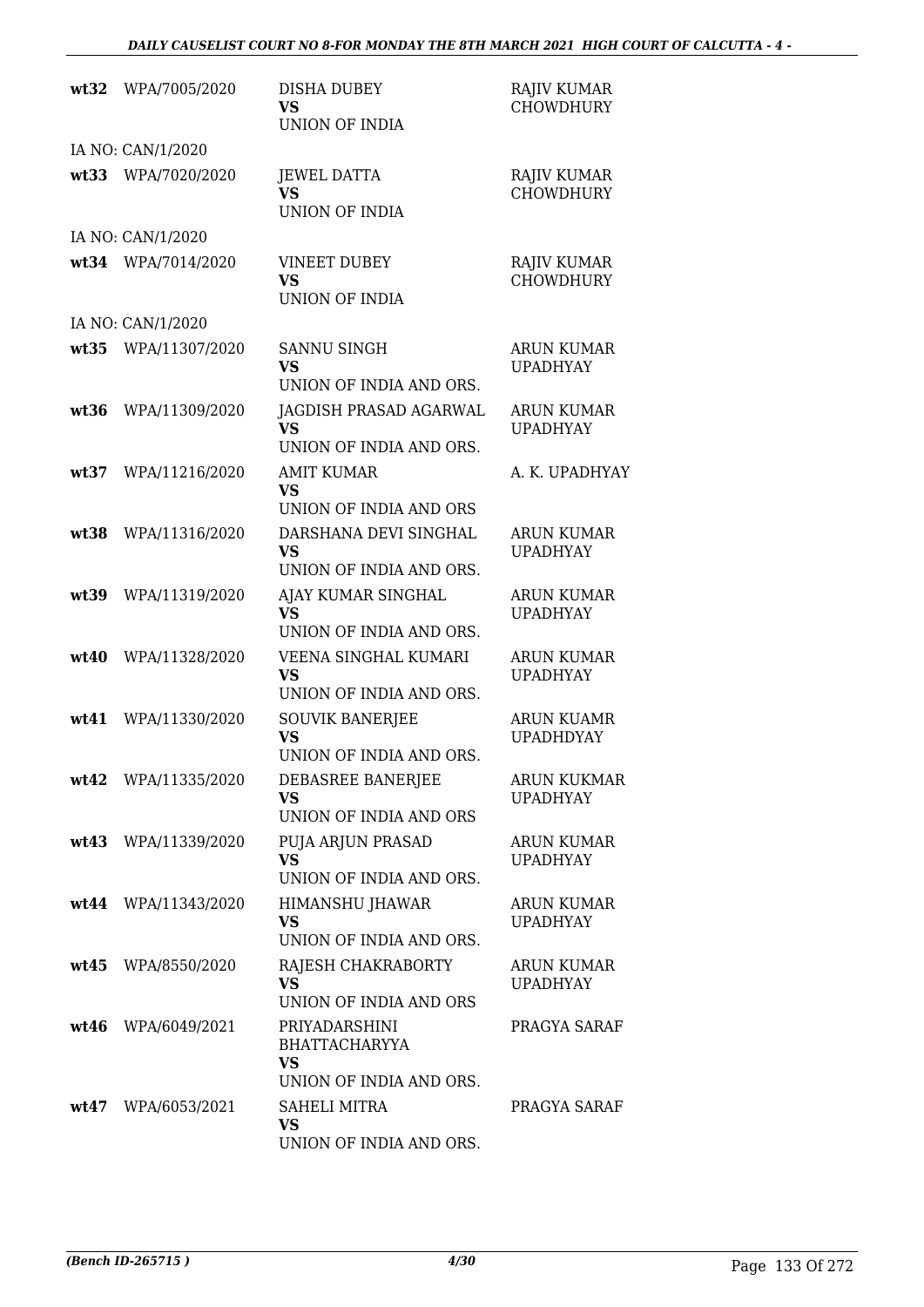|      | wt48 WPA/6232/2021                        | PUSHPA SINGH<br><b>VS</b>                                                                                 | PRAGYA SARAF                           |
|------|-------------------------------------------|-----------------------------------------------------------------------------------------------------------|----------------------------------------|
|      |                                           | UNION OF INDIA AND ORS.                                                                                   |                                        |
|      | wt49 WPA/6239/2021                        | MEENAKSHI GAUTAM<br><b>VS</b>                                                                             | PRAGYA SARAF                           |
|      |                                           | UNION OF INDIA AND ORS.                                                                                   |                                        |
|      |                                           | <b>URGENT MOTION</b>                                                                                      |                                        |
|      |                                           | (TOP MATTERS)                                                                                             |                                        |
| 50   | WPA/13455/2019                            | RUPA PAKIRA @ RITA<br>PAKIRA<br><b>VS</b><br>STATE OF WEST BENGAL &                                       | <b>SURENDRA KUMAR</b><br><b>SHARMA</b> |
|      |                                           | <b>ORS</b>                                                                                                |                                        |
| 51   | WPA/3040/2020                             | <b>ICON TOWER LLP &amp; ANR</b><br><b>VS</b>                                                              | ANIRUDHA<br>AGARWALLA                  |
|      |                                           | PUNJAB & SIND BANK &<br><b>ORS</b>                                                                        |                                        |
|      | IA NO: CAN/1/2020                         |                                                                                                           |                                        |
| 52   | WPA/3079/2020                             | <b>SHAMBHU MALAKAR</b><br>VS                                                                              | ARJUN SAMANTA                          |
|      |                                           | UNION OF INDIA & ORS                                                                                      |                                        |
|      | IA NO: CAN/1/2020, CAN/2/2020             |                                                                                                           |                                        |
| 53   | WPA/3688/2020                             | ANUP HALDER & ANR<br><b>VS</b><br>STATE OF WEST BENGAL &<br><b>ORS</b>                                    | <b>ABHIJIT MANDAL</b>                  |
|      | wt54 WPA/10086/2020                       | MAULISWAR MITRA<br><b>VS</b><br>STATE OF WEST BENGAL<br>AND ORS.                                          | MAHABOOB AHMED                         |
| wt55 | WPA/1090/2020                             | <b>BARUN MALAKAR &amp; ORS</b><br><b>VS</b>                                                               | SAMBUDDHA DUTTA                        |
|      |                                           | STATE OF WEST BENGAL &<br><b>ORS</b>                                                                      |                                        |
|      | IA NO: CAN/1/2020, CAN/2/2020, CAN/3/2020 |                                                                                                           |                                        |
| 56   | WPA/3749/2021                             | <b>IMPERIUM ENERGRYU</b><br>UTILITY SERVICES LLP AND<br>ANR<br><b>VS</b><br><b>COAL INDIA LTD AND ORS</b> | RAMENDU AGARWAL                        |
| 57   | WPA/4569/2020                             | <b>SUVAJIT BERA</b><br><b>VS</b><br>STATE OF WEST BENGAL &<br><b>ORS</b>                                  | <b>SANDIP KUMAR</b><br>MANDAL          |
| 58   | WPA/7088/2020                             | PARTHA PRATIM MONDAL<br>VS<br>State of West Bengal                                                        | DIPTENDU MONDAL                        |
|      | IA NO: CAN/1/2020, CAN/2/2020             |                                                                                                           |                                        |
|      | wt59 CPAN/47/2021                         | PARTHA PRATIM MONDAL<br><b>VS</b><br>SANJOY GHOSH                                                         | ARUP NATH<br><b>BHATTACHARYYA</b>      |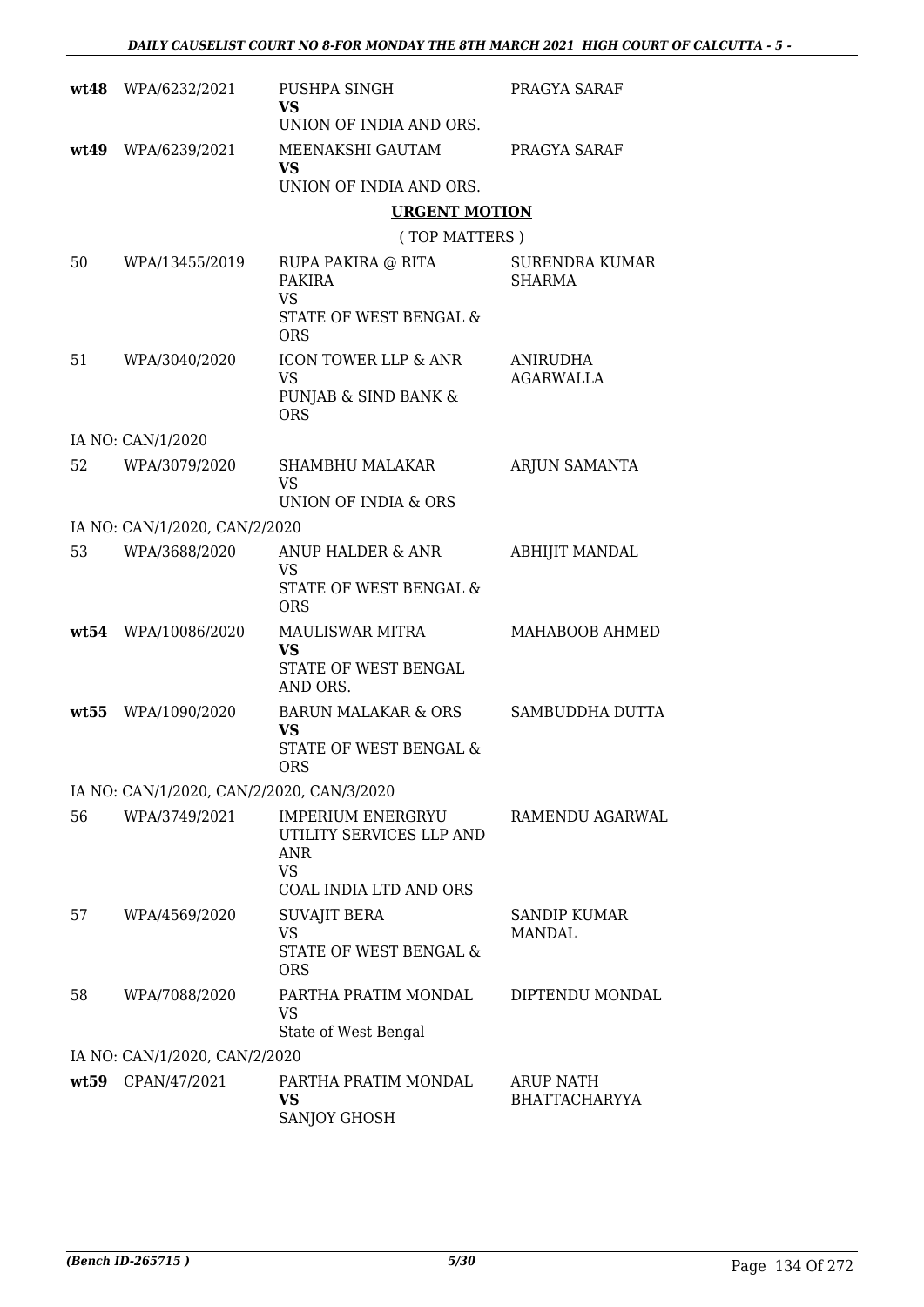| 60 | WPA/7656/2020     | A.J. SARKAR AND CO AND<br><b>ORS</b><br><b>VS</b><br>STATE OF WEST BENGAL<br>AND ORS.                                                                       | PRATIP KUMAR<br><b>CHATTERJEE</b> |
|----|-------------------|-------------------------------------------------------------------------------------------------------------------------------------------------------------|-----------------------------------|
|    | IA NO: CAN/1/2020 |                                                                                                                                                             |                                   |
| 61 | WPA/9156/2020     | <b>TUTUL SK</b><br><b>VS</b><br>STATE OF WEST BENGAL<br>AND ORS.                                                                                            | <b>RIMA DAS</b>                   |
| 62 | WPA/9608/2020     | MD TAHSIN REZA<br>VS<br>STATE OF WEST BENGAL<br>AND ORS.                                                                                                    | ANJANA MEHBOOB                    |
| 63 | WPA/10554/2020    | JAYANTA KUMAR SAHA<br>VS<br>STATE OF WEST BENGAL<br>AND ORS.                                                                                                | RAJIB KUMAR BASU                  |
| 64 | WPA/10924/2020    | KISHORE KR BHAN AND<br><b>ORS</b><br><b>VS</b><br>STATE OF WEST BENGAL<br>AND ORS.                                                                          | <b>SUCHARITA ROY</b>              |
| 65 | WPA/11253/2020    | <b>BISWANATH SARKAR</b><br><b>VS</b><br>STATE OF WEST BENGAL<br>AND ORS.                                                                                    | <b>JAYANTA DEY</b>                |
| 66 | WPA/2000/2021     | DHINGRA LEASE FGINVEST<br>PRIVATE LIMITED<br>VS<br>THE COMPETANT<br><b>AUTHORITY FOR NON-</b><br><b>BANKING FINANCIL</b><br>COMPANY, GOVERNMENT<br>OF INDIA | RAJESH UPADHYAY                   |
| 67 | WPA/2249/2021     | DINIONATH MONDAL AND<br>ANR<br><b>VS</b><br>STATE OF WEST BENGAL<br>AND ORS.                                                                                | <b>SANKHA PRASAD RAY</b>          |
| 68 | WPA/2698/2021     | <b>RANUMA BIBI</b><br><b>VS</b><br>STATE OF WEST BENGAL<br>AND ORS.                                                                                         | <b>RAJ KUMAR SAIN</b>             |
| 69 | WPA/3417/2021     | ANIRUR RAHAMAN AND<br><b>OTHERS</b><br><b>VS</b><br>STATE OF WEST BENGAL<br>AND ORS.                                                                        | MD.KUTUBUDDIN                     |
| 70 | WPA/3642/2021     | AUTHORISED OFFICER,<br>SOUTH INDIAN BANK<br>LIMITED<br><b>VS</b><br>STATE OF WEST BENGAL<br>AND ORS.                                                        | <b>JOYEE MAITI</b>                |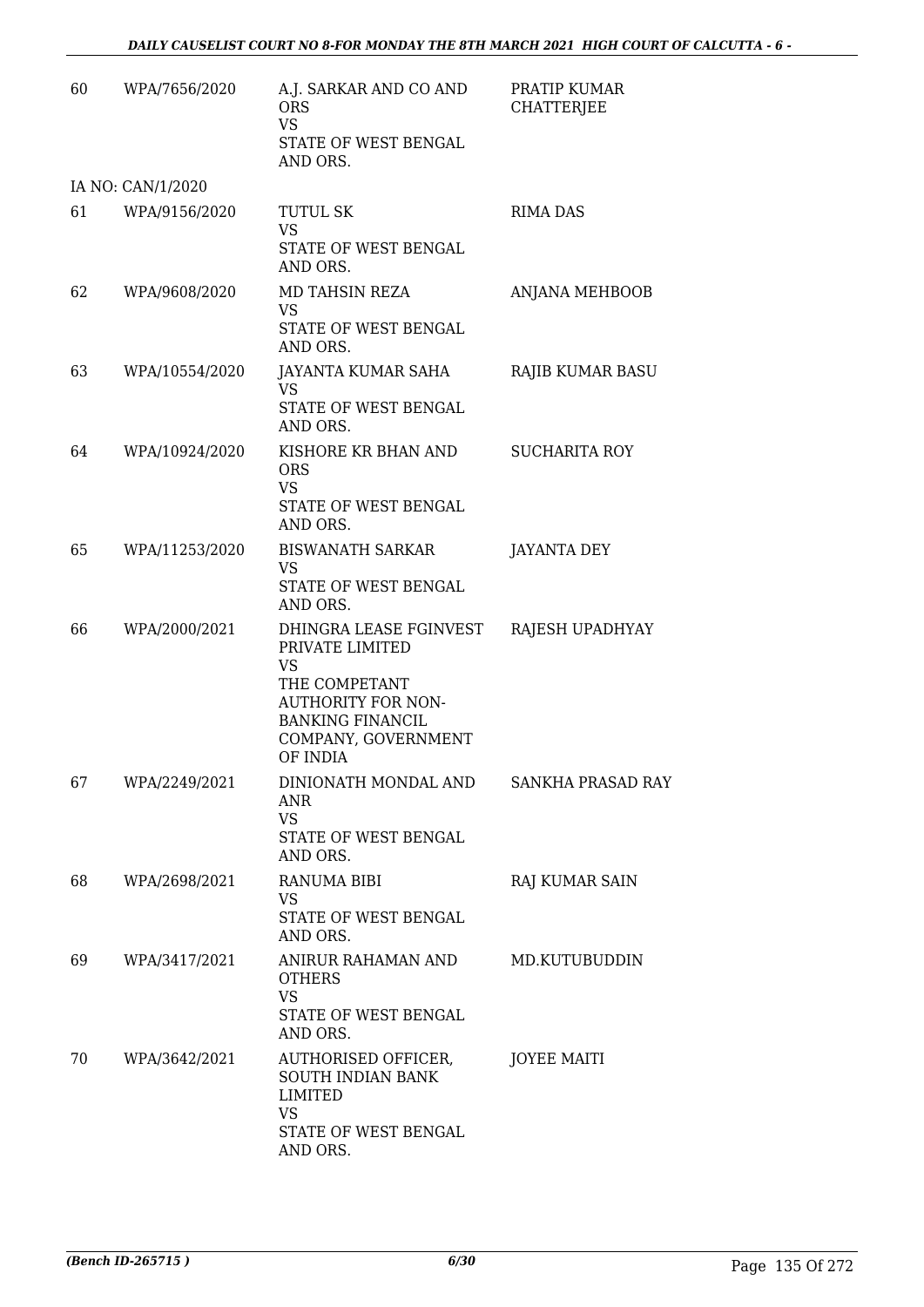| 71 | WPA/856/2021<br>(AT 2:00 P.M.)    | KARAM CHAND THAPAR<br>AND BROS. LTD<br>VS<br>DOMODAR VALLEY CORP.                               | CHIARANJIB SINHA                    |
|----|-----------------------------------|-------------------------------------------------------------------------------------------------|-------------------------------------|
|    | IA NO: CAN/1/2021                 |                                                                                                 |                                     |
|    | wt72 WPA/862/2021                 | KARAM CHAND THAPA4R<br>AND BROS (COAL SALES)<br><b>LTD</b><br><b>VS</b><br>DAMODAR VALLEY CORP. | CHIRANJIB SINHA                     |
|    | IA NO: CAN/1/2021                 |                                                                                                 |                                     |
|    | wt73 WPA/865/2021                 | KARAM CHAND THAPAR<br>AND BROS (COAL SALES)<br><b>LTD</b><br><b>VS</b><br>DAMODAR VALLEY CORP   | CHIRANJIB SINHA                     |
|    | IA NO: CAN/1/2021                 |                                                                                                 |                                     |
|    | wt74 WPA/871/2021                 | KARAM CHAND THAPAR<br>AND BROS(COAL SALES)<br><b>LTD</b><br><b>VS</b><br>DAMODAR VALLEY CORP    | CHIRANJIB SINHA                     |
|    | IA NO: CAN/1/2021                 |                                                                                                 |                                     |
|    |                                   | <b>FIXED MOTION</b>                                                                             |                                     |
|    |                                   | (TOP MATTERS)                                                                                   |                                     |
| 75 | WPA/1553/2021                     | <b>SUBHAS PATRA</b><br>VS                                                                       | SANKAR PRASAD ROY                   |
|    |                                   | STATE OF WEST BENGAL<br>AND ORS.                                                                |                                     |
| 76 | WPA/1858/2021                     | SWAPAN KUMAR DOLUI<br>VS                                                                        | ARUP KRISHNA DAS                    |
|    |                                   | THE EASTERN COALFIELDS<br>LIMITED                                                               |                                     |
| 77 | WPA/2038/2021<br>[ WPA 8460/2021] | M/S EASY FIT JEWELLERY<br>(P) LIMITED AND ANOTHER<br><b>VS</b><br>UNION OF INDIA AND ORS.       | <b>ANIRUDDHA</b><br><b>AGRWALLA</b> |
| 78 | WPA/2615/2021                     | BINOD KUMAR AGARWAL<br>AND ORS<br><b>VS</b>                                                     | <b>DONA GHOSH</b>                   |
|    |                                   | STATE OF WEST BENGAL<br>AND ORS.                                                                |                                     |
| 79 | WPA/4836/2021                     | EAST INDIA UDYOG<br>LIMITED AND ANR<br><b>VS</b><br>STATE OF WEST BENGAL<br>AND ORS.            | <b>SANDIP AGARWAL</b>               |
| 80 | WPA/4840/2021                     | EAST INDIA UDYOG<br><b>LIMITED AND ANR</b><br><b>VS</b><br>STATE OF WEST BENGAL<br>AND ORS.     | SANDIP AGARWAL                      |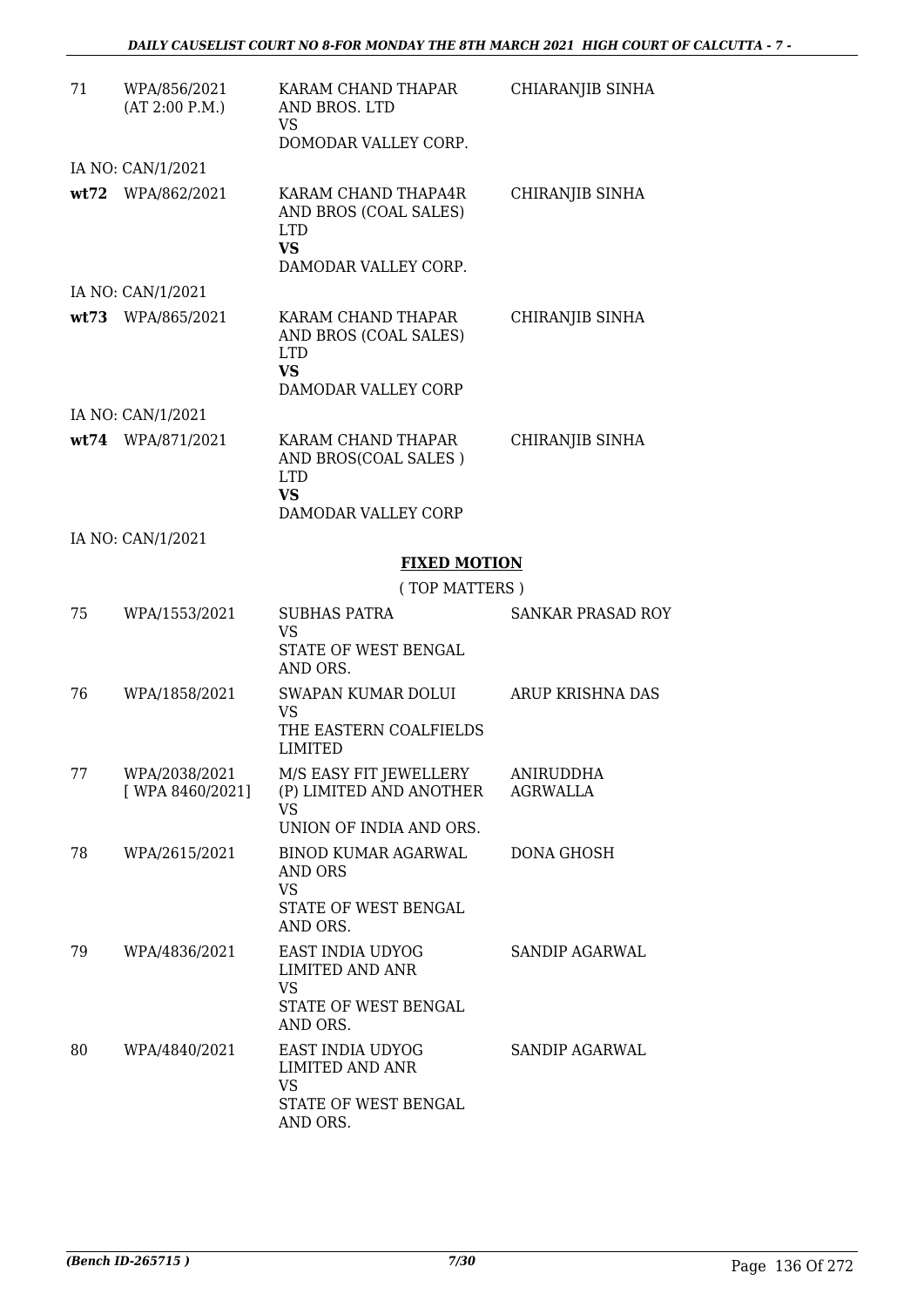| 81   | WPA/5316/2021                           | ADITYA BIRLA FINANCE<br>LIMITED AND ANR.<br><b>VS</b><br><b>COMMISSIONER OF</b><br>POLICE, KOLKATA AND<br>ORS. | <b>SOUMAVA</b><br>MUKHERJEE               |
|------|-----------------------------------------|----------------------------------------------------------------------------------------------------------------|-------------------------------------------|
| 82   | CPAN/864/2018                           | TAPAN ROY PAUL & ORS<br><b>VS</b><br>RAGHUNATH THAKUR                                                          | S. SINHA                                  |
|      | IA NO: CAN/1/2020(Old No:CAN/173/2020)  |                                                                                                                |                                           |
|      | wt83 WPA/18116/2016                     | TAPAN RAY PAUL & ANR                                                                                           | S SINHA ROY                               |
|      |                                         | VS<br>STATE OF WEST BENGAL &<br><b>ORS</b>                                                                     |                                           |
| 84   | WPA/21791/2019                          | MIR ZULFIKER ALI<br><b>VS</b><br>STATE OF WEST BENGAL &<br><b>ORS</b>                                          | <b>SANTANU MAJI</b>                       |
| 85   | WPA/914/2021                            | NIMAI CHANDRA MONDAL<br>AND ORS<br><b>VS</b>                                                                   | <b>NAWAL KISHORE</b><br><b>CHATTERJEE</b> |
|      |                                         | STATE OF WEST BENGAL<br>AND ORS.                                                                               |                                           |
| 86   | WPA/8436/2020                           | RATAN LAL AGARWAL<br><b>VS</b><br>STATE OF WEST BENGAL<br>AND ORS.                                             | <b>ANISH SEN</b>                          |
| 87   | WPA/8686/2020                           | <b>TECHNO POINT</b><br><b>ENTERPRISE</b><br><b>VS</b><br>CALCUTTA UNIVERSITY                                   | <b>TANMAY</b><br><b>CHOWDHURY</b>         |
| 88   | WPA/4634/2020                           | <b>SHIV KUMAR SHARMA &amp;</b><br>ANR<br><b>VS</b><br>STATE OF WEST BENGAL &<br><b>ORS</b>                     | <b>BIRENDRA KUMAR</b><br>JHA              |
|      | IA NO: CAN/1/2020                       |                                                                                                                |                                           |
| 89   | CPAN/543/2020                           | BAKULA DEWANJI<br>VS<br>H. RABINDRA SINGH                                                                      | <b>ANIL KUMAR</b><br>CHATTOPADHYAYA       |
| wt90 | WPA/5916/2020                           | <b>BAKULA DEWANJI</b><br><b>VS</b><br>UNION OF INDIA & ORS                                                     | ANIL KR<br><b>CHATTOPADHYAY</b>           |
| 91   | WPA/6655/2020                           | SUBHASH CH. BISWAS<br><b>VS</b><br>STATE OF WEST BENGAL &<br>ORS.                                              | RABINDRA KR.<br><b>JAISWAL</b>            |
|      | IA NO: CAN/1/2020(Old No:CAN/5509/2020) |                                                                                                                |                                           |
| 92   | WPA/23531/2019                          | PINKU NAYAK<br><b>VS</b><br>STATE OF WEST BENGAL &<br><b>ORS</b>                                               | ASHIRBAD SARKAR                           |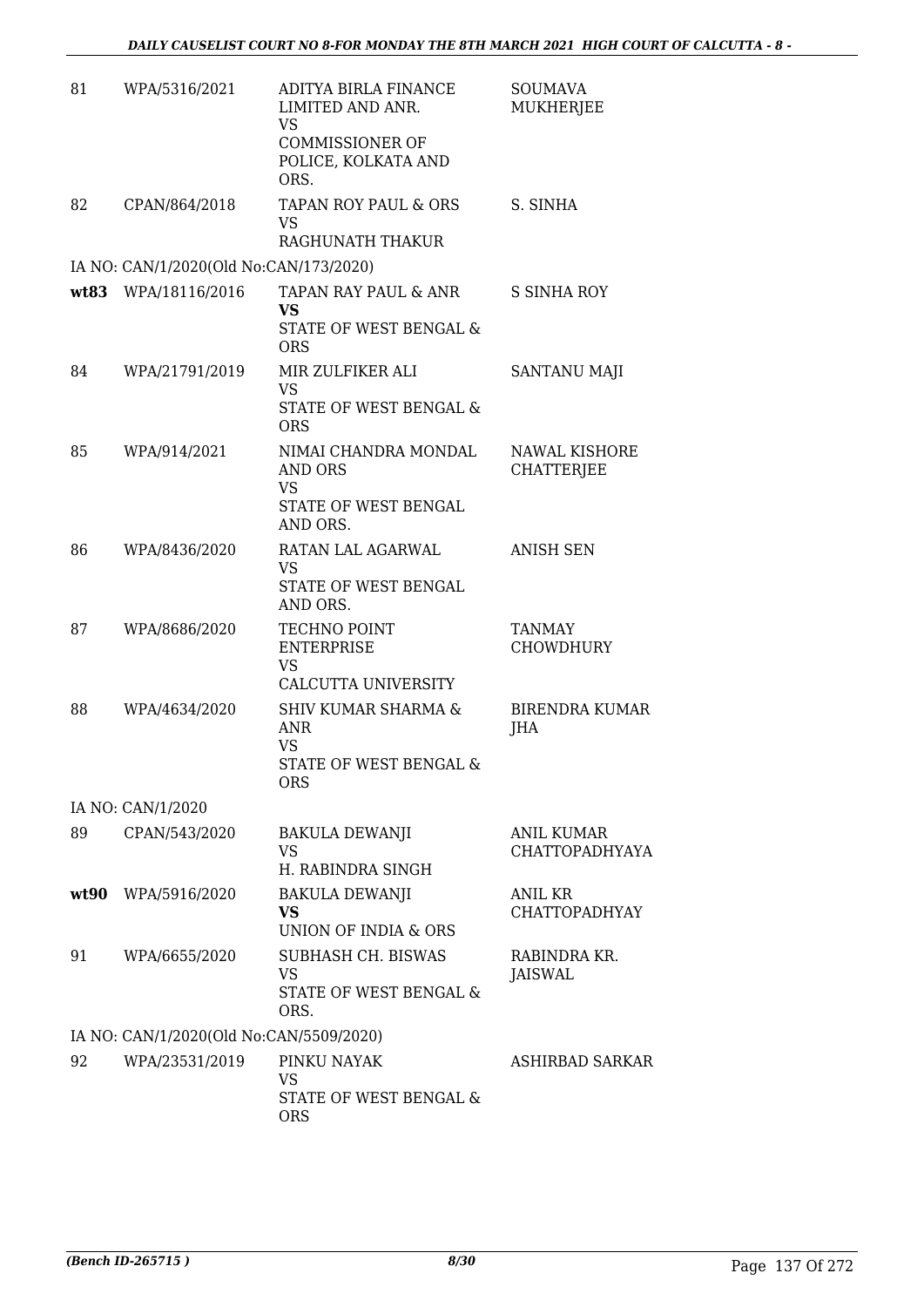#### *DAILY CAUSELIST COURT NO 8-FOR MONDAY THE 8TH MARCH 2021 HIGH COURT OF CALCUTTA - 9 -*

| 93  | WPA/4645/2021     | <b>SUBIR ROY AND OTHERS</b><br><b>VS</b><br>STATE OF WEST BENGAL<br>AND ORS.      | KRISHNA PADA<br><b>SANTRA</b>            |
|-----|-------------------|-----------------------------------------------------------------------------------|------------------------------------------|
| 94  | WPA/8049/2020     | <b>ANIRBAN TARAFDER</b><br>VS<br>STATE OF WEST BENGAL<br>AND ORS.                 | ARNAB NANDI                              |
| 95  | WPA/9820/2020     | BIPUL DAS AND OTHERS<br><b>VS</b><br>STATE OF WEST BENGAL<br>AND ORS.             | PRAMATHES SARKAR                         |
| 96  | WPA/1517/2021     | KANCHAN MONDAL AND<br><b>ANR</b><br><b>VS</b><br>STATE OF WEST BENGAL<br>AND ORS. | SABYASACHI<br><b>MONDAL</b>              |
| 97  | WPA/2536/2021     | <b>GITA BARAI</b><br>VS<br>STATE OF WEST BENGAL<br>AND ORS.                       | <b>SWAPAN KUMAR</b><br><b>CHATTERIEE</b> |
| 98  | WPA/1108/2021     | NIDHUBAN SHIKARI<br><b>VS</b><br>STATE OF WEST BENGAL<br>AND ORS.                 | <b>SWADESH PRIYA</b><br><b>GHOSH</b>     |
| 99  | WPA/9655/2020     | <b>SUDAM SARKAR</b><br>VS<br>STATE OF WEST BENGAL<br>AND ORS.                     | TANMAY<br><b>CHOWDHURY</b>               |
| 100 | WPA/3694/2020     | <b>BAIDYANATH MANDI</b><br>VS<br>STATE OF WEST BENGAL &<br><b>ORS</b>             | <b>BADRUDDOZA</b><br><b>MALLICK</b>      |
| 101 | WPA/2486/2020     | <b>BROJA MOHAN GHOSH</b><br>VS<br>STATE OF WEST BENGAL &<br><b>ORS</b>            | PRIYABRATA SAHA                          |
| 102 | WPA/4572/2020     | SHEMIM REJA<br>VS<br><b>STATE OF WEST BENGAL &amp;</b><br><b>ORS</b>              | MD. KUTUBUDDIN                           |
|     |                   | <b>URGENT MOTION 1</b>                                                            |                                          |
|     |                   | (TOP MATTERS)                                                                     |                                          |
| 103 | WPA/10241/2020    | VISHAMBHAR SARAN<br>VS<br><b>BUERAU OF IMMIGRATION</b><br>AND ORS                 | <b>NIKITA</b><br>JHUNJHUNWALA            |
|     | IA NO: CAN/1/2021 |                                                                                   |                                          |
| 104 | WPA/10247/2020    | SAROJ AGARWAL<br>VS<br><b>BUREAU OF IMMIGRATION</b><br>AND ORS                    | NIKITA<br>JHUNJHUNWALA                   |
|     | IA NO: CAN/1/2021 |                                                                                   |                                          |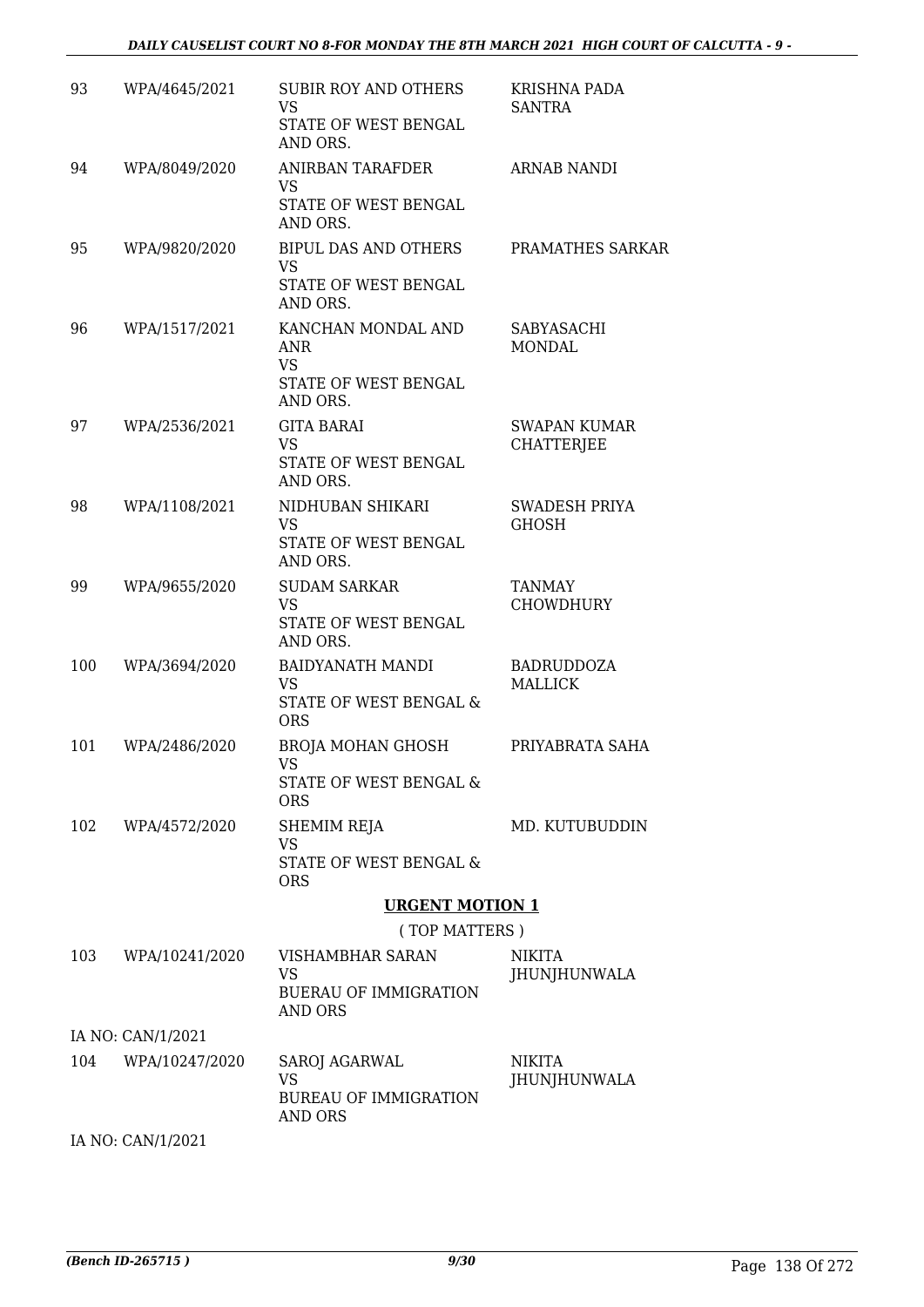| 105 | WPA/10249/2020     | VISHAL AGARWAL<br><b>VS</b><br><b>BUREAU OF IMMIGRATION</b><br>AND ORS                                                                   | <b>NIKITA</b><br>JHUNJHUWALA          |
|-----|--------------------|------------------------------------------------------------------------------------------------------------------------------------------|---------------------------------------|
|     | IA NO: CAN/1/2021  |                                                                                                                                          |                                       |
| 106 | WPA/2896/2020      | HAJI MUMTAZ KHAN @<br><b>MUMTAZ KHAN</b><br><b>VS</b><br>THE GENERAL MANAGER,<br><b>METRO RAILWAY &amp; ORS</b>                          | <b>ISHITA RAUT</b>                    |
|     | IA NO: CAN/1/2021  |                                                                                                                                          |                                       |
| 107 | WPA/5691/2020      | <b>KARTICK PAUL</b><br>VS<br>STATE OF WEST BENGAL &                                                                                      | <b>TAPAN ROY</b>                      |
|     |                    | <b>ORS</b>                                                                                                                               |                                       |
| 108 | WPA/8763/2020      | IA NO: CAN/1/2020(Old No:CAN/3587/2020), CAN/3/2020(Old No:CAN/4335/2020)<br><b>TAPAS KUMAR ROY</b><br><b>VS</b><br>State of West Bengal | DEBABRATA DAS<br><b>GUPTA</b>         |
| 109 | WPA/8815/2020      | <b>GANESH CHANDRA KUNDU</b><br><b>VS</b><br>STATE OF WEST BENGAL<br>AND ORS                                                              | RAJ KUMAR GUPTA                       |
| 110 | WPA/9185/2020      | KAKALI DAS KAPAS<br><b>VS</b><br>State of West Bengal                                                                                    | <b>BIBEK DEY</b>                      |
| 111 | WPA/9274/2020      | M/S LOKNATH SECURITY<br><b>VS</b><br>PUNJAB NATIONAL BANK                                                                                | <b>ANASUYA</b><br><b>BHATTACHARYA</b> |
| 112 | WPA/9723/2020      | <b>SHIBNATH NASKAR</b><br><b>VS</b><br>STATE OF WEST BENGAL<br>AND ANR.                                                                  | <b>ANINDITA AUDDY</b><br>(DAS)        |
| 113 | WPA/9910/2020      | PRABIR KUNDU<br>VS<br>STATE OF WEST BENGAL<br>AND ORS.                                                                                   | JOYITA RAY                            |
|     | 114 WPA/9988/2020  | SUSANTA KUMAR BERA<br><b>AND ANR</b><br>VS<br>STATE OF WEST BENGAL                                                                       | MONORANJAN JANA                       |
|     |                    | AND ORS.                                                                                                                                 |                                       |
|     | 115 WPA/10662/2020 | GOBINDA CHANDRA<br><b>MANNA</b><br><b>VS</b><br>STATE OF WEST BENGAL<br>AND ORS.                                                         | RAJNIL MUKHERJEE                      |
| 116 | WPA/10787/2020     | GAJENDRA PRASAD SINGH MANIKA SARKAR<br><b>AND ANR</b><br><b>VS</b>                                                                       |                                       |
|     |                    | STATE OF WEST BENGAL<br>AND ORS.                                                                                                         |                                       |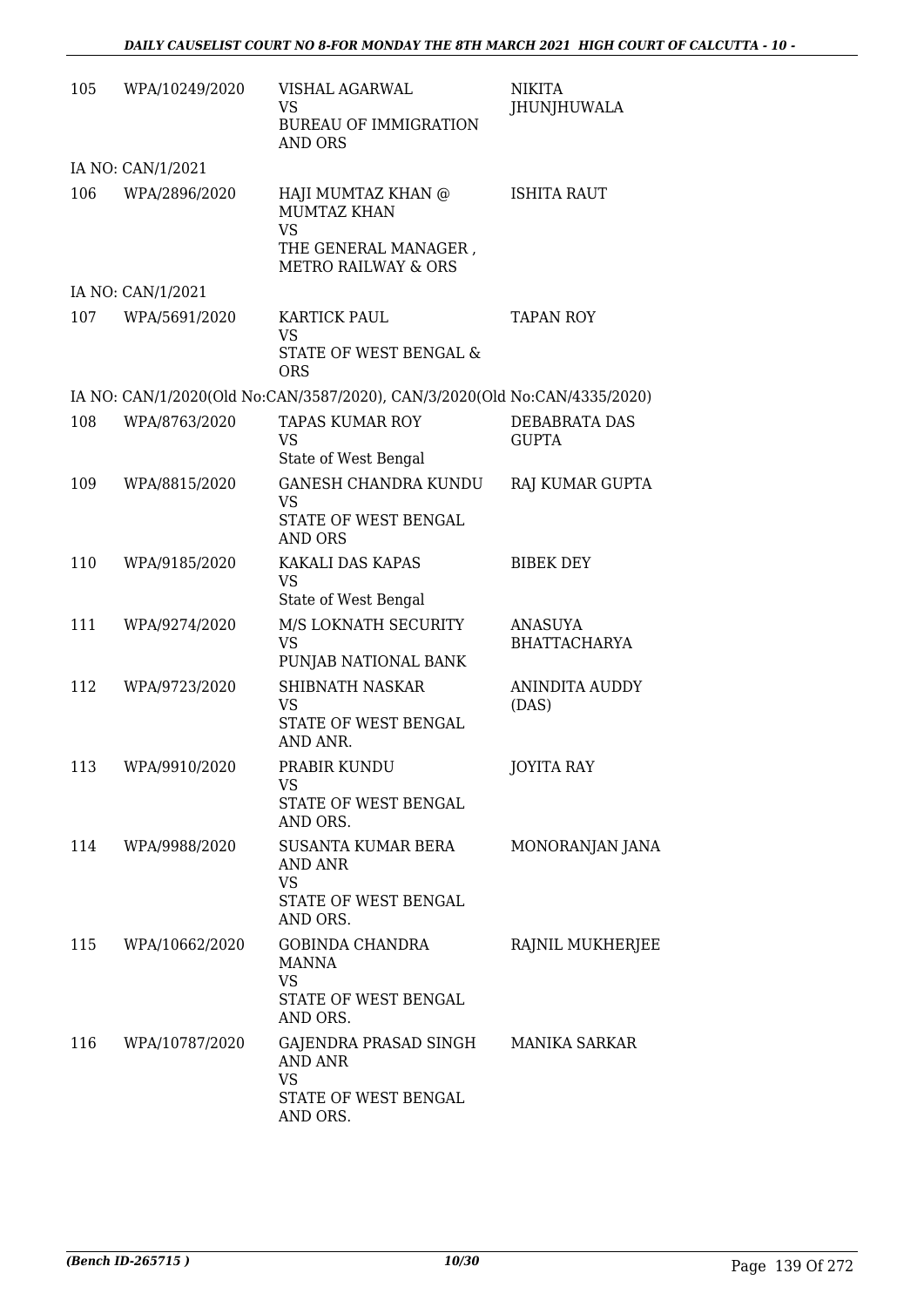| 117 | WPA/11431/2020 | BIJOY BISWAS AND ORS<br>VS<br>THE UNION OF INDIA AND<br><b>ORS</b>                                   | <b>MAINAK GANGULY</b>                  |
|-----|----------------|------------------------------------------------------------------------------------------------------|----------------------------------------|
| 118 | WPA/11875/2020 | DEB KUMAR CHAL<br><b>VS</b><br>STATE OF WEST BENGAL<br>AND ORS.                                      | Santanu Chatterjee                     |
| 119 | WPA/203/2021   | DILIP MAJUMDER<br><b>VS</b><br>STATE OF WEST BENGAL<br>AND ORS.                                      | <b>JOYEE MAITI</b>                     |
| 120 | WPA/1050/2021  | <b>BISWANTH MUKHERJEE</b><br><b>VS</b><br>STATE OF WEST BENGAL<br>AND ORS.                           | SANJIB K<br>MUKHOPADHYAY               |
| 121 | WPA/1315/2021  | <b>TAPAS GHOSH</b><br><b>VS</b><br>STATE OF WEST BENGAL<br>AND ORS.                                  | <b>SAILEN NASKAR</b>                   |
| 122 | WPA/1434/2021  | PRONOBESH PAKHIRA<br><b>VS</b><br>STATE OF WEST BENGAL<br>AND ORS.                                   | LAKSHMINATH<br><b>BHATTACHARYA</b>     |
| 123 | WPA/1471/2021  | DHANU DEBNATH @<br>DHANUDHAR DEBNATH<br>AND ANOTHER<br><b>VS</b><br>STATE OF WEST BENGAL<br>AND ORS. | AMIT BARAN DASH                        |
| 124 | WPA/2060/2021  | NIKHIL KUMAR PAL<br><b>VS</b><br>STATE OF WEST BENGAL<br>AND ORS.                                    | <b>DEBASISH DAS</b>                    |
| 125 | WPA/2128/2021  | MD AKBAR ALI SARDAR<br>VS.<br>STATE OF WEST BENGAL<br>AND ORS.                                       | PARNA MUKHERJEE                        |
| 126 | WPA/2253/2021  | SUVOJIT DUTTA<br><b>VS</b><br>THE REGISTRAR GENERAL,<br>HIGH COURT, CALCUTTA                         | PRATIP KUMAR<br><b>CHATTERJEE</b>      |
| 127 | WPA/3098/2021  | SUBHAS CH. DUTTA<br><b>VS</b><br>STATE OF WEST BENGAL<br>AND ORS.                                    | SK.NIZAMUDDIN                          |
| 128 | WPA/3214/2021  | SARFARAJ KHAN @ BABU<br><b>VS</b><br>STATE OF WEST BENGAL<br>AND ORS.                                | <b>SUMITAVA</b><br><b>CHAKRABORTY</b>  |
| 129 | WPA/4188/2021  | SUSANTA CHAKRABORTY<br><b>VS</b><br>STATE OF WEST BENGAL<br>AND ORS.                                 | <b>SUDIP GHOSH</b><br><b>CHOWDHURY</b> |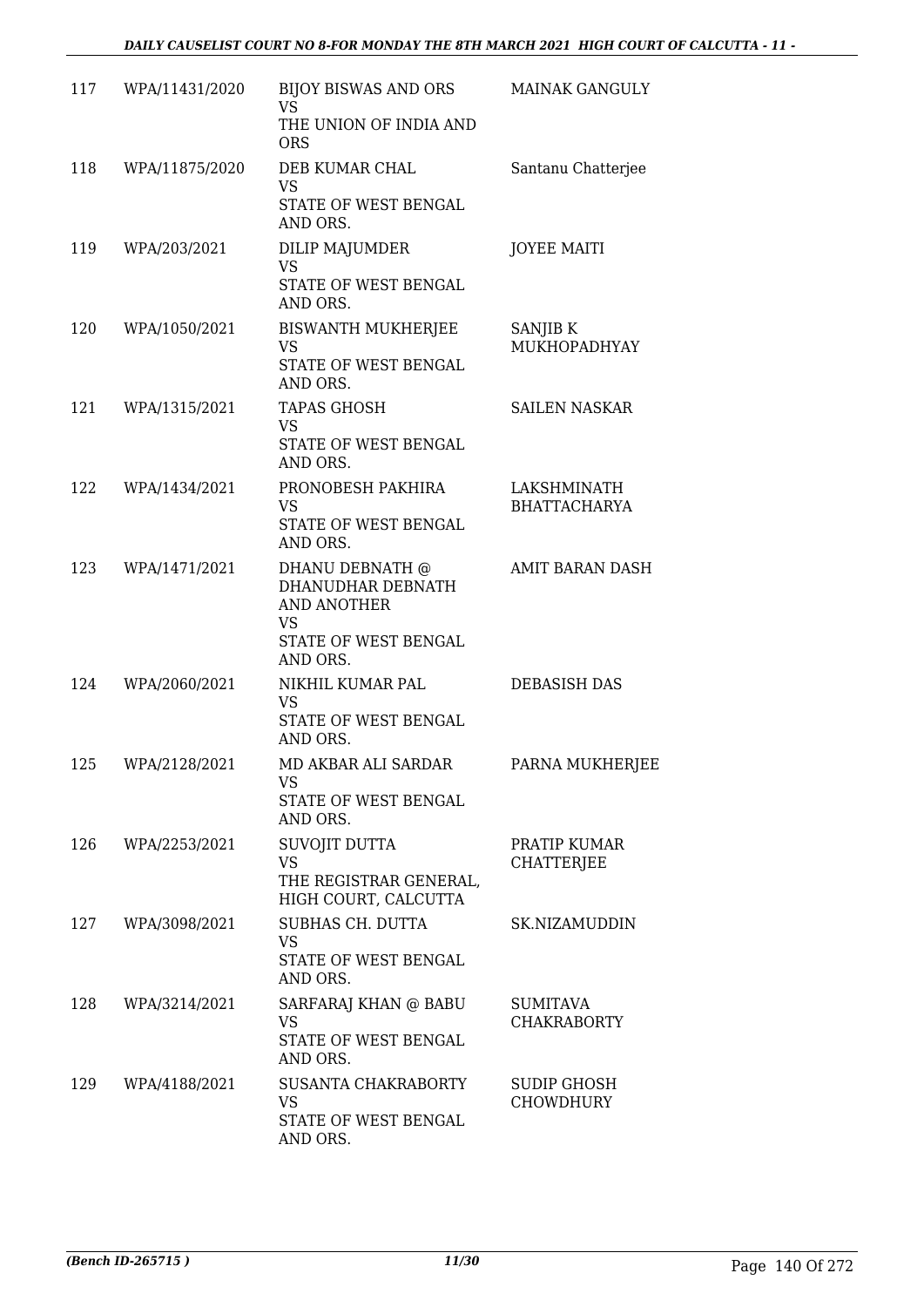| 130 | WPA/4948/2021     | KASHINATH DEY ALIAS<br>KASHI<br>VS<br>STATE OF WEST BENGAL<br>AND ORS.                                            | <b>SUDIP GHOSH</b><br><b>CHOWDHURY</b> |
|-----|-------------------|-------------------------------------------------------------------------------------------------------------------|----------------------------------------|
| 131 | WPA/3422/2021     | <b>ARIJIT MITRA</b><br>VS<br>STATE OF WEST BENGAL<br>AND ORS.                                                     | <b>AMITAVA BHOWMICK</b>                |
| 132 | WPA/10565/2020    | KANGAN BERIA NETAJI<br><b>SANGHA</b><br><b>VS</b><br>STATE OF WEST BENGAL<br>AND ORS.                             | ABBAS IBRAHIM<br><b>KHAN</b>           |
| 133 | WPA/7350/2020     | <b>NEPAL DAS</b><br><b>VS</b><br>Union of India                                                                   | <b>JOY CHAKRABORTY</b>                 |
|     | IA NO: CAN/1/2020 |                                                                                                                   |                                        |
| 134 | WPA/2389/2020     | CHANCHAL BASU<br><b>VS</b><br>STATE OF WEST BENGAL &<br>ORS.                                                      | UTSAV MUKHERJEE                        |
| 135 | WPA/4783/2021     | <b>ATIN ROY</b><br>VS<br>STATE OF WEST BENGAL<br>AND ORS                                                          | SATRAJIT SINHA ROY                     |
| 136 | WPA/19455/2018    | UMA BHATTACHARYA<br><b>VS</b><br>STATE OF WEST BENGAL &<br><b>ORS</b>                                             | <b>CHANDRA NATH</b><br><b>SARKAR</b>   |
| 137 | WPA/19471/2018    | ASHOK HALDER ALIAS<br><b>ASHOK KUMAR HALDER &amp;</b><br>ANR<br><b>VS</b><br>STATE OF WEST BENGAL &<br><b>ORS</b> | CHANDRA NATH<br><b>SARKAR</b>          |
| 138 | WPA/12399/2019    | TAPAS KUMAR GHOSH<br>VS<br>STATE OF WEST BENGAL &<br><b>ORS</b>                                                   | SOUMYA MAZUMDAR                        |
| 139 | WPA/21476/2019    | SUKUMAR MONDAL<br>VS<br>STATE OF WEST BENGAL &<br><b>ORS</b>                                                      | SIDDHARTHA SARKAR                      |
| 140 | WPA/22075/2019    | SANJIB KUMAR MANDAL<br><b>VS</b><br>STATE OF WEST BENGAL &<br><b>ORS</b>                                          | SUJOY KUMAR<br><b>HALDER</b>           |
| 141 | WPA/22959/2019    | FELU RANI KARMAKAR<br>VS.<br>STATE OF WEST BENGAL &<br><b>ORS</b>                                                 | MANIKA SARKAR                          |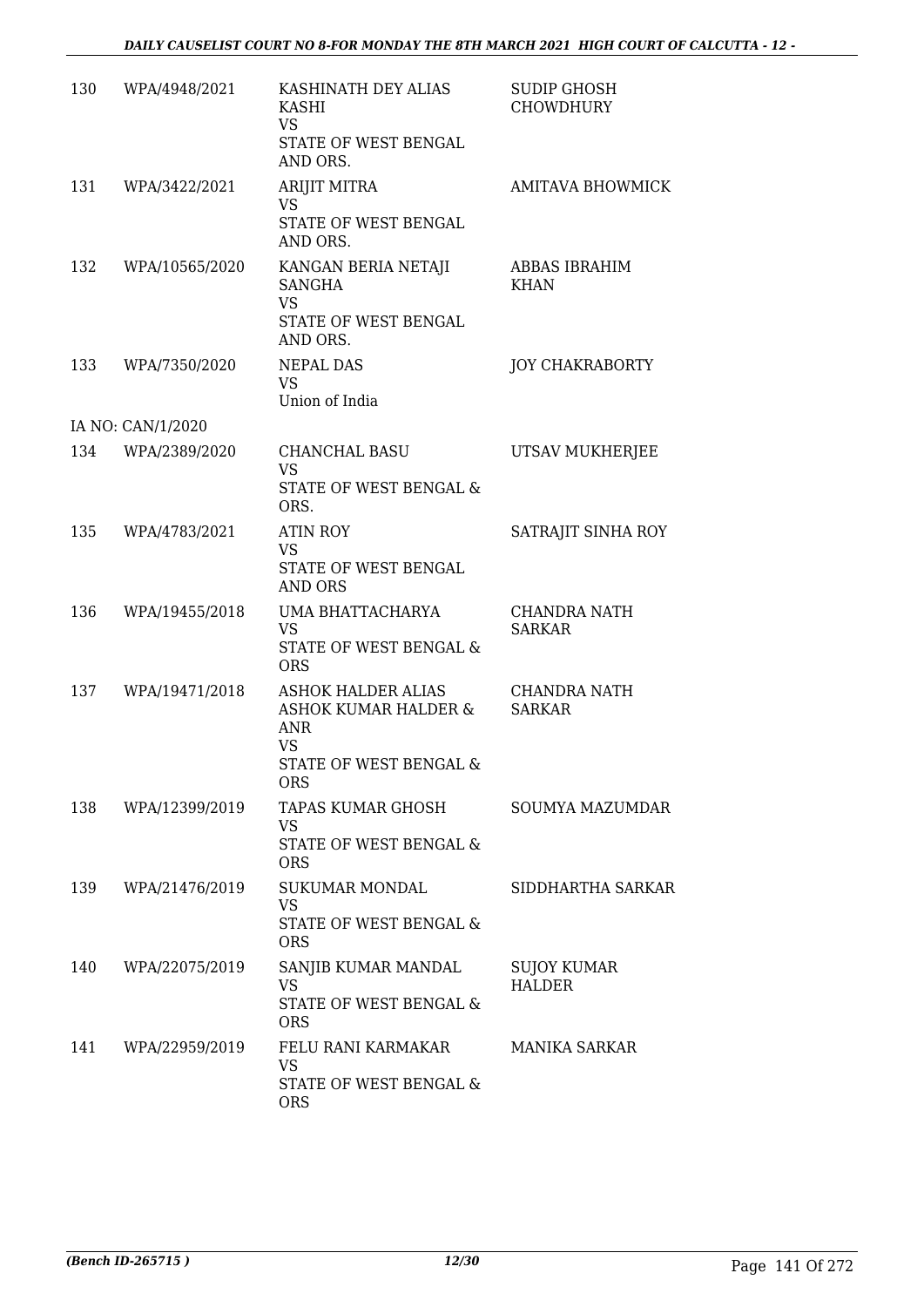| 142 | WPA/23094/2019                | DHIRENDRA NATH DAS<br><b>VS</b><br>STATE OF WEST BENGAL &                                                                                                           | <b>JAYANTA DEY</b>           |
|-----|-------------------------------|---------------------------------------------------------------------------------------------------------------------------------------------------------------------|------------------------------|
|     |                               | <b>ORS</b>                                                                                                                                                          |                              |
| 143 | WPA/1712/2020                 | NETAI CHARAN GIRI<br>VS<br>STATE OF WEST BENGAL &                                                                                                                   | ARNAB MUKHERJEE              |
|     |                               | <b>ORS</b>                                                                                                                                                          |                              |
|     | IA NO: CAN/1/2020             |                                                                                                                                                                     |                              |
| 144 | WPA/4025/2020                 | JYOTI KUMARI SHAW<br>VS<br>STATE OF WEST BENGAL &                                                                                                                   | PRIYANKA SAHA                |
|     |                               | <b>ORS</b>                                                                                                                                                          |                              |
| 145 | WPA/4098/2020                 | RENUKA SARDAR<br><b>VS</b><br>STATE OF WEST BENGAL &                                                                                                                | SONAK<br><b>BHATTACHARYA</b> |
|     |                               | <b>ORS</b>                                                                                                                                                          |                              |
| 146 | WPA/4168/2020                 | SRIMATYA TARULATA DAS<br><b>VS</b><br>STATE OF WEST BENGAL<br>&ORS                                                                                                  | <b>JAYANTA DEY</b>           |
| 147 | WPA/5090/2020                 | ASOKE KUMAR AGASTI<br>VS<br>STATE OF WEST BENGAL &                                                                                                                  | <b>SOURAV DUTTA</b>          |
|     |                               | <b>ORS</b>                                                                                                                                                          |                              |
| 148 | WPA/5108/2020                 | HARIPADA KAR<br><b>VS</b><br>STATE OF WEST BENGAL &<br><b>ORS</b>                                                                                                   | ANUP DASGUPTA                |
| 149 | WPA/7287/2020                 | NATIONAL PROJECTS<br>CONSTRUCRTION<br><b>CORPORATION LIMITED</b><br><b>VS</b><br>MICRO AND SMALL<br><b>ENTERPRISES</b><br>FACILITATION COUNCIL<br>(SAMADHAAN) MSEFC | RESHMI MUKHERJEE             |
|     | IA NO: CAN/1/2020, CAN/2/2020 |                                                                                                                                                                     |                              |
| 150 | WPA/7747/2020                 | <b>SUPARNA NAYAK</b><br>VS<br>STATE OF WEST BENGAL<br>AND ORS.                                                                                                      | SUJIT KUMAR RATH             |
| 151 | WPA/8860/2020                 | <b>SHILA GUHA</b><br><b>VS</b><br>UNION OF INDIA AND<br><b>OTHERS</b>                                                                                               | PRANTICK GHOSH               |
| 152 | WPA/9591/2020                 | AKSHAY KUKMAR DAS<br>VS.<br>STATE OF WEST BENGAL<br>AND ORS.                                                                                                        | BHARAT CHANDRA<br>SIMAI      |
| 153 | WPA/9763/2020                 | SABITA RANI DE(PRADHAN)<br>VS<br>UNION OF INDIA AND ORS.                                                                                                            | RUPSA SREEEMANI              |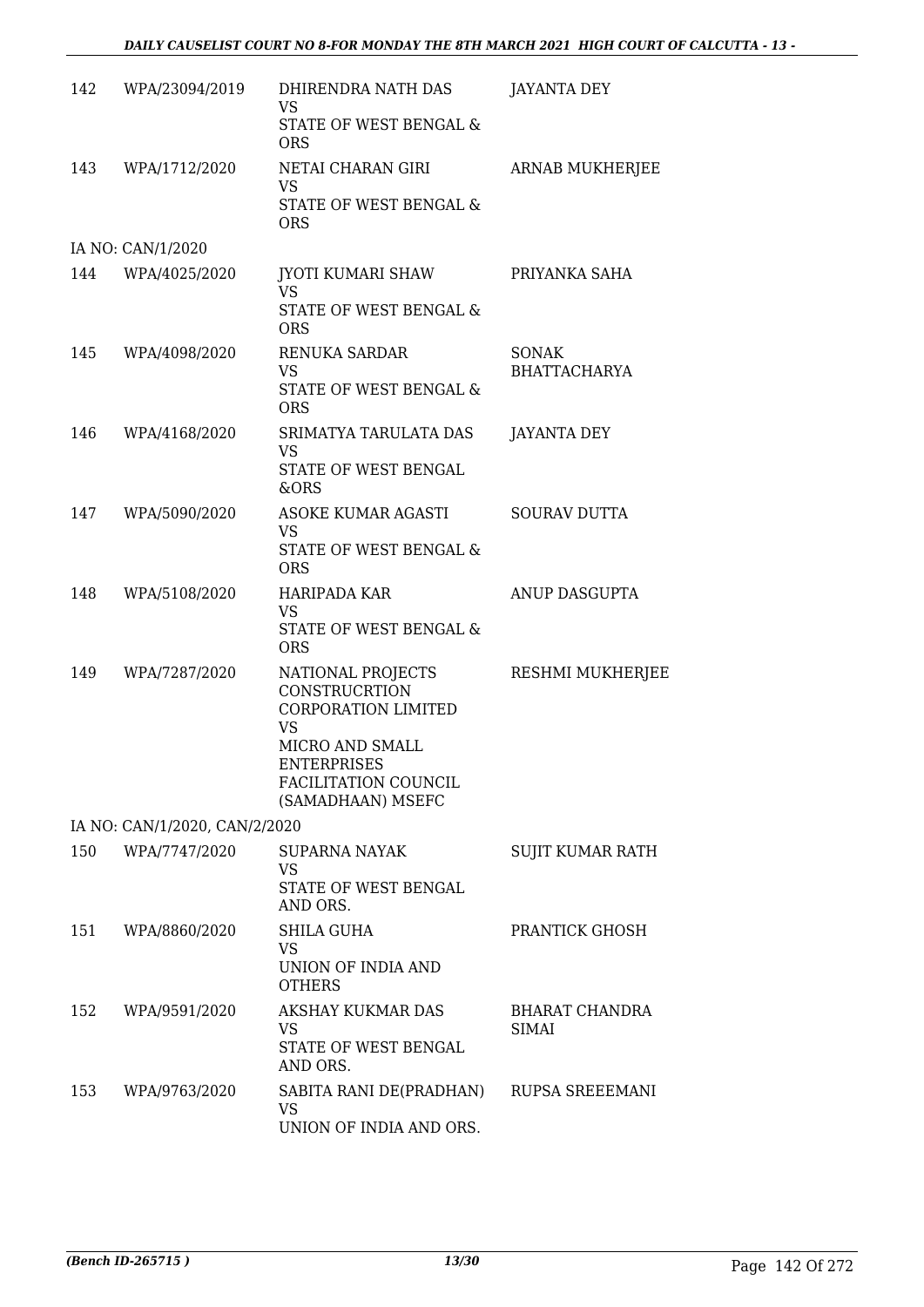| 154 | WPA/9767/2020     | RATAN KUMAR BARMAN<br><b>VS</b><br>STATE OF WEST BENGAL<br>AND ORS.               | PARTHA<br><b>CHAKRABORTY</b>           |
|-----|-------------------|-----------------------------------------------------------------------------------|----------------------------------------|
| 155 | WPA/9931/2020     | DISHARI HEALTH POINT<br>PRIVATE LIMITED<br><b>VS</b><br>STATE OF WEST BENGAL      | SHIBAJI KUMAR DAS                      |
|     |                   | AND ORS.                                                                          |                                        |
| 156 | WPA/10403/2020    | <b>BINA BISWAS</b><br><b>VS</b><br>STATE OF WEST BENGAL<br>AND ORS.               | NAMITA BASU                            |
| 157 | WPA/11315/2020    | <b>GOPAL KUMAR SEN AND</b><br><b>ANOTHER</b><br><b>VS</b>                         | Sanjib Dawn                            |
|     |                   | STATE OF WEST BENGAL<br>AND ORS.                                                  |                                        |
| 158 | WPA/11405/2020    | MALLABHUM HUMAN<br>RESOURCE DEVELIPMENT<br><b>TRUST</b><br><b>VS</b>              | SURYASARATHI BASU                      |
|     |                   | STATE OF WEST BENGAL<br>AND ORS.                                                  |                                        |
| 159 | WPA/39/2021       | UNITRIVENI OVERSEAS<br><b>VS</b><br>UNION BANK OF INDIA AND                       | <b>MAYUKH MAITRA</b>                   |
|     |                   | <b>ANR</b>                                                                        |                                        |
|     | IA NO: CAN/1/2021 |                                                                                   |                                        |
| 160 | WPA/1283/2021     | SOURAV SARKAR AND ANR<br><b>VS</b><br>THE STATE OF WEST<br><b>BENGAL AND ORS</b>  | <b>SUDIP GHOSH</b><br><b>CHOWDHURY</b> |
| 161 | WPA/1440/2021     | PALASH DUTTA<br>VS FOR THE VS<br>STATE OF WEST BENGAL<br>AND ORS.                 | RUPSA SREEMANI                         |
| 162 | WPA/1923/2021     | MANINDRA CAHNDRA<br><b>GHOSH</b><br><b>VS</b><br>STATE OF WEST BENGAL<br>AND ORS. | KALLOL GUHA<br><b>THAKURATA</b>        |
| 163 | WPA/2271/2021     | BISHNUPADA PRAMANIK<br>VS.<br>STATE OF WEST BENGAL<br>AND ORS.                    | <b>SANJOY PATRA</b>                    |
| 164 | WPA/2370/2021     | ASRAFUL SK.<br>VS.<br>STATE OF WEST BENGAL<br>AND ORS.                            | <b>JOYEE MAITI</b>                     |
| 165 | WPA/2478/2021     | MANIPAL TECHONOLOGIES ADITYA KANODIA<br>LTD. AND ANR<br>VS<br>UCO BANK AND OTHERS |                                        |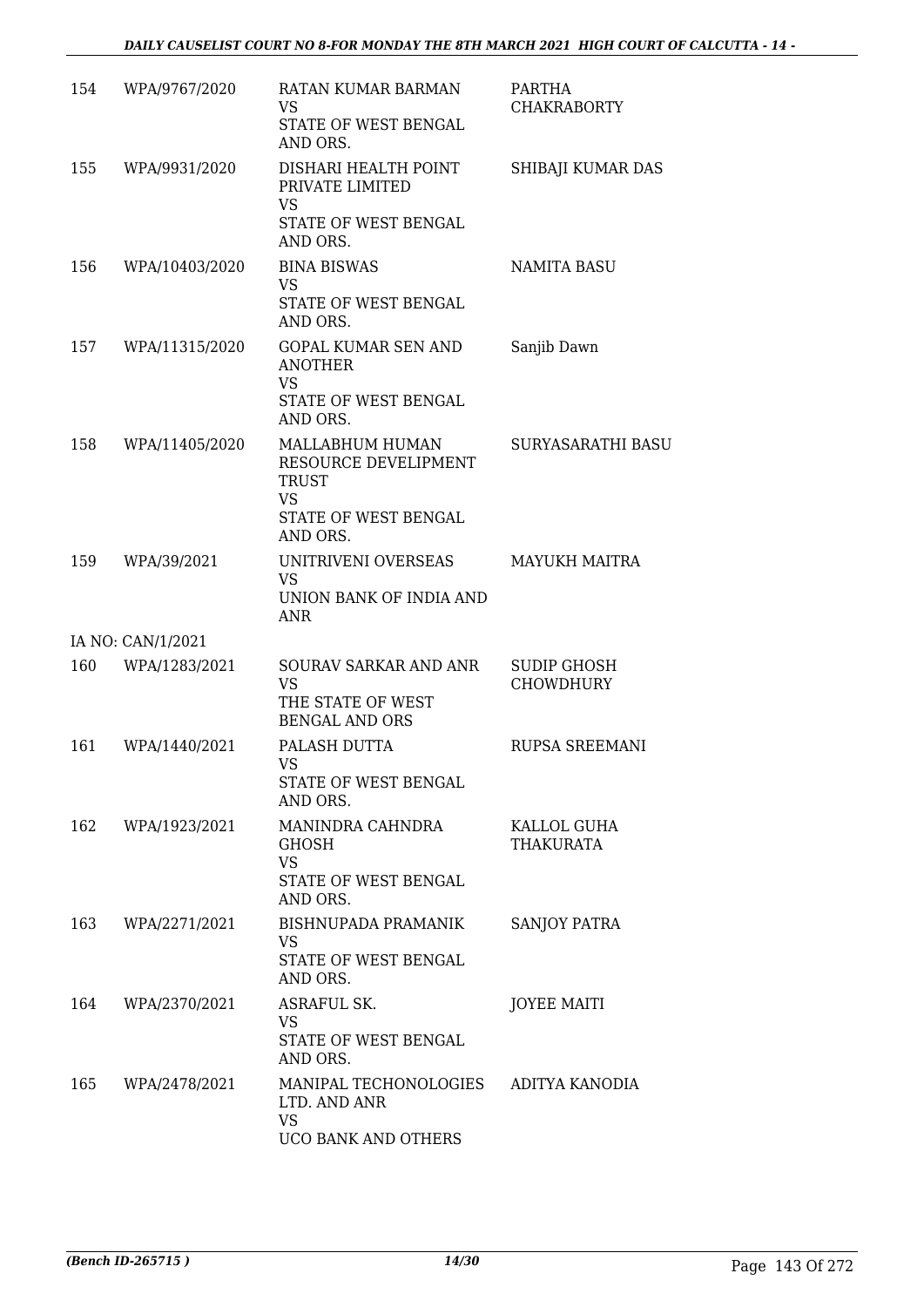| 166 | WPA/2585/2021     | JYOTSHNA DEB<br>VS<br>STATE OF WEST BENGAL<br>AND ORS.                                                        | <b>BHARAT CHANDRA</b><br><b>SIMAI</b>   |
|-----|-------------------|---------------------------------------------------------------------------------------------------------------|-----------------------------------------|
| 167 | WPA/2639/2021     | <b>HOTEL GREEN VIEW</b><br><b>VS</b><br>STATE OF WEST BENGAL<br>AND ORS.                                      | <b>SANGHAMITRA</b><br><b>NANDY</b>      |
| 168 | WPA/2642/2021     | MADHUMITA DAS AND<br><b>ANOTHER</b><br><b>VS</b><br>STATE OF WEST BENGAL                                      | LAL MOHAN BASU                          |
| 169 | WPA/2904/2021     | AND ORS.<br>DELTA CREATIONS PRIVATE SURYASARATHI BASU<br>LIMITED AND ANR<br><b>VS</b><br>STATE OF WEST BENGAL |                                         |
| 170 | WPA/2955/2021     | AND ORS.<br>SHANKAR PRASAD MAITY<br>VS<br>THE BRANCH MANAGER,<br>PNB AND ORS                                  | PAPIYA SHAW                             |
| 171 | WPA/4185/2021     | PRABIR BANERJEE<br><b>VS</b><br>STATE OF WEST BENGAL<br>AND ORS.                                              | <b>SUDIP GHOSH</b><br><b>CHOWDHURY</b>  |
|     |                   | <b>URGENT MOTION 2</b>                                                                                        |                                         |
|     |                   | (TOP MATTERS)                                                                                                 |                                         |
| 172 | WPA/23994/2019    | RANENDRA NARAYAN SAHA<br><b>VS</b><br>STATE OF WEST BENGAL &<br><b>ORS</b>                                    | SREEJOYEE BOSE                          |
| 173 | WPA/286/2020      | KABITA MAJHI<br><b>VS</b><br>STATE OF WEST BENGAL &<br><b>ORS</b>                                             | BRAJABALLABH SAHA                       |
|     | 174 WPA/942/2020  | RENUBALA MAJHI<br><b>VS</b><br>STATE OF WEST BENGAL &<br><b>ORS</b>                                           | <b>DEBASIS SUR</b>                      |
|     | 175 WPA/2160/2020 | <b>SWAPAN KR DAS</b><br><b>VS</b><br>STATE OF WEST BENGAL &<br><b>ORS</b>                                     | <b>SUBIR KR</b><br><b>BHATTACHARYYA</b> |
| 176 | WPA/2522/2020     | PANKAJ MAHATA<br><b>VS</b><br>STATE OF WEST BENGAL &                                                          | <b>SARTHAK BURMAN</b>                   |
|     |                   | <b>ORS</b>                                                                                                    |                                         |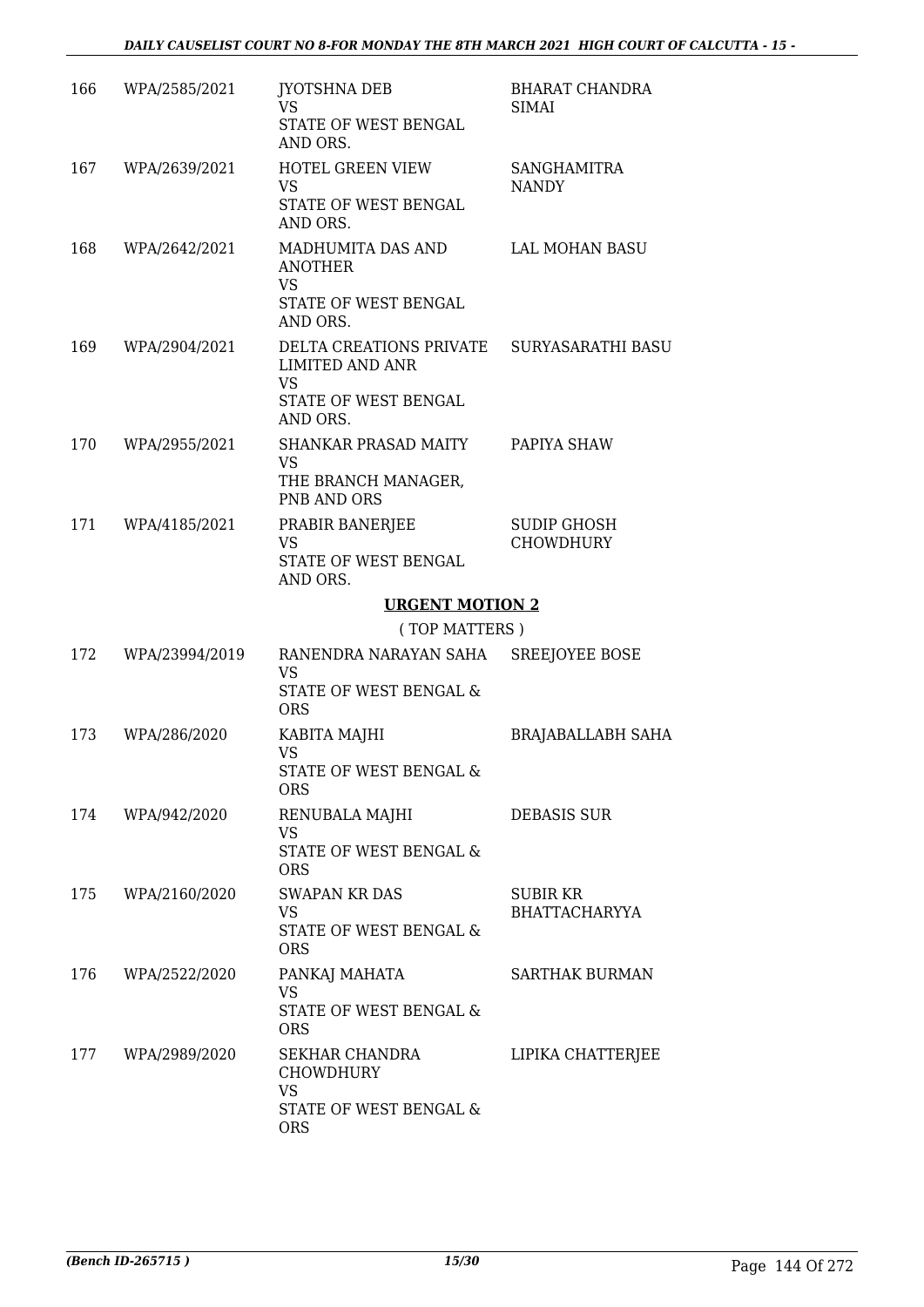| 178 | WPA/4376/2020                           | TEJPAL RABIDAS & ORS<br><b>VS</b>                          | <b>SUFI KAMAL</b>     |
|-----|-----------------------------------------|------------------------------------------------------------|-----------------------|
|     |                                         | STATE OF WEST BENGAL &<br><b>ORS</b>                       |                       |
| 179 | WPA/4379/2020                           | GOPAL MANDAL & ORS<br><b>VS</b>                            | PRIYANKA MONDAL       |
|     |                                         | STATE OF WEST BENGAL &<br><b>ORS</b>                       |                       |
| 180 | WPA/4534/2020                           | MANU SARKAR & ANR<br><b>VS</b>                             | RUPSA SREEMANI        |
|     |                                         | STATE OF WEST BENGAL &<br><b>ORS</b>                       |                       |
| 181 | WPA/4762/2020                           | <b>SUBHAS CHANDRA</b><br><b>BHATTACHARYYA</b><br><b>VS</b> | KAMAL KANTA KAR       |
|     |                                         | STATE OF WEST BENGAL &<br><b>ORS</b>                       |                       |
| 182 | WPA/4923/2020                           | PROF. ANURADHA GHOSH<br><b>VS</b>                          | <b>SUMAN BANERJEE</b> |
|     |                                         | STATE OF WEST BENGAL &<br><b>ORS</b>                       |                       |
| 183 | WPA/4983/2020                           | EYASMINA KHATUN<br><b>VS</b>                               | <b>KRISHNA YADAV</b>  |
|     |                                         | STATE OF WEST BENGAL &<br><b>ORS</b>                       |                       |
| 184 | WPA/4989/2020                           | MUNCY NASHER ALI SAHA<br>& ANR<br><b>VS</b>                | S. M. HASAN           |
| 185 | WPA/5647/2020                           | UNION OF INDIA & ORS<br>ANATHBANDHU TEACHER'S              | TUHIN SUBHRA RAUT     |
|     |                                         | TRAINING INSTITUTE<br><b>VS</b><br>UNION OF INDIA & ORS    |                       |
| 186 | WPA/5996/2020                           | <b>ASHA PAL</b>                                            | MD. ASHRAFUL HUQ      |
|     |                                         | VS.<br>STATE OF WEST BENGAL &<br><b>ORS</b>                |                       |
|     | IA NO: CAN/1/2020(Old No:CAN/4172/2020) |                                                            |                       |
| 187 | WPA/7101/2020                           | <b>ARATI SOREN</b><br>VS<br>STATE OF WEST BENGAL           | <b>SOHOM RAY</b>      |
|     | IA NO: CAN/1/2020                       |                                                            |                       |
| 188 | WPA/7488/2020                           | RADHA THAPA @ RADHA<br><b>BAHADUR</b><br>VS                | SANJIB DAS            |
|     |                                         | STATE OF WEST BENGAL<br>AND ORS.                           |                       |
|     | IA NO: CAN/1/2020                       |                                                            |                       |
| 189 | WPA/7836/2020                           | KAMAL BAGARIA<br><b>VS</b><br>State of West Bengal         | JAYSHREE SAHA         |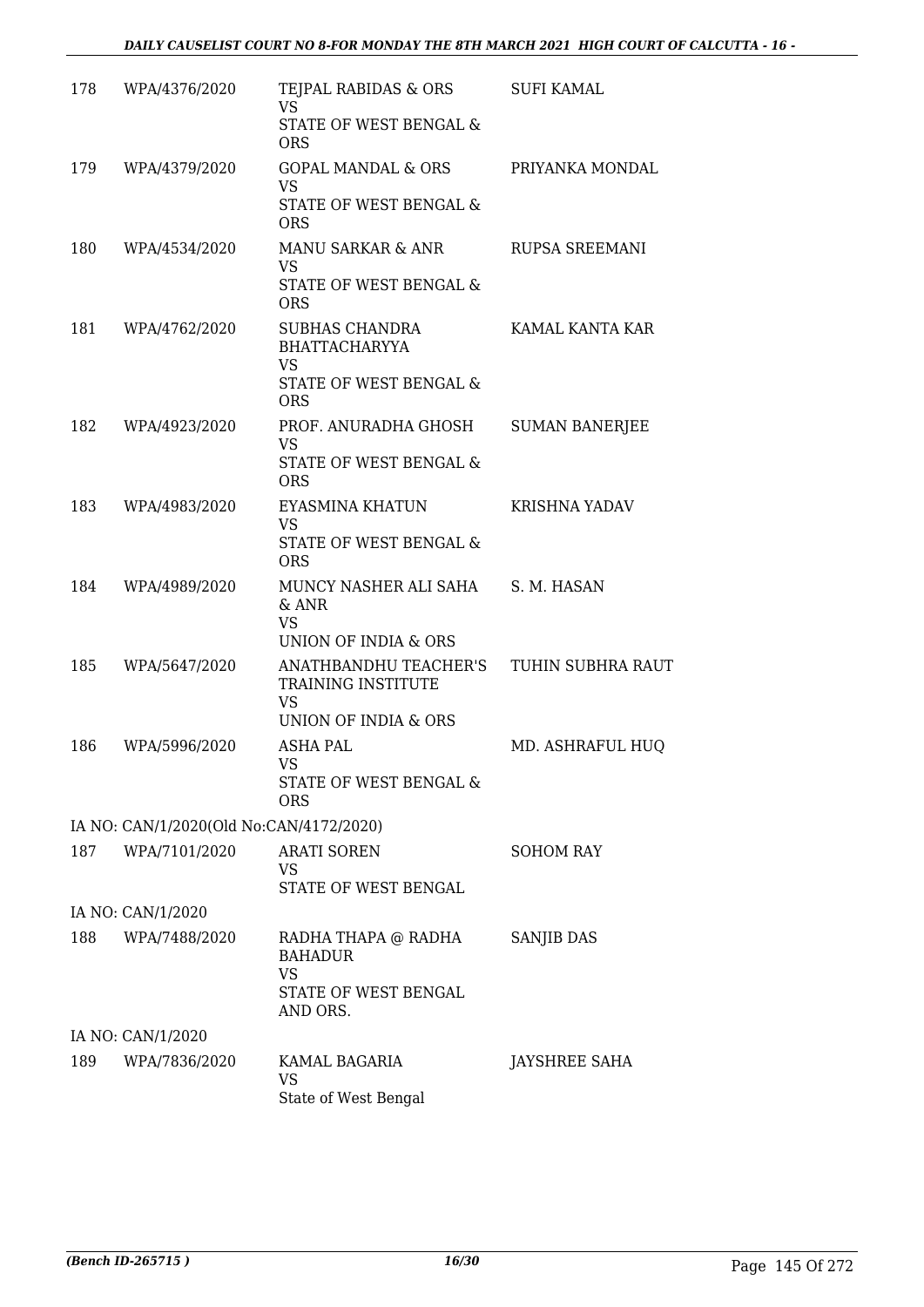| 190 | WPA/7956/2020 | UTTAM KUMAR DAS<br>VS<br>STATE OF WEST BENGAL                                          | SAYANTAN HAZRA                | SAIKAT BANERJEE |
|-----|---------------|----------------------------------------------------------------------------------------|-------------------------------|-----------------|
|     |               | AND ORS.                                                                               |                               |                 |
| 191 | WPA/8105/2020 | DR. TUSHAR CHOWDHURY<br><b>VS</b><br>State of West Bengal                              | PRADYAT SAHA                  |                 |
|     |               |                                                                                        |                               |                 |
| 192 | WPA/8134/2020 | REJAUL SK.<br>VS<br>State of West Bengal                                               | MANOJ KUMAR ROY               |                 |
| 193 | WPA/8217/2020 | MANAS KOTAL AND ORS.                                                                   | samit bhanja                  |                 |
|     |               | VS<br>STATE OF WEST BENGAL<br>AND ORS.                                                 |                               |                 |
| 194 | WPA/8232/2020 | <b>FAIDEAL SUPPLIES LTD</b><br><b>AND ANR</b><br><b>VS</b>                             | ANIRUDDHA<br><b>AGARWALLA</b> |                 |
|     |               | Union of India AND ORS                                                                 |                               |                 |
| 195 | WPA/8370/2020 | <b>INDRALAL PRAMANIK</b><br><b>VS</b><br>STATE OF WEST BENGAL                          | GOURANGA KUMAR<br>DAS         |                 |
|     |               | AND ORS.                                                                               |                               |                 |
| 196 | WPA/8630/2020 | BHAJAGOBINDA ROY @<br><b>BHAJAN ROY</b><br><b>VS</b>                                   | <b>NAZIR AHMED</b>            |                 |
|     |               | State of West Bengal                                                                   |                               |                 |
| 197 | WPA/8637/2020 | <b>SOUVIK MUKHERJEE</b><br><b>VS</b>                                                   | <b>SUMAN BANERJEE</b>         |                 |
|     |               | THE ADDL. SECY. AND<br>CHIEF PASSPORT OFFICER,<br>PASSPORT SEVA PRG. AND<br><b>ORS</b> |                               |                 |
| 198 | WPA/8661/2020 | <b>BAIJNATH JAISWAL</b>                                                                | <b>AMLAN KUMAR</b>            |                 |
|     |               | <b>VS</b><br>STATE OF WEST BENGAL<br>AND ORS.                                          | MUKHERJEE                     |                 |
| 199 | WPA/8671/2020 | <b>BISWAJIT SADHUKHAN</b>                                                              | <b>SUTAPA UPADHYAY</b>        |                 |
|     |               | <b>VS</b>                                                                              |                               |                 |
|     |               | STATE OF WEST BENGAL<br>AND ORS.                                                       |                               |                 |
| 200 | WPA/8696/2020 | RABINDRA SARKAR<br>VS                                                                  | TARUNJYOTI TEWARI             |                 |
|     |               | STATE OF WEST BENGAL<br>AND ORS.                                                       |                               |                 |
| 201 | WPA/8753/2020 | <b>SMT REBA MANNA</b>                                                                  | <b>SOURADIPTA</b>             |                 |
|     |               | <b>VS</b><br>STATE OF WEST BENGAL<br>AND ORS.                                          | <b>BANERJEE</b>               |                 |
| 202 | WPA/8826/2020 | UTPAL MONDAL<br><b>VS</b>                                                              | DYUTIMOY PAUL                 |                 |
|     |               | THE STATE OF WEST<br><b>BENGAL AND ORS</b>                                             |                               |                 |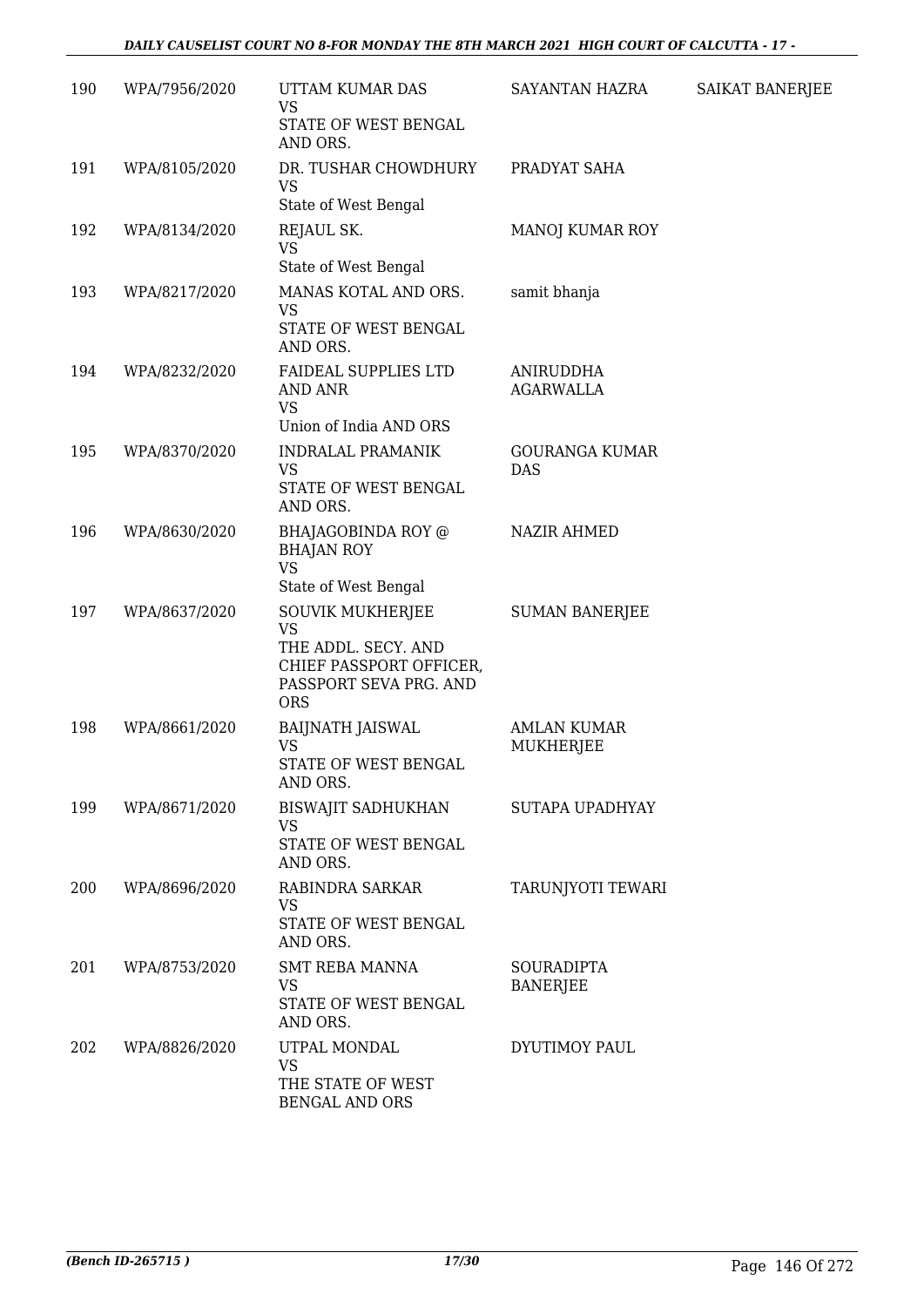| 203 | WPA/9052/2020 | <b>BEMALA DEBI</b><br><b>VS</b><br>STATE OF WEST BENGAL<br>AND ORS.                                                                                                     | <b>ABHIK SARKAR</b>    |
|-----|---------------|-------------------------------------------------------------------------------------------------------------------------------------------------------------------------|------------------------|
| 204 | WPA/9064/2020 | <b>AMENA BIBI</b><br>VS<br>STATE OF WEST BENGAL<br>AND ORS.                                                                                                             | <b>MARIA RAHAMAN</b>   |
| 205 | WPA/9198/2020 | <b>REKHA BARMAN</b><br><b>VS</b><br>State of West Bengal                                                                                                                | MADHURIMA<br>MUKHERJEE |
| 206 | WPA/9215/2020 | <b>APU KUNDU</b><br>VS<br>STATE OF WEST BENGAL<br>AND ORS.                                                                                                              | SHIBAJI KUMAR DAS      |
| 207 | WPA/9297/2020 | <b>BABURAM SARDAR</b><br>VS<br>STATE OF WEST BENGAL<br>AND ORS.                                                                                                         | <b>MIR ANOWAR</b>      |
| 208 | WPA/9342/2020 | <b>SUNIL SARDAR</b><br>VS<br>UNION OF INDIA AND ORS.                                                                                                                    | <b>RAKESH SARKAR</b>   |
| 209 | WPA/9344/2020 | ARJUN SHARMA<br>VS.<br>UNION OF INDIA AND ORS.                                                                                                                          | RAKESH SARKAR          |
| 210 | WPA/9372/2020 | NITYANANDA CHATTERJEE<br>@ NITAI<br><b>VS</b><br>STATE OF WEST BENGAL<br>AND ORS.                                                                                       | RAJNANDINI DAS         |
| 211 | WPA/9393/2020 | <b>IRADHA DAMODAR</b><br>SALGRAM JEW AND SRI SRI<br>SHIB THAKUR JEW REPD.<br>BY SHEBAITS SAJAL BARAN<br><b>GHOSH AND ORS.</b><br>VS<br>STATE OF WEST BENGAL<br>AND ORS. | <b>SUBHAS CH. ATHA</b> |
| 212 | WPA/9419/2020 | <b>AMIT SINGHA</b><br>VS<br>STATE OF WEST BENGAL<br>AND ORS.                                                                                                            | KAMAL KANTA KAR        |
| 213 | WPA/9465/2020 | MOLOY KUMAR PAL AND<br>ANR<br><b>VS</b><br>PASCHIM BANGA GRAMIM<br><b>BANK AND ORS</b>                                                                                  | SAJAL KUMAR GHOSH      |
| 214 | WPA/9486/2020 | DILL DEVELOPERS<br>PRIVATES LIMITED<br><b>VS</b><br><b>REGISTRAR OF</b><br>COMPANIES, WEST BENGAL                                                                       | SHEBATEE DATTA         |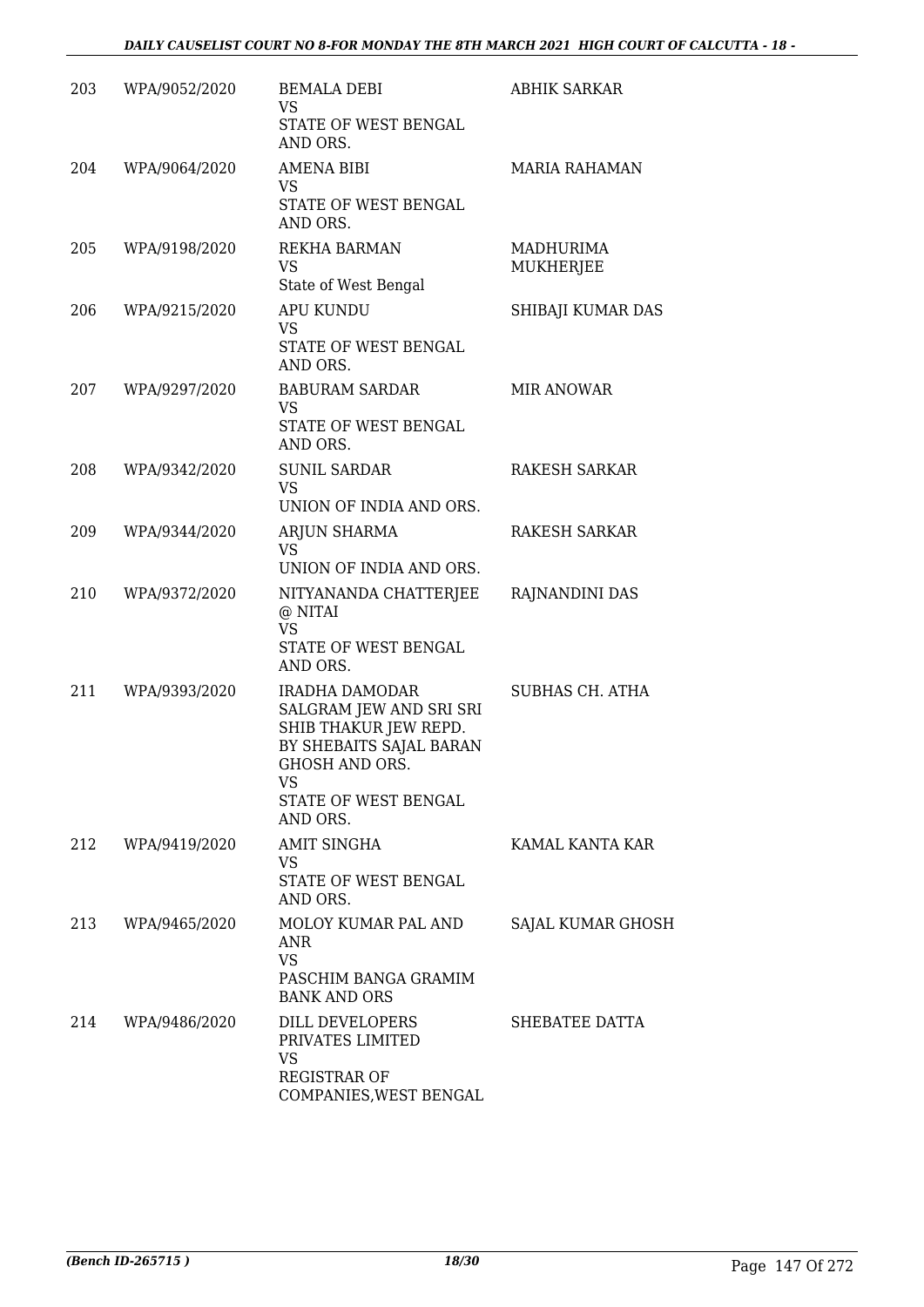| 215 | WPA/9568/2020  | <b>SUKUMAR DAS</b><br>VS<br>STATE OF WEST BENGAL<br>AND ORS.                             | KAMAK KANTA KAR                      |
|-----|----------------|------------------------------------------------------------------------------------------|--------------------------------------|
| 216 | WPA/9615/2020  | RAJIB HOSEN BISWAS<br><b>VS</b><br><b>INDIAN OIL CORP AND ORS</b>                        | <b>MARIA RAHAMAN</b>                 |
| 217 | WPA/9692/2020  | <b>BINA MONDAL</b><br><b>VS</b><br>STATE OF WEST BENGAL<br>AND ORS.                      | KAMAL KANTA KAR                      |
| 218 | WPA/9724/2020  | <b>SMT SATMINDAR KAUR</b><br>AND ANR<br><b>VS</b><br>STATE OF WEST BENGAL<br>AND ORS.    | <b>TRIPTIMOY</b><br><b>TALUKDER</b>  |
| 219 | WPA/9729/2020  | PURNA CHANDRA DAS<br><b>VS</b><br>STATE OF WEST BENGAL<br>AND ORS.                       | SK SAHJAHAN ALI                      |
| 220 | WPA/9741/2020  | MOUSUMI SAHOO<br><b>VS</b><br>STATE OF WEST BENGAL<br>AND ORS.                           | SK SAHRAJAHAN ALI                    |
| 221 | WPA/9851/2020  | RASHBIHARI DOLAI<br>VS<br>STATE OF WEST BENGAL<br>AND ORS.                               | <b>SANDIP KUMAR</b><br>MONADAL       |
| 222 | WPA/10035/2020 | <b>RAHUL PALIT</b><br>VS<br>STATE OF WEST BENGAL<br>AND ORS.                             | <b>SAMIR ROY</b><br><b>CHOWDHURY</b> |
| 223 | WPA/10060/2020 | <b>ANSURA BIBI</b><br><b>VS</b><br>STATE OF WEST BENGAL<br>AND ORS.                      | SK SUJAUDDIN                         |
| 224 | WPA/10310/2020 | SAMARTH MEHTA AND ANR ANURAG BAGARIA<br>VS<br>THE STATE OF WEST<br><b>BENGAL AND ORS</b> |                                      |
| 225 | WPA/10366/2020 | PRASANTA BISWAS<br>VS<br>UNION OF INDIA AND ORS.                                         | <b>TAPAN ROY</b>                     |
| 226 | WPA/10449/2020 | BANK OF INDIA THIKA<br>SHRAMIK SANGRAM<br>COMMITTEE(WB)<br>VS<br><b>BANK OF INDIA</b>    | <b>MANIKA SWARNOKAR</b>              |
| 227 | WPA/10466/2020 | SHAIBAL ROUT AND<br><b>ANOTHER</b><br>VS<br>STATE OF WEST BENGAL<br>AND ORS.             | BHARAT CHANDRA<br>SIMAI              |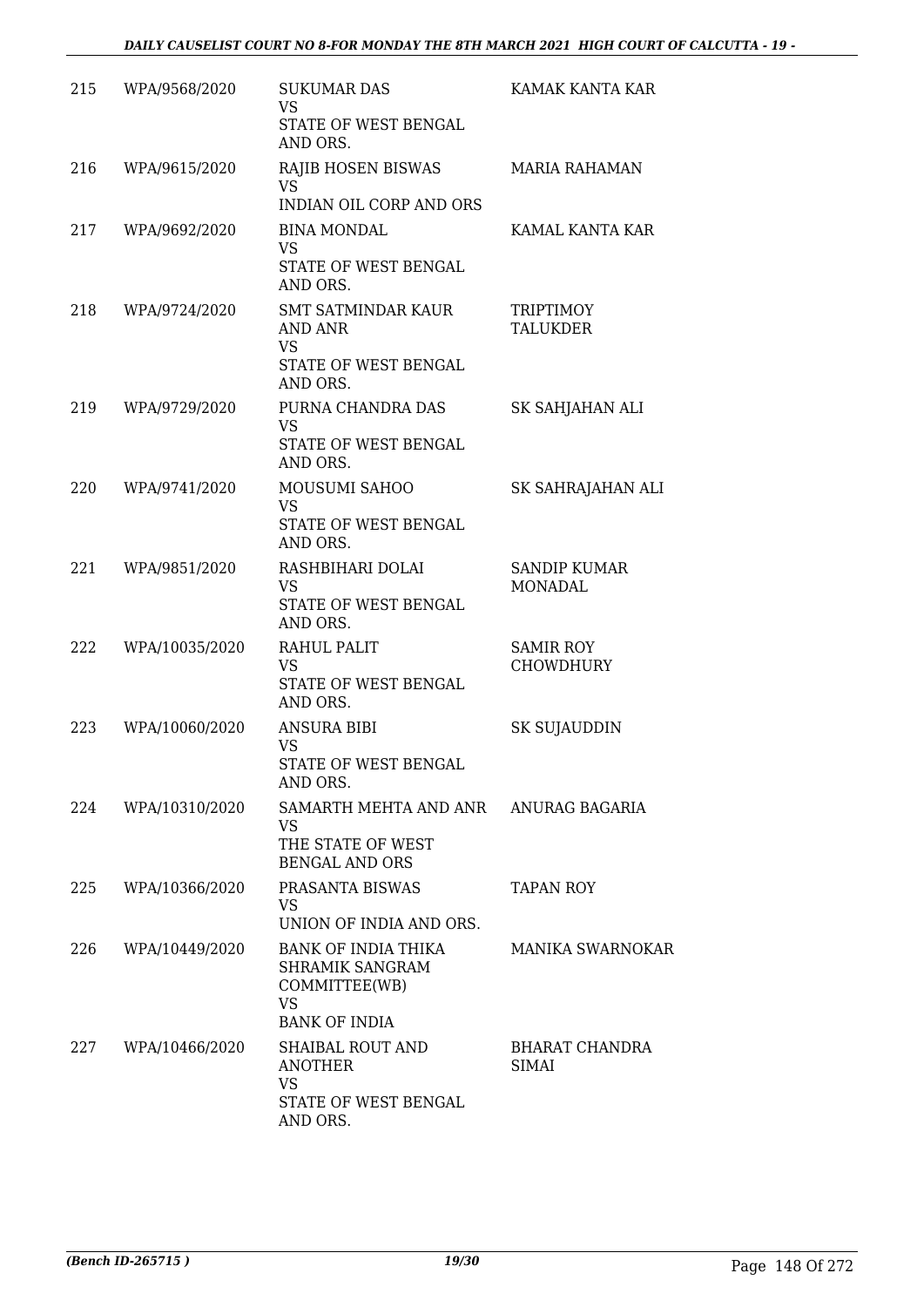| 228 | WPA/10597/2020 | SATISH ROSIN AND<br>TURPENTINE WORKS AND<br><b>ANR</b><br><b>VS</b><br>STATE OF WEST BENGAL<br>AND ORS.                              | NILAY SENGUPTA                  |
|-----|----------------|--------------------------------------------------------------------------------------------------------------------------------------|---------------------------------|
| 229 | WPA/10645/2020 | <b>GOBINDA NAIYA</b><br>VS<br>THE STATE OF WEST<br><b>BENGAL AND ORS</b>                                                             | <b>ABDUR RAKIB</b>              |
| 230 | WPA/10733/2020 | <b>HIRANMOY PATRA</b><br><b>VS</b><br>THE MARKETING HEAD<br><b>IOCL MD AND ORS</b>                                                   | <b>SRIKUMAR MANDAL</b>          |
| 231 | WPA/10870/2020 | NILOY SAHA<br><b>VS</b><br>UNION OF INDIA AND ORS.                                                                                   | TRIPTIMOY<br><b>TALUKDER</b>    |
| 232 | WPA/10890/2020 | M/S HICO MULTIFIN<br>PRODUCTS PVT LTD<br><b>VS</b><br><b>INDIAN CORPORATION LTD</b><br>AND ORS                                       | PRIYANKA AGARWAL                |
| 233 | WPA/10904/2020 | <b>HIMANSU GHORUI</b><br><b>VS</b><br>STATE OF WEST BENGAL<br>AND ORS.                                                               | DIPTENDU MONDAL                 |
| 234 | WPA/10964/2020 | SUSANTA ADHIKARY<br><b>VS</b><br>STATE OF WEST BENGAL<br>AND ORS.                                                                    | KAMAL KANTA KAR                 |
| 235 | WPA/10996/2020 | <b>GEETANJALI</b><br><b>INFRASTRUCTURE AND</b><br><b>EARTHMOVERS AND</b><br><b>ANOTHER</b><br>VS<br>STATE OF WEST BENGAL<br>AND ORS. | SAPTARSHI KUMAR<br>MAL          |
| 236 | WPA/10998/2020 | <b>GEETANJALI</b><br>INFRASTRUCTURE AND<br><b>EARTHMOVERS AND</b><br><b>ANOTHER</b><br><b>VS</b><br>STATE OF WEST BENGAL<br>AND ORS. | SAPTARSHI KUMAR<br>MAL          |
| 237 | WPA/11524/2020 | <b>BABLU PAL AND ANR</b><br>VS<br>STATE OF WEST BENGAL<br>AND ORS.                                                                   | BRATINDRA<br><b>NARAYAN RAY</b> |
| 238 | WPA/11548/2020 | ABHIJIT KUMAR ADHYA<br>VS<br>STATE OF WEST BENGAL<br>AND ORS.                                                                        | SAUMYAJIT GHOSAL                |
| 239 | WPA/11640/2020 | <b>JOYNUR BEWA</b><br>VS.<br>STATE OF WEST BENGAL<br>AND ORS.                                                                        | <b>SRIKUMAR MANDAL</b>          |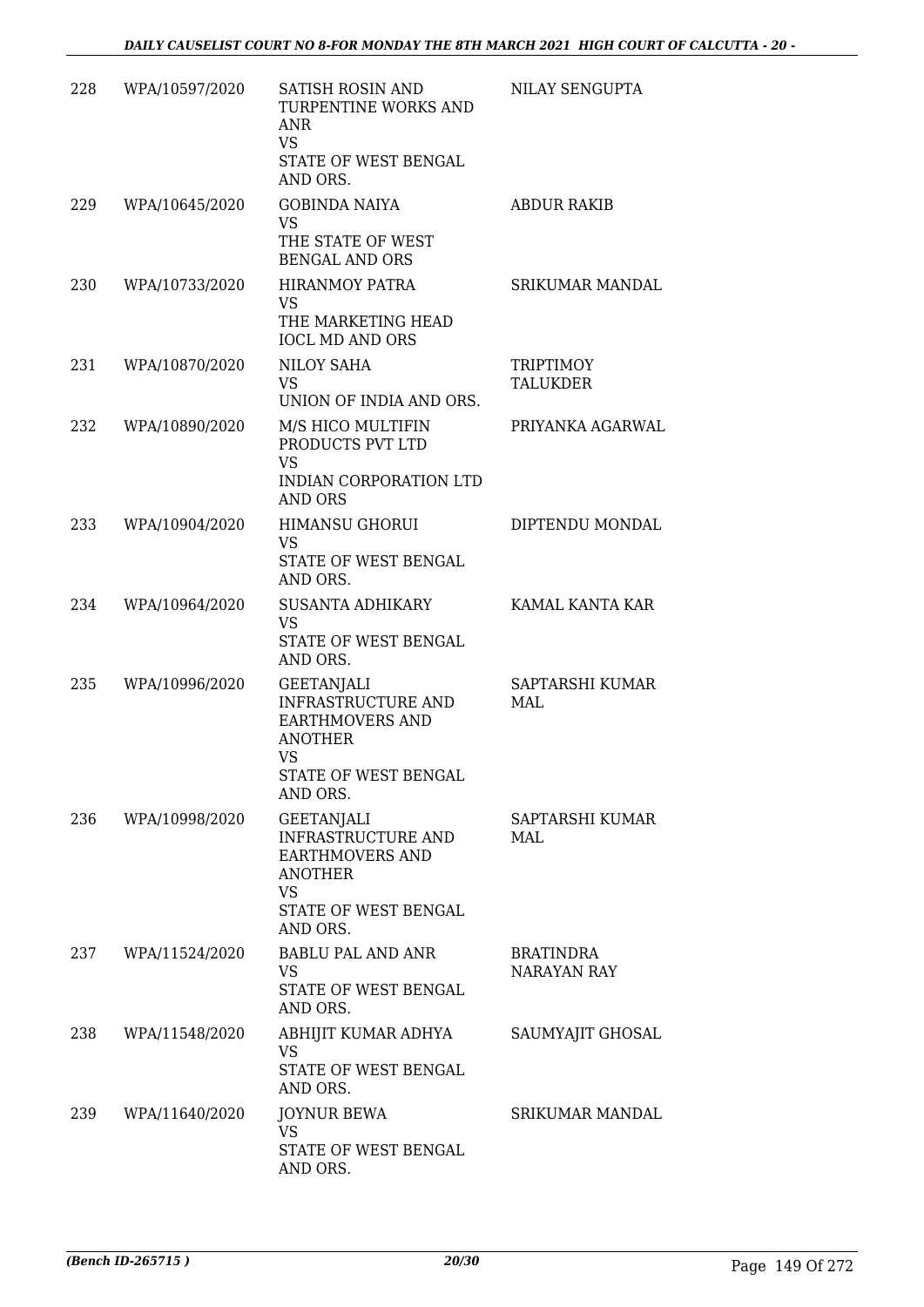#### *DAILY CAUSELIST COURT NO 8-FOR MONDAY THE 8TH MARCH 2021 HIGH COURT OF CALCUTTA - 21 -*

| 240 | WPA/11909/2020     | <b>ISLAM ALI KHAN</b><br><b>VS</b>                                 | ASHIS KUMAR DUTTA               |
|-----|--------------------|--------------------------------------------------------------------|---------------------------------|
|     |                    | STATE OF WEST BENGAL<br>AND ORS.                                   |                                 |
| 241 | WPA/11957/2020     | ARPITA MANDAL<br>VS                                                | ANJAN<br><b>BHATTACHARYA</b>    |
|     |                    | STATE OF WEST BENGAL<br>AND ORS.                                   |                                 |
|     | IA NO: CAN/1/2021  |                                                                    |                                 |
|     | 242 WPA/11973/2020 | HOSENARA KAZI<br><b>VS</b><br>STATE OF WEST BENGAL<br>AND ORS.     | MAIDUL ISLAM<br>KAYAL           |
| 243 | WPA/59/2021        | ANITA BHATTACHARYA<br>VS<br>STATE OF WEST BENGAL                   | PAYEL SHOME                     |
|     |                    | AND ORS.                                                           |                                 |
| 244 | WPA/71/2021        | <b>ARATI GHOSH</b><br><b>VS</b><br>STATE OF WEST BENGAL            | <b>SAYAK KONAR</b>              |
|     |                    | AND ORS.                                                           |                                 |
| 245 | WPA/73/2021        | ARMEX SECURITY PRIVATE<br>LIMITED<br><b>VS</b>                     | DYUTIMAN BANERJEE               |
|     |                    | STATE OF WEST BENGAL<br>AND ORS.                                   |                                 |
| 246 | WPA/105/2021       | SMT BHARATI GUPTA<br><b>VS</b>                                     | MAHESWARI<br><b>SHARMA</b>      |
|     |                    | STATE OF WEST BENGAL<br>AND ORS.                                   |                                 |
| 247 | WPA/235/2021       | SUSAIL KUMAR SINGH<br><b>VS</b>                                    | SHAMIK CHATTERJEE               |
|     |                    | STATE OF WEST BENGAL<br>AND ORS.                                   |                                 |
|     | 248 WPA/582/2021   | RAKESH KUMAR DAS<br>VS.                                            | SNEHA SINGH                     |
|     |                    | STATE OF WEST BENGAL<br>AND ORS.                                   |                                 |
| 249 | WPA/815/2021       | AJOY KRISHNA PRADHAN<br><b>VS</b>                                  | NONIGOPAL<br><b>CHAKRABORTY</b> |
|     |                    | THE MINISTER OF<br><b>BACKWARD CLASS</b><br><b>WELFARE AND ORS</b> |                                 |
| 250 | WPA/868/2021       | SAMRAT REALPRAJECTS<br>PVT. LTD.<br><b>VS</b>                      | PARTHA<br><b>CHAKRABORTY</b>    |
|     |                    | STATE OF WEST BENGAL<br>AND ORS.                                   |                                 |
| 251 | WPA/1007/2021      | SK. SAIFUDDIN<br><b>VS</b>                                         | SK.SALIM                        |
|     |                    | STATE OF WEST BENGAL<br>AND ORS.                                   |                                 |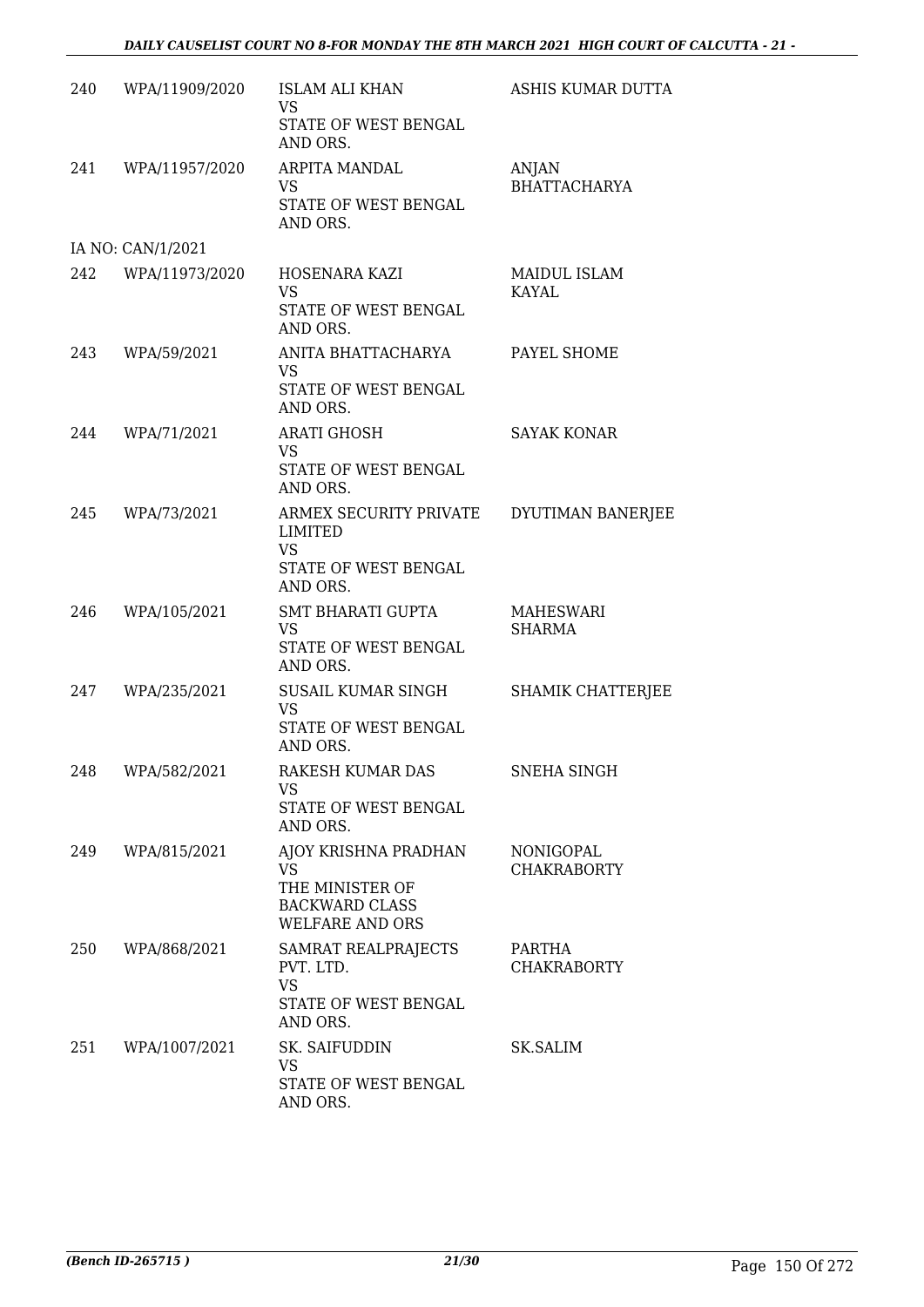| 252 | WPA/1087/2021                           | MISS TANUSHREE ROY<br><b>VS</b><br>STATE OF WEST BENGAL                                    | NILENDRA NARAYAN<br><b>RAY</b>        |
|-----|-----------------------------------------|--------------------------------------------------------------------------------------------|---------------------------------------|
| 253 | WPA/1178/2021                           | AND ORS.<br>KAMALIKA GHOSH<br>VS.<br>LIFE INSURANCE                                        | DEBDUTTA BASU                         |
| 254 | WPA/1197/2021                           | CORPORATION OF INDIA<br>SUVENDU ADHIKARI<br>VS.<br>STATE OF WEST BENGAL<br>AND ORS.        | Debdeep Sinha                         |
| 255 | WPA/2179/2021                           | NIDHIR RANJAN<br>MAJUMDER<br><b>VS</b>                                                     | DIPTENDU MANDAL                       |
|     |                                         | UNION OF INDIA AND ORS.                                                                    |                                       |
| 256 | WPA/2499/2021                           | ALL BENGAL YOUTH<br>WELFARE ASS. AND ANR.<br><b>VS</b><br>STATE OF WEST BENGAL<br>AND ORS. | SABYASACHI ROY                        |
|     |                                         | <b>PART HEARD MATTERS</b>                                                                  |                                       |
| 257 | WPA/5592/2020                           | ANUPAM MITRA<br><b>VS</b><br>STATE OF WEST BENGAL &<br><b>ORS</b>                          | <b>GAZI FARUQUE</b><br><b>HOSSAIN</b> |
|     | IA NO: CAN/1/2020(Old No:CAN/3346/2020) |                                                                                            |                                       |
| 258 | WPA/9265/2020                           | DOWINS RESOURCE PVT.<br><b>LTD</b><br><b>VS</b><br>Union of India                          | ABHIRUP<br><b>CHAKRABORTY</b>         |
|     |                                         | <b>LISTED MOTION</b>                                                                       |                                       |
| 259 | WPA/6534/2018                           | SUBRATA DUTTA & ANR<br>VS<br>STATE OF WEST BENGAL<br>&ORS                                  | ABHIJIT PAL                           |
| 260 | WPA/8571/2018                           | CHETKI PROPERTIES PVT.<br>LTD & ANR<br><b>VS</b><br>STATE OF WEST BENGAL &<br><b>ORS</b>   | DEBASREE DHAMALI                      |
|     |                                         | IA NO: CAN/1/2019(Old No:CAN/565/2019), CAN/2/2019(Old No:CAN/566/2019), CAN/3/2021        |                                       |
| 261 | WPA/9773/2018                           | <b>JAKIR MONDAL</b>                                                                        | <b>ATIS KUMAR BISWAS</b>              |
|     |                                         | <b>VS</b><br>STATE OF WEST BENGAL &<br><b>ORS</b>                                          |                                       |
| 262 | WPA/2753/2019                           | BATESWAR MAITY & ANR<br>VS<br>STATE OF WEST BENGAL &<br><b>ORS</b>                         | LIPIKA CHATTERJEE                     |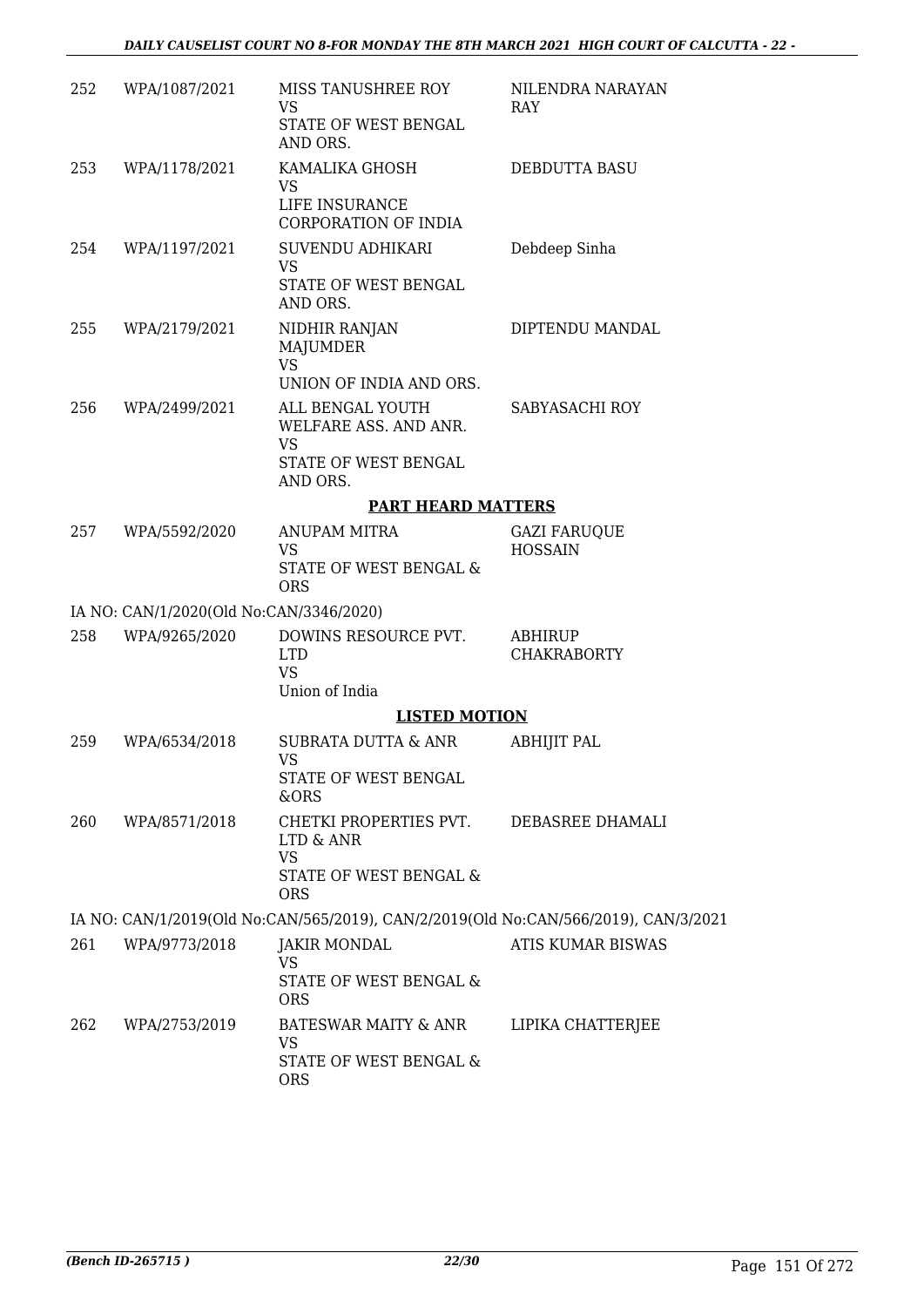| 263 | WPA/18635/2019                          | PRALAY MAJUMDER<br><b>VS</b>                                                | <b>SUDIP GHOSH</b><br><b>CHOWDHURY</b> |                     |
|-----|-----------------------------------------|-----------------------------------------------------------------------------|----------------------------------------|---------------------|
|     |                                         | STATE OF WEST BENGAL &<br><b>ORS</b>                                        |                                        |                     |
|     |                                         | IA NO: CAN/1/2020(Old No:CAN/975/2020), CAN/2/2020                          |                                        |                     |
| 264 | WPA/23281/2019                          | <b>AMIT MONDAL</b><br><b>VS</b><br>STATE OF WEST BENGAL &                   | NILANJAN ADHIKARI                      |                     |
| 265 | WPA/677/2020                            | ORS.<br>STATE BANK OF INDIA &<br><b>ANR</b><br><b>VS</b>                    | HARI CHARAN YADAV                      |                     |
|     |                                         | STATE OF WEST BENGAL &<br><b>ORS</b>                                        |                                        |                     |
| 266 | WPA/3931/2020                           | RAJU MOLLA<br><b>VS</b><br>STATE OF WEST BENGAL &<br><b>ORS</b>             | <b>ASHRAFUL HUQ</b>                    |                     |
| 267 | WPA/5662/2020                           | UNA VEDA NATHANIEL<br><b>VS</b><br>STATE OF WEST BENGAL                     | S. G. CHOWDHURY                        |                     |
|     | IA NO: CAN/1/2020(Old No:CAN/3532/2020) |                                                                             |                                        |                     |
| 268 | WPA/6810/2020                           | RAJGARIA TIMBER<br>PVT.LTD& ANR<br><b>VS</b>                                | RAJIB MULLICK                          |                     |
|     |                                         | UNION OF INDIA& ORS                                                         |                                        |                     |
|     |                                         | IA NO: CAN/1/2020(Old No:CAN/5791/2020), CAN/2/2020, CAN/3/2021, CAN/4/2021 |                                        |                     |
| 269 | WPA/7011/2020                           | <b>SRIKUMAR GIRI</b><br><b>VS</b><br>STATE OF WEST BENGAL<br>AND ORS.       | <b>GAUTAM GURIA</b>                    |                     |
|     | IA NO: CAN/1/2020                       |                                                                             |                                        |                     |
| 270 | WPA/7071/2020                           | MADAN MOHAN KHANRA<br>VS.<br>THE STATE OF WEST<br><b>BENGAL</b>             | <b>GAUTAM GURIA</b>                    | <b>GAUTAM GURIA</b> |
|     | IA NO: CAN/1/2020                       |                                                                             |                                        |                     |
| 271 | WPA/7864/2020                           | CYGNUS EQUIPMENTS AND<br>RENTALS PRIVATE LIMITED<br><b>VS</b>               | RAJESH UPADHYAY                        |                     |
| 272 | WPA/8220/2020                           | Union of India<br>LAKSHMI NASAKAR<br>VS<br>STATE OF WEST BENGAL<br>AND ORS. | MANOJ KUMAR<br><b>MONDAL</b>           |                     |
| 273 | WPA/9146/2020                           | <b>BIPLAB BOSE</b><br><b>VS</b><br>State of West Bengal                     | <b>SUDESHNA BASU</b><br>THAKUR         |                     |
| 274 | WPA/9181/2020                           | <b>DEBDAS KHAN</b><br>VS<br>STATE BANK OF INDIA                             | <b>SAYANI DAS</b>                      |                     |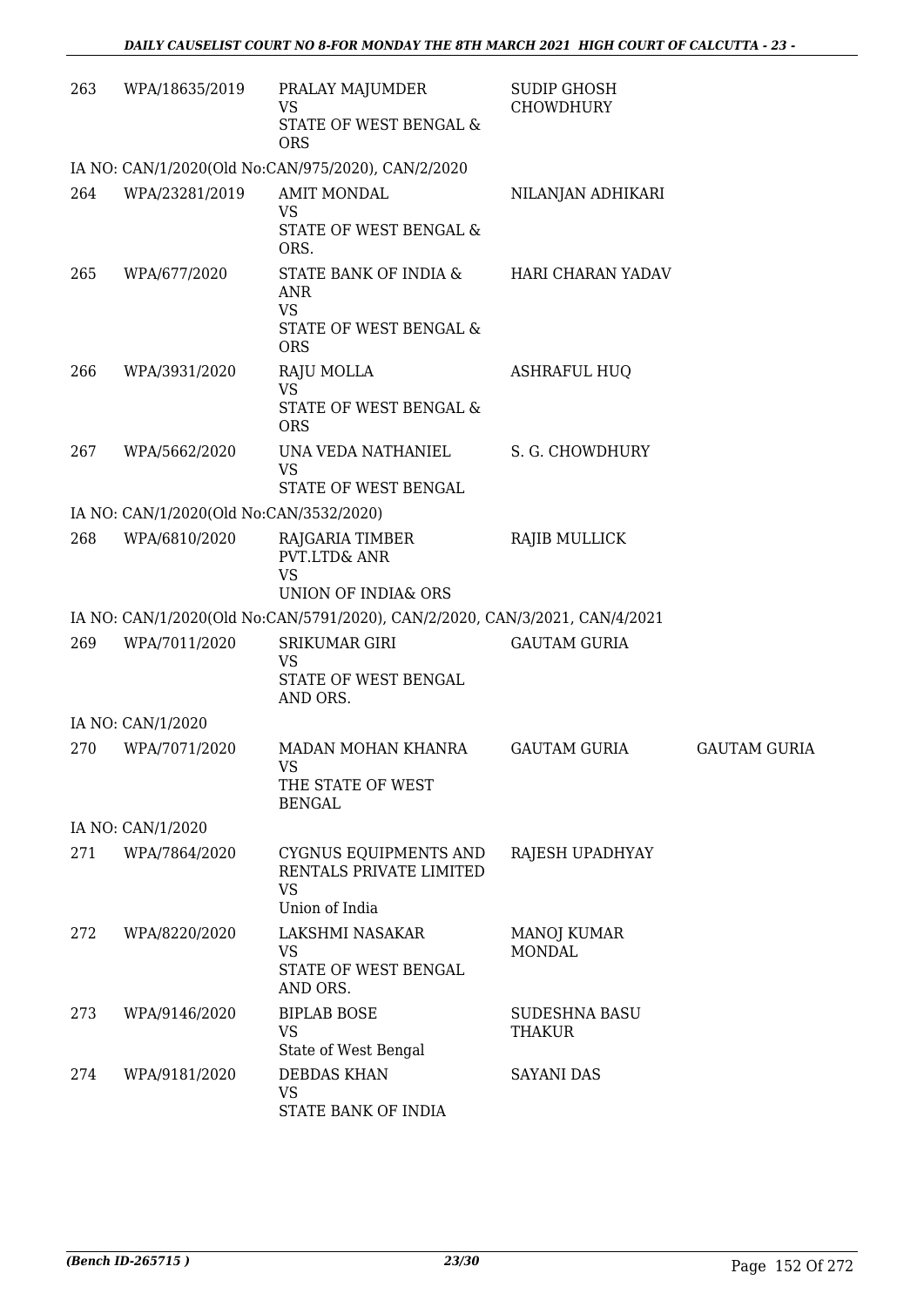#### *DAILY CAUSELIST COURT NO 8-FOR MONDAY THE 8TH MARCH 2021 HIGH COURT OF CALCUTTA - 24 -*

| 275 | WPA/9193/2020  | RABINDRANATH MONDAL<br><b>VS</b>                                                                 | <b>SANDIPAN DAS</b>                    |
|-----|----------------|--------------------------------------------------------------------------------------------------|----------------------------------------|
| 276 | WPA/9278/2020  | State of West Bengal<br>M/S. RADIANT SECURITY<br>VS<br>PUMJAB NATIONAL BANK                      | <b>SUPRIYO</b><br><b>CHATTOPADHYAY</b> |
| 277 | WPA/9614/2020  | MOHANA GHOSH<br><b>VS</b><br>STATE OF WEST BENGAL<br>AND ORS.                                    | Madhurima Sarkar                       |
| 278 | WPA/9677/2020  | SHEO CHARAN AGARWAL<br><b>VS</b><br>Union of India                                               | PRABHAT KUMAR<br><b>SINGH</b>          |
| 279 | WPA/9827/2020  | SAMAR KUMAR MONDAL<br>VS<br>State of West Bengal                                                 | PINTU KARAR                            |
| 280 | WPA/9828/2020  | HABUL MONDAL AND ORS<br><b>VS</b><br>STATE OF WEST BENGAL<br>AND ORS.                            | SUDARSHAN GHOSH                        |
| 281 | WPA/9889/2020  | <b>AMALA ROY</b><br><b>VS</b><br>STATE OF WEST BENGAL<br>AND ORS.                                | PAMPA DEY DHABAL                       |
| 282 | WPA/10011/2020 | PROSUN BANERJEE AND<br>ANR<br><b>VS</b><br>UNION OF INDIA AND ORS.                               | ARIF ALI                               |
| 283 | WPA/10315/2020 | KSHETRIYA SHERI GANDHI<br><b>ASHRAM AND ANR</b><br><b>VS</b><br>STATE OF WEST BENGAL<br>AND ORS. | <b>SUJIT SAHA</b>                      |
| 284 | WPA/10442/2020 | PROMOD RANJAN ROY AND<br><b>ANOTHER</b><br>VS.<br>RESERVE BANK OF INDIA<br>AND OTHERS            | <b>GARGI GOSWAMI</b>                   |
| 285 | WPA/10501/2020 | SHEILA BINANI<br>VS<br>UNION OF INDIA AND<br><b>ANOTHERS</b>                                     | <b>SUBHASIS DEY</b>                    |
| 286 | WPA/10810/2020 | ABDUL RAJAK AND ANR<br><b>VS</b><br>STATE OF WEST BENGAL<br>AND ORS.                             | <b>GOLAM KARIM</b><br><b>CHOWDHURY</b> |
| 287 | WPA/11114/2020 | <b>BISWANATH PAL</b><br>VS<br>STATE OF WEST BENGAL<br>AND ORS.                                   | RAFIKUL ISLAM<br>SARDAR                |
| 288 | WPA/11286/2020 | ASHOK GHORAI AND ANR<br>VS<br>STATE OF WEST BENGAL<br>AND ORS.                                   | <b>MAINAK SWARNOKAR</b>                |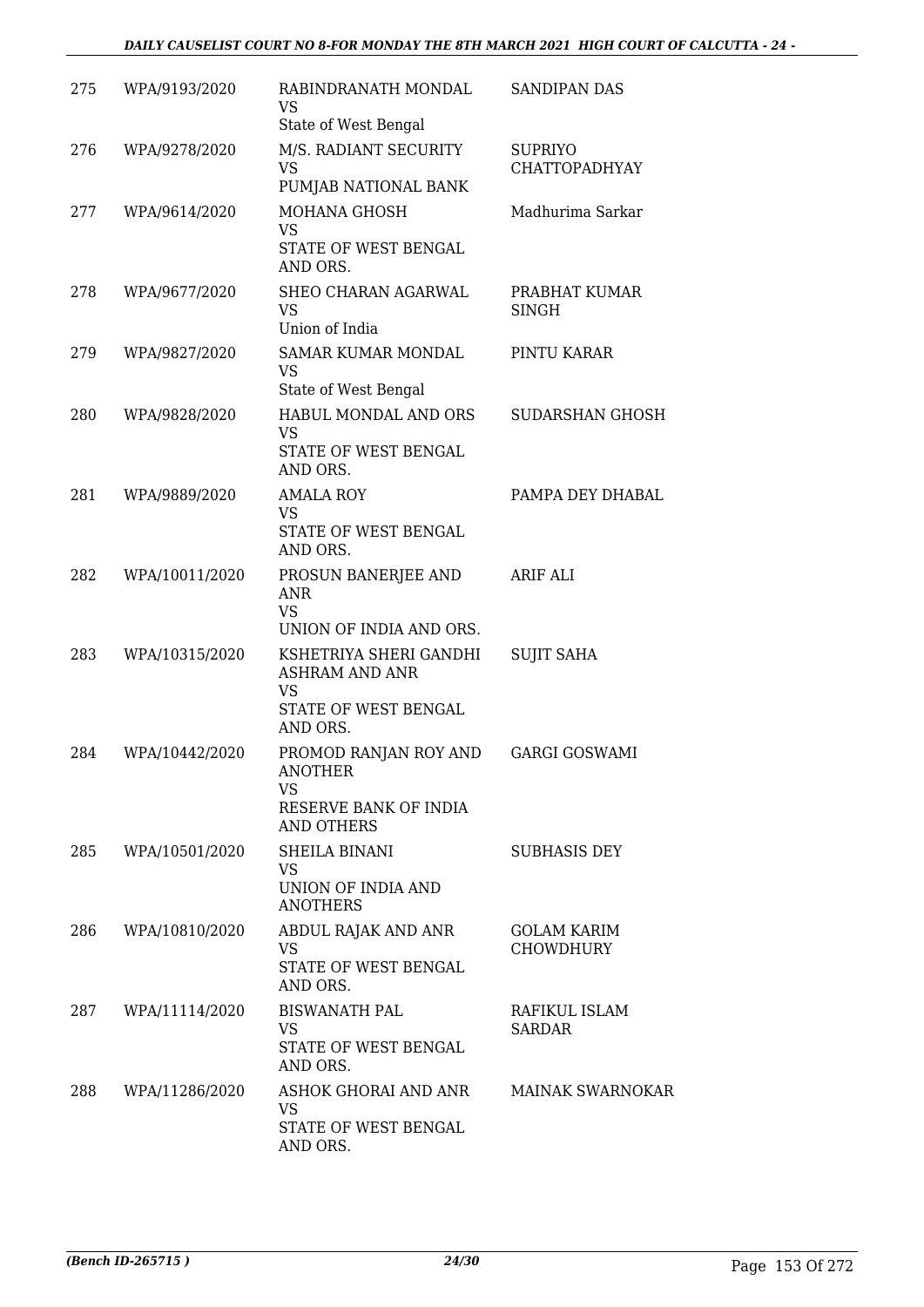| 289 | WPA/11353/2020                           | <b>SHYAM DEB</b><br>VS                                                                     | AMANUL ISLAM                            |
|-----|------------------------------------------|--------------------------------------------------------------------------------------------|-----------------------------------------|
|     |                                          | UNION OF INDIA AND ORS.                                                                    |                                         |
| 290 | WPA/11385/2020                           | ASLAM ALI MOLLA<br><b>VS</b><br>STATE OF WEST BENGAL<br>AND ORS.                           | <b>ASIT KR</b><br><b>BHATTACHARYA</b>   |
| 291 | WPA/11631/2020                           | SAHIDUL ISLAM MOLLA<br>AND ORS                                                             | <b>JAMUNA SAHA</b>                      |
|     |                                          | <b>VS</b><br>STATE OF WEST BENGAL<br>AND ORS.                                              |                                         |
| 292 | WPA/11860/2020                           | <b>SK ALAUDDIN</b><br><b>VS</b><br>STATE OF WEST BENGAL<br>AND ORS.                        | <b>SOUMAJIT DAS</b><br><b>MAHAPATRA</b> |
| 293 | WPA/11968/2020                           | KOUSHIK DAS<br><b>VS</b><br>STATE OF WEST BENGAL<br>AND ORS.                               | <b>SANGHITA</b><br><b>CHATTERJEE</b>    |
|     |                                          | <b>APPLICATION</b>                                                                         |                                         |
| 294 | WPA/23011/2006                           | PRIYA BANERJEE<br><b>VS</b>                                                                | <b>MANISHA</b><br><b>CHATTERJEE</b>     |
|     |                                          | STATE OF W.B.<br>IA NO: CAN/1/2008(Old No:CAN/1397/2008), CAN/2/2020(Old No:CAN/2093/2020) |                                         |
| 295 | WPA/18171/2016                           | <b>SANGHITA MAITY</b>                                                                      | <b>ANJAN</b>                            |
|     |                                          | VS<br>STATE OF WEST BENGAL &<br><b>ORS</b>                                                 | <b>BHATTACHARYA</b>                     |
|     | IA NO: CAN/2/2019(Old No:CAN/10975/2019) |                                                                                            |                                         |
| 296 | WPA/13834/2017                           | CHAITANYA BIKASH PAUL<br><b>VS</b><br>EPF ORGANISATION,                                    | <b>MRINAL KANTI</b><br><b>KUNDU</b>     |
|     |                                          | MINISTRY OF LABOUR &<br><b>ORS</b>                                                         |                                         |
|     |                                          | IA NO: CAN/1/2019(Old No:CAN/5144/2019), CAN/2/2020                                        |                                         |
| 297 | WPA/25966/2017                           | SUBHAS CH. MISTRI @<br><b>MAITRA</b><br><b>VS</b>                                          | SHOURYA BASU                            |
|     |                                          | STATE OF WEST BENGAL &<br>ORS.                                                             |                                         |
|     | IA NO: CAN/2/2017(Old No:CAN/11454/2017) |                                                                                            |                                         |
| 298 | WPA/7304/2020                            | JANE ALAM BEG<br>VS<br>STATE OF WEST BENGAL<br>AND ORS.                                    | NASREEN ISLAM                           |
|     | IA NO: CAN/1/2020, CAN/2/2021            |                                                                                            |                                         |
| 299 | WPA/11672/2020                           | SMT RUPALI DEY<br>VS<br>UNION OF INDIA AND ORS.                                            | SAMAPTI ROY                             |
|     | IA NO: CAN/1/2021                        |                                                                                            |                                         |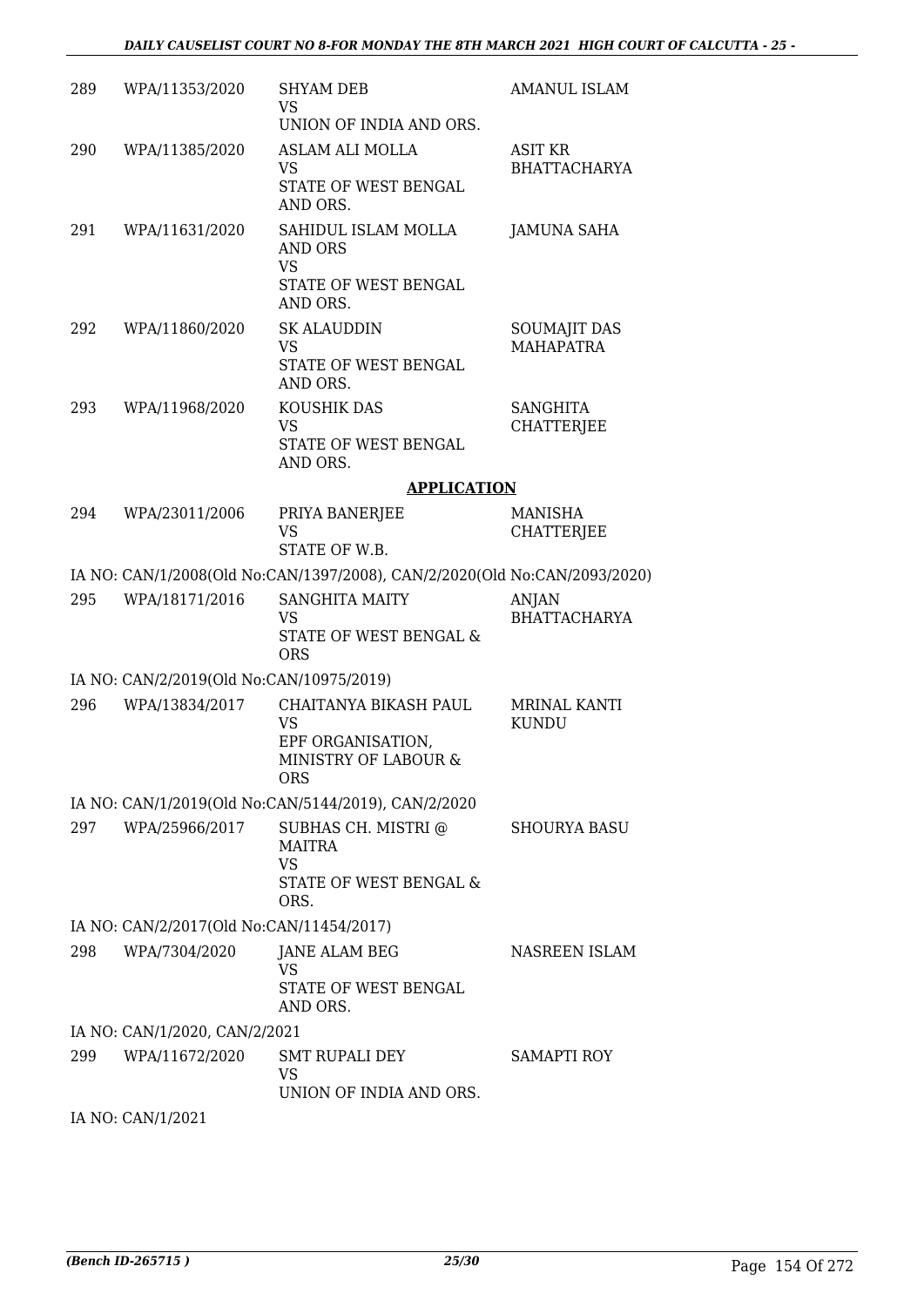| 300 | RVW/2/2021                              | SUNDARANANDA BARMAN<br>AND ANR<br>VS<br>STATE OF WEST BENGAL<br>AND ORS. | MONOJ KUMAR<br><b>BHATTACHARYYA</b> |
|-----|-----------------------------------------|--------------------------------------------------------------------------|-------------------------------------|
|     | IA NO: CAN/1/2021                       |                                                                          |                                     |
|     | wt301 WPA/10069/2020                    | SUNDARANANDA BARMAN<br><b>AND ANOTHER</b><br><b>VS</b>                   | MANOJ KUMAR<br><b>BHATTACHARYYA</b> |
|     |                                         | STATE OF WEST BENGAL<br>AND ORS.                                         |                                     |
|     |                                         | <b>CONTEMPT APPLICATION</b>                                              |                                     |
| 302 | CPAN/995/2010                           | <b>BIDYUT BANERJEE</b><br><b>VS</b>                                      | ASHIM KUMAR<br><b>BISWAS</b>        |
|     |                                         | SOUMYA BHATTACHARYA                                                      |                                     |
|     | wt303 WPA/22189/2009                    | <b>BIDYUT BANERJEE</b><br><b>VS</b>                                      | <b>ASHIM BISWAS</b>                 |
|     |                                         | STATE OF WEST BENGAL &<br><b>ORS</b>                                     |                                     |
| 304 | WPA/20391/2019                          | PAPITA DAS                                                               | <b>ABHIJIT MONDAL</b>               |
|     |                                         | <b>VS</b><br>STATE OF WEST BENGAL &<br><b>ORS</b>                        |                                     |
|     | wt305 CPAN/97/2021                      | PAPITA DAS<br><b>VS</b>                                                  | <b>ABHIJIT MANDAL</b>               |
|     |                                         | <b>SUKHAMOY CHAKRABORTY</b>                                              |                                     |
| 306 | CPAN/393/2020                           | PURNIMA DAS MAHANTA<br>(BISWAS)<br><b>VS</b>                             | ARJUN SAMANTA                       |
|     |                                         | N.R SEKAR RAJU                                                           |                                     |
|     | IA NO: CAN/1/2020(Old No:CAN/5205/2020) |                                                                          |                                     |
|     | wt307 WPA/16452/2019                    | PURNIMA DAS MAHANTA<br>(BISWAS)<br><b>VS</b>                             | ARJUN SAMANTA                       |
|     |                                         | UNION OF INDIA & ORS                                                     |                                     |
| 308 | CPAN/660/2020                           | RABIN JANA AND ORS<br>VS<br><b>ARNAB BISWAS</b>                          | <b>AMLAN MUKHERJEE</b>              |
|     | wt309 WPA/608/2020                      | RABIB JANA & ORS                                                         | <b>AMLAN KUMAR</b>                  |
|     |                                         | VS.<br>STATE OF WEST BENGAL &<br><b>ORS</b>                              | MUKHERJEE                           |
|     |                                         | <b>NEW MOTION</b>                                                        |                                     |
| 310 | WPA/3818/2021                           | MD.NOKIMUDDIN SK.<br><b>VS</b>                                           | JAHANARA BEGUM                      |
|     |                                         | STATE OF WEST BENGAL<br>AND ORS.                                         |                                     |
| 311 | WPA/4560/2021                           | APCHAR MALIDA                                                            | SALILKUMAR MAITI                    |
|     |                                         | VS<br>STATE OF WEST BENGAL<br>AND ORS.                                   |                                     |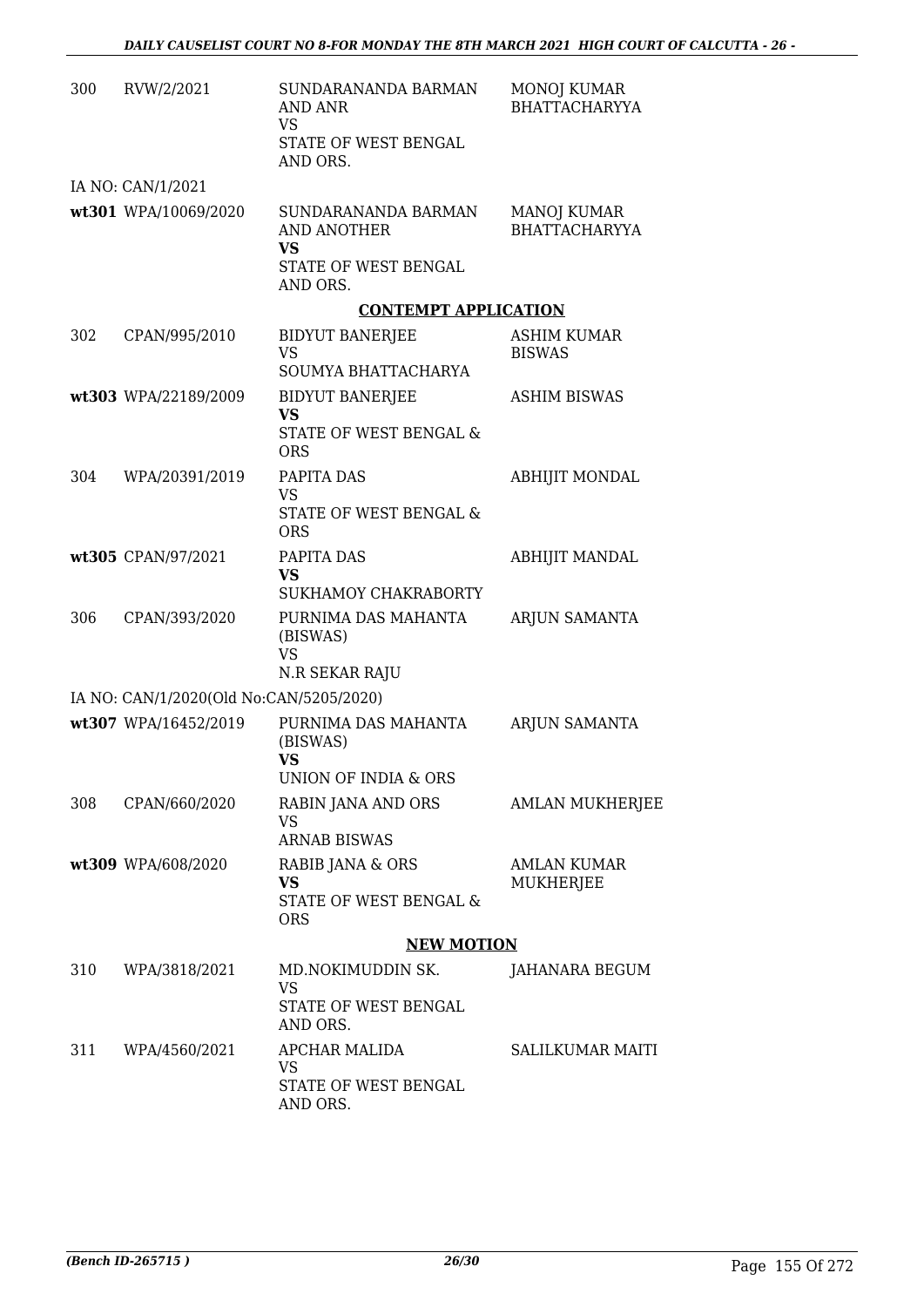| 312 | WPA/4854/2021 | LAKSHMINARAYAN DATTA<br><b>VS</b><br>STATE OF WEST BENGAL<br>AND ORS.                                    | <b>SOMESH KUMAR</b><br><b>GHOSH</b>  |
|-----|---------------|----------------------------------------------------------------------------------------------------------|--------------------------------------|
| 313 | WPA/5178/2021 | <b>NIRMAL</b><br>SAMANTA@NIRMAL KUMAR<br><b>SAMANTA</b><br><b>VS</b><br>STATE OF WEST BENGAL<br>AND ORS. | SK. NIZAMUDDIN                       |
| 314 | WPA/5587/2021 | <b>ARATI DAS</b><br><b>VS</b><br>STATE OF WEST BENGAL<br>AND ORS.                                        | <b>VINIT KUMAR</b><br><b>CHOUBEY</b> |
| 315 | WPA/5658/2021 | SK SULTAN HOSSAIN<br><b>VS</b><br>STATE OF WEST BENGAL<br>AND ORS.                                       | PALASH BAPARI                        |
| 316 | WPA/5688/2021 | RADHARANI CHOWDHURY<br><b>VS</b><br>STATE OF WEST BENGAL<br>AND ORS.                                     | ANIRBAN DATTA                        |
| 317 | WPA/5766/2021 | ANNAPURNA BASAK<br><b>VS</b><br>UNION OF INDIA AND<br><b>ANOTHER</b>                                     | SANJAY<br><b>CHAKRABORTY</b>         |
| 318 | WPA/5772/2021 | <b>BAPI NASKAR</b><br><b>VS</b><br>UNION OF INDIA AND<br><b>ANOTHER</b>                                  | <b>MD DILAWAR KHAN</b>               |
| 319 | WPA/5775/2021 | ABHISHEK SINGH ABND<br><b>ANOTHER</b><br>VS<br>UNION OF INDIA AND<br><b>ANOTHER</b>                      | MD DILWAR KHAN                       |
| 320 | WPA/5797/2021 | <b>TANIA DAS SARDAR</b><br><b>VS</b><br>STATE OF WEST BENGAL<br>AND ORS.                                 | <b>SAMIR ROY</b><br><b>CHOWDHURY</b> |
| 321 | WPA/5814/2021 | PRATIMA GHOSH AND ORS<br>VS<br>STATE OF WEST BENGAL<br>AND ORS.                                          | <b>BISWAJIT DE</b>                   |
| 322 | WPA/5867/2021 | KSHITISH CH. ROY<br><b>VS</b><br>STATE OF WEST BENGAL<br>AND ORS.                                        | <b>SANKARI ROY</b>                   |
| 323 | WPA/5891/2021 | ANITA HALDAR AND ANR<br><b>VS</b><br>STATE OF WEST BENGAL<br>AND ORS.                                    | ASHOK KUMAR<br>SINGH                 |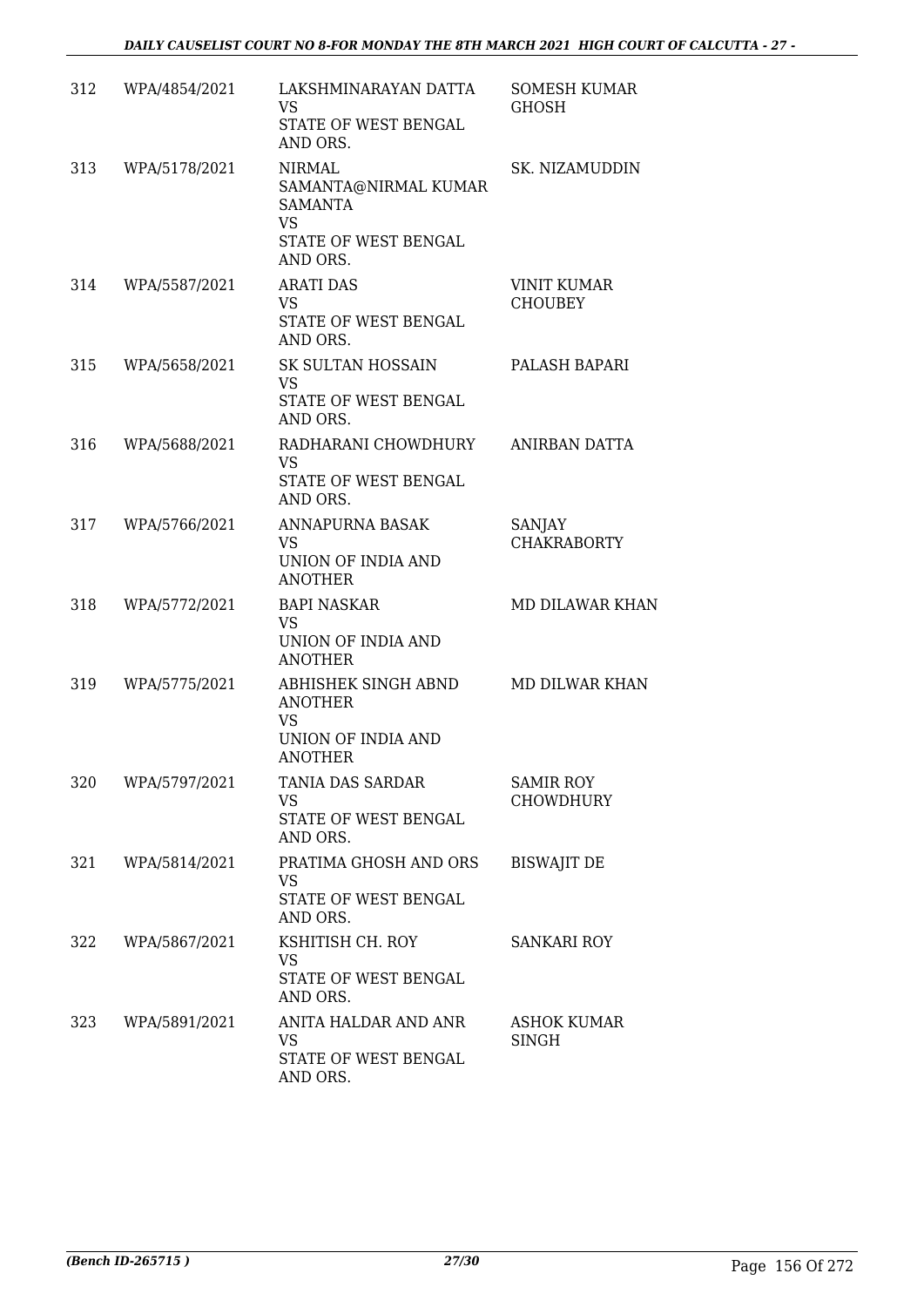| 324 | WPA/5971/2021 | VIDYASAGAR CENTRAL CO- P C BHATTACHARYA<br>OPERATIVE BANK LTD<br><b>VS</b><br>STATE OF WEST BENGAL<br>AND ORS. |                                    |
|-----|---------------|----------------------------------------------------------------------------------------------------------------|------------------------------------|
| 325 | WPA/5984/2021 | <b>BADAL HALDAR</b><br><b>VS</b><br>STATE OF WEST BENGAL<br>AND ORS.                                           | <b>MANIKA SARKAR</b>               |
| 326 | WPA/5993/2021 | RABIUL MONDAL<br><b>VS</b><br>STATE OF WEST BENGAL<br>AND ORS.                                                 | Sandipan Maity                     |
| 327 | WPA/5996/2021 | <b>MARIUM BIBI</b><br><b>VS</b><br>STATE OF WEST BENGAL<br>AND ORS.                                            | <b>RAZZAK HOSSAIN</b>              |
| 328 | WPA/6175/2021 | M/S. KALPATARU MOBILE<br>AND ORS<br><b>VS</b><br>PUNJAB NATIONAL BANK<br><b>AND ORS</b>                        | <b>MITUL</b><br><b>CHAKRABORTY</b> |
| 329 | WPA/6179/2021 | M/S. KALPATARU AGENCY<br>AND ORS<br>VS<br>PUNJAB NATIONAL BANK<br><b>AND ORS</b>                               | MITUL<br><b>CHAKRABORTY</b>        |
| 330 | WPA/6187/2021 | M/S. KALPATARU<br>ADDITIVES PRIVATE<br><b>LIMITED AND ORS</b><br><b>VS</b><br>PUNJAB NATIONAL BANK<br>AND ORS  | <b>MITUL</b><br><b>CHAKRABORTY</b> |
| 331 | WPA/6205/2021 | SK. KALIM<br>VS<br>STATE OF WEST BENGAL<br>AND ORS                                                             | HARADHAN MONDAL                    |
| 332 | WPA/6276/2021 | <b>GOKUL DAS</b><br><b>VS</b><br>STATE OF WEST BENGAL<br>AND ORS.                                              | Mrinal Kanti<br>Mukherjee          |
| 333 | WPA/6344/2021 | M/S DEBNATH MARKETING<br>PRIVATE LIMITED<br><b>VS</b><br>UNION OF INDIA AND ORS.                               | <b>GOLAM MOHAMMAD</b>              |
| 334 | WPA/6353/2021 | DR SIPRA MAJUMDAR<br><b>SINHA AND ANR</b><br>VS<br>STATE OF WEST BENGAL<br>AND ORS.                            | SAGNIK ROY<br><b>CHOWDHURY</b>     |
| 335 | WPA/6429/2021 | <b>ANWAR HUSSAIN</b><br><b>VS</b><br>STATE OF WEST BENGAL<br>AND ORS.                                          | MAHESWARI<br>SHARMA                |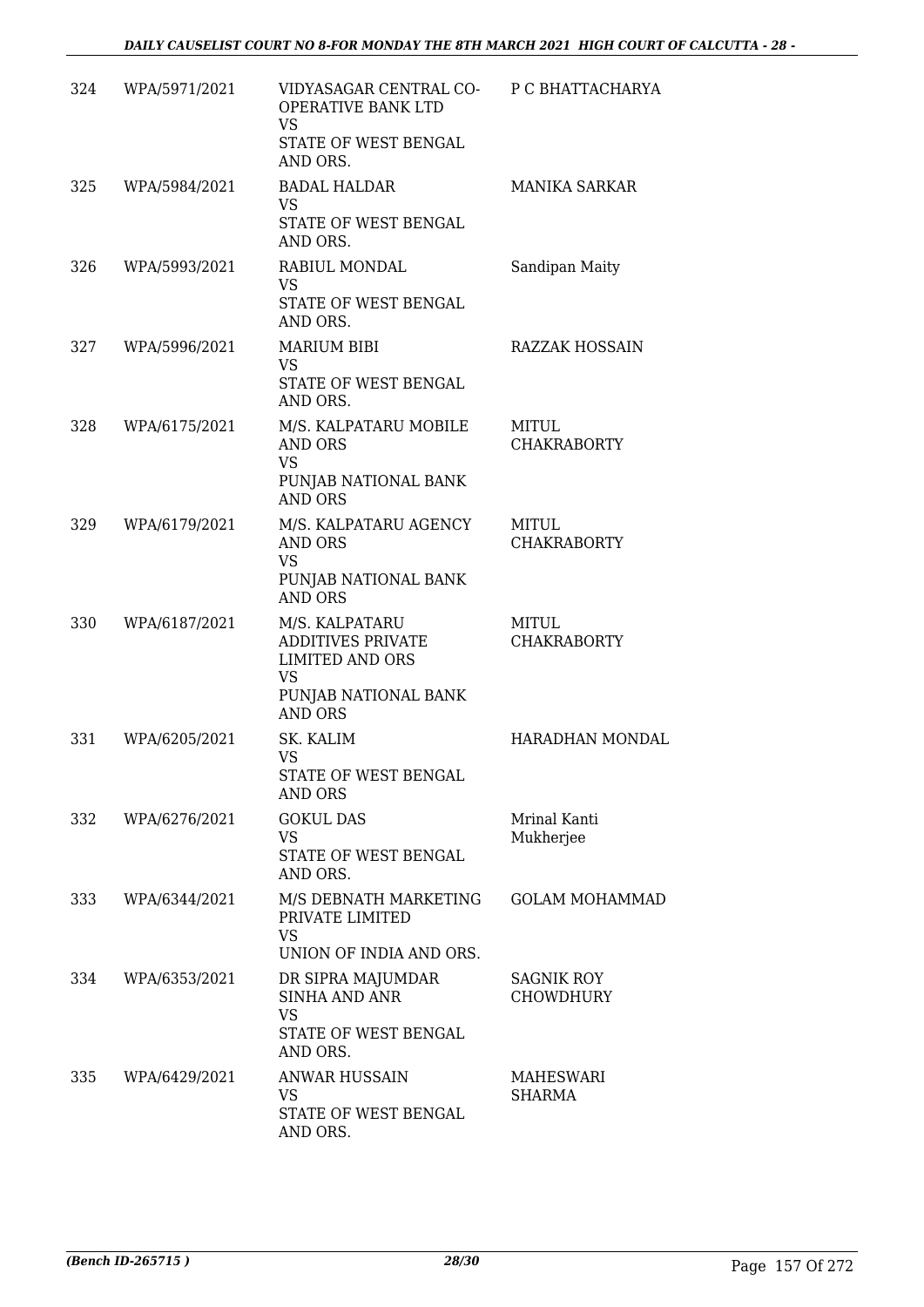| 336 | WPA/6437/2021                            | BALAI LAL KHANDA AND<br><b>ANOTHER</b><br><b>VS</b><br>STATE OF WEST BENGAL<br>AND ORS.                                     | RITOPRITA GHOSH                      |
|-----|------------------------------------------|-----------------------------------------------------------------------------------------------------------------------------|--------------------------------------|
| 337 | WPA/6447/2021                            | HIRANMAY PATRA AND<br>ORS.<br><b>VS</b><br>STATE OF WEST BENGAL<br>AND ORS.                                                 | <b>SANKAR NARAYAN</b><br><b>SAHA</b> |
| 338 | WPA/6574/2021                            | MAKSUDA BEGUM<br><b>VS</b><br>MOSTAKIN SHEIKH AND<br><b>ORS</b>                                                             | SANDIP GHOSH                         |
| 339 | WPA/6600/2021                            | DIPANKAR GHOSH @<br><b>BUJUN GHOSH</b><br><b>VS</b><br>THE STATE OF WEST<br><b>BENGAL AND ORS</b>                           | CHAMPA HALDER                        |
| 340 | WPA/6631/2021                            | <b>INDUSBULL ASSETS</b><br><b>RECONSTRUCTION</b><br><b>COMPANY LIMITED</b><br><b>VS</b><br>STATE OF WEST BENGAL<br>AND ORS. | TIRTHANKAR DHALI                     |
| 341 | WPA/6633/2021                            | <b>INDUSBULL ASSETS</b><br><b>RECONSTRUCTION</b><br><b>COMPANY LIMITED</b><br><b>VS</b><br>STATE OF WEST BENGAL<br>AND ORS. | TIRTHANKAR DHALI                     |
| 342 | WPA/6730/2021                            | <b>MUKTA CHAKRABORTY</b><br>VS.<br>STATE OF WEST BENGAL<br>AND ORS.                                                         | Supratick Syamal                     |
|     |                                          | <b>UPGRADED MATTERS</b>                                                                                                     |                                      |
| 343 | WPA/16179/2011                           | CHANDI CHARAN MISHRA<br><b>VS</b><br>UNION OF INDIA & ORS                                                                   | BIPUL KUMAR<br><b>MANDAL</b>         |
|     | IA NO: CAN/1/2012(Old No:CAN/11275/2012) |                                                                                                                             |                                      |
| 344 | WPA/22439/2019                           | ABUL KASEM LASKAR<br><b>VS</b><br>STATE OF WEST BENGAL &<br><b>ORS</b>                                                      | <b>BRAJABALLABH SAHA</b>             |
| 345 | WPA/9445/2020                            | <b>BRITANNIA INDUSTRIES</b><br><b>LTD</b><br><b>VS</b><br>Union of India AND ORS                                            | PARITOSH SINHA                       |
| 346 | WPA/9885/2020                            | <b>SHYAMALI BARIK</b><br>VS<br>STATE OF WEST BENGAL<br>AND ORS.                                                             | <b>SANDIP SARKAR</b>                 |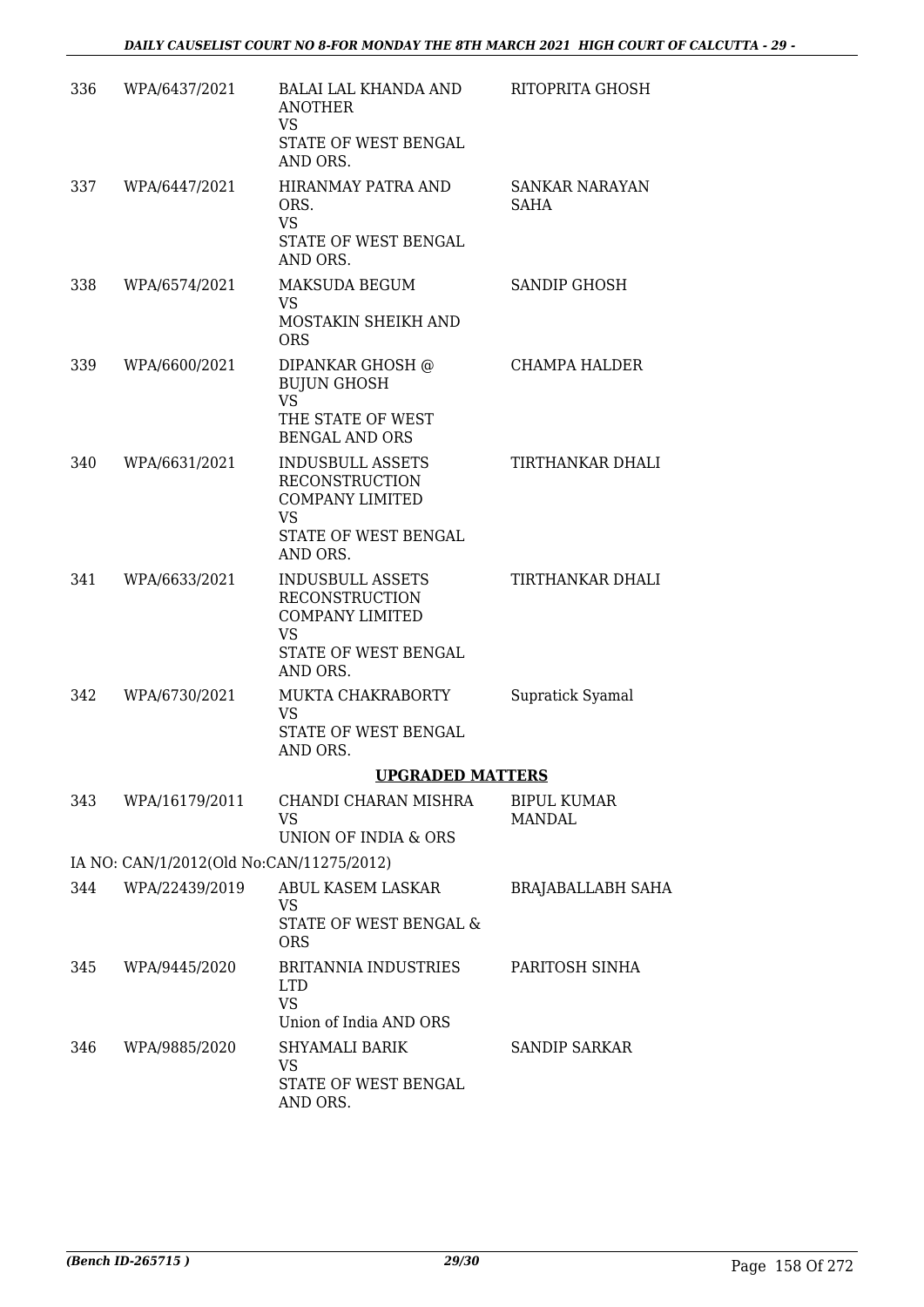| 347 | WPA/10865/2020 | MOHAMMAD ALI MONDAL<br>AND ANR<br>VS<br>STATE OF WEST BENGAL<br>AND ORS.                  | <b>SOUMYA SUBHRA</b><br><b>ROY</b> |
|-----|----------------|-------------------------------------------------------------------------------------------|------------------------------------|
| 348 | WPA/11491/2020 | DILIP DAS<br><b>VS</b><br>STATE OF WEST BENGAL<br>AND ORS.                                | <b>JOYJIT DUTTA</b>                |
| 349 | WPA/11543/2020 | <b>UDAY SAHA</b><br><b>VS</b><br>STATE OF WEST BENGAL<br>AND ORS.                         | Sourav Chatterjee                  |
| 350 | WPA/261/2021   | <b>BHAKTA RANJAN PATRA</b><br><b>VS</b><br>STATE OF WEST BENGAL<br>AND ORS.               | <b>UJANI PAL</b><br>(SAMANTA)      |
| 351 | WPA/323/2021   | SOHORAB ALI MOLLICK<br><b>VS</b><br>STATE OF WEST BENGAL<br>AND ORS.                      | <b>GOLAM MOHAMMAD</b>              |
| 352 | WPA/2219/2021  | SK. MAJAHAR RAHAMAN<br><b>AND OTHERS</b><br><b>VS</b><br>STATE OF WEST BENGAL<br>AND ORS. | PRASANTA KUMAR<br><b>PAKRASHI</b>  |
| 353 | WPA/4463/2021  | SANDEEP KRISHNA<br>ROHATGI AND ANR<br>VS<br>STATE OF WEST BENGAL<br>AND ORS.              | SANDEEP KRISHNA<br><b>RAHATAGI</b> |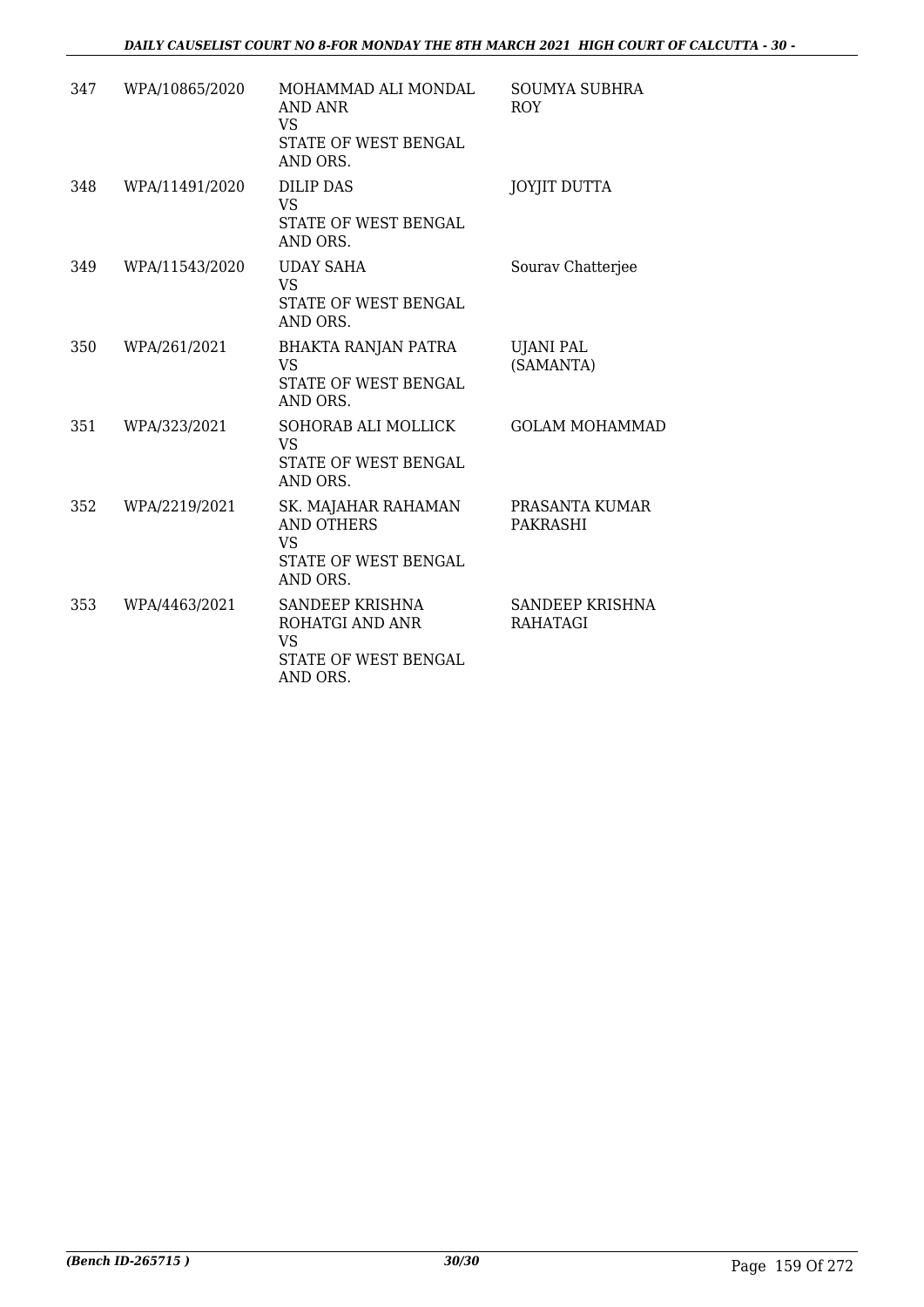

# In The High Court at Calcutta

## **Appellate Side**

**DAILY CAUSELIST For Monday The 8th March 2021**

**COURT NO. 26 SINGLE BENCH (SB - VI) AT 10:30 AM HON'BLE JUSTICE SHEKHAR B. SARAF (VIA VIDEO CONFERENCE)**

#### **ON AND FROM MONDAY, THE 1ST. MARCH, 2021 – MATTERS (MOTION & HEARING) UNDER ARTICLE 226 OF THE CONSTITUTION RELATING TO SECONDARY AND HIGHER SECONDARY EDUCATION UNDER GROUP II INCLUDING SERVICES AND APPLICATIONS CONNECTED THERETO AND EDUCATIONAL MATTERS NOT ASSIGNED TO ANY OTHER BENCH.**

#### **MATTERS (MOTION & HEARING) RELATING TO REVENUE AND TAX LAWS (EXCLUDING LAND REVENUE) UNDER GROUP IV INCLUDING APPLICATIONS CONNECTED THERETO;**

#### **HEARING OF WRIT PETITIONS IRRESPECTIVE OF CLASSIFICATION AND APPLICATIONS CONNECTED THERETO.**

#### **NOTE : MATTERS WILL BE TAKEN UP THROUGH PHYSICAL HEARING WHEN BOTH THE PARTIES ARE AGREED.**

**SPL.NOTE : I) 'HEARING' AND 'ASSIGNED' MATTERS WILL BE TAKEN UP ON FRIDAY OF EACH WEEK AFTER RECESS.**

#### **II) CONTEMPT MATTERS WILL BE TAKEN UP ON THURSDAY AFTER RECESS.**

#### **III) ORIGINAL SIDE MATTERS WILL NORMALLY BE TAKEN UP AT 3.00 P.M.OR EXHAUSTION OF THE APPELLATE SIDE LIST WHICHEVER IS EARLIER.**

| 1 | WPA/11474/2019 | <b>KARTICK JANA</b><br>VS<br>STATE OF WEST BENGAL &<br><b>ORS</b> | RITWIK PATTAYANAK     |
|---|----------------|-------------------------------------------------------------------|-----------------------|
| 2 | WPA/11496/2019 | SUBARNA DUTTA<br>VS<br>STATE OF WEST BENGAL &<br>ORS              | <b>SHAMIM UL BARI</b> |
| 3 | WPA/15269/2019 | RUNITA SARKAR (BISWAS)<br>VS<br>STATE OF WEST BENGAL &<br>ORS     | <b>SUPREEM NASKAR</b> |

### **TO BE MENTIONED**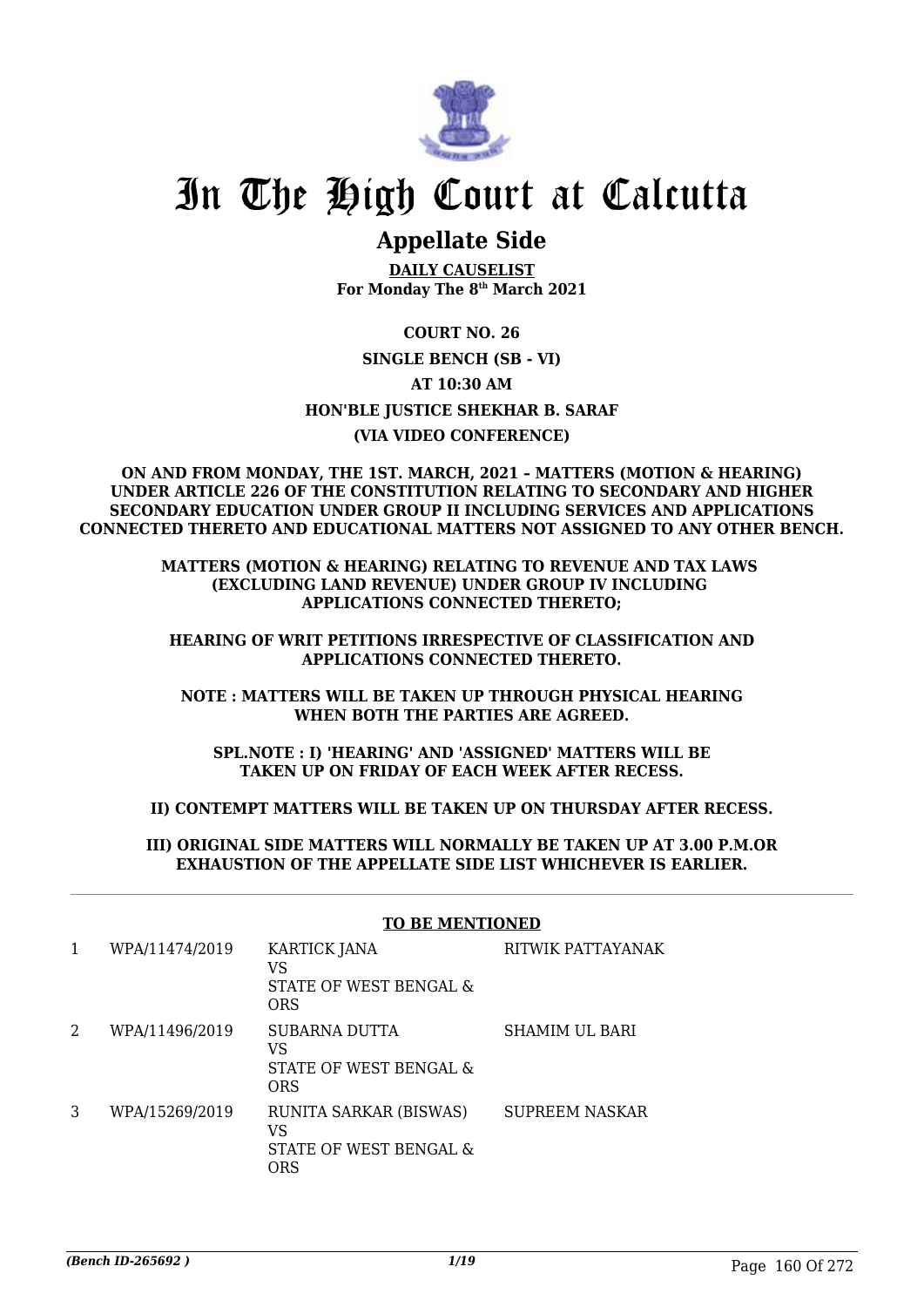| 4  | WPA/19318/2019                          | TANIA MOSTAFI<br><b>VS</b><br>W.B. CENTRAL SCHOOL<br>SERVICE COMMISSION AND<br><b>ANR</b>  | <b>GOLAM MOHIUDDIN</b>                  |
|----|-----------------------------------------|--------------------------------------------------------------------------------------------|-----------------------------------------|
| 5  | WPA/20474/2019                          | KANAK KUMAR SARBAJNA<br><b>VS</b><br><b>STATE OF WEST BENGAL &amp;</b><br><b>ORS</b>       | TANUJA BASAK                            |
| 6  | WPA/24093/2019                          | <b>ANUPA DATTA</b><br><b>VS</b><br>STATE OF WEST BENGAL &<br><b>ORS</b>                    | <b>TANUJA BASAK</b>                     |
| 7  | WPA/24102/2019<br>(Non Prosecution)     | SUCHITA BHATTACHARYYA<br>(CHOWDHURY)<br><b>VS</b><br>STATE OF WEST BENGAL &<br><b>ORS</b>  | TANUJA BASAK                            |
| 8  | WPA/5341/2021<br>(Release)              | <b>SMT SUSMITA DHARA</b><br><b>BARMAN</b><br><b>VS</b><br>STATE OF WEST BENGAL<br>AND ORS. | SUBHRANGSU PANDA                        |
|    |                                         | <b>FIXED MATTER</b>                                                                        |                                         |
| 9  | WPA/20416/2019<br>At 2.00 P.M.          | SATIKANTA GUHA<br><b>FOUNDATION</b><br><b>VS</b><br><b>UNION OF INDIA &amp; ORS</b>        | <b>MAINAK GUPTA</b>                     |
|    | IA NO: CAN/2/2020(Old No:CAN/3388/2020) |                                                                                            |                                         |
|    |                                         | <b>UPGRADED MATTERS</b>                                                                    |                                         |
| 10 | WPA/5665/2019                           | BIMAL CHANDRA JANA<br><b>VS</b><br>STATE OF WEST BENGAL &<br><b>ORS</b>                    | <b>JUIN DUTTA</b><br><b>CHAKRABORTY</b> |
| 11 | WPA/6955/2020                           | SUBHENDU KUMAR<br><b>MAHATA</b><br><b>VS</b><br>State of West Bengal                       | ABHIJIT BORAL                           |
|    | IA NO: CAN/1/2020                       |                                                                                            |                                         |
| 12 | WPA/8592/2020                           | RAJANI KANTA MAHATO<br><b>VS</b><br><b>STATE OF WEST BENGAL</b><br>AND ORS.                | ANWASHA HALDER                          |
| 13 | WPA/10747/2020                          | MD ASHIQUE IKBAL<br><b>MANDAL</b><br><b>VS</b><br>STATE OF WEST BENGAL<br>AND ORS.         | SUDIPTA DASGUPTA                        |
|    | IA NO: CAN/1/2021                       |                                                                                            |                                         |
| 14 | WPA/167/2021                            | GAUTAM CHOUDHURI<br><b>VS</b><br>STATE OF WEST BENGAL<br>AND ORS.                          | <b>BIDHAN BISWAS</b>                    |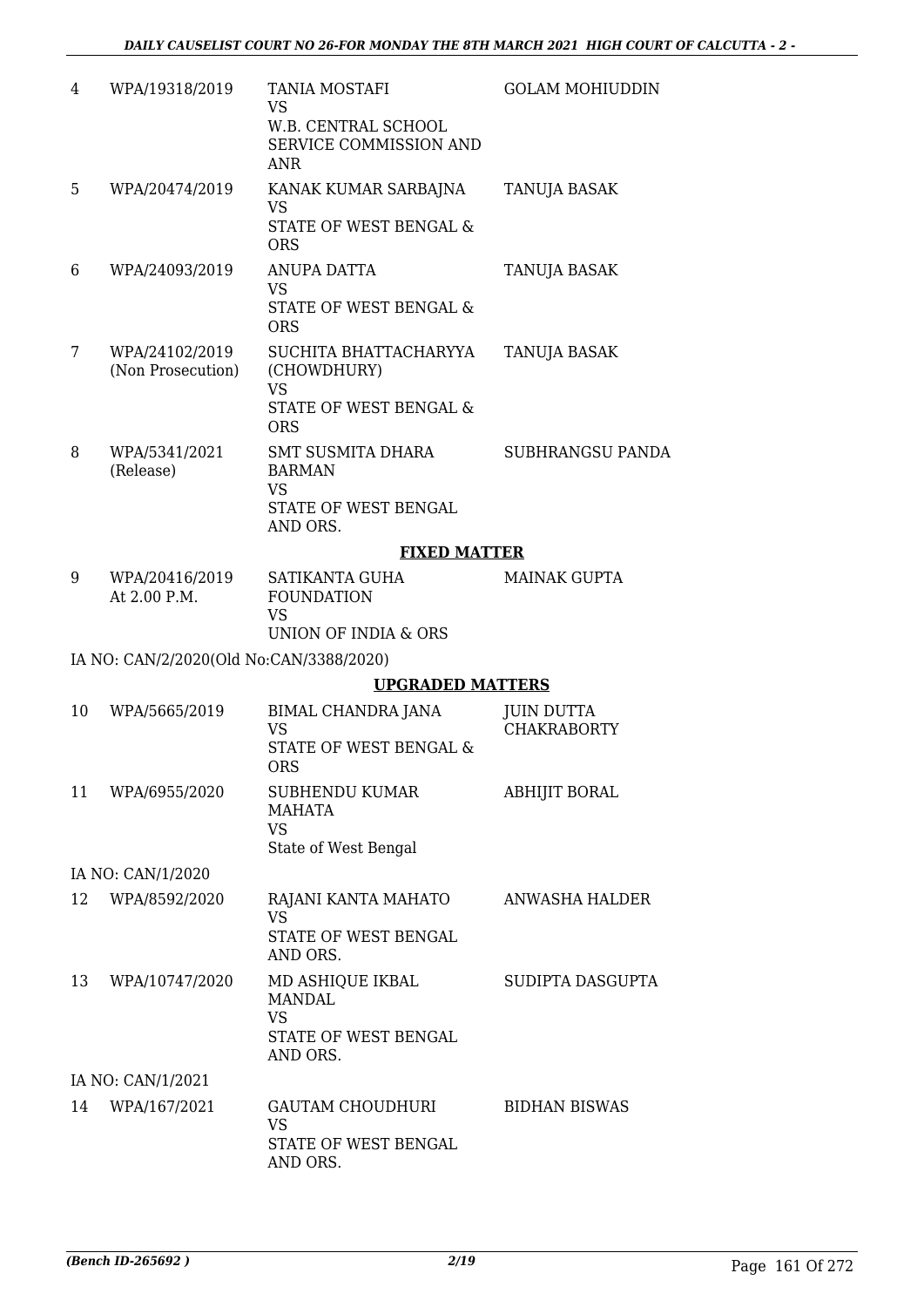| 15 | WPA/233/2021               | <b>ABHIJIT SARKAR</b><br><b>VS</b><br>STATE OF WEST BENGAL<br>AND ORS.                   | <b>ARINDAM MITRA</b>                      |
|----|----------------------------|------------------------------------------------------------------------------------------|-------------------------------------------|
| 16 | WPA/267/2021               | <b>MANIK MANDAL</b><br><b>VS</b><br>STATE OF WEST BENGAL<br>AND ORS.                     | SK SAJAHAN ALI                            |
| 17 | WPA/770/2021               | ASRAF ALI<br>VS.<br>STATE OF WEST BENGAL<br>AND ORS.                                     | <b>RESHMA PARVEEN</b>                     |
| 18 | WPA/955/2021               | FATHER JOY CYPRIAN<br>D'SOUZA<br><b>VS</b><br>STATE OF WEST BENGAL<br>AND ORS.           | <b>KOUSHIKEE</b><br><b>BANERJEE</b>       |
| 19 | WPA/1069/2021              | <b>MANAB TARAFDAR</b><br><b>VS</b><br>STATE OF WEST BENGAL<br>AND ORS.                   | <b>BHASKAR SETH</b>                       |
| 20 | WPA/1753/2021<br>$(GR-IV)$ | S M NIRYAT PVT LTD ANXD<br>ANR<br><b>VS</b><br>UNION OF INDIA AND ORS.                   | <b>SUNNY NANDY</b>                        |
| 21 | WPA/2673/2021              | <b>HARADHAN</b><br><b>BHATTACHARYYA</b><br><b>VS</b><br>STATE OF WEST BENGAL<br>AND ORS. | <b>SADHANA</b><br><b>BHATTACHARYA</b>     |
| 22 | WPA/3950/2021              | <b>ABANTI PANJA</b><br><b>VS</b><br>THE STATE OF WEST<br><b>BENGAL AND ORS</b>           | PINGAL<br><b>BHATTACHARYYA</b>            |
| 23 | WPA/5544/2021              | <b>BINEETA PATNAYAK PADHI</b><br><b>VS</b><br>UNION OF INDIA AND ORS.                    | <b>SONAL SINHA</b>                        |
| 24 | WPA/6042/2021<br>$(GR-IV)$ | <b>G-NET TOURISM PRIVATE</b><br>LIMITED AND ORS.<br><b>VS</b><br>UNION OF INDIA AND ORS. | <b>SANCHARI</b><br><b>CHAKRABORTY</b>     |
| 25 | WPA/6098/2021              | <b>NASIDUR RAHAMAN</b><br><b>VS</b><br>STATE OF WEST BENGAL<br>AND ORS.                  | <b>SIDDHARTHA</b><br><b>SANKAR MANDAL</b> |
| 26 | WPA/6194/2021              | KAZI MASUM AKHTAR<br><b>VS</b><br>STATE OF WEST BENGAL<br>AND ORS.                       | <b>GOUTAM DEY</b>                         |

#### **NEW MOTION**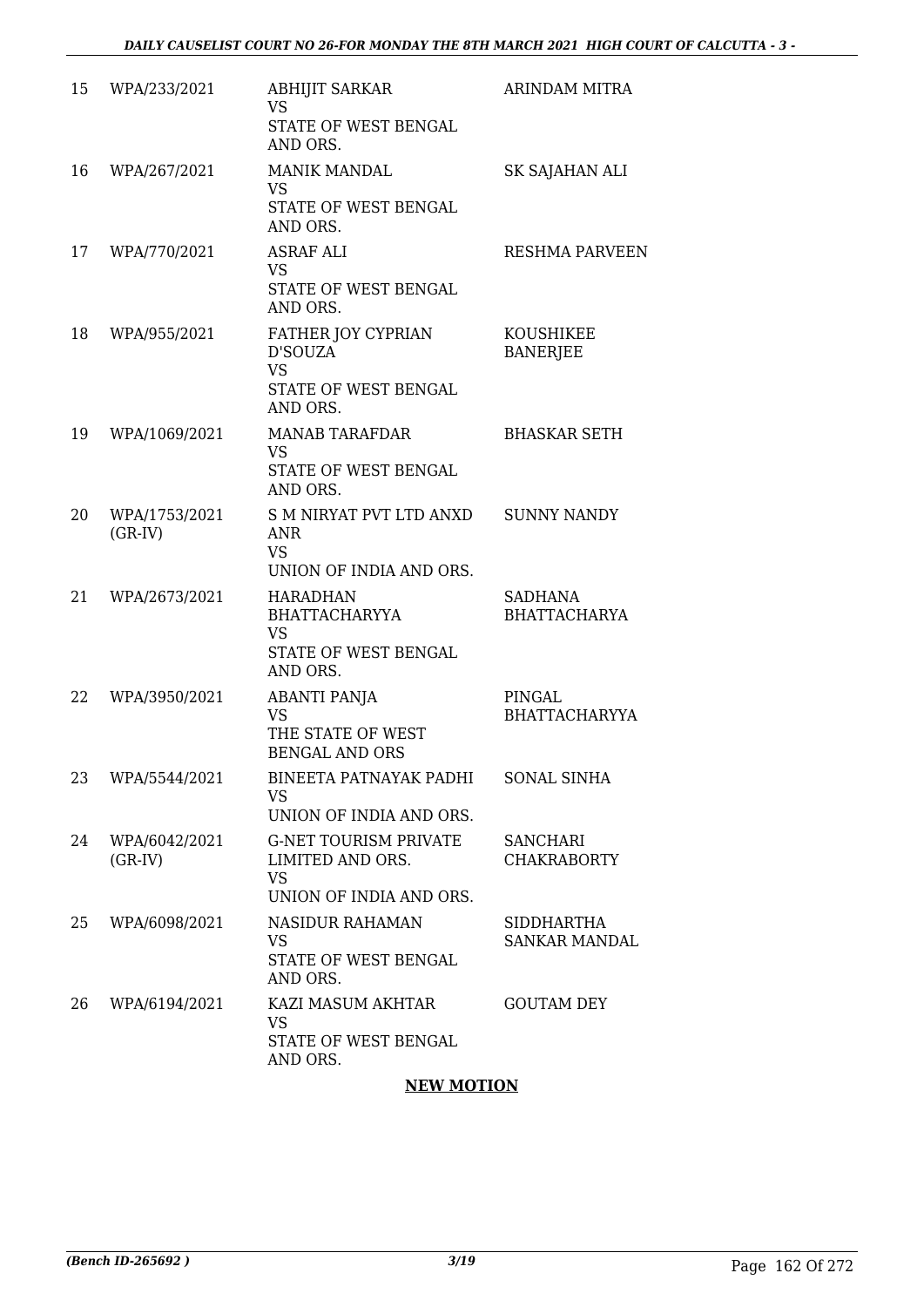| 27 | WPA/199/2021  | KUMARESH NANDI AND<br><b>ORS</b><br><b>VS</b><br>STATE OF WEST BENGAL<br>AND ORS.  | PRADIP KR GHOSH              |
|----|---------------|------------------------------------------------------------------------------------|------------------------------|
| 28 | WPA/1080/2021 | KANIKA RANI SAHOO<br><b>VS</b><br>STATE OF WEST BENGAL<br>AND ORS.                 | ARITRA SANKAR ROY            |
| 29 | WPA/1570/2021 | RUPALI MITRA AND<br><b>OTHERS</b><br><b>VS</b><br>STATE OF WEST BENGAL<br>AND ORS. | Raju Bhattacharyya           |
| 30 | WPA/1581/2021 | CHANDANA SAHA<br><b>VS</b><br>STATE OF WEST BENGAL<br>AND ORS.                     | TANUJA BASAK                 |
| 31 | WPA/1939/2021 | PARTHA PRATIM BISWAS<br><b>VS</b><br>STATE OF WEST BENGAL<br>AND ORS.              | SHIBAJI KUMAR DAS            |
| 32 | WPA/1955/2021 | <b>SUTRISHNA GHOSH</b><br><b>VS</b><br>STATE OF WEST BENGAL<br>AND ORS.            | <b>UJJAL RAY</b>             |
| 33 | WPA/2192/2021 | <b>BAKUL DE</b><br><b>VS</b><br>THE STATE OF WEST<br><b>BENGAL AND ORS</b>         | SAKTI PADA JANA              |
| 34 | WPA/2382/2021 | <b>MOU ADAK</b><br><b>VS</b><br>STATE OF WEST BENGAL<br>AND ORS.                   | TANUJA BASAK                 |
| 35 | WPA/2568/2021 | CHINMOY MANI<br><b>VS</b><br>STATE OF WEST BENGAL<br>AND ORS.                      | <b>DEBORUPA</b><br>MUKHERJEE |
| 36 | WPA/3360/2021 | PURNIMA ROY<br><b>VS</b><br>STATE OF WEST BENGAL<br>AND ORS.                       | <b>RAMIJ MUNSI</b>           |
| 37 | WPA/3395/2021 | <b>SABNAM KHATUN</b><br><b>VS</b><br>STATE OF WEST BENGAL<br>AND ORS.              | <b>GOPA BISWAS</b>           |
| 38 | WPA/3396/2021 | SOUMENDU MAITY<br><b>VS</b><br>STATE OF WEST BENGAL<br>AND ORS.                    | ANIRUDDHA MITRA              |
| 39 | WPA/3419/2021 | TANUSREE DAS AND ORS<br><b>VS</b><br>STATE OF WEST BENGAL<br>AND ORS.              | MD. HANIF ALI                |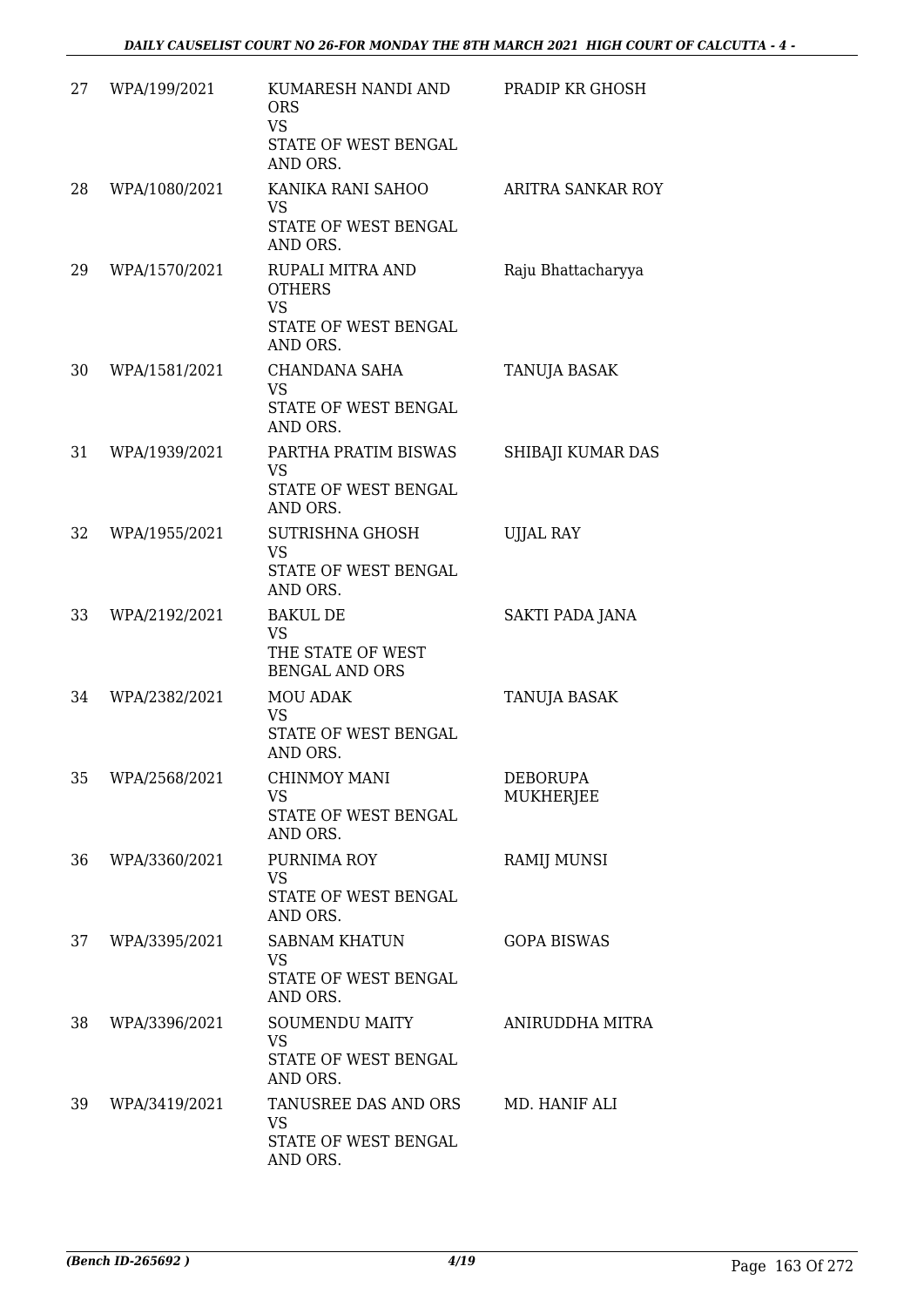| 40 | WPA/3660/2021              | <b>NAREN LAYEK</b><br><b>VS</b><br><b>WEST BENGAL</b><br>CENTRALSCHOOL SERVICE<br>COMMISSION                                     | <b>ASISH DUTTA</b>                |
|----|----------------------------|----------------------------------------------------------------------------------------------------------------------------------|-----------------------------------|
| 41 | WPA/3944/2021              | MD JAFAR ALI<br><b>VS</b><br>STATE OF WEST BENGAL<br>AND ORS.                                                                    | PARVEZ HOSSAIN                    |
| 42 | WPA/4486/2021<br>(GR. IV.) | ASHOKA INDIA<br>CORPORATION<br><b>VS</b><br>STATE OF WEST BENGAL<br>AND ORS.                                                     | <b>SHAKEEL</b><br>MOHAMMAD AKHTER |
| 43 | WPA/4890/2021<br>(GR. IV.) | OM METAL CORPORATION<br><b>AND OTHERS</b><br><b>VS</b><br>STATE OF WEST BENGAL<br>AND ORS.                                       | SHAKEEL<br>MOHAMMED AKHTER        |
| 44 | WPA/5364/2021              | ANANDA BISWAS AND ORS<br><b>VS</b><br><b>STATE OF WEST BENGAL</b><br>AND ORS.                                                    | <b>SYED ARIF AHMED</b>            |
| 45 | WPA/5656/2021<br>(GR. IV.) | KALIMATA ISPAT<br><b>INDUSTRIES PRIVATE</b><br><b>LIMITED AND ANR</b><br><b>VS</b><br>THE STATE OF WEST<br><b>BENGAL AND ORS</b> | KALLOL SAHA                       |
| 46 | WPA/5974/2021              | MISHTU SAHA<br><b>VS</b><br>STATE OF WEST BENGAL<br>AND ORS.                                                                     | SAKTI PADA JANA                   |
| 47 | WPA/6227/2021              | <b>CHIRANJIB DAS</b><br><b>VS</b><br>THE STATE OF WEST<br><b>BENGAL AND ORS</b>                                                  | <b>SAKTI PADA JANA</b>            |
|    |                            | <b>MOTION</b>                                                                                                                    |                                   |
| 48 | WPA/14468/2013             | <b>ANIMESH CHOUDHURY</b><br><b>VS</b><br><b>STATE OFW B &amp; ORS</b>                                                            | MD JAMALUDDIN<br><b>AHMED</b>     |
|    | IA NO: CAN/1/2020          |                                                                                                                                  |                                   |
| 49 | WPA/4336/2014              | SARFARAJ AHMED<br><b>VS</b><br>STATE OF WEST BENGAL &<br><b>ORS</b>                                                              | <b>T BASAK</b>                    |
| 50 | WPA/25340/2015             | <b>MOUSUMI ROY</b><br><b>VS</b><br>STATE OF WEST BENGAL &<br><b>ORS</b>                                                          | SWADHIN PAN                       |
| 51 | WPA/29935/2016             | MANIK CHANDRA DAS<br><b>VS</b><br>STATE OF WEST BENGAL &<br><b>ORS</b>                                                           | TANUJA BASAK                      |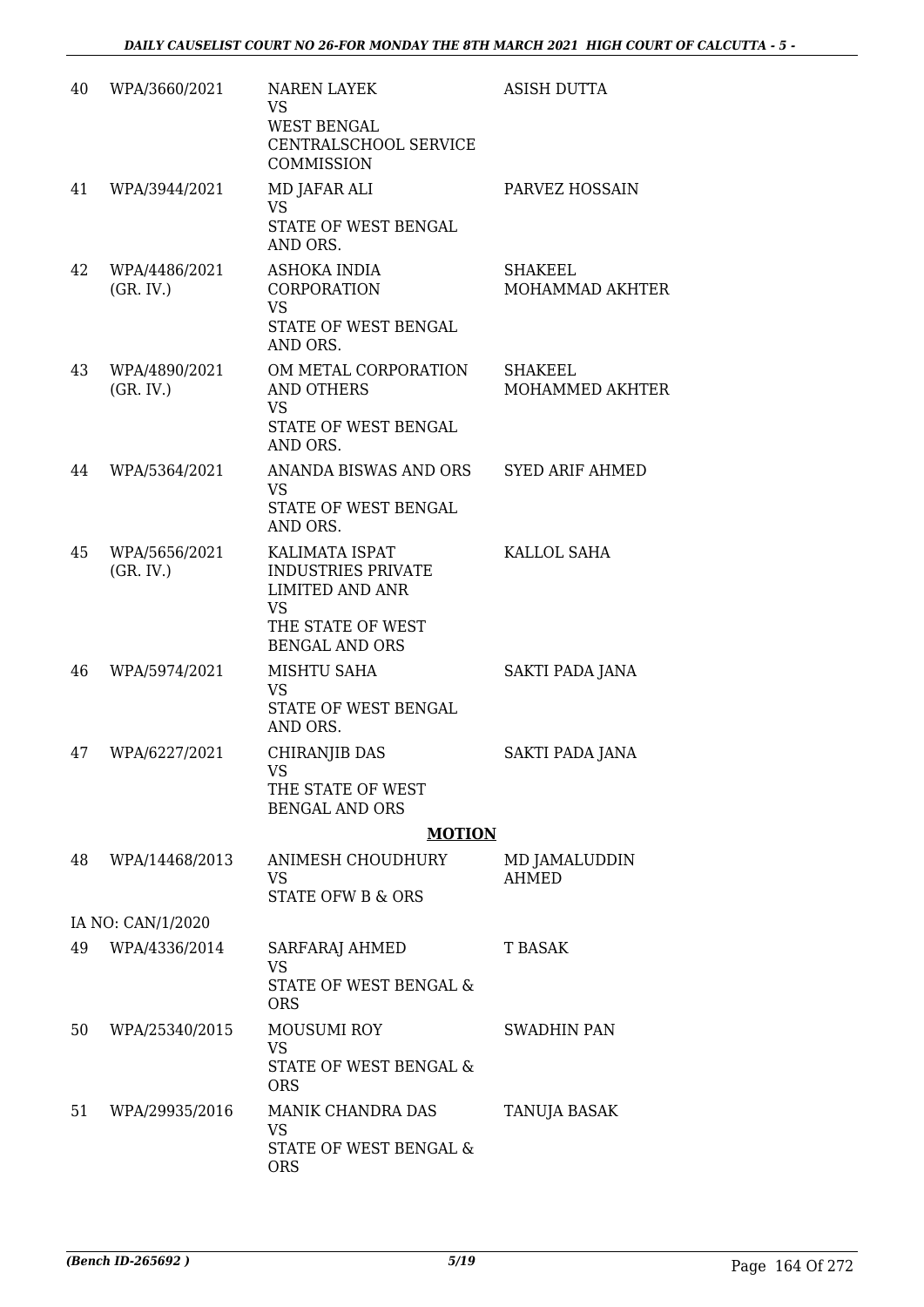| 52 | WPA/3693/2017<br>(Substitution) | KAMALA PRASAD RAI<br><b>VS</b><br>STATE OF WEST BENGAL &<br>ORS.                                    | SK. SAHAJAHAN ALI                                                                     |
|----|---------------------------------|-----------------------------------------------------------------------------------------------------|---------------------------------------------------------------------------------------|
|    |                                 |                                                                                                     | IA NO: CAN/1/2020(Old No:CAN/1362/2020), CAN/2/2020(Old No:CAN/1372/2020), CAN/3/2021 |
| 53 | WPA/21867/2017                  | SWETA GHOSH (DEY)<br><b>VS</b><br>STATE OF WEST BENGAL &<br><b>ORS</b>                              | KAJAL RAY                                                                             |
| 54 | WPA/24803/2017                  | SEKH ISTAHAR & ORS<br><b>VS</b><br>WBBSE&ORS                                                        | P B BASU                                                                              |
| 55 | WPA/31203/2017                  | MUKUL CHAKRABORTY<br><b>VS</b><br>STATE OF WEST BENGAL &<br><b>ORS</b>                              | NARAYAN CHANDRA<br><b>BHANDARY</b>                                                    |
| 56 | WPA/2196/2018                   | KAIMARI JUNIOR HIGH<br><b>SCHOOL &amp; ANR</b><br><b>VS</b><br>STATE OF WEST BENGAL &<br><b>ORS</b> | D MONDAL                                                                              |
| 57 | WPA/19642/2018                  | SEMANTI SENGUPTA<br><b>VS</b><br>STATE OF WEST BENGAL &<br><b>ORS</b>                               | <b>MADHUSUDAN</b><br><b>MANDAL</b>                                                    |
| 58 | WPA/23163/2018                  | SUJATA SARKAR<br><b>VS</b><br>STATE OF WEST BENGAL &<br>ORS.                                        | PRIYANKA MONDAL                                                                       |
| 59 | WPA/23203/2018                  | <b>ASHOK PRASAD</b><br><b>VS</b><br>STATE OF WEST BENGAL &<br>ORS.                                  | K.M HOSSAIN                                                                           |
| 60 | WPA/24103/2018                  | DINABANDHU PURKAIT<br>VS<br>STATE OF WEST BENGAL &<br><b>ORS</b>                                    | PANKAJ HALDER                                                                         |
| 61 | WPA/24323/2018                  | <b>ANANDA MARJIT</b><br><b>VS</b><br>STATE OF WEST BENGAL &<br><b>ORS</b>                           | <b>SUBIR HAZRA</b>                                                                    |
| 62 | WPA/25082/2018                  | LIAKAT ALI KHAN & ORS BASUDEV RAKSHIT<br><b>VS</b><br>STATE OF WEST BENGAL &<br><b>ORS</b>          |                                                                                       |
| 63 | WPA/26110/2018                  | JAGADISH PATTANAYAK K M HOSSAIN<br><b>VS</b><br>STATE OF WEST BENGAL &<br><b>ORS</b>                |                                                                                       |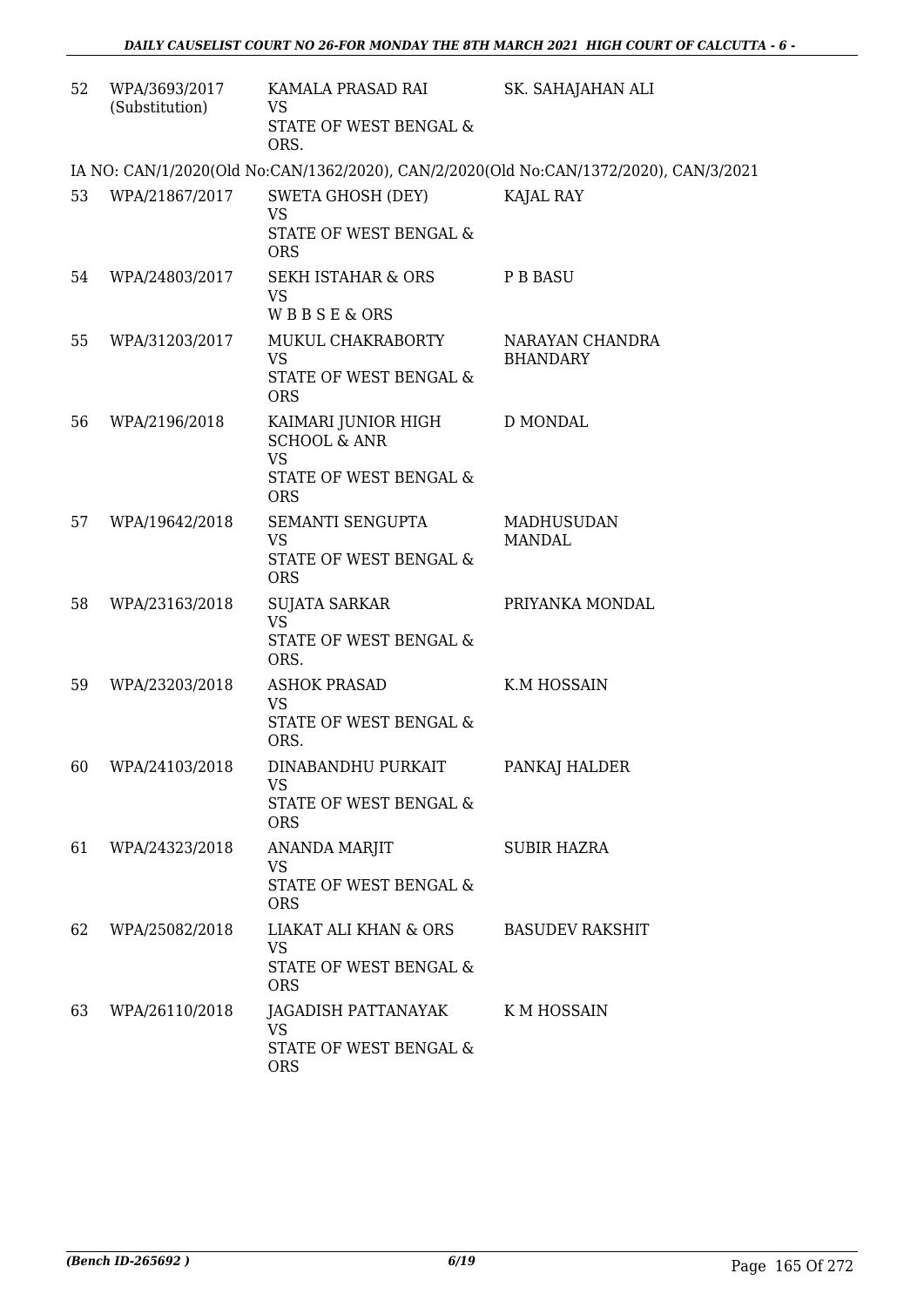| 64 | WPA/2281/2019                            | MANGAL MANDI & ORS<br><b>VS</b>                                      | <b>SUBRATA GHOSH</b>         |
|----|------------------------------------------|----------------------------------------------------------------------|------------------------------|
|    |                                          | STATE OF WEST BENGAL &<br><b>ORS</b>                                 |                              |
|    | IA NO: CAN/1/2019(Old No:CAN/11818/2019) |                                                                      |                              |
| 65 | WPA/2298/2019                            | RANJIT SARKAR<br>VS                                                  | JHUMA<br><b>CHAKRABORTY</b>  |
|    |                                          | STATE OF WEST BENGAL &<br><b>ORS</b>                                 |                              |
| 66 | WPA/2655/2019                            | FIRDOUSI KHATUN                                                      | <b>DIBYENDU</b>              |
|    |                                          | <b>VS</b><br>STATE OF WEST BENGAL &<br>ORS.                          | <b>CHATTERJEE</b>            |
| 67 | WPA/2979/2019                            | NUPUR SEN(MITRA)<br><b>VS</b>                                        | <b>SAFIK DEWAN</b>           |
|    |                                          | STATE OF WEST BENGAL &<br><b>ORS</b>                                 |                              |
| 68 | WPA/5254/2019                            | SANDIP KUMAR MAJUMDAR<br><b>VS</b>                                   | KOUSHIKEE<br><b>BANERJEE</b> |
|    |                                          | <b>STATE OF WEST BENGAL &amp;</b><br><b>ORS</b>                      |                              |
| 69 | WPA/5277/2019                            | <b>SUJAN KUMAR GHOSH</b><br><b>VS</b>                                | PRIYANKA MANDAL              |
|    |                                          | STATE OF WEST BENGAL &<br><b>ORS</b>                                 |                              |
| 70 | WPA/7951/2019                            | AMIYA KR MAHATO & ORS<br><b>VS</b>                                   | <b>SAMIR KR ADHIKARI</b>     |
|    |                                          | STATE OF WEST BENGAL &<br><b>ORS</b>                                 |                              |
| 71 | WPA/8765/2019                            | TATHAGATA BANERJEE<br><b>VS</b>                                      | <b>JOYDEEP SEN</b>           |
|    |                                          | STATE OF WEST BENGAL &<br><b>ORS</b>                                 |                              |
| 72 | WPA/12305/2019                           | SANGITA MANDAL<br><b>VS</b>                                          | <b>HAMIDUR RAHAMAN</b>       |
|    |                                          | STATE OF WEST BENGAL &<br><b>ORS</b>                                 |                              |
|    | IA NO: CAN/1/2020(Old No:CAN/1747/2020)  |                                                                      |                              |
| 73 | WPA/13811/2019<br>(In person)            | SUGATA MUKHERJEE<br><b>VS</b>                                        | IN PERSON                    |
|    |                                          | STATE OF WEST BENGAL &<br><b>ORS</b>                                 |                              |
| 74 | WPA/14031/2019                           | SOUMO BANDYOPADHYAY<br><b>VS</b>                                     | PRIYANKA MONDAL              |
|    |                                          | STATE OF WEST BENGAL &<br><b>ORS</b>                                 |                              |
| 75 | WPA/14315/2019                           | RATAN KUMAR MANNA<br><b>VS</b>                                       | <b>ASISH DUTTA</b>           |
|    |                                          | W.B. CENTRAL SCHOOL<br><b>SERVICE COMMISSION &amp;</b><br><b>ORS</b> |                              |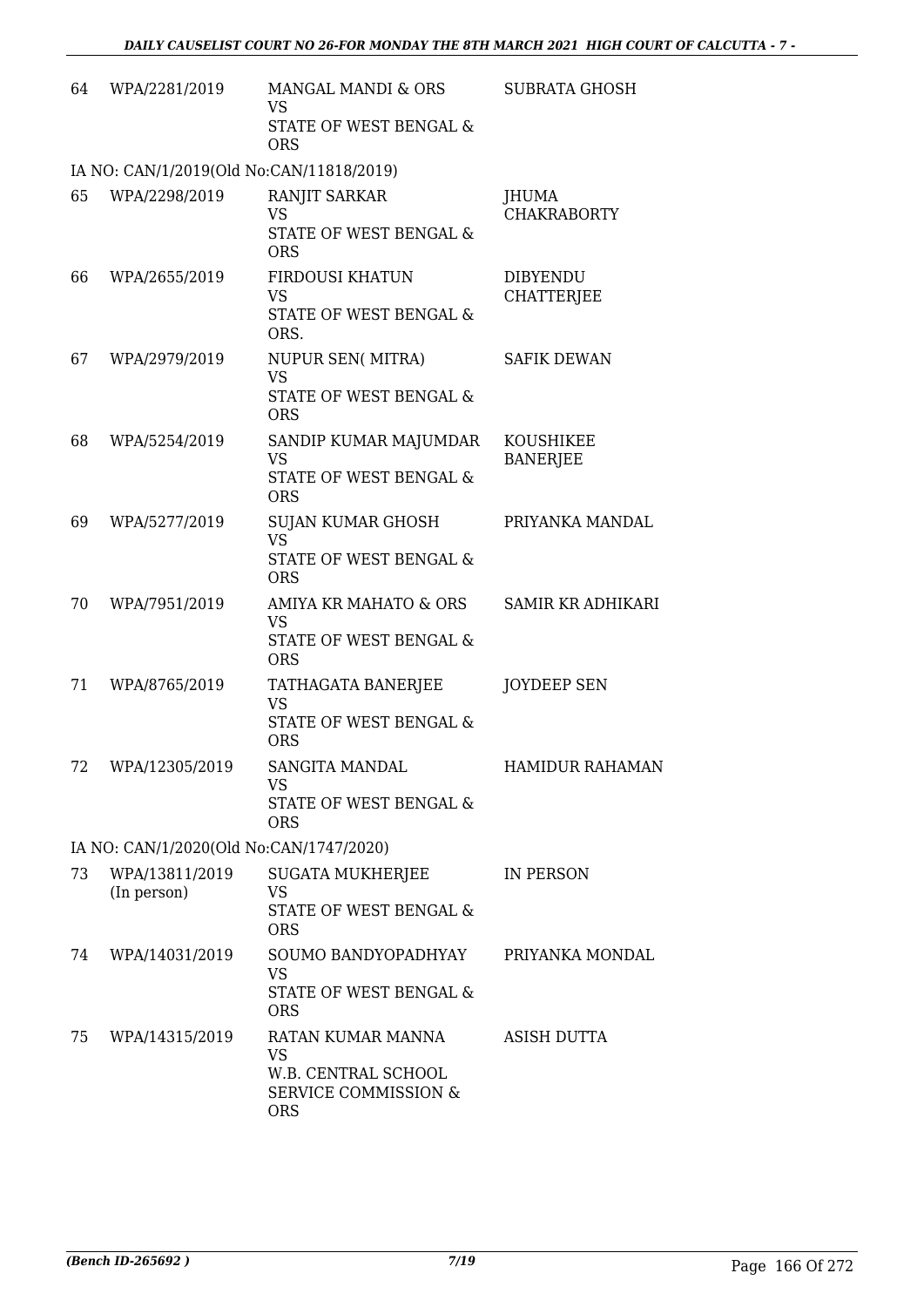| 76 | WPA/15386/2019 | NAZRUL ISLAM MONDAL<br>VS<br>STATE OF WEST BENGAL                            | S.K. HUMAYAN REZA                    |
|----|----------------|------------------------------------------------------------------------------|--------------------------------------|
| 77 | WPA/16078/2019 | SUKLA DUTTA<br><b>VS</b><br>STATE OF WEST BENGAL &<br><b>ORS</b>             | <b>GOLAM MOHIUDDIN</b>               |
| 78 | WPA/16080/2019 | <b>BIKRAM NARJINARY</b><br><b>VS</b><br>STATE OF WEST BENGAL &<br><b>ORS</b> | <b>GOLAM MOHIUDDIN</b>               |
| 79 | WPA/16649/2019 | PARTHA GHOSH<br><b>VS</b><br>STATE OF WEST BENGAL &<br><b>ORS</b>            | PRIYANKA MANDAL                      |
| 80 | WPA/16831/2019 | AJOY KR. MISHRA<br><b>VS</b><br><b>STATE OF WEST BENGAL &amp;</b><br>ORS.    | SK. SAHJAHAN ALI                     |
| 81 | WPA/16836/2019 | SANJOY MANDAL<br><b>VS</b><br>STATE OF WEST BENGAL &<br>ORS.                 | <b>NEIL BASU</b>                     |
| 82 | WPA/17063/2019 | ABHAYPADA KOLE<br><b>VS</b><br>STATE OF WEST BENGAL &<br><b>ORS</b>          | <b>SYED SHAMSUL</b><br><b>AREFIN</b> |
| 83 | WPA/17274/2019 | JOYITA SAHA<br><b>VS</b><br>STATE OF WEST BENGAL &<br>ORS.                   | <b>MRINAL KANTI</b><br><b>GHOSH</b>  |
| 84 | WPA/17311/2019 | KOUSIK PANDA<br><b>VS</b><br>STATE OF WEST BENGAL &<br>ORS                   | SANTI PADA PAHARI                    |
| 85 | WPA/17434/2019 | <b>BIPLAB PATRA</b><br><b>VS</b><br>STATE OF WEST BENGAL &<br><b>ORS</b>     | SK. SAHJAHAN ALI                     |
| 86 | WPA/17483/2019 | <b>SISIR GHOSH</b><br>VS<br>STATE OF WEST BENGAL &<br><b>ORS</b>             | <b>GOLAM MOHIUDDIN</b>               |
| 87 | WPA/17484/2019 | SOUMEN NARJEENARY<br><b>VS</b><br>STATE OF WEST BENGAL &<br><b>ORS</b>       | <b>GOLA MOHIUDDIN</b>                |
| 88 | WPA/17487/2019 | TANDRA KARMAKAR<br>VS<br>STATE OF WEST BENGAL<br>&ORS                        | <b>GOLA MOHIUDDIN</b>                |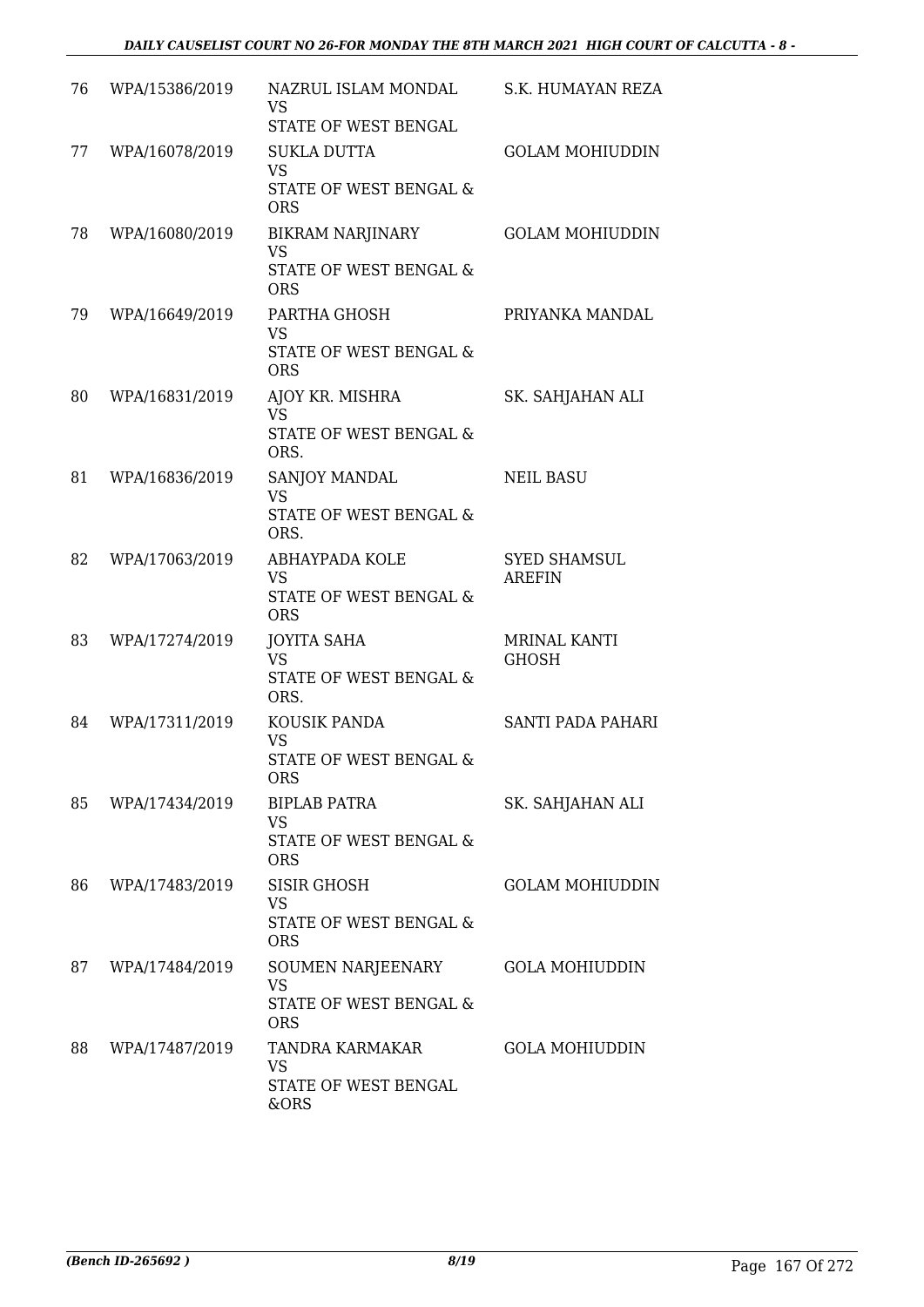| 89 | WPA/17816/2019     | PINAKI BARMAN<br>VS.<br>STATE OF WEST BENGAL &<br><b>ORS</b>                                     | <b>SUMANTA DAS</b>                        |
|----|--------------------|--------------------------------------------------------------------------------------------------|-------------------------------------------|
|    | IA NO: CAN/1/2021  |                                                                                                  |                                           |
| 90 | WPA/17960/2019     | ASHIS KUMAR SARKAR &<br><b>ORS</b><br><b>VS</b><br>STATE OF WEST BENGAL &<br><b>ORS</b>          | TANUJA BASAK                              |
| 91 | WPA/18177/2019     | SUMANTA CHAUDHURI<br><b>VS</b><br>STATE OF WEST BENGAL &<br><b>ORS</b>                           | <b>GOUTAM ACHARYA</b>                     |
| 92 | WPA/18317/2019     | KARTICK KONAI ALIAS<br>KARTIC KONAI<br><b>VS</b><br>STATE OF WEST BENGAL &<br><b>ORS</b>         | SUDAKSHINA DEY                            |
| 93 | WPA/18349/2019     | TAPATI MANDAL<br><b>VS</b><br>STATE OF WEST BENGAL &<br><b>ORS</b>                               | <b>AMLAN KUMAR</b><br><b>MUKHERJEE</b>    |
| 94 | WPA/18374/2019     | <b>SAMAR KUMAR GHOSH</b><br><b>VS</b><br>STATE OF WEST BENGAL &<br><b>ORS</b>                    | <b>JUIN DUTTA</b><br><b>CHAKRABORTY</b>   |
| 95 | WPA/18481/2019     | <b>SONALI KOLEY</b><br><b>VS</b><br>STATE OF WEST BENGAL &<br><b>ORS</b>                         | SUDAKSHINA DEY                            |
| 96 | WPA/19315/2019     | KISHORI MAITY<br><b>VS</b><br>STATE OF WEST BENGAL &<br><b>ORS</b>                               | <b>GOUTAM ACHARYA</b>                     |
| 97 | WPA/20386/2019     | RAJU JANA<br><b>VS</b><br>THE DISTRICT INSPECTOR<br>OF SCHOOLS NORTH 24<br><b>PGNS &amp; ORS</b> | <b>INDRANI GUPTA</b>                      |
| 98 | WPA/20408/2019     | SK. NAJIMUDDIN & ORS<br><b>VS</b><br>STATE OF WEST BENGAL &<br><b>ORS</b>                        | <b>KHANDEKAR</b><br><b>MOZZAM HOSSAIN</b> |
| 99 | WPA/20541/2019     | UTTARAN BISWAS<br><b>VS</b><br>STATE OF WEST BENGAL &<br><b>ORS</b>                              | RASOMAY MANDAL                            |
|    | IA NO: CAN/1/2020  |                                                                                                  |                                           |
|    | 100 WPA/20601/2019 | <b>SNEHASIS BISWAS</b><br><b>VS</b><br>STATE OF WEST BENGAL &<br><b>ORS</b>                      | KOUSHIKEE<br><b>BANERJEE</b>              |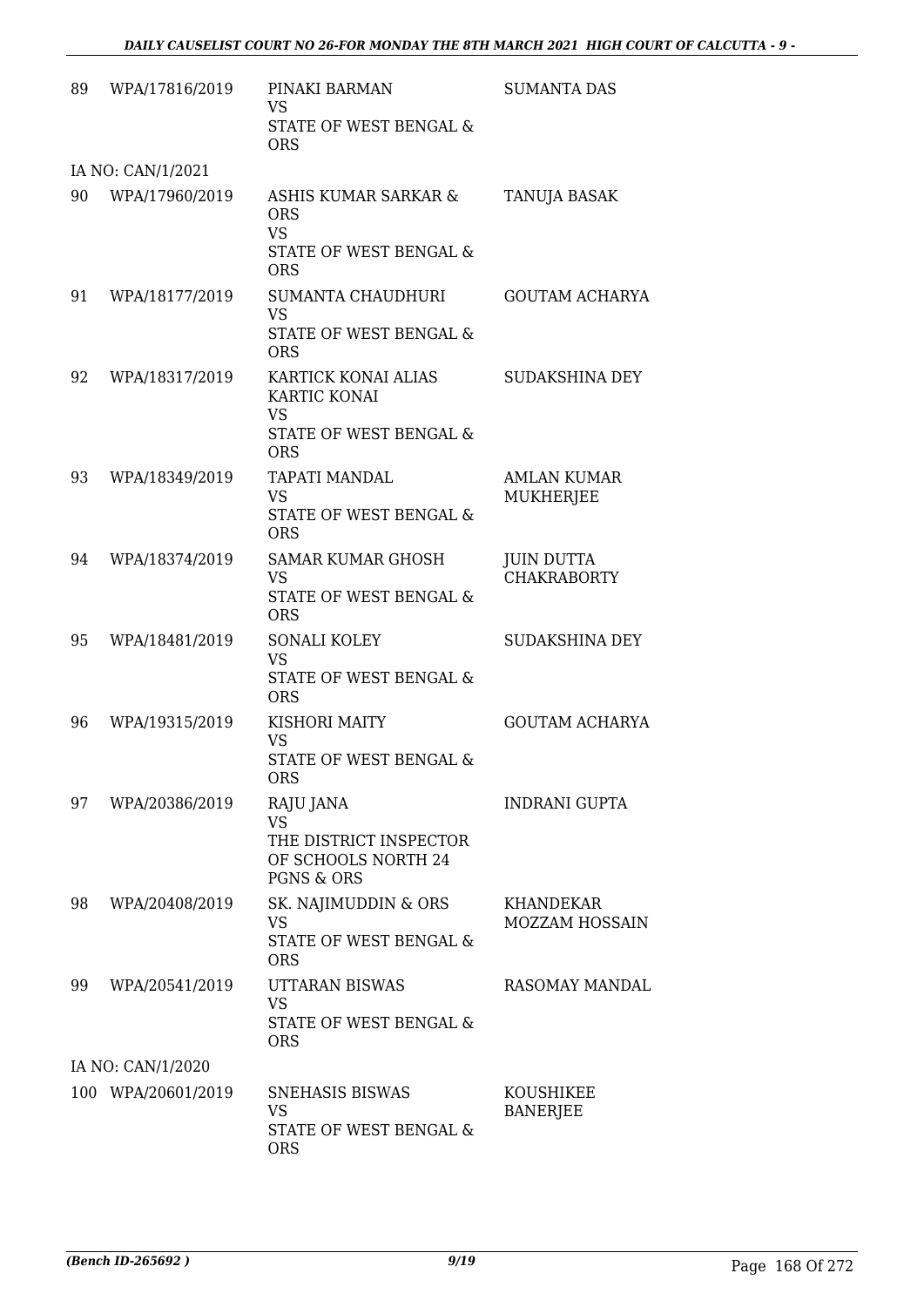| 101 WPA/21151/2019 | <b>SK. YAKUB HOSSAIN</b><br><b>VS</b>                                | <b>SABNAM SULTANA</b>                |
|--------------------|----------------------------------------------------------------------|--------------------------------------|
|                    | STATE OF WEST BENGAL &<br><b>ORS</b>                                 |                                      |
| 102 WPA/21315/2019 | <b>SUBRATA BANSH</b><br><b>VS</b>                                    | <b>SUBHENDU KUMAR</b><br><b>HOTA</b> |
|                    | STATE OF WEST BENGAL &<br><b>ORS</b>                                 |                                      |
| 103 WPA/21665/2019 | <b>BISWAJIT DEBNATH &amp; ORS</b><br><b>VS</b>                       | <b>SABNAM SULTANA</b>                |
|                    | <b>STATE OF WEST BENGAL &amp;</b><br><b>ORS</b>                      |                                      |
| 104 WPA/22884/2019 | MOMTAJUL HAQUE LASKAR<br><b>VS</b>                                   | <b>BIBEK DEY</b>                     |
|                    | STATE OF WEST BENGAL &<br><b>ORS</b>                                 |                                      |
| 105 WPA/23015/2019 | <b>RAVI SINHA RAY</b><br><b>VS</b>                                   | SIRSENDU SINHA<br><b>ROY</b>         |
|                    | <b>STATE OF WEST BENGAL &amp;</b><br><b>ORS</b>                      |                                      |
| 106 WPA/23218/2019 | SHIBDAS MONDAL<br><b>VS</b>                                          | <b>MD. MANUWAR ALI</b>               |
|                    | STATE OF WEST BENGAL &<br><b>ORS</b>                                 |                                      |
| 107 WPA/23245/2019 | <b>CHINMOY DEY</b><br><b>VS</b>                                      | SAKTI PADA JANA                      |
|                    | STATE OF WEST BENGAL &<br>ORS.                                       |                                      |
| 108 WPA/23454/2019 | <b>MAHASIN KAMAL &amp; ORS</b><br><b>VS</b>                          | <b>DONA GHOSH</b>                    |
|                    | <b>STATE OF WEST BENGAL</b><br>&ORS                                  |                                      |
| 109 WPA/23826/2019 | SOUMI BHATTACHARYA<br><b>VS</b>                                      | MOLLY SAHA                           |
|                    | STATE OF WEST BENGAL &<br><b>ORS</b>                                 |                                      |
| IA NO: CAN/1/2020  |                                                                      |                                      |
| 110 WPA/23946/2019 | MOUMITA SAMANTA & ORS<br><b>VS</b>                                   | <b>SANTANU MAJI</b>                  |
|                    | W.B. CENTRAL SCHOOL<br><b>SERVICE COMMISSION &amp;</b><br><b>ORS</b> |                                      |
| 111 WPA/293/2020   | KAUSHIK MALLIK<br><b>VS</b>                                          | SHIVAJI MITRA                        |
|                    | STATE OF WEST BENGAL &<br><b>ORS</b>                                 |                                      |
| 112 WPA/579/2020   | RAJU KHAN & ORS<br><b>VS</b>                                         | <b>SALMAN SULTANA</b>                |
|                    | STATE OF WEST BENGAL &<br><b>ORS</b>                                 |                                      |
| 113 WPA/959/2020   | AMBIKA BISWAS & ORS<br><b>VS</b>                                     | <b>SUTIRTHA DAS</b>                  |
|                    | STATE OF WEST BENGAL &<br><b>ORS</b>                                 |                                      |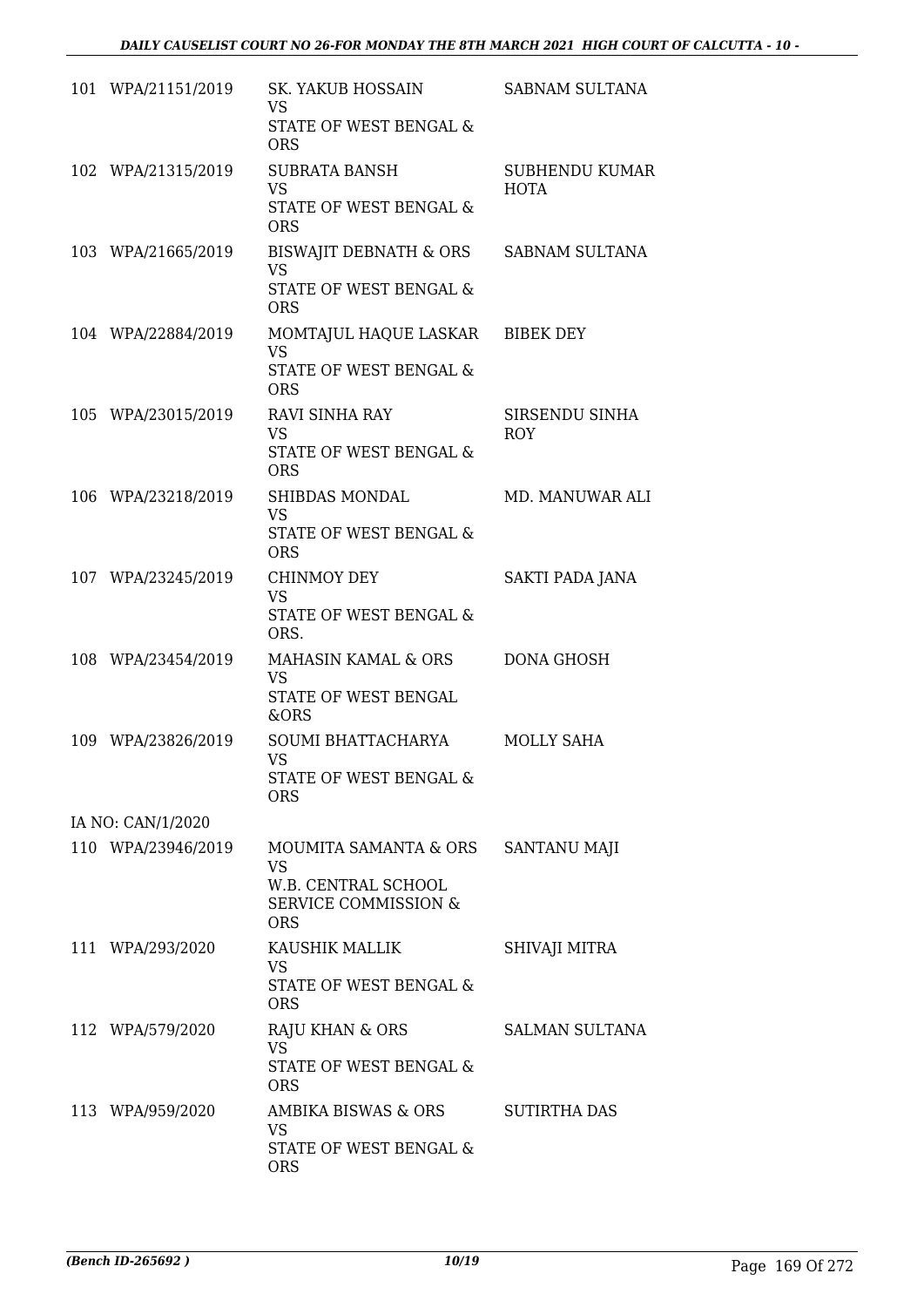| 114 WPA/1085/2020 | <b>ANARUL ISLAM</b><br><b>VS</b>                                                                                     | TANUJA BASAK                          |
|-------------------|----------------------------------------------------------------------------------------------------------------------|---------------------------------------|
|                   | STATE OF WEST BENGAL &<br><b>ORS</b>                                                                                 |                                       |
| 115 WPA/1086/2020 | DIPTENDRA NATH MONDAL<br>$\&$ ANR<br><b>VS</b><br>STATE OF WEST BENGAL &                                             | TANUJA BASAK                          |
| 116 WPA/1287/2020 | <b>ORS</b><br><b>BIDYA BHARATI GIRL'S</b><br><b>HIGH SCHOOL</b><br><b>VS</b><br>STATE OF WEST BENGAL &<br><b>ORS</b> | <b>SUVADIP</b><br>BHATTACHARJEE       |
| 117 WPA/1745/2020 | SHYAMAL KUMAR BISWAS<br>$&$ ORS<br><b>VS</b><br>STATE OF WEST BENGAL &<br><b>ORS</b>                                 | <b>SUJAN DAS</b>                      |
| 118 WPA/1757/2020 | <b>BARUN KUMAR</b><br><b>CHAKRABORTY</b><br><b>VS</b><br>STATE OF WEST BENGAL &<br><b>ORS</b>                        | <b>SAMIR KUMAR</b><br><b>ADHIKARI</b> |
| 119 WPA/1782/2020 | MRS. MAHUWA MONDAL<br>(DAS)<br><b>VS</b><br>STATE OF WEST BENGAL &<br><b>ORS</b>                                     | <b>SOURAV DUTTA</b>                   |
| 120 WPA/2061/2020 | BASUDEB MUKHOPADHYAY<br><b>VS</b><br><b>STATE OF WEST BENGAL &amp;</b><br><b>ORS</b>                                 | <b>SAMIR HALDER</b>                   |
| 121 WPA/2183/2020 | MINKU ACHARYA<br><b>VS</b><br>STATE OF WEST BENGAL &<br><b>ORS</b>                                                   | <b>SALMAN SULTANA</b>                 |
| 122 WPA/2292/2020 | PRITI PATRA<br><b>VS</b><br>THE WB CENTRAL SCHOOL<br><b>SERVICE COMMISSION &amp;</b><br><b>ORS</b>                   | <b>SANTANU MAJI</b>                   |
| 123 WPA/2325/2020 | CHANDAN BHATTACHARYA<br>VS.<br>STATE OF WEST BENGAL &<br><b>ORS</b>                                                  | <b>SUDDHADEV ADAK</b>                 |
| 124 WPA/2561/2020 | ASHISH KR TIWARI<br><b>VS</b><br>STATE OF WEST BENGAL &<br><b>ORS</b>                                                | <b>SALMAN SULTANA</b>                 |
| 125 WPA/2562/2020 | <b>SUSHIL KR RAI</b><br>VS.<br>STATE OF WEST BENGAL &<br><b>ORS</b>                                                  | SABNAM SULTANA                        |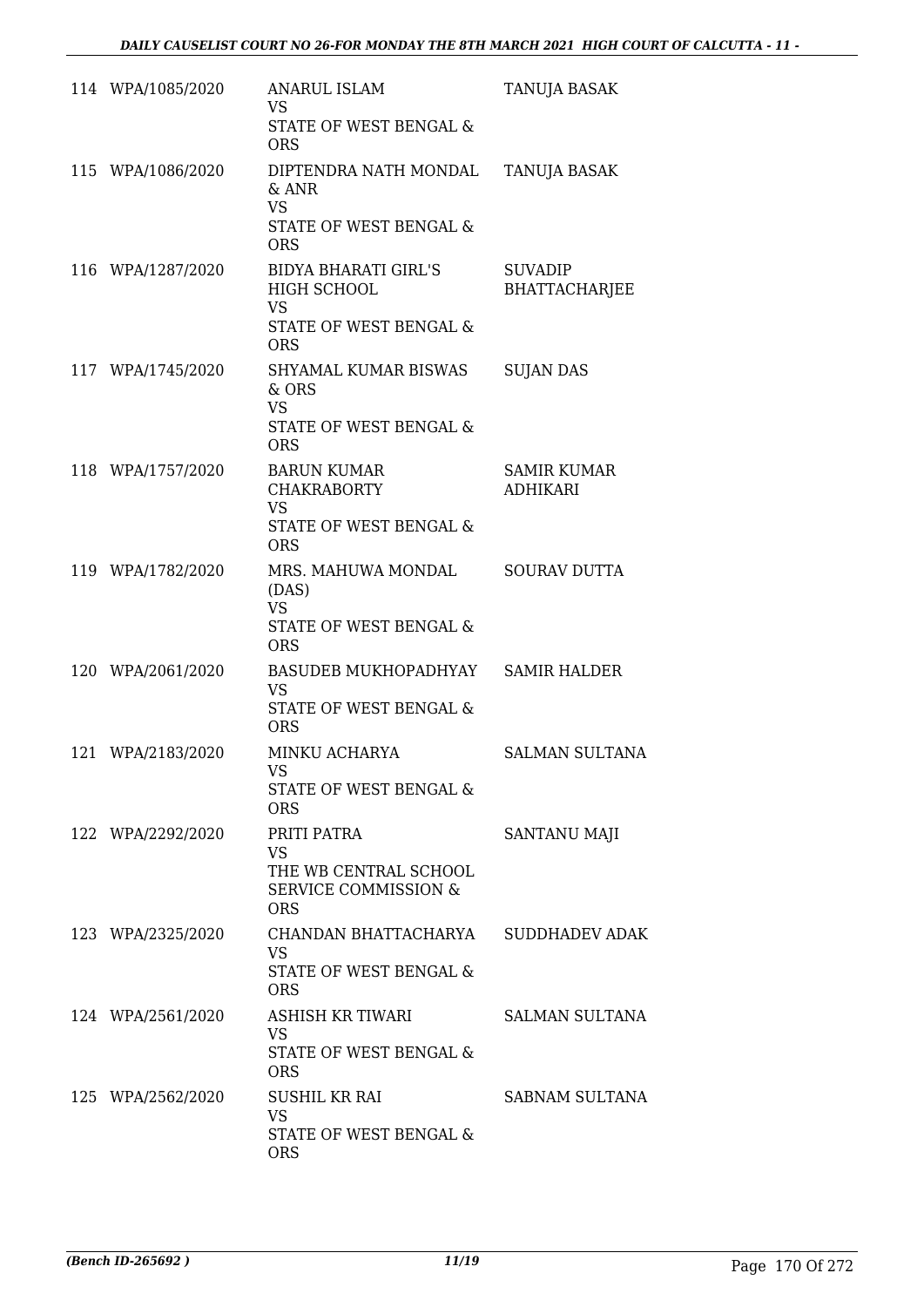| 126 WPA/2651/2020                       | <b>BIDYA BHARATI GIRL'S</b><br>HIGH SCHOOL<br>VS.<br>STATE OF WEST BENGAL &<br><b>ORS</b>        | <b>SUVADIP</b><br><b>BHATTACHARJEE</b> |
|-----------------------------------------|--------------------------------------------------------------------------------------------------|----------------------------------------|
| 127 WPA/2652/2020                       | <b>BIDYA BHARATI GIRL'S</b><br>HIGH SCHOOL<br><b>VS</b><br>STATE OF WEST BENGAL &<br><b>ORS</b>  | <b>SUVADIP</b><br><b>BHATTACHARJEE</b> |
| 128 WPA/2772/2020                       | <b>RUMA RAY</b><br><b>VS</b><br>STATE OF WEST BENGAL &<br><b>ORS</b>                             | TANUJA BASAK                           |
| 129 WPA/2774/2020                       | <b>DOLLY MAITY</b><br><b>VS</b><br>STATE OF WEST BENGAL &<br><b>ORS</b>                          | TANUJA BASAK                           |
| 130 WPA/2919/2020                       | <b>CHANDAN KHATUA</b><br><b>VS</b><br><b>STATE OF WEST BENGAL &amp;</b><br><b>ORS</b>            | SAKTI PADA JANA                        |
| 131 WPA/2921/2020                       | <b>BUDDHADEB MAITY</b><br><b>VS</b><br>STATE OF WEST BENGAL &<br><b>ORS</b>                      | SAKTI PADA JANA                        |
| 132 WPA/3476/2020                       | SNEHANGSHU ROUT<br><b>VS</b><br>STATE OF WEST BENGAL &<br>ORS.                                   | <b>RUCHIRA</b><br><b>CHATTERJEE</b>    |
| 133 WPA/3519/2020                       | SUSMITA MALLIK (NEE<br>KUNDU)<br><b>VS</b><br>STATE OF WEST BENGAL &<br>ORS                      | <b>JULEKHA KHATUN</b>                  |
| 134 WPA/3630/2020                       | GHANASHYAM MONDAL<br><b>VS</b><br>STATE OF WEST BENGAL &<br>ORS.                                 | SUDAKSHINA DEY                         |
| IA NO: CAN/1/2020(Old No:CAN/5203/2020) |                                                                                                  |                                        |
| 135 WPA/3738/2020                       | PRAGATI DEY<br><b>VS</b><br>W.B. CENTRAL SCHOOL<br><b>SERVICE COMMISSION &amp;</b><br><b>ORS</b> | <b>ASISH DUTTA</b>                     |
| 136 WPA/3739/2020                       | SANKAR CHANDRA NAYEK<br>VS.<br>W.B. CENTRAL SCHOOL<br>SERVICE COMMISSION &<br><b>ORS</b>         | ASISH DUTTA                            |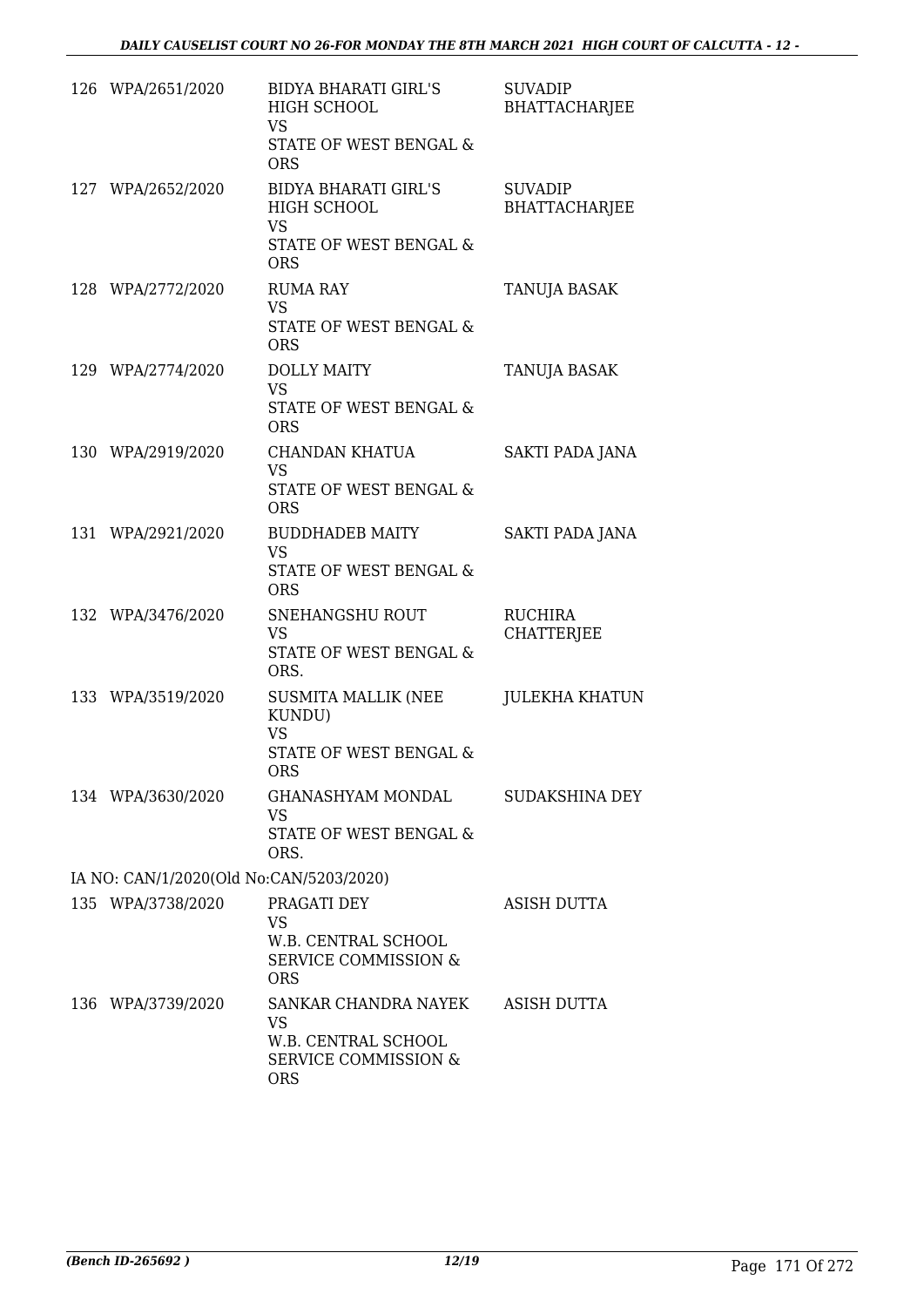| 137 WPA/3740/2020 | <b>SANGITA KAPAT</b><br><b>VS</b><br>W.B. CENTRAL SCHOOL<br>SERVICE COMMISSION ACT<br>1963                      | <b>ASISH DUTTA</b>                  |
|-------------------|-----------------------------------------------------------------------------------------------------------------|-------------------------------------|
| 138 WPA/3741/2020 | CHHITMANI TUDU<br>(MURMU)<br><b>VS</b><br>W.BN. CENTRAL SCHOOL<br><b>SERVICE COMMISSION &amp;</b><br><b>ORS</b> | <b>ASISH DUTTA</b>                  |
| 139 WPA/3742/2020 | MANI SANKAR BARIK<br><b>VS</b><br>W.B. CENTRAL SCHOOL<br><b>SERVICE COMMISSION &amp;</b><br><b>ORS</b>          | ASISH DUTTA                         |
| 140 WPA/3791/2020 | JAYANTA GHATAK<br><b>VS</b><br>STATE OF WEST BENGAL &<br><b>ORS</b>                                             | PRIYANKA MONDAL                     |
| 141 WPA/3895/2020 | <b>ANANYA BEGUM</b><br><b>VS</b><br>STATE OF WEST BENGAL &<br><b>ORS</b>                                        | <b>SYED MANSUR ALI</b>              |
| 142 WPA/4158/2020 | PROBODH KUMAR LAYEK<br>VS.<br>STATE OF WEST BENGAL &<br><b>ORS</b>                                              | SANCHAYITA DE                       |
| 143 WPA/4197/2020 | CHANDRANATH<br><b>CHATTERJEE</b><br><b>VS</b><br><b>STATE OF WEST BENGAL &amp;</b><br><b>ORS</b>                | <b>SIMA GHOSH</b>                   |
| 144 WPA/4341/2020 | PRADIP KR. SHANI<br>VS —<br>STATE OF WEST BENGAL &<br>ORS.                                                      | <b>KOUSHIKEE</b><br><b>BANERJEE</b> |
| 145 WPA/4355/2020 | <b>SAMISH DAS</b><br><b>VS</b><br><b>STATE OF WEST BENGAL &amp;</b><br>ORS.                                     | MD. HABIBUR<br><b>RAHMAN</b>        |
| 146 WPA/4576/2020 | SAIDUL ISLAM<br><b>VS</b><br>STATE OF WEST BENGAL &<br><b>ORS</b>                                               | TANUJA BASAK                        |
| 147 WPA/4686/2020 | MUNMUN BANERJEE<br><b>VS</b><br>STATE OF WEST BENGAL &<br><b>ORS</b>                                            | PRIYANKA MONDAL                     |
| 148 WPA/4750/2020 | MD. FIROJ HOSSAIN<br><b>VS</b><br>STATE OF WEST BENGAL &<br><b>ORS</b>                                          | MOLLY SAHA                          |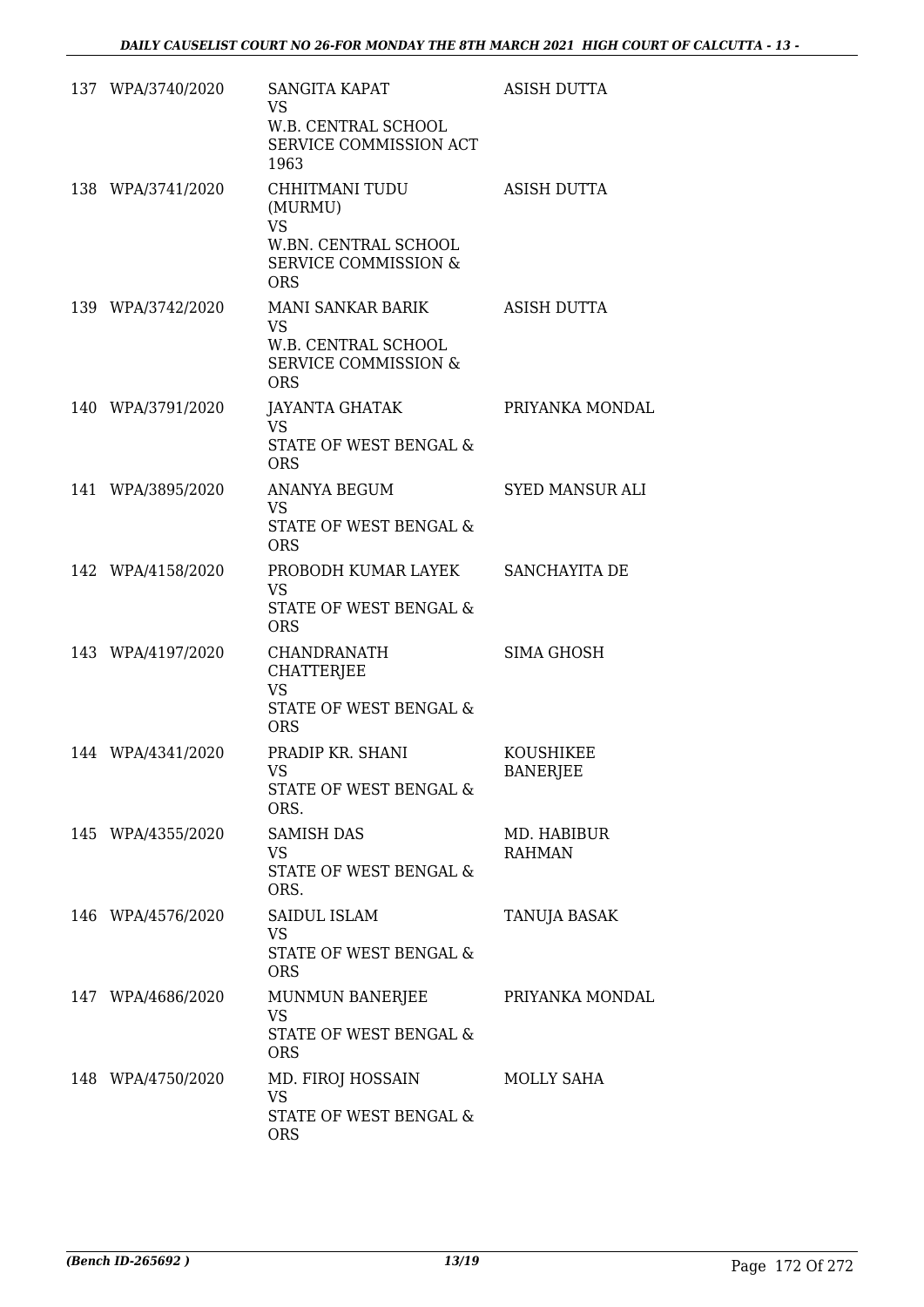| 149 WPA/5767/2020                       | <b>GOPINATH MAJEE</b><br>VS<br>STATE OF WEST BENGAL &<br><b>ORS</b>                                                            | PAMPA DEY DHABAL                           |
|-----------------------------------------|--------------------------------------------------------------------------------------------------------------------------------|--------------------------------------------|
| IA NO: CAN/1/2020(Old No:CAN/3749/2020) |                                                                                                                                |                                            |
| 150 WPA/7091/2020                       | <b>SMT SIBANI GIRI</b><br><b>VS</b><br>State of West Bengal                                                                    | <b>BISWAJIT SEN</b>                        |
| IA NO: CAN/1/2020                       |                                                                                                                                |                                            |
| 151 WPA/7493/2020                       | <b>AMINUL ISLAM</b><br><b>VS</b><br>STATE OF WEST BENGAL<br>AND ORS.                                                           | <b>JAKIR HOSSAIN</b>                       |
| IA NO: CAN/1/2020                       |                                                                                                                                |                                            |
| 152 WPA/7929/2020                       | <b>SISIR ROY</b><br><b>VS</b><br><b>STATE OF WEST BENGAL</b><br>AND ORS.                                                       | <b>ASHIS KUMAR PAUL</b>                    |
| 153 WPA/8046/2020                       | ALL POST GRADUATE<br>TEACHERS WELFARE<br><b>ASSOCIATION AND ANR</b><br><b>VS</b><br>THE STATE OF WEST<br><b>BENGAL AND ORS</b> | <b>SIDDHARTHA</b><br><b>SANKAR MANDAL</b>  |
| 154 WPA/8091/2020                       | <b>RAMA RANA</b><br><b>VS</b><br>THE STATE OF WEST<br><b>BENGAL AND ORS</b>                                                    | <b>UTTAM KUMAR</b><br><b>BHATTACHARYYA</b> |
| 155 WPA/8095/2020                       | SUDIPTA MANDAL<br><b>VS</b><br>STATE OF WEST BENGAL<br><b>AND ORS</b>                                                          | <b>SOMNATH</b><br><b>GANGOPADHYAY</b>      |
| 156 WPA/8178/2020                       | <b>SMT ARPITA GUIN</b><br>VS<br>STATE OF WEST BENGAL<br>AND ORS.                                                               | ALI AHSAN ALAMGIR                          |
| 157 WPA/8179/2020                       | SHIBU JOARDDER<br><b>VS</b><br>STATE OF WEST BENGAL<br>AND ORS.                                                                | SIDDHARTHA<br>SANKAR MANDAL                |
| 158 WPA/8319/2020                       | KALIPADA JANA<br>VS<br>STATE OF WEST BENGAL<br>AND ORS.                                                                        | SABITA<br>KHUTIA(BHUNYA)                   |
| 159 WPA/8398/2020                       | PUNAM CHOUBEY<br><b>VS</b><br>STATE OF WEST BENGAL<br>AND ORS.                                                                 | SAKTI PADA JANA                            |
| 160 WPA/8588/2020                       | SISIR KUMAR SENAPATI<br>VS<br>STATE OF WEST BENGAL<br>AND ORS.                                                                 | <b>SUBIR SABUD</b>                         |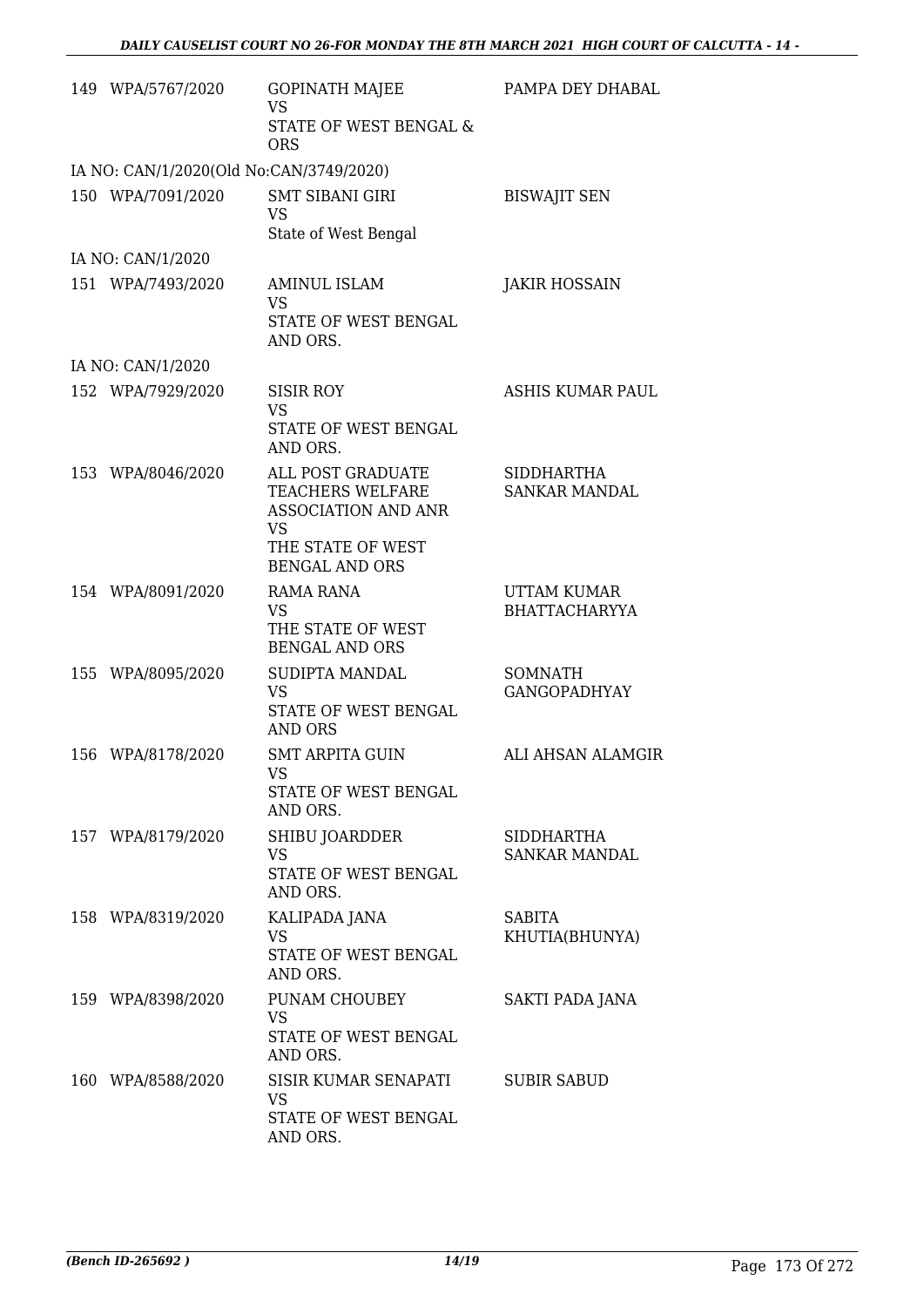| 161 WPA/8953/2020 | NIHAR RANJAN NASKAR<br><b>VS</b><br>STATE OF WEST BENGAL        | <b>ANUPAM DAS</b>                    |
|-------------------|-----------------------------------------------------------------|--------------------------------------|
|                   | AND ORS.                                                        |                                      |
| 162 WPA/9137/2020 | DEBASHIS DUTTA<br><b>VS</b><br>State of West Bengal             | <b>ANINDA</b><br><b>BHATTACHARYA</b> |
| 163 WPA/9142/2020 | <b>BASANTI MAHARA</b><br>VS<br>STATE OF WEST BENGAL<br>AND ORS. | DEBABRATA<br><b>DASGUPTA</b>         |
| 164 WPA/9149/2020 | amit sadhukhan<br>VS<br>STATE OF WEST BENGAL<br>AND ORS.        | DEBABRATA<br><b>DASGUPTA</b>         |
| 165 WPA/9155/2020 | MUSTAQUE AHMED<br><b>VS</b><br>STATE OF WEST BENGAL<br>AND ORS. | DEBABRATA<br><b>DASGUPTA</b>         |
| 166 WPA/9159/2020 | TAPAS KUMAR MONDAL<br>VS.<br>STATE OF WEST BENGAL<br>AND ORS.   | DEBABRATA<br><b>DASGUPTA</b>         |
| 167 WPA/9165/2020 | MUNMUN GHOSH<br><b>VS</b><br>STATE OF WEST BENGAL<br>AND ORS.   | DEBABRATA<br><b>DASGUPTA</b>         |
| 168 WPA/9186/2020 | RAMA SARKAR<br>VS<br>State of West Bengal                       | debabrata das gupta                  |
| 169 WPA/9191/2020 | DEBASHREE SINHA<br><b>VS</b><br>State of West Bengal            | DEBABRATA DAS<br><b>GUPTA</b>        |
| 170 WPA/9200/2020 | CHAMPA JHA<br><b>VS</b><br>State of West Bengal                 | DEBABRATA DAS<br><b>GUPTA</b>        |
| 171 WPA/9347/2020 | PARTHA PRATIM DE<br>VS<br>STATE OF WEST BENGAL<br>AND ORS.      | SAKTI PADA JANA                      |
| 172 WPA/9388/2020 | <b>ANIMESH MAITY</b><br>VS<br>STATE OF WEST BENGAL<br>AND ORS.  | <b>BANDANA MAITY</b>                 |
| 173 WPA/9396/2020 | PRADIP KUMAR SARKAR<br>VS<br>STATE OF WEST BENGAL<br>AND ORS.   | DEBANWITA<br><b>PRAMANIK</b>         |
| 174 WPA/9622/2020 | <b>KRISHNA DAS</b><br>VS.<br>STATE OF WEST BENGAL<br>AND ORS.   | TANUJA BASAK                         |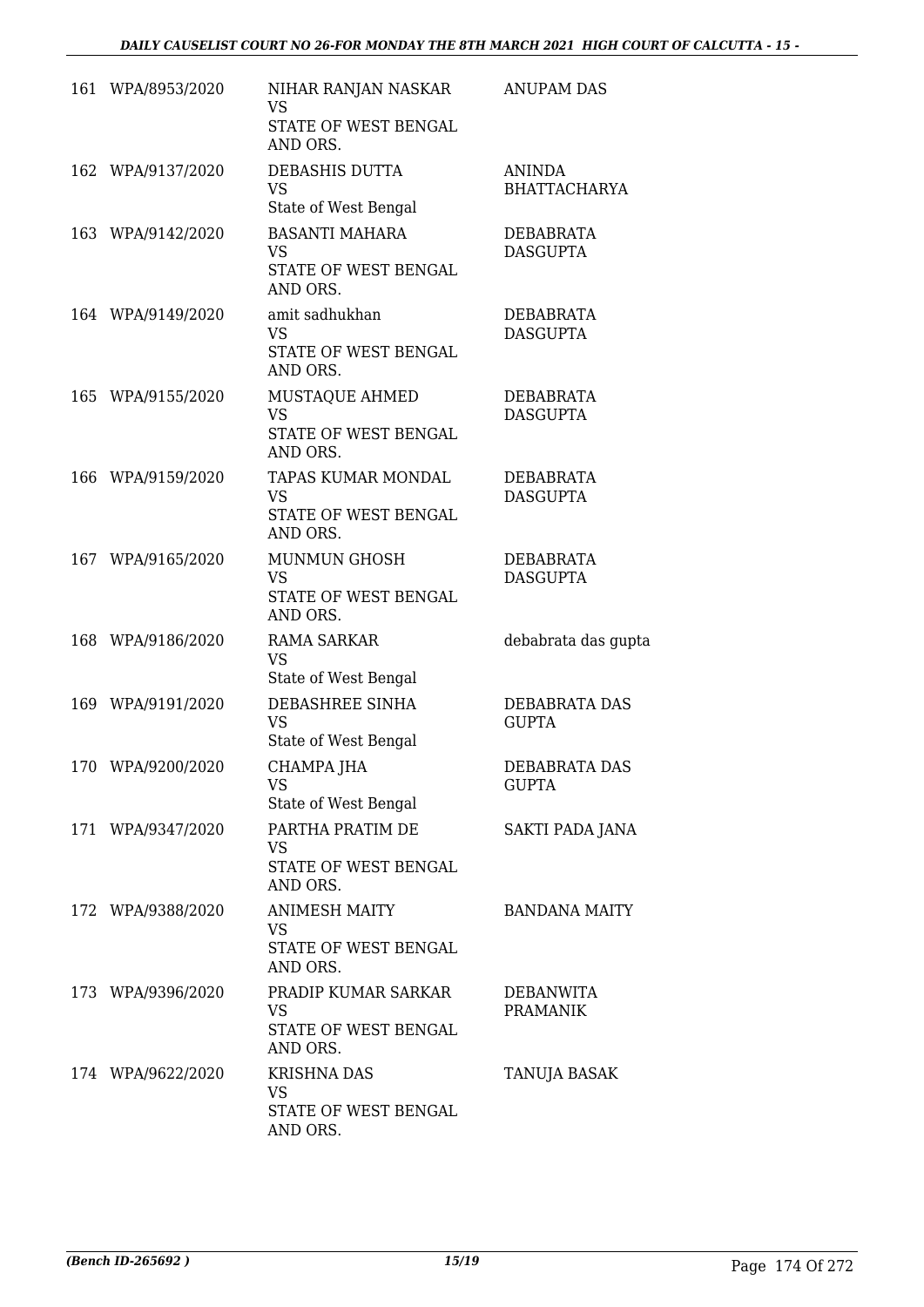| 175 WPA/9673/2020  | <b>SK.SAMSUL HUDA</b><br>VS.<br>STATE OF WEST BENGAL<br>AND ORS.                               | Anisur Rahaman                             |
|--------------------|------------------------------------------------------------------------------------------------|--------------------------------------------|
| 176 WPA/9850/2020  | <b>RINKI DEY SARKAR</b><br><b>VS</b><br>STATE OF WEST BENGAL<br>AND ORS.                       | <b>ABHIJIT SARKAR</b>                      |
| 177 WPA/9905/2020  | MADAN MOHAN POLLEY<br><b>VS</b><br>STATE OF WEST BENGAL<br>AND ORS.                            | <b>ANIL KUMAR</b><br><b>CHATTOPADHYAYA</b> |
| 178 WPA/10033/2020 | UTTAM KUMAR ROY<br><b>VS</b><br>STATE OF WEST BENGAL<br>AND ORS.                               | <b>SOUGATA MITRA</b>                       |
| 179 WPA/10104/2020 | PARTHASARATHI DAS AND<br><b>ORS</b><br><b>VS</b><br>THE STATE OF WEST<br><b>BENGAL AND ORS</b> | <b>SOUGATA MITRA</b>                       |
| 180 WPA/10106/2020 | UMESH KUMAR MAHATO<br><b>VS</b><br>STATE OF WEST BENGAL<br>AND ORS.                            | <b>GOPA BISWAS</b>                         |
| 181 WPA/10363/2020 | MITA SASMAL BAG<br><b>VS</b><br>THE STATE OF WEST<br><b>BENGAL AND ORS</b>                     | <b>SOMESH KUMAR</b><br><b>GHOSH</b>        |
| 182 WPA/10458/2020 | MOUSHUMI<br><b>BHATTACHARYA</b><br><b>VS</b><br>STATE OF WEST BENGAL<br>AND ORS.               | <b>SUKANTA DAS</b>                         |
| 183 WPA/10459/2020 | <b>SAMITA KUSHARI</b><br><b>VS</b><br>STATE OF WEST BENGAL<br>AND ORS.                         | <b>GITASHREE MISTRY</b>                    |
| 184 WPA/10670/2020 | MOUSUMI CHATTERJEE<br>VS<br>THE STATE OF WEST<br><b>BENGAL AND ORS</b>                         | <b>SOUGATA MITRA</b>                       |
| 185 WPA/10685/2020 | KEYA MUKHOPADHYAY<br><b>VS</b><br>THE STATE OF WEST<br><b>BENGAL AND ORS</b>                   | TANUJA BASAK                               |
| 186 WPA/10769/2020 | SANDIP DUTTA<br><b>VS</b><br>THE STATE OF WEST<br><b>BENGAL AND ORS</b>                        | SOBHAN MAJUMDER                            |
| 187 WPA/10793/2020 | RINKU MAJUMDER<br>VS<br>STATE OF WEST BENGAL<br>AND ORS.                                       | RAGHUNAYH DAS                              |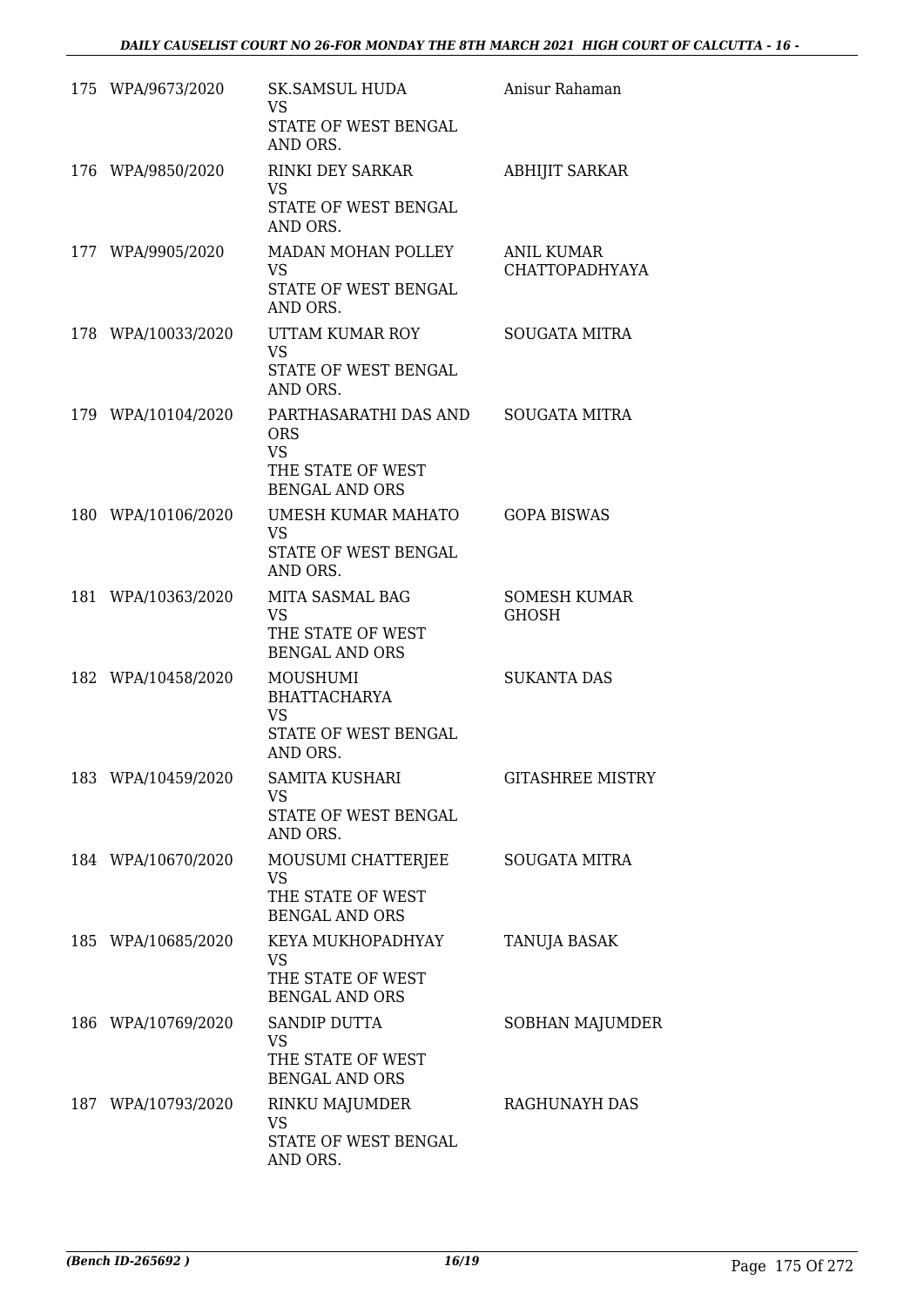| 188 WPA/10943/2020 | RANGAJABA CHOUDHURY<br><b>VS</b><br>STATE OF WEST BENGAL<br>AND ORS.                                      | SABITA KHUTIA<br><b>BHUNYA</b> |
|--------------------|-----------------------------------------------------------------------------------------------------------|--------------------------------|
| 189 WPA/11125/2020 | AMAL KUMAR BERA<br><b>VS</b><br>STATE OF WEST BENGAL<br>AND ORS.                                          | <b>SUBRATA GHOSH</b>           |
| 190 WPA/11150/2020 | JAGANNATH GHOSAL<br><b>VS</b><br>STATE OF WEST BENGAL<br>AND ORS.                                         | SABITA KHUTIA<br><b>BHUNYA</b> |
| 191 WPA/11152/2020 | MADAN MOHAN BAG<br>VS.<br>STATE OF WEST BENGAL<br>AND ORS.                                                | <b>SANDIP GHOAH</b>            |
| 192 WPA/11225/2020 | DEBASIS BHOWMIK<br><b>VS</b><br>STATE OF WEST BENGAL<br>AND ORS.                                          | K.M. HOSSAIN                   |
| 193 WPA/11273/2020 | <b>SAMBIT SARKAR</b><br><b>VS</b><br>STATE OF WEST BENGAL<br>AND ORS.                                     | <b>MAHADEB SARKAR</b>          |
| 194 WPA/11301/2020 | BYTE INFOTECH AND<br><b>ANOTHER</b><br><b>VS</b><br>STATE OF WEST BENGAL<br>AND ORS.                      | <b>BIPLAB RANJAN BOSE</b>      |
| 195 WPA/11306/2020 | PRADIP KUMAR MAHANTI<br><b>VS</b><br>STATE OF WEST BENGAL<br>AND ORS.                                     | TANUJA BASAK                   |
| 196 WPA/11324/2020 | AVIJIT DAS<br>VS<br>STATE OF WEST BENGAL<br>AND ORS.                                                      | RIMPY MUKHERJEE                |
| 197 WPA/11358/2020 | SAHABUDDIN ALAM<br><b>VS</b><br>STATE OF WEST BENGAL<br>AND ORS.                                          | MISTHI SAHA                    |
| 198 WPA/11390/2020 | <b>BHASKAR ROY</b><br><b>CHOUDHURY</b><br><b>VS</b><br>STATE OF WEST BENGAL<br>AND ORS.                   | <b>TANUJA BASAK</b>            |
| 199 WPA/11497/2020 | SOMA MAITI AND ORS<br><b>VS</b><br>THE WEST BENGAL<br>CENTRAL SCHOOL SERVICE<br><b>COMMISSION AND ORS</b> | TIRTHANKAR DEY                 |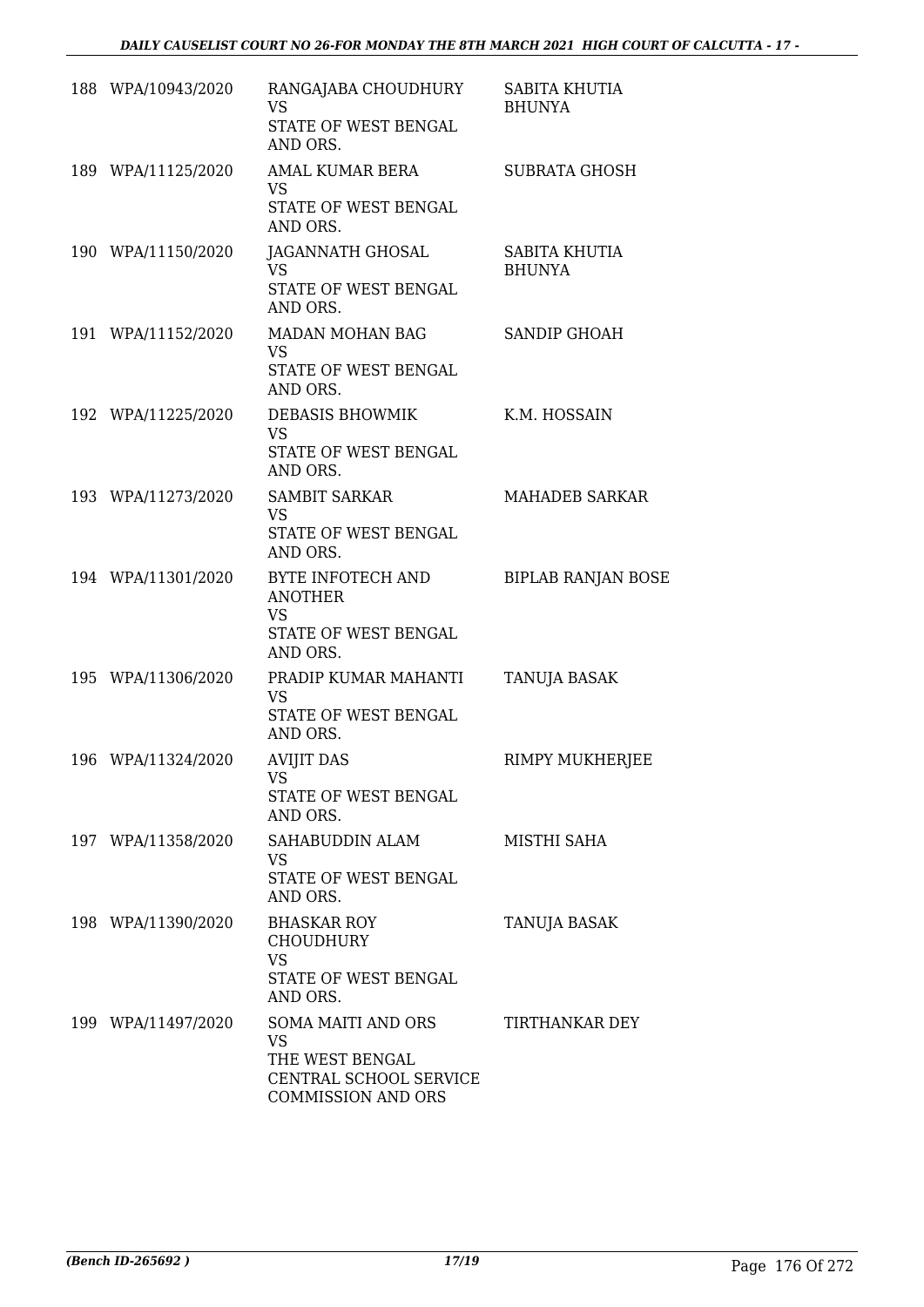| 200 WPA/11516/2020 | <b>SMRITIKANA ROY</b><br><b>SENGUPTA</b><br><b>VS</b><br>STATE OF WEST BENGAL<br>AND ORS. | <b>BISWAJIT MAL</b>                      |
|--------------------|-------------------------------------------------------------------------------------------|------------------------------------------|
| 201 WPA/11737/2020 | NAFISA PARVIN KHAN<br><b>VS</b><br>STATE OF WEST BENGAL<br>AND ORS.                       | SARIFUL ISLAM<br><b>MALLICK</b>          |
| 202 WPA/11748/2020 | <b>SIDDHARTHA</b><br><b>BAHTTACHARYA</b><br><b>VS</b><br>STATE OF WEST BENGAL<br>AND ORS. | RAJLASHMI GHATAK                         |
| 203 WPA/11832/2020 | SYED FAZLE RAFIQUE<br><b>VS</b><br>STATE OF WEST BENGAL<br>AND ORS.                       | SAIKAT CHATTERJII                        |
| 204 WPA/11848/2020 | <b>APARNA GHOSH</b><br><b>VS</b><br>STATE OF WEST BENGAL<br>AND ORS.                      | <b>SWAPAN KUAMR</b><br><b>CHATTERJEE</b> |
| 205 WPA/11862/2020 | <b>GOUTAM RAKSHIT</b><br><b>VS</b><br>STATE OF WEST BENGAL<br>AND ORS.                    | <b>ARUNDHUTI</b><br><b>BANERJEE</b>      |
| 206 WPA/11864/2020 | AJIT KR BAG AND ORS<br><b>VS</b><br>STATE OF WEST BENGAL<br>AND ORS.                      | SABITA KHUTIA<br><b>BHUNYA</b>           |
| 207 WPA/11869/2020 | DESHBANDHU NANDI AND<br><b>ORS</b><br><b>VS</b><br>STATE OF WEST BENGAL<br>AND ORS.       | <b>TAPAS KR DEY</b>                      |
| 208 WPA/11877/2020 | <b>SRIKANTA KOLEY</b><br><b>VS</b><br>STATE OF WEST BENGAL<br>AND ORS.                    | <b>SYED SHAMSUL</b><br><b>AREFIN</b>     |
| 209 WPA/11889/2020 | ARDHENDU MANDAL<br><b>VS</b><br>STATE OF WEST BENGAL<br>AND ORS.                          | SHIBAJI KUMAR DAS                        |
| 210 WPA/11897/2020 | WASIM FIROZ KHAN<br><b>VS</b><br>STATE OF WEST BENGAL<br>AND ORS.                         | YOUNUSMONDAL                             |
| 211 WPA/11911/2020 | <b>SK AFSAR ALI</b><br><b>VS</b><br>STATE OF WEST BENGAL<br>AND ORS.                      | Raju Bhattacharyya                       |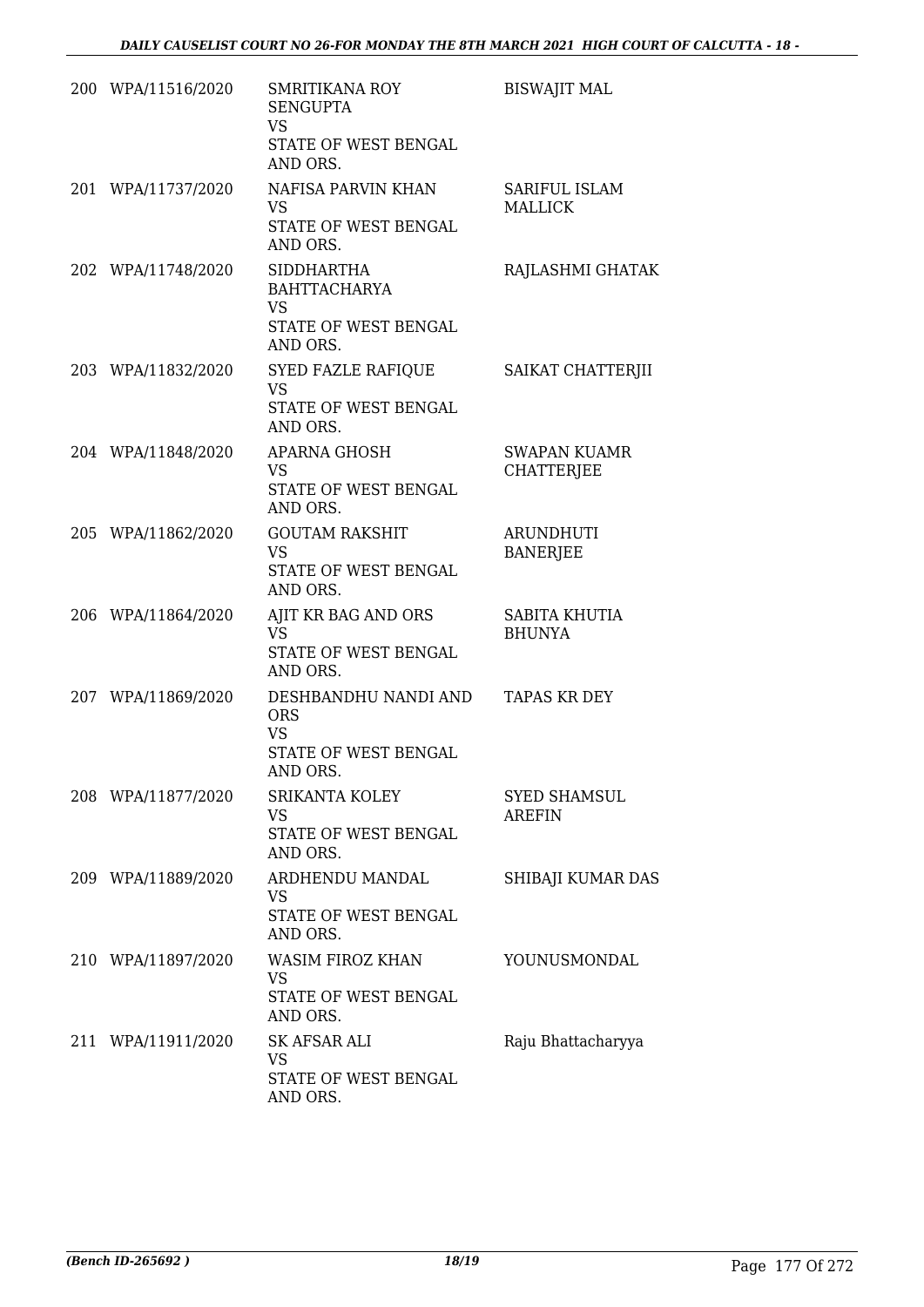| 212 WPA/11936/2020 | UMA DAS<br>VS<br>STATE OF WEST BENGAL<br>AND ORS.                                                           | SALIL KANTI MAITI      |
|--------------------|-------------------------------------------------------------------------------------------------------------|------------------------|
| 213 WPA/2885/2021  | SANCHITA BHUIN<br>VS<br>STATE OF WEST BENGAL<br>AND ORS.                                                    | <b>BISWARUP BISWAS</b> |
| 214 WPA/3577/2021  | MANAGEMENT COMMITTEE<br>OF PATPUKUR HIGH<br><b>SCHOOL AND ANR</b><br>VS<br>STATE OF WEST BENGAL<br>AND ORS. | Miss Molly Saha        |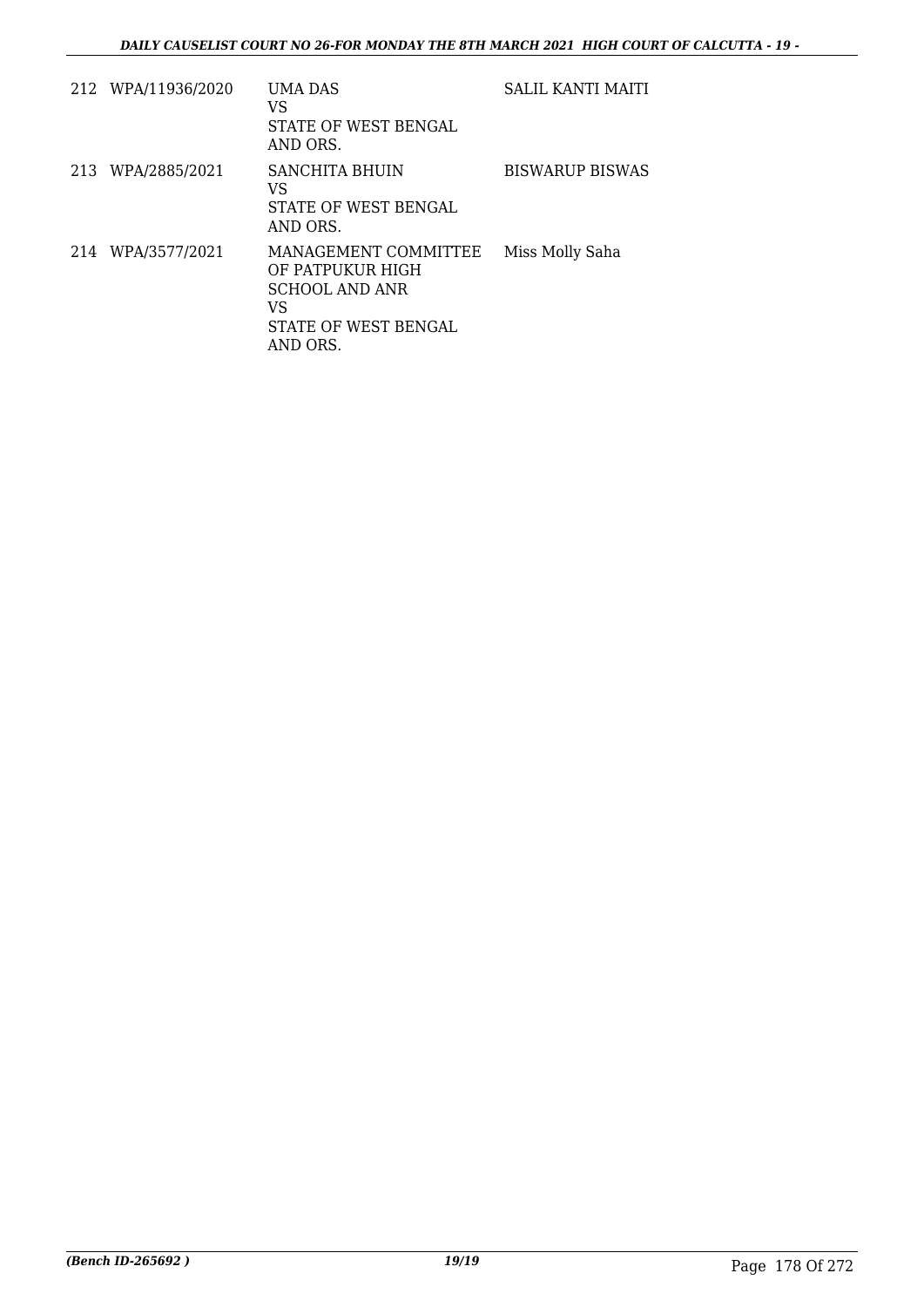

# In The High Court at Calcutta

# **Appellate Side**

**DAILY CAUSELIST For Monday The 8th March 2021**

# **COURT NO. 15**

# **SINGLE BENCH (SB - VII) AT 10:30 AM HON'BLE JUSTICE RAJARSHI BHARADWAJ (VIA VIDEO CONFERENCE)**

#### **ON AND FROM MONDAY, THE 11TH JANUARY, 2021 - MATTERS (MOTION & HEARING) UNDER ARTICLE 226 OF THE CONSTITUTION RELATING TO PRIMARY EDUCATION UNDER GROUP-II INCLUDING SERVICES AND APPLICATIONS CONNECTED THERETO;**

**MATTERS (MOTION & HEARING) UNDER ARTICLE 226 OF THE CONSTITUTION RELATING TO COLLEGES, UNIVERSITIES AND LIBRARIES UNDER GROUP - II INCLUDING SERVICES AND APPLICATIONS CONNECTED THERETO.**

**HEARING OF WRIT PETITIONS IRRESPECTIVE OF CLASSIFICATION AND APPLICATIONS CONNECTED THERETO.**

**NOTE : EVERY MONDAY TO THURSDAY NEW MOTION WILL BE TAKEN UP SERIALLY.**

**NOTE : EVERY FRIDAY APPLICATION, AND MOTIONS WILL BE TAKEN UP SERIALLY.**

**NOTE : MENTIONING WILL BE ALLOWED ONLY ON VIRTUAL MODE AND ON MONDAY & WEDNESDAY.**

# **NOTE : NO UPGRADATION WILL BE ALLOWED.**

### **NOTE : MATTERS WILL BE TAKEN UP THROUGH PHYSICAL HEARING ONLY WHEN BOTH THE PARTIES ARE AGREED.**

### **TO BE MENTIONED**

| WPA/11876/2020    | SYAMAPADA MAHATA AND<br>ORS<br>VS<br>UNION OF INDIA AND ORS. | UTTAM BANERJEE |  |
|-------------------|--------------------------------------------------------------|----------------|--|
| IA NO: CAN/1/2021 |                                                              |                |  |

2 WPA/3201/2021 APARNA RAJAK VS STATE OF WEST BENGAL AND ORS. SATYARANJAN KUNDU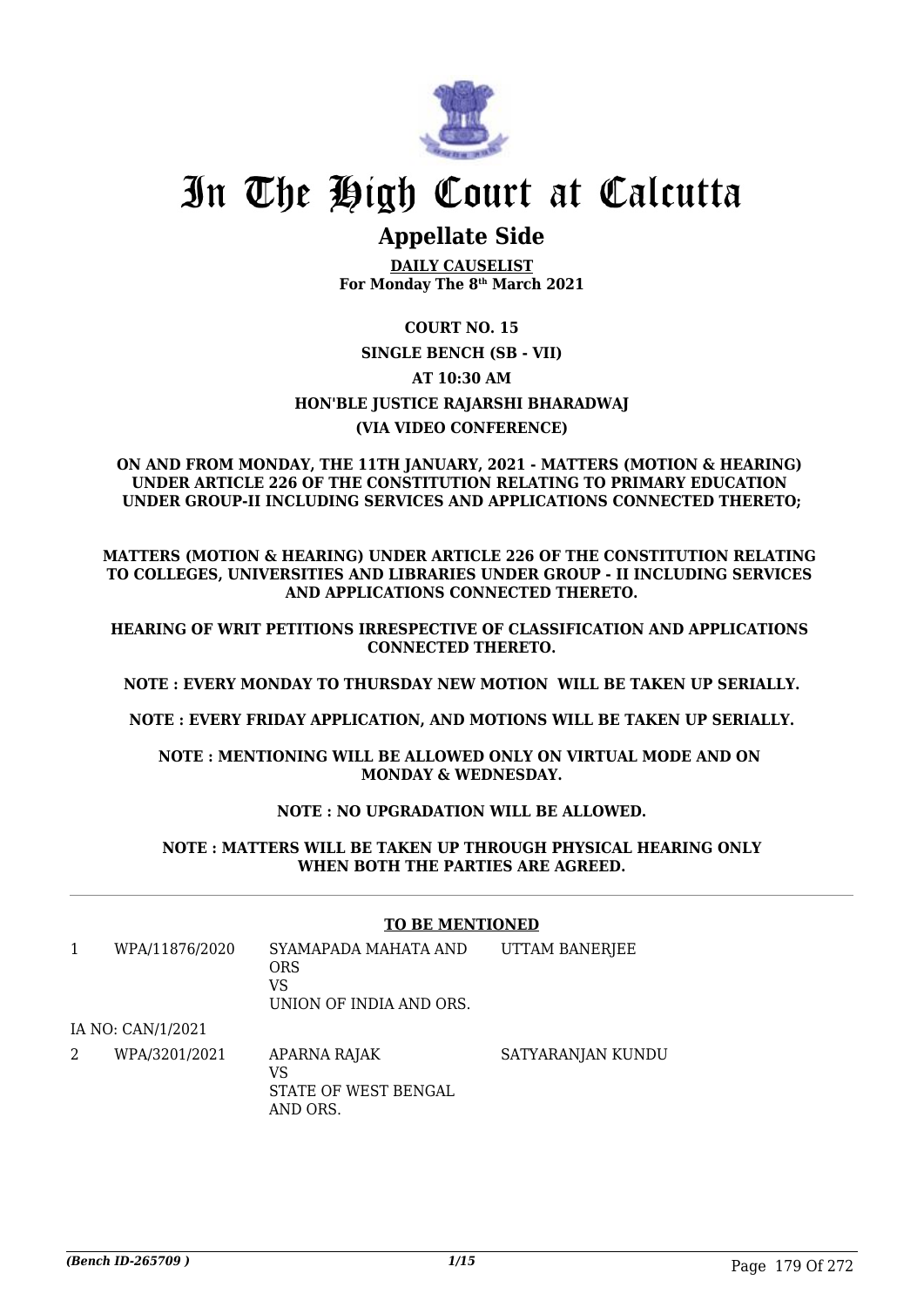| 3  | WPA/3477/2021                    | SEULI BERA2SEULI<br><b>MANDAL</b><br><b>VS</b>                    | SRIKANTA DUTTA                |
|----|----------------------------------|-------------------------------------------------------------------|-------------------------------|
|    |                                  | THE WEST BENGAL<br>CENTRAL SCHOOL SERVISE<br><b>COMMISSION</b>    |                               |
| 4  | WPA/4572/2021                    | NITISH KUMAR BISWAS<br><b>VS</b><br>STATE OF WEST BENGAL          | <b>SUNNY NANDY</b>            |
|    |                                  | AND ORS.                                                          |                               |
| 5  | WPA/5138/2021                    | <b>JOTIRMAYE DAS</b><br><b>VS</b><br>STATE OF WEST BENGAL         | <b>BISWAJIT MAL</b>           |
|    |                                  | AND ORS.                                                          |                               |
|    |                                  | <b>NEW MOTIONS</b>                                                |                               |
| 6  | WPA/976/2021                     | SWAPAN KR ROY KANJILAL<br><b>VS</b><br>STATE OF WEST BENGAL       | ARPITA SAHA                   |
|    |                                  | AND ORS.                                                          |                               |
| 7  | WPA/1228/2021<br>(AT 11.10 A.M.) | <b>ADITI BANERJEE</b><br><b>VS</b><br>STATE OF WEST BENGAL        | RAJENDRA<br><b>CHATURVEDI</b> |
| 8  | WPA/1457/2021                    | AND ORS.<br>FIRDOUSI BEGUM AND                                    | <b>SK NEZAMUDDIN</b>          |
|    |                                  | <b>ANOTHER</b><br><b>VS</b>                                       |                               |
|    |                                  | STATE OF WEST BENGAL<br>AND ORS.                                  |                               |
| 9  | WPA/2021/2021                    | RITRUPARNA SEN<br><b>VS</b><br>STATE OF WEST BENGAL               | <b>ANWASHA HALDER</b>         |
|    |                                  | AND ORS.                                                          |                               |
| 10 | WPA/2154/2021                    | SAJAL KUMAR BISWAS<br><b>VS</b>                                   | <b>SUDDHADEV ADAK</b>         |
|    |                                  | STATE OF WEST BENGAL<br>AND ORS.                                  |                               |
| 11 | WPA/2477/2021                    | APURBA MONDAL AND ORS<br>VS                                       | <b>GOPA BISWAS</b>            |
|    |                                  | THE UNION OF INDIA AND<br><b>ORS</b>                              |                               |
| 12 | WPA/2565/2021                    | NORTH MALDA TEACHERS<br>EDUCATION COLLEGE AND<br>ANR<br><b>VS</b> | PINAKI DHOLE                  |
|    |                                  | THE STATE OF WEST<br><b>BENGAL AND ORS</b>                        |                               |
| 13 | WPA/3019/2021                    | <b>ANUKUL KOLEY</b><br>VS                                         | SAKTIPADA JANA                |
|    |                                  | STATE OF WEST BENGAL<br>AND ORS.                                  |                               |
|    | wt14 WPA/3042/2021               | NIHAR KANTI PAUL<br>VS                                            | SAKTI PADA JANA               |
|    |                                  | STATE OF WEST BENGAL<br>AND ORS.                                  |                               |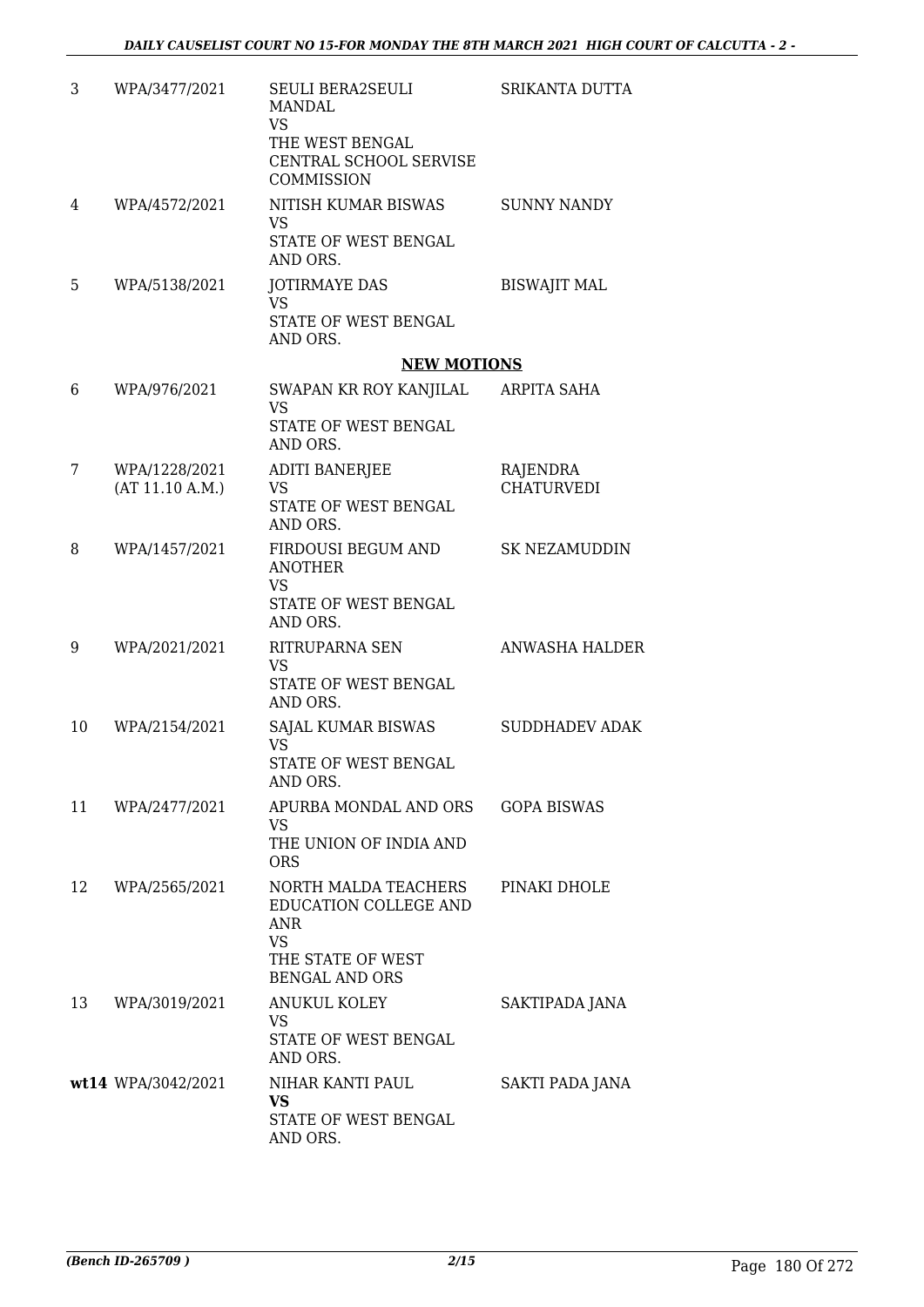| 15 | WPA/3049/2021                    | AMBARISH MAJUMDAR<br><b>VS</b><br>STATE OF WEST BENGAL<br>AND ORS.                | MD AHSANUZZAMAN                       |
|----|----------------------------------|-----------------------------------------------------------------------------------|---------------------------------------|
| 16 | WPA/3673/2021<br>(AT 2 PM)       | KEYA SAHA NASKAR<br><b>VS</b><br>UNION OF INDIA AND ORS.                          | SANJAY SAHA                           |
| 17 | WPA/4004/2021<br>(AT 10.40 A.M.) | WASIM AKRAM MONDAL<br>AND ORS<br>VS<br><b>STATE OF WEST BENGAL</b><br>AND ORS.    | Ali Ahsan Alamgir                     |
|    | wt18 WPA/4008/2021               | PAYEL BAG AND ORS<br><b>VS</b><br>STATE OF WEST BENGAL<br>AND ORS.                | SUDIPTA DASGUPTA                      |
|    | wt19 WPA/4011/2021               | CHINTU CHANAK AND ORS<br><b>VS</b><br>STATE OF WEST BENGAL<br>AND ORS.            | <b>BIKRAM BANERJEE</b>                |
|    | wt20 WPA/4014/2021               | RAKHI MAJUMDAR AND<br><b>ORS</b><br><b>VS</b><br>STATE OF WEST BENGAL<br>AND ORS. | <b>BIKRAM BANERJEE</b>                |
| 21 | WPA/5686/2021<br>(AT 11.00 A.M.) | ABANTI KUAMR PAL AND<br><b>ORS</b><br><b>VS</b><br>UNION OF INDIA AND ORS.        | MAHESWARI SHARMA                      |
| 22 | WPA/5903/2021<br>(AT 10.50 AM)   | AVINANDA SHARMA<br>VS<br>UNION OF INDIA AND ORS.                                  | SUMAN.B@GMAIL.COM                     |
| 23 | WPA/6346/2021<br>(AT 10.30 A.M.) | ABHISHEK KUMAR SINHA<br>AND ORS<br>VS<br>STATE OF WEST BENGAL<br>AND ORS.         | P KARAN SINGH                         |
|    |                                  | <b>NEW MOTION</b>                                                                 |                                       |
| 24 | WPA/1682/2021                    | <b>ACHYUT BOSE</b><br><b>VS</b><br>STATE OF WEST BENGAL<br>AND ORS.               | NARAYAN CHANDRA<br>MONDAL             |
| 25 | WPA/2721/2021                    | SUMIT SAHA AND ORS.<br><b>VS</b><br>STATE OF WEST BENGAL<br>AND ORS.              | ANITA SHAW                            |
| 26 | WPA/3143/2021                    | JOY ADHIKARI<br><b>VS</b><br>STATE OF WEST BENGAL<br>AND ORS.                     | <b>SALONI</b><br><b>BHATTACHARJEE</b> |
| 27 | WPA/3613/2021                    | RABINDRA NATH ROY<br><b>VS</b><br>STATE OF WEST BENGAL<br>AND ORS.                | SAMARENDRA NATH<br><b>BISWAS</b>      |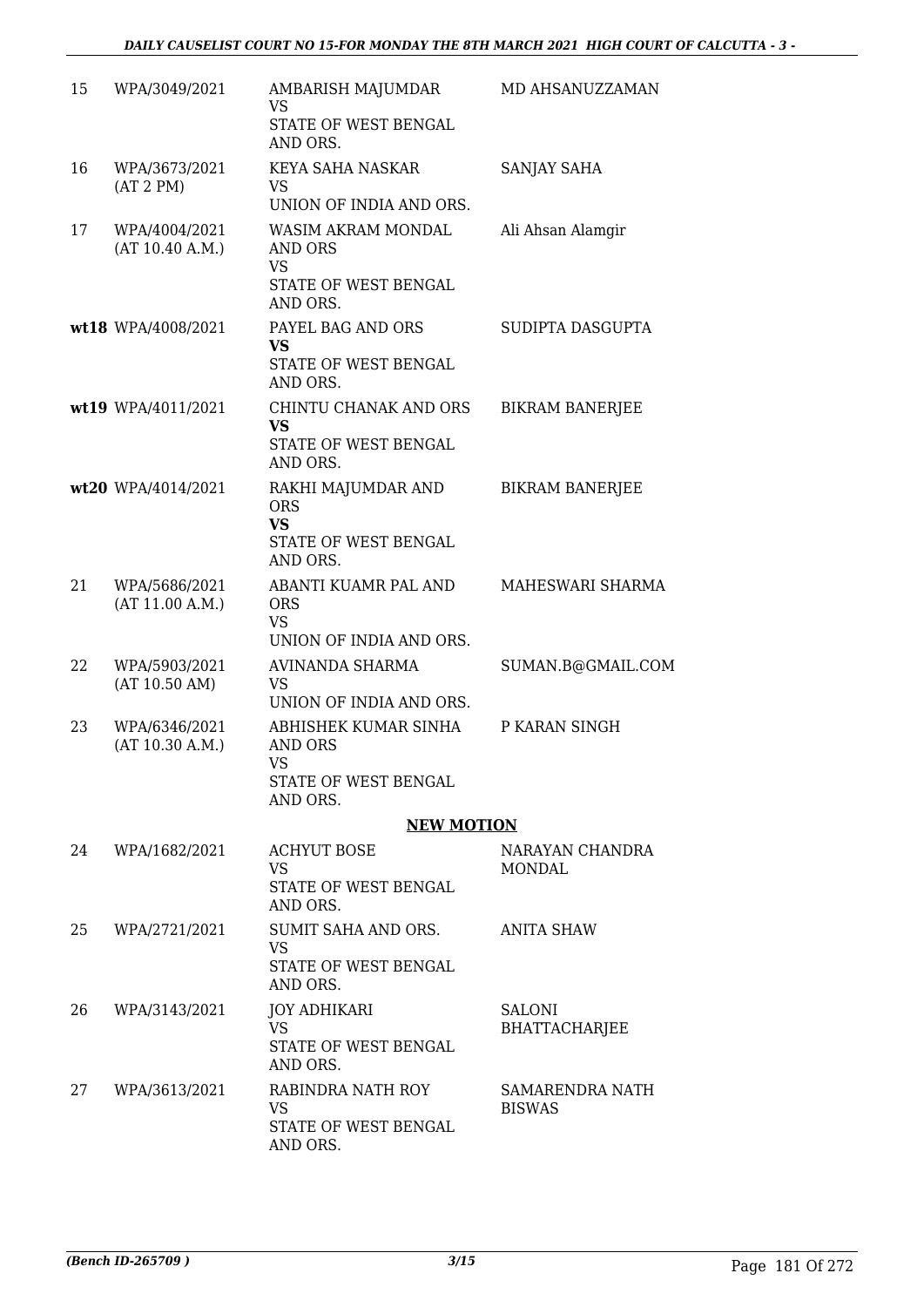| 28 | WPA/3896/2021 | <b>ABDUL BARI</b><br><b>VS</b><br>STATE OF WEST BENGAL<br>AND ORS.              | PRADIP KUMAR<br><b>GHOSH</b> |
|----|---------------|---------------------------------------------------------------------------------|------------------------------|
| 29 | WPA/3906/2021 | TUNJERA KHATUN<br><b>VS</b><br>STATE OF WEST BENGAL<br>AND ORS.                 | PRADIP KUMAR<br><b>GHOSH</b> |
| 30 | WPA/3912/2021 | MD NAZIMUDDIN<br><b>VS</b><br>STATE OF WEST BENGAL<br>AND ORS.                  | <b>NAMITA BASU</b>           |
| 31 | WPA/3928/2021 | <b>ABUL KALAM</b><br>VS<br>STATE OF WEST BENGAL<br>AND ORS.                     | PRADIP KUMAR<br><b>GHOSH</b> |
| 32 | WPA/3933/2021 | MD ABDUL KUDDUS<br><b>VS</b><br>STATE OF WEST BENGAL<br>AND ORS.                | PRADIP KUMAR<br><b>GHOSH</b> |
| 33 | WPA/3992/2021 | JISHNU MUKHERJEE<br><b>VS</b><br>STATE OF WEST BENGAL<br>AND ORS.               | MD. MANSOOR ALAM             |
| 34 | WPA/4415/2021 | RAMESH KUMAR PRASAD<br><b>VS</b><br>THE STATE OF WEST<br><b>BENMGAL AND ORS</b> | SUDIPTA DASGUPTA             |
| 35 | WPA/4469/2021 | SANJIB RAJ<br><b>VS</b><br>STATE OF WEST BENGAL<br>AND ORS.                     | SUDIPTA MONDAL               |
| 36 | WPA/4527/2021 | <b>SUNIRMAL DAS</b><br><b>VS</b><br>STATE OF WEST BENGAL<br>AND ORS.            | <b>BAPIN BAIDYA</b>          |
| 37 | WPA/4583/2021 | RATAN KRISHNA<br>DASSARMA<br><b>VS</b><br>STATE OF WEST BENGAL<br>AND ORS.      | ALOTRIYA MUKHERJEE           |
| 38 | WPA/4593/2021 | MD. SAMSUZZAMAN<br>VS<br>STATE OF WEST BENGAL<br>AND ORS.                       | <b>RAZZAK HOSSAIN</b>        |
| 39 | WPA/4599/2021 | RAHEL SOREN<br>VS<br>STATE OF WEST BENGAL<br>AND ORS.                           | RAJESH KUMAR SHAH            |
| 40 | WPA/4603/2021 | SHAWNLI GHOSH<br>VS<br>UNION OF INDIA AND ORS.                                  | ANINDYA BOSE                 |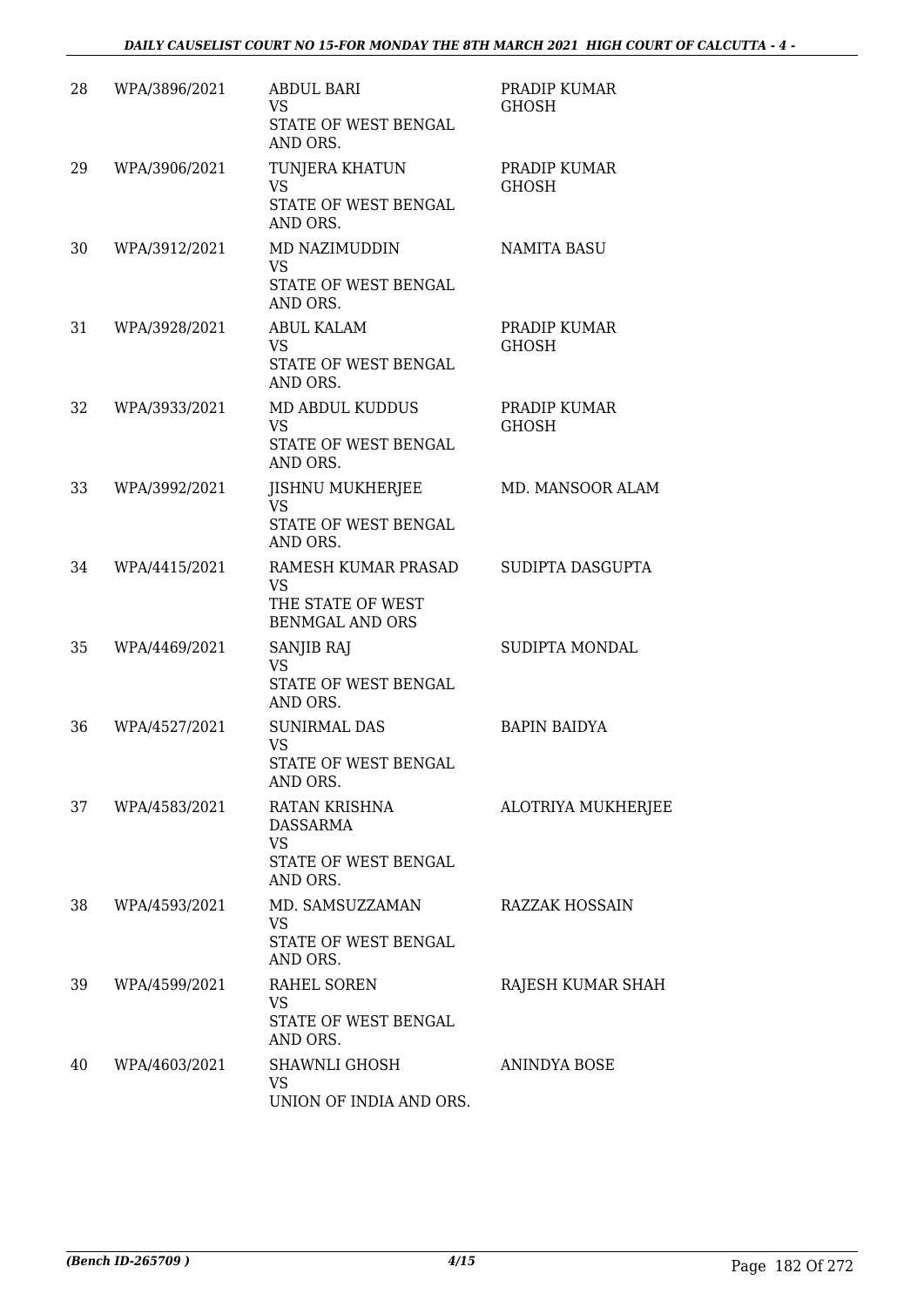| 41 | WPA/4606/2021 | KANAI CHATTERJEE<br><b>VS</b><br>STATE OF WEST BENGAL<br>AND ORS.                                          | Miss Molly Saha                      |
|----|---------------|------------------------------------------------------------------------------------------------------------|--------------------------------------|
| 42 | WPA/4607/2021 | SARMISTHA CHATTERJEE<br>(BHATTACHARYA)<br><b>VS</b><br>STATE OF WEST BENGAL<br>AND ORS.                    | Miss Molly Saha                      |
| 43 | WPA/4617/2021 | MD. SHOEB<br>VS.<br>STATE OF WEST BENGAL<br>AND ORS.                                                       | <b>SOUNAK</b><br><b>BHATTACHARYA</b> |
| 44 | WPA/4630/2021 | <b>MRINMOY DAS</b><br>VS<br>STATE OF WEST BENGAL<br>AND ORS.                                               | RAZZAK HOSSAIN                       |
| 45 | WPA/4641/2021 | <b>GOPAL KUMAR</b><br>VS<br>VISHWA BHARATI AND ORS                                                         | ANJAN<br><b>BHATTACHARYA</b>         |
| 46 | WPA/4646/2021 | DILIP KUMAR KALINDI<br><b>VS</b><br>STATE OF WEST BENGAL<br>AND ORS.                                       | TANUJA BASAK                         |
| 47 | WPA/4701/2021 | NOOR ALAM AND ANOTHER AMIT ROY<br><b>VS</b><br>STATE OF WEST BENGAL<br>AND ORS.                            |                                      |
| 48 | WPA/4705/2021 | PARIMAL CHANDRA GHOSH<br><b>AND OTHERS</b><br><b>VS</b><br>STATE OF WEST BENGAL<br>AND ORS.                | <b>AMIT ROY</b>                      |
| 49 | WPA/4712/2021 | <b>RUBEL ISLAM</b><br><b>VS</b><br>STATE OF WEST BENGAL<br>AND ORS.                                        | <b>GOLAM MOHIUDDIN</b>               |
| 50 | WPA/4718/2021 | GANESH AICH AND ANR<br>VS.<br>THE PRESIDENT WEST<br>BENGAL BOARD OF<br>PRIMARY EDUCATION AND<br><b>ORS</b> | ROSOMAY MONDAL                       |
| 51 | WPA/4734/2021 | <b>ATHON TISSO</b><br><b>VS</b><br>STATE OF WEST BENGAL<br>AND ORS.                                        | <b>IMRAN ALI</b>                     |
| 52 | WPA/4735/2021 | TANMAY MUKHERJEE<br><b>VS</b><br>STATE OF WEST BENGAL<br>AND ORS.                                          | JAYANTA KUMAR<br>MUKHOPADHYAY        |
| 53 | WPA/4842/2021 | SRIMANTA BARMAN<br>VS<br>STATE OF WEST BENGAL<br>AND ORS.                                                  | ZAINAB TAHUR                         |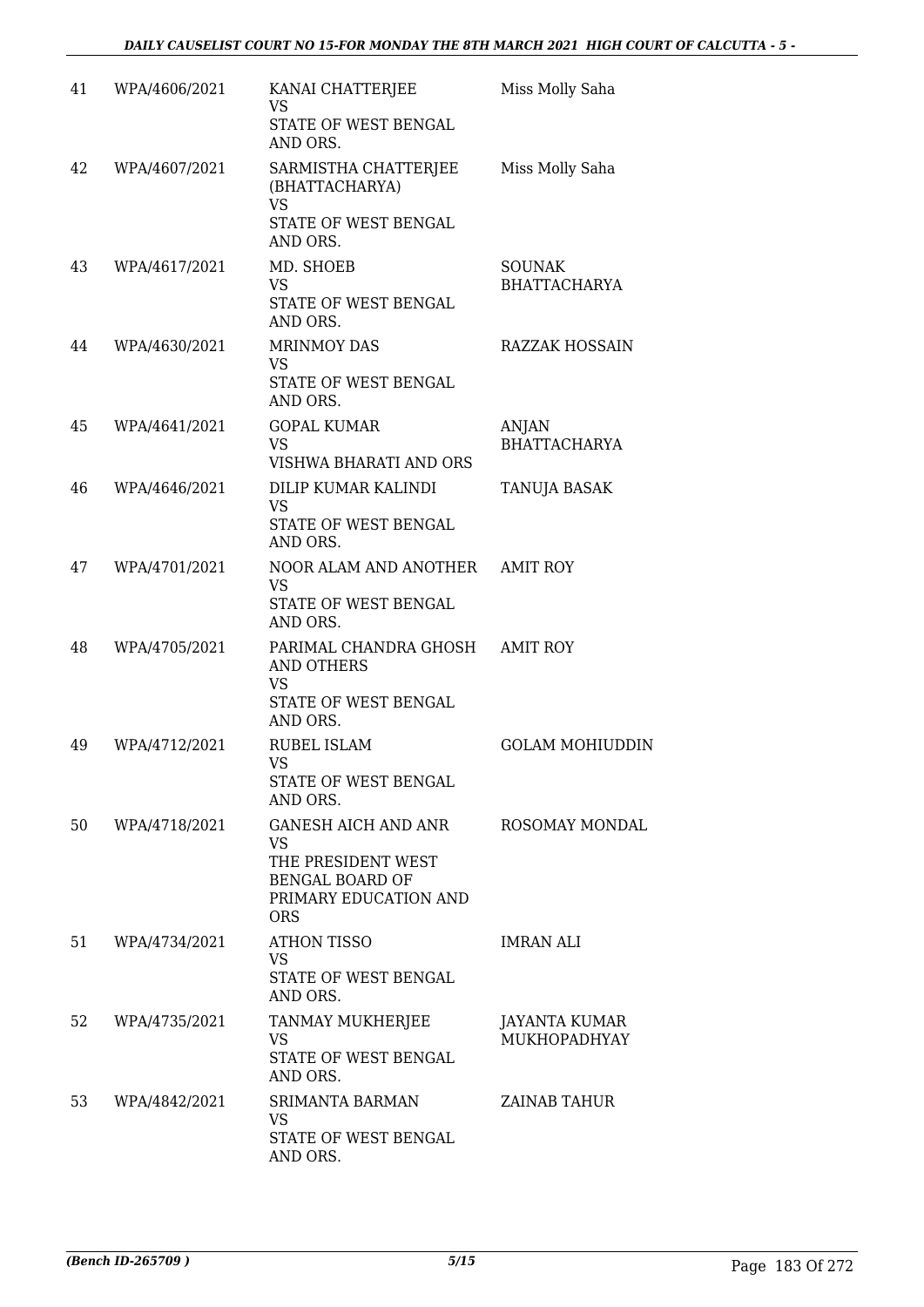| 54 | WPA/4871/2021 | SAGARIKA PARVEEN AND<br><b>OTHERS</b><br><b>VS</b><br>STATE OF WEST BENGAL<br>AND ORS.     | <b>GOPA BISWAS</b>                      |
|----|---------------|--------------------------------------------------------------------------------------------|-----------------------------------------|
| 55 | WPA/4876/2021 | PALASH DUTTA AND<br><b>OTHERS</b><br><b>VS</b><br>STATE OF WEST BENGAL<br>AND ORS.         | <b>GOPA BISWAS</b>                      |
| 56 | WPA/4925/2021 | RAJA SARKAR<br><b>VS</b><br>STATE OF WEST BENGAL<br>AND ORS.                               | ANIRUDDHA MITRA                         |
| 57 | WPA/4931/2021 | <b>TASNEEM ARA</b><br><b>VS</b><br>STATE OF WEST BENGAL<br>AND ORS.                        | MARIA RAHAMAN                           |
| 58 | WPA/4955/2021 | KHALIL ABRAR BARKATI<br><b>VS</b><br>STATE OF WEST BENGAL<br>AND ORS.                      | SK MD ANWARULLAH                        |
| 59 | WPA/4975/2021 | PRODYUT KUMAR BAKULI<br><b>VS</b><br>STATE OF WEST BENGAL<br>AND ORS.                      | ARUNAVA GANGULY                         |
| 60 | WPA/4981/2021 | <b>RUMA BAG</b><br><b>VS</b><br>STATE OF WEST BENGAL<br>AND ORS.                           | <b>BANSHI BADAN MAITY</b>               |
| 61 | WPA/4982/2021 | <b>SUMIT SENGUPTA</b><br><b>VS</b><br>STATE OF WEST BENGAL<br>AND ORS.                     | TAPAS SINGHA ROY                        |
| 62 | WPA/5022/2021 | SIPRA BHUNIA<br>VS<br>UNION OF INDIA AND ORS.                                              | <b>MANISH KUMAR DAS</b>                 |
| 63 | WPA/5034/2021 | JAGANNATH MAHATA<br><b>VS</b><br>STATE OF WEST BENGAL<br>AND ORS.                          | ASHIS KUMAR PAUL                        |
| 64 | WPA/5051/2021 | TAHERA KHATUN AND ANR<br>VS<br>WEST BENGAL BOARD OF<br>PRIMARY EDUCATION AND<br><b>ORS</b> | <b>ANBU BINDU</b><br><b>CHAKRABORTY</b> |
| 65 | WPA/5077/2021 | SOURINDRA PRADHAN<br><b>VS</b><br>STATE OF WEST BENGAL<br>AND ORS.                         | PRADIP KUMAR<br><b>GHOSH</b>            |
| 66 | WPA/5134/2021 | <b>KEYA SARMIN</b><br><b>VS</b><br>STATE OF WEST BENGAL<br>AND ORS.                        | MD. YOUNUSH<br><b>MONDAL</b>            |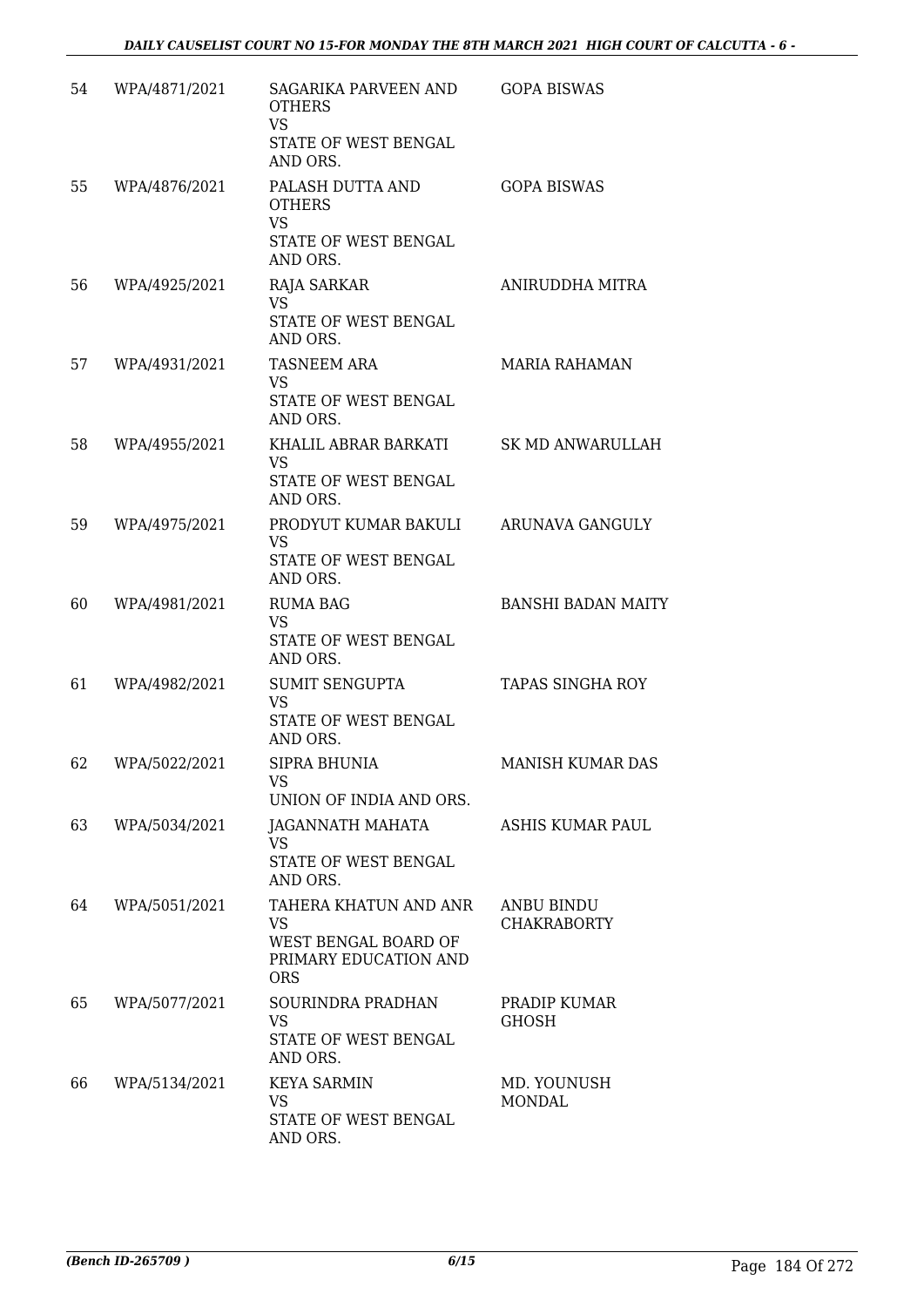| 67 | WPA/5153/2021 | MRINMOY LAL SEAL<br><b>VS</b><br>STATE OF WEST BENGAL<br>AND ORS.                  | SONALI<br>MUKHOPADHYAY              |
|----|---------------|------------------------------------------------------------------------------------|-------------------------------------|
| 68 | WPA/5160/2021 | ARPAN BISWAS AND<br><b>OTHERS</b><br><b>VS</b><br>STATE OF WEST BENGAL<br>AND ORS. | <b>GOPA BISWAS</b>                  |
| 69 | WPA/5191/2021 | SULEKHA BISWAS AND ORS<br><b>VS</b><br>UNION OF INDIA AND ORS.                     | <b>SUDIPA BISWAS</b>                |
| 70 | WPA/5196/2021 | RAJESWAR BASU<br><b>VS</b><br>UNIVERSITY OF CALCUTTA<br>AND ORS                    | K.P MUKHOPADHYAY                    |
| 71 | WPA/5251/2021 | KALLOL PATRA<br><b>VS</b><br>STATE OF WEST BENGAL<br>AND ORS.                      | SUDARSHAN GHOSH                     |
| 72 | WPA/5310/2021 | LAXMI NATH KUMAR<br><b>VS</b><br>STATE OF WEST BENGAL<br>AND ORS.                  | <b>SOUGATA MITRA</b>                |
| 73 | WPA/5325/2021 | DR SANATAN DAS<br>VS<br>UNIVERSITY OF GOUR<br><b>BANGA AND ORS</b>                 | <b>SUMAN BANERJEE</b>               |
| 74 | WPA/5351/2021 | SUJIT GHOSH AND ORS.<br><b>VS</b><br>UNION OF INDIA AND ORS.                       | <b>ASRAF MANDAL</b>                 |
| 75 | WPA/5365/2021 | PIJUSH SHIL AND OTHERS<br><b>VS</b><br>STATE OF WEST BENGAL<br>AND ORS.            | <b>GOLAM MOHIUDDIN</b>              |
| 76 | WPA/5371/2021 | SAMIRUL ISLAM AND ORS<br>VS<br>STATE OF WEST BENGAL<br>AND ORS.                    | <b>GOLAM MOHIUDDIN</b>              |
| 77 | WPA/5400/2021 | PINTU DAS<br><b>VS</b><br>UNIVERSITY GRANTS<br><b>COMMISSION AND OTHERS</b>        | Miss Molly Saha                     |
| 78 | WPA/5403/2021 | MIR RAKESH<br><b>VS</b><br>STATE OF WEST BENGAL<br>AND ORS.                        | <b>SOURAV PRASANNA</b><br>MUKHERJEE |
| 79 | WPA/5411/2021 | NARESH MONDAL<br>VS<br>STATE OF WEST BENGAL<br>AND ORS.                            | <b>BIDHAN BISWAS</b>                |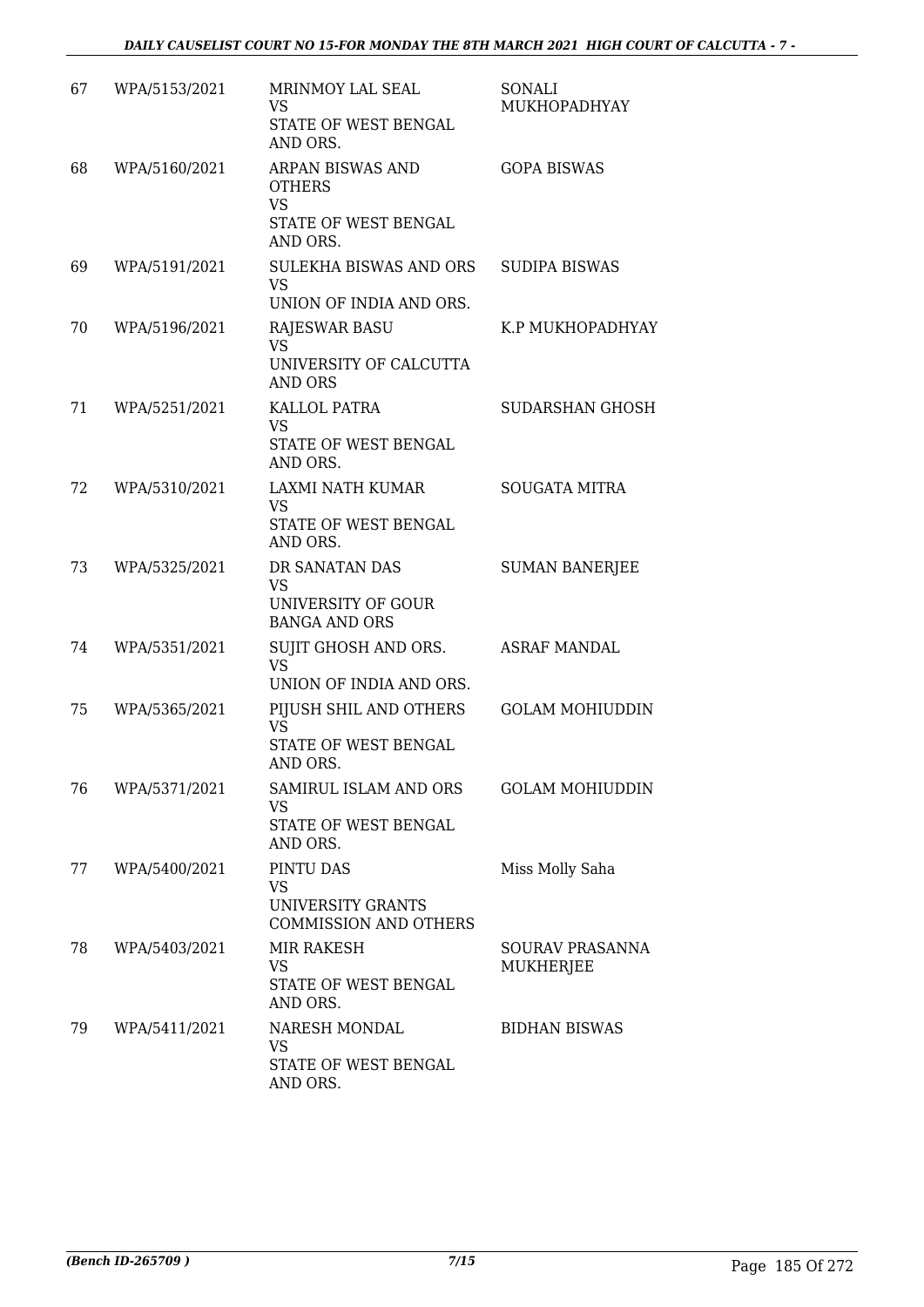| 80 | WPA/5412/2021 | SATYA NBARAYAN<br><b>CHAKRABORTY</b><br><b>VS</b><br>STATE OF WEST BENGAL<br>AND ORS.                                                      | ASIT KUMAR<br><b>BHATTACHARYA</b>    |
|----|---------------|--------------------------------------------------------------------------------------------------------------------------------------------|--------------------------------------|
| 81 | WPA/5424/2021 | AMRITA DUTTA AND ORS<br><b>VS</b><br>STATE OF WEST BENGAL<br>AND ORS.                                                                      | SUDIPTA DASGUPTA                     |
| 82 | WPA/5425/2021 | <b>SOUBHAGYA</b><br><b>CHATTOPADHYAY</b><br><b>VS</b><br>STATE OF WEST BENGAL<br>AND ORS.                                                  | ASUMDIPTA SANTRA                     |
| 83 | WPA/5431/2021 | <b>SAIB NESAR</b><br>VS.<br>STATE OF WEST BENGAL<br>AND ORS.                                                                               | ASUMDIPTA SANTRA                     |
| 84 | WPA/5433/2021 | <b>SUNIL MONDAL</b><br><b>VS</b><br>STATE OF WEST BENGAL<br>AND ORS.                                                                       | <b>BIDHAN BISWAS</b>                 |
| 85 | WPA/5450/2021 | AMAL KUMAR DEYATI<br><b>VS</b><br>THE CHAIRMAN, HOWRAH<br>DISTRICT PRIMARY SCHOOL<br>COUNCIL AND OTHERS                                    | RASOMOY MANDAL                       |
| 86 | WPA/5463/2021 | NCTE RECOGNIZED SELF-<br>FINANCING B.ED COLLEGE<br><b>FOUNDERS ASSOCIATION</b><br>AND ANR<br><b>VS</b><br>STATE OF WEST BENGAL<br>AND ORS. | <b>DIBYENDU</b><br><b>CHATTERJEE</b> |
| 87 | WPA/5464/2021 | PRIYANKA GHOSH AND ORS<br>VS<br>STATE OF WEST BENGAL<br>AND ORS.                                                                           | <b>DIBYENDU</b><br>CHATTERJEE        |
| 88 | WPA/5476/2021 | MD. ASRAFUL HAQUE<br>VS<br>STATE OF WEST BENGAL<br>AND ORS.                                                                                | <b>TAPAS MANNA</b>                   |
| 89 | WPA/5481/2021 | SUMIT GHOSH AND ANR.<br><b>VS</b><br>STATE OF WEST BENGAL<br>AND ORS.                                                                      | DIPTENDU MANDAL                      |
| 90 | WPA/5485/2021 | KESAB CHANDRA MANNA<br><b>VS</b><br>STATE OF WEST BENGAL<br>AND ORS.                                                                       | DIPTENDU MANDAL                      |
| 91 | WPA/5487/2021 | DEBDAS KARAK AND ORS.<br><b>VS</b><br>STATE OF WEST BENGAL<br>AND ORS.                                                                     | SOURAV PRASANNA<br>MUKHERJEE         |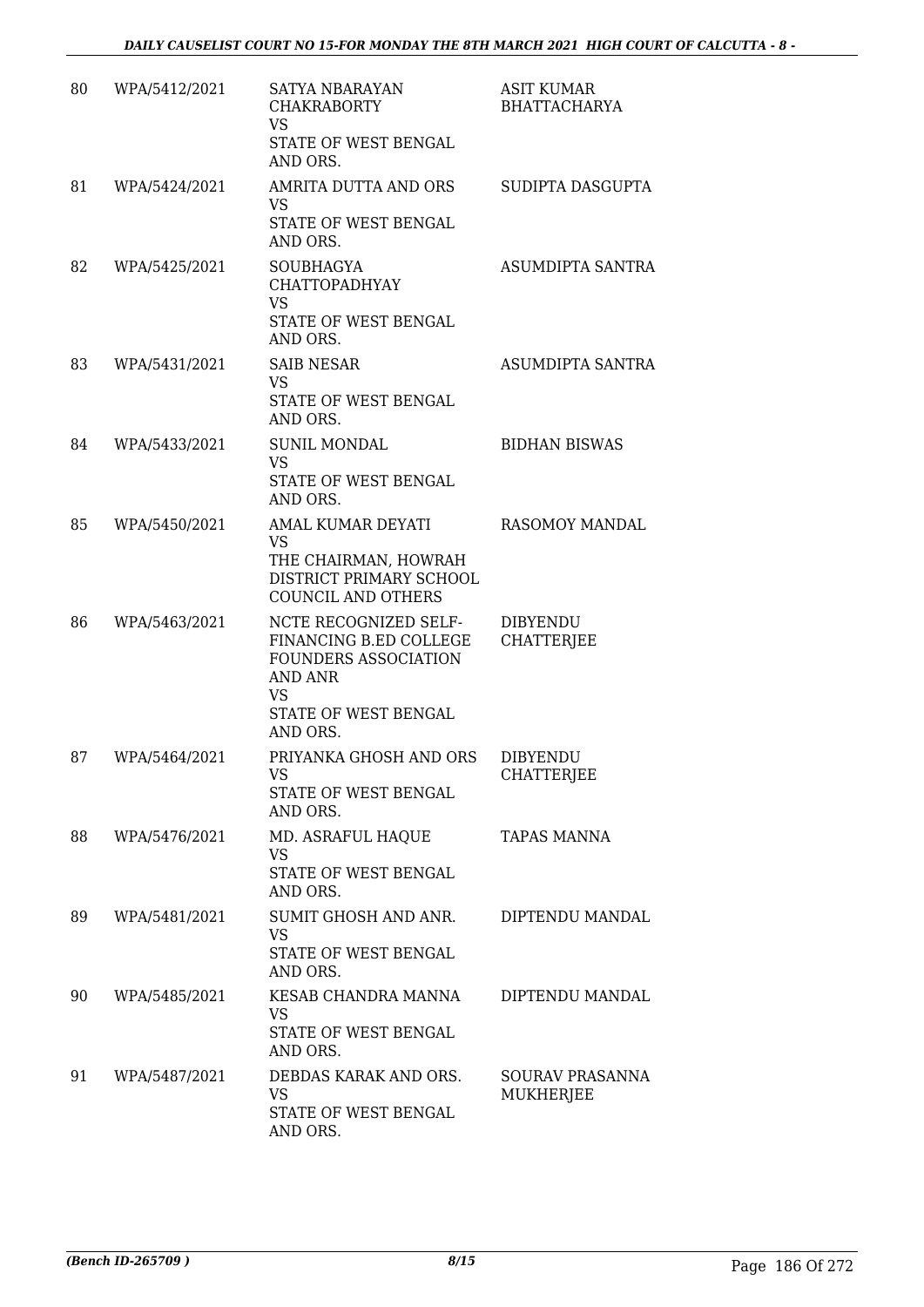| 92  | WPA/5539/2021 | GOURANGA TUDU AND ORS<br><b>VS</b><br>THE STATE OF WEST<br><b>BENGAL AND ORS</b>              | PARAMESH<br><b>CHAKRABORTY</b>       |
|-----|---------------|-----------------------------------------------------------------------------------------------|--------------------------------------|
| 93  | WPA/5542/2021 | KANKA KISKU AND ORS<br><b>VS</b><br>THE STATE OF WEST<br><b>BENGAL AND ORS</b>                | PARAMESH<br><b>CHAKRABORTY</b>       |
| 94  | WPA/5543/2021 | <b>SAGEN HEMBRAM AND ORS</b><br><b>VS</b><br>THE STATE OF WEST<br><b>BENGAL AND ORS</b>       | PARAMESH<br><b>CHAKRABORTY</b>       |
| 95  | WPA/5545/2021 | BIKASH CHANDRA MURMU<br>AND ORS<br><b>VS</b><br>THE STATE OF WEST<br><b>BENGAL AND ORS</b>    | PARAMESH<br><b>CHAKRABORTY</b>       |
| 96  | WPA/5577/2021 | SOUMI BHATTACHARYYA<br>AND ANR<br><b>VS</b><br>STATE OF WEST BENGAL<br>AND ORS.               | <b>SANDIP KUMAR</b><br><b>MONDAL</b> |
| 97  | WPA/5582/2021 | SAYED SAMSUL AHASAN<br><b>VS</b><br>STATE OF WEST BENGAL<br>AND ORS.                          | <b>SABITA</b><br>KHUTIA(BHUNYA)      |
| 98  | WPA/5593/2021 | <b>SOMA GOSWAMI</b><br><b>VS</b><br>STATE OF WEST BENGAL<br>AND ORS.                          | <b>TAPAS MANNA</b>                   |
| 99  | WPA/5600/2021 | SHIBA PRASAD MURMU<br><b>AND ORS</b><br>VS<br>THE STATE OF WEST<br><b>BENGAL AND ORS</b>      | PARAMESH<br><b>CHAKRABORTY</b>       |
| 100 | WPA/5626/2021 | MINAKSHI MONDAL<br><b>VS</b><br>STATE OF WEST BENGAL<br>AND ORS.                              | PANKAJ HALDER                        |
| 101 | WPA/5632/2021 | SIBAPRASAD KULIA AND<br><b>ORS</b><br><b>VS</b><br>THE STATE OF WEST<br><b>BENGAL AND ORS</b> | RUCHIRA CHATTERJEE                   |
| 102 | WPA/5643/2021 | <b>ISHANI DAS AND ORS</b><br>VS.<br>STATE OF WEST BENGAL<br>AND ORS.                          | <b>SANDIP KUMAR</b><br><b>MONDAL</b> |
| 103 | WPA/5648/2021 | BASANTI PATRA PRADHAN<br>AND ORS.<br><b>VS</b><br>STATE OF WEST BENGAL<br>AND ORS.            | <b>BISWAJIT SARKAR</b>               |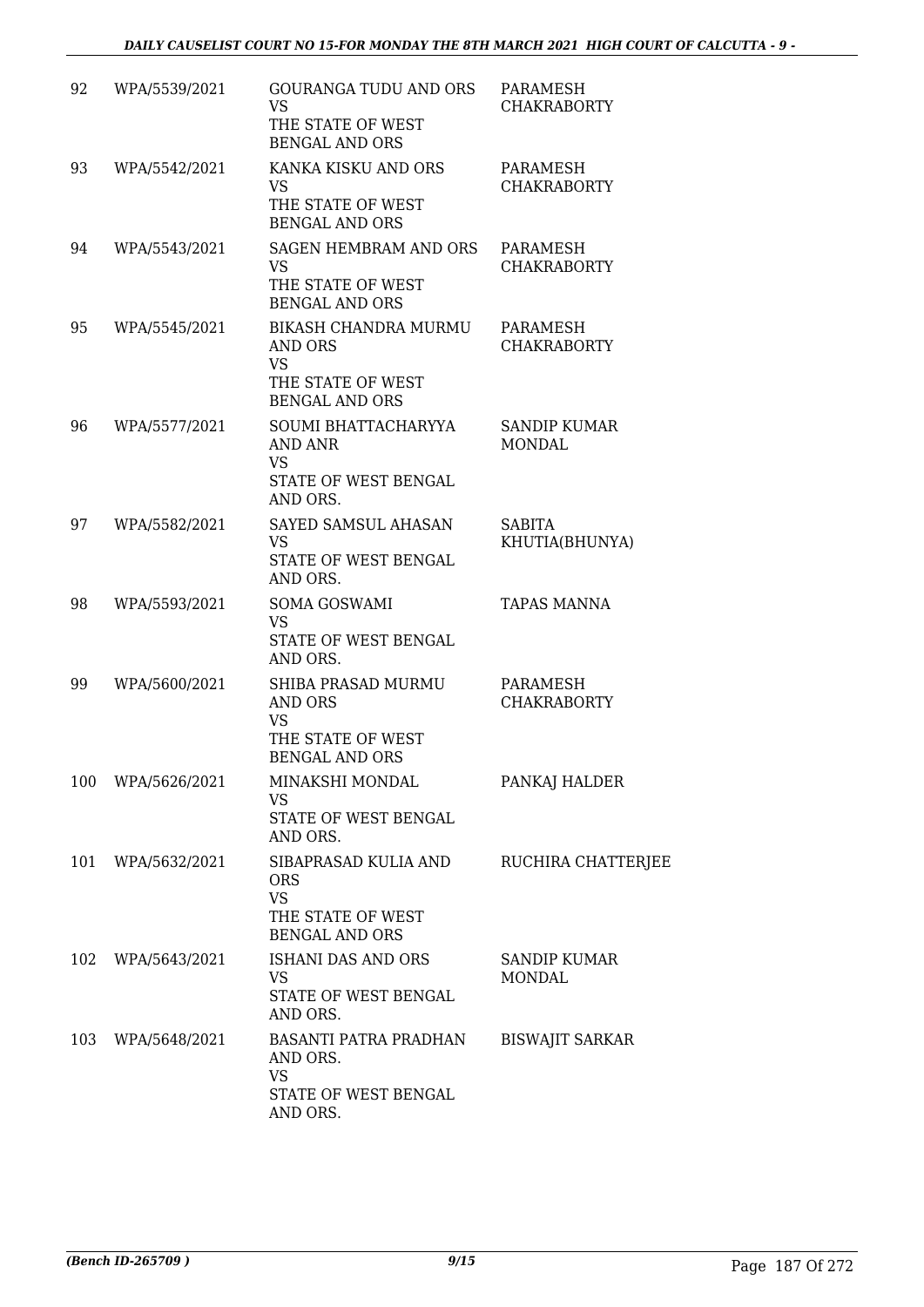|     | 104 WPA/5655/2021 | <b>RUPALI DAW AND ORS</b><br><b>VS</b><br>STATE OF WEST BENGAL<br>AND ORS.                                       | <b>SANDIP KUMAR</b><br><b>MONDAL</b>  |
|-----|-------------------|------------------------------------------------------------------------------------------------------------------|---------------------------------------|
| 105 | WPA/5663/2021     | TANMAY GHOSH<br>VS<br>STATE OF WEST BENGAL<br>AND ORS.                                                           | <b>ANINDA</b><br><b>BHATTACHARYA</b>  |
| 106 | WPA/5670/2021     | <b>SUNITA MONDAL</b><br><b>VS</b><br>WEST BENGAL CENTRAL<br><b>SCHOOL SERVICE</b><br><b>COMMISSION AND OTHER</b> | <b>ISHITA RAUT</b>                    |
|     | 107 WPA/5674/2021 | PARAMITA MALLIK<br><b>VS</b><br>STATE OF WEST BENGAL<br>AND ORS.                                                 | DHARA KRISHNA<br><b>ADHIKARI</b>      |
| 108 | WPA/5684/2021     | <b>EYASIN MONDAL</b><br><b>VS</b><br>STATE OF WEST BENGAL<br>AND ORS                                             | <b>SYED ARIF AHMED</b>                |
| 109 | WPA/5687/2021     | PAPIA MALIK SARKAR<br>VS<br>STATE OF WEST BENGAL<br>AND ORS.                                                     | SANTANU CHATTERJEE                    |
| 110 | WPA/5708/2021     | KALYAN SOREN AND ORS<br><b>VS</b><br>STATE OF WEST BENGAL<br>AND ORS.                                            | JAYANTA<br><b>BHATTACHARAYA</b>       |
| 111 | WPA/5723/2021     | SUBHOJIT SAHA AND ORS<br><b>VS</b><br>STATE OF WEST BENGAL<br>AND ORS.                                           | <b>JAYANTA</b><br><b>BHATTACHARYA</b> |
| 112 | WPA/5730/2021     | <b>NUPUR LAHA</b><br>BANDYOPADHYAY<br>VS<br>STATE OF WEST BENGAL<br>AND ORS.                                     | TANUJA BASAK                          |
|     | 113 WPA/5754/2021 | ANUPAMA CHAKRABORTY<br><b>VS</b><br>STATE OF WEST BENGAL<br>AND ORS.                                             | <b>SUMITA SEN</b>                     |
| 114 | WPA/5783/2021     | MOZAFFAR AHMED<br><b>VS</b><br>STATE OF WEST BENGAL<br>AND ORS.                                                  | <b>SHETPARNA RAY</b>                  |
| 115 | WPA/5794/2021     | SABINA KHATUN AND ORS<br><b>VS</b><br>STATE OF WEST BENGAL<br>AND ORS.                                           | NAYEEMUL HAQUE                        |
| 116 | WPA/5817/2021     | RANJIT CHATTERJEE AND<br><b>ORS</b><br><b>VS</b><br>UNION OF INDIA AND ORS.                                      | SOUGATA MITRA                         |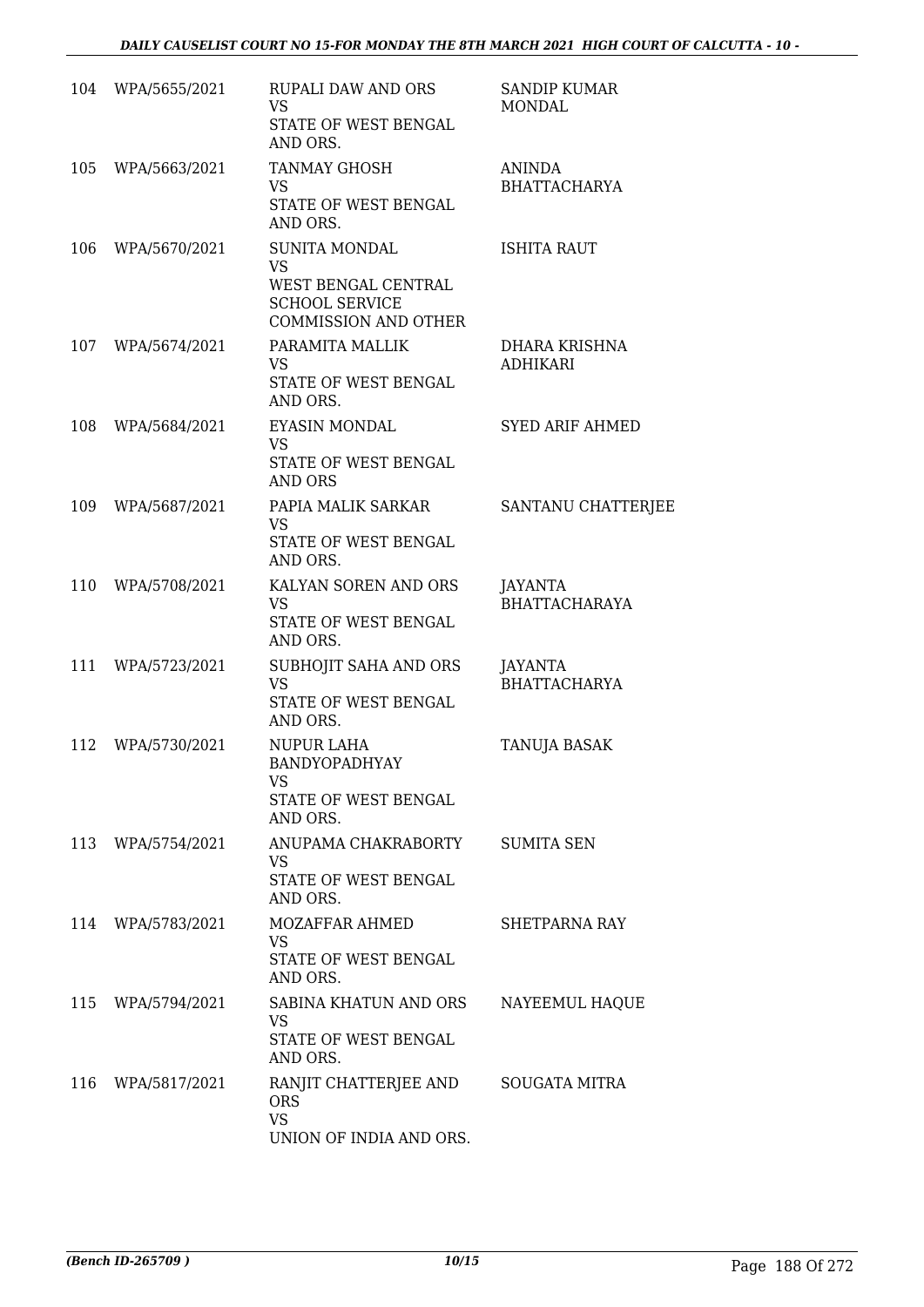| 117 | WPA/5825/2021     | MD. ISMILE AND ANOTHER ARUN SHAW<br>VS.<br>STATE OF WEST BENGAL<br>AND ORS.                   |                                      |
|-----|-------------------|-----------------------------------------------------------------------------------------------|--------------------------------------|
| 118 | WPA/5836/2021     | SURYAKANTI TUNGA AND<br><b>ORS</b><br><b>VS</b><br>THE STATE OF WEST<br><b>BENGAL AND ORS</b> | DIPTENDU MANDAL                      |
| 119 | WPA/5855/2021     | INDRANI MAHALI AND<br><b>OTHERS</b><br><b>VS</b><br>STATE OF WEST BENGAL<br>AND ORS.          | SANDIP KUMAR<br><b>MONDAL</b>        |
| 120 | WPA/5863/2021     | ANINDITA NANDY AND ORS<br>VS.<br>STATE OF WEST BENGAL<br>AND ORS.                             | <b>SANDIP KUMAR</b><br><b>MONDAL</b> |
| 121 | WPA/5871/2021     | AZIZUL HAQUE AND ORS<br><b>VS</b><br>STATE OF WEST BENGAL<br>AND ORS.                         | ARUNIKA GHOSH                        |
| 122 | WPA/5877/2021     | FEDOWES ARA BEGUM<br>VS.<br>STATE OF WEST BENGAL<br>AND ORS.                                  | <b>HARADHAN MONDAL</b>               |
| 123 | WPA/5910/2021     | ANIMESH RAUL AND ORS<br>VS<br>STATE OF WEST BENGAL<br>AND ORS.                                | <b>SANDIP KUMAR</b><br><b>MONDAL</b> |
| 124 | WPA/5920/2021     | <b>BIKASH BISWAS</b><br>VS.<br>STATE OF WEST BENGAL<br>AND ORS.                               | <b>SANDIP KUMAR</b><br>MANDAL        |
| 125 | WPA/5966/2021     | <b>IMRAN MONDAL AND</b><br><b>OTHERS</b><br><b>VS</b><br>STATE OF WEST BENGAL<br>AND ORS.     | <b>DIBYENDU</b><br><b>CHATTERJEE</b> |
|     | 126 WPA/5968/2021 | RUNA GHOSH AND OTHERS<br>VS<br>STATE OF WEST BENGAL<br>AND ORS.                               | <b>DIBYENDU</b><br><b>CHATTERJEE</b> |
|     | 127 WPA/5969/2021 | MD ZASIMUDDIN SK AND<br>ANR<br>VS.<br>STATE OF WEST BENGAL<br>AND ORS.                        | SHEPTARNA RAY                        |
| 128 | WPA/5970/2021     | <b>RENTU BISWAS</b><br><b>VS</b><br>THE STATE OF WEST<br><b>BENGAL AND ORS</b>                | <b>BISWARUP BISWAS</b>               |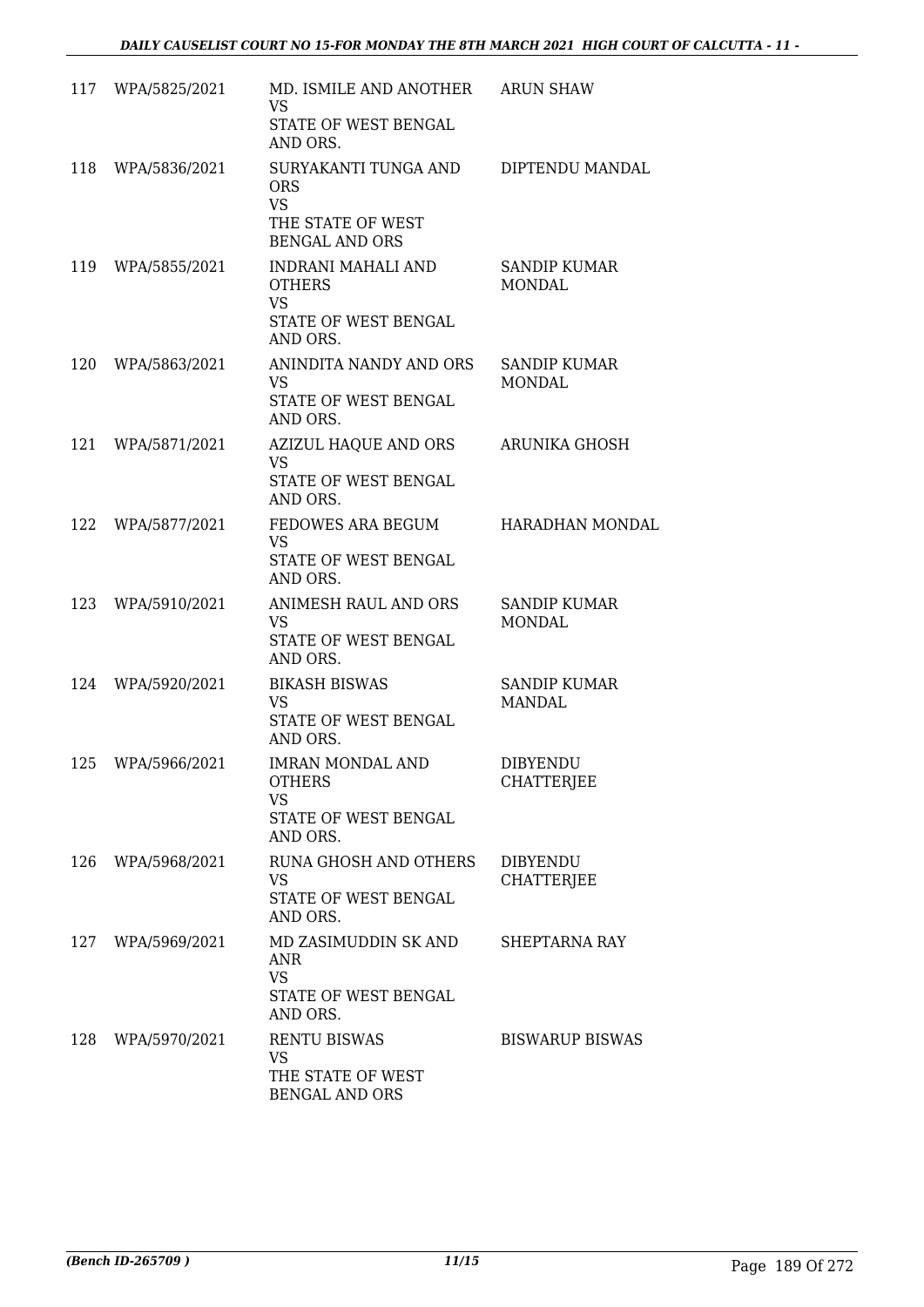|     | 129 WPA/5975/2021 | GOUTAM CHAKRABORTY<br><b>VS</b><br>STATE OF WEST BENGAL<br>AND ORS.                                        | SAKTI PADA JANA                      |
|-----|-------------------|------------------------------------------------------------------------------------------------------------|--------------------------------------|
| 130 | WPA/5987/2021     | MD. TULU SK AND<br><b>ANOTHER</b><br><b>VS</b><br>STATE OF WEST BENGAL<br>AND ORS.                         | MD. YUSUF ALI                        |
| 131 | WPA/6015/2021     | NIKHIL TUDU AND ORS<br>VS.<br>STATE OF WEST BENGAL<br>AND ORS.                                             | PARAMESH<br><b>CHAKRABORTY</b>       |
|     | 132 WPA/6051/2021 | ABUHASAN MANDAL AND<br><b>OTHERS</b><br><b>VS</b><br>STATE OF WEST BENGAL<br>AND ORS.                      | <b>SUJATHA MUKHERJEE</b>             |
|     | 133 WPA/6052/2021 | TANUSRI HALDER (GHOSH)<br><b>VS</b><br>THE STATE OF WEST<br><b>BENGAL AND ORS</b>                          | <b>ASISH DUTTA</b>                   |
| 134 | WPA/6079/2021     | SANJIB MAHAPATRA AND<br><b>ORS</b><br><b>VS</b><br>STATE OF WEST BENGAL<br>AND ORS.                        | <b>DIBYENDU</b><br><b>CHATTERJEE</b> |
| 135 | WPA/6120/2021     | PRASENJIT KUNDU<br>VS<br>STATE OF WEST BENGAL<br>AND ORS.                                                  | JAYANTA MITRA                        |
| 136 | WPA/6124/2021     | PARAMITA KUNDU<br>VS<br>STATE OF WEST BENGAL<br>AND ORS.                                                   | JAYANTA MITRA                        |
| 137 | WPA/6131/2021     | LAILY BEGAM<br><b>VS</b><br>STATE OF WEST BENGAL<br>AND ORS.                                               | PRAMITA BANERJEE                     |
|     | 138 WPA/6163/2021 | ABDUL QUADIR AND ANR.<br>VS<br>STATE OF WEST BENGAL<br>AND ORS.                                            | Md. Habibur Rahaman                  |
| 139 | WPA/6199/2021     | ST. ANN'S FREE PRIMARY<br><b>SCHOOL AND ORS</b><br><b>VS</b><br>THE STATE OF WEST<br><b>BENGAL AND ORS</b> | <b>ABHIJIT SARKAR</b>                |
| 140 | WPA/6219/2021     | TAPAN KUMAR BAG<br><b>VS</b><br>STATE OF WEST BENGAL<br>AND ORS.                                           | SUBHADEEP<br>CHATTERJEE              |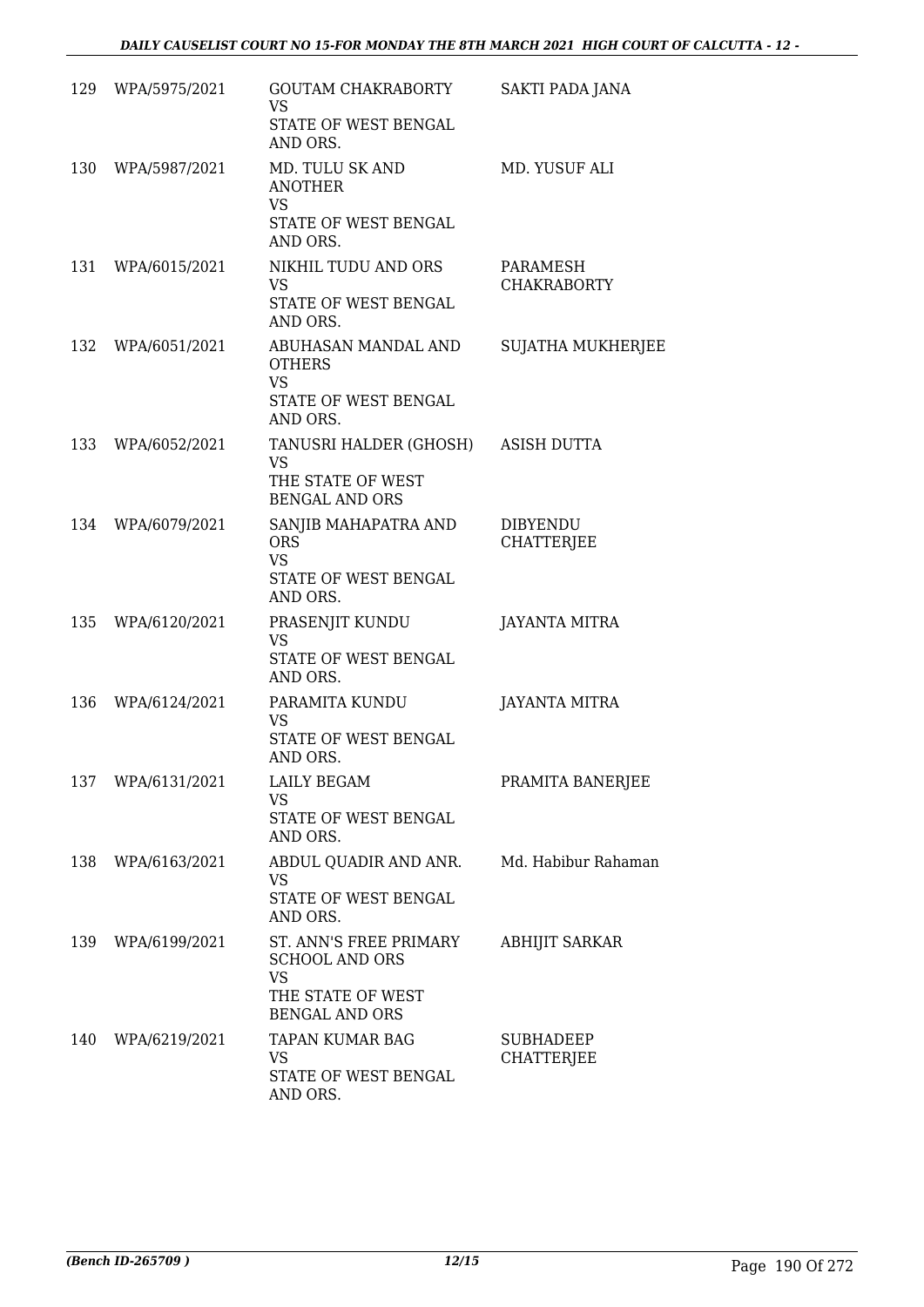|     | 141 WPA/6240/2021 | SHANTANU JANA AND ORS<br><b>VS</b><br>STATE OF WEST BENGAL<br>AND ORS.                      | <b>BARUN KUMAR</b><br><b>SAMANTA</b> |
|-----|-------------------|---------------------------------------------------------------------------------------------|--------------------------------------|
|     | 142 WPA/6244/2021 | <b>ANANTA KAR</b><br>VS<br>STATE OF WEST BENGAL<br>AND ORS.                                 | PINTU KARAR                          |
|     | 143 WPA/6255/2021 | NANDITA MITRA<br>VS.<br>UNION OF INDIA AND ORS.                                             | <b>SOURAT NANDY</b>                  |
|     | 144 WPA/6257/2021 | SUBHADEEP CHAKRABORTY<br>AND ORS<br><b>VS</b><br>STATE OF WEST BENGAL<br>AND ORS.           | <b>SUSHOVON DEY</b>                  |
|     | 145 WPA/6262/2021 | KOUSHIK GOSWAMI<br><b>VS</b><br>STATE OF WEST BENGAL<br>AND ORS.                            | <b>BISWARUP BISWAS</b>               |
| 146 | WPA/6268/2021     | SOVANA KAR ALIAS<br><b>SOVANA KAR PAUL</b><br><b>VS</b><br>STATE OF WEST BENGAL<br>AND ORS. | NOOR ISLAM SEIKH                     |
|     | 147 WPA/6281/2021 | KSHUDIRAM BASKEY<br><b>VS</b><br>STATE OF WEST BENGAL<br>AND ORS.                           | SAMIRAN MANDAL                       |
| 148 | WPA/6294/2021     | SURAJIT GOSWAMI AND<br>ORS.<br><b>VS</b><br>STATE OF WEST BENGAL<br>AND ORS.                | SANTANU MAJI                         |
| 149 | WPA/6305/2021     | BIBHAS MANDAL<br>VS<br>STATE OF WEST BENGAL<br>AND ORS.                                     | Kunal Ganguly                        |
|     | 150 WPA/6309/2021 | KUMARI ASTHA<br>VS<br>STATE OF WEST BENGAL<br>AND ORS.                                      | Kunal Ganguly                        |
|     | 151 WPA/6410/2021 | <b>HIMADRI DAS</b><br>VS<br>STATE OF WEST BENGAL<br>AND ORS.                                | <b>SMITA PAL</b>                     |
|     | 152 WPA/6414/2021 | MOUMITA GHOSH<br>VS.<br>STATE OF WEST BENGAL<br>AND ORS.                                    | <b>SMITA PAL</b>                     |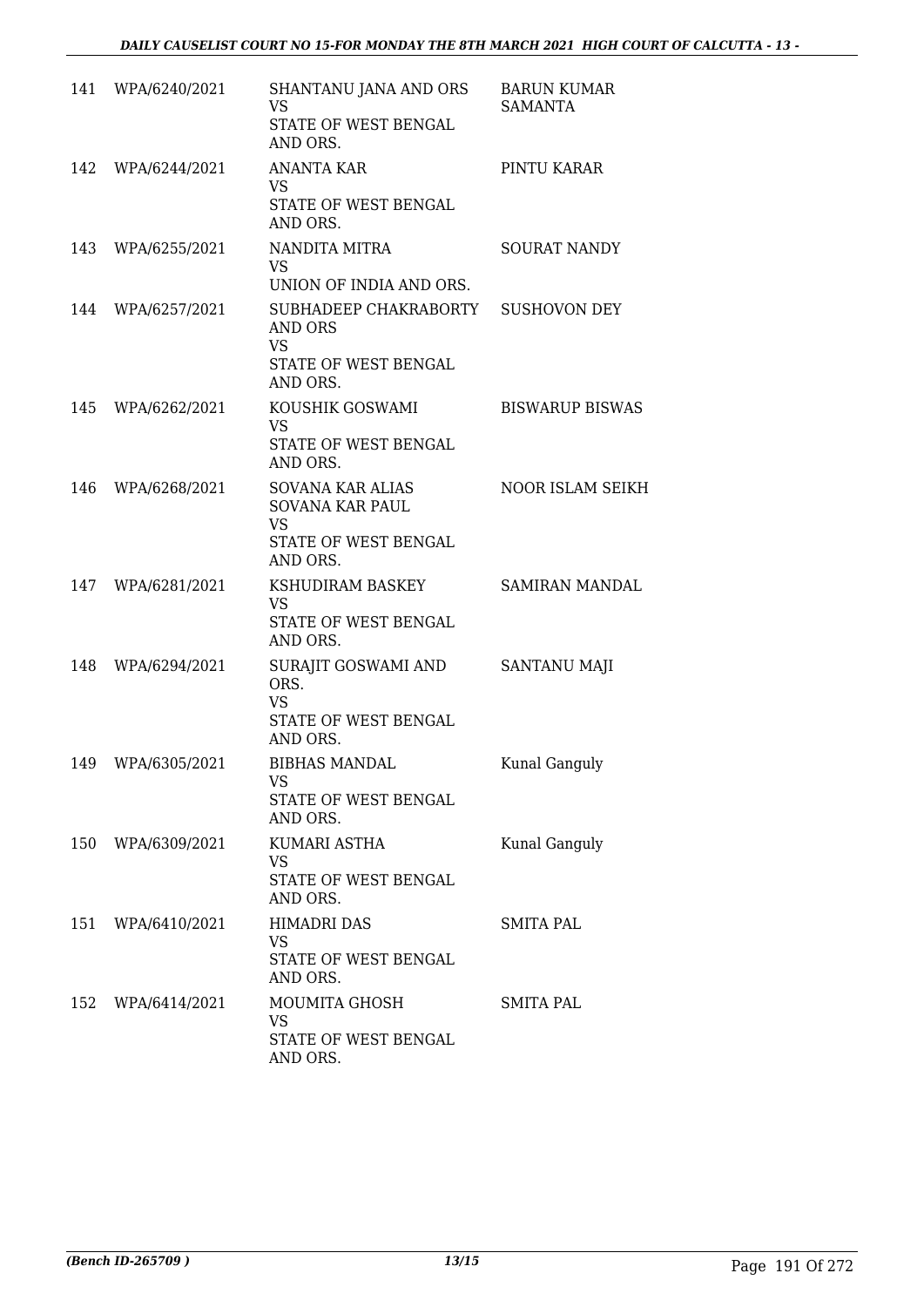| 153 | WPA/6434/2021     | KALIACHAK SULTANA<br><b>COLLEGE OF EDUCATION</b><br><b>AND OTHERS</b><br><b>VS</b><br>STATE OF WEST BENGAL             | <b>SREETAMA BISWAS</b>                     |
|-----|-------------------|------------------------------------------------------------------------------------------------------------------------|--------------------------------------------|
|     |                   | AND ORS.                                                                                                               |                                            |
|     | 154 WPA/6444/2021 | <b>AMIT DOLAI</b><br><b>VS</b><br>STATE OF WEST BENGAL<br>AND ORS.                                                     | <b>BISWAJIT SARKAR</b>                     |
| 155 | WPA/6457/2021     | ASIM KUMAR MANDAL AND<br>ANR.<br><b>VS</b><br>STATE OF WEST BENGAL                                                     | MD.YUSUF ALI                               |
| 156 | WPA/6548/2021     | AND ORS.<br>MD. FIROZ SHAIKH AND<br><b>OTHERS</b><br><b>VS</b>                                                         | Ali Ahsan Alamgir                          |
|     | 157 WPA/6561/2021 | UNION OF INDIA AND ORS.<br>MESBAUR RAHMAN AND<br><b>ORS</b><br><b>VS</b><br>THE STATE OF WEST<br><b>BENGAL AND ORS</b> | <b>DIBYENDU</b><br><b>CHATTERJEE</b>       |
|     | 158 WPA/6569/2021 | SHUBHENDU GOLE AND<br><b>ORS</b><br><b>VS</b><br>THE STATE OF WEST<br><b>BENGAL AND ORS</b>                            | <b>DIBYENDU</b><br><b>CHATTERJEE</b>       |
| 159 | WPA/6594/2021     | <b>JABA BASU RAY</b><br><b>VS</b><br>STATE OF WEST BENGAL<br>AND ORS.                                                  | <b>AMIT KUMAR BAYEN</b>                    |
| 160 | WPA/6666/2021     | BARIN KUMAR ROY<br>VS<br>STATE OF WEST BENGAL<br>AND ORS.                                                              | <b>BARIN KUMAR ROY (IN</b><br>PERSON)      |
| 161 | WPA/6732/2021     | <b>GOUTAM KUNDU</b><br><b>VS</b><br>STATE OF WEST BENGAL<br>AND ORS.                                                   | <b>ANIL KUMAR</b><br><b>CHATTAPADHYAYA</b> |
| 162 | WPA/6736/2021     | SUMITRA DAFADAR AND<br><b>OTHERS</b><br><b>VS</b><br>STATE OF WEST BENGAL<br>AND ORS.                                  | <b>SUJATHA MUKHERJEE</b>                   |
|     |                   | <b>NEW MOTION 1</b>                                                                                                    |                                            |
| 163 | WPA/2519/2020     | SOUMITRA DAS & ORS<br><b>VS</b><br>STATE OF WEST BENGAL &<br><b>ORS</b>                                                | MRINAL KANTI<br><b>SARDAR</b>              |
| 164 | WPA/4073/2020     | PROSENJIT PURKAIT<br><b>VS</b><br>STATE OF WEST BENGAL &<br>ORS.                                                       | PRABIR REJ                                 |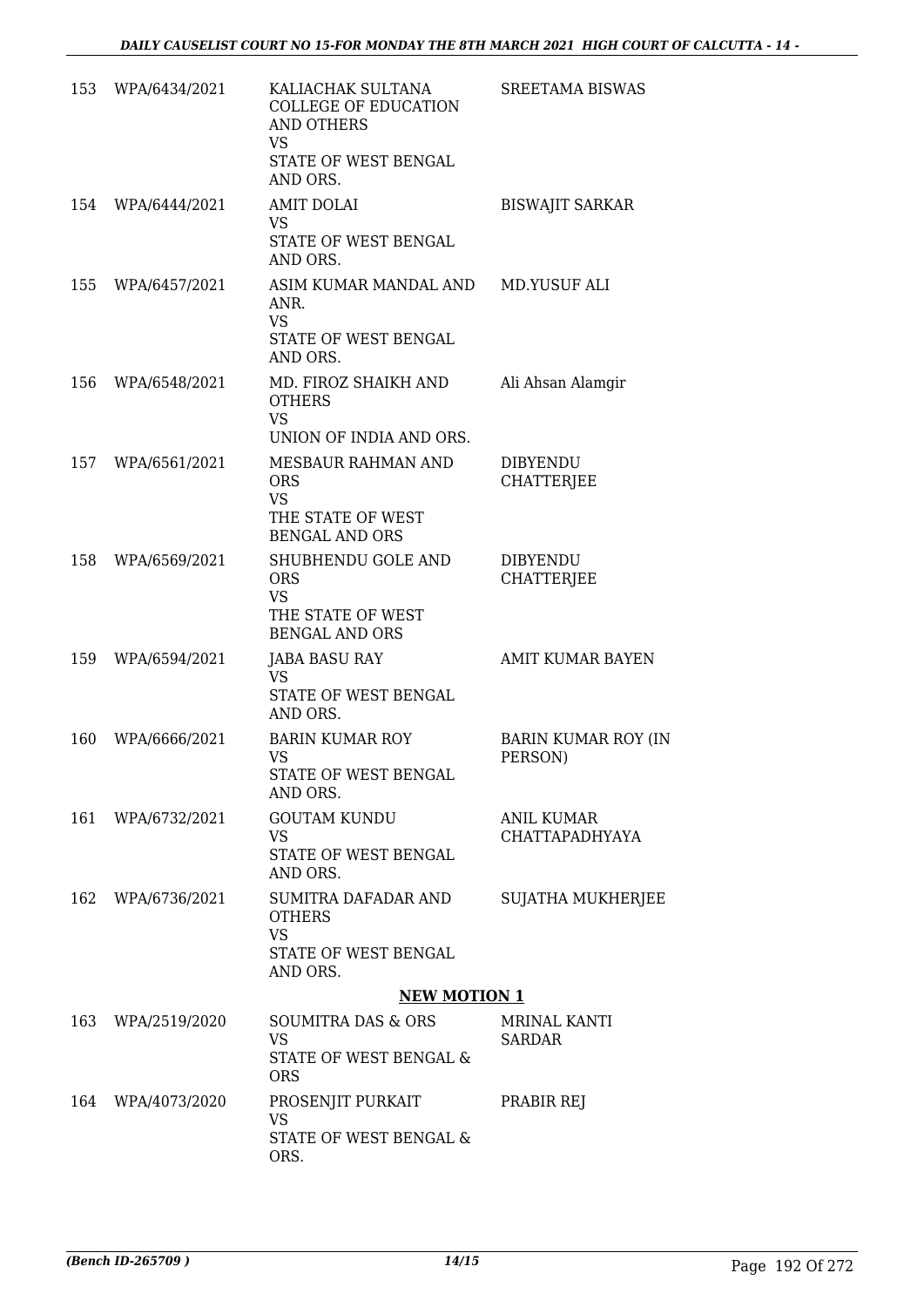| 165 | WPA/5649/2020                           | DEBJIT MITRA ROY<br>VS                                                   | RAKESH ROY                           |
|-----|-----------------------------------------|--------------------------------------------------------------------------|--------------------------------------|
|     |                                         | STATE OF WEST BENGAL&<br><b>ORS</b>                                      |                                      |
|     | IA NO: CAN/1/2020(Old No:CAN/3509/2020) |                                                                          |                                      |
| 166 | WPA/9206/2020                           | <b>SATHI PAUL</b><br>VS<br>STATE OF WEST BENGAL<br>AND ORS.              | <b>KRISHNENDU DE</b>                 |
| 167 | WPA/9241/2020                           | SUBHRA CHAKRABORTY<br><b>VS</b><br>State of West Bengal                  | KRISHNENDU DE                        |
| 168 | WPA/10019/2020                          | <b>ASRAFI KHATUN</b><br><b>VS</b><br>STATE OF WEST BENGAL<br>AND ORS.    | <b>SMITA PAL</b>                     |
| 169 | WPA/10497/2020                          | PUJA SANTRA<br>VS<br>STATE OF WEST BENGAL<br>AND ORS.                    | SIDDHARTHA SARKAR                    |
| 170 | WPA/10570/2020                          | MANASH KUMAR SARKAR<br><b>VS</b><br>STATE OF WEST BENGAL<br>AND ORS.     | <b>ANINDA</b><br><b>BHATTACHARYA</b> |
| 171 | WPA/11619/2020                          | SYED HASIBUL ISLAM<br><b>VS</b><br>STATE OF WEST BENGAL<br>AND ORS.      | <b>ABDUS RAKIB</b>                   |
| 172 | WPA/11634/2020                          | PINTU BISWAS AND ORS<br>VS<br>THE STATE OF WEST<br><b>BENGAL AND ORS</b> | <b>GOLAM MOHIUDDIN</b>               |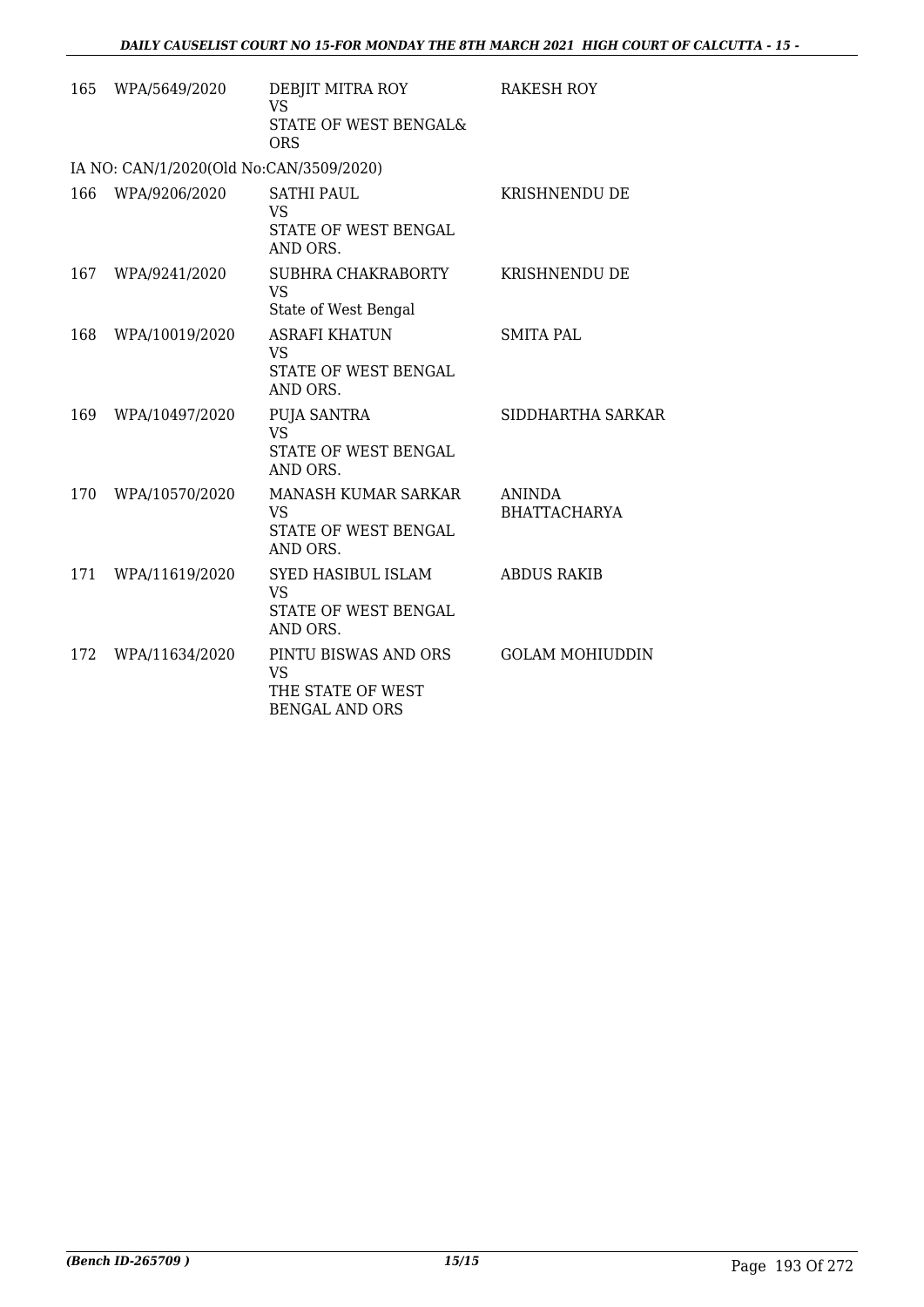

# In The High Court at Calcutta

# **Appellate Side**

**DAILY CAUSELIST For Monday The 8th March 2021**

# **COURT NO. 19**

**SINGLE BENCH (SB - VIII)**

**AT 10:30 AM**

### **HON'BLE JUSTICE SHAMPA SARKAR**

#### **(VIA VIDEO CONFERENCE) ON AND FROM MONDAY, THE 11TH JANUARY, 2021 - ADMISSION AND HEARING OF CIVIL REVISION APPLICATIONS AND APPLICATIONS UNDER ARTICLE 227 OF THE CONSTITUTION INCLUDING APPLICATIONS CONNECTED THERETO [EXCLUDING CIVIL REVISIONS ARISING OUT OF TESTAMENTARY AND EJECTMENT / EVICTION SUITS AND PUBLIC PREMISES (UNAUTHORISED OCCUPANTS) ACT, 1971**

**IF 'HEARING' MATTERS ARE EXHAUSTED, THERAFTER 'MOTION' WILL BE TAKEN UP.**

**NOTE : MENTIONING ONLY ON MONDAYS AT THE FIRST SITTING OF THE COURT. SPECIAL NOTE : 1) NO MENTIONING FOR INCLUSION WILL BE ALLOWED THIS WEEK.**

**SPECIAL NOTE : 2) MATTERS WHICH ARE NOT IN THE LIST BUT HAVE BEEN MENTIONED WILL BE TAKEN UP ON EVERY FRIDAY IN THE FIRST HALF.**

**NOTE: MATTERS WILL BE TAKEN UP THROUGH PHYSICAL HEARING ONLY WHEN BOTH THE PARTIES ARE AGREED.**

|               | CO/556/2019  | SMT. KALYANI<br>CHAKRABORTY & ANR | <b>SOUMA</b><br><b>BHATTACHARYA</b> |
|---------------|--------------|-----------------------------------|-------------------------------------|
|               |              | VS                                |                                     |
|               |              | ABHIJIT CHAKRABORTY &             |                                     |
|               |              | <b>ORS</b>                        |                                     |
| $\mathcal{D}$ | CO/419/2021  | JAHANGIR SEKH AND                 | SAGNIK CHATTERJEE                   |
|               | (CORRECTION) | <b>OTHERS</b>                     |                                     |
|               |              | VS                                |                                     |
|               |              | ASTAB ALI SEKH @ ASTAB            |                                     |
|               |              | <b>SEKH AND OTHERS</b>            |                                     |
|               |              | <b>NEW MOTION</b>                 |                                     |
| 3             | CO/335/2021  | SUBHASH CHANDRA BASU              | SANATAN PANJA                       |
|               |              | AND OTHERS                        |                                     |
|               |              | VS                                |                                     |
|               |              | SWAPAN GHOSH AND                  |                                     |
|               |              | ANOTHER                           |                                     |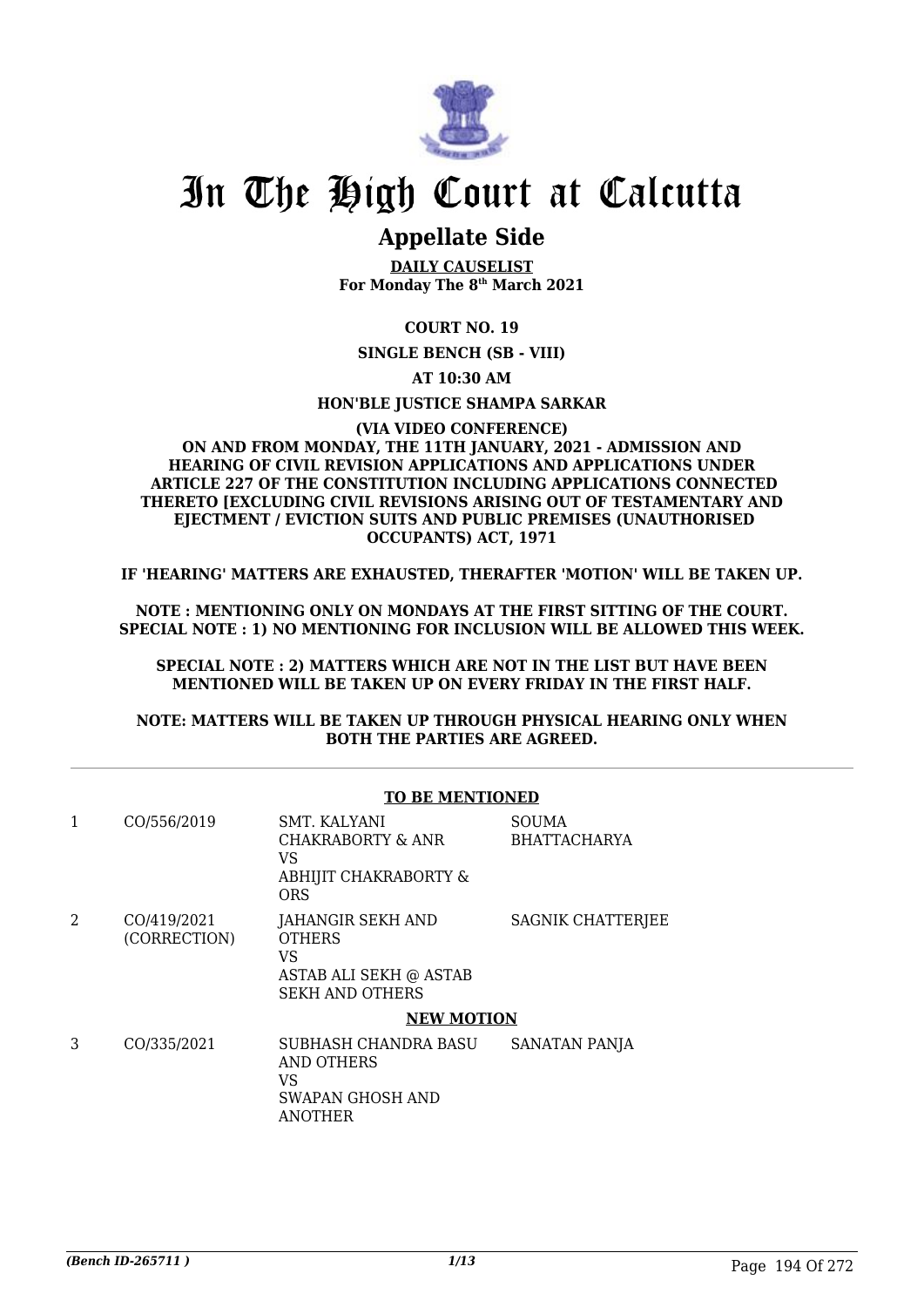| 4  | CO/369/2021 | PULAK DUTTA<br><b>CHOWDHURY</b><br><b>VS</b><br><b>MAMATA GUHA</b>                                                                                       | DIPANKAR PAL                          |
|----|-------------|----------------------------------------------------------------------------------------------------------------------------------------------------------|---------------------------------------|
| 5  | CO/405/2021 | PARESH CH. MANDAL<br><b>VS</b><br>BHABESH CH. MANDAL<br>AND ANR.                                                                                         | <b>BAISALI GHOSHAL</b>                |
| 6  | CO/438/2021 | TAHER SAHA AND ORS<br><b>VS</b><br>ELAHI SAHA AND ANR                                                                                                    | SAPTARSHI MAL                         |
| 7  | CO/441/2021 | CHITTARANJAN<br><b>LOCOMOTOVE WORKS</b><br><b>VS</b><br><b>ASSISTANT P F</b><br><b>COMMISSIONER AND</b><br><b>ASSESSING AUTHORITY</b><br>AND AND ANOTHER | KUSHI PRASUN<br><b>CHATTERJEE</b>     |
| 8  | CO/447/2021 | <b>TABASUM RUKSANA</b><br>VS<br><b>COLLECTOR UTTAR</b><br><b>DINAJPUR</b>                                                                                | MD. M NAZAR<br><b>CHOWDHURY</b>       |
| 9  | CO/448/2021 | <b>AMAR GHOSH</b><br><b>VS</b><br>REBARANI MONDAL (JANA)                                                                                                 | PINAKI RANJAN<br><b>MITRA</b>         |
| 10 | CO/449/2021 | PRABIR KUMAR DAS<br><b>VS</b><br><b>GAUTAM KAR</b>                                                                                                       | MD. APZAL ANSARI                      |
| 11 | CO/451/2021 | <b>SMT GOURI</b><br><b>BHATTACHARYA AND ANR</b><br><b>VS</b><br><b>ARIJIT MAITY</b>                                                                      | <b>ARITRA SHANKAR</b><br><b>RAY</b>   |
| 12 | CO/452/2021 | <b>IND EXPO AND ORS</b><br>VS<br>THE MANAGER, HDFC<br><b>BANK LTD AND ORS</b>                                                                            | ANKITA UPADHYAY                       |
| 13 | CO/453/2021 | <b>ANANDADEEP SEN</b><br>VS<br>SWARNAPA DUTTA GUPTA                                                                                                      | GOLAM KARIM<br><b>CHOWDHURY</b>       |
| 14 | CO/454/2021 | KAJAL CHANDRA BAG<br><b>VS</b><br>SADHANA DAS AND ORS                                                                                                    | <b>SUBHADEEP</b><br><b>CHATTERJEE</b> |
| 15 | CO/455/2021 | PRASENJIT NATH<br><b>VS</b><br>MADHUPARNA NATH NEE<br><b>BOSE</b>                                                                                        | RAJESH NASKAR                         |
| 16 | CO/457/2021 | PRAVAT KUMAR MITRA<br>VS<br>SHANTI DEVI KOTHARI                                                                                                          | BALAJI<br><b>CHAKRABORTY</b>          |
| 17 | CO/458/2021 | DHARAM PAL CHADHA AND<br>SONS<br><b>VS</b><br>SK. ABDUL KABIR AND ORS                                                                                    | ANIRBAN GHOSH                         |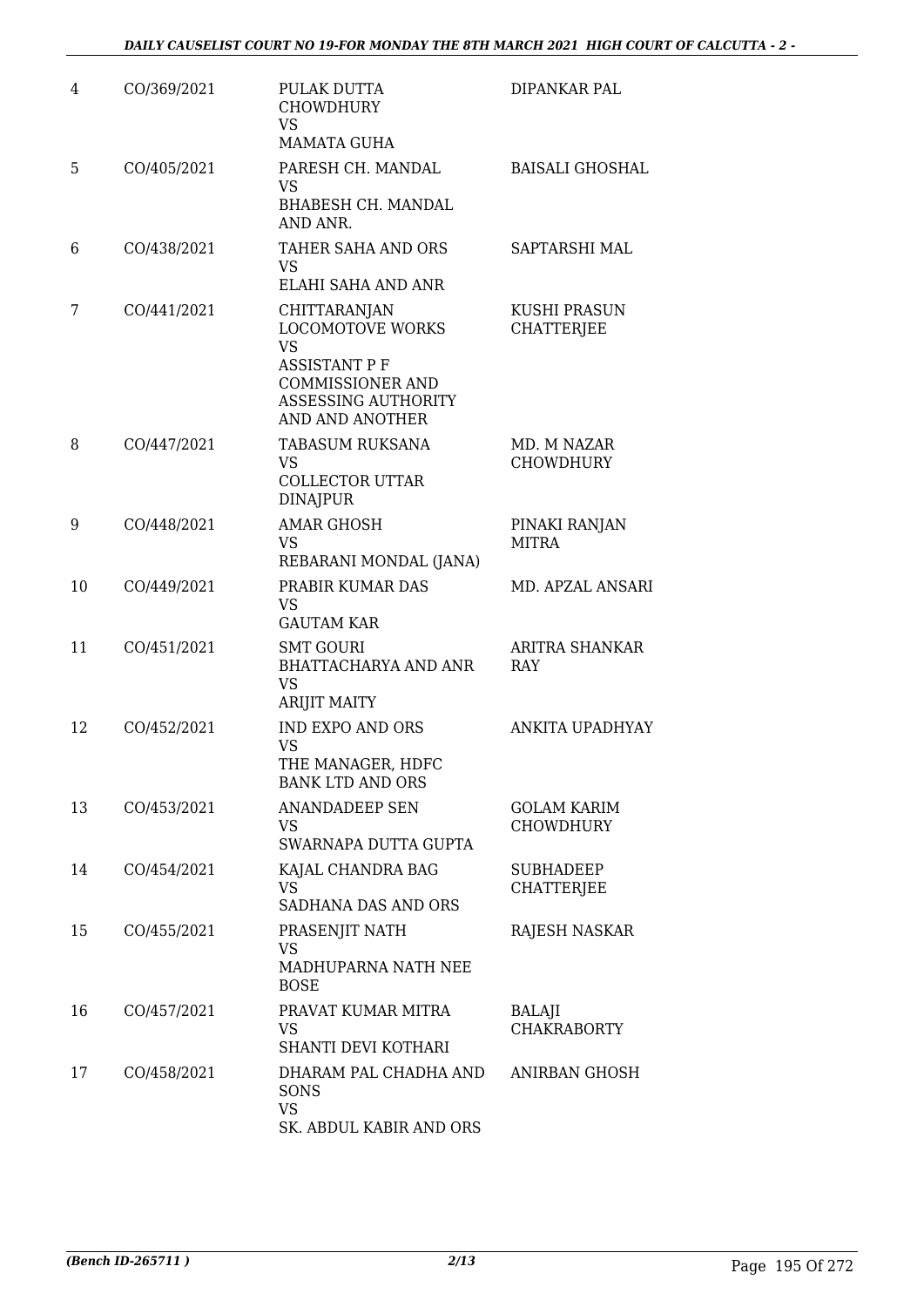| 18 | CO/461/2021 | DILIP KUMAR MISHRA<br>VS<br><b>SANJIB DAS</b>                                                                         | <b>ASIT BERA</b>                       |
|----|-------------|-----------------------------------------------------------------------------------------------------------------------|----------------------------------------|
| 19 | CO/462/2021 | SARA YUSOOF KHARWA<br>VS<br>MD. TANVIR RAHIM AND<br><b>ORS</b>                                                        | <b>WASIM AHMED</b>                     |
| 20 | CO/464/2021 | M/S. A. B. ENTERPRISE AND MADHUMITA PATRA<br><b>ORS</b><br><b>VS</b><br>STATE BANK OF INDIA                           |                                        |
| 21 | CO/465/2021 | MITA DAS AND ANR<br>VS<br>SU DIV<br>OFFICER, BARRACKPORE,<br><b>SR CITIZEN MAINTENANCE</b><br><b>TRIBUNAL AND ORS</b> | DIP JYOTI<br><b>CHAKRABORTY</b>        |
| 22 | CO/466/2021 | ASHUTOSH MAJUMDER<br>VS<br>PARIMAL MAJUMDER                                                                           | PARVEJ ANAM                            |
| 23 | CO/467/2021 | SMT SANDHHYA BANERJEE<br><b>AND ORS</b><br><b>VS</b><br>SAMAR BANERJEE AND ORS                                        | <b>SUKANTA GHOSH</b>                   |
| 24 | CO/468/2021 | AJIT DAS AND ANR<br>VS<br>NANDADULAL DUARI AND<br><b>ORS</b>                                                          | <b>BHASKAR CHANDRA</b><br><b>MANNA</b> |
| 25 | CO/469/2021 | <b>NURUL HASSAN</b><br>VS<br><b>BOO ALI WAKF ESTATE AND</b><br><b>ORS</b>                                             | <b>SWATI AGARWAL</b>                   |
| 26 | CO/470/2021 | KAZI EQUEBAL HOSSAIN<br><b>VS</b><br><b>JOGMAYA GHOSH AND ORS</b>                                                     | DYUTIMAN BANERJEE                      |
| 27 | CO/472/2021 | SHANKAR SANTRA AND<br>ANR<br><b>VS</b><br>SMT SHAKUNTALA SHARMA<br><b>AND ORS</b>                                     | <b>JOY CHAKRABORTY</b>                 |
| 28 | CO/475/2021 | <b>GADADHAR DAS</b><br>VS<br>RANU DAS AND OTHERS                                                                      | <b>KESHAB CHANDRA</b><br><b>DAS</b>    |
| 29 | CO/478/2021 | KINGSHUK CHOWDHURY<br><b>VS</b><br>M/S NIVAJ CONSTRUCTION<br><b>AND OTHERS</b>                                        | PRATICK SARDAR                         |
| 30 | CO/480/2021 | DEBASIS BANERJEE<br>VS<br><b>BITHIKA MAJUMDER</b>                                                                     | SUBHAM KANTI<br><b>BHAKAT</b>          |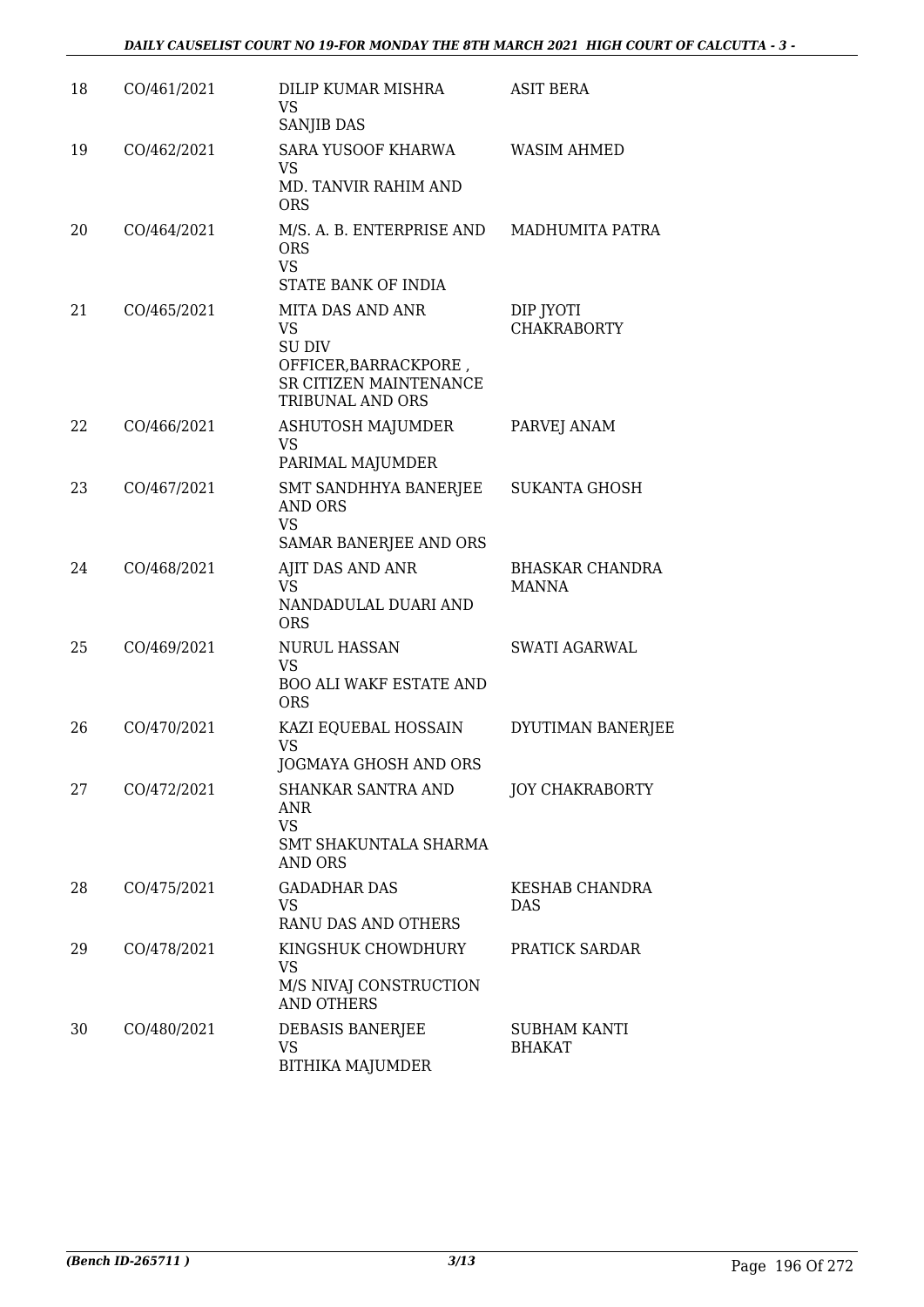| 31 | CO/481/2021 | PRODIP KUMAR DUTTA AND<br><b>ANOTHER</b><br><b>VS</b><br>THE AUTHORISED OFFICER,<br>HDB FINANCIAL SERVICE<br><b>LIMITED AND ANOTHER</b> | AJIT KUMAR MISHRA                       |
|----|-------------|-----------------------------------------------------------------------------------------------------------------------------------------|-----------------------------------------|
| 32 | CO/484/2021 | JAHEDIN SK. AND ANR<br>VS<br>MASIRUDDIN SK AND ORS                                                                                      | <b>SARBANANDA</b><br>SANYAL             |
| 33 | CO/488/2021 | PROSENJIT GHOSH<br><b>VS</b><br>CHANDAN KUMAR SAHA<br>AND ORS                                                                           | <b>ANIRBAN DAS</b>                      |
| 34 | CO/489/2021 | <b>SOURAV HALDER</b><br><b>VS</b><br>STATE OF WEST BENGAL<br><b>AND ANR</b>                                                             | <b>SACHETAN GHOSH</b>                   |
| 35 | CO/491/2021 | CARAVAN ELECTRICAL PVT<br><b>LTD</b><br><b>VS</b><br>DEB CHANDRA SHUKLA<br><b>AND ANR</b>                                               | <b>DEBANJAN</b><br><b>MUKHERJEE</b>     |
| 36 | CO/494/2021 | <b>SHOPNA GUPTA</b><br><b>VS</b><br>PALA GILROY AND ORS                                                                                 | ABIR LA<br>CHAKRABORTI                  |
| 37 | CO/495/2021 | MADHUSUDAN DAS<br><b>VS</b><br>NURUDDIN MD JAHANGIR<br><b>AND ORS</b>                                                                   | UTTIYA RAY                              |
| 38 | CO/497/2021 | INDRAJIT HAZRA<br><b>VS</b><br><b>SAMIR HAZRA AND ORS</b>                                                                               | SURANJAN MANDAL                         |
| 39 | CO/498/2021 | SANJIT ADAK AND ANR<br><b>VS</b><br><b>SMT CHAYA RANI</b><br><b>CHOWDHURY</b>                                                           | <b>ANIRUDDHA</b><br><b>BHATTACAHRYA</b> |
| 40 | CO/499/2021 | MANJU MONDAL AND ORS.<br><b>VS</b><br><b>SANAT MONDAL</b>                                                                               | NITAI CHANDRA<br>SAHA                   |
| 41 | CO/500/2021 | AMIT KAR<br>VS<br>KOYEL DEY (KAR)                                                                                                       | DEBASISH KAR                            |
| 42 | CO/501/2021 | UNNATI WRITING<br>PRODUCTS PVT LTD<br><b>VS</b><br>RAMESH KUMAR<br><b>CHOWDHURY</b>                                                     | ANURADHA PODDAR                         |
| 43 | CO/502/2021 | <b>SHARAT DAS</b><br><b>VS</b><br><b>SAMIR DUTTA</b>                                                                                    | SUBHRAJYOTI GHOSH                       |
| 44 | CO/504/2021 | SUBRATA TALAPATRA AND<br>ORS.<br><b>VS</b><br>SMRITI CHAKRABORTY                                                                        | RAM KRISHNA<br><b>CHANDRA</b>           |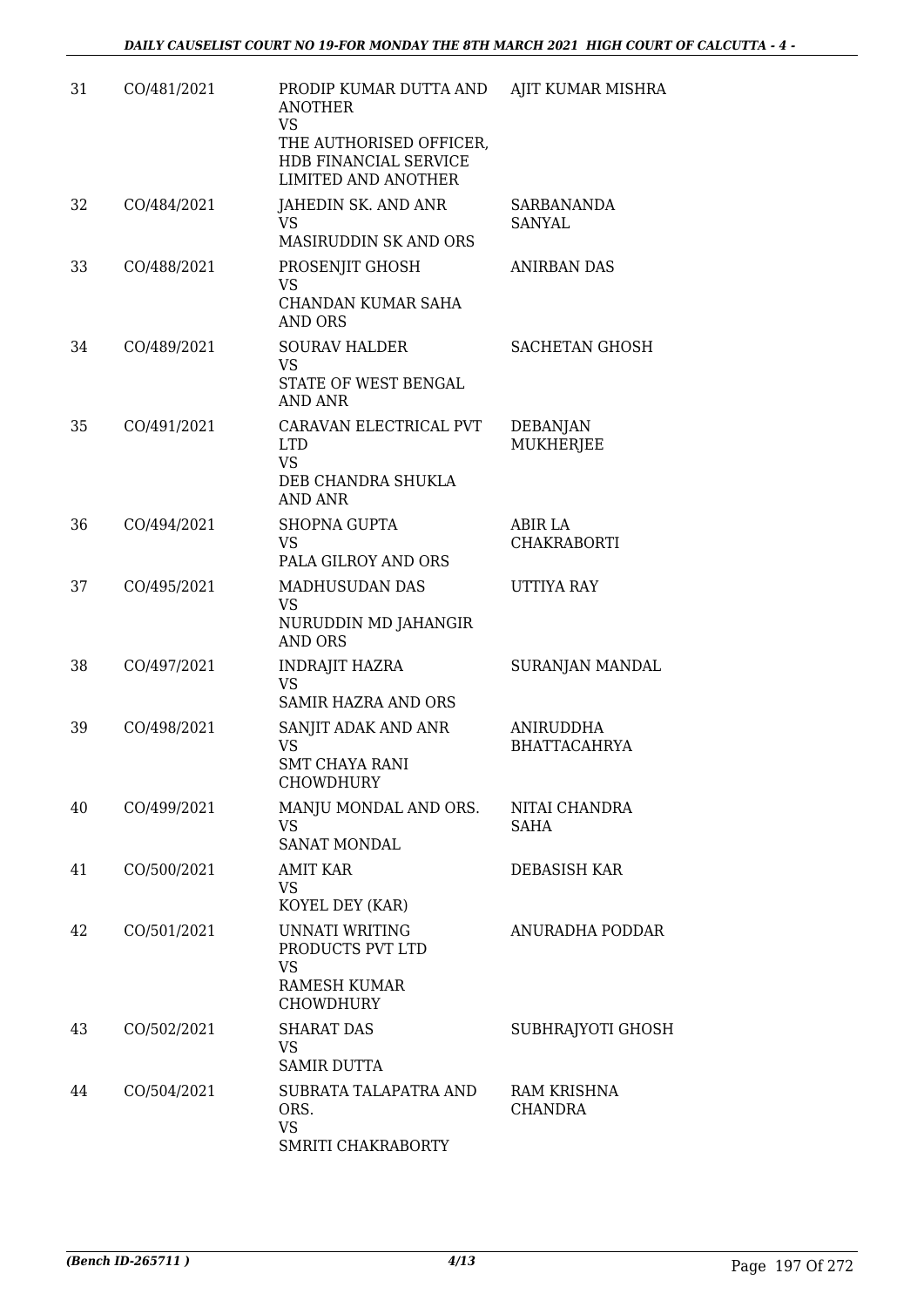| 45 | CO/505/2021 | <b>BISWANATH MALLICK</b><br>VS.<br>ARUN KUMAR SARDAR                                                                                                        | <b>TIRTHAA DEY</b>                   |
|----|-------------|-------------------------------------------------------------------------------------------------------------------------------------------------------------|--------------------------------------|
| 46 | CO/506/2021 | TUSHAR KANTI ROY AND<br>ORS.<br><b>VS</b><br>ARUN KUMAR BISWAS AND                                                                                          | SIVA PRASAD GHOSH                    |
|    |             | ANR.                                                                                                                                                        |                                      |
| 47 | CO/509/2021 | SAILEN MUKHERJEE<br><b>VS</b><br><b>GOUTAM CHATTERJEE @</b><br><b>ASHOKE</b>                                                                                | <b>BARUN KUMAR</b><br><b>SAMANTA</b> |
| 48 | CO/513/2021 | RANI PRABHA DAS AND ORS<br>VS<br>THE BOARD OF WAKF AND<br><b>ORS</b>                                                                                        | <b>SUMITRA DAS</b>                   |
| 49 | CO/520/2021 | AMAL KRISHNA SAHA<br>VS<br>THE DEPUTY MAGISTRATE<br>AND DEPUTY COLLECTOR<br>AND ORS.                                                                        | <b>GAGANJYOT SINGH</b>               |
| 50 | CO/522/2021 | AMAL KRISHNA SAHA                                                                                                                                           | <b>GAGANJYOT SINGH</b>               |
|    |             | <b>VS</b><br>ANIMESH KUMAR SAHA<br>AND ORS.                                                                                                                 |                                      |
| 51 | CO/523/2021 | ARUN KUMAR AGARWAL<br>AND ORS<br><b>VS</b><br>KALPANA BANERJEE AND<br><b>ORS</b>                                                                            | PRAJAININ DAS                        |
| 52 | CO/524/2021 | <b>SRI SRI DEBOTTAR</b><br><b>BHUBANESWAR</b><br>SHIBTHAKUR JEW REPT. BY<br>JHARNA MUKHERJEE AND<br><b>ORS</b><br>VS<br>SHYAMAPADA MIATUR AND<br><b>ORS</b> | DYUTIMAN BANERJEE                    |
| 53 | CO/525/2021 | SUJAN KUMAR GHOSH<br>VS<br>LAKSHMI GHOSH                                                                                                                    | DEBAYAN ROY                          |
| 54 | CO/528/2021 | PUNAM KAPOOR NEE<br>BANSAL<br><b>VS</b><br><b>SAMIT KAPOOR</b>                                                                                              | ANURADHA PODDAR                      |
| 55 | CO/530/2021 | ANJU ROY CHOWDHURY<br>(NEE SARKAR) AND ANR<br><b>VS</b><br><b>DIPAK SARKAR</b>                                                                              | JAYANTA KUMAR<br><b>DHAR</b>         |
| 56 | CO/532/2021 | <b>SK. ABDUL TAHER</b><br>VS<br>SHARMILA BIBI                                                                                                               | TANMOY MUKHERJEE                     |
| 57 | CO/533/2021 | UTTAM HAIT<br>VS<br><b>TARAMANI SHAW</b>                                                                                                                    | RAMESHWAR SINHA                      |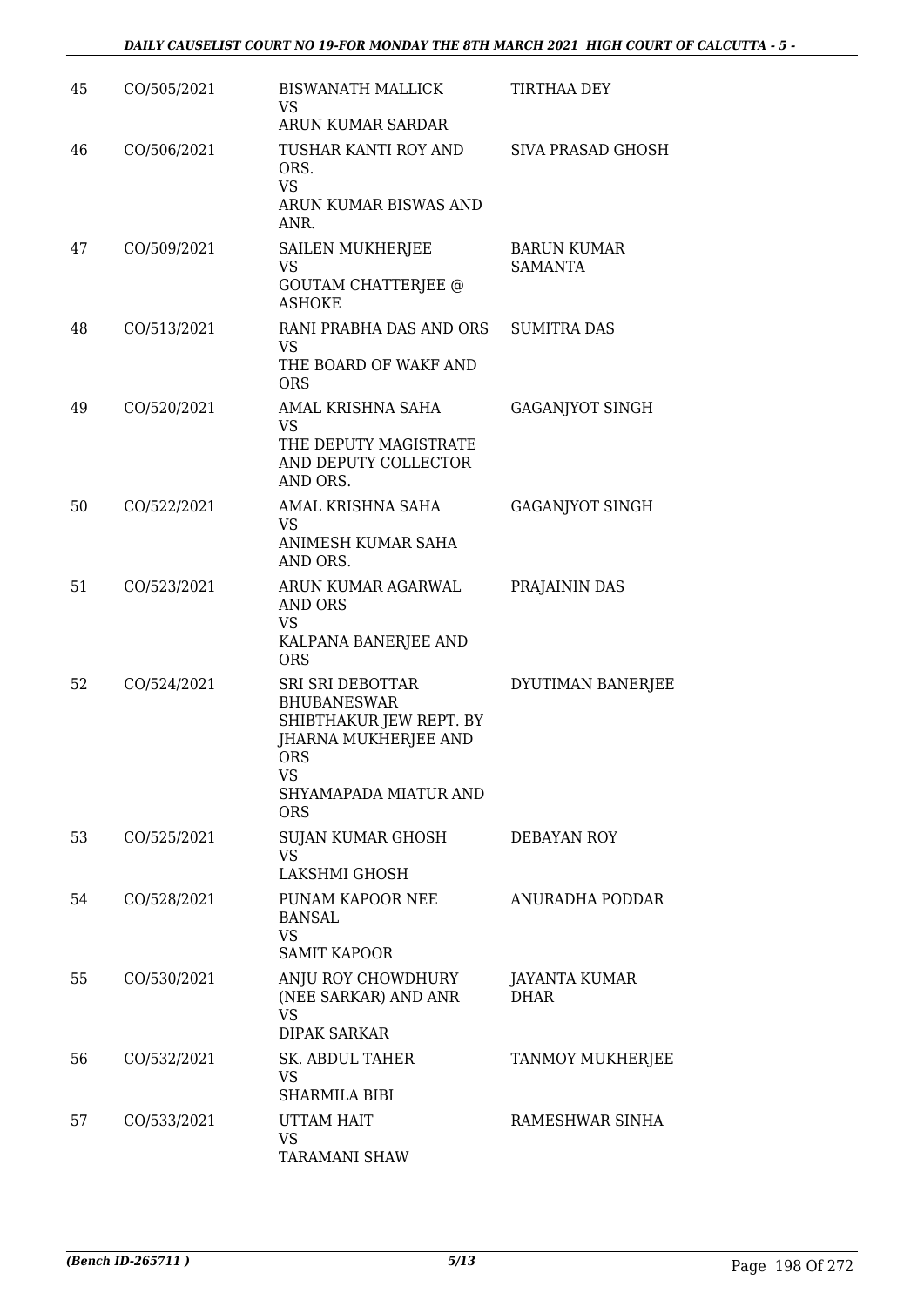| 58 | CO/534/2021 | <b>SHIV KUMARI SINGH</b><br>VS<br>MANGAL SINGH AND ANR                                                                 | SANJIB MITRA                           |
|----|-------------|------------------------------------------------------------------------------------------------------------------------|----------------------------------------|
| 59 | CO/536/2021 | MONORANJAN NAG<br>VS<br><b>TINAMONI NAG</b><br><b>CHAKRABORTY</b>                                                      | <b>SUDIP GHOSH</b><br><b>CHOWDHURY</b> |
| 60 | CO/537/2021 | <b>KALYAN KR</b><br>CHOWDHURY@KAYAL<br><b>VS</b><br>KALYAN DUTA AND ANR                                                | <b>SUDIP GHOSH</b><br><b>CHOWDHURY</b> |
| 61 | CO/538/2021 | TARA VISWAKARMA ALIAS<br>TARA DEVI VISWAKARMA<br>AND ORS.<br><b>VS</b><br>REKHA CHATTERJEE AND<br>ORS.                 | <b>AMAL KUMAR</b><br><b>BANERJEE</b>   |
| 62 | CO/541/2021 | <b>BHOLANATH GOSWAMI</b><br><b>VS</b><br>HIRALAL KEDIA AND ORS.                                                        | AMITABHA GHOSH                         |
| 63 | CO/546/2021 | <b>BIBEKANDA GHOSH</b><br><b>VS</b><br>RANJAN GHOSH AND ORS.                                                           | RAMPROKASH<br><b>BANERJEE</b>          |
| 64 | CO/548/2021 | M/S PARAS TRADERS AND<br><b>ORS</b><br>VS<br>FULLERTON INDIA CREDIT<br><b>COMPANY LIMITED AND</b><br><b>ORS</b>        | <b>JAYATI CHOWDHURY</b>                |
| 65 | CO/552/2021 | <b>AMIT GUHA ROY</b><br><b>VS</b><br>AMLAN CHOWDHURY AND<br>ANR.                                                       | <b>ANIMESH PAUL</b>                    |
| 66 | CO/553/2021 | M/S. SHIVA CO. AND ANR.<br><b>VS</b><br>KRISHNA DAS AND ANR.                                                           | <b>AMARNATH</b><br><b>AGARWAL</b>      |
| 67 | CO/558/2021 | SK. BOLDO @ SK. ABDUL<br><b>RASID</b><br><b>VS</b><br>MORJINA BEGUM                                                    | SK. TOSLIM ALI                         |
|    |             | <b>ADJOURNED MOTIONS</b>                                                                                               |                                        |
| 68 | CO/49/2021  | <b>MAA PARVATI TRAVELS</b><br>PROP. DILIP KUMAR AND<br>ANR<br><b>VS</b><br>M/S. NILACHAL IRON AND<br>POWER LTD AND ORS | <b>SK SHAMIM AKHTER</b>                |
| 69 | CO/164/2021 | SHYAMALI SAHA AND ANR<br>VS<br><b>SHYAMAL KUNDU</b>                                                                    | <b>SAGARMAY GHOSH</b>                  |
| 70 | CO/202/2021 | ASIT MONDAL AND ANR<br>VS<br>SUBHENDU KHANARA AND<br><b>ORS</b>                                                        | <b>MANOJ</b><br><b>CHAKRABORTY</b>     |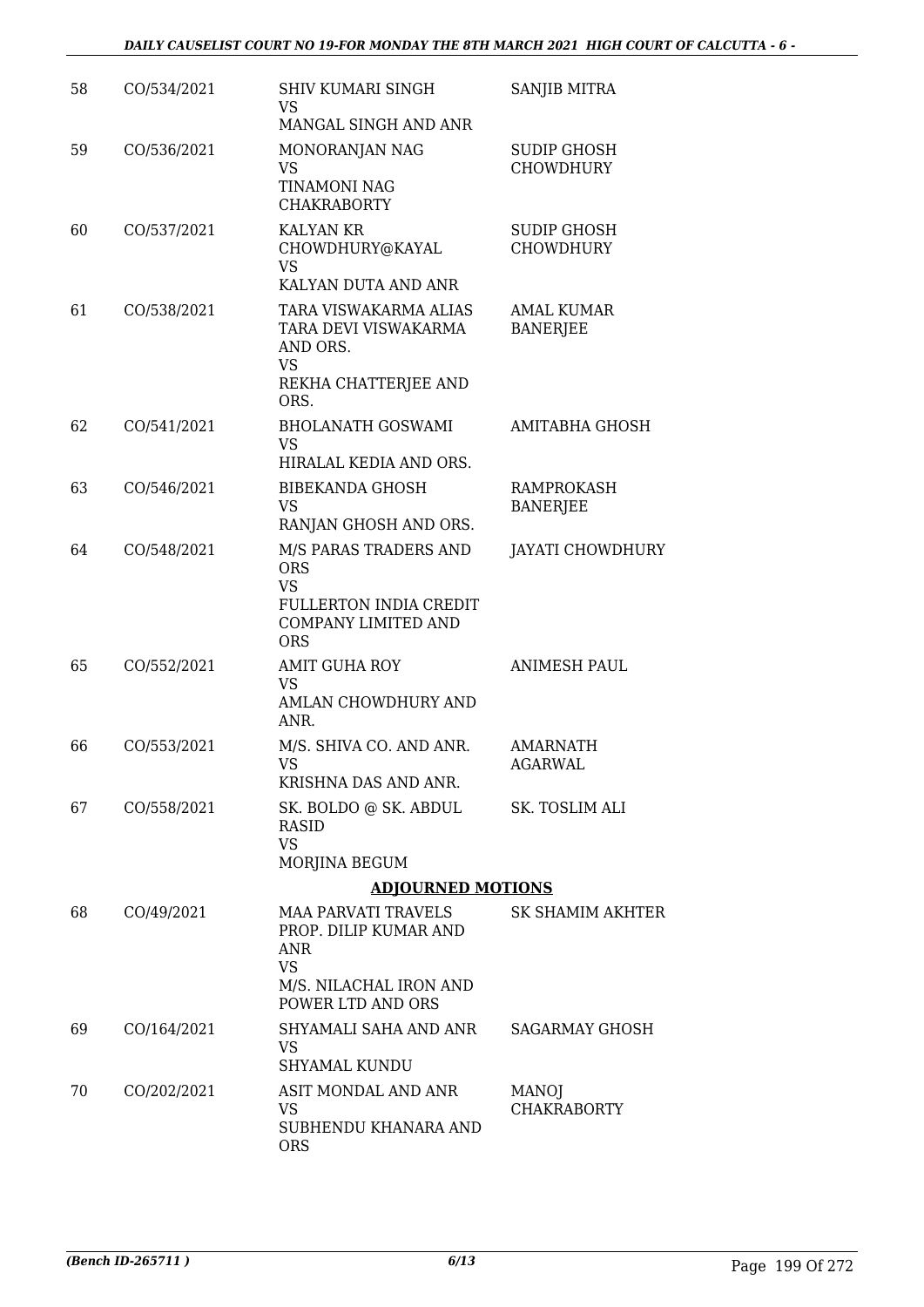| 71 | CO/218/2021  | ECCHA MONDAL<br>VS<br>JAMIR ALI MONDAL                                                                              | <b>GENIYA MUKHERJEE</b>                |
|----|--------------|---------------------------------------------------------------------------------------------------------------------|----------------------------------------|
| 72 | CO/250/2021  | SMT JUTHIKAR MULLICK<br><b>AND ORS</b><br><b>VS</b><br><b>MARUTI NANDAN</b><br>PROPERTIES (P) LTD AND<br><b>ORS</b> | <b>BIKASH SHAW</b>                     |
| 73 | CO/297/2021  | VIKASH NAGELIA<br><b>VS</b><br>REGISTRAR, INCOME TAX<br>APPELLATE TRIBUNAL                                          | <b>SURYANEEL DAS</b>                   |
| 74 | CO/312/2021  | TARAPADA MAL AND ORS<br>VS<br><b>ASIT MAL AND ORS</b>                                                               | PRANTICK GHOSH                         |
| 75 | CO/315/2021  | NIRMAL CHANDRA<br>MONDAL @ NIRMAL<br>MONDAL AND OTHERS<br><b>VS</b><br>ADITI GOSWAMI AND<br><b>OTHERS</b>           | ARUP KRISHNA DAS                       |
|    |              | <b>FOR HEARING</b>                                                                                                  |                                        |
|    |              | (AT 2:00 P.M.)                                                                                                      |                                        |
| 76 | CO/2841/2019 | <b>SOUMYADIP DAS</b><br><b>VS</b><br><b>SUNITA DAS</b>                                                              | <b>SIBANGI</b><br><b>CHATTOPADHYAY</b> |
| 77 | CO/794/2020  | <b>SASANKA SEKHAR</b><br>MUKHOPADHYAY & ORS<br><b>VS</b><br>ADHIR MUKHOPADHYAY &<br><b>ORS</b>                      | SOUMYA MAJUMDER                        |
| 78 | CO/1652/2020 | REJJAK ALI<br><b>VS</b><br><b>KURBAN ALI AND ORS</b>                                                                | NILADRI SAHA                           |
| 79 | CO/987/2020  | M/S CHILD CARE AQUA<br><b>FOUNTAIN</b><br><b>VS</b><br>PRADIP BHATTACHARJEE                                         | SATYAM MUKHERJEE                       |
| 80 | CO/1107/2020 | UMESH KUMAR DANGI<br><b>VS</b><br><b>LAKSHMAN PRASAD</b><br><b>AGARWAL &amp; ANR</b>                                | <b>DEBARATI DAS</b>                    |
| 81 | CO/42/2021   | <b>SAIKAT SARKAR</b><br>VS<br>DIPALI SARKAR                                                                         | <b>JAYASHREE PATRA</b>                 |
| 82 | CO/1030/2020 | SMT TAPATI BHADURI &<br><b>ORS</b><br><b>VS</b>                                                                     | SUBRATA GOSWAMI                        |
| 83 | CO/210/2021  | MONOTOSH ROY & ANR<br>SOURENDRA DEY<br>VS<br><b>PULAK DEY</b>                                                       | MANORANJAN JANA                        |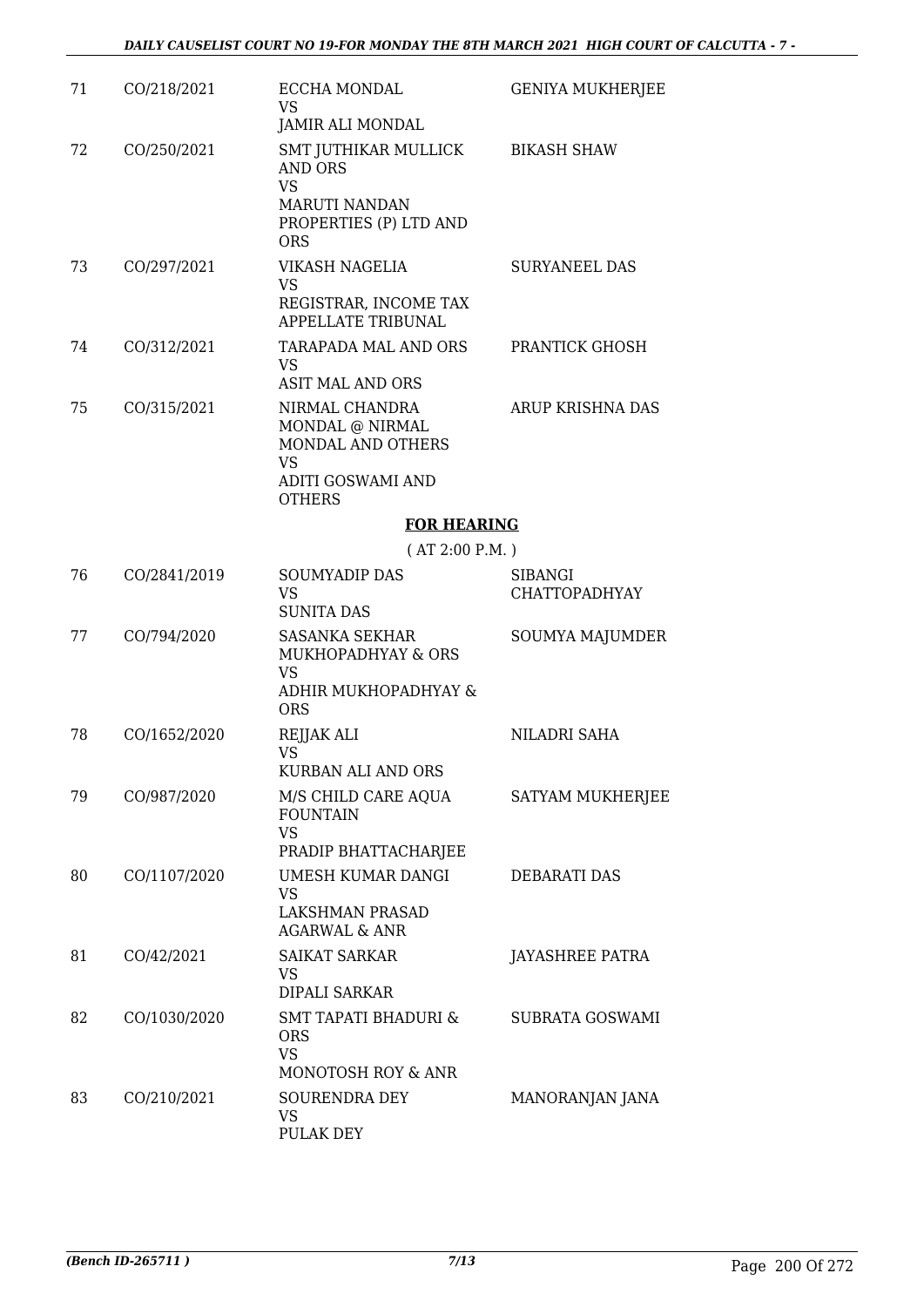| 84 | CO/207/2021       | YOGESH KAMDAR<br>VS.<br>MEENA ALIAS MITAY                                                                                       | MADHUMITA BASAK                     |
|----|-------------------|---------------------------------------------------------------------------------------------------------------------------------|-------------------------------------|
| 85 | CO/62/2021        | <b>KAMDAR</b><br>ANANDA PRAMANIK AND<br>ORS<br><b>VS</b>                                                                        | MRITYUNJAY SAHA                     |
| 86 | CO/370/2021       | LATA BHATTACHARJEE<br>PRITILATA MAITY<br>VS<br>SWATI SIMLAI AMD ORS                                                             | DEBABRATA ROY                       |
| 87 | CO/836/2020       | <b>BUDDHADEB JANA</b><br>VS<br><b>LALITA JANA</b>                                                                               | NEPESH MAJHI                        |
|    | IA NO: CAN/1/2021 |                                                                                                                                 |                                     |
| 88 | CO/1474/2020      | NASIRUDDIN SEKH AND<br><b>ORS</b><br><b>VS</b>                                                                                  | SARBANANDA<br>SANYAL                |
|    |                   | MD ALI SEKH AND ANR                                                                                                             |                                     |
| 89 | CO/1083/2020      | MD LAIQUE KHAN<br><b>VS</b><br><b>STATE OF WEST BENGAL &amp;</b><br><b>ORS</b>                                                  | MD ABDULLA GAZI                     |
| 90 | CO/1108/2020      | UMESH KUMAR DANGI<br><b>VS</b><br><b>LAKSHMAN PRASAD</b><br><b>AGARWAL &amp; ANR</b>                                            | DEBARATI DAS                        |
| 91 | CO/1089/2020      | DHARMENDRA JAISWAL<br><b>VS</b><br>PRITAM KR. MANNA & ORS.                                                                      | SOMNATH DE                          |
| 92 | CO/154/2021       | DEBOJIT SUR<br><b>VS</b><br>EASTLAND PARK CO-<br><b>OPRATIVE HOUSING</b><br><b>SOCIETY LTD AND ORS</b>                          | LOPAMUDRA MOITRA                    |
| 93 | CO/1424/2020      | <b>KASMIRA BIBI</b><br><b>VS</b><br>YAKUB ALI MONDAL AND<br><b>ORS</b>                                                          | ARITRA SHANKAR<br><b>RAY</b>        |
| 94 | CO/3/2021         | SHESH NATH PRASAD<br>VS.<br>KARUNA ROY AND ORS.                                                                                 | <b>ALOTRIYA</b><br><b>MUKHERJEE</b> |
| 95 | CO/739/2020       | SK. FAZLUR RAHAMAN &<br>ANR<br><b>VS</b><br>MD. ANWAR & ORS                                                                     | <b>S.G. CHOWDHURY</b>               |
| 96 | CO/1536/2020      | <b>MINOR KHANDEKAR</b><br>TAMANNA KHATUN REP. BY<br>KHANDEKAR MOHINUDDIN<br><b>HOSSAIN</b><br><b>VS</b><br>SK KASEM ALI AND ORS | SARBANANDA<br><b>SANYAL</b>         |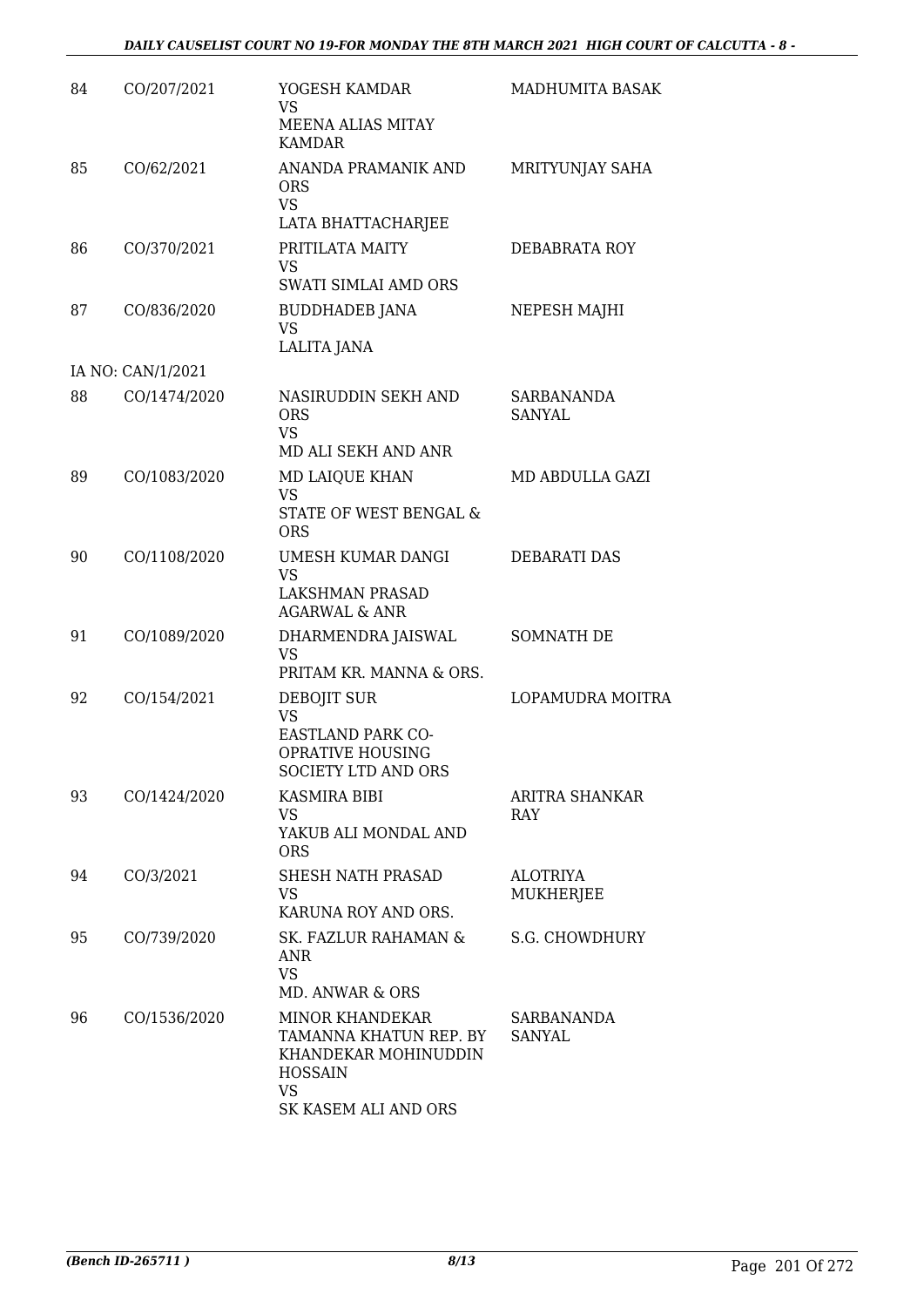| 97  | CO/1643/2020 | SWAPAN ROY @ UJJAL ROY<br>AND ORS<br><b>VS</b><br>THE BOARD OF WAQFS,<br>REPTED. BY CHIEF                                  | <b>NAYEEMUDDIN</b><br><b>MUNSHI</b>   |
|-----|--------------|----------------------------------------------------------------------------------------------------------------------------|---------------------------------------|
| 98  | CO/4161/2019 | <b>EXCUTIVE OFFICER</b><br>KOYEL ROY<br>VS<br><b>SOMNATH ROY</b>                                                           | SUKLA DAS<br><b>CHANDRA</b>           |
| 99  | CO/1653/2020 | JAYAANTA KUMAR MONDAL<br><b>AND OTHERS</b><br><b>VS</b><br><b>SECRETARY</b><br>PURBAMEDINIPUR ZILLA<br>PARISHAD AND OTHERS | <b>ASIF SOHAIL</b><br><b>TARAFDAR</b> |
| 100 | CO/978/2020  | MOHAN DAS & ANR<br><b>VS</b><br>NABAGHANA DAS & ORS                                                                        | <b>SUKANTA DAS</b>                    |
| 101 | CO/1548/2020 | THE KOLKATA<br>MUNICIAPLITY<br><b>CORPORATION</b><br><b>VS</b><br>AJIT KUMAR BISWAS AND<br><b>ANR</b>                      | <b>DWIJADAS</b><br><b>CHAKRABORTY</b> |
| 102 | CO/1654/2020 | AXIS BANK LIMITED<br>VS<br>THE LEARNED REGISTRAR<br><b>DEBTS RECOVERY</b><br>TRIBUNAL1 AND OTHERS                          | AJIT KUMAR MISHRA                     |
| 103 | CO/2366/2019 | PRAFULLYA MONDAL<br><b>VS</b><br>KALO BALA MONDAL & ORS                                                                    | <b>CHANDRA NATH</b><br><b>SARKER</b>  |
| 104 | CO/102/2021  | <b>ASHOK BAGUI AND ORS</b><br><b>VS</b><br>PINTU GHOSH                                                                     | ANIRUDDHA MITRA                       |
| 105 | CO/124/2021  | DR ASHOK KUMAR SAH<br>VS<br>DR MAHUA SARKAR                                                                                | <b>DIPANJAN BISWAS</b>                |
| 106 | CO/1549/2020 | NOOR AFROZ<br><b>VS</b><br>LEENA SAMAD AND ORS                                                                             | <b>SOUNAK</b><br>BHATTACHARYYA        |
| 107 | CO/1552/2020 | KOLKATA MUNICIPAL<br>CORPORATION<br><b>VS</b><br>SILICAL HOUSING SYSTEM<br><b>LTD</b>                                      | <b>FAZLUL HOQUE</b>                   |
| 108 | CO/1598/2020 | <b>SUPRATIK GHOSH</b><br><b>VS</b><br>ALIROMA CHEMICAL PVT<br>LTD AND ORS                                                  | MRITYUNJOY HALDER                     |
| 109 | CO/1086/2020 | SUNIL KRISHNA THAKUR &<br>ORS.<br><b>VS</b><br>ANGUR BISWAS & ORS.                                                         | PRANTICK GHOSH                        |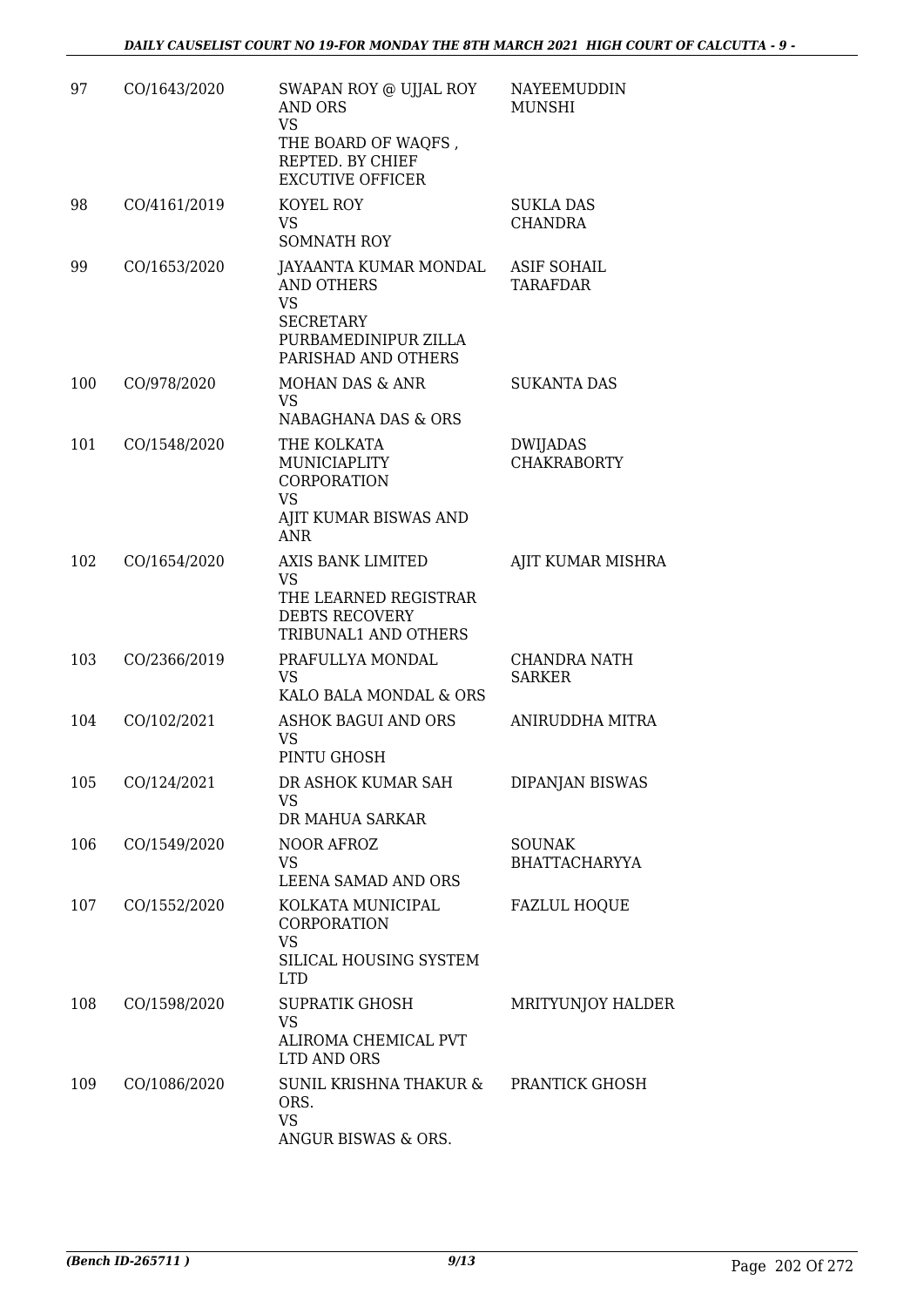| 110 | CO/1439/2020                            | NEELANJAN DE<br><b>VS</b>                                                | MUNSHI ASHIQ<br>ELAHI                                                                     |
|-----|-----------------------------------------|--------------------------------------------------------------------------|-------------------------------------------------------------------------------------------|
|     |                                         | <b>JUJHAR SINGH AND ORS</b>                                              |                                                                                           |
| 111 | CO/1109/2020                            | <b>GOVINDA RAN SWAMI</b><br><b>VS</b><br>P.M. COLD STORAGE PVT.          | DEBARATI DAS                                                                              |
|     |                                         | LTD. & ANR                                                               |                                                                                           |
| 112 | CO/3605/2019                            | KRISHNENDU PAUL<br>VS<br>NAMITA HAZRA                                    | <b>SAKYA SEN</b>                                                                          |
| 113 | CO/1553/2020                            | VALVOLINE CUMMINS PVT<br><b>LTD</b>                                      | SHREYA SINGH                                                                              |
|     |                                         | <b>VS</b><br>M/S ROADWINGS<br><b>INTERNATIONAL PVT LTD</b><br>AND ANR    |                                                                                           |
| 114 | CO/2949/2014<br>(AT 3:00 P.M.)          | PIJUSH KANTI SADHU<br><b>VS</b><br><b>SHANKAR DEBNATH &amp; ANR</b>      | SRIJIB CHAKRABORTY                                                                        |
|     | IA NO: CAN/5/2019(Old No:CAN/7591/2019) |                                                                          |                                                                                           |
| 115 | WPA/1498/2019                           | <b>MAHAVIR PUMP</b>                                                      | PRABHAT KUMAR                                                                             |
|     | (AT 3:00 P.M.)                          | MANUFACTURIN PVT.LTD.<br>$&$ ANR<br><b>VS</b>                            | <b>SRIWASTAWA</b>                                                                         |
|     |                                         | STATE OF WEST BENGAL &<br><b>ORS</b>                                     |                                                                                           |
|     | wt116 WPA/2275/2019                     | <b>MAHAVIR PUMP</b><br>MANUFACTURING PVT LTD<br>& ANR<br><b>VS</b>       | PRABHAT KUMAR<br><b>SRIVASTAVA</b>                                                        |
|     |                                         | STATE OF WEST BENGAL &<br><b>ORS</b>                                     |                                                                                           |
|     | No:CAN/3586/2020)                       |                                                                          | IA NO: CAN/1/2020(Old No:CAN/3125/2020), CAN/2/2020(Old No:CAN/3585/2020), CAN/3/2020(Old |
|     |                                         | <b>CONTESTED APPLICATION</b>                                             |                                                                                           |
| 117 | CO/3057/2016                            | <b>AMIT SARKAR &amp; ORS</b><br>VS                                       | MITUL<br><b>CHAKRABORTY</b>                                                               |
|     |                                         | DEBASREE GUPTA & ANR                                                     |                                                                                           |
|     |                                         | IA NO: CAN/1/2017(Old No:CAN/2077/2017), CAN/2/2020(Old No:CAN/609/2020) |                                                                                           |
| 118 | CO/4546/2016                            | M/S. J J GRIHANIRMAN PVT<br><b>LTD</b><br><b>VS</b>                      | PRABIR BANERJEE                                                                           |
|     |                                         | PARVATI DEVI KHEMKA &<br><b>ORS</b>                                      |                                                                                           |
| 119 | CO/300/2018                             | M/S. KANAK LAND<br>DEVELOPMENT & CREDIT<br>CO. PVT. LTD<br><b>VS</b>     | SANKET SARAWAGI                                                                           |
|     |                                         | THE K.M.C. & ORS                                                         |                                                                                           |
| 120 | CO/2888/2018                            | GITA DEY @ GEETA DEY<br>VS<br><b>GOURI BALA DEY</b>                      | SUPRIYA RANJAN<br>SAHA                                                                    |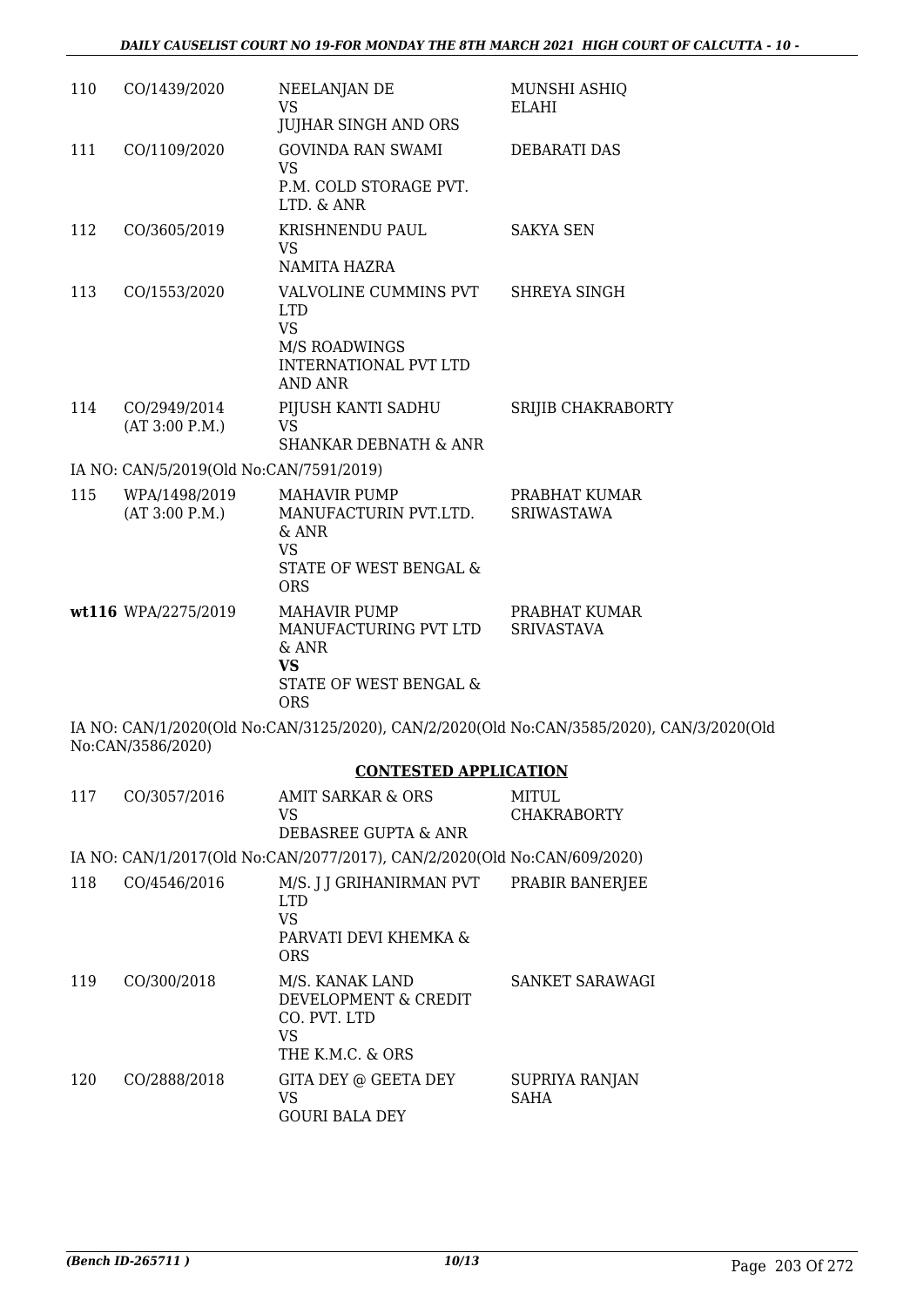### *DAILY CAUSELIST COURT NO 19-FOR MONDAY THE 8TH MARCH 2021 HIGH COURT OF CALCUTTA - 11 -*

| 121 | CO/238/2019        | <b>NEWTON SK &amp; ANR</b><br><b>VS</b><br><b>AAMIR SK &amp; ORS</b>              | <b>ANIRBAN DAS</b>                      |
|-----|--------------------|-----------------------------------------------------------------------------------|-----------------------------------------|
| 122 | CO/532/2019        | <b>RAJAT GHOSH</b><br><b>VS</b><br><b>RATNA GHOSH</b>                             | NEMAI CHANDRA<br><b>BETAL</b>           |
|     | wt123 CO/589/2019  | RATNA GHOSH<br><b>VS</b><br><b>RAJAT GHOSH</b>                                    | <b>NONI GOPAL</b><br><b>CHAKRABORTY</b> |
| 124 | CO/1090/2019       | ANIL MANDAL & ORS<br><b>VS</b><br>JAGABANDHU SUTRADHAR<br>$&$ ORS                 | <b>AVISHEK PRASAD</b>                   |
| 125 | CO/1167/2019       | SAROJ AGARWAL<br><b>VS</b><br>KALIDASSI DAS & ORS.                                | UTTAM KR.<br><b>BHATTACHARYYA</b>       |
|     | IA NO: CAN/1/2020  |                                                                                   |                                         |
| 126 | CO/2774/2019       | JAGANNATH MUKHERJEE<br><b>VS</b><br><b>BABLU MONDAL</b>                           | <b>BHOLANATH GHOSH</b>                  |
| 127 | CO/2932/2019       | <b>SUKANYA DAS</b><br><b>VS</b><br><b>ARINDAM DAS</b>                             | SAPTARSHI KUMAR<br>MAL                  |
|     | wt128 CO/2637/2019 | <b>ARINDAM DAS</b><br><b>VS</b><br><b>SUKANYA DAS</b>                             | ARIJIT CHAKRABORTY                      |
| 129 | CO/2987/2019       | KRISHNENDU ROY<br><b>VS</b><br>PRITISHA BHOWMIK                                   | <b>ARPITA SAHA</b>                      |
| 130 | CO/3036/2019       | <b>ASHOK KUMAR GAYEN</b><br><b>VS</b><br>MANABENDRA HALDAR &<br><b>ORS</b>        | LAKSHMINATH<br><b>BHATTACHARYA</b>      |
| 131 | CO/3530/2019       | HARADHAN SAHA<br>VS<br>TRIPURDESHWAR<br>MUKHERJEE & ORS                           | PRIYANKA SAHA                           |
| 132 | CO/3585/2019       | BINDU PAUL (MINOR) &<br>ORS.<br><b>VS</b><br>DIV. MGR. NEW INDIA ASS.<br>CO. LTD. | <b>SIMA GHOSH</b>                       |
| 133 | CO/3643/2019       | MANORANJAN GAYEN<br><b>VS</b><br><b>SANKAR DAS &amp; ANR</b>                      | <b>GOURANGA KUMAR</b><br><b>DAS</b>     |
| 134 | CO/3657/2019       | <b>SUBODH BANERJEE</b><br><b>VS</b><br>SMT. ALAKA MUKHERJEE                       | PRABIR ADHYA                            |
| 135 | CO/3721/2019       | <b>BIMALA MONDAL</b><br>VS<br>KAMAL PATRA                                         | <b>SUCHARITA ROY</b>                    |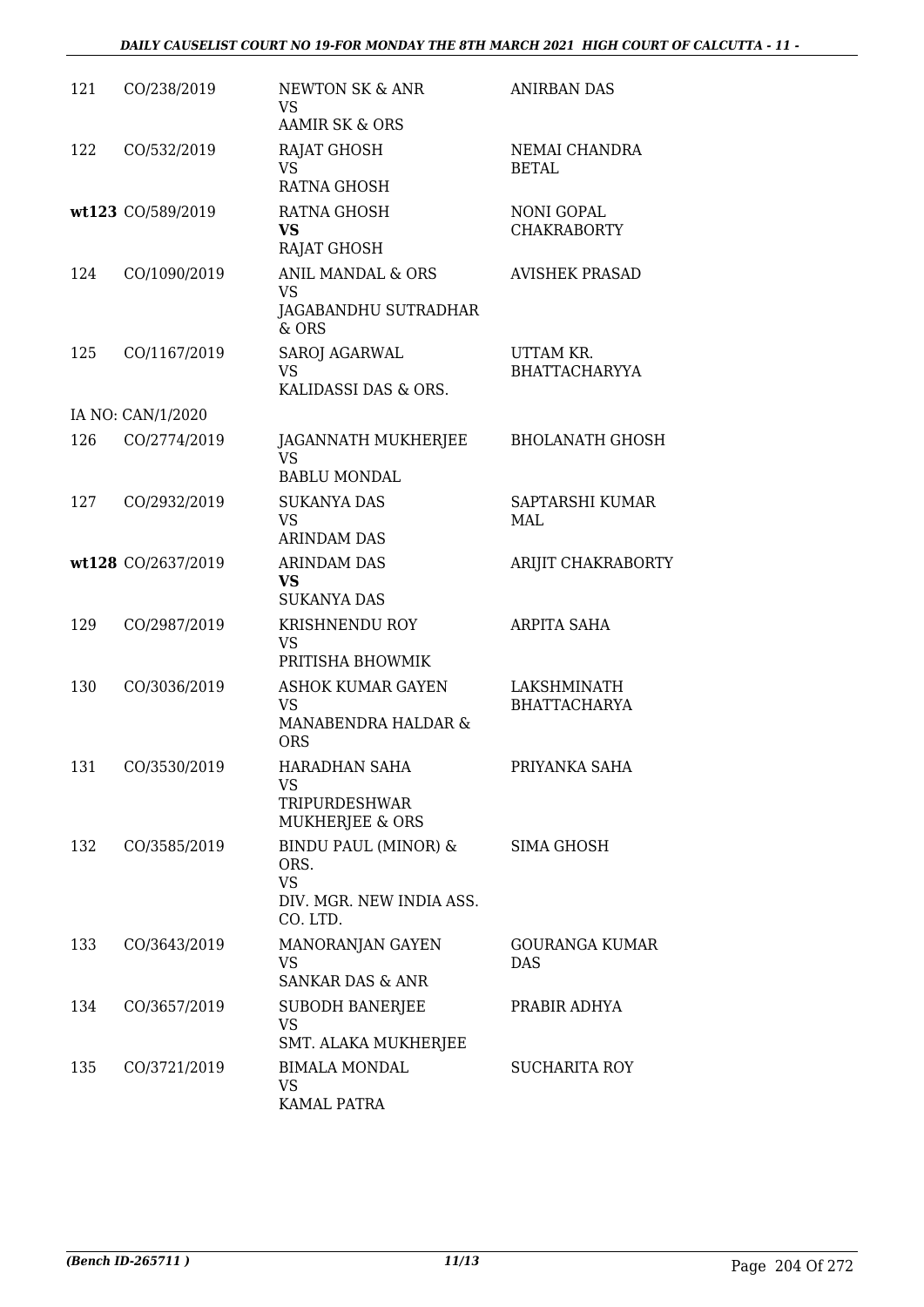| 136 | CO/3857/2019                              | EDEN REALITY VENTURES<br><b>PVT LTD</b><br><b>VS</b><br>NST HOUSING<br>DEVELOPMENT PVT LTD | SONI OJHA                               |
|-----|-------------------------------------------|--------------------------------------------------------------------------------------------|-----------------------------------------|
|     | IA NO: CAN/2/2020(Old No:CAN/4544/2020)   |                                                                                            |                                         |
| 137 | CO/3939/2019                              | UTTAM KUMAR SHAW<br><b>VS</b><br>THE NAIHATI<br><b>MUNICIPALITY &amp; ORS</b>              | <b>SAYANI</b><br><b>BHATTACHARYA</b>    |
| 138 | CO/4001/2019                              | DEBASIS MUKHERJEE<br><b>VS</b><br>HARE KRISHNA MAHATO @<br><b>CHOWHAN</b>                  | <b>ANIMESH PAUL</b>                     |
| 139 | CO/4172/2019                              | M/S. ASHROY<br><b>CONSTRUCTION &amp; ORS</b><br><b>VS</b><br>PANKAJ MITRA & ORS            | PRAJAAINI DAS                           |
|     | IA NO: CAN/1/2020, CAN/2/2021, CAN/3/2021 |                                                                                            |                                         |
| 140 | CO/41/2020                                | LAXMI DEBI PANDIT<br>VS<br><b>SHEO PRASAD PANDIT &amp;</b><br><b>ORS</b>                   | <b>DEBASISH</b><br><b>CHATTOPADHYAY</b> |
| 141 | CO/344/2020                               | SACHIN ROY & ANR.<br><b>VS</b><br><b>ASISH KAREL</b>                                       | PRANTICK GHOSH                          |
| 142 | CO/389/2020                               | MD ALAM ANSARI & ANR<br>VS<br>SYED NAZMUL HOSSAIN &<br><b>ORS</b>                          | PARTHA PRATIM<br>MUKHOPADHYAY           |
| 143 | CO/588/2020                               | BHAGBAT CHANDRA DEY &<br><b>ORS</b><br>VS<br><b>MUKTIPADA MALAS &amp; ORS</b>              | SNEHASIS JANA                           |
| 144 | CO/653/2020                               | <b>SWAPNA PAUL &amp; ANR</b><br>VS<br><b>SANKAR PAL &amp; ORS</b>                          | PINAKI RANJAN<br><b>MITRA</b>           |
| 145 | CO/767/2020                               | ANIL KUMAR SHAW ALIAS<br><b>ANIL SHAW</b><br><b>VS</b><br>REBARANI MONDAL (JANA)           | PINAKI RANJAN<br><b>MITRA</b>           |
| 146 | CO/813/2020                               | SOUMITA CHAKRAVORTY<br><b>VS</b><br><b>ANIKET GANGULY</b>                                  | NIKITA BARDHAN                          |
| 147 | CO/1010/2020                              | BIRESHWAR SAMADDAR &<br><b>ORS</b><br><b>VS</b><br>ASHESH BANDHU                           | <b>IBRAHIM SHAIKH</b>                   |
| 148 | CO/1148/2020                              | <b>SAMADDAR &amp; ORS</b><br><b>AMIT PODDAR</b><br>VS<br>RITU PODDAR                       | <b>SUTIRTHA DAS</b>                     |
|     | IA NO: CAN/1/2020(Old No:CAN/4042/2020)   |                                                                                            |                                         |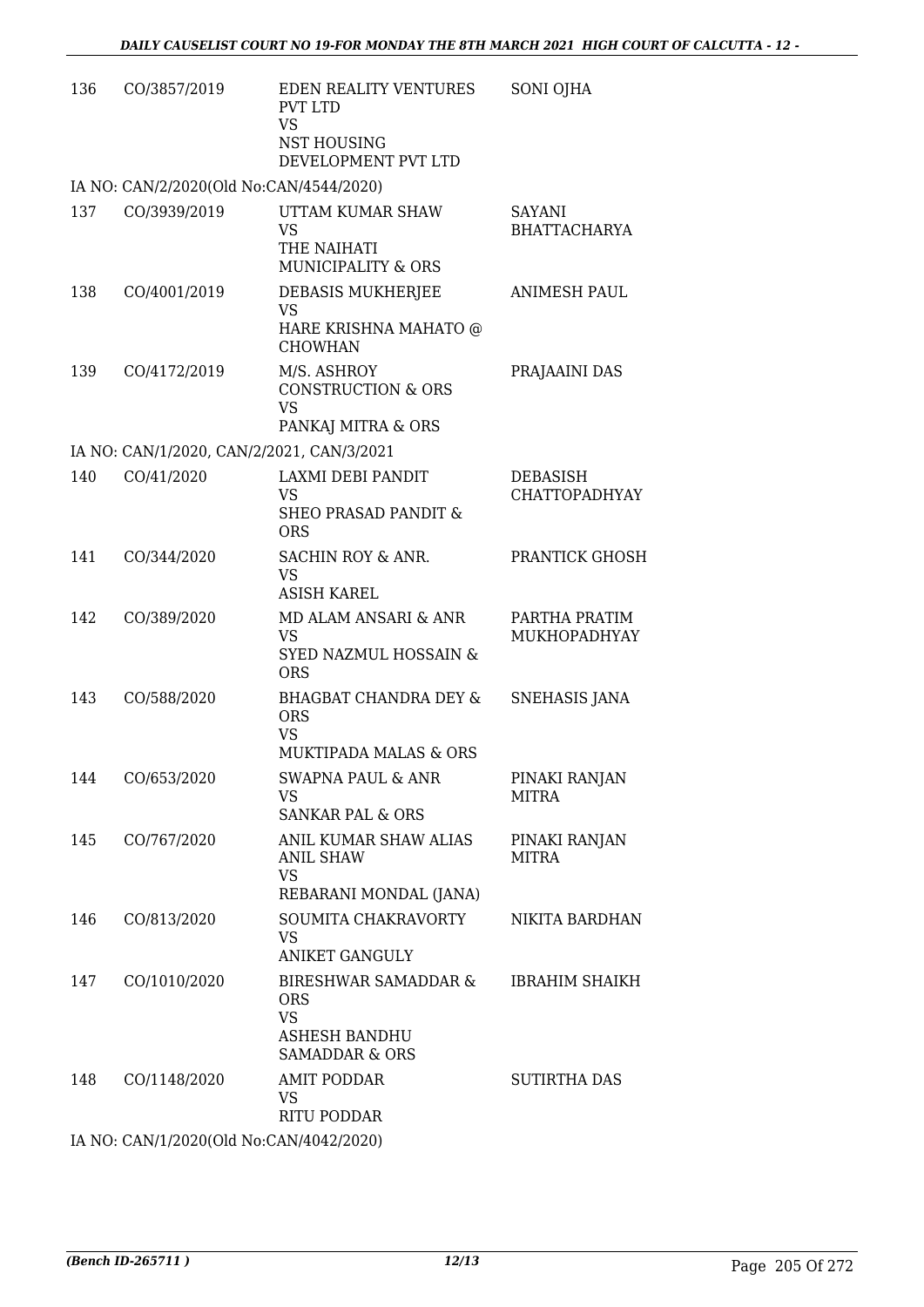149 CO/1186/2020 CHANDRANI SARKAR

VS SUDIPA CHOWDHURY & ORS

DYUTIMAN BANERJEE

IA NO: CAN/1/2020(Old No:CAN/5949/2020)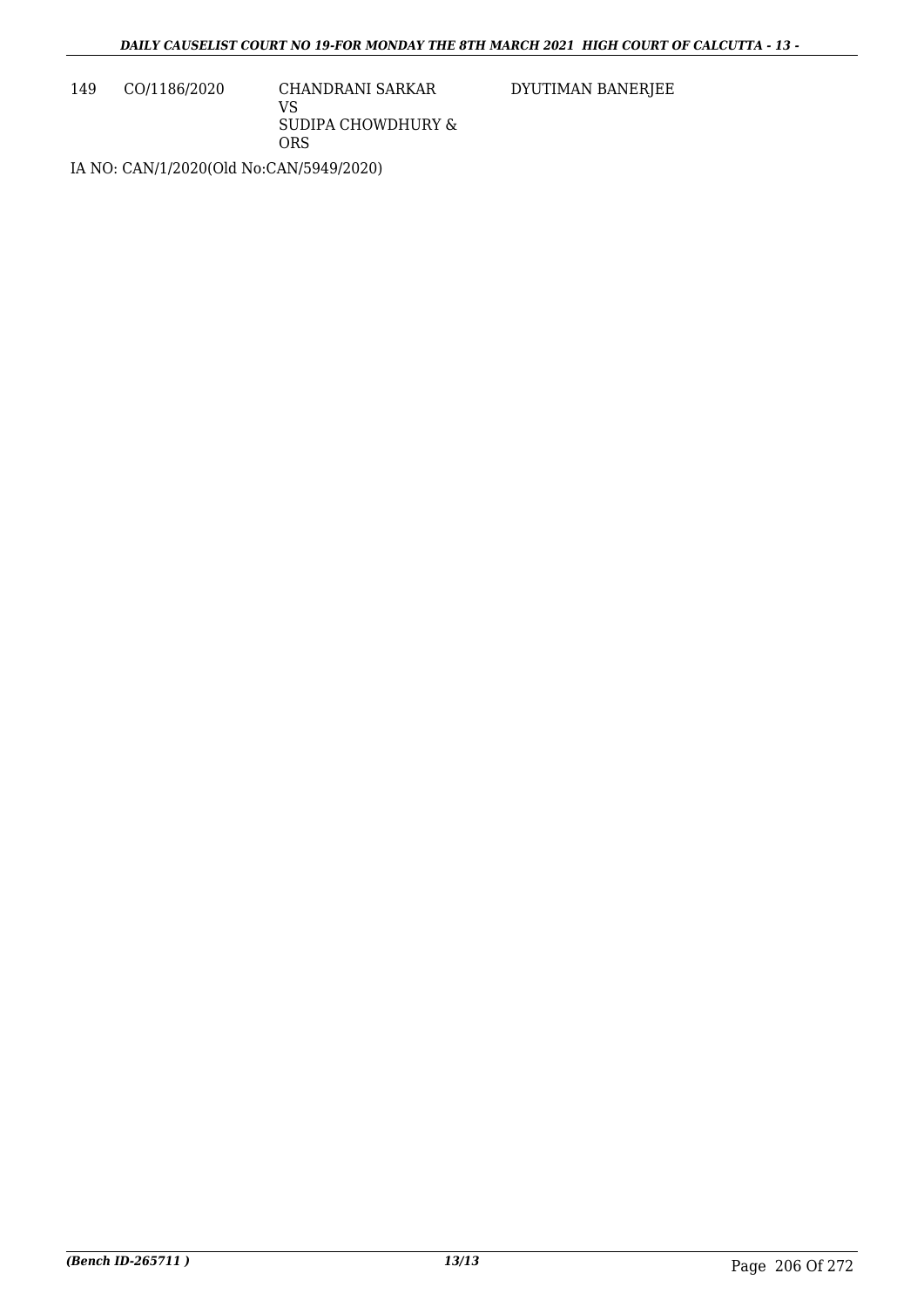

# In The High Court at Calcutta

# **Appellate Side**

**DAILY CAUSELIST For Monday The 8th March 2021**

# **COURT NO. 10**

### **SINGLE BENCH (SB - IX)**

# **AT 10:30 AM**

# **HON'BLE JUSTICE RAVI KRISHAN KAPUR**

# **(VIA VIDEO CONFERENCE)**

#### **ON AND FROM MONDAY, 1ST MARCH, 2021 - MATTERS (MOTION & HEARING) UNDER ARTICLE 226 OF THE CONSTITUTION RELATING TO RESIDUARY UNDER GROUP IX PERTAINING TO PUBLIC PREMISES (UNAUTHORISD OCCUPANTS) ACT, 1971 AND ELECTRICITY INCLUDING APPLICATIONS CONNECTED THERETO;**

### **APPEALS RELATING TO ALL CLAIM CASES INCLUDING APPLICATIONS CONNECTED THERETO (EXCLUDING ADMISSION OF APPEALS UNDER SECTION 30 OF THE EMPLOYEES' COMPENSATION ACT, 1923.**

### **HEARING OF WRIT PETITIONS IRRESPECTIVE OF CLASSIFICATION AND APPLICATIONS CONNECTED THERETO.**

### **NOTE : MATTERS WILL BE TAKEN UP THROUGH PHYSICAL HEARING ONLY WHEN BOTH THE PARTIES ARE AGREED**

# **TO BE MENTIONED**

| 1 | WPA/6386/2007                            | SUPER FORGINGS & STEEL<br>LTD.<br><b>VS</b><br>REGIONAL PROVIDENT<br>FUND COMMISSIONER, | S.P. TEWARY                         |
|---|------------------------------------------|-----------------------------------------------------------------------------------------|-------------------------------------|
|   | IA NO: CAN/1/2010(Old No:CAN/10647/2010) |                                                                                         |                                     |
| 2 | WPA/27883/2017<br>$(GR-III)$             | M/S. GUJARAT COMPOSITE<br>LTD & ANR<br>VS<br>THE CENTRAL PROVIDENT<br>FUND & ORS        | S DUTTA                             |
|   | IA NO: CAN/1/2017(Old No:CAN/12110/2017) |                                                                                         |                                     |
| 3 | FMAT/1271/2019                           | UNION OF INDIA REP<br>THROUGH THE G.M.,<br><b>EASTERN RAILWAY</b>                       | <b>SOMA ROY</b><br><b>CHOWDHURY</b> |

IA NO: CAN/1/2019(Old No:CAN/11959/2019), CAN/2/2020, CAN/3/2021

GAYITRI PURKAIT

VS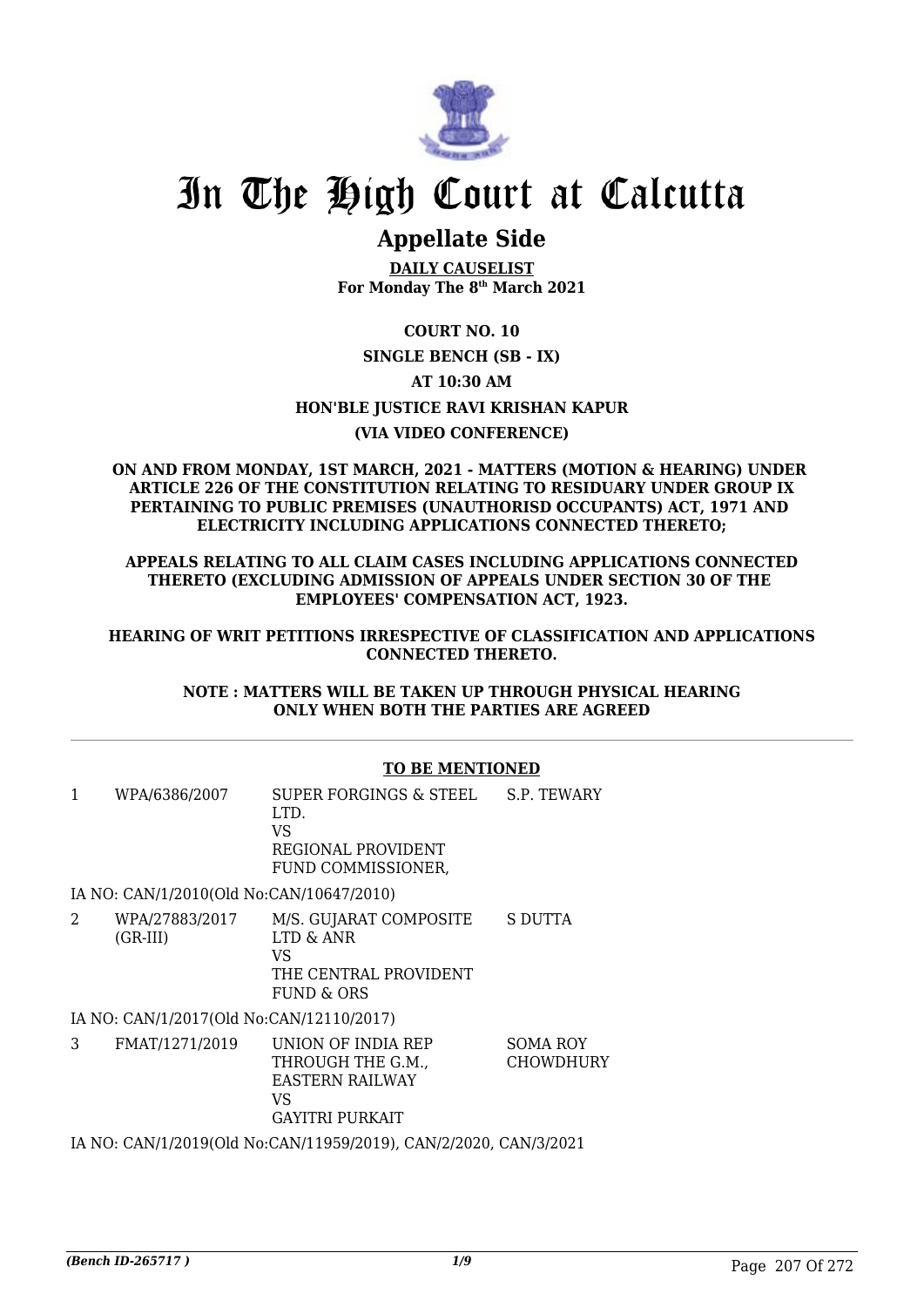| 4   | WPA/12382/2019                          | ISHWAR CHANDRA SARKAR<br>$&$ ANR<br><b>VS</b><br>BIDHANNAGAR MUNICIPAL<br><b>CORPORATION &amp; ORS</b>                                | <b>ASHOKE KUMAR</b><br><b>NATH</b>   |
|-----|-----------------------------------------|---------------------------------------------------------------------------------------------------------------------------------------|--------------------------------------|
|     | IA NO: CAN/1/2020(Old No:CAN/5339/2020) |                                                                                                                                       |                                      |
| wt5 | WPA/9555/2019                           | UPHC-3, HEALTH CENTRE<br><b>ASSSOCIATION &amp; ORS</b><br><b>VS</b><br><b>BIDDHANNAGAR</b><br>MUNICIPAL CORPORATION<br>& ORS          | <b>ASHOKE KUMAR</b><br><b>NATH</b>   |
|     |                                         | IA NO: CAN/1/2019(Old No:CAN/11481/2019), CAN/2/2020(Old No:CAN/5340/2020)                                                            |                                      |
| 6   | WPA/2698/2020<br>$(GR - IX)$            | ARUN KUMAR BADERIA<br><b>VS</b><br>UNION OF INDIA & ORS                                                                               | ARITRA SANKAR ROY                    |
| 7   | WPA/972/2021                            | <b>BASANTA KUMAR GHOSH</b><br><b>VS</b><br><b>WEST BENGAL STATE</b><br><b>ELECTRICITY</b><br>DISTRIBUTION COMPANY<br>LIMITED AND ORS. | <b>ASHIS KUMAR PAUL</b>              |
| 8   | WPA/2320/2021<br>(Correction)           | <b>SMRITI DAS</b><br>VS<br>CALCUTTA ELECTRIC<br>SUPPLY COMPANY LTD AND<br><b>ORS</b>                                                  | <b>GOURANGA KUMAR</b><br><b>DAS</b>  |
|     |                                         | <b>MOTION</b>                                                                                                                         |                                      |
| 9   | WPA/205/2021                            | <b>GOURANGA BARIK</b><br><b>VS</b><br>WEST BENGAL STATE<br><b>ELECTRICITY</b><br>DISTRIBUTION CO. LTD<br><b>AND ORS</b>               | NIRMALYA DHARA                       |
| 10  | WPA/525/2021                            | <b>GOUTAM MAITY</b><br><b>VS</b><br>STATE OF WEST BENGAL<br>AND ORS.                                                                  | <b>MOUSUMI</b><br>MUKHERJEE          |
| 11  | WPA/3091/2021                           | <b>ASHOK BANERJEE</b><br><b>VS</b><br><b>WEST BENGAL STATE</b><br><b>ELECTRICITTY</b><br>DISTRIBUTION COMPANY<br>LTD AND OTHERS       | KALYAN CHATTERJEE                    |
| 12  | WPA/3624/2021                           | PIRU GOPAL MONDAL<br><b>VS</b><br>STATE OF WEST BENGAL<br>AND ORS.                                                                    | SOMESH KUMAR<br><b>GHOSH</b>         |
| 13  | WPA/3942/2021                           | <b>AMAL SARKAR</b><br><b>VS</b><br><b>WEST BENGAL STATE</b><br><b>ELECTRICITY</b><br>DISTRIBUTION COMPANY<br>LTD AND ORS              | <b>SOUNAK</b><br><b>BHATTACHARYA</b> |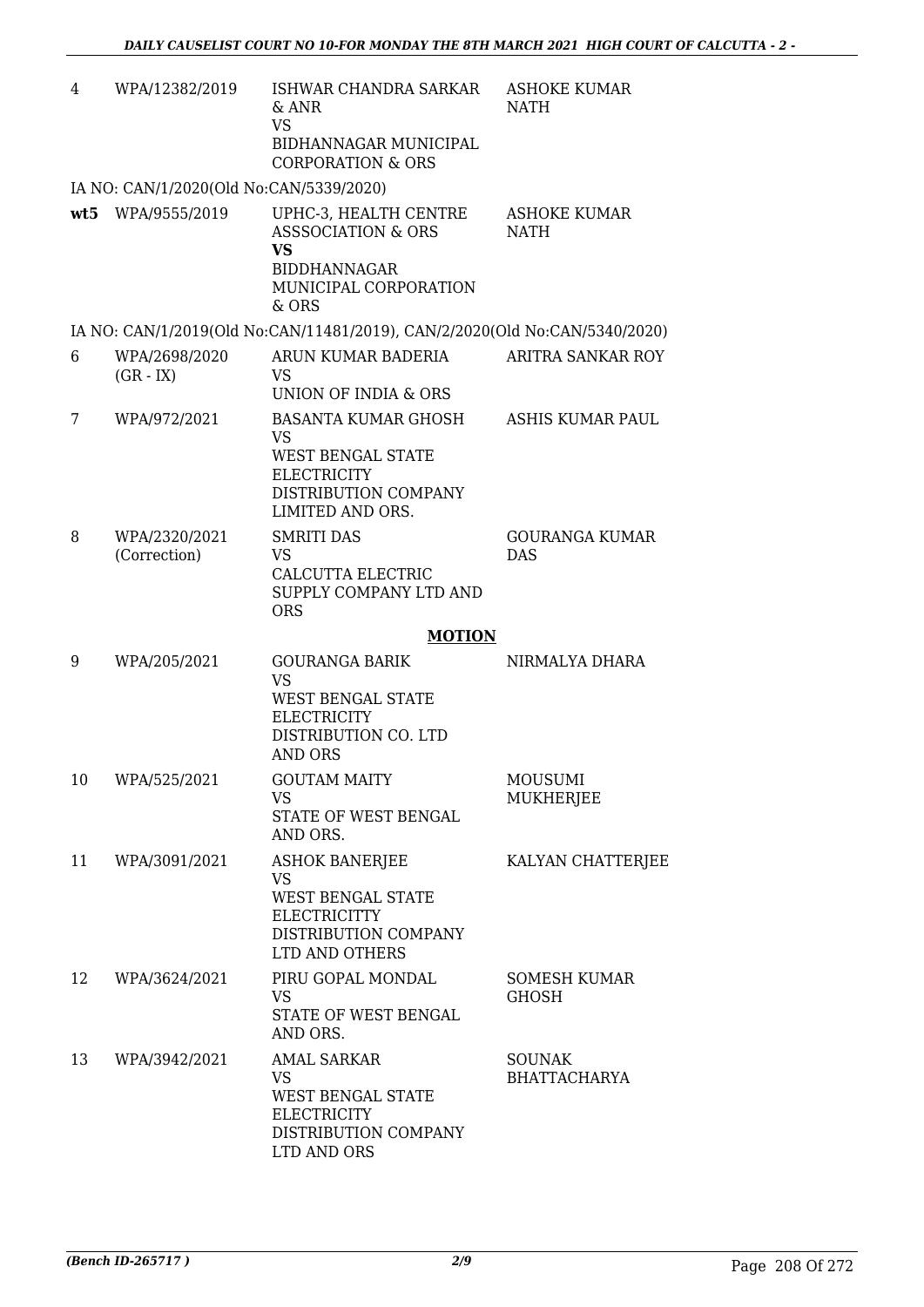| 14 | WPA/3980/2021 | SHEIKH SABIR ALI<br><b>VS</b><br>CESC LIMITED @ ANR                                                                | <b>INDRANIL HALDER</b> |
|----|---------------|--------------------------------------------------------------------------------------------------------------------|------------------------|
| 15 | WPA/4154/2021 | <b>BABLU DAS</b><br><b>VS</b><br><b>CESC LIMITED</b>                                                               | <b>BASUDEB PATRA</b>   |
| 16 | WPA/4172/2021 | <b>SAUMEN BHOWMICK</b><br>VS.<br><b>CESC LTD ANDS ANR</b>                                                          | <b>INDRANIL HALDER</b> |
| 17 | WPA/4175/2021 | WASIM RAJA MOLLA<br><b>VS</b><br>CESC LTD AND ANR                                                                  | <b>INDRANIL HALDER</b> |
| 18 | WPA/4204/2021 | SHANTIBALA PATRA AND<br><b>ANR</b><br><b>VS</b><br>S.M., DANTAN CUSTOMER<br>CARE CENTRE,<br>W.B.S.E.D.C.L. AND ORS | <b>LALRATAN MANDAL</b> |
| 19 | WPA/4522/2021 | MUKESH MONDAL<br>VS.<br><b>CESC LIMITED</b>                                                                        | <b>INDRANIL HALDER</b> |
| 20 | WPA/4803/2021 | NIDHIRATH SIKDER<br><b>VS</b><br>STATE OF WEST BENGAL<br>AND ORS.                                                  | Abhijit Sarkar         |
| 21 | WPA/4964/2021 | <b>SEKHAR SHARMA</b><br><b>VS</b><br>WEST BENGAL STATE<br>ELECTRICITY BOARD                                        | UTTAM KUMAR DE         |
| 22 | WPA/5027/2021 | FULMANI BALMIKI<br><b>VS</b><br>THE CALCUTTA ELECTRIC<br>SUPPLY CORPORATION<br><b>LIMITRED AND ORS</b>             | <b>BALARAM PANDIT</b>  |
| 23 | WPA/5054/2021 | SUSMITA CHAKRABORTY<br><b>VS</b><br>C.E.S.C. LTD AND ANR                                                           | AVIJIT CHAKRABORTY     |
| 24 | WPA/5215/2021 | AAHAMMAD ALI<br><b>VS</b><br>THE CESC LTD AND ORS                                                                  | MD.RAIHAN REJA         |
| 25 | WPA/5383/2021 | SARIFUL ALAM MOLLA<br><b>VS</b><br>STATE OF WEST BENGAL<br>AND ORS.                                                | <b>ANKITA DEY</b>      |
| 26 | WPA/5949/2021 | PURULIA METAL CASTING<br>PVT LTD AND ANR<br><b>VS</b><br>DAMODAR VALLEY<br><b>CORPORATION AND ORS</b>              | <b>NEIL BASU</b>       |
| 27 | WPA/6246/2021 | PARTHA SARATHI<br>MAZUMDAR AND ANR<br><b>VS</b><br>STATE OF WEST BENGAL<br><b>AND ANR</b>                          | DIKSHITA CHOMAL        |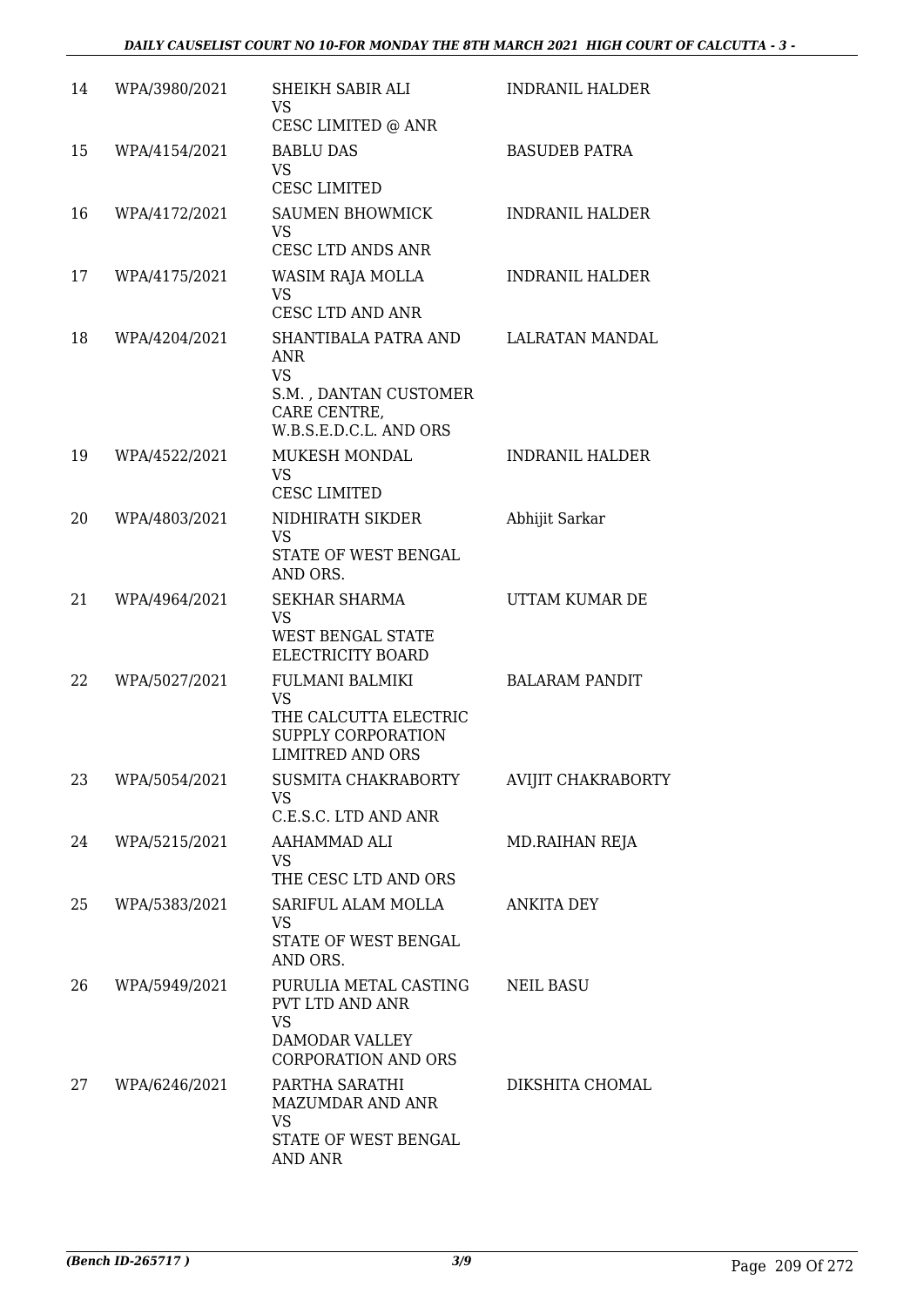| 28 | WPA/6326/2021                           | SURATANNESA BIBI ALIAS<br><b>SURATNESA BIBI</b><br><b>VS</b><br>WBSEDCL AND PRS.                                              | <b>ARUN NASKAR</b>                                                                         |
|----|-----------------------------------------|-------------------------------------------------------------------------------------------------------------------------------|--------------------------------------------------------------------------------------------|
| 29 | WPA/6406/2021                           | MD. SELIM AND OTHERS<br><b>VS</b><br>WEST BENGAL STATE<br><b>ELECTRICITY</b><br>DISTRIBUTION COMPANY<br><b>LTD.AND OTHERS</b> | <b>ABHIMANYA</b><br><b>BANERJEE</b>                                                        |
|    |                                         | <b>CONTEMPT APPLICATION</b>                                                                                                   |                                                                                            |
| 30 | CPAN/1585/2011                          | <b>BASANTI BAGDI</b><br><b>VS</b><br>SREEMANTO GHOSH & ORS                                                                    | MD. ZAKIR HOSSAIN                                                                          |
|    | wt31 WPA/20024/2009                     | <b>BASANTI BAGDI</b><br><b>VS</b><br>STATE OF WEST BENGAL &<br><b>ORS</b>                                                     | MD. ZAKIR HOSSAIN                                                                          |
|    | IA NO: CAN/3/2011(Old No:CAN/9693/2011) |                                                                                                                               |                                                                                            |
| 32 | WPCRC/152/2016                          | SWAPAN KUMAR BERA<br><b>VS</b><br>SUBHRA KANTI NANDA                                                                          | P. BHATTACHARJEE                                                                           |
|    | wt33 WPA/21960/2014                     | <b>SWAPAN KR BERA</b><br><b>VS</b><br>STATE OF WEST BENGAL &<br><b>ORS</b>                                                    | ANUP KR SAMANTA                                                                            |
|    |                                         | <b>FOR HEARING</b>                                                                                                            |                                                                                            |
| 34 | WPA/17108/2004                          | BHUBANESWAR DAS<br><b>VS</b><br>UNION OF INDIA                                                                                | <b>BIPLAB GUHA</b>                                                                         |
| 35 | WPA/20648/2006                          | VIVEKANANDA HEEMGHAR<br>PVT. LTD. & ANR.<br><b>VS</b><br>H.P.C.L.                                                             | <b>SANKAR BISWAS</b>                                                                       |
| 36 | WPA/12538/2008                          | SRI CHIRA RANJAN BISWAS<br><b>VS</b><br>FCI & ORS                                                                             | <b>MANIK LAL</b><br>MUKHOPADHYAY                                                           |
|    | No:CAN/4145/2017)                       |                                                                                                                               | IA NO: CAN/1/2008(Old No:CAN/10195/2008), CAN/3/2011(Old No:CAN/7126/2011), CAN/5/2017(Old |
| 37 | WPA/2714/2009                           | <b>JOYDEV GHOSH</b><br><b>VS</b><br>STATE OF WEST BENGAL &<br><b>ORS</b>                                                      | <b>GOURANGA KUMAR</b><br><b>DAS</b>                                                        |
|    |                                         | IA NO: CAN/1/2014(Old No:CAN/1189/2014), CAN/2/2020                                                                           |                                                                                            |
| 38 | WPA/7842/2009                           | <b>BAJRANGLAL SARAF</b><br><b>VS</b><br>STATE OF WEST BENGAL &<br><b>ORS</b>                                                  | <b>AYAN BANERJEE</b>                                                                       |
| 39 | WPA/23926/2009                          | UTPAL CHATTERJEE<br>VS<br>UNION OF INDIA & ORS                                                                                | ACHIN KR.<br>MAJUMDER                                                                      |
|    | IA NO: CAN/2/2018(Old No:CAN/5085/2018) |                                                                                                                               |                                                                                            |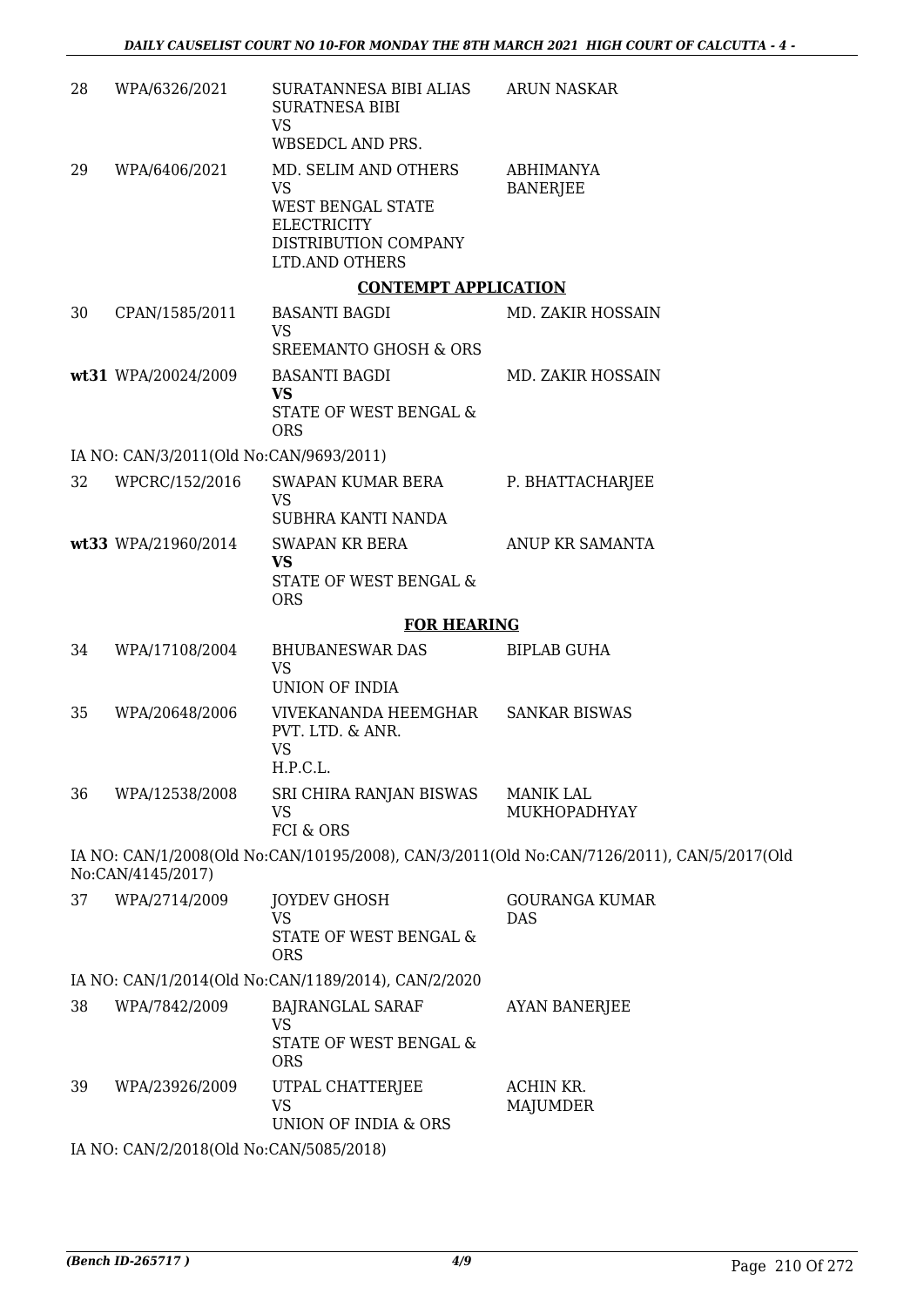| 40 | WPA/13072/2010    | <b>SUBRATA BANIK</b><br><b>VS</b><br><b>STATE AND ORS</b>                                               | <b>S.M OBAIDULLAH</b>                                                                      |
|----|-------------------|---------------------------------------------------------------------------------------------------------|--------------------------------------------------------------------------------------------|
| 41 | WPA/15851/2011    | INDIAN OIL CORPORATION AMIT KUMAR NAG<br><b>LTD</b><br><b>VS</b><br>HALDIA MUNICIPALITY &<br><b>ORS</b> |                                                                                            |
|    | No:CAN/804/2019)  |                                                                                                         | IA NO: CAN/1/2017(Old No:CAN/8515/2017), CAN/2/2018(Old No:CAN/2707/2018), CAN/3/2019(Old  |
| 42 | WPA/6957/2012     | <b>SMT BIRLA BALA MAHATO</b><br><b>VS</b><br>STATE OF WEST BENGAL &<br><b>ORS</b>                       | HIMADRI KUMAR<br><b>MAHATA</b>                                                             |
| 43 | WPA/24449/2012    | FUL KUMAR DAS & ORS<br><b>VS</b><br>STATE OF WEST BENGAL &                                              | PINAKI RANJAN<br><b>CHAKRABORTY</b>                                                        |
| 44 | WPA/24585/2013    | <b>ORS</b><br>SASTI PADA MONDAL<br><b>VS</b>                                                            | <b>SUSMITA KHAN</b>                                                                        |
|    | No:CAN/7029/2019) | STATE OF WEST BENGAL &<br><b>ORS</b>                                                                    | IA NO: CAN/2/2015(Old No:CAN/2647/2015), CAN/4/2015(Old No:CAN/5492/2015), CAN/10/2019(Old |
| 45 | WPA/35714/2013    | SANTUNI PURKAIT<br><b>VS</b><br><b>STATE OFW B &amp; ORS</b>                                            | SANDIPAN BANERJEE                                                                          |
| 46 | WPA/12231/2014    | MIHIR KR. MONDAL<br><b>VS</b><br>STATE OF WEST BENGAL &<br><b>ORS</b>                                   | D. DAS GUPTA                                                                               |
| 47 | WPA/2033/2015     | <b>BUDGE BUDGE CO LTD</b><br><b>VS</b><br>STATE OF WEST BENGAL &<br><b>ORS</b>                          | <b>RUMA SARKAR</b>                                                                         |
| 48 | WPA/2034/2015     | BUDGE BUDGE CO LTD<br><b>VS</b><br>STATE OF WEST BENGAL &<br><b>ORS</b>                                 | <b>RUMA DAS</b>                                                                            |
| 49 | WPA/2036/2015     | BUDGE BUDGE CO LTD<br><b>VS</b><br>STATE OF WEST BENGAL &<br><b>ORS</b>                                 | <b>RUMA SARKAR</b>                                                                         |
| 50 | WPA/153/2016      | ATUL KR MAZUMDAR<br>VS<br>STATE OF WEST BENGAL &<br><b>ORS</b>                                          | AJAY DEBNATH                                                                               |
| 51 | WPA/2157/2016     | MADAN MOHAN SARKAR<br><b>VS</b><br>THE WB POWER DEV CORP<br>LTD & ORS                                   | <b>U BETAL</b>                                                                             |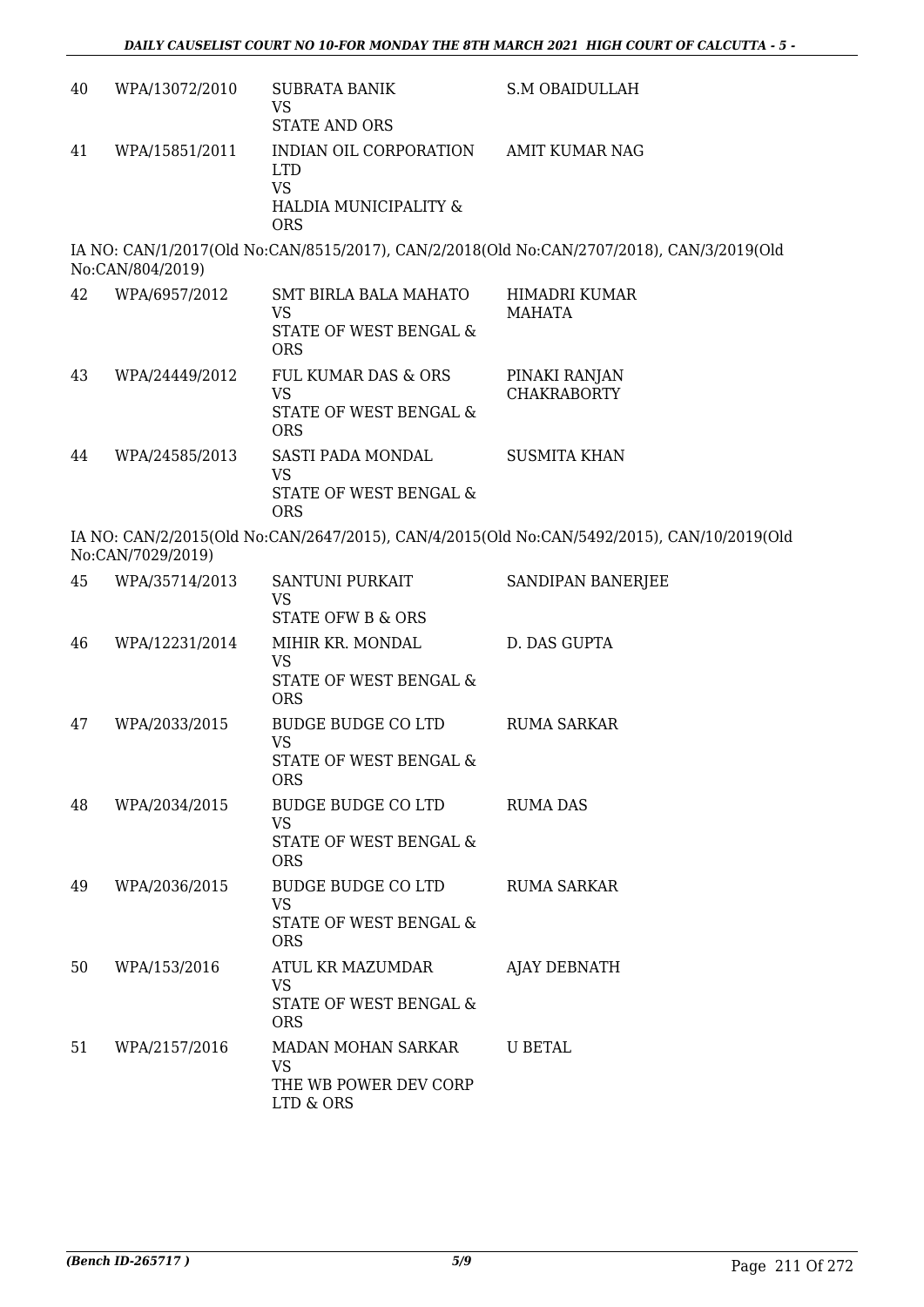| 52 | WPA/3362/2016                           | <b>GOUR CHANDRA MAHATO</b><br>VS.<br>STATE OF WEST BENGAL &<br><b>ORS</b>                     | JOYDEEP ACHARYA               |
|----|-----------------------------------------|-----------------------------------------------------------------------------------------------|-------------------------------|
|    | IA NO: CAN/2/2020(Old No:CAN/1466/2020) |                                                                                               |                               |
| 53 | WPA/23883/2017                          | DILIP KUMAR PRAMANIK &<br><b>ORS</b><br><b>VS</b><br>STATE OF WEST BENGAL &<br><b>ORS</b>     | SK ABU JAFAR                  |
| 54 | WPA/2143/2018                           | <b>SKY LAND SECURITY</b><br>ORGANISATION & ANR<br>VS.<br>STATE OF WEST BENGAL &<br><b>ORS</b> | <b>ARUP KUNDU</b>             |
| 55 | WPA/9682/2018                           | <b>SUNIL MALAKAR</b><br><b>VS</b><br>STATE OF WEST BENGAL &<br><b>ORS</b>                     | <b>TAPAN RAY</b>              |
| 56 | WPA/12094/2018                          | <b>GANAPATI CHAUDHURI</b><br><b>VS</b><br>STATE OF WEST BENGAL &<br><b>ORS</b>                | AMALAKSHA JANA                |
|    | wt57 WPA/6223/2016                      | GANAPATI CHOUDHURI<br><b>VS</b><br>STATE OF WEST BENGAL &<br><b>ORS</b>                       | R. K.SHAH                     |
|    | IA NO: CAN/1/2016(Old No:CAN/7928/2016) |                                                                                               |                               |
| 58 | WPA/13874/2018                          | BIKRAM SHRESHTHA & ORS<br><b>VS</b><br>UNION OF INDIA & ORS                                   | <b>B. CHALRABORTY</b>         |
| 59 | WPA/14734/2018                          | MD KASED ALI<br><b>VS</b><br>STATE OF WEST BENGAL &<br><b>ORS</b>                             | TARASHANKAR<br><b>SAMANTA</b> |
|    | IA NO: CAN/1/2020                       |                                                                                               |                               |
| 60 | WPA/20497/2018                          | BIJON CHATTERJEE<br><b>VS</b><br>UNION OF INDIA & ORS                                         | S. MAJUMDER                   |
| 61 | WPA/984/2019                            | CHITTARANJAN ROY<br><b>VS</b><br>STATE OF WEST BENGAL &<br><b>ORS</b>                         | G. DAS<br>HARBHAJANKA         |
| 62 | WPA/1041/2019                           | NILIMA SAMADAR<br>VS<br>THE UNIVERSITY OF<br><b>CALCUTTA &amp; ORS</b>                        | <b>KRISHNENDU BERA</b>        |
| 63 | WPA/2222/2019                           | ANIL BHOWMICK<br>VS<br>STATE OF WEST BENGAL &<br><b>ORS</b>                                   | NILADRI SAHA                  |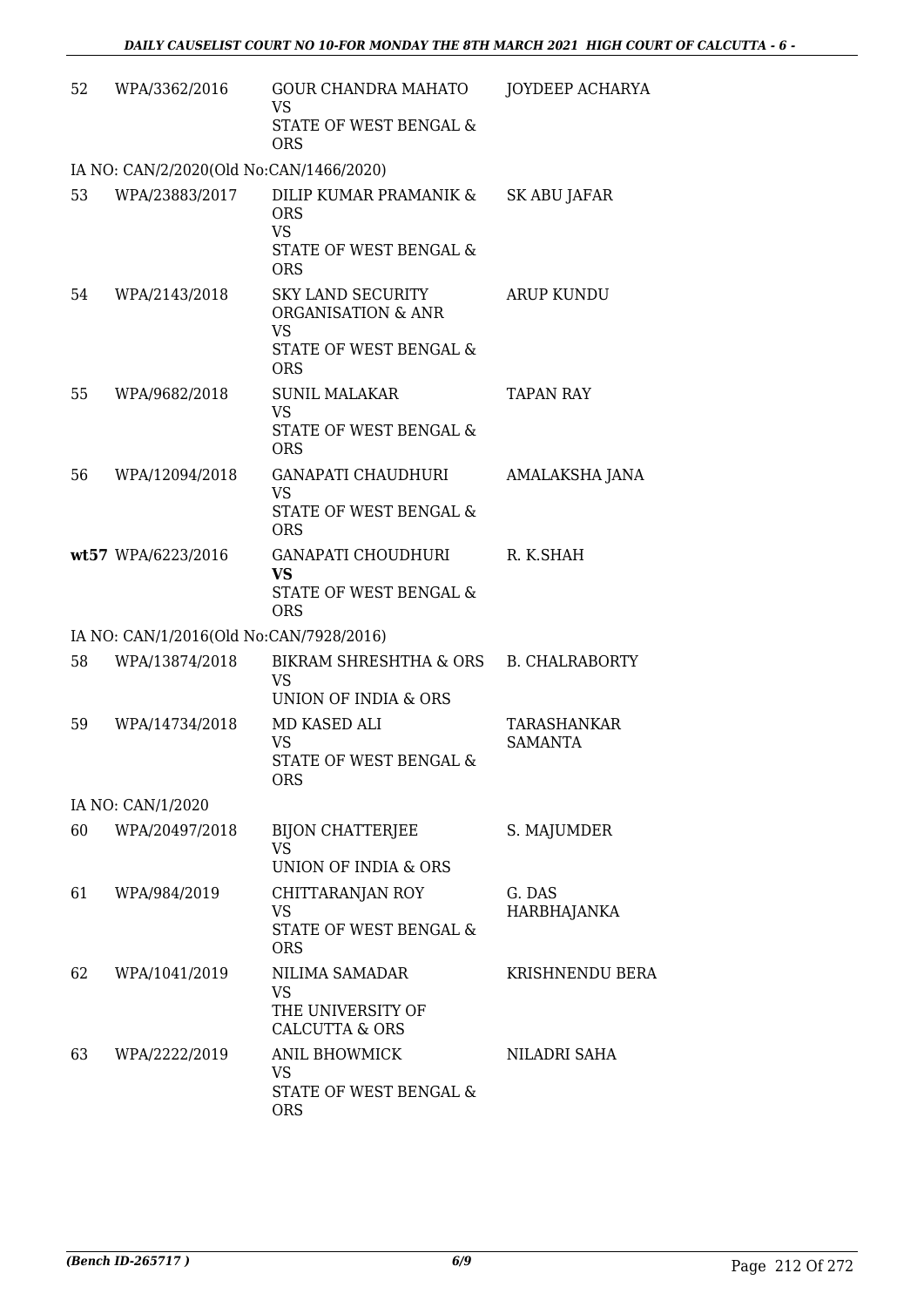| 64 | WPA/5473/2019                           | M/S CULTURAL<br><b>ENTERPRISES</b><br>CORPORATION<br><b>VS</b><br>STATE OF WEST BENGAL &                        | <b>CBAHDNRA NATH</b><br><b>SARKAR</b>                                                     |
|----|-----------------------------------------|-----------------------------------------------------------------------------------------------------------------|-------------------------------------------------------------------------------------------|
| 65 | WPA/16087/2019                          | <b>ORS</b><br>SONALI BEGAM & ORS<br><b>VS</b>                                                                   | <b>AMIT SINGH</b>                                                                         |
|    |                                         | STATE OF WEST BENGAL &<br><b>ORS</b>                                                                            |                                                                                           |
| 66 | WPA/18242/2019                          | AMIT KUMAR BAL<br><b>VS</b><br>STATE OF WEST BENGAL &<br><b>ORS</b>                                             | <b>SOBHAN MAJUMDER</b>                                                                    |
| 67 | WPA/1631/2020                           | MD. EFTEKHAR<br><b>VS</b><br>THE KMC & ORS                                                                      | K. A. RAHMAN                                                                              |
| 68 | WPA/1639/2020                           | DIPAK KUMAR PAKHIRA &<br>ANR<br><b>VS</b>                                                                       | <b>TIRTHANKAR ROY</b>                                                                     |
|    |                                         | THE BANK OF INDIA,<br>KOLKATA RETAIL BUSINESS<br><b>CENTRE &amp; ORS</b>                                        |                                                                                           |
| 69 | WPA/6061/2020                           | INDRANIL BHATTACHARYA<br>VS<br>STATE OF WEST BENGAL&<br><b>ORS</b>                                              | SATRAJIT SINHA ROY                                                                        |
|    | IA NO: CAN/1/2020(Old No:CAN/4273/2020) |                                                                                                                 |                                                                                           |
| 70 | WPA/6122/2020                           | PEARL CORPORATION                                                                                               | <b>TAPAS DUTTA</b>                                                                        |
|    |                                         | <b>VS</b><br><b>STATE OF WEST BENGAL &amp;</b><br><b>ORS</b>                                                    |                                                                                           |
|    | IA NO: CAN/1/2020(Old No:CAN/4380/2020) |                                                                                                                 |                                                                                           |
|    | wt71 WPA/5938/2020                      | PEARL CORPORATION (<br>PROP. TAPAS KUMAR<br><b>BHUNIA</b> )<br><b>VS</b><br>STATE OF WEST BENGAL&<br><b>ORS</b> | <b>TAPAS DUTTA</b>                                                                        |
|    |                                         | IA NO: CAN/1/2020(Old No:CAN/4081/2020), CAN/2/2020(Old No:CAN/5540/2020)                                       |                                                                                           |
|    | wt72 WPA/5939/2020                      | PEARL CORPORATION<br>(PROP. TAPAS BHUNIA)<br>VS<br><b>STATE OF WEST BENGAL&amp;</b><br><b>ORS</b>               | <b>TAPAS DUTTA</b>                                                                        |
|    | No:CAN/5542/2020)                       |                                                                                                                 | IA NO: CAN/1/2020(Old No:CAN/4082/2020), CAN/2/2020(Old No:CAN/4596/2020), CAN/3/2020(Old |
| 73 | WPA/6163/2020                           | MANIK LAL BHATTA<br><b>VS</b><br>STATE OF WEST BENGAL &<br><b>ORS</b>                                           | <b>SAYAN DE</b>                                                                           |
|    | IA NO: CAN/1/2020(Old No:CAN/4459/2020) |                                                                                                                 |                                                                                           |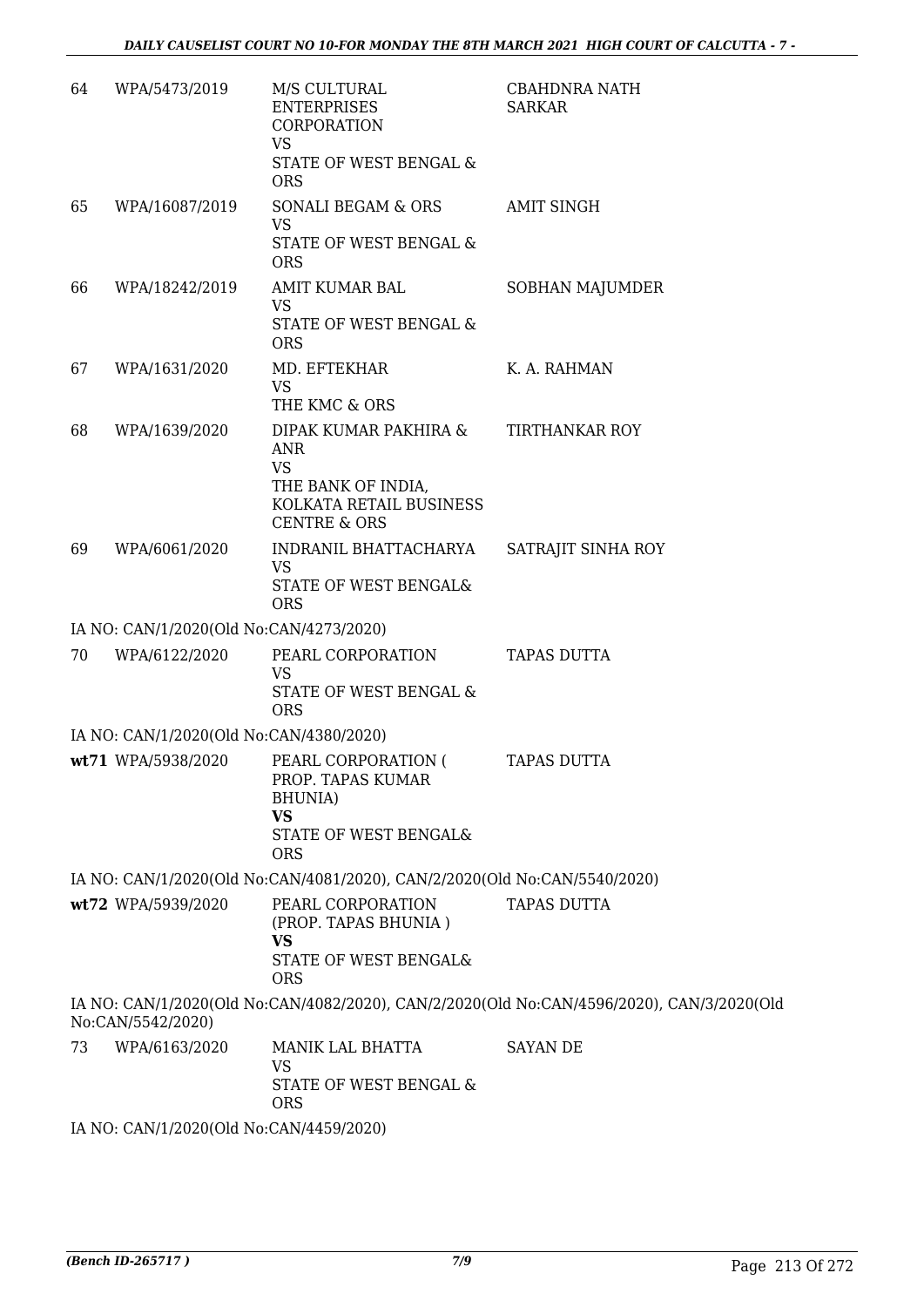| 74 | WPA/7526/2020                                   | M/S S.B ENGINEERING CO.<br><b>AND ANR</b><br><b>VS</b><br>STATE OF WEST BENGAL<br>AND ORS.                    | SOURAV CHATTERJEE            |
|----|-------------------------------------------------|---------------------------------------------------------------------------------------------------------------|------------------------------|
|    | IA NO: CAN/1/2020                               |                                                                                                               |                              |
| 75 | WPA/7856/2020                                   | NIMISH BINANI<br>VS.<br>Union of India                                                                        | <b>SUBHASIS DEY</b>          |
| 76 | WPA/7930/2020                                   | <b>GOUTAM MONDAL</b><br><b>VS</b><br>State of West Bengal                                                     | ERA GHOSH                    |
| 77 | WPA/10805/2020                                  | <b>BAPAN MANDAL</b><br><b>VS</b><br>STATE OF WEST BENGAL<br>AND ORS.                                          | <b>DONA GHOSH</b>            |
| 78 | WPA/11312/2020                                  | <b>MALLIKA GHOSH</b><br><b>VS</b><br>STATE OF WEST BENGAL<br>AND ORS.                                         | ARKADIPTA<br><b>SENGUPTA</b> |
| 79 | WPA/11965/2020                                  | <b>SHILA BINANI</b><br><b>VS</b><br>UNION OF INDIA AND ORS.                                                   | PALLAVI RAY                  |
| 80 | WPA/11966/2020                                  | <b>MANOHAR MALANI</b><br><b>VS</b><br>UNION OF INDIA AND ORS.                                                 | PALLAVI RAY                  |
| 81 | WPA/11976/2020                                  | <b>MANOHAR MALANI</b><br><b>VS</b><br>UNION OF INDIA AND ORS.                                                 | PALLAVI RAY                  |
| 82 | WPA/11977/2020                                  | <b>MANOHAR MALANI</b><br><b>VS</b><br>UNION OF INDIA AND ORS.                                                 | PALLAVI RAY                  |
|    |                                                 | <b>APPLICATION (MACC)</b>                                                                                     |                              |
| 83 | FMA/1035/2009<br>$(Pt.I + II + PB + 2)$<br>LCR) | RAM KRISHNA MAHATO<br>VS.<br>THE NATIONAL INSURANCE<br>CO. LTD. & ANR.                                        | PRASANTA BEHARI<br>MAHATA    |
|    |                                                 | IA NO: CAN/1/2013(Old No:CAN/2778/2013), CAN/2/2013(Old No:CAN/12244/2013)                                    |                              |
| 84 | FMA/2055/2014                                   | PRAKASH MAITY @<br>PRAKASH CH. MAITY<br><b>VS</b><br>PRATAP MAITY & ANR                                       | <b>SOUMAK BERA</b>           |
|    |                                                 | IA NO: CAN/2/2015(Old No:CAN/5288/2015), CAN/3/2017(Old No:CAN/7548/2017)                                     |                              |
| 85 | FMAT/154/2017                                   | SMT. SHEPHALI JANA &<br><b>ORS</b><br><b>VS</b><br>THE NATIONAL INSURANCE<br><b>COMPANY LIMITED &amp; ORS</b> | AMIT RANJAN ROY              |
|    | IA NO: CAN/1/2017(Old No:CAN/2294/2017)         |                                                                                                               |                              |
|    |                                                 |                                                                                                               |                              |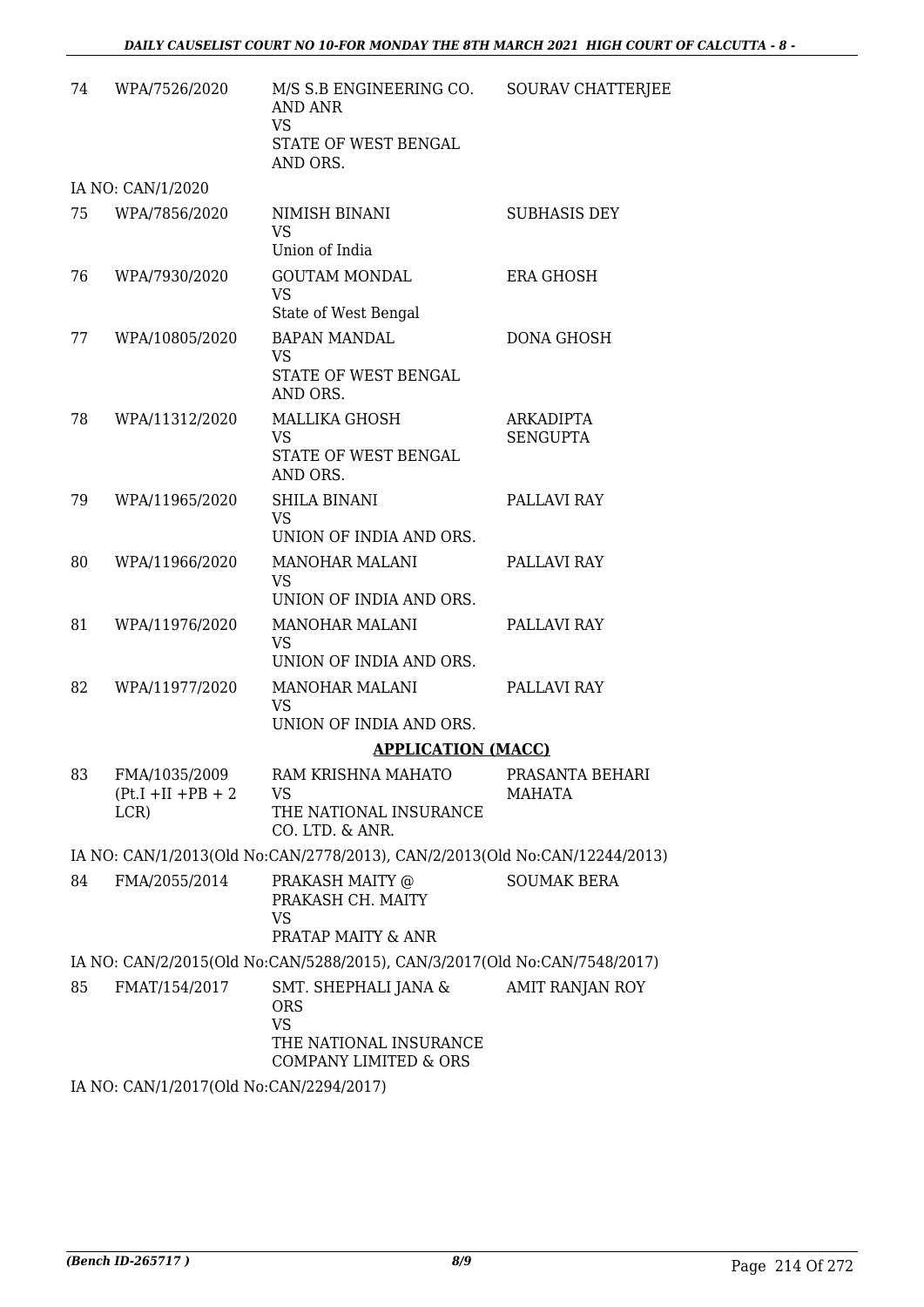| 86 | FMAT/1179/2019                           | THE UNITED INS CO LTD<br>VS<br>PARSONA SEKH & ORS                         | SANJAY PAUL |
|----|------------------------------------------|---------------------------------------------------------------------------|-------------|
|    | IA NO: CAN/1/2019(Old No:CAN/11403/2019) |                                                                           |             |
| 87 | FMA/347/2021                             | N I C LTD<br>VS<br>TARIF CHOWDHURY & ANR                                  | P K PAHARAI |
|    |                                          | IA NO: CAN/1/2017(Old No:CAN/6431/2017), CAN/2/2019(Old No:CAN/1142/2019) |             |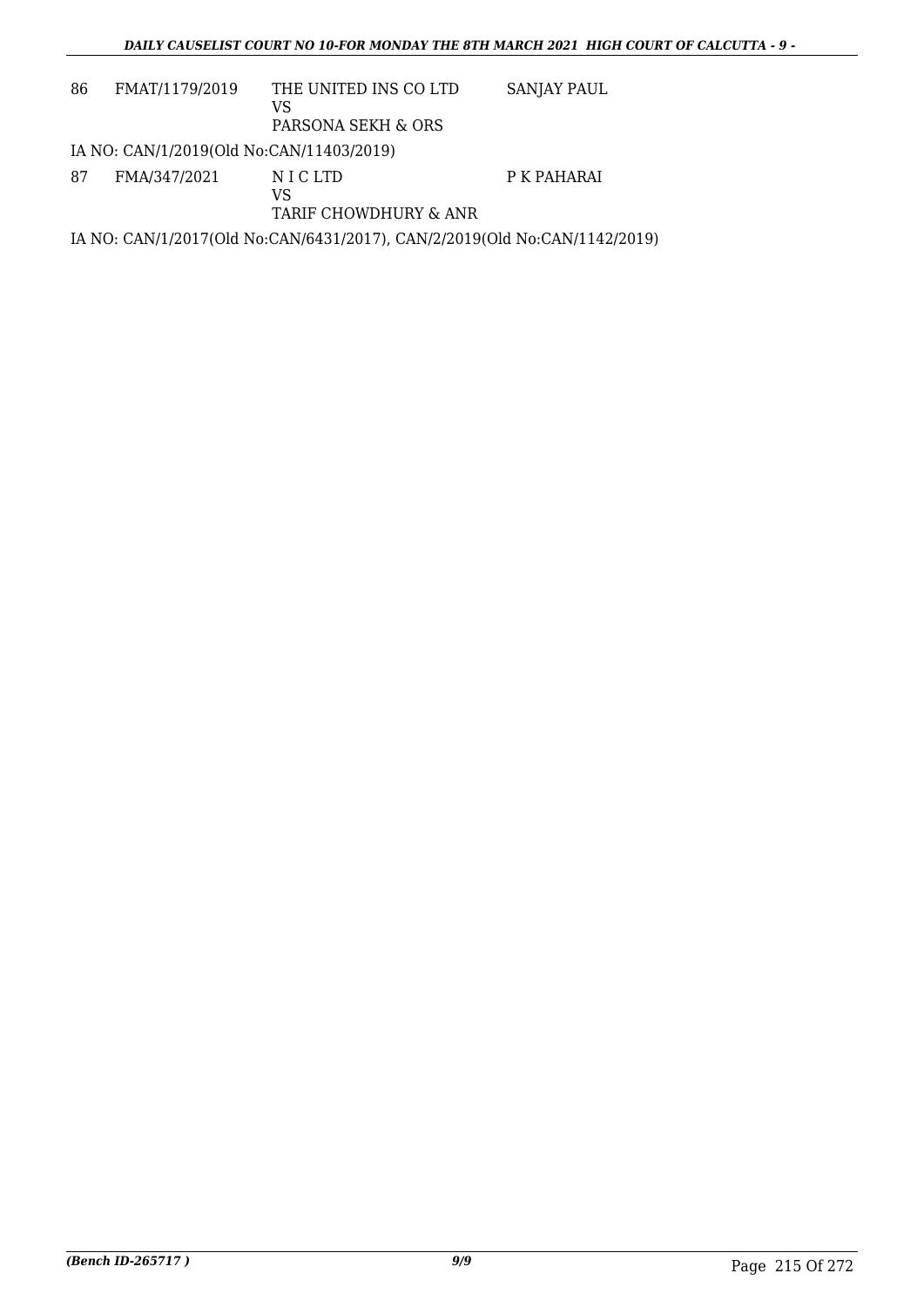

# **Appellate Side**

**DAILY CAUSELIST For Monday The 8th March 2021**

## **COURT NO. 23 SINGLE BENCH (SB - X) AT 10:30 AM HON'BLE JUSTICE ARINDAM MUKHERJEE (VIA VIDEO CONFERENCE)**

**ON AND FROM MONDAY, 1ST MARCH, 2021 - MATTERS (MOTION & HEARING) UNDER ARTICLE 226 OF THE CONSTITUTION RELATING TO MADHYAMIK SIKSHYA KENDRA UNDER GROUP - II, INCLUDING APPLICATIONS CONNECTED THERETO;**

**MATTERS (MOTION & HEARING) UNDER ARTICLE 226 OF THE CONSTITUTION OF INDIA RELATING TO CO-OPERATIVE SOCIETIES UNDER GROUP - V (EXCLUDING SERVICE MATTERS) AND APPLICATIONS CONNECTED THERETO;**

**AND**

#### **ON AND FROM MONDAY, 1ST MARCH, 2021 - IN ADDITION TO HIS OWN LIST, SHALL TAKE ITEM NOS.181 TO 235 FROM THE LIST DATED 1ST MARCH, 2021 OF HON'BLE JUSTICE SABYASACHI BHATTACHARYYA.**

**AND**

**ON AND FROM MONDAY, 1ST MARCH, 2021 - WILL SIT SINGLY AND TAKE ITEM NOS.236 TO 279 FROM THE LIST DATED 1ST MARCH, 2021 OF HON'BLE JUSTICE SABYASACHI BHATTACHARYYA (EXCEPT THE MATTERS WHICH ARE ALREADY DISPOSED OF OR ORDERED OTHERWISE).**

**IF NO ONE APPEARS FOR THE PETITIONERS, THE MATTERS SHALL BE DISMISSED.** 

**ORIGINAL SIDE MATTERS WILL BE TAKEN UP FROM 2 P.M. AFTER COMPLETION OF ORIGINAL SIDE MATTERS APPELLATE SIDE MATTERS WILL BE TAKEN UP, IF TIME PERMITS.**

**NOTE : MATTERS WILL BE TAKEN UP THROUGH PHYSICAL HEARING ONLY WHEN BOTH THE PARTIES ARE AGREED.**

#### **MOTION 1**

( GROUP - V (CO -OPERATIVE )

1 WPA/11970/2020 SK LALON

 $V<sub>S</sub>$ 

**PROSENIIT MUKHERIEE** 

State of West Bengal

**MOTION**

( GROUP - IX RESIDUARY )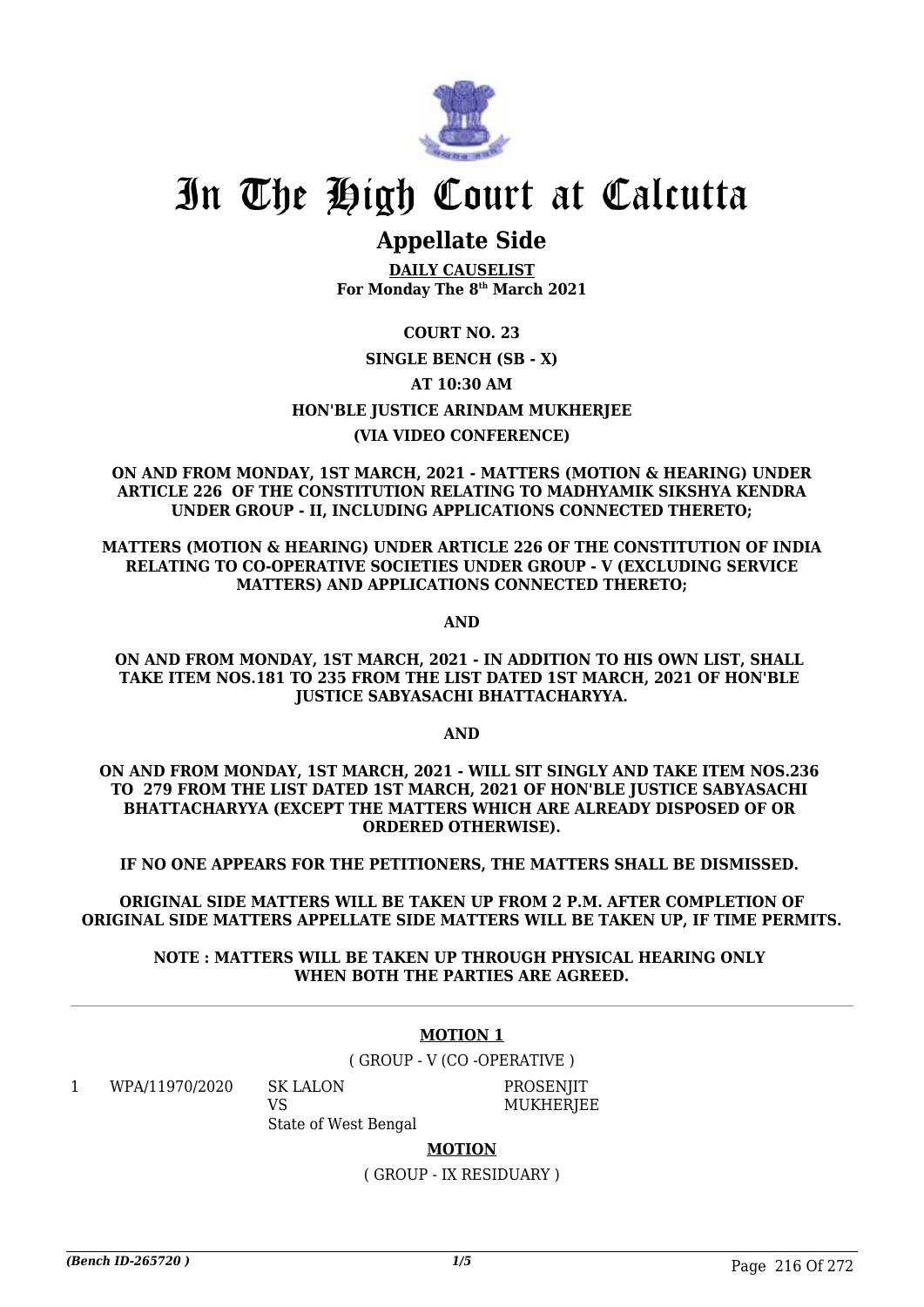| 2  | WPA/25814/2014    | KUMAR SOUMENDRA<br><b>NARAYAN</b><br><b>VS</b><br>STATE OF WEST BENGAL &                                   | J HOSSAIN                             |
|----|-------------------|------------------------------------------------------------------------------------------------------------|---------------------------------------|
|    |                   | <b>ORS</b>                                                                                                 |                                       |
|    | IA NO: CAN/4/2021 |                                                                                                            |                                       |
| 3  | WPA/25913/2018    | <b>BIBHUTI BHUSHAN</b><br><b>MONDAL &amp; ORS</b><br><b>VS</b>                                             | MOUSUMI BHOWAL                        |
|    |                   | THE NATIONAL WETLANDS<br><b>COMMITTEE &amp; ORS</b>                                                        |                                       |
|    | IA NO: CAN/1/2020 |                                                                                                            |                                       |
| 4  | WPA/21383/2019    | PROBAL MUKHERJEE<br><b>VS</b>                                                                              | DEBABRATA ROY                         |
|    |                   | STATE OF WEST BENGAL &<br><b>ORS</b>                                                                       |                                       |
| 5  | WPA/22818/2019    | <b>GARGEE SINGHA ROY</b>                                                                                   | <b>SANKHA SUBHRA</b>                  |
|    | (Appln.not here)  | <b>VS</b><br>STATE OF WEST BENGAL&<br><b>ORS</b>                                                           | <b>RAY</b>                            |
|    | IA NO: CAN/1/2021 |                                                                                                            |                                       |
| 6  | WPA/1988/2020     | <b>SAKINA BIBI</b><br><b>VS</b><br>CALCUTTA ELECTRIC<br>SUPPLY CORPORATION                                 | <b>IQBAL HUSSAIN</b>                  |
|    |                   | LTD. & ORS                                                                                                 |                                       |
| 7  | WPA/2164/2020     | <b>SMT MANJU DAS</b><br><b>VS</b><br>STATE OF WEST BENGAL &<br><b>ORS</b>                                  | MAHESWARI<br><b>SHARMA</b>            |
| 8  | WPA/7729/2020     | <b>BHARATI PRADHAN</b><br><b>VS</b>                                                                        | <b>GOUTAM MISHRA</b>                  |
|    |                   | State of West Bengal                                                                                       |                                       |
| 9  | WPA/8577/2020     | DIWALI MODAK<br><b>VS</b><br>STATE OF WEST BENGAL<br>AND ORS.                                              | PRIYANJIT KUNDU                       |
| 10 | WPA/8654/2020     | <b>ARYAN</b><br>SURELIA@BONI@ARIHANT<br><b>SURELIA</b><br><b>VS</b>                                        | <b>SARBAN</b><br><b>BHATTACHARJEE</b> |
|    |                   | State of West Bengal                                                                                       |                                       |
| 11 | WPA/9210/2020     | HCC - L AND T PURULIA JV<br><b>VS</b><br><b>RECOVERY OFFICER</b><br>DURGAPUR REGIONAL SUB<br><b>OFFICE</b> | <b>ASISH CHOUDHURY</b>                |
| 12 | WPA/11427/2020    | SIDDHARTHA SANKAR PAL<br>AND ORS<br><b>VS</b><br>THE STATE OF WEST                                         | <b>MAINAK GANGULY</b>                 |
|    |                   | <b>BENGAL AND ORS</b>                                                                                      |                                       |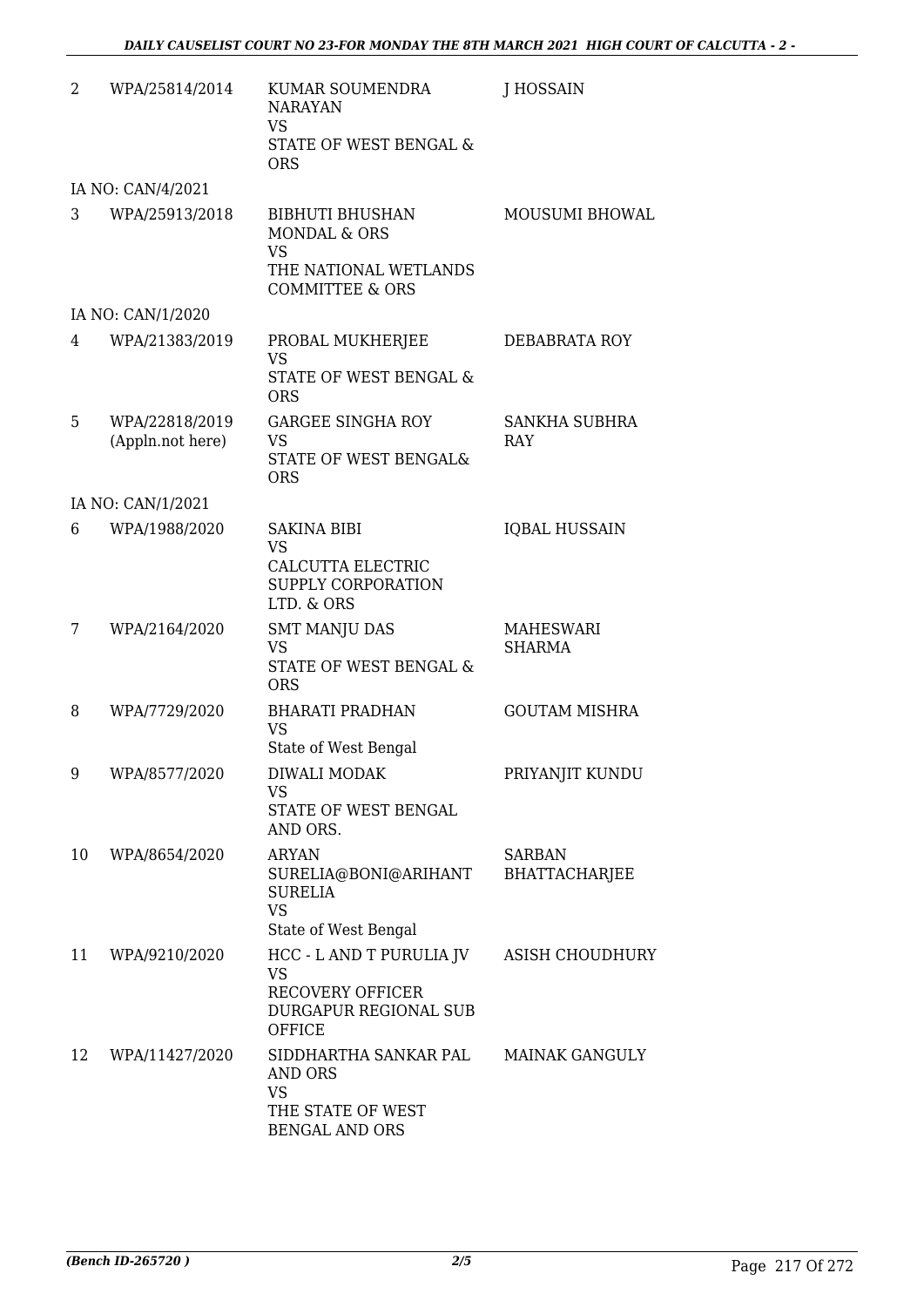| 13 | WPA/11641/2020 | <b>SUPRATIM ROY</b><br>VS<br>STATE OF WEST BENGAL<br>AND ORS.                                                                                                      | NILENDRA NARAYAN<br><b>ROY</b>        |
|----|----------------|--------------------------------------------------------------------------------------------------------------------------------------------------------------------|---------------------------------------|
| 14 | WPA/11921/2020 | KUSHODHOJO METE @<br><b>KUSHAY METE</b><br><b>VS</b><br>STATE OF WEST BENGAL<br>AND ORS.                                                                           | KUNTAL BANERJEE                       |
| 15 | WPA/80/2021    | M/S. RADHASHREE<br><b>FINANCE LTD</b><br><b>VS</b><br>UNION OF INDIA AND ORS.                                                                                      | DEVYANI SENGUPTA                      |
| 16 | WPA/151/2021   | TAPAS KUMAR HALDER<br><b>AND OTHERS</b><br>VS<br>STATE OF WEST BENGAL<br>AND ORS.                                                                                  | <b>SUDESHNA BASU</b><br><b>THAKUR</b> |
| 17 | WPA/607/2021   | <b>BIPAD TARAN SAHA</b><br><b>VS</b><br>STATE OF WEST BENGAL<br>AND ORS.                                                                                           | <b>ABHIJIT MANDAL</b>                 |
| 18 | WPA/677/2021   | RUIA ELECTRONICS PVT<br>LTD AND ORS<br><b>VS</b><br>STATE OF WEST BENGAL<br>AND ORS.                                                                               | SOUMYAJYOTI NANDI                     |
| 19 | WPA/703/2021   | BAPI BISWAS AND ORS<br><b>VS</b><br>STATE OF WEST BENGAL<br>AND ORS.                                                                                               | <b>SANDIP SARKAR</b>                  |
| 20 | WPA/790/2021   | JITENDRA NARAYAN RAY<br>SISHU SEVA BHAWAN AND<br><b>OTHERS</b><br><b>VS</b><br>DIRECTOR, DRUG CONTROL<br>HEADQUARTERS CENTRAL<br>KOLKATA ZONE AND<br><b>OTHERS</b> | <b>KAUSTABH</b><br><b>BAANERJEE</b>   |
| 21 | WPA/1047/2021  | <b>TANMAY MAITY</b><br>VS.<br>STATE OF WEST BENGAL<br>AND ORS.                                                                                                     | <b>PUNAM BASU</b>                     |
| 22 | WPA/2322/2021  | RABI SINGH AND ANR<br>VS<br>STATE OF WEST BENGAL<br>AND ORS.                                                                                                       | <b>JAHANGIR HOSSAIN</b>               |
| 23 | WPA/3469/2021  | PAVAN KUMAR LAKHOTIA<br>VS<br>KOLKATA POLICE ANR ORS                                                                                                               | RAJEEV LOCHAN                         |
| 24 | WPA/4756/2021  | SANGITA HAZRA (RAKSHIT)<br>VS<br>STATE OF WEST BENGAL<br>AND ORS.                                                                                                  | KAUSTAV MISHRA                        |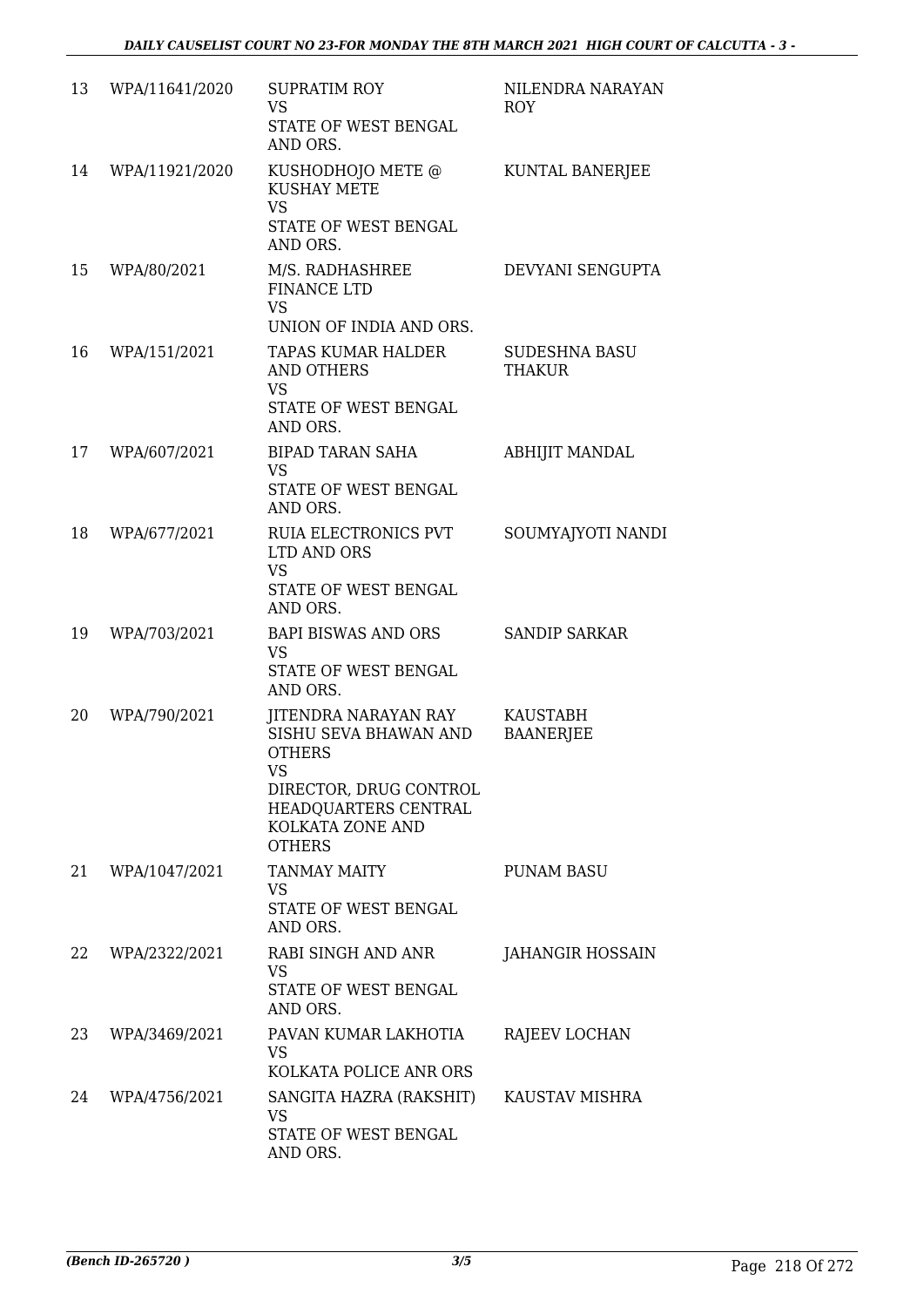| 25 | WPA/4873/2021 | <b>SARASWATI DEVI</b><br><b>VS</b><br>STATE OF WEST BENGAL<br>AND ORS.                                                                   | DULAL KR.<br><b>BHATTACHARYYA</b>  |
|----|---------------|------------------------------------------------------------------------------------------------------------------------------------------|------------------------------------|
| 26 | WPA/5104/2021 | SUNIL KUMAR MANDAL @<br><b>SUNIL MANDAL</b><br><b>VS</b><br>STATE OF WEST BENGAL<br>AND ORS.                                             | <b>BHASKAR HUTAIT</b>              |
| 27 | WPA/5344/2021 | CHAYARANI MANDAL<br>VS.<br>STATE OF WEST BENGAL<br>AND ORS.                                                                              | MOHAMMED<br><b>IBHARIM</b>         |
| 28 | WPA/5361/2021 | BONGAON, CENTRAL CO-<br>OPT MARKETING SOCIETY<br>LTD AND ANR<br><b>VS</b><br>STATE OF WEST BENGAL<br>AND ORS.                            | <b>SURYANEEL DAS</b>               |
| 29 | WPA/5473/2021 | BANARASILAL JAISWAL<br><b>VS</b><br>STATE OF WEST BENGAL<br>AND ORS.                                                                     | ASHIS KUMAR DUTTA                  |
| 30 | WPA/5484/2021 | ADVANCED SOCIETY FOR<br><b>HEADMASTER AND</b><br>HEADMISTRESS DUKY REP<br>BY GS AND ANR<br><b>VS</b><br>STATE OF WEST BENGAL<br>AND ORS. | LAKSHMINATH<br><b>BHATTACHARYA</b> |
| 31 | WPA/5565/2021 | M.P CONSTRUCTION<br><b>VS</b><br>THE PASCHIMANCHAL<br>UNNAAYAN PARISHAD AND<br>ORS.                                                      | KAKALI DUTTA                       |
| 32 | WPA/5586/2021 | YEASIN ALI SK. AND ANR. SUKUMAR SARKAR<br><b>VS</b><br>STATE OF WEST BENGAL<br>AND ORS.                                                  |                                    |
| 33 | WPA/5605/2021 | SK. NAJIRUDDIN ALIAS SK. SAHEB BANERJEE<br><b>HALIM</b><br><b>VS</b><br>STATE OF WEST BENGAL<br>AND ORS.                                 |                                    |
| 34 | WPA/5691/2021 | RAZIA BEGUM<br><b>VS</b><br>STATE OF WEST BENGAL<br>AND ORS.                                                                             | ZAINAB TAHUR                       |
| 35 | WPA/5694/2021 | <b>SEKH RABIAL</b><br><b>VS</b><br>STATE OF WEST BENGAL<br>AND ORS.                                                                      | LIPIKA NATH                        |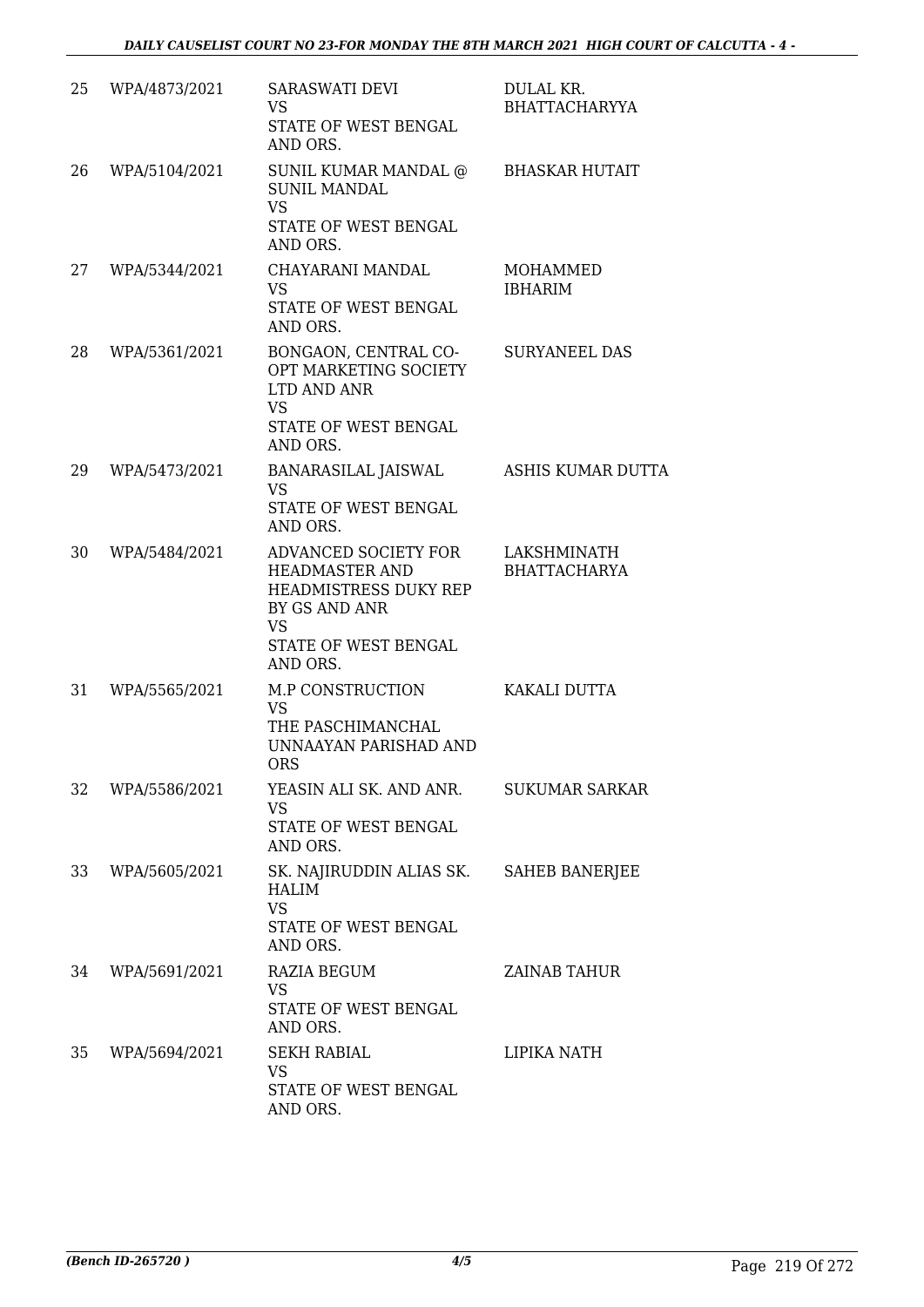PUSHAN MAJUMDAR

36 WPA/5735/2021 KANAI BIJOLI RICE MILLS PRIVATE LIMITED VS STATE OF WEST BENGAL AND ORS.

#### **APPLICATION**

37 WPA/4476/2017 (Appln.not here) ASHA RANI HIJLI VS STATE OF WEST BENGAL & ORS A. N. NASKAR

#### IA NO: CAN/1/2020(Old No:CAN/1999/2020)

38 WPA/22796/2019 (Substitution) MATRI SEVAK SANGHA & ANR VS STATE OF WEST BENGAL & ORS ARPITA SAHA

IA NO: CAN/1/2020, CAN/2/2020

#### **FOR HEARING**

| 39 | WPA/5583/2019     | RASHID ALAM ALIAS<br><b>GABBAR</b><br><b>VS</b><br>THE DY GENERAL &<br><b>INSPECTOR GENERAL OF</b><br>CORRECTIONAL<br><b>SERVI&amp;ANR</b>      | <b>LOKESH SHARMA</b>                  |
|----|-------------------|-------------------------------------------------------------------------------------------------------------------------------------------------|---------------------------------------|
| 40 | WPA/20922/2019    | NABA KR DEY<br>VS.<br>STATE OF WEST BENGAL &<br><b>ORS</b>                                                                                      | <b>BISWAPRIYA</b><br><b>SAMANTA</b>   |
| 41 | WPA/21231/2019    | ANGEL EDUCATION<br><b>SOCIETY &amp; ORS</b><br><b>VS</b><br>WEST BENGAL INDUSTRIAL<br><b>INFRASTRUCTURE</b><br><b>DEVELOPMENT</b><br>CORPORATIO | DEEPAK KR SINGH                       |
|    | IA NO: CAN/1/2020 |                                                                                                                                                 |                                       |
| 42 | WPA/7625/2020     | <b>ABHINABA PAL</b><br><b>VS</b><br>THE STATE OF WEST<br><b>BENGAL</b>                                                                          | MANIDEEPA (PAUL)<br><b>ROY</b>        |
|    | IA NO: CAN/1/2020 |                                                                                                                                                 |                                       |
| 43 | WPA/112/2021      | KANAM LATEX INDUSTRIES<br>PRIVATE LIMITED AND<br><b>ANOTHER</b><br><b>VS</b><br>STATE OF WEST BENGAL<br>AND ORS.                                | <b>SALONI</b><br><b>BHATTACHARJEE</b> |

IA NO: CAN/1/2021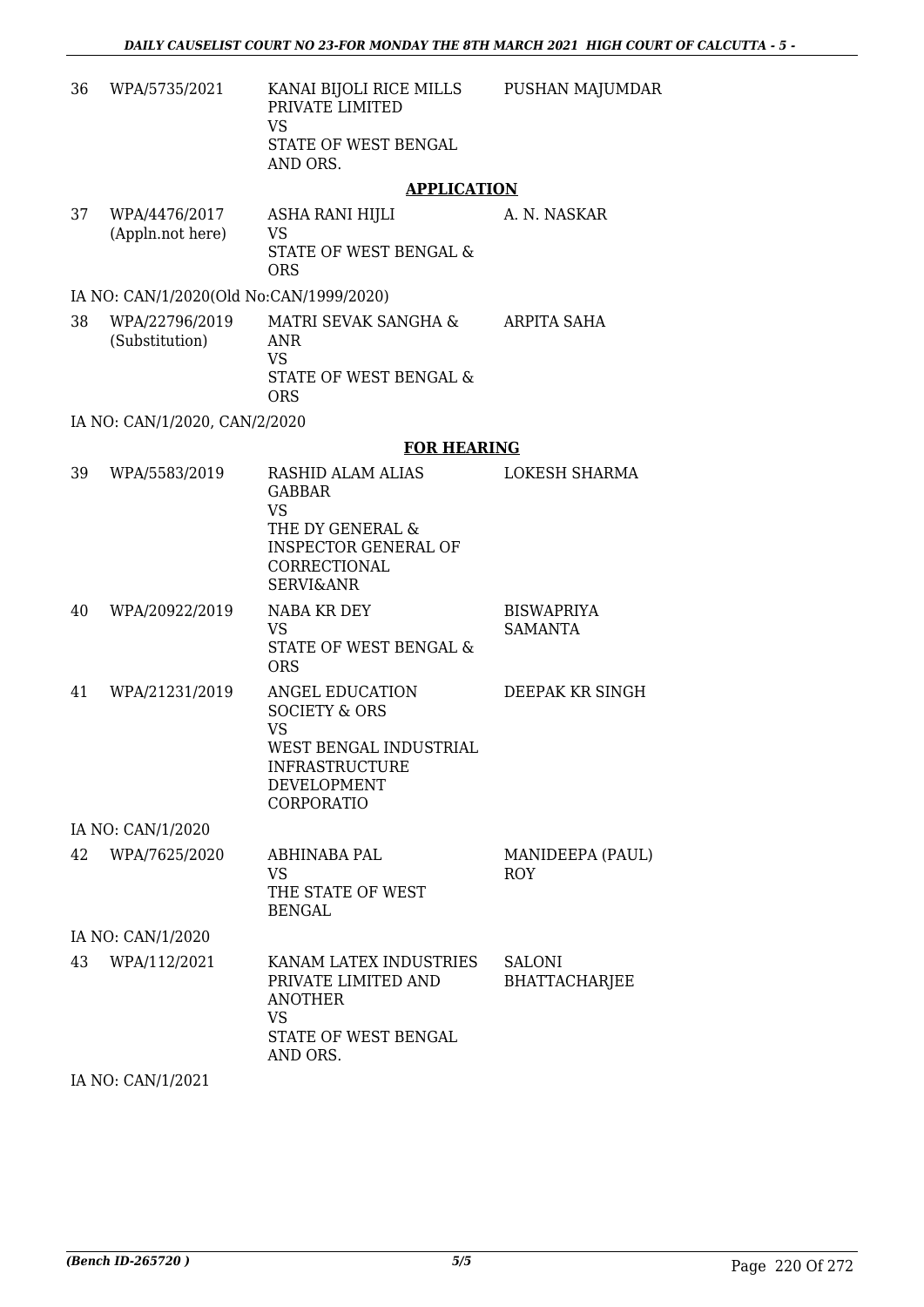

### **Appellate Side**

**DAILY CAUSELIST For Monday The 8th March 2021**

**COURT NO. 18**

**SINGLE BENCH (SB - XI) AT 10:30 AM HON'BLE JUSTICE BISWAJIT BASU (VIA VIDEO CONFERENCE)**

**ON AND FROM MONDAY, 22ND FEBRUARY, 2021 ROSTER NOTIFIED ON 8TH JANUARY, 2021 IS MODIFIED TO THE FOLLOWING EXTENT:-** 

**MATTERS (MOTION & HEARING) UNDER ARTICLE 226 OF THE CONSTITUTION RELATING TO MADRASAH EDUCATION UNDER GROUP II AND APPLICATIONS CONNECTED THERETO;**

**MATTERS (MOTION & HEARING) UNDER ARTICLE 226 OF THE CONSTITUTION RELATING TO APPOINTMENT AND SERVICE CONDITION OF PARA TEACHERS UNDER GROUP II AND APPLICATIONS CONNECTED THERETO;**

**ADMISSION AND HEARING OF CIVIL REVISION APPLICATIONS AND APPLICATIONS UNDER ARTICLE 227 OF THE CONSTITUTION OF INDIA ARISING OUT OF TESTAMENTARY, EJECTMENT / EVICTION SUITS AND PUBLIC PREMISES (UNAUTHORISED OCCUPANTS) ACT, 1971 INCLUDING APPLICATIONS CONNECTED THERETO.** 

**MATTERS (MOTION & HEARING) UNDER ARTICLE 226 OF THE CONSTITUTION OF INDIA RELATING TO LAND UNDER GROUP I INCLUDING APPLICATIONS CONNECTED THERETO.** 

**NOTE: MATTERS WILL BE TAKEN UP THROUGH PHYSICAL HEARING ONLY WHEN BOTH THE PARTIES ARE AGREED.**

**SPECIAL NOTE : 1. CONTESTED APPLICATION WILL BE TAKEN UP ON EVERY WEDNESDAY AND FRIDAY.**

**2. WRIT HEARING MATTERS WILL BE TAKEN UP ON EVERY THURSDAY.** 

**3. MENTIONING WILL BE TAKEN UP ON EVERY MONDAY AND THURSDAY ONLY.** 

**4. NO PHYSICAL MENTIONING WILL BE ENTERTAINED. ONLY MENTIONING THROUGH VIRTUAL MODE WILL BE ENTERTAINED.** 

#### **SPL. NOTE: ON 08.03.2021, AFTER 'FOR ORDER', TIME FIXED MATTERS, 'NEW MOTION' AND 'MOTION' WILL BE TAKEN UP FOLLOWED BY 'WRIT HEARING' MATTERS, IF TIME PERMITS.**

|                |                                   | <b>FOR ORDERS</b>                                                                   |                       |  |
|----------------|-----------------------------------|-------------------------------------------------------------------------------------|-----------------------|--|
| $\mathbf{1}$   | CO/1606/2020                      | <b>MD ANWAR ALAM KHAN</b><br><b>VS</b><br>ABDUL KHALIQUE NEHAL AND<br><b>OTHERS</b> | ABBAS IBHARIM KHAN    |  |
|                |                                   | <b>CIVIL NEW MOTION</b>                                                             |                       |  |
| $\mathfrak{D}$ | CO/262/2021<br>(NO CAVEAT)        | GITANJALI GHOSH<br><b>VS</b><br>LAXMI RANI BISWAS@LAXMI BISWAS<br>AND ORS           | KUNTAL BANERJEE       |  |
| 3              | CO/367/2021<br><b>[NO CAVEAT]</b> | SHARAD SUBRAMANYAN<br>VS.<br>LAXMI HOUSING UDYOG PRIVATE<br><b>LIMITED</b>          | ANIRUDHA AGARWALLA    |  |
| 4              | CO/409/2021<br>[WITH CAVEAT]      | SIKHA CHOWDHURY AND ORS<br>VS.<br>MINU PRADHAN MONDAL                               | SAPTARSHI KUMAR MAL   |  |
| 5              | CO/463/2021<br>[WITH CAVEAT]      | PRABIR KUMAR DEY AND ORS<br>VS<br>UMA SANKAR SHAW AND ORS                           | PRASENJIT DEBNATH     |  |
| 6              | CO/477/2021<br>[WITH CAVEAT]      | M/S KAKOLI<br>VS<br>DILIP KUMAR BANDOPADHYAY AND<br><b>OTHERS</b>                   | <b>DEBNATH MAHATA</b> |  |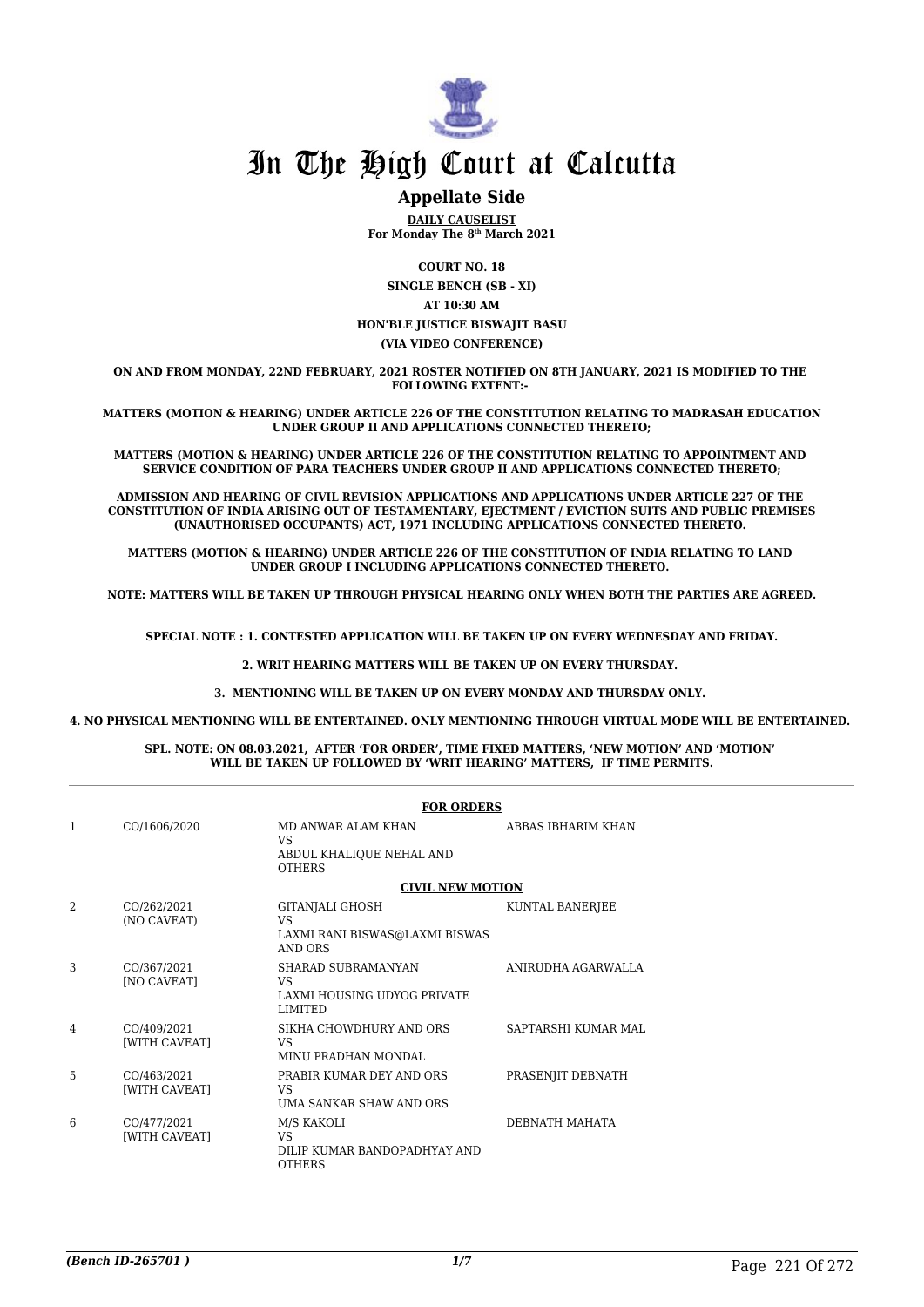#### *DAILY CAUSELIST COURT NO 18-FOR MONDAY THE 8TH MARCH 2021 HIGH COURT OF CALCUTTA - 2 -*

| 7  | CO/482/2021<br>[NO CAVEAT]        | PRABIR DAS AND ANR<br><b>VS</b><br>RUMA SARKAR AND ORS                                                                            | Sandip Kundu          |
|----|-----------------------------------|-----------------------------------------------------------------------------------------------------------------------------------|-----------------------|
| 8  | CO/486/2021<br><b>[NO CAVEAT]</b> | RITA AGARWAL<br>VS<br>NIRMAL KUMARMAHESWARI ALIAS<br>BEHARI                                                                       | PRADEEP KUMAR         |
| 9  | CO/487/2021<br>[NO CAVEAT]        | <b>RITA AGARWAL</b><br><b>VS</b><br>NIRMAL KUMAR MAHESWARI ALIAS                                                                  | PRADEEP KUMAR         |
| 10 | CO/496/2021<br>[NO CAVEAT]        | BEHARI<br>SARMISTHA DUTTA<br>VS<br>CHANDRIMA ROY BANERJEE AND<br>ANR                                                              | DYUTIMAN BANERJEE     |
| 11 | CO/519/2021<br><b>[NO CAVEAT]</b> | HARMEET KAUR AND ORS.<br>VS<br>KISHORILAL AGARWAL AND ORS.                                                                        | ABIR LAL CHAKRABORTY  |
| 12 | CO/539/2021<br>[NO CAVEAT]        | M/S. PRAGATI PRATISTHAN PRIVATE<br><b>LIMITED</b><br><b>VS</b>                                                                    | KRISHNA DAS PODDAR    |
| 13 | CO/550/2021<br>[WITH CAVEAT]      | UMED KUMAR KOCHAR<br><b>SHYAM DAS</b><br>VS.<br>RAM DAS                                                                           | <b>IFTEKAR MUNSHI</b> |
| 14 | CO/557/2021<br>[NO CAVEAT]        | <b>SANTANU GHOSH</b><br><b>VS</b><br>PRAFULLA BHOSE AND ORS                                                                       | PRAFULLA MUKHERJEE    |
| 15 | CO/559/2021<br>[NO CAVEAT]        | JAYANTA KUMAR SETH<br><b>VS</b><br>KAMRUJJAMAN MISTRY AND ORS.                                                                    | PRITHWISH KUMAR BASU  |
|    |                                   | <b>NEW MOTION (GROUP - I)</b>                                                                                                     |                       |
| 16 | WPA/2229/2019                     | SAMPA GHOSH<br>VS<br>STATE OF WEST BENGAL &ORS                                                                                    | <b>BISWAJIT MAL</b>   |
| 17 | WPA/923/2020                      | SK. NASIM ALAM<br>VS.<br>STATE OF WEST BENGAL & ORS                                                                               | PALLAV CHATTERJEE     |
| 18 | WPA/10568/2020                    | SANTANU MONDAL<br><b>VS</b><br>THE ADDITIONAL LAND                                                                                | NITAI CHANDRA SAHA    |
| 19 | WPA/11538/2020                    | <b>ACQUISITION OFFICER</b><br>SATYEN KUAMR THAKUR AND ORS<br>VS<br>UNION OF INDIA AND ORS.                                        | NILADRI SAHA          |
| 20 | WPA/11837/2020                    | M/S SEWANARAYAN KHUBCHAND<br>AND ANR<br>VS                                                                                        | PRANGOPAL DAS         |
| 21 | WPA/1873/2021                     | STATE OF WEST BENGAL AND ORS.<br>DURGA BHATTACHARYYA<br>VS.<br>KOLKATA METROPOLITAN<br>DEVELOPMENT AUTHORITY AND<br><b>OTHERS</b> | SANJUKTA DUTTA        |
| 22 | WPA/2001/2021                     | ARUN KR DUTTA ALIAS ARUN DUTTA<br>AND ORS<br>VS.                                                                                  | ANIRBAN SAHA          |
| 23 | WPA/2005/2021                     | UNION OF INDIA AND ORS.<br>DIPALI MAJI<br><b>VS</b><br>UNION OF INDIA AND ORS.                                                    | ANIRBAN SAHA          |
| 24 | WPA/2014/2021                     | <b>MANIK PRAMANIK</b><br><b>VS</b><br>UNION OF INDIA AND ORS.                                                                     | ANIRBAN SAHA          |
| 25 | WPA/2528/2021                     | <b>GEETA GHOSH</b><br><b>VS</b><br><b>BISVA BHARATI AND ORS</b>                                                                   | ARINDAM GUHA          |
| 26 | WPA/3081/2021                     | HARADHAN BHATTACHARJEE AND<br><b>OTHERS</b><br><b>VS</b><br>STATE OF WEST BENGAL AND ORS.                                         | MANAS MALAKAR         |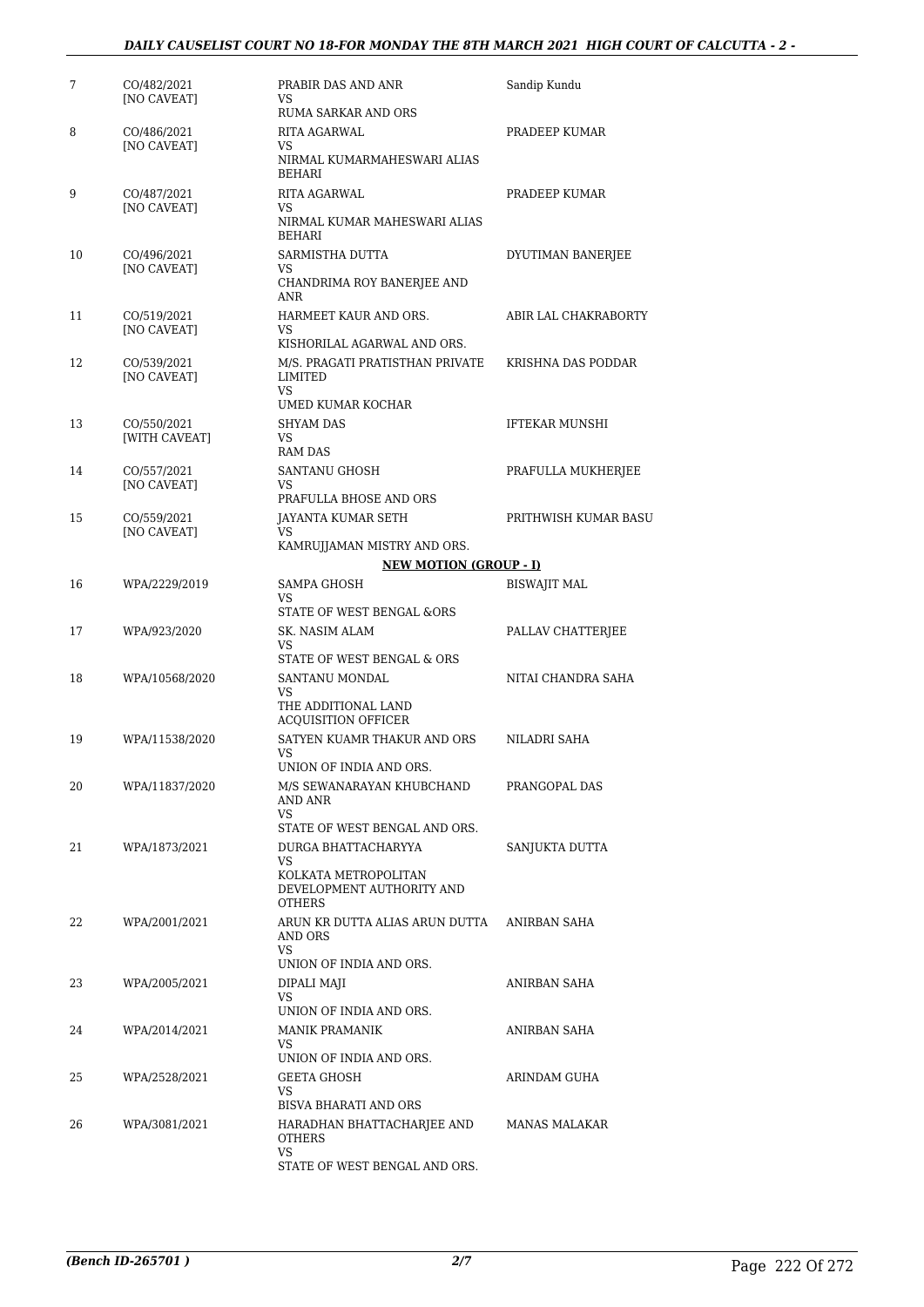#### *DAILY CAUSELIST COURT NO 18-FOR MONDAY THE 8TH MARCH 2021 HIGH COURT OF CALCUTTA - 3 -*

| 27 | WPA/5299/2021     | SAHARUDDIN LASKAR AND ANR.<br>VS                           | J.L.RAY                 |
|----|-------------------|------------------------------------------------------------|-------------------------|
|    |                   | STATE OF WEST BENGAL AND ORS.                              |                         |
| 28 | WPA/5302/2021     | ATANU KUMAR GANGULY ALIAS<br><b>ATANU GANGULY</b>          | <b>BIJOY KUMAR SHAW</b> |
|    |                   | VS<br>STATE OF WEST BENGAL AND ORS.                        |                         |
|    | IA NO: CAN/1/2021 |                                                            |                         |
| 29 | WPA/5378/2021     | NASIM FIROJ MALLICK                                        | SATYAM MUKHERJEE        |
|    |                   | VS<br>STATE OF WEST BENGAL AND ORS.                        |                         |
| 30 | WPA/5421/2021     | SAMBHU BHATTACHARYA                                        | MD. SHAMIM HALDER       |
|    |                   | VS<br>STATE OF WEST BENGAL AND ORS.                        |                         |
| 31 | WPA/5435/2021     | PRASANTA NASKAR AND OTHERS                                 | AVIROOP BHATTACHARYA    |
|    |                   | VS<br>STATE OF WEST BENGAL AND ORS.                        |                         |
| 32 | WPA/5454/2021     | SWAPAN KUMAR MAJI AND OTHERS                               | AMAL KUMAR BANERJEE     |
|    |                   | VS<br>STATE OF WEST BENGAL AND ORS.                        |                         |
| 33 | WPA/5528/2021     | SHRI UDAY CHANDRA MUKHERJEE<br>@UDAY CHAND MUKHERJEE       | <b>BISWAJIT KONAR</b>   |
|    |                   | VS<br>STATE OF WEST BENGAL AND ORS.                        |                         |
| 34 | WPA/5538/2021     | BISWAJIT SAHA AND ORS                                      | <b>DIPANKAR DAS</b>     |
|    |                   | VS                                                         |                         |
|    |                   | UNION OF INDIA AND ORS.                                    |                         |
| 35 | WPA/5657/2021     | MAHADEB SAHOO<br>VS                                        | DILIP KUMAR SHYAMAL     |
|    |                   | STATE OF WEST BENGAL AND ORS.                              |                         |
| 36 | WPA/5668/2021     | KINSHUK GIRI                                               | DILIP KUMAR SHYAMAL     |
|    |                   | VS<br>STATE OF WEST BENGAL AND ORS.                        |                         |
| 37 | WPA/5689/2021     | NIRMAL KUMAR SHAH AND ORS                                  | ARINDAM DAS             |
|    |                   | VS                                                         |                         |
| 38 | WPA/5699/2021     | STATE OF WEST BENGAL AND ORS.<br>HARVINDER SINGH           | SAFDAR AZAM             |
|    |                   | VS                                                         |                         |
|    |                   | STATE OF WEST BENGAL AND ORS.                              |                         |
| 39 | WPA/5937/2021     | SAHIRA BHANU SEKH (BEWA)<br>VS                             | ANIRBAN SARKAR          |
|    |                   | THE STATE OF WEST BENGAL AND                               |                         |
|    |                   | <b>ORS</b>                                                 |                         |
| 40 | WPA/5950/2021     | M/S LADYMOON NIWAS PRIVATE<br>LTD.                         | AINDITA AUDDY (DAS)     |
|    |                   | VS.                                                        |                         |
|    |                   | STATE OF WEST BENGAL AND ORS.                              |                         |
| 41 | WPA/5982/2021     | MD.NAZIR HOSSAIN<br>VS.                                    | SOMA MAL                |
|    |                   | STATE OF WEST BENGAL AND ORS.                              |                         |
| 42 | WPA/6001/2021     | KHARIRAMARI FISHERMAN CO-<br>OPERATIVE SOCIETY LTD AND ANR | Shibasis Chatterjee     |
|    |                   | VS<br>STATE OF WEST BENGAL AND ORS.                        |                         |
| 43 | WPA/6081/2021     | SASADHAR ROY AND ANR.                                      | SYED NURUL AREFIN       |
|    |                   | VS.<br>STATE OF WEST BENGAL AND ORS.                       |                         |
| 44 | WPA/6091/2021     | DULAL PAL                                                  | SUDIP SARKAR            |
|    |                   | VS                                                         |                         |
|    |                   | STATE OF WEST BENGAL AND ORS.                              |                         |
|    |                   | <b>NEW MOTION (GROUP - II)</b>                             |                         |
| 45 | WPA/4709/2021     | SERAJ ALI<br>VS.                                           | Golam                   |
|    |                   | STATE OF WEST BENGAL AND ORS.                              |                         |
| 46 | WPA/5031/2021     | MD. JIAULLAH<br>VS                                         | JAKIR HOSSAIN           |
|    |                   | STATE OF WEST BENGAL AND ORS.                              |                         |
|    |                   | <b>APPLICATION</b>                                         |                         |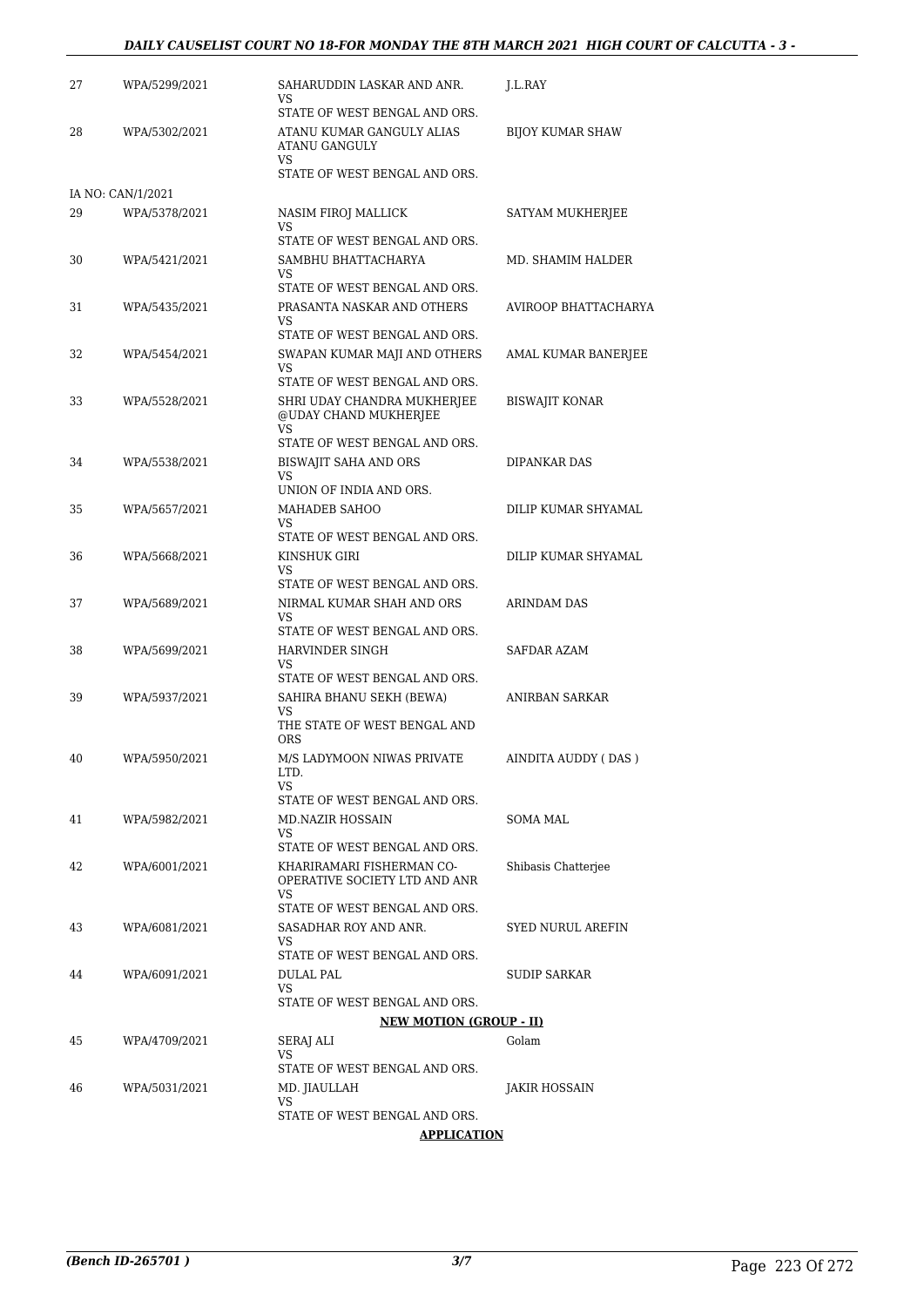| 47   | WPA/3989/2017                                        | DR. SUKUMAR MK. GHOSH<br>VS                                     | SHYMAL KUMAR SIKDAR   |
|------|------------------------------------------------------|-----------------------------------------------------------------|-----------------------|
|      | IA NO: CAN/1/2017(Old No:CAN/10308/2017)             | STATE OF WEST BENGAL & ORS                                      |                       |
| 48   | CO/2067/2018                                         | PRAFULLA KUMAR GHOSH                                            | KAMAN SAHOO           |
|      | (ADDITION OF PARTY)                                  | VS                                                              |                       |
|      |                                                      | <b>SULEKHA KARATI</b>                                           |                       |
|      | IA NO: CAN/1/2019(Old No:CAN/5937/2019), CAN/2/2021  |                                                                 |                       |
| wt49 | CO/3004/2018                                         | PRAFULLA KR. GHOSH<br>VS.<br><b>SULEKHA KARATI</b>              | KAMAN SAHOO           |
|      | IA NO: CAN/1/2021                                    |                                                                 |                       |
| 50   | RVW/9/2019                                           | KABRA MARBLE CORPORATION &<br><b>ORS</b><br>VS.                 | SUBHASISH CHAKRABORTY |
|      |                                                      | SUDIPTO MUKHERJEE & ANR                                         |                       |
| 51   | CO/2971/2019                                         | PROFESSOR SK. SAHANUL HAQUE<br><b>VS</b>                        | <b>ABHIJIT SARKAR</b> |
|      |                                                      | SK. MD. QUASIN & ORS                                            |                       |
|      | IA NO: CAN/1/2019(Old No:CAN/12308/2019), CAN/3/2020 |                                                                 |                       |
| 52   | WPA/10450/2019<br>(AMENDMENT)                        | <b>AKMOL HOSSAIN &amp; ORS</b><br>VS                            | TANUJA BASAK          |
|      |                                                      | STATE OF WEST BENGAL & ORS                                      |                       |
|      | IA NO: CAN/1/2020(Old No:CAN/2041/2020)              |                                                                 |                       |
| 53   | RVW/54/2020                                          | <b>AVIJIT DEY</b><br><b>VS</b>                                  | <b>TAPAS DUTTA</b>    |
|      |                                                      | UTTARPARA KOTRUNG<br>MUNICIPALITY & ORS.                        |                       |
|      | IA NO: CAN/1/2020, CAN/2/2020                        |                                                                 |                       |
| wt54 | CO/1484/2014                                         | SHANKAR LAL PATEL<br>VS<br>UTTARPARA KOTRUNG<br>MUNICIPALITY    | TAPAS DUTTA           |
|      | IA NO: CAN/4/2015(Old No:CAN/7363/2015)              |                                                                 |                       |
| wt55 | CO/4284/2016                                         | <b>AVIJIT DEY</b>                                               | SUMANTA SARATHI       |
|      |                                                      | <b>VS</b><br>UTTARPARA KOTRUNG<br><b>MUNICIPALITY &amp; ORS</b> | <b>BHOWMIK</b>        |
| 56   | CPAN/729/2020                                        | MD JAWAID NEHAL                                                 | <b>ABHIJIT SARKAR</b> |
|      |                                                      | VS<br>LD JUDGE BISWAJYOTI CHATTERJEE                            |                       |
| wt57 | CO/4296/2019                                         | MD JAWAID NEHAL<br>VS                                           | ABHIJIT SARKAR        |
|      |                                                      | SK MD QUASIN                                                    |                       |
| 58   | CPAN/730/2020                                        | SK BAG BVL HAQUE<br>VS                                          | ABHIJIT SARKAR        |
|      |                                                      | LD JUDGE BISWAJYOTI CHATTERJEE                                  |                       |
| wt59 | CO/4297/2019                                         | <b>SK BAGBUL HOOUE</b>                                          | <b>ABHIJIT SARKAR</b> |
|      |                                                      | VS<br><b>SK MD QUASIN</b>                                       |                       |
|      |                                                      | <b>MOTION</b>                                                   |                       |
| 60   | WPA/20157/2013                                       | KARTICK RIT & ORS                                               | RAMASHIS MUKHERJEE    |
|      | B-1                                                  | VS                                                              |                       |
|      |                                                      | STATE OF WEST BENGAL & ORS                                      |                       |
| 61   | CO/2013/2016<br>(11 a.m.)                            | MESSERS APARNA TRADING<br>CORPORATION AGENCY DEPT.<br>VS        | SOMA RAY CHAUDHURI    |
|      |                                                      | <b>BOARD OF TRUSTEES &amp; ANR.</b>                             |                       |
| 62   | CO/327/2017                                          | M/S. UNI SYATEMS PVT. LTD.<br>VS                                | MANJU JAISWAL         |
|      |                                                      | ARUN KUMAR DALMIA                                               |                       |
| 63   | WPA/8524/2017                                        | TERAI TEA COMPANY LTD. & ANR<br><b>VS</b>                       | RAJENDRA NATH BARIK   |
|      |                                                      | UNION OF INDIA & ORS                                            |                       |
| 64   | CO/3993/2019                                         | SHEULI MAZUMDER<br>VS.                                          | DEBDUTTA RAHA         |
|      |                                                      | SILA MAZUMDER                                                   |                       |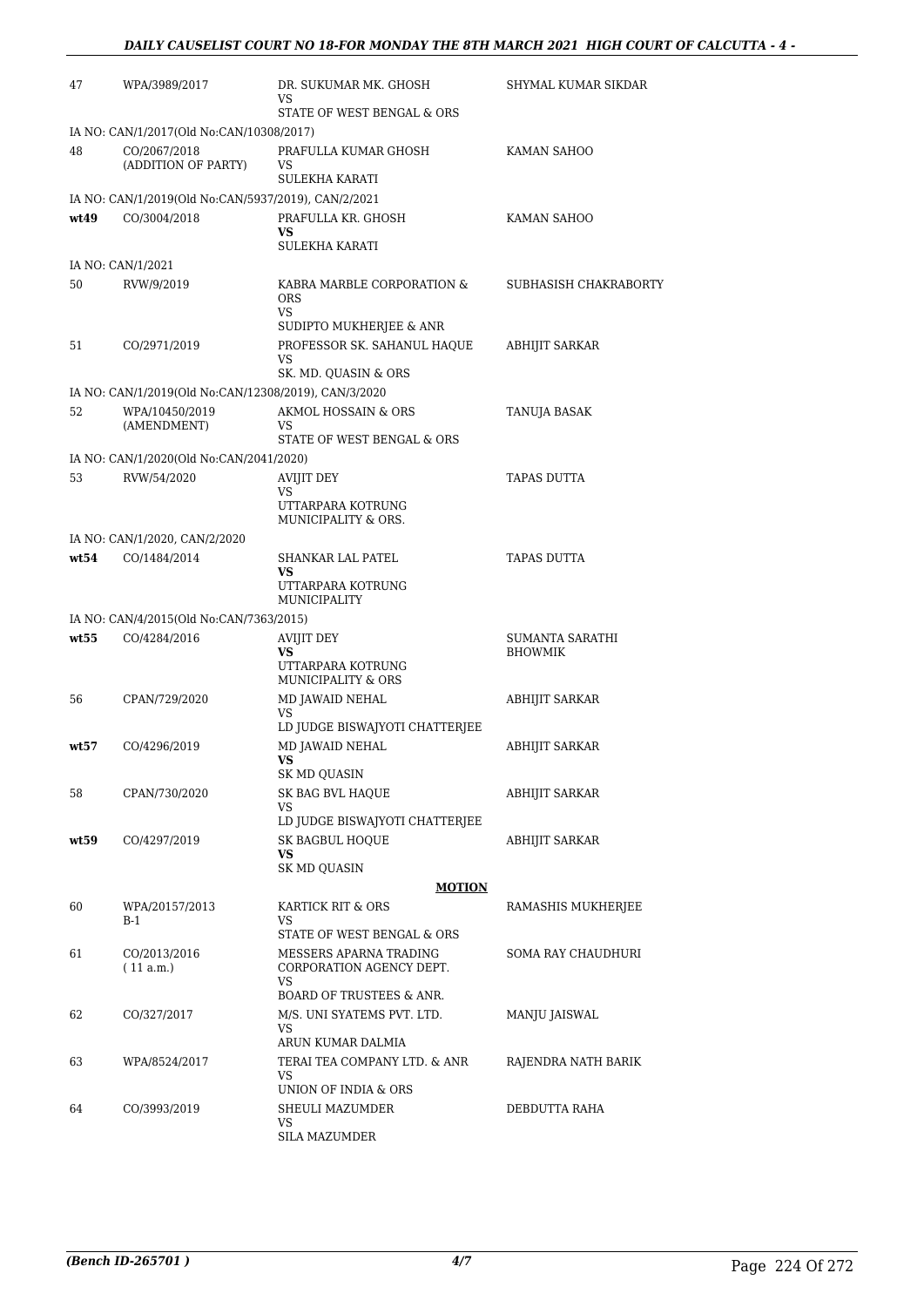#### *DAILY CAUSELIST COURT NO 18-FOR MONDAY THE 8TH MARCH 2021 HIGH COURT OF CALCUTTA - 5 -*

| wt65 | CO/3436/2019                            | SHEULI MAZUMDAR (DE)<br>VS                                                                                                           | DEBDUTTA RAHA                        |
|------|-----------------------------------------|--------------------------------------------------------------------------------------------------------------------------------------|--------------------------------------|
| 66   | CO/4158/2019                            | <b>SILA MAJUMDAR &amp; ANR</b><br>HIRALAL SHAW & SONS (HUF)                                                                          | ABIRLAL CHARAVARTI                   |
| wt67 | CO/4280/2019                            | VS<br>MANNI LAL JAISWAL & ORS.<br>MANNI LAL JAISWAL & ORS                                                                            | SOURADIPTA BANERJEE                  |
|      |                                         | <b>VS</b><br>HIRALAL SHAW & SONS (HUF)                                                                                               |                                      |
| 68   | WPA/11110/2019                          | DIPAK DUTTA & ORS<br><b>VS</b>                                                                                                       | RAFIQUL ISLAM                        |
| 69   | WPA/14816/2019                          | STATE OF WEST BENGAL & ORS<br>SWAPAN KUMAR PAN<br>VS                                                                                 | SANKHA SUBHRA RAY                    |
| 70   | WPA/17281/2019                          | STATE OF WEST BENGAL & ORS<br>SAHEDA BIBI<br><b>VS</b><br>STATE OF WEST BENGAL & ORS.                                                | ASRAF MONDAL                         |
| 71   | WPA/22836/2019                          | MD ABDUL HAMID @ MD ABDUL<br>HAMID MONDAL & ORS<br><b>VS</b>                                                                         | PINAKI RANJAN<br><b>CHAKBRABORTI</b> |
| 72   | CO/471/2020                             | STATE OF WEST BENGAL & ORS<br><b>NANI GOPAL DAS</b>                                                                                  | TARAK NATH HALDER                    |
|      |                                         | VS<br><b>HEMLATA ROONGTA</b>                                                                                                         |                                      |
| wt73 | CO/1132/2020                            | HEMLATA RUNGTA<br><b>VS</b><br><b>NANI GOPAL DAS</b>                                                                                 | SANWAL TIBREWAL                      |
|      | IA NO: CAN/1/2020(Old No:CAN/3670/2020) |                                                                                                                                      |                                      |
| wt74 | CO/1133/2020                            | ANAND KUMAR RUNGTA @<br><b>ROONGTA</b><br><b>VS</b>                                                                                  | SANWAL TIBREWAL                      |
|      | IA NO: CAN/2/2020, CAN/3/2020           | <b>BALAI CHANDRA DAS</b>                                                                                                             |                                      |
| wt75 | CO/472/2020                             | <b>BALAI CH. DAS</b>                                                                                                                 | TARAK NATH HALDER                    |
|      |                                         | <b>VS</b><br>ANAND KR. ROONGTA                                                                                                       |                                      |
| 76   | CO/723/2020                             | <b>CHABI PATRA &amp; ORS</b><br>VS                                                                                                   | PINTU KARAR                          |
| 77   | CO/746/2020                             | SANJIB KUMAR BISWAS<br>BOARD OF TRUSTEES FOR THE PORT<br>OF KOLKATA<br><b>VS</b>                                                     | <b>GAURAV KHAITAN</b>                |
|      |                                         | METAL BOX INDIA LIMITED & ANR                                                                                                        |                                      |
| 78   | CO/754/2020                             | IA NO: CAN/1/2020(Old No:CAN/2412/2020), CAN/2/2020(Old No:CAN/4914/2020), CAN/3/2020(Old No:CAN/4915/2020)<br>SANJIB SAHA CHOWDHURY | PALSH MUKHERJEE                      |
|      | B-2                                     | VS<br>JAYANTA DUTTA                                                                                                                  |                                      |
| 79   | CO/762/2020                             | ANJAN KUMAR MAJUMDER<br>VS<br><b>SMT PRAMILA PANDA &amp; ORS</b>                                                                     | <b>IFTEKAR MUSHI</b>                 |
| 80   | CO/906/2020<br>(11:00 A.M.)             | PRANABESH SAMANTA<br>VS<br>KALYANI MONDAL & ORS.                                                                                     | ANTARA PANJA                         |
| 81   | CO/1478/2020                            | KAMAL KUMAR ROY<br>VS                                                                                                                | PRASANT KUMAR DUTT                   |
| 82   | CO/1542/2020                            | SUBNALANE MAZUMDER<br>DINESH KUMAR ARYA<br><b>VS</b><br>RAMESH KUMAR ARYA                                                            | SOUMYAJIT BHATTA                     |
| 83   | CO/1612/2020                            | RABI SHANKAR GUPTA @ HARI<br>SHANKAR GUPTA<br><b>VS</b>                                                                              | MD RIZWAN ALAM                       |
| 84   | CO/1670/2020                            | DEEPSIKHA SENGUPTA<br>NUPUR ROY<br>VS<br>PIYALI PALIT                                                                                | SANANDA GANGULI                      |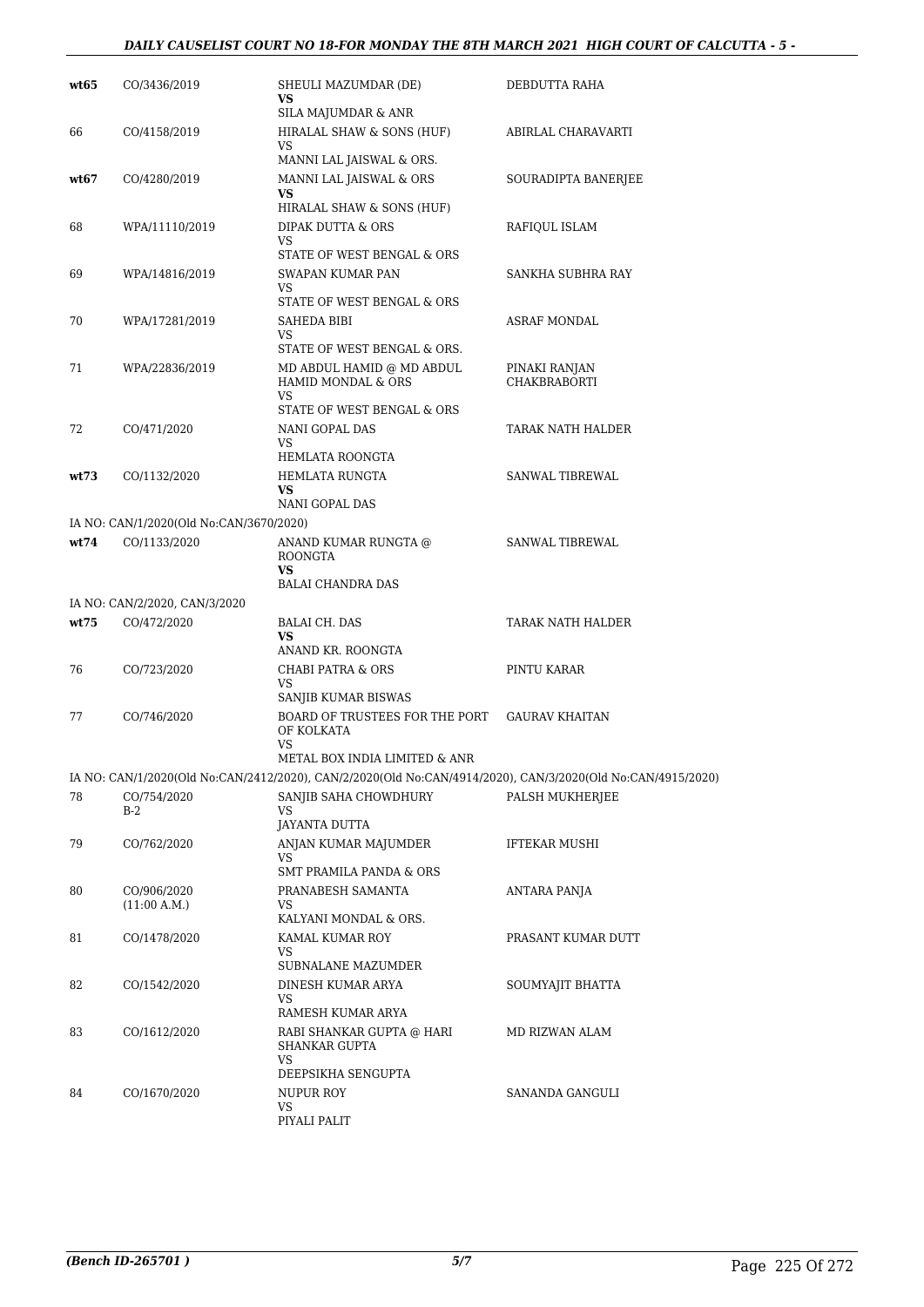| 85    | WPA/1938/2020     | RANJIT KUMAR PAUL @ RANJIT<br>KUMAR<br>VS                         | DILIP KUMAR MAITY    |
|-------|-------------------|-------------------------------------------------------------------|----------------------|
|       |                   | STATE OF WEST BENGAL & ORS                                        |                      |
| 86    | WPA/4134/2020     | SANAT KUMAR HALDER @ SANAT<br>HALDER<br><b>VS</b>                 | SWAPAN KUMAR KAR     |
|       |                   | STATE OF WEST BENGAL &ORS                                         |                      |
| 87    | WPA/4273/2020     | PULIN BEHARI ROY & ORS<br><b>VS</b>                               | SWAPAN KUMAR KAR     |
|       |                   | STATE OF WEST BENGAL & ORS                                        |                      |
| 88    | WPA/9157/2020     | MIR MAHEBAR ALI<br>VS.                                            | TANUJA BASAK         |
|       |                   | State of West Bengal                                              |                      |
| 89    | CO/59/2021        | <b>BIMAL SANKAR NANDA</b><br><b>VS</b><br>RABI SANKAR NANDA       | SOUMITA GHOSH        |
|       | IA NO: CAN/1/2021 |                                                                   |                      |
| 90    | CO/83/2021        | SUBHASH CHANDRA MONDAL AND<br><b>OTHERS</b><br>VS.                | KOUSHIKEE BANERJEE   |
|       |                   | SOUMEN SARKAR AND OTHERS                                          |                      |
| 91    | CO/101/2021       | M/S. VISHWSAMITRA RAMKUMAR<br><b>VS</b>                           | LUTFUL HOUE          |
|       |                   | M/S. GHOSH AND SONS PVT LTD                                       |                      |
| 92    | CO/241/2021       | SUBHAS HAZRA AND ORS<br>VS.                                       | TAPAN BHANDARI       |
|       |                   | TAPAN BHANDARI                                                    |                      |
| 93    | CO/246/2021       | AJIBAR LASKAR                                                     | SAFIQUE ALI MIDDE    |
|       |                   | VS.<br>KASHED ALI LASKAR AND ORS                                  |                      |
| 94    | CO/255/2021       | BAHAUDDIN REZA AND ORS                                            | JAHANGIR BADSHA      |
|       |                   | VS<br>RABIUDDIN AHMED                                             |                      |
| 95    | CO/259/2021       | RAJESH AGARWAL<br>VS.                                             | AVIRUP CHATTERJEE    |
|       |                   | ANIL KUMAR GUPTA                                                  |                      |
| 96    | CO/283/2021       | NOOR MD ANSARI@DOMA<br><b>VS</b><br>MST AHAMEDI BEGUM AND ANR     | SUMITAVA CHAKRABORTY |
| 97    | CO/292/2021       | SHYAMAL KR SADHUKHAN AND ANR<br><b>VS</b>                         | RISHABH DUTTA GUPTA  |
|       |                   | AJAY SADHUKHAN                                                    |                      |
| 98    | CO/339/2021       | SHYAM SUNDAR MITTAL<br>VS                                         | ARUN GOSWAMI         |
|       |                   | SANTOSH KUMAR BANERJEE AND<br>ANR                                 |                      |
| 99    | CO/362/2021       | <b>SM PRATIMA SUR</b><br>VS                                       | SOURADIPTA BANERJEE  |
|       |                   | <b>JIBAN SAHA AND ANR</b>                                         |                      |
| 100   | CO/365/2021       | <b>MATA PRASAD SHAW</b><br>VS.                                    | RAJIB RAY            |
|       |                   | SUDAMA DEBI                                                       |                      |
| 101   | CO/366/2021       | HEMANT BANGUR AND ORS<br>VS<br>MADHULATA KANKANI                  | AJAY GAGGAR          |
| 102   | CO/412/2021       | PRABHAKAR KR. SINGH AND ORS.                                      | SOURADIPTA BANERJEE  |
|       |                   | VS                                                                |                      |
|       |                   | KENG HSIANG LIANG                                                 |                      |
| 103   | WPA/2826/2021     | HAFIZUR RAHAMAN AND OTHERS<br>VS<br>STATE OF WEST BENGAL AND ORS. | DIPTENDU MONDAL      |
| 104   | WPA/3069/2021     | BIDHAN CHANDRA MONDAL                                             | SANTANU MAJI         |
|       |                   | VS.                                                               |                      |
| wt105 | WPA/322/2021      | STATE OF WEST BENGAL AND ORS.<br>NAJMAH YASMEEN                   | SUBHRANGSHU PANDA    |
|       |                   | <b>VS</b>                                                         |                      |
|       |                   | STATE OF WEST BENGAL AND ORS.                                     |                      |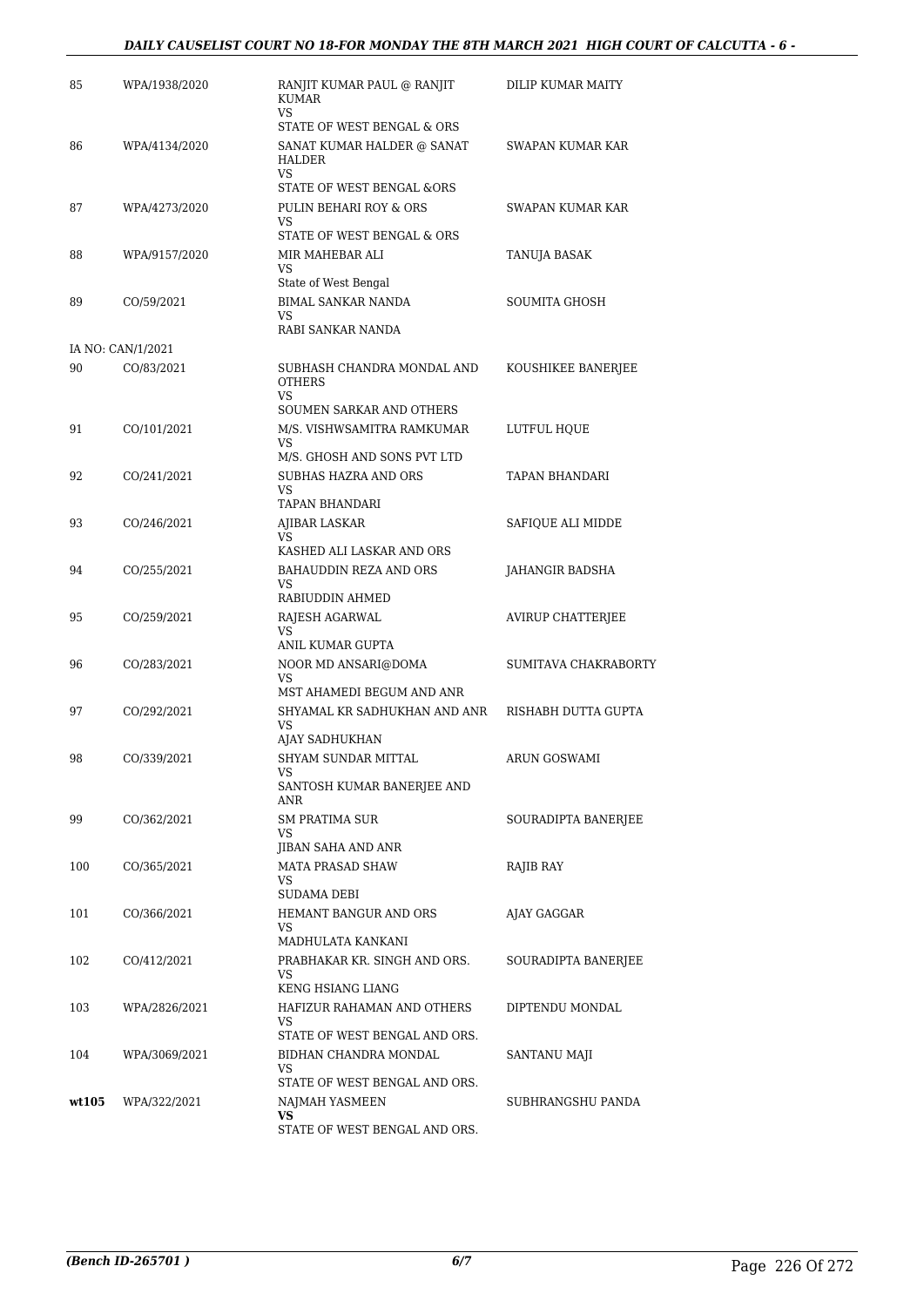#### *DAILY CAUSELIST COURT NO 18-FOR MONDAY THE 8TH MARCH 2021 HIGH COURT OF CALCUTTA - 7 -*

| 106 | WPA/3387/2021                           | SUSANTA KUMAR DAS<br>VS                                  | DEVDUTTA PATHAK          |
|-----|-----------------------------------------|----------------------------------------------------------|--------------------------|
|     |                                         | STATE OF WEST BENGAL AND ORS.                            |                          |
| 107 | WPA/4208/2021                           | SUBRATA BARUI AND ORS<br>VS                              | SHUVRO PROKASH LAHIRI    |
|     |                                         | STATE OF WEST BENGAL AND ORS.                            |                          |
| 108 | WPA/5147/2021                           | MD. KHALILULLAH BAIDYA<br>VS                             | GOLAM MOHIUDDIN          |
|     |                                         | THE WEST BENGAL MADRASAH<br>SERVICE COMMISSION AND ORS   |                          |
|     |                                         | <b>WRIT HEARING</b>                                      |                          |
| 109 | WPA/12106/1998                          | M/S.RAM CHAND JAGADISH CHAND<br>& ANR<br>VS<br>THE STATE | <b>SUBRATO MUKHERJEE</b> |
| 110 | WPA/26256/2018                          | SMT. APATNA SAHA CHOWDHURY &<br>ANR<br>VS                | <b>MOUSMI BHOWAL</b>     |
|     |                                         | UNION OF INDIA & ORS                                     |                          |
| 111 | WPA/20543/2019                          | RUHUL ALI KHAN<br>VS                                     | PARAMITA MAITY           |
|     |                                         | STATE OF WEST BENGAL & ORS                               |                          |
|     | IA NO: CAN/1/2020(Old No:CAN/3082/2020) |                                                          |                          |
| 112 | WPA/21268/2019                          | SANTOSH KUMAR BHUINYA<br>VS                              | <b>SUBJOJIT SAHA</b>     |
|     |                                         | STATE OF WEST BENGAL & ORS                               |                          |
|     | IA NO: CAN/1/2020, CAN/2/2020           |                                                          |                          |
| 113 | WPA/22285/2019                          | MD. ABDUR RAHIM & ORS<br>VS                              | DEBANSU NANDI            |
|     |                                         | STATE OF WEST BENGAL & ORS                               |                          |
| 114 | WPA/7830/2020                           | AL KHATIB SHAIKH<br>VS<br>State of West Bengal           | <b>BISWARUP BISWAS</b>   |
| 115 | WPA/9034/2020                           | AINUL HAQUE                                              | TARASANKAR SAMANTA       |
|     |                                         | VS<br>STATE OF WEST BENGAL AND ORS.                      |                          |
| 116 | WPA/10094/2020                          | SK REWANUL HAQUE                                         | TANUJA BASAK             |
|     |                                         | VS<br>STATE OF WEST BENGAL AND ORS.                      |                          |
| 117 | WPA/11880/2020                          | MD KAMALUDDIN BAIDYA                                     | SANKHA PRASAD ROY        |
|     |                                         | VS<br>STATE OF WEST BENGAL AND ORS.                      |                          |
| 118 | WPA/56/2021                             | KAMAL HASSAN                                             | SANTANU MAJI             |
|     |                                         | VS                                                       |                          |
|     |                                         | STATE OF WEST BENGAL AND ORS.                            |                          |
| 119 | WPA/57/2021                             | ABDUL ODUD<br>VS                                         | SANTANU MAJI             |
|     |                                         | STATE OF WEST BENGAL AND ORS.                            |                          |
| 120 | WPA/1467/2021                           | MD. MOJIBUR RAHAMAN<br>VS                                | MD AHASANUZZAMAN         |
|     |                                         | STATE OF WEST BENGAL AND ORS.                            |                          |
| 121 | WPA/2239/2021                           | <b>BENAJIR YEASMIN</b><br>VS                             | GOLAM MOHIUDDIN          |
|     |                                         | STATE OF WEST BENGAL AND ORS.                            |                          |
| 122 | WPA/3544/2021                           | RAZZAQUE HOSSAIN<br>VS.<br>STATE OF WEST BENGAL AND ORS. | TARASANKAR SAMANTA       |
|     |                                         |                                                          |                          |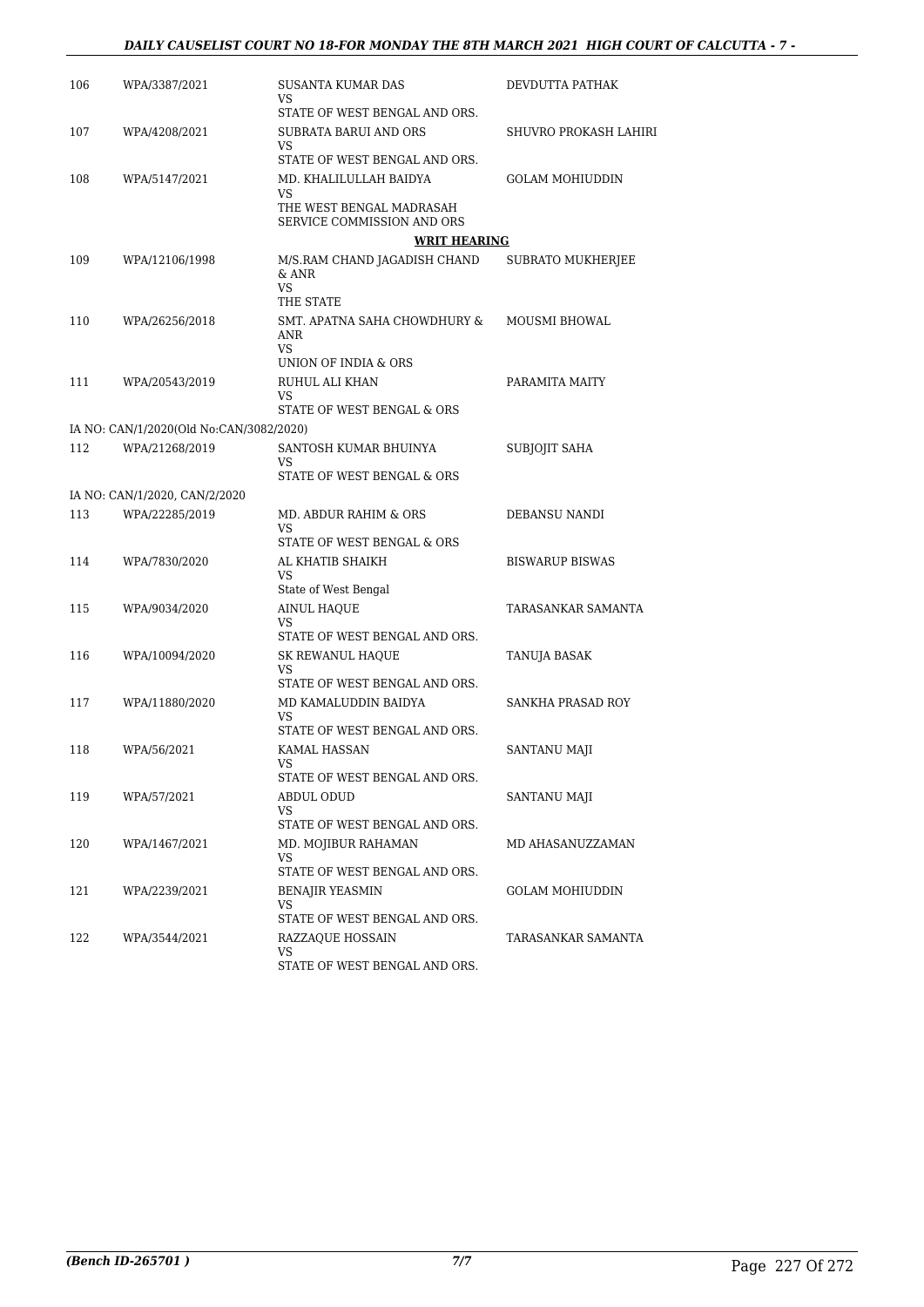

## **Appellate Side**

**DAILY CAUSELIST For Monday The 8th March 2021**

**COURT NO. 24**

**SINGLE BENCH (SB - XII) AT 10:30 AM HON'BLE JUSTICE AMRITA SINHA**

**(VIA VIDEO CONFERENCE)**

**ON AND FROM MONDAY, 11TH JANUARY, 2021 ROSTER NOTIFIED ON 8TH JANUARY, 2021 IS MODIFIED TO THE FOLLOWING EXTENT :- MATTERS (MOTION & HEARING) UNDER ARTICLE 226 OF THE CONSTITUTION RELATING TO MUNICIPALITIES AND PANCHAYATS (EXCLUDING MATTERS RELATED TO CO-OPERATIVE SOCIETIES) UNDER GROUP V AND APPLICATIONS CONNECTED THERETO (INCLUDING ALL SERVICE MATTERS RELATED TO MUNICIPALITY AND CONNECTED APPLICATIONS CONNECTED THERETO).** 

**THE FOLLOWING NOTES WILL BE EFFECTIVE ON AND FROM 11.01.2021.**

**SPECIAL NOTE : NO FURTHER INCLUSION IN THE LIST WILL BE ALLOWED UNTIL FURTHER ORDER.** 

**1.ON EVERY MONDAY MUNICIPALITY MOTIONS WILL BE TAKEN UP FOR THE WHOLE DAY. IF TIME PERMITS PANCHAYAT MOTIONS WILL BE TAKEN UP.** 

**2. ON EVERY TUESDAY PANCHAYAT MOTIONS WILL BE TAKEN UP TILL RECESS. AFTER RECESS APPLICATIONS WILL BE TAKEN UP AND IF TIME PERMITS PANCHAYAT MOTIONS WILL BE TAKEN UP AND THEREAFTER MUNICIPALITY MOTIONS WILL BE TAKEN UP.**

**3. ON EVERY WEDNESDAY MUNICIPALITY MOTIONS WILL BE TAKEN UP TILL RECESS. AFTER RECESS CONTEMPT MATTERS WILL BE TAKEN UP AND IF TIME PERMITS MUNICIPALITY MOTIONS WILL BE TAKEN UP AND THEREAFTER PANCHAYAT MOTIONS WILL BE TAKEN UP.** 

**4. ON EVERY THURSDAY PANCHAYAT MOTIONS WILL BE TAKEN UP TILL RECESS. AFTER RECESS HEARING MATTERS WILL BE TAKEN UP. IF TIME PERMITS PANCHAYAT MOTIONS WILL BE TAKEN UP AND THEREAFTER MUNICIPALITY MOTIONS WILL BE TAKEN UP.**

**5. ON EVERY FRIDAY PANCHAYAT MOTIONS WILL BE TAKEN UP TILL RECESS. AFTER RECESS HEARING MATTERS WILL BE TAKEN UP AND IF TIME PERMITS PANCHAYAT MOTIONS WILL BE TAKEN UP AND THEREAFTER MUNICIPALITY MOTIONS WILL BE TAKEN UP.** 

**NOTE: MATTERS WILL BE TAKEN UP THROUGH PHYSICAL HEARING ONLY WHEN BOTH THE PARTIES ARE AGREED.**

|                |                             | <b>FIXED MATTER</b>                                                                |                                     |  |
|----------------|-----------------------------|------------------------------------------------------------------------------------|-------------------------------------|--|
| $\mathbf{1}$   | WPA/3512/2021<br>[ASSIGNED] | SUNANDA MAJUMDER<br>VS<br>NATIONAL INSTITUTE OF<br>TECHNOLOGY                      | ABHIJIT CHAKRABORTI                 |  |
|                |                             | <b>FIXED MATTERS (UNAUTHORISED CONSTRUCTION)</b>                                   |                                     |  |
|                |                             | (ON 08.03.2021)                                                                    |                                     |  |
| $\mathfrak{D}$ | WPA/4661/2021               | TAIBUL HAQUE AND ANOTHER<br>VS<br>STATE OF WEST BENGAL AND<br>ORS.                 | MANI SANKAR<br><b>CHATTOPADHYAY</b> |  |
| 3              | WPA/4741/2021               | SOVA MUKHERJEE ALIAS SHOBHA<br>MUKHERJEE<br>VS<br>STATE OF WEST BENGAL AND<br>ORS. | NILANJAN ADHIKARI                   |  |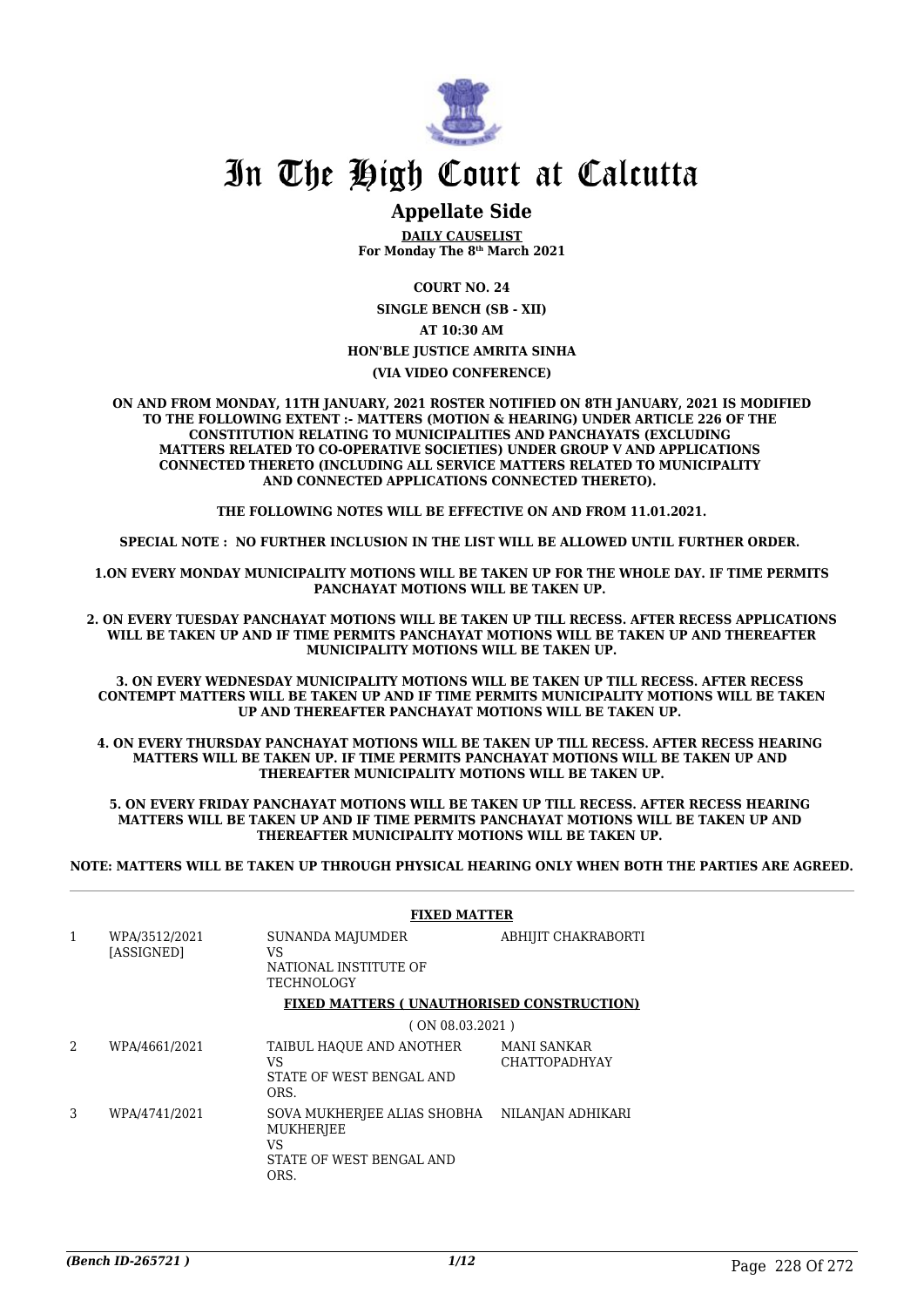| 4  | WPA/4856/2021                      | MAHADEB SADHUKHAN AND<br><b>ANOTHER</b><br>VS.           | DEBAPRATIM BANERJEE                      |
|----|------------------------------------|----------------------------------------------------------|------------------------------------------|
|    |                                    | STATE OF WEST BENGAL AND<br>ORS.                         |                                          |
| 5  | WPA/4892/2021                      | TUSHAR KANTI ROY AND ORS.                                | SIVA PROSAD GHOSE                        |
|    |                                    | VS.<br>STATE OF WEST BENGAL AND<br>ORS.                  |                                          |
| 6  | WPA/5456/2021                      | MOHANLAL ADHIKARY                                        | AMAL KUMAR BANERJEE                      |
|    |                                    | VS.<br>STATE OF WEST BENGAL AND<br>ORS.                  |                                          |
|    |                                    | <b>MUNICIPALITY - MOTIONS</b>                            |                                          |
| 7  | WPA/18628/2018<br>[FILE IN DEPTT.] | KEBIRE BEGUMN & ANR<br>VS.<br>STATE OF WEST BENGAL & ORS | <b>SUMAN BANERJEE</b>                    |
| 8  | WPA/16133/2019                     | KALACHAND SENGUPTA                                       | SUFI KAMAL                               |
|    |                                    | VS                                                       |                                          |
|    |                                    | STATE OF WEST BENGAL & ORS                               | ARITRA SHANKAR RAY                       |
| 9  | WPA/524/2020                       | DIPTI PATRA<br>VS.                                       |                                          |
|    |                                    | STATE OF WEST BENGAL & ORS                               |                                          |
|    | IA NO: CAN/1/2021                  |                                                          |                                          |
| 10 | WPA/2064/2020                      | <b>SUBRATA GUPTA &amp; ORS</b><br>VS.                    | <b>SULAANA BAGCHI (</b><br>BHATTACHARYA) |
|    |                                    | STATE OF WEST BENGAL & ORS                               |                                          |
|    | IA NO: CAN/2/2020                  |                                                          |                                          |
| 11 | WPA/2463/2020                      | SRINIVASAN ANUNACHALAM<br><b>IYER</b><br>VS.             | <b>SOMA KAR GHOSH</b>                    |
|    |                                    | STATE OF WEST BENGAL & ORS                               |                                          |
| 12 | WPA/2697/2020                      | MD. TOFIJUL HOQUE<br>VS<br>STATE OF WEST BENGAL & ORS    | <b>SAIRA BANU</b>                        |
| 13 | WPA/4829/2020                      | MOHAN SHAW & ORS                                         | KAUSTAV BHATTACHARYA                     |
|    |                                    | VS.<br>HOWRAH MUNICIPAL CORP &<br><b>ORS</b>             |                                          |
| 14 | WPA/8275/2020                      | <b>BISWARUP PAUL</b>                                     | SUTHIRTHA DAS                            |
|    |                                    | <b>VS</b>                                                |                                          |
|    |                                    | THE KOLKATA MUNICIPAL<br><b>CORPORATION AND OTHERS</b>   |                                          |
| 15 | WPA/8599/2020                      | SUKUL SHAW AND ORS                                       | SUNNY NANDI                              |
|    |                                    | VS.<br>kolkata municipality corporation<br>and ors       |                                          |
|    | IA NO: CAN/1/2021                  |                                                          |                                          |
| 16 | WPA/9174/2020                      | ASHOK KUMAR PAL                                          | SANDIP KUNDU                             |
|    |                                    | VS.<br>STATE OF WEST BENGAL AND<br>ORS.                  |                                          |
|    | IA NO: CAN/1/2021, CAN/2/2021      |                                                          |                                          |
| 17 | WPA/10420/2020                     | MANOJ KUMAR BHATTACHARYA<br>VS<br>THE KOLKATA MUNICIPAL  | SARYATI DATTA                            |
|    |                                    | CORPORATION                                              |                                          |
| 18 | WPA/10832/2020                     | PANKAJ ROY<br>VS.<br>STATE OF WEST BENGAL AND<br>ORS.    | JAKIR HOSSAIN                            |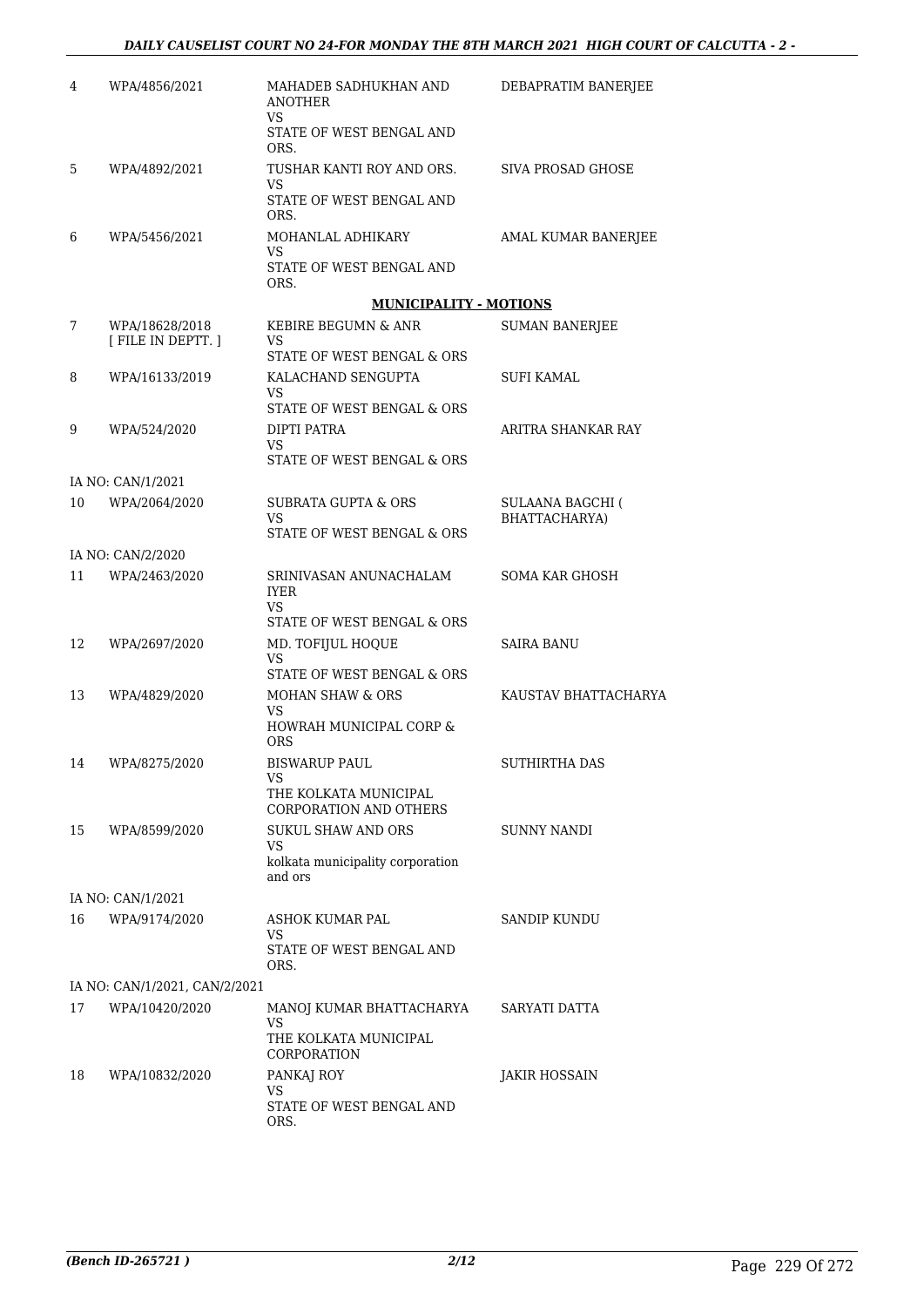| 19 | WPA/10883/2020 | CHANDERNAGORE NAVABIDHAN<br><b>BRAHMO SAMAJ NEWLY</b><br>CHANDERNAGORE BRAHMO<br><b>SAMAJ AND ORS</b><br>VS.<br>STATE OF WEST BENGAL AND<br>ORS. | SANJIB KR GHOSH                    |
|----|----------------|--------------------------------------------------------------------------------------------------------------------------------------------------|------------------------------------|
| 20 | WPA/11413/2020 | <b>MIRA SHAW</b><br>VS.<br>BHATPARA MUNICIPALITY AND<br><b>ORS</b>                                                                               | LAKSHMI SHAW                       |
| 21 | WPA/11520/2020 | SURADHANI MONDAL<br><b>VS</b><br>OLD MALDA MUNICIPALITY AND<br><b>ORS</b>                                                                        | PRASANTA BISHAL                    |
| 22 | WPA/1012/2021  | ALI ENTERPRISE<br>VS.<br>THE BHATPARA MUNICIPALITY<br>AND ORS                                                                                    | <b>IQBAL HUSSAIN</b>               |
| 23 | WPA/1015/2021  | SUBHASH MONDAL<br><b>VS</b><br>THE RAJPUR SONARPUR<br>MUNICIPALITY                                                                               | KRISHNENDU BERA                    |
| 24 | WPA/1092/2021  | SATIRANI GHOSH<br>VS<br>YHE KOLKATA MUNICIAL<br><b>CORPORATION AND ORS</b>                                                                       | KAUSHIK CHANDRA<br><b>GUPTA</b>    |
| 25 | WPA/1095/2021  | CHAITALI BARMAN<br>VS<br>STATE OF WEST BENGAL AND<br>ORS.                                                                                        | SALONI BHATTACHARJEE               |
| 26 | WPA/1106/2021  | SUBODH MALAKAR AND ORS<br><b>VS</b><br>STATE OF WEST BENGAL AND<br>ORS.                                                                          | SALONI BHATTACHARJEE               |
| 27 | WPA/1113/2021  | SNEHASIS BARUA<br>VS<br>STATE OF WEST BENGAL AND<br>ORS.                                                                                         | <b>ANIL KUMAR</b><br>CHATTOPADHYAY |
| 28 | WPA/1145/2021  | CHANDRA MADHAB GHOSH<br>VS<br>STATE OF WEST BENGAL AND<br>ORS.                                                                                   | INDRAJIT CHATTERJEE                |
| 29 | WPA/1161/2021  | SHARWAN GANERIWALA<br>VS<br>THE WEST BENGAL MUNICIPAL<br>CORPORATION                                                                             | SUBHARANSHU TRIVEDI                |
| 30 | WPA/1173/2021  | SHYAMAL NARAYAN BASU<br>VS<br>THE KOLKATA MUNICIPAL<br><b>NORPORATION</b>                                                                        | DEBDUTTA BASU                      |
| 31 | WPA/1182/2021  | KAMRUN NISHA<br>VS.<br>STATE OF WEST BENGAL AND<br>ORS.                                                                                          | SANJIB SETH                        |
| 32 | WPA/1184/2021  | NARAYAN CHANDRA DATTA @<br>NARAYAN DATTA<br>VS.<br>STATE OF WEST BENGAL AND                                                                      | Arjun Samanta                      |
| 33 | WPA/1188/2021  | ORS.<br>KISHOR KUMAR OJHA<br>VS<br>THE KOLKATA MUNICIPAL<br>CORPORATION                                                                          | MD. JALALUDDIN                     |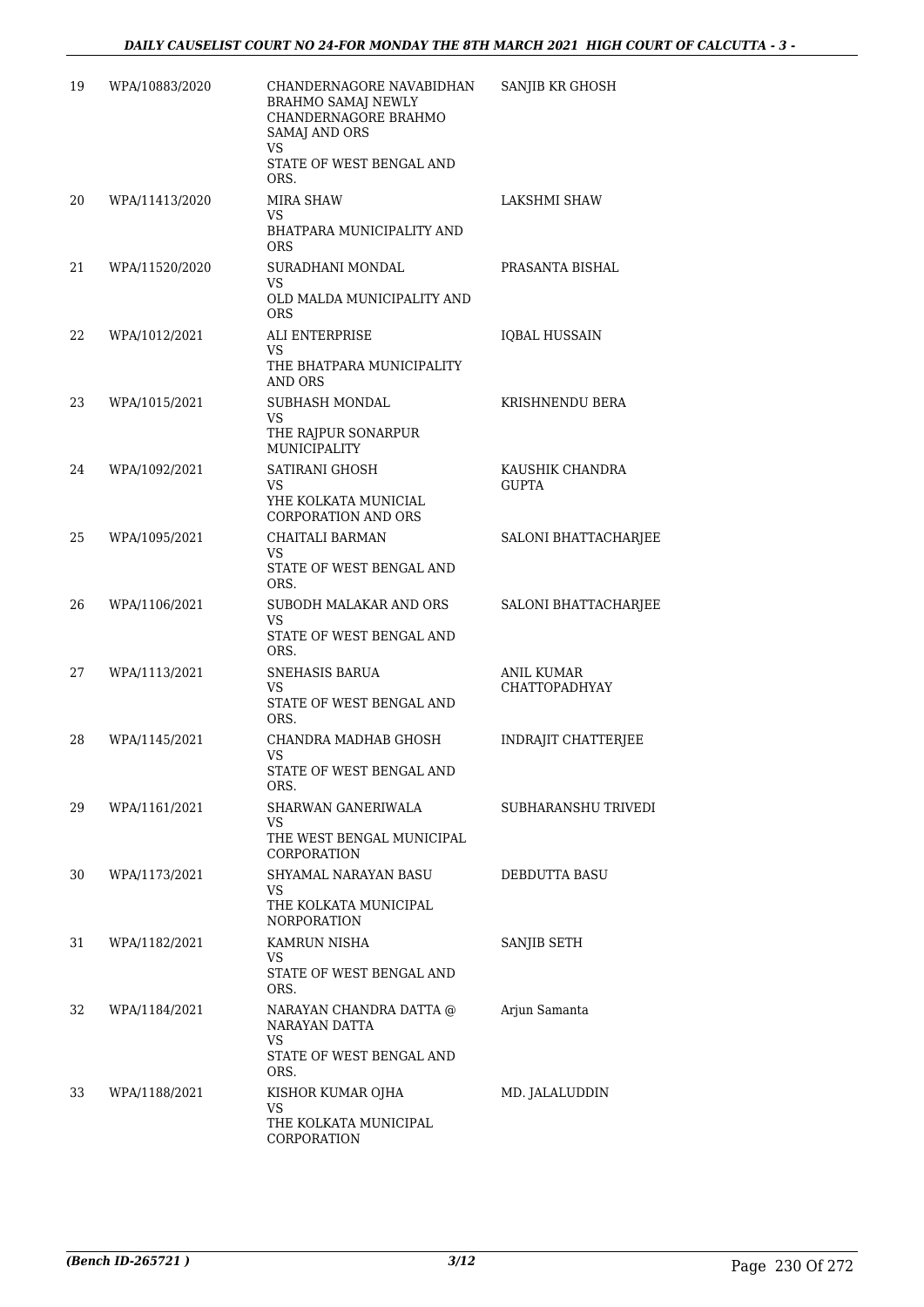#### *DAILY CAUSELIST COURT NO 24-FOR MONDAY THE 8TH MARCH 2021 HIGH COURT OF CALCUTTA - 4 -*

| 34 | WPA/1195/2021 | RAJ RAM PAL<br>VS.<br>THE KOLKATA MUNICIPAL<br>CORPORATION                                                             | SAMIRUL SARDAR           |
|----|---------------|------------------------------------------------------------------------------------------------------------------------|--------------------------|
| 35 | WPA/1278/2021 | <b>SULOK BANDHU BAG</b><br>VS.<br>STATE OF WEST BENGAL AND<br>ORS.                                                     | DEBASISH DAS             |
| 36 | WPA/1279/2021 | SUBIR SAHA<br>VS.<br>STATE OF WEST BENGAL AND<br>ORS.                                                                  | SARTHAK BARMAN           |
| 37 | WPA/1292/2021 | <b>INDIA MOTOR PARTS AND</b><br>ACCESSORIES LTD. AND ANR<br>VS.<br>THE KOLKATA MUNICIPAL<br><b>CORPORATION AND ORS</b> | AJAY GAGGAR              |
| 38 | WPA/1303/2021 | KRISHNENDU ROY<br>VS.<br>STATE OF WEST BENGAL AND<br>ORS.                                                              | <b>BHUSAN KUMAR JAIN</b> |
| 39 | WPA/1314/2021 | SANJIB SINGHA ROY<br>VS<br>STATE OF WEST BENGAL AND<br>ORS.                                                            | AMITABRATA RAY           |
| 40 | WPA/1380/2021 | VISHAL PRASAD AND ANOTHER<br>VS<br>STATE OF WEST BENGAL AND<br>ORS.                                                    | MD. BANI ISRAIL          |
| 41 | WPA/1384/2021 | VISHAL PRASAD<br>VS.<br>STATE OF WEST BENGAL AND<br>ORS.                                                               | MD BANI ISRAIL           |
| 42 | WPA/1403/2021 | <b>SWAPAN KUMAR DEY</b><br>VS.<br>STATE OF WEST BENGAL AND<br>ORS.                                                     | SURYA MAITY              |
| 43 | WPA/1408/2021 | <b>SANTU GHOSH</b><br>VS.<br>STATE OF WEST BENGAL AND<br>ORS.                                                          | PALASH MUKHERJEE         |
| 44 | WPA/1433/2021 | <b>GARIMA DEVELOPERS AND</b><br>ANOTHER<br>VS<br>KOLKATA MUNICIPAL<br>CORPORATION AND OTHERS                           | ANUJIT MOOKHERJI         |
| 45 | WPA/1464/2021 | UMA KARMAKAR<br>VS.<br>STATE OF WEST BENGAL AND<br>ORS.                                                                | SOUMYAJIT BHATTA         |
| 46 | WPA/1511/2021 | RUHUL ISLAM AND ORS<br>VS.<br>STATE OF WEST BENGAL AND<br>ORS.                                                         | ANJANA BANERJEE          |
| 47 | WPA/1559/2021 | GULAB CHAND KAIRI AND<br>OTHERS<br>VS<br>THE SOUTH DUM DUM<br>MUNICIPALITY AND OTHERS                                  | BIBEK DEY                |
| 48 | WPA/1578/2021 | SABITA HALDER AND ANR<br>VS.<br>KOLKATA MUNICIPAL<br>CORPORATION AND ORS                                               | SULAGNA BHATTACHARYA     |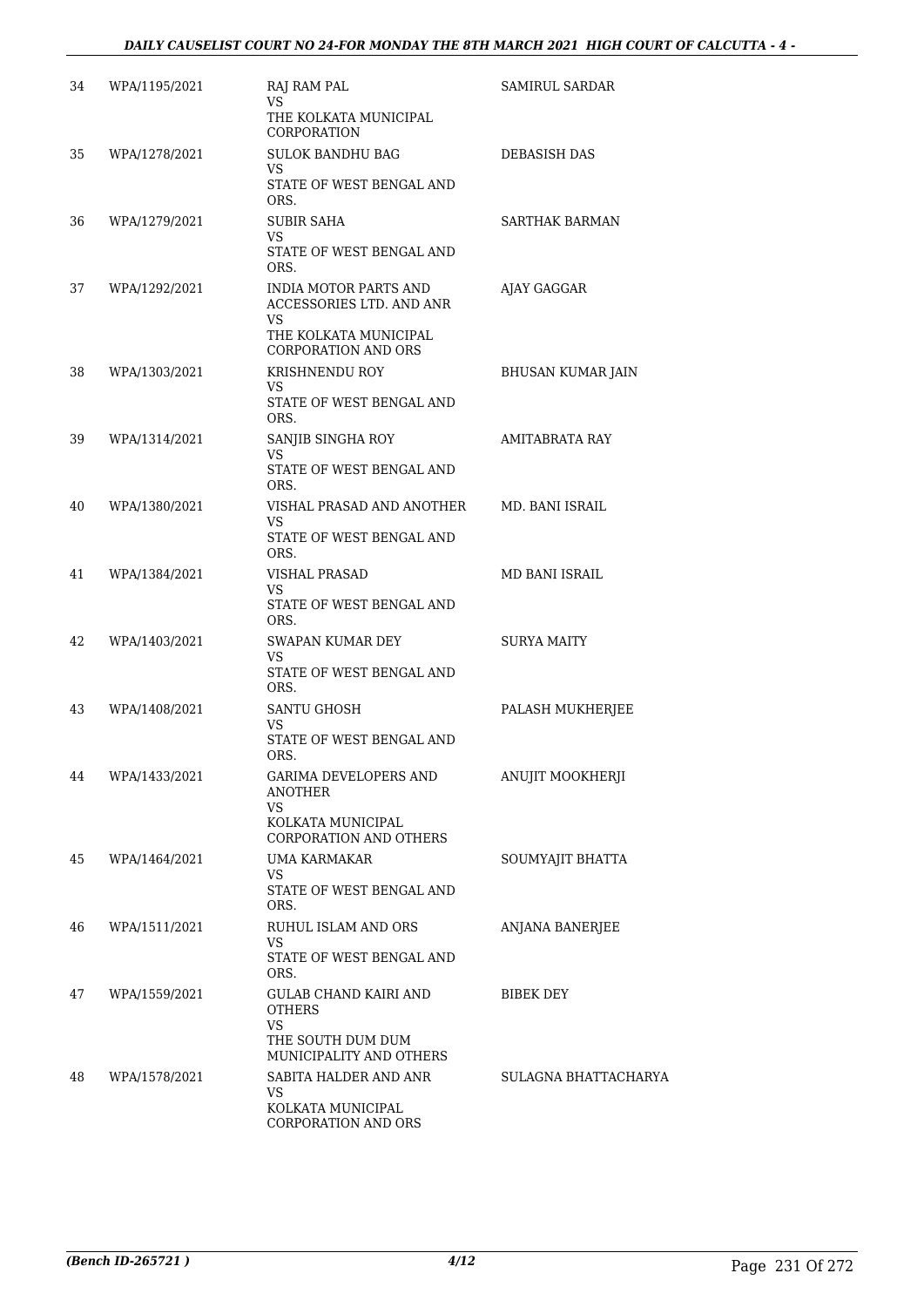#### *DAILY CAUSELIST COURT NO 24-FOR MONDAY THE 8TH MARCH 2021 HIGH COURT OF CALCUTTA - 5 -*

| 49 | WPA/1607/2021     | ALAM ARA BIBI<br>VS<br>KOLKATA MUNICIPAL                                                  | INDRAJIT BHATTACHARJEE             |
|----|-------------------|-------------------------------------------------------------------------------------------|------------------------------------|
| 50 | WPA/1620/2021     | CORPORATION<br>ANJANA ROY<br>VS<br>STATE OF WEST BENGAL AND<br>ORS.                       | PROBAL SARKAR                      |
| 51 | WPA/1626/2021     | MUNNI DOM<br>VS.<br>STATE OF WEST BENGAL AND<br>ORS.                                      | PROBAL SARKAR                      |
| 52 | WPA/1654/2021     | RINA DAS<br>VS<br>STATE OF WEST BENGAL AND<br>ORS.                                        | PROBAL SARKAR                      |
| 53 | WPA/1669/2021     | JITENDRA NARAYAN SINGH AND<br><b>ORS</b><br><b>VS</b><br>STATE OF WEST BENGAL AND<br>ORS. | RAMESHWAR SINHA                    |
| 54 | WPA/1754/2021     | SOUMYABRATA BOSE<br>VS<br>BIDHANNAGAR MUNICIPAL<br><b>CORPORATION AND ORS</b>             | MANIKA SARKAR                      |
| 55 | WPA/1765/2021     | <b>RATAN BAURI AND ORS</b><br>VS<br>STATE OF WEST BENGAL AND<br>ORS.                      | RAMESHWAR SINHA                    |
| 56 | WPA/1770/2021     | <b>BIPLAB SARKAR</b><br>VS<br>STATE OF WEST BENGAL AND<br>ORS.                            | <b>SUPREEM NASKAR</b>              |
| 57 | WPA/1900/2021     | PARESHNATH DEY SARKAR<br>VS<br>THE KOLKATA MUNICIPAL<br>CORPORATION                       | DIBYENDU NANDI                     |
| 58 | WPA/1926/2021     | NEMAI SENAPATI<br>VS<br>STATE OF WEST BENGAL AND<br>ORS.                                  | AYANAVA<br><b>BHATTACHARYYA</b>    |
| 59 | WPA/1944/2021     | SANKAR KUMAR SAHA AND<br><b>OTHERS</b><br>VS.<br>STATE OF WEST BENGAL AND                 | SANGHAMITRA NANDY                  |
| 60 | WPA/1978/2021     | ORS.<br>CHANDRABATI GAYEN (BAG)<br>VS<br>THE ULUBERIA MUNICIPALITY                        | ANIL KUMAR<br><b>VHATTOPADHYAY</b> |
| 61 | WPA/1981/2021     | AMIT KUMAR RAI<br>VS<br>HOWRAH MUNICIPAL<br>CORPORATION AND OTHERS                        | ANIMESH PAUL                       |
| 62 | WPA/1987/2021     | <b>ISRAR AHMED</b><br>VS.<br>KOLKATA MUNICIPAL<br>CORPORATIONA AND OTHERS                 | AVINASH KUMAR VERMA                |
|    | IA NO: CAN/1/2021 |                                                                                           |                                    |
| 63 | WPA/1998/2021     | PARVEZ AHMED<br>VS<br>KOLKATA MUNICIPAL<br>CORPORATION AND OTHERS                         | SWETKETU DAS                       |
|    | IA NO: CAN/1/2021 |                                                                                           |                                    |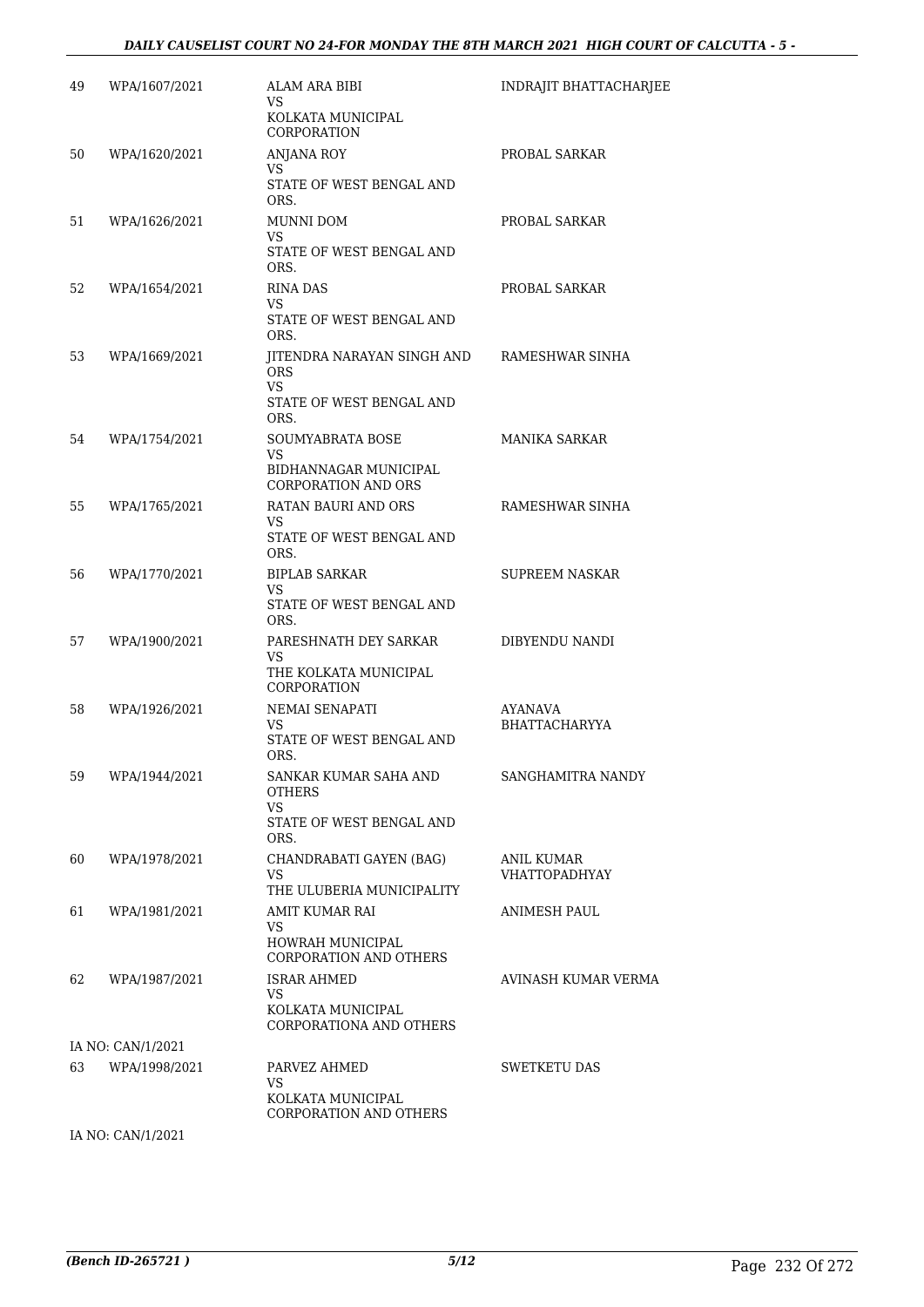#### *DAILY CAUSELIST COURT NO 24-FOR MONDAY THE 8TH MARCH 2021 HIGH COURT OF CALCUTTA - 6 -*

| 64 | WPA/2006/2021 | AMITAVA DE BHOWMICK<br>VS<br>THE KOLKATA MUNICIPAL<br><b>CORPORATION AND ORS</b>    | ARNAB SAHA           |
|----|---------------|-------------------------------------------------------------------------------------|----------------------|
| 65 | WPA/2020/2021 | NABANITA GHOSH<br>VS<br>STATE OF WEST BENGAL AND<br>ORS.                            | KAJAL RAY            |
| 66 | WPA/2043/2021 | BHASKAR SINGHA<br>VS<br>UTTARPARA KOTRUNG<br>MUNICIPALITY                           | Kunal Ganguly        |
| 67 | WPA/2080/2021 | SALAUDDIN LODHI AND ANR<br>VS<br>KOLKATA MUNICIPAL<br><b>CORPORATION AND ORS</b>    | SULAGNA BHATTACHARYA |
| 68 | WPA/2109/2021 | LUBNA RAHIM<br>VS<br>STATE OF WEST BENGAL AND<br>ORS.                               | SOMRAJ DHAR          |
| 69 | WPA/2122/2021 | SANJOY CHATTERJEE<br>VS<br>STATE OF WEST BENGAL AND<br>ORS.                         | SARIFUL ISLAM MALLIK |
| 70 | WPA/2162/2021 | <b>G P ENTERPRISE AND ANR</b><br>VS.<br>STATE OF WEST BENGAL AND<br>ORS.            | SANGHAMITRA NANDY    |
| 71 | WPA/2165/2021 | G.P. ENTERPRISE AND ANR<br>VS<br>STATE OF WEST BENGAL AND<br>ORS.                   | SANGHAMITRA NANDY    |
| 72 | WPA/2166/2021 | JAGADISH CHANDRA BAG<br>VS<br>STATE OF WEST BENGAL AND<br>ORS.                      | MANABENDRA THAKUR    |
| 73 | WPA/2171/2021 | G.P. ENTERPRISE ANR ANR<br>VS<br>STATE OF WEST BENGAL AND<br>ORS.                   | SANGHAMITRA NANDY    |
| 74 | WPA/2174/2021 | <b>SIPRA BARAI</b><br>VS<br>STATE OF WEST BENGAL AND<br>ORS.                        | SOURI GHOSHAL        |
| 75 | WPA/2256/2021 | UTTAM KUMAR DAS<br>VS.<br>STATE OF WEST BENGAL AND<br>ORS.                          | SANKAR NARAYAN SAHA  |
| 76 | WPA/2311/2021 | GORACHAND MANDAL<br>VS<br>KOLKATA MUNICIPAL<br>CORPORATION AND OTHERS               | PINGAL BHATTACHARYA  |
| 77 | WPA/2321/2021 | KAMAL KUMAR VIJAY AND ORS<br>VS.<br>KOLKATA MUNICIPAL<br><b>CORPORATION AND ORS</b> | SUBHAJIT MANNA       |
| 78 | WPA/2330/2021 | ANIL MAJZUMDAR<br>VS<br>HOWRAH MUNICIPAL<br>CORPOPRATION                            | PINAKI RANJAN MITRA  |
| 79 | WPA/2385/2021 | <b>ARINDAM DAS</b><br>VS<br>THE STATE OF WEST BENGAL<br>AND ORS                     | TAPAS SINGHA ROY     |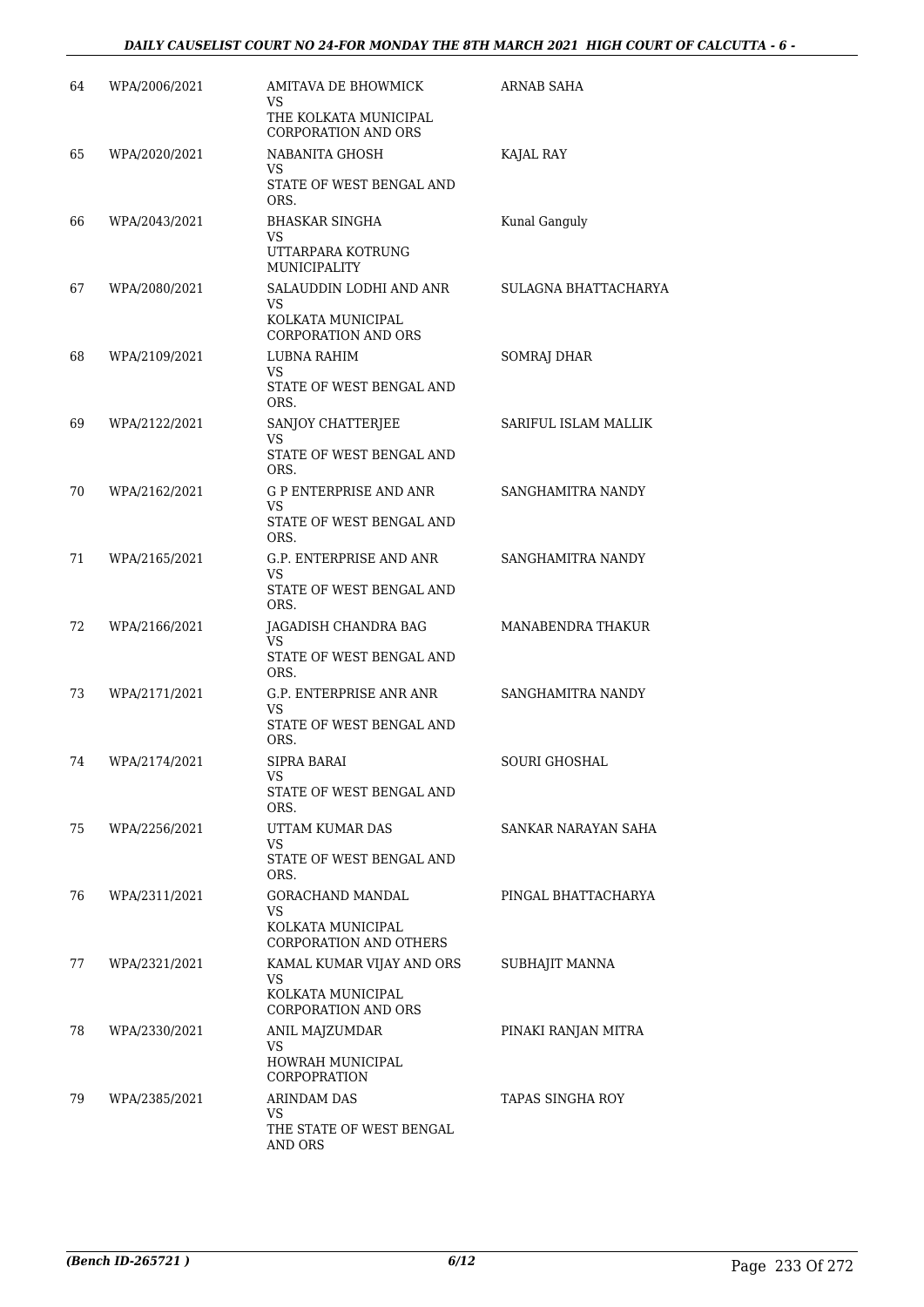| 80 | WPA/2386/2021 | NITYANANDA DAS<br>VS.<br>STATE OF WEST BENGAL AND                                                 | PRADIP KUMAR KUNDU   |
|----|---------------|---------------------------------------------------------------------------------------------------|----------------------|
| 81 | WPA/2388/2021 | ORS.<br><b>ARINDAM DAS</b>                                                                        | TAPAS SINGHA ROY     |
|    |               | VS<br>THE STATE OF WEST BENGAL<br>AND ORS                                                         |                      |
| 82 | WPA/2404/2021 | LAB KUMAR DUTTA<br>VS.<br>STATE OF WEST BENGAL AND<br>ORS.                                        | ARUP KRISHNA DAS     |
| 83 | WPA/2407/2021 | CHANCHAL BANERJEE<br>VS<br>STATE OF WEST BENGAL AND<br>ORS.                                       | ARUP KRISHNA DAS     |
| 84 | WPA/2443/2021 | DEBASISH SRIMANY<br>VS.<br>THE BARANAGAR MUNICIPALITY<br>AND ORS                                  | AVIROOP BHATTACHARYA |
| 85 | WPA/2461/2021 | <b>ARATRIKA GHOSH</b><br>VS<br>STATE OF WEST BENGAL AND<br>ORS.                                   | SAGARMAY GHOSH       |
| 86 | WPA/2510/2021 | R K DEVELOPERS CONTRACTORS<br>AND ENGINEERS<br>VS<br>HOWRAH MUNICIPAL<br>CORPORATION AND ORS      | MRINALINI MAJUMDER   |
| 87 | WPA/2598/2021 | NASIR ALI MOLLA<br>VS.<br>STATE OF WEST BENGAL AND<br>ORS.                                        | MD GOLAM NURE IMROHI |
| 88 | WPA/2610/2021 | MALIKA MAFRUDA BANU<br>VS<br>STATE OF WEST BENGAL AND<br>ORS.                                     | DONA GHOSH           |
| 89 | WPA/2622/2021 | SHIV KUMARI DEVI ALIAS SHIV<br><b>KUMAREE</b><br>VS<br>HOWRAH MUNICIPAL<br>CORPORATION AND OTHERS | SOMNATH DE           |
| 90 | WPA/2629/2021 | DIPANKAR PAL RAM<br>VS<br>THE STATE OF WEST BENGAL<br><b>AND ORS</b>                              | DILIP KUMAR SAILA    |
| 91 | WPA/2643/2021 | DHRUBADAS SUR<br>VS.<br>THE CHAMPDANY MUNICIPALITY                                                | PARTHA SARKAR        |
| 92 | WPA/2670/2021 | RAM NARAYAN SHARMA<br>VS.<br>STATE OF WEST BENGAL AND<br>ORS.                                     | RAHUL SHARMA         |
| 93 | WPA/2685/2021 | <b>ASHOKE BANERJEE</b><br>VS<br>STATE OF WEST BENGAL AND<br>ORS.                                  | SUPREEM NASKAR       |
| 94 | WPA/2690/2021 | SUBAL CHANDRA MANNA<br>VS.<br>STATE OF WEST BENGAL AND<br>ORS.                                    | BAPIN BAIDYA         |
| 95 | WPA/2693/2021 | PIJUSH DEBNATH AND ORS<br>VS.<br>STATE OF WEST BENGAL AND<br>ORS.                                 | ALLEN FELIX          |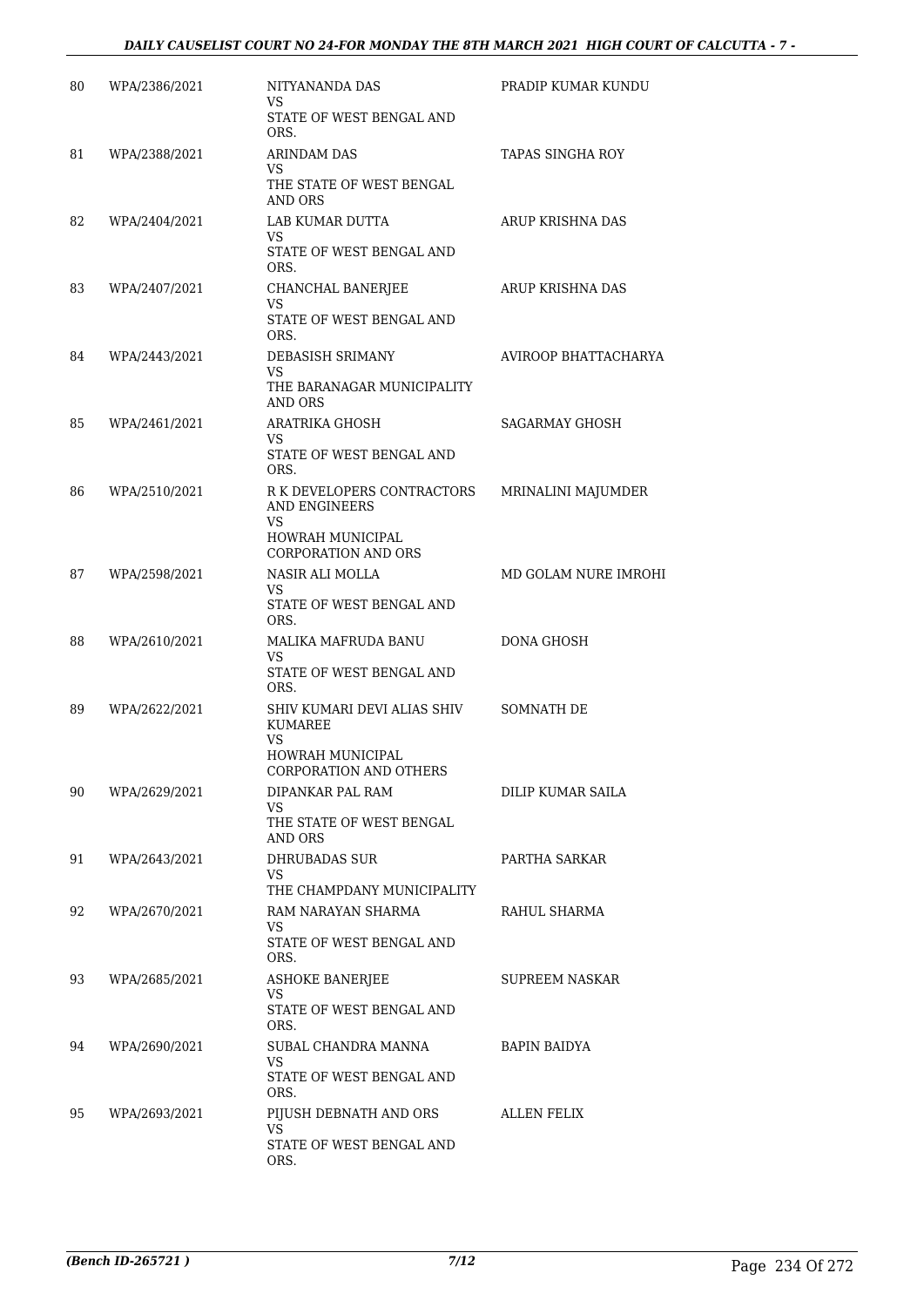#### *DAILY CAUSELIST COURT NO 24-FOR MONDAY THE 8TH MARCH 2021 HIGH COURT OF CALCUTTA - 8 -*

| 96  | WPA/2788/2021 | UDAY DUTTA AND ORS<br>VS.                                               | PARTHA SARKAR                      |
|-----|---------------|-------------------------------------------------------------------------|------------------------------------|
|     |               | THE DURGAPUR MUNICIPAL<br>CORPORATION AND ORS                           |                                    |
| 97  | WPA/2860/2021 | <b>SMT BANI SAMANTA</b><br>VS<br>STATE OF WEST BENGAL AND               | KRISHANU BANIK                     |
|     |               | ORS.                                                                    |                                    |
| 98  | WPA/2896/2021 | ANIL GIRI AND ANOTHER<br>VS.<br>STATE OF WEST BENGAL AND<br>ORS.        | SANTI DAS BHOWMICK                 |
| 99  | WPA/2935/2021 | SANDIP KUMAR SHAW<br>VS                                                 | DEBABRATA RAY                      |
|     |               | STATE OF WEST BENGAL AND<br>ORS.                                        |                                    |
| 100 | WPA/2982/2021 | LAKHAN ORAON<br>VS                                                      | RANANEESH GUHA<br>THAKURTA         |
|     |               | STATE OF WEST BENGAL AND<br>ORS.                                        |                                    |
| 101 | WPA/2985/2021 | PIJUSH KANTI DUTTA<br>VS                                                | RANANEESH GUHA<br><b>THAKURTA</b>  |
|     |               | STATE OF WEST BENGAL AND<br>ORS.                                        |                                    |
| 102 | WPA/2988/2021 | PRADIP KUMAR MUKHERJEE<br><b>VS</b>                                     | RANANEESH GUHA<br><b>THAKURTA</b>  |
|     |               | STATE OF WEST BENGAL AND<br>ORS.                                        |                                    |
| 103 | WPA/2991/2021 | KIRAN MUNDA ORAON<br>VS.                                                | RANANEESH GUHA<br>THAKURTA         |
|     |               | STATE OF WEST BENGAL AND<br>ORS.                                        |                                    |
| 104 | WPA/2995/2021 | KRISHNA DAS GOSWAMI<br>VS                                               | RANANEESH GUHA<br><b>THAKURTA</b>  |
|     |               | STATE OF WEST BENGAL AND<br>ORS.                                        |                                    |
| 105 | WPA/2999/2021 | RABIN SARKAR<br>VS                                                      | RANANEESH GUPTA<br><b>THAKURTA</b> |
|     |               | STATE OF WEST BENGAL AND<br>ORS.                                        |                                    |
| 106 | WPA/3002/2021 | ARAVIND KUMAR PASWAN<br>VS                                              | RANANEESH GUHA<br>THAKURTA         |
|     |               | STATE OF WEST BENGAL AND<br>ORS.                                        |                                    |
| 107 | WPA/3037/2021 | TAPAN KUMAR ROY AND ANR<br>VS                                           | RAJDEEP BHATTACHARYA               |
|     |               | BIDHANNAGAR MUNICIPAL<br><b>CORPORATION AND ORS</b>                     |                                    |
| 108 | WPA/3046/2021 | TAPAN KUMAR BHUNIA AND ANR<br>VS.                                       | SYED SHAMSUL AREFIN                |
|     |               | THE KMC AND ORS                                                         |                                    |
| 109 | WPA/3083/2021 | DIPAK KUMAR DAS<br>VS.                                                  | ARIF ALI                           |
|     |               | KOLKATA MUNICIPAL<br>CORPORATION AND OTHERS                             |                                    |
| 110 | WPA/3084/2021 | KAILASH CHAND DAGA AND<br><b>OTHES</b><br><b>VS</b>                     | PRIYANKAR BASU<br>MALLICK          |
|     |               | KOLKATA MUNICIPAL<br>CORPORATION AND OTHERS                             |                                    |
| 111 | WPA/3131/2021 | COL DR SUNANDA MAJUMDAR<br>VS.                                          | MOUMITA GHOSH                      |
|     |               | THE CHAIRMAN, BOARD OF<br>ADMIN., BIDHANNAGAR<br>MUNICIPAL CORP AND ORS |                                    |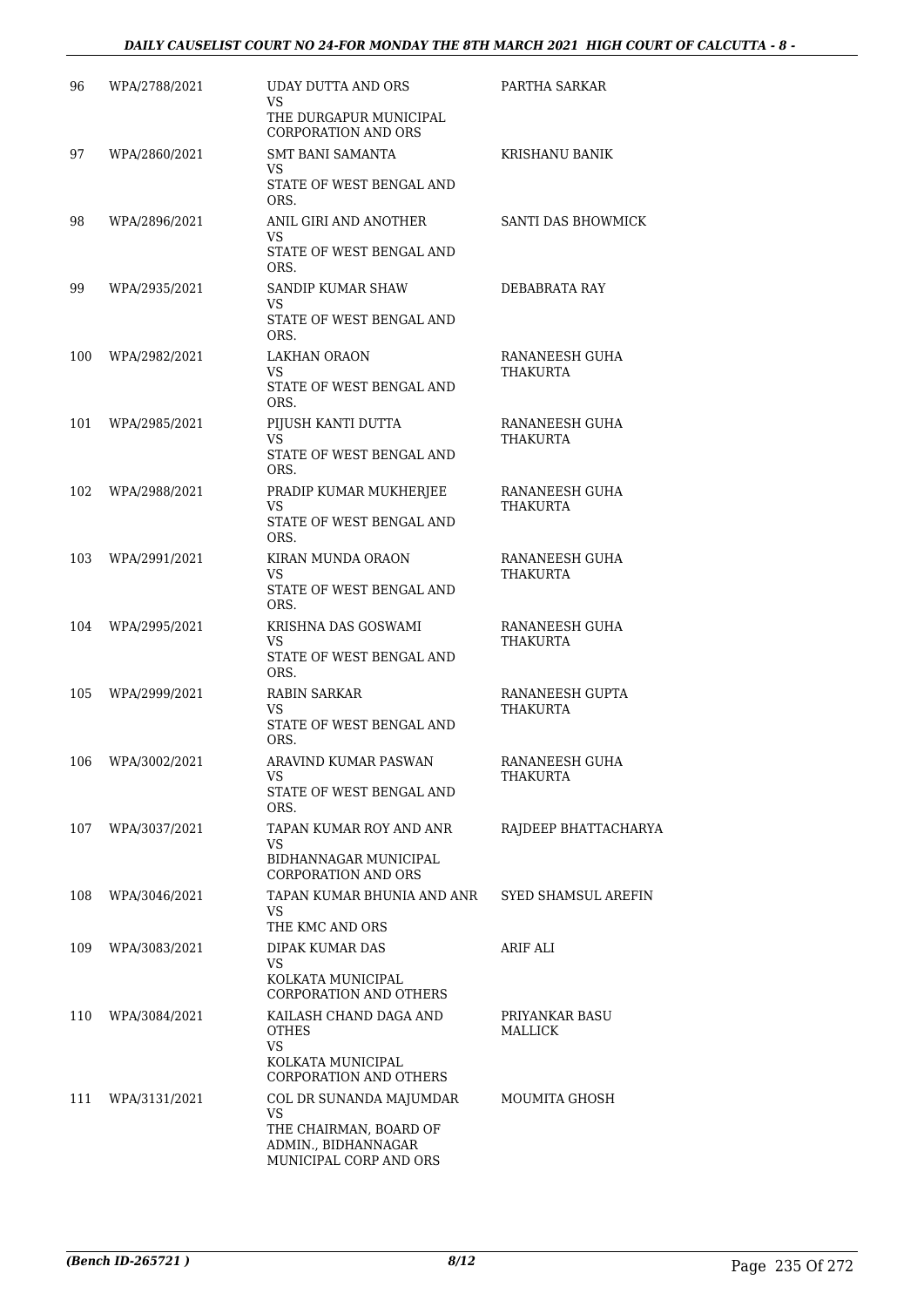| 112 | WPA/3432/2021 | SAURAV KUMAR DUTT<br>VS.                                                    | <b>MANIKA ROY</b>     |
|-----|---------------|-----------------------------------------------------------------------------|-----------------------|
|     |               | STATE OF WEST BENGAL AND<br>ORS.                                            |                       |
| 113 | WPA/3560/2021 | PANCHANAN CHABRI<br>VS                                                      | SIDDHARTHA ROY        |
|     |               | STATE OF WEST BENGAL AND<br>ORS.                                            |                       |
| 114 | WPA/3610/2021 | HRISHIKESH PAUL<br>VS.                                                      | KRISHNADAS PODDAR     |
|     |               | KOLKATA MUNICIPAL<br><b>CORPORATION AND ORS</b>                             |                       |
| 115 | WPA/4072/2021 | MD MATIUR RAHAMAN<br>VS.                                                    | M NAZAR CHOWDHURY     |
|     |               | STATE OF WEST BENGAL AND<br>ORS.                                            |                       |
| 116 | WPA/4227/2021 | SULEKHA DUTTA @ SULEKHA<br><b>DUTTA SARKAR</b><br>VS.                       | SUKUMAR SARKAR        |
|     |               | STATE OF WEST BENGAL AND<br>ORS.                                            |                       |
| 117 | WPA/4231/2021 | <b>BINAPANI GHOSH</b><br>VS.                                                | <b>SUKUMAR SARKAR</b> |
|     |               | STATE OF WEST BENGAL AND<br>ORS.                                            |                       |
| 118 | WPA/4336/2021 | DILIP KUMAR MOHANTA<br>VS                                                   | PINTU KARAR           |
|     |               | STATE OF WEST BENGAL AND<br>ORS.                                            |                       |
| 119 | WPA/4474/2021 | SANKAR KUMAR SAHA AND ORS<br>VS.<br>STATE OF WEST BENGAL AND                | SANGHAMITRA NANDY     |
| 120 | WPA/4479/2021 | ORS.<br>SANKAR KUMAR SAHA AND ORS                                           | SANGHAMITRA NANDY     |
|     |               | VS.<br>STATE OF WEST BENGAL AND<br>ORS.                                     |                       |
| 121 | WPA/4681/2021 | MD SHAMIM AFZAL<br>VS.                                                      | MR SUBHANKAR DAS      |
|     |               | WEST BENGAL MUNICIPAL<br><b>SERVICE COMMISSION</b>                          |                       |
| 122 | WPA/4711/2021 | NEMAI PAUL<br>VS                                                            | AMARNATH AGARWAL      |
|     |               | THE PRINCIPAL SECRETARY AND<br><b>OTHERS</b>                                |                       |
| 123 | WPA/4875/2021 | <b>BANSON CONSTRUCTION</b><br>VS.                                           | SANGHAMITRA NANDY     |
|     |               | STATE OF WEST BENGAL AND<br>ORS.                                            |                       |
| 124 | WPA/4877/2021 | <b>BSP ENTERPRISES</b><br>VS.                                               | SANGHAMITRA NANDY     |
|     |               | STATE OF WEST BENGAL AND<br>ORS.                                            |                       |
| 125 | WPA/4884/2021 | <b>BSP ENTERPRISE AND OTHERS</b><br>VS.<br>STATE OF WEST BENGAL AND<br>ORS. | SANGHAMITRA NANDY     |
| 126 | WPA/4991/2021 | TARIK ANWAR AND ORS                                                         | ANJANA BANERJEE       |
|     |               | VS<br>STATE OF WEST BENGAL AND<br>ORS.                                      |                       |
| 127 | WPA/4995/2021 | MD. SAMAUL ISLAM<br>VS.                                                     | Bratin Kumar Dey      |
|     |               | STATE OF WEST BENGAL AND<br>ORS.                                            |                       |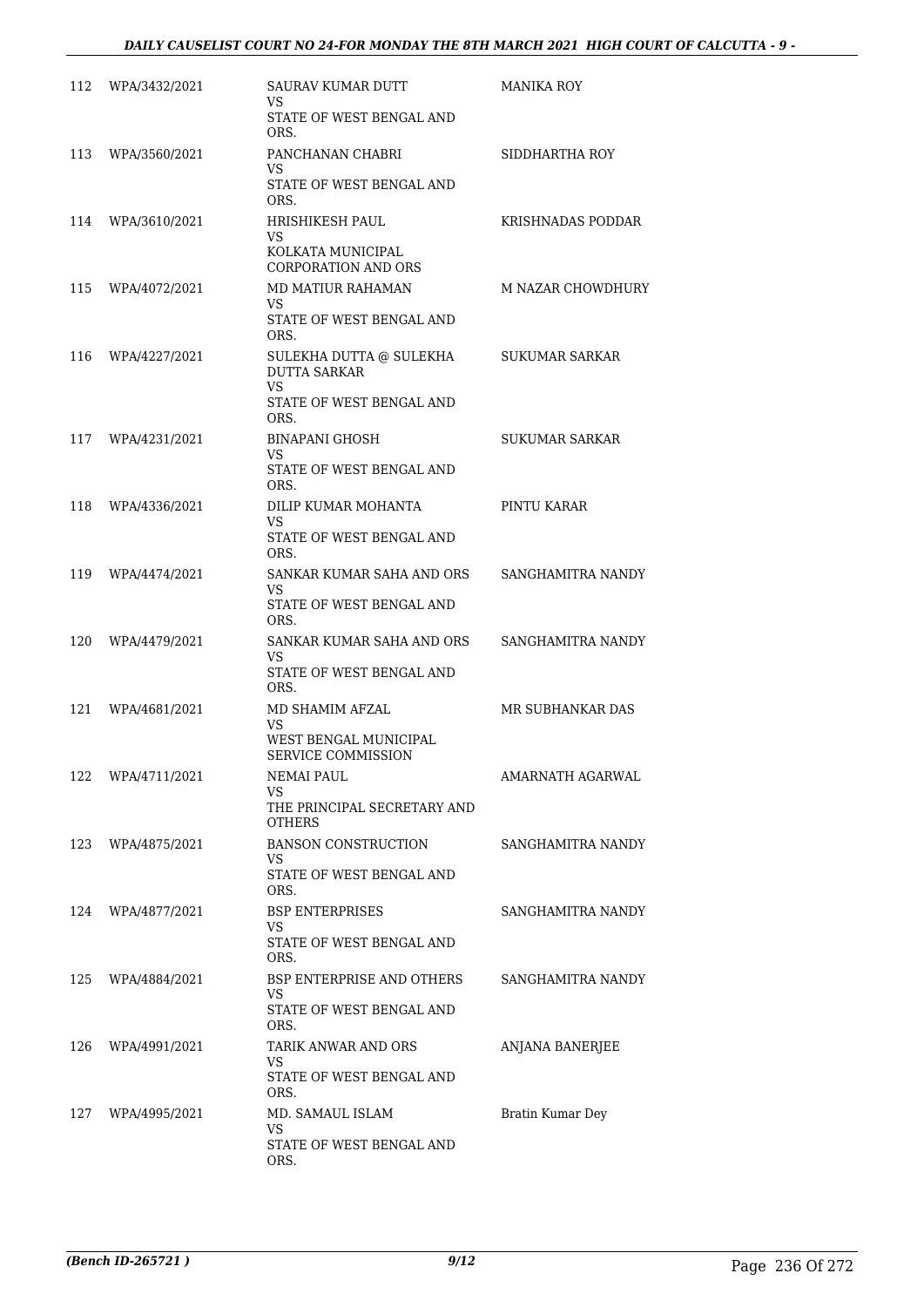| 128 | WPA/5097/2021     | GOKUL CONSTRUCTION AND ANR<br>VS<br>STATE OF WEST BENGAL AND<br>ORS.                                                        | SANGHAMITRA NANDY   |
|-----|-------------------|-----------------------------------------------------------------------------------------------------------------------------|---------------------|
| 129 | WPA/5100/2021     | GOKUL CONSTRUCTION AND ANR<br>VS<br>STATE OF WEST BENGAL AND<br>ORS.                                                        | SANGHAMITRA NANDY   |
| 130 | WPA/5404/2021     | NOOR NABI HAQUE AND OTHERS<br>VS<br>STATE OF WEST BENGAL AND<br>ORS.                                                        | PRADEEP PANDEY      |
| 131 | WPA/5681/2021     | <b>TARUN ROY AND ORS</b><br>VS<br>STATE OF WEST BENGAL AND<br>ORS.                                                          | AMITABHA GHOSH      |
| 132 | WPA/5764/2021     | AKHIL KUMAR BANDOPADHYAY @ PAYEL SHOME<br><b>BANDOPADHAYA</b><br>VS<br>THE DURGAPUR MUNICIPAL<br><b>CORPORATION AND ORS</b> |                     |
|     |                   | <b>PANCHAYAT - MOTIONS</b>                                                                                                  |                     |
| 133 | WPA/3351/2020     | RIYAJUL ALAM MALITYA                                                                                                        | <b>ASRAF MANDAL</b> |
| 134 | WPA/3352/2020     | VS<br>STATE OF WEST BENGAL & ORS<br>ILIYAS SEIKH                                                                            | ASRAF MANDAL        |
|     |                   | VS<br>STATE OF WEST BENGAL & ORS                                                                                            |                     |
| 135 | WPA/3353/2020     | ILIYAS SEIKH<br><b>VS</b><br>STATE OF WEST BENGAL & ORS                                                                     | ASRAF MANDAL        |
| 136 | WPA/3357/2020     | RIYAJUL ALAM MALITYA<br>VS<br>STATE OF WEST BENGAL & ORS                                                                    | ASRAF MANDAL        |
| 137 | WPA/3358/2020     | GOLAM RAHAMAN MONDAL<br>VS.<br>STATE OF WEST BENGAL & ORS                                                                   | ASRAF MANDAL        |
| 138 | WPA/3359/2020     | <b>BANARUL SEKH</b><br>VS<br>STATE OF WEST BENGAL & ORS                                                                     | ASRAF MANDAL        |
| 139 | WPA/3360/2020     | MD. JOHIRUDDIN AHMED<br>VS.<br>STATE OF WEST BENGAL & ORS                                                                   | <b>ASRAF MANDAL</b> |
| 140 | WPA/3385/2020     | TIYASH ENTP. & ANR.<br>VS.<br>STATE OF WEST BENGAL & ORS.                                                                   | ASRAF MANDAL        |
| 141 | WPA/3422/2020     | PALLIMANGAL ENTP. & ANR.<br>VS<br>STATE OF WEST BENGAL & ORS.                                                               | ASRAF MANDAL        |
| 142 | WPA/8476/2020     | FARUK HOSSAIN MONDAL AND<br>ANR<br><b>VS</b><br>STATE OF WEST BENGAL AND<br>ORS.                                            | SOMA MAL            |
| 143 | WPA/2650/2021     | SAMIRAN MITRA<br>VS<br>STATE OF WEST BENGAL AND<br>ORS.                                                                     | ASHIS KUMAR DUTTA   |
|     | IA NO: CAN/1/2021 |                                                                                                                             |                     |
| 144 | WPA/3155/2021     | DEBDULAL PRADHAN<br>VS.<br>STATE OF WEST BENGAL AND<br>ORS.                                                                 | TANUJA BASAK        |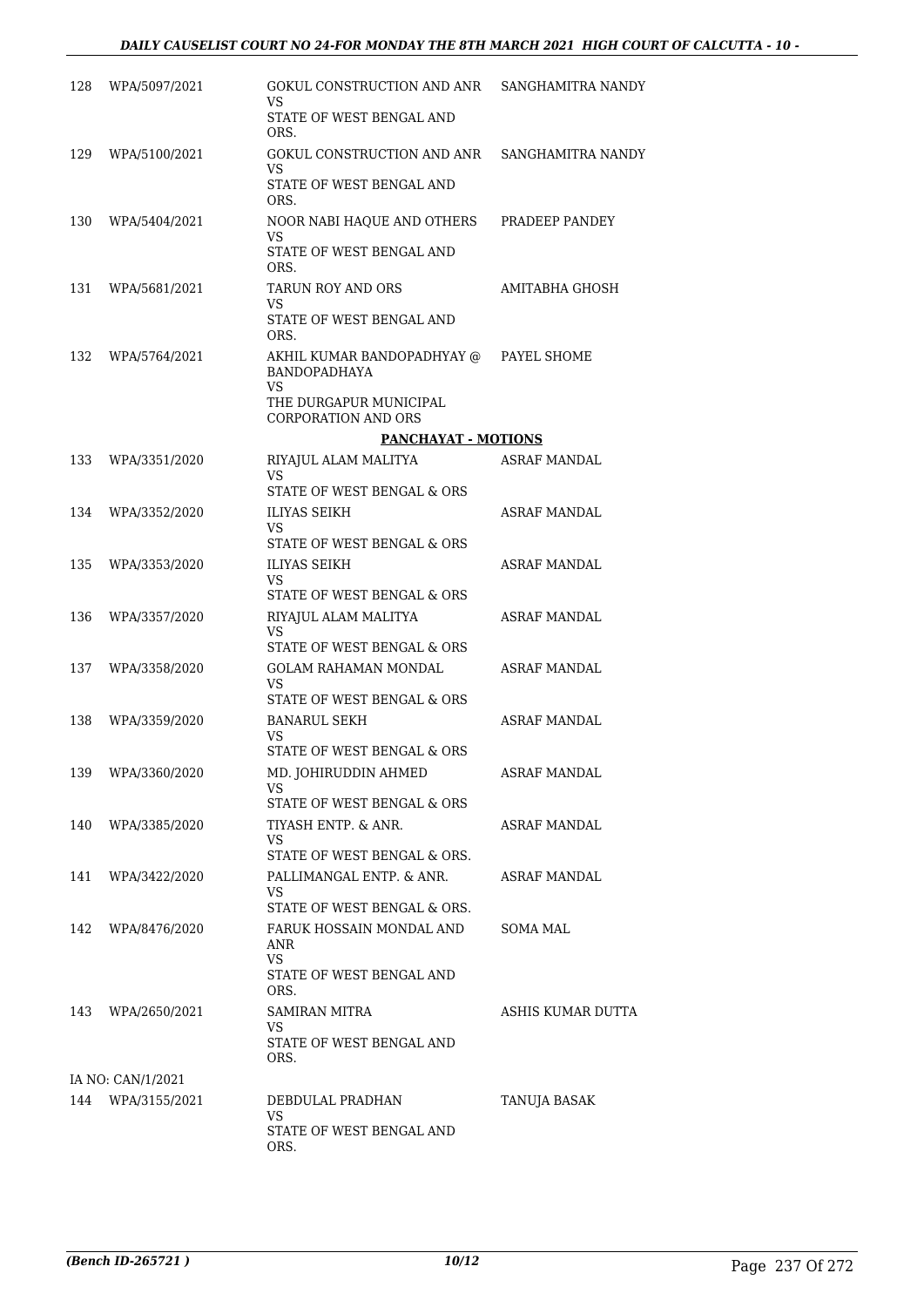| 145 | WPA/3252/2021 | RAMBHADRAPUR KALI MANDIR<br>PUJA COMMITEE ANR ANR<br>VS<br>STATE OF WEST BENGAL AND | KRISHNA CHAKRABORTY      |
|-----|---------------|-------------------------------------------------------------------------------------|--------------------------|
| 146 | WPA/3288/2021 | ORS.<br>MD. KHABIR ALI<br><b>VS</b><br>STATE OF WEST BENGAL AND                     | GAURAB KUMAR BASU        |
| 147 | WPA/3336/2021 | ORS.<br>DIPANKAR KARMAKAR AND ORS<br>VS<br>STATE OF WEST BENGAL AND                 | JAYANTA KR DATTA         |
| 148 | WPA/3342/2021 | ORS.<br>SATYA NARAYAN MAJI<br>VS<br>STATE OF WEST BENGAL AND                        | SUBHASIS MITRA           |
| 149 | WPA/3471/2021 | ORS.<br>ROUSANARA BIBI AND ORS<br>VS<br>STATE OF WEST BENGAL AND                    | J.L. ROY                 |
| 150 | WPA/3636/2021 | ORS.<br>SANU DOLUI<br>VS<br>STATE OF WEST BENGAL AND                                | SK. SAMSUL AREFIN        |
| 151 | WPA/3638/2021 | ORS.<br>RESHMA BANU<br>VS<br>STATE OF WEST BENGAL AND                               | Md. Habibur Rahaman      |
| 152 | WPA/3735/2021 | ORS.<br>SK. SAHARIM<br>VS<br>STATE OF WEST BENGAL AND                               | MAHAMMAD MAHMUD          |
| 153 | WPA/3773/2021 | ORS.<br>AMAL KUMAR MAJHI<br>VS<br>STATE OF WEST BENGAL AND<br>ORS.                  | <b>SUDIP SARKAR</b>      |
| 154 | WPA/3796/2021 | PANCHANAN DALAI AND ORS<br>VS<br>STATE OF WEST BENGAL AND                           | <b>BHASKAR HUTAIT</b>    |
| 155 | WPA/3975/2021 | ORS.<br>KHALED ALI MONDAL<br>VS.<br>STATE OF WEST BENGAL AND<br>ORS.                | <b>SUMAN CHAKRABORTY</b> |
| 156 | WPA/3976/2021 | RUMPA MANDAL<br>VS<br>STATE OF WEST BENGAL AND<br>ORS.                              | RUMPA MONDAL             |
| 157 | WPA/4087/2021 | ABU TAHIR SAIKH<br>VS<br>STATE OF WEST BENGAL AND<br>ORS.                           | SUBHASIS<br>MUKHOPADHYAY |
| 158 | WPA/4589/2021 | PROBODH MONDAL<br>VS<br>STATE OF WEST BENGAL AND<br>ORS.                            | SUBRATA GHOSH            |
| 159 | WPA/4591/2021 | JAN MAHAMMED SK<br>VS<br>STATE OF WEST BENGAL AND<br>ORS.                           | RAZZAK HOSSAIN           |
| 160 | WPA/4663/2021 | MAHENDRA PANDIT AND OTHERS<br>VS<br>STATE OF WEST BENGAL AND<br>ORS.                | SUDIP KUSHARI            |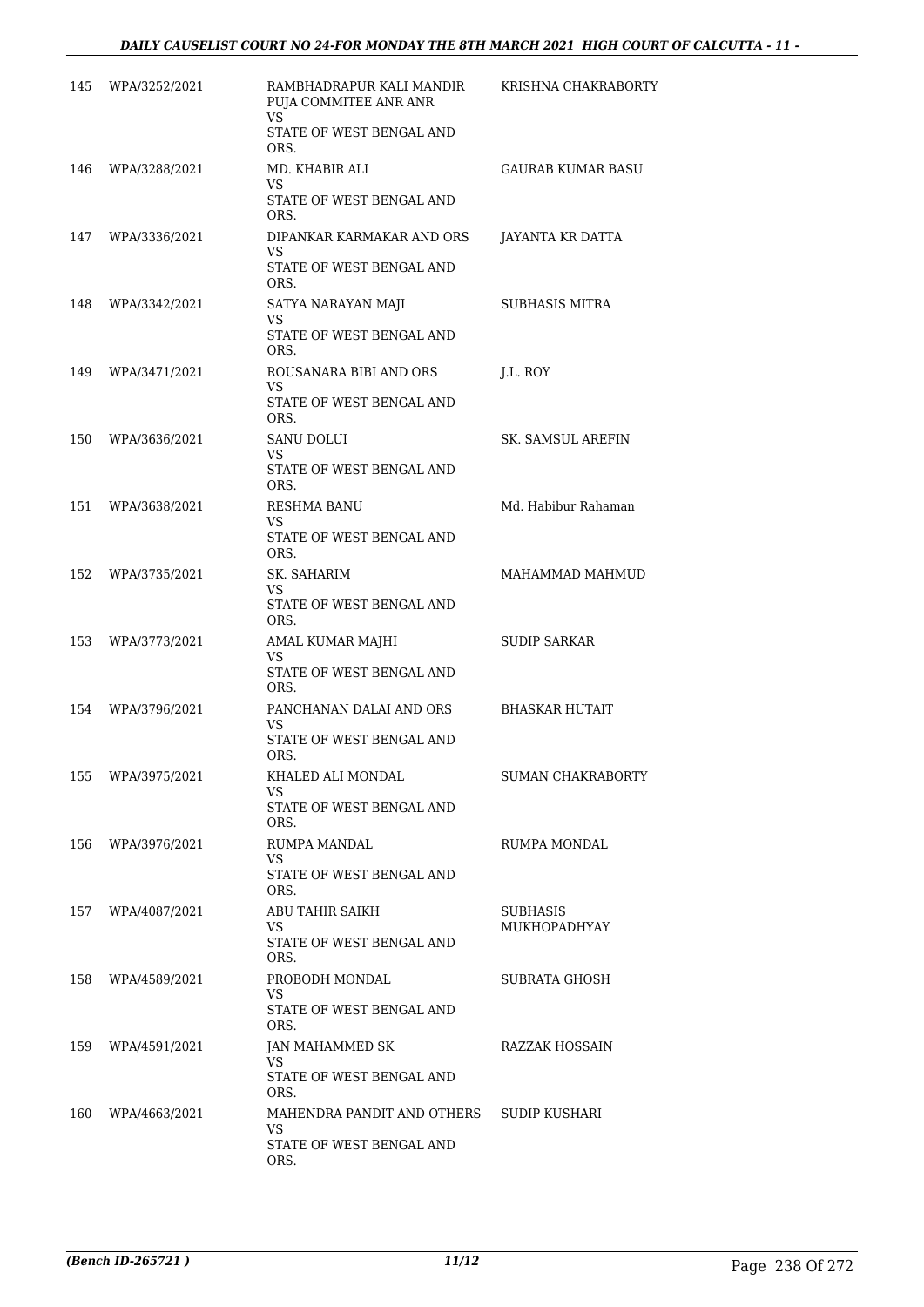| 161 | WPA/4670/2021                           | SANDHYA RANI MAITY AND ORS<br>VS<br>THE STATE OF WEST BENGAL<br>AND ORS                                                             | MANORANJAN JANA                            |  |  |
|-----|-----------------------------------------|-------------------------------------------------------------------------------------------------------------------------------------|--------------------------------------------|--|--|
| 162 | WPA/4688/2021                           | ASTAPADA KARMAKAR AND ANR<br>VS.<br>STATE OF WEST BENGAL AND<br>ORS.                                                                | Mrinal Kanti Mukherjee                     |  |  |
| 163 | WPA/4878/2021                           | <b>BENGAL CO-OPERATIVE</b><br><b>ENGINEERS CONSTRUCTION</b><br><b>SOCIETY LTD AND ANR</b><br>VS<br>STATE OF WEST BENGAL AND<br>ORS. | SUNANDA MOHAN GHOSH                        |  |  |
|     |                                         | <b>APPLICATION</b>                                                                                                                  |                                            |  |  |
| 164 | WPA/14965/2018                          | <b>HALIMA KHATUN &amp; ORS</b><br>VS<br>STATE OF WEST BENGAL & ORS                                                                  | MUNJEL ALAM                                |  |  |
|     | IA NO: CAN/1/2018(Old No:CAN/9748/2018) |                                                                                                                                     |                                            |  |  |
| 165 | WPA/6321/2020                           | PALLAB MOHAN CHAKRABORTI<br>VS<br>STATE OF WEST BENGAL & ORS                                                                        | PALLAB MOHAN<br>CHAKRABORTI (IN<br>PERSON) |  |  |
|     |                                         | IA NO: CAN/1/2020(Old No:CAN/4834/2020), CAN/2/2020, CAN/3/2020, CAN/4/2020                                                         |                                            |  |  |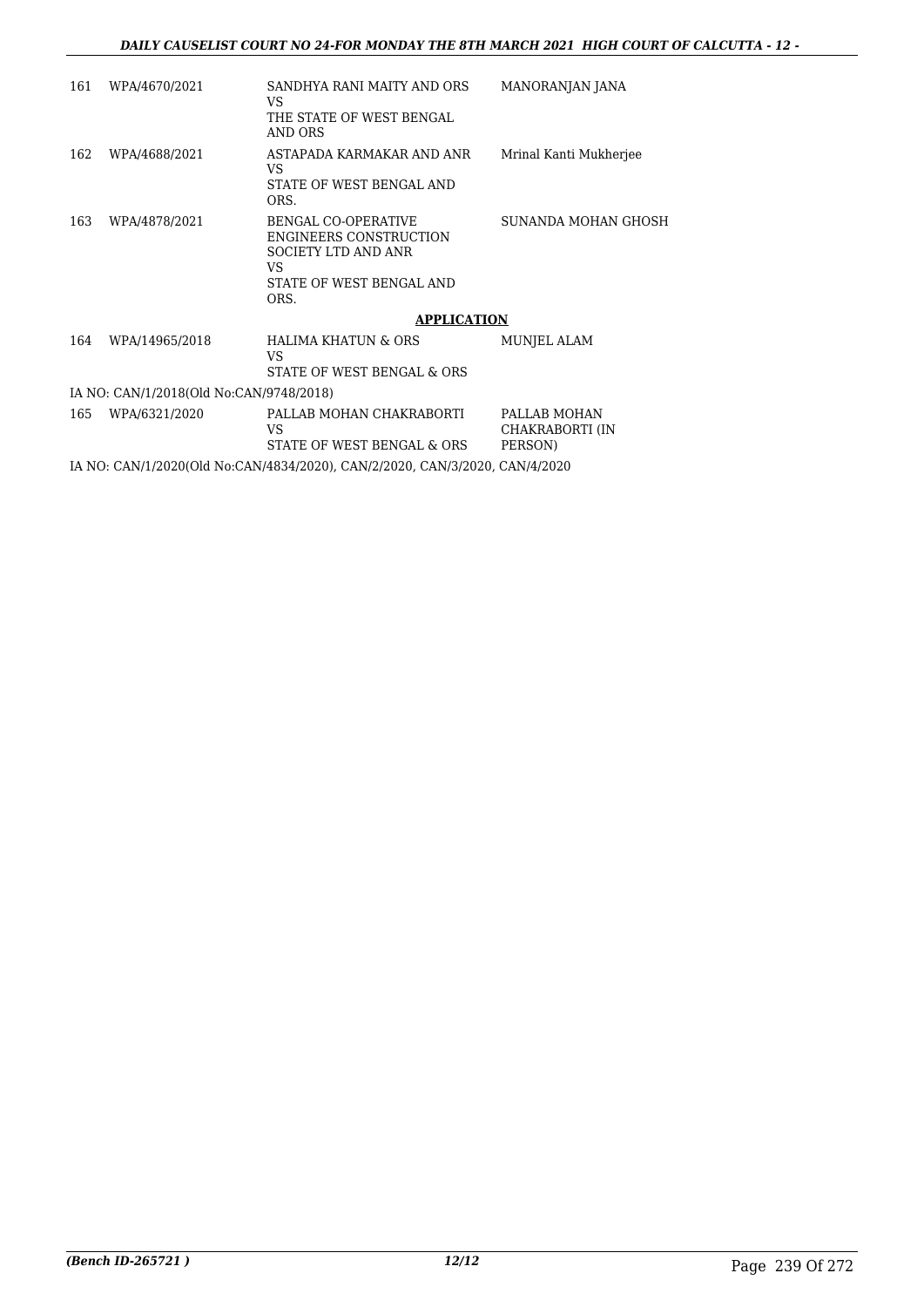

## **Appellate Side**

**DAILY CAUSELIST For Monday The 8th March 2021**

**COURT NO. 22**

**SINGLE BENCH (SB - XIII)**

**AT 10:30 AM**

**HON'BLE JUSTICE ABHIJIT GANGOPADHYAY**

#### **(VIA VIDEO CONFERENCE) ON AND FROM MONDAY, THE 11TH JANUARY, 2021 – MATTERS ( MOTION & HEARING) UNDER ARTICLE 226 OF THE CONSTITUTION OF INDIA RELATING TO LABOUR UNDER GROUP III;**

**MATTERS (MOTION & HEARING) UNDER ARTICLE 226 OF THE CONSTITUTION RELATING TO TRANSPORT & TELECOMMUNICATION UNDER GROUP VII INCLUDING HEARING OF WRIT PETITIONS AND APPLICATIONS CONNECTED THERETO;**

**MATTERS(MOTION & HEARING) RELATING TO REGULATION OF INDUSTRIES & ESSENTIAL COMMODITIES & VARIOUS CENTRAL ORDERS UNDER GROUP VIII INCLUDING APPLICATIONS CONNECTED THERETO.**

**FROM MONDAY, (25.01.2021) THE SCHEDULE GIVEN BELOW WILL BE FOLLOWED.**

**1. GROUP III MATTERS WILL BE TAKEN UP FROM 10.45 A.M. TO 12.00 NOON.**

**2. GROUP VII MATTERS WILL BE TAKEN UP AFTER GROUP III MATTERS ARE OVER OR FROM 12.00 NOON TO 1.00 P.M, WHICHEVER IS EARLIER.**

**3. FIXED MATTERS WILL BE TAKEN UP FROM 2.00 P.M. AND NOT AFTER 3.00 P.M.**

**4. GROUP VIII MATTERS WILL BE TAKEN UP AFTER 2.00 P.M. MATTERS ARE OVER OR FROM 3.00 P.M. WHICHEVER IS EARLIER.**

**NOTE: MATTERS WILL BE TAKEN UP THROUGH PHYSICAL HEARING ONLY WHEN BOTH THE PARTIES ARE AGREED**

### **TO BE MENTIONED**

| WPA/4659/2020 | OIL & NATURAL GAS                  | <b>NEELINA</b> |
|---------------|------------------------------------|----------------|
|               | FILE LYING ON LD. CORPORATION LTD. | CHATTERJEE     |
| RG.           | VS                                 |                |
|               | ARATI BALA SAMANTA &               |                |
|               | ORS                                |                |

IA NO: CAN/1/2021

#### **GR. - III (MOTION)**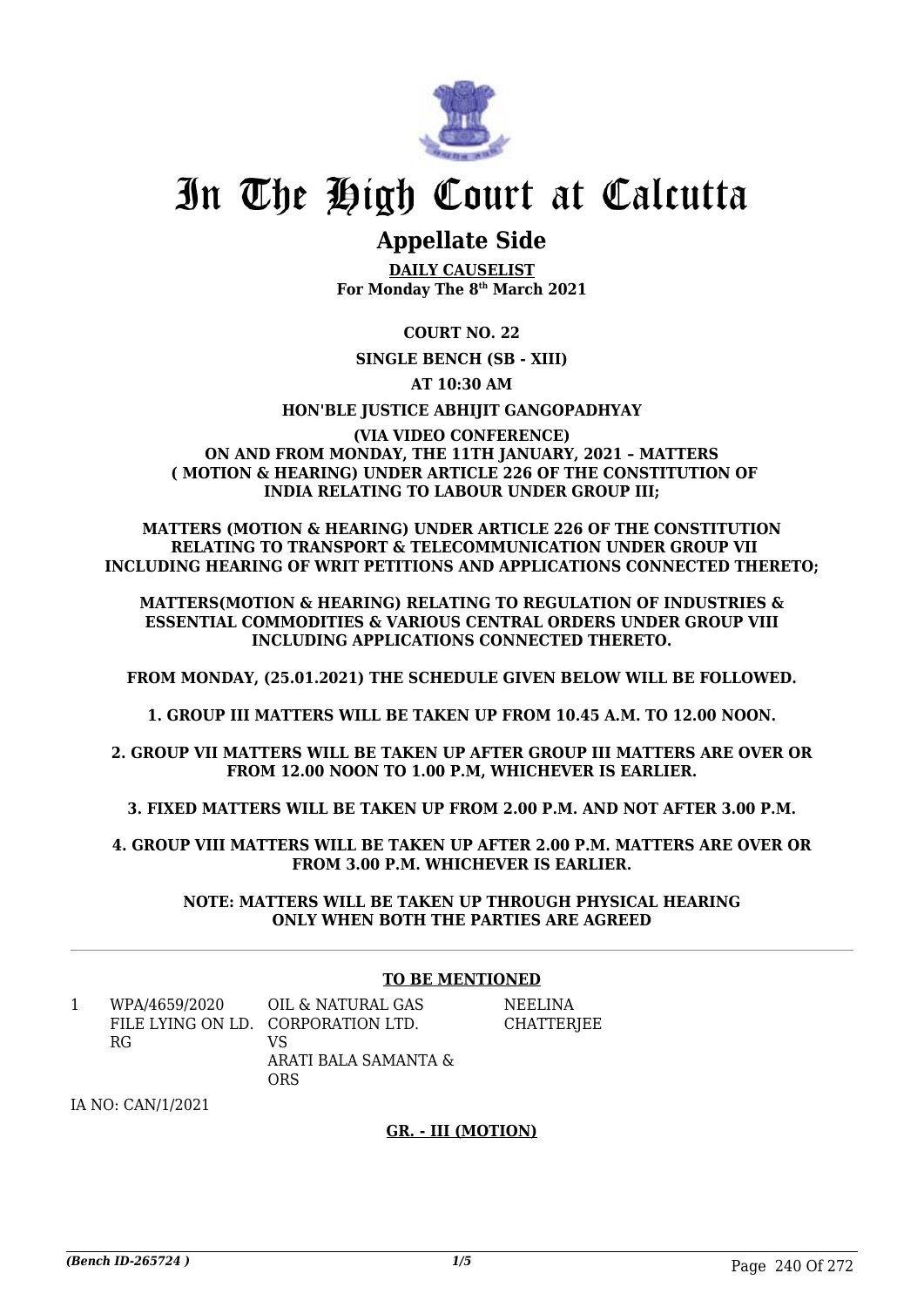| 2  | WPA/25851/2018 | THE STATESMAN LTD.<br><b>VS</b><br>STATE OF WEST BENGAL &<br>ORS.                       | SUPRIYA RANJAN<br><b>SAHA</b>       |
|----|----------------|-----------------------------------------------------------------------------------------|-------------------------------------|
| 3  | WPA/25868/2018 | THE STATESMEN LTD.<br><b>VS</b><br>STATE OF WEST BENGAL&<br><b>ORS</b>                  | SUPRIYO RANJAN<br><b>SAHA</b>       |
| 4  | WPA/3390/2020  | NEPAN CH. DAS<br><b>VS</b><br>ASST. DIR. ESIC. INS. BR. II<br>& ORS.                    | <b>ABHIJAT DAS</b>                  |
| 5  | WPA/10464/2020 | SARASWATI GHARTI THAPA<br><b>VS</b><br>THE REGIONAL PROVIDENT<br><b>COMMISSIONER</b>    | <b>RAMIJ MUNSI</b>                  |
| 6  | WPA/6234/2021  | P. P. SOMA SEKHARAN<br>PILLAI<br><b>VS</b><br>STATE OF WEST BENGAL<br>AND ORS.          | <b>BIKASH SHAW</b>                  |
| 7  | WPA/6241/2021  | <b>SURENDRA PRASAD</b><br>THAKUR<br><b>VS</b><br>STATE OF WEST BENGAL<br>AND ORS.       | <b>BIKASH SHAW</b>                  |
| 8  | WPA/6247/2021  | RAM BHAROSA SINGH<br><b>VS</b><br>STATE OF WEST BENGAL<br>AND ORS.                      | <b>BIKASH SHAW</b>                  |
| 9  | WPA/6250/2021  | MANTU SAMANTA<br><b>VS</b><br>STATE OF WEST BENGAL<br>AND ORS.                          | <b>BIKASH SHAW</b>                  |
| 10 | WPA/6251/2021  | RANIKA RAHAMAN<br><b>VS</b><br>STATE OF WEST BENGAL<br>AND ORS.                         | <b>BIKASH SHAW</b>                  |
| 11 | WPA/6318/2021  | <b>MAYA DAS</b><br><b>VS</b><br>THE REGIONAL PROVIDENT<br>FUND COMMISSIONER AND<br>ORS. | <b>ANIL KUMAR</b><br>CHATTOPADHYAYA |
| 12 | WPA/6467/2021  | DIPON KUMAR SAHA<br><b>VS</b><br>REGIONALP.F.<br>COMMISSIONER AND ORS.                  | RAMIJ MUNSHI                        |
|    |                | <b>GROUP - VII (MOTION)</b>                                                             |                                     |
| 13 | WPA/50/2020    | SANTOSH SINGH & ANR<br><b>VS</b><br>STATE OF WEST BENGAL &<br><b>ORS</b>                | <b>AMLAN KUMAR</b><br>MUKHERJEE     |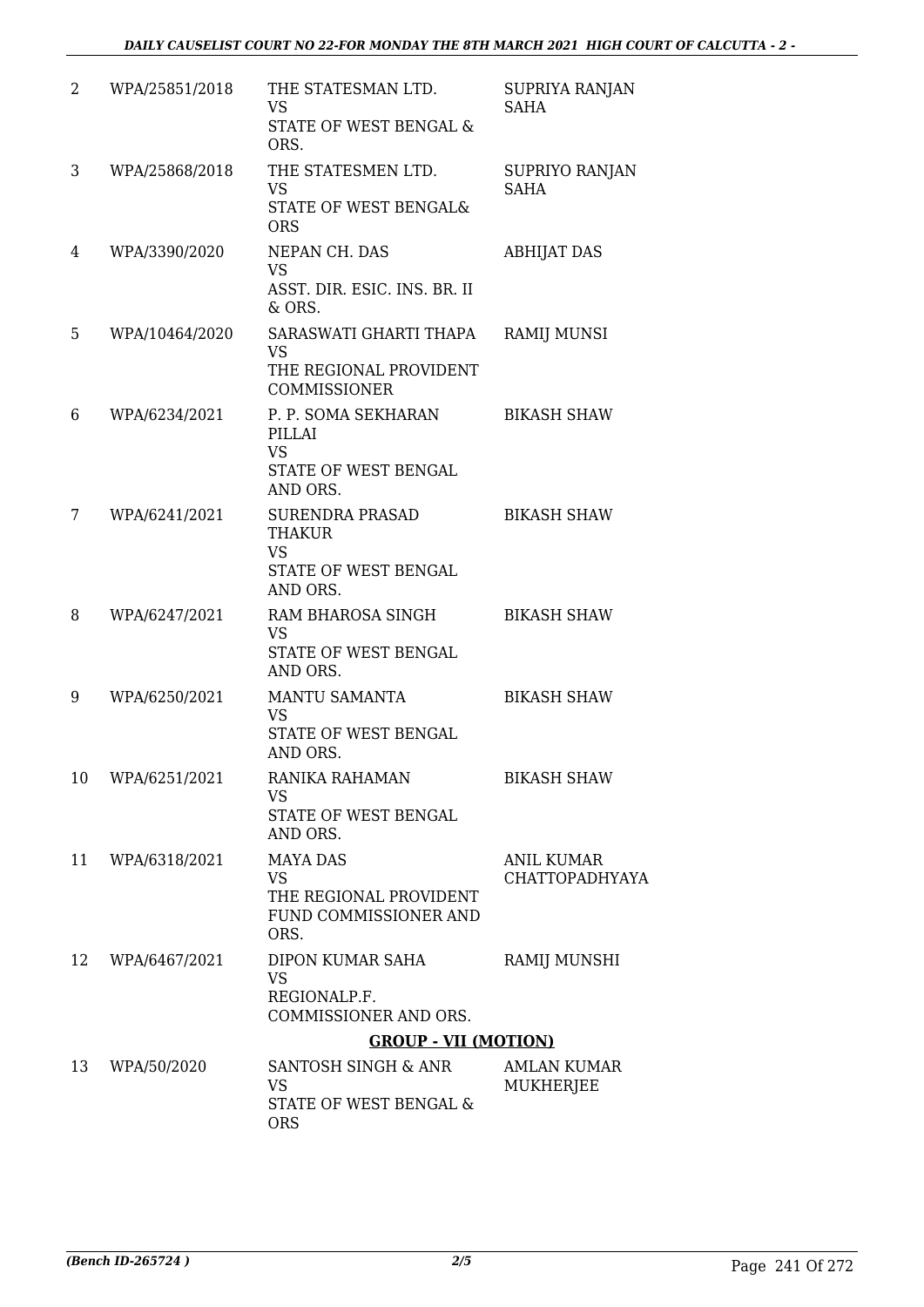| 14 | WPA/52/2020   | <b>BISHAL SHAW</b><br><b>VS</b><br>STATE OF WEST BENGAL &<br><b>ORS</b>                                                                | <b>AMLAN KUMAR</b><br><b>MUKHERJEE</b> |
|----|---------------|----------------------------------------------------------------------------------------------------------------------------------------|----------------------------------------|
| 15 | WPA/2961/2021 | TRIMULA SPONE IRON<br>PRIVATE LIMITED<br><b>VS</b><br>UNION OF INDIA AND ORS.                                                          | RAJNISH KUMAR<br><b>KALAWATIA</b>      |
| 16 | WPA/3112/2021 | BALLYHALT TO ECO SPACE<br>VIA DAKHINESWAR MAGIC<br>MAXI CABS OWNERS AND<br><b>ANR</b><br><b>VS</b><br>STATE OF WEST BENGAL<br>AND ORS. | Arjun Samanta                          |
| 17 | WPA/3495/2021 | <b>BHASKAR MONDAL</b><br><b>VS</b><br>STATE OF WEST BENGAL<br>AND ORS.                                                                 | <b>AMLAN KUMAR</b><br><b>MUKHERJEE</b> |
| 18 | WPA/3497/2021 | NILKANTA BERA<br><b>VS</b><br>STATE OF WEST BENGAL<br>AND ORS.                                                                         | <b>AMLAN KUMAR</b><br><b>MUKHERJEE</b> |
| 19 | WPA/3510/2021 | <b>SUKUMAR MONDAL</b><br><b>VS</b><br>STATE OF WEST BENGAL<br>AND ORS.                                                                 | <b>AMLAN KR</b><br><b>MUKHERJEE</b>    |
| 20 | WPA/3516/2021 | <b>BISWANATH SARKAR</b><br><b>VS</b><br>STATE OF WEST BENGAL<br>AND ORS.                                                               | <b>AMLAN KR</b><br>MUKHERJEE           |
| 21 | WPA/3518/2021 | <b>MILAN BACHER</b><br><b>VS</b><br>STATE OF WEST BENGAL<br>AND ORS.                                                                   | <b>AMLAN KUMAR</b><br><b>MUKHERJEE</b> |
| 22 | WPA/3524/2021 | <b>GOUTAM SIKARI</b><br><b>VS</b><br>STATE OF WEST BENGAL<br>AND ORS.                                                                  | <b>AMLAN KR</b><br><b>MUKHERJEE</b>    |
| 23 | WPA/3531/2021 | <b>MANTU SARKAR</b><br><b>VS</b><br>STATE OF WEST BENGAL<br>AND ORS.                                                                   | <b>AMLAN KR</b><br>MUKHERJEE           |
| 24 | WPA/3535/2021 | SADHAN SANYAL<br><b>VS</b><br>STATE OF WEST BENGAL<br>AND ORS.                                                                         | AMLAN KR<br>MUKHERJEE                  |
| 25 | WPA/3539/2021 | <b>SUKUMAR SARKAR</b><br><b>VS</b><br>STATE OF WEST BENGAL<br>AND ORS.                                                                 | <b>AMLAN KR</b><br>MUKHERJEE           |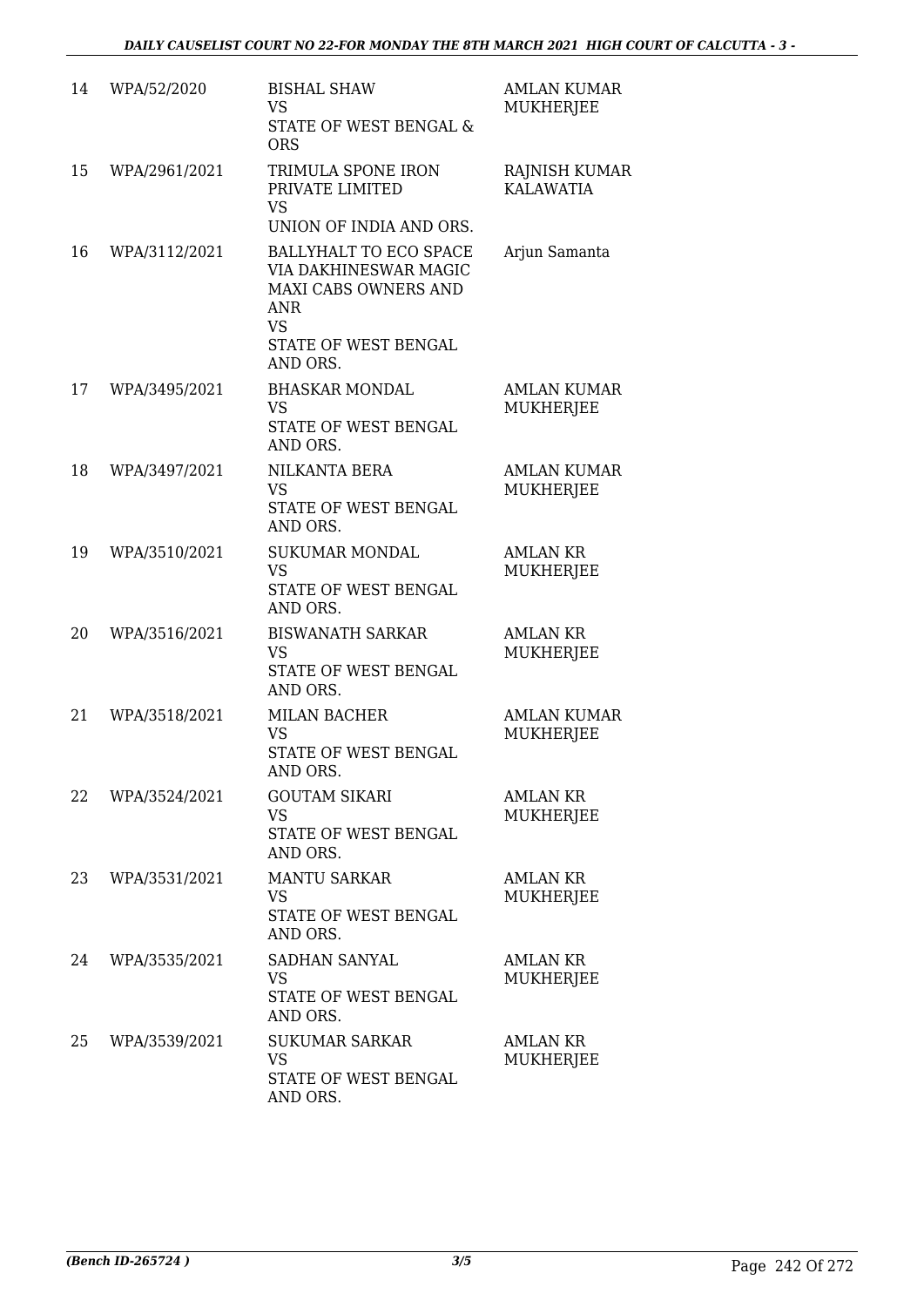| 26 | WPA/3543/2021 | <b>UTTAM KR GHOSH</b><br><b>VS</b><br>STATE OF WEST BENGAL<br>AND ORS.                | <b>AMLAN KR</b><br>MUKHERJEE           |
|----|---------------|---------------------------------------------------------------------------------------|----------------------------------------|
| 27 | WPA/3546/2021 | RATAN BHAKTA<br><b>VS</b><br>STATE OF WEST BENGAL<br>AND ORS.                         | <b>AMLAN KR</b><br>MUKHERJEE           |
| 28 | WPA/5408/2021 | SANJIT PRAMANIK AND<br><b>OTHERS</b><br><b>VS</b><br>STATE OF WEST BENGAL<br>AND ORS. | <b>AMLAN KUMAR</b><br><b>MUKHERJEE</b> |
| 29 | WPA/5511/2021 | NETAI KUAMR BARIK<br><b>VS</b><br>STATE OF WEST BENGAL<br>AND ORS.                    | <b>SATTWIK</b><br><b>BHATTACHARYA</b>  |
| 30 | WPA/5572/2021 | <b>SHABANA PERWEEN</b><br><b>VS</b><br>STATE OF WEST BENGAL<br>AND ORS.               | <b>BISWAPRIYA</b><br><b>SAMANTA</b>    |
| 31 | WPA/5574/2021 | <b>SHABANA PERWEEN</b><br><b>VS</b><br>STATE OF WEST BENGAL<br><b>AND ORS</b>         | <b>BISWAPRIYA</b><br><b>SAMANTA</b>    |
| 32 | WPA/5840/2021 | PRADIP DAS<br><b>VS</b><br>STATE OF WEST BENGAL<br>AND ORS.                           | PARNA MUKHERJEE                        |
| 33 | WPA/5846/2021 | <b>NIVEDITA DAS</b><br><b>VS</b><br>STATE OF WEST BENGAL<br>AND ORS.                  | <b>SUDIP SARKAR</b>                    |
| 34 | WPA/6409/2021 | <b>ANUP SUR</b><br><b>VS</b><br>STATE OF WEST BENGAL<br>AND ORS.                      | <b>SOUMEN</b><br><b>BHATTACHARJEE</b>  |
| 35 | WPA/6419/2021 | <b>ABHIJIT KAR</b><br><b>VS</b><br>STATE OF WEST BENGAL<br>AND ORS.                   | <b>SOUMEN</b><br><b>BHATTACHARJEE</b>  |
| 36 | WPA/6439/2021 | <b>SWAPAN DUTTA</b><br><b>VS</b><br>STATE OF WEST BENGAL<br>AND ORS.                  | <b>SOUMEN</b><br><b>BHATTACHARJEE</b>  |
| 37 | WPA/6443/2021 | SANJIB DAS<br><b>VS</b><br>STATE OF WEST BENGAL<br>AND ORS.                           | <b>SOUMEN</b><br><b>BHATTACHARJEE</b>  |
| 38 | WPA/6446/2021 | <b>SUBHANKAR DAS</b><br><b>VS</b><br>STATE OF WEST BENGAL<br>AND ORS.                 | <b>SOUMEN</b><br><b>BHATTACHARJEE</b>  |

### **GR. - VIII (MOTION)**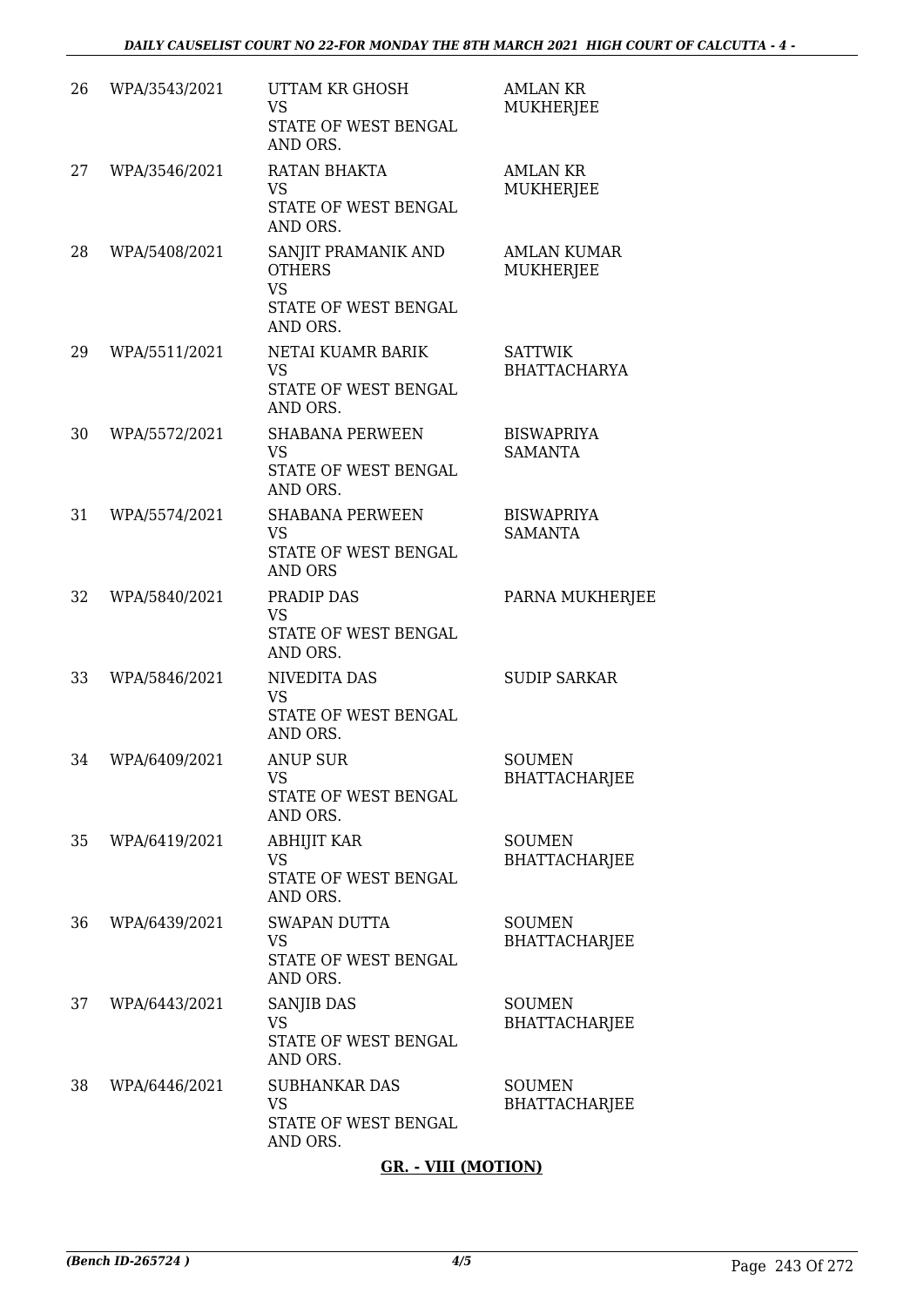| 39 | WPA/2964/2021                    | <b>HABIBUR RAHAMAN</b><br><b>VS</b>                                      | <b>SANDIPAN MAITY</b> |
|----|----------------------------------|--------------------------------------------------------------------------|-----------------------|
|    |                                  | STATE OF WEST BENGAL<br>AND ORS.                                         |                       |
| 40 | WPA/4306/2021                    | RAJ KUMAR AGARWALLA                                                      | PINGAL                |
|    |                                  | <b>VS</b><br>STATE OF WEST BENGAL<br>AND ORS.                            | <b>BHATTACHARYA</b>   |
| 41 | WPA/6188/2021                    | <b>SUMAN PAL</b>                                                         | <b>SUBHANKAR DAS</b>  |
|    |                                  | VS<br>STATE OF WEST BENGAL<br>AND ORS.                                   |                       |
| 42 | WPA/6196/2021                    | MOHAN SADHUKHAN<br><b>VS</b>                                             | <b>SUBHANKAR DAS</b>  |
|    |                                  | STATE OF WEST BENGAL<br>AND ORS.                                         |                       |
| 43 | WPA/6208/2021                    | RITA ADHIKARI<br><b>VS</b>                                               | <b>SUBHANKAR DAS</b>  |
|    |                                  | STATE OF WEST BENGAL<br>AND ORS.                                         |                       |
| 44 | WPA/6286/2021                    | <b>SHIB SHANKAR DAS</b><br><b>VS</b>                                     | <b>SAMIRAN MANDAL</b> |
|    |                                  | STATE OF WEST BENGAL<br>AND ORS.                                         |                       |
|    |                                  | <b>FIXED MATTER</b>                                                      |                       |
| 45 | WPA/4457/2021<br>(AT 2:00 P.M.)  | SHYAMAL BANERJEE<br>VS                                                   | NAYAN RAKSHIT         |
|    |                                  | STATE OF WEST BENGAL<br>AND ORS.                                         |                       |
|    |                                  | <b>FOR HEARING</b>                                                       |                       |
| 46 | WPA/2045/2017                    | THE W.B. POWER<br><b>DEVELOPMENT</b><br><b>CORPORATION LIMITED</b><br>VS | RANJAY DE             |
|    |                                  | UNION OF INDIA & ORS                                                     |                       |
| 47 | WPA/23983/2019<br>(AT 2:00 P.M.) | DEVELOPMENT<br>CONSULTANTS PVT LTD &<br><b>ANR</b><br><b>VS</b>          | <b>BALARAM PATRA</b>  |
|    |                                  | STATE OF WEST BENGAL &<br><b>ORS</b>                                     |                       |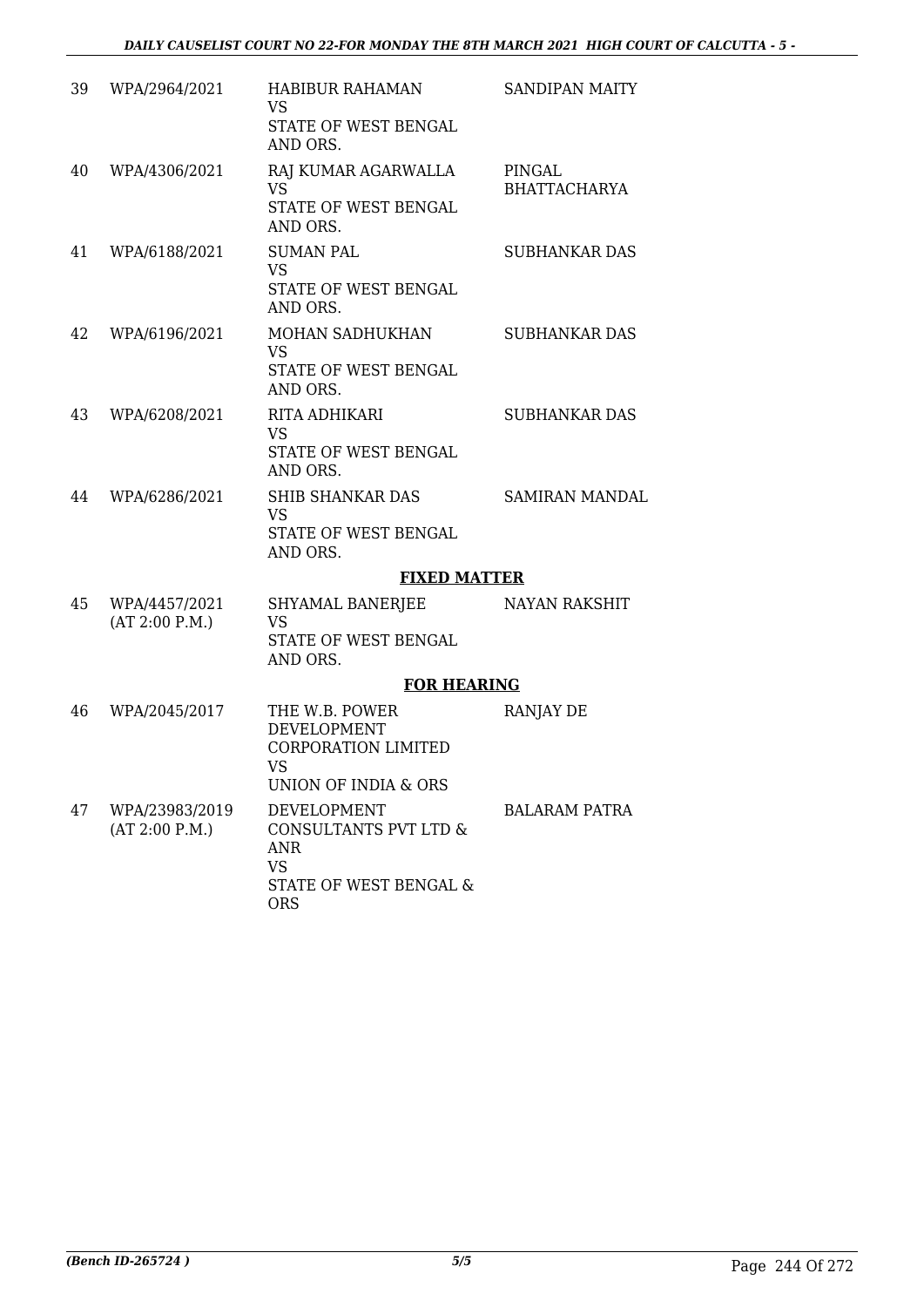

# **Appellate Side**

**DAILY CAUSELIST For Monday The 8th March 2021**

**COURT NO. 32**

**SINGLE BENCH (SB - XIV)**

**AT 10:30 AM**

**HON'BLE JUSTICE JAY SENGUPTA**

**(VIA VIDEO CONFERENCE) ON AND FROM MONDAY, THE 11TH JANUARY, 2021 - ADMISSION OF CRIMINAL MOTIONS AND HEARING OF CRIMINAL REVISIONS ARISING OUT OF N.I. ACT; POCSO; MAINTENANCE AND CRIME AGAINST WOMEN (NOT ASSIGNED TO ANY OTHER BENCH) INCLUDING APPLICATIONS CONNECTED THERETO; HEARING OF CRIMINAL REVISIONS (IRRESPECTIVE OF CLASSIFICATION) FILED FROM 2016 INCLUDING CONNECTED APPLICATIONS; HEARING OF CRIMINAL APPEALS. AND**

**ON AND FROM MONDAY, 8TH MARCH, 2021 TO FRIDAY, 26TH MARCH, 2021 - IN ADDITION TO HIS OWN LIST AND DETERMINATION, WILL TAKE UP THE MATTERS RELATED TO THE LIST AND DETERMINATION OF HON'BLE JUSTICE SUBHASIS DASGUPTA.**

**NOTE : 1. MENTIONING FOR INCLUSION IN THE LIST WILL BE PERMITTED ONLY ON THE FIRST WORKING DAY OF THE WEEK AT THE FIRST SITTING. 2. MENTIONING SLIP SHALL SPECIFICALLY INDICATE WHETHER THE MATTER WAS DIRECTED TO "GO OUT OF LIST" ON THE LAST OCCASION. 3. HEARING OF APPEAL SHALL BE TAKEN UP EVERY TUESDAY & THURSDAY AT 3.00 P.M. OR AFTER COMPLETION OF THE OTHER MATTERS WHICHEVER IS EARLIER. NOTE : MATTERS WILL BE TAKEN UP THROUGH PHYSICAL HEARING WHEN BOTH THE PARTIES ARE AGREED.**

#### **FOR JUDGMENT**

1 CRR/340/2020 K. BALASUBRAMANIAM @ BALASBRAMANIAN KESAVAN VS STATE OF WEST BENGAL& ANR KOUSHIK KUNDU

#### **TO BE MENTIONED**

2 CRA/715/2017 (Correction) KHUSHBUR RAHAMAN VS STATE OF WEST BENGAL SUJATA DAS

**LISTED MOTION 1**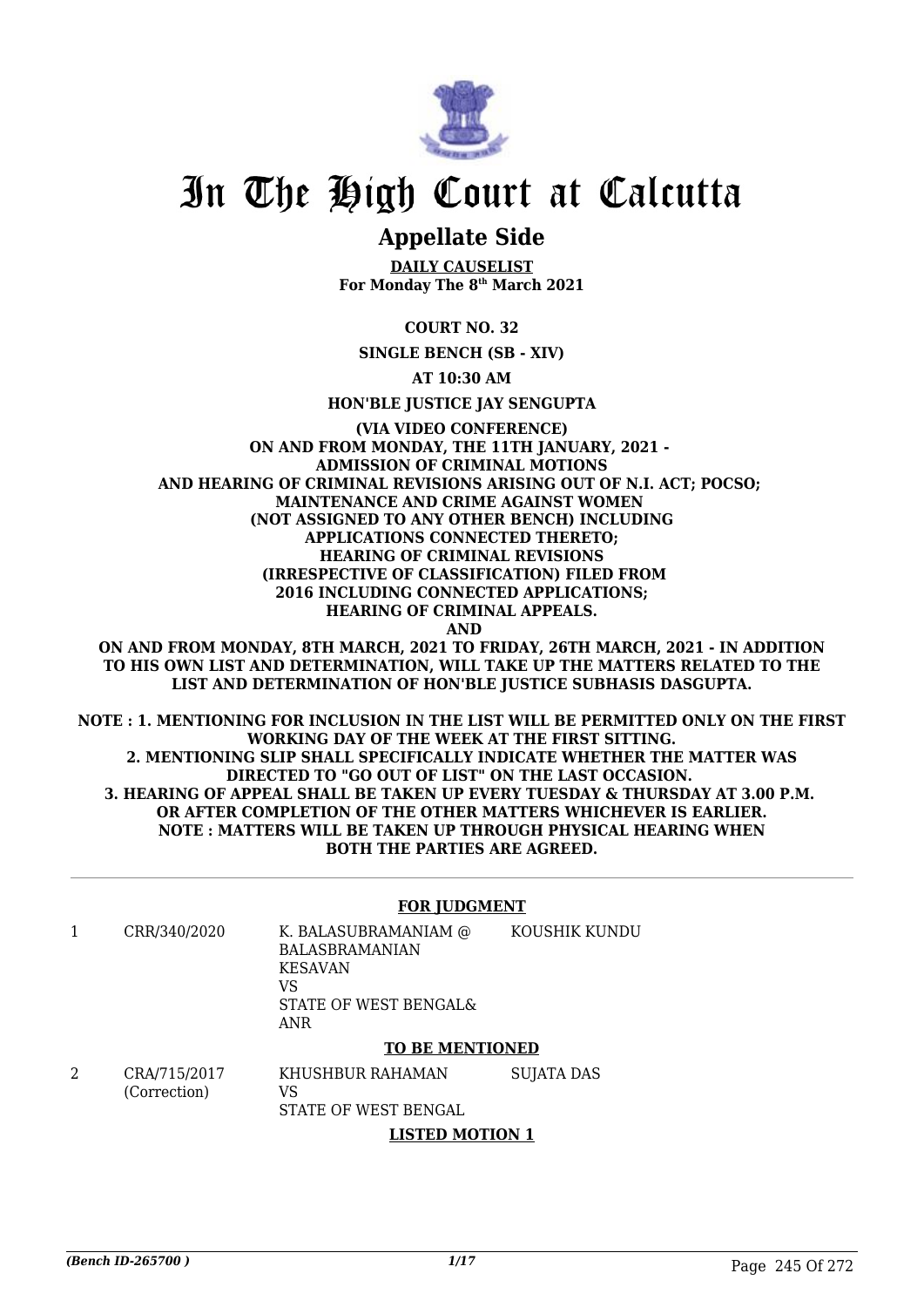| 3  | CRR/673/2021                           | PARAG RAJESH KATKORIA<br>VS<br>STATE OF WEST BENGAL<br>AND ANR                                        | <b>AMARNATH</b><br>AGARWAL         |
|----|----------------------------------------|-------------------------------------------------------------------------------------------------------|------------------------------------|
| 4  | CRR/668/2021                           | HANIFA KHATUN THARIN<br><b>VS</b><br>MAGMA FINCORP LIMITED<br><b>AND ANR</b>                          | <b>IQBAL KABIR</b>                 |
| 5  | CRR/667/2021                           | ANARUL SEKH (HAQUE) @<br>ANARUL HAQUE AND ORS<br><b>VS</b><br>STATE OF WEST BENGAL<br>AND ORS.        | <b>BISWAJIT SARKAR</b>             |
| 6  | CRR/675/2021                           | DR TINKU SK<br>VS<br>STATE OF WEST BENGAL<br><b>AND ANR</b>                                           | <b>KAUSHIK</b><br><b>CHOUDHURY</b> |
| 7  | CRR/630/2021                           | KRISHNENDU DEY<br><b>VS</b><br>STATE OF WEST BENGAL<br>AND ORS.                                       | <b>ABIRLAL</b><br>CHAKRAVORTI      |
| 8  | CRR/655/2021<br>$(At 2.00 p.m.)$ $(S)$ | <b>HARSH VARDHAN</b><br><b>AGARWAL AND ANR</b><br><b>VS</b><br>STATE OF WEST BENGAL<br>AND ORS        | NIKUNJ BERLIA                      |
| 9  | CRR/564/2021<br>(S)                    | <b>MINA ROY AND ANR</b><br><b>VS</b><br>STATE OF WEST BENGAL<br><b>AND ANR</b>                        | SYED NURUL AREFIN                  |
| 10 | CRR/1416/2020                          | SABINA YASMIN LASKAR<br><b>VS</b><br><b>SAIFUL HALDER</b>                                             | LAKSMINATH<br><b>BHATTACHARYA</b>  |
| 11 | CRR/567/2021                           | MAHEJABIN BIBI<br>VS 7<br>STATE OF WEST BENGAL<br>AND ORS.                                            | <b>SURAJIT BASU</b>                |
|    | IA NO: CRAN/1/2021                     |                                                                                                       |                                    |
| 12 | CRR/1673/2020                          | GOBINDO KUMAR HALDER MANIKA RAY<br><b>AND ANR</b><br><b>VS</b><br>STATE OF WEST BENGAL<br>AND ANOTHER |                                    |
| 13 | CRR/570/2021                           | KUNAL JIWARAJKA AND ORS<br>VS.<br>STATE OF WEST BENGAL<br>AND ANR                                     | SUBHASISH<br>PACHHAL               |
|    |                                        | <b>LISTED MOTION 2</b>                                                                                |                                    |
| 14 | CRR/671/2021                           | MD. SARUKH<br>VS                                                                                      | ROHIT KR. SHAW                     |

STATE OF WEST BENGAL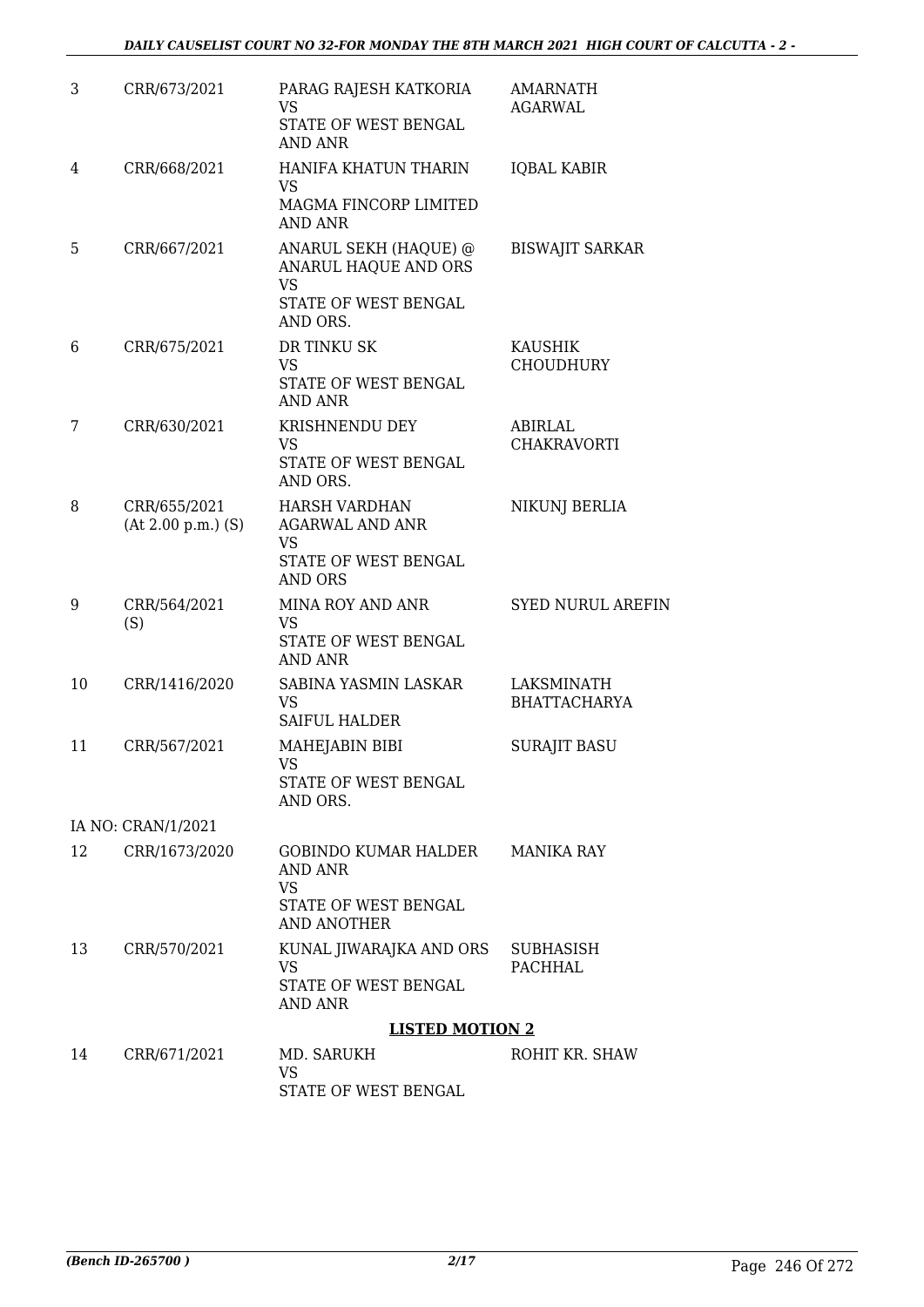| 15                 | CRR/665/2021 | CHINMOY KAR AND ORS<br>VS<br>STATE OF WEST BENGAL<br>AND ANR                                                                                                           | Santanu Chatterjee                    |  |
|--------------------|--------------|------------------------------------------------------------------------------------------------------------------------------------------------------------------------|---------------------------------------|--|
| 16                 | CRR/663/2021 | <b>GSA RETAIL LIMITED AND</b><br><b>ORS</b><br><b>VS</b><br>M/S SARWODAY HOSIERY<br><b>WORKS</b>                                                                       | PRADEEP KUMAR<br>TULSYAN              |  |
| 17                 | CRR/684/2021 | KALYAN KRISHNA NANDI<br><b>VS</b><br>NITA NANDI MANI AND<br>ANR                                                                                                        |                                       |  |
| 18                 | CRR/683/2021 | KALYAN KRISHNA NANDI<br>VS.<br>NITA NANDI MANI AND<br>ANR                                                                                                              |                                       |  |
| 19                 | CRR/682/2021 | KALYAN KRISHNA NANDI<br><b>VS</b><br>SANDIP BANDYOPADHYAY<br><b>ANR ORS</b>                                                                                            |                                       |  |
| 20                 | CRR/674/2021 | M/S KARAN KOTHARI<br>JEWELLERS PVT LTD<br><b>VS</b><br>STATE OF WEST BENGAL<br><b>AND ANOTHER</b>                                                                      | SANKHA SUBHRA RAY                     |  |
| 21                 | CRR/676/2021 | <b>VELS VIDHYASHRAM</b><br>MATRIC HS SCHOOL @<br><b>VELS VIDHYASHRAM</b><br>MATRIC. H.S. SCHOOL AND<br><b>ORS</b><br><b>VS</b><br>THIRUMENI FINANCE PVT.<br><b>LTD</b> | Rupraj Banerjee                       |  |
| 22                 | CRR/678/2021 | KALYAN KRISHNA NANDI<br><b>VS</b><br>NITA NANDI MANI                                                                                                                   |                                       |  |
| 23                 | CRR/679/2021 | KALYAN KRISHNA NANDI<br>VS<br>STATE OF WEST BENGAL                                                                                                                     |                                       |  |
| 24                 | CRR/648/2021 | NANDU SK AND ANR<br>VS<br>STATE OF WEST BENGAL<br>AND ORS.                                                                                                             | <b>JISAN IQUBAL</b><br><b>HOSSAIN</b> |  |
| 25                 | CRR/647/2021 | <b>AZIZUL GAZI</b><br>VS.<br>CHHAYAMA GAZI AND ANR                                                                                                                     | SURANJAN MONDAL                       |  |
| IA NO: CRAN/1/2021 |              |                                                                                                                                                                        |                                       |  |
| 26                 | CRR/658/2021 | EKADOSHI HALDER<br>VS<br>STATE OF WEST BENGAL<br>AND ORS.                                                                                                              | UMESH KUMAR<br>SINGH                  |  |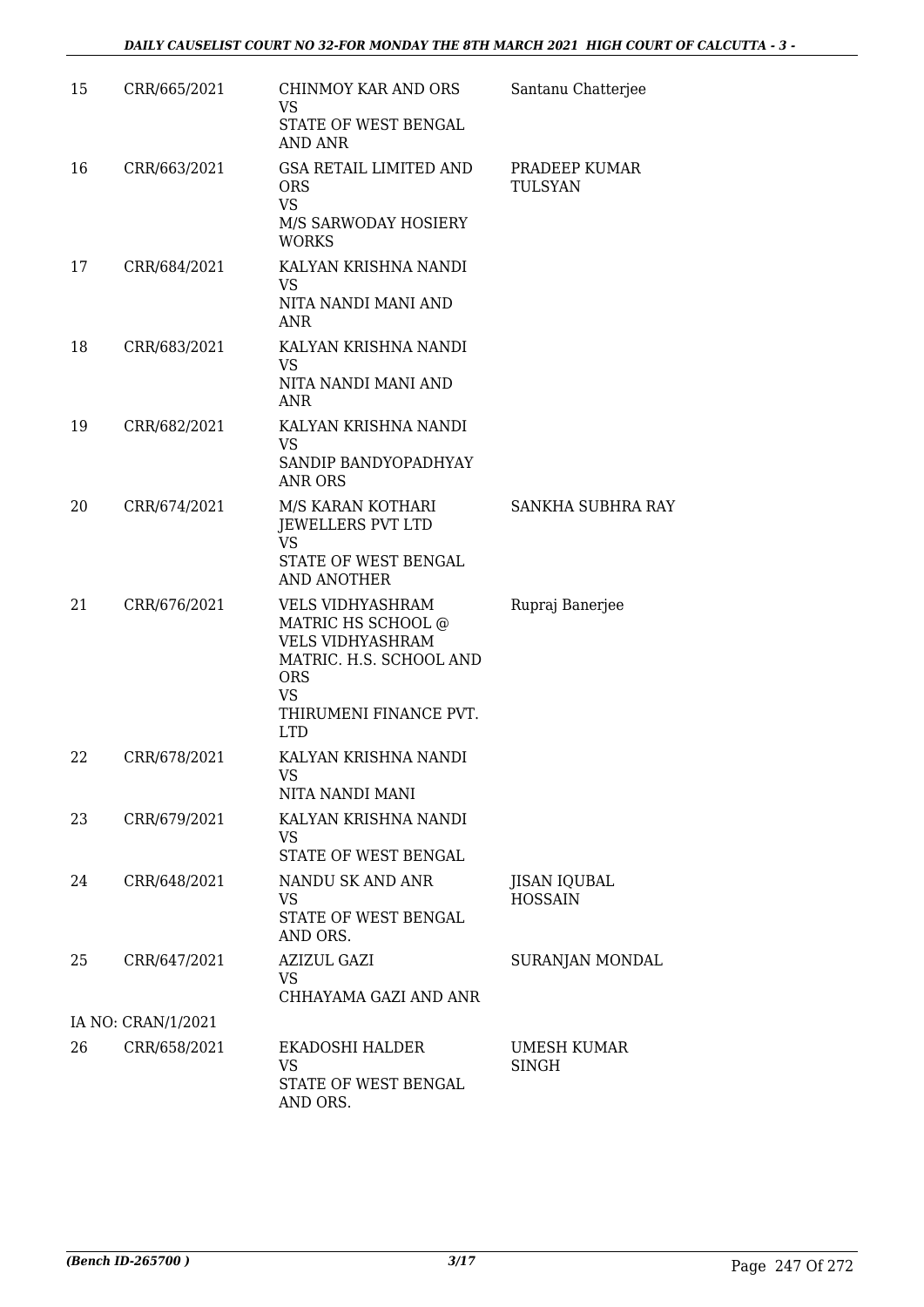| 27   | CRR/1622/2020                   | JAYANTA KUMAR RAY<br>VS                                                      | ASIM KUMAR KUNDU        |
|------|---------------------------------|------------------------------------------------------------------------------|-------------------------|
|      |                                 | STATE OF WEST BENGAL<br>AND ORS.                                             |                         |
| 28   | CRR/1683/2020                   | ENTAJ ALI @INTAJUL ALI<br><b>VS</b>                                          | KOUSTAV BAGCHI          |
|      |                                 | State of West Bengal AND<br><b>ANR</b>                                       |                         |
| 29   | CRR/327/2021<br>(At 2.00 p.m.)  | VIKRANT WADHWA<br>VS                                                         | <b>GHULAM MUZTABA</b>   |
|      | (Personal<br>Appearance)        | STATE OF WEST BENGAL<br><b>AND ANOTHER</b>                                   |                         |
| 30   | CRR/346/2021                    | <b>TANMAY MAITY</b><br><b>VS</b><br>STATE OF WEST BENGAL<br>AND ANR          | <b>PUNAM BASU</b>       |
| wt31 | CRR/3041/2019                   | TANMAY MAITY                                                                 | <b>MS PUNAM BASU</b>    |
|      |                                 | <b>VS</b><br>STATE OF WEST BENGAL &<br>ANR                                   |                         |
| 32   | CRR/3325/2019                   | <b>ADITI SAHA</b>                                                            | <b>RISHOV DAS</b>       |
|      |                                 | <b>VS</b><br>STATE OF WEST BENGAL &<br>ANR                                   |                         |
|      |                                 | IA NO: CRAN/1/2020(Old No:CRAN/907/2020), CRAN/2/2020(Old No:CRAN/1321/2020) |                         |
| 33   | CRR/1529/2020                   | SAIFUL ISLAM SIDDIQUE<br><b>AND ANR</b><br><b>VS</b><br>State of West Bengal | <b>AMAR SINGH</b>       |
|      | IA NO: CRAN/1/2021              |                                                                              |                         |
|      |                                 | <b>EXTENSION OF INTERIM ORDER</b>                                            |                         |
| 34   | CRR/168/2020<br>(S)             | <b>SUBRATA BANIK</b><br><b>VS</b><br>M/S. PRAKASH GOLD<br>PALACE PVT LTD     | <b>MARIA RAHAMAN</b>    |
|      |                                 | IA NO: CRAN/1/2020(Old No:CRAN/963/2020), CRAN/3/2021                        |                         |
| 35   | CRR/8/2021                      | <b>DEBASISH MAITRA</b><br>VS<br>State of West Bengal AND                     | <b>SANTANU TALUKDER</b> |
|      |                                 | ANR                                                                          |                         |
|      | IA NO: CRAN/1/2021, CRAN/2/2021 |                                                                              |                         |
| 36   | CRR/1806/2020                   | APURBA MOOKERJEE<br>VS                                                       | PRASANTA NASKAR         |
|      |                                 | THE REGISRAR OF<br><b>COMPANIES</b>                                          |                         |
|      | IA NO: CRAN/1/2021              |                                                                              |                         |
| 37   | CRR/1805/2020                   | ARCHANA CHAKRABORTY<br>VS<br>THE REGISTRAR OF                                | PRASANTA NASKAR         |
|      |                                 | COMPANIES, WEST BENGAL                                                       |                         |
|      | IA NO: CRAN/1/2021              |                                                                              |                         |

### **APPLICATION**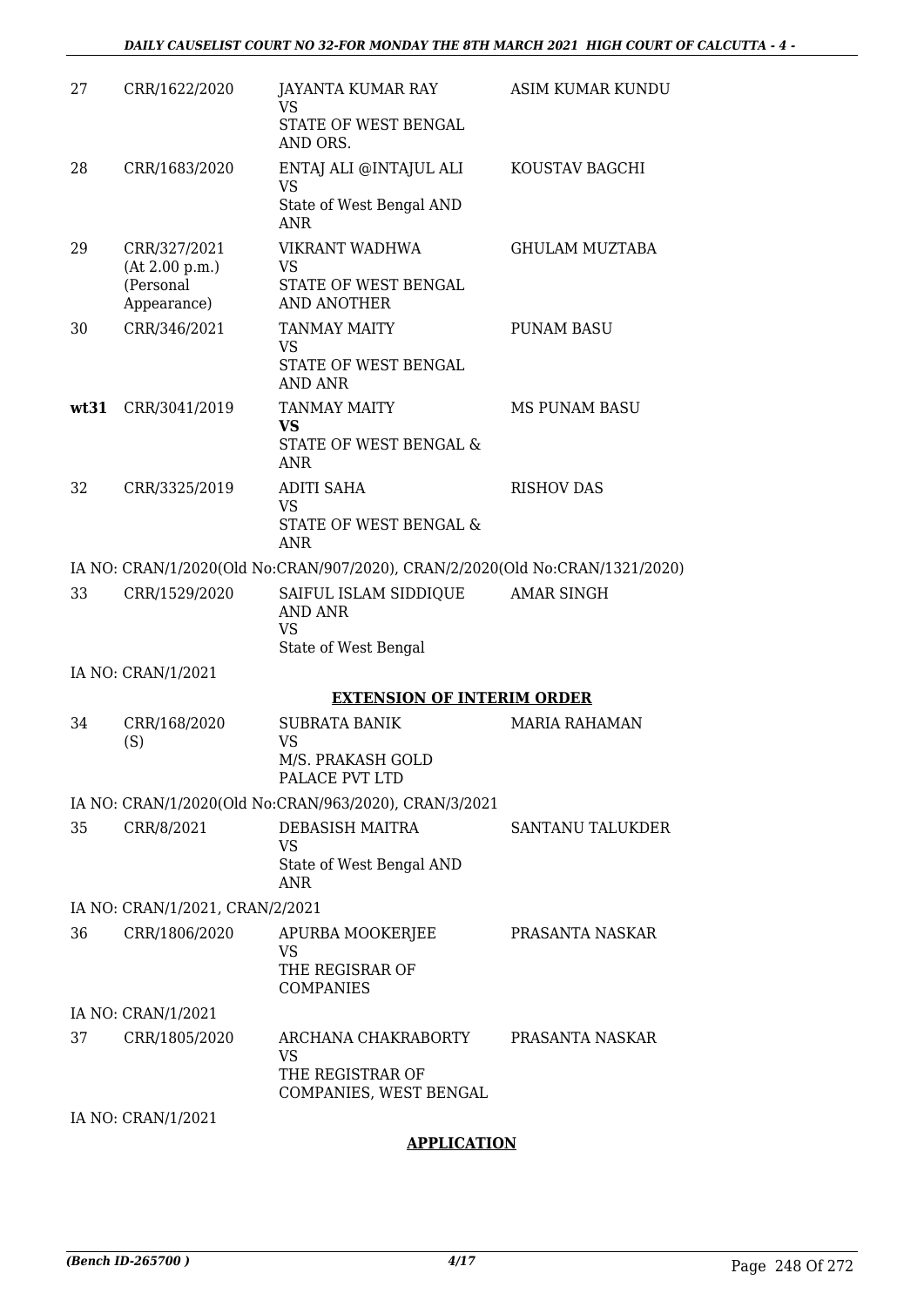| 38 | CRR/835/2012                              | FAIR DEAL SUPPLIERS (P)<br>LTD. & ORS.<br><b>VS</b><br>STATE OF WEST BENGAL<br>&A NR.             | <b>AMITABH ROY</b>       |
|----|-------------------------------------------|---------------------------------------------------------------------------------------------------|--------------------------|
|    | IA NO: CRAN/1/2021                        |                                                                                                   |                          |
| 39 | CRR/1710/2019<br>(At 2.00 p.m.)           | NIKHILENDU SEKHAR<br>MAHAPATRA<br>VS<br>STATE OF WEST BENGAL &<br>ANR                             | <b>SUMIT ROUTH</b>       |
|    | IA NO: CRAN/1/2021                        |                                                                                                   |                          |
|    |                                           | <b>CONTESTED APPLICATION 1</b>                                                                    |                          |
| 40 | CRR/2468/2017<br>$(C-1)$ (S)              | TARUN KR. MITRA<br>VS<br><b>SUBIR ROY CHOWDHURY &amp;</b><br>ANR.                                 | PAMPA DEY (DHABAL)       |
|    | IA NO: CRAN/2/2017(Old No:CRAN/5536/2017) |                                                                                                   |                          |
| 41 | CRR/552/2018<br>$(C-1)$                   | <b>SAKINA BANU</b><br>VS.<br>STATE OF WEST BENGAL                                                 | S. NANDY                 |
| 42 | CRR/1097/2018<br>$(C-1)$                  | NIRA SHARMA<br><b>VS</b><br>STATE OF WEST BENGAL                                                  | K MEHROTRA               |
| 43 | CRR/1264/2018<br>$(C-1)$                  | SOUMITRA PAUL & ANR<br><b>VS</b><br>STATE OF WEST BENGAL &<br><b>ANR</b>                          | A AGARWAL                |
| 44 | CRR/1947/2018<br>$(C-1)$                  | <b>GOPAL JHA &amp; ANR</b><br><b>VS</b><br>CBI, BANK SECURITES &<br>FRAUD CELL, CGO COMP,<br>KOL  | <b>S DUTTA</b>           |
| 45 | CRR/2222/2018<br>$(C-1)$                  | <b>BALAGERIA CENTRAL CO-</b><br>OPERATIVE BANK LTD.<br><b>VS</b><br>STATE OF WEST BENGAL &<br>ANR | <b>MADAN MOHAN ROY</b>   |
| 46 | CRR/2224/2018<br>$(C-1)$                  | BALAGERIA CENTRAL CO-<br>OPERATIVE BANK LTD.<br>VS.<br>STATE OF WEST BENGAL &<br>ANR.             | MADAN MOHAN ROY          |
| 47 | CRR/2382/2018<br>$(C-1)$ (LCR)            | <b>DHIRAJ THARD</b><br>VS<br>M/S CAR CHASSIS PVT.LTD                                              | S. AGARWAL               |
| 48 | CRR/2540/2018<br>$(C-1)$                  | SMT SUTAPA GHOSH<br><b>VS</b><br>STATE OF WEST BENGAL &<br><b>ORS</b>                             | UTTIYA ROY               |
| 49 | CRR/2764/2018<br>$(C-1)$                  | CENTRAL BUREAU OF<br><b>INVESTIGATION</b><br><b>VS</b><br><b>GOPAL JHA &amp; ANR</b>              | CHANDREYI<br>ALAM(GUPTA) |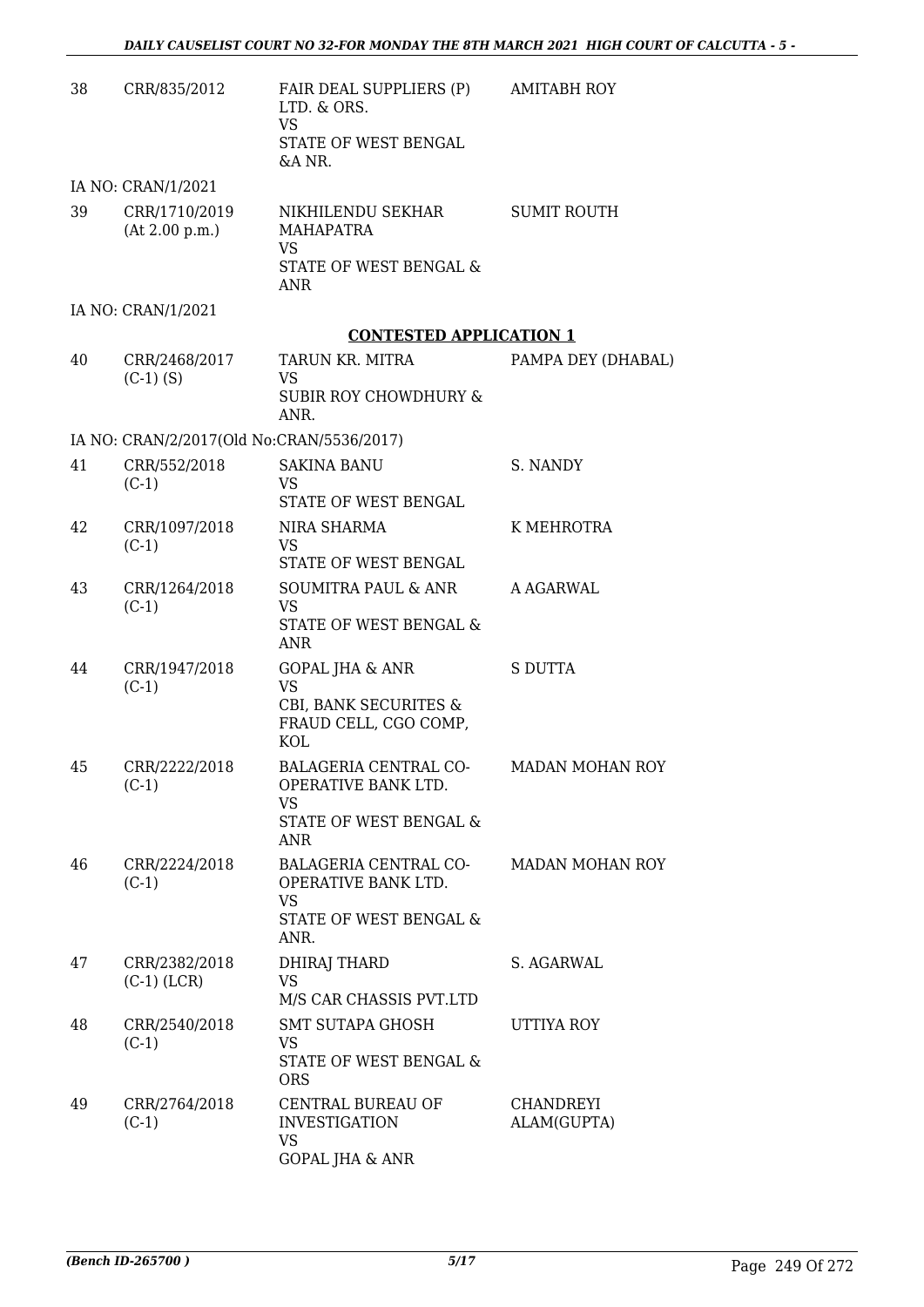| 51<br>CRR/1515/2019<br>SOMESH DASGUPTA<br><b>BRATIN KUMAR DEY</b><br>$(C-1)$<br><b>VS</b><br>STATE OF WEST BENGAL &<br><b>ANR</b><br>IA NO: CRAN/1/2019(Old No:CRAN/3776/2019), CRAN/3/2020(Old No:CRAN/300/2020)<br>52<br>CRR/1711/2019<br><b>SMT LAXMI DAS</b><br><b>D K ADHIKARY</b><br><b>VS</b><br>$(C-1)$<br>MADHUSUDAN DAS & ANR<br>53<br>CRR/2015/2019<br>MAHENDRA KR AGARWAL<br><b>ABHIJIT SARKAR</b><br>$(C-1)$<br>VS<br>STATE OF WEST BENGAL &<br>ANR<br>IA NO: CRAN/2/2019(Old No:CRAN/4454/2019), CRAN/3/2020(Old No:CRAN/1050/2020)<br><b>AMAL KUMAR</b><br>54<br>CRR/2199/2019<br><b>MD ALAMGIR</b><br><b>VS</b><br>$(C-1)$<br><b>BANERJEE</b><br><b>BISWAJIT DAS &amp; ANR</b><br>55<br>CRR/2752/2019<br>TAPAN KUMAR GHOSH<br><b>MUKTESWAR MAITY</b><br>$(C-2)$ (LCR)<br><b>VS</b><br><b>GOPAL CHANDRA MAITY &amp;</b><br><b>ANR</b><br>IA NO: CRAN/2/2020(Old No:CRAN/3409/2020), CRAN/3/2020(Old No:CRAN/3410/2020), CRAN/4/2020<br>56<br>CRR/2903/2019<br>SOUMIK BHATTACHARYYA<br>APURBA KR. DATTA<br><b>VS</b><br>$(C-2)$<br><b>TANUMITA</b><br><b>BHATTACHARYYA</b><br>CRR/3125/2019<br>AMIT KR CHAKRABORTY<br>APURBA KR DATTA<br>57<br>$(C-2)$<br><b>VS</b><br><b>SMT PRATYUSHA</b><br><b>CHAKRABORTY &amp; ANR</b><br>58<br>CRR/3436/2019<br><b>SAMIR SARDAR</b><br>PRIYANJIT KUNDU<br>$(C-2)$<br><b>VS</b><br>STATE OF WEST BENGAL &<br>ANR<br>59<br>CRR/3525/2019<br><b>VIVEK BHASKARAN</b><br><b>ABHIRUP</b><br>VS<br><b>CHAKRABORTY</b><br>$(C-2)$<br>STATE OF WEST BENGAL &<br><b>ANR</b><br>IA NO: CRAN/2/2020(Old No:CRAN/488/2020), CRAN/3/2020(Old No:CRAN/855/2020)<br>CRR/3623/2019<br>SIRSENDU SINHA<br>60<br><b>SAIKAT ROY</b><br>$(C-2)$<br>VS<br><b>ROY</b><br>STATE OF WEST BENGAL &<br>ANR<br>61<br>CRR/3832/2019<br>CHANDAN ARORA<br>SHIBAJI KUMAR DAS<br>$(C-2)$<br>VS<br>AMBIKA ARORA & ANR<br>IA NO. CRANI4 12010(OLL No.CRANI400012010), CRANI212000(OLL No.CRANI56512020), CRANI2120020(C | 50 | CRR/657/2019<br>$(C-1)$ | <b>ASHRUKANA DAS</b><br>VS | <b>RAKESH PODDAR</b> |
|-----------------------------------------------------------------------------------------------------------------------------------------------------------------------------------------------------------------------------------------------------------------------------------------------------------------------------------------------------------------------------------------------------------------------------------------------------------------------------------------------------------------------------------------------------------------------------------------------------------------------------------------------------------------------------------------------------------------------------------------------------------------------------------------------------------------------------------------------------------------------------------------------------------------------------------------------------------------------------------------------------------------------------------------------------------------------------------------------------------------------------------------------------------------------------------------------------------------------------------------------------------------------------------------------------------------------------------------------------------------------------------------------------------------------------------------------------------------------------------------------------------------------------------------------------------------------------------------------------------------------------------------------------------------------------------------------------------------------------------------------------------------------------------------------------------------------------------------------------------------------------------------------------------------------------------------|----|-------------------------|----------------------------|----------------------|
|                                                                                                                                                                                                                                                                                                                                                                                                                                                                                                                                                                                                                                                                                                                                                                                                                                                                                                                                                                                                                                                                                                                                                                                                                                                                                                                                                                                                                                                                                                                                                                                                                                                                                                                                                                                                                                                                                                                                         |    |                         | <b>RAJ KUMAR DAS</b>       |                      |
|                                                                                                                                                                                                                                                                                                                                                                                                                                                                                                                                                                                                                                                                                                                                                                                                                                                                                                                                                                                                                                                                                                                                                                                                                                                                                                                                                                                                                                                                                                                                                                                                                                                                                                                                                                                                                                                                                                                                         |    |                         |                            |                      |
|                                                                                                                                                                                                                                                                                                                                                                                                                                                                                                                                                                                                                                                                                                                                                                                                                                                                                                                                                                                                                                                                                                                                                                                                                                                                                                                                                                                                                                                                                                                                                                                                                                                                                                                                                                                                                                                                                                                                         |    |                         |                            |                      |
|                                                                                                                                                                                                                                                                                                                                                                                                                                                                                                                                                                                                                                                                                                                                                                                                                                                                                                                                                                                                                                                                                                                                                                                                                                                                                                                                                                                                                                                                                                                                                                                                                                                                                                                                                                                                                                                                                                                                         |    |                         |                            |                      |
|                                                                                                                                                                                                                                                                                                                                                                                                                                                                                                                                                                                                                                                                                                                                                                                                                                                                                                                                                                                                                                                                                                                                                                                                                                                                                                                                                                                                                                                                                                                                                                                                                                                                                                                                                                                                                                                                                                                                         |    |                         |                            |                      |
|                                                                                                                                                                                                                                                                                                                                                                                                                                                                                                                                                                                                                                                                                                                                                                                                                                                                                                                                                                                                                                                                                                                                                                                                                                                                                                                                                                                                                                                                                                                                                                                                                                                                                                                                                                                                                                                                                                                                         |    |                         |                            |                      |
|                                                                                                                                                                                                                                                                                                                                                                                                                                                                                                                                                                                                                                                                                                                                                                                                                                                                                                                                                                                                                                                                                                                                                                                                                                                                                                                                                                                                                                                                                                                                                                                                                                                                                                                                                                                                                                                                                                                                         |    |                         |                            |                      |
|                                                                                                                                                                                                                                                                                                                                                                                                                                                                                                                                                                                                                                                                                                                                                                                                                                                                                                                                                                                                                                                                                                                                                                                                                                                                                                                                                                                                                                                                                                                                                                                                                                                                                                                                                                                                                                                                                                                                         |    |                         |                            |                      |
|                                                                                                                                                                                                                                                                                                                                                                                                                                                                                                                                                                                                                                                                                                                                                                                                                                                                                                                                                                                                                                                                                                                                                                                                                                                                                                                                                                                                                                                                                                                                                                                                                                                                                                                                                                                                                                                                                                                                         |    |                         |                            |                      |
|                                                                                                                                                                                                                                                                                                                                                                                                                                                                                                                                                                                                                                                                                                                                                                                                                                                                                                                                                                                                                                                                                                                                                                                                                                                                                                                                                                                                                                                                                                                                                                                                                                                                                                                                                                                                                                                                                                                                         |    |                         |                            |                      |
|                                                                                                                                                                                                                                                                                                                                                                                                                                                                                                                                                                                                                                                                                                                                                                                                                                                                                                                                                                                                                                                                                                                                                                                                                                                                                                                                                                                                                                                                                                                                                                                                                                                                                                                                                                                                                                                                                                                                         |    |                         |                            |                      |
|                                                                                                                                                                                                                                                                                                                                                                                                                                                                                                                                                                                                                                                                                                                                                                                                                                                                                                                                                                                                                                                                                                                                                                                                                                                                                                                                                                                                                                                                                                                                                                                                                                                                                                                                                                                                                                                                                                                                         |    |                         |                            |                      |
|                                                                                                                                                                                                                                                                                                                                                                                                                                                                                                                                                                                                                                                                                                                                                                                                                                                                                                                                                                                                                                                                                                                                                                                                                                                                                                                                                                                                                                                                                                                                                                                                                                                                                                                                                                                                                                                                                                                                         |    |                         |                            |                      |
|                                                                                                                                                                                                                                                                                                                                                                                                                                                                                                                                                                                                                                                                                                                                                                                                                                                                                                                                                                                                                                                                                                                                                                                                                                                                                                                                                                                                                                                                                                                                                                                                                                                                                                                                                                                                                                                                                                                                         |    |                         |                            |                      |
|                                                                                                                                                                                                                                                                                                                                                                                                                                                                                                                                                                                                                                                                                                                                                                                                                                                                                                                                                                                                                                                                                                                                                                                                                                                                                                                                                                                                                                                                                                                                                                                                                                                                                                                                                                                                                                                                                                                                         |    |                         |                            |                      |
|                                                                                                                                                                                                                                                                                                                                                                                                                                                                                                                                                                                                                                                                                                                                                                                                                                                                                                                                                                                                                                                                                                                                                                                                                                                                                                                                                                                                                                                                                                                                                                                                                                                                                                                                                                                                                                                                                                                                         |    |                         |                            |                      |
|                                                                                                                                                                                                                                                                                                                                                                                                                                                                                                                                                                                                                                                                                                                                                                                                                                                                                                                                                                                                                                                                                                                                                                                                                                                                                                                                                                                                                                                                                                                                                                                                                                                                                                                                                                                                                                                                                                                                         |    |                         |                            |                      |
|                                                                                                                                                                                                                                                                                                                                                                                                                                                                                                                                                                                                                                                                                                                                                                                                                                                                                                                                                                                                                                                                                                                                                                                                                                                                                                                                                                                                                                                                                                                                                                                                                                                                                                                                                                                                                                                                                                                                         |    |                         |                            |                      |
|                                                                                                                                                                                                                                                                                                                                                                                                                                                                                                                                                                                                                                                                                                                                                                                                                                                                                                                                                                                                                                                                                                                                                                                                                                                                                                                                                                                                                                                                                                                                                                                                                                                                                                                                                                                                                                                                                                                                         |    |                         |                            |                      |
|                                                                                                                                                                                                                                                                                                                                                                                                                                                                                                                                                                                                                                                                                                                                                                                                                                                                                                                                                                                                                                                                                                                                                                                                                                                                                                                                                                                                                                                                                                                                                                                                                                                                                                                                                                                                                                                                                                                                         |    |                         |                            |                      |
|                                                                                                                                                                                                                                                                                                                                                                                                                                                                                                                                                                                                                                                                                                                                                                                                                                                                                                                                                                                                                                                                                                                                                                                                                                                                                                                                                                                                                                                                                                                                                                                                                                                                                                                                                                                                                                                                                                                                         |    |                         |                            |                      |
|                                                                                                                                                                                                                                                                                                                                                                                                                                                                                                                                                                                                                                                                                                                                                                                                                                                                                                                                                                                                                                                                                                                                                                                                                                                                                                                                                                                                                                                                                                                                                                                                                                                                                                                                                                                                                                                                                                                                         |    |                         |                            |                      |
|                                                                                                                                                                                                                                                                                                                                                                                                                                                                                                                                                                                                                                                                                                                                                                                                                                                                                                                                                                                                                                                                                                                                                                                                                                                                                                                                                                                                                                                                                                                                                                                                                                                                                                                                                                                                                                                                                                                                         |    |                         |                            |                      |
|                                                                                                                                                                                                                                                                                                                                                                                                                                                                                                                                                                                                                                                                                                                                                                                                                                                                                                                                                                                                                                                                                                                                                                                                                                                                                                                                                                                                                                                                                                                                                                                                                                                                                                                                                                                                                                                                                                                                         |    |                         |                            |                      |
|                                                                                                                                                                                                                                                                                                                                                                                                                                                                                                                                                                                                                                                                                                                                                                                                                                                                                                                                                                                                                                                                                                                                                                                                                                                                                                                                                                                                                                                                                                                                                                                                                                                                                                                                                                                                                                                                                                                                         |    |                         |                            |                      |
|                                                                                                                                                                                                                                                                                                                                                                                                                                                                                                                                                                                                                                                                                                                                                                                                                                                                                                                                                                                                                                                                                                                                                                                                                                                                                                                                                                                                                                                                                                                                                                                                                                                                                                                                                                                                                                                                                                                                         |    |                         |                            |                      |
|                                                                                                                                                                                                                                                                                                                                                                                                                                                                                                                                                                                                                                                                                                                                                                                                                                                                                                                                                                                                                                                                                                                                                                                                                                                                                                                                                                                                                                                                                                                                                                                                                                                                                                                                                                                                                                                                                                                                         |    |                         |                            |                      |
|                                                                                                                                                                                                                                                                                                                                                                                                                                                                                                                                                                                                                                                                                                                                                                                                                                                                                                                                                                                                                                                                                                                                                                                                                                                                                                                                                                                                                                                                                                                                                                                                                                                                                                                                                                                                                                                                                                                                         |    |                         |                            |                      |
|                                                                                                                                                                                                                                                                                                                                                                                                                                                                                                                                                                                                                                                                                                                                                                                                                                                                                                                                                                                                                                                                                                                                                                                                                                                                                                                                                                                                                                                                                                                                                                                                                                                                                                                                                                                                                                                                                                                                         |    |                         |                            |                      |

IA NO: CRAN/1/2019(Old No:CRAN/4999/2019), CRAN/2/2020(Old No:CRAN/565/2020), CRAN/3/2020(Old No:CRAN/638/2020)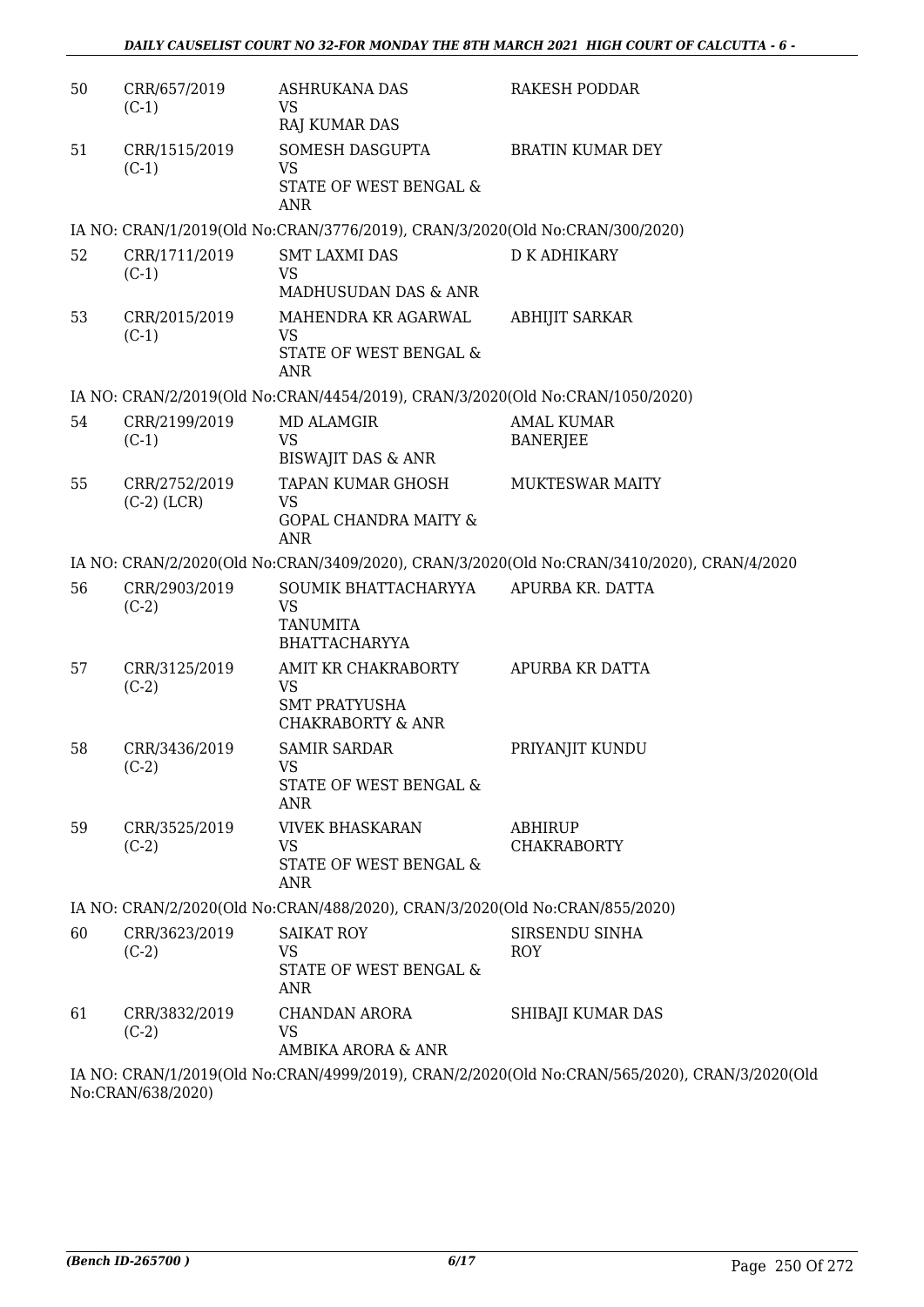| 62   | CRR/107/2020<br>$(C-2)$                  | MIHIR CHAKRABORTY &<br>ANR<br><b>VS</b><br>STATE OF WEST BENGAL                                                                                | MD. IDRISH                            |
|------|------------------------------------------|------------------------------------------------------------------------------------------------------------------------------------------------|---------------------------------------|
| 63   | CRR/115/2020<br>$(C-2)$                  | <b>IVAN ROJARIO @ IVAN</b><br>ROJRIO @ IVAN ROZARIO @<br><b>IVAN RAJORIA</b><br><b>VS</b><br>STATE OF WEST BENGAL &<br><b>ANR</b>              | SHAREQUL HAQUE                        |
|      | IA NO: CRAN/1/2020(Old No:CRAN/384/2020) |                                                                                                                                                |                                       |
| 64   | CRR/185/2020<br>$(C-2)$                  | <b>CHANDAN ARIRA</b><br><b>VS</b><br>AMBIKA ARORA& ANR                                                                                         | SHIBAJI KUMAR DAS                     |
|      | wt65 CRR/3829/2019                       | CHANDAN ARORA<br><b>VS</b><br>AMBIKA ARORA & ANR                                                                                               | SHIBAJI KR DAS                        |
|      |                                          | IA NO: CRAN/1/2019(Old No:CRAN/4996/2019), CRAN/2/2020(Old No:CRAN/680/2020)                                                                   |                                       |
| 66   | CRR/435/2020<br>$(C-2)$                  | SANDIP MUKHERJEE<br>VS<br><b>VIVEK AGARWAL</b>                                                                                                 | MAHFUZ MURSHED                        |
|      |                                          | IA NO: CRAN/1/2020(Old No:CRAN/1108/2020), CRAN/2/2020                                                                                         |                                       |
| 67   | CRR/577/2020<br>$(C-2)$                  | PARNAB BASU ROY<br><b>CHOWDHURY</b><br><b>VS</b>                                                                                               | JAYANTA KUUMAR<br>MUKHOPADHYAY        |
|      |                                          | <b>SAMAPTI BASU ROY</b><br><b>CHOWDHURY &amp; ANR</b>                                                                                          |                                       |
| wt68 | CRR/303/2020                             | <b>SAMAPTI BASU ROY</b><br><b>CHOWDHURY NEE</b><br>MUKHERJEE @ MOUSUMI<br><b>BASU ROY</b><br><b>VS</b><br>STATE OF WEST BENGAL &<br><b>ANR</b> | ANAMITRA BANERJEE                     |
| 69   | CRR/665/2020<br>$(C-2)$                  | ANJALI BHATTACHARJEE &<br><b>ORS</b><br><b>VS</b><br>STATE OF WEST BENGAL &<br>ANR                                                             | <b>PINAKI</b><br><b>BHATTACHARYYA</b> |
| 70   | CRR/1098/2020<br>$(C-2)$                 | SOUMOJIT PATRA<br><b>VS</b><br>STATE OF WEST BENGAL &<br>ANR                                                                                   | <b>RAJIV KUMAR</b>                    |
|      |                                          | IA NO: CRAN/1/2020(Old No:CRAN/3524/2020), CRAN/2/2020, CRAN/3/2021                                                                            |                                       |
| 71   | CRR/1763/2020<br>$(C-2)$                 | <b>SWAPAN BERA</b><br>VS<br>State of West Bengal AND<br>ANR                                                                                    | LIPIKA NATH                           |

IA NO: CRAN/1/2021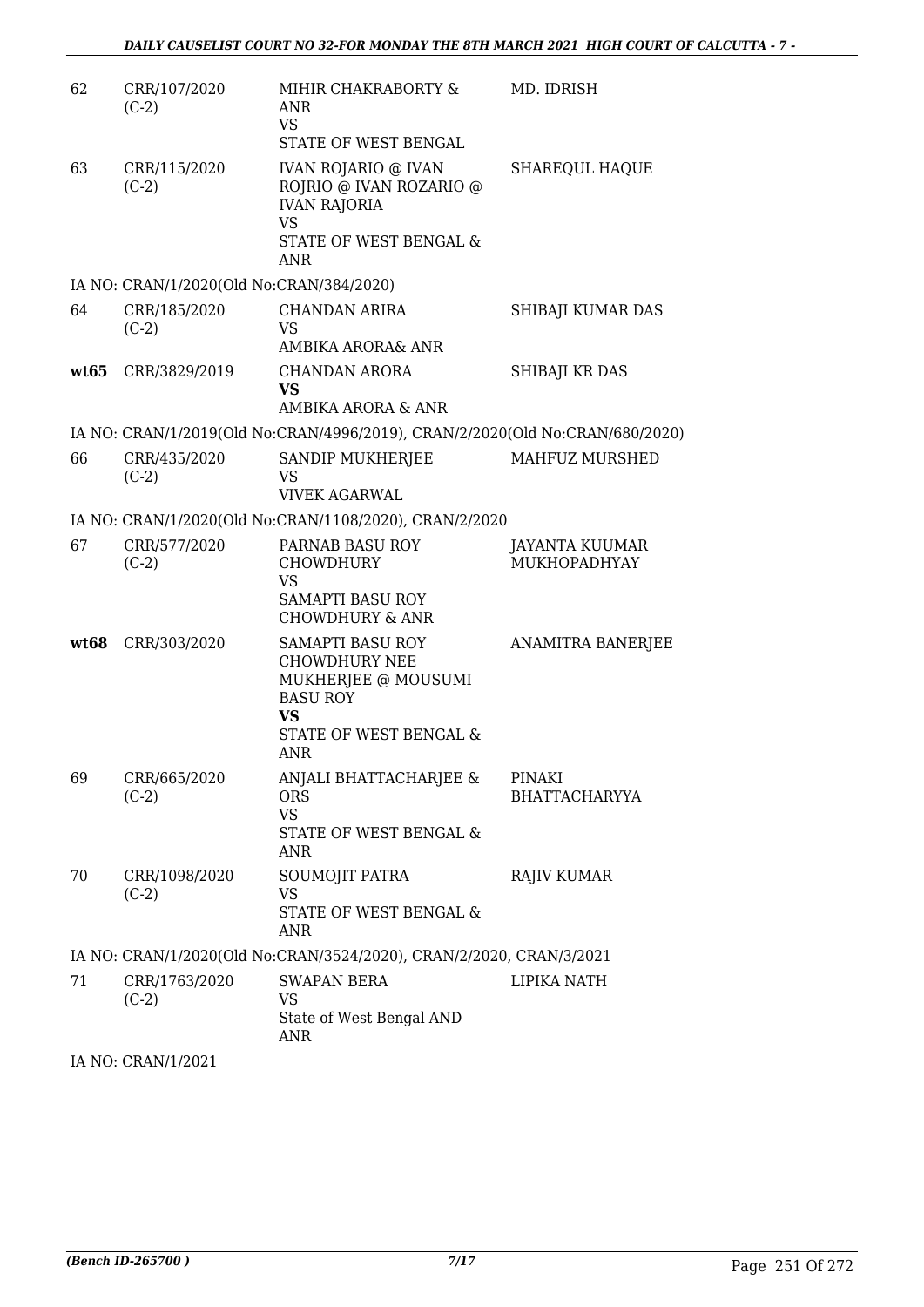| 72   | CRR/1903/2020<br>$(C-2)$                  | DEBASISH BRATA<br>BHATTACHARJEE<br><b>VS</b><br><b>SHARMISTHA</b><br>BHATTACHARJEE         | PINAKI<br><b>BHATTACHARYYA</b> |       |
|------|-------------------------------------------|--------------------------------------------------------------------------------------------|--------------------------------|-------|
|      | IA NO: CRAN/1/2021                        |                                                                                            |                                |       |
| 73   | CRR/1716/2019<br>$(C-2)$                  | <b>ANURUPA ROY</b><br><b>VS</b><br>DR ANINDA SUNDAR DAS &<br>ANR                           | DEBASISH DAS                   |       |
| 74   | CRR/469/2018<br>$(C-2)$                   | ACHEWAR NATH SHUKLA<br><b>VS</b><br>STATE OF WEST BENGAL &<br><b>ANR</b>                   | <b>K GANGULY</b>               |       |
|      | IA NO: CRAN/1/2020(Old No:CRAN/796/2020)  |                                                                                            |                                |       |
|      | wt75 CRR/470/2018                         | ACHEWAR NATH SHUKLA<br><b>VS</b><br><b>STATE OF WEST BENGAL &amp;</b>                      | K GANGULY                      |       |
|      |                                           | <b>ANR</b>                                                                                 |                                |       |
|      | IA NO: CRAN/1/2020(Old No:CRAN/799/2020)  |                                                                                            |                                |       |
|      | wt76 CRR/471/2018                         | ACHEWAR NATH SHUKLA<br><b>VS</b>                                                           | K GANGULY                      |       |
|      |                                           | STATE OF WEST BENGAL &<br><b>ANR</b>                                                       |                                |       |
|      | IA NO: CRAN/1/2020(Old No:CRAN/797/2020)  |                                                                                            |                                |       |
|      | wt77 CRR/472/2018                         | ACHEWAR NATH SHUKLA                                                                        | K GANGULY                      |       |
|      |                                           | VS<br>STATE OF WEST BENGAL &<br><b>ANR</b>                                                 |                                |       |
|      | IA NO: CRAN/1/2020(Old No:CRAN/798/2020)  |                                                                                            |                                |       |
| 78   | CRR/2261/2018<br>$(C-2)$                  | AMIT KR GHOSH & ORS<br><b>VS</b><br><b>STATE OF WEST BENGAL &amp;</b><br>ORS.              | S BHATTACHARYYA                |       |
|      | IA NO: CRAN/1/2019(Old No:CRAN/3355/2019) |                                                                                            |                                |       |
| 79   | CRR/914/2020                              | JALADHAR PAL                                                                               | <b>MADHUMITA ROY</b>           |       |
|      | $(C-2)$                                   | <b>VS</b><br>STATE OF WEST BENGAL                                                          | <b>CHOWDHURY</b>               |       |
|      | IA NO: CRAN/1/2021                        |                                                                                            |                                |       |
|      | wt80 CRR/1731/1995                        | JALADHAR PAL<br><b>VS</b><br>THE STATE OF WEST                                             | MR S.ROY                       | N.Y.A |
|      |                                           | <b>BENGAL</b>                                                                              |                                |       |
|      |                                           | IA NO: CRAN/1/2019(Old No:CRAN/4681/2019), CRAN/2/2019(Old No:CRAN/4683/2019), CRAN/3/2020 |                                |       |
| 81   | CRR/1128/2018<br>$(C-3)$                  | DINESH PODDAR<br>VS<br>STATE OF WEST BENGAL &<br><b>ORS</b>                                | A.GHATAK                       |       |
| wt82 | CRR/3496/2018                             | DINESH PODDAR<br><b>VS</b><br>STATE OF WEST BENGAL &                                       | <b>APZAL ANSARI</b>            |       |
|      | IA NO: CRAN/1/2020(Old No:CRAN/736/2020)  | <b>ORS</b>                                                                                 |                                |       |
|      |                                           |                                                                                            |                                |       |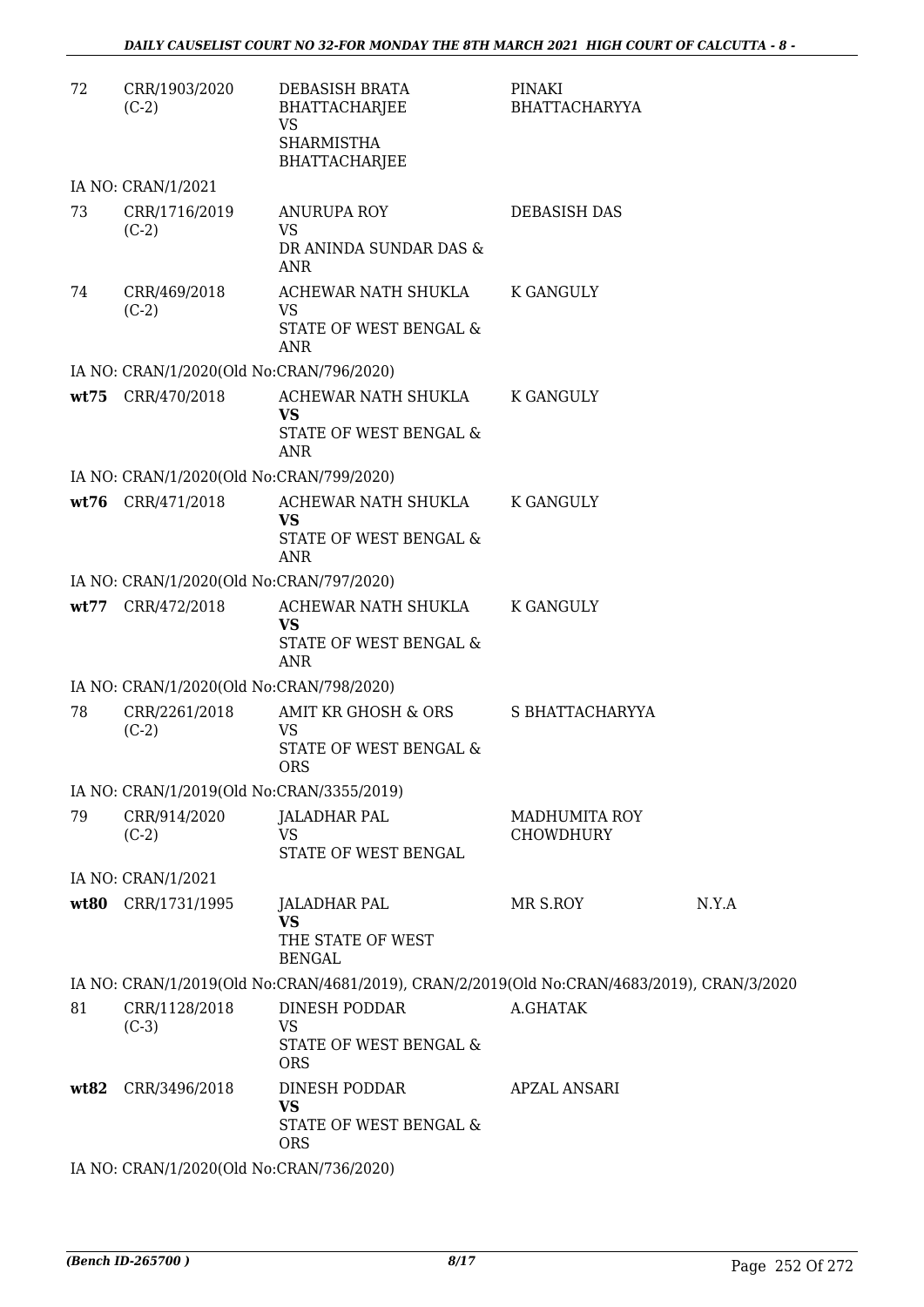| 83 | CRR/3769/2019<br>$(C-3)$                     | RUPASHREE MUKHERJEE<br><b>VS</b><br>STATE OF WEST BENGAL &<br><b>ANR</b>                             | AMITABHA GHOSH                                                                                 |
|----|----------------------------------------------|------------------------------------------------------------------------------------------------------|------------------------------------------------------------------------------------------------|
| 84 | CRR/2851/2018<br>$(C-3)$                     | NIRANJAN ROY<br>VS<br>STATE OF WEST BENGAL &<br>ANR                                                  | MALAY<br><b>BHATTACHARYYA</b>                                                                  |
| 85 | CRR/690/2017<br>$(C-3)$                      | RAHUL TANTIA<br><b>VS</b><br>STATE OF WEST BENGAL                                                    | S. PAUL                                                                                        |
|    |                                              | No:CRAN/4881/2017), CRAN/7/2020(Old No:CRAN/1064/2020)                                               | IA NO: CRAN/2/2017(Old No:CRAN/4081/2017), CRAN/3/2017(Old No:CRAN/4127/2017), CRAN/4/2017(Old |
| 86 | CRR/1384/2020<br>$(C-3)$                     | <b>BABITA SIMON</b><br><b>VS</b><br>State of West Bengal                                             | RAJARSHI BASU                                                                                  |
|    | IA NO: CRAN/1/2020, CRAN/2/2020, CRAN/4/2021 |                                                                                                      |                                                                                                |
| 87 | CRR/2848/2017<br>$(C-3)$                     | ASIT MAITY@ASHIT MAITY<br><b>VS</b><br>STATE OF WEST BENGAL &<br><b>ANR</b>                          | <b>AMITABHA GHOSH</b>                                                                          |
|    |                                              | IA NO: CRAN/3/2018(Old No:CRAN/1313/2018), CRAN/7/2020(Old No:CRAN/584/2020)                         |                                                                                                |
| 88 | CRR/3176/2019<br>$(C-3)$                     | SMT BAISHALI DUTTA<br><b>VS</b><br>STATE OF WEST BENGAL &<br><b>ORS</b>                              | ANTARIKHYA BASU                                                                                |
| 89 | CRR/1553/2017<br>$(C-3)$                     | ORIJIT CHATTERJEE & ANR<br><b>VS</b><br>STATE OF WEST BENGAL &<br><b>ORS</b>                         | <b>SATADRU LAHIRI</b>                                                                          |
|    | IA NO: CRAN/3/2018(Old No:CRAN/2198/2018)    |                                                                                                      |                                                                                                |
| 90 | CRR/3497/2018<br>$(C-3)$                     | M/S ALISHA<br><b>CONSTRUCTION &amp; ANR</b><br><b>VS</b><br>STATE OF WEST BENGAL &<br>ANR            | <b>AVINABA PATRA</b>                                                                           |
| 91 | CRR/898/2018<br>$(C-3)$                      | <b>MUKUL BHASIN</b><br>VS<br>STATE OF WEST BENGAL &<br>ANR                                           | S P CHATTOPADHYAY                                                                              |
|    | wt92 CRR/893/2018                            | HARSHITA BHASIN (NEE A. BHATTACHARYYA<br>MALIK)<br><b>VS</b><br>STATE OF WEST BENGAL &<br><b>ORS</b> |                                                                                                |
| 93 | CRR/1953/2019<br>$(C-3)$                     | AMIT KUMAR MOHTA @<br><b>AMIT MOHTA</b><br><b>VS</b><br>STATE OF WEST BENGAL &<br>ANR                | MD ZOHAIB RAUF                                                                                 |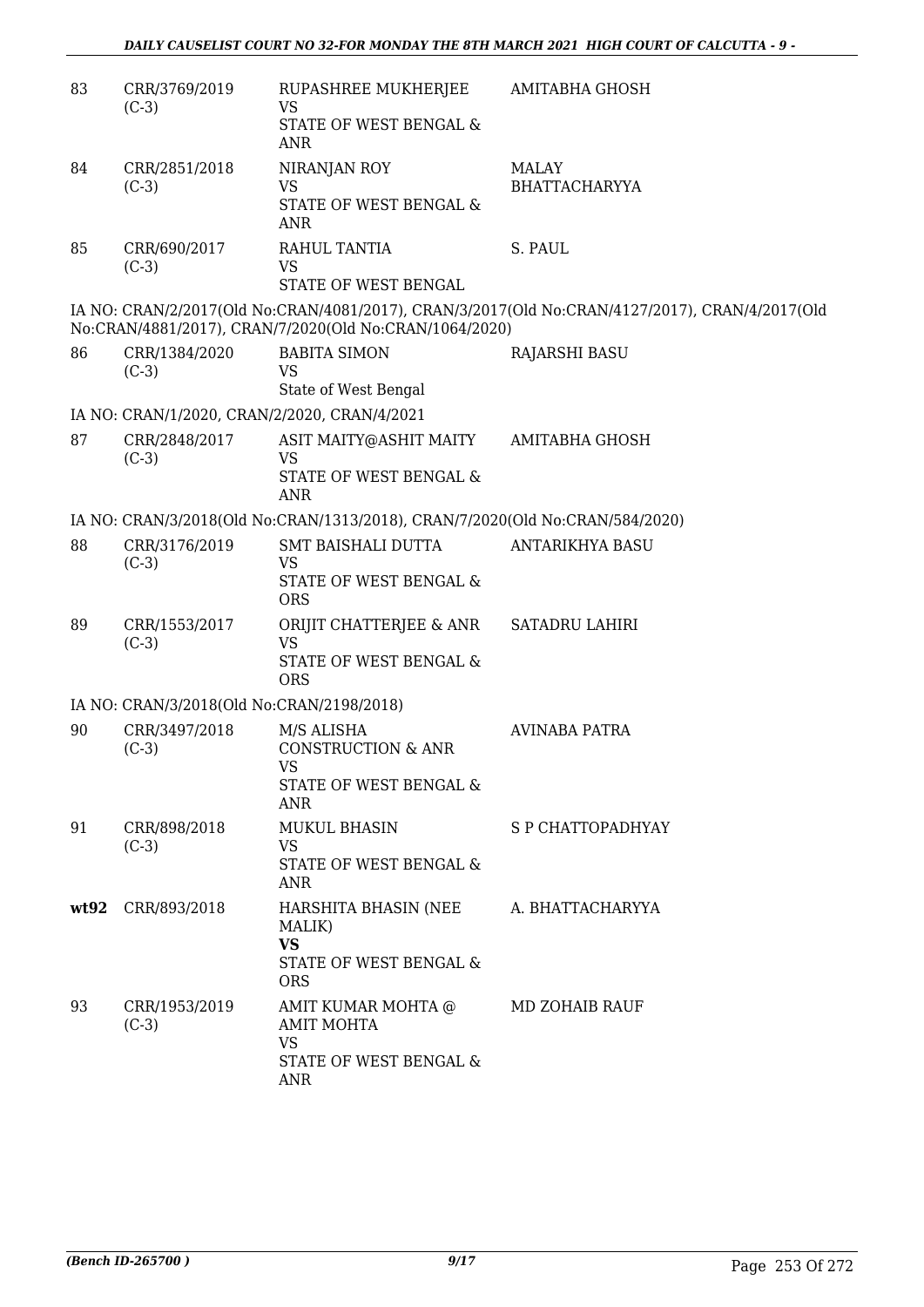|      | wt94 CRR/2881/2019                        | <b>INDRA MOHTA</b><br><b>VS</b><br>STATE OF WEST BENGAL &<br>ANR                                                      | RATANLAL JOSHI                      |
|------|-------------------------------------------|-----------------------------------------------------------------------------------------------------------------------|-------------------------------------|
|      | IA NO: CRAN/1/2019(Old No:CRAN/3922/2019) |                                                                                                                       |                                     |
| 95   | CRR/153/2020<br>$(C-3)$                   | MD SAFIQUE MALLLICK<br>VS<br>STATE OF WEST BENGAL &<br><b>ANR</b>                                                     | TARUNJYOTI TEWARI                   |
| wt96 | CRR/596/2019                              | MD SAFIQUE MALLICK<br><b>VS</b><br>STATE OF WEST BENGAL &<br>ANR                                                      | PARTHA SENGUPTA                     |
| 97   | CRR/1597/2020<br>$(C-3)$                  | SMT GANGA SINGH PARSI<br><b>VS</b><br><b>ASHOK DUTTA AND ORS</b>                                                      | <b>TAPAN PAL</b>                    |
| 98   | CRR/1747/2020<br>$(C-3)$                  | MOTILAL@MATILAL SHAW RUPSA SREEMANI<br><b>AND ORS</b><br><b>VS</b><br>State of West Bengal AND<br><b>ANR</b>          |                                     |
|      | IA NO: CRAN/1/2021                        |                                                                                                                       |                                     |
|      | wt99 CRR/1587/2019                        | MOTILAL @ MATILAL SHAW PRITHA BASU<br>& ORS.<br><b>VS</b><br>STATE OF WEST BENGAL &<br><b>ANR</b>                     |                                     |
|      | wt100 CRR/9/2021                          | MOTILAL @ MATILAL SHAW RUPSA SREEMANI<br><b>AND OTHERS</b><br><b>VS</b><br>STATE OF WEST BENGAL<br><b>AND ANOTHER</b> |                                     |
| 101  | CRR/479/2020<br>$(C-3)$                   | <b>RAJU KHAN</b><br>VS<br>STATE OF WEST BENGAL &<br><b>ANR</b>                                                        | <b>ARIF MAHAMMAD</b><br><b>KHAN</b> |
| 102  | CRR/480/2020<br>$(C-3)$                   | RAJU KHAN & ORS<br><b>VS</b><br><b>SOMA MONDAL</b>                                                                    | <b>ARIF MAHAMMAD</b><br><b>KHAN</b> |
| 103  | CRR/1944/2020<br>$(C-4)$                  | AJAY KUMAR SINGHANIA<br><b>AND ORS</b><br><b>VS</b><br>State of West Bengal and Anr                                   | PRITAM ROY                          |
| 104  | CRR/1945/2020<br>$(C-4)$                  | SHYAM KUMAR AGARWAL<br>AND ORS<br>VS<br>State of West Bengal and Anr                                                  | PRITAM ROY                          |
| 105  | CRR/2930/2019<br>$(C-4)$                  | THE SECRETARY OF<br>LABOUR GOVERNMENT OF<br>W.B.<br><b>VS</b><br>STATE OF WEST BENGAL &<br><b>ORS</b>                 | <b>SHRAMAN SARKAR</b>               |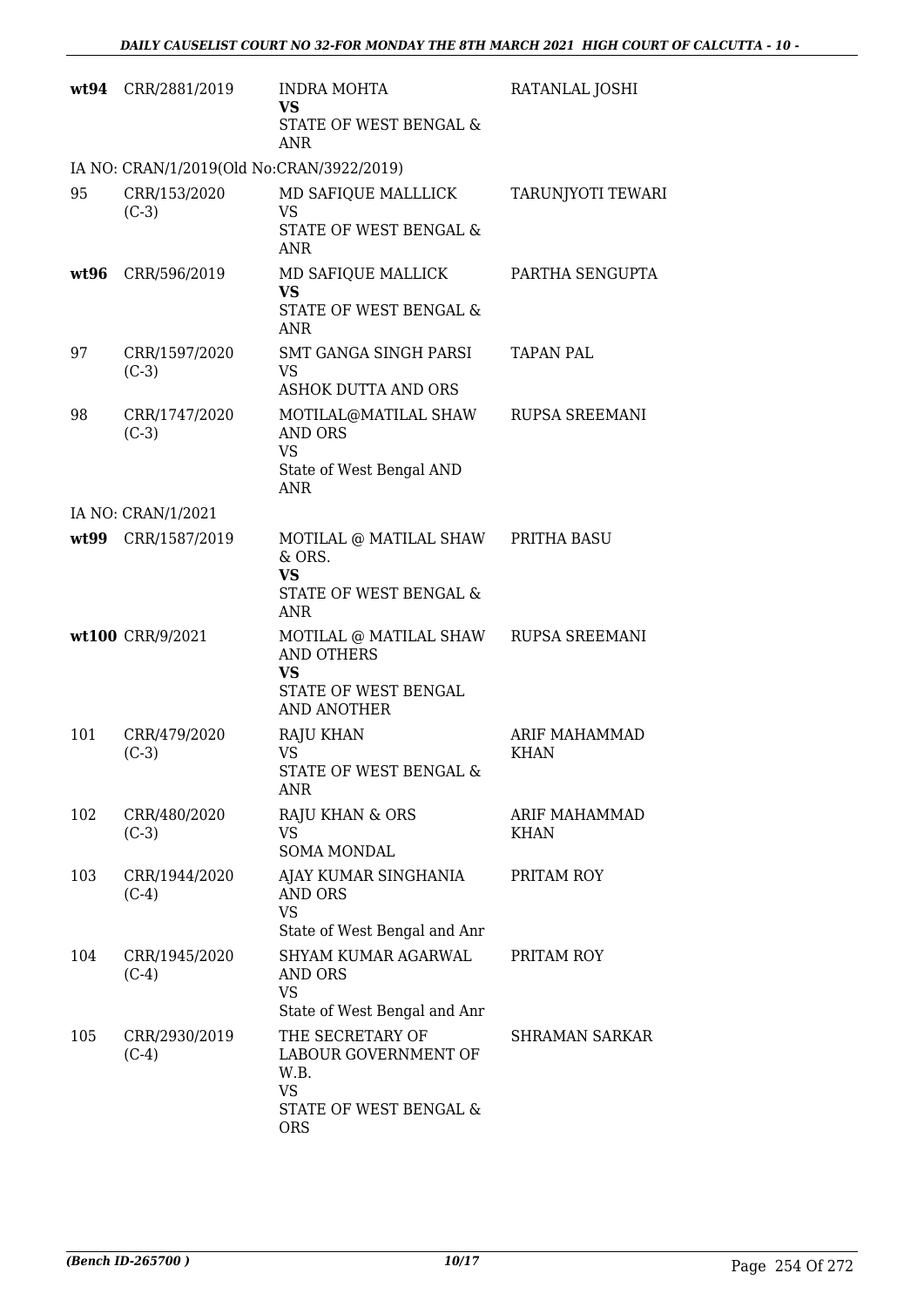| 106 | CRR/1735/2018<br>$(C-4)$                  | ARINDOM MODAK & ANR.<br><b>VS</b>                                                                        | <b>SAYAK RANJAN</b><br><b>GANGULY</b>                                                          |
|-----|-------------------------------------------|----------------------------------------------------------------------------------------------------------|------------------------------------------------------------------------------------------------|
|     |                                           | STATE OF WEST BENGAL &<br>ANR.                                                                           |                                                                                                |
| 107 | CRR/3755/2018<br>$(C-4)$                  | <b>SUJIT KABIRAJ &amp; ORS</b><br><b>VS</b>                                                              | <b>SHAKTI</b><br><b>CHAKRABORTI</b>                                                            |
|     |                                           | STATE OF WEST BENGAL                                                                                     |                                                                                                |
| 108 | CRR/1405/2018<br>$(C-4)$                  | TUSAR KANTI KAR & ANR<br><b>VS</b>                                                                       | TIRTHANKAR DEY                                                                                 |
|     |                                           | STATE OF WEST BENGAL &<br>ANR                                                                            |                                                                                                |
| 109 | CRR/3245/2018<br>$(C-4)$                  | MANURA BEGUM & ORS<br><b>VS</b><br>STATE OF WEST BENGAL &<br>ANR                                         | <b>S NANDY</b>                                                                                 |
|     |                                           |                                                                                                          | IA NO: CRAN/1/2018(Old No:CRAN/3619/2018), CRAN/3/2019(Old No:CRAN/1867/2019), CRAN/4/2019(Old |
|     | No:CRAN/1953/2019)                        |                                                                                                          |                                                                                                |
| 110 | CRR/3498/2018<br>$(C-4)$                  | KALIACHAK NURSING<br>HOME REP BY<br><b>ASHADULLAH BISWAS</b><br>@ASADULLA &A<br><b>VS</b>                | AVINABA PATRA                                                                                  |
|     |                                           | STATE OF WEST BENGAL &<br>ANR                                                                            |                                                                                                |
| 111 | CRR/591/2018<br>$(C-4)$                   | NAYEEM HOSSAIN @ NAIM<br><b>HOSSAIN &amp; ORS</b><br><b>VS</b><br>STATE OF WEST BENGAL &<br><b>ANR</b>   | A GHOSH                                                                                        |
| 112 | CRR/338/2016<br>$(At 2.00 p.m.) (C-4)$    | THE DIRECTORS OF VILOL<br>FINERIES PVT. LTD<br><b>VS</b><br>THE STATE OF WEST<br><b>BENGAL &amp; ANR</b> | R. DE GHOSHE                                                                                   |
|     | IA NO: CRAN/3/2017(Old No:CRAN/220/2017)  |                                                                                                          |                                                                                                |
| 113 | CRR/1575/2020<br>$(At 2.00 p.m.) (C-4)$   | <b>NITYANANDA</b><br>CHATTERJEE@NITAI<br><b>VS</b><br>State of West Bengal AND                           | RAJNANDINI DAS                                                                                 |
|     |                                           | <b>ANR</b>                                                                                               |                                                                                                |
| 114 | CRR/812/2017<br>$(C-4)$                   | MD MOBARAK HOSSAIN<br>VS.                                                                                | I NANDI                                                                                        |
|     |                                           | STATE OF WEST BENGAL &<br><b>ORS</b>                                                                     |                                                                                                |
| 115 | CRR/1053/2017<br>$(C-4)$                  | <b>SMT SADHANA SINGH</b><br>VS                                                                           | MD SABIR AHMED                                                                                 |
|     |                                           | STATE OF WEST BENGAL &<br><b>ORS</b>                                                                     |                                                                                                |
|     | IA NO: CRAN/4/2018(Old No:CRAN/1717/2018) |                                                                                                          |                                                                                                |
|     |                                           | (LISTED MATTERS OF HON'BLE JUSTICE SUBHASIS DASGUPTA)                                                    |                                                                                                |

#### **TO BE MENTIONED 1**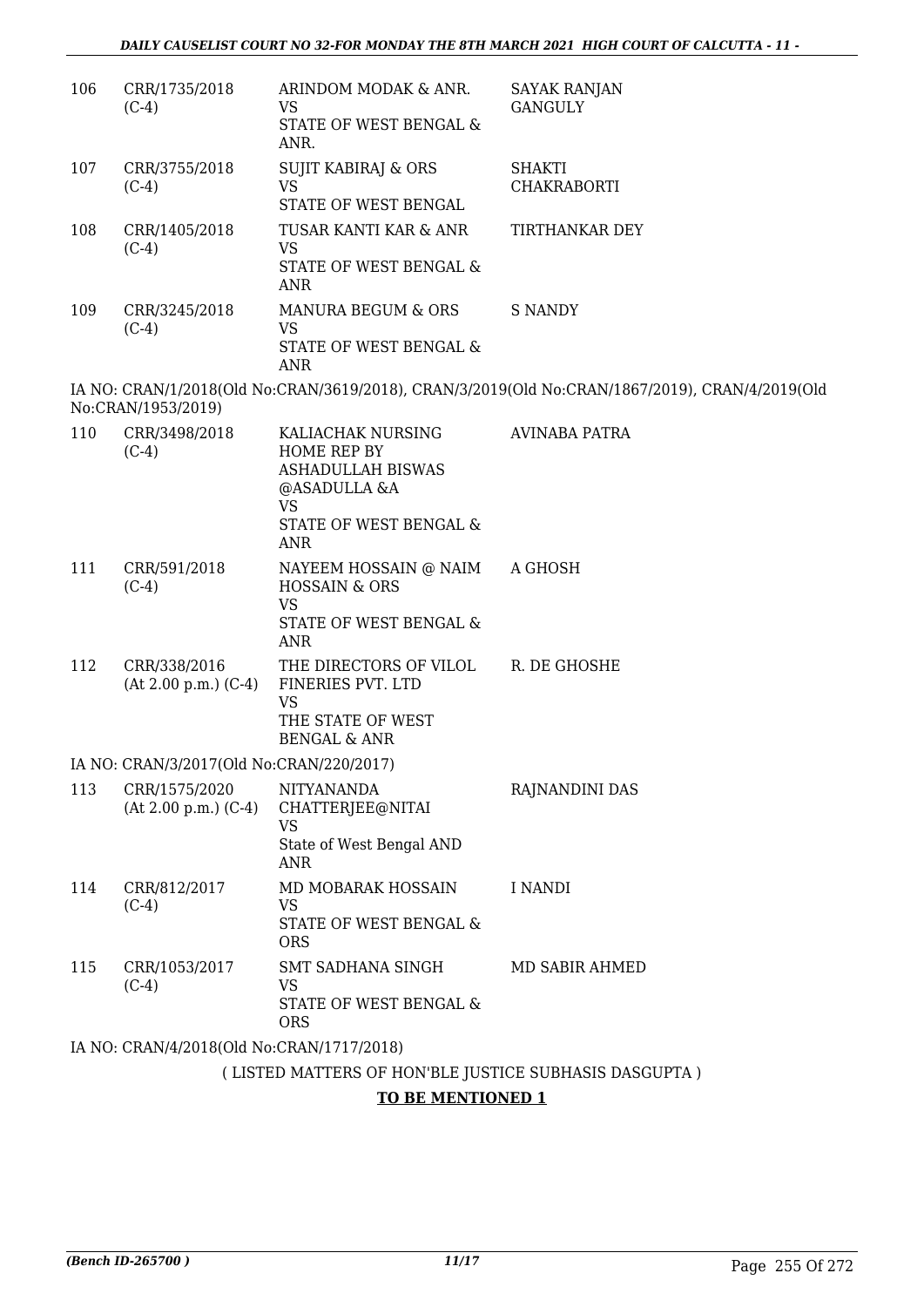| 116 | CRR/1790/2020                             | M.GEORGE FRAHOR AND<br><b>ORS</b><br><b>VS</b><br>NUPUR MUKHERJEE AND<br><b>ANR</b> | RAJEEV LOCHAN                       |
|-----|-------------------------------------------|-------------------------------------------------------------------------------------|-------------------------------------|
|     | IA NO: CRAN/1/2020                        |                                                                                     |                                     |
| 117 | CRR/345/2021                              | PARTHA PROTIM BARMAN<br><b>VS</b>                                                   | DIPANKAR PAL                        |
|     |                                           | STATE OF WEST BENGAL<br><b>AND ANR</b>                                              |                                     |
|     |                                           | <b>EXTENSION OF INTERIM ORDER 1</b>                                                 |                                     |
| 118 | CRR/3608/2019                             | SUGANDHA DASGUPTA<br>VS<br>TAPAN PAL                                                | <b>MOLOY</b><br><b>BHATTACHARYA</b> |
|     | IA NO: CRAN/1/2020(Old No:CRAN/1209/2020) |                                                                                     |                                     |
|     |                                           | <b>LISTED MOTION</b>                                                                |                                     |
| 119 | CRR/1088/2019                             | SIMA GHATAK<br><b>VS</b>                                                            | <b>SUMAN BANERJEE</b>               |
|     |                                           | STATE OF WEST BENGAL &<br>ORS.                                                      |                                     |
| 120 | CRR/649/2021                              | KARABI GHOSH                                                                        | JAGANNATH                           |
|     |                                           | <b>VS</b><br>STATE OF WEST BENGAL<br>AND ORS.                                       | <b>GANGULY</b>                      |
| 121 | CRR/660/2021                              | <b>BINOD KUMAR SHASRMA</b><br><b>AND ORS</b><br><b>VS</b>                           | Abhijit Sarkar                      |
|     |                                           | <b>REGISRAR OF</b><br>COMPANIES, W.B.                                               |                                     |
| 122 | CRR/672/2021                              | ANSHUMAN SARKAR                                                                     | <b>AMIT DEY</b>                     |
|     |                                           | VS<br>STATE OF WEST BENGAL<br><b>AND ANR</b>                                        |                                     |
| 123 | CRR/670/2021                              | MAHASIN MONDAL<br>VS                                                                | <b>SOUMEN SARKAR</b>                |
|     |                                           | STATE OF WEST BENGAL                                                                |                                     |
| 124 | CRR/669/2021                              | KADER SARDAR<br>VS<br>STATE OF WEST BENGAL                                          | <b>SOUMEN SARKAR</b>                |
| 125 | CRR/666/2021                              | SANTOSH MANDAL                                                                      | <b>NANDINI</b>                      |
|     |                                           | VS.<br>STATE OF WEST BENGAL<br>AND ANR                                              | <b>CHATTERJEE</b>                   |
| 126 | CRR/664/2021                              | RAKESH SINGH @ RAKESH<br><b>KUMAR SINGH</b><br><b>VS</b><br>DILIP KUMAR AGARWAL     | RUPSA SREEMANI                      |
| 127 | CRR/687/2021                              | M/S NAVRATRA<br>DISTRIBUTORS PVT. LTD.<br>AND ORS<br><b>VS</b>                      | ANAMITRA BANERJEE                   |
|     |                                           | STATE OF WEST BENGAL<br>AND ANR                                                     |                                     |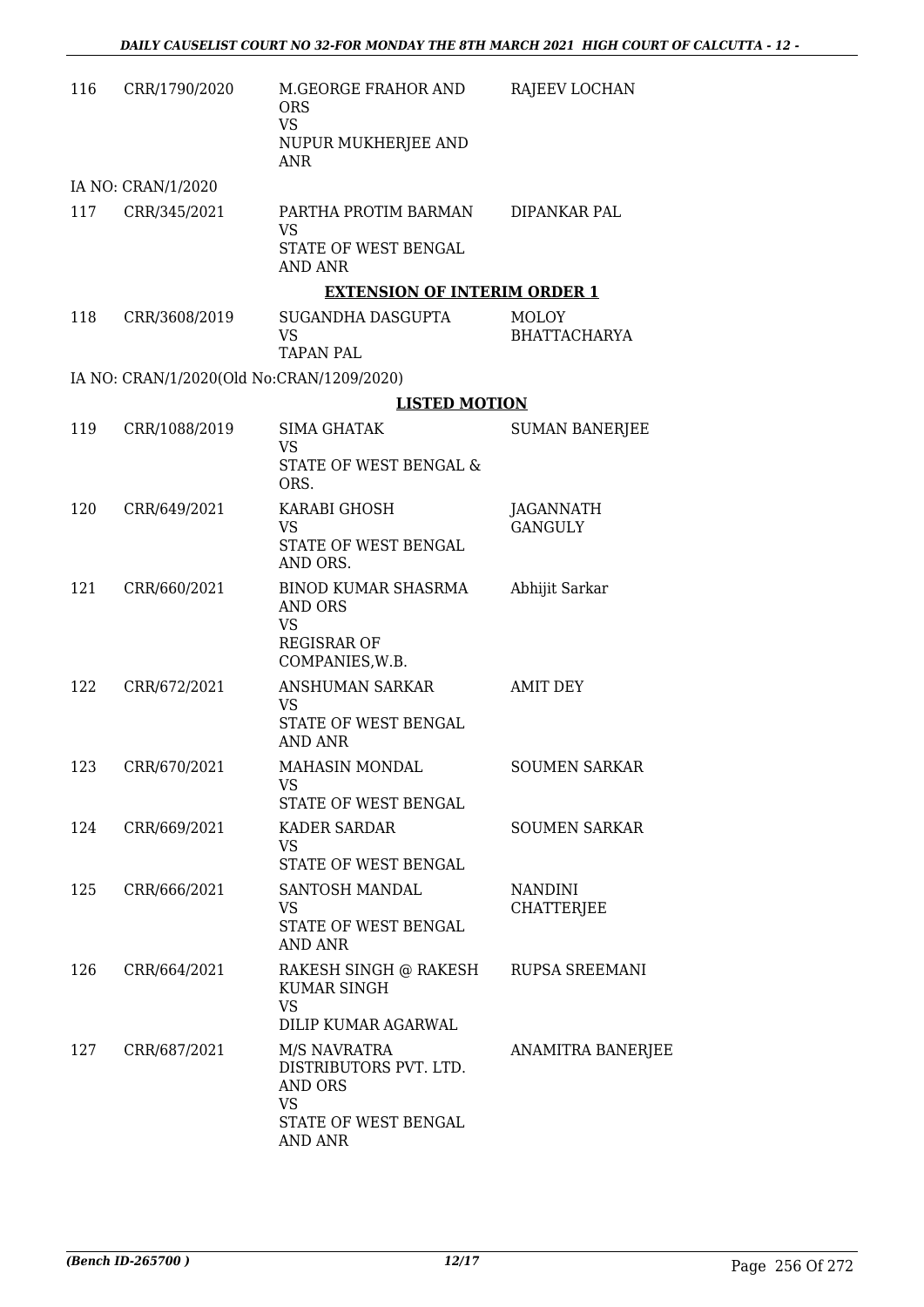| 128 | CRR/686/2021 | M/S. BHAKRAH PROPERTIES<br>PVT LTD AND ORS<br><b>VS</b><br>STATE OF WEST BENGAL<br><b>AND ANR</b> | ANAMITRA BANERJEE            |
|-----|--------------|---------------------------------------------------------------------------------------------------|------------------------------|
| 129 | CRR/685/2021 | <b>DILIP MAHATO</b><br><b>VS</b><br>STATE OF WEST BENGAL<br>AND ANR                               | ANJAN GANJAN                 |
| 130 | CRR/681/2021 | <b>JAYANTA PRAMANIK</b><br><b>VS</b><br>STATE OF WEST BENGAL<br><b>AND ANR</b>                    | DEBARATI<br><b>CHOWDHURY</b> |
| 131 | CRR/680/2021 | KESHAAV CHAKRABARTY @<br>KESHAB CHAKRABORTY<br><b>VS</b><br>STATE OF WEST BENGAL                  | ADITYA TIWARI                |
| 132 | CRR/677/2021 | TAPAN KUMAR ROY AND<br><b>ANR</b><br><b>VS</b><br>STATE OF WEST BENGAL<br>AND ANR                 | PAYEL MITRA                  |
| 133 | CRR/624/2021 | M/S. BELL FINVEST (INDIA)<br>LTD. AND ORS.<br><b>VS</b><br>STATE OF WEST BENGAL<br>AND ANR.       | <b>USHA DOSHI</b>            |
| 134 | CRR/562/2021 | BIJAY KUMAR AGARWALA<br>AND ORS<br><b>VS</b><br>ASHOK KUNDU AND ANR                               | RAJDEEP BANERJEE             |
| 135 | CRR/530/2021 | SMRITI BAJAJ<br><b>VS</b><br>STATE OF WEST BENGAL<br><b>AND ANR</b>                               | PRIYANKA TIBREWAL            |
| 136 | CRR/635/2021 | BIPLAB KR. CHOWDHURY<br><b>VS</b><br>STATE OF WEST BENGAL<br>AND ANR.                             | KUSAL KR.<br>MUKHERJEE       |
| 137 | CRR/280/2021 | ANKITA MITRA @ RAKSHIT<br>AND ANOTHER<br><b>VS</b><br>STATE OF WEST BENGAL<br><b>AND ANOTHER</b>  | RAKESH SINGH                 |
| 138 | CRR/560/2021 | NASIRUDDIN @RAJU@LAMA<br>VS<br>STATE OF WEST BENGAL<br><b>AND ANR</b>                             | KAMAL KRISHNA<br><b>GUHA</b> |
| 139 | CRR/532/2021 | RANJIT SINGH@SAHEB<br><b>VS</b><br>STATE OF WEST BENGAL<br>AND ANR                                | TANMAY<br><b>CHOWDHURY</b>   |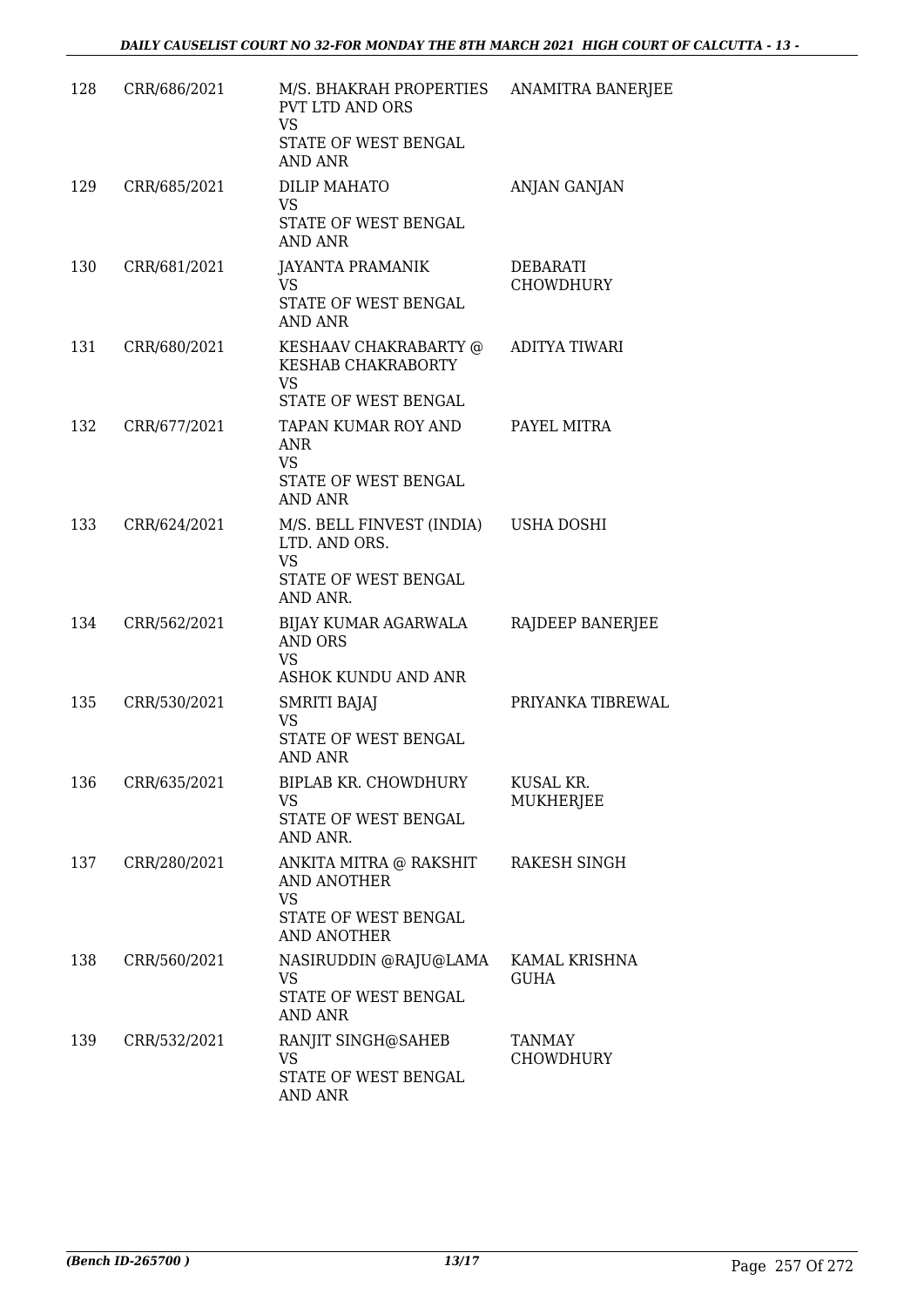| 140 | CRR/808/2020       | ANJANA REGINA GOMES &<br>ANR<br><b>VS</b><br>STATE OF WEST BENGAL &<br><b>ANR</b>                   | <b>SOHAM MUKHERJE</b>                           |
|-----|--------------------|-----------------------------------------------------------------------------------------------------|-------------------------------------------------|
| 141 | CRR/595/2021       | RATAN KARMAKAR AND<br><b>ORS</b><br><b>VS</b><br>STATE OF WEST BENGAL<br>AND ANR                    | KAMALESH CH. SAHA                               |
| 142 | CRR/1921/2020      | PALASH GHOSH<br><b>VS</b><br>State of West Bengal                                                   | DEBAPRATIM GUHA                                 |
| 143 | CRR/1359/2020      | AMIT KUMAR BHOWMICK<br>VS<br>STATE OF WEST BENGAL                                                   | <b>SOMNATH ROY</b><br><b>CHOWDHURY</b>          |
|     | IA NO: CRAN/1/2020 |                                                                                                     |                                                 |
|     |                    | <b>ADJOURNED MOTIONS</b>                                                                            |                                                 |
| 144 | CRR/434/2021       | MS SHAGUFTA SULAIMAN<br><b>VS</b><br>STATE OF WEST BENGAL<br>AND ORS.                               | SHAGUFTA<br><b>SULAIMAN IN</b><br><b>PERSON</b> |
| 145 | CRR/452/2021       | SUBHAM AND ORS.<br><b>VS</b><br>STATE OF WEST BENGAL<br>AND ANR.                                    | <b>AMITABH RAY</b>                              |
|     | IA NO: CRAN/1/2021 |                                                                                                     |                                                 |
| 146 | CRR/470/2021       | SWATI GOSWAMI AND ANR<br><b>VS</b><br>STATE OF WEST BENGAL<br>AND ANR                               | <b>ANCHITA SARKAR</b>                           |
| 147 | CRR/515/2021       | RANA BANDYOPADHYAY<br><b>AND ANOTHER</b><br><b>VS</b><br>STATE OF WEST BENGAL<br><b>AND ANOTHER</b> | PRASUN GHOSH                                    |
| 148 | CRR/517/2021       | <b>SRIDAM NASKAR</b><br><b>VS</b><br>STATE OF WEST BENGAL                                           | SHASHANKA<br>SHEKHAR SAHA                       |
| 149 | CRR/518/2021       | KADER MALLICK<br>VS<br>STATE OF WEST BENGAL                                                         | SHASHANKA<br>SHEKHAR SAHA                       |
| 150 | CRR/519/2021       | MD. SUNNY ALIAS POLY<br><b>VS</b><br>STATE OF WEST BENGAL                                           | SHASHANKA<br>SHEKHAR SAHA                       |
| 151 | CRR/492/2021       | M/S. LIONSEC AND MAC<br>ESCORTS (P) LTD.<br><b>VS</b><br>STATE OF WEST BENGAL                       | <b>SANCHITA</b><br>CHAUDHURI                    |
| 152 | CRR/503/2021       | MAYA MAJUMDER<br><b>VS</b><br>STATE OF WEST BENGAL<br>AND ANR.                                      | NILENDRA NARAYAN<br>RAY                         |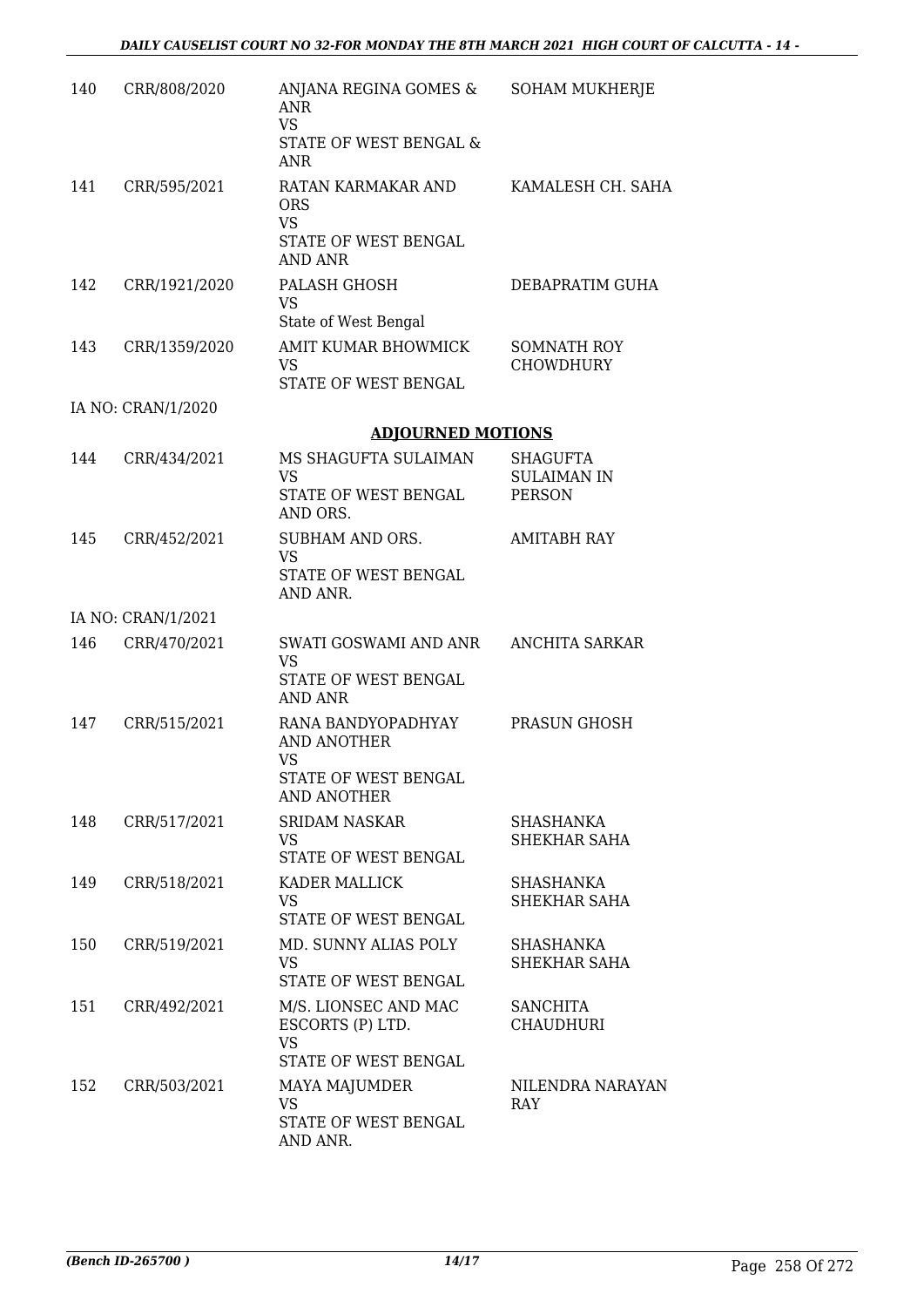| 153 | CRR/494/2021                              | M/S. LIONSEC AND MAC<br>ESCORTS (P) LTD.<br><b>VS</b><br>STATE OF WEST BENGAL | <b>SANCHITA</b><br><b>CHAUDHURI</b> |
|-----|-------------------------------------------|-------------------------------------------------------------------------------|-------------------------------------|
| 154 | CRR/487/2021                              | PRAKASH CHANDRA<br>PRADHAN AND ANR                                            | <b>BISWAJIT SARKAR</b>              |
|     |                                           | VS<br>STATE OF WEST BENGAL<br>AND ORS.                                        |                                     |
| 155 | CRR/130/2021                              | TAPAN KUMAR MOHAPATRA<br>VS<br>THE STATE OF WEST<br><b>BENGAL</b>             | APURBA KUMAR<br><b>CHAKRABARTTY</b> |
|     | IA NO: CRAN/1/2021                        |                                                                               |                                     |
| 156 | CRR/133/2021                              | <b>SERAJUL SK</b><br><b>VS</b><br>State of West Bengal                        | <b>KINGSUK MONDAL</b>               |
|     | IA NO: CRAN/1/2021                        |                                                                               |                                     |
| 157 | CRR/1504/2020                             | MANIK CHANDRA NASKAR<br><b>VS</b>                                             | <b>GOPAL MONDAL</b>                 |
|     |                                           | STATE OF WEST BENGAL<br>AND ORS.                                              |                                     |
|     |                                           | <b>FOR ORDERS</b>                                                             |                                     |
| 158 | CRR/1470/2020                             | MD. MAHFOOX ARIF<br><b>VS</b>                                                 | MANIDEEPA (PAUL)<br><b>ROY</b>      |
|     |                                           | THE STATE OF WEST<br><b>BENGAL AND ANR</b>                                    |                                     |
|     |                                           | <b>SPECIALLY FIXED MATTERS</b>                                                |                                     |
| 159 | CRR/2654/2019<br>(At 2.00 p.m.)           | RABI BHUSAN PANDEY<br><b>VS</b>                                               | SAIBAL MONDAL                       |
|     |                                           | STATE OF WEST BENGAL                                                          |                                     |
|     | wt160 CRR/3113/2019                       | <b>SAMAR SK SWARNAKAR</b><br><b>VS</b><br>STATE OF WEST BENGAL                | <b>SANDIP</b><br><b>CHAKRABORTY</b> |
| 161 | CRR/1588/2020                             | MANISH KHEMKA<br>VS                                                           | ANIRUDHYA DUTTA                     |
|     |                                           | Union of India                                                                |                                     |
|     |                                           | <b>CONTESTED APPLICATION</b>                                                  |                                     |
| 162 | CRR/1359/2011                             | SANKAR PRASAD ROY<br>VS<br>STATE OF WEST BENGAL                               | PRADIP MUKHERJEE                    |
|     | IA NO: CRAN/1/2020, CRAN/2/2020           |                                                                               |                                     |
| 163 | CRR/2325/2018                             | CHINMOY PANDA                                                                 | <b>BISWAJIT MANNA</b>               |
|     |                                           | <b>VS</b><br>STATE OF WEST BENGAL &<br><b>ORS</b>                             |                                     |
|     | IA NO: CRAN/1/2018(Old No:CRAN/2792/2018) |                                                                               |                                     |
| 164 | CRR/1175/2019                             | ARINDAM KUNDU<br>VS                                                           | JAGANNATH<br><b>GANGULY</b>         |
|     |                                           | STATE OF WEST BENGAL &<br>ORS.                                                |                                     |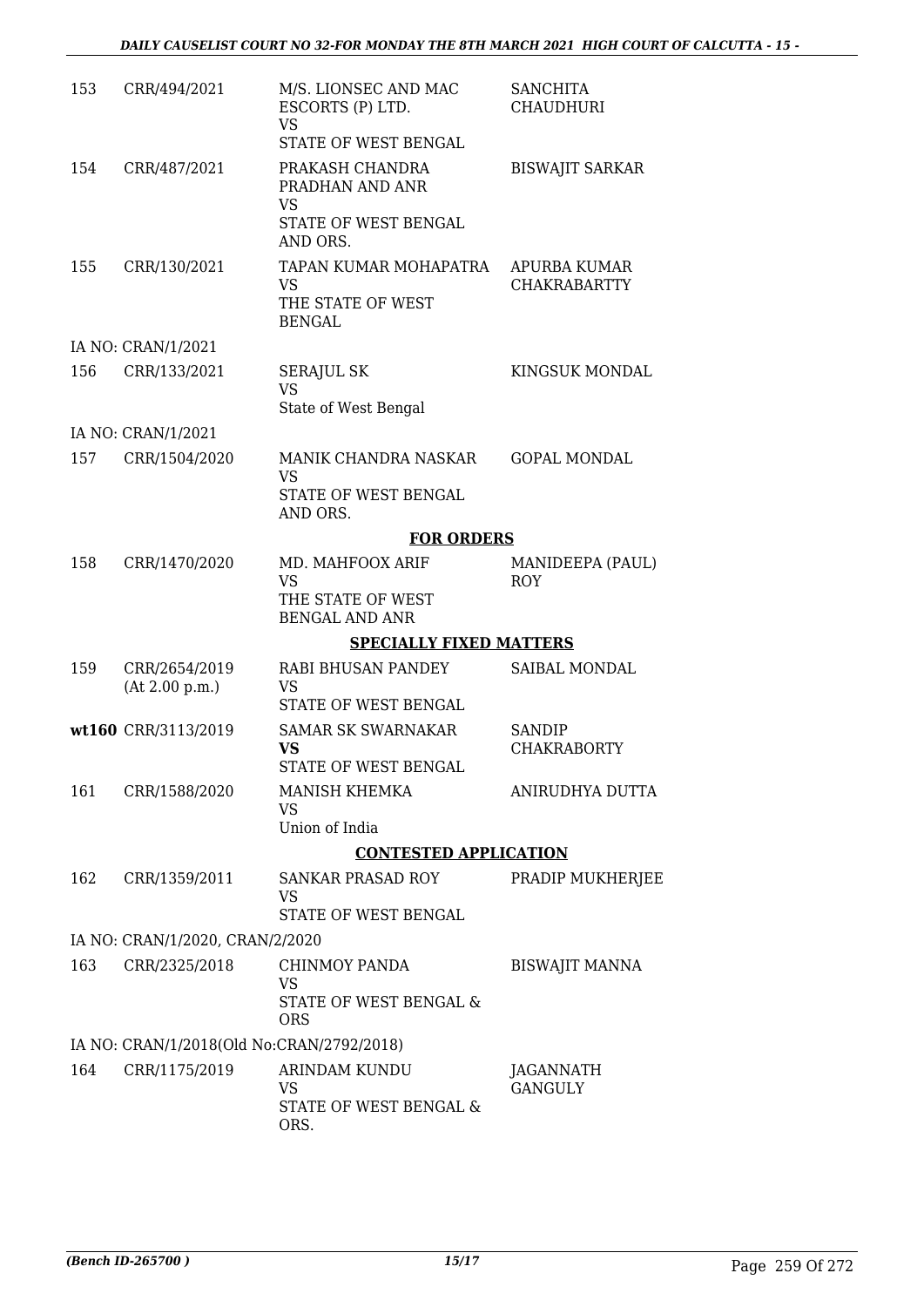| 165 | CRR/122/2020                              | <b>SWATI SULTANIA &amp; ANR</b><br><b>VS</b><br><b>SUJIT PODDAR</b>                                            | <b>KUSAL KUMAR</b><br><b>MUKHERJEE</b> |  |  |  |  |
|-----|-------------------------------------------|----------------------------------------------------------------------------------------------------------------|----------------------------------------|--|--|--|--|
|     | IA NO: CRAN/1/2020(Old No:CRAN/1082/2020) |                                                                                                                |                                        |  |  |  |  |
| 166 | CRR/188/2020                              | <b>SUPRATIK GHOSH</b><br><b>VS</b><br>STATE OF WEST BENGAL &<br>ORS.                                           | <b>TAPAS DUTTA</b>                     |  |  |  |  |
|     | IA NO: CRAN/1/2020(Old No:CRAN/1203/2020) |                                                                                                                |                                        |  |  |  |  |
| 167 | CRR/452/2020                              | MOHIT LAL GHOSH<br><b>VS</b><br>STATE OF WEST BENGAL                                                           | <b>BISWAJIT MANNA</b>                  |  |  |  |  |
| 168 | CRR/724/2020                              | YASHWANT KR DAGA & ANR A P AGARWALLA<br><b>VS</b><br>STATE OF WEST BENGAL &<br><b>ANR</b>                      |                                        |  |  |  |  |
| 169 | CRR/1104/2020                             | <b>JITEN SARKAR</b><br><b>VS</b><br>STATE OF WEST BENGAL &<br><b>ANR</b>                                       | PARTHA SARATHI<br><b>DAS</b>           |  |  |  |  |
|     | IA NO: CRAN/1/2020(Old No:CRAN/3618/2020) |                                                                                                                |                                        |  |  |  |  |
| 170 | CRR/1120/2020                             | ARINDAM CHAKRABORTY<br><b>VS</b>                                                                               | <b>RAJU MONDAL</b>                     |  |  |  |  |
|     |                                           | STATE OF WEST BENGAL<br>IA NO: CRAN/1/2020(Old No:CRAN/4221/2020), CRAN/2/2020, CRAN/3/2020                    |                                        |  |  |  |  |
| 171 | CRR/1563/2020                             | LATIKA MONDAL                                                                                                  | <b>GANESH MANNA</b>                    |  |  |  |  |
|     |                                           | <b>VS</b><br>State of West Bengal AND<br><b>ANR</b>                                                            |                                        |  |  |  |  |
| 172 | CRR/1576/2020                             | ABHISHEK BHUWALKA<br><b>VS</b><br>State of West Bengal AND<br><b>ANR</b>                                       | <b>SINTHIA BALA</b>                    |  |  |  |  |
|     | 173 CRR/1657/2020                         | <b>UJJAL PROSAD</b><br>CHATTOPADHYAY AND<br><b>ANOTHER</b><br>VS<br>STATE OF WEST AND<br><b>ANOTHER</b>        | MOUMITA GHOSH                          |  |  |  |  |
| 174 | CRR/1658/2020                             | <b>UJJAL PROSAD</b><br>CHATTOPADHYAY AND<br><b>ANOTHER</b><br>VS<br>State of West Bengal AND<br><b>ANOTHER</b> | MOUMITA GHOSH                          |  |  |  |  |
| 175 | CRR/1659/2020                             | UJJAL PROSAD<br>CHATTOPADHYAY AND<br><b>ANOTHER</b><br><b>VS</b><br>State of West Bengal AND<br><b>ANOTHER</b> | MOUMITA GHOSH                          |  |  |  |  |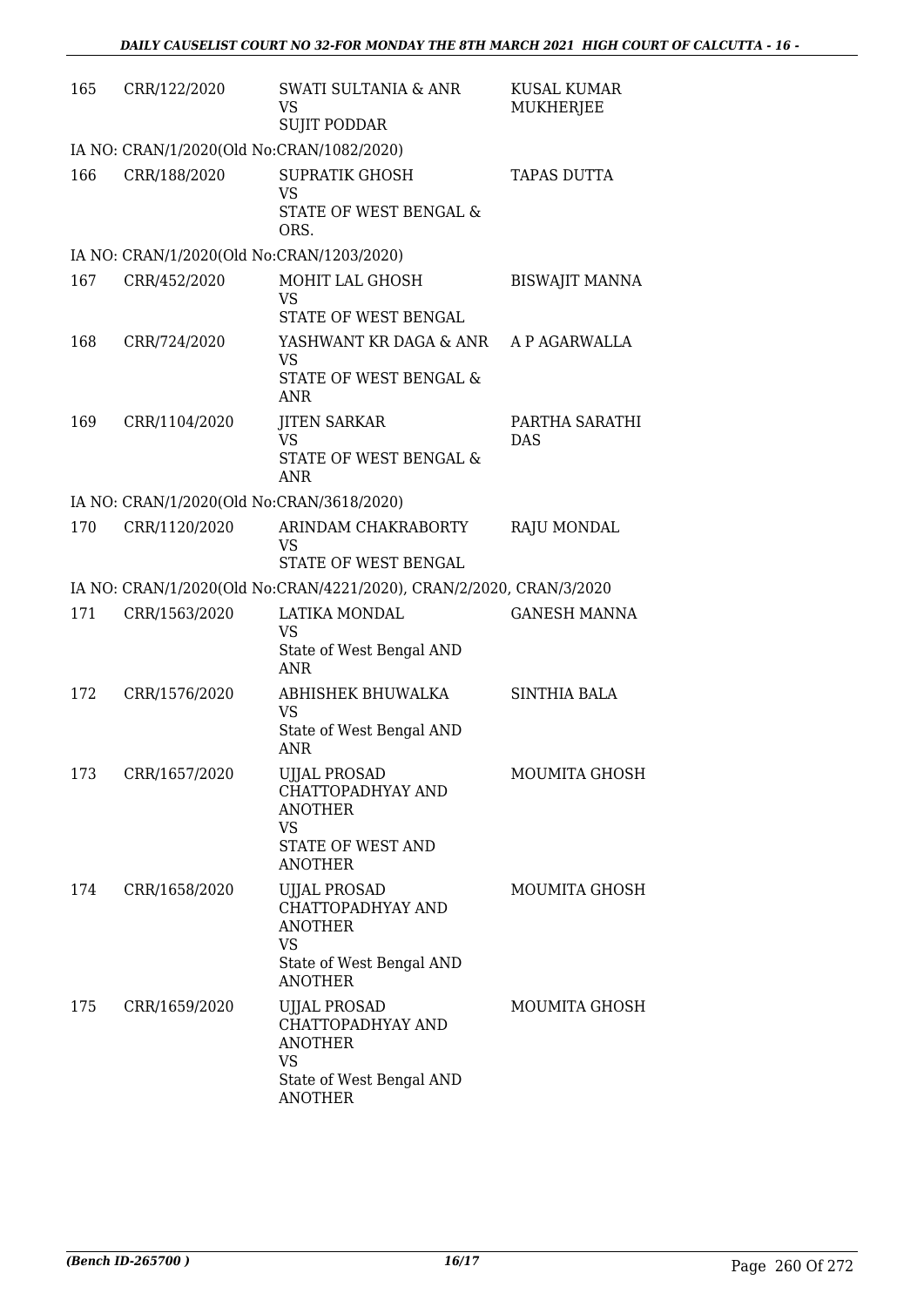| 176 | CRR/1785/2020       | SMT SADHANA JOSHOHARA<br><b>DUTTA</b><br><b>VS</b><br>State of West Bengal        | KRISHNENDU<br><b>BHADRA</b>          |
|-----|---------------------|-----------------------------------------------------------------------------------|--------------------------------------|
|     | wt177 CRR/1792/2020 | <b>SUJIT KUMAR BISWAS</b><br><b>VS</b><br>STATE OF WEST BENGAL                    | KRISHNENDU<br><b>BHADRA</b>          |
| 178 | CRR/1938/2020       | PRITISH DAS<br>VS<br>STATE OF WEST BENGAL<br>AND ORS.                             | <b>ARUP KUMAR</b><br><b>BHOWMICK</b> |
| 179 | CRR/83/2021         | KAKALI SAHA AND ORS<br>VS<br>State of West Bengal                                 | <b>SK PODDAR</b>                     |
|     | wt180 CRR/1863/2020 | PIJUSH CHANDRA<br>SAHA@PIJUS SAHA<br><b>VS</b><br>STATE OF WEST BENGAL<br>AND ANR | <b>S K PODDAR</b>                    |
| 181 | CRR/170/2021        | <b>HABIBA KHATUN</b><br><b>VS</b><br><b>KHAIRUL RAHAMAN</b>                       | MUJIBAR ALI NASKAR                   |
| 182 | CRR/156/2021        | MD SAHID ALIAS SAHIDUL<br>VS<br>State of West Bengal                              | <b>ARUSHI RATHORE</b>                |
| 183 | CRR/361/2019        | <b>SMT SASWATI DEY</b><br><b>VS</b><br>STATE OF WEST BENGAL                       | <b>ARNAB SAHA</b>                    |
| 184 | CRR/962/2020        | <b>ASMAT SK</b><br>VS<br>STATE OF WEST BENGAL &<br>ANR                            | <b>SHIBASIS</b><br><b>CHATTERJEE</b> |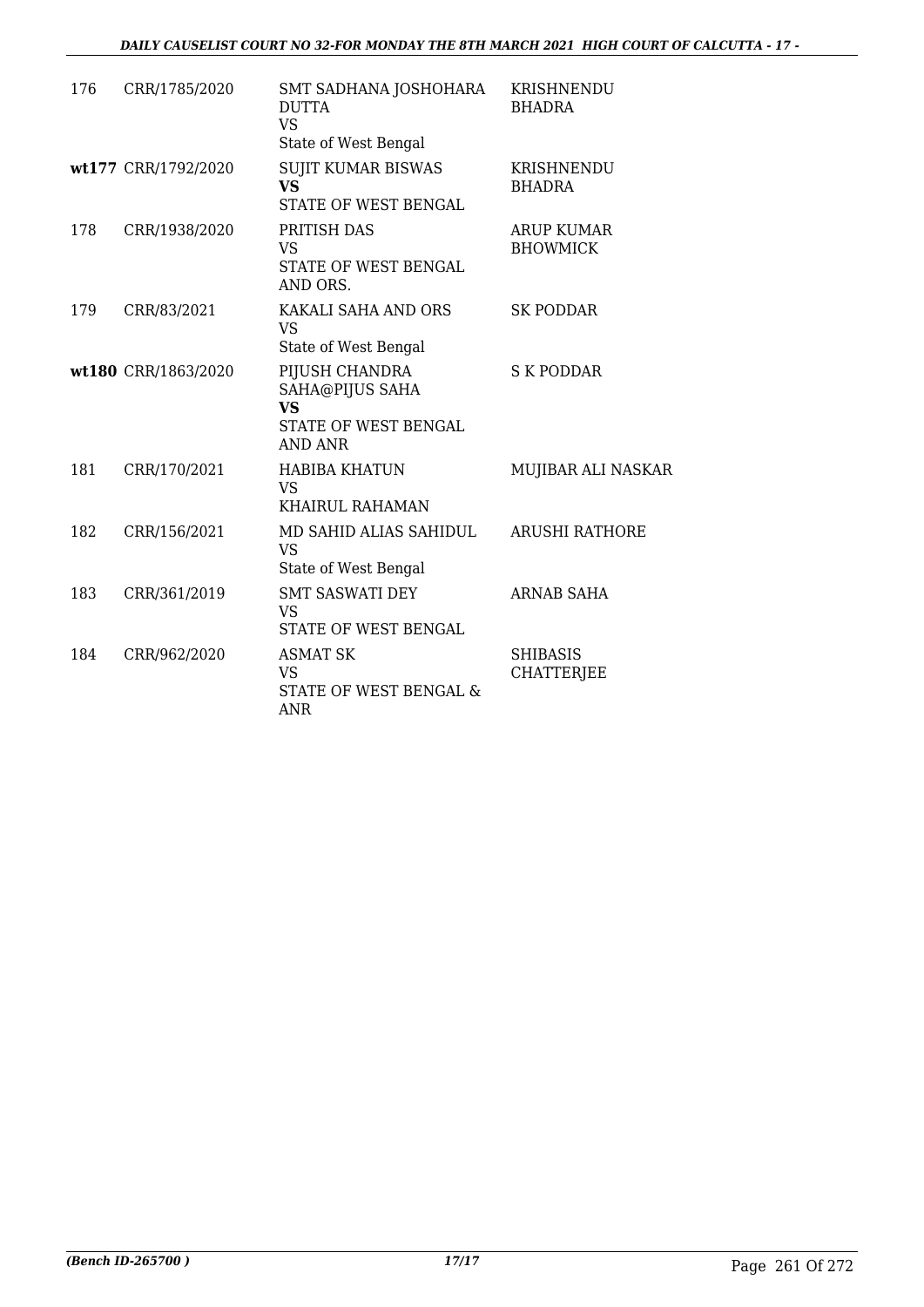

## In The High Court at Calcutta

## **Appellate Side**

**DAILY CAUSELIST For Monday The 8th March 2021**

**COURT NO. 30**

**SINGLE BENCH (SB - XV)**

**AT 10:30 AM**

**HON'BLE JUSTICE BIBEK CHAUDHURI**

#### **(VIA VIDEO CONFERENCE) ON AND FROM MONDAY, THE 11TH JANUARY, 2021 - ADMISSION AND HEARING OF CRIMINAL APPEALS INCLUDING BAIL (PUNISHMENT UPTO 7 YEARS); ADMISSION OF CRIMINAL MOTIONS AND HEARING OF CRIMINAL REVISIONS ARISING OUT OF D.V.ACT ; HEARING OF CRIMINAL APPEALS, HEARING OF CRIMINAL APPEALS RELATING TO 'CRIMES AGAINST WOMEN' NOTE : FINAL HEARING OF CRIMINAL APPEALS SHALL BE TAKEN UP FROM 2 P.M. IF AFTER CONCLUSION OF HEARING OF APPEAL, TIME PERMITS, CRIMINAL MOTIONS AND APPLICATIONS SHALL BE TAKEN UP FOR HEARING. NOTE: MATTERS WILL BE TAKEN UP THROUGH PHYSICAL HEARING ONLY WHEN BOTH THE PARTIES ARE AGREED.**

#### **TO BE MENTIONED**

1 CRM/7582/2019 VINOD @ BINOD KUMAR JAJODIA VS UNION OF INDIA & ANR MD. SABIR AHMED

IA NO: CRAN/1/2021

#### **APPLICATION FOR BAIL**

2 CRM/1875/2021 MD TOUHID ALAM @ TOUHID ALAM @ GUDDU @ TAHIDA ALAM VS STATE OF WEST BENGAL MOUNICK GHOSH

#### **CANCELLATION OF BAIL**

3 CRM/807/2021 C AND E LIMITED VS STATE OF WEST BENGAL AND ORS. ANAND KESHARI

#### **BAIL IN CONNECTION WITH APPEAL**

4 CRA/757/2014 (Pt I=II+1PB+4 files VS  $LCR + Trans.$ ) MATIRUR RAHAMAN STATE OF WEST BENGAL G B CHAKRBORTY

IA NO: CRAN/2/2021

#### **MODIFICATION/RELAXATION OF BAIL**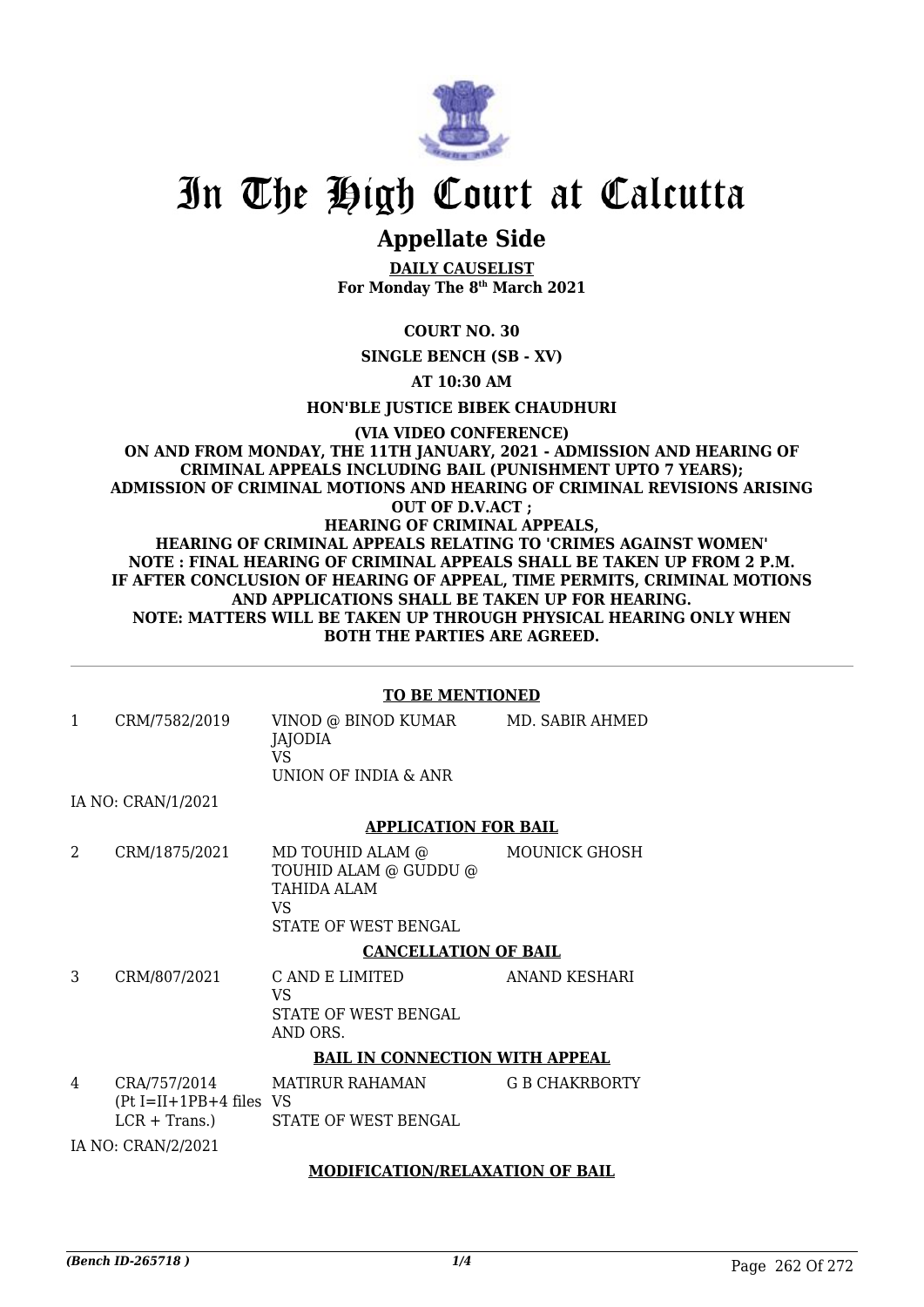| 5. | CRM/2990/2020 | TARUN BANARJEE @ TARUN SOUMYA NAG |  |
|----|---------------|-----------------------------------|--|
|    |               | BANERJEE @ TARUN                  |  |
|    |               | <b>BANDOPADHYAY</b>               |  |
|    |               | VS                                |  |
|    |               | STATE OF WEST BENGAL              |  |

IA NO: CRAN/2/2021

**MOTION**

| 6  | CRR/1857/2018                      | MRS NANDITA SARKAR<br><b>VS</b><br><b>TILAK SARKAR &amp; ORS</b>                                   | S BANDYOPADHYAY                      |
|----|------------------------------------|----------------------------------------------------------------------------------------------------|--------------------------------------|
| 7  | CRR/1858/2018                      | MRS NANDITA SARKAR<br>VS<br>TILAK SARKAR & ORS                                                     | S BANDYOPADHYAY                      |
| 8  | CRR/3048/2018                      | SANJAY KUMAR SHAW<br>VS<br>STATE OF WEST BENGAL &<br><b>ANR</b>                                    | DIPANKAR PAL                         |
| 9  | CRR/26/2020                        | <b>SUJIT CHOWDHURY</b><br><b>VS</b><br>MADHUMITA CHOWDHURY                                         | <b>SEKHAR MUKHERJEE</b>              |
| 10 | CRR/3551/2019<br>(Hd-in-pt) AR(Ct) | <b>GOUTAM SEMBI &amp; ORS</b><br><b>VS</b><br><b>SOMA SEMBI</b><br>(CHAKRABORTY)                   | <b>SOMEN BANERJEE</b>                |
| 11 | CRR/2121/2019                      | <b>INDRAJIT CHOUDHURY &amp;</b><br><b>ANR</b><br><b>VS</b><br>STATE OF WEST BENGAL &<br><b>ANR</b> | <b>SOUMEN PAUL</b>                   |
| 12 | CRR/601/2021                       | <b>APU KUNDU</b><br>VS<br>STATE OF WEST BENGAL<br>AND ORS                                          | <b>AHSHAN AHMED</b>                  |
| 13 | CRR/184/2021                       | <b>BISWANATH HALDER</b><br><b>VS</b><br>MITALI DAS AND ANR                                         | ASIS<br><b>BHATTACHARYYA</b>         |
| 14 | CRR/254/2021                       | MINU KUNDU@MINURANI<br>KUNDU AND ANR<br><b>VS</b><br>PRIYA SARKAR AND ANR                          | RAJ KUMAR GUPTA                      |
| 15 | CRR/261/2021                       | RIMA MONDAL BISWAS<br>VS<br>STATE OF WEST BENGAL<br>AND ORS.                                       | <b>SUMANTA</b><br><b>CHAKRABORTY</b> |
| 16 | CRR/262/2021                       | <b>MANINDRA BAIN</b><br><b>VS</b><br>STATE OF WEST BENGAL<br>AND ORS.                              | <b>GAUTAM MISRA</b>                  |
| 17 | CRR/52/2021                        | AMITENDU MONDAL<br>VS<br>STATE OF WEST BENGAL<br>AND ORS.                                          | PRIYANKA SAHA                        |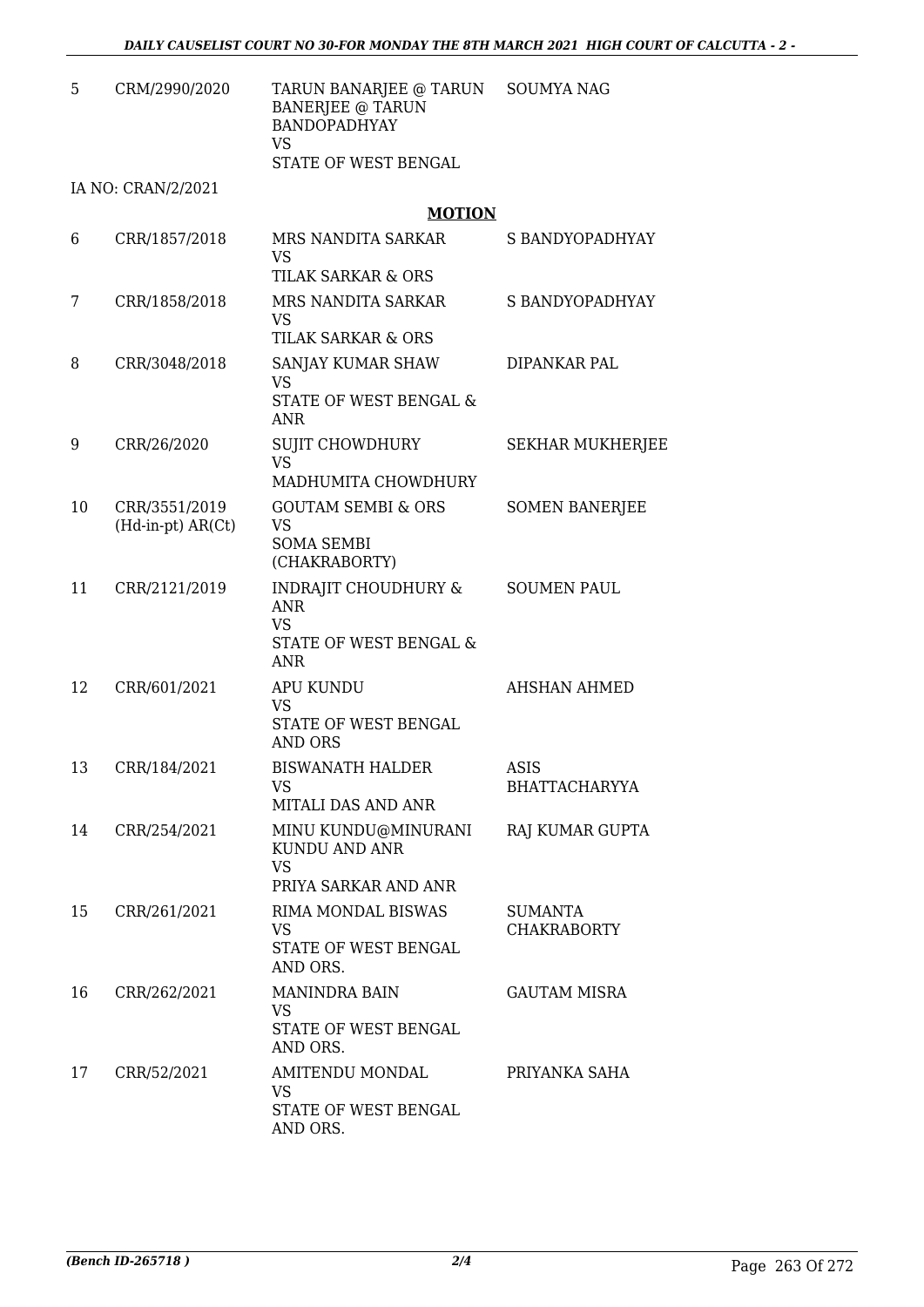| 18 | CRR/585/2021       | SK SADIK ALI<br>VS                                                                | SK TOSLIM ALI                               |
|----|--------------------|-----------------------------------------------------------------------------------|---------------------------------------------|
|    |                    | STATE OF WEST BENGAL                                                              |                                             |
| 19 | CRR/594/2021       | <b>KUNTAL PANDA</b><br><b>VS</b><br>STATE OF WEST BENGAL<br><b>AND ANR</b>        | DEBISREE ADHIKARY                           |
| 20 | CRR/643/2021       | AJAY DEBNATH<br><b>VS</b><br>STATE OF WEST BENGAL<br><b>AND ANR</b>               | MADAN MOHAN ROY                             |
|    |                    | <b>SPECIAL LEAVE TO APPEAL</b>                                                    |                                             |
| 21 | CRMSPL/2/2021      | ARIES PROBONO PUBLICO<br><b>SOCIETY</b><br><b>VS</b><br>MRS SUKLA CHANDA          | BAIDYANATH DATTA                            |
|    | IA NO: CRAN/2/2021 |                                                                                   |                                             |
| 22 | CRMSPL/3/2021      | CBI, ANTI-CORRUPTION BR SAMRAT GOSWAMI<br><b>VS</b><br><b>SUKUMAR PAL</b>         |                                             |
|    | IA NO: CRAN/1/2021 |                                                                                   |                                             |
|    |                    | <b>ADMISSION OF APPEAL</b>                                                        |                                             |
| 23 | CRA/5/2021         | SHRIRAM CITY UNION<br><b>FINANCE LTD</b><br><b>VS</b><br>State of West Bengal AND | <b>SATADRU LAHIRI</b>                       |
|    |                    | <b>ANR</b>                                                                        |                                             |
| 24 | CRA/8/2021         | <b>MAMATA MISTRY</b><br>VS<br>STATE OF WEST BENGAL<br>AND ORS.                    | <b>SUDHARSHAN</b><br><b>GHOSAL</b>          |
|    | IA NO: CRAN/1/2021 |                                                                                   |                                             |
|    | 25 CRA/9/2021      | RAJESH CHOUDHURY<br>VS.                                                           | SAIFUL ALAM                                 |
|    |                    | State of West Bengal                                                              |                                             |
| 26 | CRA/19/2021        | <b>SMT INDU MONDAL</b><br>(MAITY)@TUKU AND ANR<br>VS<br>State of West Bengal      | <b>ARUP KUMAR</b><br><b>BHOWMICK</b>        |
|    | IA NO: CRAN/1/2021 |                                                                                   |                                             |
| 27 | CRA/20/2021        | SANJOY AGARWALA<br><b>VS</b><br><b>AJOY SARKAR</b>                                | <b>SUSAL KUAMR</b><br><b>MUKHERJEE</b>      |
| 28 | CRA/73/2021        | <b>SANKAR SAHA</b><br>VS<br>STATE OF WEST BENGAL<br>AND ANR                       | <b>BISWAJIT MANNA</b>                       |
| 29 | CRA/231/2020       | <b>AVIJIT SIKDER</b><br><b>VS</b><br>State of West Bengal                         | <b>SAILENDRA NATH</b><br><b>CHAKRABORTI</b> |
|    | IA NO: CRAN/1/2021 |                                                                                   |                                             |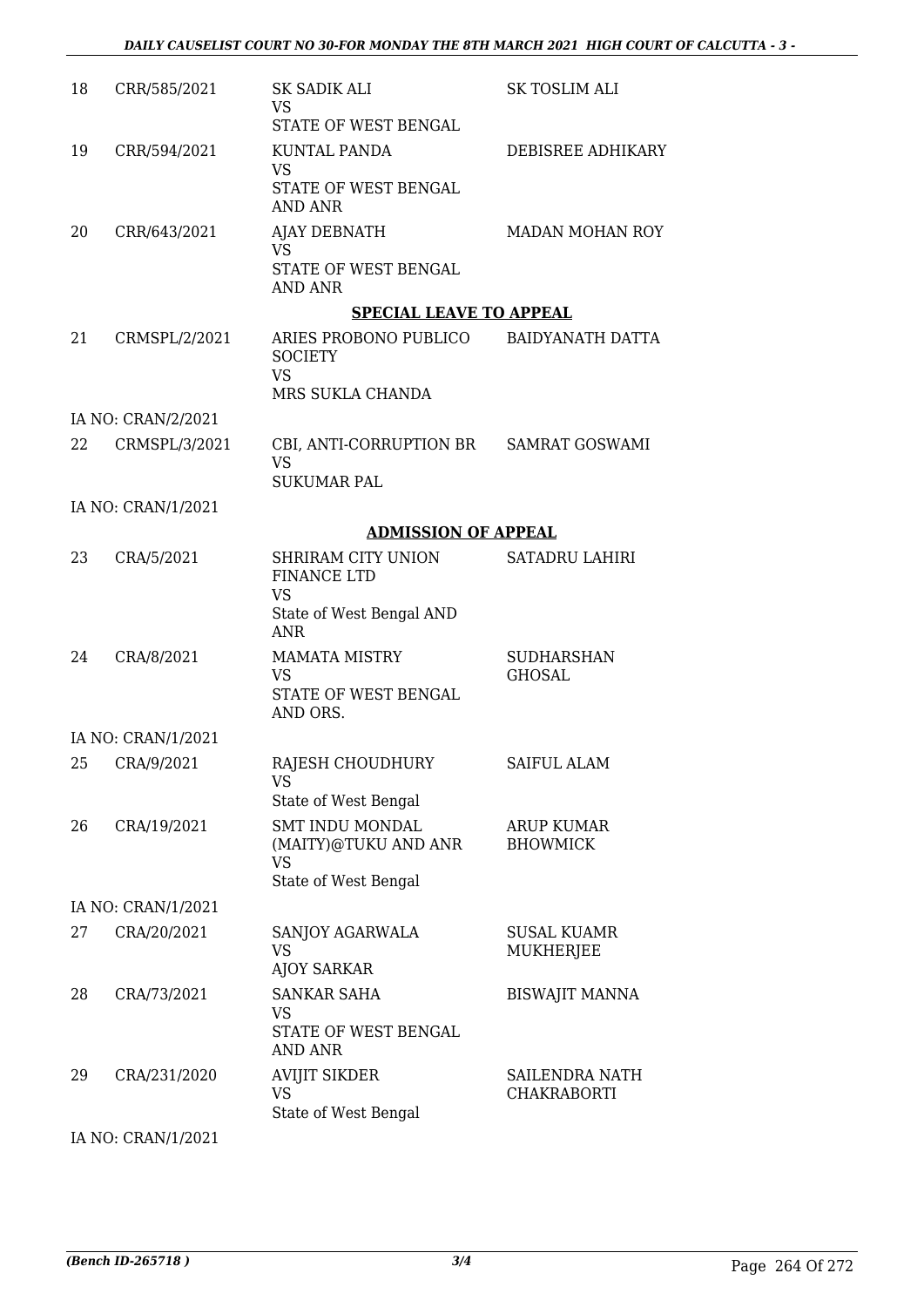| 30 | CRA/46/2021                                                                    | ENFORCEMENT<br>OFFICER, ENFORCEMENT<br><b>DIRECTOR</b><br><b>VS</b><br><b>LAXMI NARAYAN ROY</b> | RANJAN KUMAR ROY                                                                               |
|----|--------------------------------------------------------------------------------|-------------------------------------------------------------------------------------------------|------------------------------------------------------------------------------------------------|
| 31 | CRA/31/2021                                                                    | MRIDUL CHANDA<br><b>VS</b><br>STATE OF WEST BENGAL<br>AND ORS.                                  | <b>SUBRATA</b><br>BHATTACHARJYA                                                                |
| 32 | CRA/28/2021                                                                    | <b>SK ALIM</b><br><b>VS</b><br>STATE OF WEST BENGAL<br>AND ANR                                  | RAJENDRA BANERJEE                                                                              |
|    |                                                                                | <b>HEARING</b>                                                                                  |                                                                                                |
| 33 | CRA/323/2015<br>$(P-I+II+1PB+4$ files<br>LCR+Trans.)                           | SATISH CHANDRA PANDIT<br>@ SISIR PANDIT & ORS<br><b>VS</b>                                      | S. BAIRGYA                                                                                     |
|    |                                                                                | STATE OF WEST BENGAL                                                                            |                                                                                                |
| 34 | CRA/135/2017<br>$(P-I+II+1PB+5$ files VS                                       | <b>BINOY ROY</b>                                                                                | TAPAN DUTTA GUPTA                                                                              |
|    | $LCR + Brief)$ (AR<br>$C_{t}$ .)                                               | STATE OF WEST BENGAL &<br>ANR.                                                                  |                                                                                                |
|    | IA NO: CRAN/1/2017(Old No:CRAN/2532/2017)                                      |                                                                                                 |                                                                                                |
| 35 | CRA/524/2017<br>$(Pt-I+II+1PB+4$ files VS<br>$LCR + Brief)$ (AR.<br>$C_{t}$ .) | TAPAN MAITY & ORS.<br>STATE OF WEST BENGAL                                                      | ANIRBAN MITRA                                                                                  |
|    | No:CRAN/3810/2019), CRAN/5/2020                                                |                                                                                                 | IA NO: CRAN/2/2018(Old No:CRAN/1166/2018), CRAN/3/2019(Old No:CRAN/2804/2019), CRAN/4/2019(Old |
| 36 | CRA/372/2016<br>$(P-I+II+1PB+3$ files VS<br>$LCR + Trans.$ )                   | PRAFULLA KANJILAL<br>STATE OF WEST BENGAL                                                       | <b>SUJOY SARKAR</b>                                                                            |
|    | IA NO: CRAN/2/2016(Old No:CRAN/3344/2016)                                      |                                                                                                 |                                                                                                |
| 37 | CRA/278/2014<br>$(P-I+II+1PB+5$ files<br>of $LCR + Brief$                      | <b>RINTU SK</b><br>VS<br>STATE OF WEST BENGAL                                                   | T DUTTA GUPTA                                                                                  |
|    | wt38 CRA/364/2014                                                              | <b>HAYET ALI</b><br><b>VS</b><br>STATE OF WEST BENGAL                                           | S U BARI                                                                                       |
| 39 | CRA/162/2015<br>$(P-I+II+1PB+5$ files<br>$LCR+2$ sets<br>Tran.+Brief)          | <b>RAJEN MANDAL</b><br><b>VS</b><br>STATE OF WEST BENGAL                                        | <b>SUFI KAMAL</b>                                                                              |
| 40 | CRA/236/2015<br>$(P-I+II+1PB+4$ files<br>of LCR)                               | RAJENDRANATHM DAS<br><b>VS</b><br>STATE OF WEST BENGAL                                          | <b>DWAIPAYAN BISWAS</b>                                                                        |
| 41 | CRA/306/2015<br>$(P-I+II+5$ files<br>$LCR+1PB$<br>+Trans.+Brief)               | BHUDEB CHAUDHURI @<br><b>BHUDEB CHOWDHURY</b><br><b>VS</b><br>STATE OF WEST BENGAL              | R MANNA                                                                                        |

IA NO: CRAN/2/2016(Old No:CRAN/3153/2016), CRAN/3/2019(Old No:CRAN/2649/2019)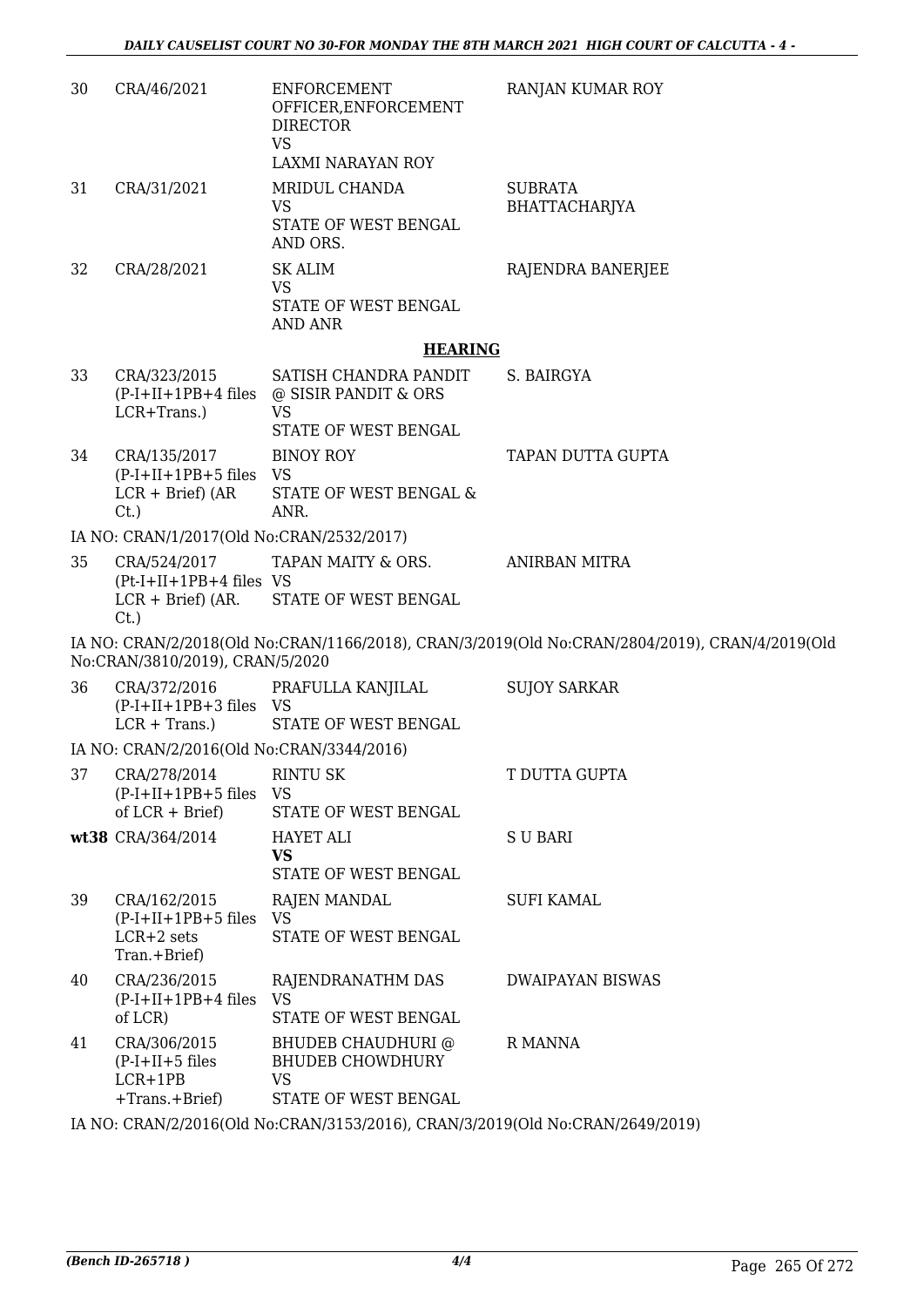

# In The High Court at Calcutta

### **Appellate Side**

**DAILY CAUSELIST For Monday The 8th March 2021**

**COURT NO. 42 SINGLE BENCH (SB - XVI) AT 10:30 AM HON'BLE JUSTICE SUBHASIS DASGUPTA (VIA VIDEO CONFERENCE)**

**NOT SITTING ON AND FROM 08.03.2021 TO 26.03.2021**

**ON AND FROM MONDAY, THE 11TH JANUARY, 2021 - ADMISSION OF CRIMINAL MOTIONS AND HEARING OF CRIMINAL REVISIONS WHICH ARE NOT ASSIGNED TO ANY OTHER BENCH INCLUDING APPLICATIONS CONNECTED THERETO; HEARING OF CRIMINAL REVISIONS (IRRESPECTIVE OF CLASSIFICATION) FILED UPTO 2015 INCLUDING CONNECTED APPLICATIONS;**

**HEARING OF CRIMINAL APPEALS.**

**(A) MENTIONING FOR INCLUSION ON THE FIRST WORKING DAY OF THE WEEK.**

**(B) MENTIONING FOR INCLUSION OF "CRIMINAL REVISION HEARING" IRRESPECTIVE OF CLASSIFICATION FILED ( UPTO 2015) ON THURSDAY OF THE WEEK.**

**NOTE : MATTERS WILL BE TAKEN UP THROUGH PHYSICAL HEARING ONLY WHEN BOTH PARTIES ARE AGREED.**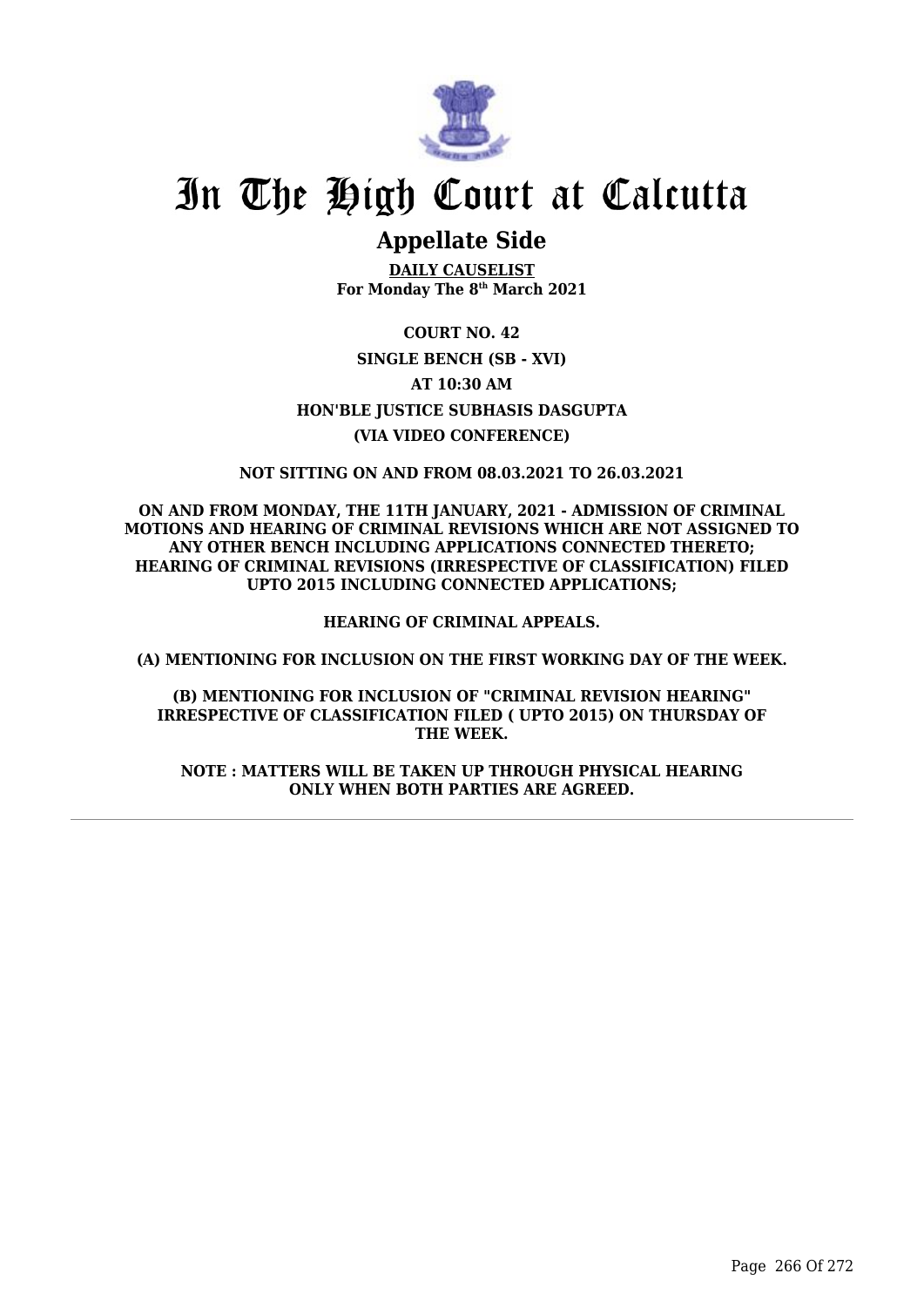

## In The High Court at Calcutta

### **Appellate Side**

**DAILY CAUSELIST For Monday The 8th March 2021**

**COURT NO. 3**

**SINGLE BENCH (SB)**

**AT 10:30 AM**

#### **HON'BLE JUSTICE MD. NIZAMUDDIN**

**[ ON AND FROM 05.03.2021 TO 08.03.2021 ]**

#### **(VIA VIDEO CONFERENCE)**

**ON AND FROM FRIDAY, 5TH MARCH, 2021 TO MONDAY, 8TH MARCH, 2021 – WILL SIT SINGLY AND TAKE UP THE MATTERS APPEARING IN THE LIST OF HON'BLE JUSTICE ANIRUDDHA ROY PUBLISHED ON 15TH JANUARY, 2021 EXCEPT THE MATTERS WHICH HAVE BEEN DISPOSED OF AND/OR ORDERED OTHERWISE.** 

**NOTE: MATTERS WILL BE TAKEN UP THROUGH PHYSICAL HEARING ONLY WHEN BOTH THE PARTIES ARE AGREED.**

|    | <b>TO BE MENTIONED</b>                   |                                                  |                       |  |  |
|----|------------------------------------------|--------------------------------------------------|-----------------------|--|--|
| 1  | WPA/21265/2019                           | <b>TARIFUDDIN MISTRY</b>                         | LAKSHMINATH           |  |  |
|    | [ LAST CHANCE ]                          | VS<br>STATE OF WEST BENGAL & ORS                 | <b>BHATTACHARYA</b>   |  |  |
|    |                                          | <b>FOR ORDERS</b>                                |                       |  |  |
| 2  | WPA/15988/2015                           | ARCHANA DEY                                      | INDRANIL CHAKRAVARTI  |  |  |
|    |                                          | VS.<br>STATE OF WEST BENGAL & ORS                |                       |  |  |
|    | IA NO: CAN/1/2019(Old No:CAN/10061/2019) |                                                  |                       |  |  |
| 3  | WPA/26131/2017                           | <b>UMESH KR SARAF</b>                            | R DHARA               |  |  |
|    |                                          | <b>VS</b><br>WBHIDEV CORP & ORS                  |                       |  |  |
|    |                                          | <b>MOTION</b>                                    |                       |  |  |
| 4  | WPA/4822/2020                            | <b>SANDIPAN GIRI</b>                             | SANTU DAS ADHIKARI    |  |  |
|    |                                          | VS<br>STATE OF WEST BENGAL & ORS                 |                       |  |  |
| 5  | WPA/4823/2020                            | SEPHALI JANA                                     | SANTU DAS ADHIKARI    |  |  |
|    | [ LAST CHANCE ]                          | <b>VS</b>                                        |                       |  |  |
|    |                                          | STATE OF WEST BENGAL & ORS                       |                       |  |  |
| 6  | WPA/4824/2020<br>[ LAST CHANCE ]         | SANCHITA PRADHAN<br><b>VS</b>                    | SANTU DAS ADHIKARI    |  |  |
|    |                                          | STATE OF WEST BENGAL & ORS                       |                       |  |  |
| 7  | WPA/4825/2020<br>[LAST CHANCE]           | RAJKUMAR SAHOO<br>VS.                            | SANTU DAS ADHIKARI    |  |  |
|    |                                          | STATE OF WEST BENGAL & ORS                       |                       |  |  |
| 8  | WPA/4854/2020                            | SUBHAJIT MONDAL & ORS                            | ATARUL HAQUE MOLLA    |  |  |
|    | [ LAST CHANCE ]                          | VS<br>STATE OF WEST BENGAL & ORS                 |                       |  |  |
| 9  | WPA/4954/2020                            | KATHAKALI MANDAL (GHOSH)                         | PRIYANKA MONDAL       |  |  |
|    |                                          | <b>VS</b><br>STATE OF WEST BENGAL & ORS          |                       |  |  |
| 10 | WPA/4955/2020                            | PALASH MANDAL                                    | PRIYANKA MONDAL       |  |  |
|    |                                          | VS                                               |                       |  |  |
| 11 | WPA/5112/2020                            | STATE OF WEST BENGAL & ORS<br><b>GOLAM ROSUL</b> | <b>BISWAJIT HAZRA</b> |  |  |
|    | [ LAST CHANCE ]                          | <b>VS</b>                                        |                       |  |  |
|    |                                          | STATE OF WEST BENGAL & ORS                       |                       |  |  |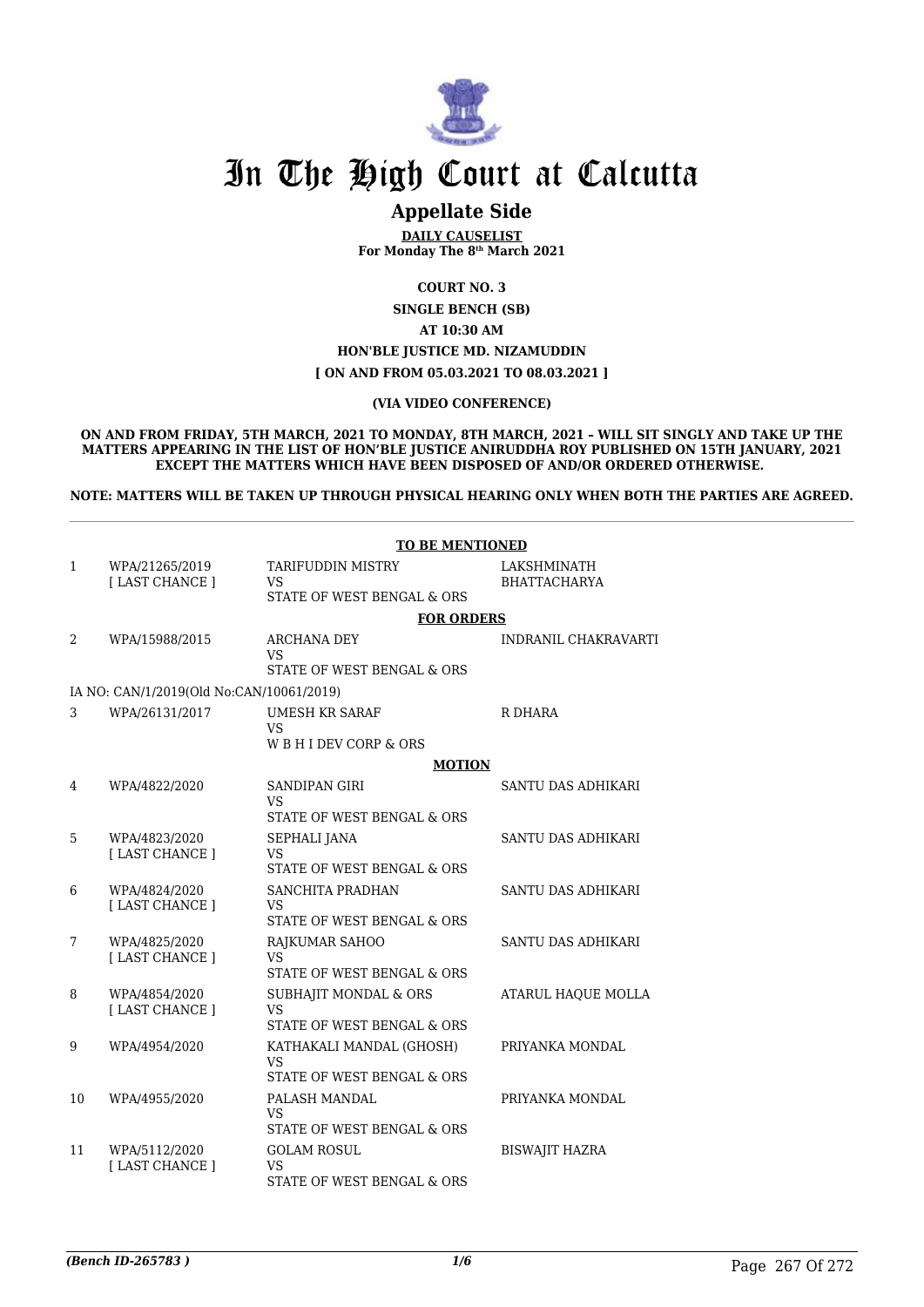#### *DAILY CAUSELIST COURT NO 3-FOR MONDAY THE 8TH MARCH 2021 HIGH COURT OF CALCUTTA - 2 -*

| 12 | WPA/5114/2020<br>[ LAST CHANCE ]        | <b>SUBHAS BISUI</b><br>VS<br>STATE OF WEST BENGAL & ORS                            | <b>BISWAJIT HAZRA</b> |
|----|-----------------------------------------|------------------------------------------------------------------------------------|-----------------------|
| 13 | WPA/5116/2020<br>[LAST CHANCE]          | <b>BABLU DAS</b><br>VS<br>STATE OF WEST BENGAL & ORS                               | BISWAJIT HAZRA        |
| 14 | WPA/5118/2020<br>[ LAST CHANCE ]        | ASADUL KHAN<br>VS<br>STATE OF WEST BENGAL & ORS                                    | BISWAJIT HAZRA        |
| 15 | WPA/5119/2020<br>[ LAST CHANCE ]        | SAINUR SK.<br>VS<br>STATE OF WEST BENGAL & ORS                                     | <b>BISWAJIT HAZRA</b> |
| 16 | WPA/5131/2020<br>[ LAST CHANCE ]        | RAJ SHEKHAR SARKAR<br>VS<br>STATE OF WEST BENGAL & ORS                             | SAMIR KUMAR CHAKI     |
| 17 | WPA/5141/2020<br>[LAST CHANCE]          | SAIMA KHATUN<br>VS<br>STATE OF WEST BENGAL & ORS                                   | <b>SUJIT BHUNIA</b>   |
| 18 | WPA/5145/2020<br>[LAST CHANCE]          | JAYASRI TRIPATHI<br>VS<br>STATE OF WEST BENGAL & ORS                               | SANTU DAS ADHIKARI    |
| 19 | WPA/5156/2020<br>[ LAST CHANCE ]        | CHALANTIKA LAHA SALUI<br>VS<br>THE WEST BENGAL COLLEGE<br>SERVICE COMMISSION & ORS | <b>DAISY BASU</b>     |
|    | IA NO: CAN/1/2020(Old No:CAN/4694/2020) |                                                                                    |                       |
| 20 | WPA/5164/2020<br>[LAST CHANCE]          | BINAY DEY & ORS.<br>VS<br>STATE OF WEST BENGAL & ORS.                              | <b>IBRAHIM SARDAR</b> |
| 21 | WPA/5180/2020<br>[ LAST CHANCE ]        | RAJESH SAU<br>VS<br>STATE OF WEST BENGAL & ORS                                     | DIPTENDU MONDAL       |
| 22 | WPA/5231/2020<br>[ LAST CHANCE ]        | RADHESHYAM HALDER & ORS<br>VS<br>STATE OF WEST BENGAL & ORS                        | <b>GOPAL DAS</b>      |
| 23 | WPA/5232/2020<br>[ LAST CHANCE ]        | <b>IYOTIRMOY DAS &amp; ORS</b><br>VS<br>STATE OF WEST BENGAL & ORS                 | <b>GOPAL DAS</b>      |
| 24 | WPA/5233/2020<br>[ LAST CHANCE ]        | TAPAN KUMAR MAHATO & ORS<br>VS<br>STATE OF WEST BENGAL & ORS                       | <b>GOPAL DAS</b>      |
| 25 | WPA/5236/2020<br>[ LAST CHANCE ]        | <b>SRICHARAN MAL &amp; ORS</b><br>VS<br>STATE OF WEST BENGAL & ORS                 | GO[PAL DAS            |
| 26 | WPA/8029/2020<br>[LAST CHANCE]          | RADHARAMAN MANDAL<br>VS<br>State of West Bengal                                    | <b>IBRAHIM SARDAR</b> |
| 27 | WPA/8294/2020<br>[LAST CHANCE]          | <b>BISWAJIT MOHANTO</b><br>VS<br>State of West Bengal                              | ALOKESH DALAI         |
| 28 | WPA/8296/2020<br>[LAST CHANCE]          | ASHOKEKUMAR HALDAR<br>VS<br>State of West Bengal                                   | ALOKESH DALAI         |
| 29 | WPA/8418/2020<br>[LAST CHANCE]          | <b>AVIJIT BARMAN</b><br>VS<br>State of West Bengal                                 | DIBYENDU CHATTERJEE   |
| 30 | WPA/8512/2020<br>[LAST CHANCE ]         | SWAGATA MUKHERJEE<br>VS<br>STATE OF WEST BENGAL AND<br>ORS.                        | BISWAJIT HAZRA        |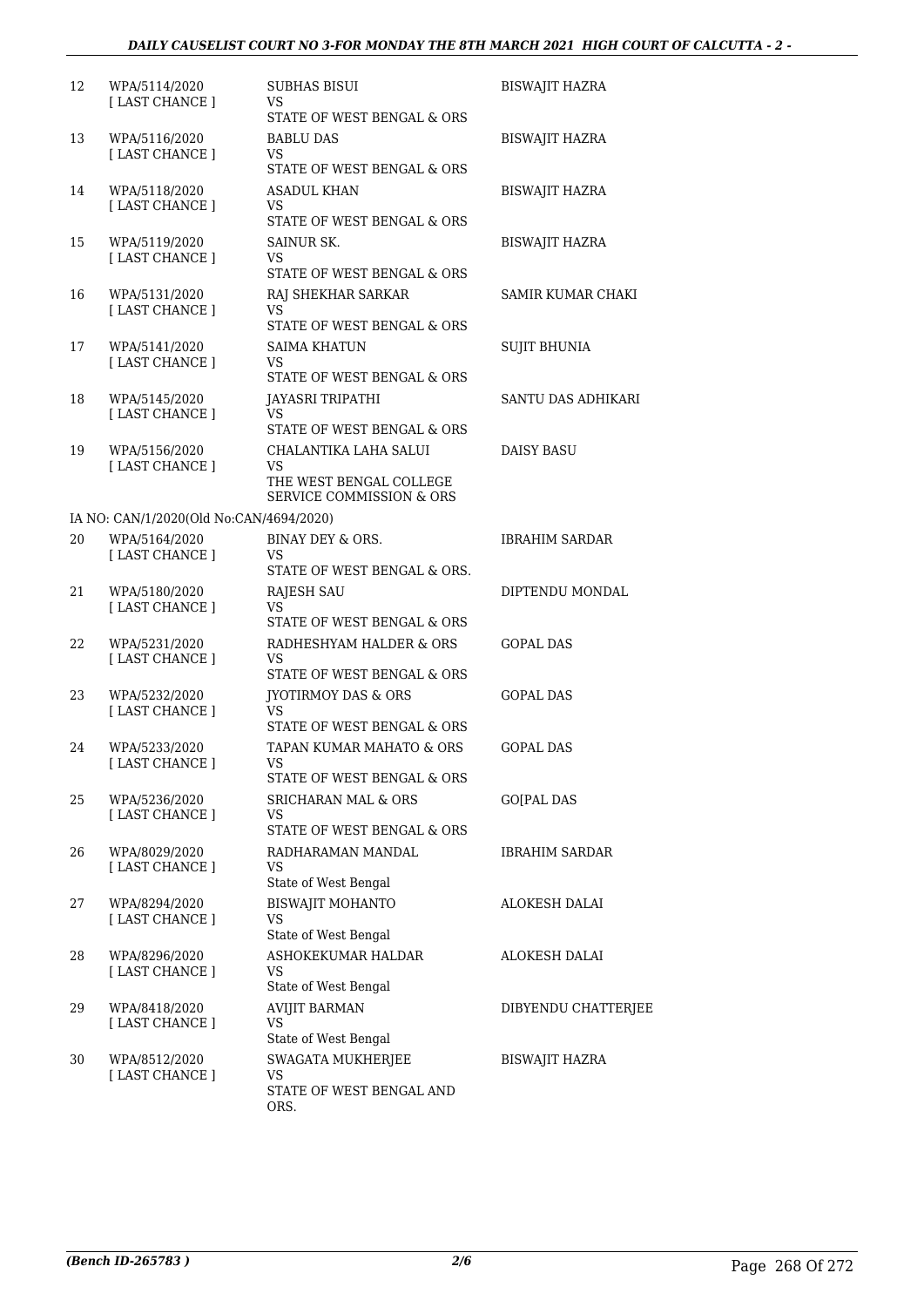| 31 | WPA/8519/2020<br>[ LAST CHANCE ] | supriti mukherjee<br>VS                                     | <b>BISWAJITHAZRA</b>  |
|----|----------------------------------|-------------------------------------------------------------|-----------------------|
|    |                                  | STATE OF WEST BENGAL AND<br>ORS.                            |                       |
| 32 | WPA/8523/2020<br>[LAST CHANCE]   | SOUMYASRI SARKAR<br>VS                                      | BISWAJITHAZRA         |
|    |                                  | STATE OF WEST BENGAL AND<br>ORS.                            |                       |
| 33 | WPA/8528/2020<br>[LAST CHANCE]   | SK. MAHABOOB AHAMED<br>VS.<br>UNION OF INDIA AND ORS        | GOPA BISWAS           |
| 34 | WPA/8762/2020                    | <b>SUSHANTA GIRI</b>                                        | BAISALI GHOSAL        |
|    | [ LAST CHANCE ]                  | VS<br>STATE OF WEST BENGAL AND<br>ORS.                      |                       |
| 35 | WPA/8773/2020                    | NITYANANDA GHOSH AND ORS                                    | <b>IBRAHIM SARDAR</b> |
|    | [LAST CHANCE]                    | VS.<br>STATE OF WEST BENGAL AND<br>ORS.                     |                       |
| 36 | WPA/8786/2020<br>[ LAST CHANCE ] | HABIBUR RAHAMAN SK AND ORS<br>VS.                           | IBRAHIM SARDAR        |
|    |                                  | STATE OF WEST BENGAL AND<br>ORS.                            |                       |
| 37 | WPA/8850/2020<br>[ LAST CHANCE ] | KRISHNADEB DAS<br>VS                                        | MANOJIT PAL           |
|    |                                  | STATE OF WEST BENGAL AND<br>ORS.                            |                       |
| 38 | WPA/8963/2020                    | MITHU GHOSH<br>VS.<br>State of West Bengal                  | SIDDHARTHA ROY        |
| 39 | WPA/9085/2020                    | CHINMOY JANA                                                | <b>BISWAJIT HAZRA</b> |
|    | [LAST CHANCE]                    | VS<br>STATE OF WEST BENGAL AND<br>ORS.                      |                       |
| 40 | WPA/9110/2020                    | <b>BIPLAB TEWARI</b>                                        | <b>BISWAJIT HAZRA</b> |
|    | [LAST CHANCE]                    | VS.<br>STATE OF WEST BENGAL AND<br>ORS.                     |                       |
| 41 | WPA/9125/2020                    | <b>SUJATA KAMILA</b>                                        | <b>BISWAJIT HAZRA</b> |
|    |                                  | VS<br>STATE OF WEST BENGAL AND<br>ORS.                      |                       |
| 42 | WPA/9127/2020<br>[LAST CHANCE]   | SUBHADIP JANA<br>VS                                         | BISWAJIT HAZRA        |
|    |                                  | STATE OF WEST BENGAL AND<br>ORS.                            |                       |
| 43 | WPA/9130/2020<br>[ LAST CHANCE ] | PRIYANKA PUURKAIT<br>VS                                     | BISWAJIT HAZRA        |
|    |                                  | State of West Bengal                                        |                       |
| 44 | WPA/9423/2020<br>[LAST CHANCE]   | TAPASH CHANDRA BARMAN AND<br>ORS<br><b>VS</b>               | <b>IBRAHIM SARDAR</b> |
|    |                                  | STATE OF WEST BENGAL AND<br>ORS.                            |                       |
| 45 | WPA/9425/2020<br>[LAST CHANCE]   | SWETA BERA(DHARA) AND ORS<br>VS<br>STATE OF WEST BENGAL AND | <b>IBRAHIM SARDAR</b> |
|    |                                  | ORS.                                                        |                       |
| 46 | WPA/9460/2020                    | JANNAVI PATRA<br>VS<br>STATE OF WEST BENGAL AND             | TANUJA BASAK          |
|    |                                  | ORS.                                                        |                       |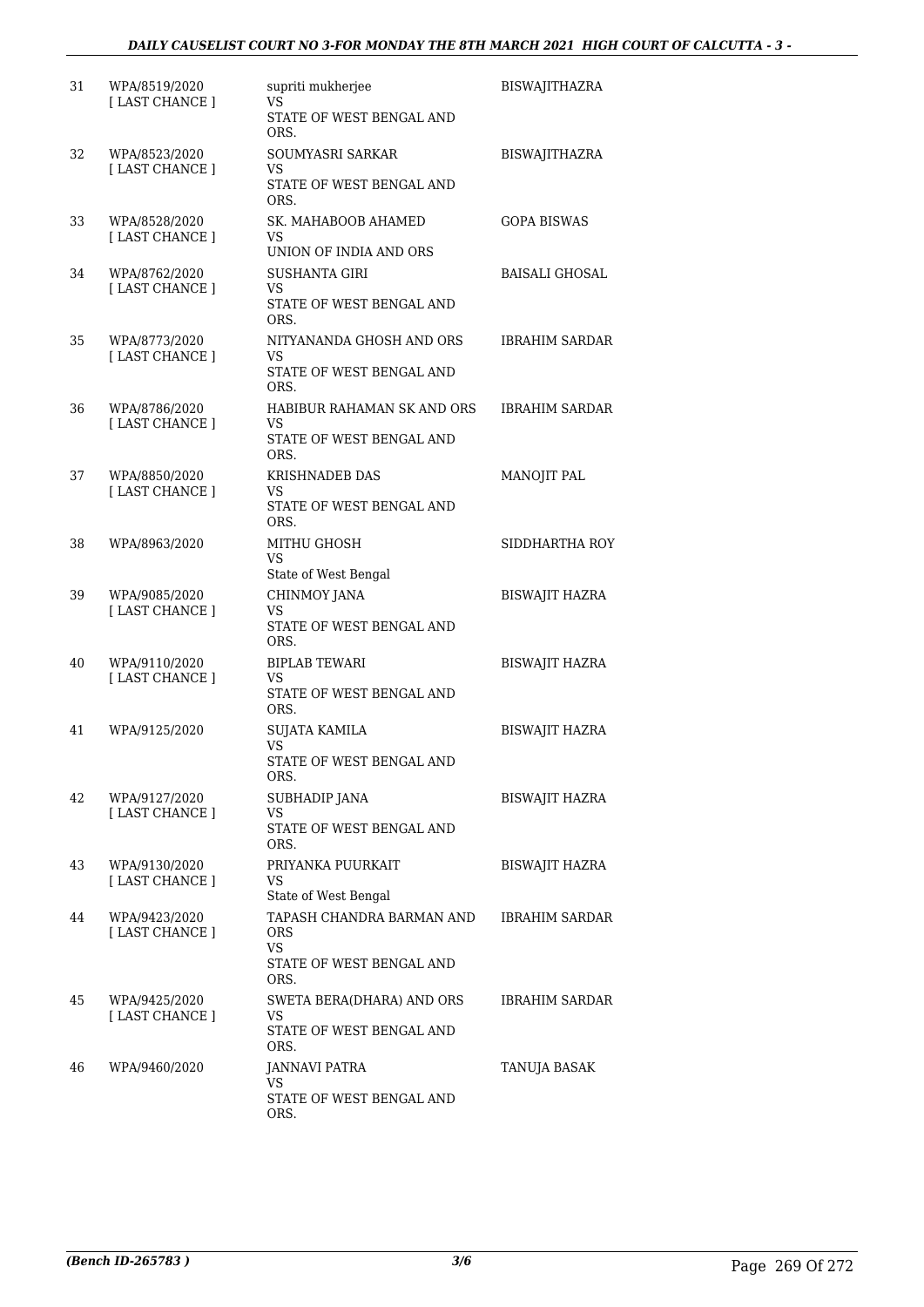| 47 | WPA/9567/2020<br>[ LAST CHANCE ] | TUMPA MALAKAR AND OTHERS<br>VS<br>STATE OF WEST BENGAL AND<br>ORS.                           | DILIP KUMAR SADHU     |
|----|----------------------------------|----------------------------------------------------------------------------------------------|-----------------------|
| 48 | WPA/9569/2020<br>[ LAST CHANCE ] | ABHAYA RAY ANR ORS<br>VS<br>STATE OF WEST BENGAL AND<br>ORS.                                 | DIBYENDU CHATTERJEE   |
| 49 | WPA/9586/2020<br>[ LAST CHANCE ] | RANJAN PATRA<br>VS<br>STATE OF WEST BENGAL AND<br>ORS.                                       | KESHAB CHANDRA DAS    |
| 50 | WPA/9609/2020<br>[LAST CHANCE]   | SUSAMA SING AND ORS<br>VS<br>THE STATE OF WEST BENGAL<br>AND ORS                             | <b>IBRAHIM SARDAR</b> |
| 51 | WPA/9623/2020<br>[ LAST CHANCE ] | REZINA CHOWDHURY AND ORS<br>VS<br>THE STATE OF WEST BENGAL<br>AND ORS                        | <b>IBRAHIM SARDAR</b> |
| 52 | WPA/9876/2020<br>[ LAST CHANCE ] | ASHIM KUMAR BHANJA AND ORS<br>VS<br>STATE OF WEST BENGAL AND<br>ORS.                         | <b>IBRAHIM SARDAR</b> |
| 53 | WPA/9975/2020<br>[LAST CHANCE]   | DIBYENDU CHAUDHURY AND ORS<br>VS<br>STATE OF WEST BENGAL AND<br>ORS.                         | <b>HAIDER ALI SK</b>  |
| 54 | WPA/9982/2020                    | <b>RITA GAYEN</b><br>VS<br>STATE OF WEST BENGAL AND<br>ORS.                                  | TANUJA BASAK          |
| 55 | WPA/9993/2020<br>[LAST CHANCE]   | <b>ATEEN BARDOLUI</b><br>VS<br>STATE OF WEST BENGAL AND<br>ORS.                              | SUDIPTA DASGUPTA      |
| 56 | WPA/9995/2020<br>[LAST CHANCE]   | DEBYAYAN JANA<br>VS<br>STATE OF WEST BENGAL AND<br>ORS.                                      | SUDIPTA DASGUPTA      |
| 57 | WPA/9997/2020<br>[ LAST CHANCE ] | RUBI MANDAL<br>VS<br>STATE OF WEST BENGAL AND<br>ORS.                                        | SUDIPTA DASGUPTA      |
| 58 | WPA/10001/2020<br>[LAST CHANCE ] | <b>MOUMITA HALDER</b><br>VS.<br>STATE OF WEST BENGAL AND<br>ORS.                             | SUDIPTA DASGUPTA      |
| 59 | WPA/10015/2020<br>[LAST CHANCE]  | PARTHA SARATHI MITRA<br>VS.<br>STATE OF WEST BENGAL AND<br>ORS.                              | SALONI BHATTACHARJEE  |
| 60 | WPA/10030/2020<br>[LAST CHANCE]  | MAJNUBAR DAPTARY<br>VS.<br>STATE OF WEST BENGAL AND<br>ORS.                                  | PANKAJ HALDER         |
| 61 | WPA/10039/2020<br>[LAST CHANCE]  | SUTAPA PRADHAN (PATRA) AND<br><b>ORS</b><br><b>VS</b><br>THE STATE OF WEST BENGAL<br>AND ORS | K. M. HOSSAIN         |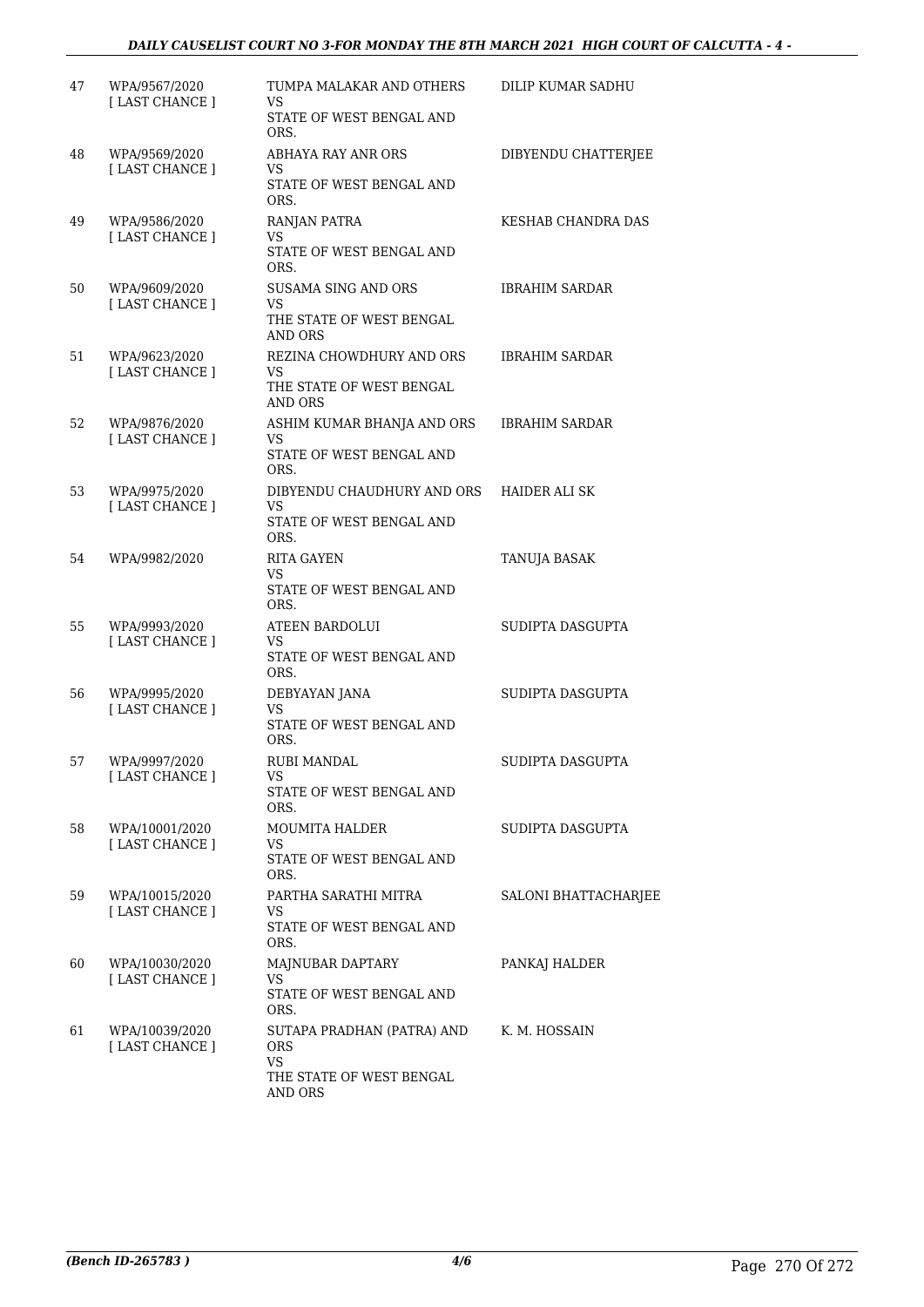| 62 | WPA/10090/2020                    | MAHENDRA PRASAD GUPTA AND<br><b>ORS</b><br>VS.<br>STATE OF WEST BENGAL AND<br>ORS.       | EJAZ KHAN                  |
|----|-----------------------------------|------------------------------------------------------------------------------------------|----------------------------|
| 63 | WPA/10186/2020<br>[LAST CHANCE]   | TAPAS KUMAR KHEARU AND<br><b>OTHERS</b><br><b>VS</b><br>STATE OF WEST BENGAL AND<br>ORS. | SUDIPTA DASGUPTA           |
| 64 | WPA/10305/2020                    | SHARMISTHA DALAL<br>VS<br>STATE OF WEST BENGAL AND<br>ORS.                               | <b>BISWAJIT HAZRA</b>      |
| 65 | WPA/10352/2020                    | SUDIPTA BHATTACHARYYA<br>VS<br>VISVA BHARATI                                             | SALONI BHATTACHARJEE       |
|    |                                   | <b>MOTION 1</b>                                                                          |                            |
| 66 | WPA/18272/2006<br>[LAST CHANCE]   | PRIYANKA GHOSH<br>VS<br>UNIVERSITY OF KALYANI                                            | <b>BIDYUT BARAN BISWAS</b> |
| 67 | WPA/13706/2019                    | DEBOSREE ROY                                                                             | KAUSHIK CHOWDHURY          |
|    | [ LAST CHANCE ]                   | VS                                                                                       |                            |
|    | WPA/13984/2019                    | STATE OF WEST BENGAL & ORS                                                               | KAUSHIK CHAUDHURY          |
| 68 | [LAST CHANCE]                     | RIMA MUKUTI<br>VS                                                                        |                            |
|    |                                   | STATE OF WEST BENGAL & ORS                                                               |                            |
| 69 | WPA/13988/2019<br>[ LAST CHANCE ] | <b>SUMAN GHOSH</b><br>VS                                                                 | KAUSHIK CHAUDHURY          |
|    |                                   | STATE OF WEST BENGAL & ORS                                                               |                            |
| 70 | WPA/14654/2019                    | ASIT RANJAN BARAT & ANR.<br>VS<br>STATE OF WEST BENGAL & ORS.                            | MADHURIMA SARKAR           |
| 71 | WPA/15472/2019                    | BIPLAB RANJAN SARKAR & ORS                                                               | BALARAM NEOGI              |
|    | [LAST CHANCE]                     | VS<br>STATE OF WEST BENGAL & ORS                                                         |                            |
| 72 | WPA/15727/2019                    | SWAPAN KR. CHOWDHURI                                                                     | ARGHA CHOWDHURY            |
|    |                                   | VS<br>STATE OF WEST BENGAL & ORS.                                                        |                            |
| 73 | WPA/15807/2019                    | MRS. SRABANTI SASMAL                                                                     | PARAMITA ROY               |
|    |                                   | STATE OF WEST BENGAL & ORS                                                               |                            |
| 74 | WPA/15809/2019                    | SUSANTA SASMAL                                                                           | PARAMITA ROY               |
|    |                                   | VS                                                                                       |                            |
|    |                                   | STATE OF WEST BENGAL & ORS                                                               |                            |
| 75 | WPA/20588/2019<br>[ LAST CHANCE ] | MD. SAMSUL HOQUE<br>VS                                                                   | MD. SALAMUDDIN             |
|    |                                   | STATE OF WEST BENGAL & ORS                                                               |                            |
| 76 | WPA/20939/2019<br>[ LAST CHANCE ] | D. DRUKKER & CO. (1) PVT LTD. &<br>ANR<br>VS.                                            | PRIYANKO BANERJEE          |
| 77 | WPA/20952/2019                    | STATE OF WEST BENGAL & ORS<br>TARAPADA PAUL                                              | <b>SUJIT BHUNIA</b>        |
|    | [LAST CHANCE]                     | VS.<br>STATE OF WEST BENGAL & ORS                                                        |                            |
| 78 | WPA/20953/2019                    | SANKAR BISHRAM                                                                           | SUJIT BHUNIA               |
|    | [LAST CHANCE]                     | VS<br>STATE OF WEST BENGAL &ORS                                                          |                            |
| 79 | WPA/20954/2019                    | BHABANI SHANKAR JANA                                                                     | <b>SUJIT BHUNIA</b>        |
|    | [LAST CHANCE]                     | VS                                                                                       |                            |
|    |                                   | STATE OF WEST BENGAL &ORS                                                                |                            |
| 80 | WPA/20955/2019<br>[LAST CHANCE]   | <b>SURAJIT BHUNIA</b><br>VS                                                              | <b>SUJIT BHUNIA</b>        |
|    |                                   | STATE OF WEST BENGAL & ORS                                                               |                            |